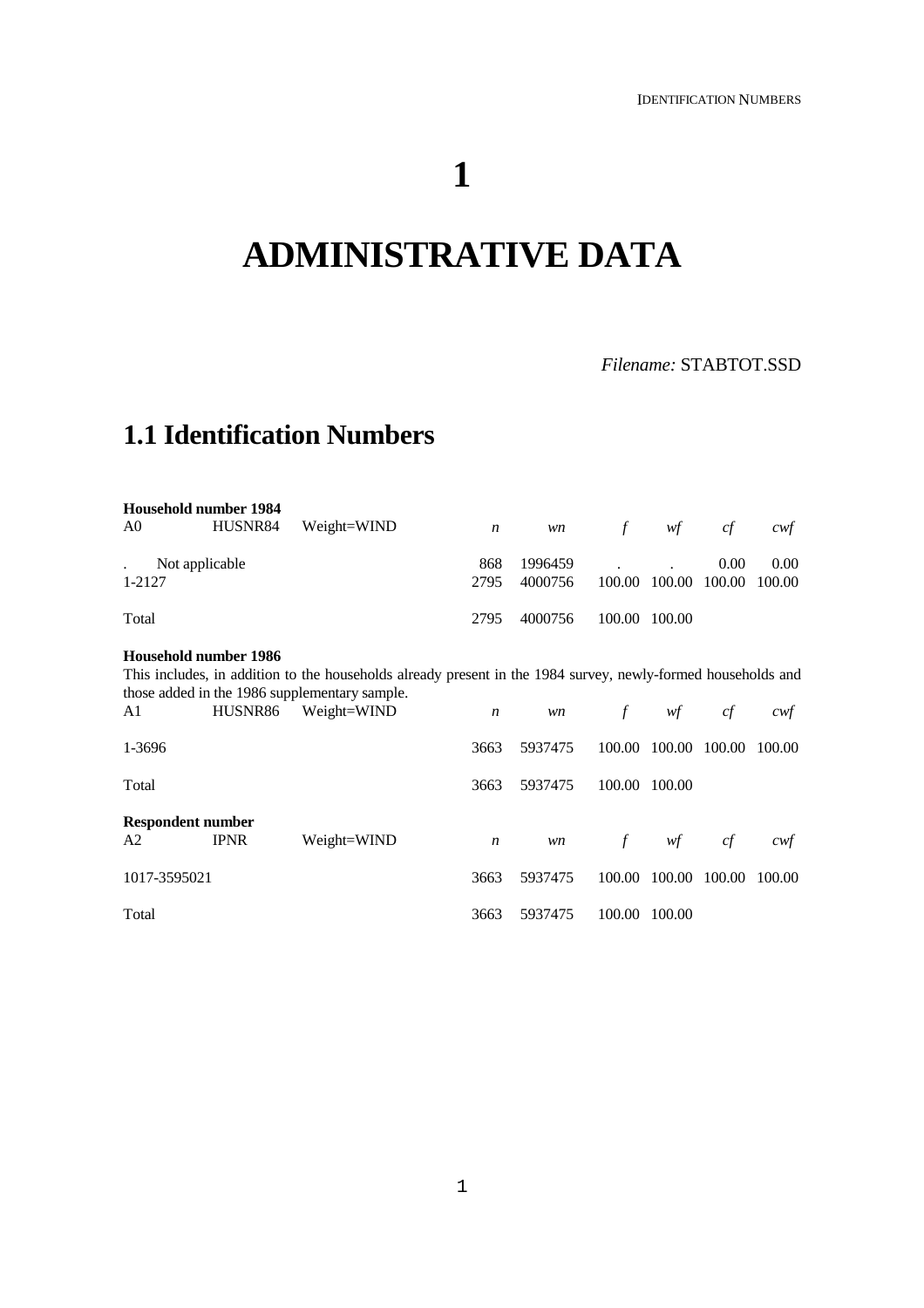#### ADMINISTRATIVE DATA  $\frac{1004}{1004}$  horining of years  $1004$  and  $1004$

|                |                              | Respondent's household membership at the beginning of years 1984 and 1986                        |                  |         |        |        |              |        |
|----------------|------------------------------|--------------------------------------------------------------------------------------------------|------------------|---------|--------|--------|--------------|--------|
| A3             | N                            | Weight=WIND                                                                                      | $\boldsymbol{n}$ | wn      | f      | wf     | cf           | cwt    |
| $\overline{0}$ |                              | Respondent did not participate in 1986                                                           | 669              | 986468  | 18.26  | 16.45  | 18.26        | 16.45  |
| 1              |                              | Respondent was part of the 1984 household<br>sample and remained part of the sample in 1986      | 2045             | 2883731 | 55.83  | 48.08  | 74.09        | 64.53  |
| 2              |                              | Respondent was part of the 1984 household<br>sample but moved into a new household by 1986       | 81               | 130556  | 2.21   | 2.18   | 76.30        | 66.71  |
| 3              |                              | Respondent was not part of the 1984 household<br>sample but moved into a household that was part |                  |         |        |        |              |        |
| 4              | of the 1984 household sample | Respondent was not part of the 1984 household                                                    | 20               | 25784   | 0.55   | 0.43   | 76.85        | 67.14  |
|                |                              | sample but moved into a new household with a<br>respondent from the 1984 household sample        | 18               | 19705   | 0.49   | 0.33   | 77.34        | 67.47  |
| 5              | sample                       | Respondent was part of the 1986 household                                                        |                  |         |        |        |              |        |
| Total          |                              |                                                                                                  | 830              | 1950969 | 22.66  |        | 32.53 100.00 | 100.00 |
|                |                              |                                                                                                  | 3663             | 5997214 | 100.00 | 100.00 |              |        |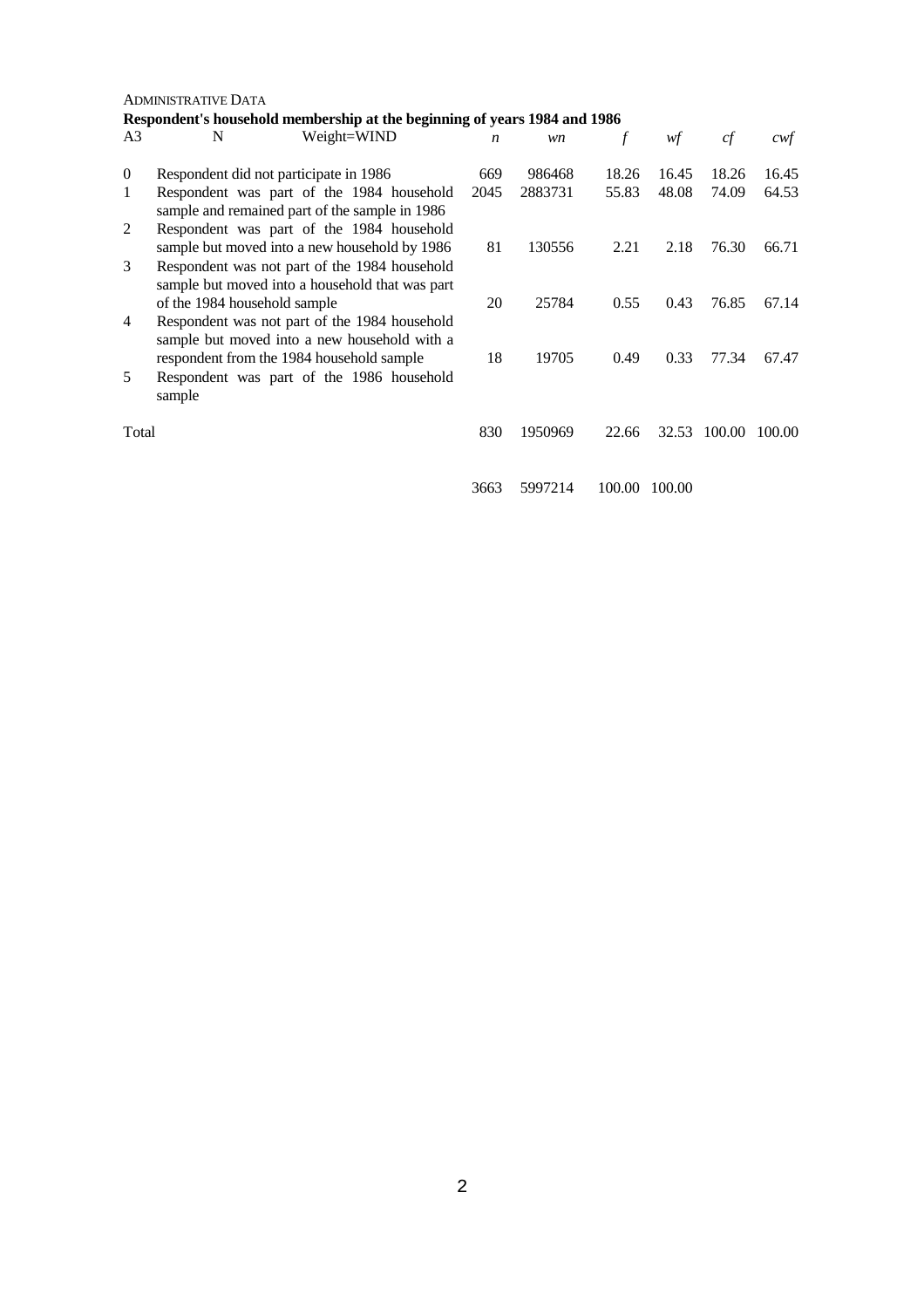# **1.2 Personal Interviews and Questionnaires 1984**

|                       | Indicator for HOUSEHOLD's participation in 1984                               |                  |                    |                  |                |                     |                 |
|-----------------------|-------------------------------------------------------------------------------|------------------|--------------------|------------------|----------------|---------------------|-----------------|
| MED84                 | N<br>Weight=WIND                                                              | $\boldsymbol{n}$ | wn                 | $\boldsymbol{f}$ | wf             | cf                  | cwf             |
| $\boldsymbol{0}$<br>1 | Household did not participate in 1984<br>Household participated in 1984       | 905<br>2758      | 2045895<br>3951319 | 24.71<br>75.29   | 34.11<br>65.89 | 24.71<br>100.00     | 34.11<br>100.00 |
|                       |                                                                               |                  |                    |                  |                |                     |                 |
| Total                 |                                                                               | 3663             | 5997214            |                  | 100.00 100.00  |                     |                 |
|                       | Indicator for RESPONDENT's participation in 1984<br>*Table applies IF MED84=1 |                  |                    |                  |                |                     |                 |
| A <sub>5</sub>        | Weight=WIND<br>N                                                              | $\boldsymbol{n}$ | wn                 | $\int$           | wf             | cf                  | cwt             |
| $\boldsymbol{0}$<br>1 | Respondent did not participate in 1984<br>Respondent participated in 1984     | 139<br>2619      | 167307<br>3784012  | 5.04<br>94.96    | 4.23<br>95.77  | 5.04<br>100.00      | 4.23<br>100.00  |
| Total                 |                                                                               | 2758             | 3951319            |                  | 100.00 100.00  |                     |                 |
|                       | <b>Indicator for 1984 contact interview</b><br>*Table applies IF MED84=1      |                  |                    |                  |                |                     |                 |
| A <sub>6</sub>        | N<br>Weight=WHUS                                                              | $\boldsymbol{n}$ | wn                 | $\mathcal{f}$    | wf             | cf                  | cwf             |
|                       | No information                                                                | 139              | 167307             |                  |                | 0.00                | 0.00            |
| $\theta$              | Respondent did not participate in 1984 contact                                | 1101             | 1340641            | 42.04            | 36.91          | 42.04               | 36.91           |
| 1                     | interview<br>Respondent<br>participated in<br>1984<br>contact<br>interview    | 1518             | 2291893            | 57.96            |                | 63.09 100.00 100.00 |                 |
| Total                 |                                                                               | 2619             | 3632534            |                  | 100.00 100.00  |                     |                 |
|                       | Indicator for 1984 large-scale personal interview                             |                  |                    |                  |                |                     |                 |
| A7                    | *Table applies IF $A5=1$<br>N<br>Weight=WHUS                                  | n                | wn                 | $\mathcal{f}$    | wf             | cf                  | cwt             |
| $\boldsymbol{0}$      | Not applicable                                                                | 1088             | 1325370            | 41.54            | 36.49          | 41.54               | 36.49           |
| 1                     | Respondent participated in 1984 large-scale<br>personal interview             | 1531             | 2307164            | 58.46            | 63.51          | 100.00              | 100.00          |
| Total                 |                                                                               | 2619             | 3632534            |                  | 100.00 100.00  |                     |                 |
|                       | Indicator for 1984 large-scale questionnaire<br>*Table applies IF $A7=1$      |                  |                    |                  |                |                     |                 |
| A8                    | Weight=WHUS<br>N                                                              | n                | wn                 | $f_{\parallel}$  | wf             | cf                  | $\alpha$        |
| $\overline{0}$        | Respondent did not fill out 1984 large-scale<br>questionnaire                 | 87               | 127731             | 5.68             | 5.54           | 5.68                | 5.54            |
| 1                     | Respondent<br>filled<br>1984<br>large-scale<br>out<br>questionnaire           | 1444             | 2179433            | 94.32            |                | 94.46 100.00 100.00 |                 |
| Total                 |                                                                               | 1531             | 2307164            |                  | 100.00 100.00  |                     |                 |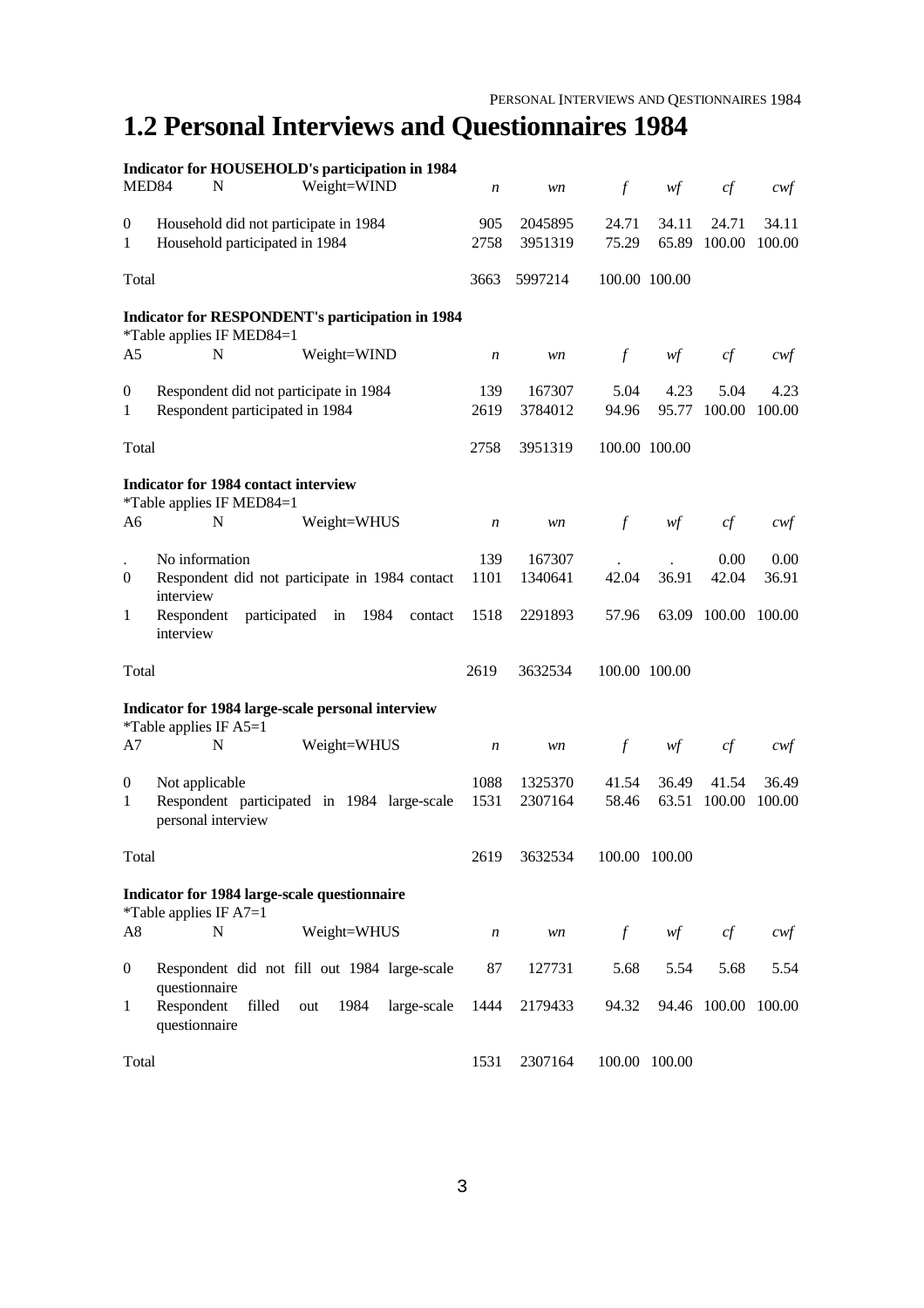|                     | <b>ADMINISTRATIVE DATA</b><br>Indicator for 1984 small-scale personal interview<br>*Table applies IF $A5=1$ |                  |                    |                |                |                 |                 |  |  |  |
|---------------------|-------------------------------------------------------------------------------------------------------------|------------------|--------------------|----------------|----------------|-----------------|-----------------|--|--|--|
| A <sub>9</sub>      | Weight=WIND<br>N                                                                                            | $\boldsymbol{n}$ | wn                 | $\int$         | wf             | cf              | cwt             |  |  |  |
| $\overline{0}$<br>1 | Not applicable<br>Respondent participated in 1984 small-scale<br>personal interview                         | 1531<br>1088     | 2319516<br>1464496 | 58.46<br>41.54 | 61.30<br>38.70 | 58.46<br>100.00 | 61.30<br>100.00 |  |  |  |
| Total               |                                                                                                             | 2619             | 3784012            | 100.00         | 100.00         |                 |                 |  |  |  |
|                     | Indicator for 1984 small-scale questionnaire<br>*Table applies IF $A9=1$                                    |                  |                    |                |                |                 |                 |  |  |  |
| A10                 | N<br>Weight=WIND                                                                                            | $\boldsymbol{n}$ | wn                 | $\mathcal{f}$  | wf             | cf              | cwt             |  |  |  |
| $\overline{0}$      | Respondent did not fill out 1984 small-scale<br>questionnaire                                               | 33               | 43035              | 3.03           | 2.94           | 3.03            | 2.94            |  |  |  |
| 1                   | filled<br>1984<br>small-scale<br>Respondent<br>out<br>questionnaire                                         | 1055             | 1421461            | 96.97          | 97.06          | 100.00          | 100.00          |  |  |  |
| Total               |                                                                                                             | 1088             | 1464496            |                | 100.00 100.00  |                 |                 |  |  |  |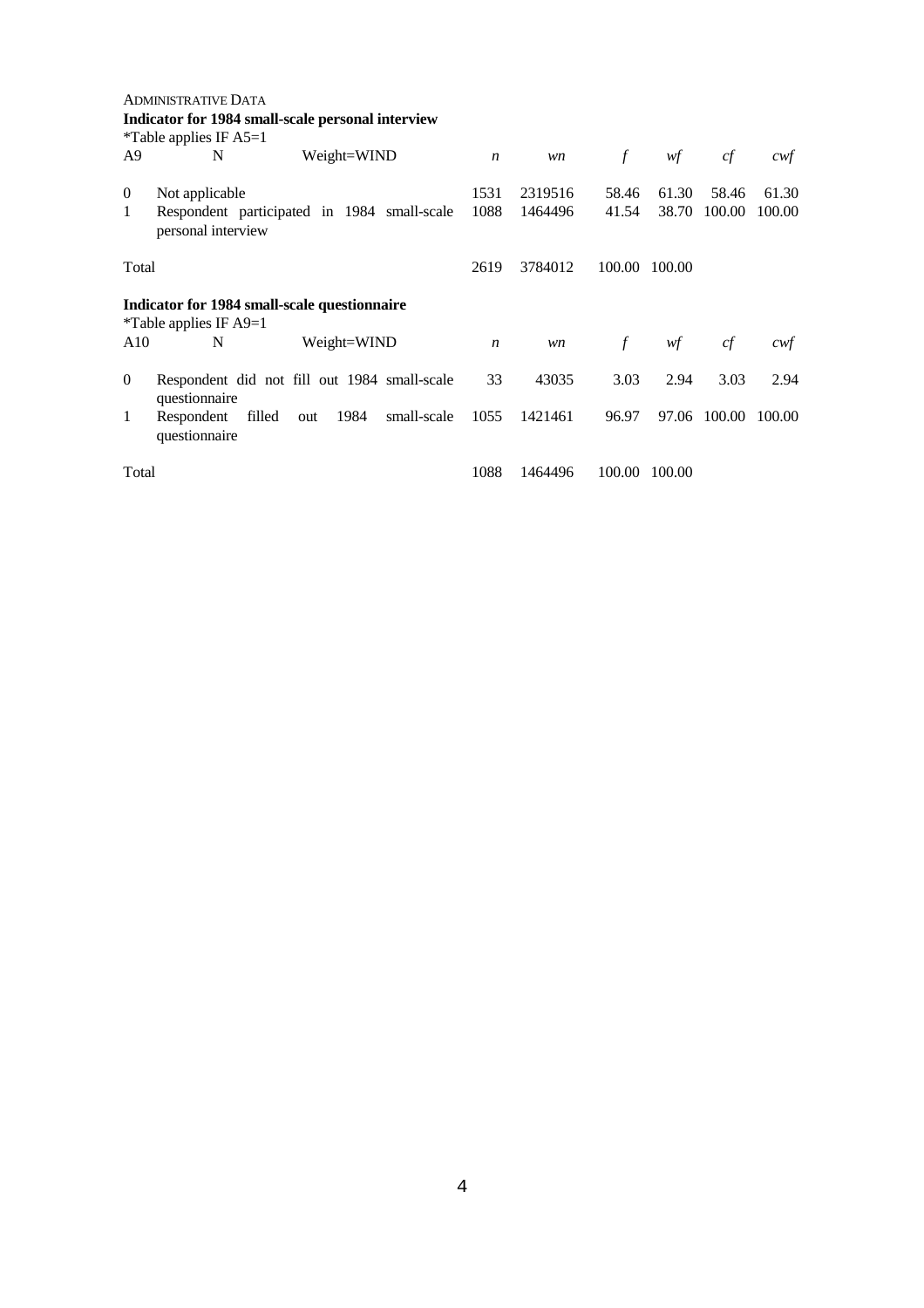## **1.3 1986 Telephone Interviews, Personal Interviews and Questionnaires**

#### **Indicator for HOUSEHOLD's participation in 1986**

Refers to participants from both the 1984 sample and the 1986 supplementary sample MED86 N Weight=WIND *n wn f wf cf cwf* 0 Household did not participate in 1986 1 Household participated in 1986 Total 542 816477 14.80 13.75 14.80 13.75 3121 5120998 85.20 86.25 100.00 100.00 3663 5937475 100.00 100.00 **Indicator for RESPONDENT's participation in 1986** Refers to participants from both the 1984 sample and the 1986 supplementary sample \*Table applies IF MED86=1 B2 N Weight=WIND *n wn f wf cf cwf* 0 Respondent did not participate in 1986 1 Respondent participated in 1986 Total 127 169991 4.07 3.32 4.07 3.32 2994 4951007 95.93 96.68 100.00 100.00 3121 5120998 100.00 100.00

**Indicator showing the respondent answering the household-specific questions in the 1986 telephone interview**

| <i>*</i> Table applies IF B2=1 |  |  |
|--------------------------------|--|--|
|--------------------------------|--|--|

|                | $1.401$ $\mu$ $\mu$ $\mu$ $\mu$ $\mu$ $\mu$ $\mu$<br><b>TELRESP</b> | N              | Weight=WHUS                     | n    | wn      | $\pm$ | wf            | сt           | cwt               |
|----------------|---------------------------------------------------------------------|----------------|---------------------------------|------|---------|-------|---------------|--------------|-------------------|
|                |                                                                     | No information |                                 | 1045 | 2145496 |       |               | 0.00         | 0.00 <sub>1</sub> |
| $\overline{0}$ |                                                                     |                | No household-specific responses | 714  | 928436  | 36.63 | 33.98         | 36.63        | 33.98             |
| $\overline{1}$ | Household-specific responses                                        |                |                                 | 1235 | 1804101 | 63.37 |               | 66.02 100.00 | 100.00            |
| Total          |                                                                     |                |                                 | 1949 | 2732536 |       | 100.00 100.00 |              |                   |

#### **Indicator for telephone interview in 1986**

It should be noted that a small number of households were interviewed the first time by telephone and according to the form used for the 1986 telephone interviews

\*Table applies IF MED86=1

| B <sub>3</sub> | N                   | Weight=WIND | n    | wn      | $\tau$ | wf            | сt     | cwt               |
|----------------|---------------------|-------------|------|---------|--------|---------------|--------|-------------------|
|                | No information      |             | 1131 | 2332377 |        |               | 0.00   | 0.00 <sub>1</sub> |
| $\overline{0}$ | No telephone        |             | 41   | 56085   | 2.06   | 2.01          | 2.06   | 2.01              |
| 1              | Telephone interview |             | 1949 | 2732536 | 97.94  | 97.99         | 100.00 | 100.00            |
| Total          |                     |             | 1990 | 2788621 |        | 100.00 100.00 |        |                   |

#### **Indicator for 1986 large-scale questionnaire distributed in connection with telephone interview**

| *Table applies IF B3=1 |  |
|------------------------|--|
|------------------------|--|

| <b>B4</b> | N                   | Weight=WHUS                                                                    | n    | wn      | $\mathcal{F}$ | wf                        | cf | cwt   |
|-----------|---------------------|--------------------------------------------------------------------------------|------|---------|---------------|---------------------------|----|-------|
| $\Omega$  | telephone interview | No large-scale questionnaire in connection with 1039 1417162 53.31 51.86 53.31 |      |         |               |                           |    | 51.86 |
|           | telephone interview | Large-scale questionnaire in connection with 910 1315375                       |      |         |               | 46.69 48.14 100.00 100.00 |    |       |
| Total     |                     |                                                                                | 1949 | 2732536 |               | 100.00 100.00             |    |       |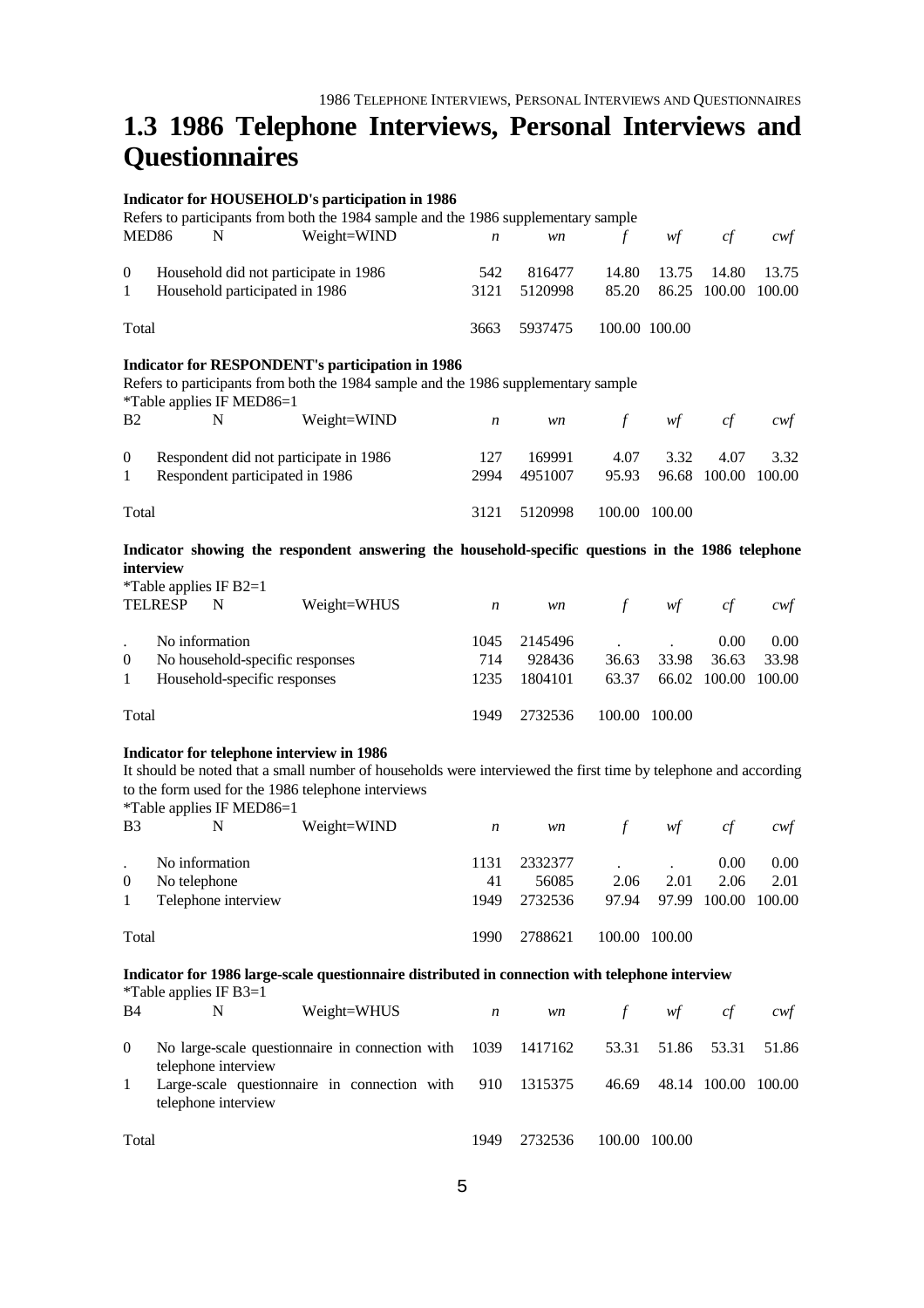|                                                                                | <b>ADMINISTRATIVE DATA</b>                                                 |                                                                                                 |                  |         |               |                                        |                     |        |
|--------------------------------------------------------------------------------|----------------------------------------------------------------------------|-------------------------------------------------------------------------------------------------|------------------|---------|---------------|----------------------------------------|---------------------|--------|
|                                                                                | *Table applies IF B3=1                                                     | Indicator for 1986 small-scale questionnaire distributed in connection with telephone interview |                  |         |               |                                        |                     |        |
| B <sub>5</sub>                                                                 | N                                                                          | Weight=WIND                                                                                     | $\boldsymbol{n}$ | wn      | $\int$        | wf                                     | cf                  | cwf    |
| $\boldsymbol{0}$                                                               | telephone interview                                                        | No small-scale questionnaire in connection with                                                 | 1299             | 1890449 | 66.65         | 69.18                                  | 66.65               | 69.18  |
| 1                                                                              | Small-scale questionnaire in connection with<br>telephone interview        |                                                                                                 |                  | 842088  | 33.35         |                                        | 30.82 100.00 100.00 |        |
| Total                                                                          |                                                                            |                                                                                                 | 1949             | 2732536 |               | 100.00 100.00                          |                     |        |
|                                                                                | Indicator for 1986 contact interview<br>*Table applies IF MED86=1          |                                                                                                 |                  |         |               |                                        |                     |        |
| B6                                                                             | N                                                                          | Weight=WHUS                                                                                     | $\boldsymbol{n}$ | wn      | $\int$        | $\mathcal{W}\hspace{-0.5mm}\textit{f}$ | $c f$               | $c$ wf |
|                                                                                | No information                                                             |                                                                                                 | 2096             | 2913574 |               |                                        | 0.00                | 0.00   |
| $\boldsymbol{0}$                                                               | interview                                                                  | Respondent did not participate in 1986 contact                                                  | 484              | 775687  | 47.22         | 36.63                                  | 47.22               | 36.63  |
| $\mathbf{1}$                                                                   | Respondent<br>interview                                                    | participated in<br>1986<br>contact                                                              | 541              | 1341697 | 52.78         | 63.37                                  | 100.00              | 100.00 |
| Total                                                                          |                                                                            |                                                                                                 | 1025             | 2117384 |               | 100.00 100.00                          |                     |        |
| Indicator for 1986 large-scale personal interview<br>*Table applies IF MED86=1 |                                                                            |                                                                                                 |                  |         |               |                                        |                     |        |
| B7                                                                             | N                                                                          | Weight=WHUS                                                                                     | $\boldsymbol{n}$ | wn      | $\mathcal{f}$ | wf                                     | cf                  | cwf    |
|                                                                                | Not applicable                                                             |                                                                                                 | 2096             | 2913574 |               |                                        | 0.00                | 0.00   |
| $\boldsymbol{0}$                                                               | scale personal interview                                                   | Respondent did not participate in 1986 large-                                                   | 482              | 773537  | 47.02         | 36.53                                  | 47.02               | 36.53  |
| $\mathbf{1}$                                                                   | personal interview                                                         | Respondent participated in 1986 large-scale                                                     | 543              | 1343847 | 52.98         | 63.47                                  | 100.00              | 100.00 |
| Total                                                                          |                                                                            |                                                                                                 | 1025             | 2117384 |               | 100.00 100.00                          |                     |        |
|                                                                                | Indicator for 1986 large-scale questionnaire<br>*Table applies IF B7=1     |                                                                                                 |                  |         |               |                                        |                     |        |
| B <sub>8</sub>                                                                 | N                                                                          | Weight=WHUS                                                                                     | $\boldsymbol{n}$ | wn      | $\int$        | wf                                     | cf                  | $c$ wf |
| $\overline{0}$                                                                 | questionnaire                                                              | Respondent did not fill out 1986 large-scale                                                    | 52               | 100615  | 9.58          | 7.49                                   | 9.58                | 7.49   |
| $\mathbf{1}$                                                                   | Respondent<br>filled<br>questionnaire                                      | 1986<br>large-scale<br>out                                                                      | 491              | 1243232 | 90.42         |                                        | 92.51 100.00 100.00 |        |
| Total                                                                          |                                                                            |                                                                                                 | 543              | 1343847 |               | 100.00 100.00                          |                     |        |
|                                                                                | ,Indicator for small-scale personal interview<br>*Table applies IF MED86=1 |                                                                                                 |                  |         |               |                                        |                     |        |
| <b>B</b> 9                                                                     | N                                                                          | Weight=WIND                                                                                     | $\boldsymbol{n}$ | wn      | $\int$        | wf                                     | cf                  | cwf    |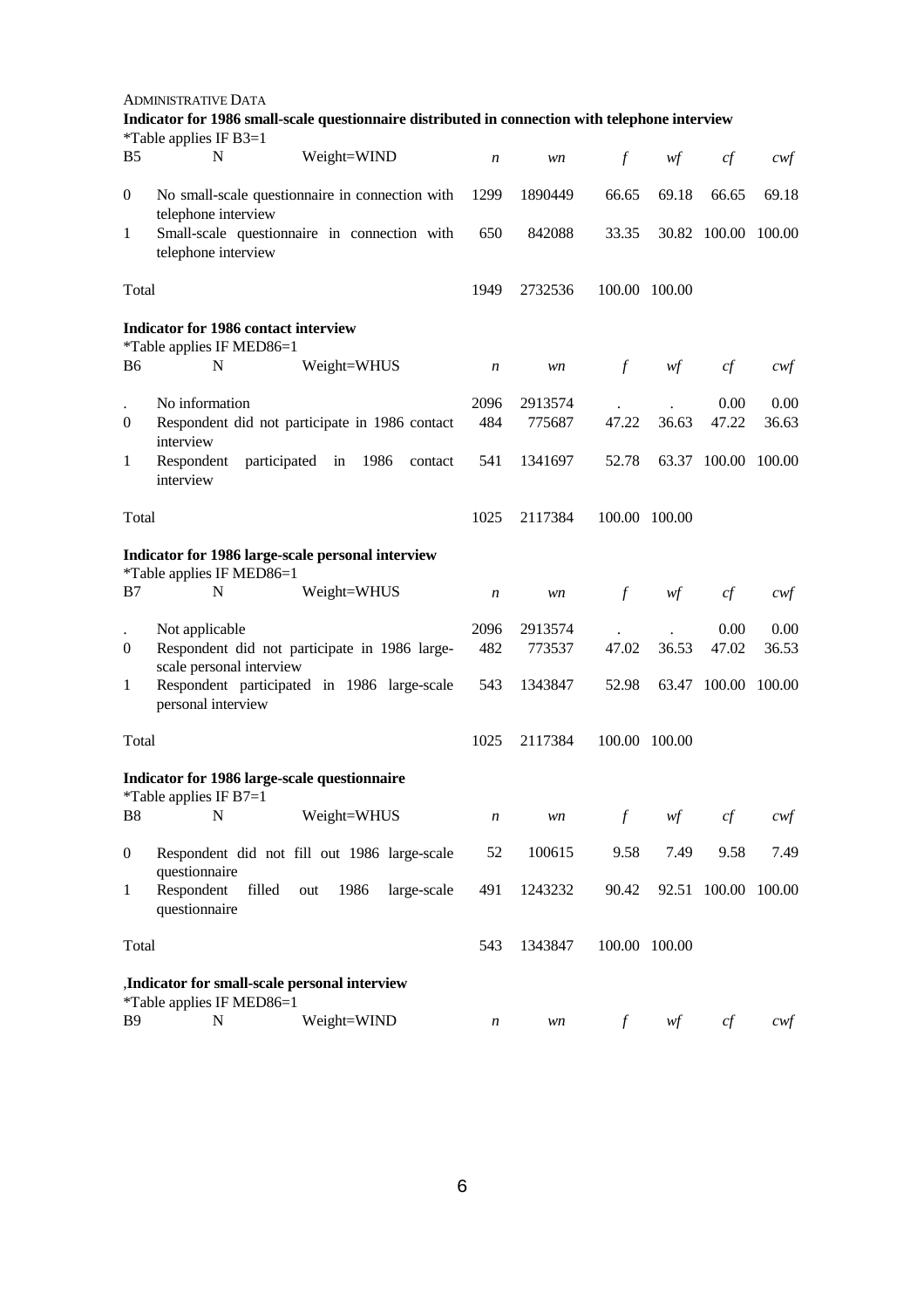|                | 1986 TELEPHONE INTERVIEWS, PERSONAL INTERVIEWS AND QUESTIONNAIRES         |                  |         |        |        |        |                   |
|----------------|---------------------------------------------------------------------------|------------------|---------|--------|--------|--------|-------------------|
| $\bullet$      | Not applicable                                                            | 2096             | 2930639 |        |        | 0.00   | 0.00 <sub>1</sub> |
| $\overline{0}$ | Respondent did not participate in 1984 small-<br>scale personal interview | 554              | 1372872 | 54.05  | 62.68  | 54.05  | 62.68             |
| 1              | Respondent participated in 1984 small-scale<br>personal interview         | 471              | 817488  | 45.95  | 37.32  | 100.00 | 100.00            |
| Total          |                                                                           | 1025             | 2190359 | 100.00 | 100.00 |        |                   |
|                | Indicator for small-scale questionnaire                                   |                  |         |        |        |        |                   |
|                | *Table applies IF B9=1                                                    |                  |         |        |        |        |                   |
| <b>B</b> 10    | Weight=WIND<br>N                                                          | $\boldsymbol{n}$ | wn      | $\int$ | wf     | cf     | cwt               |
| $\theta$       | Respondent did not fill out 1986 small-scale<br>questionnaire             | 54               | 70687   | 11.46  | 8.65   | 11.46  | 8.65              |
| 1              | 1986<br>filled<br>small-scale<br>Respondent<br>out<br>questionnaire       | 417              | 746801  | 88.54  | 91.35  | 100.00 | 100.00            |
| Total          |                                                                           | 471              | 817488  | 100.00 | 100.00 |        |                   |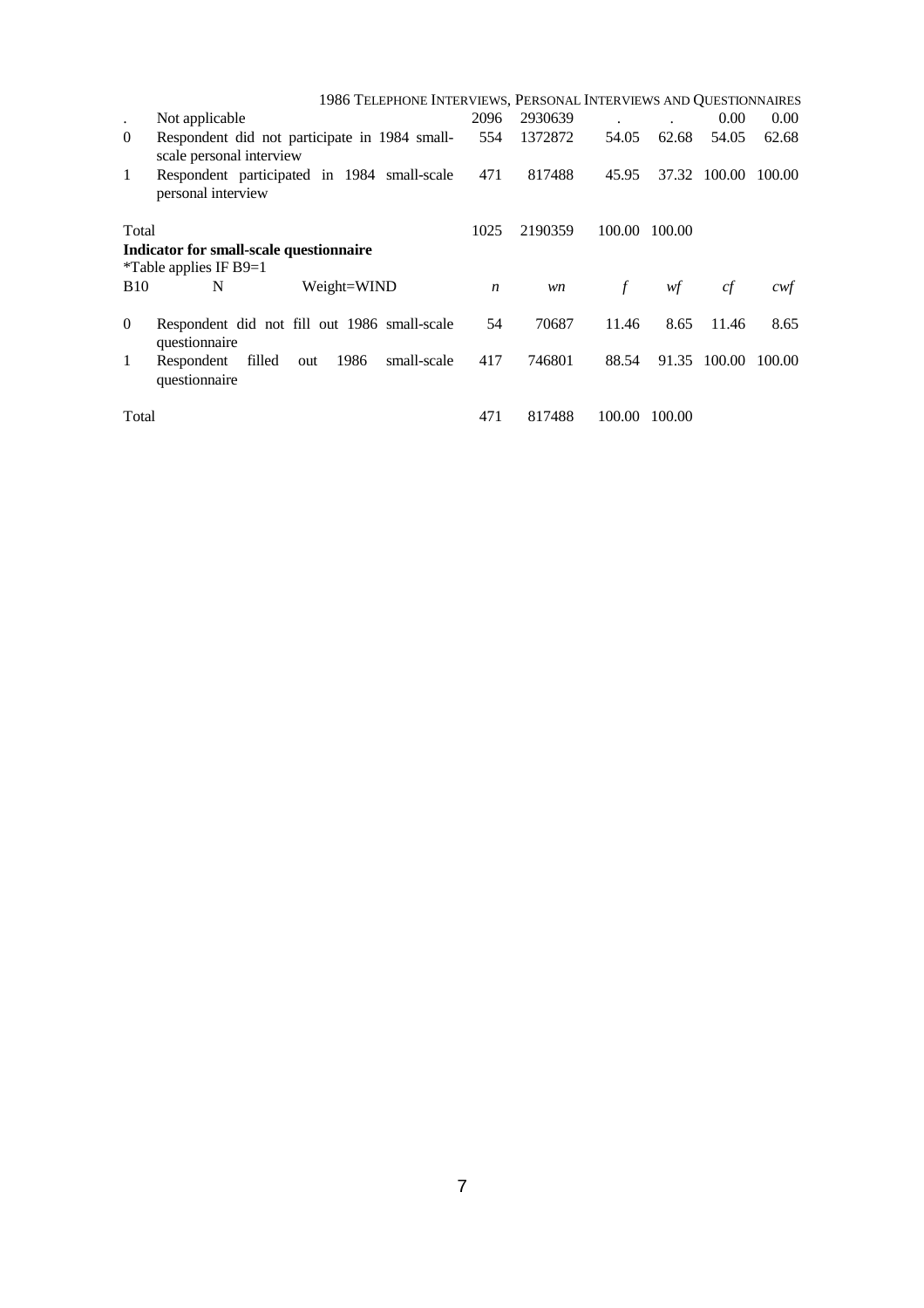# **1.4 Personal Data, Geographical Data and Weights**

|                      |                        |             | Respondent's year of birth                     |                |                  |         |                  |               |        |                   |
|----------------------|------------------------|-------------|------------------------------------------------|----------------|------------------|---------|------------------|---------------|--------|-------------------|
| <b>FAAR</b>          |                        | $\mathbf N$ |                                                | Weight=WIND    | $\boldsymbol{n}$ | wn      | $\mathcal{f}$    | wf            | cf     | $c \mathcal{w}$ f |
| $00 - 04$            |                        |             |                                                |                | $\boldsymbol{2}$ | 5015    | 0.05             | 0.08          | 0.05   | 0.08              |
| 05-09                |                        |             |                                                |                | 21               | 49968   | 0.57             | 0.84          | 0.63   | 0.93              |
| $10-14$              |                        |             |                                                |                | 189              | 397084  | 5.16             | 6.69          | 5.79   | 7.61              |
| 15-19                |                        |             |                                                |                | 216              | 374050  | 5.90             | 6.30          | 11.68  | 13.91             |
| 20-24                |                        |             |                                                |                | 278              | 436646  | 7.59             | 7.35          | 19.27  | 21.27             |
| 25-29                |                        |             |                                                |                | 276              | 440595  | 7.53             | 7.42          | 26.81  | 28.69             |
| 30-34                |                        |             |                                                |                | 284              | 370911  | 7.75             | 6.25          | 34.56  | 34.94             |
| 35-39                |                        |             |                                                |                | 365              | 454783  | 9.96             | 7.66          | 44.53  | 42.59             |
| 40-44                |                        |             |                                                |                | 429              | 574832  | 11.71            | 9.68          | 56.24  | 52.28             |
| 45-49                |                        |             |                                                |                | 431              | 669136  | 11.77            | 11.27         | 68.00  | 63.55             |
| 50-54                |                        |             |                                                |                | 408              | 706591  | 11.14            | 11.90         | 79.14  | 75.45             |
| 55-59                |                        |             |                                                |                | 318              | 563380  | 8.68             | 9.49          | 87.82  | 84.93             |
| 60-64                |                        |             |                                                |                | 285              | 601934  | 7.78             | 10.14         | 95.60  | 95.07             |
| 65-69                |                        |             |                                                |                | 161              | 292551  | 4.40             | 4.93          | 100.00 | 100.00            |
| Total                |                        |             |                                                |                | 3663             | 5937475 | 100.00           | 100.00        |        |                   |
| Mean                 |                        |             | 40.91                                          | Std deviation  | $\ddot{\cdot}$   |         | 16.42            |               |        |                   |
|                      | Maximum                |             | 68.00                                          | Upper quartile |                  |         | 52.00            |               |        |                   |
| Median               |                        |             | 42.00                                          | Lower quartile |                  |         | 28.00            |               |        |                   |
|                      | Minimum                |             | 1.00                                           |                |                  |         |                  |               |        |                   |
|                      | Sex of respondent      |             |                                                |                |                  |         |                  |               |        |                   |
| <b>KOEN</b>          |                        |             |                                                | Weight=WIND    | $\boldsymbol{n}$ | wn      | $\boldsymbol{f}$ | wf            | cf     | $c \mathcal{w} f$ |
| 1                    | Male                   |             |                                                |                | 1822             | 2995065 | 49.74            | 50.44         | 49.74  | 50.44             |
| $\overline{c}$       | Female                 |             |                                                |                | 1841             | 2942410 | 50.26            | 49.56         | 100.00 | 100.00            |
| Total                |                        |             |                                                |                | 3663             | 5937475 | 100.00           | 100.00        |        |                   |
|                      |                        |             | <b>Respondent's household position in 1984</b> |                |                  |         |                  |               |        |                   |
|                      | *Table applies IF A5=1 |             |                                                |                |                  |         |                  |               |        |                   |
|                      | STATUS84               | N           |                                                | Weight=WIND    | $\boldsymbol{n}$ | wn      | $\mathcal{f}$    | wf            | cf     | $c \mathcal{w}$ f |
| 1                    |                        |             | Respondent is household head                   |                | 1438             | 2191772 | 54.91            | 57.92         | 54.91  | 57.92             |
| $\mathfrak 2$        |                        |             | Respondent is wife/partner                     |                | 1091             | 1358347 | 41.66            | 35.90         | 96.56  | 93.82             |
| 3                    |                        |             | Respondent is other adult household member     |                | 90               | 233893  | 3.44             | 6.18          | 100.00 | 100.00            |
| Total                |                        |             |                                                |                | 2619             | 3784012 |                  | 100.00 100.00 |        |                   |
|                      |                        |             | <b>Respondent's household position in 1986</b> |                |                  |         |                  |               |        |                   |
|                      | *Table applies IF B2=1 |             |                                                |                |                  |         |                  |               |        |                   |
|                      | STATUS86 N             |             |                                                | Weight=WIND86  | $\boldsymbol{n}$ | wn      | $\mathcal{f}$    | wf            | cf     | $c$ wf            |
| $\ddot{\phantom{a}}$ |                        |             | Information unavailable                        |                | 39               | 61186   |                  |               | 0.00   | 0.00              |
| 1                    |                        |             | Respondent is household head                   |                | 1678             | 3011435 | 56.79            | 61.59         | 56.79  | 61.59             |
| $\overline{c}$       |                        |             | Respondent is spouse/partner                   |                | 1132             | 1605146 | 38.31            | 32.83         | 95.09  | 94.41             |
| 3                    |                        |             | Respondent is other adult household member     |                | 145              | 273241  | 4.91             | 5.59          | 100.00 | 100.00            |
| Total                |                        |             |                                                |                | 2955             | 4889822 |                  | 100.00 100.00 |        |                   |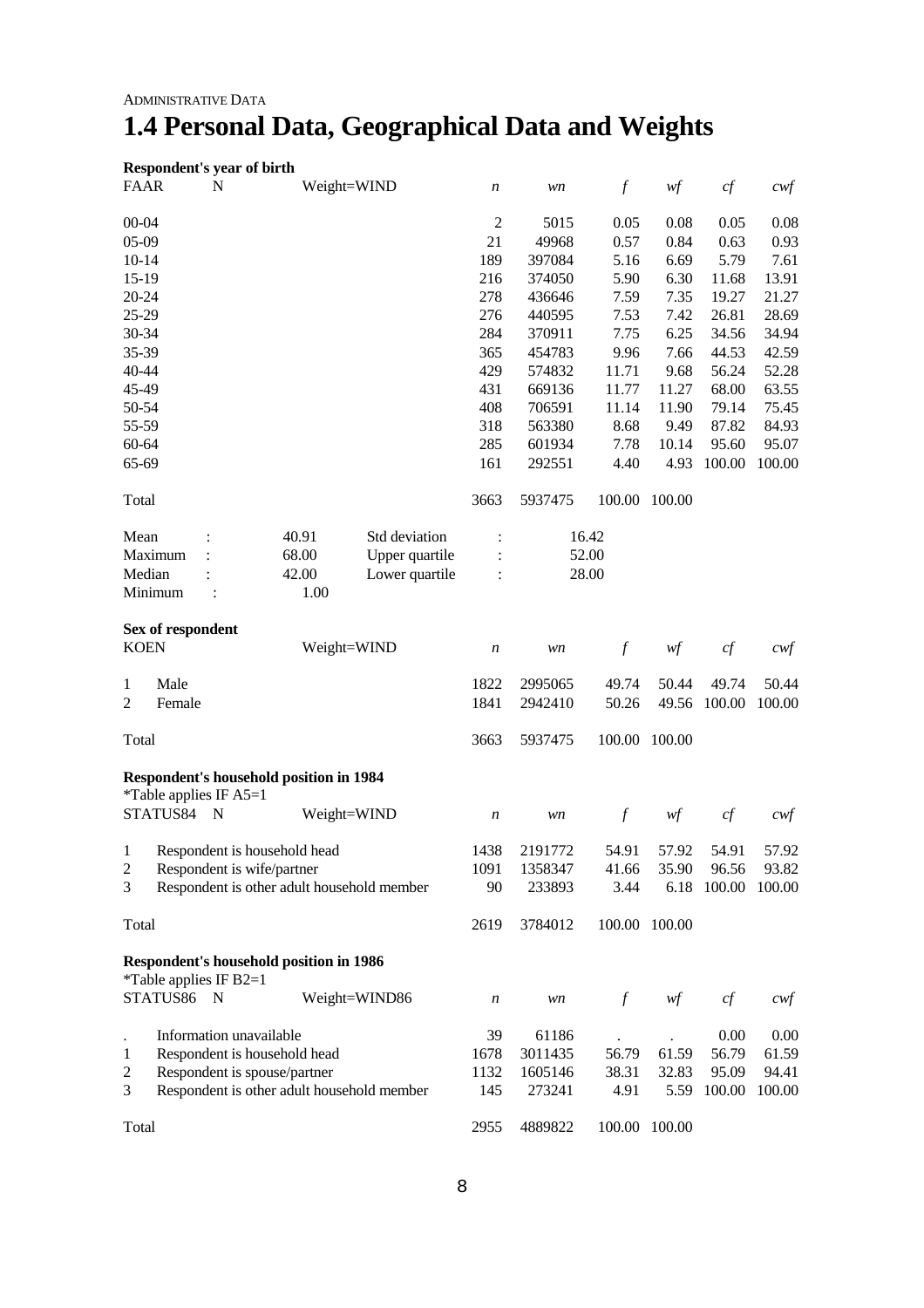PERSONAL DATA, GEOGRAPHICAL DATA AND WEIGHTS

#### **Respondent's place of residence in 1984** \*Table applies IF A5=1

| KOMMUN84 N | Weight=WIND |  |  | cwt |
|------------|-------------|--|--|-----|
|            |             |  |  |     |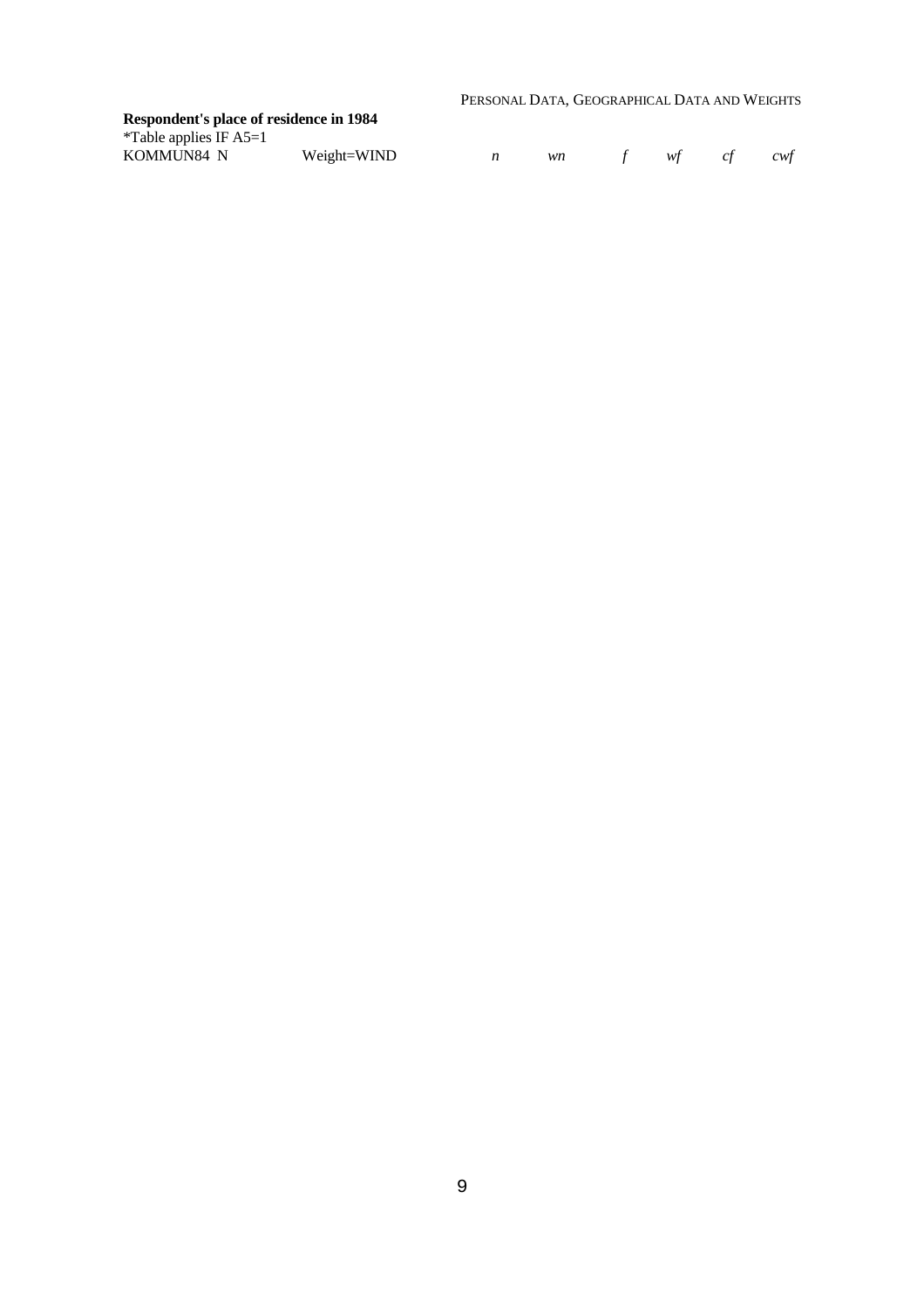|              | <b>ADMINISTRATIVE DATA</b> |                                |                 |                  |                  |                |                |
|--------------|----------------------------|--------------------------------|-----------------|------------------|------------------|----------------|----------------|
| 120          | Värmdö                     | $\sqrt{2}$                     | 4140            | 0.08             | 0.11             | 0.08           | 0.11           |
| 123<br>126   | Järfälla<br>Huddinge       | $\mathbf{1}$<br>$\overline{4}$ | 2693<br>3864    | 0.04<br>0.15     | 0.07<br>0.10     | 0.11<br>0.27   | 0.18<br>0.28   |
| 127          | Botkyrka                   | 100                            | 122591          | 3.82             | 3.24             | 4.09           | 3.52           |
| 128<br>160   | Salem<br>Täby              | 24<br>$\overline{2}$           | 64450<br>2692   | 0.92<br>0.08     | 1.70<br>0.07     | 5.00<br>5.08   | 5.23<br>5.30   |
| 180          | Stockholm                  | 260                            | 406675          | 9.93             | 10.75            | 15.01          | 16.04          |
| 181          | Södertälje                 | 35                             | 45040           | 1.34             | 1.19             | 16.34          | 17.23          |
| 184<br>188   | Solna<br>Norrtälje         | 17<br>$\sqrt{2}$               | 23594<br>2960   | 0.65<br>0.08     | 0.62<br>0.08     | 16.99<br>17.07 | 17.86<br>17.94 |
| 380          | Uppsala                    | 99                             | 159104          | 3.78             | 4.20             | 20.85          | 22.14          |
| 381          | Enköping                   | 70                             | 103241          | 2.67             | 2.73             | 23.52          | 24.87          |
| 480<br>482   | Nyköping<br>Flen           | 46<br>$28\,$                   | 59554<br>35199  | 1.76<br>1.07     | 1.57<br>0.93     | 25.28<br>26.35 | 26.44<br>27.37 |
| 483          | Katrineholm                | $\,2\,$                        | 2572            | 0.08             | 0.07             | 26.42          | 27.44          |
| 509          | Ödeshög                    | 6                              | 6804            | 0.23             | 0.18             | 26.65          | 27.62<br>27.69 |
| 512<br>580   | Ydre<br>Linköping          | $\overline{c}$<br>$\mathbf{1}$ | 2552<br>2517    | 0.08<br>0.04     | 0.07<br>0.07     | 26.73<br>26.77 | 27.75          |
| 581          | Norrköping                 | 56                             | 83584           | 2.14             | 2.21             | 28.90          | 29.96          |
| 680<br>682   | Jönköping<br>Nässjö        | $27\,$<br>$\overline{2}$       | 45083<br>2613   | 1.03<br>0.08     | 1.19<br>0.07     | 29.94<br>30.01 | 31.16<br>31.22 |
| 684          | Sävsjö                     | 14                             | 22780           | 0.53             | 0.60             | 30.55          | 31.83          |
| 685          | Vetlanda                   | 31                             | 41368           | 1.18             | 1.09             | 31.73          | 32.92          |
| 686<br>687   | Eksjö<br>Tranås            | 23<br>19                       | 36438<br>26368  | 0.88<br>0.73     | 0.96<br>0.70     | 32.61<br>33.33 | 33.88<br>34.58 |
| 780          | Växjö                      | 15                             | 24453           | 0.57             | 0.65             | 33.91          | 35.23          |
| 781          | Ljungby<br>Mörbylånga      | 33                             | 42099           | 1.26             | 1.11<br>0.55     | 35.17          | 36.34          |
| 840<br>861   | Mönsterås                  | 13<br>16                       | 20880<br>22810  | 0.50<br>0.61     | 0.60             | 35.66<br>36.27 | 36.89<br>37.49 |
| 880          | Kalmar                     | 16                             | 21522           | 0.61             | 0.57             | 36.88          | 38.06          |
| 881<br>980   | Nybro<br>Gotland           | 14<br>$44\,$                   | 18354<br>66277  | 0.53<br>1.68     | 0.49<br>1.75     | 37.42<br>39.10 | 38.55<br>40.30 |
| 1060         | Olofström                  | $\overline{2}$                 | 3129            | 0.08             | 0.08             | 39.18          | 40.38          |
| 1081         | Ronneby                    | 51                             | 68878           | 1.95             | 1.82             | 41.12          | 42.20          |
| 1082<br>1083 | Karlshamn<br>Sölvesborg    | 17<br>34                       | 20043<br>43965  | 0.65<br>1.30     | 0.53<br>1.16     | 41.77<br>43.07 | 42.73<br>43.89 |
| 1167         | Astorp                     | 19                             | 25353           | 0.73             | 0.67             | 43.80          | 44.56          |
| 1183         | Hässleholm                 | 23                             | 33654           | 0.88             | 0.89             | 44.67          | 45.45          |
| 1214<br>1262 | Svalöv<br>Lomma            | $24\,$<br>32                   | 29820<br>41936  | 0.92<br>1.22     | 0.79<br>1.11     | 45.59<br>46.81 | 46.24<br>47.35 |
| 1264         | Skurup                     | $10\,$                         | 14293           | 0.38             | 0.38             | 47.19          | 47.73          |
| 1265<br>1280 | Sjöbo<br>Malmö             | 23<br>29                       | 35665<br>47986  | 0.88<br>1.11     | 0.94<br>1.27     | 48.07<br>49.18 | 48.67<br>49.94 |
| 1281         | Lund                       | 35                             | 55763           | 1.34             | 1.47             | 50.52          | 51.41          |
| 1282         | Landskrona                 | 14                             | 18448           | 0.53             | 0.49             | 51.05          | 51.90          |
| 1283<br>1286 | Helsingborg<br>Ystad       | 30<br>$\mathbf{1}$             | 41754<br>2556   | 1.15<br>0.04     | 1.10<br>0.07     | 52.20<br>52.23 | 53.00<br>53.07 |
| 1287         | Trelleborg                 | $\mathbf{1}$                   | 2718            | 0.04             | 0.07             | 52.27          | 53.14          |
| 1380         | Halmstad                   | 9                              | 14603           | 0.34             | 0.39             | 52.62          | 53.53          |
| 1384<br>1401 | Kungsbacka<br>Härryda      | 9<br>$10\,$                    | 13735<br>14946  | 0.34<br>0.38     | 0.36<br>0.39     | 52.96<br>53.34 | 53.89<br>54.28 |
| 1402         | Partille                   | 18                             | 23365           | 0.69             | 0.62             | 54.03          | 54.90          |
| 1480<br>1481 | Göteborg<br>Mölndal        | 74<br>24                       | 112056<br>37147 | 2.83<br>0.92     | 2.96<br>0.98     | 56.85<br>57.77 | 57.86<br>58.84 |
| 1482         | Kungälv                    | 41                             | 52608           | 1.57             | 1.39             | 59.34          | 60.23          |
| 1485         | Uddevalla                  | $\overline{7}$                 | 10165           | 0.27             | 0.27             | 59.60          | 60.50          |
| 1524<br>1552 | Lerum<br>Tranemo           | 13<br>45                       | 35688<br>64074  | 0.50<br>1.72     | 0.94<br>1.69     | 60.10<br>61.82 | 61.45<br>63.14 |
| 1561         | Mellerud                   | $\sqrt{5}$                     | 9844            | 0.19             | 0.26             | 62.01          | 63.40          |
| 1565<br>1580 | Svenljunga<br>Vänersborg   | $\overline{2}$<br>79           | 1120<br>112271  | 0.08<br>3.02     | 0.03<br>2.97     | 62.08<br>65.10 | 63.43<br>66.40 |
| 1583         | Borås                      | 12                             | 18662           | 0.46             | 0.49             | 65.56          | 66.89          |
| 1660         | Va                         | $10\,$                         | 14606           | 0.38             | 0.39             | 65.94          | 67.28          |
| 1661<br>1681 | Götene<br>Lidköping        | $11\,$<br>$\sqrt{2}$           | 19093<br>2756   | 0.42<br>0.08     | 0.50<br>0.07     | 66.36<br>66.44 | 67.78<br>67.85 |
| 1682         | Skara                      | $\boldsymbol{9}$               | 13260           | 0.34             | 0.35             | 66.78          | 68.20          |
| 1683         | Skövde                     | $48\,$                         | 65113           | 1.83             | 1.72             | 68.61          | 69.92          |
| 1686<br>1715 | Falköping<br>Kil           | $42\,$<br>31                   | 58090<br>46179  | 1.60<br>$1.18\,$ | 1.54<br>1.22     | 70.22<br>71.40 | 71.46<br>72.68 |
| 1730         | Eda                        | 20                             | 28251           | 0.76             | 0.75             | 72.16          | 73.43          |
| 1763<br>1765 | Forshaga<br>Årjäng         | 31<br>1                        | 40657<br>581    | 1.18<br>0.04     | 1.07<br>0.02     | 73.35<br>73.39 | 74.50<br>74.52 |
| 1780         | Karlstad                   | 27                             | 43565           | 1.03             | 1.15             | 74.42          | 75.67          |
| 1784         | Arvika                     | 32                             | 41820           | 1.22             | 1.11             | 75.64          | 76.77          |
| 1860<br>1861 | Laxå<br>Hallsberg          | 20<br>25                       | 24292<br>38790  | 0.76<br>0.95     | 0.64<br>1.03     | 76.40<br>77.36 | 77.41<br>78.44 |
| 1862         | Degerfors                  | 21                             | 26712           | 0.80             | 0.71             | 78.16          | 79.15          |
| 1880         | Örebro                     | 65                             | 86252           | 2.48             | 2.28             | 80.64          | 81.43          |
| 1980<br>2080 | Västerås<br>Falun          | 23<br>$11\,$                   | 38622<br>14821  | 0.88<br>0.42     | 1.02<br>0.39     | 81.52<br>81.94 | 82.45<br>82.84 |
| 2081         | Borlänge                   | 27                             | 35279           | 1.03             | 0.93             | 82.97          | 83.77          |
| 2082<br>2083 | Säter<br>Hedemora          | $20\,$<br>63                   | 29312<br>90514  | 0.76<br>2.41     | $0.77\,$<br>2.39 | 83.73<br>86.14 | 84.54<br>86.94 |
| 2132         | Nordanstig                 | 21                             | 27260           | 0.80             | 0.72             | 86.94          | 87.66          |
| 2180         | Gävle                      | 15                             | 24276           | 0.57             | 0.64             | 87.51          | 88.30          |
| 2181<br>2281 | Sandviken<br>Sundsvall     | $16$<br>51                     | 21416<br>75221  | 0.61<br>1.95     | 0.57<br>1.99     | 88.13<br>90.07 | 88.86<br>90.85 |
| 2282         | Kramfors                   | 13                             | 19888           | 0.50             | 0.53             | 90.57          | 91.38          |
| 2284         | Örnsköldsvik               | 14                             | 21030           | 0.53             | 0.56             | 91.10          | 91.93          |
| 2309<br>2313 | Krokom<br>Strömsund        | 29<br>30                       | 39850<br>41531  | 1.11<br>1.15     | 1.05<br>1.10     | 92.21<br>93.36 | 92.99<br>94.08 |
| 2482         | Skellefteå                 | 119                            | 153854          | 4.54             | 4.07             | 97.90          | 98.15          |
| 2523<br>2580 | Gällivare<br>Luleå         | 37<br>$\boldsymbol{9}$         | 50001<br>10867  | 1.41<br>0.34     | 1.32<br>0.29     | 99.31<br>99.66 | 99.47<br>99.76 |
| 2581         | Piteå                      | $\,1\,$                        | 804             | 0.04             | 0.02             | 99.69          | 99.78          |
| 2584         | Kiruna                     | $\,$ 8 $\,$                    | 8333            | 0.31             | 0.22             | 100.00         | 100.00         |

| I |
|---|
|---|

10

2619 3784012 100.00 100.00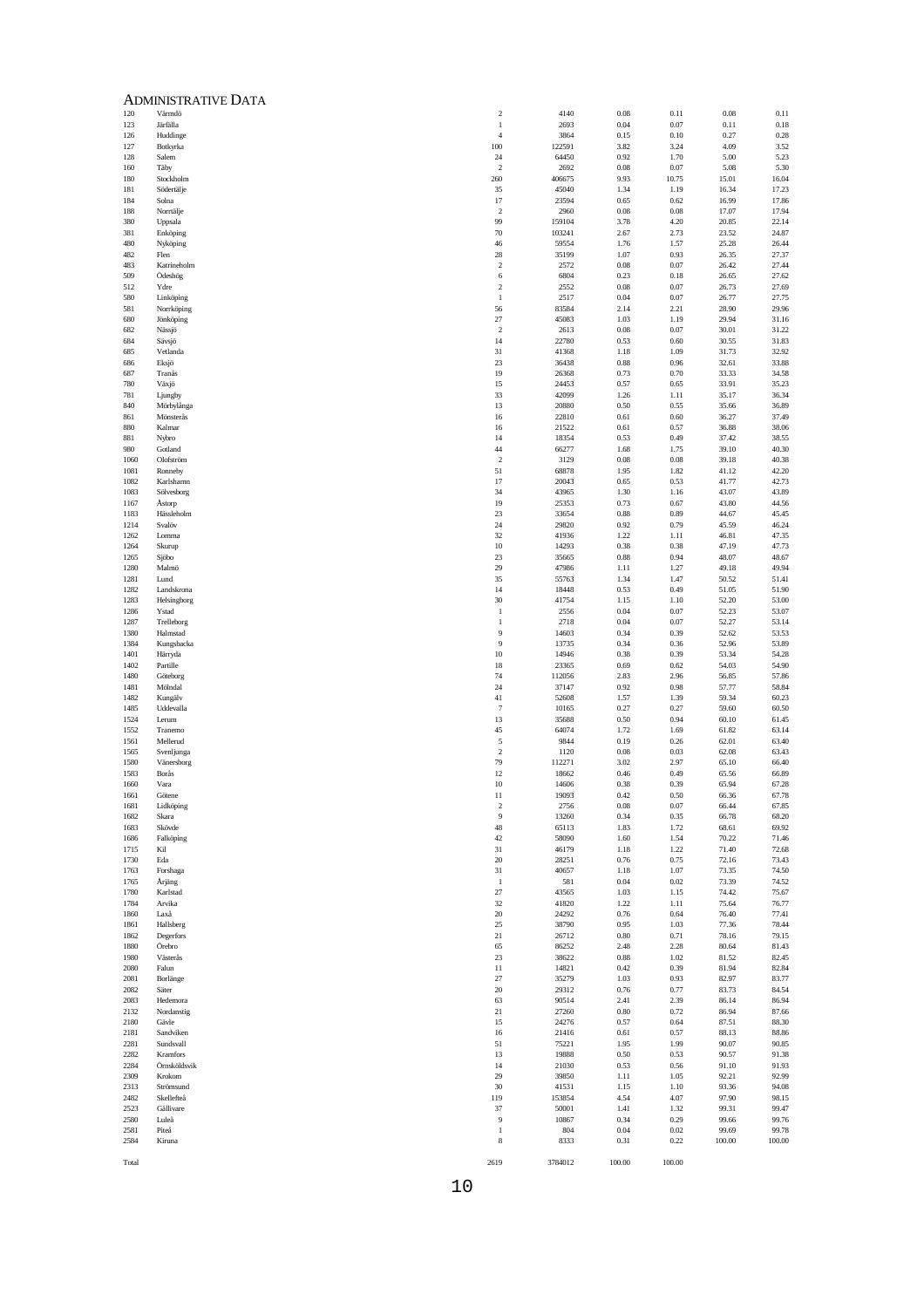### **Respondent's place of residence in 1986**

| *Table applies IF B2=1 |  |
|------------------------|--|
|------------------------|--|

| KOMMUN86 N<br>Weight=WIND |  |  |  |  |  | cwt |
|---------------------------|--|--|--|--|--|-----|
|---------------------------|--|--|--|--|--|-----|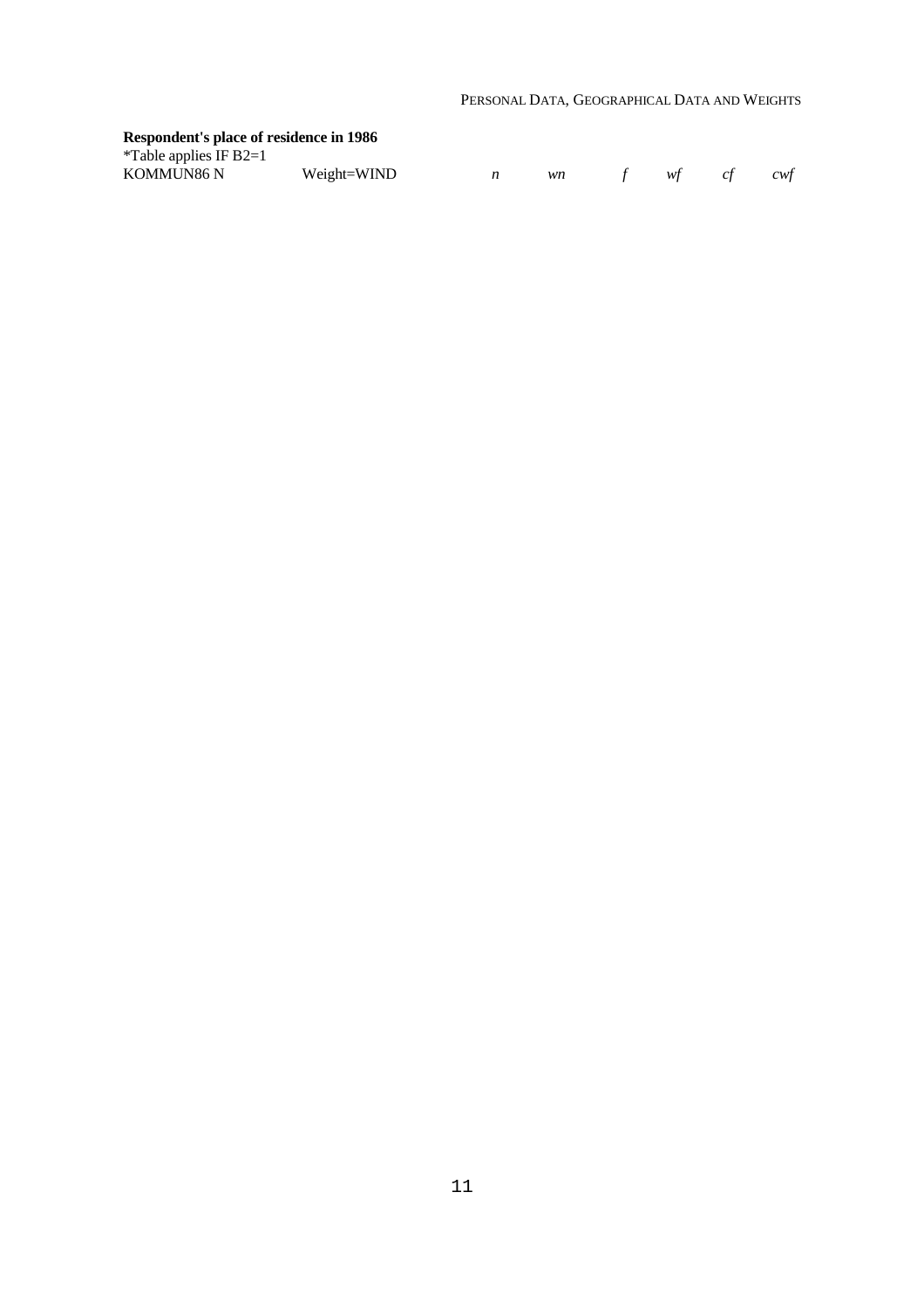|              | <b>ADMINISTRATIVE DATA</b>           |                                         |                 |                  |                  |                 |                 |
|--------------|--------------------------------------|-----------------------------------------|-----------------|------------------|------------------|-----------------|-----------------|
| 117          | Information unavailable<br>Österåker | 44<br>$\overline{1}$                    | 64437<br>491    | 0.03             | 0.01             | 0.00<br>0.03    | 0.00<br>0.01    |
| 120          | Värmdö                               | $\overline{\mathbf{3}}$                 | 8093            | 0.10             | 0.17             | 0.14            | 0.18            |
| 126<br>127   | Huddinge<br>Botkyrka                 | $\overline{1}$<br>99                    | 1230<br>136289  | 0.03<br>3.36     | 0.03<br>2.79     | 0.17<br>3.53    | 0.20<br>2.99    |
| 128          | Salem                                | $27\,$                                  | 67633           | 0.92             | 1.38             | 4.44            | 4.37            |
| 136          | Haninge                              | $\sqrt{4}$                              | 5210            | 0.14             | 0.11             | 4.58            | 4.48            |
| 160<br>163   | Taby<br>Sollentuna                   | $\sqrt{4}$<br>$\overline{2}$            | 5904<br>2693    | 0.14<br>0.07     | 0.12<br>0.06     | 4.71<br>4.78    | 4.60<br>4.66    |
| 180          | Stockholm                            | 243                                     | 681197          | 8.24             | 13.94            | 13.02           | 18.60           |
| 181<br>182   | Södertälje<br>Nacka                  | 37<br>5                                 | 67397<br>6141   | 1.25<br>0.17     | 1.38<br>0.13     | 14.27<br>14.44  | 19.98<br>20.10  |
| 184          | Solna                                | $10\,$                                  | 22566           | 0.34             | 0.46             | 14.78           | 20.56           |
| 186<br>188   | Lidingö<br>Nontälje                  | -1<br>-1                                | 4245<br>1480    | 0.03<br>0.03     | 0.09<br>0.03     | 14.81<br>14.85  | 20.65<br>20.68  |
| 305          | Hâbo                                 | $\mathbf{1}$                            | 519             | 0.03             | 0.01             | 14.88           | 20.69           |
| 380<br>381   | Uppsala<br>Enköping                  | 134<br>76                               | 174511<br>98783 | 4.54<br>2.58     | 3.57<br>2.02     | 19.42<br>22.00  | 24.26<br>26.28  |
| 480          | Nyköping                             | 45                                      | 58895           | 1.53             | 1.21             | 23.53           | 27.49           |
| 481<br>482   | Oxelösund<br>Flen                    | $\mathbf{I}$<br>32                      | 695<br>41370    | 0.03<br>1.08     | 0.01<br>0.85     | 23.56<br>24.64  | 27.50<br>28.35  |
| 483          | Katrineholm                          | $\overline{2}$                          | 2571            | 0.07             | 0.05             | 24.71           | 28.40           |
| 509<br>512   | Ödeshög<br>Ydre                      | $\overline{7}$<br>$\overline{2}$        | 8078<br>2551    | 0.24<br>0.07     | 0.17<br>0.05     | 24.95<br>25.02  | 28.57<br>28.62  |
| 580          | Linköping                            | $\overline{\mathbf{3}}$                 | 3092            | 0.10             | 0.06             | 25.12           | 28.68           |
| 581<br>662   | Norrköping<br>Gislaved               | 59<br>$\overline{2}$                    | 87303<br>1725   | 2.00<br>0.07     | 1.79<br>0.04     | 27.12<br>27.19  | 30.47<br>30.51  |
| 680          | Jönköping                            | 34                                      | 64496           | 1.15             | 1.32             | 28.34           | 31.83           |
| 682<br>684   | Nässjö                               | 5<br>12                                 | 9042<br>17527   | 0.17<br>0.41     | 0.19<br>0.36     | 28.51<br>28.92  | 32.01<br>32.37  |
| 685          | Sävsjö<br>Vetlanda                   | 39                                      | 61928           | 1.32             | 1.27             | 30.24           | 33.64           |
| 686          | Eksjö                                | $20\,$                                  | 34181           | 0.68             | 0.70             | 30.92           | 34.34           |
| 687<br>764   | Tranâs<br>Alvesta                    | $27\,$<br>$\overline{2}$                | 43116<br>2693   | 0.92<br>0.07     | $0.88\,$<br>0.06 | 31.83<br>31.90  | 35.22<br>35.27  |
| 780          | Växjö                                | 21                                      | 53097           | 0.71             | 1.09             | 32.61           | 36.36           |
| 781<br>840   | Ljungby<br>Mörbylånga                | 32<br>16                                | 60481<br>28577  | 1.08<br>0.54     | 1.24<br>0.58     | 33.69<br>34.24  | 37.60<br>38.18  |
| 861          | Mönsterås                            | 14                                      | 17730           | 0.47             | 0.36             | 34.71           | 38.54           |
| 880<br>881   | Kalmar<br>Nybro                      | 16<br>17                                | 20946<br>29079  | 0.54<br>0.58     | 0.43<br>0.60     | 35.25<br>35.83  | 38.97<br>39.57  |
| 980          | Gotland                              | 54                                      | 104049          | 1.83             | 2.13             | 37.66           | 41.70           |
| 1060<br>1081 | Olofström<br>Ronneby                 | $\overline{1}$<br>59                    | 674<br>78681    | 0.03<br>2.00     | 0.01<br>1.61     | 37.69<br>39.69  | 41.71<br>43.32  |
| 1082         | Karlshamn                            | 15                                      | 18482           | 0.51             | 0.38             | 40.20           | 43.70           |
| 1083<br>1167 | Sölvesborg<br>Åstorp                 | 38<br>$13\,$                            | 49045<br>16724  | 1.29<br>0.44     | 1.00<br>0.34     | 41.49<br>41.93  | 44.70<br>45.05  |
| 1180         | Kristianstad                         | $\overline{2}$                          | 1886            | 0.07             | 0.04             | 42.00           | 45.08           |
| 1181         | Simrishamn                           | $\overline{2}$                          | 2794            | 0.07             | 0.06             | 42.07           | 45.14           |
| 1183<br>1214 | Hässleholm<br>Svalöv                 | 25<br>28                                | 40977<br>32403  | 0.85<br>0.95     | 0.84<br>0.66     | 42.92<br>43.86  | 45.98<br>46.64  |
| 1233         | Vellinge                             | $\mathbf{1}$                            | 1340            | 0.03             | 0.03             | 43.90           | 46.67           |
| 1260<br>1262 | Bjuv<br>Lomma                        | $\overline{2}$<br>43                    | 2493<br>53044   | 0.07<br>1.46     | 0.05<br>1.09     | 43.97<br>45.42  | 46.72<br>47.81  |
| 1264         | Skurup                               | $10\,$                                  | 15652           | 0.34             | 0.32             | 45.76           | 48.13           |
| 1265<br>1280 | Sjöbo<br>Malmö                       | 28<br>$40\,$                            | 34670<br>143327 | 0.95<br>1.36     | 0.71<br>2.93     | 46.71<br>48.07  | 48.84<br>51.77  |
| 1281         | Lund                                 | $51\,$                                  | 79791           | 1.73             | 1.63             | 49.80           | 53.40           |
| 1282<br>1283 | Landskrona<br>Helsingborg            | 17<br>32                                | 22745<br>65050  | 0.58<br>$1.08\,$ | 0.47<br>1.33     | 50.37<br>51.46  | 53.87<br>55.20  |
| 1380         | Halmstad                             | $\sqrt{6}$                              | 12801           | 0.20             | 0.26             | 51.66           | 55.46           |
| 1382<br>1384 | Falkenberg<br>Kungsbacka             | $\overline{2}$<br>$10\,$                | 1795<br>23328   | 0.07<br>0.34     | 0.04<br>0.48     | 51.73<br>52.07  | 55.50<br>55.98  |
| 1401         | Härryda                              | $18\,$                                  | 23263           | 0.61             | 0.48             | 52.68           | 56.45           |
| 1402<br>1435 | Partille<br>Tanum                    | 23<br>-1                                | 40605<br>1387   | 0.78<br>0.03     | 0.83<br>0.03     | 53.46<br>53.49  | 57.28<br>57.31  |
| 1480         | Göteborg                             | 81                                      | 163537          | 2.75             | 3.35             | 56.24           | 60.66           |
| 1481<br>1482 | Mölndal                              | 40<br>39                                | 106291<br>45032 | 1.36<br>1.32     | 2.18<br>0.92     | 57.59<br>58.92  | 62.83<br>63.75  |
| 1485         | Kungälv<br>Uddevalla                 | $\overline{7}$                          | 8781            | 0.24             | 0.18             | 59.15           | 63.93           |
| 1486         | Strömstad                            | $\overline{1}$<br>$10\,$                | 2556            | 0.03             | 0.05             | 59.19           | 63.99           |
| 1524<br>1552 | Lerum<br>Tranemo                     | 43                                      | 25448<br>56634  | 0.34<br>1.46     | 0.52<br>$1.16\,$ | 59.53<br>60.98  | 64.51<br>65.67  |
| 1561         | Mellerud                             | $\overline{\mathbf{3}}$                 | 8213            | 0.10             | 0.17             | 61.08           | 65.83           |
| 1563<br>1565 | Mark<br>Svenljunga                   | $\mathbf{I}$<br>$\overline{2}$          | 2368<br>1120    | 0.03<br>0.07     | 0.05<br>0.02     | 61.12<br>61.19  | 65.88<br>65.91  |
| 1580         | Vänersborg                           | $\,92$                                  | 129501          | 3.12             | 2.65             | 64.31           | 68.56           |
| 1583<br>1660 | Borås<br>Vara                        | $\,$ 8 $\,$<br>$12$                     | 14236<br>16856  | 0.27<br>0.41     | 0.29<br>0.34     | 64.58<br>64.98  | 68.85<br>69.19  |
| 1661         | Götene                               | $\overline{9}$                          | 15963           | 0.31             | 0.33             | 65.29           | 69.52           |
| 1681<br>1682 | Lidköping<br>Skara                   | $\overline{9}$<br>$14\,$                | 14747<br>18006  | 0.31<br>0.47     | 0.30<br>0.37     | 65.59<br>66.07  | 69.82<br>70.19  |
| 1683         | Skövde                               | 59                                      | 71158           | $2.00\,$         | 1.46             | 68.07           | 71.65           |
| 1686<br>1715 | Falköping<br>Kil                     | $47\,$<br>36                            | 70313<br>45414  | 1.59<br>1.22     | 1.44<br>0.93     | 69.66<br>70.88  | 73.08<br>74.01  |
| 1730         | Eda                                  | $22\,$                                  | 22735           | 0.75             | 0.47             | 71.63           | 74.48           |
| 1761<br>1763 | Hammarö<br>Forshaga                  | $\mathbf{I}$<br>33                      | 2623<br>37978   | 0.03<br>1.12     | 0.05<br>0.78     | 71.66<br>72.78  | 74.53<br>75.31  |
| 1765         | Årjäng                               | $\mathbf{1}$                            | 581             | 0.03             | 0.01             | 72.81           | 75.32           |
| 1766<br>1780 | Sunne<br>Karlstad                    | $\mathbf{1}$<br>36                      | 824<br>85482    | 0.03<br>1.22     | 0.02<br>1.75     | 72.85<br>74.07  | 75.34<br>77.09  |
| 1783         | Hagfors                              | $\mathbf{1}$                            | 2522            | 0.03             | 0.05             | 74.10           | 77.14           |
| 1784<br>1860 | Arvika<br>Laxâ                       | 29<br>25                                | 33296<br>27797  | 0.98<br>0.85     | 0.68<br>0.57     | 75.08<br>75.93  | 77.82<br>78.39  |
| 1861         | Hallsberg                            | 28                                      | 34191           | 0.95             | 0.70             | 76.88           | 79.09           |
| 1862<br>1880 | Degerfors<br>Örebro                  | $23\,$<br>$82\,$                        | 23168<br>104137 | 0.78<br>2.78     | 0.47<br>2.13     | 77.66<br>80.44  | 79.56<br>81.69  |
| 1881         | Kumla                                | $\sqrt{2}$                              | 2457            | 0.07             | 0.05             | 80.51           | 81.74           |
| 1883<br>1980 | Karlskoga<br>Västerås                | $\mathbf{I}$<br>$24\,$                  | 952<br>38783    | 0.03<br>0.81     | 0.02<br>0.79     | 80.54<br>81.36  | 81.76<br>82.56  |
| 2080         | Falun                                | $16\,$                                  | 44350           | 0.54             | 0.91             | 81.90           | 83.47           |
| 2081<br>2082 | Borlänge<br>Säter                    | 38<br>$21\,$                            | 63185<br>18426  | 1.29<br>0.71     | 1.29<br>0.38     | 83.19<br>83.90  | 84.76<br>85.14  |
| 2083         | Hedemora                             | 64                                      | 76092           | 2.17             | 1.56             | 86.07           | 86.69           |
| 2132<br>2161 | Nordanstig<br>Ljusdal                | $18\,$<br>$\mathbf{I}$                  | 21040<br>422    | 0.61<br>0.03     | 0.43<br>$0.01\,$ | 86.68<br>86.71  | 87.12<br>87.13  |
| 2180         | Gävle                                | 19                                      | 72161           | 0.64             | 1.48             | 87.36           | 88.61           |
| 2181         | Sandviken                            | $21\,$                                  | 38859           | 0.71             | $0.80\,$         | 88.07           | 89.40           |
| 2281<br>2282 | Sundsvall<br>Kramfors                | 49<br>19                                | 74340<br>26715  | 1.66<br>0.64     | 1.52<br>0.55     | 89.73<br>90.37  | 90.93<br>91.47  |
| 2284         | Örnsköldsvik                         | $16\,$                                  | 22107           | 0.54             | 0.45             | 90.92           | 91.92           |
| 2309<br>2313 | Krokom<br>Strömsund                  | $30\,$<br>35                            | 42317<br>46373  | 1.02<br>1.19     | 0.87<br>0.95     | 91.93<br>93.12  | 92.79<br>93.74  |
| 2380         | Östersund                            | $\overline{\mathbf{c}}$                 | 1627            | 0.07             | 0.03             | 93.19           | 93.77           |
| 2480<br>2481 | Umeå<br>Lycksele                     | $\overline{\mathbf{3}}$<br>$\mathbf{1}$ | 3814<br>982     | 0.10<br>0.03     | 0.08<br>$\,0.02$ | 93.29<br>93.32  | 93.85<br>93.87  |
| 2482         | Skellefteå                           | 142                                     | 195297          | 4.81             | 4.00             | 98.14           | 97.87           |
| 2523<br>2560 | Gällivare<br>Älvsbyn                 | 30<br>$\mathbf{1}$                      | 45104<br>2959   | 1.02<br>0.03     | 0.92<br>0.06     | 99.15<br>99.19  | 98.79<br>98.85  |
| 2580         | Luleå                                | 12<br>$14$                              | 32694           | 0.47             | 0.67             | 99.66           | 99.52           |
| 2581<br>2584 | Piteå<br>Kiruna                      | $\mathbf{I}$<br>$\overline{9}$          | 804<br>22645    | 0.03<br>0.31     | 0.02<br>0.46     | 99.69<br>100.00 | 99.54<br>100.00 |

2950 4886570 100.00 100.00

Total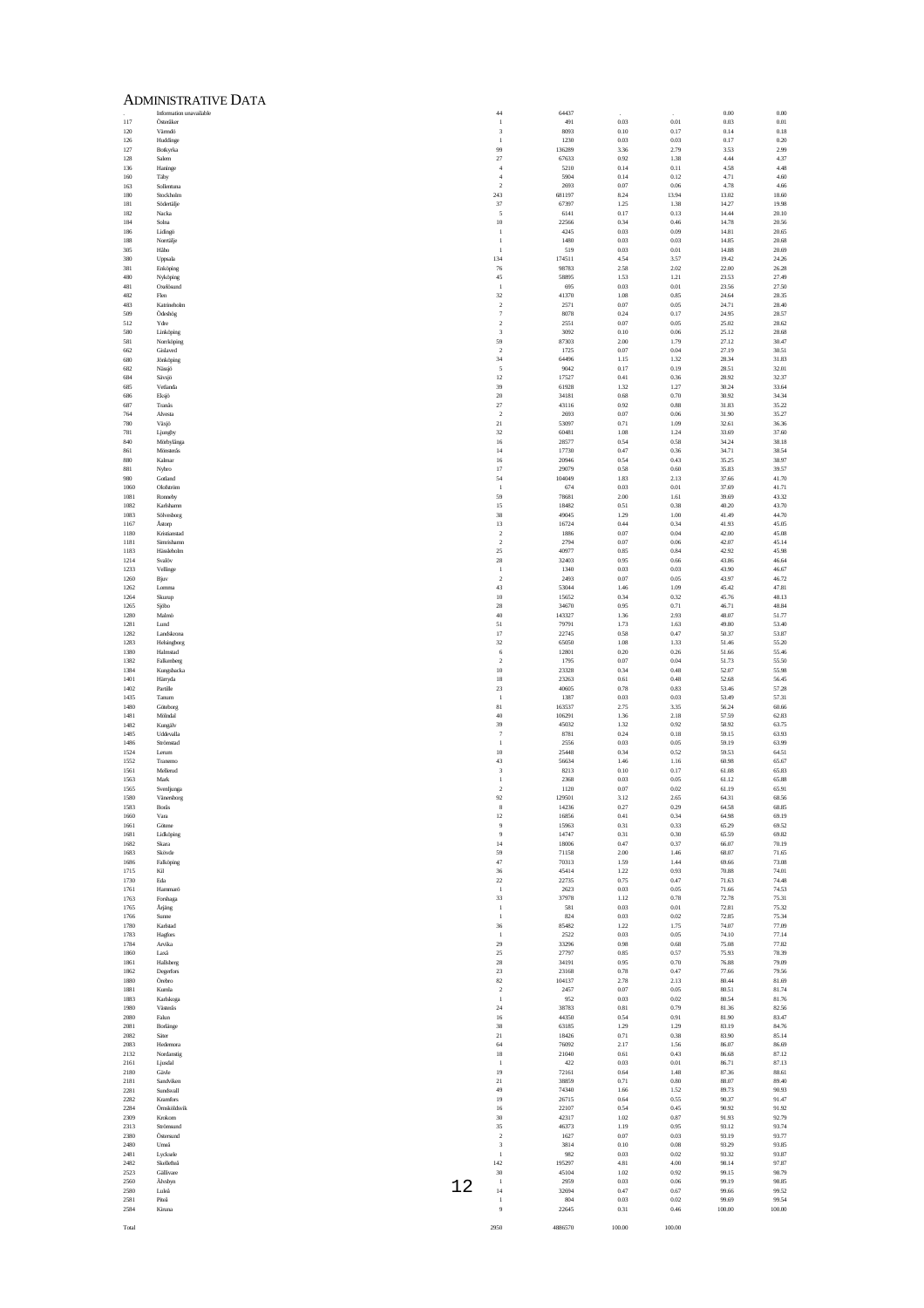#### PERSONAL DATA, GEOGRAPHICAL DATA AND WEIGHTS

|                      |                | Household's housing situation in 1984                               |                  | PERSONAL DATA, GEOGRAPHICAL DATA AND WEIGHTS |                  |               |        |                |
|----------------------|----------------|---------------------------------------------------------------------|------------------|----------------------------------------------|------------------|---------------|--------|----------------|
|                      |                | *Table applies IF $A7=1$                                            |                  |                                              |                  |               |        |                |
| BO1 N                |                | Weight=WHUS                                                         | $\boldsymbol{n}$ | wn                                           | $\mathcal{f}$    | wf            | cf     | $\mathit{cwf}$ |
|                      | No information |                                                                     | 1                | 2042                                         |                  |               | 0.00   | 0.00           |
| $\mathbf{1}$         | Homeowner      |                                                                     | 853              | 1116799                                      | 55.75            | 48.45         | 55.75  | 48.45          |
| $\overline{c}$       |                | Share-holder in tenant-owners' association                          | 155              | 263433                                       | 10.13            | 11.43         | 65.88  | 59.88          |
| 3                    | Tenant         |                                                                     | 522              | 924890                                       | 34.12            | 40.12         | 100.00 | 100.00         |
| Total                |                |                                                                     | 1530             | 2305122                                      |                  | 100.00 100.00 |        |                |
|                      |                | Household's housing situation in 1986                               |                  |                                              |                  |               |        |                |
|                      |                | *Table applies IF TELRESP=1 OR B7=1                                 |                  |                                              |                  |               |        |                |
| BO <sub>2</sub> N    |                | Weight=WHUS                                                         | $\boldsymbol{n}$ | wn                                           | $\boldsymbol{f}$ | wf            | cf     | cwf            |
| $\ddot{\phantom{a}}$ | No information |                                                                     | 3                | 4140                                         |                  |               | 0.00   | 0.00           |
| $\mathbf{1}$         | Homeowner      |                                                                     | 1004             | 1360414                                      | 56.56            | 43.27         | 56.56  | 43.27          |
| 2                    |                | Shareholder in tenant-owners' association                           | 188              | 401004                                       | 10.59            | 12.76         | 67.15  | 56.03          |
| 3                    | Tenant         |                                                                     | 583              | 1382389                                      | 32.85            | 43.97         | 100.00 | 100.00         |
| Total                |                |                                                                     | 1775             | 3143808                                      |                  | 100.00 100.00 |        |                |
|                      |                | Stratum with reference to 1984 sample and 1986 supplementary sample |                  |                                              |                  |               |        |                |
|                      |                | *Table applies IF NOT(3<=MED84<=4)                                  |                  |                                              |                  |               |        |                |
|                      | <b>STRATUM</b> | N<br>Weight=WHUS                                                    | $\boldsymbol{n}$ | wn                                           | $\mathcal{f}$    | wf            | cf     | $c$ wf         |
|                      |                | No information                                                      | 38               | 45490                                        |                  |               | 0.00   | 0.00           |
| $1-6$                |                | Northern Sweden                                                     | 436              | 615754                                       | 12.03            | 10.68         | 12.03  | 10.68          |
| $11 - 16$            |                | Northern central Sweden                                             | 444              | 666896                                       | 12.25            | 11.56         | 24.28  | 22.24          |
| $21 - 26$            |                | Eastern central Sweden                                              | 649              | 858680                                       | 17.90            | 14.89         | 42.18  | 37.12          |
| 31-36                |                | Stockholm region, north                                             | 444              | 695649                                       | 12.25            | 12.06         | 54.43  | 49.19          |
| 43-45                |                | Stockholm region, south                                             | 130              | 500317                                       | 3.59             | 8.67          | 58.01  | 57.86          |
| 51-57                |                | Western Sweden                                                      | 380              | 524231                                       | 10.48            | 9.09          | 68.50  | 66.95          |
| 61-65                |                | Gothenburg region                                                   | 273              | 495984                                       | 7.53             | 8.60          | 76.03  | 75.55          |
| 71-76                |                | Småland and islands                                                 | 383              | 637972                                       | 10.57            | 11.06         | 86.59  | 86.61          |
| 81-86                |                | Southern Sweden                                                     | 318              | 446220                                       | 8.77             | 7.74          | 95.37  | 94.34          |
| 91-94                |                | Malmö region                                                        | 168              | 326227                                       | 4.63             | 5.66          | 100.00 | 100.00         |
| Total                |                |                                                                     | 3625             | 5767930                                      |                  | 100.00 100.00 |        |                |
|                      |                | Type of primary sampling unit (only for 1986 supplementary sample)  |                  |                                              |                  |               |        |                |
|                      |                | *Table applies IF A3=5                                              |                  |                                              |                  |               |        |                |

| <b>PUENR</b>      | N                                                          | Weight=WHUS | n          | wn               | f              | wf            | сt                    | cwt             |
|-------------------|------------------------------------------------------------|-------------|------------|------------------|----------------|---------------|-----------------------|-----------------|
| $\mathbf{1}$<br>2 | Primary sampling unit No. 1<br>Primary sampling unit No. 2 |             | 392<br>438 | 908779<br>969215 | 47.23<br>52.77 | 48.39         | 47.23<br>51.61 100.00 | 48.39<br>100.00 |
| Total             |                                                            |             | 830        | 1877994          |                | 100.00 100.00 |                       |                 |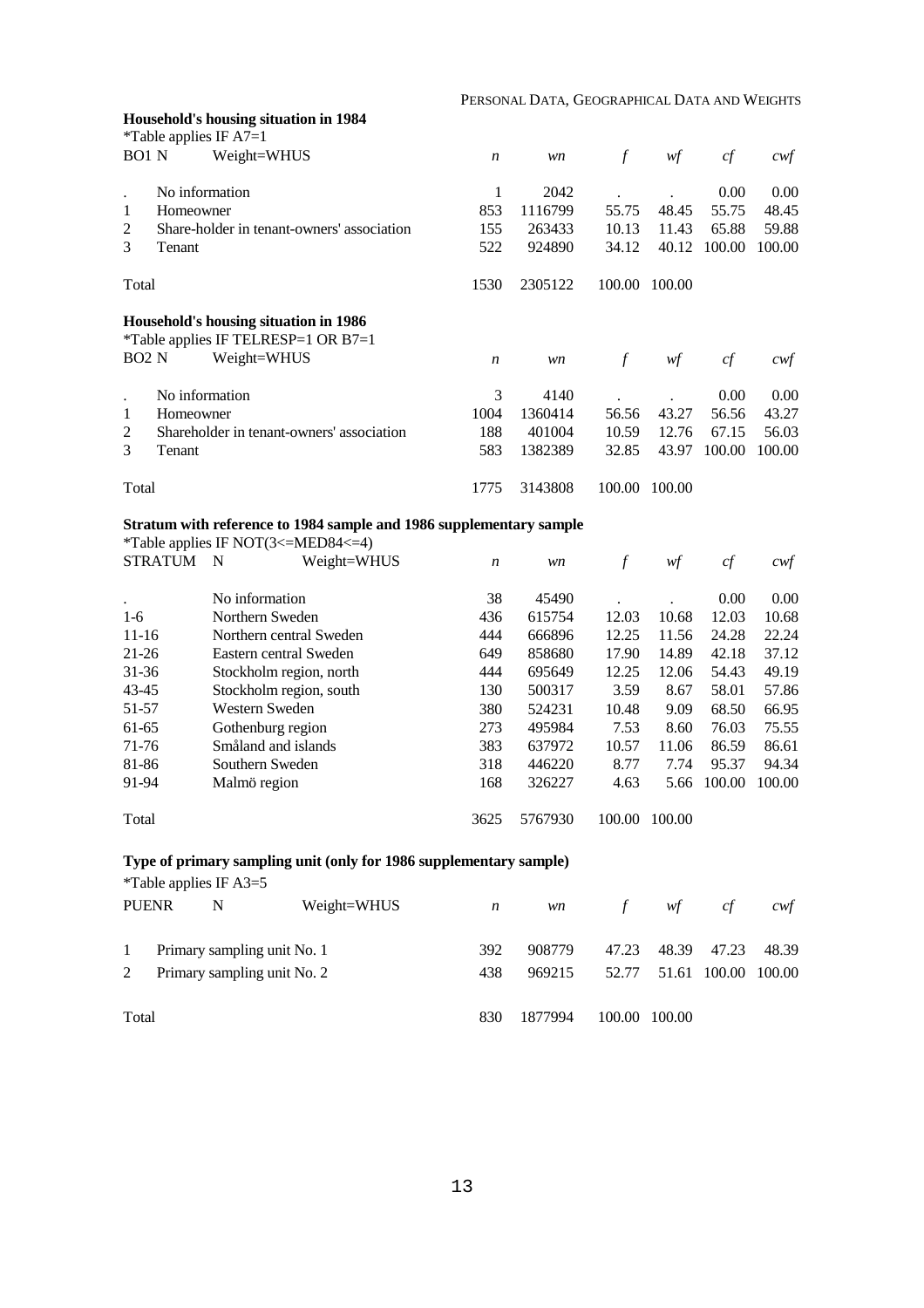| <b>ADMINISTRATIVE DATA</b>                                   |               |                  |         |               |                                        |    |                  |
|--------------------------------------------------------------|---------------|------------------|---------|---------------|----------------------------------------|----|------------------|
| 1984 individual weight                                       |               |                  |         |               |                                        |    |                  |
| *Table applies IF A7=1 OR A9=1                               |               |                  |         |               |                                        |    |                  |
| WIND84                                                       | Weight=WIND   | $\boldsymbol{n}$ | wn      | $\int$        | wf                                     | cf | $c \mathsf{w} f$ |
| 259-13199                                                    |               | 2619             | 3784012 |               | 100.00 100.00 100.00                   |    | 100.00           |
| Total                                                        |               | 2619             | 3784012 | 100.00 100.00 |                                        |    |                  |
| 1984 household weight                                        |               |                  |         |               |                                        |    |                  |
| *Table applies IF $A7=1$<br>WHUS84                           | Weight=WIND   | $\boldsymbol{n}$ | wn      | $\mathcal{f}$ | $\mathcal{W}\hspace{-0.5mm}\textit{f}$ | cf | cwf              |
| 259-13199                                                    |               | 1531             | 2307164 |               | 100.00 100.00 100.00                   |    | 100.00           |
| Total                                                        |               | 1531             | 2307164 |               | 100.00 100.00                          |    |                  |
| 1986 individual weight                                       |               |                  |         |               |                                        |    |                  |
| *Table applies IF B3=1 OR B7=1 OR B9=1                       |               |                  |         |               |                                        |    |                  |
| WIND86                                                       | Weight=WIND   | $\boldsymbol{n}$ | wn      | $\mathcal{f}$ | $\mathcal{W}\hspace{-0.5mm}\mathit{f}$ | cf | cwf              |
| 130-32406                                                    |               | 2955             | 4889822 |               | 100.00 100.00 100.00 100.00            |    |                  |
| Total                                                        |               | 2955             | 4889822 | 100.00 100.00 |                                        |    |                  |
| 1986 household weight                                        |               |                  |         |               |                                        |    |                  |
| *Table applies IF TELRESP=1 OR B7=1<br>WHUS86<br>$\mathbf N$ | Weight=WHUS86 | $\boldsymbol{n}$ | wn      | $\int$        | wf                                     | cf | cwf              |
| 130-32406                                                    |               | 1778             | 3147948 |               | 100.00 100.00 100.00                   |    | 100.00           |
| Total                                                        |               | 1778             | 3147948 |               | 100.00 100.00                          |    |                  |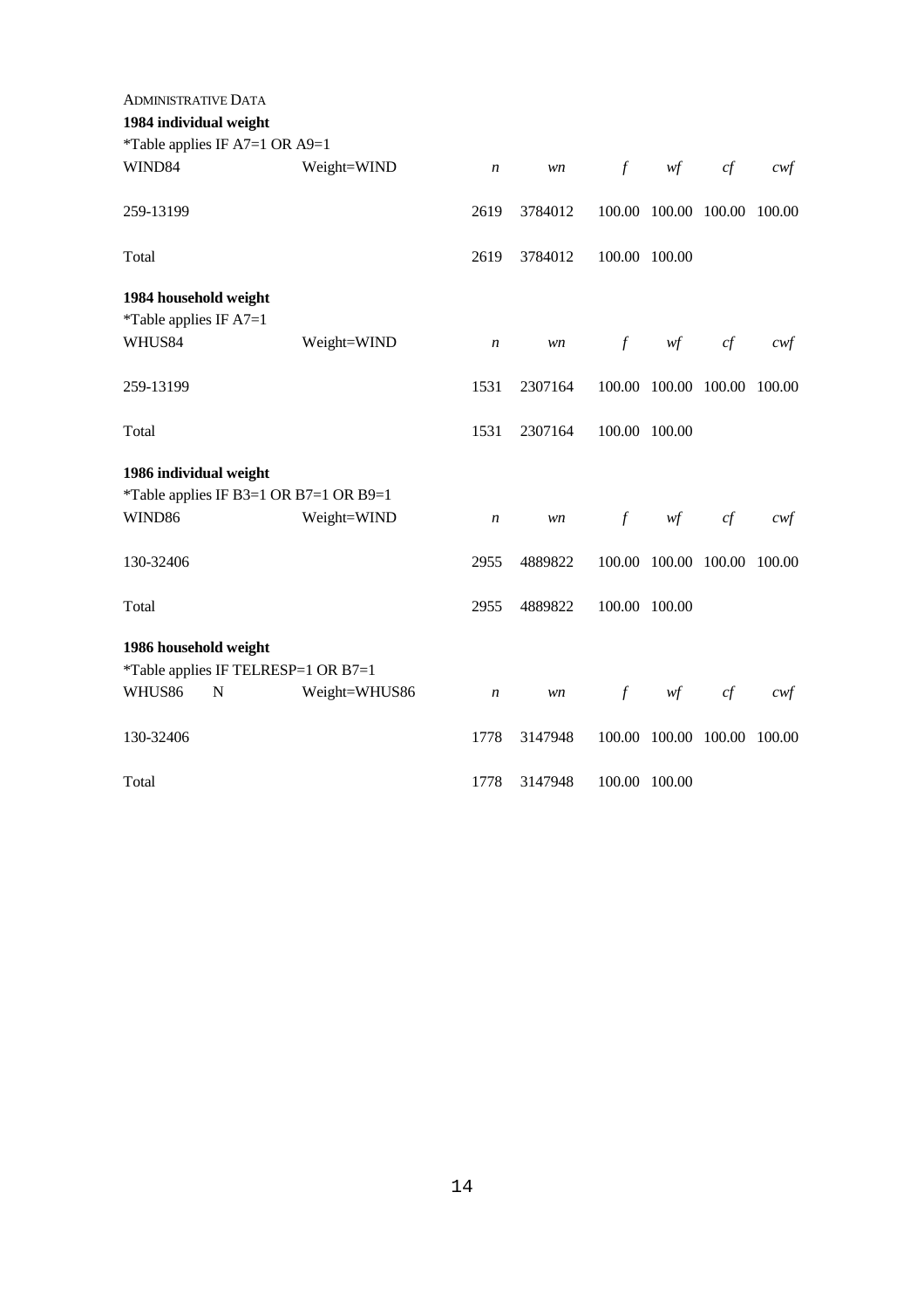# **1.5 Supplementary Information for 1988 Questionnaire**

|                  |                                                   | 1988 household number according to 1988 questionnaire           |                  |         |               |                      |        |        |
|------------------|---------------------------------------------------|-----------------------------------------------------------------|------------------|---------|---------------|----------------------|--------|--------|
| ENK <sub>0</sub> | HUSNR88                                           | Weight=WHUS88                                                   | $\boldsymbol{n}$ | wn      | $\int$        | wf                   | cf     | cwf    |
|                  | Not applicable                                    |                                                                 | 1366             |         |               |                      |        | 100.00 |
| 1-4082           |                                                   |                                                                 | 2297             | 3638952 |               | 100.00 100.00 100.00 |        | 200.00 |
|                  |                                                   |                                                                 |                  |         |               |                      |        |        |
| Total            |                                                   |                                                                 | 2297             | 3638952 |               | 100.00 100.00        |        |        |
|                  | <b>Indicator for 1988 questionnaire</b>           |                                                                 |                  |         |               |                      |        |        |
| ENK1             | ENKÄT88                                           | Weight=WIND88                                                   | $\boldsymbol{n}$ | wn      | $\int$        | wf                   | cf     | cwt    |
| $\boldsymbol{0}$ | No 1988 questionnaire                             |                                                                 | 1366             |         | 37.29         |                      | 37.29  | 100.00 |
| $\mathbf{1}$     | 1988 questionnaire filled out                     |                                                                 | 2297             | 3685107 |               | 62.71 100.00         | 100.00 | 200.00 |
| Total            |                                                   |                                                                 | 3663             | 3685107 | 100.00 100.00 |                      |        |        |
|                  |                                                   | Indicator of household-specific responses to 1988 questionnaire |                  |         |               |                      |        |        |
| ENK <sub>2</sub> | *Table applies IF $ENK1=1$<br>N                   | Weight=WHUS88                                                   | $\boldsymbol{n}$ | wn      | $\mathcal{f}$ | wf                   | cf     | $c$ wf |
|                  |                                                   |                                                                 |                  |         |               |                      |        |        |
|                  | Information unavailable                           |                                                                 | 823              | 1153415 |               |                      | 0.00   | 0.00   |
| $\mathbf{1}$     | Household-specific responses                      |                                                                 | 1474             | 2485537 |               | 100.00 100.00        | 100.00 | 100.00 |
| Total            |                                                   |                                                                 | 1474             | 2485537 |               | 100.00 100.00        |        |        |
|                  | *Table applies IF ENK1=1                          | Change of household according to 1988 questionnaire             |                  |         |               |                      |        |        |
| ENK3             | N                                                 | Weight=WIND88                                                   | $\boldsymbol{n}$ | wn      | $\int$        | wf                   | cf     | cwt    |
| $\boldsymbol{0}$ | Same household as 1986                            |                                                                 | 2215             | 3573094 | 96.43         | 96.96                | 96.43  | 96.96  |
| 1                | New household in 1988                             |                                                                 | 82               | 112013  | 3.57          | 3.04                 | 100.00 | 100.00 |
| Total            |                                                   |                                                                 | 2297             | 3685107 |               | 100.00 100.00        |        |        |
|                  | <b>Respondent's position in household in 1988</b> |                                                                 |                  |         |               |                      |        |        |
|                  | *Table applies IF $ENK1=1$                        |                                                                 |                  |         |               |                      |        |        |
|                  | STATUS88<br>$\mathbf N$                           | Weight=WIND88                                                   | $\boldsymbol{n}$ | wn      | $\mathcal{f}$ | wf                   | cf     | $c$ wf |
| $\mathbf{1}$     | Respondent is household head                      |                                                                 | 1287             | 2238600 | 56.03         | 60.75                | 56.03  | 60.75  |
| $\overline{c}$   | Respondent is spouse/partner                      |                                                                 | 893              | 1246895 | 38.88         | 33.84                | 94.91  | 94.58  |
| 3                | Respondent is other adult household member        |                                                                 | 117              | 199612  | 5.09          | 5.42                 | 100.00 | 100.00 |
| Total            |                                                   |                                                                 | 2297             | 3685107 | 100.00        | 100.00               |        |        |
|                  | Respondent's place of residence in 1988           |                                                                 |                  |         |               |                      |        |        |
|                  | *Table applies IF $ENK1=1$                        |                                                                 |                  |         |               |                      |        |        |
|                  | KOMMUN88 N                                        | Weight=WIND88                                                   | $\boldsymbol{n}$ | wn      | $\int$        | wf                   | cf     | $c$ wf |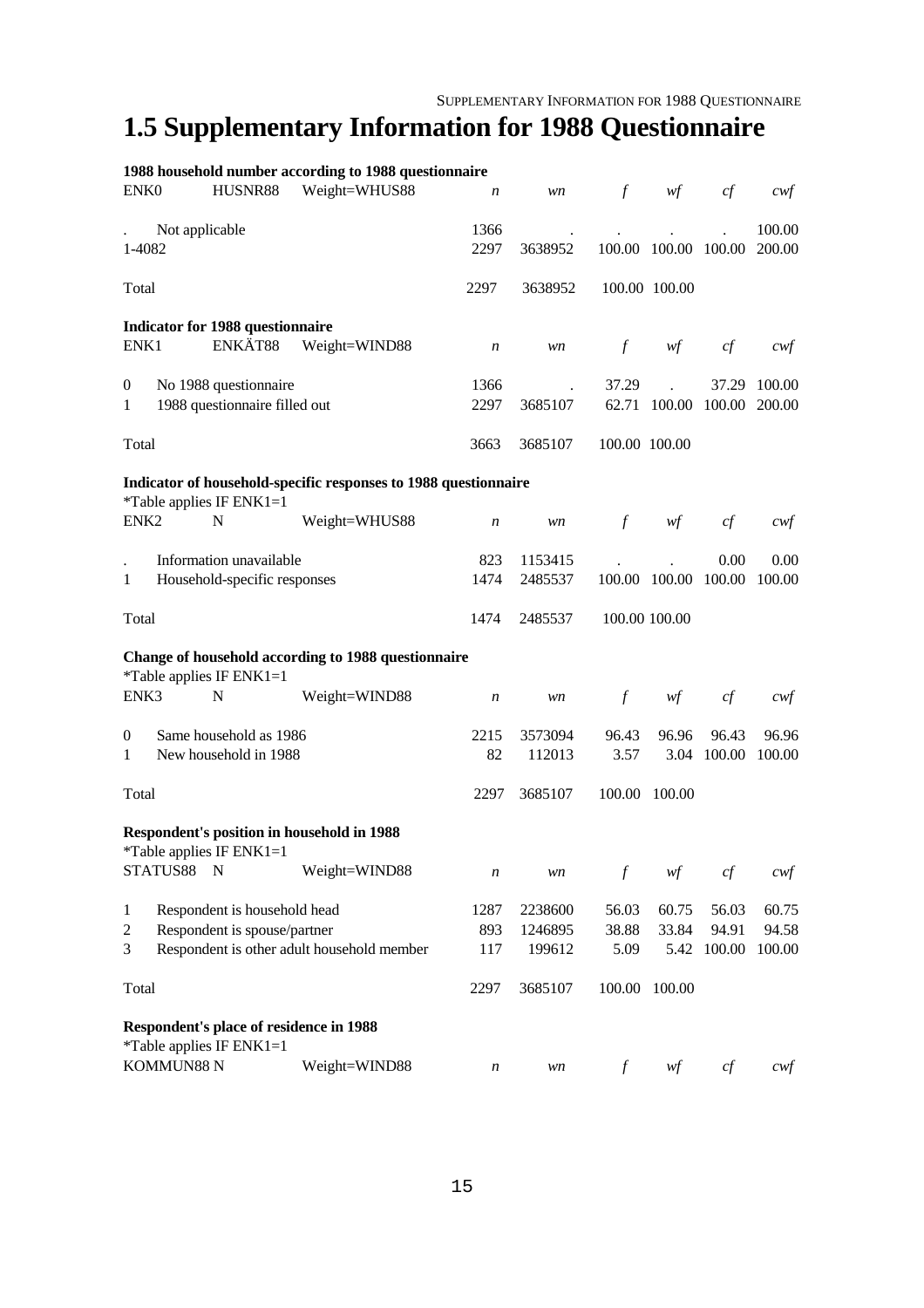|     |              |                          | <b>ADMINISTRATIVE DATA</b> |    |                                       |                 |                    |                  |                |                |
|-----|--------------|--------------------------|----------------------------|----|---------------------------------------|-----------------|--------------------|------------------|----------------|----------------|
| 117 | 120          |                          | Österåker<br>Värmdö        |    | 1<br>$\sqrt{3}$                       | 491<br>8093     | 0.04<br>0.13       | 0.01<br>0.22     | 0.04<br>0.17   | 0.01<br>0.23   |
|     | 125          |                          | Ekerö                      |    | $\sqrt{2}$                            | 2556            | 0.09               | 0.07             | 0.26           | 0.30           |
|     | 126<br>127   |                          | Huddinge<br>Botkyrka       |    | $\overline{2}$<br>$74\,$              | 2460<br>103224  | 0.09<br>3.22       | 0.07<br>2.80     | 0.35<br>3.57   | 0.37<br>3.17   |
|     | 128          |                          | Salem                      |    | $16\,$                                | 39187           | 0.70               | 1.06             | 4.27           | 4.23           |
|     | 136<br>160   |                          | Haninge<br>Taby            |    | $\overline{\mathbf{3}}$<br>$\sqrt{2}$ | 3901<br>6265    | 0.13<br>0.22       | 0.11<br>0.17     | 4.40<br>4.61   | 4.34<br>4.51   |
|     | 163          |                          | Sollentuna                 |    | $\,4\,$                               | 7351            | 0.17               | 0.20             | 4.79           | 4.71           |
|     | 180<br>181   |                          | Stockholm<br>Södertälje    |    | 180<br>$23\,$                         | 506890<br>37487 | 7.84<br>1.00       | 13.76<br>1.02    | 12.63<br>13.63 | 18.46<br>19.48 |
|     | 182          |                          | Nacka                      |    | $\overline{2}$                        | 2815            | 0.09               | 0.08             | 13.71          | 19.56          |
|     | 184<br>188   |                          | Solna<br>Nortälje          |    | 5<br>$\mathbf{1}$                     | 8153<br>1480    | 0.22<br>0.04       | 0.22<br>0.04     | 13.93<br>13.97 | 19.78<br>19.82 |
|     | 305<br>380   |                          | Hâbo                       |    | $\mathbf{1}$<br>110                   | 519<br>146821   | 0.04<br>4.79       | 0.01<br>3.98     | 14.02<br>18.81 | 19.83<br>23.82 |
|     | 381          |                          | Uppsala<br>Enköping        |    | 54                                    | 72828           | 2.35               | 1.98             | 21.16          | 25.79          |
| 481 | 480          |                          | Nyköping<br>Oxelösund      |    | 35<br>$\mathbf{I}$                    | 37233<br>695    | 1.52<br>0.04       | 1.01<br>0.02     | 22.68<br>22.73 | 26.80<br>26.82 |
|     | 482          |                          | Flen                       |    | $17\,$                                | 21169           | 0.74               | 0.57             | 23.47          | 27.40          |
|     | 483<br>484   |                          | Katrineholm<br>Eskilstuna  |    | $\sqrt{2}$<br>$\,$ $\,$               | 2571<br>1312    | 0.09<br>0.04       | 0.07<br>0.04     | 23.55<br>23.60 | 27.47<br>27.50 |
|     | 509          |                          | Ödeshög                    |    | $\scriptstyle\rm 7$                   | 8078            | 0.30               | 0.22             | 23.90          | 27.72          |
|     | 512<br>580   |                          | Ydre<br>Linköping          |    | $\sqrt{2}$<br>$\mathbf{1}$            | 2551<br>1093    | 0.09<br>0.04       | 0.07<br>0.03     | 23.99<br>24.03 | 27.79<br>27.82 |
| 581 |              |                          | Norrköping                 |    | $41\,$                                | 57596           | 1.78               | 1.56             | 25.82          | 29.38          |
|     | 662<br>680   |                          | Gislaved<br>Jönköping      |    | $\mathbf{1}$<br>$23\,$                | 862<br>43234    | 0.04<br>1.00       | 0.02<br>1.17     | 25.86<br>26.86 | 29.41<br>30.58 |
|     | 682          |                          | Nässjö                     |    | $\sqrt{5}$                            | 9042            | 0.22               | 0.25             | 27.08          | 30.83          |
|     | 683<br>684   |                          | Vämamo<br>Sävsjö           |    | $\mathbf{1}$<br>$12\,$                | 2718<br>17527   | 0.04<br>0.52       | 0.07<br>0.48     | 27.12<br>27.64 | 30.90<br>31.37 |
|     | 685          |                          | Vetlanda                   |    | $33\,$                                | 48805           | 1.44               | 1.32             | 29.08          | 32.70          |
|     | 686<br>687   |                          | Eksjö<br>Tranâs            |    | $12\,$<br>$22\,$                      | 20467<br>32757  | 0.52<br>0.96       | 0.56<br>0.89     | 29.60<br>30.56 | 33.25<br>34.14 |
|     | 764          |                          | Alvesta                    |    | $\overline{\mathbf{3}}$               | 5286            | 0.13               | 0.14             | 30.69          | 34.29          |
|     | 780<br>781   |                          | Växjö<br>Ljungby           |    | $16\,$<br>$25\,$                      | 29627<br>44475  | 0.70<br>1.09       | $0.80\,$<br>1.21 | 31.39<br>32.48 | 35.09<br>36.30 |
| 840 |              |                          | Mörbylånga                 |    | 15                                    | 25967           | 0.65               | 0.70             | 33.13          | 37.00          |
| 861 | 880          |                          | Mönsterås<br>Kalmar        |    | $\!11$<br>$13\,$                      | 12566<br>17118  | 0.48<br>0.57       | 0.34<br>0.46     | 33.61<br>34.18 | 37.34<br>37.81 |
| 881 |              |                          | Nybro                      |    | $14\,$                                | 23448           | 0.61               | 0.64             | 34.78          | 38.44          |
|     | 882<br>980   |                          | Oskarshamn<br>Gotland      |    | $\mathbf{I}$<br>$48\,$                | 1291<br>87814   | 0.04<br>2.09       | 0.04<br>2.38     | 34.83<br>36.92 | 38.48<br>40.86 |
|     | 1060         | Olofström                |                            |    | $\sqrt{2}$                            | 1418            | 0.09               | 0.04             | 37.00          | 40.90          |
|     | 1080<br>1081 | Karlskrona<br>Ronneby    |                            |    | $\,$ $\,$<br>$46\,$                   | 1310<br>59007   | 0.04<br>2.00       | 0.04<br>1.60     | 37.05<br>39.05 | 40.94<br>42.54 |
|     | 1082         | Karlshamn                |                            |    | $12\,$                                | 14840           | 0.52               | 0.40             | 39.57          | 42.94          |
|     | 1083<br>1167 | Sölvesborg<br>Åstorp     |                            |    | $31\,$<br>$12\,$                      | 39941<br>16308  | 1.35<br>0.52       | 1.08<br>0.44     | 40.92<br>41.45 | 44.02<br>44.47 |
|     | 1168<br>1181 | Båstad<br>Simrishamn     |                            |    | $\mathbf{1}$<br>$\overline{2}$        | 2119<br>2794    | 0.04<br>0.09       | 0.06<br>0.08     | 41.49<br>41.58 | 44.52<br>44.60 |
|     | 1182         | Ängelholm                |                            |    | $\,$ 1                                | 1041            | 0.04               | 0.03             | 41.62          | 44.63          |
|     | 1183<br>1214 | Hässleholm<br>Svalöv     |                            |    | $17\,$<br>$22\,$                      | 25509<br>24248  | 0.74<br>0.96       | 0.69<br>0.66     | 42.36<br>43.32 | 45.32<br>45.98 |
|     | 1231         | Burlöv                   |                            |    | $\overline{2}$                        | 3812            | 0.09               | 0.10             | 43.40          | 46.08          |
|     | 1262<br>1264 | Lomma<br>Skurup          |                            |    | 39<br>6                               | 46966<br>8857   | 1.70<br>0.26       | 1.27<br>0.24     | 45.10<br>45.36 | 47.36<br>47.60 |
|     | 1265         | Sjöbo                    |                            |    | $20\,$                                | 23528           | 0.87               | 0.64             | 46.23          | 48.24          |
|     | 1280<br>1281 | Malmö<br>Lund            |                            |    | $33\,$<br>$41\,$                      | 117747<br>62451 | 1.44<br>$1.78\,$   | 3.20<br>1.69     | 47.67<br>49.46 | 51.43<br>53.13 |
|     | 1282         | Landskrona               |                            |    | $12\,$                                | 14344           | 0.52               | 0.39             | 49.98          | 53.51          |
|     | 1283<br>1380 | Helsingborg<br>Halmstad  |                            |    | 25<br>$\overline{4}$                  | 41681<br>6741   | 1.09<br>0.17       | 1.13<br>0.18     | 51.07<br>51.24 | 54.65<br>54.83 |
|     | 1384         | Kungsbacka               |                            |    | $\overline{9}$                        | 17365           | 0.39               | 0.47             | 51.63          | 55.30          |
|     | 1401<br>1402 | Härryda<br>Partille      |                            |    | $13\,$<br>$18\,$                      | 16074<br>28710  | 0.57<br>0.78       | 0.44<br>0.78     | 52.20<br>52.98 | 55.74<br>56.51 |
|     | 1480         | Göteborg                 |                            |    | $72\,$                                | 146731          | 3.13               | 3.98             | 56.12          | 60.50          |
|     | 1481<br>1482 | Mölndal<br>Kungälv       |                            |    | $\sqrt{28}$<br>33                     | 80429<br>38735  | 1.22<br>1.44       | 2.18<br>1.05     | 57.34<br>58.77 | 62.68<br>63.73 |
|     | 1485         | Uddevalla                |                            |    | $\sqrt{3}$                            | 4160            | 0.13               | 0.11             | 58.90          | 63.84          |
|     | 1486<br>1524 | Strömstad<br>Lerum       |                            |    | $\,$ $\,$<br>$\scriptstyle\rm 7$      | 2556<br>8847    | 0.04<br>0.30       | 0.07<br>0.24     | 58.95<br>59.25 | 63.91<br>64.15 |
|     | 1552         | Tranemo                  |                            |    | $31\,$<br>$\mathbf{I}$                | 40012           | 1.35               | 1.09             | 60.60          | 65.24          |
|     | 1561<br>1563 | Mellerud<br>Mark         |                            |    | $\,$ $\,$                             | 1224<br>1184    | 0.04<br>$\rm 0.04$ | 0.03<br>0.03     | 60.64<br>60.69 | 65.27<br>65.30 |
|     | 1565<br>1580 | Svenljunga<br>Vänersborg |                            |    | $\sqrt{3}$<br>$68\,$                  | 3921<br>95828   | $0.13\,$<br>2.96   | 0.11<br>2.60     | 60.82          | 65.41<br>68.01 |
|     | 1581         | Trollhättan              |                            |    | $\mathbf{1}$                          | 1265            | 0.04               | 0.03             | 63.78<br>63.82 | 68.04          |
|     | 1583<br>1584 | Borâs<br>Ulricehamn      |                            |    | $\bf 8$<br>$\mathbf{I}$               | 14236<br>908    | 0.35<br>0.04       | 0.39<br>0.02     | 64.17<br>64.21 | 68.43<br>68.46 |
|     | 1623         | Habo                     |                            |    | $\mathbf{1}$                          | 1263            | 0.04               | 0.03             | 64.26          | 68.49          |
|     | 1660<br>1661 | Vara<br>Götene           |                            |    | $10\,$<br>$\,9$                       | 12676<br>15949  | 0.44<br>0.39       | 0.34<br>0.43     | 64.69<br>65.08 | 68.83<br>69.27 |
|     | 1681         | Lidköping                |                            |    | $\,4\,$                               | 6298            | 0.17               | 0.17             | 65.26          | 69.44          |
|     | 1682<br>1683 | Skara<br>Skövde          |                            |    | $\scriptstyle\rm 7$<br>50             | 7733<br>61096   | 0.30<br>2.18       | 0.21<br>1.66     | 65.56<br>67.74 | 69.65<br>71.31 |
|     | 1686         | Falköping                |                            |    | $31\,$                                | 41514           | 1.35               | 1.13             | 69.09          | 72.43          |
|     | 1715<br>1730 | Kil<br>Eda               |                            |    | $22\,$<br>$10\,$                      | 26797<br>10502  | 0.96<br>0.44       | 0.73<br>0.28     | 70.05<br>70.48 | 73.16<br>73.44 |
|     | 1763<br>1765 | Forshaga                 |                            |    | $18\,$<br>$\mathbf{1}$                | 20207<br>581    | 0.78<br>0.04       | 0.55<br>0.02     | 71.27<br>71.31 | 73.99<br>74.01 |
|     | 1766         | Årjäng<br>Sunne          |                            |    | $\mathbf{1}$                          | 824             | 0.04               | 0.02             | 71.35          | 74.03          |
|     | 1780<br>1783 | Karlstad<br>Hagfors      |                            |    | 34<br>$\!1$                           | 68850<br>2522   | $1.48\,$<br>0.04   | 1.87<br>0.07     | 72.83<br>72.88 | 75.90<br>75.97 |
|     | 1784         | Arvika                   |                            |    | $27\,$                                | 33166           | 1.18               | 0.90             | 74.05          | 76.87          |
|     | 1860<br>1861 | Laxå<br>Hallsberg        |                            |    | $18\,$<br>$22\,$                      | 21415<br>28773  | 0.78<br>0.96       | 0.58<br>0.78     | 74.84<br>75.79 | 77.45<br>78.23 |
|     | 1862         | Degerfors                |                            |    | $20\,$                                | 20113           | 0.87               | 0.55             | 76.67          | 78.77          |
|     | 1880<br>1881 | Örebro<br>Kumla          |                            |    | $68\,$<br>$\,$ $\,$                   | 84919<br>1229   | 2.96<br>0.04       | 2.30<br>0.03     | 79.63<br>79.67 | 81.08<br>81.11 |
|     | 1883         | Karlskoga                |                            |    | $\mathbf{1}$                          | 952             | 0.04               | 0.03             | 79.71          | 81.14          |
|     | 1980<br>2023 | Västerås<br>Malung       |                            |    | $23\,$<br>$\mathbf{1}$                | 29904<br>519    | 1.00<br>0.04       | 0.81<br>0.01     | 80.71<br>80.76 | 81.95<br>81.96 |
|     | 2029         | Leksand                  |                            |    | $\mathbf{1}$                          | 824             | 0.04               | 0.02             | 80.80          | 81.99          |
|     | 2080<br>2081 | Falun<br>Borlänge        |                            |    | $14\,$<br>35                          | 33715<br>54688  | 0.61<br>1.52       | 0.91<br>1.48     | 81.41<br>82.93 | 82.90<br>84.39 |
|     | 2082         | Säter                    |                            |    | $20\,$                                | 17903           | 0.87               | 0.49             | 83.80          | 84.87          |
|     | 2083<br>2085 | Hedemora<br>Ludvika      |                            |    | 49<br>$\sqrt{2}$                      | 55623<br>4486   | 2.13<br>0.09       | 1.51<br>0.12     | 85.94<br>86.03 | 86.38<br>86.50 |
|     | 2132         | Nordanstig               |                            |    | 19                                    | 22265           | 0.83               | 0.60             | 86.85          | 87.11          |
|     | 2161<br>2180 | Ljusdal<br>Gävle         |                            |    | $\mathbf{I}$<br>19                    | 422<br>70830    | 0.04<br>0.83       | 0.01<br>1.92     | 86.90<br>87.72 | 87.12<br>89.04 |
|     | 2181         | Sandviken                |                            |    | $21\,$                                | 36195           | 0.91               | 0.98             | 88.64          | 90.02          |
|     | 2280<br>2281 | Hämösand<br>Sundsvall    |                            |    | $\overline{2}$<br>$37\,$              | 3034<br>54652   | 0.09<br>1.61       | 0.08<br>1.48     | 88.72<br>90.34 | 90.10<br>91.59 |
|     | 2282<br>2284 | Kramfors<br>Örnsköldsvik |                            |    | 14                                    | 17638<br>20813  | 0.61<br>0.70       | 0.48             | 90.94<br>91.64 | 92.07<br>92.63 |
|     | 2309         | Krokom                   |                            |    | $16\,$<br>$22\,$                      | 28550           | 0.96               | 0.56<br>0.77     | 92.60          | 93.41          |
|     | 2313<br>2361 | Strömsund<br>Härjedalen  |                            | 16 | $22\,$<br>$\sqrt{2}$                  | 30641<br>3812   | 0.96<br>0.09       | 0.83<br>0.10     | 93.56<br>93.64 | 94.24<br>94.34 |
|     | 2380         | Östersund                |                            |    | $\,$ $\,$                             | 606             | 0.04               | 0.02             | 93.69          | 94.36          |
|     | 2480<br>2482 | Umeå<br>Skellefteå       |                            |    | $\overline{\mathbf{3}}$<br>98         | 2777<br>133955  | 0.13<br>4.27       | $0.08\,$<br>3.64 | 93.82<br>98.08 | 94.43<br>98.07 |
|     | 2523         | Gällivare                |                            |    | 25                                    | 37297           | 1.09               | 1.01             | 99.17          | 99.08          |
|     | 2580<br>2581 | Luleå<br>Piteå           |                            |    | $\!11$<br>$\mathbf{1}$                | 24390<br>804    | 0.48<br>0.04       | 0.66<br>0.02     | 99.65<br>99.70 | 99.74<br>99.76 |
|     | 2582         | Boden                    |                            |    | $\overline{2}$                        | 2507            | 0.09               | 0.07             | 99.78          | 99.83          |
|     | 2584         | Kiruna                   |                            |    | $\overline{\phantom{a}}$              | 6219            | 0.22               | 0.17             | 100.00         | 100.00         |

2297 3685107 100.00

Total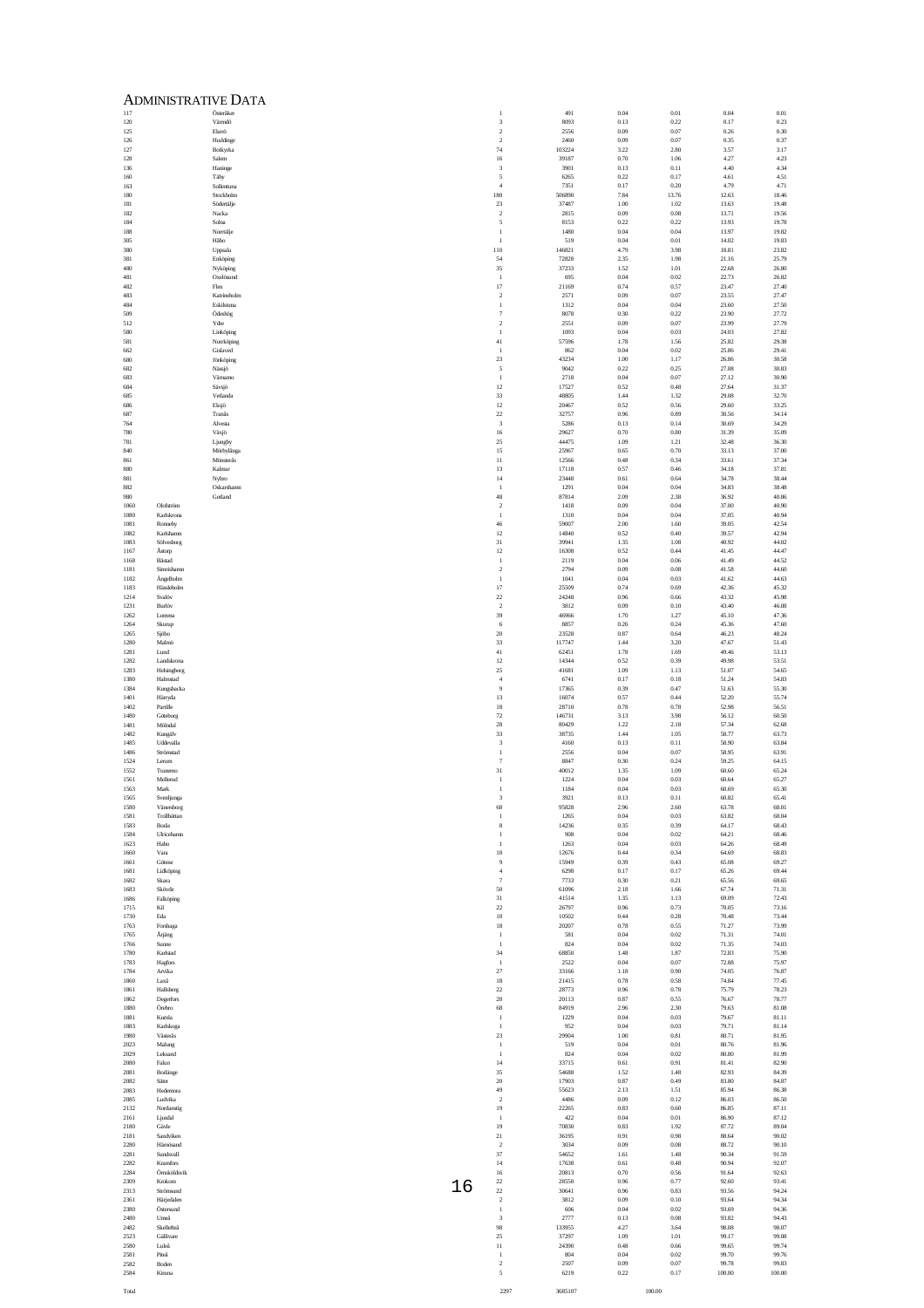SUPPLEMENTARY INFORMATION FOR 1988 QUESTIONNAIRE

| 1988 individual weight               |                                             |               |                  |         |               |        |        |        |
|--------------------------------------|---------------------------------------------|---------------|------------------|---------|---------------|--------|--------|--------|
| *Table applies IF $ENK1=1$<br>WIND88 | N                                           | Weight=WIND88 | $\boldsymbol{n}$ | wn      | $\mathcal{f}$ | wf     | cf     | cwf    |
|                                      |                                             |               |                  |         |               |        |        |        |
| 130-32406                            |                                             |               | 2297             | 3685107 | 100.00        | 100.00 | 100.00 | 100.00 |
| Total                                |                                             |               | 2297             | 3685107 | 100.00        | 100.00 |        |        |
| 1988 household weight                | <i>*</i> Table applies IF ENK1=1 AND ENK2=1 |               |                  |         |               |        |        |        |
| WHUS88                               | N                                           | Weight=WHUS88 | $\boldsymbol{n}$ | wn      | f             | wf     | cf     | cwt    |
| 130-32406                            |                                             |               | 1474             | 2485537 | 100.00        | 100.00 | 100.00 | 100.00 |
| Total                                |                                             |               | 1474             | 2485537 | 100.00 100.00 |        |        |        |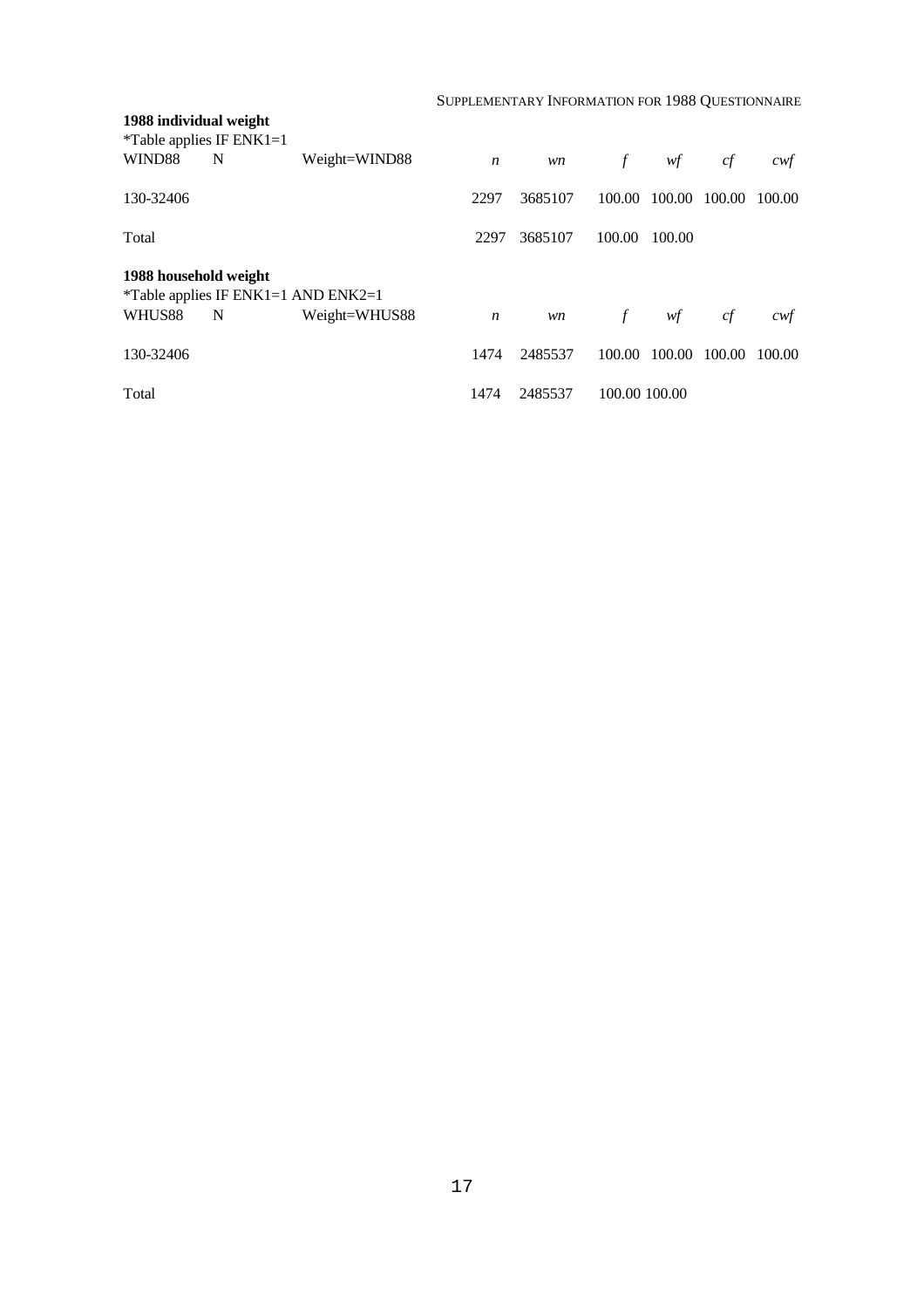# **2**

# **1984 SURVEY**

### *Filename:* HUS84.SSD

## **2.1 Contact Interviews - 1984**

Telephone survey once per household

### **2.1.1 Administrative Data**

|                                                               |               | *Table applies IF $A7=1$ | Date of contact interview (year, month, day) |                  |         |               |               |        |        |
|---------------------------------------------------------------|---------------|--------------------------|----------------------------------------------|------------------|---------|---------------|---------------|--------|--------|
| <b>X000</b>                                                   |               | N                        | Weight=WHUS84                                | $\boldsymbol{n}$ | wn      | $\mathcal{f}$ | wf            | cf     | cwt    |
|                                                               |               | Information unavailable  |                                              | 9                | 11162   |               |               | 0.00   | 0.00   |
|                                                               | 840119-840613 |                          |                                              | 1522             | 2296002 | 100.00        | 100.00        | 100.00 | 100.00 |
| Total                                                         |               |                          |                                              | 1522             | 2296002 |               | 100.00 100.00 |        |        |
| <b>Month of contact interview</b><br>*Table applies IF $A7=1$ |               |                          |                                              |                  |         |               |               |        |        |
| X001                                                          |               | N                        | Weight=WHUS84                                | $\boldsymbol{n}$ | wn      | $\mathcal{f}$ | wf            | cf     | cwt    |
|                                                               |               | Information unavailable  |                                              | 9                | 11162   |               |               | 0.00   | 0.00   |
| 1                                                             | January       |                          |                                              | 78               | 140072  | 5.12          | 6.10          | 5.12   | 6.10   |
| 2                                                             | February      |                          |                                              | 725              | 1107842 | 47.63         | 48.25         | 52.76  | 54.35  |
| 3                                                             | March         |                          |                                              | 525              | 757153  | 34.49         | 32.98         | 87.25  | 87.33  |
| 4                                                             | April         |                          |                                              | 55               | 82026   | 3.61          | 3.57          | 90.87  | 90.90  |
| 5                                                             | May           |                          |                                              | 117              | 178622  | 7.69          | 7.78          | 98.55  | 98.68  |
| 6                                                             | June          |                          |                                              | 22               | 30287   | 1.45          | 1.32          | 100.00 | 100.00 |
| Total                                                         |               |                          |                                              | 1522             | 2296002 |               | 100.00 100.00 |        |        |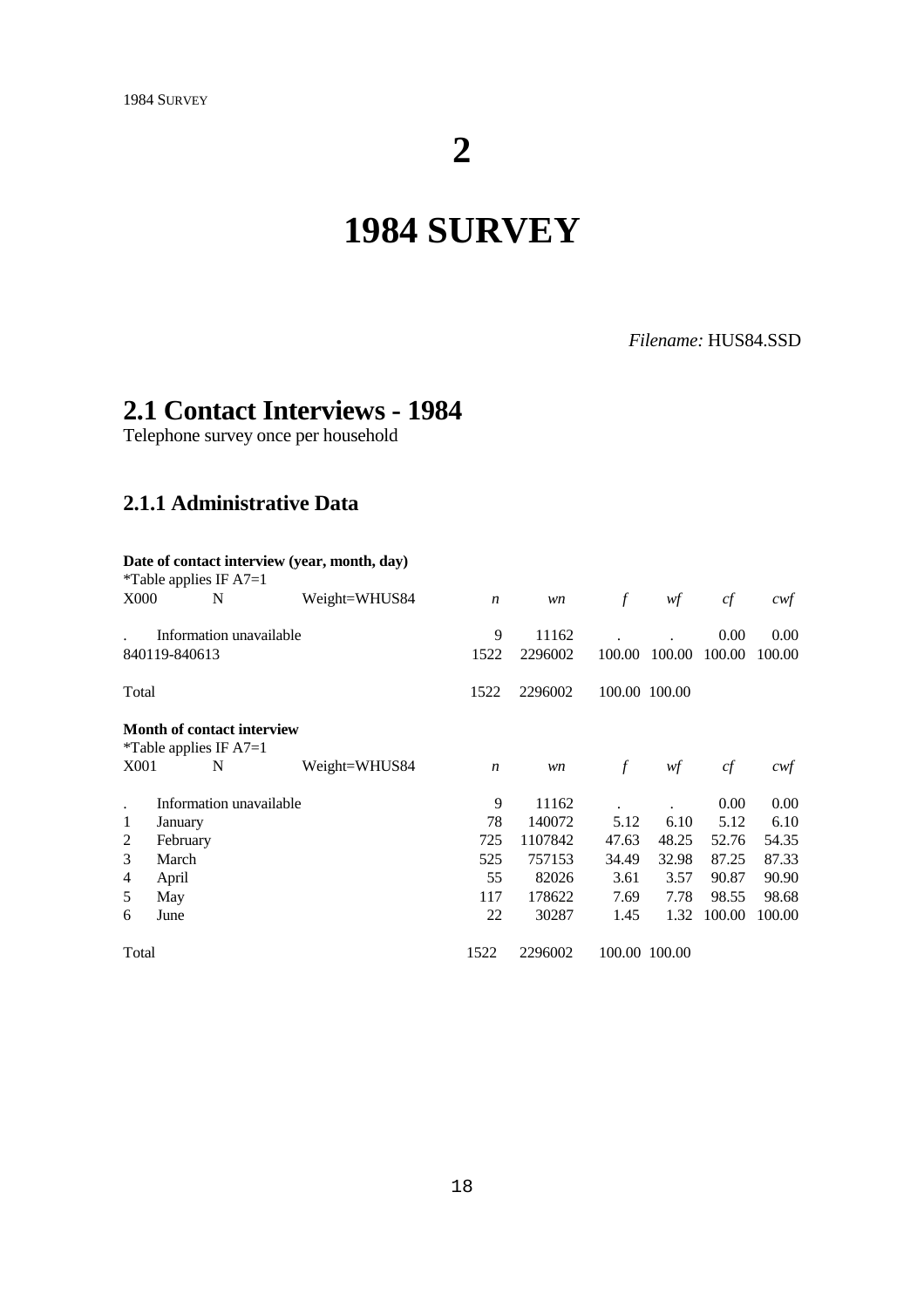#### CONTACT INTERVIEWS

### **Day of week of contact interview**

|                | *Table applies IF $A7=1$                                                 |               |                  |                 |        |               |        |        |
|----------------|--------------------------------------------------------------------------|---------------|------------------|-----------------|--------|---------------|--------|--------|
| X002           | N                                                                        | Weight=WHUS84 | $\boldsymbol{n}$ | wn              | $\int$ | wf            | cf     | cwt    |
| $\bullet$      | Information unavailable                                                  |               | 9                | 11162           |        |               | 0.00   | 0.00   |
| 1              | Sunday                                                                   |               | 116              | 185896          | 7.62   | 8.10          | 7.62   | 8.10   |
| $\overline{2}$ | Monday                                                                   |               | 310              | 453928          | 20.37  | 19.77         | 27.99  | 27.87  |
| 3              | Tuesday                                                                  |               | 315              | 472308          | 20.70  | 20.57         | 48.69  | 48.44  |
| 4              | Wednesday                                                                |               | 301              | 461460          | 19.78  | 20.10         | 68.46  | 68.54  |
| 5              | Thursday                                                                 |               | 228              | 338624          | 14.98  | 14.75         | 83.44  | 83.28  |
| 6              | Friday                                                                   |               | 148              | 220648          | 9.72   | 9.61          | 93.17  | 92.89  |
| 7              | Saturday                                                                 |               | 104              | 163138          | 6.83   | 7.11          | 100.00 | 100.00 |
| Total          |                                                                          |               | 1522             | 2296002         |        | 100.00 100.00 |        |        |
|                | Interview number - contact interview<br><i>*</i> Table applies IF $A7=1$ |               |                  |                 |        |               |        |        |
| X003           | <b>INTK</b>                                                              | Weight=WHUS84 | $\boldsymbol{n}$ | wn              | $\int$ | wf            | cf     | cwt    |
|                | Information unavailable                                                  |               | 6                | 7046            |        |               | 0.00   | 0.00   |
| 1-994          |                                                                          |               | 1525             | 2300118         | 100.00 | 100.00        | 100.00 | 100.00 |
| Total          |                                                                          |               |                  | 1525<br>2300118 |        | 100.00        |        |        |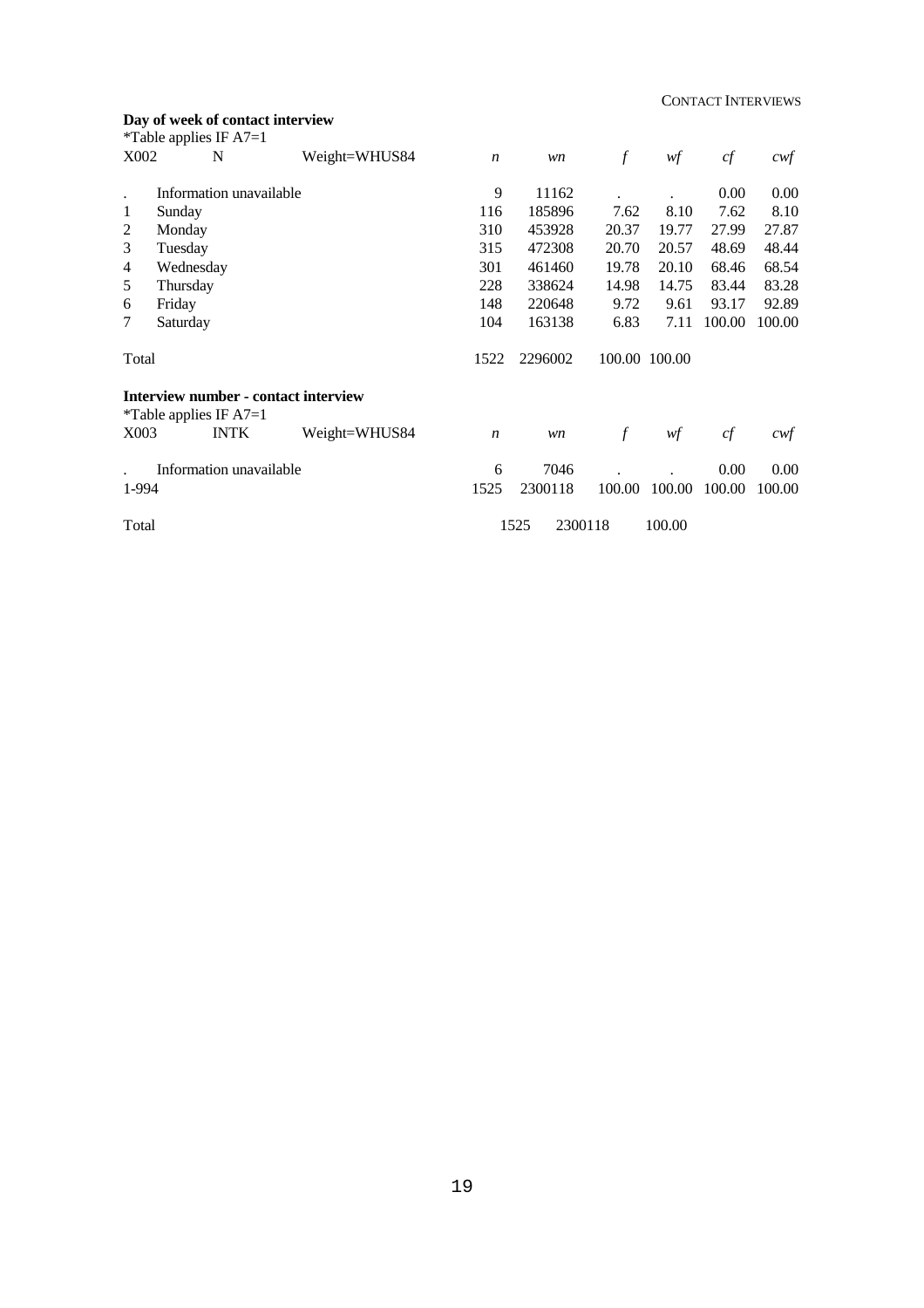Section completed once per household

#### **Respondent's status in contact interview**

|       | <i>*</i> Table applies IF $A7=1$    |                                                  |                  |           |        |        |             |        |
|-------|-------------------------------------|--------------------------------------------------|------------------|-----------|--------|--------|-------------|--------|
| X004  | KI01                                | Weight=WHUS84                                    | $\boldsymbol{n}$ | <i>wn</i> | f      | wf     | cf          | cwt    |
|       | Selected individual                 |                                                  | 1321             | 2051996   | 86.28  | 88.94  | 86.28       | 88.94  |
| 2     |                                     | Household head if other than selected individual | 103              | 125360    | 6.73   | 5.43   | 93.01       | 94.37  |
| 3     | Spouse or partner of household head |                                                  |                  | 129808    | 6.99   |        | 5.63 100.00 | 100.00 |
| Total |                                     |                                                  | 1531             | 2307164   | 100.00 | 100.00 |             |        |

**In our survey, we ask questions of more than one person in multi-person households. We count all household members born in 1965 or before who live and generally eat one or more main meals together each week. Household members who happen to be absent are also counted, for example individuals who commute weekly, who are gone on a business trip or vacation, who are ill or participating in military reserve training. Are there two or more persons over the age of 18 in your household?**

Persons who are absent for a longer period of time, for example sailors or persons working abroad, but who contribute substantially to the household economy, are also included.

| X005           | *Table applies IF $A7=1$<br>KI02 |                                   | Weight=WHUS84  | $\boldsymbol{n}$ | wn      | $\mathcal{f}$ | wf            | cf     | cwf    |
|----------------|----------------------------------|-----------------------------------|----------------|------------------|---------|---------------|---------------|--------|--------|
|                |                                  |                                   |                |                  |         |               |               |        |        |
| 1              | Multi-person household           |                                   |                | 1238             | 1537834 | 80.86         | 66.65         | 80.86  | 66.65  |
| 2              | One-person household             |                                   |                | 293              | 769330  | 19.14         | 33.35         | 100.00 | 100.00 |
|                |                                  |                                   |                |                  |         |               |               |        |        |
| Total          |                                  |                                   |                | 1531             | 2307164 |               | 100.00 100.00 |        |        |
|                |                                  | Number of adult household members |                |                  |         |               |               |        |        |
|                | *Table applies IF $A7=1$         |                                   |                |                  |         |               |               |        |        |
| X006           | N                                |                                   | Weight=WHUS84  | $\boldsymbol{n}$ | wn      | $\int f$      | wf            | cf     | cwt    |
|                |                                  |                                   |                |                  |         |               |               |        |        |
| 1              |                                  |                                   |                | 293              | 769330  | 19.14         | 33.35         | 19.14  | 33.35  |
| $\overline{2}$ |                                  |                                   |                | 996              | 1335300 | 65.06         | 57.88         | 84.19  | 91.22  |
| 3              |                                  |                                   |                | 186              | 164366  | 12.15         | 7.12          | 96.34  | 98.35  |
| $\overline{4}$ |                                  |                                   |                | 47               | 33296   | 3.07          | 1.44          | 99.41  | 99.79  |
| 5              |                                  |                                   |                | 9                | 4872    | 0.59          | 0.21          | 100.00 | 100.00 |
| Total          |                                  |                                   |                | 1531             | 2307164 | 100.00        | 100.00        |        |        |
| Mean           |                                  | 1.77                              | Std deviation  | $\ddot{\cdot}$   |         | 0.66          |               |        |        |
| Maximum        |                                  | 5.00                              | Upper quartile |                  |         | 2.00          |               |        |        |
| Median         |                                  | 2.00                              | Lower quartile | :                |         | 2.00          |               |        |        |
| Minimum        |                                  | 1.00                              |                |                  |         |               |               |        |        |
|                |                                  |                                   |                |                  |         |               |               |        |        |

#### **First adult household member's family-composition number**

| <i>*</i> Table applies IF $A7=1$ |   |               |                |           |                             |               |    |     |
|----------------------------------|---|---------------|----------------|-----------|-----------------------------|---------------|----|-----|
| X007                             | N | Weight=WHUS84 | $\overline{n}$ | <i>wn</i> | f                           | wf            | ct | cwf |
| $\mathbf{1}$                     |   |               | 1531           | 2307164   | 100.00 100.00 100.00 100.00 |               |    |     |
| Total                            |   |               | 1531           | 2307164   |                             | 100.00 100.00 |    |     |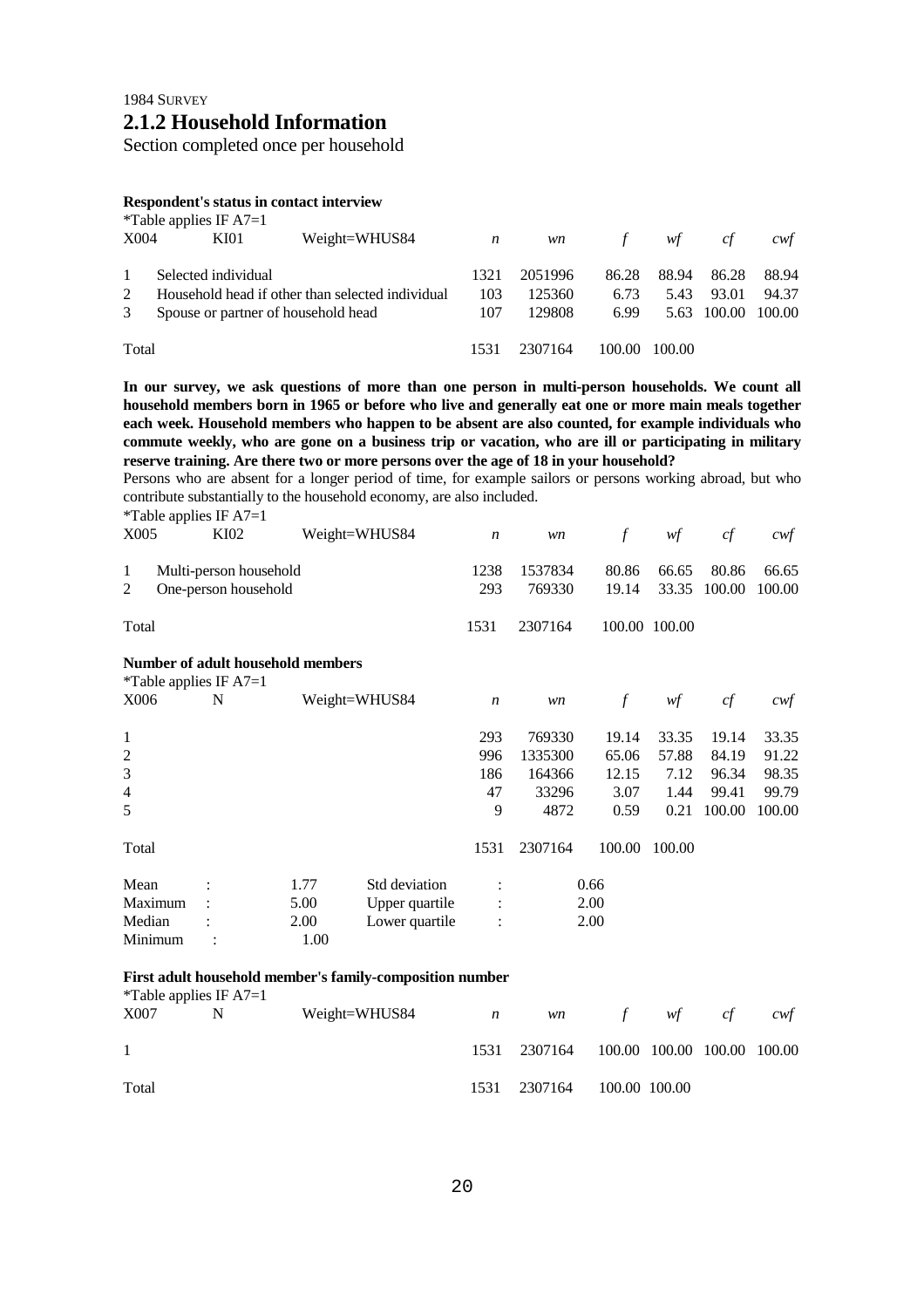#### **First adult household member's year of birth**

| *Table applies IF $A7=1$ |               |         |                                                                   |                  |         |               |       |        |        |
|--------------------------|---------------|---------|-------------------------------------------------------------------|------------------|---------|---------------|-------|--------|--------|
| <b>X008</b>              | <b>KI031B</b> |         | Weight=WHUS84                                                     | $\boldsymbol{n}$ | wn      | $\mathcal{f}$ | wf    | cf     | $c$ wf |
| 1910-1914                |               |         |                                                                   | 110              | 214214  | 7.18          | 9.28  | 7.18   | 9.28   |
| 1915-1919                |               |         |                                                                   | 95               | 149692  | 6.21          | 6.49  | 13.39  | 15.77  |
| 1920-1924                |               |         |                                                                   | 132              | 211272  | 8.62          | 9.16  | 22.01  | 24.93  |
| 1925-1929                |               |         |                                                                   | 107              | 148607  | 6.99          | 6.44  | 29.00  | 31.37  |
| 1930-1934                |               |         |                                                                   | 104              | 138304  | 6.79          | 5.99  | 35.79  | 37.37  |
| 1935-1939                |               |         |                                                                   | 148              | 194799  | 9.67          | 8.44  | 45.46  | 45.81  |
| 1040-1944                |               |         |                                                                   | 161              | 217836  | 10.52         | 9.44  | 55.98  | 55.25  |
| 1945-1949                |               |         |                                                                   | 182              | 276674  | 11.89         | 11.99 | 67.86  | 67.24  |
| 1950-1954                |               |         |                                                                   | 158              | 247892  | 10.32         | 10.74 | 78.18  | 77.99  |
| 1955-1959                |               |         |                                                                   | 163              | 269637  | 10.65         | 11.69 | 88.83  | 89.67  |
| 1960-1964                |               |         |                                                                   | 146              | 217301  | 9.54          | 9.42  | 98.37  | 99.09  |
| 1965                     |               |         |                                                                   | 25               | 20936   | 1.63          | 0.91  | 100.00 | 100.00 |
| Total                    |               |         |                                                                   | 1531             | 2307164 | 100.00 100.00 |       |        |        |
| Mean                     |               | 1939.22 | Std deviation                                                     |                  | 16.16   |               |       |        |        |
| Maximum                  |               | 1965.00 | Upper quartile                                                    |                  | 1952.00 |               |       |        |        |
| Median                   |               | 1942.00 | Lower quartile                                                    |                  | 1926.00 |               |       |        |        |
| Minimum                  |               | 1910.00 |                                                                   |                  |         |               |       |        |        |
|                          |               |         | First adult hausahald mambark relationship to selected individual |                  |         |               |       |        |        |

#### **First adult household member's relationship to selected individual**

\*Table applies IF A7=1

| X009                                                                             |                | <b>KI031C</b>                                                  | Weight=WHUS84                                             | $\boldsymbol{n}$ | wn                 | $\mathcal{f}$  | w f                  | cf                    | $c$ wf          |
|----------------------------------------------------------------------------------|----------------|----------------------------------------------------------------|-----------------------------------------------------------|------------------|--------------------|----------------|----------------------|-----------------------|-----------------|
| 1                                                                                |                | Selected individual himself/herself                            |                                                           | 1531             | 2307164            |                | 100.00 100.00 100.00 |                       | 100.00          |
| Total                                                                            |                |                                                                |                                                           | 1531             | 2307164            |                | 100.00 100.00        |                       |                 |
|                                                                                  |                | First adult household member's sex<br>*Table applies IF $A7=1$ |                                                           |                  |                    |                |                      |                       |                 |
| X010                                                                             |                | KI031D                                                         | Weight=WHUS84                                             | $\boldsymbol{n}$ | wn                 | $\mathcal{f}$  | wf                   | cf                    | cwf             |
| $\mathbf{1}$<br>2                                                                | Male<br>Female |                                                                |                                                           | 792<br>739       | 1164658<br>1142506 | 51.73<br>48.27 | 50.48                | 51.73<br>49.52 100.00 | 50.48<br>100.00 |
| Total                                                                            |                |                                                                |                                                           | 1531             | 2307164            | 100.00 100.00  |                      |                       |                 |
| First adult household member's identification number<br>*Table applies IF $A7=1$ |                |                                                                |                                                           |                  |                    |                |                      |                       |                 |
| X011                                                                             |                | <b>KI031E</b>                                                  | Weight=WHUS84                                             | $\boldsymbol{n}$ | wn                 | $\int$         | wf                   | cf                    | cwt             |
|                                                                                  | 1017-2127012   |                                                                |                                                           | 1531             | 2307164            |                | 100.00 100.00 100.00 |                       | 100.00          |
| Total                                                                            |                |                                                                |                                                           | 1531             | 2307164            |                | 100.00 100.00        |                       |                 |
|                                                                                  |                | *Table applies IF A7=1 AND X006>1                              | Second adult household member's family-composition number |                  |                    |                |                      |                       |                 |
| X012                                                                             |                | N                                                              | Weight=WHUS84                                             | $\boldsymbol{n}$ | wn                 | $\int$         | wf                   | cf                    | cwt             |
| $\overline{2}$                                                                   |                | Information unavailable                                        |                                                           | 1<br>1237        | 1216<br>1536618    | 100.00 100.00  |                      | 0.00<br>100.00        | 0.00<br>100.00  |
| Total                                                                            |                |                                                                |                                                           | 1237             | 1536618            | 100.00 100.00  |                      |                       |                 |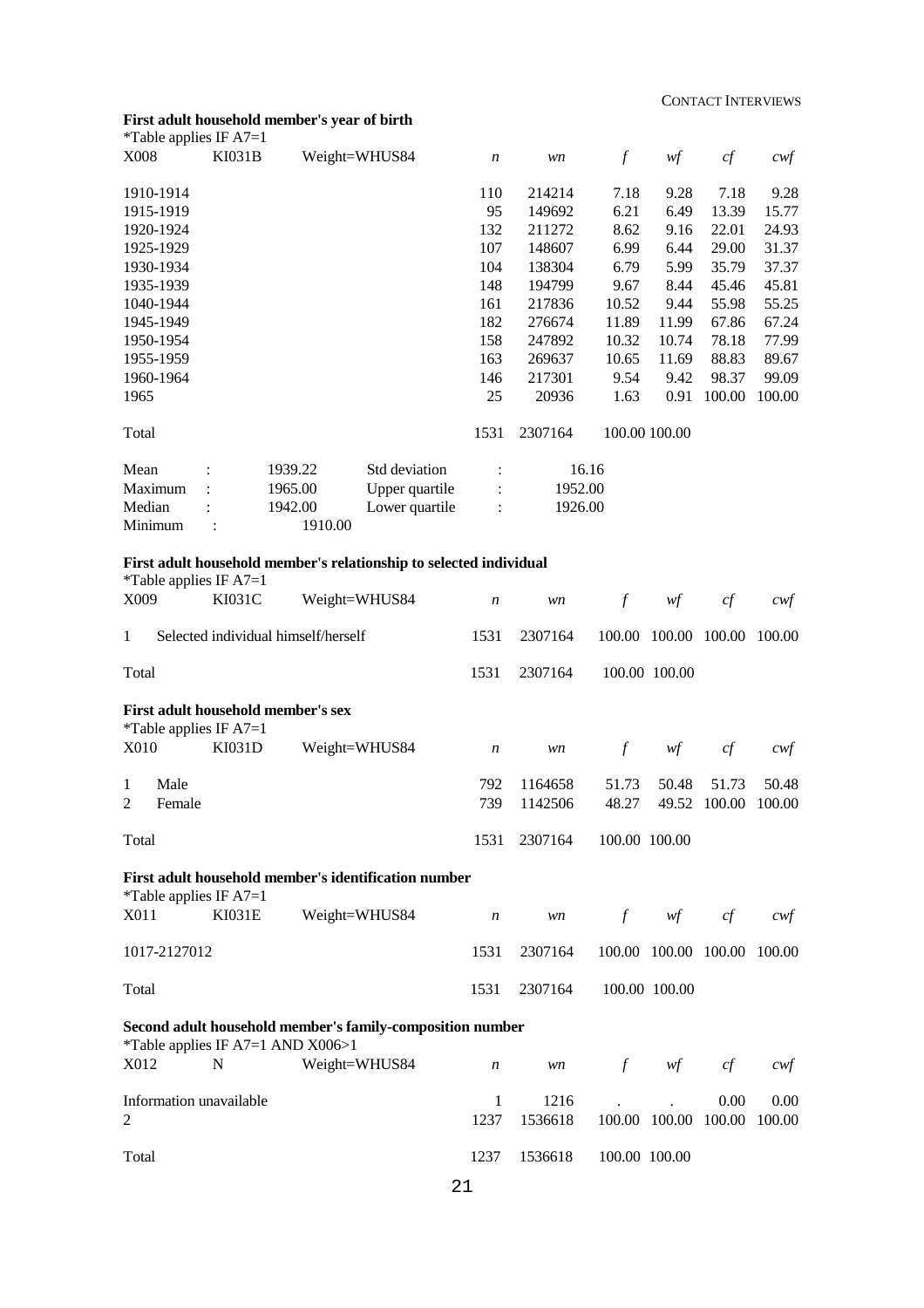#### 1984 SURVEY

### **Second adult household member's year of birth**

|           |                         | *Table applies IF A7=1 AND X006>1 |                |                  |         |               |        |        |        |
|-----------|-------------------------|-----------------------------------|----------------|------------------|---------|---------------|--------|--------|--------|
| X013      | <b>KI032B</b>           |                                   | Weight=WHUS84  | $\boldsymbol{n}$ | wn      | $\mathcal{f}$ | wf     | cf     | cwf    |
|           | Information unavailable |                                   |                | 1                | 1216    |               |        | 0.00   | 0.00   |
| 1890-1894 |                         |                                   |                | 1                | 2505    | 0.08          | 0.16   | 0.08   | 0.16   |
| 1900-1904 |                         |                                   |                | 3                | 5926    | 0.24          | 0.39   | 0.32   | 0.55   |
| 1905-1909 |                         |                                   |                | 24               | 56196   | 1.94          | 3.66   | 2.26   | 4.21   |
| 1910-1914 |                         |                                   |                | 45               | 57222   | 3.64          | 3.72   | 5.90   | 7.93   |
| 1915-1919 |                         |                                   |                | 79               | 99687   | 6.39          | 6.49   | 12.29  | 14.42  |
| 1920-1924 |                         |                                   |                | 104              | 132432  | 8.41          | 8.62   | 20.70  | 23.04  |
| 1925-1929 |                         |                                   |                | 107              | 124059  | 8.65          | 8.07   | 29.35  | 31.11  |
| 1930-1934 |                         |                                   |                | 111              | 118300  | 8.97          | 7.70   | 38.32  | 38.81  |
| 1935-1939 |                         |                                   |                | 137              | 144804  | 11.08         | 9.42   | 49.39  | 48.23  |
| 1940-1944 |                         |                                   |                | 165              | 194438  | 13.34         | 12.65  | 62.73  | 60.88  |
| 1945-1949 |                         |                                   |                | 155              | 200572  | 12.53         | 13.05  | 75.26  | 73.94  |
| 1950-1954 |                         |                                   |                | 144              | 190071  | 11.64         | 12.37  | 86.90  | 86.31  |
| 1955-1959 |                         |                                   |                | 89               | 116719  | 7.19          | 7.60   | 94.10  | 93.90  |
| 1960-1964 |                         |                                   |                | 60               | 73941   | 4.85          | 4.81   | 98.95  | 98.71  |
| 1965-     |                         |                                   |                | 13               | 19746   | 1.05          | 1.29   | 100.00 | 100.00 |
| Total     |                         |                                   |                | 1237             | 1536618 | 100.00        | 100.00 |        |        |
| Mean      |                         | 1937.93                           | Std deviation  |                  |         | 15.23         |        |        |        |
| Maximum   |                         | 1966.00                           | Upper quartile |                  | 1949.00 |               |        |        |        |
| Median    |                         | 1940.00                           | Lower quartile |                  | 1927.00 |               |        |        |        |
| Minimum   |                         | 1891.00                           |                |                  |         |               |        |        |        |

### **Second adult household member's relationship to selected individual**

|       | <i>*</i> Table applies IF A7=1 AND $X006>1$ |                                     |                  |         |               |               |        |        |
|-------|---------------------------------------------|-------------------------------------|------------------|---------|---------------|---------------|--------|--------|
| X014  | KI032C                                      | Weight=WHUS84                       | $\boldsymbol{n}$ | wn      | $\mathcal{f}$ | wf            | cf     | cwf    |
|       | Information unavailable                     |                                     | 1                | 1216    |               |               | 0.00   | 0.00   |
| 2     | Spouse                                      |                                     | 909              | 1159333 | 73.48         | 75.45         | 73.48  | 75.45  |
| 3     | Partner                                     |                                     | 186              | 237148  | 15.04         | 15.43         | 88.52  | 90.88  |
| 4     | Child: own, spouse's, partner's             |                                     | 23               | 27660   | 1.86          | 1.80          | 90.38  | 92.68  |
| 5     | Own parent/parent's spouse                  |                                     | 102              | 91398   | 8.25          | 5.95          | 98.63  | 98.63  |
| 6     | Parent's partner                            |                                     | 1                | 1391    | 0.08          | 0.09          | 98.71  | 98.72  |
| 8     | Child's partner                             |                                     | 1                | 1253    | 0.08          | 0.08          | 98.79  | 98.80  |
| 9     | Sibling/half-sibling                        |                                     | 11               | 13042   | 0.89          | 0.85          | 99.68  | 99.65  |
| 10    | Other                                       |                                     | 4                | 5393    | 0.32          | 0.35          | 100.00 | 100.00 |
| Total |                                             |                                     | 1237             | 1536618 |               | 100.00 100.00 |        |        |
|       | <i>*</i> Table applies IF A7=1 AND $X006>1$ | Second adult household member's sex |                  |         |               |               |        |        |
| X015  | KI032D                                      | Weight=WHUS84                       | $\boldsymbol{n}$ | wn      | $\mathcal{f}$ | wf            | cf     | cwt    |
|       | Information unavailable                     |                                     | 1                | 1216    |               |               | 0.00   | 0.00   |
| 1     | Male                                        |                                     | 621              | 771035  | 50.20         | 50.18         | 50.20  | 50.18  |
| 2     | Female                                      |                                     | 616              | 765583  | 49.80         | 49.82         | 100.00 | 100.00 |
| Total |                                             |                                     | 1237             | 1536618 | 100.00        | 100.00        |        |        |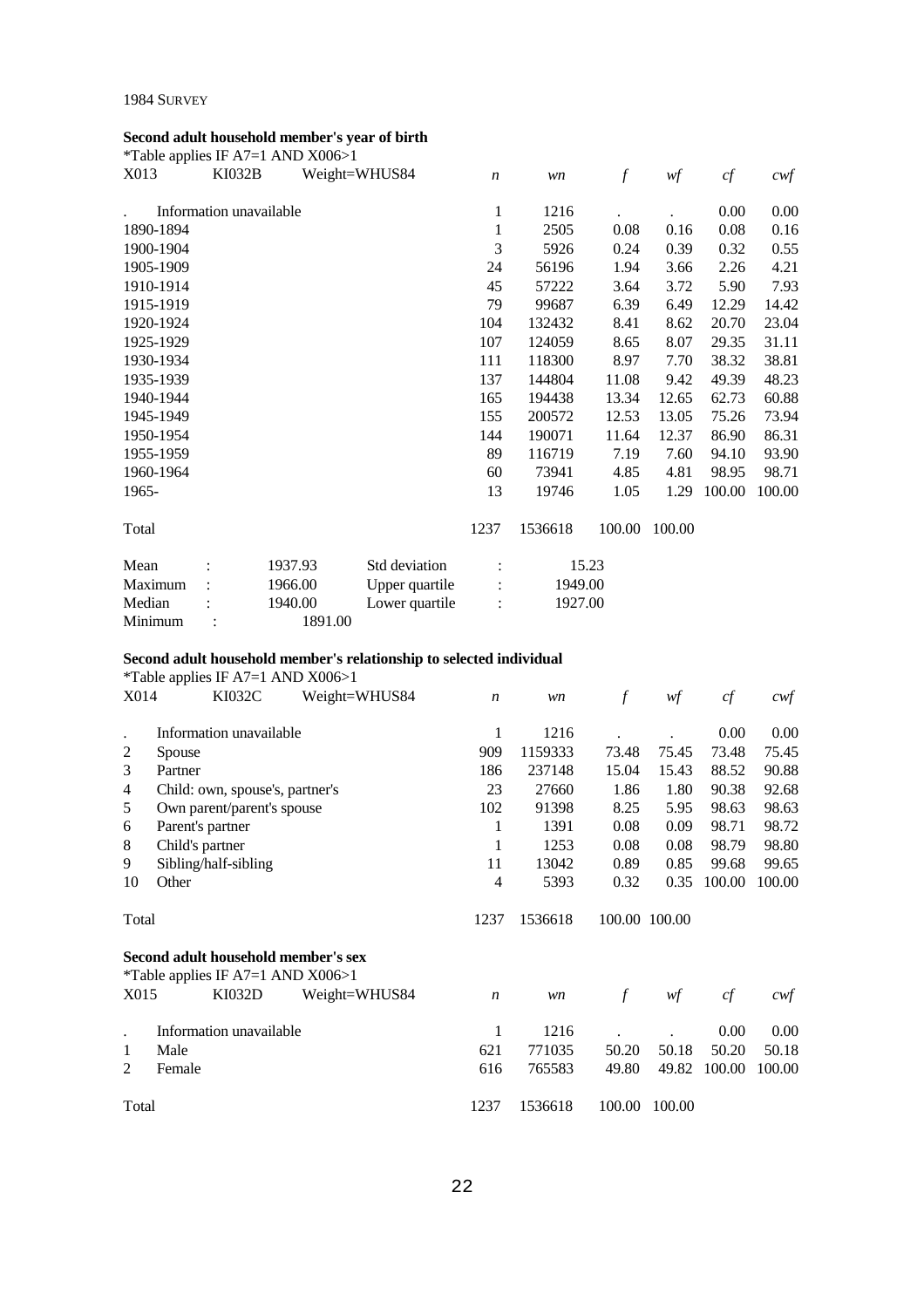CONTACT INTERVIEWS

|              |                         | *Table applies IF A7=1 AND X006>1 | Second adult household member's identification number              |                  |                  |               |        |                |                   |
|--------------|-------------------------|-----------------------------------|--------------------------------------------------------------------|------------------|------------------|---------------|--------|----------------|-------------------|
| X016         | KI032E                  |                                   | Weight=WHUS84                                                      | $\boldsymbol{n}$ | wn               | $\int$        | wf     | cf             | $c \mathcal{w} f$ |
| 1025-2127020 | Information unavailable |                                   |                                                                    | 30<br>1208       | 36080<br>1501754 | 100.00        | 100.00 | 0.00<br>100.00 | 0.00<br>100.00    |
|              |                         |                                   |                                                                    |                  |                  |               |        |                |                   |
| Total        |                         |                                   |                                                                    | 1208             | 1501754          | 100.00 100.00 |        |                |                   |
|              |                         | *Table applies IF A7=1 AND X006>2 | Third adult household member's family-composition number           |                  |                  |               |        |                |                   |
| X017         | N                       |                                   | Weight=WHUS84                                                      | $\boldsymbol{n}$ | wn               | $\int$        | wf     | cf             | $c$ wf            |
| 3            |                         |                                   |                                                                    | 242              | 202534           | 100.00        | 100.00 | 100.00         | 100.00            |
| Total        |                         |                                   |                                                                    | 242              | 202534           | 100.00        | 100.00 |                |                   |
|              |                         | *Table applies IF A7=1 AND X006>2 | Third adult household member's year of birth                       |                  |                  |               |        |                |                   |
| X018         | <b>KI033B</b>           |                                   | Weight=WHUS84                                                      | $\boldsymbol{n}$ | wn               | $\int$        | wf     | cf             | $c \mathcal{w} f$ |
| 1895-1899    |                         |                                   |                                                                    | 1                | 1364             | 0.41          | 0.67   | 0.41           | 0.67              |
| 1905-1909    |                         |                                   |                                                                    | 1                | 1291             | 0.41          | 0.64   | 0.83           | 1.31              |
| 1910-1914    |                         |                                   |                                                                    | $\overline{c}$   | 2040             | 0.83          | 1.01   | 1.65           | 2.32              |
| 1915-1919    |                         |                                   |                                                                    | 3                | 2975             | 1.24          | 1.47   | 2.89           | 3.79              |
| 1920-1924    |                         |                                   |                                                                    | 3                | 2756             | 1.24          | 1.36   | 4.13           | 5.15              |
| 1925-1929    |                         |                                   |                                                                    | 10               | 8466             | 4.13          | 4.18   | 8.26           | 9.33              |
| 1930-1934    |                         |                                   |                                                                    | 15               | 11938            | 6.20          | 5.89   | 14.46          | 15.22             |
| 1935-1939    |                         |                                   |                                                                    | 27               | 21104            | 11.16         | 10.42  | 25.62          | 25.64             |
| 1940-1944    |                         |                                   |                                                                    | 19               | 14460            | 7.85          | 7.14   | 33.47          | 32.78             |
| 1945-1949    |                         |                                   |                                                                    | $\tau$           | 6849             | 2.89          | 3.38   | 36.36          | 36.16             |
| 1950-1954    |                         |                                   |                                                                    | $\overline{4}$   | 3020             | 1.65          | 1.49   | 38.02          | 37.65             |
| 1955-1959    |                         |                                   |                                                                    | 13               | 9368             | 5.37          | 4.63   | 43.39          | 42.28             |
| 1960-1964    |                         |                                   |                                                                    | 95               | 78616            | 39.26         | 38.82  | 82.64          | 81.10             |
| 1965-        |                         |                                   |                                                                    | 42               | 38287            | 17.36         | 18.90  | 100.00         | 100.00            |
| Total        |                         |                                   |                                                                    | 242              | 202534           | 100.00        | 100.00 |                |                   |
| Mean         |                         | 1952.25                           | Std deviation                                                      |                  |                  | 15.50         |        |                |                   |
| Maximum      |                         | 1966.00                           | Upper quartile                                                     |                  | 1964.00          |               |        |                |                   |
| Median       |                         | 1962.00                           | Lower quartile                                                     | $\cdot$          | 1939.00          |               |        |                |                   |
| Minimum      | $\ddot{\cdot}$          | 1899.00                           |                                                                    |                  |                  |               |        |                |                   |
|              |                         |                                   | Third adult household member's relationship to selected individual |                  |                  |               |        |                |                   |
|              |                         | *Table applies IF A7=1 AND X006>2 |                                                                    |                  |                  |               |        |                |                   |
| X019         | KI033C                  |                                   | Weight=WHUS84                                                      | $\boldsymbol{n}$ | wn               | $\int$        | wf     | cf             | $c$ wf            |
| Spouse<br>2  |                         |                                   |                                                                    | 1                | 725              | 0.41          | 0.36   | 0.41           | 0.36              |

|       | Spouse                          |     | 725    | V.41   | <b>0.36</b> | U.41   | 0.36   |
|-------|---------------------------------|-----|--------|--------|-------------|--------|--------|
| 3     | Partner                         |     | 870    | 0.41   | 0.43        | 0.83   | 0.79   |
| 4     | Child: own, spouse's, partner's | 146 | 123190 | 60.33  | 60.82       | 61.16  | 61.61  |
| 5     | Own parent/parent's spouse      | 80  | 66750  | 33.06  | 32.96       | 94.21  | 94.57  |
|       | Child's spouse                  | 3   | 2234   | 1.24   | 1.10        | 95.45  | 95.67  |
| 8     | Child's partner                 |     | 833    | 0.41   | 0.41        | 95.87  | 96.08  |
| 9     | Sibling/half-sibling            | 9   | 7119   | 3.72   | 3.51        | 99.59  | 99.60  |
| 10    | Other                           |     | 813    | 0.41   | 0.40        | 100.00 | 100.00 |
| Total |                                 | 242 | 202534 | 100.00 | 100.00      |        |        |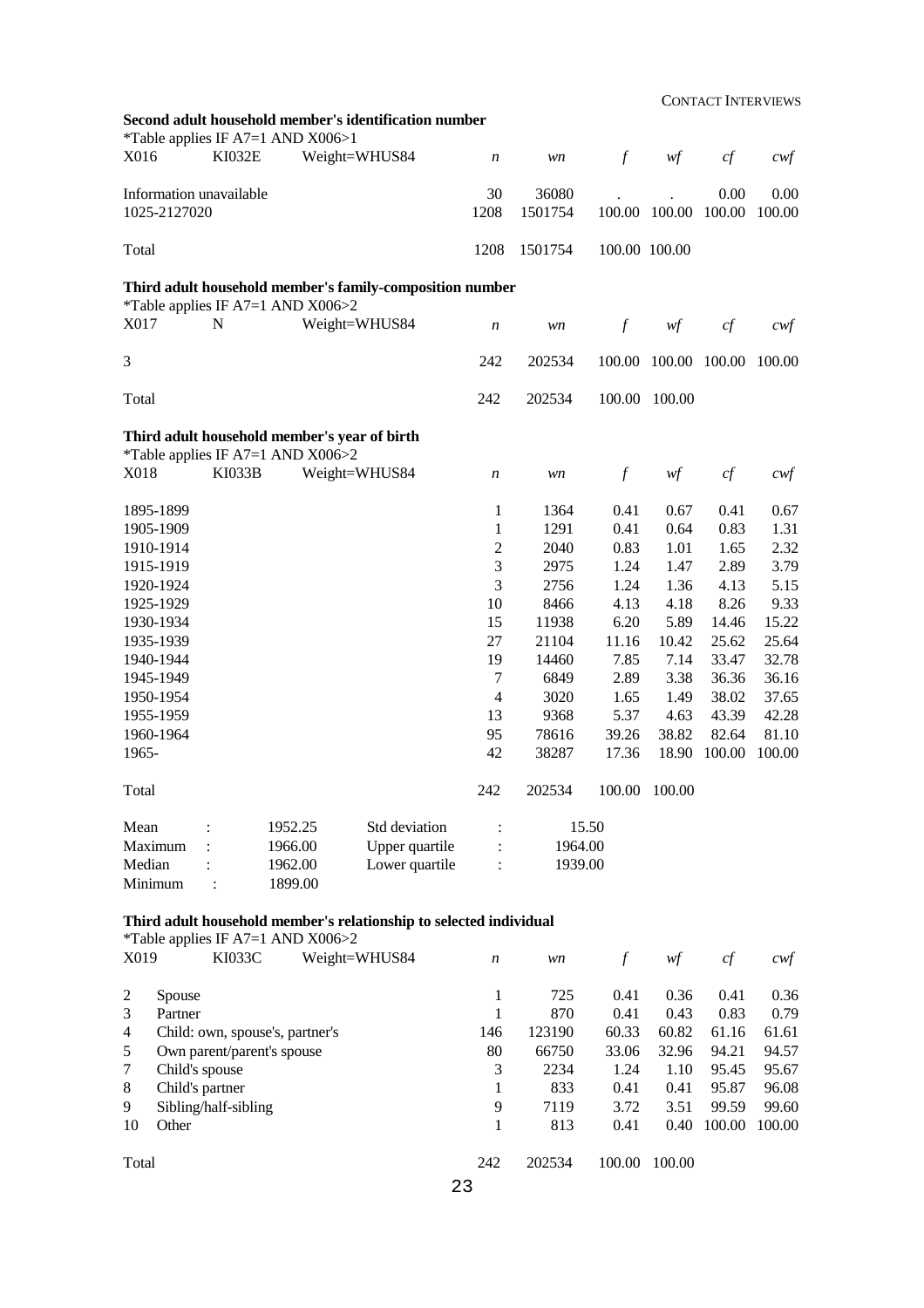1984 SURVEY

|                     |                |                         | Third adult household member's sex<br><i>*Table applies IF A7=1 AND X006&gt;2</i> |                                                                     |                  |                 |                |                      |                       |                   |
|---------------------|----------------|-------------------------|-----------------------------------------------------------------------------------|---------------------------------------------------------------------|------------------|-----------------|----------------|----------------------|-----------------------|-------------------|
| X020                |                | KI033D                  | Weight=WHUS84                                                                     |                                                                     | $\boldsymbol{n}$ | wn              | $\int$         | wf                   | cf                    | $c$ wf            |
| 1<br>$\overline{2}$ | Male<br>Female |                         |                                                                                   |                                                                     | 118<br>124       | 98996<br>103538 | 48.76<br>51.24 | 48.88                | 48.76<br>51.12 100.00 | 48.88<br>100.00   |
| Total               |                |                         |                                                                                   |                                                                     | 242              | 202534          | 100.00         | 100.00               |                       |                   |
|                     |                |                         | *Table applies IF A7=1 AND X006>2                                                 | Third adult household member's identification number                |                  |                 |                |                      |                       |                   |
| X021                |                | <b>KI033E</b>           | Weight=WHUS84                                                                     |                                                                     | $\boldsymbol{n}$ | wn              | $\int$         | wf                   | cf                    | cwt               |
|                     | 39039-2101038  | Information unavailable |                                                                                   |                                                                     | 160<br>82        | 134983<br>67551 | 100.00         | 100.00               | 0.00<br>100.00        | 0.00<br>100.00    |
| Total               |                |                         |                                                                                   |                                                                     | 82               | 67551           | 100.00         | 100.00               |                       |                   |
|                     |                |                         |                                                                                   | Fourth adult household member's family-composition number           |                  |                 |                |                      |                       |                   |
| X022                |                | N                       | *Table applies IF A7=1 AND X006>3<br>Weight=WHUS84                                |                                                                     | n                | wn              | f              | wf                   | cf                    | cwt               |
| $\overline{4}$      |                |                         |                                                                                   |                                                                     | 56               | 38168           |                | 100.00 100.00 100.00 |                       | 100.00            |
| Total               |                |                         |                                                                                   |                                                                     | 56               | 38168           | 100.00 100.00  |                      |                       |                   |
|                     |                |                         | Fourth adult household member's year of birth                                     |                                                                     |                  |                 |                |                      |                       |                   |
| X023                |                | <b>KI034B</b>           | *Table applies IF A7=1 AND X006>3<br>Weight=WHUS84                                |                                                                     | n                | wn              | $\int$         | wf                   | cf                    | cwt               |
|                     | 1895-1899      |                         |                                                                                   |                                                                     | 1                | 791             | 1.79           | 2.07                 | 1.79                  | 2.07              |
|                     | 1935-1939      |                         |                                                                                   |                                                                     | $\overline{2}$   | 1164            | 3.57           | 3.05                 | 5.36                  | 5.12              |
|                     | 1940-1944      |                         |                                                                                   |                                                                     | $\mathbf{1}$     | 911             | 1.79           | 2.39                 | 7.14                  | 7.51              |
|                     | 1955-1959      |                         |                                                                                   |                                                                     | 3                | 1737            | 5.36           | 4.55                 | 12.50                 | 12.06             |
|                     | 1960-1964      |                         |                                                                                   |                                                                     | 36               | 25608           | 64.29          | 67.09                | 76.79                 | 79.15             |
| 1965-               |                |                         |                                                                                   |                                                                     | 13               | 7957            | 23.21          | 20.85                | 100.00                | 100.00            |
| Total               |                |                         |                                                                                   |                                                                     | 56               | 38168           | 100.00 100.00  |                      |                       |                   |
| Mean                |                |                         | 1960.38                                                                           | Std deviation                                                       | $\vdots$         |                 | 10.95          |                      |                       |                   |
|                     | Maximum        |                         | 1965.00                                                                           | Upper quartile                                                      |                  | 1964.00         |                |                      |                       |                   |
| Median              | Minimum        | $\ddot{\cdot}$          | 1963.00<br>1896.00                                                                | Lower quartile                                                      |                  | 1962.00         |                |                      |                       |                   |
|                     |                |                         |                                                                                   | Fourth adult household member's relationship to selected individual |                  |                 |                |                      |                       |                   |
| X024                |                | <b>KI034C</b>           | *Table applies IF A7=1 AND X006>3<br>Weight=WHUS84                                |                                                                     | n                | wn              | $\int$         | wf                   | cf                    | $c \mathcal{w} f$ |
| 3                   | Partner        |                         |                                                                                   |                                                                     | $\mathbf{1}$     | 614             | 1.79           | 1.61                 | 1.79                  | 1.61              |
| $\overline{4}$      |                |                         | Child: own, spouse's, partner's                                                   |                                                                     | 29               | 18955           | 51.79          | 49.66                | 53.57                 | 51.27             |
| 9                   |                | Sibling/half-sibling    |                                                                                   |                                                                     | 24               | 17202           | 42.86          | 45.07                | 96.43                 | 96.34             |
| 10                  | Other          |                         |                                                                                   |                                                                     | $\overline{2}$   | 1397            | 3.57           | 3.66                 | 100.00                | 100.00            |
| Total               |                |                         |                                                                                   |                                                                     | 56               | 38168           | 100.00 100.00  |                      |                       |                   |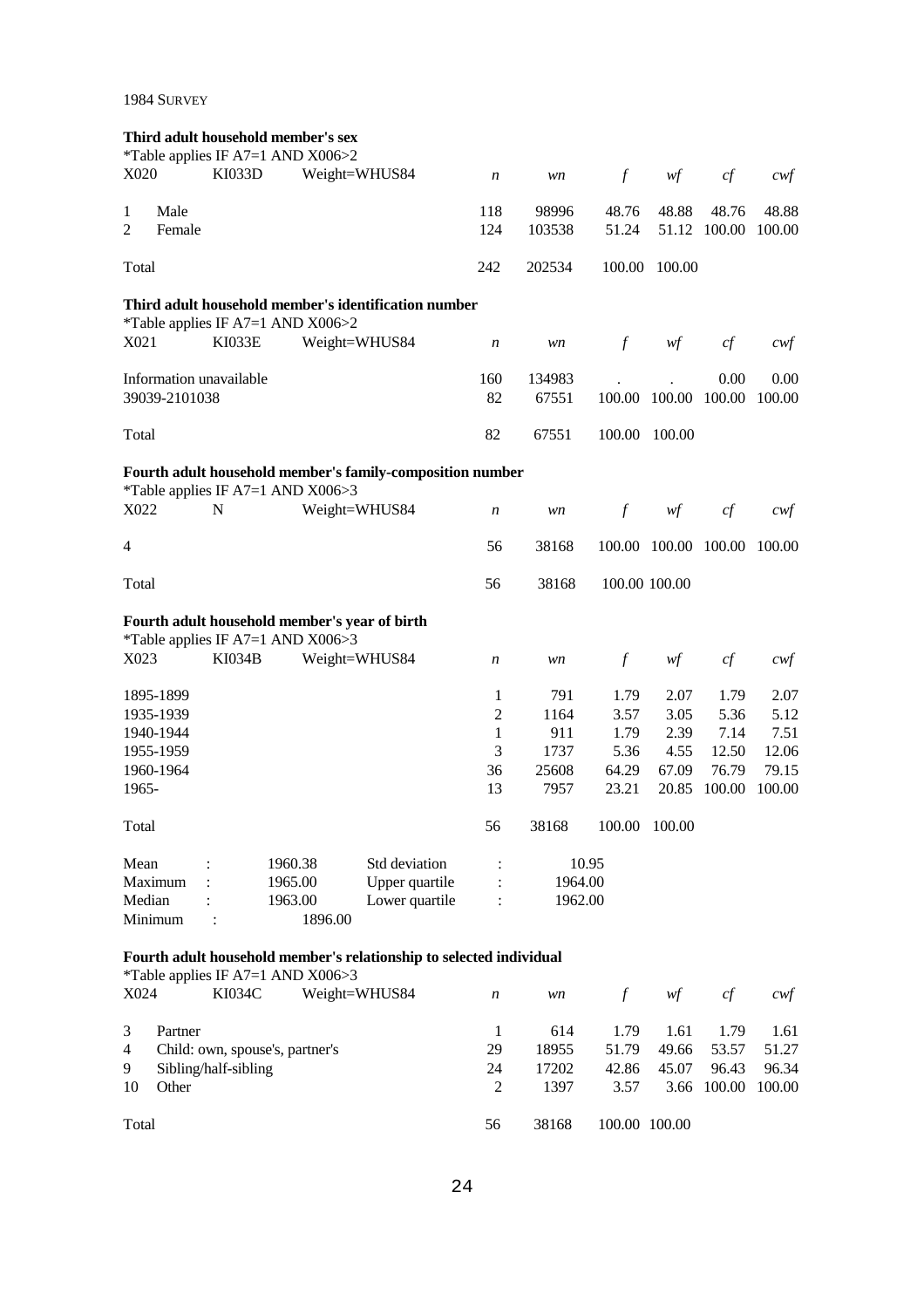CONTACT INTERVIEWS

|                |                        |                                    |         | Fourth adult household member's sex<br>*Table applies IF A7=1 AND X006>3 |                                                                    |                     |         |               |                      |                     |                |
|----------------|------------------------|------------------------------------|---------|--------------------------------------------------------------------------|--------------------------------------------------------------------|---------------------|---------|---------------|----------------------|---------------------|----------------|
| X025           |                        | <b>KI034D</b>                      |         | Weight=WHUS84                                                            |                                                                    | $\boldsymbol{n}$    | wn      | $\int$        | wf                   | cf                  | cwf            |
| $\mathbf{1}$   | Male                   |                                    |         |                                                                          |                                                                    | 34                  | 21809   | 60.71         | 57.14                | 60.71               | 57.14          |
| $\overline{2}$ | Female                 |                                    |         |                                                                          |                                                                    | 22                  | 16359   | 39.29         | 42.86                | 100.00              | 100.00         |
| Total          |                        |                                    |         |                                                                          |                                                                    | 56                  | 38168   | 100.00        | 100.00               |                     |                |
|                |                        |                                    |         | *Table applies IF A7=1 AND X006>4                                        | Fifth adult household member's family-composition number           |                     |         |               |                      |                     |                |
| X026           |                        | N                                  |         | Weight=WHUS84                                                            |                                                                    | $\boldsymbol{n}$    | wn      | $\int$        | wf                   | cf                  | cwt            |
| 5              |                        |                                    |         |                                                                          |                                                                    | 9                   | 4872    |               | 100.00 100.00 100.00 |                     | 100.00         |
| Total          |                        |                                    |         |                                                                          |                                                                    | 9                   | 4872    | 100.00        | 100.00               |                     |                |
|                |                        |                                    |         | Fifth adult household member's year of birth                             |                                                                    |                     |         |               |                      |                     |                |
| X027           |                        | <b>KI035B</b>                      |         | *Table applies IF A7=1 AND X006>4<br>Weight=WHUS84                       |                                                                    | $\boldsymbol{n}$    | wn      | $\int$        | wf                   | cf                  | cwt            |
|                |                        |                                    |         |                                                                          |                                                                    |                     | 1074    | 22.22         |                      |                     |                |
|                | 1955-1959<br>1960-1964 |                                    |         |                                                                          |                                                                    | $\overline{c}$<br>3 | 1593    | 33.33         | 22.04<br>32.70       | 22.22<br>55.56      | 22.04<br>54.74 |
|                |                        |                                    |         |                                                                          |                                                                    |                     |         | 44.44         |                      |                     |                |
| 1965-          |                        |                                    |         |                                                                          |                                                                    | 4                   | 2205    |               | 45.26                | 100.00              | 100.00         |
| Total          |                        |                                    |         |                                                                          |                                                                    | 9                   | 4872    | 100.00 100.00 |                      |                     |                |
| Mean           |                        |                                    | 1962.36 |                                                                          | Std deviation                                                      |                     |         | 3.21          |                      |                     |                |
|                | Maximum                |                                    | 1965.00 |                                                                          | Upper quartile                                                     |                     | 1965.00 |               |                      |                     |                |
| Median         |                        |                                    | 1964.00 |                                                                          | Lower quartile                                                     | $\ddot{\cdot}$      | 1959.50 |               |                      |                     |                |
|                | Minimum                |                                    |         | 1956.00                                                                  |                                                                    |                     |         |               |                      |                     |                |
|                |                        |                                    |         | *Table applies IF A7=1 AND X006>4                                        | Fifth adult household member's relationship to selected individual |                     |         |               |                      |                     |                |
| X028           |                        | <b>KI035C</b>                      |         | Weight=WHUS84                                                            |                                                                    | $\boldsymbol{n}$    | wn      | $\mathcal{f}$ | wf                   | cf                  | cwt            |
| 4              |                        | Child: own, spouse's, partner's    |         |                                                                          |                                                                    | $\overline{4}$      | 2132    | 44.44         | 43.76                | 44.44               | 43.76          |
| 9              |                        | Sibling/half-sibling               |         |                                                                          |                                                                    | 5                   | 2740    | 55.56         |                      | 56.24 100.00 100.00 |                |
| Total          |                        |                                    |         |                                                                          |                                                                    | 9                   | 4872    | 100.00        | 100.00               |                     |                |
|                |                        | Fifth adult household member's sex |         |                                                                          |                                                                    |                     |         |               |                      |                     |                |
| X029           |                        | <b>KI035D</b>                      |         | *Table applies IF A7=1 AND X006>4<br>Weight=WHUS84                       |                                                                    |                     | wn      | $\int$        | wf                   | cf                  |                |
|                |                        |                                    |         |                                                                          |                                                                    | $\boldsymbol{n}$    |         |               |                      |                     | $c$ wf         |
| $\mathbf{1}$   | Male                   |                                    |         |                                                                          |                                                                    | 7                   | 3696    | 77.78         | 75.86                | 77.78               | 75.86          |
| $\overline{2}$ | Female                 |                                    |         |                                                                          |                                                                    | $\mathbf{2}$        | 1176    | 22.22         |                      | 24.14 100.00        | 100.00         |
| Total          |                        |                                    |         |                                                                          |                                                                    | 9                   | 4872    | 100.00        | 100.00               |                     |                |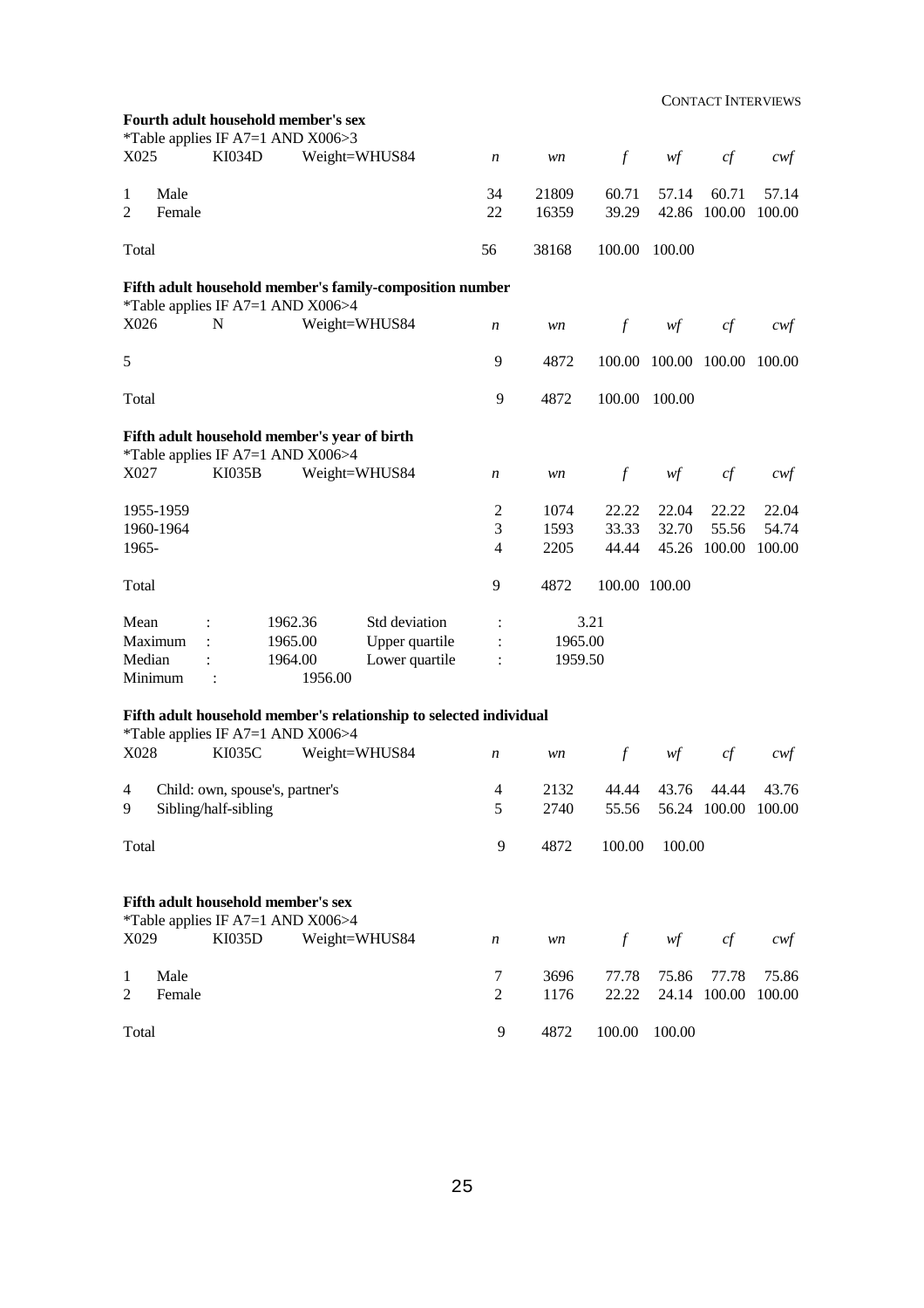| 1984 SURVEY                      |                          |                                                                     |                  |         |        |        |        |        |
|----------------------------------|--------------------------|---------------------------------------------------------------------|------------------|---------|--------|--------|--------|--------|
|                                  |                          | <b>Family-composition number of household head</b>                  |                  |         |        |        |        |        |
| <i>*</i> Table applies IF $A7=1$ |                          |                                                                     |                  |         |        |        |        |        |
| X030                             | KI04A                    | Weight=WHUS84                                                       | $\boldsymbol{n}$ | wn      | $\int$ | wf     | cf     | cwf    |
| $1 - 3$                          |                          |                                                                     | 1531             | 2307164 | 100.00 | 100.00 | 100.00 | 100.00 |
| Total                            |                          |                                                                     | 1531             | 2307164 | 100.00 | 100.00 |        |        |
|                                  | *Table applies IF $A7=1$ | <b>Family-composition number of household head's spouse/partner</b> |                  |         |        |        |        |        |
| X031                             | KI04B                    | Weight=WHUS84                                                       | $\boldsymbol{n}$ | wn      | $\int$ | wf     | cf     | cwf    |
| No information                   |                          |                                                                     | 353              | 840230  |        |        | 0.00   | 0.00   |
| $1-3$                            |                          |                                                                     | 1178             | 1466934 | 100.00 | 100.00 | 100.00 | 100.00 |
| Total                            |                          |                                                                     | 1178             | 1466934 | 100.00 | 100.00 |        |        |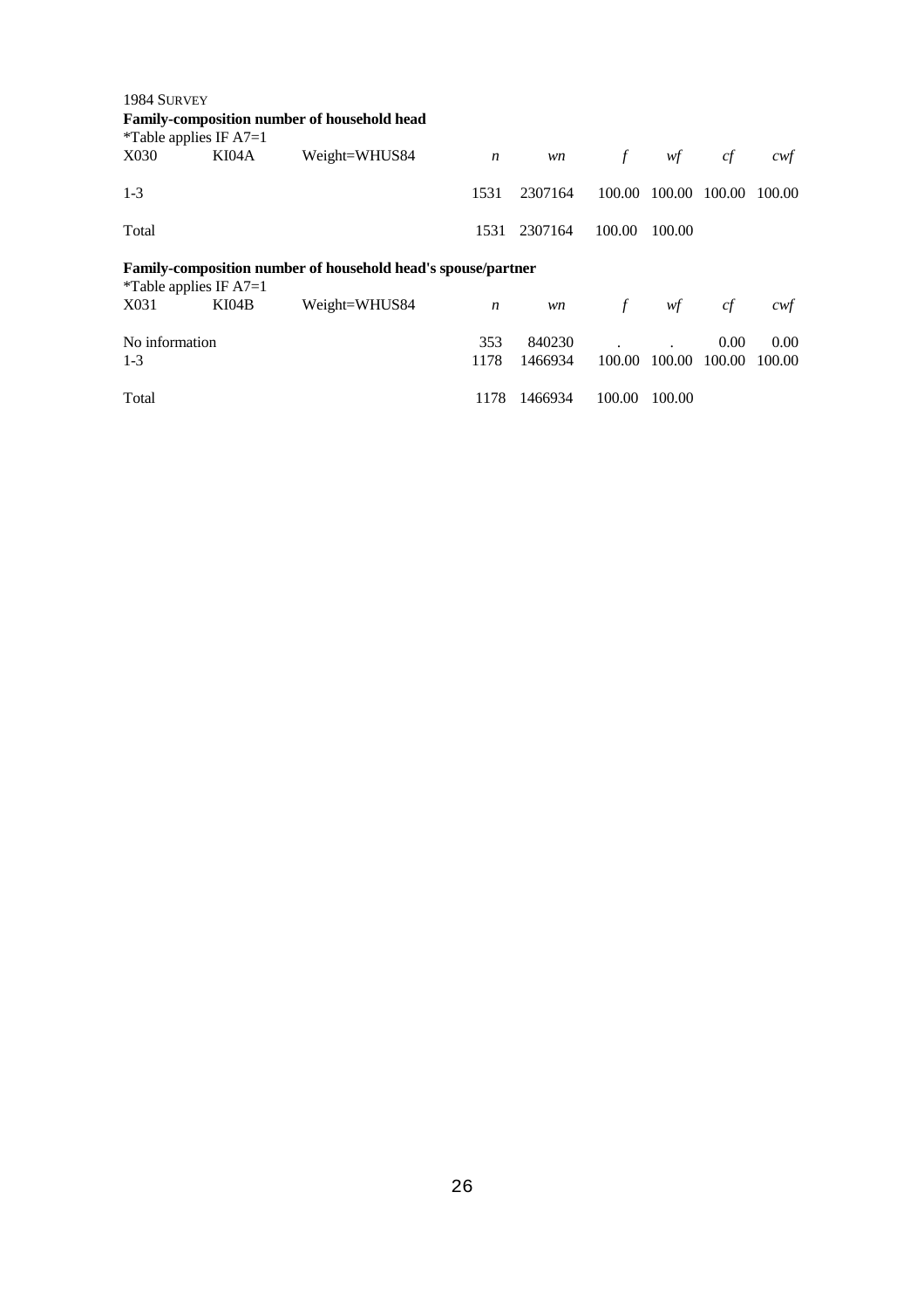## **2.2 Personal Interviews 1984**

### **2.2.1 Administrative Data**

7 July

Total

#### **Respondent's family-composition number (FS-number)** \*Table applies IF  $(A7=1 \text{ OR } A9=1)$ X040 N Weight=WIND84 *n wn f wf cf cwf* 1-3 Total 2619 3784012 100.00 100.00 100.00 100.00 2619 3784012 100.00 100.00 **Respondent's relationship to selected individual** \*Table applies IF (A7=1 OR A9=1) X041 N Weight=WIND84 *n wn f wf cf cwf* 1 Selected individual himself/herself 2 Spouse 3 Partner 4 Child: own, spouse's, partner's 5 Own parent/parent's spouse 7 Child's spouse 8 Child's partner 9 Sibling/half-sibling 10 Other Total 1465 2367694 55.94 62.57 55.94 62.57 841 1068821 32.11 28.25 88.05 90.82 161 210375 6.15 5.56 94.20 96.38 4 4101 0.15 0.11 94.35 96.48 140 122926 5.35 3.25 99.69 99.73 2 3315 0.08 0.09 99.77 99.82 1 1253 0.04 0.03 99.81 99.85 4 4711 0.15 0.12 99.96 99.98 1 816 0.04 0.02 100.00 100.00 2619 3784012 100.00 **Date of personal interview** \*Table applies IF  $(A7=1 \text{ OR } A9=1)$ X042 DATUMB Weight=WIND84 *n wn f wf cf cwf* Information unavailable 840123-840727 Total 22 30473 . . 0.00 0.00 2597 3753539 100.00 100.00 100.00 100.00 2597 3753539 100.00 100.00 **Month of personal interview** \*Table applies IF (A7=1 OR A9=1) X043 N Weight=WIND84 *n wn f wf cf cwf* . Information unavailable 1 January 2 February 3 March 4 April 5 May 6 June 22 30473 . . 0.00 0.00 15 27131 0.58 0.72 0.58 0.72 1180 1767161 45.44 47.08 46.01 47.80 1047 1442618 40.32 38.43 86.33 86.24 133 187392 5.12 4.99 91.45 91.23 187 277686 7.20 7.40 98.65 98.63 34 50322 1.31 1.34 99.96 99.97

1 1229 0.04 0.03 100.00 100.00

2597 3753539 100.00 100.00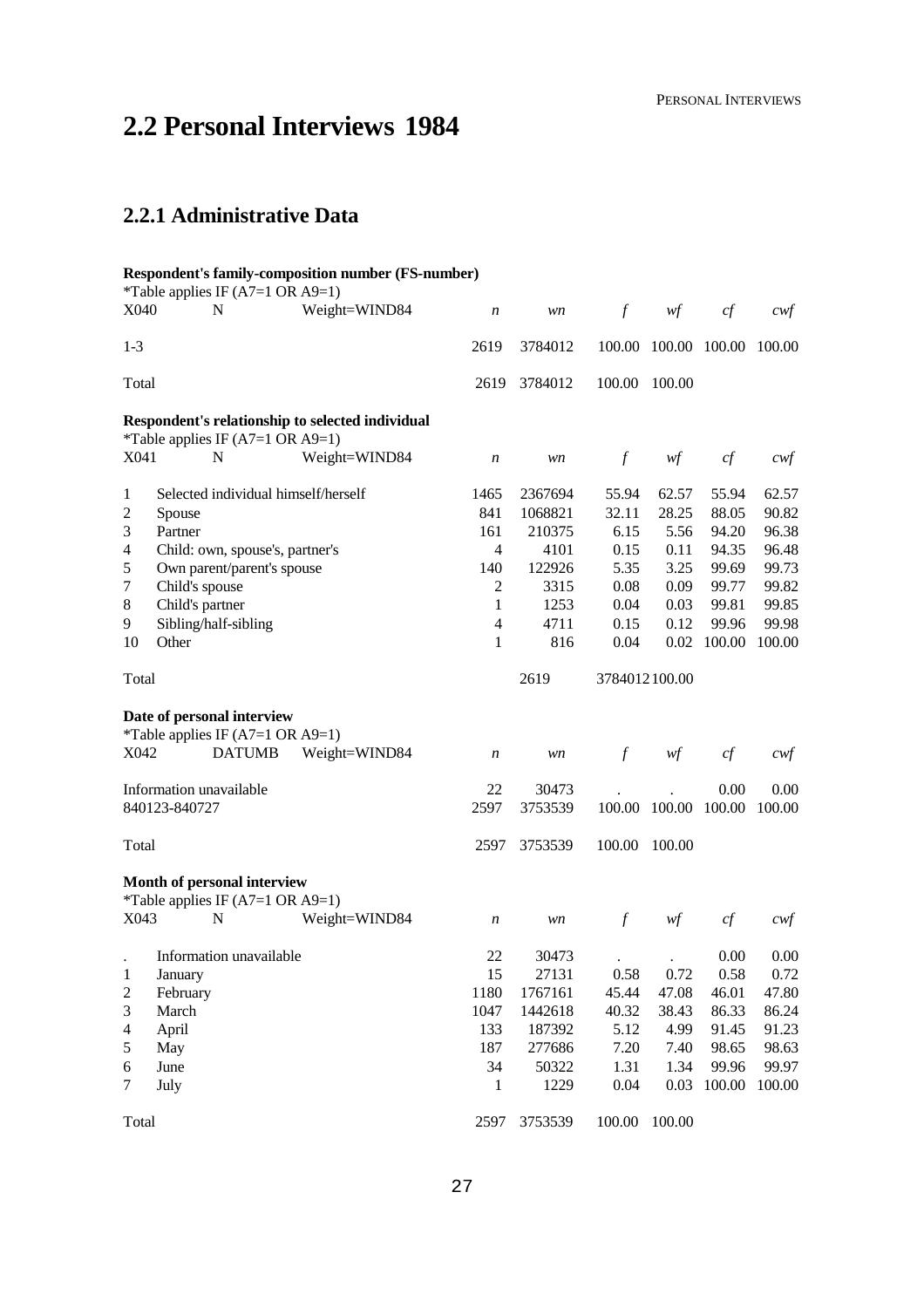|                                                           | 1984 SURVEY                                                                |                                   | Day of week of personal interview<br>*Table applies IF (A7=1 OR A9=1)                                          |                                                     |                                                                             |                                                          |                                                          |                                                                     |                                                                     |
|-----------------------------------------------------------|----------------------------------------------------------------------------|-----------------------------------|----------------------------------------------------------------------------------------------------------------|-----------------------------------------------------|-----------------------------------------------------------------------------|----------------------------------------------------------|----------------------------------------------------------|---------------------------------------------------------------------|---------------------------------------------------------------------|
| X044                                                      |                                                                            | N                                 | Weight=WIND84                                                                                                  | $\boldsymbol{n}$                                    | wn                                                                          | $\boldsymbol{f}$                                         | wf                                                       | cf                                                                  | cwf                                                                 |
| 1<br>$\overline{c}$<br>3<br>$\overline{4}$<br>5<br>6<br>7 | Sunday<br>Monday<br>Tuesday<br>Wednesday<br>Thursday<br>Friday<br>Saturday | Information unavailable           |                                                                                                                | 22<br>122<br>532<br>523<br>547<br>508<br>246<br>119 | 30473<br>195559<br>759947<br>752147<br>810822<br>718609<br>359955<br>156500 | 4.70<br>20.49<br>20.14<br>21.06<br>19.56<br>9.47<br>4.58 | 5.21<br>20.25<br>20.04<br>21.60<br>19.14<br>9.59<br>4.17 | 0.00<br>4.70<br>25.18<br>45.32<br>66.38<br>85.95<br>95.42<br>100.00 | 0.00<br>5.21<br>25.46<br>45.49<br>67.10<br>86.24<br>95.83<br>100.00 |
| Total                                                     |                                                                            |                                   |                                                                                                                | 2597                                                | 3753539                                                                     | 100.00                                                   | 100.00                                                   |                                                                     |                                                                     |
| X045                                                      |                                                                            | Interviewer number<br><b>INTB</b> | *Table applies IF $(A7=1 \text{ OR } A9=1)$<br>Weight=WIND84                                                   | $\boldsymbol{n}$                                    | wn                                                                          | $\mathcal{f}$                                            | wf                                                       | cf                                                                  | cwf                                                                 |
|                                                           | 46-994                                                                     | Information unavailable           |                                                                                                                | 28<br>2591                                          | 42021<br>3741991                                                            | 100.00                                                   | 100.00                                                   | 0.00<br>100.00                                                      | 0.00<br>100.00                                                      |
| Total                                                     |                                                                            |                                   |                                                                                                                | 2591                                                | 3741991                                                                     | 100.00                                                   | 100.00                                                   |                                                                     |                                                                     |
|                                                           |                                                                            |                                   | Time needed for personal interview<br>*Table applies IF $(A7=1 \text{ OR } A9=1)$<br>VOIE INTTID Weight_WIND94 |                                                     | 1.1153                                                                      | $\mathcal{L}$                                            | $\dots f$                                                | $\Delta f$                                                          | $\sim$                                                              |

|         | 1.401                   |        |                |                  |         |        |        |        |        |
|---------|-------------------------|--------|----------------|------------------|---------|--------|--------|--------|--------|
| X046    | <b>INTTID</b>           |        | Weight=WIND84  | $\boldsymbol{n}$ | wn      | f      | wf     | cf     | cwt    |
|         | Information unavailable |        |                | 25               | 34362   |        |        | 0.00   | 0.00   |
| $10-19$ |                         |        |                | 39               | 57972   | 1.50   | 1.55   | 1.50   | 1.55   |
| 20-29   |                         |        |                | 302              | 404726  | 11.64  | 10.79  | 13.15  | 12.34  |
| 30-39   |                         |        |                | 614              | 869664  | 23.67  | 23.19  | 36.82  | 35.53  |
| 40-49   |                         |        |                | 573              | 834421  | 22.09  | 22.25  | 58.91  | 57.79  |
| 50-59   |                         |        |                | 426              | 612948  | 16.42  | 16.35  | 75.33  | 74.13  |
| 60-69   |                         |        |                | 344              | 519579  | 13.26  | 13.86  | 88.59  | 87.99  |
| 70-79   |                         |        |                | 148              | 231934  | 5.71   | 6.19   | 94.29  | 94.18  |
| 80-89   |                         |        |                | 47               | 66864   | 1.81   | 1.78   | 96.11  | 95.96  |
| 90-99   |                         |        |                | 51               | 73619   | 1.97   | 1.96   | 98.07  | 97.92  |
| 100-109 |                         |        |                | 27               | 44975   | 1.04   | 1.20   | 99.11  | 99.12  |
| 110-119 |                         |        |                | 23               | 32948   | 0.89   | 0.88   | 100.00 | 100.00 |
| Total   |                         |        |                | 2594             | 3749650 | 100.00 | 100.00 |        |        |
| Mean    |                         | 47.02  | Std deviation  |                  |         | 19.69  |        |        |        |
| Maximum |                         | 213.00 | Upper quartile | $\ddot{\cdot}$   |         | 55.00  |        |        |        |
| Median  |                         | 45.00  | Lower quartile | $\ddot{\cdot}$   |         | 30.00  |        |        |        |
| Minimum |                         | 10.00  |                |                  |         |        |        |        |        |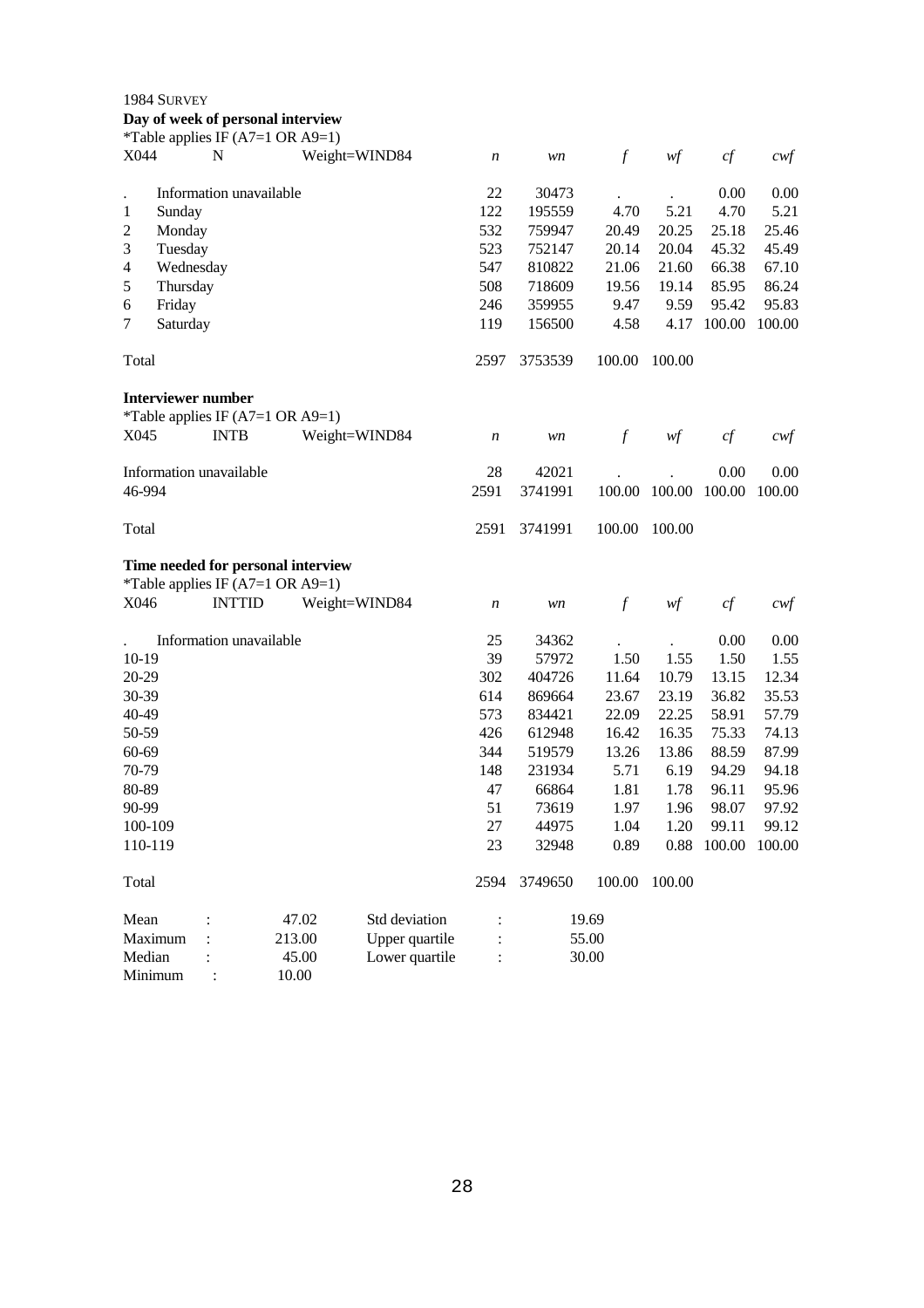### **2.2.2 Family Composition**

Section completed once per household

#### **Respondent's position in household**

The household head is interviewed if possible, but if he is unwilling or absent, an interview is conducted with the spouse or partner of the household head.As a last resort, an interview may be held with another adult household member who is familiar with the household's economic situation.

| X047                     |         | *Table applies IF A7=1<br><b>FS01</b>                            |      | Weight=WHUS84                                  | $\boldsymbol{n}$  | wn                         | $\mathcal{f}$         | w f                   | cf                       | $c \mathsf{w} f$         |
|--------------------------|---------|------------------------------------------------------------------|------|------------------------------------------------|-------------------|----------------------------|-----------------------|-----------------------|--------------------------|--------------------------|
| 1<br>$\overline{2}$<br>3 |         | Household head<br>Spouse/partner<br>Other adult household member |      |                                                | 1414<br>104<br>13 | 2160242<br>136175<br>10747 | 92.36<br>6.79<br>0.85 | 93.63<br>5.90<br>0.47 | 92.36<br>99.15<br>100.00 | 93.63<br>99.53<br>100.00 |
| Total                    |         |                                                                  |      |                                                | 1531              | 2307164                    | 100.00                | 100.00                |                          |                          |
|                          |         | Those present at the personal interview                          |      |                                                |                   |                            |                       |                       |                          |                          |
| X048                     |         | *Table applies IF $A7=1$<br><b>FS02</b>                          |      | Weight=WHUS84                                  | $\boldsymbol{n}$  | wn                         | $\mathcal{f}$         | wf                    | cf                       | $c$ wf                   |
| 1                        |         | No one else present                                              |      |                                                | 738               | 1297072                    | 48.20                 | 56.22                 | 48.20                    | 56.22                    |
| $\overline{2}$           |         | Spouse/partner                                                   |      |                                                | 648               | 813958                     | 42.33                 | 35.28                 | 90.53                    | 91.50                    |
| 4                        |         | Other adult household member                                     |      |                                                | 56                | 72765                      | 3.66                  | 3.15                  | 94.19                    | 94.65                    |
| 6                        |         |                                                                  |      | Spouse (equiv.) + other adult household member | 16                | 13507                      | 1.05                  | 0.59                  | 95.23                    | 95.24                    |
| $\,8\,$                  |         | Household head                                                   |      |                                                | 71                | 107373                     | 4.64                  | 4.65                  | 99.87                    | 99.89                    |
| 10                       |         | Household head + spouse/partner                                  |      |                                                | $\overline{c}$    | 2489                       | 0.13                  | 0.11                  | 100.00                   | 100.00                   |
| Total                    |         |                                                                  |      |                                                | 1531              | 2307164                    | 100.00                | 100.00                |                          |                          |
|                          |         | Number of children in household<br>*Table applies IF $A7=1$      |      |                                                |                   |                            |                       |                       |                          |                          |
| X049                     |         | N                                                                |      | Weight=WHUS84                                  | $\boldsymbol{n}$  | wn                         | $\mathcal{f}$         | w f                   | cf                       | cwt                      |
| $\boldsymbol{0}$         |         |                                                                  |      |                                                | 842               | 1412460                    | 55.00                 | 61.22                 | 55.00                    | 61.22                    |
| 1                        |         |                                                                  |      |                                                | 295               | 375464                     | 19.27                 | 16.27                 | 74.27                    | 77.49                    |
| $\overline{c}$           |         |                                                                  |      |                                                | 289               | 383281                     | 18.88                 | 16.61                 | 93.14                    | 94.11                    |
| 3                        |         |                                                                  |      |                                                | 85                | 111496                     | 5.55                  | 4.83                  | 98.69                    | 98.94                    |
| $\overline{4}$           |         |                                                                  |      |                                                | 14                | 18024                      | 0.91                  | 0.78                  | 99.61                    | 99.72                    |
| 5                        |         |                                                                  |      |                                                | 4                 | 4850                       | 0.26                  | 0.21                  | 99.87                    | 99.93                    |
| 6                        |         |                                                                  |      |                                                | $\mathbf{1}$      | 1268                       | 0.07                  | 0.05                  | 99.93                    | 99.99                    |
| 7                        |         |                                                                  |      |                                                | 1                 | 321                        | 0.07                  | 0.01                  | 100.00                   | 100.00                   |
| Total                    |         |                                                                  |      |                                                | 1531              | 2307164                    | 100.00                | 100.00                |                          |                          |
| Mean                     |         |                                                                  | 0.69 | Std deviation                                  | $\ddot{\cdot}$    |                            | 1.00                  |                       |                          |                          |
|                          | Maximum |                                                                  | 7.00 | Upper quartile                                 | $\ddot{\cdot}$    |                            | 2.00                  |                       |                          |                          |
| Median                   |         |                                                                  | 0.00 | Lower quartile                                 |                   |                            | 0.00                  |                       |                          |                          |
| Minimum                  |         |                                                                  | 0.00 |                                                |                   |                            |                       |                       |                          |                          |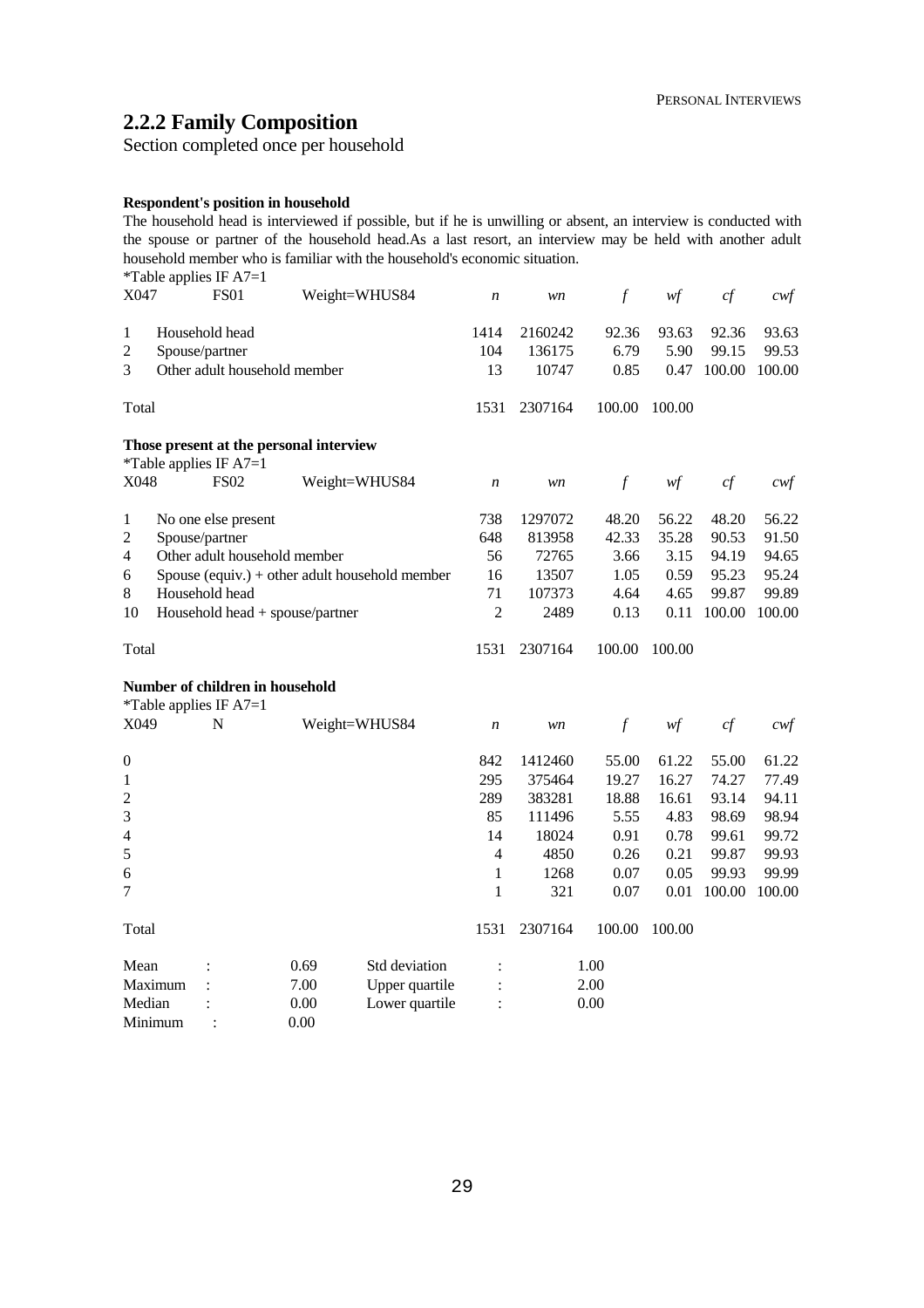1984 SURVEY

| Number of persons in household |  |
|--------------------------------|--|
| *Table applies IF $A7=1$       |  |

| X050           | $1$ avic applies $\mathbf{H}^{\dagger}$ $\mathbf{H}$ / $\mathbf{H}$ = 1<br>N |                                                                              | Weight=WHUS84  | n                | wn      | $\boldsymbol{f}$ | wf            | cf     | cwf    |
|----------------|------------------------------------------------------------------------------|------------------------------------------------------------------------------|----------------|------------------|---------|------------------|---------------|--------|--------|
| 1              |                                                                              |                                                                              |                | 256              | 674087  | 16.72            | 29.22         | 16.72  | 29.22  |
| $\sqrt{2}$     |                                                                              |                                                                              |                | 484              | 690853  | 31.61            | 29.94         | 48.33  | 59.16  |
| 3              |                                                                              |                                                                              |                | 304              | 372506  | 19.86            | 16.15         | 68.19  | 75.31  |
| $\overline{4}$ |                                                                              |                                                                              |                | 333              | 398982  | 21.75            | 17.29         | 89.94  | 92.60  |
| 5              |                                                                              |                                                                              |                | 117              | 133912  | 7.64             | 5.80          | 97.58  | 98.40  |
| 6              |                                                                              |                                                                              |                | 26               | 27383   | 1.70             | 1.19          | 99.28  | 99.59  |
| $\tau$         |                                                                              |                                                                              |                | 7                | 6301    | 0.46             | 0.27          | 99.74  | 99.86  |
| $\,8\,$        |                                                                              |                                                                              |                | 3                | 2819    | 0.20             | 0.12          | 99.93  | 99.99  |
| 11             |                                                                              |                                                                              |                | 1                | 321     | 0.07             | 0.01          | 100.00 | 100.00 |
| Total          |                                                                              |                                                                              |                | 1531             | 2307164 | 100.00 100.00    |               |        |        |
| Mean           |                                                                              | 2.46                                                                         | Std deviation  |                  |         | 1.33             |               |        |        |
| Maximum        |                                                                              | 11.00                                                                        | Upper quartile |                  |         | 4.00             |               |        |        |
| Median         |                                                                              | 3.00                                                                         | Lower quartile |                  |         | 2.00             |               |        |        |
| Minimum        | $\ddot{\cdot}$                                                               | 1.00                                                                         |                |                  |         |                  |               |        |        |
|                |                                                                              | First child's family-composition number<br>*Table applies IF A7=1 AND XO49>0 |                |                  |         |                  |               |        |        |
| X051           | $\mathbf N$                                                                  |                                                                              | Weight=WHUS84  | n                | wn      | $\boldsymbol{f}$ | wf            | cf     | $c$ wf |
| $2 - 6$        |                                                                              |                                                                              |                | 689              | 894704  | 100.00           | 100.00 100.00 |        | 100.00 |
| Total          |                                                                              |                                                                              |                | 689              | 894704  | 100.00           | 100.00        |        |        |
|                | First child's year of birth                                                  |                                                                              |                |                  |         |                  |               |        |        |
|                |                                                                              | *Table applies IF A7=1 AND X049>0                                            |                |                  |         |                  |               |        |        |
| X052           | <b>FS411B</b>                                                                |                                                                              | Weight=WHUS84  | n                | wn      | $\boldsymbol{f}$ | wf            | cf     | cwf    |
| 65-69          |                                                                              |                                                                              |                | 249              | 303595  | 36.14            | 33.93         | 36.14  | 33.93  |
| 70-74          |                                                                              |                                                                              |                | 187              | 243688  | 27.14            | 27.24         | 63.28  | 61.17  |
| 75-79          |                                                                              |                                                                              |                | 139              | 190464  | 20.17            | 21.29         | 83.45  | 82.46  |
| 80-84          |                                                                              |                                                                              |                | 114              | 156957  | 16.55            | 17.54         | 100.00 | 100.00 |
| Total          |                                                                              |                                                                              |                | 689              | 894704  |                  | 100.00 100.00 |        |        |
| Mean           |                                                                              | 73.12                                                                        | Std deviation  |                  |         | 5.35             |               |        |        |
| Maximum        |                                                                              | 84.00                                                                        | Upper quartile |                  |         | 77.00            |               |        |        |
| Median         |                                                                              | 72.00                                                                        | Lower quartile | ÷                |         | 68.00            |               |        |        |
| Minimum        |                                                                              | 66.00                                                                        |                |                  |         |                  |               |        |        |
|                |                                                                              | First child's relationship to respondent                                     |                |                  |         |                  |               |        |        |
| X053           | <b>FS411C</b>                                                                | *Table applies IF A7=1 AND X049>0                                            | Weight=WHUS84  | $\boldsymbol{n}$ | wn      | $\int$           | wf            | cf     | $c$ wf |
|                |                                                                              |                                                                              |                |                  |         |                  |               |        |        |
| $\mathbf{1}$   | Child: own, spouse's, partner's                                              |                                                                              |                | 664              | 869758  | 96.37            | 97.21         | 96.37  | 97.21  |
| $\mathfrak 2$  | Sibling/half-sibling                                                         |                                                                              |                | 15               | 14981   | 2.18             | 1.67          | 98.55  | 98.89  |
| $\mathfrak{Z}$ | Grandchild or equivalent                                                     |                                                                              |                | 2                | 1570    | 0.29             | 0.18          | 98.84  | 99.06  |
| $\overline{4}$ | Other, not related                                                           |                                                                              |                | 8                | 8395    | 1.16             | 0.94          | 100.00 | 100.00 |
| Total          |                                                                              |                                                                              |                | 689              | 894704  |                  | 100.00 100.00 |        |        |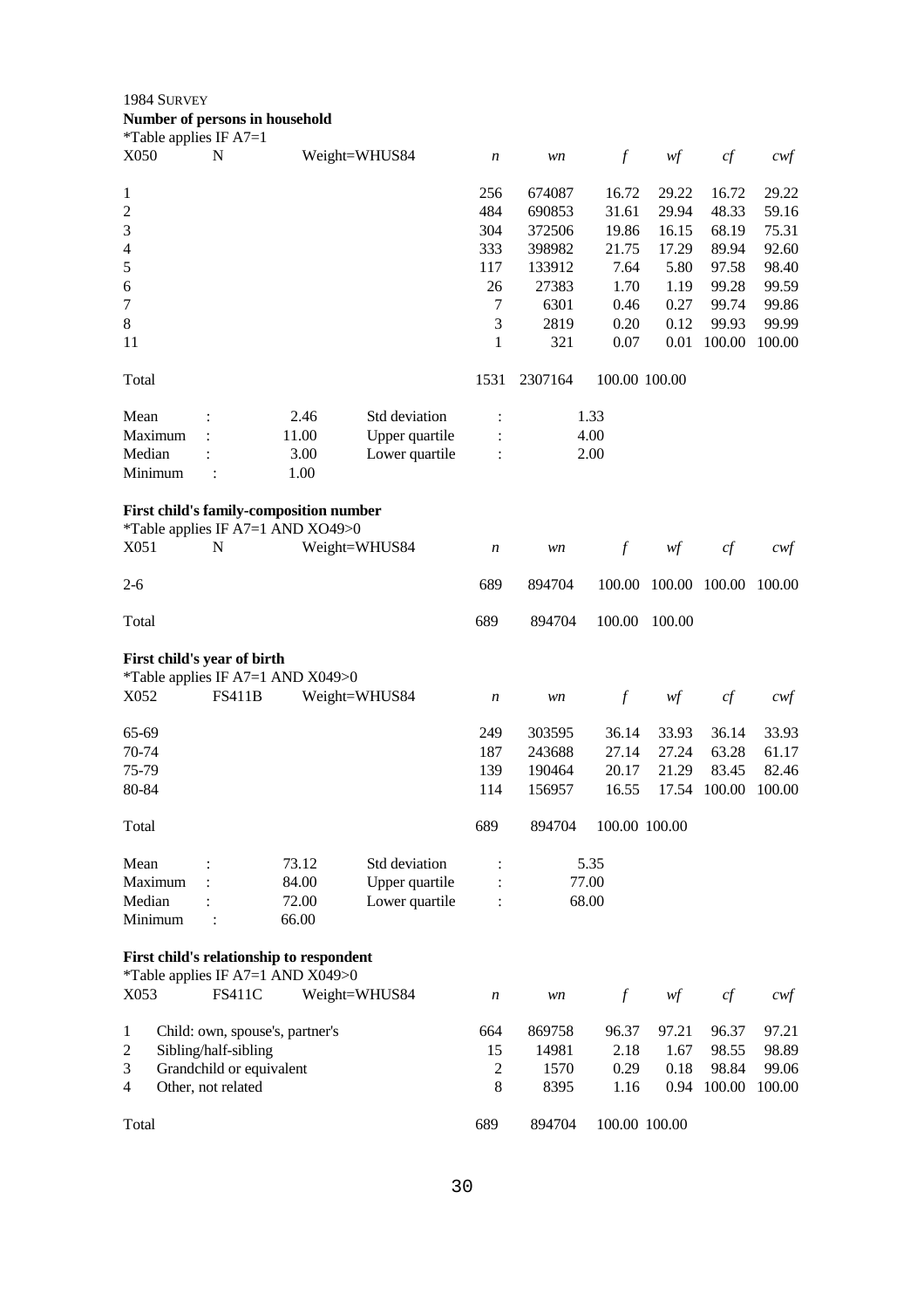|                                                       | <b>First child's sex</b> |                                                                                                           | *Table applies IF A7=1 AND X049>0                                            |                                                   |                                       |                                     |                                 |                                 |                                   |                                   |
|-------------------------------------------------------|--------------------------|-----------------------------------------------------------------------------------------------------------|------------------------------------------------------------------------------|---------------------------------------------------|---------------------------------------|-------------------------------------|---------------------------------|---------------------------------|-----------------------------------|-----------------------------------|
| X054                                                  |                          | <b>FS411D</b>                                                                                             |                                                                              | Weight=WHUS84                                     | n                                     | wn                                  | $\boldsymbol{f}$                | wf                              | cf                                | $\alpha$                          |
| 1<br>2                                                | Male<br>Female           |                                                                                                           |                                                                              |                                                   | 361<br>328                            | 475682<br>419022                    | 52.39<br>47.61                  | 53.17<br>46.83                  | 52.39<br>100.00                   | 53.17<br>100.00                   |
| Total                                                 |                          |                                                                                                           |                                                                              |                                                   | 689                                   | 894704                              | 100.00 100.00                   |                                 |                                   |                                   |
|                                                       |                          |                                                                                                           | Second child's family-composition number<br>Table applies IF A7=1 AND X049>1 |                                                   |                                       |                                     |                                 |                                 |                                   |                                   |
| X055                                                  |                          | $\mathbf N$                                                                                               |                                                                              | Weight=WHUS84                                     | n                                     | wn                                  | $\mathcal{f}$                   | wf                              | cf                                | cwt                               |
| $3 - 7$                                               |                          |                                                                                                           |                                                                              |                                                   | 394                                   | 519240                              | 100.00                          | 100.00 100.00                   |                                   | 100.00                            |
| Total                                                 |                          |                                                                                                           |                                                                              |                                                   | 394                                   | 519240                              | 100.00                          | 100.00                          |                                   |                                   |
|                                                       |                          | Second child's year of birth                                                                              |                                                                              |                                                   |                                       |                                     |                                 |                                 |                                   |                                   |
| X056                                                  |                          | <b>FS412B</b>                                                                                             | *Table applies IF A7=1 AND X049>1                                            | Weight=WHUS84                                     | $\boldsymbol{n}$                      | wn                                  | $\boldsymbol{f}$                | wf                              | $c\!f$                            | $c$ wf                            |
| 65-69<br>70-74<br>75-79<br>80-84                      |                          |                                                                                                           |                                                                              |                                                   | 27<br>137<br>122<br>108               | 34280<br>172822<br>165474<br>146664 | 6.85<br>34.77<br>30.96<br>27.41 | 6.60<br>33.28<br>31.87<br>28.25 | 6.85<br>41.62<br>72.59<br>100.00  | 6.60<br>39.89<br>71.75<br>100.00  |
| Total                                                 |                          |                                                                                                           |                                                                              |                                                   | 394                                   | 519240                              | 100.00                          | 100.00                          |                                   |                                   |
| Mean<br>Median                                        | Maximum<br>Minimum       | $\ddot{\cdot}$                                                                                            | 75.93<br>84.00<br>76.00<br>67.00                                             | Std deviation<br>Upper quartile<br>Lower quartile | :<br>$\ddot{\cdot}$<br>$\ddot{\cdot}$ | 80.00<br>72.00                      | 4.49                            |                                 |                                   |                                   |
|                                                       |                          |                                                                                                           | Second child's relationship to respondent                                    |                                                   |                                       |                                     |                                 |                                 |                                   |                                   |
| X057                                                  |                          | <b>FS412C</b>                                                                                             | *Table applies IF A7=1 AND X049>1                                            | Weight=WHUS84                                     | n                                     | wn                                  | $\int f$                        | wf                              | cf                                | cwt                               |
| $\mathbf{1}$<br>$\overline{c}$<br>3<br>$\overline{4}$ |                          | Child: own, spouse's, partner's<br>Sibling/half-sibling<br>Grandchild or equivalent<br>Other, not related |                                                                              |                                                   | 381<br>5<br>1<br>$\tau$               | 505417<br>5133<br>558<br>8132       | 96.70<br>1.27<br>0.25<br>1.78   | 97.34<br>0.99<br>0.11<br>1.57   | 96.70<br>97.97<br>98.22<br>100.00 | 97.34<br>98.33<br>98.43<br>100.00 |
| Total                                                 |                          |                                                                                                           |                                                                              |                                                   | 394                                   | 519240                              | 100.00                          | 100.00                          |                                   |                                   |
|                                                       | Second child's sex       |                                                                                                           | *Table applies IF A7=1 AND X049>1                                            |                                                   |                                       |                                     |                                 |                                 |                                   |                                   |
| X058                                                  |                          | <b>FS412D</b>                                                                                             |                                                                              | Weight=WHUS84                                     | $\boldsymbol{n}$                      | wn                                  | $\boldsymbol{f}$                | wf                              | cf                                | $c \mathcal{w}$ f                 |
| $\mathbf{1}$<br>2                                     | Male<br>Female           |                                                                                                           |                                                                              |                                                   | 200<br>194                            | 261590<br>257650                    | 50.76<br>49.24                  | 50.38<br>49.62                  | 50.76<br>100.00                   | 50.38<br>100.00                   |
| Total                                                 |                          |                                                                                                           |                                                                              |                                                   | 394                                   | 519240                              | 100.00 100.00                   |                                 |                                   |                                   |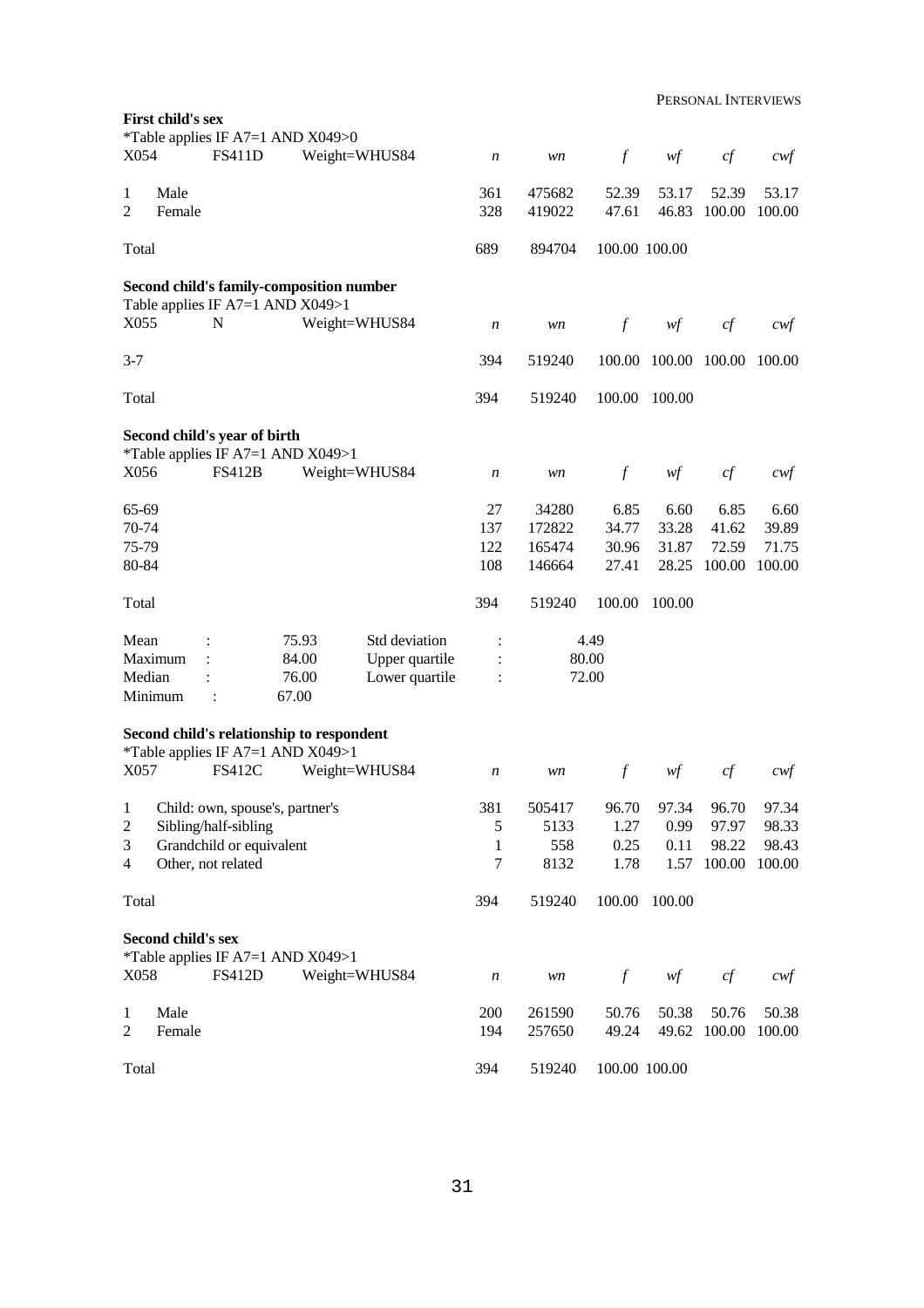| 1984 SURVEY<br>Third child's family-composition number<br>*Table applies IF A7=1 AND X049>2 |                      |                                 |                |                                  |                |                  |                             |                 |                 |
|---------------------------------------------------------------------------------------------|----------------------|---------------------------------|----------------|----------------------------------|----------------|------------------|-----------------------------|-----------------|-----------------|
| X059                                                                                        | N                    | Weight=WHUS84                   |                | $\boldsymbol{n}$                 | wn             | $\boldsymbol{f}$ | wf                          | cf              | $c$ wf          |
| $4 - 7$                                                                                     |                      |                                 |                | 105                              | 135959         |                  | 100.00 100.00 100.00        |                 | 100.00          |
| Total                                                                                       |                      |                                 |                | 105                              | 135959         | 100.00 100.00    |                             |                 |                 |
| Third child's year of birth<br>*Table applies IF A7=1 AND X049>2                            |                      |                                 |                |                                  |                |                  |                             |                 |                 |
| X060                                                                                        | <b>FS413B</b>        | Weight=WHUS84                   |                | n                                | wn             | $\boldsymbol{f}$ | wf                          | cf              | $c$ wf          |
| 65-69<br>70-74                                                                              |                      |                                 |                | 1<br>21                          | 321<br>26996   | 0.95<br>20.00    | 0.24<br>19.86               | 0.95<br>20.95   | 0.24<br>20.09   |
| 75-79<br>80-84                                                                              |                      |                                 |                | 38<br>45                         | 49755<br>58887 | 36.19<br>42.86   | 36.60<br>43.31              | 57.14<br>100.00 | 56.69<br>100.00 |
| Total                                                                                       |                      |                                 |                | 105                              | 135959         | 100.00 100.00    |                             |                 |                 |
| Mean                                                                                        |                      | 77.99                           | Std deviation  |                                  |                | 3.89             |                             |                 |                 |
| Maximum                                                                                     |                      | 84.00                           | Upper quartile |                                  | 81.00          |                  |                             |                 |                 |
| Median<br>Minimum                                                                           |                      | 79.00<br>69.00                  | Lower quartile |                                  | 75.00          |                  |                             |                 |                 |
| Third child's relationship to respondent<br>*Table applies IF A7=1 AND X049>2               |                      |                                 |                |                                  |                |                  |                             |                 |                 |
| X <sub>061</sub>                                                                            | <b>FS413C</b>        | Weight=WHUS84                   |                | $\boldsymbol{n}$                 | wn             | $\boldsymbol{f}$ | wf                          | cf              | cwt             |
| 1                                                                                           |                      | Child: own, spouse's, partner's |                | 101                              | 131647         | 96.19            | 96.83                       | 96.19           | 96.83           |
| $\overline{c}$<br>Other, not related<br>3                                                   | Sibling/half-sibling |                                 |                | $\mathfrak{2}$<br>$\overline{2}$ | 2192<br>2120   | 1.90<br>1.90     | 1.61<br>1.56                | 98.10<br>100.00 | 98.44<br>100.00 |
| Total                                                                                       |                      |                                 |                | 105                              | 135959         | 100.00 100.00    |                             |                 |                 |
| Third child's sex                                                                           |                      |                                 |                |                                  |                |                  |                             |                 |                 |
| *Table applies IF A7=1 AND X049>2<br>X062                                                   | <b>FS413D</b>        | Weight=WHUS84                   |                | n                                | wn             | $\boldsymbol{f}$ | w f                         | cf              | cwt             |
| Male<br>1                                                                                   |                      |                                 |                | 58                               | 74072          | 55.24            | 54.48                       | 55.24           | 54.48           |
| Female<br>2                                                                                 |                      |                                 |                | 47                               | 61887          | 44.76            |                             | 45.52 100.00    | 100.00          |
| Total                                                                                       |                      |                                 |                | 105                              | 135959         | 100.00 100.00    |                             |                 |                 |
| Fourth child's family-composition number<br>*Table applies IF A7=1 AND X049>3               |                      |                                 |                |                                  |                |                  |                             |                 |                 |
| X063                                                                                        | N                    | Weight=WHUS84                   |                | $\boldsymbol{n}$                 | wn             | $f_{\parallel}$  | wf                          | cf              | cwf             |
| $6 - 8$                                                                                     |                      |                                 |                | 20                               | 24463          |                  | 100.00 100.00 100.00 100.00 |                 |                 |
| Total                                                                                       |                      |                                 |                | 20                               | 24463          | 100.00 100.00    |                             |                 |                 |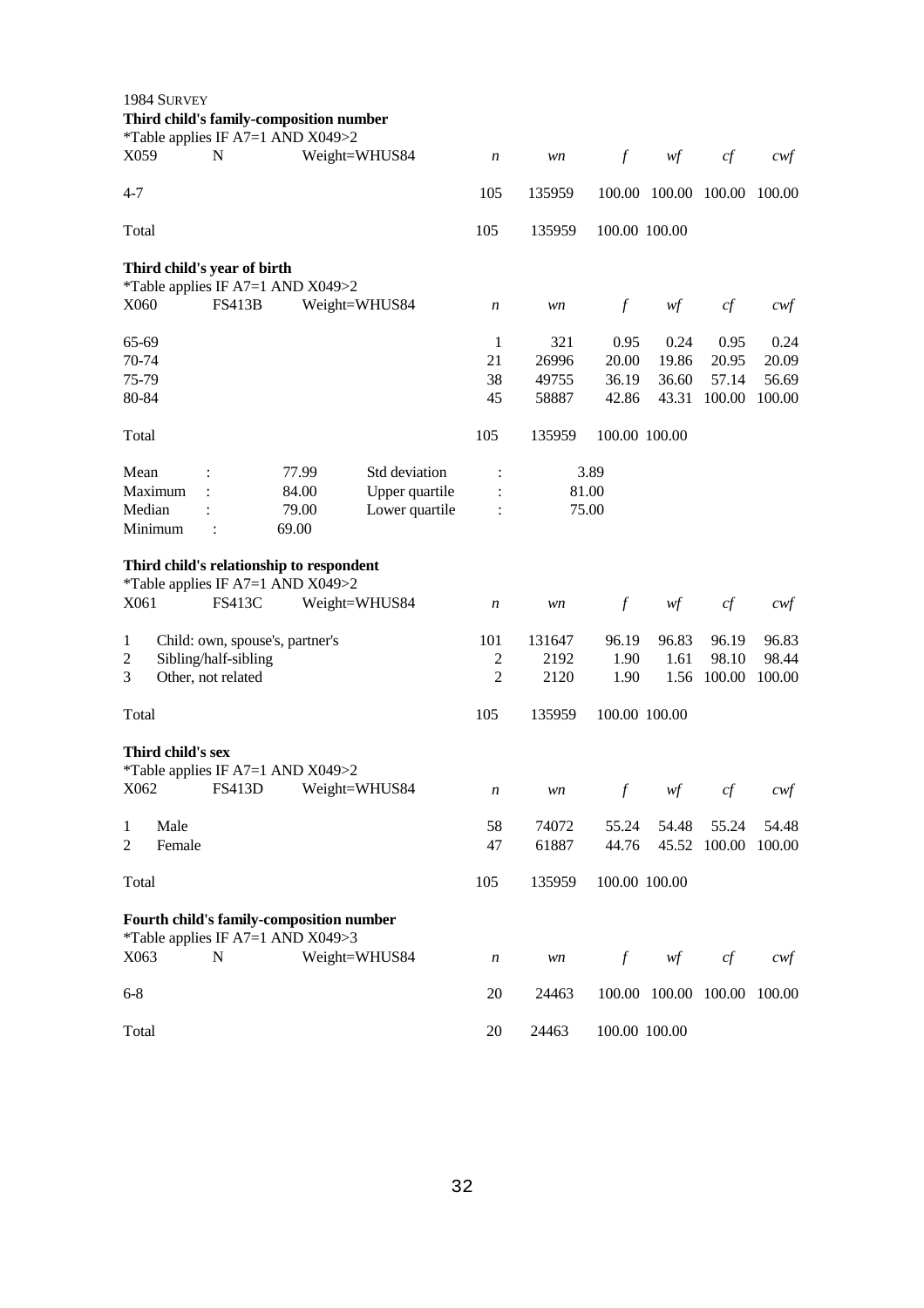| Fourth child's year of birth<br>*Table applies IF A7=1 AND X049>3              |                    |                                  |                                                   |                                                    |                        |                         |                             |                          |                         |
|--------------------------------------------------------------------------------|--------------------|----------------------------------|---------------------------------------------------|----------------------------------------------------|------------------------|-------------------------|-----------------------------|--------------------------|-------------------------|
| X064                                                                           | <b>FS414B</b>      |                                  | Weight=WHUS84                                     | n                                                  | wn                     | $\boldsymbol{f}$        | wf                          | $c f$                    | $\alpha$                |
| 70-74<br>75-79<br>80-84                                                        |                    |                                  |                                                   | $\overline{c}$<br>10<br>$\,8\,$                    | 1188<br>12022<br>11253 | 10.00<br>50.00<br>40.00 | 4.86<br>49.14<br>46.00      | 10.00<br>60.00<br>100.00 | 4.86<br>54.00<br>100.00 |
| Total                                                                          |                    |                                  |                                                   | 20                                                 | 24463                  | 100.00 100.00           |                             |                          |                         |
| Mean<br>Maximum<br>Median<br>Minimum                                           | $\ddot{\cdot}$     | 78.13<br>83.00<br>77.00<br>72.00 | Std deviation<br>Upper quartile<br>Lower quartile | $\ddot{\cdot}$<br>$\ddot{\cdot}$<br>$\ddot{\cdot}$ | 81.00<br>75.00         | 3.09                    |                             |                          |                         |
| Fourth child's relationship to respondent<br>*Table applies IF A7=1 AND X049>3 |                    |                                  |                                                   |                                                    |                        |                         |                             |                          |                         |
| X065                                                                           | <b>FS414C</b>      |                                  | Weight=WHUS84                                     | n                                                  | wn                     | $\boldsymbol{f}$        | wf                          | cf                       | cwt                     |
| 1<br>2                                                                         | Other, not related | Child: own, spouse's, partner's  |                                                   | 19<br>1                                            | 23779<br>684           | 95.00<br>5.00           | 97.20<br>2.80               | 95.00<br>100.00          | 97.20<br>100.00         |
| Total                                                                          |                    |                                  |                                                   | 20                                                 | 24463                  | 100.00 100.00           |                             |                          |                         |
| <b>Fourth child's sex</b><br>*Table applies IF A7=1 AND X049>3<br>X066         | <b>FS414D</b>      |                                  | Weight=WHUS84                                     | n                                                  | wn                     | $\boldsymbol{f}$        | wf                          | cf                       | cwt                     |
| Male<br>1<br>$\overline{2}$<br>Female                                          |                    |                                  |                                                   | 13<br>7                                            | 15047<br>9416          | 65.00<br>35.00          | 61.51<br>38.49              | 65.00<br>100.00          | 61.51<br>100.00         |
| Total                                                                          |                    |                                  |                                                   | 20                                                 | 24463                  | 100.00 100.00           |                             |                          |                         |
| Fifth child's family-composition number<br>*Table applies IF A7=1 AND X049>4   |                    |                                  |                                                   |                                                    |                        |                         |                             |                          |                         |
| X067                                                                           | N                  |                                  | Weight=WHUS84                                     | n                                                  | wn                     | $\mathcal{f}$           | $\mathit{wf}$               | cf                       | cwf                     |
| $7-9$                                                                          |                    |                                  |                                                   | 6                                                  | 6439                   |                         | 100.00 100.00 100.00 100.00 |                          |                         |
| Total                                                                          |                    |                                  |                                                   | 6                                                  | 6439                   | 100.00 100.00           |                             |                          |                         |
| Fifth child's year of birth<br>*Table applies IF A7=1 AND X049>4               |                    |                                  |                                                   |                                                    |                        |                         |                             |                          |                         |
| X068                                                                           | <b>FS415B</b>      |                                  | Weight=WHUS84                                     | n                                                  | wn                     | $\int$                  | wf                          | cf                       | cwf                     |
| 75-82                                                                          |                    |                                  |                                                   | 6                                                  | 6439                   |                         | 100.00 100.00 100.00        |                          | 100.00                  |
| Total                                                                          |                    |                                  |                                                   | 6                                                  | 6439                   | 100.00                  | 100.00                      |                          |                         |
| Mean<br>Maximum<br>Median<br>Minimum                                           | $\ddot{\cdot}$     | 78.74<br>82.00<br>78.50<br>75.00 | Std deviation<br>Upper quartile<br>Lower quartile |                                                    | 79.75<br>75.00         | 2.26                    |                             |                          |                         |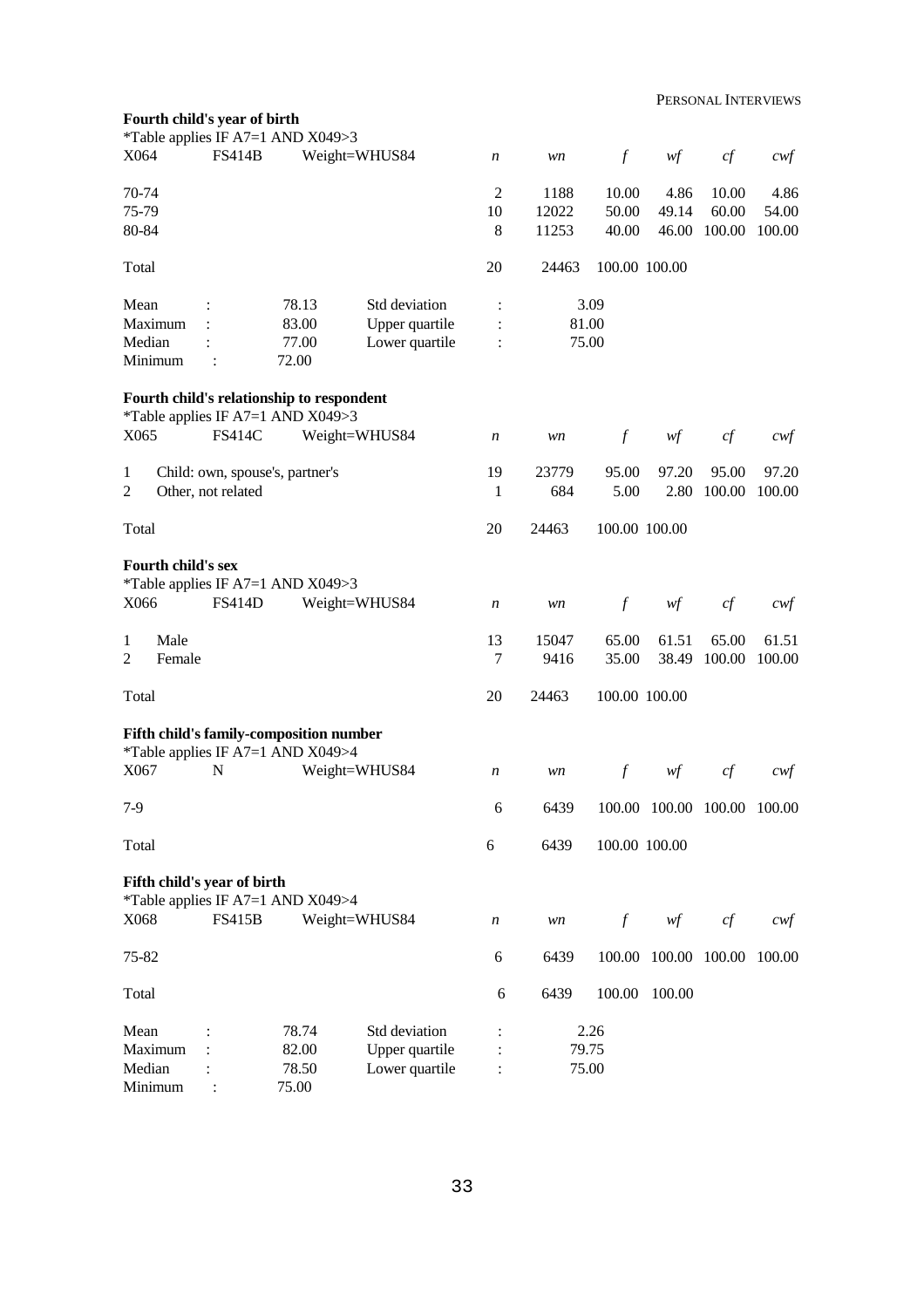| Fifth child's relationship to respondent                                     |                  |             |                  |                      |                 |                 |
|------------------------------------------------------------------------------|------------------|-------------|------------------|----------------------|-----------------|-----------------|
| *Table applies IF A7=1 AND X049>4<br>X069<br><b>FS415C</b><br>Weight=WHUS84  | $\boldsymbol{n}$ | wn          | $\int$           | wf                   | cf              | $c$ wf          |
| 1<br>Child: own, spouse's, partner's                                         | 6                | 6439        | 100.00           | 100.00 100.00        |                 | 100.00          |
| Total                                                                        | 6                | 6439        | 100.00           | 100.00               |                 |                 |
| Fifth child's sex                                                            |                  |             |                  |                      |                 |                 |
| *Table applies IF A7=1 AND X049>4<br>X070<br><b>FS415D</b><br>Weight=WHUS84  | $\boldsymbol{n}$ | wn          | $\boldsymbol{f}$ | wf                   | cf              | cwf             |
| Male<br>1                                                                    | $\overline{4}$   | 4850        | 66.67            | 75.32                | 66.67           | 75.32           |
| $\overline{2}$<br>Female                                                     | $\overline{2}$   | 1589        | 33.33            | 24.68                | 100.00          | 100.00          |
| Total                                                                        | 6                | 6439        | 100.00 100.00    |                      |                 |                 |
| Sixth child's family-composition number<br>*Table applies IF A7=1 AND X049>5 |                  |             |                  |                      |                 |                 |
| X071<br>$\mathbf N$<br>Weight=WHUS84                                         | n                | wn          | $\mathcal{f}$    | wf                   | cf              | cwf             |
| $8-10$                                                                       | $\overline{2}$   | 1589        | 100.00           | 100.00 100.00        |                 | 100.00          |
| Total                                                                        | $\mathfrak{2}$   | 1589        | 100.00           | 100.00               |                 |                 |
| Sixth child's year of birth                                                  |                  |             |                  |                      |                 |                 |
| *Table applies IF A7=1 AND X049>5<br>X072<br><b>FS416B</b><br>Weight=WHUS84  | n                | wn          | $\mathcal{f}$    | wf                   | cf              | cwf             |
|                                                                              |                  |             |                  |                      |                 |                 |
| 76-83                                                                        | $\mathfrak{2}$   | 1589        | 100.00           |                      | 100.00 100.00   | 100.00          |
| Total                                                                        | $\mathfrak{2}$   | 1589        | 100.00           | 100.00               |                 |                 |
| Mean<br>81.59<br>Std deviation                                               |                  |             | 2.81             |                      |                 |                 |
| 83.00<br>Maximum<br>Upper quartile                                           |                  |             | 83.00            |                      |                 |                 |
| Lower quartile<br>Median<br>79.50<br>76.00<br>Minimum                        |                  |             | 76.00            |                      |                 |                 |
| Sixth child's relationship to respondent                                     |                  |             |                  |                      |                 |                 |
| *Table applies IF A7=1 AND X049>5<br><b>FS416C</b><br>X073<br>Weight=WHUS84  | $\boldsymbol{n}$ | wn          |                  | wf                   | cf              | $c$ wf          |
| Child: own, spouse's, partner's<br>1                                         | 2                | 1589        | $\boldsymbol{f}$ | 100.00 100.00 100.00 |                 | 100.00          |
| Total                                                                        | $\overline{2}$   | 1589        | 100.00           | 100.00               |                 |                 |
|                                                                              |                  |             |                  |                      |                 |                 |
| Sixth child's sex<br>*Table applies IF A7=1 AND X049>5                       |                  |             |                  |                      |                 |                 |
| X074<br><b>FS416D</b><br>Weight=WHUS84                                       | $\boldsymbol{n}$ | wn          | $\boldsymbol{f}$ | wf                   | cf              | $c$ wf          |
| Male<br>1<br>2<br>Female                                                     | 1<br>1           | 1268<br>321 | 50.00<br>50.00   | 79.80<br>20.20       | 50.00<br>100.00 | 79.80<br>100.00 |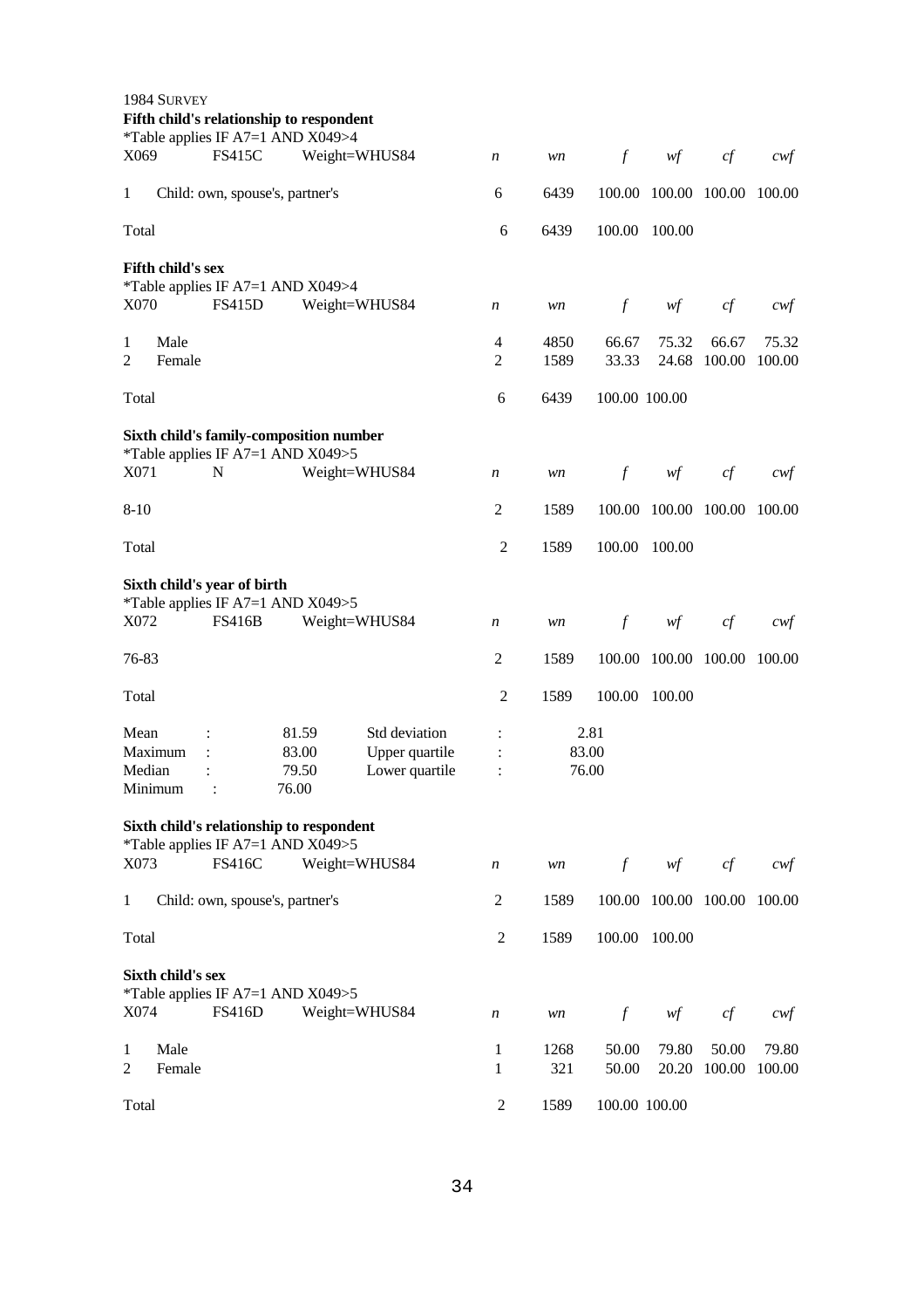|                     | *Table applies IF A7=1 AND X049>6                               | Seventh child's family-composition number                                                           |                  |                |               |                                        |                |                |
|---------------------|-----------------------------------------------------------------|-----------------------------------------------------------------------------------------------------|------------------|----------------|---------------|----------------------------------------|----------------|----------------|
| X075                | N                                                               | Weight=WHUS84                                                                                       | n                | wn             | $\int$        | $\mathcal{W}\hspace{-0.5mm}\mathit{f}$ | cf             | cwf            |
| 11                  |                                                                 |                                                                                                     | 1                | 321            |               | 100.00 100.00 100.00                   |                | 100.00         |
| Total               |                                                                 |                                                                                                     | 1                | 321            | 100.00        | 100.00                                 |                |                |
|                     | Seventh child's year of birth                                   |                                                                                                     |                  |                |               |                                        |                |                |
| X076                | *Table applies IF A7=1 AND X049>6<br><b>FS417B</b>              | Weight=WHUS84                                                                                       | n                | wn             | $\int$        | $\mathcal{W}\hspace{-0.5mm}\mathit{f}$ | cf             | cwt            |
| 78-78               |                                                                 |                                                                                                     | 1                | 321            |               | 100.00 100.00 100.00                   |                | 100.00         |
| Total               |                                                                 |                                                                                                     | 1                | 321            | 100.00 100.00 |                                        |                |                |
|                     |                                                                 | Seventh child's relationship to respondent                                                          |                  |                |               |                                        |                |                |
| X077                | *Table applies IF A7=1 AND X049>6<br><b>FS417C</b>              | Weight=WHUS84                                                                                       | n                | wn             | $\int$        | wf                                     | cf             | cwt            |
| $\mathbf{1}$        | Child: own, spouse's, partner's                                 |                                                                                                     | 1                | 321            |               | 100.00 100.00 100.00                   |                | 100.00         |
| Total               |                                                                 |                                                                                                     | 1                | 321            | 100.00 100.00 |                                        |                |                |
|                     | <b>Seventh child's sex</b><br>*Table applies IF A7=1 AND X049>6 |                                                                                                     |                  |                |               |                                        |                |                |
| X078                | <b>FS417D</b>                                                   | Weight=WHUS84                                                                                       | n                | wn             | $\int$        | wf                                     | cf             | cwt            |
| 2<br>Female         |                                                                 |                                                                                                     | 1                | 321            |               | 100.00 100.00 100.00                   |                | 100.00         |
| Total               |                                                                 |                                                                                                     | 1                | 321            | 100.00        | 100.00                                 |                |                |
|                     | *Table applies IF $A7=1$                                        | Number of persons born in 1968 or earlier who were not interviewed                                  |                  |                |               |                                        |                |                |
| X079                | N                                                               | Weight=WHUS84                                                                                       | $\boldsymbol{n}$ | wn             | $\mathcal{f}$ | wf                                     | cf             | cwt            |
| $\boldsymbol{0}$    |                                                                 |                                                                                                     | 1110             | 1841684        | 72.50         | 79.82                                  | 72.50          | 79.82          |
| $\mathbf{1}$        |                                                                 |                                                                                                     | 300              | 355684         | 19.60         | 15.42                                  | 92.10          | 95.24          |
| $\overline{c}$<br>3 |                                                                 |                                                                                                     | 102<br>15        | 97106<br>10382 | 6.66<br>0.98  | 4.21<br>0.45                           | 98.76<br>99.74 | 99.45<br>99.90 |
| $\overline{4}$      |                                                                 |                                                                                                     | 3                | 1624           | 0.20          | 0.07                                   | 99.93          | 99.97          |
| 5                   |                                                                 |                                                                                                     | 1                | 684            | 0.07          | 0.03                                   | 100.00         | 100.00         |
| Total               |                                                                 |                                                                                                     | 1531             | 2307164        | 100.00 100.00 |                                        |                |                |
|                     |                                                                 | Family-composition number of first household member born in 1968 or earlier who was not interviewed |                  |                |               |                                        |                |                |
| X080                | *Table applies IF A7=1 AND X079>0<br>FS0610                     | Weight=WHUS84                                                                                       | $\boldsymbol{n}$ | wn             | $\int$        | wf                                     | cf             | $c$ wf         |
|                     | Information unavailable                                         |                                                                                                     | 2                | 1739           |               |                                        | 0.00           | 0.00           |
| $1 - 5$             |                                                                 |                                                                                                     | 419              | 463741         |               | 100.00 100.00 100.00                   |                | 100.00         |
| Total               |                                                                 |                                                                                                     | 419              | 463741         | 100.00 100.00 |                                        |                |                |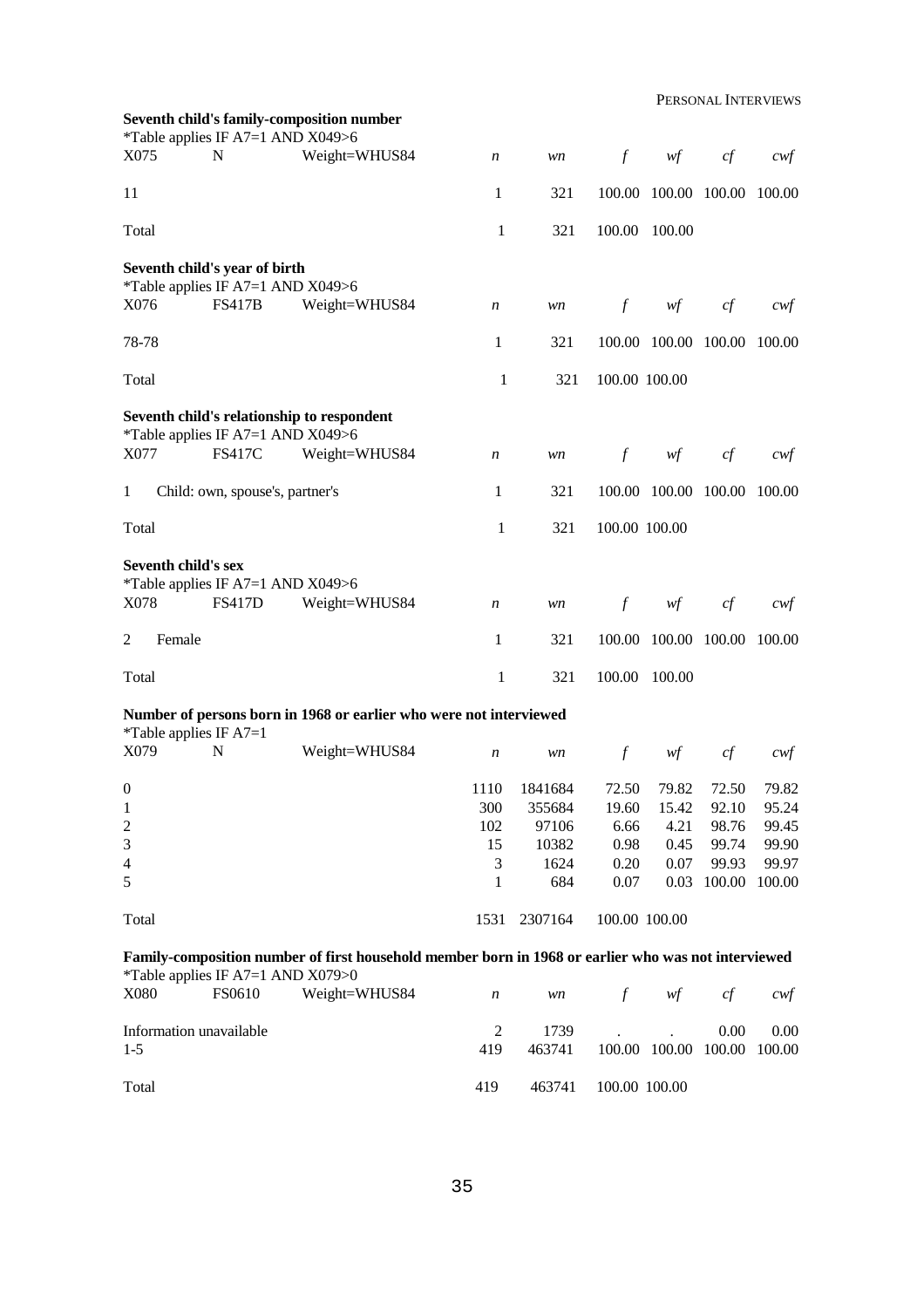#### 1984 SURVEY

#### **How many years of schooling has . . . had?Include vocational training, college or university, etc.**

This question concerns the first household member who is 16 years old or older and was not interviewed. \*Table applies IF A7=1 AND X079>0

| $\sim$<br>X081                       | <b>FS061A</b> | Weight=WHUS84 |                | $\boldsymbol{n}$ | wn     | $\boldsymbol{f}$ | wf    | cf     | $c$ wf |
|--------------------------------------|---------------|---------------|----------------|------------------|--------|------------------|-------|--------|--------|
| Information unavailable<br>$\bullet$ |               |               |                | 19               | 23241  |                  |       | 0.00   | 0.00   |
| $\boldsymbol{0}$                     |               |               |                | $\sqrt{2}$       | 2026   | 0.50             | 0.46  | 0.50   | 0.46   |
| $\overline{4}$                       |               |               |                | $\mathfrak 2$    | 2113   | 0.50             | 0.48  | 1.00   | 0.94   |
| $\sqrt{5}$                           |               |               |                | $\overline{4}$   | 3865   | 1.00             | 0.87  | 1.99   | 1.81   |
| 6                                    |               |               |                | 33               | 41582  | 8.21             | 9.40  | 10.20  | 11.21  |
| $\tau$                               |               |               |                | 25               | 30146  | 6.22             | 6.82  | 16.42  | 18.03  |
| $\,8\,$                              |               |               |                | 17               | 19101  | 4.23             | 4.32  | 20.65  | 22.35  |
| 9                                    |               |               |                | 67               | 83897  | 16.67            | 18.97 | 37.31  | 41.32  |
| 10                                   |               |               |                | 58               | 70520  | 14.43            | 15.95 | 51.74  | 57.27  |
| 11                                   |               |               |                | 102              | 103400 | 25.37            | 23.38 | 77.11  | 80.65  |
| 12                                   |               |               |                | 47               | 43195  | 11.69            | 9.77  | 88.81  | 90.41  |
| 13                                   |               |               |                | 21               | 16907  | 5.22             | 3.82  | 94.03  | 94.24  |
| 14                                   |               |               |                | 12               | 13935  | 2.99             | 3.15  | 97.01  | 97.39  |
| 15                                   |               |               |                | 5                | 4643   | 1.24             | 1.05  | 98.26  | 98.44  |
| 16                                   |               |               |                | 1                | 855    | 0.25             | 0.19  | 98.51  | 98.63  |
| 17                                   |               |               |                | 3                | 3177   | 0.75             | 0.72  | 99.25  | 99.35  |
| 18                                   |               |               |                | $\mathbf{1}$     | 1209   | 0.25             | 0.27  | 99.50  | 99.62  |
| 20                                   |               |               |                | 1                | 813    | 0.25             | 0.18  | 99.75  | 99.81  |
| 22                                   |               |               |                | 1                | 855    | 0.25             | 0.19  | 100.00 | 100.00 |
| Total                                |               |               |                | 402              | 442239 | 100.00 100.00    |       |        |        |
| Mean                                 |               | 9.87          | Std deviation  |                  |        | 2.47             |       |        |        |
| Maximum                              |               | 22.00         | Upper quartile |                  | 11.00  |                  |       |        |        |
| Median                               |               | 10.00         | Lower quartile |                  |        | 9.00             |       |        |        |
| Minimum                              |               | 0.00          |                |                  |        |                  |       |        |        |

#### **What is his/her primary occupation?**

This question refers to the first household member who is 16 years old or older and was not interviewed. \*Table applies IF A7=1 AND X079>0

|       | $14010$ upplies if $111$ , $11111$     |     |        |       |               |        |        |
|-------|----------------------------------------|-----|--------|-------|---------------|--------|--------|
| X082  | Weight=WHUS84<br><b>FS061B</b>         | n   | wn     |       | wt            | cf     | cwt    |
|       | Information unavailable                | 4   | 4050   |       |               | 0.00   | 0.00   |
| -1    | Student                                | 164 | 189662 | 39.33 | 41.10         | 39.33  | 41.10  |
| 2     | Gainfully employed                     | 180 | 185260 | 43.17 | 40.15         | 82.49  | 81.25  |
| 3     | Retired, not gainfully employed        | 47  | 63423  | 11.27 | 13.74         | 93.76  | 95.00  |
| 4     | Performing compulsory military service | 8   | 6928   | 1.92  | 1.50          | 95.68  | 96.50  |
|       | Other                                  | 18  | 16157  | 4.32  | 3.50          | 100.00 | 100.00 |
|       |                                        | 417 | 461430 |       |               |        |        |
| Total |                                        |     |        |       | 100.00 100.00 |        |        |

#### **Family-composition number of second household member who was born in 1968 or earlier and was not interviewed**

|                         |  |                                                                     |                  |  |                                                     | cwt                                      |
|-------------------------|--|---------------------------------------------------------------------|------------------|--|-----------------------------------------------------|------------------------------------------|
|                         |  |                                                                     |                  |  |                                                     |                                          |
| Information unavailable |  |                                                                     |                  |  | 0.00                                                | 0.00                                     |
|                         |  | 120                                                                 | 108573           |  |                                                     |                                          |
|                         |  |                                                                     |                  |  |                                                     |                                          |
|                         |  | 120                                                                 |                  |  |                                                     |                                          |
|                         |  | <i>*</i> Table applies IF A7=1 AND $X079>1$<br>FS0620 Weight=WHUS84 | $\boldsymbol{n}$ |  | $w\mathbf{n}$ f<br>$1223$ .<br>108573 100.00 100.00 | wf<br>c f<br>100.00 100.00 100.00 100.00 |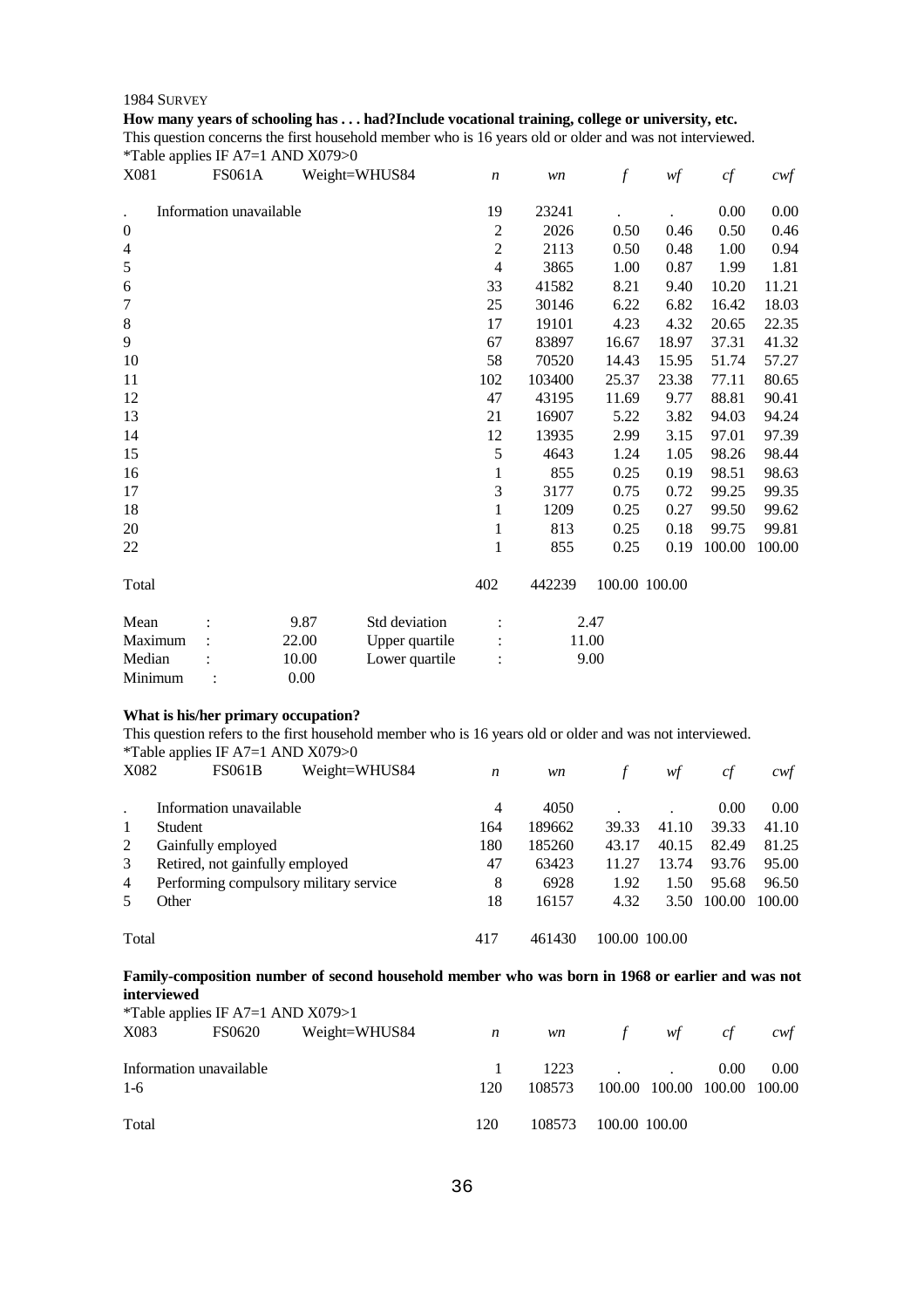### **How many years of schooling has . . . had? Include vocational training, college or university, etc.**

This question concerns the second household member who is 16 years old or older and was not interviewed. \*Table applies IF A7=1 AND X079>1

| -т г<br>X084 | <b>FS062A</b>           |       | Weight=WHUS84  | $\boldsymbol{n}$ | wn     | f             | wf    | cf     | $c \mathcal{w} f$ |
|--------------|-------------------------|-------|----------------|------------------|--------|---------------|-------|--------|-------------------|
|              | Information unavailable |       |                | 6                | 6897   |               |       | 0.00   | 0.00              |
| 4            |                         |       |                | 2                | 2102   | 1.74          | 2.04  | 1.74   | 2.04              |
| $\sqrt{5}$   |                         |       |                | 1                | 898    | 0.87          | 0.87  | 2.61   | 2.92              |
| 6            |                         |       |                | 3                | 1893   | 2.61          | 1.84  | 5.22   | 4.76              |
| $\tau$       |                         |       |                | 4                | 3139   | 3.48          | 3.05  | 8.70   | 7.81              |
| $\,8$        |                         |       |                | $\overline{2}$   | 2584   | 1.74          | 2.51  | 10.43  | 10.32             |
| 9            |                         |       |                | 39               | 40652  | 33.91         | 39.51 | 44.35  | 49.82             |
| 10           |                         |       |                | 19               | 18180  | 16.52         | 17.67 | 60.87  | 67.49             |
| 11           |                         |       |                | 23               | 18155  | 20.00         | 17.64 | 80.87  | 85.13             |
| 12           |                         |       |                | 13               | 8498   | 11.30         | 8.26  | 92.17  | 93.39             |
| 13           |                         |       |                | 6                | 3673   | 5.22          | 3.57  | 97.39  | 96.96             |
| 14           |                         |       |                | $\mathbf{2}$     | 2270   | 1.74          | 2.21  | 99.13  | 99.17             |
| 18           |                         |       |                | 1                | 855    | 0.87          | 0.83  | 100.00 | 100.00            |
| Total        |                         |       |                | 115              | 102899 | 100.00 100.00 |       |        |                   |
| Mean         |                         | 9.83  | Std deviation  |                  |        | 1.92          |       |        |                   |
| Maximum      |                         | 18.00 | Upper quartile |                  |        | 11.00         |       |        |                   |
| Median       |                         | 10.00 | Lower quartile | $\ddot{\cdot}$   |        | 9.00          |       |        |                   |
| Minimum      |                         | 4.00  |                |                  |        |               |       |        |                   |

## **What is his/her primary occupation?**

This question concerns the second household member who is 16 years old or older and was not interviewed. \*Table applies IF A7=1 AND X079>1

| X085           | Weight=WHUS84<br><b>FS062B</b>         | n   | wn     |               | wt    | ct     | cwt    |
|----------------|----------------------------------------|-----|--------|---------------|-------|--------|--------|
|                | Information unavailable                |     | 1223   |               |       | 0.00   | 0.00   |
|                | Student                                | 60  | 62023  | 50.00         | 57.13 | 50.00  | 57.13  |
| 2              | Gainfully employed                     | 44  | 34860  | 36.67         | 32.11 | 86.67  | 89.23  |
| 3              | Retired, not gainfully employed        | 5   | 4434   | 4.17          | 4.08  | 90.83  | 93.32  |
| $\overline{4}$ | Performing compulsory military service | 6   | 3908   | 5.00          | 3.60  | 95.83  | 96.92  |
| 5              | Other                                  | 5   | 3348   | 4.17          | 3.08  | 100.00 | 100.00 |
| Total          |                                        | 120 | 108573 | 100.00 100.00 |       |        |        |

**Family-composition number of third household member who was born in 1968 or earlier and was not interviewed**

| *Table applies IF A7=1 AND $X079>2$ |        |               |                |       |                             |    |     |
|-------------------------------------|--------|---------------|----------------|-------|-----------------------------|----|-----|
| X086                                | FS0630 | Weight=WHUS84 | $\overline{n}$ |       | wn f wf                     | ct | cwt |
|                                     |        |               |                |       |                             |    |     |
| $2-6$                               |        |               | 19             | 12690 | 100.00 100.00 100.00 100.00 |    |     |
|                                     |        |               |                |       |                             |    |     |
| Total                               |        |               | 19             | 12690 | 100.00 100.00               |    |     |
|                                     |        |               |                |       |                             |    |     |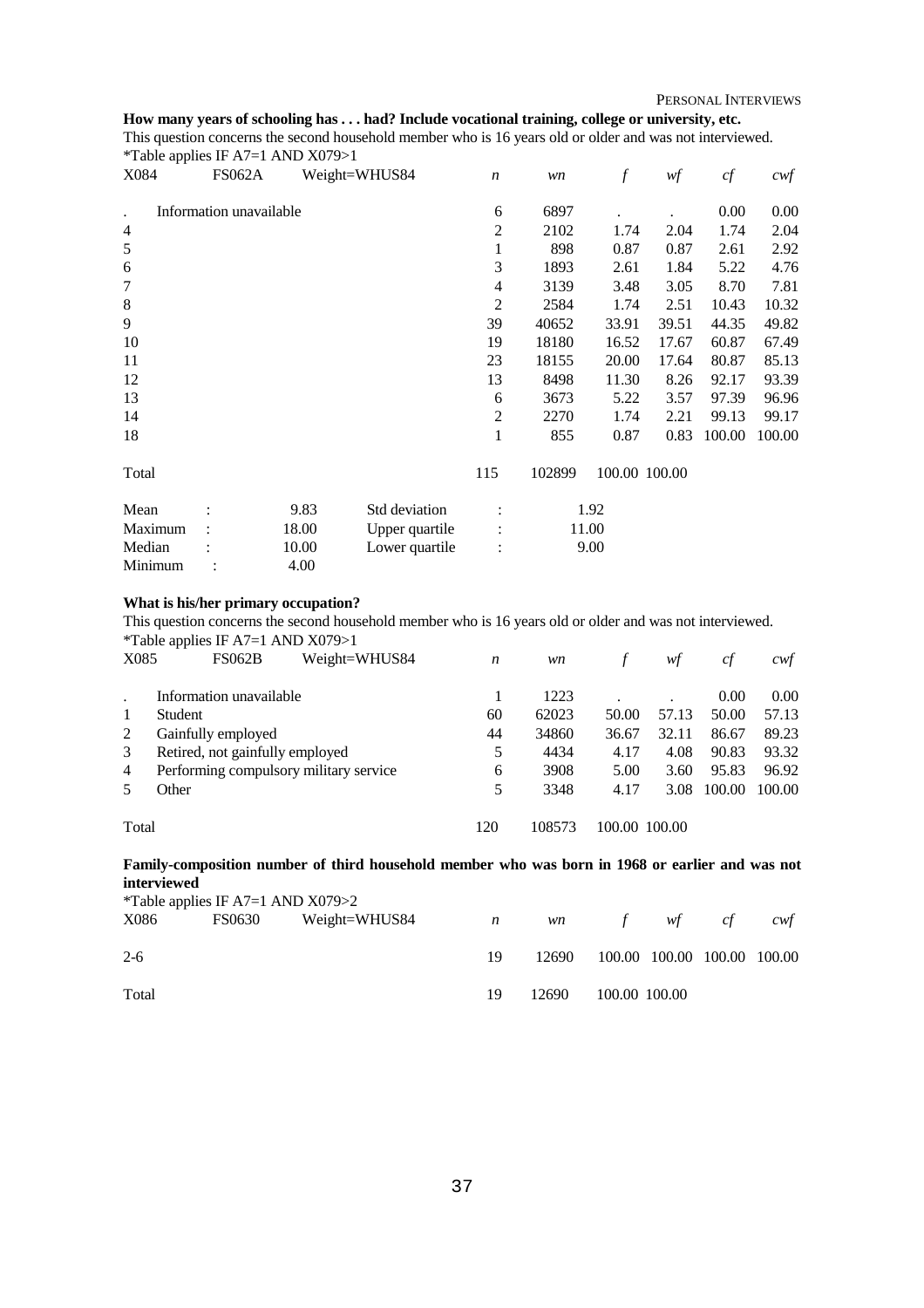#### **How many years of schooling has . . . had? Include vocational training, college or university, etc.**

This question concerns the third household member who is 16 years old or older and was not interviewed. \*Table applies IF A7=1 AND X079>2

| **<br>X087 | <b>FS063A</b> |       | Weight=WHUS84  | $\boldsymbol{n}$ | wn    | f             | wf    | cf     | $c \mathsf{w} f$ |
|------------|---------------|-------|----------------|------------------|-------|---------------|-------|--------|------------------|
| 6          |               |       |                | $\overline{2}$   | 2314  | 10.53         | 18.23 | 10.53  | 18.23            |
| 7          |               |       |                | 1                | 911   | 5.26          | 7.18  | 15.79  | 25.41            |
| 8          |               |       |                | 1                | 516   | 5.26          | 4.07  | 21.05  | 29.48            |
| 9          |               |       |                | 4                | 1964  | 21.05         | 15.48 | 42.11  | 44.96            |
| 10         |               |       |                | 4                | 2785  | 21.05         | 21.95 | 63.16  | 66.90            |
| 11         |               |       |                | 4                | 2354  | 21.05         | 18.55 | 84.21  | 85.45            |
| 12         |               |       |                | 1                | 575   | 5.26          | 4.53  | 89.47  | 89.98            |
| 13         |               |       |                | 1                | 648   | 5.26          | 5.11  | 94.74  | 95.09            |
| 15         |               |       |                | 1                | 623   | 5.26          | 4.91  | 100.00 | 100.00           |
| Total      |               |       |                | 19               | 12690 | 100.00 100.00 |       |        |                  |
| Mean       |               | 9.49  | Std deviation  |                  |       | 2.38          |       |        |                  |
| Maximum    |               | 15.00 | Upper quartile |                  | 11.00 |               |       |        |                  |
| Median     |               | 10.00 | Lower quartile | $\ddot{\cdot}$   |       | 9.00          |       |        |                  |
| Minimum    |               | 6.00  |                |                  |       |               |       |        |                  |

#### **What is his/her primary occupation?**

This question concerns the third household member who is 16 years old or older and was not interviewed. \*Table applies IF A7=1 AND X079>2

| X088  | .<br>FS063B                     | Weight=WHUS84 | n   | wn    | $\mathbf{f}$ | wt     | сt     | cwt   |
|-------|---------------------------------|---------------|-----|-------|--------------|--------|--------|-------|
|       | Student                         |               | 9   | 5568  | 47.37        | 43.88  | 47.37  | 43.88 |
| 2     | Gainfully employed              |               | 9   | 6199  | 47.37        | 48.85  | 94.74  | 92.73 |
| 3     | Retired, not gainfully employed |               | 923 | 5.26  | 7.27         | 100.00 | 100.00 |       |
| Total |                                 |               | 19  | 12690 | 100.00       | 100.00 |        |       |

#### **Family-composition number of fourth household member who was born in 1968 or earlier and was not interviewed**

|       | *Table applies IF A7=1 AND $X079>3$ |                                        |   |      |                             |    |     |
|-------|-------------------------------------|----------------------------------------|---|------|-----------------------------|----|-----|
| X089  |                                     | FS0640 Weight=WHUS84<br>$\overline{n}$ |   |      | wn f wf                     | ct | cwt |
|       |                                     |                                        |   |      |                             |    |     |
| $2-6$ |                                     |                                        | 4 | 2308 | 100.00 100.00 100.00 100.00 |    |     |
|       |                                     |                                        |   |      |                             |    |     |
| Total |                                     |                                        | 4 | 2308 | 100.00 100.00               |    |     |
|       |                                     |                                        |   |      |                             |    |     |

### **How many years of schooling has . . . had? Include vocational training, college or university, etc.**

This question concerns the fourth household member who is 16 years old or older and was not interviewed. \*Table applies IF A7=1 AND X079>3

| . .<br>X090 | <b>FS064A</b>        |       | Weight=WHUS84  | $\boldsymbol{n}$     | wn   | t             | wf    | cf     | cwf    |
|-------------|----------------------|-------|----------------|----------------------|------|---------------|-------|--------|--------|
| 8           |                      |       |                |                      | 684  | 25.00         | 29.64 | 25.00  | 29.64  |
| 9           |                      |       |                | 2                    | 1066 | 50.00         | 46.19 | 75.00  | 75.82  |
| 10          |                      |       |                | 1                    | 558  | 25.00         | 24.18 | 100.00 | 100.00 |
| Total       |                      |       |                | 4                    | 2308 | 100.00 100.00 |       |        |        |
| Mean        | $\bullet$            | 8.95  | Std deviation  | $\ddot{\cdot}$       |      | 0.73          |       |        |        |
| Maximum     | $\ddot{\phantom{a}}$ | 10.00 | Upper quartile | $\ddot{\cdot}$       |      | 9.75          |       |        |        |
| Median      | $\bullet$            | 9.00  | Lower quartile | $\ddot{\phantom{a}}$ |      | 8.25          |       |        |        |
| Minimum     | ٠                    | 8.00  |                |                      |      |               |       |        |        |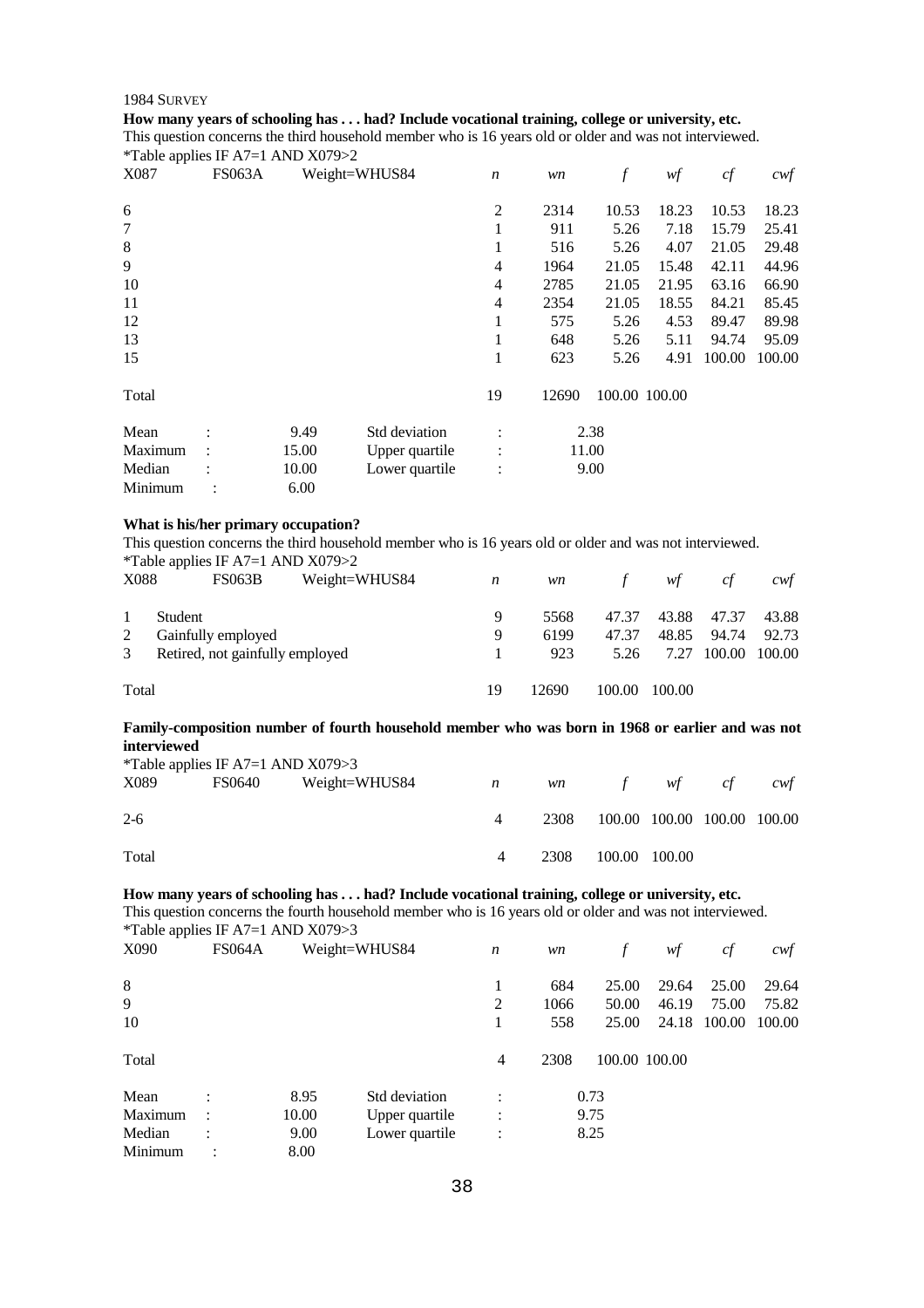#### **What is his/her primary occupation?**

This question concerns the fourth household member who is 16 years old or older and was not interviewed. *\**Table applies IF A7=1 AND X079>3<br>
Y001 ES064B Woight-V  $W$ eight=WHUS84 n wn f wf cf cwf

| $\Delta$ U <sub>7</sub> 1 | <b>T-POOCLE</b>                 |   |             | $VII$ $VII$ $VII$ $VII$ |  | $\epsilon_{W}$                                       |
|---------------------------|---------------------------------|---|-------------|-------------------------|--|------------------------------------------------------|
| $\mathbf{1}$              | Student<br>2 Gainfully employed |   | 1624<br>684 |                         |  | 75.00 70.36 75.00 70.36<br>25.00 29.64 100.00 100.00 |
| Total                     |                                 | 4 | 2308        | 100.00 100.00           |  |                                                      |

**Family-composition number of fifth household member who was born in 1968 or earlier and was not interviewed**

|       | $*$ Table applies IF A7=1 AND X079>4 |                      |              |     |                   |                             |    |     |
|-------|--------------------------------------|----------------------|--------------|-----|-------------------|-----------------------------|----|-----|
| X092  |                                      | FS0650 Weight=WHUS84 | $\mathbf{n}$ |     | wn f wf           |                             | ct | cwt |
|       |                                      |                      |              |     |                   |                             |    |     |
| 3     |                                      |                      |              | 684 |                   | 100.00 100.00 100.00 100.00 |    |     |
|       |                                      |                      |              |     |                   |                             |    |     |
| Total |                                      |                      | $\mathbf{1}$ |     | 684 100.00 100.00 |                             |    |     |

#### **How many years of schooling has . . . had? Include vocational training, college or university, etc.**

This question concerns the fifth household member who is 16 years old or older and was not interviewed. \*Table applies IF  $A7=1$  AND  $X079>4$ 

| X093  | FS065A Weight=WHUS84<br>$\mathbb{R}^n$ and $\mathbb{R}^n$ and $\mathbb{R}^n$ and $\mathbb{R}^n$ and $\mathbb{R}^n$ and $\mathbb{R}^n$ and $\mathbb{R}^n$ and $\mathbb{R}^n$ and $\mathbb{R}^n$ and $\mathbb{R}^n$ and $\mathbb{R}^n$ and $\mathbb{R}^n$ and $\mathbb{R}^n$ and $\mathbb{R}^n$ and $\mathbb{R}^n$ |  |                   | wn f wf cf                      | cwf |
|-------|------------------------------------------------------------------------------------------------------------------------------------------------------------------------------------------------------------------------------------------------------------------------------------------------------------------|--|-------------------|---------------------------------|-----|
| 8     |                                                                                                                                                                                                                                                                                                                  |  |                   | 684 100.00 100.00 100.00 100.00 |     |
| Total |                                                                                                                                                                                                                                                                                                                  |  | 684 100.00 100.00 |                                 |     |

#### **What is his/her primary occupation?**

This question concerns the fifth household member who is 16 years old or older and was not interviewed. \*Table applies IF A7=1 AND X079>4 X094 FS065B Weight=WHUS84 *n wn f wf cf cwf* 2 Gainfully employed Total 1 684 100.00 100.00 100.00 100.00 1 684 100.00 100.00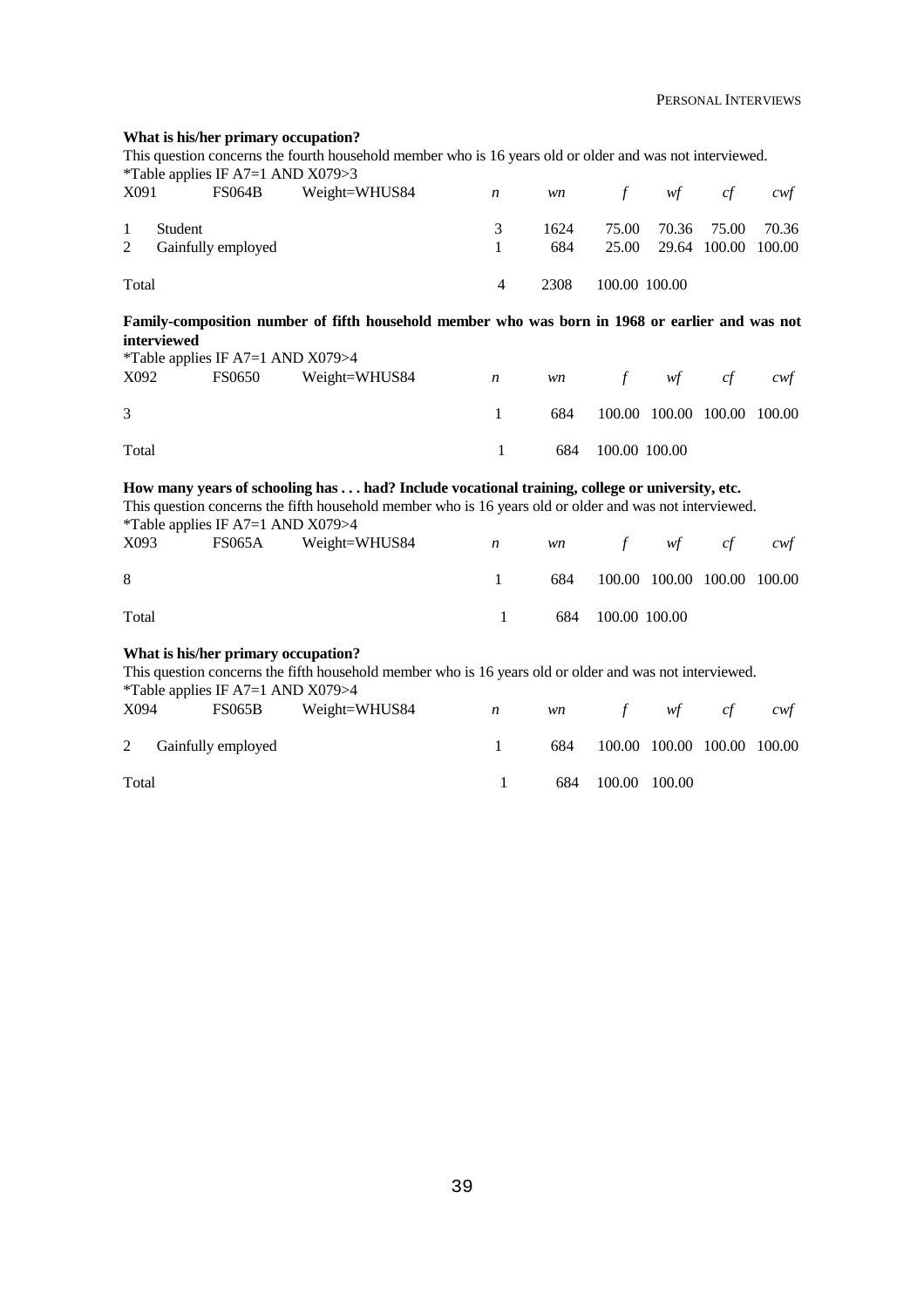## **2.2.3 Family Background**

This section is completed for all respondents.

## **Now we would like to ask a few questions about your father, your mother and conditions while you were growing up. Was your father born in Sweden?**

|                |                | *Table applies IF (AF=1 OR $A9=1$ )         |                                                                                    |                  |         |               |                |        |        |
|----------------|----------------|---------------------------------------------|------------------------------------------------------------------------------------|------------------|---------|---------------|----------------|--------|--------|
| X100           |                | UV <sub>01</sub>                            | Weight=WIND84                                                                      | $\boldsymbol{n}$ | wn      | $\mathcal{f}$ | wf             | cf     | cwf    |
| 1              | Yes            |                                             |                                                                                    | 2351             | 3398051 | 89.77         | 89.80          | 89.77  | 89.80  |
| $\overline{2}$ | N <sub>0</sub> |                                             |                                                                                    | 259              | 373461  | 9.89          | 9.87           | 99.66  | 99.67  |
| 3              |                | Uncertain, doesn't know                     |                                                                                    | 9                | 12500   | 0.34          | 0.33           | 100.00 | 100.00 |
| Total          |                |                                             |                                                                                    | 2619             | 3784012 |               | 100.00 100.00  |        |        |
|                |                |                                             | Was your mother born in Sweden?                                                    |                  |         |               |                |        |        |
|                |                | *Table applies IF $(A7=1 \text{ OR } A9=1)$ |                                                                                    |                  |         |               |                |        |        |
| X101           |                | <b>UV02</b>                                 | Weight=WIND84                                                                      | $\boldsymbol{n}$ | wn      | $\int$        | $\mathcal{W}f$ | cf     | cwf    |
| 1              | Yes            |                                             |                                                                                    | 2334             | 3375707 | 89.12         | 89.21          | 89.12  | 89.21  |
| $\overline{2}$ | N <sub>0</sub> |                                             |                                                                                    | 282              | 404488  | 10.77         | 10.69          | 99.89  | 99.90  |
| 3              |                | Uncertain, doesn't know                     |                                                                                    | 3                | 3817    | 0.11          | 0.10           | 100.00 | 100.00 |
| Total          |                |                                             |                                                                                    | 2619             | 3784012 |               | 100.00 100.00  |        |        |
|                |                |                                             | Which of the following statements best describes the situation when you were born? |                  |         |               |                |        |        |
|                |                | *Table applies IF $(A7=1 \text{ OR } A9=1)$ |                                                                                    |                  |         |               |                |        |        |
| X102           |                | UV <sub>03</sub>                            | Weight=WIND84                                                                      | $\boldsymbol{n}$ | wn      | $\mathcal{f}$ | wf             | cf     | cwf    |
| 1              |                |                                             | Father and mother Swedish citizens                                                 | 2357             | 3410933 | 90.00         | 90.14          | 90.00  | 90.14  |
| $\overline{2}$ |                |                                             | Father Swedish citizen, mother foreign citizen                                     | 26               | 49171   | 0.99          | 1.30           | 90.99  | 91.44  |
| 3              |                |                                             | Father foreign citizen, mother Swedish citizen                                     | 14               | 18630   | 0.53          | 0.49           | 91.52  | 91.93  |
| 4              |                |                                             | Both father and mother foreign citizens                                            | 218              | 300051  | 8.32          | 7.93           | 99.85  | 99.86  |
| 5              |                | Uncertain, doesn't know                     |                                                                                    | 4                | 5227    | 0.15          | 0.14           | 100.00 | 100.00 |
| Total          |                |                                             |                                                                                    | 2619             | 3784012 | 100.00        | 100.00         |        |        |

**While you were growing up, that is, until you turned 16, was Swedish (usually) spoken in your home, or was another language (usually) spoken?**

|       | *Table applies IF $(A7=1 \text{ OR } A9=1)$ |               |      |         |               |       |             |        |
|-------|---------------------------------------------|---------------|------|---------|---------------|-------|-------------|--------|
| X103  | UV04                                        | Weight=WIND84 | n    | wn      | $\mathcal{L}$ | wf    | cf          | cwt    |
|       | Swedish                                     |               | 2407 | 3488239 | 91.91         | 92.18 | 91.91       | 92.18  |
| 2     | Another language                            |               | 211  | 294931  | 8.06          | 7.79  | 99.96       | 99.98  |
| 3     | Uncertain, doesn't know                     |               |      | 842     | 0.04          |       | 0.02 100.00 | 100.00 |
| Total |                                             |               | 2619 | 3784012 | 100.00 100.00 |       |             |        |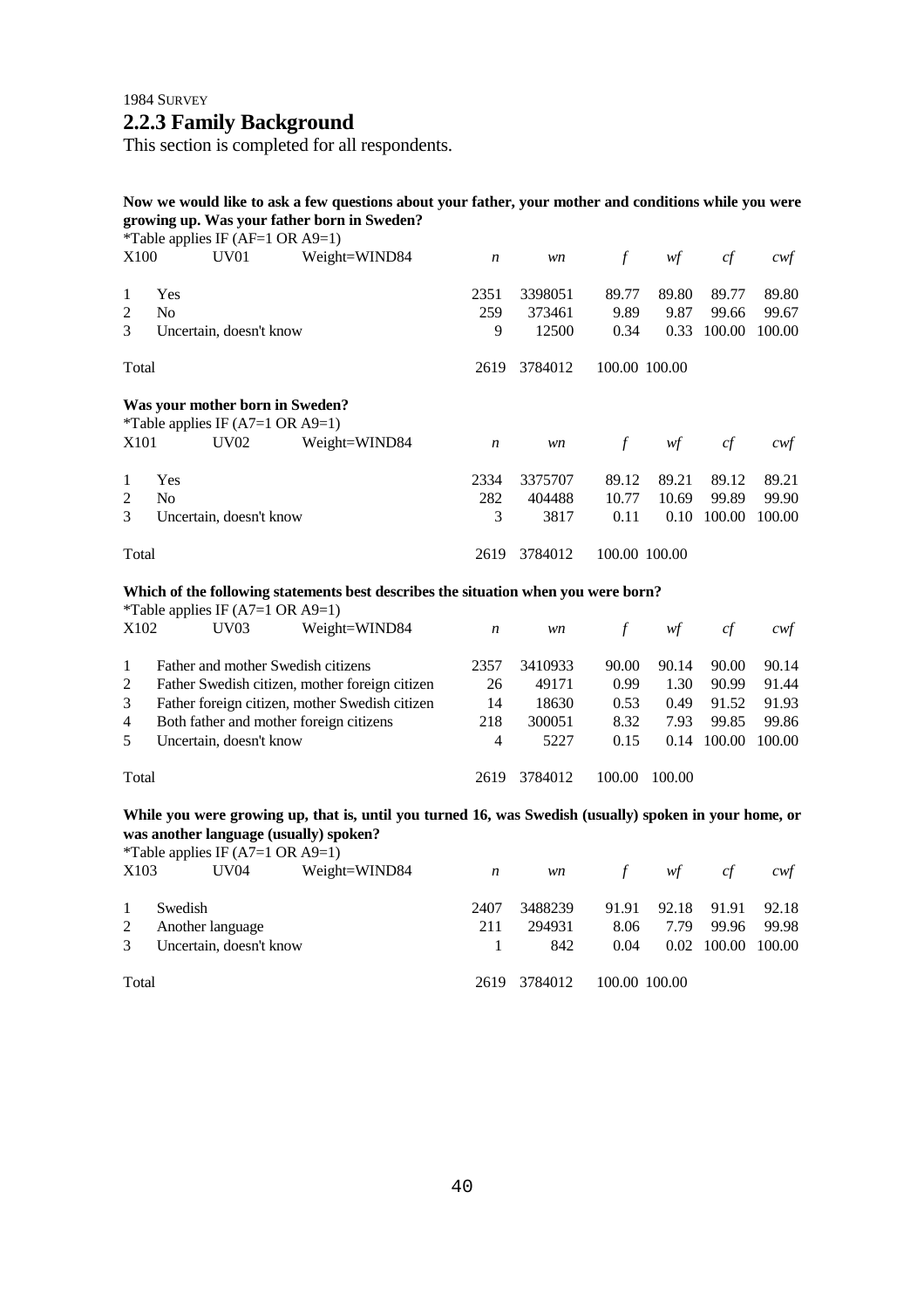PERSONAL INTERVIEWS

### **Which of the following was the usual situation while you were growing up?**

|                |                          | *Table applies IF $(A7=1 \text{ OR } A9=1)$ |                |                  |         |                  |        |        |                   |
|----------------|--------------------------|---------------------------------------------|----------------|------------------|---------|------------------|--------|--------|-------------------|
| X104           | <b>UV05</b>              |                                             | Weight=WIND84  | $\boldsymbol{n}$ | wn      | $\boldsymbol{f}$ | wf     | cf     | $c \mathcal{w} f$ |
| 1              |                          | Lived with biological mother and father     |                | 2361             | 3424448 | 90.15            | 90.50  | 90.15  | 90.50             |
| $\sqrt{2}$     | Lived with mother        |                                             |                | 103              | 149150  | 3.93             | 3.94   | 94.08  | 94.44             |
| $\mathfrak{Z}$ |                          | Lived with mother and foster/stepfather     |                | 48               | 62360   | 1.83             | 1.65   | 95.91  | 96.09             |
| $\overline{4}$ | Lived with father        |                                             |                | 16               | 20567   | 0.61             | 0.54   | 96.53  | 96.63             |
| $\mathfrak s$  |                          | Lived with father and foster/stepmother     |                | 6                | 8494    | 0.23             | 0.22   | 96.75  | 96.86             |
| 6              |                          | Lived with foster mother and foster father  |                | 50               | 67551   | 1.91             | 1.79   | 98.66  | 98.64             |
| $\tau$         | Lived with grandparents  |                                             |                | 26               | 36333   | 0.99             | 0.96   | 99.66  | 99.60             |
| $\,8\,$        | Lived with relatives     |                                             |                | $\mathfrak s$    | 9352    | 0.19             | 0.25   | 99.85  | 99.85             |
| 9              | Lived in children's home |                                             |                | 4                | 5757    | 0.15             | 0.15   | 100.00 | 100.00            |
| Total          |                          |                                             |                | 2619             | 3784012 | 100.00           | 100.00 |        |                   |
|                |                          | What year was your father born?             |                |                  |         |                  |        |        |                   |
| X105           | <b>UV06</b>              | *Table applies IF $(A7=1 \text{ OR } A9=1)$ | Weight=WIND84  | $\boldsymbol{n}$ | wn      | $\boldsymbol{f}$ | wf     | cf     | $c$ wf            |
| S              | Uncertain, doesn't know  |                                             |                | 108              | 164385  |                  |        | 0.00   | 0.00              |
| 1845-1849      |                          |                                             |                | $\mathbf{1}$     | 1245    | 0.04             | 0.03   | 0.04   | 0.03              |
| 1850-1854      |                          |                                             |                | $\sqrt{2}$       | 3788    | 0.08             | 0.10   | 0.12   | 0.14              |
|                |                          |                                             |                | 3                | 4699    | 0.12             | 0.13   | 0.24   | 0.27              |
|                | 1855-1859<br>1860-1864   |                                             |                |                  | 31838   | 0.68             | 0.88   | 0.92   | 1.15              |
| 1865-1869      |                          |                                             |                | 17<br>25         | 42009   | 1.00             | 1.16   | 1.91   | 2.31              |
| 1870-1874      |                          |                                             |                | 45               | 82987   | 1.79             | 2.29   | 3.70   | 4.60              |
| 1875-1879      |                          |                                             |                | 85               | 131805  | 3.39             | 3.64   | 7.09   | 8.24              |
| 1880-1884      |                          |                                             |                | 115              | 178385  | 4.58             | 4.93   | 11.67  | 13.17             |
| 1885-1889      |                          |                                             |                | 156              | 219375  | 6.21             | 6.06   | 17.88  | 19.23             |
| 1890-1894      |                          |                                             |                | 187              | 253169  | 7.45             | 6.99   | 25.33  | 26.23             |
| 1895-1899      |                          |                                             |                | 212              | 273016  | 8.44             | 7.54   | 33.77  | 33.77             |
| 1900-1904      |                          |                                             |                | 249              | 311915  | 9.92             | 8.62   | 43.69  | 42.39             |
| 1905-1909      |                          |                                             |                | 280              | 350651  | 11.15            | 9.69   | 54.84  | 52.07             |
| 1910-1914      |                          |                                             |                | 259              | 330967  | 10.31            | 9.14   | 65.15  | 61.22             |
| 1915-1919      |                          |                                             |                | 241              | 350191  | 9.60             | 9.67   | 74.75  | 70.89             |
| 1920-1924      |                          |                                             |                | 244              | 378447  | 9.72             | 10.46  | 84.47  | 81.35             |
| 1925-1929      |                          |                                             |                | 147              | 243232  | 5.85             | 6.72   | 90.32  | 88.07             |
| 1930-1934      |                          |                                             |                | 138              | 230210  | 5.50             | 6.36   | 95.82  | 94.43             |
| 1935-1939      |                          |                                             |                | 76               | 145803  | 3.03             | 4.03   | 98.85  | 98.46             |
| 1940-1944      |                          |                                             |                | 26               | 49263   | 1.04             | 1.36   | 99.88  | 99.82             |
| 1945-1949      |                          |                                             |                | 3                | 6632    | 0.12             | 0.18   | 100.00 | 100.00            |
| Total          |                          |                                             |                | 2511             | 3619627 | 100.00           | 100.00 |        |                   |
| Mean           |                          | 1907.06                                     | Std deviation  |                  |         | 18.51            |        |        |                   |
| Maximum        |                          | 1946.00                                     | Upper quartile |                  | 1920.00 |                  |        |        |                   |
| Median         |                          | 1907.00                                     | Lower quartile |                  | 1894.00 |                  |        |        |                   |
| Minimum        |                          | 1848.00                                     |                |                  |         |                  |        |        |                   |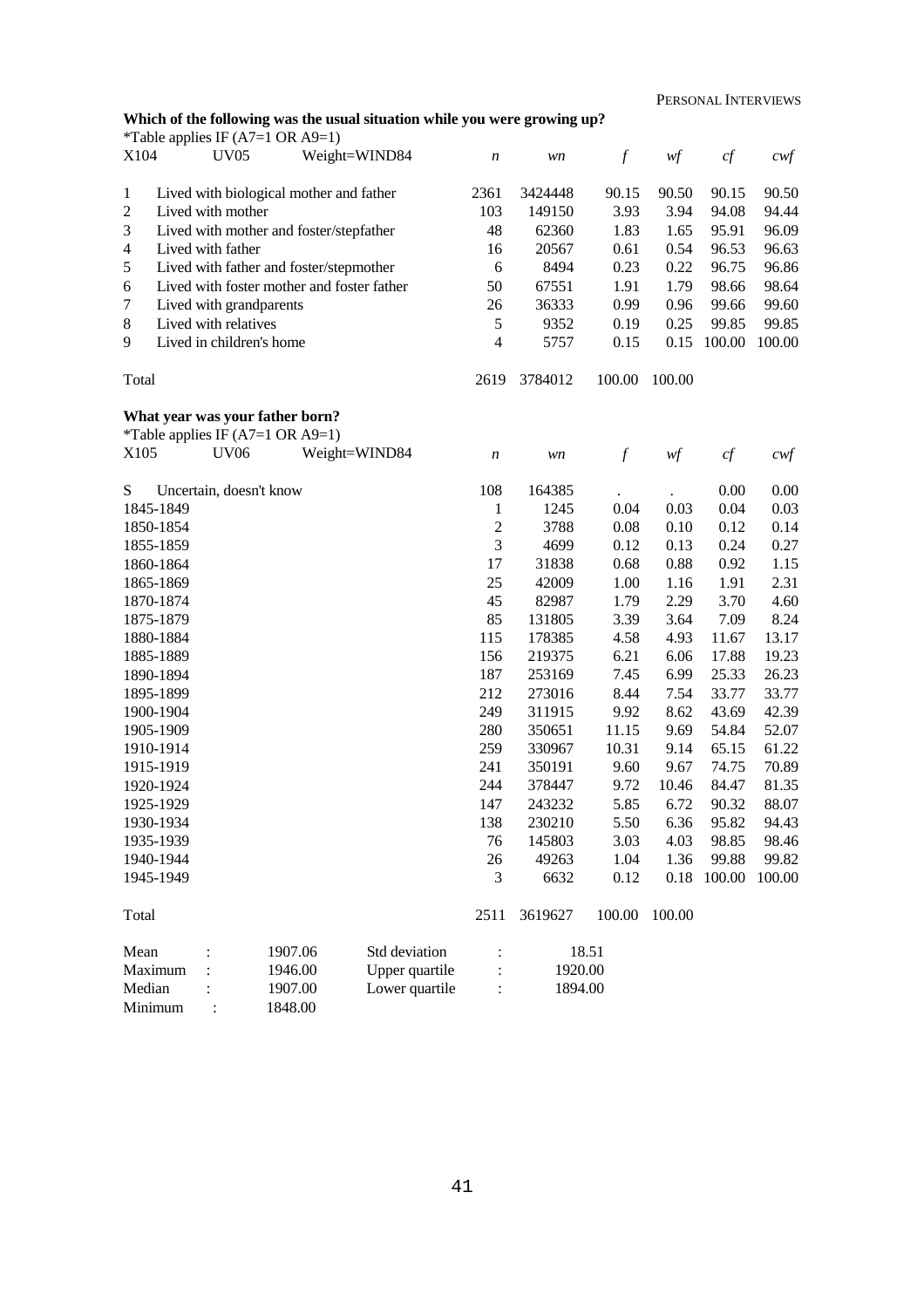## **Is your father (foster father) still alive?**

If the respondent has both a father and a foster father, this refers to the one with whom the respondent has/had the most contact.

|       | *Table applies IF $(A7=1 \text{ OR } A9=1)$ |                                             |                  |         |                  |       |        |        |
|-------|---------------------------------------------|---------------------------------------------|------------------|---------|------------------|-------|--------|--------|
| X106  | UV <sub>07</sub>                            | Weight=WIND84                               | $\boldsymbol{n}$ | wn      | $\boldsymbol{f}$ | wf    | cf     | cwt    |
|       |                                             |                                             |                  |         |                  |       |        |        |
| -1    | Yes                                         |                                             | 1219             | 1813461 | 46.54            | 47.92 | 46.54  | 47.92  |
| 2     | N <sub>0</sub>                              |                                             | 1386             | 1949069 | 52.92            | 51.51 | 99.47  | 99.43  |
| 3     | Uncertain, doesn't know                     |                                             | 14               | 21482   | 0.53             | 0.57  | 100.00 | 100.00 |
| Total |                                             |                                             | 2619             | 3784012 | 100.00 100.00    |       |        |        |
|       | Is he currently living?                     | *Table applies IF (A7=1 OR A9=1) AND X106=1 |                  |         |                  |       |        |        |
| X107  | <b>UV08</b>                                 | Weight=WIND84                               | $\boldsymbol{n}$ | wn      | $\int$           | wf    | cf     | cwt    |
|       | Information unavailable                     |                                             | 2                | 2617    |                  |       | 0.00   | 0.00   |
| 1     | In his own home                             |                                             | 1164             | 1738036 | 95.65            | 95.98 | 95.65  | 95.98  |
| 2     | In a home for the elderly or similar home   |                                             | 35               | 45759   | 2.88             | 2.53  | 98.52  | 98.51  |
| 3     | Other                                       |                                             | 5                | 5331    | 0.41             | 0.29  | 98.93  | 98.80  |
| 4     | Uncertain, doesn't know                     |                                             | 13               | 21718   | 1.07             | 1.20  | 100.00 | 100.00 |
| Total |                                             |                                             | 1217             | 1810844 | 100.00 100.00    |       |        |        |

#### **Which of the following most accurately describes your father's level of schooling?**

|       | *Table applies IF $(A7=1 \text{ OR } A9=1)$   |                  |         |               |       |        |        |
|-------|-----------------------------------------------|------------------|---------|---------------|-------|--------|--------|
| X108  | UV09<br>Weight=WIND84                         | $\boldsymbol{n}$ | wn      |               | wţ    | cf     | cwt    |
|       |                                               |                  |         |               |       |        |        |
| -1    | No schooling, less than six years             | 466              | 647661  | 17.79         | 17.12 | 17.79  | 17.12  |
| 2     | Elementary school, at least six years         | 1434             | 2030637 | 54.75         | 53.66 | 72.55  | 70.78  |
| 3     | Vocational school                             | 214              | 313746  | 8.17          | 8.29  | 80.72  | 79.07  |
| 4     | Intermediate<br>school-leaving<br>examination | 173              | 263842  | 6.61          | 6.97  | 87.32  | 86.04  |
|       | comprehensive school/adult education          |                  |         |               |       |        |        |
| 5     | Gymnasium (upper secondary school)            | 99               | 166577  | 3.78          | 4.40  | 91.10  | 90.45  |
| 6     | University, college                           | 141              | 218285  | 5.38          | 5.77  | 96.49  | 96.21  |
| 7     | Other schooling                               | 5                | 10408   | 0.19          | 0.28  | 96.68  | 96.49  |
| 8     | Uncertain, doesn't know                       | 87               | 132856  | 3.32          | 3.51  | 100.00 | 100.00 |
|       |                                               |                  |         |               |       |        |        |
| Total |                                               | 2619             | 3784012 | 100.00 100.00 |       |        |        |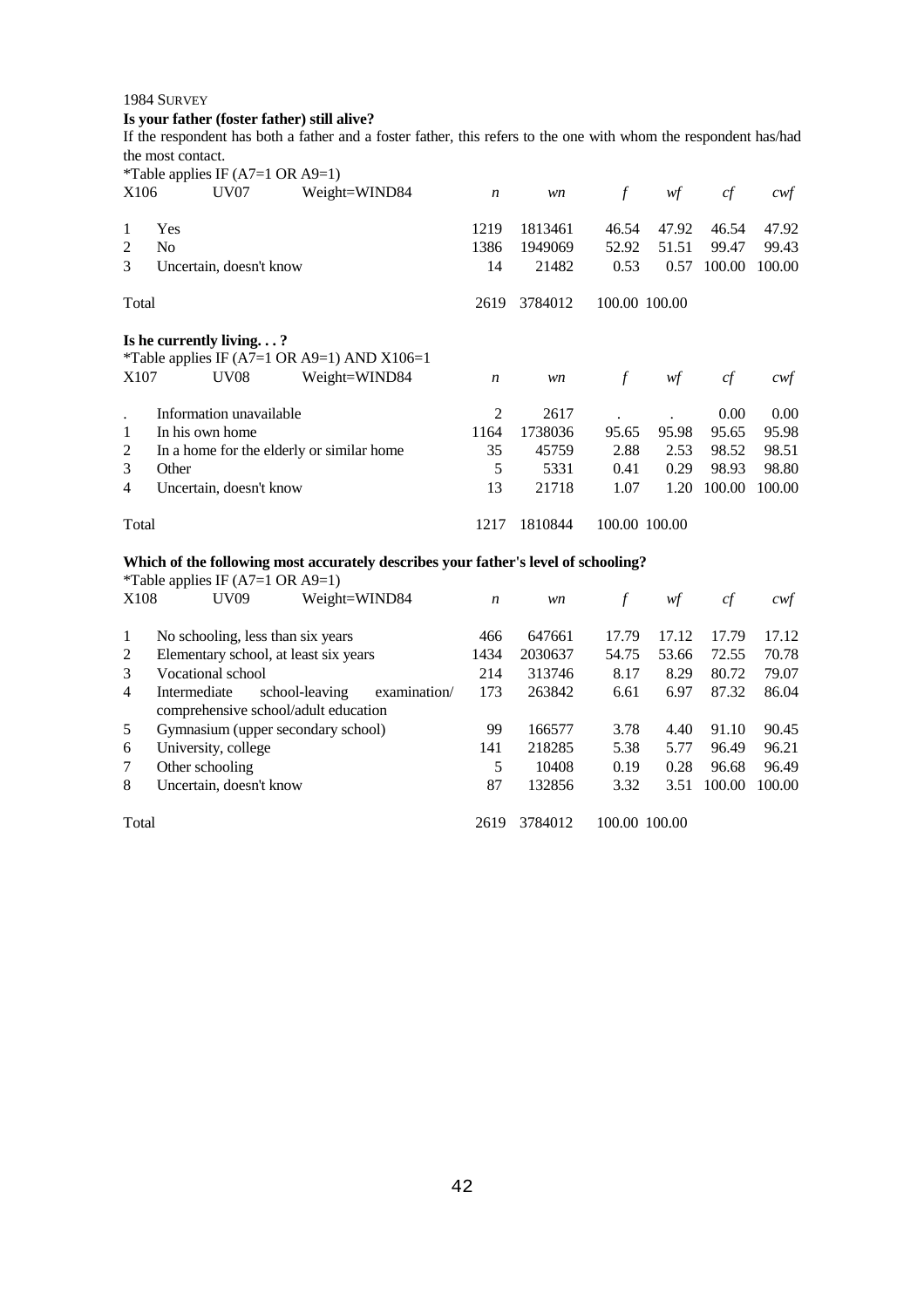PERSONAL INTERVIEWS

## **Which of the following best describes your father's occupation while you were growing up, that is, before you turned 16?**

|                  | *Table applies IF $(A7=1 \text{ OR } A9=1)$ |                                                   |                  |         |                  |               |                |                   |
|------------------|---------------------------------------------|---------------------------------------------------|------------------|---------|------------------|---------------|----------------|-------------------|
| X109             | <b>UV10</b>                                 | Weight=WIND84                                     | $\boldsymbol{n}$ | wn      | $\boldsymbol{f}$ | wf            | cf             | $c \mathcal{w} f$ |
|                  |                                             |                                                   |                  |         |                  |               |                |                   |
| $\boldsymbol{0}$ | Uncertain, doesn't know                     |                                                   | 33               | 49482   | 1.26             | 1.31          | 1.26           | 1.31              |
| $\mathbf{1}$     |                                             | Farmer, fisherman or employed in agriculture or   | 736              | 1013209 | 28.10            | 26.78         | 29.36          | 28.08             |
|                  | fishing                                     |                                                   |                  |         |                  |               |                |                   |
| $\overline{c}$   |                                             | Small businessman or working in family            | 364              | 552281  | 13.90            | 14.60         | 43.26          | 42.68             |
|                  | business                                    |                                                   |                  |         |                  |               |                |                   |
| 3                | Manager of business                         |                                                   | 36               | 54602   | 1.37             | 1.44          | 44.64          | 44.12             |
| $\overline{4}$   |                                             | Salaried employee/supervisor in the private       | 280              | 419488  | 10.69            | 11.09         | 55.33          | 55.21             |
|                  | sector                                      |                                                   |                  |         |                  |               |                |                   |
| 5                |                                             | Salaried employee/supervisor in the public sector | 274              | 399723  | 10.46            | 10.56         | 65.79          | 65.77             |
| 6                | Industrial worker in the private sector     |                                                   |                  |         |                  |               |                |                   |
| 7                | Worker in the private service sector        |                                                   | 496              | 713111  | 18.94            | 18.85         | 84.73          | 84.62             |
| 8                | Worker in the public sector                 |                                                   | 208              | 310596  | 7.94             | 8.21          | 92.67          | 92.82             |
| 9                | Other                                       |                                                   | 172              | 238116  | 6.57             | 6.29          | 99.24          | 99.12             |
|                  |                                             |                                                   | 20               | 33404   | 0.76             | 0.88          | 100.00         | 100.00            |
| Total            |                                             |                                                   |                  |         |                  |               |                |                   |
|                  |                                             |                                                   | 2619             | 3784012 |                  | 100.00 100.00 |                |                   |
|                  | What year was your mother born?             |                                                   |                  |         |                  |               |                |                   |
|                  | *Table applies IF $(A7=1 \text{ OR } A9=1)$ |                                                   |                  |         |                  |               |                |                   |
| X110             | <b>UV11</b>                                 | Weight=WIND84                                     | $\boldsymbol{n}$ | wn      | $\boldsymbol{f}$ | wf            | cf             | $c$ wf            |
|                  |                                             |                                                   |                  |         |                  |               |                |                   |
| S                | Uncertain, doesn't know                     |                                                   | 55               | 84122   |                  |               | 0.00           | 0.00              |
| 1855-1859        |                                             |                                                   | $\mathbf{1}$     | 2426    | 0.04             | 0.07          | 0.04           | 0.07              |
|                  | 1860-1864                                   |                                                   | $\overline{2}$   | 3733    | 0.08             | 0.10          | 0.12           | 0.17              |
| 1865-1869        |                                             |                                                   | 6                | 10680   | 0.23             | 0.29          | 0.35           | 0.46              |
|                  | 1870-1874                                   |                                                   | 28               | 49849   | 1.09             | 1.35          | 1.44           | 1.80              |
| 1875-1879        |                                             |                                                   | 47               | 84937   | 1.83             | 2.30          | 3.28           | 4.10              |
|                  | 1880-1884                                   |                                                   | 111              | 182354  | 4.33             | 4.93          | 7.61           | 9.03              |
| 1885-1889        |                                             |                                                   | 136              | 203302  | 5.30             | 5.49          | 12.91          | 14.52             |
|                  | 1890-1894                                   |                                                   | 164              | 237452  | 6.40             | 6.42          | 19.31          | 20.94             |
| 1895-1899        |                                             |                                                   | 204              | 257989  | 7.96             | 6.97          | 27.26          | 27.91             |
|                  |                                             |                                                   |                  |         |                  |               |                |                   |
|                  | 1900-1904                                   |                                                   | 216              | 277961  | 8.42             | 7.51          | 35.69<br>46.49 | 35.42             |
| 1905-1909        | 1910-1914                                   |                                                   | 277              | 345134  | 10.80            | 9.33          |                | 44.75             |
|                  |                                             |                                                   | 281              | 350287  | 10.96            | 9.47          | 57.45          | 54.22             |
|                  | 1915-1919                                   |                                                   | 264              | 346607  | 10.30            | 9.37          | 67.75          | 63.59             |
|                  | 1920-1924                                   |                                                   | 254              | 376958  | 9.91             | 10.19         | 77.65          | 73.78             |
|                  | 1925-1929                                   |                                                   | 218              | 360056  | 8.50             | 9.73          | 86.15          | 83.51             |
|                  | 1930-1934                                   |                                                   | 159              | 256743  | 6.20             | 6.94          | 92.36          | 90.45             |
|                  | 1935-1939                                   |                                                   | 126              | 224754  | 4.91             | 6.07          | 97.27          | 96.52             |
|                  | 1940-1944                                   |                                                   | 59               | 107044  | 2.30             | 2.89          | 99.57          | 99.42             |
|                  | 1945-1949                                   |                                                   | 11               | 21624   | 0.43             | 0.58          | 100.00         | 100.00            |
| Total            |                                             |                                                   | 2564             | 3699890 |                  | 100.00 100.00 |                |                   |
| Mean             |                                             | 1910.96<br>Std deviation                          | $\vdots$         |         | 17.88            |               |                |                   |
| Maximum          |                                             | Upper quartile<br>1949.00                         |                  | 1923.00 |                  |               |                |                   |
| Median           |                                             | Lower quartile<br>1911.00                         | :                | 1898.00 |                  |               |                |                   |
| Minimum          | 1857.00                                     |                                                   |                  |         |                  |               |                |                   |
|                  |                                             |                                                   |                  |         |                  |               |                |                   |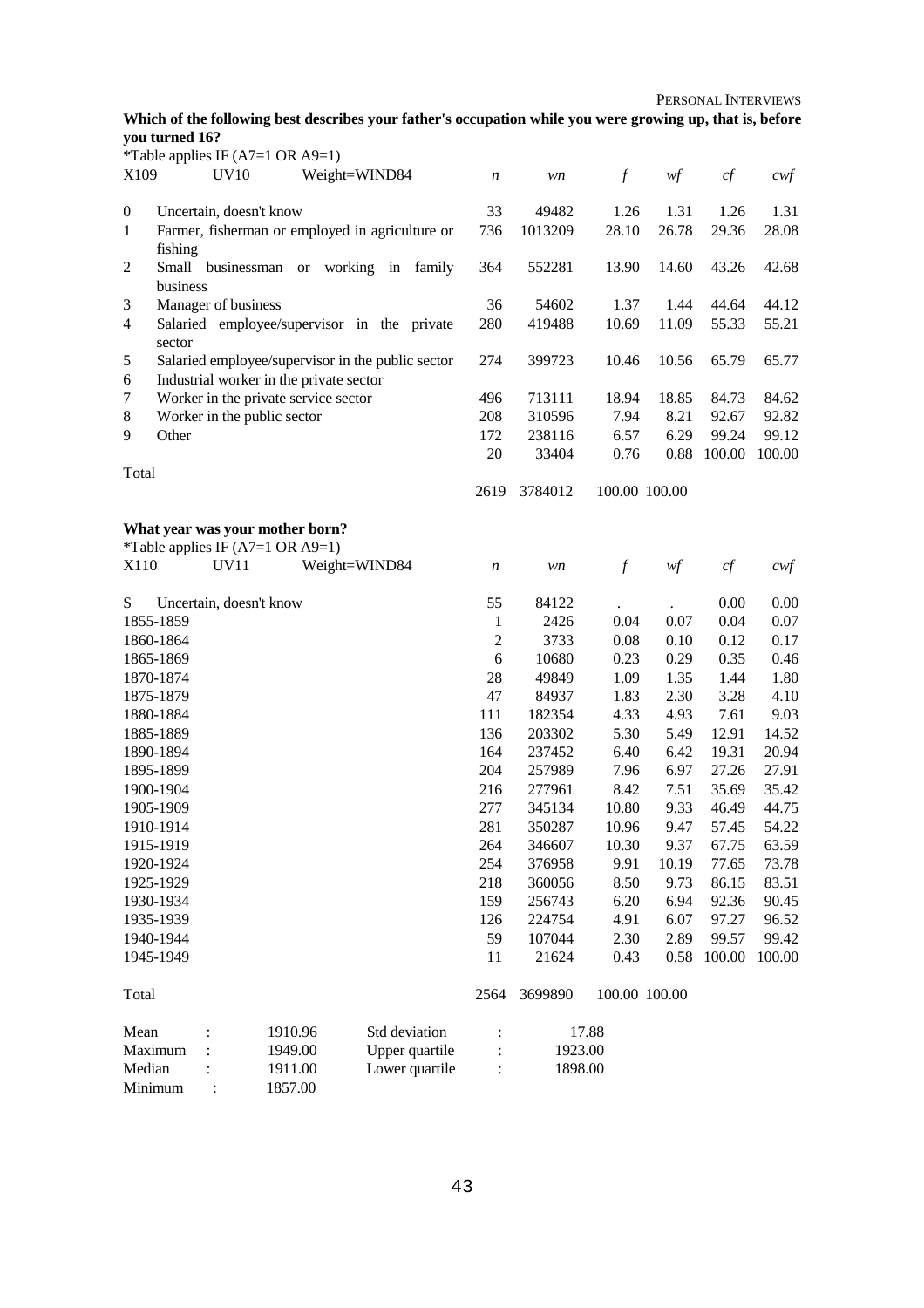|                | 1984 SURVEY                                                                                                                                        |                  |                |                  |       |                      |                  |  |  |
|----------------|----------------------------------------------------------------------------------------------------------------------------------------------------|------------------|----------------|------------------|-------|----------------------|------------------|--|--|
|                | Is your mother (foster mother) still living?                                                                                                       |                  |                |                  |       |                      |                  |  |  |
|                | *Table applies IF (A7=1 OR A9=1)                                                                                                                   |                  |                |                  |       |                      |                  |  |  |
| X111           | UV12<br>Weight=WIND84                                                                                                                              | n                | wn             | $\boldsymbol{f}$ | wf    | cf                   | cwf              |  |  |
| 1              | Yes                                                                                                                                                | 1597             | 2316484        | 60.98            | 61.22 | 60.98                | 61.22            |  |  |
| $\overline{2}$ | N <sub>o</sub>                                                                                                                                     | 1020             | 1465381        | 38.95            | 38.73 | 99.92                | 99.94            |  |  |
| 3              | Uncertain, doesn't know                                                                                                                            | $\overline{2}$   | 2147           | 0.08             |       | 0.06 100.00          | 100.00           |  |  |
| Total          |                                                                                                                                                    | 2619             | 3784012        | 100.00 100.00    |       |                      |                  |  |  |
|                | Is she currently living $\ldots$ ?                                                                                                                 |                  |                |                  |       |                      |                  |  |  |
|                | *Table applies IF (A7=1 OR A9=1) AND X111=1                                                                                                        |                  |                |                  |       |                      |                  |  |  |
| X112           | UV13<br>Weight=WIND84                                                                                                                              | $\boldsymbol{n}$ | wn             | $\mathcal{f}$    | wf    | cf                   | $c \mathsf{w} f$ |  |  |
| $\cdot$        | Information unavailable                                                                                                                            | $\overline{4}$   | 4184           |                  |       | 0.00                 | 0.00             |  |  |
| 1              | In her own home                                                                                                                                    | 1516             | 2214573        | 95.17            | 95.77 | 95.17                | 95.77            |  |  |
| $\overline{c}$ | In a home for the elderly or similar home                                                                                                          | 60               | 76080          | 3.77             | 3.29  | 98.93                | 99.06            |  |  |
| 3              | Other                                                                                                                                              | 16               | 20834          | 1.00             | 0.90  | 99.94                | 99.96            |  |  |
| $\overline{4}$ | Uncertain, doesn't know                                                                                                                            | 1                | 813            | 0.06             | 0.04  | 100.00               | 100.00           |  |  |
|                | 100.00 100.00<br>Total<br>1593<br>2312300                                                                                                          |                  |                |                  |       |                      |                  |  |  |
|                | Which of the following most accurately describes your mother's level of schooling?                                                                 |                  |                |                  |       |                      |                  |  |  |
|                | *Table applies IF $(A7=1 \text{ OR } A9=1)$                                                                                                        |                  |                |                  |       |                      |                  |  |  |
| X113           | UV14<br>Weight=WIND84                                                                                                                              | $\boldsymbol{n}$ | wn             | $\mathcal{f}$    | wf    | cf                   | cwt              |  |  |
| $\cdot$        | Information unavailable                                                                                                                            | $\mathfrak{2}$   | 4944           |                  |       | 0.00                 | 0.00             |  |  |
| 1              | No schooling/less than six years                                                                                                                   | 457              | 648519         | 17.46            | 17.16 | 17.46                | 17.16            |  |  |
| $\overline{c}$ | Elementary school, at least six years                                                                                                              | 1602             | 2264336        | 61.22            | 59.92 | 78.68                | 77.08            |  |  |
| 3              | Vocational school                                                                                                                                  | 121              | 194815         | 4.62             | 5.16  | 83.30                | 82.23            |  |  |
| $\overline{4}$ | school-leaving<br>Intermediate<br>examination/                                                                                                     | 263              | 398125         | 10.05            | 10.54 | 93.35                | 92.77            |  |  |
| 5              | comprehensive school/adult education                                                                                                               | 71               | 103871         | 2.71             | 2.75  | 96.06                | 95.52            |  |  |
|                | Gymnasium (upper secondary school)                                                                                                                 | 60               |                | 2.29             |       |                      |                  |  |  |
| 6<br>7         | University, college                                                                                                                                | $\overline{2}$   | 100474<br>2480 | 0.08             | 2.66  | 98.36                | 98.18            |  |  |
| 8              | Other schooling<br>Uncertain, doesn't know                                                                                                         | 41               | 66448          | 1.57             | 0.07  | 98.43<br>1.76 100.00 | 98.24<br>100.00  |  |  |
|                |                                                                                                                                                    |                  |                |                  |       |                      |                  |  |  |
| Total          |                                                                                                                                                    | 2617             | 3779068        | 100.00 100.00    |       |                      |                  |  |  |
|                | Which of the following best describes your mother's occupation while you were growing up, that is,                                                 |                  |                |                  |       |                      |                  |  |  |
|                | before you turned 16?                                                                                                                              |                  |                |                  |       |                      |                  |  |  |
|                | Time spent helping on a family farm or providing day care for children in her own home should not be included.<br>*Table applies IF (A7=1 OR A9=1) |                  |                |                  |       |                      |                  |  |  |
| X114           | UV15<br>Weight=WIND84                                                                                                                              | n                | wn             | $\int$           | wf    | cf                   | cwt              |  |  |
|                |                                                                                                                                                    |                  |                |                  |       |                      |                  |  |  |
|                | Information unavailable                                                                                                                            | 1                | 1184           |                  |       | 0.00                 | 0.00             |  |  |
| 1              | Never worked outside the home                                                                                                                      | 1632             | 2286897        | 62.34            | 60.45 | 62.34                | 60.45            |  |  |

| The <i>Literal Worked Outside the Home</i>     | $\mathbf{1} \mathbf{1} \mathbf{1} \mathbf{1} \mathbf{1} \mathbf{1} \mathbf{1}$ | ____________ |  | $02.37$ $00.73$ $02.37$     | $\mathbf{u} \mathbf{v}$ |
|------------------------------------------------|--------------------------------------------------------------------------------|--------------|--|-----------------------------|-------------------------|
| 2 Worked outside the home for 1-5 years        | 336                                                                            | 493082       |  | 12.83 13.03 75.17 73.49     |                         |
| 3 Worked outside the home for 6-10 years       | 261                                                                            | 386620       |  | 9.97 10.22 85.14 83.71      |                         |
| 4 Worked outside the home for 10 years or more | 372                                                                            | 588163       |  | 14.21 15.55 99.35 99.26     |                         |
| 5 Uncertain, doesn't know                      |                                                                                | 28066        |  | $0.65$ $0.74$ 100.00 100.00 |                         |
|                                                |                                                                                |              |  |                             |                         |

Total

2618 3782828 100.00 100.00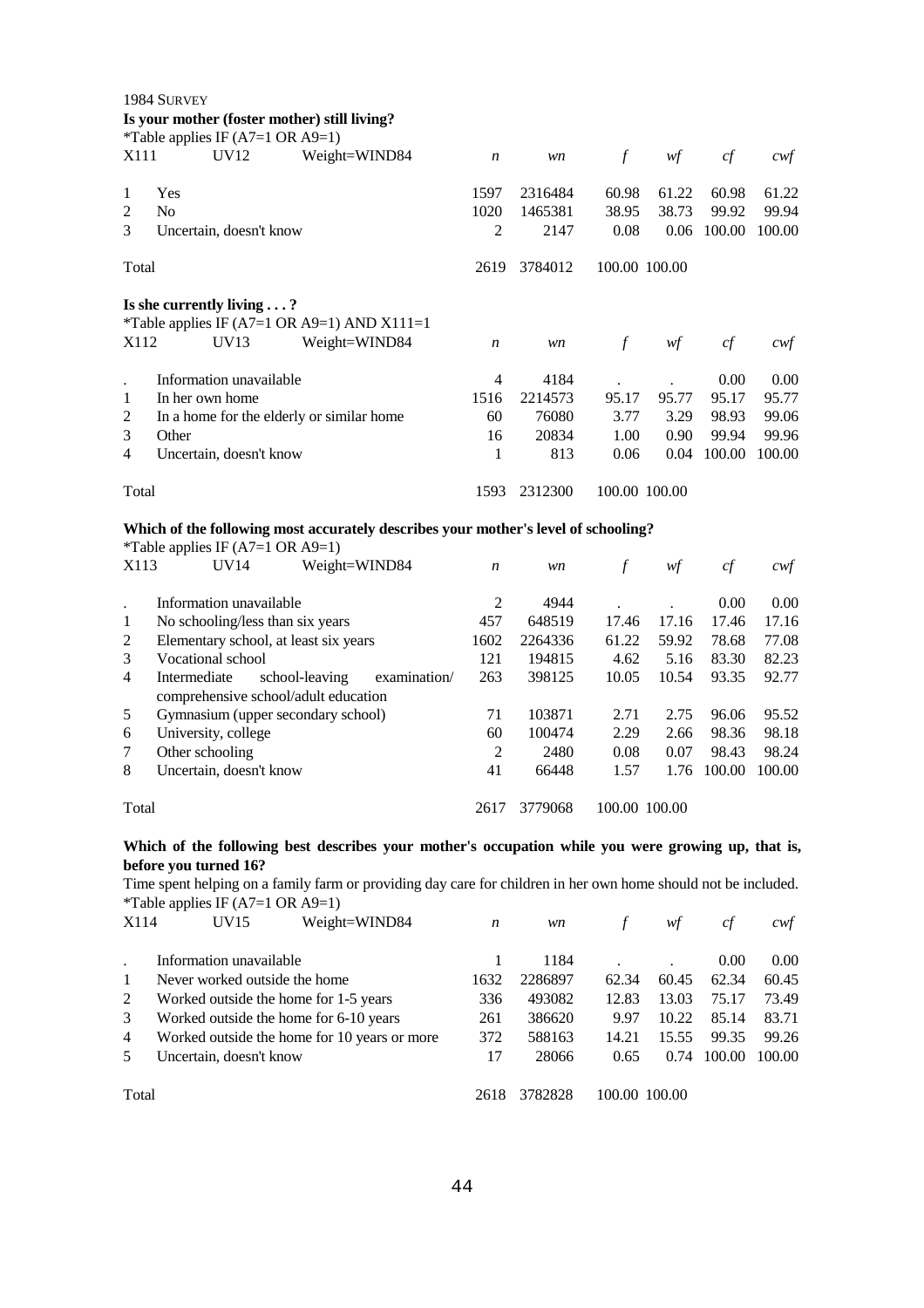#### **Was her work outside the home mostly full-time or mostly part-time?**

\*Table applies IF (A7=1 OR A9=1) AND (2 <=  $X114$  <= 4)

| X115  | UV16                    | Weight=WIND84 | n   | wn      | $\mathcal{L}$ | wf     | сt     | cwt    |
|-------|-------------------------|---------------|-----|---------|---------------|--------|--------|--------|
|       | Information unavailable |               | 2   | 2505    |               |        | 0.00   | 0.00   |
| 1     | Full-time               |               | 462 | 690142  | 47.78         | 47.10  | 47.78  | 47.10  |
| 2     | Part-time               |               | 489 | 753104  | 50.57         | 51.39  | 98.35  | 98.49  |
| 3     | Uncertain, doesn't know |               | 16  | 22114   | 1.65          | 1.51   | 100.00 | 100.00 |
| Total |                         |               | 967 | 1465360 | 100.00        | 100.00 |        |        |

#### **When your mother was working outside the home, what was her occupation during the time you were growing up, that is, before you turned 16?**

|                | *Table applies IF (A7=1 OR A9=1) AND (2<=X114<=4)                                            |                  |         |               |       |        |        |
|----------------|----------------------------------------------------------------------------------------------|------------------|---------|---------------|-------|--------|--------|
| X116           | UV17<br>Weight=WIND84                                                                        | $\boldsymbol{n}$ | wn      | $\int$        | wf    | cf     | cwt    |
| $\overline{0}$ | Uncertain, doesn't know                                                                      | $\overline{4}$   | 6850    | 0.41          | 0.47  | 0.41   | 0.47   |
| 1              | Farmer, fisherwoman or employed in agriculture<br>or fishing                                 | 35               | 47277   | 3.61          | 3.22  | 4.02   | 3.69   |
| 2              | Small businesswoman or working in family<br>business                                         | 82               | 129206  | 8.46          | 8.80  | 12.49  | 12.49  |
| 3              | Manager of business                                                                          | 3                | 3887    | 0.31          | 0.26  | 12.80  | 12.75  |
| 4              | Salaried employee/supervisor in the private<br>sector                                        | 73               | 115295  | 7.53          | 7.85  | 20.33  | 20.61  |
| 5<br>6         | Salaried employee/supervisor in the public sector<br>Industrial worker in the private sector | 139              | 232969  | 14.34         | 15.87 | 34.67  | 36.48  |
| 7              | Worker in the private service sector                                                         | 110              | 164028  | 11.35         | 11.17 | 46.03  | 47.66  |
| 8              | Worker in the public sector                                                                  | 310              | 446893  | 31.99         | 30.45 | 78.02  | 78.10  |
| 9              | Other                                                                                        | 210              | 317804  | 21.67         | 21.65 | 99.69  | 99.75  |
| Total          |                                                                                              | 3                | 3656    | 0.31          | 0.25  | 100.00 | 100.00 |
|                |                                                                                              | 969              | 1467865 | 100.00 100.00 |       |        |        |

#### **Did you live in the same town or city the entire time you were growing up, that is, before you turned 16?**

If the respondent lived somewhere else for only a short time (for example summer vacation, etc.), the answer is "yes".In case of doubt, the dividing line is one year:If the respondent lived somewhere else for a continuous period of more than one year, mark "no".

| 1 Yes<br>2 N <sub>0</sub><br>Total | *Table applies IF $(A7=1 \text{ OR } A9=1)$ |  | 2619 3784012 100.00 100.00 | X117 UV18 Weight=WIND84 <i>n</i> wn f wf cf cwf<br>1917 2767326 73.20 73.13 73.20 73.13<br>702 1016686 26.80 26.87 100.00 100.00 |
|------------------------------------|---------------------------------------------|--|----------------------------|----------------------------------------------------------------------------------------------------------------------------------|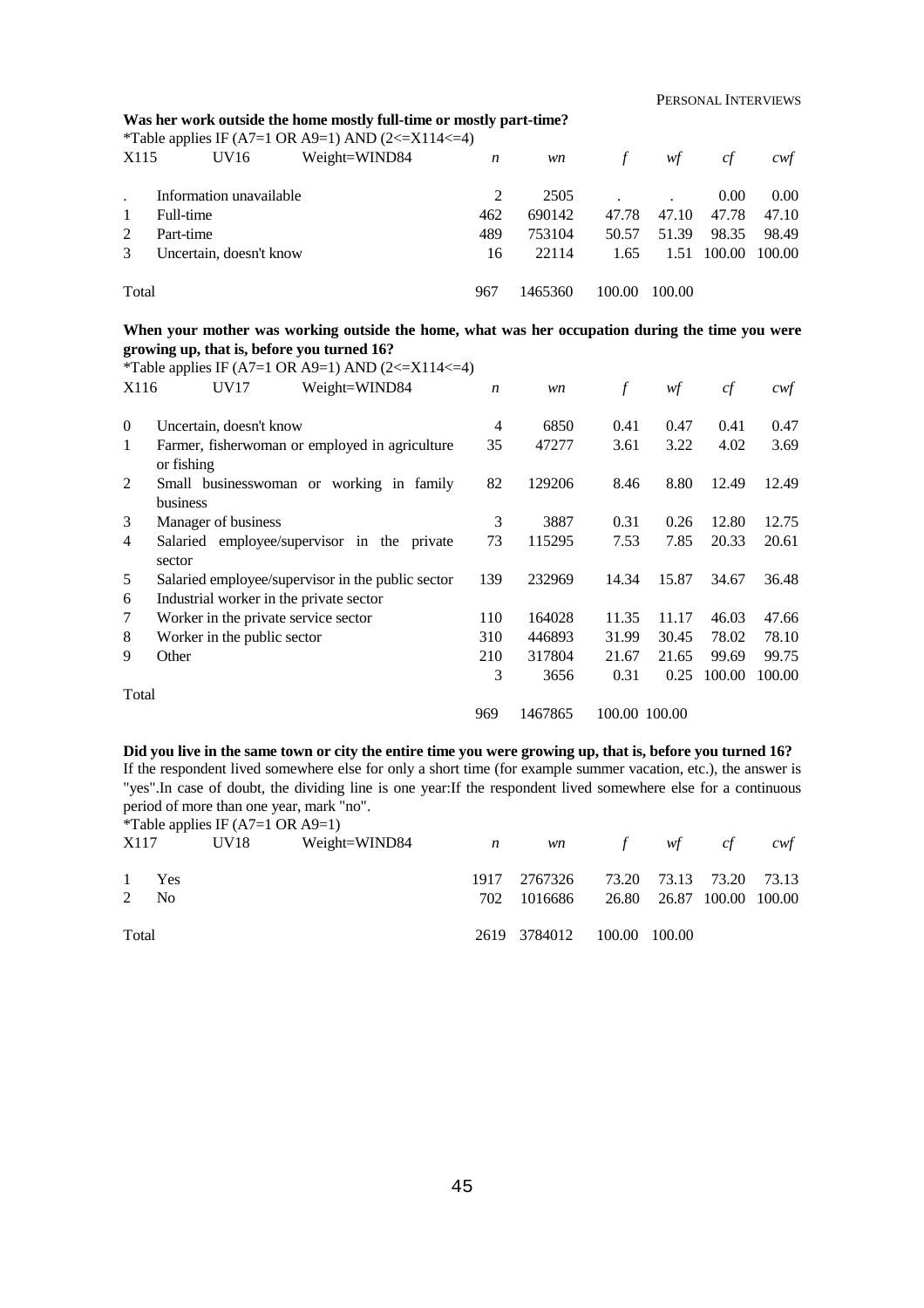1984 SURVEY **Where did you usually live while you were growing up?**

|                | *Table applies IF $(A7=1 \text{ OR } A9=1)$ |      |         |        |        |        |        |
|----------------|---------------------------------------------|------|---------|--------|--------|--------|--------|
| X118           | Weight=WIND84<br>UV <sub>19</sub>           | n    | wn      |        | wf     | сf     | cwt    |
| $\mathbf{1}$   | <b>Outside Sweden</b>                       | 209  | 281928  | 7.98   | 7.45   | 7.98   | 7.45   |
| 2              | In rural areas of Sweden                    | 1054 | 1500697 | 40.24  | 39.66  | 48.22  | 47.11  |
| 3              | In a small community or town in Sweden      | 697  | 1014253 | 26.61  | 26.80  | 74.84  | 73.91  |
| $\overline{4}$ | In a medium-sized town or city in Sweden    | 346  | 515015  | 13.21  | 13.61  | 88.05  | 87.52  |
| 5              | In a large metropolitan area in Sweden      |      | 472119  | 11.95  | 12.48  | 100.00 | 100.00 |
| Total          |                                             | 2619 | 3784012 | 100.00 | 100.00 |        |        |

### **In what county did you live most of the time while you were growing up?**

| X119  | Weight=WIND84<br><b>UV20</b> | $\boldsymbol{n}$ | wn      | $\boldsymbol{f}$ | wf    | cf     | $c \mathcal{w} f$ |
|-------|------------------------------|------------------|---------|------------------|-------|--------|-------------------|
| S     | Uncertain, doesn't know      | $\mathbf{1}$     | 1258    |                  |       | 0.00   | 0.00              |
| 1     | Stockholms län               | 261              | 402527  | 10.83            | 11.50 | 10.83  | 11.50             |
| 3     | Uppsala län                  | 109              | 183353  | 4.52             | 5.24  | 15.36  | 16.74             |
| 4     | Södermanlands län            | 75               | 101401  | 3.11             | 2.90  | 18.47  | 19.63             |
| 5     | Östergötlands län            | 78               | 119303  | 3.24             | 3.41  | 21.71  | 23.04             |
| 6     | Jönköpings län               | 104              | 151890  | 4.32             | 4.34  | 26.03  | 27.38             |
| 7     | Kronobergs län               | 55               | 73769   | 2.28             | 2.11  | 28.31  | 29.49             |
| 8     | Kalmar län                   | 85               | 116228  | 3.53             | 3.32  | 31.84  | 32.81             |
| 9     | Gotlands län                 | 44               | 65826   | 1.83             | 1.88  | 33.67  | 34.69             |
| 10    | Blekinge län                 | 102              | 134896  | 4.23             | 3.85  | 37.90  | 38.54             |
| 11    | Kristianstads län            | 68               | 98683   | 2.82             | 2.82  | 40.72  | 41.36             |
| 12    | Malmöhus län                 | 152              | 225605  | 6.31             | 6.44  | 47.03  | 47.80             |
| 13    | Hallands län                 | 19               | 31139   | 0.79             | 0.89  | 47.82  | 48.69             |
| 14    | Göteborgs och Bohus län      | 151              | 225769  | 6.27             | 6.45  | 54.09  | 55.14             |
| 15    | Älvsborgs län                | 141              | 220525  | 5.85             | 6.30  | 59.94  | 61.44             |
| 16    | Skaraborgs län               | 122              | 181273  | 5.06             | 5.18  | 65.01  | 66.62             |
| 17    | Värmlands län                | 154              | 215679  | 6.39             | 6.16  | 71.40  | 72.78             |
| 18    | Örebro län                   | 90               | 125530  | 3.74             | 3.59  | 75.13  | 76.36             |
| 19    | Västmanlands län             | 42               | 65469   | 1.74             | 1.87  | 76.88  | 78.23             |
| 20    | Kopparbergs län              | 112              | 156058  | 4.65             | 4.46  | 81.53  | 82.69             |
| 21    | Gävleborgs län               | 75               | 98191   | 3.11             | 2.80  | 84.64  | 85.50             |
| 22    | Västernorrlands län          | 101              | 149372  | 4.19             | 4.27  | 88.83  | 89.76             |
| 23    | Jämtlands län                | 67               | 88535   | 2.78             | 2.53  | 91.61  | 92.29             |
| 24    | Västerbottens län            | 134              | 177359  | 5.56             | 5.07  | 97.18  | 97.36             |
| 25    | Norrbottens län              |                  | 92446   | 2.82             | 2.64  | 100.00 | 100.00            |
| Total |                              | 2409             | 3500826 | 100.00 100.00    |       |        |                   |

# \*Table applies IF (A7=1 OR A9=1) AND (2 <=  $x118$  <= 6)

### **Have you lived in the same town or city since turning 16 (not including military service)?**

Mark "yes" if respondent moved only a short distance and was able to see friends and relatives regularly at his former place of residence.If the respondent moved farther away, making regular contacts impossible, mark "no". \*Table applies IF (A7=1 OR A9=1)

| X120                  | UV21                    | Weight=WIND84                             | n    | wn      | $\tau$        | wf    | ct          | cwf    |
|-----------------------|-------------------------|-------------------------------------------|------|---------|---------------|-------|-------------|--------|
|                       | Information unavailable |                                           |      | 2367    |               |       | 0.00        | 0.00   |
|                       | <b>Yes</b>              |                                           | 1067 | 1630072 | 40.76         | 43.10 | 40.76       | 43.10  |
| $\mathfrak{D}$        | No                      |                                           | 1550 | 2150760 | 59.21         | 56.87 | 99.96       | 99.98  |
| 3                     | Uncertain, doesn't know |                                           |      | 813     | 0.04          |       | 0.02 100.00 | 100.00 |
| Total<br>$\mathbf{r}$ | .                       | $\sqrt{2}$<br>$\bullet$<br>$\overline{a}$ | 2618 | 3781645 | 100.00 100.00 |       |             |        |

**Have you lived in the same town or city since 1978?**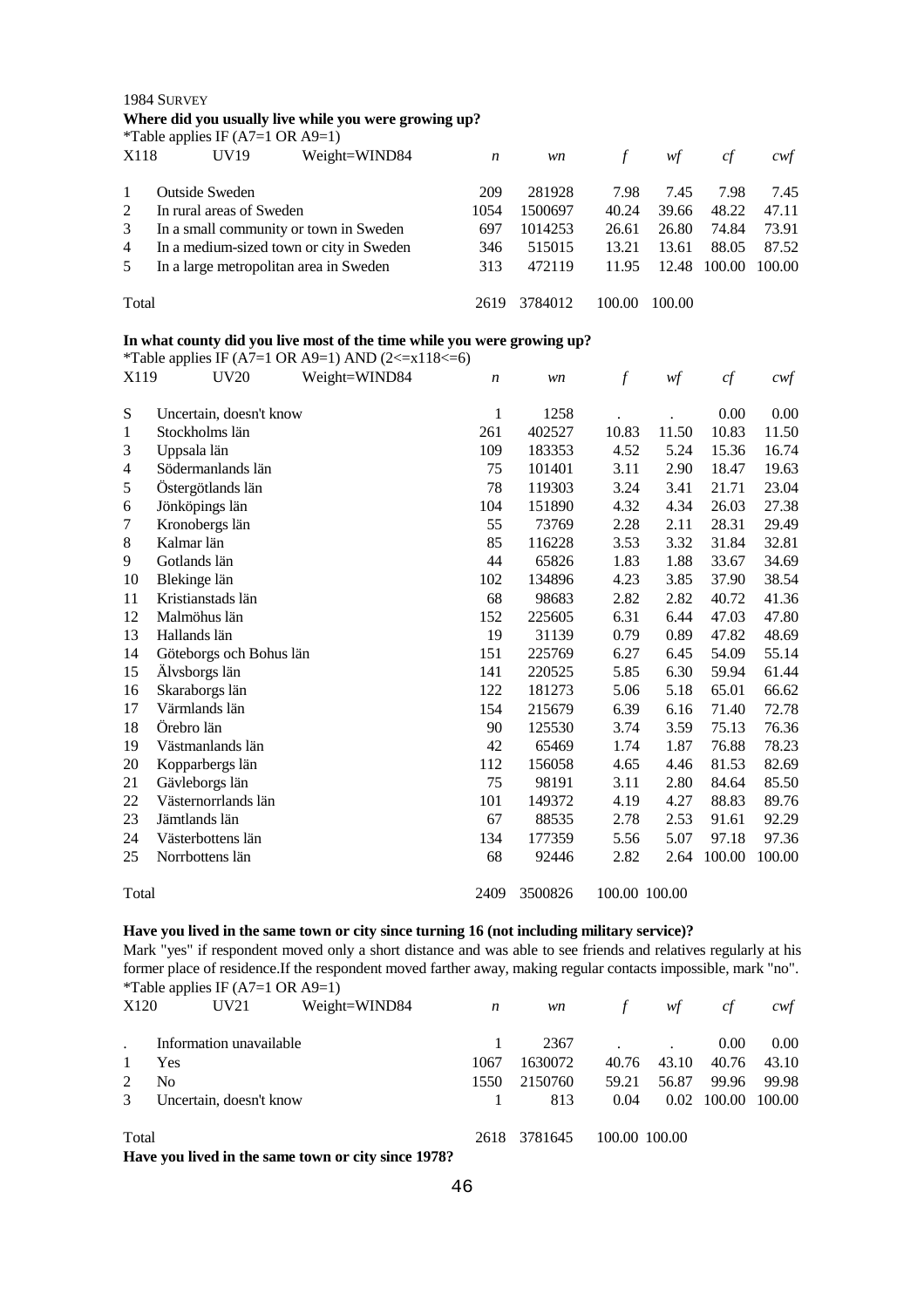PERSONAL INTERVIEWS

| Township boundaries are those existing in 1983.<br>*Table applies IF (A7=1 OR A9=1) AND (2<=X120<=3)<br>X121<br>UV22<br>Weight=WIND84<br>wf<br>$\mathcal{F}$<br>wn<br>$\boldsymbol{n}$ |                                      |             |                           |                |                |                         |                         |  |  |
|----------------------------------------------------------------------------------------------------------------------------------------------------------------------------------------|--------------------------------------|-------------|---------------------------|----------------|----------------|-------------------------|-------------------------|--|--|
|                                                                                                                                                                                        |                                      |             |                           |                |                | cf                      | cwt                     |  |  |
|                                                                                                                                                                                        | Information unavailable<br>Yes<br>No | 1256<br>294 | 1255<br>1710180<br>440138 | 81.03<br>18.97 | 79.53<br>20.47 | 0.00<br>81.03<br>100.00 | 0.00<br>79.53<br>100.00 |  |  |
| Total                                                                                                                                                                                  |                                      | 1550        | 2150318                   | 100.00 100.00  |                |                         |                         |  |  |

## **What year did you (most recently) move to the city or town where you now live?**

|                  |                         |       | *Table applies IF (A7=1 OR A9=1) AND (2<=X121<=3) |                  |        |        |        |        |        |
|------------------|-------------------------|-------|---------------------------------------------------|------------------|--------|--------|--------|--------|--------|
| X <sub>122</sub> | UV23                    |       | Weight=WIND84                                     | $\boldsymbol{n}$ | wn     |        | wf     | cf     | cwf    |
|                  | Information unavailable |       |                                                   | 1                | 1480   |        |        | 0.00   | 0.00   |
| 79               |                         |       |                                                   | 69               | 89833  | 23.55  | 20.48  | 23.55  | 20.48  |
| 80               |                         |       |                                                   | 65               | 103004 | 22.18  | 23.48  | 45.73  | 43.96  |
| 81               |                         |       |                                                   | 60               | 101692 | 20.48  | 23.18  | 66.21  | 67.14  |
| 82               |                         |       |                                                   | 61               | 89555  | 20.82  | 20.42  | 87.03  | 87.56  |
| 83               |                         |       |                                                   | 31               | 43885  | 10.58  | 10.00  | 97.61  | 97.56  |
| 84               |                         |       |                                                   | 7                | 10689  | 2.39   | 2.44   | 100.00 | 100.00 |
| Total            |                         |       |                                                   | 293              | 438658 | 100.00 | 100.00 |        |        |
| Mean             |                         | 80.83 | Std deviation                                     |                  |        | 1.36   |        |        |        |
| Maximum          |                         | 84.00 | Upper quartile                                    | :                | 82.00  |        |        |        |        |
| Median           |                         | 81.00 | Lower quartile                                    | $\bullet$        | 80.00  |        |        |        |        |
| Minimum          |                         | 79.00 |                                                   |                  |        |        |        |        |        |

## **In what town and county did you live right before you moved to where you now live?**

|      |      | <i>*Table applies IF (A7=1 OR A9=1) AND (2&lt;=X121&lt;=3)</i> |    |             |  |
|------|------|----------------------------------------------------------------|----|-------------|--|
| X123 | UV24 | Weight=WIND84                                                  | wn | f wf cf cwf |  |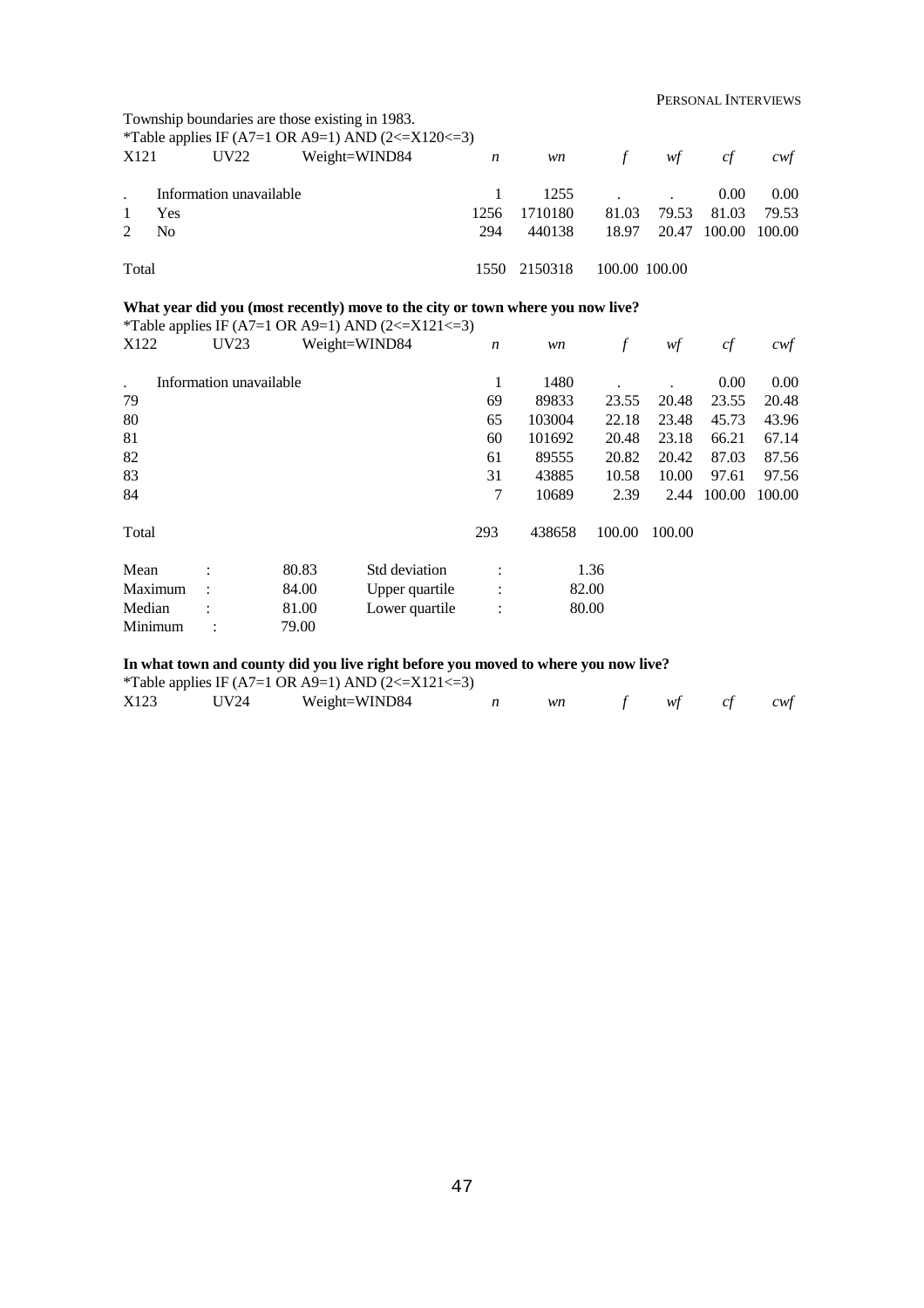|              | 1984 SURVEY               |    |                                           |               |              |              |                |                |
|--------------|---------------------------|----|-------------------------------------------|---------------|--------------|--------------|----------------|----------------|
|              | Information unavailable   |    | 15                                        | 22708         |              |              | 0.00           | 0.00           |
| 120<br>123   | Värmdö<br>Järfälla        |    | $\mathbf{1}$<br>$\mathbf{1}$              | 1233<br>1195  | 0.36<br>0.36 | 0.30<br>0.29 | 0.36<br>0.72   | 0.30<br>0.58   |
| 126          | Huddinge                  |    | $\overline{4}$                            | 7776          | 1.43         | 1.86         | 2.15           | 2.44           |
| 127          | Botkyrka                  |    | $\overline{4}$                            | 8097          | 1.43         | 1.94         | 3.58           | 4.38           |
| 136<br>138   | Haninge<br>Tyresö         |    | $\overline{2}$<br>3                       | 2458<br>3787  | 0.72<br>1.08 | 0.59<br>0.91 | 4.30<br>5.38   | 4.97<br>5.88   |
| 162          | Danderyd                  |    | $\mathbf{1}$                              | 3027          | 0.36         | 0.73         | 5.73           | 6.61           |
| 163          | Sollentuna                |    | 3                                         | 4804          | 1.08         | 1.15         | 6.81           | 7.76           |
| 180          | Stockholm                 |    | 23                                        | 35120         | 8.24         | 8.41         | 15.05          | 16.17          |
| 181<br>182   | Södertälje<br>Nacka       |    | 3<br>$\overline{2}$                       | 6484<br>2506  | 1.08<br>0.72 | 1.55<br>0.60 | 16.13<br>16.85 | 17.72<br>18.32 |
| 184          | Solna                     |    | 3                                         | 2745          | 1.08         | 0.66         | 17.92          | 18.98          |
| 186          | Lidingö                   |    | $\mathbf{1}$                              | 3027          | 0.36         | 0.73         | 18.28          | 19.71          |
| 187          | Vaxholm                   |    | $\mathbf{1}$                              | 1486<br>2291  | 0.36<br>1.08 | 0.36<br>0.55 | 18.64<br>19.71 | 20.06<br>20.61 |
| 191<br>192   | Sigtuna<br>Nynäshamn      |    | 3<br>3                                    | 3883          | 1.08         | 0.93         | 20.79          | 21.54          |
| 380          | Uppsala                   |    | 10                                        | 18142         | 3.58         | 4.35         | 24.37          | 25.89          |
| 482          | Flen                      |    | $\boldsymbol{2}$                          | 642           | 0.72         | 0.15         | 25.09          | 26.04          |
| 483<br>561   | Katrineholm<br>Atvidaberg |    | $\mathbf{1}$<br>$\overline{\mathbf{c}}$   | 1367<br>2674  | 0.36<br>0.72 | 0.33<br>0.64 | 25.45<br>26.16 | 26.37<br>27.01 |
| 581          | Norrköping                |    | $\mathbf{1}$                              | 2662          | 0.36         | 0.64         | 26.52          | 27.65          |
| 583          | Motala                    |    | $\mathbf{1}$                              | 2665          | 0.36         | 0.64         | 26.88          | 28.29          |
| 586<br>662   | Mjölby<br>Gislaved        |    | $\mathbf{1}$<br>3                         | 2551<br>3563  | 0.36<br>1.08 | 0.61<br>0.85 | 27.24<br>28.32 | 28.90<br>29.75 |
| 680          | Jönköping                 |    | 3                                         | 5575          | 1.08         | 1.34         | 29.39          | 31.09          |
| 682          | Nässjö                    |    | $\mathbf{1}$                              | 1390          | 0.36         | 0.33         | 29.75          | 31.42          |
| 687          | Tranås                    |    | $\overline{2}$                            | 2552          | 0.72         | 0.61         | 30.47          | 32.03          |
| 780<br>781   | Växjö<br>Ljungby          |    | $\mathbf{1}$<br>$\boldsymbol{2}$          | 1291<br>5210  | 0.36<br>0.72 | 0.31<br>1.25 | 30.82<br>31.54 | 32.34<br>33.59 |
| 883          | Västervik                 |    | $\boldsymbol{2}$                          | 2552          | 0.72         | 0.61         | 32.26          | 34.20          |
| 1060         | Olofström                 |    | 3                                         | 3779          | 1.08         | 0.91         | 33.33          | 35.10          |
| 1080<br>1166 | Karlskrona<br>Klippan     |    | $\boldsymbol{2}$<br>$\mathbf{1}$          | 2532<br>1278  | 0.72<br>0.36 | 0.61<br>0.31 | 34.05<br>34.41 | 35.71<br>36.02 |
| 1180         | Kristianstad              |    | $\overline{\mathbf{c}}$                   | 2638          | 0.72         | 0.63         | 35.13          | 36.65          |
| 1183         | Hässleholm                |    | $1\,$                                     | 2556          | 0.36         | 0.61         | 35.48          | 37.26          |
| 1214         | Svalöv                    |    | $\overline{2}$                            | 2494          | 0.72         | 0.60         | 36.20          | 37.86          |
| 1230<br>1260 | Staffanstorp<br>Bjuv      |    | $\boldsymbol{2}$<br>$\boldsymbol{2}$      | 4154<br>2516  | 0.72<br>0.72 | 1.00<br>0.60 | 36.92<br>37.63 | 38.85<br>39.46 |
| 1261         | Kävlinge                  |    | $\overline{2}$                            | 2536          | 0.72         | 0.61         | 38.35          | 40.06          |
| 1262         | Lomma                     |    | 1                                         | 791           | 0.36         | 0.19         | 38.71          | 40.25          |
| 1264<br>1267 | Skurup<br>Höör            |    | $\mathbf{1}$<br>$\overline{4}$            | 2718<br>4352  | 0.36<br>1.43 | 0.65<br>1.04 | 39.07<br>40.50 | 40.90<br>41.95 |
| 1280         | Malmö                     |    | 8                                         | 11298         | 2.87         | 2.71         | 43.37          | 44.65          |
| 1281         | Lund                      |    | 5                                         | 7776          | 1.79         | 1.86         | 45.16          | 46.52          |
| 1282         | Landskrona                |    | $\mathbf{1}$                              | 1280          | 0.36         | 0.31         | 45.52          | 46.82          |
| 1283<br>1285 | Helsingborg<br>Eslöv      |    | 3<br>3                                    | 3741<br>3698  | 1.08<br>1.08 | 0.90<br>0.89 | 46.59<br>47.67 | 47.72<br>48.61 |
| 1286         | Ystad                     |    | $\mathbf{1}$                              | 2679          | 0.36         | 0.64         | 48.03          | 49.25          |
| 1315         | Hylte                     |    | $\mathbf{1}$                              | 2247          | 0.36         | 0.54         | 48.39          | 49.79          |
| 1380<br>1381 | Halmstad<br>Laholm        |    | $\overline{2}$<br>$\boldsymbol{2}$        | 3632<br>2416  | 0.72<br>0.72 | 0.87<br>0.58 | 49.10<br>49.82 | 50.66<br>51.23 |
| 1383         | Varberg                   |    | $\mathbf{1}$                              | 782           | 0.36         | 0.19         | 50.18          | 51.42          |
| 1384         | Kungsbacka                |    | $\overline{2}$                            | 3913          | 0.72         | 0.94         | 50.90          | 52.36          |
| 1401         | Härryda                   |    | 1                                         | 2734          | 0.36         | 0.65         | 51.25          | 53.01          |
| 1402<br>1430 | Partille<br>Munkedal      |    | $\overline{4}$<br>$\mathbf{1}$            | 6427<br>1259  | 1.43<br>0.36 | 1.54<br>0.30 | 52.69<br>53.05 | 54.55<br>54.85 |
| 1480         | Göteborg                  |    | 10                                        | 14670         | 3.58         | 3.51         | 56.63          | 58.37          |
| 1482         | Kungälv                   |    | $\overline{2}$                            | 2522          | 0.72         | 0.60         | 57.35          | 58.97          |
| 1484<br>1562 | Lysekil<br>Lilla Edet     |    | $\mathbf{1}$<br>$\overline{2}$            | 1379<br>2566  | 0.36<br>0.72 | 0.33<br>0.61 | 57.71<br>58.42 | 59.30<br>59.92 |
| 1565         | Svenljunga                |    | $\overline{c}$                            | 2726          | 0.72         | 0.65         | 59.14          | 60.57          |
| 1581         | Trollhättan               |    | 4                                         | 4905          | 1.43         | 1.18         | 60.57          | 61.75          |
| 1583<br>1683 | Borås<br>Skövde           |    | 3<br>$\mathbf{1}$                         | 5244<br>1143  | 1.08<br>0.36 | 1.26<br>0.27 | 61.65<br>62.01 | 63.00<br>63.28 |
| 1685         | Tidaholm                  |    | $\overline{\mathbf{c}}$                   | 2524          | 0.72         | 0.60         | 62.72          | 63.88          |
| 1686         | Falköping                 |    | $1\,$                                     | 2446          | 0.36         | 0.59         | 63.08          | 64.47          |
| 1762         | Munkfors                  |    | $\overline{2}$                            | 1752          | 0.72         | 0.42         | 63.80          | 64.89          |
| 1780<br>1781 | Karlstad<br>Kristinehamn  |    | 10<br>$\boldsymbol{2}$                    | 16540<br>3953 | 3.58<br>0.72 | 3.96<br>0.95 | 67.38<br>68.10 | 68.85<br>69.80 |
| 1783         | Hagfors                   |    | $\mathbf{1}$                              | 1162          | 0.36         | 0.28         | 68.46          | 70.07          |
| 1784         | Arvika                    |    | 1                                         | 1486          | 0.36         | 0.36         | 68.82          | 70.43          |
| 1785<br>1860 | Säffle<br>Laxå            |    | $\mathbf{1}$<br>$\mathbf{1}$              | 1224<br>1293  | 0.36<br>0.36 | 0.29<br>0.31 | 69.18<br>69.53 | 70.72<br>71.03 |
| 1861         | Hallsberg                 |    | $\boldsymbol{2}$                          | 2470          | 0.72         | 0.59         | 70.25          | 71.63          |
| 1880         | Örebro                    |    | 3                                         | 3876          | 1.08         | 0.93         | 71.33          | 72.55          |
| 1881         | Kumla                     |    | $\mathbf{1}$                              | 1352          | 0.36         | 0.32         | 71.68          | 72.88          |
| 1883<br>1907 | Karlskoga<br>Surahammar   |    | 5<br>$\mathbf{1}$                         | 6261<br>1326  | 1.79<br>0.36 | 1.50<br>0.32 | 73.48<br>73.84 | 74.38<br>74.70 |
| 1980         | Västerås                  |    | $\overline{\mathbf{c}}$                   | 2692          | 0.72         | 0.64         | 74.55          | 75.34          |
| 1981         | Sala                      |    | $1\,$                                     | 259           | 0.36         | 0.06         | 74.91          | 75.40          |
| 1983<br>2031 | Köping<br>Rättvik         |    | 3<br>$\mathbf{1}$                         | 3782<br>1206  | 1.08<br>0.36 | 0.91<br>0.29 | 75.99<br>76.34 | 76.31<br>76.60 |
| 2080         | Falun                     |    | $\overline{2}$                            | 2960          | 0.72         | 0.71         | 77.06          | 77.31          |
| 2081         | Borlänge                  |    | $\mathbf{1}$                              | 2578          | 0.36         | 0.62         | 77.42          | 77.92          |
| 2084<br>2085 | Avesta                    |    | 3                                         | 3867          | 1.08         | 0.93         | 78.49          | 78.85          |
| 2180         | Ludvika<br>Gävle          |    | 5<br>9                                    | 8297<br>11137 | 1.79<br>3.23 | 1.99<br>2.67 | 80.29<br>83.51 | 80.84<br>83.51 |
| 2184         | Hudiksvall                |    | $\boldsymbol{2}$                          | 2633          | 0.72         | 0.63         | 84.23          | 84.14          |
| 2260         | Ånge                      |    | $\mathbf{1}$                              | 2486          | 0.36         | 0.60         | 84.59          | 84.73          |
| 2280<br>2281 | Härnösand<br>Sundsvall    |    | $\overline{\mathbf{c}}$<br>$\overline{4}$ | 3698<br>5182  | 0.72<br>1.43 | 0.89<br>1.24 | 85.30<br>86.74 | 85.62<br>86.86 |
| 2282         | Kramfors                  |    | $\overline{2}$                            | 2514          | 0.72         | 0.60         | 87.46          | 87.46          |
| 2284         | Örnsköldsvik              |    | 3                                         | 6253          | 1.08         | 1.50         | 88.53          | 88.96          |
| 2309         | Krokom                    |    | $\boldsymbol{2}$                          | 3063          | 0.72         | 0.73         | 89.25          | 89.69          |
| 2380<br>2409 | Östersund<br>Robertsfors  |    | 10<br>$\mathbf{1}$                        | 12737<br>1251 | 3.58<br>0.36 | 3.05<br>0.30 | 92.83<br>93.19 | 92.74<br>93.04 |
| 2463         | Åsele                     |    | $\boldsymbol{2}$                          | 2502          | 0.72         | 0.60         | 93.91          | 93.64          |
| 2480         | Umeå                      |    | 5                                         | 6239          | 1.79         | 1.49         | 95.70          | 95.14          |
| 2505<br>2560 | Arvidsjaur<br>Älvsbyn     | 48 | $\overline{\mathbf{c}}$<br>$\mathbf{1}$   | 2780<br>855   | 0.72<br>0.36 | 0.67<br>0.20 | 96.42<br>96.77 | 95.80<br>96.01 |
| 2580         | Luleå                     |    | $\mathbf{1}$                              | 2454          | 0.36         | 0.59         | 97.13          | 96.60          |
| 2584         | Kiruna                    |    | $\mathbf{1}$                              | 2414          | 0.36         | 0.58         | 97.49          | 97.18          |
| 3000         | Foreign countries         |    | $\overline{7}$                            | 11790         | 2.51         | 2.82         | 100.00         | 100.00         |
| Total        |                           |    | 279                                       | 417430        | 100.00       | 100.00       |                |                |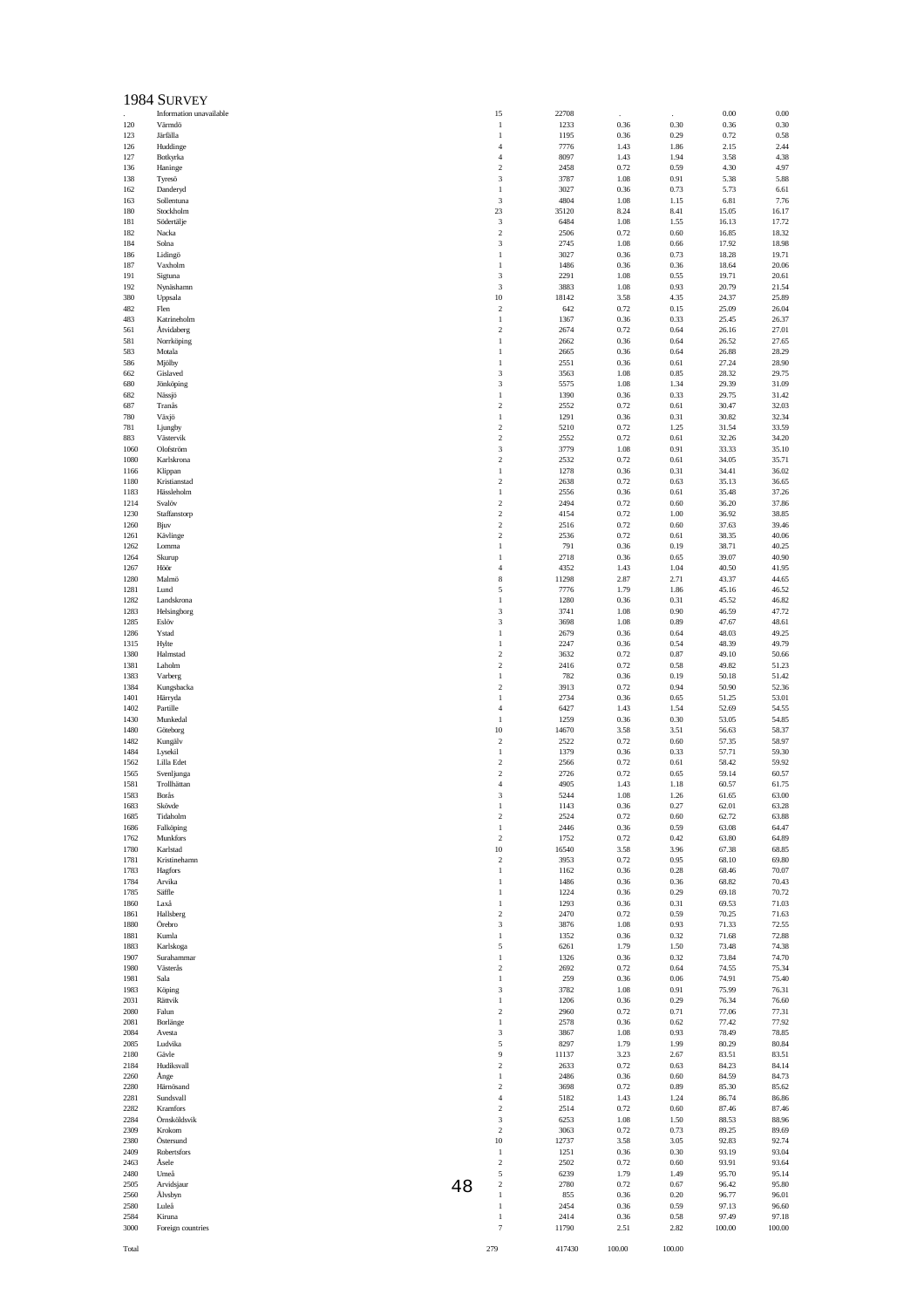$0.00$ 21.54 25.89 26.37 28.90 32.03 33.59  $34.20$ 35.71 37.26 49.25 52.36 59.30 63.00 64.47 70.72 74.38 76.31 80.84 84.14 88.96 92.74 95.14 97.18 100.00

| In what county did you live right before you moved to where you now live? | PERSONAL INTERVIEW |                                                        |                  |       |               |                |        |                   |
|---------------------------------------------------------------------------|--------------------|--------------------------------------------------------|------------------|-------|---------------|----------------|--------|-------------------|
|                                                                           |                    | *Table applies IF (A7=1 OR A9=1) AND (2 <= $X121$ < 3) |                  |       |               |                |        |                   |
| X124                                                                      | N                  | Weight=WIND84                                          | $\boldsymbol{n}$ | wn    | $\mathcal{f}$ | $\mathcal{W}f$ | cf     | cwf               |
|                                                                           |                    | Information unavailable                                | 15               | 22708 |               |                | 0.00   | 0.00              |
| 1                                                                         | Stockholms län     |                                                        | 58               | 89919 | 20.79         | 21.54          | 20.79  | 21.54             |
| 3                                                                         | Uppsala län        |                                                        | 10               | 18142 | 3.58          | 4.35           | 24.37  | 25.89             |
| $\overline{4}$                                                            |                    | Södermanlands län                                      | $\mathfrak{Z}$   | 2009  | 1.08          | 0.48           | 25.45  | 26.3'             |
| 5                                                                         | Östergötlands län  |                                                        | 5                | 10552 | 1.79          | 2.53           | 27.24  | 28.9              |
| 6                                                                         | Jönköpings län     |                                                        | 9                | 13080 | 3.23          | 3.13           | 30.47  | 32.0              |
| 7                                                                         | Kronobergs län     |                                                        | 3                | 6501  | 1.08          | 1.56           | 31.54  | 33.5              |
| $\,8\,$                                                                   | Kalmar län         |                                                        | $\overline{2}$   | 2552  | 0.72          | 0.61           | 32.26  | 34.20             |
| 10                                                                        | Blekinge län       |                                                        | 5                | 6311  | 1.79          | 1.51           | 34.05  | 35.7              |
| 11                                                                        | Kristianstads län  |                                                        | $\overline{4}$   | 6472  | 1.43          | 1.55           | 35.48  | 37.20             |
| 12                                                                        | Malmöhus län       |                                                        | 35               | 50033 | 12.54         | 11.99          | 48.03  | 49.2              |
| 13                                                                        | Hallands län       |                                                        | 8                | 12990 | 2.87          | 3.11           | 50.90  | 52.3 <sub>0</sub> |
| 14                                                                        |                    | Göteborgs och Bohus län                                | 19               | 28991 | 6.81          | 6.95           | 57.71  | 59.30             |
| 15                                                                        | Älvsborgs län      |                                                        | 11               | 15441 | 3.94          | 3.70           | 61.65  | 63.0              |
| 16                                                                        | Skaraborgs län     |                                                        | $\overline{4}$   | 6113  | 1.43          | 1.46           | 63.08  | 64.4              |
| 17                                                                        | Värmlands län      |                                                        | 17               | 26117 | 6.09          | 6.26           | 69.18  | 70.72             |
| 18                                                                        | Örebro län         |                                                        | 12               | 15252 | 4.30          | 3.65           | 73.48  | 74.3              |
| 19                                                                        | Västmanlands län   |                                                        | $\overline{7}$   | 8059  | 2.51          | 1.93           | 75.99  | 76.3              |
| 20                                                                        | Kopparbergs län    |                                                        | 12               | 18908 | 4.30          | 4.53           | 80.29  | 80.84             |
| 21                                                                        | Gävleborgs län     |                                                        | 11               | 13770 | 3.94          | 3.30           | 84.23  | 84.14             |
| 22                                                                        |                    | Västernorrlands län                                    | 12               | 20133 | 4.30          | 4.82           | 88.53  | 88.9              |
| 23                                                                        | Jämtlands län      |                                                        | 12               | 15800 | 4.30          | 3.79           | 92.83  | 92.74             |
| 24                                                                        | Västerbottens län  |                                                        | $\,8$            | 9992  | 2.87          | 2.39           | 95.70  | 95.14             |
| 25                                                                        | Norrbottens län    |                                                        | 5                | 8503  | 1.79          | 2.04           | 97.49  | 97.1              |
| 30                                                                        | Foreign countries  |                                                        | 7                | 11790 | 2.51          | 2.82           | 100.00 | 100.0             |

| County where the respondent was living at the time of the interview |  |  |
|---------------------------------------------------------------------|--|--|

Total

|  |  |  |  | County where the respondent was living at the time of the intervie |  |  |  |  |  |  |  |  |  |  |  |
|--|--|--|--|--------------------------------------------------------------------|--|--|--|--|--|--|--|--|--|--|--|
|--|--|--|--|--------------------------------------------------------------------|--|--|--|--|--|--|--|--|--|--|--|

|      | *Table applies IF $(A7=1 \text{ OR } A9=1)$ |               |  |  |     |
|------|---------------------------------------------|---------------|--|--|-----|
| X125 | UV25                                        | Weight=WIND84 |  |  | cwt |

279 417430 100.00 100.00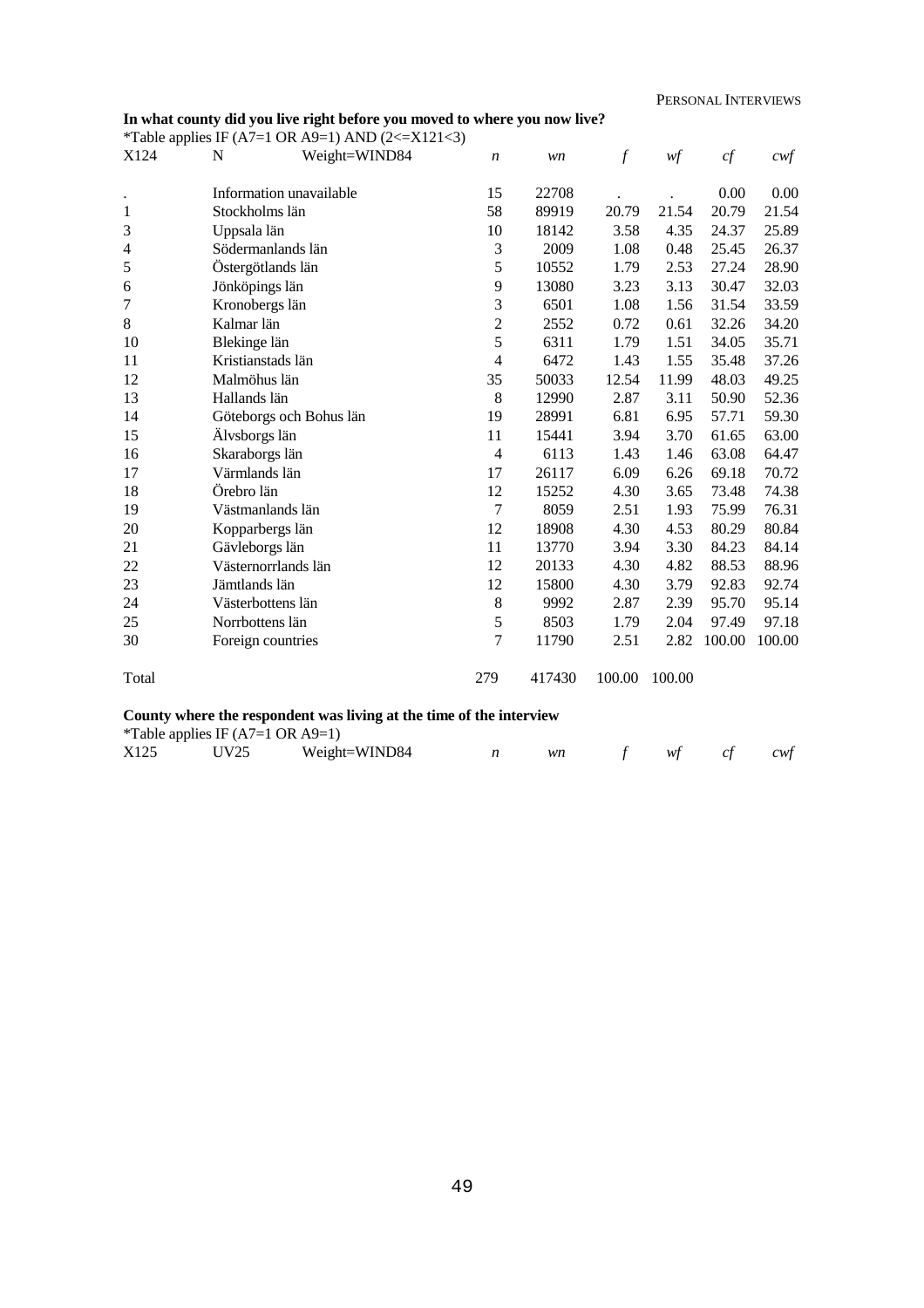|              | 1984 SURVEY             |                       |                 |              |              |                |                |
|--------------|-------------------------|-----------------------|-----------------|--------------|--------------|----------------|----------------|
| 120          | Värmdö                  | $\sqrt{2}$            | 4140            | 0.08         | 0.11         | 0.08           | 0.11           |
| 123          | Järfälla                | $\mathbf{1}$          | 2693            | 0.04         | 0.07         | 0.11           | 0.18           |
| 126<br>127   | Huddinge<br>Botkyrka    | $\overline{4}$<br>100 | 3864<br>122591  | 0.15<br>3.82 | 0.10<br>3.24 | 0.27<br>4.09   | 0.28<br>3.52   |
| 128          | Salem                   | 24                    | 64450           | 0.92         | 1.70         | 5.00           | 5.23           |
| 160          | Täby                    | $\overline{2}$        | 2692            | 0.08         | 0.07         | 5.08           | 5.30           |
| 180          | Stockholm               | 260                   | 406675          | 9.93         | 10.75        | 15.01          | 16.04          |
| 181<br>184   | Södertälje<br>Solna     | 35<br>17              | 45040<br>23594  | 1.34<br>0.65 | 1.19<br>0.62 | 16.34<br>16.99 | 17.23<br>17.86 |
| 188          | Norrtälje               | $\overline{2}$        | 2960            | 0.08         | 0.08         | 17.07          | 17.94          |
| 380          | Uppsala                 | 99                    | 159104          | 3.78         | 4.20         | 20.85          | 22.14          |
| 381          | Enköping                | 70                    | 103241          | 2.67         | 2.73         | 23.52          | 24.87          |
| 480          | Nyköping                | 46                    | 59554           | 1.76         | 1.57         | 25.28          | 26.44          |
| 482<br>483   | Flen<br>Katrineholm     | 28<br>$\overline{2}$  | 35199<br>2572   | 1.07<br>0.08 | 0.93<br>0.07 | 26.35<br>26.42 | 27.37<br>27.44 |
| 509          | Ödeshög                 | 6                     | 6804            | 0.23         | 0.18         | 26.65          | 27.62          |
| 512          | Ydre                    | $\sqrt{2}$            | 2552            | 0.08         | 0.07         | 26.73          | 27.69          |
| 580          | Linköping               | $\mathbf{1}$          | 2517            | 0.04         | 0.07         | 26.77          | 27.75          |
| 581<br>680   | Norrköping<br>Jönköping | 56<br>27              | 83584<br>45083  | 2.14<br>1.03 | 2.21<br>1.19 | 28.90<br>29.94 | 29.96<br>31.16 |
| 682          | Nässjö                  | $\overline{2}$        | 2613            | 0.08         | 0.07         | 30.01          | 31.22          |
| 684          | Sävsjö                  | 14                    | 22780           | 0.53         | 0.60         | 30.55          | 31.83          |
| 685          | Vetlanda                | 31                    | 41368           | 1.18         | 1.09         | 31.73          | 32.92          |
| 686          | Eksjö                   | 23                    | 36438           | 0.88         | 0.96         | 32.61          | 33.88          |
| 687<br>780   | Tranås<br>Växjö         | 19<br>15              | 26368<br>24453  | 0.73<br>0.57 | 0.70<br>0.65 | 33.33<br>33.91 | 34.58<br>35.23 |
| 781          | Ljungby                 | 33                    | 42099           | 1.26         | 1.11         | 35.17          | 36.34          |
| 840          | Mörbylånga              | 13                    | 20880           | 0.50         | 0.55         | 35.66          | 36.89          |
| 861          | Mönsterås               | 16                    | 22810           | 0.61         | 0.60         | 36.27          | 37.49          |
| 880          | Kalmar                  | 16                    | 21522           | 0.61         | 0.57         | 36.88          | 38.06          |
| 881<br>980   | Nybro<br>Gotland        | 14<br>44              | 18354<br>66277  | 0.53<br>1.68 | 0.49<br>1.75 | 37.42<br>39.10 | 38.55<br>40.30 |
| 1060         | Olofström               | $\overline{c}$        | 3129            | 0.08         | 0.08         | 39.18          | 40.38          |
| 1081         | Ronneby                 | 51                    | 68878           | 1.95         | 1.82         | 41.12          | 42.20          |
| 1082         | Karlshamn               | 17                    | 20043           | 0.65         | 0.53         | 41.77          | 42.73          |
| 1083<br>1167 | Sölvesborg              | 34<br>19              | 43965<br>25353  | 1.30<br>0.73 | 1.16<br>0.67 | 43.07<br>43.80 | 43.89<br>44.56 |
| 1183         | Astorp<br>Hässleholm    | 23                    | 33654           | 0.88         | 0.89         | 44.67          | 45.45          |
| 1214         | Svalöv                  | 24                    | 29820           | 0.92         | 0.79         | 45.59          | 46.24          |
| 1262         | Lomma                   | 32                    | 41936           | 1.22         | 1.11         | 46.81          | 47.35          |
| 1264         | Skurup                  | 10                    | 14293           | 0.38         | 0.38         | 47.19          | 47.73          |
| 1265<br>1280 | Sjöbo<br>Malmö          | 23<br>29              | 35665<br>47986  | 0.88<br>1.11 | 0.94<br>1.27 | 48.07<br>49.18 | 48.67<br>49.94 |
| 1281         | Lund                    | 35                    | 55763           | 1.34         | 1.47         | 50.52          | 51.41          |
| 1282         | Landskrona              | 14                    | 18448           | 0.53         | 0.49         | 51.05          | 51.90          |
| 1283         | Helsingborg             | 30                    | 41754           | 1.15         | 1.10         | 52.20          | 53.00          |
| 1286         | Ystad                   | $\mathbf{1}$          | 2556            | 0.04         | 0.07         | 52.23          | 53.07          |
| 1287<br>1380 | Trelleborg<br>Halmstad  | $\mathbf{1}$<br>9     | 2718<br>14603   | 0.04<br>0.34 | 0.07<br>0.39 | 52.27<br>52.62 | 53.14<br>53.53 |
| 1384         | Kungsbacka              | $\overline{9}$        | 13735           | 0.34         | 0.36         | 52.96          | 53.89          |
| 1401         | Härryda                 | $10\,$                | 14946           | 0.38         | 0.39         | 53.34          | 54.28          |
| 1402         | Partille                | 18                    | 23365           | 0.69         | 0.62         | 54.03          | 54.90          |
| 1480<br>1481 | Göteborg<br>Mölndal     | 74<br>24              | 112056<br>37147 | 2.83<br>0.92 | 2.96<br>0.98 | 56.85<br>57.77 | 57.86<br>58.84 |
| 1482         | Kungälv                 | 41                    | 52608           | 1.57         | 1.39         | 59.34          | 60.23          |
| 1485         | Uddevalla               | $\overline{7}$        | 10165           | 0.27         | 0.27         | 59.60          | 60.50          |
| 1524         | Lerum                   | 13                    | 35688           | 0.50         | 0.94         | 60.10          | 61.45          |
| 1552<br>1561 | Tranemo<br>Mellerud     | 45<br>5               | 64074<br>9844   | 1.72<br>0.19 | 1.69<br>0.26 | 61.82<br>62.01 | 63.14<br>63.40 |
| 1565         | Svenljunga              | $\overline{2}$        | 1120            | 0.08         | 0.03         | 62.08          | 63.43          |
| 1580         | Vänersborg              | 79                    | 112271          | 3.02         | 2.97         | 65.10          | 66.40          |
| 1583         | Borås                   | 12                    | 18662           | 0.46         | 0.49         | 65.56          | 66.89          |
| 1660         | Vara                    | 10                    | 14606           | 0.38         | 0.39         | 65.94          | 67.28          |
| 1661<br>1681 | Götene<br>Lidköping     | 11<br>$\sqrt{2}$      | 19093<br>2756   | 0.42<br>0.08 | 0.50<br>0.07 | 66.36<br>66.44 | 67.78<br>67.85 |
| 1682         | Skara                   | 9                     | 13260           | 0.34         | 0.35         | 66.78          | 68.20          |
| 1683         | Skövde                  | 48                    | 65113           | 1.83         | 1.72         | 68.61          | 69.92          |
| 1686         | Falköping               | 42                    | 58090           | 1.60         | 1.54         | 70.22          | 71.46          |
| 1715<br>1730 | Kil<br>Eda              | 31<br>20              | 46179<br>28251  | 1.18<br>0.76 | 1.22<br>0.75 | 71.40<br>72.16 | 72.68<br>73.43 |
| 1763         | Forshaga                | 31                    | 40657           | 1.18         | 1.07         | 73.35          | 74.50          |
| 1765         | Årjäng                  | 1                     | 581             | 0.04         | 0.02         | 73.39          | 74.52          |
| 1780         | Karlstad                | $27\,$                | 43565           | 1.03         | 1.15         | 74.42          | 75.67          |
| 1784<br>1860 | Arvika<br>Laxå          | 32<br>20              | 41820<br>24292  | 1.22<br>0.76 | 1.11<br>0.64 | 75.64<br>76.40 | 76.77<br>77.41 |
| 1861         | Hallsberg               | 25                    | 38790           | 0.95         | 1.03         | 77.36          | 78.44          |
| 1862         | Degerfors               | 21                    | 26712           | 0.80         | 0.71         | 78.16          | 79.15          |
| 1880         | Örebro                  | 65                    | 86252           | 2.48         | 2.28         | 80.64          | 81.43          |
| 1980         | Västerås                | 23                    | 38622           | 0.88         | 1.02         | 81.52          | 82.45          |
| 2080<br>2081 | Falun<br>Borlänge       | 11<br>27              | 14821<br>35279  | 0.42<br>1.03 | 0.39<br>0.93 | 81.94<br>82.97 | 82.84<br>83.77 |
| 2082         | Säter                   | 20                    | 29312           | 0.76         | 0.77         | 83.73          | 84.54          |
| 2083         | Hedemora                | 63                    | 90514           | 2.41         | 2.39         | 86.14          | 86.94          |
| 2132         | Nordanstig              | 21                    | 27260           | 0.80         | 0.72         | 86.94          | 87.66          |
| 2180         | Gävle                   | 15                    | 24276           | 0.57         | 0.64         | 87.51          | 88.30          |
| 2181<br>2281 | Sandviken<br>Sundsvall  | 16<br>51              | 21416<br>75221  | 0.61<br>1.95 | 0.57<br>1.99 | 88.13<br>90.07 | 88.86<br>90.85 |
| 2282         | Kramfors                | 13                    | 19888           | 0.50         | 0.53         | 90.57          | 91.38          |
| 2284         | Örnsköldsvik            | 14                    | 21030           | 0.53         | 0.56         | 91.10          | 91.93          |
| 2309         | Krokom                  | 29                    | 39850           | 1.11         | 1.05         | 92.21          | 92.99          |
| 2313<br>2482 | Strömsund<br>Skellefteå | 30<br>119             | 41531<br>153854 | 1.15<br>4.54 | 1.10<br>4.07 | 93.36<br>97.90 | 94.08<br>98.15 |
| 2523         | Gällivare               | 37                    | 50001           | 1.41         | 1.32         | 99.31          | 99.47          |
| 2580         | Luleå                   | 9                     | 10867           | 0.34         | 0.29         | 99.66          | 99.76          |
| 2581         | Piteå                   | $\mathbf{1}$          | 804             | 0.04         | 0.02         | 99.69          | 99.78          |
| 2584         | Kiruna                  | 8                     | 8333            | 0.31         | 0.22         | 100.00         | 100.00         |

50

2619 3784012 100.00 100.00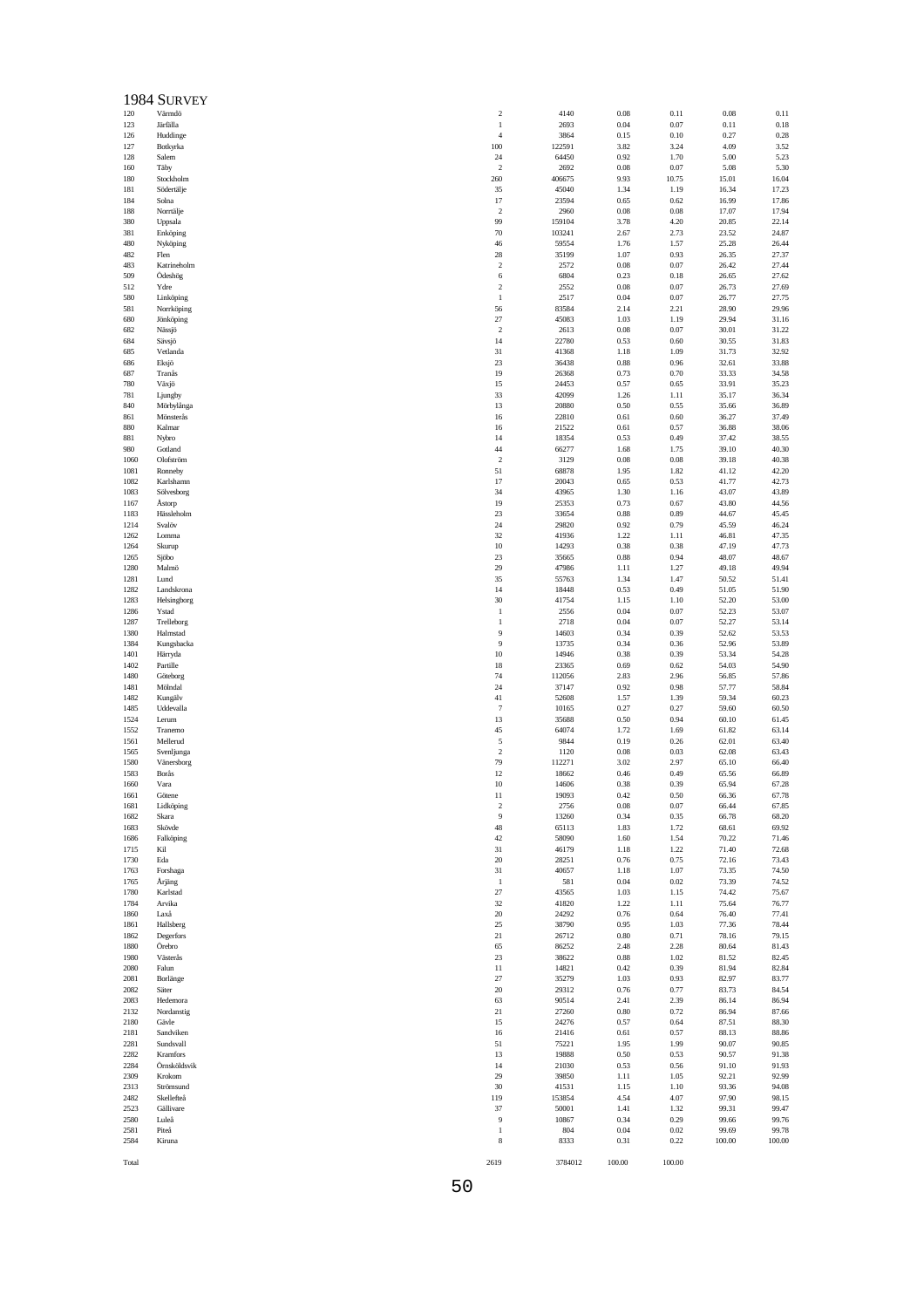## **County where the respondent was living at the time of the interview**

|                          |                 | *Table applies IF $(A7=1 \text{ OR } A9=1)$ |                  |         |                  |        |        |        |
|--------------------------|-----------------|---------------------------------------------|------------------|---------|------------------|--------|--------|--------|
| X126                     | N               | Weight=WIND84                               | $\boldsymbol{n}$ | wn      | $\boldsymbol{f}$ | wf     | cf     | $c$ wf |
|                          |                 |                                             |                  |         |                  |        |        |        |
| 1                        | Stockholms län  |                                             | 447              | 678699  | 17.07            | 17.94  | 17.07  | 17.94  |
| 3                        | Uppsala län     |                                             | 169              | 262345  | 6.45             | 6.93   | 23.52  | 24.87  |
| $\overline{\mathcal{A}}$ |                 | Södermanlands län                           | 76               | 97325   | 2.90             | 2.57   | 26.42  | 27.44  |
| 5                        |                 | Östergötlands län                           | 65               | 95457   | 2.48             | 2.52   | 28.90  | 29.96  |
| 6                        | Jönköpings län  |                                             | 116              | 174650  | 4.43             | 4.62   | 33.33  | 34.58  |
| 7                        | Kronobergs län  |                                             | 48               | 66552   | 1.83             | 1.76   | 35.17  | 36.34  |
| 8                        | Kalmar län      |                                             | 59               | 83566   | 2.25             | 2.21   | 37.42  | 38.55  |
| 9                        | Gotlands län    |                                             | 44               | 66277   | 1.68             | 1.75   | 39.10  | 40.30  |
| 10                       | Blekinge län    |                                             | 104              | 136015  | 3.97             | 3.59   | 43.07  | 43.89  |
| 11                       |                 | Kristianstads län                           | 42               | 59007   | 1.60             | 1.56   | 44.67  | 45.45  |
| 12                       | Malmöhus län    |                                             | 199              | 290939  | 7.60             | 7.69   | 52.27  | 53.14  |
| 13                       | Hallands län    |                                             | 18               | 28338   | 0.69             | 0.75   | 52.96  | 53.89  |
| 14                       |                 | Göteborgs och Bohus län                     | 174              | 250287  | 6.64             | 6.61   | 59.60  | 60.50  |
| 15                       | Älvsborgs län   |                                             | 156              | 241659  | 5.96             | 6.39   | 65.56  | 66.89  |
| 16                       | Skaraborgs län  |                                             | 122              | 172918  | 4.66             | 4.57   | 70.22  | 71.46  |
| 17                       | Värmlands län   |                                             | 142              | 201053  | 5.42             | 5.31   | 75.64  | 76.77  |
| 18                       | Örebro län      |                                             | 131              | 176046  | 5.00             | 4.65   | 80.64  | 81.43  |
| 19                       |                 | Västmanlands län                            | 23               | 38622   | 0.88             | 1.02   | 81.52  | 82.45  |
| 20                       |                 | Kopparbergs län                             | 121              | 169926  | 4.62             | 4.49   | 86.14  | 86.94  |
| 21                       | Gävleborgs län  |                                             | 52               | 72952   | 1.99             | 1.93   | 88.13  | 88.86  |
| 22                       |                 | Västernorrlands län                         | 78               | 116139  | 2.98             | 3.07   | 91.10  | 91.93  |
| 23                       | Jämtlands län   |                                             | 59               | 81381   | 2.25             | 2.15   | 93.36  | 94.08  |
| 24                       |                 | Västerbottens län                           | 119              | 153854  | 4.54             | 4.07   | 97.90  | 98.15  |
| 25                       | Norrbottens län |                                             | 55               | 70005   | 2.10             | 1.85   | 100.00 | 100.00 |
| Total                    |                 |                                             | 2619             | 3784012 | 100.00           | 100.00 |        |        |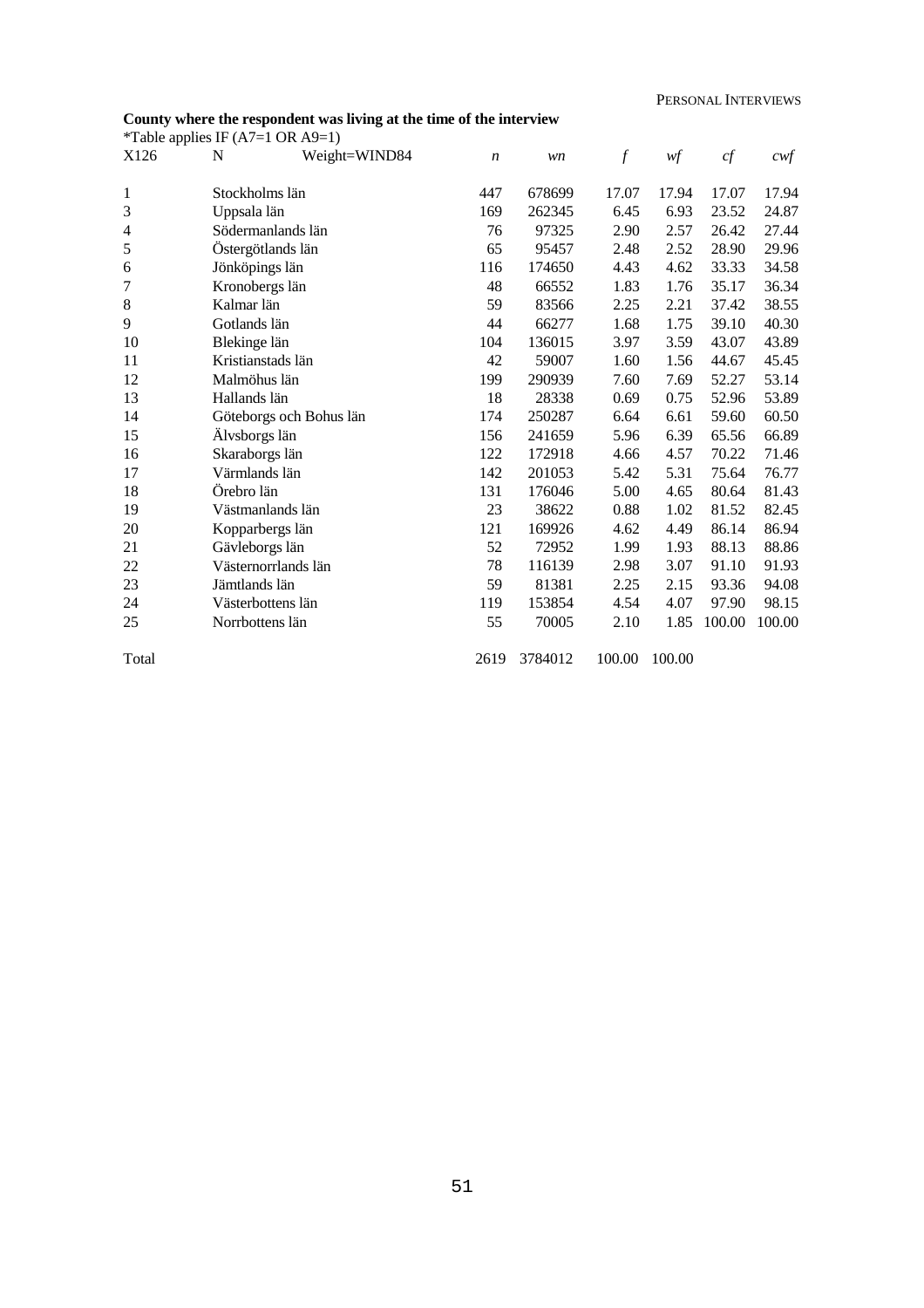# **2.2.4 Education**

Section completed for all respondents

### **Altogether, how many years of schooling and vocational training have you had?**

Include all schooling from elementary school through upper levels. Part-time schooling should be converted to full-time equivalent.

\*Table applies IF (A7=1 OR A9=1)

| X130    | UT01                    |       | Weight=WIND84  | $\boldsymbol{n}$ | wn      | $\overline{f}$ | wf     | cf     | $c \mathcal{w} f$ |
|---------|-------------------------|-------|----------------|------------------|---------|----------------|--------|--------|-------------------|
| $\cdot$ | Information unavailable |       |                | 1                | 2669    |                |        | 0.00   | 0.00              |
| S       | Uncertain, doesn't know |       |                | 8                | 14351   |                |        | 0.00   | 0.00              |
| $-4$    |                         |       |                | 8                | 6353    | 0.31           | 0.17   | 0.31   | 0.17              |
| 5       |                         |       |                | 9                | 11745   | 0.34           | 0.31   | 0.65   | 0.48              |
| 6       |                         |       |                | 260              | 394498  | 9.96           | 10.47  | 10.61  | 10.95             |
| $\tau$  |                         |       |                | 406              | 524911  | 15.56          | 13.93  | 26.17  | 24.89             |
| $\,8\,$ |                         |       |                | 251              | 339318  | 9.62           | 9.01   | 35.79  | 33.90             |
| 9       |                         |       |                | 273              | 398105  | 10.46          | 10.57  | 46.25  | 44.46             |
| 10      |                         |       |                | 239              | 348391  | 9.16           | 9.25   | 55.40  | 53.71             |
| 11      |                         |       |                | 282              | 432292  | 10.80          | 11.48  | 66.21  | 65.19             |
| 12      |                         |       |                | 219              | 351929  | 8.39           | 9.34   | 74.60  | 74.53             |
| 13      |                         |       |                | 176              | 268929  | 6.74           | 7.14   | 81.34  | 81.67             |
| 14      |                         |       |                | 142              | 203180  | 5.44           | 5.39   | 86.78  | 87.06             |
| 15      |                         |       |                | 131              | 183914  | 5.02           | 4.88   | 91.80  | 91.95             |
| 16      |                         |       |                | 78               | 111390  | 2.99           | 2.96   | 94.79  | 94.90             |
| 17      |                         |       |                | 59               | 85323   | 2.26           | 2.27   | 97.05  | 97.17             |
| 18      |                         |       |                | 28               | 38754   | 1.07           | 1.03   | 98.12  | 98.20             |
| 19      |                         |       |                | 16               | 21810   | 0.61           | 0.58   | 98.74  | 98.77             |
| $20-$   |                         |       |                | 33               | 46150   | 1.26           | 1.23   | 100.00 | 100.00            |
| Total   |                         |       |                | 2610             | 3766992 | 100.00         | 100.00 |        |                   |
| Mean    |                         | 10.44 | Std deviation  |                  |         | 3.43           |        |        |                   |
| Maximum |                         | 30.00 | Upper quartile |                  |         | 13.00          |        |        |                   |
| Median  |                         | 10.00 | Lower quartile |                  |         | 7.00           |        |        |                   |
| Minimum |                         | 1.00  |                |                  |         |                |        |        |                   |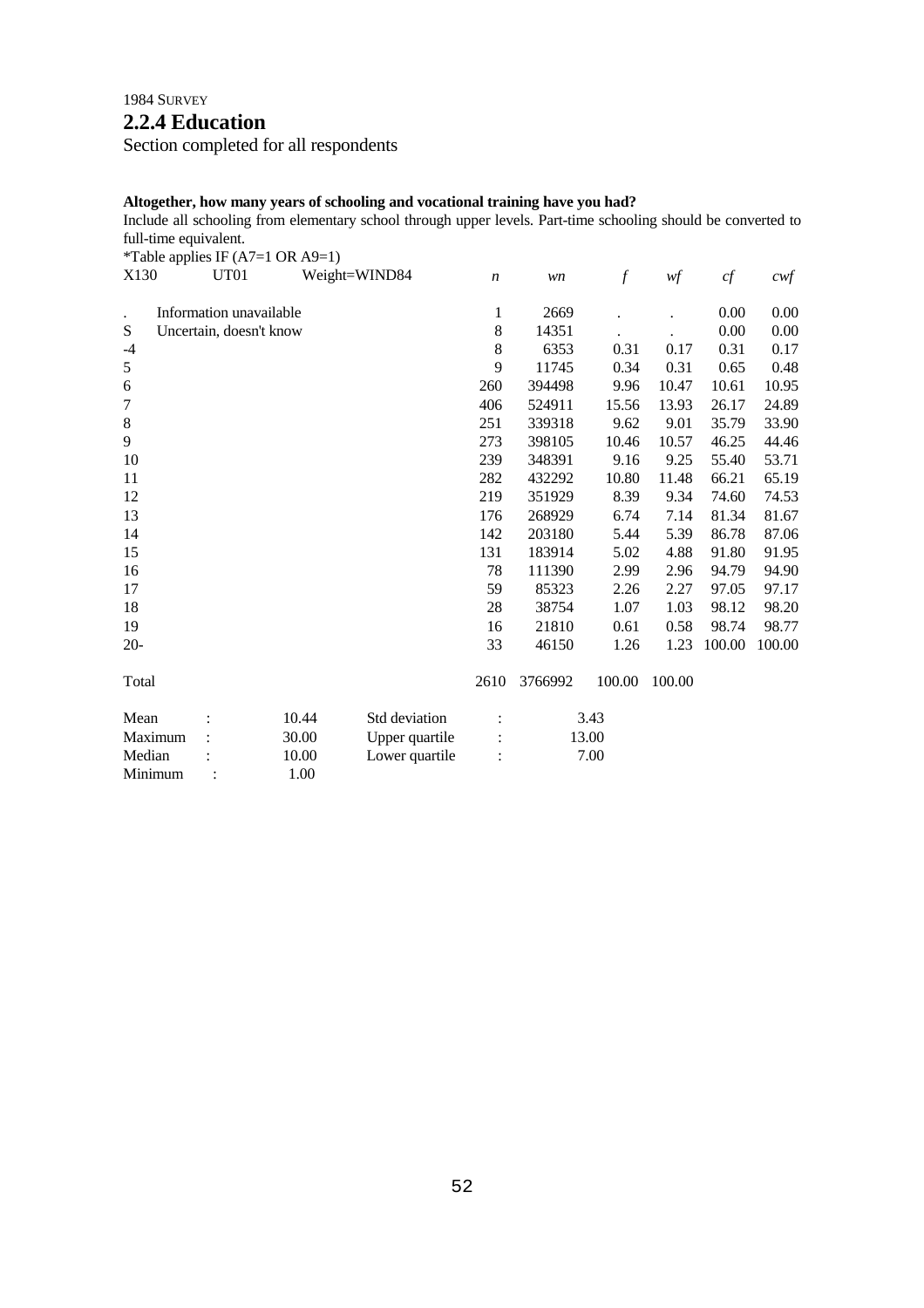#### **What kind of (school) education have you had?**

For students, mark the level of schooling they have completed. For college and university students, however, mark 7 (education at least one year beyond the higher school examination).<br>
\*Table annlies IE ( $\Delta 7$ –1 OB  $\Delta 9$ –1) mplies IF ( $\Delta$ 7–1 OR  $\Delta$ 9–1)

|                | Table applies IF $(A/-1$ ON $A$ 9-1)                                                 |                  |         |        |        |        |        |
|----------------|--------------------------------------------------------------------------------------|------------------|---------|--------|--------|--------|--------|
| X131           | Weight=WIND84<br>UT <sub>02</sub>                                                    | $\boldsymbol{n}$ | wn      | f      | wf     | cf     | cwf    |
| 1              | Did not complete elementary school                                                   | 23               | 33655   | 0.88   | 0.89   | 0.88   | 0.89   |
| 2              | Elementary school, normally 6-8 years                                                | 816              | 1123277 | 31.16  | 29.68  | 32.04  | 30.57  |
| 3              | Vocational training $> 1$ year beyond elementary<br>school-leaving examination etc.  | 350              | 489667  | 13.36  | 12.94  | 45.40  | 43.51  |
| $\overline{4}$ | Intermediate<br>school-leaving<br>examination.<br>comprehensive school etc.          | 247              | 353773  | 9.43   | 9.35   | 54.83  | 52.86  |
| 5              | Vocational training $> 1$ year after intermediate<br>school-leaving examination etc. | 618              | 935467  | 23.60  | 24.72  | 78.43  | 77.59  |
| 6              | Higher school examination (technical/three-year)<br>gymnasium)                       | 168              | 285677  | 6.41   | 7.55   | 84.84  | 85.13  |
| 7              | Education at least one year beyond higher school<br>examination                      | 174              | 249526  | 6.64   | 6.59   | 91.49  | 91.73  |
| 8              | College/university examination                                                       | 222              | 311584  | 8.48   | 8.23   | 99.96  | 99.96  |
| 9              | Uncertain, doesn't know                                                              | 1                | 1386    | 0.04   | 0.04   | 100.00 | 100.00 |
| Total          |                                                                                      |                  | 3784012 | 100.00 | 100.00 |        |        |

### **Altogether, how many years did your full-time vocational training take? Convert part-time training to the full-time equivalent.**

This refers only to training at a training institution.However, practical training as part of a study program is also included.

|                  |                         |       | *Table applies IF (A7=1 OR A9=1) AND (X131=3 OR X131=5 OR 7<=X131<=8) |                  |         |        |        |        |        |
|------------------|-------------------------|-------|-----------------------------------------------------------------------|------------------|---------|--------|--------|--------|--------|
| X132             | UT <sub>03</sub>        |       | Weight=WIND84                                                         | $\boldsymbol{n}$ | wn      |        | wf     | cf     | $c$ wf |
|                  | Information unavailable |       |                                                                       | 27               | 43669   |        |        | 0.00   | 0.00   |
| S                | Uncertain, doesn't know |       |                                                                       | 15               | 25501   |        |        | 0.00   | 0.00   |
| $\boldsymbol{0}$ |                         |       |                                                                       | 35               | 54790   | 2.65   | 2.86   | 2.65   | 2.86   |
| 1                |                         |       |                                                                       | 271              | 393788  | 20.50  | 20.54  | 23.15  | 23.40  |
| $\overline{c}$   |                         |       |                                                                       | 342              | 527075  | 25.87  | 27.49  | 49.02  | 50.89  |
| 3                |                         |       |                                                                       | 253              | 355899  | 19.14  | 18.56  | 68.15  | 69.46  |
| $\overline{4}$   |                         |       |                                                                       | 186              | 258042  | 14.07  | 13.46  | 82.22  | 82.92  |
| 5                |                         |       |                                                                       | 99               | 130778  | 7.49   | 6.82   | 89.71  | 89.74  |
| 6                |                         |       |                                                                       | 45               | 66437   | 3.40   | 3.47   | 93.12  | 93.21  |
| 7                |                         |       |                                                                       | 28               | 38311   | 2.12   | 2.00   | 95.23  | 95.20  |
| 8                |                         |       |                                                                       | 15               | 21848   | 1.13   | 1.14   | 96.37  | 96.34  |
| 9                |                         |       |                                                                       | 5                | 9776    | 0.38   | 0.51   | 96.75  | 96.85  |
| $10-$            |                         |       |                                                                       | 43               | 60330   | 3.25   | 3.15   | 100.00 | 100.00 |
| Total            |                         |       |                                                                       | 1322             | 1917074 | 100.00 | 100.00 |        |        |
| Mean             |                         | 3.11  | Std deviation                                                         |                  |         | 2.76   |        |        |        |
| Maximum          |                         | 39.00 | Upper quartile                                                        |                  |         | 4.00   |        |        |        |
| Median           |                         | 3.00  | Lower quartile                                                        | $\ddot{\cdot}$   |         | 2.00   |        |        |        |
| Minimum          |                         | 0.00  |                                                                       |                  |         |        |        |        |        |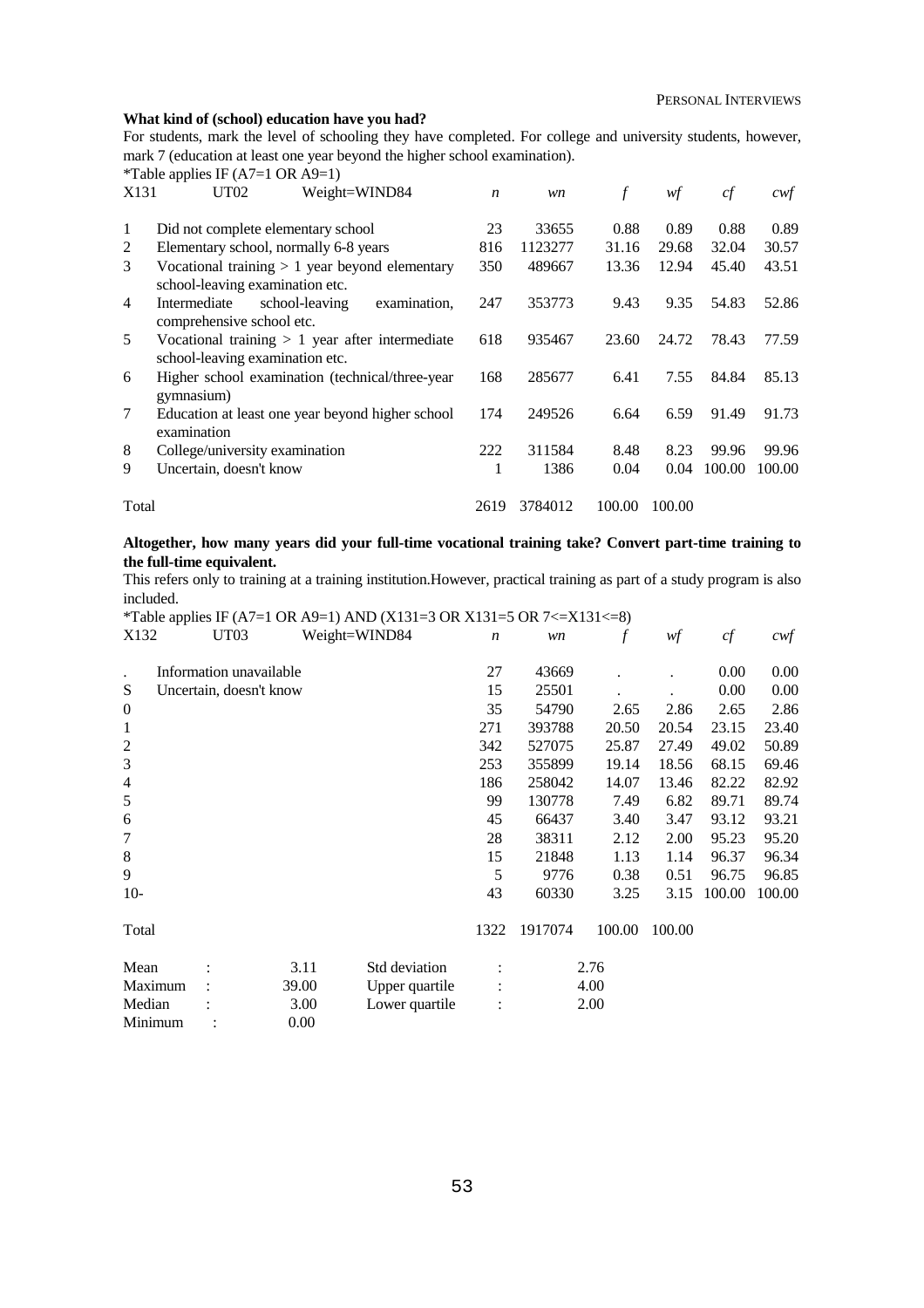## **What was the most recent year you went to school or participated in another kind of training?**

If the respondent is still in training, mark 84. This includes only full-time training lasting more than one month or the equivalent.

|                      |                         | *Table applies IF $(A7=1 \text{ OR } A9=1)$ |                |                      |         |                  |        |        |                  |
|----------------------|-------------------------|---------------------------------------------|----------------|----------------------|---------|------------------|--------|--------|------------------|
| X133                 | UT04                    |                                             | Weight=WIND84  | $\boldsymbol{n}$     | wn      | $\boldsymbol{f}$ | wf     | cf     | $c \mathsf{w} f$ |
| $\ddot{\phantom{a}}$ | Information unavailable |                                             |                | 5                    | 6005    |                  |        | 0.00   | 0.00             |
| S                    | Uncertain, doesn't know |                                             |                | 32                   | 46948   |                  |        | 0.00   | 0.00             |
| $10-19$              |                         |                                             |                | 11                   | 22896   | 0.43             | 0.61   | 0.43   | 0.61             |
| 20-29                |                         |                                             |                | 134                  | 252941  | 5.19             | 6.78   | 5.62   | 7.39             |
| 30-39                |                         |                                             |                | 253                  | 373407  | 9.80             | 10.01  | 15.41  | 17.40            |
| 40-49                |                         |                                             |                | 288                  | 364114  | 11.15            | 9.76   | 26.57  | 27.16            |
| 50-59                |                         |                                             |                | 359                  | 426506  | 13.90            | 11.43  | 40.47  | 38.59            |
| 60-69                |                         |                                             |                | 436                  | 605651  | 16.89            | 16.23  | 57.36  | 54.82            |
| 70-79                |                         |                                             |                | 655                  | 943781  | 25.37            | 25.30  | 82.73  | 80.12            |
| $80-$                |                         |                                             |                | 446                  | 741763  | 17.27            | 19.88  | 100.00 | 100.00           |
| Total                |                         |                                             |                | 2582                 | 3731059 | 100.00           | 100.00 |        |                  |
| Mean                 |                         | 61.75                                       | Std deviation  | $\ddot{\cdot}$       |         | 18.48            |        |        |                  |
| Maximum              |                         | 84.00                                       | Upper quartile | $\ddot{\cdot}$       |         | 76.00            |        |        |                  |
| Median               |                         | 66.00                                       | Lower quartile | $\ddot{\phantom{a}}$ |         | 48.00            |        |        |                  |
| Minimum              |                         | 10.00                                       |                |                      |         |                  |        |        |                  |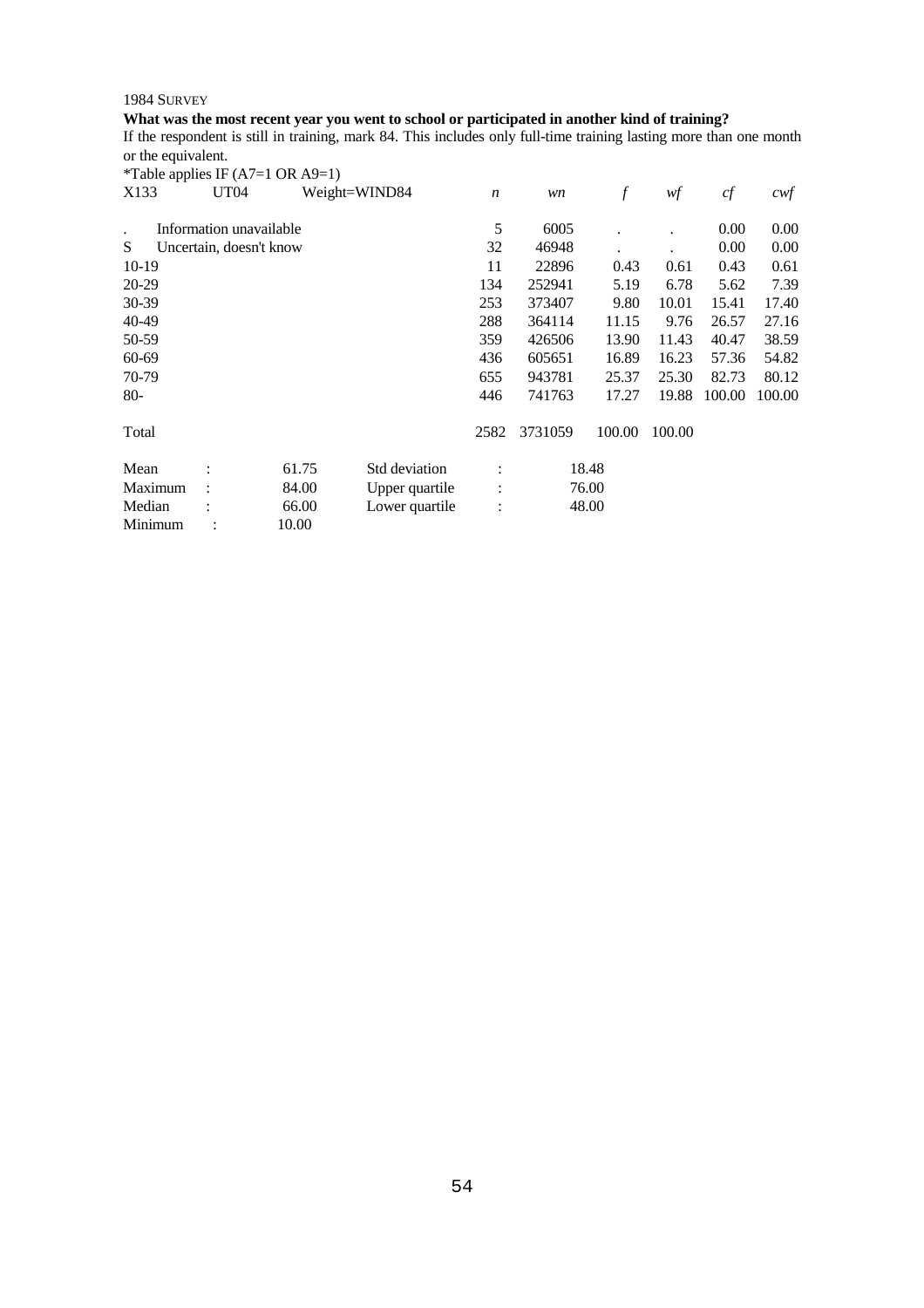### **What kind of education have you completed? Indicate the length and content of such training, for example the branch or type.**

Training is classified using the SUN codes.

\*Table applies IF (A7=1 OR A9=1) AND (0 <= X133 <= 83 OR X133 = .S)

| 1<br>1213<br>0.00<br>Information unavailable<br>0.00<br>$\ddot{\phantom{a}}$<br>3<br>3897<br>0.00<br>${\bf S}$<br>0.00<br>Uncertain, doesn't know<br>741<br>1021663<br>29.78<br>28.70<br>28.70<br>Basic education $<$ 9 years<br>29.78<br>$\mathbf{1}$<br>202<br>$\overline{c}$<br>Basic education 9-10 years<br>297059<br>8.12<br>8.35<br>37.90<br>37.05<br>32<br>3<br>Gymnasium $\leq$ 2 years<br>50447<br>1.29<br>1.42<br>39.19<br>38.46<br>35<br>$\overline{4}$<br>59977<br>1.41<br>1.68<br>40.59<br>40.15<br>Gymnasium $> 2$ years<br>$\mathfrak s$<br>0.04<br>Post-gymnasium $<$ 2 years<br>$\mathbf{1}$<br>1092<br>0.03<br>40.64<br>40.18<br>6<br>6096<br>9<br>Unspecified education<br>0.24<br>0.17<br>40.88<br>40.35<br>13<br>12<br>18489<br>0.48<br>0.52<br>40.87<br>Humanities gymnasium $\leq$ 2 years<br>41.36<br>6<br>14<br>Humanities gymnasium $>$ 2 years<br>7070<br>0.24<br>0.20<br>41.60<br>41.07<br>15<br>Humanities, post-gymnasium $\leq$ 2 years<br>13<br>17291<br>0.52<br>0.49<br>42.12<br>41.55<br>15<br>16<br>Humanities, post-gymnasium $>$ 2 years<br>20517<br>0.60<br>0.58<br>42.73<br>42.13<br>10<br>17<br>Humanities, graduate education<br>16774<br>0.40<br>0.47<br>43.13<br>42.60<br>$22\,$<br>0.04<br>$\mathbf{1}$<br>1260<br>0.04<br>43.17<br>42.64<br>Education, pre-gymnasium 9-10 years<br>23<br>19<br>0.84<br>Education, gymnasium $\leq$ 2 years<br>29766<br>0.76<br>43.93<br>43.47<br>24<br>$\mathbf{1}$<br>Education, gymnasium $> 2$ years<br>2669<br>0.04<br>0.07<br>43.97<br>43.55<br>25<br>Education, post-gymnasium $\leq$ 2 years<br>34<br>54262<br>1.37<br>1.52<br>45.34<br>45.07<br>58<br>26<br>Education, post-gymnasium $>$ 2 years<br>77802<br>2.33<br>2.19<br>47.67<br>47.26<br>$\mathbf{1}$<br>0.04<br>30<br>Social science, unspecified<br>824<br>0.02<br>47.71<br>47.28<br>33<br>54.62<br>183<br>261367<br>7.36<br>7.34<br>55.06<br>Social science gymnasium $\leq$ 2 years<br>34<br>1.89<br>2.37<br>Social science gymnasium $>$ 2 years<br>47<br>84228<br>56.95<br>56.99<br>35<br>Social science post-gymnasium $\leq$ 2 years<br>53<br>74421<br>2.13<br>2.09<br>59.08<br>59.08<br>36<br>59<br>Social science post-gymnasium $>$ 2 years<br>78375<br>2.37<br>2.20<br>61.28<br>61.45<br>3<br>37<br>Social science, graduate education<br>3814<br>0.12<br>0.11<br>61.58<br>61.39<br>42<br>10<br>16438<br>0.40<br>0.46<br>61.85<br>Technical, pre-gymnasium 9-10 years<br>61.98<br>43<br>Technical gymnasium $\leq$ 2 years<br>217<br>328489<br>8.72<br>9.23<br>70.70<br>71.08<br>44<br>6.43<br>Technical gymnasium $>$ 2 years<br>160<br>6.38<br>77.13<br>77.46<br>227123<br>45<br>Technical, post-gymnasium $\leq$ 2 years<br>24<br>0.96<br>0.90<br>78.09<br>78.36<br>31935<br>31<br>46<br>Technical, post-gymnasium $>$ 2 years<br>44011<br>1.25<br>1.24<br>79.34<br>79.60<br>3<br>47<br>Technical, graduate education<br>3802<br>0.12<br>0.11<br>79.46<br>79.70<br>49<br>$\sqrt{6}$<br>8609<br>0.24<br>0.24<br>79.70<br>79.94<br>Technical, unspecified<br>53<br>28<br>37831<br>1.13<br>1.06<br>80.83<br>81.01<br>Communications, gymnasium $\leq$ 2 years |
|------------------------------------------------------------------------------------------------------------------------------------------------------------------------------------------------------------------------------------------------------------------------------------------------------------------------------------------------------------------------------------------------------------------------------------------------------------------------------------------------------------------------------------------------------------------------------------------------------------------------------------------------------------------------------------------------------------------------------------------------------------------------------------------------------------------------------------------------------------------------------------------------------------------------------------------------------------------------------------------------------------------------------------------------------------------------------------------------------------------------------------------------------------------------------------------------------------------------------------------------------------------------------------------------------------------------------------------------------------------------------------------------------------------------------------------------------------------------------------------------------------------------------------------------------------------------------------------------------------------------------------------------------------------------------------------------------------------------------------------------------------------------------------------------------------------------------------------------------------------------------------------------------------------------------------------------------------------------------------------------------------------------------------------------------------------------------------------------------------------------------------------------------------------------------------------------------------------------------------------------------------------------------------------------------------------------------------------------------------------------------------------------------------------------------------------------------------------------------------------------------------------------------------------------------------------------------------------------------------------------------------------------------------------------------------------------------------------------------------------------------------------------------------------------------------------------------------------------------------------------------------------------------------------------------------------------------------------------------------------------------------------------------------------------------------------------------------------------------------------------|
|                                                                                                                                                                                                                                                                                                                                                                                                                                                                                                                                                                                                                                                                                                                                                                                                                                                                                                                                                                                                                                                                                                                                                                                                                                                                                                                                                                                                                                                                                                                                                                                                                                                                                                                                                                                                                                                                                                                                                                                                                                                                                                                                                                                                                                                                                                                                                                                                                                                                                                                                                                                                                                                                                                                                                                                                                                                                                                                                                                                                                                                                                                                        |
|                                                                                                                                                                                                                                                                                                                                                                                                                                                                                                                                                                                                                                                                                                                                                                                                                                                                                                                                                                                                                                                                                                                                                                                                                                                                                                                                                                                                                                                                                                                                                                                                                                                                                                                                                                                                                                                                                                                                                                                                                                                                                                                                                                                                                                                                                                                                                                                                                                                                                                                                                                                                                                                                                                                                                                                                                                                                                                                                                                                                                                                                                                                        |
|                                                                                                                                                                                                                                                                                                                                                                                                                                                                                                                                                                                                                                                                                                                                                                                                                                                                                                                                                                                                                                                                                                                                                                                                                                                                                                                                                                                                                                                                                                                                                                                                                                                                                                                                                                                                                                                                                                                                                                                                                                                                                                                                                                                                                                                                                                                                                                                                                                                                                                                                                                                                                                                                                                                                                                                                                                                                                                                                                                                                                                                                                                                        |
|                                                                                                                                                                                                                                                                                                                                                                                                                                                                                                                                                                                                                                                                                                                                                                                                                                                                                                                                                                                                                                                                                                                                                                                                                                                                                                                                                                                                                                                                                                                                                                                                                                                                                                                                                                                                                                                                                                                                                                                                                                                                                                                                                                                                                                                                                                                                                                                                                                                                                                                                                                                                                                                                                                                                                                                                                                                                                                                                                                                                                                                                                                                        |
|                                                                                                                                                                                                                                                                                                                                                                                                                                                                                                                                                                                                                                                                                                                                                                                                                                                                                                                                                                                                                                                                                                                                                                                                                                                                                                                                                                                                                                                                                                                                                                                                                                                                                                                                                                                                                                                                                                                                                                                                                                                                                                                                                                                                                                                                                                                                                                                                                                                                                                                                                                                                                                                                                                                                                                                                                                                                                                                                                                                                                                                                                                                        |
|                                                                                                                                                                                                                                                                                                                                                                                                                                                                                                                                                                                                                                                                                                                                                                                                                                                                                                                                                                                                                                                                                                                                                                                                                                                                                                                                                                                                                                                                                                                                                                                                                                                                                                                                                                                                                                                                                                                                                                                                                                                                                                                                                                                                                                                                                                                                                                                                                                                                                                                                                                                                                                                                                                                                                                                                                                                                                                                                                                                                                                                                                                                        |
|                                                                                                                                                                                                                                                                                                                                                                                                                                                                                                                                                                                                                                                                                                                                                                                                                                                                                                                                                                                                                                                                                                                                                                                                                                                                                                                                                                                                                                                                                                                                                                                                                                                                                                                                                                                                                                                                                                                                                                                                                                                                                                                                                                                                                                                                                                                                                                                                                                                                                                                                                                                                                                                                                                                                                                                                                                                                                                                                                                                                                                                                                                                        |
|                                                                                                                                                                                                                                                                                                                                                                                                                                                                                                                                                                                                                                                                                                                                                                                                                                                                                                                                                                                                                                                                                                                                                                                                                                                                                                                                                                                                                                                                                                                                                                                                                                                                                                                                                                                                                                                                                                                                                                                                                                                                                                                                                                                                                                                                                                                                                                                                                                                                                                                                                                                                                                                                                                                                                                                                                                                                                                                                                                                                                                                                                                                        |
|                                                                                                                                                                                                                                                                                                                                                                                                                                                                                                                                                                                                                                                                                                                                                                                                                                                                                                                                                                                                                                                                                                                                                                                                                                                                                                                                                                                                                                                                                                                                                                                                                                                                                                                                                                                                                                                                                                                                                                                                                                                                                                                                                                                                                                                                                                                                                                                                                                                                                                                                                                                                                                                                                                                                                                                                                                                                                                                                                                                                                                                                                                                        |
|                                                                                                                                                                                                                                                                                                                                                                                                                                                                                                                                                                                                                                                                                                                                                                                                                                                                                                                                                                                                                                                                                                                                                                                                                                                                                                                                                                                                                                                                                                                                                                                                                                                                                                                                                                                                                                                                                                                                                                                                                                                                                                                                                                                                                                                                                                                                                                                                                                                                                                                                                                                                                                                                                                                                                                                                                                                                                                                                                                                                                                                                                                                        |
|                                                                                                                                                                                                                                                                                                                                                                                                                                                                                                                                                                                                                                                                                                                                                                                                                                                                                                                                                                                                                                                                                                                                                                                                                                                                                                                                                                                                                                                                                                                                                                                                                                                                                                                                                                                                                                                                                                                                                                                                                                                                                                                                                                                                                                                                                                                                                                                                                                                                                                                                                                                                                                                                                                                                                                                                                                                                                                                                                                                                                                                                                                                        |
|                                                                                                                                                                                                                                                                                                                                                                                                                                                                                                                                                                                                                                                                                                                                                                                                                                                                                                                                                                                                                                                                                                                                                                                                                                                                                                                                                                                                                                                                                                                                                                                                                                                                                                                                                                                                                                                                                                                                                                                                                                                                                                                                                                                                                                                                                                                                                                                                                                                                                                                                                                                                                                                                                                                                                                                                                                                                                                                                                                                                                                                                                                                        |
|                                                                                                                                                                                                                                                                                                                                                                                                                                                                                                                                                                                                                                                                                                                                                                                                                                                                                                                                                                                                                                                                                                                                                                                                                                                                                                                                                                                                                                                                                                                                                                                                                                                                                                                                                                                                                                                                                                                                                                                                                                                                                                                                                                                                                                                                                                                                                                                                                                                                                                                                                                                                                                                                                                                                                                                                                                                                                                                                                                                                                                                                                                                        |
|                                                                                                                                                                                                                                                                                                                                                                                                                                                                                                                                                                                                                                                                                                                                                                                                                                                                                                                                                                                                                                                                                                                                                                                                                                                                                                                                                                                                                                                                                                                                                                                                                                                                                                                                                                                                                                                                                                                                                                                                                                                                                                                                                                                                                                                                                                                                                                                                                                                                                                                                                                                                                                                                                                                                                                                                                                                                                                                                                                                                                                                                                                                        |
|                                                                                                                                                                                                                                                                                                                                                                                                                                                                                                                                                                                                                                                                                                                                                                                                                                                                                                                                                                                                                                                                                                                                                                                                                                                                                                                                                                                                                                                                                                                                                                                                                                                                                                                                                                                                                                                                                                                                                                                                                                                                                                                                                                                                                                                                                                                                                                                                                                                                                                                                                                                                                                                                                                                                                                                                                                                                                                                                                                                                                                                                                                                        |
|                                                                                                                                                                                                                                                                                                                                                                                                                                                                                                                                                                                                                                                                                                                                                                                                                                                                                                                                                                                                                                                                                                                                                                                                                                                                                                                                                                                                                                                                                                                                                                                                                                                                                                                                                                                                                                                                                                                                                                                                                                                                                                                                                                                                                                                                                                                                                                                                                                                                                                                                                                                                                                                                                                                                                                                                                                                                                                                                                                                                                                                                                                                        |
|                                                                                                                                                                                                                                                                                                                                                                                                                                                                                                                                                                                                                                                                                                                                                                                                                                                                                                                                                                                                                                                                                                                                                                                                                                                                                                                                                                                                                                                                                                                                                                                                                                                                                                                                                                                                                                                                                                                                                                                                                                                                                                                                                                                                                                                                                                                                                                                                                                                                                                                                                                                                                                                                                                                                                                                                                                                                                                                                                                                                                                                                                                                        |
|                                                                                                                                                                                                                                                                                                                                                                                                                                                                                                                                                                                                                                                                                                                                                                                                                                                                                                                                                                                                                                                                                                                                                                                                                                                                                                                                                                                                                                                                                                                                                                                                                                                                                                                                                                                                                                                                                                                                                                                                                                                                                                                                                                                                                                                                                                                                                                                                                                                                                                                                                                                                                                                                                                                                                                                                                                                                                                                                                                                                                                                                                                                        |
|                                                                                                                                                                                                                                                                                                                                                                                                                                                                                                                                                                                                                                                                                                                                                                                                                                                                                                                                                                                                                                                                                                                                                                                                                                                                                                                                                                                                                                                                                                                                                                                                                                                                                                                                                                                                                                                                                                                                                                                                                                                                                                                                                                                                                                                                                                                                                                                                                                                                                                                                                                                                                                                                                                                                                                                                                                                                                                                                                                                                                                                                                                                        |
|                                                                                                                                                                                                                                                                                                                                                                                                                                                                                                                                                                                                                                                                                                                                                                                                                                                                                                                                                                                                                                                                                                                                                                                                                                                                                                                                                                                                                                                                                                                                                                                                                                                                                                                                                                                                                                                                                                                                                                                                                                                                                                                                                                                                                                                                                                                                                                                                                                                                                                                                                                                                                                                                                                                                                                                                                                                                                                                                                                                                                                                                                                                        |
|                                                                                                                                                                                                                                                                                                                                                                                                                                                                                                                                                                                                                                                                                                                                                                                                                                                                                                                                                                                                                                                                                                                                                                                                                                                                                                                                                                                                                                                                                                                                                                                                                                                                                                                                                                                                                                                                                                                                                                                                                                                                                                                                                                                                                                                                                                                                                                                                                                                                                                                                                                                                                                                                                                                                                                                                                                                                                                                                                                                                                                                                                                                        |
|                                                                                                                                                                                                                                                                                                                                                                                                                                                                                                                                                                                                                                                                                                                                                                                                                                                                                                                                                                                                                                                                                                                                                                                                                                                                                                                                                                                                                                                                                                                                                                                                                                                                                                                                                                                                                                                                                                                                                                                                                                                                                                                                                                                                                                                                                                                                                                                                                                                                                                                                                                                                                                                                                                                                                                                                                                                                                                                                                                                                                                                                                                                        |
|                                                                                                                                                                                                                                                                                                                                                                                                                                                                                                                                                                                                                                                                                                                                                                                                                                                                                                                                                                                                                                                                                                                                                                                                                                                                                                                                                                                                                                                                                                                                                                                                                                                                                                                                                                                                                                                                                                                                                                                                                                                                                                                                                                                                                                                                                                                                                                                                                                                                                                                                                                                                                                                                                                                                                                                                                                                                                                                                                                                                                                                                                                                        |
|                                                                                                                                                                                                                                                                                                                                                                                                                                                                                                                                                                                                                                                                                                                                                                                                                                                                                                                                                                                                                                                                                                                                                                                                                                                                                                                                                                                                                                                                                                                                                                                                                                                                                                                                                                                                                                                                                                                                                                                                                                                                                                                                                                                                                                                                                                                                                                                                                                                                                                                                                                                                                                                                                                                                                                                                                                                                                                                                                                                                                                                                                                                        |
|                                                                                                                                                                                                                                                                                                                                                                                                                                                                                                                                                                                                                                                                                                                                                                                                                                                                                                                                                                                                                                                                                                                                                                                                                                                                                                                                                                                                                                                                                                                                                                                                                                                                                                                                                                                                                                                                                                                                                                                                                                                                                                                                                                                                                                                                                                                                                                                                                                                                                                                                                                                                                                                                                                                                                                                                                                                                                                                                                                                                                                                                                                                        |
|                                                                                                                                                                                                                                                                                                                                                                                                                                                                                                                                                                                                                                                                                                                                                                                                                                                                                                                                                                                                                                                                                                                                                                                                                                                                                                                                                                                                                                                                                                                                                                                                                                                                                                                                                                                                                                                                                                                                                                                                                                                                                                                                                                                                                                                                                                                                                                                                                                                                                                                                                                                                                                                                                                                                                                                                                                                                                                                                                                                                                                                                                                                        |
|                                                                                                                                                                                                                                                                                                                                                                                                                                                                                                                                                                                                                                                                                                                                                                                                                                                                                                                                                                                                                                                                                                                                                                                                                                                                                                                                                                                                                                                                                                                                                                                                                                                                                                                                                                                                                                                                                                                                                                                                                                                                                                                                                                                                                                                                                                                                                                                                                                                                                                                                                                                                                                                                                                                                                                                                                                                                                                                                                                                                                                                                                                                        |
|                                                                                                                                                                                                                                                                                                                                                                                                                                                                                                                                                                                                                                                                                                                                                                                                                                                                                                                                                                                                                                                                                                                                                                                                                                                                                                                                                                                                                                                                                                                                                                                                                                                                                                                                                                                                                                                                                                                                                                                                                                                                                                                                                                                                                                                                                                                                                                                                                                                                                                                                                                                                                                                                                                                                                                                                                                                                                                                                                                                                                                                                                                                        |
|                                                                                                                                                                                                                                                                                                                                                                                                                                                                                                                                                                                                                                                                                                                                                                                                                                                                                                                                                                                                                                                                                                                                                                                                                                                                                                                                                                                                                                                                                                                                                                                                                                                                                                                                                                                                                                                                                                                                                                                                                                                                                                                                                                                                                                                                                                                                                                                                                                                                                                                                                                                                                                                                                                                                                                                                                                                                                                                                                                                                                                                                                                                        |
|                                                                                                                                                                                                                                                                                                                                                                                                                                                                                                                                                                                                                                                                                                                                                                                                                                                                                                                                                                                                                                                                                                                                                                                                                                                                                                                                                                                                                                                                                                                                                                                                                                                                                                                                                                                                                                                                                                                                                                                                                                                                                                                                                                                                                                                                                                                                                                                                                                                                                                                                                                                                                                                                                                                                                                                                                                                                                                                                                                                                                                                                                                                        |
|                                                                                                                                                                                                                                                                                                                                                                                                                                                                                                                                                                                                                                                                                                                                                                                                                                                                                                                                                                                                                                                                                                                                                                                                                                                                                                                                                                                                                                                                                                                                                                                                                                                                                                                                                                                                                                                                                                                                                                                                                                                                                                                                                                                                                                                                                                                                                                                                                                                                                                                                                                                                                                                                                                                                                                                                                                                                                                                                                                                                                                                                                                                        |
|                                                                                                                                                                                                                                                                                                                                                                                                                                                                                                                                                                                                                                                                                                                                                                                                                                                                                                                                                                                                                                                                                                                                                                                                                                                                                                                                                                                                                                                                                                                                                                                                                                                                                                                                                                                                                                                                                                                                                                                                                                                                                                                                                                                                                                                                                                                                                                                                                                                                                                                                                                                                                                                                                                                                                                                                                                                                                                                                                                                                                                                                                                                        |
| 54<br>5<br>Communications, gymnasium $>$ 2 years<br>7083<br>0.20<br>0.20<br>81.03<br>81.21                                                                                                                                                                                                                                                                                                                                                                                                                                                                                                                                                                                                                                                                                                                                                                                                                                                                                                                                                                                                                                                                                                                                                                                                                                                                                                                                                                                                                                                                                                                                                                                                                                                                                                                                                                                                                                                                                                                                                                                                                                                                                                                                                                                                                                                                                                                                                                                                                                                                                                                                                                                                                                                                                                                                                                                                                                                                                                                                                                                                                             |
| 55<br>$\boldsymbol{2}$<br>Communications, post-gymnasium $\leq$ 2 years<br>2531<br>0.08<br>0.07<br>81.28<br>81.11                                                                                                                                                                                                                                                                                                                                                                                                                                                                                                                                                                                                                                                                                                                                                                                                                                                                                                                                                                                                                                                                                                                                                                                                                                                                                                                                                                                                                                                                                                                                                                                                                                                                                                                                                                                                                                                                                                                                                                                                                                                                                                                                                                                                                                                                                                                                                                                                                                                                                                                                                                                                                                                                                                                                                                                                                                                                                                                                                                                                      |
| 6<br>56<br>Communications, post-gymnasium $>$ 2 years<br>7550<br>0.24<br>0.21<br>81.35<br>81.49                                                                                                                                                                                                                                                                                                                                                                                                                                                                                                                                                                                                                                                                                                                                                                                                                                                                                                                                                                                                                                                                                                                                                                                                                                                                                                                                                                                                                                                                                                                                                                                                                                                                                                                                                                                                                                                                                                                                                                                                                                                                                                                                                                                                                                                                                                                                                                                                                                                                                                                                                                                                                                                                                                                                                                                                                                                                                                                                                                                                                        |
| 5.95<br>87.49<br>6.00<br>63<br>Health care, gymnasium $\leq$ 2 years<br>148<br>213693<br>87.30                                                                                                                                                                                                                                                                                                                                                                                                                                                                                                                                                                                                                                                                                                                                                                                                                                                                                                                                                                                                                                                                                                                                                                                                                                                                                                                                                                                                                                                                                                                                                                                                                                                                                                                                                                                                                                                                                                                                                                                                                                                                                                                                                                                                                                                                                                                                                                                                                                                                                                                                                                                                                                                                                                                                                                                                                                                                                                                                                                                                                         |
| 88.79<br>64<br>Health care, gymnasium $> 2$ years<br>37<br>50982<br>1.49<br>1.43<br>88.92                                                                                                                                                                                                                                                                                                                                                                                                                                                                                                                                                                                                                                                                                                                                                                                                                                                                                                                                                                                                                                                                                                                                                                                                                                                                                                                                                                                                                                                                                                                                                                                                                                                                                                                                                                                                                                                                                                                                                                                                                                                                                                                                                                                                                                                                                                                                                                                                                                                                                                                                                                                                                                                                                                                                                                                                                                                                                                                                                                                                                              |
| Health care, post-gymnasium $\leq$ 2 years<br>25<br>65<br>38873<br>1.00<br>1.09<br>89.79<br>90.02                                                                                                                                                                                                                                                                                                                                                                                                                                                                                                                                                                                                                                                                                                                                                                                                                                                                                                                                                                                                                                                                                                                                                                                                                                                                                                                                                                                                                                                                                                                                                                                                                                                                                                                                                                                                                                                                                                                                                                                                                                                                                                                                                                                                                                                                                                                                                                                                                                                                                                                                                                                                                                                                                                                                                                                                                                                                                                                                                                                                                      |
| Health care, post-gymnasium $> 2$ years<br>39<br>66<br>49688<br>1.57<br>1.40<br>91.36<br>91.41                                                                                                                                                                                                                                                                                                                                                                                                                                                                                                                                                                                                                                                                                                                                                                                                                                                                                                                                                                                                                                                                                                                                                                                                                                                                                                                                                                                                                                                                                                                                                                                                                                                                                                                                                                                                                                                                                                                                                                                                                                                                                                                                                                                                                                                                                                                                                                                                                                                                                                                                                                                                                                                                                                                                                                                                                                                                                                                                                                                                                         |
| Health care, graduate education<br>91.52<br>67<br>3<br>3668<br>0.12<br>0.10<br>91.48                                                                                                                                                                                                                                                                                                                                                                                                                                                                                                                                                                                                                                                                                                                                                                                                                                                                                                                                                                                                                                                                                                                                                                                                                                                                                                                                                                                                                                                                                                                                                                                                                                                                                                                                                                                                                                                                                                                                                                                                                                                                                                                                                                                                                                                                                                                                                                                                                                                                                                                                                                                                                                                                                                                                                                                                                                                                                                                                                                                                                                   |
| 3<br>Agriculture, pre-gymnasium 9-10 years<br>72<br>4798<br>0.12<br>0.13<br>91.60<br>91.65                                                                                                                                                                                                                                                                                                                                                                                                                                                                                                                                                                                                                                                                                                                                                                                                                                                                                                                                                                                                                                                                                                                                                                                                                                                                                                                                                                                                                                                                                                                                                                                                                                                                                                                                                                                                                                                                                                                                                                                                                                                                                                                                                                                                                                                                                                                                                                                                                                                                                                                                                                                                                                                                                                                                                                                                                                                                                                                                                                                                                             |
| Agriculture, gymnasium $\leq$ 2 years<br>73<br>37<br>1.54<br>54643<br>1.49<br>93.09<br>93.19                                                                                                                                                                                                                                                                                                                                                                                                                                                                                                                                                                                                                                                                                                                                                                                                                                                                                                                                                                                                                                                                                                                                                                                                                                                                                                                                                                                                                                                                                                                                                                                                                                                                                                                                                                                                                                                                                                                                                                                                                                                                                                                                                                                                                                                                                                                                                                                                                                                                                                                                                                                                                                                                                                                                                                                                                                                                                                                                                                                                                           |
| 74<br>Agriculture, gymnasium $> 2$ years<br>12508<br>0.35<br>93.54<br>10<br>0.40<br>93.49                                                                                                                                                                                                                                                                                                                                                                                                                                                                                                                                                                                                                                                                                                                                                                                                                                                                                                                                                                                                                                                                                                                                                                                                                                                                                                                                                                                                                                                                                                                                                                                                                                                                                                                                                                                                                                                                                                                                                                                                                                                                                                                                                                                                                                                                                                                                                                                                                                                                                                                                                                                                                                                                                                                                                                                                                                                                                                                                                                                                                              |
| 75<br>Agriculture, post-gymnasium $\leq$ 2 years<br>93.64<br>3<br>3839<br>0.12<br>0.11<br>93.61                                                                                                                                                                                                                                                                                                                                                                                                                                                                                                                                                                                                                                                                                                                                                                                                                                                                                                                                                                                                                                                                                                                                                                                                                                                                                                                                                                                                                                                                                                                                                                                                                                                                                                                                                                                                                                                                                                                                                                                                                                                                                                                                                                                                                                                                                                                                                                                                                                                                                                                                                                                                                                                                                                                                                                                                                                                                                                                                                                                                                        |
| Agriculture, post-gymnasium $> 2$ years<br>76<br>1<br>1480<br>0.04<br>0.04<br>93.65<br>93.69                                                                                                                                                                                                                                                                                                                                                                                                                                                                                                                                                                                                                                                                                                                                                                                                                                                                                                                                                                                                                                                                                                                                                                                                                                                                                                                                                                                                                                                                                                                                                                                                                                                                                                                                                                                                                                                                                                                                                                                                                                                                                                                                                                                                                                                                                                                                                                                                                                                                                                                                                                                                                                                                                                                                                                                                                                                                                                                                                                                                                           |
| $\boldsymbol{7}$<br>82<br>Service, pre-gymnasium 9-10 years<br>11426<br>0.28<br>0.32<br>93.93<br>94.01                                                                                                                                                                                                                                                                                                                                                                                                                                                                                                                                                                                                                                                                                                                                                                                                                                                                                                                                                                                                                                                                                                                                                                                                                                                                                                                                                                                                                                                                                                                                                                                                                                                                                                                                                                                                                                                                                                                                                                                                                                                                                                                                                                                                                                                                                                                                                                                                                                                                                                                                                                                                                                                                                                                                                                                                                                                                                                                                                                                                                 |
| 83<br>Service, gymnasium $\leq$ 2 years<br>71<br>96778<br>2.85<br>2.72<br>96.78<br>96.73                                                                                                                                                                                                                                                                                                                                                                                                                                                                                                                                                                                                                                                                                                                                                                                                                                                                                                                                                                                                                                                                                                                                                                                                                                                                                                                                                                                                                                                                                                                                                                                                                                                                                                                                                                                                                                                                                                                                                                                                                                                                                                                                                                                                                                                                                                                                                                                                                                                                                                                                                                                                                                                                                                                                                                                                                                                                                                                                                                                                                               |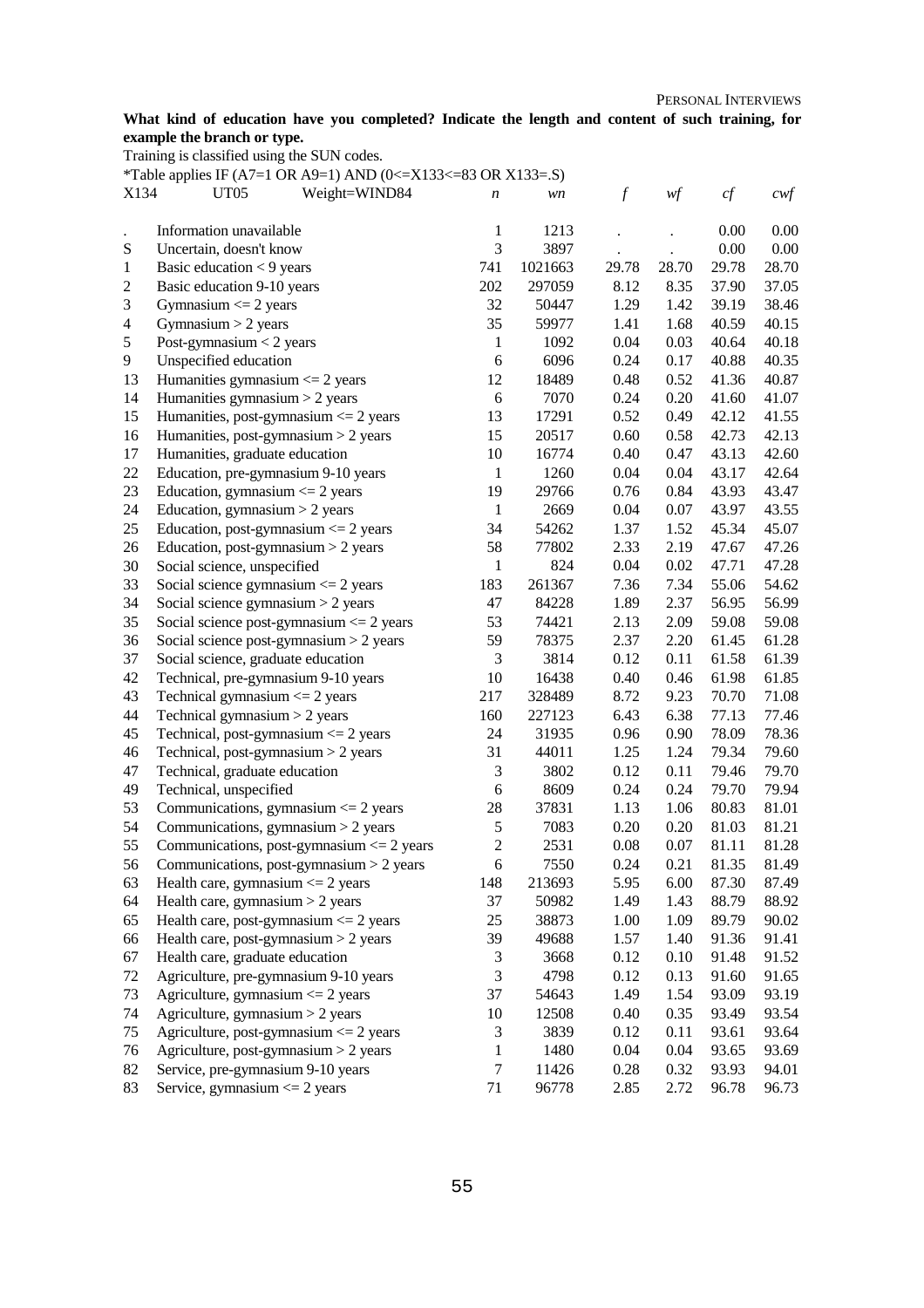| 84    | Service, gymnasium $> 2$ years             | 21   | 28815   | 0.84   | 0.81   | 97.63  | 97.54  |
|-------|--------------------------------------------|------|---------|--------|--------|--------|--------|
| 85    | Service, post-gymnasium $\leq$ 2 years     | 11   | 13302   | 0.44   | 0.37   | 98.07  | 97.91  |
| 86    | Service, post-gymnasium $> 2$ years        |      | 8566    | 0.28   | 0.24   | 98.35  | 98.15  |
| 90    | Training unspecified                       | 4    | 7443    | 0.16   | 0.21   | 98.51  | 98.36  |
| 92    | Unspecified, pre-gymnasium                 |      | 1311    | 0.04   | 0.04   | 98.55  | 98.40  |
| 93    | Unspecified, gymnasium $\leq$ 2 years      | 21   | 32389   | 0.84   | 0.91   | 99.40  | 99.31  |
| 94    | Unspecified, gymnasium $>$ 2 years         | 9    | 14394   | 0.36   | 0.40   | 99.76  | 99.71  |
| 95    | Unspecified, post-gymnasium $\leq$ 2 years | 2    | 5049    | 0.08   | 0.14   | 99.84  | 99.85  |
| 96    | Unspecified, post-gymnasium $> 2$ years    | 3    | 4056    | 0.12   | 0.11   | 99.96  | 99.97  |
| 97    | Unspecified graduate education             |      | 1223    | 0.04   | 0.03   | 100.00 | 100.00 |
|       |                                            |      |         |        |        |        |        |
| Total |                                            | 2488 | 3559589 | 100.00 | 100.00 |        |        |

## **What kind of training? Indicate the length and content of training, for example the type and branch.**

Types of training are classified using the SUN codes.

| *Table applies IF (A7=1 OR A9=1) AND X133=84  |                                                                                                                                                                                                                                                                                                                                                                                                                                                                                                                                                                                                                                                                                                                                                                                                                                          |                                                                                                                                                                                       |                                                                                                                                 |                                                                                                                      |                                                                                                                              |                                                                                                                                  |
|-----------------------------------------------|------------------------------------------------------------------------------------------------------------------------------------------------------------------------------------------------------------------------------------------------------------------------------------------------------------------------------------------------------------------------------------------------------------------------------------------------------------------------------------------------------------------------------------------------------------------------------------------------------------------------------------------------------------------------------------------------------------------------------------------------------------------------------------------------------------------------------------------|---------------------------------------------------------------------------------------------------------------------------------------------------------------------------------------|---------------------------------------------------------------------------------------------------------------------------------|----------------------------------------------------------------------------------------------------------------------|------------------------------------------------------------------------------------------------------------------------------|----------------------------------------------------------------------------------------------------------------------------------|
| UT06<br>Weight=WIND84                         | $\boldsymbol{n}$                                                                                                                                                                                                                                                                                                                                                                                                                                                                                                                                                                                                                                                                                                                                                                                                                         | wn                                                                                                                                                                                    | $\overline{f}$                                                                                                                  | wf                                                                                                                   | cf                                                                                                                           | $\mathit{cwf}$                                                                                                                   |
|                                               |                                                                                                                                                                                                                                                                                                                                                                                                                                                                                                                                                                                                                                                                                                                                                                                                                                          |                                                                                                                                                                                       |                                                                                                                                 |                                                                                                                      |                                                                                                                              |                                                                                                                                  |
|                                               |                                                                                                                                                                                                                                                                                                                                                                                                                                                                                                                                                                                                                                                                                                                                                                                                                                          |                                                                                                                                                                                       |                                                                                                                                 |                                                                                                                      |                                                                                                                              | 0.00                                                                                                                             |
|                                               |                                                                                                                                                                                                                                                                                                                                                                                                                                                                                                                                                                                                                                                                                                                                                                                                                                          |                                                                                                                                                                                       |                                                                                                                                 |                                                                                                                      |                                                                                                                              | 0.60                                                                                                                             |
|                                               |                                                                                                                                                                                                                                                                                                                                                                                                                                                                                                                                                                                                                                                                                                                                                                                                                                          |                                                                                                                                                                                       |                                                                                                                                 |                                                                                                                      |                                                                                                                              | 4.31                                                                                                                             |
|                                               |                                                                                                                                                                                                                                                                                                                                                                                                                                                                                                                                                                                                                                                                                                                                                                                                                                          |                                                                                                                                                                                       |                                                                                                                                 |                                                                                                                      |                                                                                                                              | 12.03                                                                                                                            |
|                                               |                                                                                                                                                                                                                                                                                                                                                                                                                                                                                                                                                                                                                                                                                                                                                                                                                                          |                                                                                                                                                                                       |                                                                                                                                 |                                                                                                                      |                                                                                                                              | 12.61                                                                                                                            |
|                                               |                                                                                                                                                                                                                                                                                                                                                                                                                                                                                                                                                                                                                                                                                                                                                                                                                                          |                                                                                                                                                                                       |                                                                                                                                 |                                                                                                                      |                                                                                                                              | 13.83                                                                                                                            |
|                                               |                                                                                                                                                                                                                                                                                                                                                                                                                                                                                                                                                                                                                                                                                                                                                                                                                                          |                                                                                                                                                                                       |                                                                                                                                 |                                                                                                                      |                                                                                                                              | 18.68                                                                                                                            |
|                                               |                                                                                                                                                                                                                                                                                                                                                                                                                                                                                                                                                                                                                                                                                                                                                                                                                                          |                                                                                                                                                                                       |                                                                                                                                 |                                                                                                                      |                                                                                                                              | 21.46                                                                                                                            |
|                                               |                                                                                                                                                                                                                                                                                                                                                                                                                                                                                                                                                                                                                                                                                                                                                                                                                                          |                                                                                                                                                                                       |                                                                                                                                 |                                                                                                                      |                                                                                                                              | 22.09                                                                                                                            |
|                                               |                                                                                                                                                                                                                                                                                                                                                                                                                                                                                                                                                                                                                                                                                                                                                                                                                                          |                                                                                                                                                                                       |                                                                                                                                 |                                                                                                                      |                                                                                                                              | 22.48                                                                                                                            |
|                                               |                                                                                                                                                                                                                                                                                                                                                                                                                                                                                                                                                                                                                                                                                                                                                                                                                                          |                                                                                                                                                                                       |                                                                                                                                 |                                                                                                                      |                                                                                                                              | 23.45                                                                                                                            |
|                                               |                                                                                                                                                                                                                                                                                                                                                                                                                                                                                                                                                                                                                                                                                                                                                                                                                                          |                                                                                                                                                                                       |                                                                                                                                 |                                                                                                                      |                                                                                                                              | 25.33                                                                                                                            |
|                                               |                                                                                                                                                                                                                                                                                                                                                                                                                                                                                                                                                                                                                                                                                                                                                                                                                                          |                                                                                                                                                                                       |                                                                                                                                 |                                                                                                                      |                                                                                                                              | 32.34                                                                                                                            |
|                                               | 10                                                                                                                                                                                                                                                                                                                                                                                                                                                                                                                                                                                                                                                                                                                                                                                                                                       |                                                                                                                                                                                       |                                                                                                                                 |                                                                                                                      | 37.50                                                                                                                        | 38.53                                                                                                                            |
| Social science, gymnasium $>$ 2 years         |                                                                                                                                                                                                                                                                                                                                                                                                                                                                                                                                                                                                                                                                                                                                                                                                                                          | 14600                                                                                                                                                                                 | 6.67                                                                                                                            |                                                                                                                      | 44.17                                                                                                                        | 45.47                                                                                                                            |
|                                               | 7                                                                                                                                                                                                                                                                                                                                                                                                                                                                                                                                                                                                                                                                                                                                                                                                                                        | 9719                                                                                                                                                                                  | 5.83                                                                                                                            | 4.62                                                                                                                 | 50.00                                                                                                                        | 50.09                                                                                                                            |
|                                               | 9                                                                                                                                                                                                                                                                                                                                                                                                                                                                                                                                                                                                                                                                                                                                                                                                                                        | 17547                                                                                                                                                                                 | 7.50                                                                                                                            | 8.34                                                                                                                 | 57.50                                                                                                                        | 58.43                                                                                                                            |
| Social science, unspecified                   | 1                                                                                                                                                                                                                                                                                                                                                                                                                                                                                                                                                                                                                                                                                                                                                                                                                                        | 2505                                                                                                                                                                                  | 0.83                                                                                                                            | 1.19                                                                                                                 | 58.33                                                                                                                        | 59.62                                                                                                                            |
| Technical gymnasium $\leq$ 2 years            | 11                                                                                                                                                                                                                                                                                                                                                                                                                                                                                                                                                                                                                                                                                                                                                                                                                                       | 17351                                                                                                                                                                                 | 9.17                                                                                                                            | 8.25                                                                                                                 | 67.50                                                                                                                        | 67.87                                                                                                                            |
| Technical gymnasium > 2 years                 | 3                                                                                                                                                                                                                                                                                                                                                                                                                                                                                                                                                                                                                                                                                                                                                                                                                                        | 6182                                                                                                                                                                                  | 2.50                                                                                                                            | 2.94                                                                                                                 | 70.00                                                                                                                        | 70.81                                                                                                                            |
| Technical, post-gymnasium $\leq$ 2 years      | $\overline{\mathcal{L}}$                                                                                                                                                                                                                                                                                                                                                                                                                                                                                                                                                                                                                                                                                                                                                                                                                 | 5892                                                                                                                                                                                  | 3.33                                                                                                                            | 2.80                                                                                                                 | 73.33                                                                                                                        | 73.61                                                                                                                            |
| Technical, post-gymnasium $>$ 2 years         | 5                                                                                                                                                                                                                                                                                                                                                                                                                                                                                                                                                                                                                                                                                                                                                                                                                                        | 10193                                                                                                                                                                                 | 4.17                                                                                                                            | 4.84                                                                                                                 | 77.50                                                                                                                        | 78.45                                                                                                                            |
| Technical, graduate education                 | 1                                                                                                                                                                                                                                                                                                                                                                                                                                                                                                                                                                                                                                                                                                                                                                                                                                        | 3033                                                                                                                                                                                  | 0.83                                                                                                                            | 1.44                                                                                                                 | 78.33                                                                                                                        | 79.89                                                                                                                            |
| Communications, gymnasium $\leq$ 2 years      | 1                                                                                                                                                                                                                                                                                                                                                                                                                                                                                                                                                                                                                                                                                                                                                                                                                                        | 1480                                                                                                                                                                                  | 0.83                                                                                                                            | 0.70                                                                                                                 | 79.17                                                                                                                        | 80.60                                                                                                                            |
| Communications, post-gymnasium $\leq$ 2 years | $\mathbf{1}$                                                                                                                                                                                                                                                                                                                                                                                                                                                                                                                                                                                                                                                                                                                                                                                                                             | 1379                                                                                                                                                                                  | 0.83                                                                                                                            | 0.66                                                                                                                 | 80.00                                                                                                                        | 81.25                                                                                                                            |
| Communications, post-gymnasium $>$ 2 years    | 1                                                                                                                                                                                                                                                                                                                                                                                                                                                                                                                                                                                                                                                                                                                                                                                                                                        | 2516                                                                                                                                                                                  | 0.83                                                                                                                            | 1.20                                                                                                                 | 80.83                                                                                                                        | 82.45                                                                                                                            |
|                                               | 8                                                                                                                                                                                                                                                                                                                                                                                                                                                                                                                                                                                                                                                                                                                                                                                                                                        | 12497                                                                                                                                                                                 | 6.67                                                                                                                            | 5.94                                                                                                                 | 87.50                                                                                                                        | 88.39                                                                                                                            |
|                                               | $\overline{2}$                                                                                                                                                                                                                                                                                                                                                                                                                                                                                                                                                                                                                                                                                                                                                                                                                           | 2561                                                                                                                                                                                  | 1.67                                                                                                                            | 1.22                                                                                                                 | 89.17                                                                                                                        | 89.60                                                                                                                            |
|                                               | 3                                                                                                                                                                                                                                                                                                                                                                                                                                                                                                                                                                                                                                                                                                                                                                                                                                        | 4538                                                                                                                                                                                  | 2.50                                                                                                                            | 2.16                                                                                                                 | 91.67                                                                                                                        | 91.76                                                                                                                            |
|                                               | $\overline{\mathcal{L}}$                                                                                                                                                                                                                                                                                                                                                                                                                                                                                                                                                                                                                                                                                                                                                                                                                 |                                                                                                                                                                                       |                                                                                                                                 |                                                                                                                      |                                                                                                                              | 95.33                                                                                                                            |
|                                               |                                                                                                                                                                                                                                                                                                                                                                                                                                                                                                                                                                                                                                                                                                                                                                                                                                          |                                                                                                                                                                                       |                                                                                                                                 |                                                                                                                      |                                                                                                                              | 97.29                                                                                                                            |
| Service, gymnasium $\leq$ 2 years             | 3                                                                                                                                                                                                                                                                                                                                                                                                                                                                                                                                                                                                                                                                                                                                                                                                                                        | 5692                                                                                                                                                                                  | 2.50                                                                                                                            | 2.71                                                                                                                 | 100.00                                                                                                                       | 100.00                                                                                                                           |
|                                               | 120                                                                                                                                                                                                                                                                                                                                                                                                                                                                                                                                                                                                                                                                                                                                                                                                                                      | 210394                                                                                                                                                                                | 100.00                                                                                                                          | 100.00                                                                                                               |                                                                                                                              |                                                                                                                                  |
|                                               | X135<br>Information unavailable<br>Basic education 9-10 years<br>Gymnasium $\leq$ 2 years<br>Gymnasium $>$ 2 years<br>Unspecified education<br>Humanities gymnasium $\leq$ 2 years<br>Humanities, post-gymnasium $\leq$ 2 years<br>Humanities, post-gymnasium $>$ 2 years<br>Humanities, graduate education<br>Education, pre-gymnasium 9-10 years<br>Education, gymnasium $>$ 2 years<br>Education, post-gymnasium $\leq$ 2 years<br>Education, post-gymnasium $>$ 2 years<br>Social science, gymnasium $\leq$ 2 years<br>Social science, post-gymnasium $\leq$ 2 years<br>Social science, post-gymnasium > 2 years<br>Health care, gymnasium $\leq$ 2 years<br>Health care, gymnasium $>$ 2 years<br>Health care, post-gymnasium $\leq$ 2 years<br>Health care, post-gymnasium $>$ 2 years<br>Health care, graduate education<br>Total | $\mathfrak 2$<br>$\mathbf{1}$<br>3<br>8<br>$\mathbf{1}$<br>$\overline{c}$<br>5<br>$\overline{4}$<br>$\mathbf{1}$<br>$\mathbf{1}$<br>$\mathbf{1}$<br>$\overline{c}$<br>6<br>$8\,$<br>3 | 2914<br>1262<br>7812<br>16235<br>1223<br>2565<br>10209<br>5843<br>1330<br>809<br>2042<br>3966<br>14735<br>13035<br>7511<br>4132 | 0.83<br>2.50<br>6.67<br>0.83<br>1.67<br>4.17<br>3.33<br>0.83<br>0.83<br>0.83<br>1.67<br>5.00<br>8.33<br>3.33<br>2.50 | 0.60<br>3.71<br>7.72<br>0.58<br>1.22<br>4.85<br>2.78<br>0.63<br>0.38<br>0.97<br>1.89<br>7.00<br>6.20<br>6.94<br>3.57<br>1.96 | 0.00<br>0.83<br>3.33<br>10.00<br>10.83<br>12.50<br>16.67<br>20.00<br>20.83<br>21.67<br>22.50<br>24.17<br>29.17<br>95.00<br>97.50 |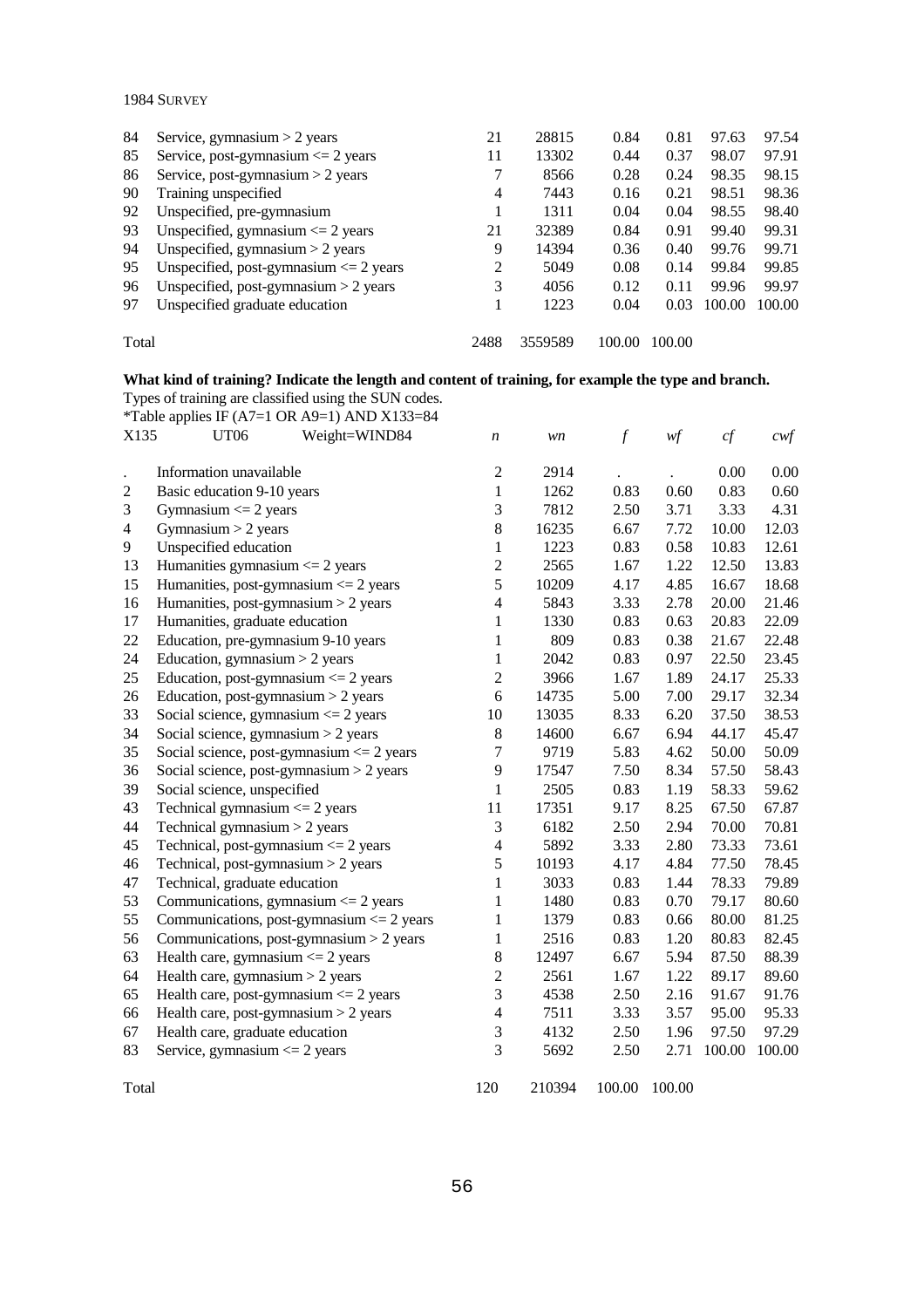# **2.2.5 Marital Status**

Section completed for all respondents

|           |          | <b>Respondent's marital status</b> | *Table applies IF $(A7=1 \text{ OR } A9=1)$ |                                                                              |                  |         |                  |               |        |        |
|-----------|----------|------------------------------------|---------------------------------------------|------------------------------------------------------------------------------|------------------|---------|------------------|---------------|--------|--------|
| X140      |          | C <sub>S</sub> O                   |                                             | Weight=WIND84                                                                | $\boldsymbol{n}$ | wn      | $\boldsymbol{f}$ | wf            | $c\!f$ | cwf    |
| 1         |          |                                    | Married and living with spouse              |                                                                              | 1824             | 2273770 | 69.64            | 60.09         | 69.64  | 60.09  |
| 2         |          |                                    | Unmarried and living with partner           |                                                                              | 350              | 455294  | 13.36            | 12.03         | 83.01  | 72.12  |
| 3         |          | Not living with partner            |                                             |                                                                              | 445              | 1054948 | 16.99            | 27.88         | 100.00 | 100.00 |
| Total     |          |                                    |                                             |                                                                              | 2619             | 3784012 | 100.00           | 100.00        |        |        |
|           |          |                                    | What year did you and move in together?     |                                                                              |                  |         |                  |               |        |        |
|           |          |                                    |                                             | *Table applies IF (A7=1 OR A9=1) AND (1 <= $X140$ <= 2)                      |                  |         |                  |               |        |        |
| X141      |          | CS <sub>01</sub>                   |                                             | Weight=WIND84                                                                | n                | wn      | $\mathcal{f}$    | wf            | cf     | $c$ wf |
|           |          | Information unavailable            |                                             |                                                                              | 2                | 4418    |                  |               | 0.00   | 0.00   |
| 20-29     |          |                                    |                                             |                                                                              | $\overline{2}$   | 2568    | 0.09             | 0.09          | 0.09   | 0.09   |
| 30-39     |          |                                    |                                             |                                                                              | 61               | 104841  | 2.81             | 3.85          | 2.90   | 3.94   |
| 40-49     |          |                                    |                                             |                                                                              | 290              | 393304  | 13.35            | 14.44         | 16.25  | 18.38  |
| 50-59     |          |                                    |                                             |                                                                              | 385              | 446144  | 17.73            | 16.37         | 33.98  | 34.75  |
| $60 - 69$ |          |                                    |                                             |                                                                              | 560              | 631178  | 25.78            | 23.17         | 59.76  | 57.92  |
| 70-79     |          |                                    |                                             |                                                                              | 637              | 829455  | 29.33            | 30.44         | 89.09  | 88.36  |
| $80-$     |          |                                    |                                             |                                                                              | 237              | 317156  | 10.91            | 11.64         | 100.00 | 100.00 |
| Total     |          |                                    |                                             |                                                                              | 2172             | 2724646 | 100.00           | 100.00        |        |        |
| Mean      |          |                                    | 64.08                                       | Std deviation                                                                | $\ddot{\cdot}$   |         | 13.40            |               |        |        |
|           | Maximum  |                                    | 84.00                                       | Upper quartile                                                               |                  |         | 75.00            |               |        |        |
| Median    |          |                                    | 66.00                                       | Lower quartile                                                               |                  |         | 55.00            |               |        |        |
|           | Minimum  |                                    | 23.00                                       |                                                                              |                  |         |                  |               |        |        |
|           |          | And what month was it?             |                                             |                                                                              |                  |         |                  |               |        |        |
|           |          |                                    |                                             | *Table applies IF (A7=1 OR A9=1) AND (1 <= X140 <= 2) AND (83 <= X141 <= 84) |                  |         |                  |               |        |        |
| X142      |          | CS <sub>02</sub>                   |                                             | Weight=WIND84                                                                | n                | wn      | $\mathcal{f}$    | wf            | cf     | cwt    |
|           |          | Information unavailable            |                                             |                                                                              | 1                | 1199    |                  |               | 0.00   | 0.00   |
| $1-12$    |          |                                    |                                             |                                                                              | 79               | 107948  |                  | 100.00 100.00 | 100.00 | 100.00 |
| Total     |          |                                    |                                             |                                                                              | 79               | 107948  |                  | 100.00 100.00 |        |        |
|           |          |                                    |                                             | Which of the alternatives on the card most accurately describes you?         |                  |         |                  |               |        |        |
|           |          |                                    |                                             | *Table applies IF (A7=1 OR A9=1) AND NOT (1 <= $X140 \le 2$ )                |                  |         |                  |               |        |        |
| X143      |          | CS <sub>03</sub>                   |                                             | Weight=WIND84                                                                | n                | wn      | $\boldsymbol{f}$ | wf            | cf     | cwf    |
| 1         | Divorced |                                    |                                             |                                                                              | 90               | 200013  | 20.22            | 18.96         | 20.22  | 18.96  |
| 2         | Widowed  |                                    |                                             |                                                                              | 78               | 174933  | 17.53            | 16.58         | 37.75  | 35.54  |
| 3         |          |                                    | Married but not living with spouse          |                                                                              | 8                | 17610   | 1.80             | 1.67          | 39.55  | 37.21  |
| 4         |          | Never married                      |                                             |                                                                              | 269              | 662392  | 60.45            | 62.79         | 100.00 | 100.00 |

Total

445 1054948 100.00 100.00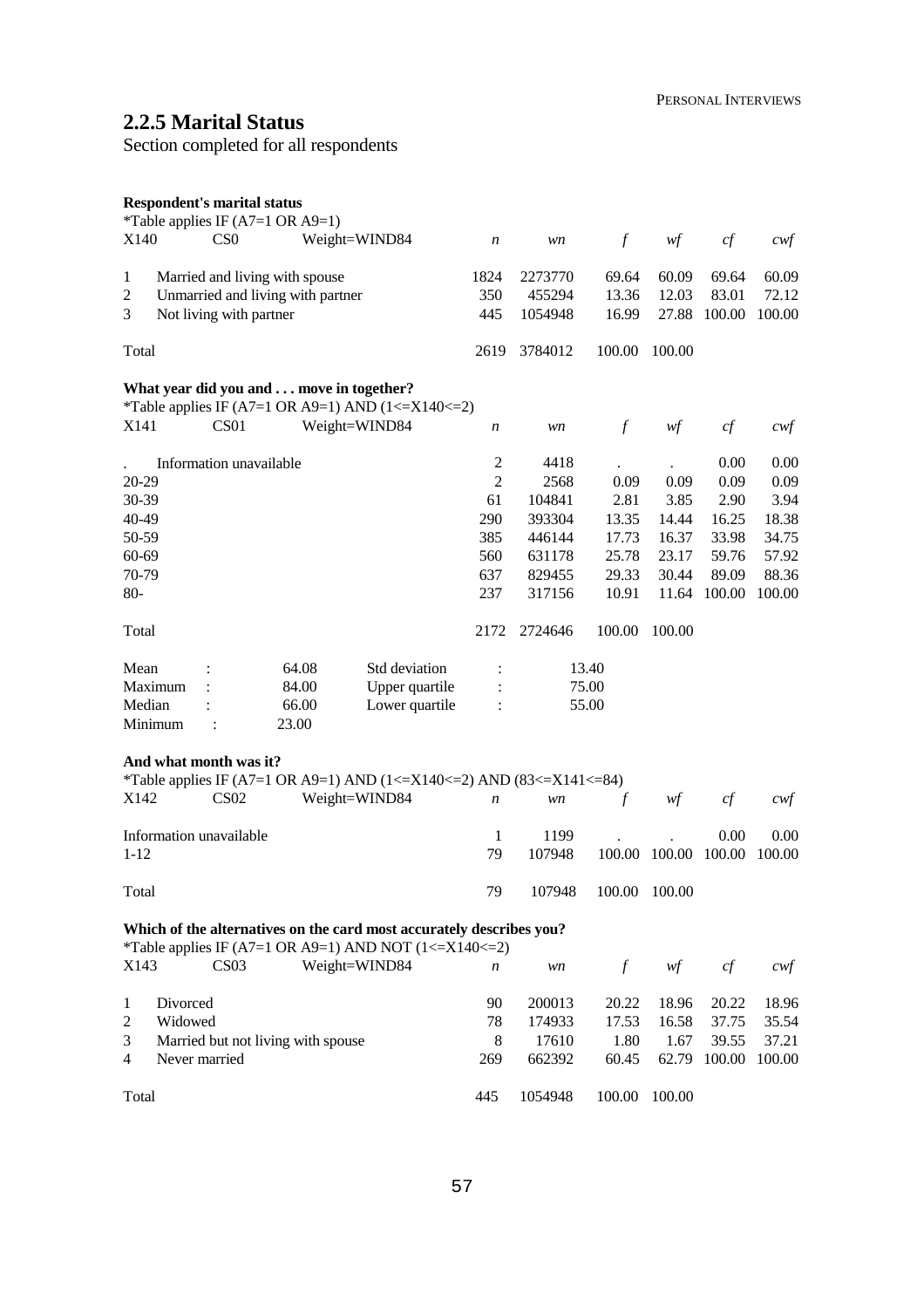|                | 1984 SURVEY |                                                |                                             | What year did you and your former spouse separate or were you widowed?<br>*Table applies IF (A7=1 OR A9=1) AND NOT (1 <= $X140 \le 2$ ) AND (1 <= $X143 \le 3$ ) |                  |         |                      |        |        |                   |
|----------------|-------------|------------------------------------------------|---------------------------------------------|------------------------------------------------------------------------------------------------------------------------------------------------------------------|------------------|---------|----------------------|--------|--------|-------------------|
| X144           |             | CS <sub>04</sub>                               |                                             | Weight=WIND84                                                                                                                                                    | n                | wn      | $\int$               | wf     | cf     | $\alpha$          |
|                |             | Information unavailable                        |                                             |                                                                                                                                                                  | 6                | 13075   | $\ddot{\phantom{0}}$ |        | 0.00   | 0.00              |
| S              |             | Uncertain, doesn't know                        |                                             |                                                                                                                                                                  | $\overline{2}$   | 3720    |                      |        | 0.00   | 0.00              |
| 50-59          |             |                                                |                                             |                                                                                                                                                                  | 14               | 32720   | 8.33                 | 8.71   | 8.33   | 8.71              |
| 60-69          |             |                                                |                                             |                                                                                                                                                                  | 26               | 57845   | 15.48                | 15.39  | 23.81  | 24.10             |
| 70-79          |             |                                                |                                             |                                                                                                                                                                  | 68               | 146338  | 40.48                | 38.94  | 64.29  | 63.05             |
| $80 -$         |             |                                                |                                             |                                                                                                                                                                  | 60               | 138858  | 35.71                | 36.95  | 100.00 | 100.00            |
| Total          |             |                                                |                                             |                                                                                                                                                                  | 168              | 375761  | 100.00               | 100.00 |        |                   |
| Mean           |             |                                                | 74.27                                       | Std deviation                                                                                                                                                    | $\ddot{\cdot}$   |         | 8.06                 |        |        |                   |
|                | Maximum     |                                                | 84.00                                       | Upper quartile                                                                                                                                                   | $\ddot{\cdot}$   |         | 80.75                |        |        |                   |
| Median         | Minimum     | $\ddot{\cdot}$                                 | 76.00<br>50.00                              | Lower quartile                                                                                                                                                   | $\ddot{\cdot}$   |         | 70.00                |        |        |                   |
| X145           |             | Have you had any children?<br>CS <sub>05</sub> | *Table applies IF (A7=1 OR A9=1) AND KOEN=2 | Weight=WIND84                                                                                                                                                    | $\boldsymbol{n}$ | wn      | $\mathcal{f}$        | wf     | cf     | $c$ wf            |
|                |             | Information unavailable                        |                                             |                                                                                                                                                                  | 5                | 7503    |                      |        | 0.00   | 0.00              |
| 1              | Yes         |                                                |                                             |                                                                                                                                                                  | 1073             | 1435118 | 81.47                | 75.72  | 81.47  | 75.72             |
| $\overline{2}$ | No          |                                                |                                             |                                                                                                                                                                  | 244              | 460151  | 18.53                | 24.28  | 100.00 | 100.00            |
| Total          |             |                                                |                                             |                                                                                                                                                                  | 1317             | 1895269 | 100.00               | 100.00 |        |                   |
|                |             |                                                | How many children have you had (total)?     | This also includes children from an earlier marriage or relationship and children who have died.<br>*Table applies IF (A7=1 OR A9=1) AND KOEN=2 AND X145=1       |                  |         |                      |        |        |                   |
| X146           |             | <b>CS06</b>                                    |                                             | Weight=WIND84                                                                                                                                                    | $\boldsymbol{n}$ | wn      | $\boldsymbol{f}$     | wf     | cf     | $c \mathcal{w}$ f |
| 1              |             |                                                |                                             |                                                                                                                                                                  | 246              | 352389  | 22.93                | 24.55  | 22.93  | 24.55             |
| $\overline{c}$ |             |                                                |                                             |                                                                                                                                                                  | 467              | 616387  | 43.52                | 42.95  | 66.45  | 67.50             |
| 3              |             |                                                |                                             |                                                                                                                                                                  | 241              | 318278  | 22.46                | 22.18  | 88.91  | 89.68             |
| $\overline{4}$ |             |                                                |                                             |                                                                                                                                                                  | 71               | 87889   | 6.62                 | 6.12   | 95.53  | 95.81             |
| 5              |             |                                                |                                             |                                                                                                                                                                  | 27               | 33196   | 2.52                 | 2.31   | 98.04  | 98.12             |
| 6              |             |                                                |                                             |                                                                                                                                                                  | 10               | 13674   | 0.93                 | 0.95   | 98.97  | 99.07             |
| 7              |             |                                                |                                             |                                                                                                                                                                  | $\mathfrak s$    | 6586    | 0.47                 | 0.46   | 99.44  | 99.53             |
| $\,8$          |             |                                                |                                             |                                                                                                                                                                  | $\mathfrak 2$    | 3347    | 0.19                 | 0.23   | 99.63  | 99.77             |
| 9              |             |                                                |                                             |                                                                                                                                                                  | 1                | 813     | 0.09                 | 0.06   | 99.72  | 99.82             |
| 10             |             |                                                |                                             |                                                                                                                                                                  | $\overline{2}$   | 2238    | 0.19                 | 0.16   | 99.91  | 99.98             |
| 11             |             |                                                |                                             |                                                                                                                                                                  | 1                | 321     | 0.09                 | 0.02   | 100.00 | 100.00            |
| Total          |             |                                                |                                             |                                                                                                                                                                  | 1073             | 1435118 | 100.00               | 100.00 |        |                   |
| Mean           |             |                                                | 2.26                                        | Std deviation                                                                                                                                                    |                  |         | 1.16                 |        |        |                   |
|                | Maximum     |                                                | 11.00                                       | Upper quartile                                                                                                                                                   |                  |         | 3.00                 |        |        |                   |
| Median         |             |                                                | 2.00                                        | Lower quartile                                                                                                                                                   |                  |         | 2.00                 |        |        |                   |
|                | Minimum     | :                                              | 1.00                                        |                                                                                                                                                                  |                  |         |                      |        |        |                   |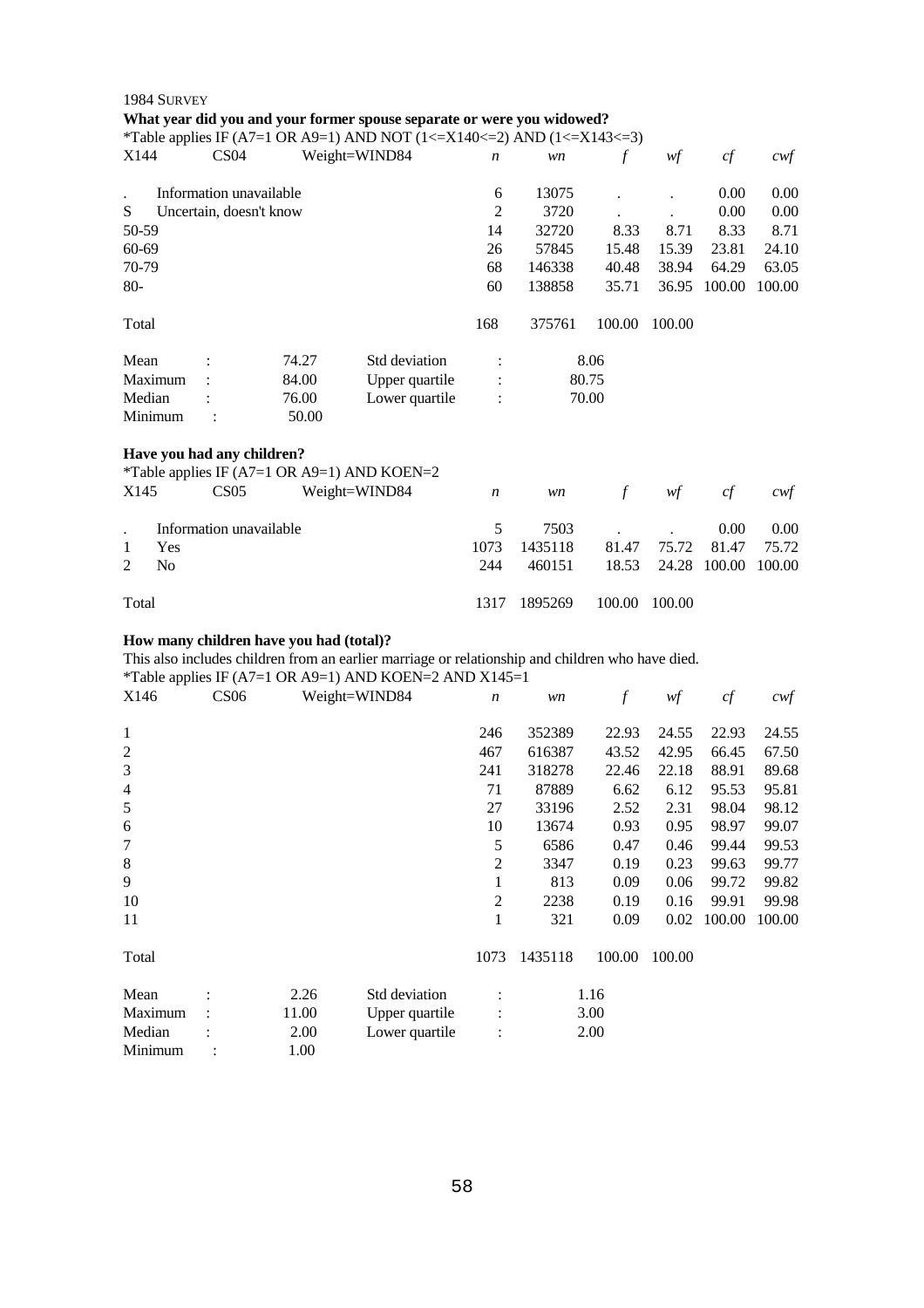PERSONAL INTERVIEWS

#### **What year was/were your child/children born? Please include children who have died. We will begin with the oldest child. First child's year of birth**

| *Table applies IF (A7=1 OR A9=1 AND KOEN=2 AND X146>0 |  |  |
|-------------------------------------------------------|--|--|

| $1000$ upplies $\overline{11}$<br>X147 | $\lambda$<br>CS071      | $\sim$ | $111.0$ $\mu$<br>Weight=WIND84 | $\boldsymbol{n}$ | wn      | $\mathcal{f}$ | wf     | cf     | $c \mathcal{w}$ f |
|----------------------------------------|-------------------------|--------|--------------------------------|------------------|---------|---------------|--------|--------|-------------------|
| S.                                     | Uncertain, doesn't know |        |                                | $\overline{c}$   | 2111    |               |        | 0.00   | 0.00              |
| 25-29                                  |                         |        |                                | 1                | 2570    | 0.09          | 0.18   | 0.09   | 0.18              |
| 30-34                                  |                         |        |                                | 9                | 17777   | 0.84          | 1.24   | 0.93   | 1.42              |
| 35-39                                  |                         |        |                                | 31               | 62178   | 2.89          | 4.34   | 3.83   | 5.76              |
| $40 - 44$                              |                         |        |                                | 75               | 110284  | 7.00          | 7.70   | 10.83  | 13.45             |
| 45-49                                  |                         |        |                                | 92               | 128061  | 8.59          | 8.94   | 19.42  | 22.39             |
| 50-54                                  |                         |        |                                | 111              | 153427  | 10.36         | 10.71  | 29.79  | 33.10             |
| 55-59                                  |                         |        |                                | 96               | 113399  | 8.96          | 7.91   | 38.75  | 41.01             |
| 60-64                                  |                         |        |                                | 140              | 143456  | 13.07         | 10.01  | 51.82  | 51.02             |
| 65-69                                  |                         |        |                                | 153              | 196652  | 14.29         | 13.72  | 66.11  | 64.75             |
| 70-74                                  |                         |        |                                | 133              | 188325  | 12.42         | 13.14  | 78.52  | 77.89             |
| 75-79                                  |                         |        |                                | 127              | 171977  | 11.86         | 12.00  | 90.38  | 89.89             |
| 80-84                                  |                         |        |                                | 103              | 144901  | 9.62          | 10.11  | 100.00 | 100.00            |
| Total                                  |                         |        |                                | 1071             | 1433007 | 100.00        | 100.00 |        |                   |
| Mean                                   |                         | 61.93  | Std deviation                  |                  |         | 13.64         |        |        |                   |
| Maximum                                |                         | 84.00  | Upper quartile                 |                  |         | 73.00         |        |        |                   |
| Median                                 |                         | 64.00  | Lower quartile                 | $\ddot{\cdot}$   |         | 52.00         |        |        |                   |
| Minimum                                |                         | 27.00  |                                |                  |         |               |        |        |                   |

#### **Second child's year of birth**

\*Table applies IF (A7=1 OR A9=1) AND KOEN=2 AND X146>1

| X148      | CS072                   |       | Weight=WIND84  | $\boldsymbol{n}$ | wn      | $\boldsymbol{f}$ | wf     | cf     | $c \mathcal{w} f$ |
|-----------|-------------------------|-------|----------------|------------------|---------|------------------|--------|--------|-------------------|
| S         | Uncertain, doesn't know |       |                | 1                | 822     |                  |        | 0.00   | 0.00              |
| 30-34     |                         |       |                | 1                | 2498    | 0.12             | 0.23   | 0.12   | 0.23              |
| 35-39     |                         |       |                | 8                | 17926   | 0.97             | 1.66   | 1.09   | 1.89              |
| $40 - 44$ |                         |       |                | 41               | 67885   | 4.96             | 6.27   | 6.05   | 8.16              |
| 45-49     |                         |       |                | 64               | 94719   | 7.75             | 8.75   | 13.80  | 16.92             |
| 50-54     |                         |       |                | 72               | 95591   | 8.72             | 8.84   | 22.52  | 25.75             |
| 55-59     |                         |       |                | 83               | 107816  | 10.05            | 9.97   | 32.57  | 35.72             |
| 60-64     |                         |       |                | 102              | 112574  | 12.35            | 10.41  | 44.92  | 46.12             |
| 65-69     |                         |       |                | 130              | 140369  | 15.74            | 12.97  | 60.65  | 59.10             |
| 70-74     |                         |       |                | 123              | 166774  | 14.89            | 15.41  | 75.54  | 74.51             |
| 75-79     |                         |       |                | 112              | 154694  | 13.56            | 14.30  | 89.10  | 88.81             |
| 80-84     |                         |       |                | 90               | 121061  | 10.90            | 11.19  | 100.00 | 100.00            |
| Total     |                         |       |                | 826              | 1081907 | 100.00           | 100.00 |        |                   |
| Mean      |                         | 64.19 | Std deviation  |                  |         | 12.48            |        |        |                   |
| Maximum   |                         | 84.00 | Upper quartile |                  |         | 74.00            |        |        |                   |
| Median    |                         | 66.00 | Lower quartile | $\ddot{\cdot}$   |         | 56.00            |        |        |                   |
| Minimum   |                         | 33.00 |                |                  |         |                  |        |        |                   |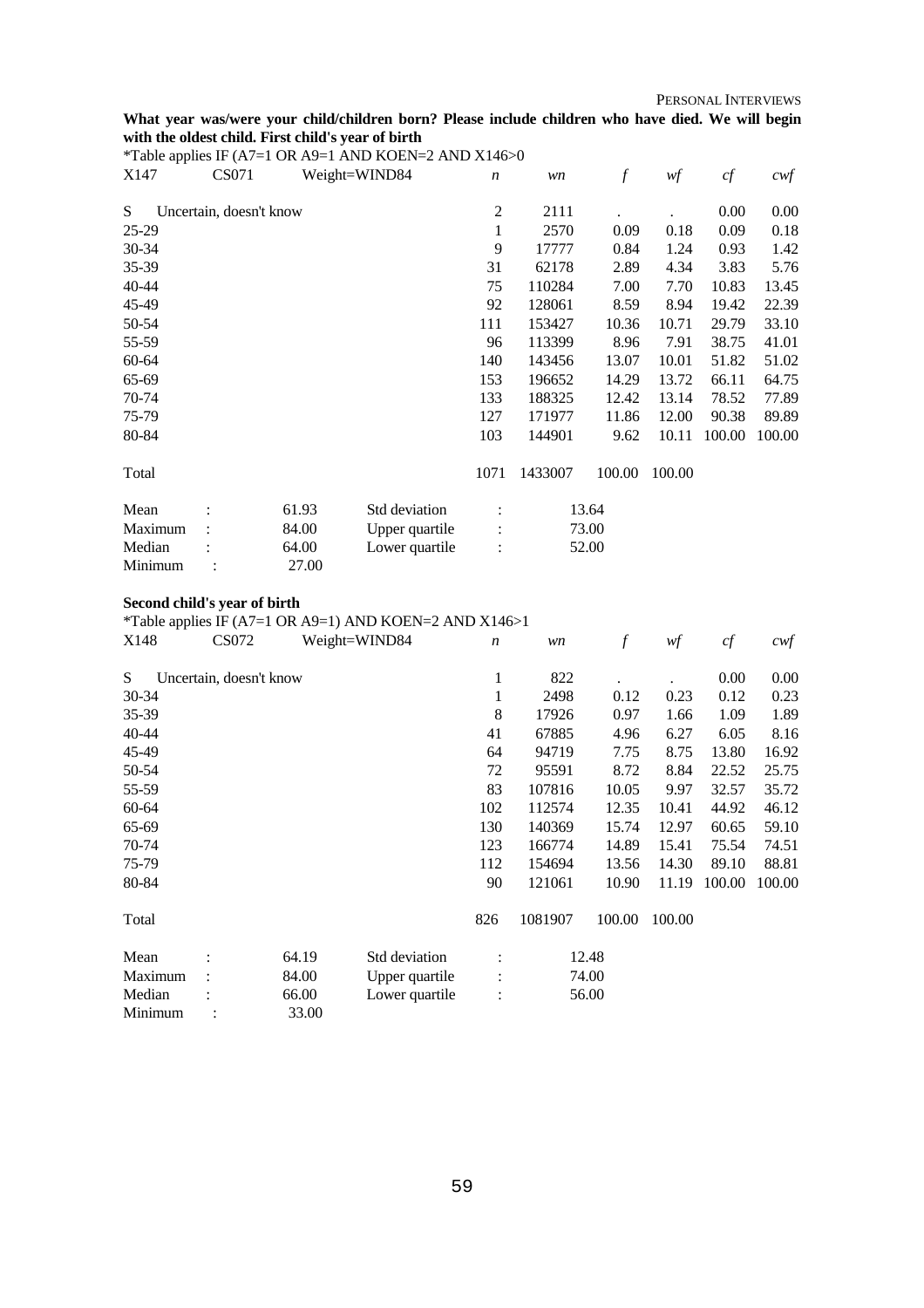**Third child's year of birth**

\*Table applies IF (A7=1 OR A9=1) AND KOEN=2 AND X146>2

| X149      | <b>CS073</b>            |       | Weight=WIND84  | $\boldsymbol{n}$ | wn     | f      | wf     | cf     | $c$ wf |
|-----------|-------------------------|-------|----------------|------------------|--------|--------|--------|--------|--------|
| S         | Uncertain, doesn't know |       |                | 3                | 3212   |        |        | 0.00   | 0.00   |
| 35-39     |                         |       |                | 4                | 8716   | 1.12   | 1.88   | 1.12   | 1.88   |
| $40 - 44$ |                         |       |                | 11               | 17091  | 3.08   | 3.69   | 4.20   | 5.57   |
| 45-49     |                         |       |                | 26               | 41840  | 7.28   | 9.03   | 11.48  | 14.61  |
| 50-54     |                         |       |                | 31               | 45292  | 8.68   | 9.78   | 20.17  | 24.39  |
| 55-59     |                         |       |                | 41               | 54972  | 11.48  | 11.87  | 31.65  | 36.26  |
| 60-64     |                         |       |                | 44               | 47645  | 12.32  | 10.29  | 43.98  | 46.54  |
| 65-69     |                         |       |                | 56               | 60359  | 15.69  | 13.03  | 59.66  | 59.58  |
| 70-74     |                         |       |                | 55               | 62877  | 15.41  | 13.58  | 75.07  | 73.15  |
| 75-79     |                         |       |                | 40               | 55558  | 11.20  | 12.00  | 86.27  | 85.15  |
| 80-84     |                         |       |                | 49               | 68780  | 13.73  | 14.85  | 100.00 | 100.00 |
| Total     |                         |       |                | 357              | 463130 | 100.00 | 100.00 |        |        |
| Mean      |                         | 64.61 | Std deviation  | $\ddot{\cdot}$   |        | 12.31  |        |        |        |
| Maximum   | $\ddot{\cdot}$          | 84.00 | Upper quartile |                  |        | 74.50  |        |        |        |
| Median    |                         | 66.00 | Lower quartile | $\vdots$         |        | 57.00  |        |        |        |
| Minimum   |                         | 35.00 |                |                  |        |        |        |        |        |

### **Fourth child's year of birth**

\*Table applies IF (A7=1 OR A9=1) AND KOEN=2 AND X146>3

| X150    | CS074                   |       | Weight=WIND84  | $\boldsymbol{n}$ | wn     | f      | wf     | cf     | $c$ wf |
|---------|-------------------------|-------|----------------|------------------|--------|--------|--------|--------|--------|
| S       | Uncertain, doesn't know |       |                | 1                | 822    |        |        | 0.00   | 0.00   |
| 35-39   |                         |       |                | $\overline{2}$   | 4897   | 1.69   | 3.33   | 1.69   | 3.33   |
| 40-44   |                         |       |                | 4                | 7539   | 3.39   | 5.12   | 5.08   | 8.45   |
| 45-49   |                         |       |                | 8                | 11684  | 6.78   | 7.94   | 11.86  | 16.38  |
| 50-54   |                         |       |                | 14               | 21289  | 11.86  | 14.46  | 23.73  | 30.84  |
| 55-59   |                         |       |                | 16               | 20721  | 13.56  | 14.07  | 37.29  | 44.91  |
| 60-64   |                         |       |                | 17               | 19150  | 14.41  | 13.01  | 51.69  | 57.92  |
| 65-69   |                         |       |                | 21               | 19626  | 17.80  | 13.33  | 69.49  | 71.25  |
| 70-74   |                         |       |                | 10               | 10939  | 8.47   | 7.43   | 77.97  | 78.68  |
| 75-79   |                         |       |                | 15               | 18181  | 12.71  | 12.35  | 90.68  | 91.02  |
| 80-84   |                         |       |                | 11               | 13216  | 9.32   | 8.98   | 100.00 | 100.00 |
| Total   |                         |       |                | 118              | 147242 | 100.00 | 100.00 |        |        |
| Mean    |                         | 61.78 | Std deviation  | :                |        | 12.08  |        |        |        |
| Maximum |                         | 83.00 | Upper quartile |                  | 72.25  |        |        |        |        |
| Median  |                         | 64.00 | Lower quartile | $\vdots$         |        | 55.00  |        |        |        |
| Minimum |                         | 37.00 |                |                  |        |        |        |        |        |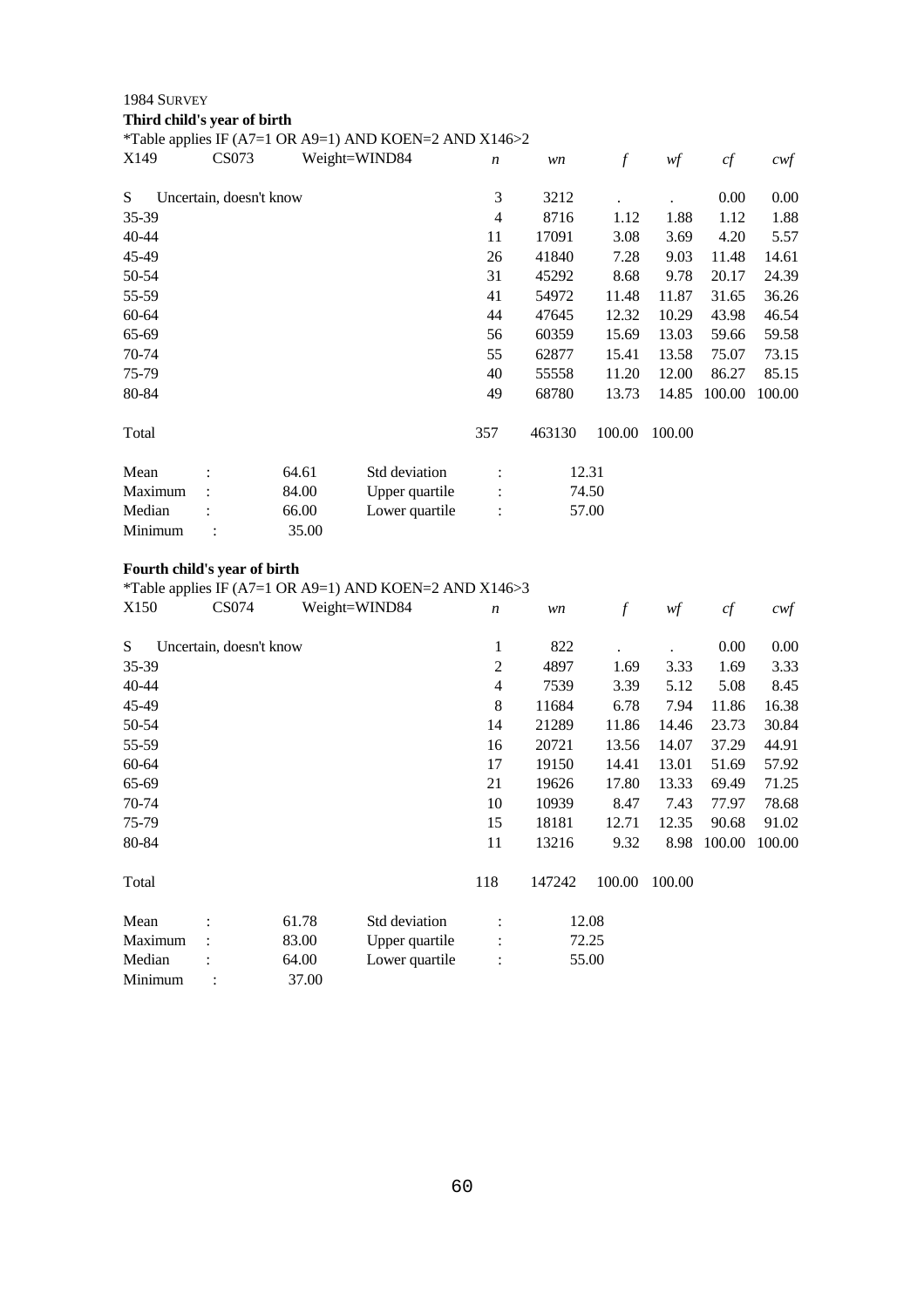## **Fifth child's year of birth**

|                  |                         |       | *Table applies IF (A7=1 OR A9=1) AND KOEN=2 AND X146>4 |                  |       |               |        |        |        |
|------------------|-------------------------|-------|--------------------------------------------------------|------------------|-------|---------------|--------|--------|--------|
| X <sub>151</sub> | <b>CS075</b>            |       | Weight=WIND84                                          | $\boldsymbol{n}$ | wn    | $\mathcal{f}$ | wf     | cf     | cwf    |
| S.               | Uncertain, doesn't know |       |                                                        | 1                | 822   |               |        | 0.00   | 0.00   |
| 35-39            |                         |       |                                                        | 1                | 2498  | 2.13          | 4.21   | 2.13   | 4.21   |
| 40-44            |                         |       |                                                        | $\overline{2}$   | 4924  | 4.26          | 8.30   | 6.38   | 12.50  |
| 45-49            |                         |       |                                                        | 3                | 5147  | 6.38          | 8.67   | 12.77  | 21.18  |
| 50-54            |                         |       |                                                        | 4                | 4972  | 8.51          | 8.38   | 21.28  | 29.55  |
| 55-59            |                         |       |                                                        | 13               | 15547 | 27.66         | 26.19  | 48.94  | 55.75  |
| 60-64            |                         |       |                                                        | 6                | 6256  | 12.77         | 10.54  | 61.70  | 66.29  |
| 65-69            |                         |       |                                                        | 5                | 4543  | 10.64         | 7.65   | 72.34  | 73.94  |
| 70-74            |                         |       |                                                        | 8                | 8973  | 17.02         | 15.12  | 89.36  | 89.06  |
| 75-79            |                         |       |                                                        | 4                | 5046  | 8.51          | 8.50   | 97.87  | 97.56  |
| 80-84            |                         |       |                                                        | $\mathbf{1}$     | 1447  | 2.13          | 2.44   | 100.00 | 100.00 |
| Total            |                         |       |                                                        | 47               | 59353 | 100.00        | 100.00 |        |        |
| Mean             |                         | 59.60 | Std deviation                                          |                  |       | 12.02         |        |        |        |
| Maximum          |                         | 82.00 | Upper quartile                                         |                  |       | 70.00         |        |        |        |
| Median           |                         | 60.00 | Lower quartile                                         |                  |       | 55.00         |        |        |        |
| Minimum          |                         | 39.00 |                                                        |                  |       |               |        |        |        |

### **Sixth child's year of birth**

\*Table applies IF (A7=1 OR A9=1) AND KOEN=2 AND X146>5

| X <sub>152</sub> | CS076                   |       | Weight=WIND84  | $\boldsymbol{n}$ | wn    | $\boldsymbol{f}$ | wf     | cf     | cwf    |
|------------------|-------------------------|-------|----------------|------------------|-------|------------------|--------|--------|--------|
| S.               | Uncertain, doesn't know |       |                | 1                | 822   |                  |        | 0.00   | 0.00   |
| 40-44            |                         |       |                | 1                | 2498  | 5.00             | 9.55   | 5.00   | 9.55   |
| 45-49            |                         |       |                | 2                | 4924  | 10.00            | 18.82  | 15.00  | 28.37  |
| 50-54            |                         |       |                | $\mathfrak{2}$   | 2582  | 10.00            | 9.87   | 25.00  | 38.25  |
| 55-59            |                         |       |                | 6                | 7948  | 30.00            | 30.39  | 55.00  | 68.63  |
| 60-64            |                         |       |                | 1                | 828   | 5.00             | 3.17   | 60.00  | 71.80  |
| 65-69            |                         |       |                | 5                | 4561  | 25.00            | 17.44  | 85.00  | 89.23  |
| 70-74            |                         |       |                | 2                | 1548  | 10.00            | 5.92   | 95.00  | 95.15  |
| 75-79            |                         |       |                | 1                | 1268  | 5.00             | 4.85   | 100.00 | 100.00 |
| 80-84            |                         |       |                |                  |       |                  |        |        |        |
|                  |                         |       |                | 20               | 26157 | 100.00           | 100.00 |        |        |
| Total            |                         |       |                |                  |       |                  |        |        |        |
| Mean             |                         | 57.12 | Std deviation  | $\ddot{\cdot}$   |       | 10.45            |        |        |        |
| Maximum          |                         | 83.00 | Upper quartile | $\vdots$         |       | 67.75            |        |        |        |
| Median           |                         | 58.50 | Lower quartile | $\ddot{\cdot}$   |       | 54.50            |        |        |        |
| Minimum          |                         | 42.00 |                |                  |       |                  |        |        |        |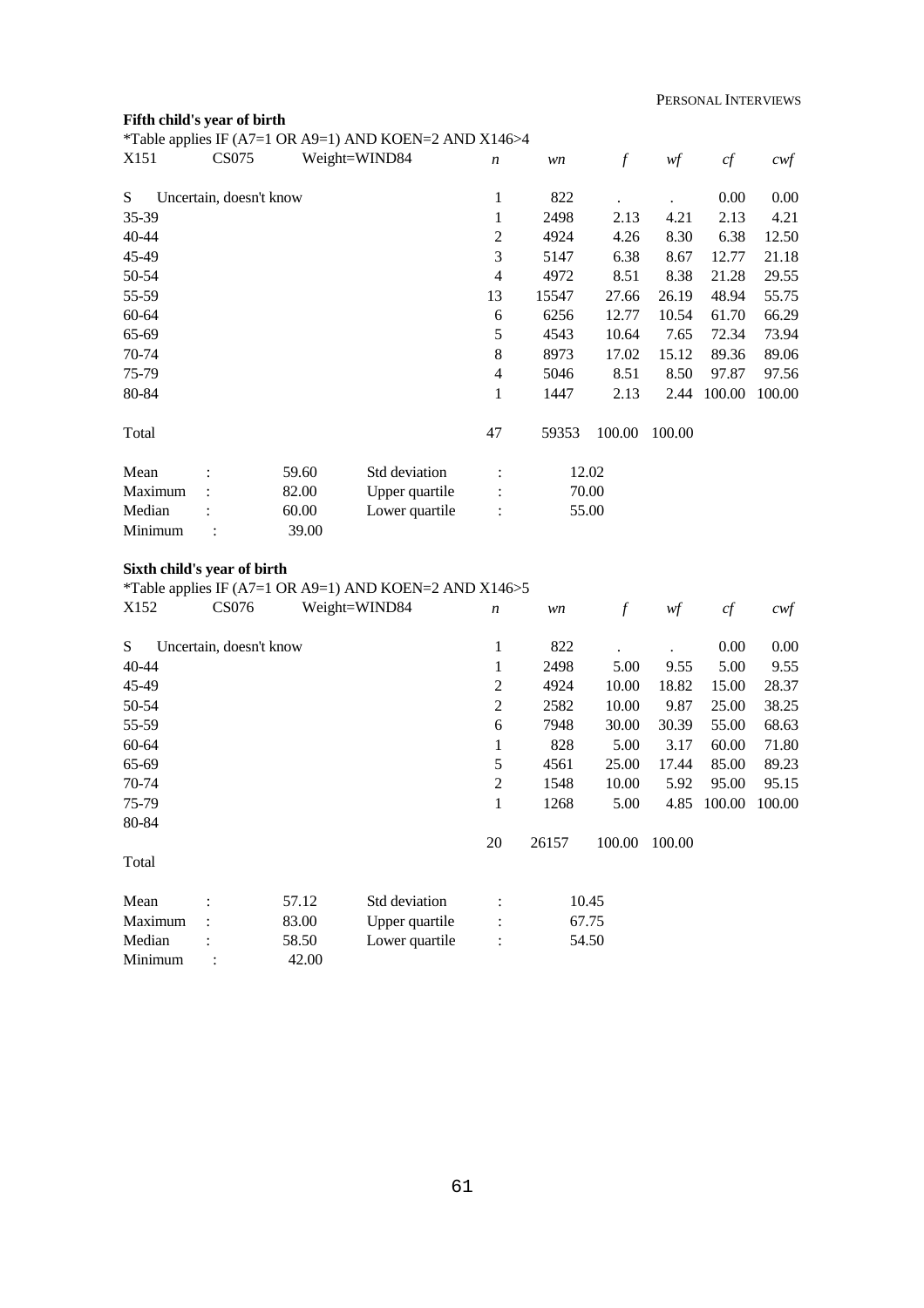**Seventh child's year of birth**

\*Table applies IF (A7=1 OR A9=1) AND KOEN=2 AND X146>6

| X153    | <b>CS077</b>            |       | Weight=WIND84  | $\boldsymbol{n}$     | wn    | f      | wf     | cf     | $c \mathsf{w} f$ |
|---------|-------------------------|-------|----------------|----------------------|-------|--------|--------|--------|------------------|
| S.      | Uncertain, doesn't know |       |                | 1                    | 822   |        |        | 0.00   | 0.00             |
| 40-44   |                         |       |                | 1                    | 2498  | 10.00  | 20.01  | 10.00  | 20.01            |
| 45-49   |                         |       |                | 1                    | 2525  | 10.00  | 20.23  | 20.00  | 40.24            |
| 55-59   |                         |       |                | 2                    | 2590  | 20.00  | 20.75  | 40.00  | 60.99            |
| 60-64   |                         |       |                | $\overline{2}$       | 1646  | 20.00  | 13.19  | 60.00  | 74.17            |
| 65-69   |                         |       |                | 1                    | 809   | 10.00  | 6.48   | 70.00  | 80.65            |
| 70-74   |                         |       |                | $\overline{2}$       | 2094  | 20.00  | 16.77  | 90.00  | 97.43            |
| 75-79   |                         |       |                | 1                    | 321   | 10.00  | 2.57   | 100.00 | 100.00           |
| Total   |                         |       |                | 10                   | 12483 | 100.00 | 100.00 |        |                  |
| Mean    | ٠                       | 56.95 | Std deviation  | $\bullet$<br>$\cdot$ |       | 9.91   |        |        |                  |
| Maximum | $\ddot{\cdot}$          | 75.00 | Upper quartile | $\ddot{\cdot}$       |       | 70.50  |        |        |                  |
| Median  |                         | 62.00 | Lower quartile | $\vdots$             |       | 54.25  |        |        |                  |
| Minimum |                         | 44.00 |                |                      |       |        |        |        |                  |

## **Eighth child's year of birth**

|         |                |       | *Table applies IF (A7=1 OR A9=1) AND KOEN=2 AND X146>7 |                      |       |        |        |        |        |
|---------|----------------|-------|--------------------------------------------------------|----------------------|-------|--------|--------|--------|--------|
| X154    | <b>CS078</b>   |       | Weight=WIND84                                          | $\boldsymbol{n}$     | wn    | f      | wf     | cf     | cwf    |
| 50-54   |                |       |                                                        | 1                    | 2525  | 16.67  | 37.58  | 16.67  | 37.58  |
| 55-59   |                |       |                                                        | 1                    | 1371  | 16.67  | 20.40  | 33.33  | 57.98  |
| 60-64   |                |       |                                                        | $\overline{2}$       | 1635  | 33.33  | 24.33  | 66.67  | 82.32  |
| 70-74   |                |       |                                                        | 1                    | 867   | 16.67  | 12.90  | 83.33  | 95.22  |
| 75-79   |                |       |                                                        | 1                    | 321   | 16.67  | 4.78   | 100.00 | 100.00 |
| Total   |                |       |                                                        | 6                    | 6719  | 100.00 | 100.00 |        |        |
| Mean    | $\bullet$      | 59.96 | Std deviation                                          | $\ddot{\cdot}$       |       | 6.91   |        |        |        |
| Maximum | $\ddot{\cdot}$ | 76.00 | Upper quartile                                         | $\ddot{\phantom{a}}$ | 72.25 |        |        |        |        |
| Median  | $\ddot{\cdot}$ | 63.50 | Lower quartile                                         | $\ddot{\phantom{a}}$ |       | 55.50  |        |        |        |
| Minimum | ٠              | 54.00 |                                                        |                      |       |        |        |        |        |

## **Ninth child's year of birth**

\*Table applies IF (A7=1 OR A9=1) AND KOEN=2 AND X146>8

| X <sub>155</sub> | CS079          |       | Weight=WIND84  | $\boldsymbol{n}$ | wn   |        | wf     | cf     | cwf    |
|------------------|----------------|-------|----------------|------------------|------|--------|--------|--------|--------|
| 60-64            |                |       |                | 1                | 1371 | 25.00  | 40.66  | 25.00  | 40.66  |
| 65-69            |                |       |                | 1                | 813  | 25.00  | 24.11  | 50.00  | 64.77  |
| 70-74            |                |       |                | 1                | 867  | 25.00  | 25.71  | 75.00  | 90.48  |
| 75-79            |                |       |                | 1                | 321  | 25.00  | 9.52   | 100.00 | 100.00 |
| Total            |                |       |                | 4                | 3372 | 100.00 | 100.00 |        |        |
| Mean             | ٠              | 66.25 | Std deviation  | $\ddot{\cdot}$   |      | 6.13   |        |        |        |
| Maximum          | $\ddot{\cdot}$ | 78.00 | Upper quartile | :                |      | 76.50  |        |        |        |
| Median           | ٠              | 69.00 | Lower quartile | $\ddot{\cdot}$   |      | 61.50  |        |        |        |
| Minimum          |                | 60.00 |                |                  |      |        |        |        |        |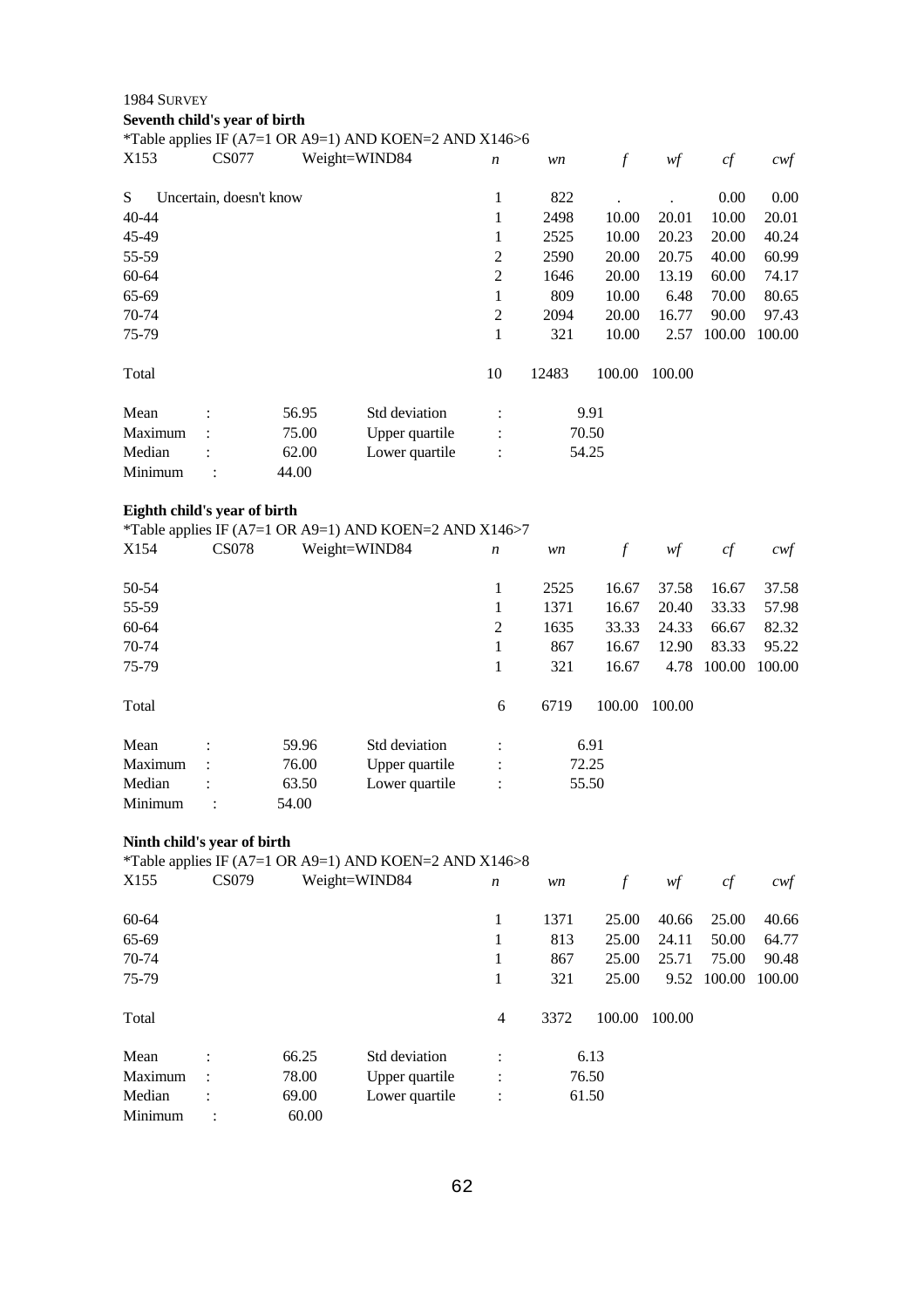|                     |                         | *Table applies IF $(A7=1 \text{ OR } A9=1)$ | Do you have or have you had adopted children or foster children? |                  |         |                  |        |        |        |
|---------------------|-------------------------|---------------------------------------------|------------------------------------------------------------------|------------------|---------|------------------|--------|--------|--------|
| X156                | CS <sub>08</sub>        |                                             | Weight=WIND84                                                    | $\boldsymbol{n}$ | wn      | $\boldsymbol{f}$ | wf     | cf     | cwf    |
| Yes<br>1            |                         |                                             |                                                                  | 111              | 147578  | 4.24             | 3.90   | 4.24   | 3.90   |
| 2<br>N <sub>o</sub> |                         |                                             |                                                                  | 2506             | 3634777 | 95.69            | 96.06  | 99.92  | 99.96  |
| 3                   | Uncertain, doesn't know |                                             |                                                                  | $\overline{2}$   | 1657    | 0.08             | 0.04   | 100.00 | 100.00 |
| Total               |                         |                                             |                                                                  | 2619             | 3784012 | 100.00           | 100.00 |        |        |
|                     |                         | How many do you have/have you had?          |                                                                  |                  |         |                  |        |        |        |
|                     |                         |                                             | *Table applies IF (A7=1 OR A9=1) AND X156=1                      |                  |         |                  |        |        |        |
| X157                | CS <sub>09</sub>        |                                             | Weight=WIND84                                                    | $\boldsymbol{n}$ | wn      | $\boldsymbol{f}$ | wf     | cf     | cwt    |
| $\mathbf{1}$        |                         |                                             |                                                                  | 76               | 104534  | 68.47            | 70.83  | 68.47  | 70.83  |
| $\overline{2}$      |                         |                                             |                                                                  | 24               | 29441   | 21.62            | 19.95  | 90.09  | 90.78  |
| 3                   |                         |                                             |                                                                  | 6                | 7075    | 5.41             | 4.79   | 95.50  | 95.58  |
| $\overline{4}$      |                         |                                             |                                                                  | 3                | 4047    | 2.70             | 2.74   | 98.20  | 98.32  |
| 5                   |                         |                                             |                                                                  | 1                | 1087    | 0.90             | 0.74   | 99.10  | 99.06  |
| 8                   |                         |                                             |                                                                  | 1                | 1394    | 0.90             | 0.94   | 100.00 | 100.00 |
| Total               |                         |                                             |                                                                  | 111              | 147578  | 100.00           | 100.00 |        |        |
| Mean                |                         | 1.47                                        | Std deviation                                                    |                  |         | 1.00             |        |        |        |
| Maximum             |                         | 8.00                                        | Upper quartile                                                   |                  |         | 2.00             |        |        |        |
| Median              |                         | 1.00                                        | Lower quartile                                                   |                  |         | 1.00             |        |        |        |
| Minimum             |                         | 1.00                                        |                                                                  |                  |         |                  |        |        |        |

## **What year was/were the child/children born? Please include children who have died. We will begin with the oldest child. First non-biological child's year of birth**

\*Table applies IF (A7=1 OR A9=1) AND X156=1 AND X157>0

| X158    | <b>CS101</b>            |       | Weight=WIND84  | $\boldsymbol{n}$ | wn     | $\boldsymbol{f}$ | wf     | cf     | $c \mathcal{w} f$ |
|---------|-------------------------|-------|----------------|------------------|--------|------------------|--------|--------|-------------------|
| S       | Uncertain, doesn't know |       |                | 4                | 6513   |                  |        | 0.00   | 0.00              |
| 35-39   |                         |       |                | $\overline{c}$   | 5358   | 1.87             | 3.80   | 1.87   | 3.80              |
| 40-44   |                         |       |                | 5                | 6285   | 4.67             | 4.46   | 6.54   | 8.25              |
| 45-49   |                         |       |                | 11               | 16584  | 10.28            | 11.76  | 16.82  | 20.01             |
| 50-54   |                         |       |                | 10               | 17037  | 9.35             | 12.08  | 26.17  | 32.09             |
| 55-59   |                         |       |                | 13               | 15633  | 12.15            | 11.08  | 38.32  | 43.17             |
| 60-64   |                         |       |                | 10               | 13052  | 9.35             | 9.25   | 47.66  | 52.42             |
| 65-69   |                         |       |                | 16               | 18142  | 14.95            | 12.86  | 62.62  | 65.28             |
| 70-74   |                         |       |                | 23               | 26939  | 21.50            | 19.10  | 84.11  | 84.38             |
| 75-79   |                         |       |                | 7                | 9055   | 6.54             | 6.42   | 90.65  | 90.80             |
| 80-84   |                         |       |                | 10               | 12980  | 9.35             | 9.20   | 100.00 | 100.00            |
| Total   |                         |       |                | 107              | 141065 | 100.00           | 100.00 |        |                   |
| Mean    |                         | 61.95 | Std deviation  | $\ddot{\cdot}$   |        | 12.45            |        |        |                   |
| Maximum | $\ddot{\cdot}$          | 83.00 | Upper quartile |                  |        | 73.00            |        |        |                   |
| Median  |                         | 66.00 | Lower quartile | $\ddot{\cdot}$   |        | 54.00            |        |        |                   |
| Minimum |                         | 39.00 |                |                  |        |                  |        |        |                   |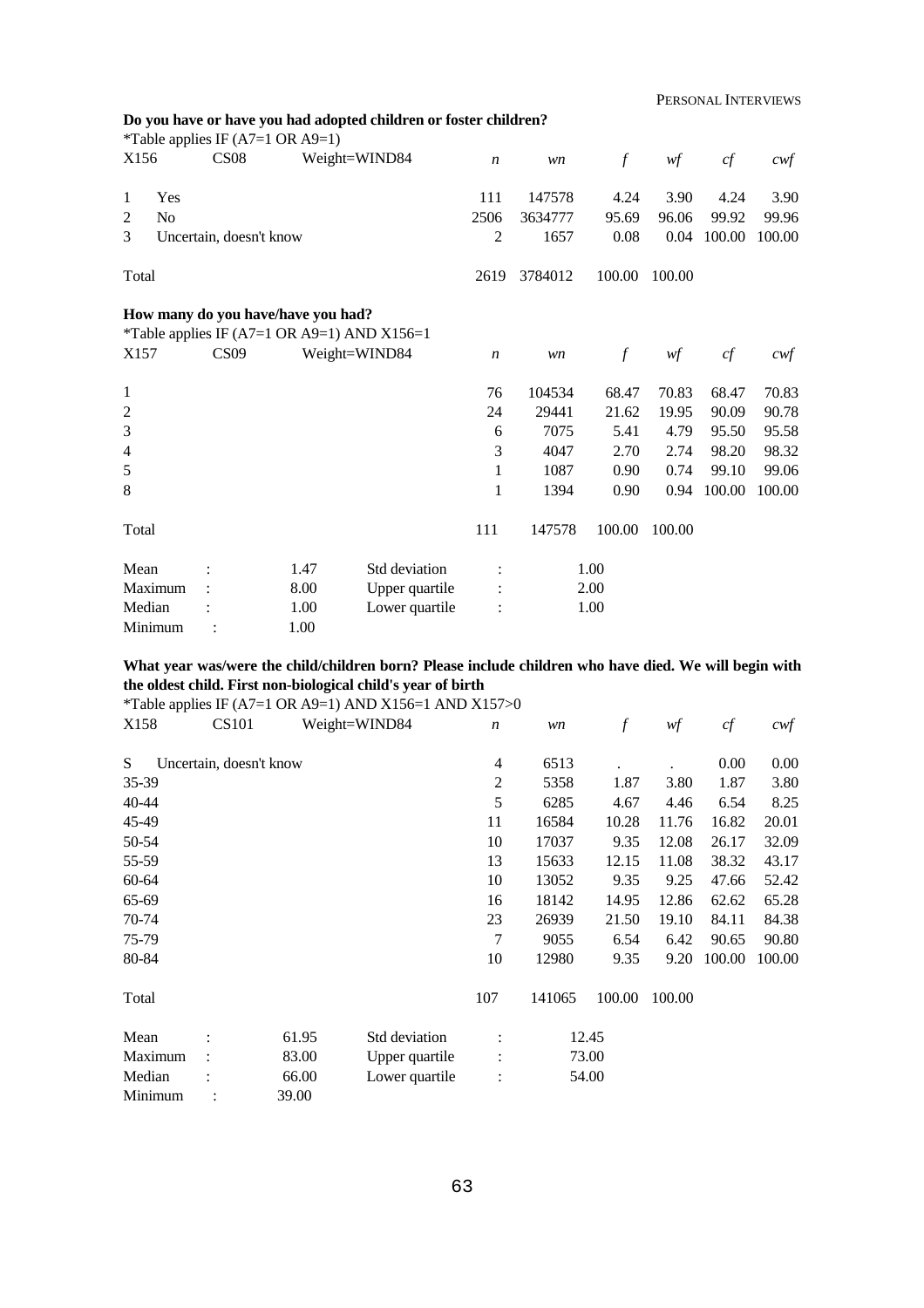#### 1984 SURVEY **Second non-biological child's year of birth** \*Table applies IF (A7=1 OR A9=1) AND X156=1 AND X157>1 X159 CS102 Weight=WIND84 *n wn f wf cf cwf* S Uncertain, doesn't know 50-54 55-59 60-64 65-69 70-74 75-79 80-84 Total 2 2255 . . 0.00 0.00 1 1213 3.03 2.97 3.03 2.97 1 1087 3.03 2.66 6.06 5.64 2 2628 6.06 6.44 12.12 12.08 6 7197 18.18 17.64 30.30 29.73 10 11876 30.30 29.12 60.61 58.84 5 6408 15.15 15.71 75.76 74.55 8 10380 24.24 25.45 100.00 100.00 33 40789 100.00 100.00 Mean : 72.51 Std deviation : 7.27 Maximum : 82.00 Upper quartile : 78.50 Median : 74.00 Lower quartile : 68.00 Minimum : 50.00

#### **Third non-biological child's year of birth**

|         |                         |       | *Table applies IF (A7=1 OR A9=1) AND X156=1 AND X157>2 |                      |       |        |        |        |        |
|---------|-------------------------|-------|--------------------------------------------------------|----------------------|-------|--------|--------|--------|--------|
| X160    | <b>CS103</b>            |       | Weight=WIND84                                          | $\boldsymbol{n}$     | wn    | f      | wf     | cf     | cwf    |
| S       | Uncertain, doesn't know |       |                                                        | 2                    | 2255  |        |        | 0.00   | 0.00   |
| 65-69   |                         |       |                                                        | 2                    | 2174  | 22.22  | 19.16  | 22.22  | 19.16  |
| 70-74   |                         |       |                                                        | $\overline{4}$       | 5222  | 44.44  | 46.02  | 66.67  | 65.17  |
| 75-79   |                         |       |                                                        | 1                    | 1480  | 11.11  | 13.04  | 77.78  | 78.22  |
| 80-84   |                         |       |                                                        | 2                    | 2472  | 22.22  | 21.78  | 100.00 | 100.00 |
| Total   |                         |       |                                                        | 9                    | 11348 | 100.00 | 100.00 |        |        |
| Mean    |                         | 73.40 | Std deviation                                          | $\bullet$            |       | 4.99   |        |        |        |
| Maximum | $\bullet$               | 81.00 | Upper quartile                                         | $\bullet$            |       | 78.00  |        |        |        |
| Median  | $\bullet$               | 74.00 | Lower quartile                                         | $\ddot{\phantom{a}}$ |       | 68.50  |        |        |        |
| Minimum | $\bullet$               | 66.00 |                                                        |                      |       |        |        |        |        |

#### **Fourth non-biological child's year of birth**

\*Table applies IF (A7=1 OR A9=1) AND X156=1 AND X157>3

| X161    | CS104                   |       | Weight=WIND84  | $\boldsymbol{n}$ | wn   | f      | wf     | cf     | cwf    |
|---------|-------------------------|-------|----------------|------------------|------|--------|--------|--------|--------|
| S       | Uncertain, doesn't know |       |                | 1                | 1394 |        |        | 0.00   | 0.00   |
| 65-69   |                         |       |                | $\overline{2}$   | 2174 | 50.00  | 42.35  | 50.00  | 42.35  |
| 70-74   |                         |       |                | 1                | 1480 | 25.00  | 28.83  | 75.00  | 71.17  |
| 75-79   |                         |       |                | 1                | 1480 | 25.00  | 28.83  | 100.00 | 100.00 |
| Total   |                         |       |                | 4                | 5134 | 100.00 | 100.00 |        |        |
| Mean    | $\bullet$               | 70.67 | Std deviation  | $\bullet$        |      | 3.13   |        |        |        |
| Maximum | $\ddot{\cdot}$          | 75.00 | Upper quartile | :                |      | 74.00  |        |        |        |
| Median  | $\bullet$               | 69.50 | Lower quartile | $\ddot{\cdot}$   |      | 67.25  |        |        |        |
| Minimum |                         | 67.00 |                |                  |      |        |        |        |        |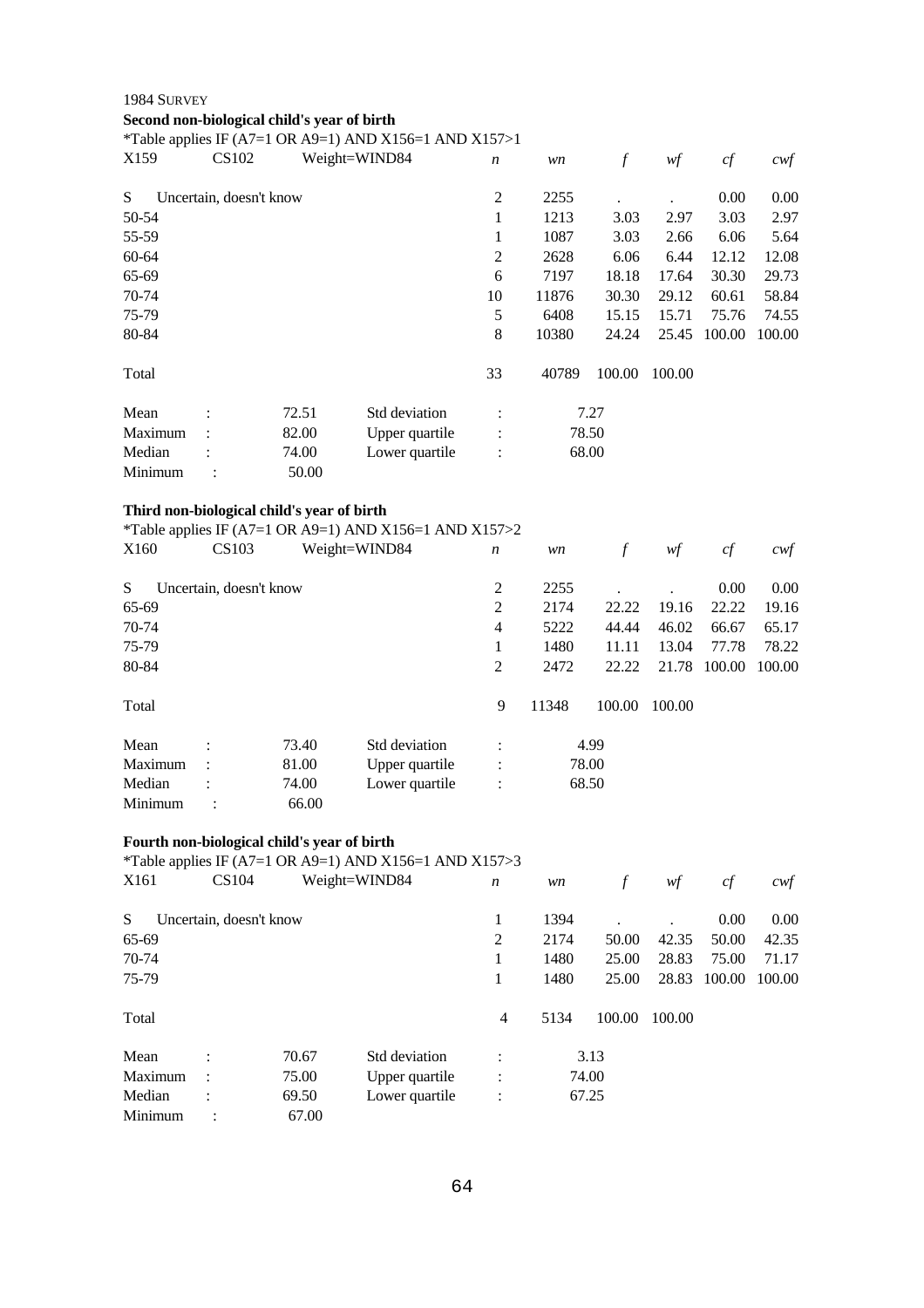PERSONAL INTERVIEWS

### **Fifth non-biological child's year of birth**

\*Table applies IF (A7=1 OR A9=1) AND X156=1 AND X157>4 X162 CS105 Weight=WIND84 *n wn f wf cf cwf* S Uncertain, doesn't know 70-74 Total 1 1394 . . 0.00 0.00  $1\qquad \quad 1087\qquad 100.00\quad 100.00\quad 100.00\quad 100.00$ 1 1087 100.00 100.00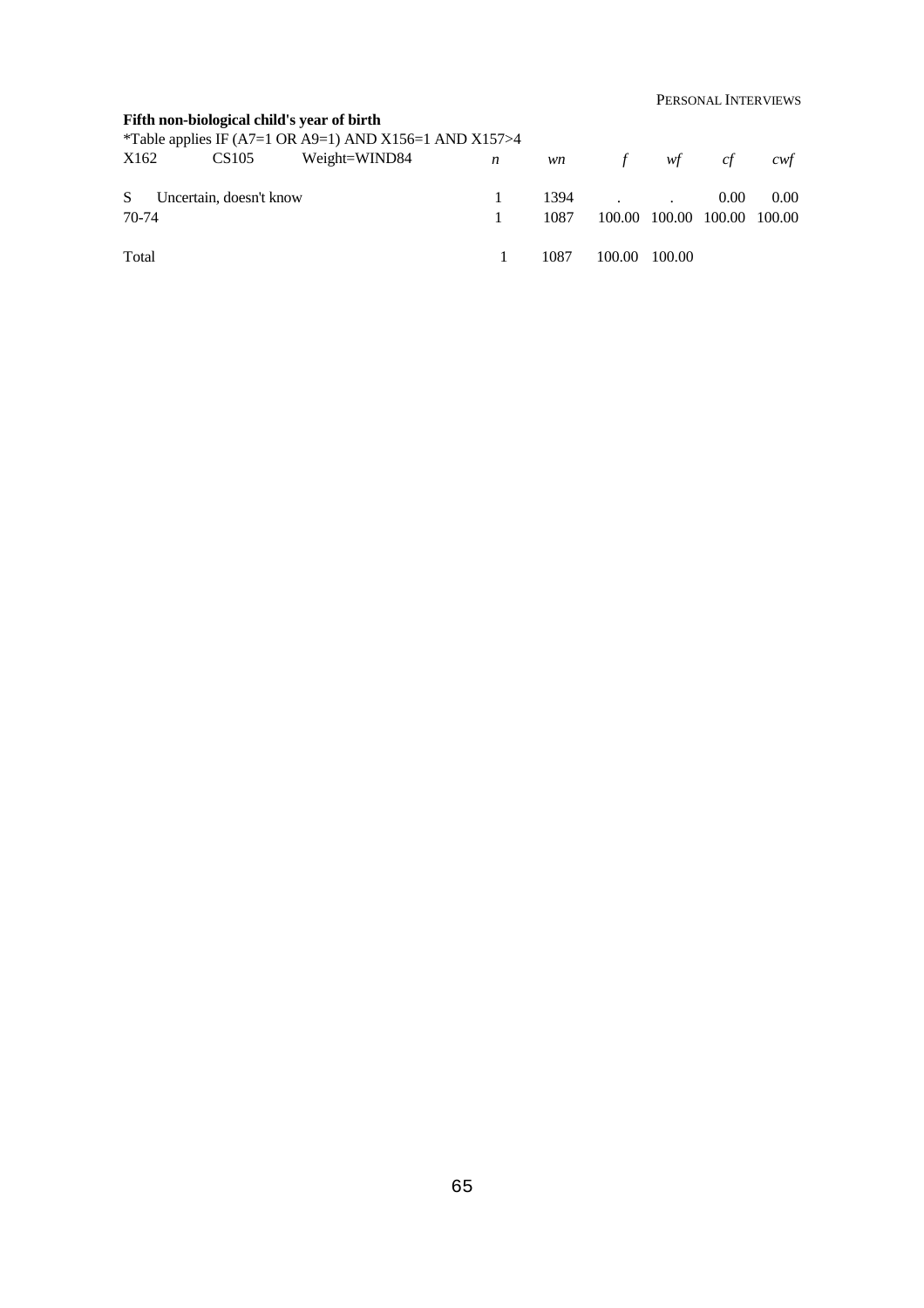## **2.2.6 Child Care**

Section completed once per household

#### **Number of children born 1972 or later, i.e., who are 12 years old or younger**

| *Table applies IF $A7=1$ |                                                                                |               |                |                  |         |               |        |        |        |
|--------------------------|--------------------------------------------------------------------------------|---------------|----------------|------------------|---------|---------------|--------|--------|--------|
| X170                     | N                                                                              | Weight=WIND84 |                | $\boldsymbol{n}$ | wn      | $\mathcal{f}$ | wf     | cf     | cwf    |
| $\ddot{\phantom{a}}$     | Information unavailable                                                        |               |                | 1037             | 1656414 |               |        | 0.00   | 0.00   |
| $\mathbf{1}$             |                                                                                |               |                | 256              | 344987  | 51.82         | 52.03  | 51.82  | 52.03  |
| $\sqrt{2}$               |                                                                                |               |                | 182              | 245743  | 36.84         | 37.06  | 88.66  | 89.09  |
| 3                        |                                                                                |               |                | 47               | 61843   | 9.51          | 9.33   | 98.18  | 98.41  |
| $\overline{4}$           |                                                                                |               |                | 7                | 7804    | 1.42          | 1.18   | 99.60  | 99.59  |
| 5                        |                                                                                |               |                | $\overline{c}$   | 2725    | 0.40          | 0.41   | 100.00 | 100.00 |
| Total                    |                                                                                |               |                | 494              | 663102  | 100.00        | 100.00 |        |        |
| Mean                     |                                                                                | 1.61          | Std deviation  |                  |         | 0.74          |        |        |        |
| Maximum                  |                                                                                | 5.00          | Upper quartile |                  |         | 2.00          |        |        |        |
| Median                   |                                                                                | 1.00          | Lower quartile |                  |         | 1.00          |        |        |        |
| Minimum                  |                                                                                | 1.00          |                |                  |         |               |        |        |        |
|                          | First child's family-composition number<br>*Table applies IF A7=1 AND $X170>0$ |               |                |                  |         |               |        |        |        |
| X171                     | N                                                                              | Weight=WIND84 |                | $\boldsymbol{n}$ | wn      | $\int$        | wf     | cf     | cwt    |
| $2 - 8$                  |                                                                                |               |                | 494              | 663102  | 100.00        | 100.00 | 100.00 | 100.00 |

Total 494 663102 100.00 100.00

**Now we would like to ask you a few questions about your child care arrangements for children born in 1972 or later while they are not at (regular) school. Answer using this card. We begin with the oldest child. How have you arranged child care for . . .**

This refers to the first child

|                | *Table applies IF A7=1 AND $X170>0$    |                  |        |        |        |        |        |
|----------------|----------------------------------------|------------------|--------|--------|--------|--------|--------|
| X172           | <b>BT11</b><br>Weight=WIND84           | $\boldsymbol{n}$ | wn     |        | wf     | cf     | cwt    |
|                |                                        |                  |        |        |        |        |        |
| $\theta$       | No regular child care outside the home | 261              | 336022 | 52.83  | 50.67  | 52.83  | 50.67  |
| 1              | Private family day care                | 46               | 63389  | 9.31   | 9.56   | 62.15  | 60.23  |
| 2              | Private preschool                      | 2                | 2595   | 0.40   | 0.39   | 62.55  | 60.63  |
| 3              | Other private child care               | $\overline{2}$   | 3790   | 0.40   | 0.57   | 62.96  | 61.20  |
| $\overline{4}$ | Babysitter in respondent's own home    |                  | 1328   | 0.20   | 0.20   | 63.16  | 61.40  |
| 5              | Municipal day care center              | 71               | 103281 | 14.37  | 15.58  | 77.53  | 76.97  |
| 6              | Municipal family day care              | 67               | 93704  | 13.56  | 14.13  | 91.09  | 91.10  |
| 7              | Municipal preschool                    | 6                | 7820   | 1.21   | 1.18   | 92.31  | 92.28  |
| 8              | Municipal after-school program         | 19               | 26581  | 3.85   | 4.01   | 96.15  | 96.29  |
| 9              | Other child care outside the home      | 19               | 24592  | 3.85   | 3.71   | 100.00 | 100.00 |
| Total          |                                        | 494              | 663102 | 100.00 | 100.00 |        |        |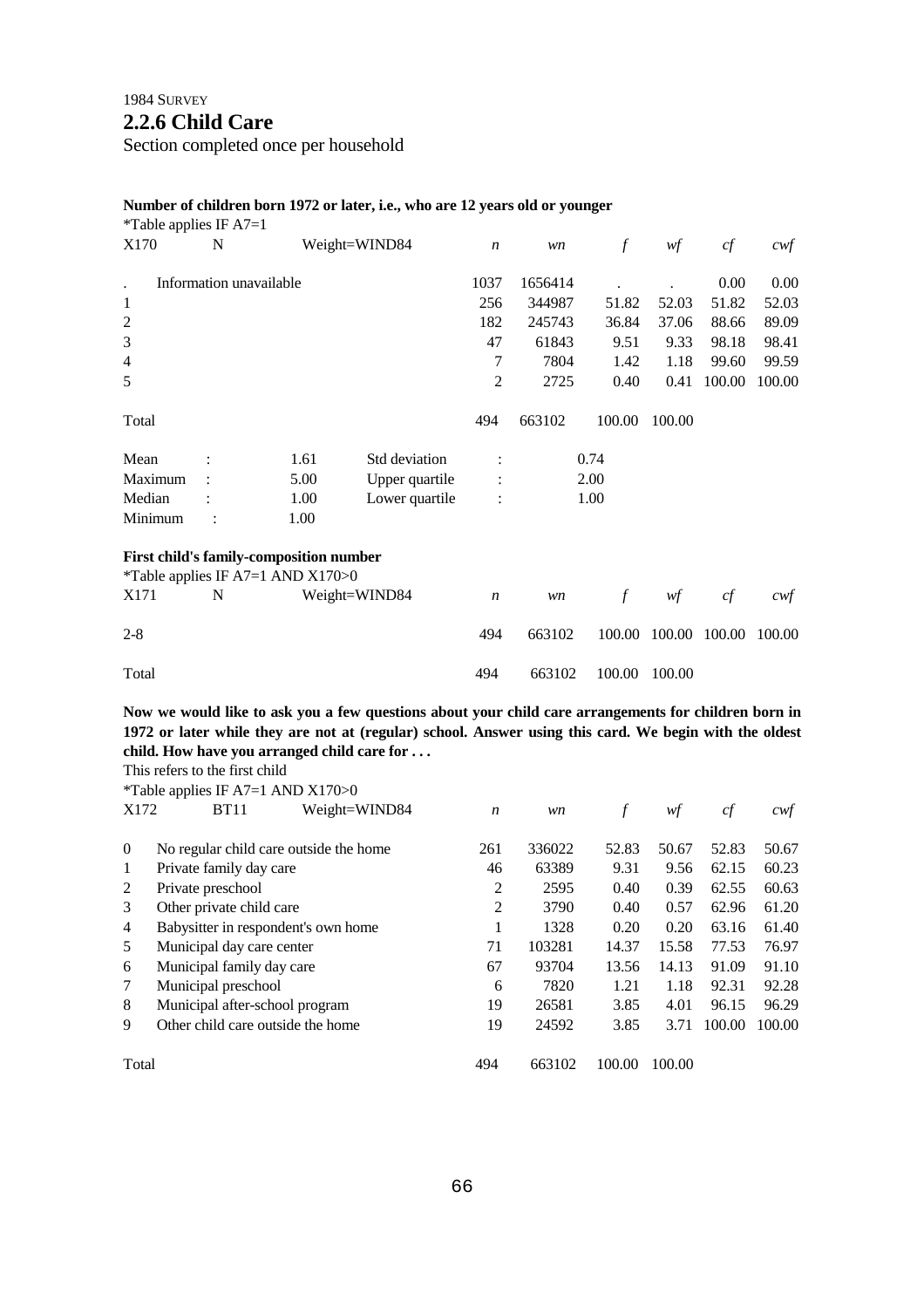### **Approximately how many hours is the child in child care?**

|  |  | This refers to the first child. |  |  |  |  |
|--|--|---------------------------------|--|--|--|--|
|--|--|---------------------------------|--|--|--|--|

|           |                         |       | *Table applies IF A7=1 AND X170>0 AND X172>0 |                  |        |                  |        |        |        |
|-----------|-------------------------|-------|----------------------------------------------|------------------|--------|------------------|--------|--------|--------|
| X173      | BT <sub>21</sub> A      |       | Weight=WIND84                                | $\boldsymbol{n}$ | wn     | $\boldsymbol{f}$ | wf     | cf     | $c$ wf |
|           | Information unavailable |       |                                              | 1                | 1363   |                  |        | 0.00   | 0.00   |
| S         | Uncertain, doesn't know |       |                                              | 5                | 6401   |                  |        | 0.00   | 0.00   |
| $00 - 04$ |                         |       |                                              | 6                | 7071   | 2.64             | 2.21   | 2.64   | 2.21   |
| $05-09$   |                         |       |                                              | 26               | 37479  | 11.45            | 11.74  | 14.10  | 13.95  |
| $10 - 14$ |                         |       |                                              | 36               | 45705  | 15.86            | 14.31  | 29.96  | 28.27  |
| 15-19     |                         |       |                                              | 30               | 43258  | 13.22            | 13.55  | 43.17  | 41.81  |
| $20 - 24$ |                         |       |                                              | 25               | 36930  | 11.01            | 11.57  | 54.19  | 53.38  |
| $25-29$   |                         |       |                                              | 22               | 29254  | 9.69             | 9.16   | 63.88  | 62.54  |
| 30-34     |                         |       |                                              | 29               | 39042  | 12.78            | 12.23  | 76.65  | 74.77  |
| 35-39     |                         |       |                                              | 25               | 37787  | 11.01            | 11.83  | 87.67  | 86.60  |
| 40-44     |                         |       |                                              | 16               | 23884  | 7.05             | 7.48   | 94.71  | 94.08  |
| $45 -$    |                         |       |                                              | 12               | 18906  | 5.29             | 5.92   | 100.00 | 100.00 |
| Total     |                         |       |                                              | 227              | 319316 | 100.00           | 100.00 |        |        |
| Mean      |                         | 23.23 | Std deviation                                |                  |        | 13.17            |        |        |        |
| Maximum   |                         | 79.00 | Upper quartile                               | $\ddot{\cdot}$   |        | 32.00            |        |        |        |
| Median    |                         | 20.00 | Lower quartile                               | ÷                |        | 12.00            |        |        |        |
| Minimum   |                         | 2.00  |                                              |                  |        |                  |        |        |        |

## **Approximately how much do you pay in an average month for this child?**

This refers to the first child.

\*Table applies IF A7=1 AND X170>0 AND X172>0<br>X174 BT21C Weight-WIND84

| X174      | BT <sub>21</sub> C |                         | Weight=WIND84 |                | $\boldsymbol{n}$ | wn     | f      | wf     | cf     | $c$ wf |
|-----------|--------------------|-------------------------|---------------|----------------|------------------|--------|--------|--------|--------|--------|
|           |                    | Information unavailable |               |                | 54               | 73035  |        |        | 0.00   | 0.00   |
| 0000-0199 |                    |                         |               |                | 37               | 51860  | 20.67  | 20.41  | 20.67  | 20.41  |
| 0200-0399 |                    |                         |               |                | 42               | 58270  | 23.46  | 22.94  | 44.13  | 43.35  |
| 0400-0599 |                    |                         |               |                | 50               | 72826  | 27.93  | 28.67  | 72.07  | 72.02  |
| 0600-0799 |                    |                         |               |                | 22               | 30008  | 12.29  | 11.81  | 84.36  | 83.83  |
| 0800-0999 |                    |                         |               |                | 11               | 17186  | 6.15   | 6.76   | 90.50  | 90.59  |
| 1000-1199 |                    |                         |               |                | 8                | 10138  | 4.47   | 3.99   | 94.97  | 94.58  |
| 1200-     |                    |                         |               |                | 9                | 13757  | 5.03   | 5.42   | 100.00 | 100.00 |
| Total     |                    |                         |               |                | 179              | 254045 | 100.00 | 100.00 |        |        |
| Mean      |                    | 476.60                  | Std deviation |                |                  | 385.77 |        |        |        |        |
| Maximum   |                    | 2073.00                 |               | Upper quartile | :                | 650.00 |        |        |        |        |
| Median    |                    | 420.00                  |               | Lower quartile | $\ddot{\cdot}$   | 215.00 |        |        |        |        |
| Minimum   |                    | 0.00                    |               |                |                  |        |        |        |        |        |

#### **Second child's family-composition number**  \*Table applies IF  $\Delta$ 7-1  $\Delta$ ND  $\Delta$ 170>1

| X175  | $N$ and $N$             | Lable applies $\mathbf{H}^{\dagger} \mathbf{A}$ $\mathbf{H}^{\dagger} \mathbf{A}$<br>Weight=WIND84 | $\overline{n}$ |                      | $wn$ f $wf$                         | c f               | cwf  |
|-------|-------------------------|----------------------------------------------------------------------------------------------------|----------------|----------------------|-------------------------------------|-------------------|------|
| $3-9$ | Information unavailable |                                                                                                    | 236            | 315398               | 2717<br>100.00 100.00 100.00 100.00 | 0.00 <sub>1</sub> | 0.00 |
| Total |                         |                                                                                                    | 236            | 315398 100.00 100.00 |                                     |                   |      |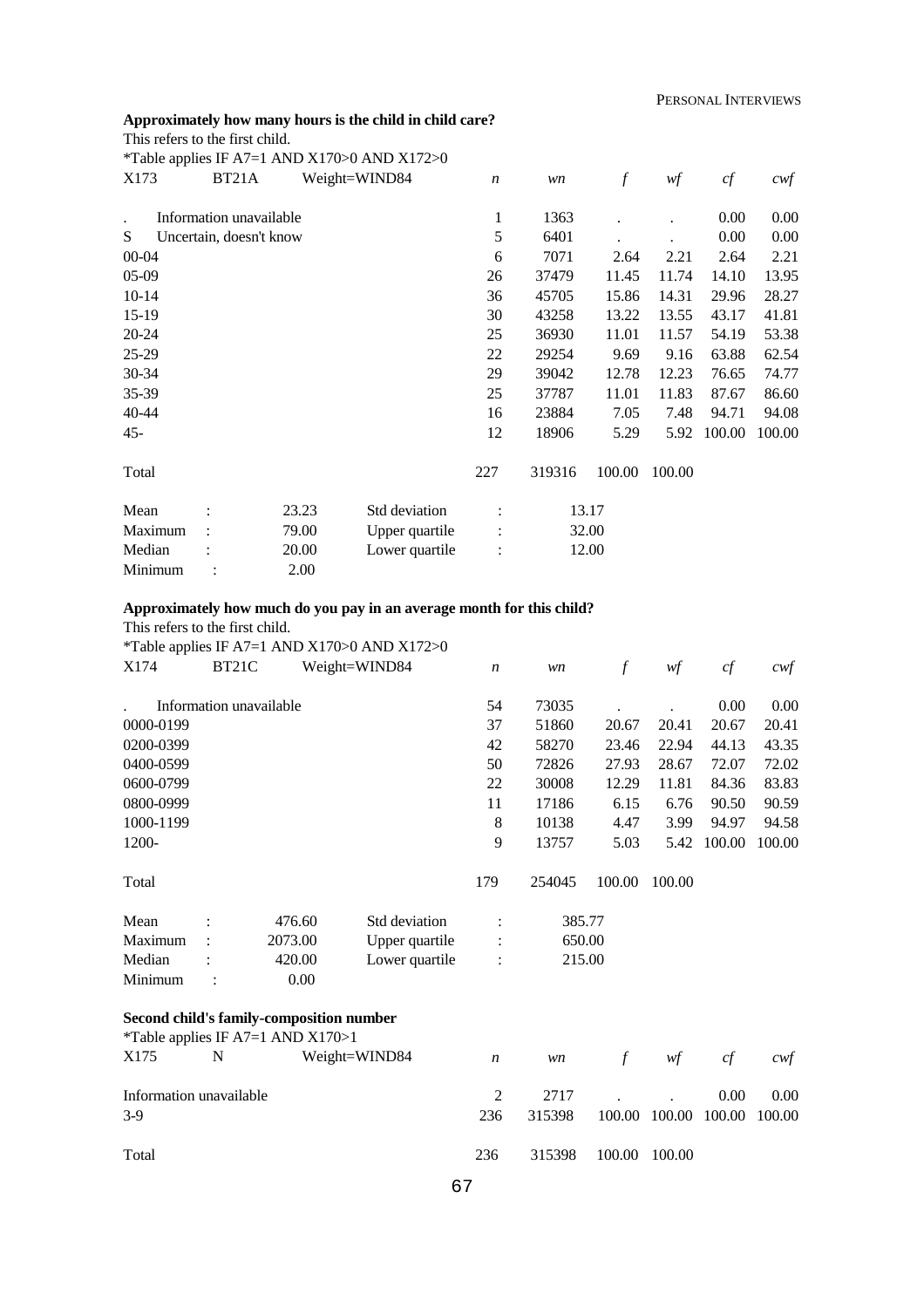## **How have you arranged child care for . . .?**

|          | This refers to the second child.            |               |                  |        |        |        |        |       |
|----------|---------------------------------------------|---------------|------------------|--------|--------|--------|--------|-------|
|          | <i>*</i> Table applies IF A7=1 AND $X170>1$ |               |                  |        |        |        |        |       |
| X176     | <b>BT12</b>                                 | Weight=WIND84 | $\boldsymbol{n}$ | wn     | f      | wf     | cf     | cwt   |
|          | Information unavailable                     |               | 2                | 2717   |        |        | 0.00   | 0.00  |
| $\theta$ | No regular child care outside the home      | 116           | 155310           | 49.15  | 49.24  | 49.15  | 49.24  |       |
| 1        | Private family day care                     | 19            | 26112            | 8.05   | 8.28   | 57.20  | 57.52  |       |
| 5        | Municipal day care center                   |               |                  | 51598  | 16.10  | 16.36  | 73.31  | 73.88 |
| 6        | Municipal family day care                   |               | 40               | 52989  | 16.95  | 16.80  | 90.25  | 90.68 |
| 7        | Municipal preschool                         |               | 6                | 7913   | 2.54   | 2.51   | 92.80  | 93.19 |
| 8        | Municipal after-school program              |               | 7                | 8439   | 2.97   | 2.68   | 95.76  | 95.87 |
| 9        | Other child care outside the home           | 10            | 13037            | 4.24   | 4.13   | 100.00 | 100.00 |       |
| Total    |                                             |               | 236              | 315398 | 100.00 | 100.00 |        |       |

## **Approximately how many hours is the child in child care?**

This refers to the second child.

|           | This refers to the second child. |       |                                              |                  |        |        |        |        |        |
|-----------|----------------------------------|-------|----------------------------------------------|------------------|--------|--------|--------|--------|--------|
|           |                                  |       | *Table applies IF A7=1 AND X170>1 AND X176>0 |                  |        |        |        |        |        |
| X177      | BT22A                            |       | Weight=WIND84                                | $\boldsymbol{n}$ | wn     | $\int$ | wf     | cf     | cwt    |
|           | Information unavailable          |       |                                              | $\overline{c}$   | 2489   |        |        | 0.00   | 0.00   |
| 00-04     |                                  |       |                                              | 3                | 3820   | 2.54   | 2.42   | 2.54   | 2.42   |
| 05-09     |                                  |       |                                              | 9                | 13390  | 7.63   | 8.50   | 10.17  | 10.92  |
| $10-14$   |                                  |       |                                              | 14               | 17435  | 11.86  | 11.06  | 22.03  | 21.98  |
| $15-19$   |                                  |       |                                              | 12               | 16679  | 10.17  | 10.58  | 32.20  | 32.57  |
| $20 - 24$ |                                  |       |                                              | 22               | 27577  | 18.64  | 17.50  | 50.85  | 50.06  |
| $25-29$   |                                  |       |                                              | 8                | 10560  | 6.78   | 6.70   | 57.63  | 56.76  |
| 30-34     |                                  |       |                                              | 16               | 21651  | 13.56  | 13.74  | 71.19  | 70.50  |
| 35-39     |                                  |       |                                              | 16               | 22729  | 13.56  | 14.42  | 84.75  | 84.93  |
| 40-44     |                                  |       |                                              | 13               | 15687  | 11.02  | 9.95   | 95.76  | 94.88  |
| $45 -$    |                                  |       |                                              | 5                | 8071   | 4.24   | 5.12   | 100.00 | 100.00 |
| Total     |                                  |       |                                              | 118              | 157599 | 100.00 | 100.00 |        |        |
| Mean      |                                  | 25.09 | Std deviation                                |                  |        | 12.90  |        |        |        |
| Maximum   |                                  | 82.00 | Upper quartile                               |                  |        | 35.00  |        |        |        |
| Median    |                                  | 24.00 | Lower quartile                               | $\ddot{\cdot}$   |        | 15.00  |        |        |        |
| Minimum   |                                  | 2.00  |                                              |                  |        |        |        |        |        |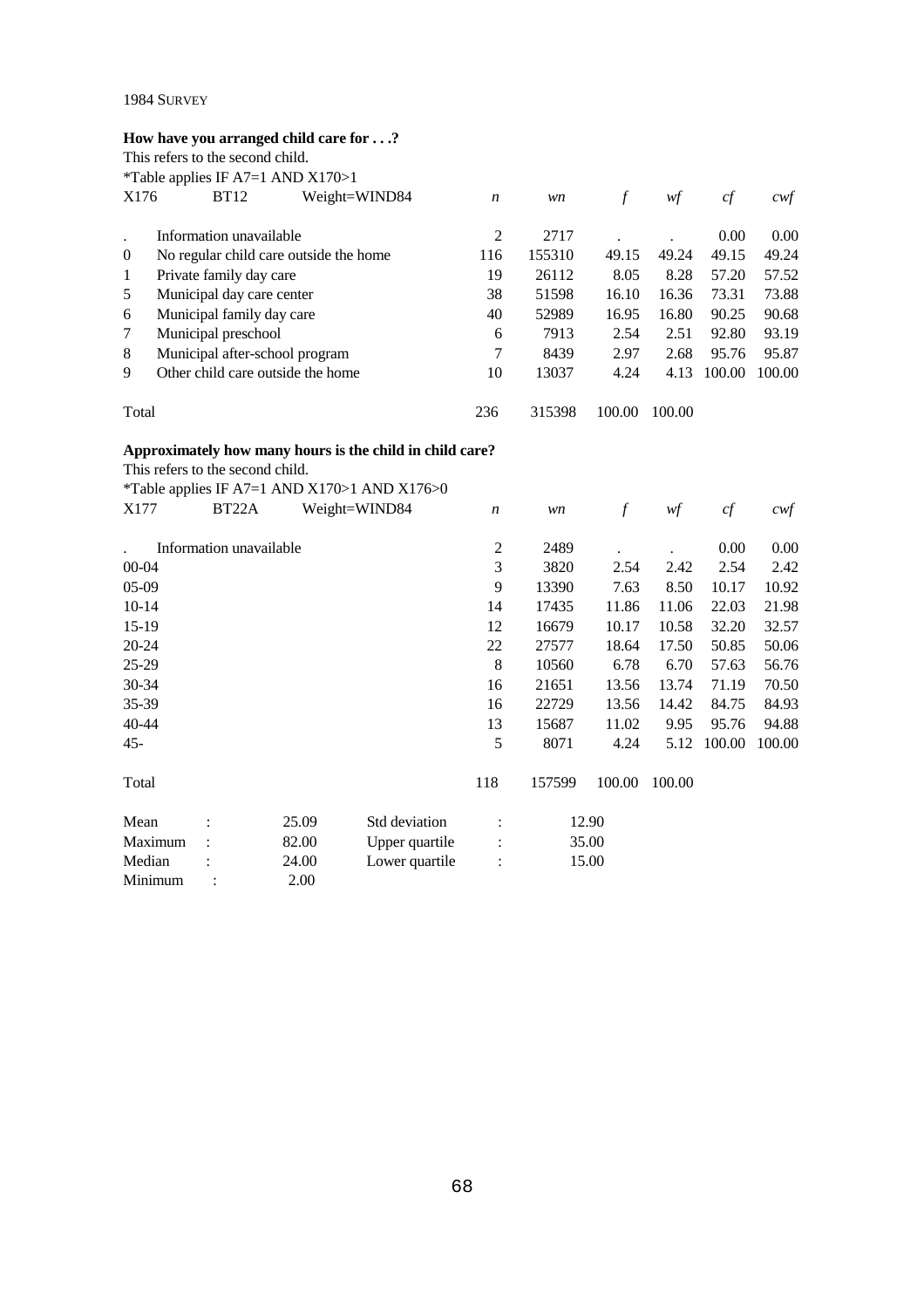PERSONAL INTERVIEWS

|                  |           |                        |                                                                                                                | Approximately how much do you pay in an average month for this child? |                  |        |                  |                      |        |                   |
|------------------|-----------|------------------------|----------------------------------------------------------------------------------------------------------------|-----------------------------------------------------------------------|------------------|--------|------------------|----------------------|--------|-------------------|
|                  |           |                        | This refers to the second child.                                                                               |                                                                       |                  |        |                  |                      |        |                   |
|                  |           |                        |                                                                                                                | *Table applies IF A7=1 AND X170>1 AND X176>0                          |                  |        |                  |                      |        |                   |
| X178             |           | BT22C                  |                                                                                                                | Weight=WIND84                                                         | n                | wn     | $\mathcal{f}$    | wf                   | cf     | $c$ wf            |
|                  |           |                        | Information unavailable                                                                                        |                                                                       | 51               | 69262  |                  |                      | 0.00   | 0.00              |
|                  | 0000-0199 |                        |                                                                                                                |                                                                       | 19               | 24478  | 27.54            | 26.95                | 27.54  | 26.95             |
|                  | 0200-0399 |                        |                                                                                                                |                                                                       | 24               | 33419  | 34.78            | 36.79                | 62.32  | 63.74             |
|                  | 0400-0599 |                        |                                                                                                                |                                                                       | 17               | 20902  | 24.64            | 23.01                | 86.96  | 86.76             |
|                  |           |                        |                                                                                                                |                                                                       | $\overline{4}$   |        |                  |                      |        |                   |
|                  | 0600-0799 |                        |                                                                                                                |                                                                       |                  | 4904   | 5.80             | 5.40                 | 92.75  | 92.16             |
|                  | 0800-0999 |                        |                                                                                                                |                                                                       | 4                | 5881   | 5.80             | 6.48                 | 98.55  | 98.63             |
| 1200-            |           |                        |                                                                                                                |                                                                       | 1                | 1242   | 1.45             | 1.37                 | 100.00 | 100.00            |
| Total            |           |                        |                                                                                                                |                                                                       | 69               | 90826  | 100.00           | 100.00               |        |                   |
| Mean             |           |                        | 344.53                                                                                                         | Std deviation                                                         | :                | 339.65 |                  |                      |        |                   |
|                  | Maximum   |                        | 2322.00                                                                                                        | Upper quartile                                                        |                  | 472.50 |                  |                      |        |                   |
| Median           |           |                        | 325.00                                                                                                         | Lower quartile                                                        |                  | 112.50 |                  |                      |        |                   |
|                  | Minimum   | 0.00<br>$\ddot{\cdot}$ |                                                                                                                |                                                                       |                  |        |                  |                      |        |                   |
|                  |           |                        | Third child's family-composition number                                                                        |                                                                       |                  |        |                  |                      |        |                   |
|                  |           |                        | *Table applies IF A7=1 AND X170>2                                                                              |                                                                       |                  |        |                  |                      |        |                   |
| X179             |           | N                      |                                                                                                                | Weight=WIND84                                                         | $\boldsymbol{n}$ | wn     | $\mathcal{f}$    | wf                   | cf     | cwf               |
| $3-10$           |           |                        |                                                                                                                |                                                                       | 56               | 72372  |                  | 100.00 100.00 100.00 |        | 100.00            |
| Total            |           |                        |                                                                                                                |                                                                       | 56               | 72372  | 100.00           | 100.00               |        |                   |
|                  |           |                        | How have you arranged child care for ?<br>This refers to the third child.<br>*Table applies IF A7=1 AND X170>2 |                                                                       |                  |        |                  |                      |        |                   |
| X180             |           | <b>BT13</b>            |                                                                                                                | Weight=WIND84                                                         | $\boldsymbol{n}$ | wn     | $\boldsymbol{f}$ | wf                   | cf     | cwt               |
| $\boldsymbol{0}$ |           |                        | No regular child care outside the home                                                                         |                                                                       | 40               | 52529  | 71.43            | 72.58                | 71.43  | 72.58             |
| 1                |           |                        | Private family day care                                                                                        |                                                                       | 3                | 3861   | 5.36             | 5.33                 | 76.79  | 77.92             |
| 5                |           |                        | Municipal day care center                                                                                      |                                                                       | 6                | 6876   | 10.71            | 9.50                 | 87.50  | 87.42             |
| 6                |           |                        | Municipal family day care                                                                                      |                                                                       | 5                | 6348   | 8.93             | 8.77                 | 96.43  | 96.19             |
| 8                |           |                        | Municipal after-school program                                                                                 |                                                                       | 1                | 1278   | 1.79             | 1.77                 | 98.21  | 97.96             |
| 9                |           |                        | Other child care outside the home                                                                              |                                                                       | 1                | 1480   | 1.79             | 2.04                 | 100.00 | 100.00            |
| Total            |           |                        |                                                                                                                |                                                                       | 56               | 72372  | 100.00           | 100.00               |        |                   |
|                  |           |                        |                                                                                                                | Approximately how many hours is the child in child care?              |                  |        |                  |                      |        |                   |
|                  |           |                        | This refers to the third child.                                                                                |                                                                       |                  |        |                  |                      |        |                   |
|                  |           |                        |                                                                                                                | *Table applies IF A7=1 AND X170>2 AND X180>0                          |                  |        |                  |                      |        |                   |
| X181             |           | BT <sub>23</sub> A     |                                                                                                                | Weight=WIND84                                                         | $\boldsymbol{n}$ | wn     | $\boldsymbol{f}$ | wf                   | cf     | $c \mathcal{w}$ f |
| 05-09            |           |                        |                                                                                                                |                                                                       | $\mathbf{1}$     | 1278   | 6.25             | 6.44                 | 6.25   | 6.44              |
| $10 - 14$        |           |                        |                                                                                                                |                                                                       | $\boldsymbol{2}$ | 2847   | 12.50            | 14.35                | 18.75  | 20.79             |
| 15-19            |           |                        |                                                                                                                |                                                                       | 3                | 3797   | 18.75            | 19.14                | 37.50  | 39.92             |
|                  | $20 - 24$ |                        |                                                                                                                |                                                                       | $\overline{4}$   | 5074   | 25.00            | 25.57                | 62.50  | 65.49             |
| 30-34            |           |                        |                                                                                                                |                                                                       | $\mathbf{2}$     | 2302   | 12.50            | 11.60                | 75.00  | 77.10             |
| 35-39            |           |                        |                                                                                                                |                                                                       | $\overline{c}$   | 2393   | 12.50            | 12.06                | 87.50  | 89.15             |
| 40-44            |           |                        |                                                                                                                |                                                                       | $\overline{2}$   | 2152   | 12.50            | 10.85                | 100.00 | 100.00            |
| Total            |           |                        |                                                                                                                |                                                                       | 16               | 19843  | 100.00           | 100.00               |        |                   |

69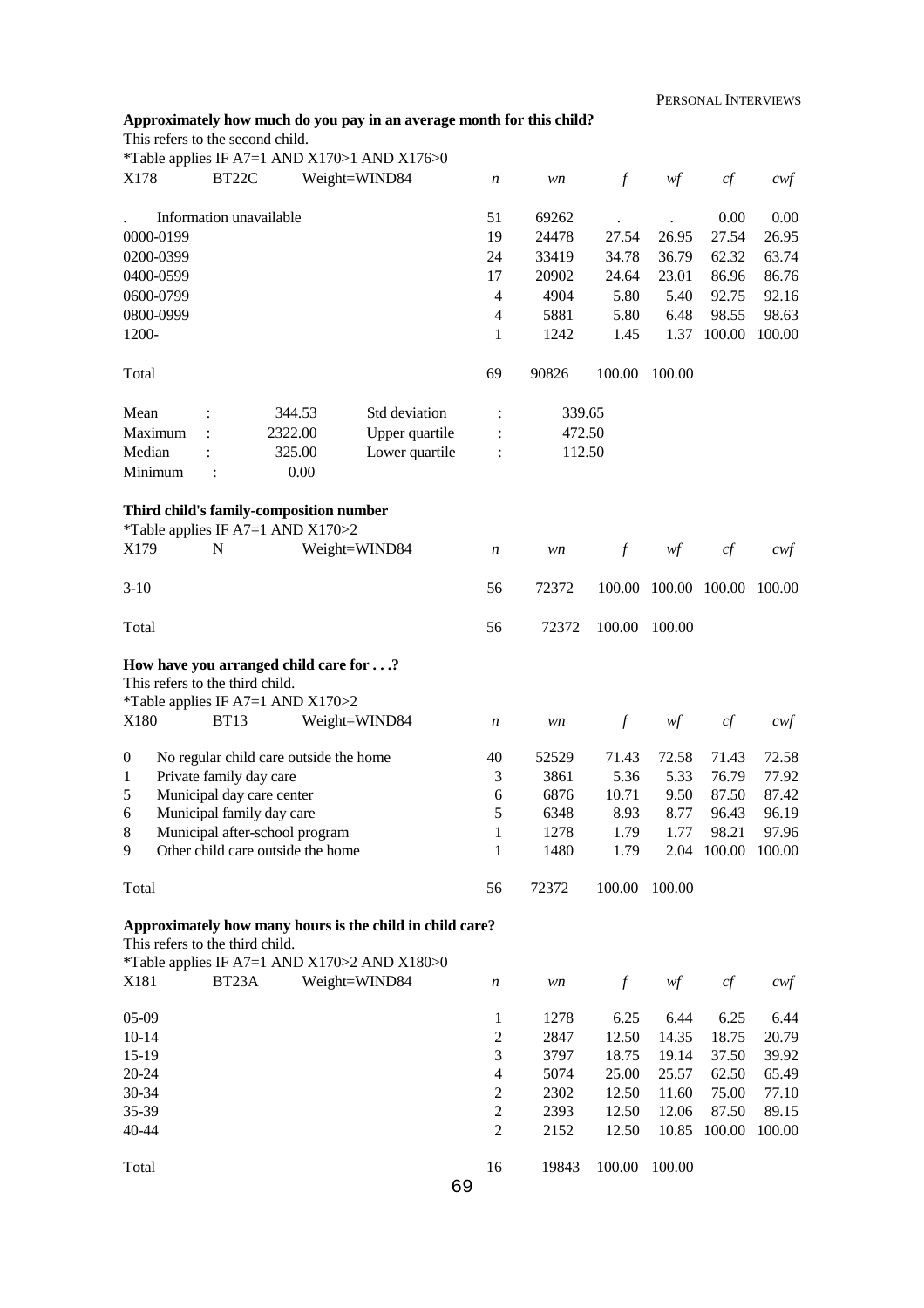| Mean    | 22.63 | Std deviation  | ٠ | 10.25 |
|---------|-------|----------------|---|-------|
| Maximum | 40.00 | Upper quartile |   | 33.75 |
| Median  | 21.00 | Lower quartile |   | 15.00 |
| Minimum | 8.00  |                |   |       |

## **Approximately how much do you pay in an average month for this child?**

This refers to the third child.

\*Table applies IF A7=1 AND X170>2 AND X180>0

| X182      | BT23C                   |         | Weight=WIND84  | $\boldsymbol{n}$ | wn     |        | wf     | cf     | $c \mathsf{w} f$ |
|-----------|-------------------------|---------|----------------|------------------|--------|--------|--------|--------|------------------|
|           | Information unavailable |         |                | 7                | 9238   |        |        | 0.00   | 0.00             |
| 0000-0199 |                         |         |                | 3                | 3291   | 33.33  | 31.03  | 33.33  | 31.03            |
| 0200-0399 |                         |         |                |                  | 1199   | 11.11  | 11.31  | 44.44  | 42.34            |
| 0400-0599 |                         |         |                | 1                | 1224   | 11.11  | 11.54  | 55.56  | 53.88            |
| 0600-0799 |                         |         |                | 2                | 2556   | 22.22  | 24.10  | 77.78  | 77.98            |
| 0800-0999 |                         |         |                | 1                | 855    | 11.11  | 8.06   | 88.89  | 86.04            |
| 1000-1199 |                         |         |                |                  | 1480   | 11.11  | 13.96  | 100.00 | 100.00           |
| Total     |                         |         |                | 9                | 10605  | 100.00 | 100.00 |        |                  |
| Mean      | $\ddot{\cdot}$          | 482.41  | Std deviation  | $\ddot{\cdot}$   | 348.42 |        |        |        |                  |
| Maximum   |                         | 1000.00 | Upper quartile | $\ddot{\cdot}$   | 825.00 |        |        |        |                  |
| Median    | ٠                       | 475.00  | Lower quartile | $\ddot{\cdot}$   | 136.50 |        |        |        |                  |
| Minimum   |                         | 0.00    |                |                  |        |        |        |        |                  |

#### **Fourth child's family-composition number**

Total

|                    | *Table applies IF A7=1 AND $X170>3$                                                    |                                                                                                                       |                  |                      |                         |                         |                          |                          |
|--------------------|----------------------------------------------------------------------------------------|-----------------------------------------------------------------------------------------------------------------------|------------------|----------------------|-------------------------|-------------------------|--------------------------|--------------------------|
| X183               | N                                                                                      | Weight=WIND84                                                                                                         | $\boldsymbol{n}$ | wn                   | $\int$                  | wf                      | cf                       | cwf                      |
| $6-11$             |                                                                                        |                                                                                                                       | 9                | 10529                | 100.00                  | 100.00                  | 100.00                   | 100.00                   |
| Total              |                                                                                        |                                                                                                                       | 9                | 10529                | 100.00                  | 100.00                  |                          |                          |
| X184               | This refers to the fourth child.<br>*Table applies IF A7=1 AND $X170>3$<br><b>BT14</b> | How have you arranged child care for ?<br>Weight=WIND84                                                               | $\boldsymbol{n}$ | wn                   | $\int$                  | wf                      | cf                       | cwt                      |
| $\theta$<br>5<br>8 | Municipal day care center<br>Municipal after-school program                            | No regular child care outside the home                                                                                | 7<br>1<br>1      | 7804<br>1447<br>1278 | 77.78<br>11.11<br>11.11 | 74.12<br>13.74<br>12.14 | 77.78<br>88.89<br>100.00 | 74.12<br>87.86<br>100.00 |
| Total              |                                                                                        |                                                                                                                       | 9                | 10529                | 100.00                  | 100.00                  |                          |                          |
|                    | This refers to the fourth child.                                                       | Approximately how many hours is the child in child care?<br><i>*Table applies IF A7=1 AND X170&gt;3 AND X184&gt;0</i> |                  |                      |                         |                         |                          |                          |
| X185               | BT <sub>24</sub> A                                                                     | Weight=WIND84                                                                                                         | $\boldsymbol{n}$ | wn                   | $\int$                  | wf                      | cf                       | cwt                      |
| $15-19$<br>30-34   |                                                                                        |                                                                                                                       | 1<br>1           | 1278<br>1447         | 50.00<br>50.00          | 46.90<br>53.10          | 50.00<br>100.00          | 46.90<br>100.00          |

2 2725 100.00 100.00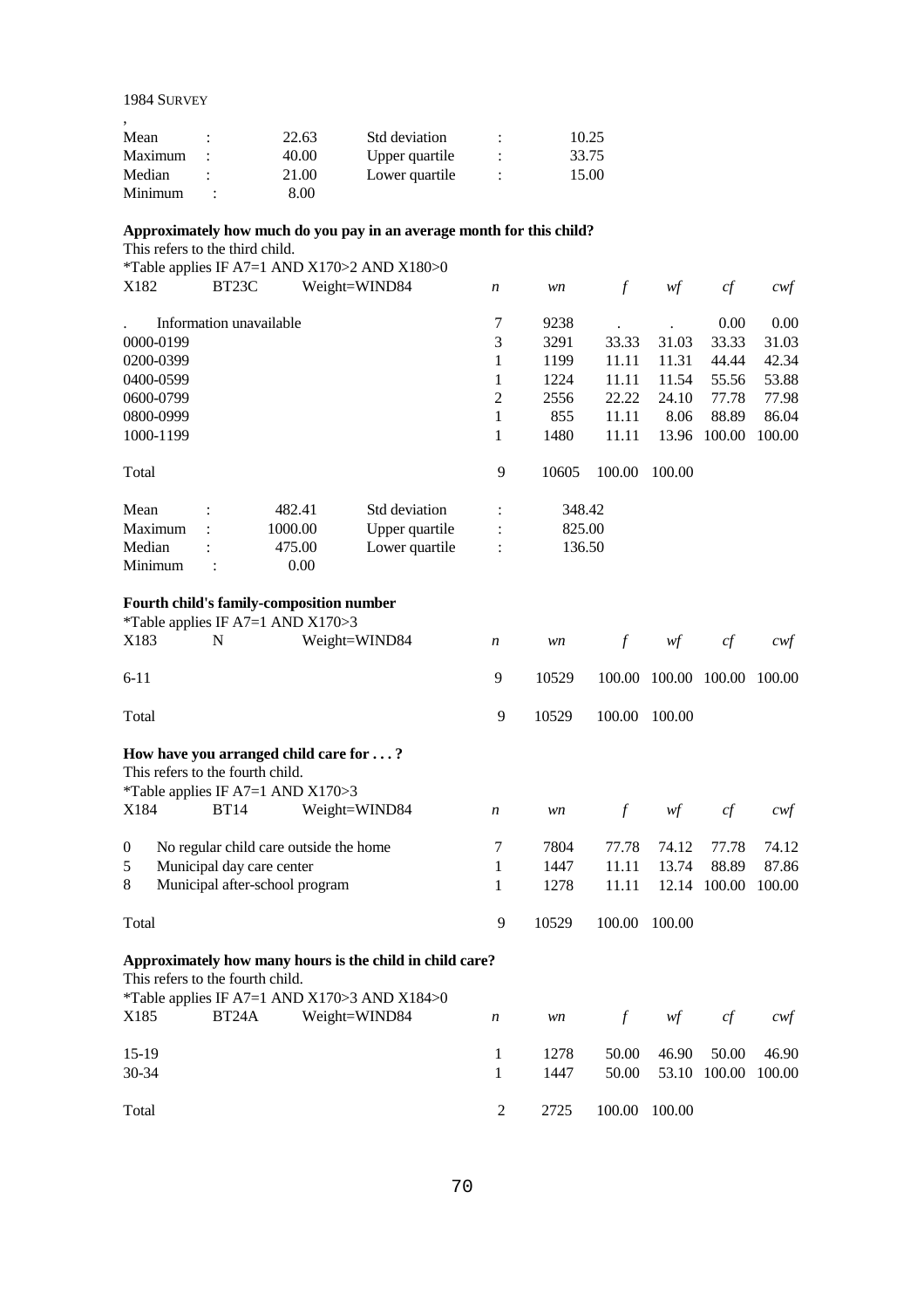|                                                                                                               |                           |                |                                                                       |                      |      |               | PERSONAL INTERVIEWS         |      |        |
|---------------------------------------------------------------------------------------------------------------|---------------------------|----------------|-----------------------------------------------------------------------|----------------------|------|---------------|-----------------------------|------|--------|
| Mean                                                                                                          | $\ddot{\cdot}$            | 22.97          | Std deviation                                                         | $\ddot{\phantom{a}}$ |      | 7.49          |                             |      |        |
| Maximum                                                                                                       |                           | 30.00          | Upper quartile                                                        | $\vdots$             |      | 30.00         |                             |      |        |
| Median                                                                                                        |                           | 22.50          | Lower quartile                                                        |                      |      | 15.00         |                             |      |        |
| Minimum                                                                                                       | $\ddot{\cdot}$            | 15.00          |                                                                       |                      |      |               |                             |      |        |
| This refers to the fourth child.                                                                              |                           |                | Approximately how much do you pay in an average month for this child? |                      |      |               |                             |      |        |
| X186                                                                                                          | BT24C                     |                | *Table applies IF A7=1 AND X170>3 AND X184>0<br>Weight=WIND84         | $\boldsymbol{n}$     | wn   | $\int$        | wf                          | cf   | cwt    |
|                                                                                                               | Information unavailable   |                |                                                                       | 1                    | 1447 |               |                             | 0.00 | 0.00   |
| $-199$                                                                                                        |                           |                |                                                                       | 1                    | 1278 |               | 100.00 100.00 100.00        |      | 100.00 |
| Total                                                                                                         |                           |                |                                                                       | 1                    | 1278 | 100.00 100.00 |                             |      |        |
| Fifth child's family-composition number<br>*Table applies IF A7=1 AND X170>4                                  |                           |                |                                                                       |                      |      |               |                             |      |        |
| X187                                                                                                          | $\mathbf N$               |                | Weight=WIND84                                                         | $\boldsymbol{n}$     | wn   | $\int$        | wf                          | cf   | cwt    |
| $\tau$                                                                                                        |                           |                |                                                                       | 2                    | 2725 |               | 100.00 100.00 100.00        |      | 100.00 |
| Total                                                                                                         |                           |                |                                                                       | $\overline{2}$       | 2725 | 100.00 100.00 |                             |      |        |
| How have you arranged child care for?<br>This refers to the fifth child.<br>*Table applies IF A7=1 AND X170>4 |                           |                |                                                                       |                      |      |               |                             |      |        |
| X188                                                                                                          | <b>BT15</b>               |                | Weight=WIND84                                                         | $\boldsymbol{n}$     | wn   | $\int$        | wf                          | cf   | cwt    |
| 5                                                                                                             | Municipal day care center |                |                                                                       | 2                    | 2725 |               | 100.00 100.00 100.00        |      | 100.00 |
| Total                                                                                                         |                           |                |                                                                       | $\overline{c}$       | 2725 | 100.00 100.00 |                             |      |        |
| This refers to the fifth child.                                                                               |                           |                | Approximately how many hours is the child in child care?              |                      |      |               |                             |      |        |
| X189                                                                                                          | BT <sub>25</sub> A        |                | *Table applies IF A7=1 AND X170>4 AND X188>0<br>Weight=WIND84         | n                    | wn   | f             | wf                          | cf   | cwt    |
| $30 - 34$                                                                                                     |                           |                |                                                                       | 2                    | 2725 |               | 100.00 100.00 100.00 100.00 |      |        |
| Total                                                                                                         |                           |                |                                                                       | 2                    | 2725 | 100.00 100.00 |                             |      |        |
| Mean                                                                                                          |                           | 30.00          | Std deviation                                                         | :                    |      | 0.00          |                             |      |        |
| Maximum                                                                                                       |                           | 30.00          | Upper quartile                                                        |                      |      | 30.00         |                             |      |        |
| Median<br>Minimum                                                                                             |                           | 30.00<br>30.00 | Lower quartile                                                        |                      |      | 30.00         |                             |      |        |
| This refers to the fifth child.                                                                               |                           |                | Approximately how much do you pay in an average month for this child? |                      |      |               |                             |      |        |
| X190                                                                                                          | BT <sub>25</sub> C        |                | *Table applies IF A7=1 AND X170>4 AND X188>0<br>Weight=WIND84         | $\boldsymbol{n}$     | wn   | $\int$        | wf                          | cf   | cwt    |
|                                                                                                               | Information unavailable   |                |                                                                       | 2                    | 2725 |               |                             | 0.00 | 0.00   |
| Total                                                                                                         |                           |                |                                                                       | $\boldsymbol{0}$     |      | 100.00 100.00 |                             |      |        |

0 . 100.00 100.00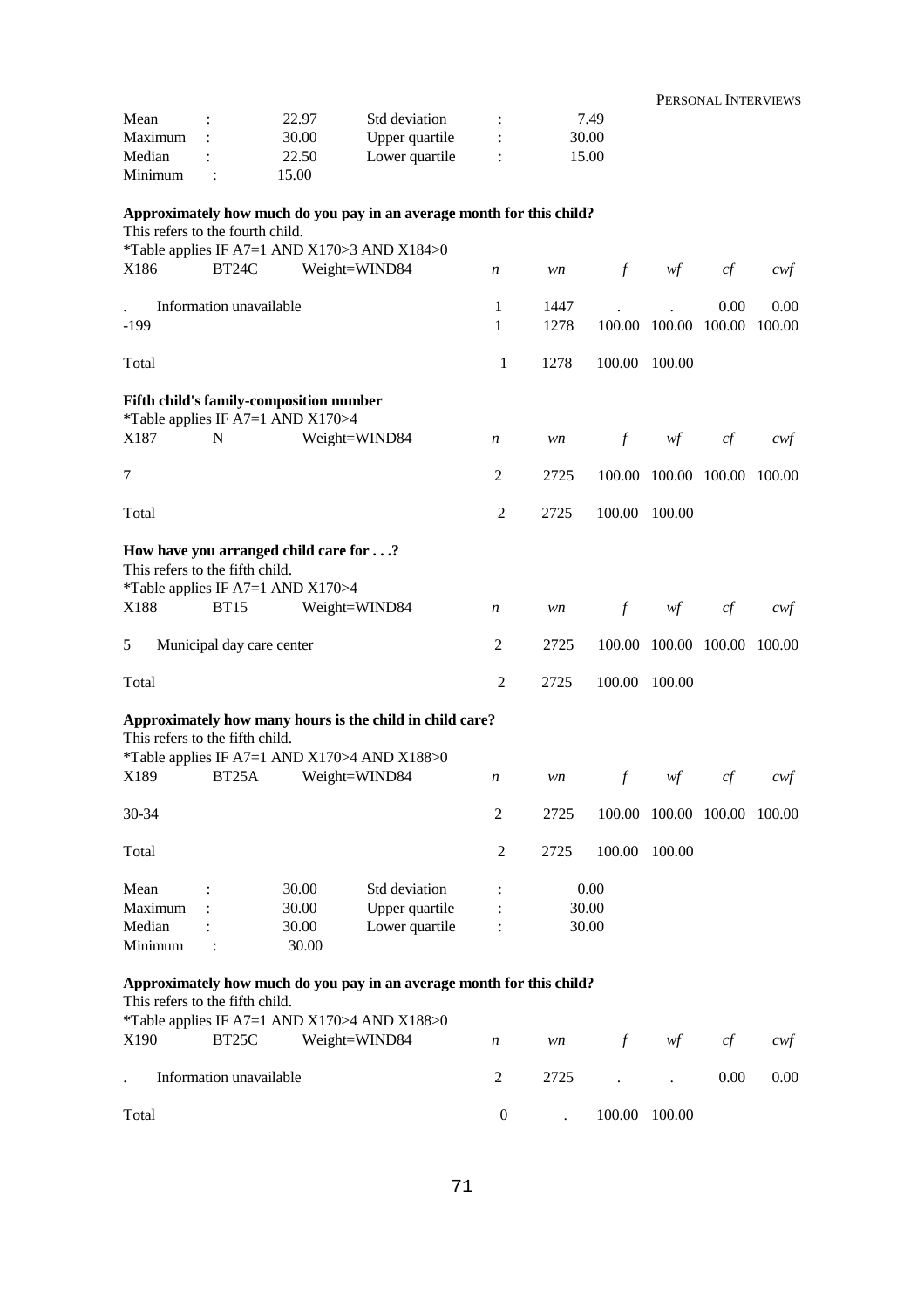| 1984 SURVEY |   |                                   |                                                                                                  |   |                      |          |               |        |        |                   |
|-------------|---|-----------------------------------|--------------------------------------------------------------------------------------------------|---|----------------------|----------|---------------|--------|--------|-------------------|
|             |   |                                   | Respondents who were unable to break down child-care expenses and gave total costs of child care |   |                      |          |               |        |        |                   |
|             |   | *Table applies IF A7=1 AND X170>0 |                                                                                                  |   |                      |          |               |        |        |                   |
| X191        | N |                                   | Weight=WIND84                                                                                    |   | $\boldsymbol{n}$     | wn       | $\mathcal{f}$ | wf     | cf     | $c \mathcal{w} f$ |
|             |   | No total monthly expenses given   |                                                                                                  |   | 441                  | 591243   |               |        | 0.00   | 0.00              |
| 1           |   | Only total monthly costs given    |                                                                                                  |   | 53                   | 71859    | 100.00        | 100.00 | 100.00 | 100.00            |
| Total       |   |                                   |                                                                                                  |   | 53                   | 71859    | 100.00        | 100.00 |        |                   |
|             |   |                                   | Total child-care expenses for those who were unable to break down costs for each child           |   |                      |          |               |        |        |                   |
|             |   |                                   | *Table applies IF A7=1 AND X170>0 AND X191=1                                                     |   |                      |          |               |        |        |                   |
|             |   | $X192BTT299Weight=WIND84 n$       | wn                                                                                               | f |                      | cf<br>wf | cwf           |        |        |                   |
| S           |   | Uncertain, doesn't know           |                                                                                                  |   | 7                    | 8980     |               |        | 0.00   | 0.00              |
| $-199$      |   |                                   |                                                                                                  |   | 3                    | 3765     | 6.52          | 5.99   | 6.52   | 5.99              |
| 200-399     |   |                                   |                                                                                                  |   | 4                    | 6338     | 8.70          | 10.08  | 15.22  | 16.07             |
| 400-599     |   |                                   |                                                                                                  |   | 15                   | 20222    | 32.61         | 32.16  | 47.83  | 48.23             |
| 600-799     |   |                                   |                                                                                                  |   | 7                    | 10428    | 15.22         | 16.58  | 63.04  | 64.81             |
| 800-999     |   |                                   |                                                                                                  |   | 9                    | 11477    | 19.57         | 18.25  | 82.61  | 83.06             |
| 1000-1199   |   |                                   |                                                                                                  |   | $\mathfrak{Z}$       | 3811     | 6.52          | 6.06   | 89.13  | 89.13             |
| 1200-       |   |                                   |                                                                                                  |   | 5                    | 6838     | 10.87         | 10.87  | 100.00 | 100.00            |
| Total       |   |                                   |                                                                                                  |   | 46                   | 62879    | 100.00        | 100.00 |        |                   |
| Mean        |   | 687.87                            | Std deviation                                                                                    |   | $\ddot{\cdot}$       | 368.38   |               |        |        |                   |
| Maximum     |   | 2000.00                           | Upper quartile                                                                                   |   |                      | 952.50   |               |        |        |                   |
| Median      |   | 600.00                            | Lower quartile                                                                                   |   | $\ddot{\phantom{a}}$ | 447.50   |               |        |        |                   |
| Minimum     |   | 100.00                            |                                                                                                  |   |                      |          |               |        |        |                   |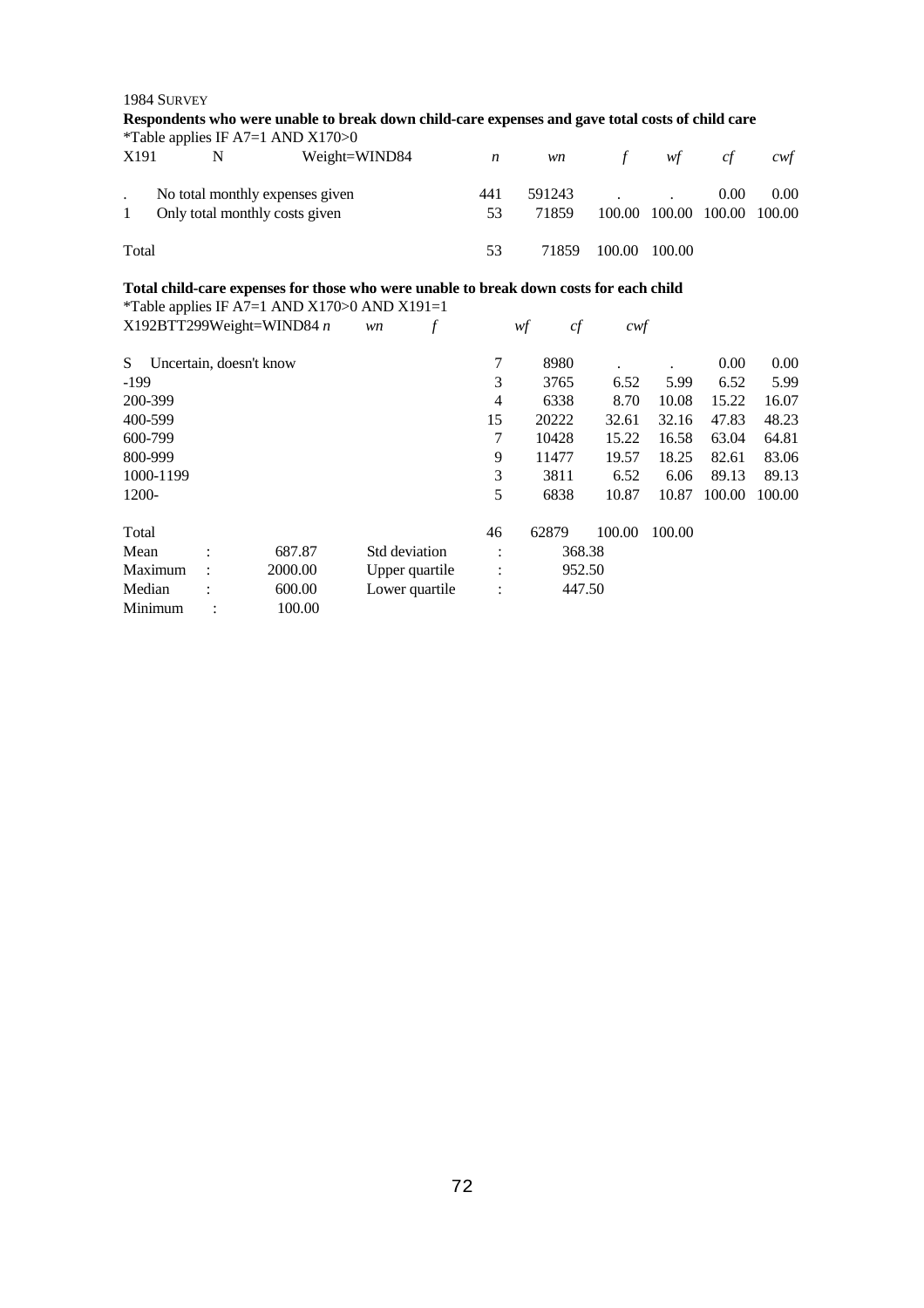# **2.2.7 Health Status**

Section completed once per household

**Now I have a few questions regarding disabled persons in your household. Does anyone in your household have a physical or mental disability that limits his or her activity in such a way that he or she is unable to perform certain kinds of work or that the amount of work has to be limited?**  \*Table applies IF  $\Delta$ 7-1

| X200                 | Table applies In $A/-1$<br><b>HS01</b>                                 | Weight=WIND84                                                                                                      | $\boldsymbol{n}$ | wn                         | $\int$                 | wf                          | cf                       | cwf                     |
|----------------------|------------------------------------------------------------------------|--------------------------------------------------------------------------------------------------------------------|------------------|----------------------------|------------------------|-----------------------------|--------------------------|-------------------------|
| 1<br>2<br>3          | Yes<br>N <sub>0</sub><br>Uncertain, doesn't know                       |                                                                                                                    | 156<br>1367<br>8 | 230055<br>2077017<br>12444 | 10.19<br>89.29<br>0.52 | 9.92<br>89.55<br>0.54       | 10.19<br>99.48<br>100.00 | 9.92<br>99.46<br>100.00 |
| Total                |                                                                        |                                                                                                                    | 1531             | 2319516                    | 100.00                 | 100.00                      |                          |                         |
|                      | <b>Number of disabled persons</b><br>*Table applies IF A7=1 AND X200=1 |                                                                                                                    |                  |                            |                        |                             |                          |                         |
| X201                 | N                                                                      | Weight=WIND84                                                                                                      | $\boldsymbol{n}$ | wn                         | $\int$                 | wf                          | cf                       | cwt                     |
| 1<br>$\overline{2}$  |                                                                        |                                                                                                                    | 142<br>14        | 211794<br>18261            | 91.03<br>8.97          | 92.06<br>7.94               | 91.03<br>100.00          | 92.06<br>100.00         |
| Total                |                                                                        |                                                                                                                    | 156              | 230055                     | 100.00                 | 100.00                      |                          |                         |
| X202                 | N                                                                      | First disabled person's family-composition number<br>*Table applies IF A7=1 AND X200=1 AND X201>0<br>Weight=WIND84 | $\boldsymbol{n}$ | wn                         | f                      | wf                          | cf                       | cwf                     |
| $1-6$                |                                                                        |                                                                                                                    | 156              | 230055                     |                        | 100.00 100.00 100.00        |                          | 100.00                  |
| Total                |                                                                        |                                                                                                                    | 156              | 230055                     | 100.00                 | 100.00                      |                          |                         |
|                      |                                                                        | Second disabled person's family-composition number<br>*Table applies IF A7=1 AND X200=1 AND X201>1                 |                  |                            |                        |                             |                          |                         |
| X203                 | N                                                                      | Weight=WIND84                                                                                                      | $\boldsymbol{n}$ | wn                         | $\mathcal{f}$          | wf                          | cf                       | cwt                     |
| $1-4$                |                                                                        |                                                                                                                    | 14               | 18261                      |                        | 100.00 100.00 100.00 100.00 |                          |                         |
| Total                |                                                                        |                                                                                                                    | 14               | 18261                      |                        | 100.00 100.00               |                          |                         |
|                      | This refers to the first disabled individual.                          | Does the disability limit the individual's activity or ability to work slightly, somewhat or a great deal?         |                  |                            |                        |                             |                          |                         |
|                      |                                                                        | *Table applies IF A7=1 AND X200=1 AND X201>0                                                                       |                  |                            |                        |                             |                          |                         |
| X204                 | HS03A                                                                  | Weight=WIND84                                                                                                      | $\boldsymbol{n}$ | wn                         | $\int$                 | wf                          | cf                       | $c \mathcal{w} f$       |
| $\ddot{\phantom{0}}$ | Information unavailable                                                |                                                                                                                    | $\mathbf{1}$     | 1276                       |                        |                             | 0.00                     | 0.00                    |
| 1                    | Slightly                                                               |                                                                                                                    | 34               | 49729                      | 21.94                  | 21.74                       | 21.94                    | 21.74                   |
| $\overline{c}$       | Somewhat                                                               |                                                                                                                    | 42               | 59749                      | 27.10                  | 26.12                       | 49.03                    | 47.85                   |
| 3                    | A great deal                                                           |                                                                                                                    | 75               | 115130                     | 48.39                  | 50.32                       | 97.42                    | 98.18                   |
| $\overline{4}$       | Uncertain, doesn't know                                                |                                                                                                                    | $\overline{4}$   | 4171                       | 2.58                   |                             | 1.82 100.00              | 100.00                  |
| Total                |                                                                        |                                                                                                                    | 155              | 228779                     | 100.00                 | 100.00                      |                          |                         |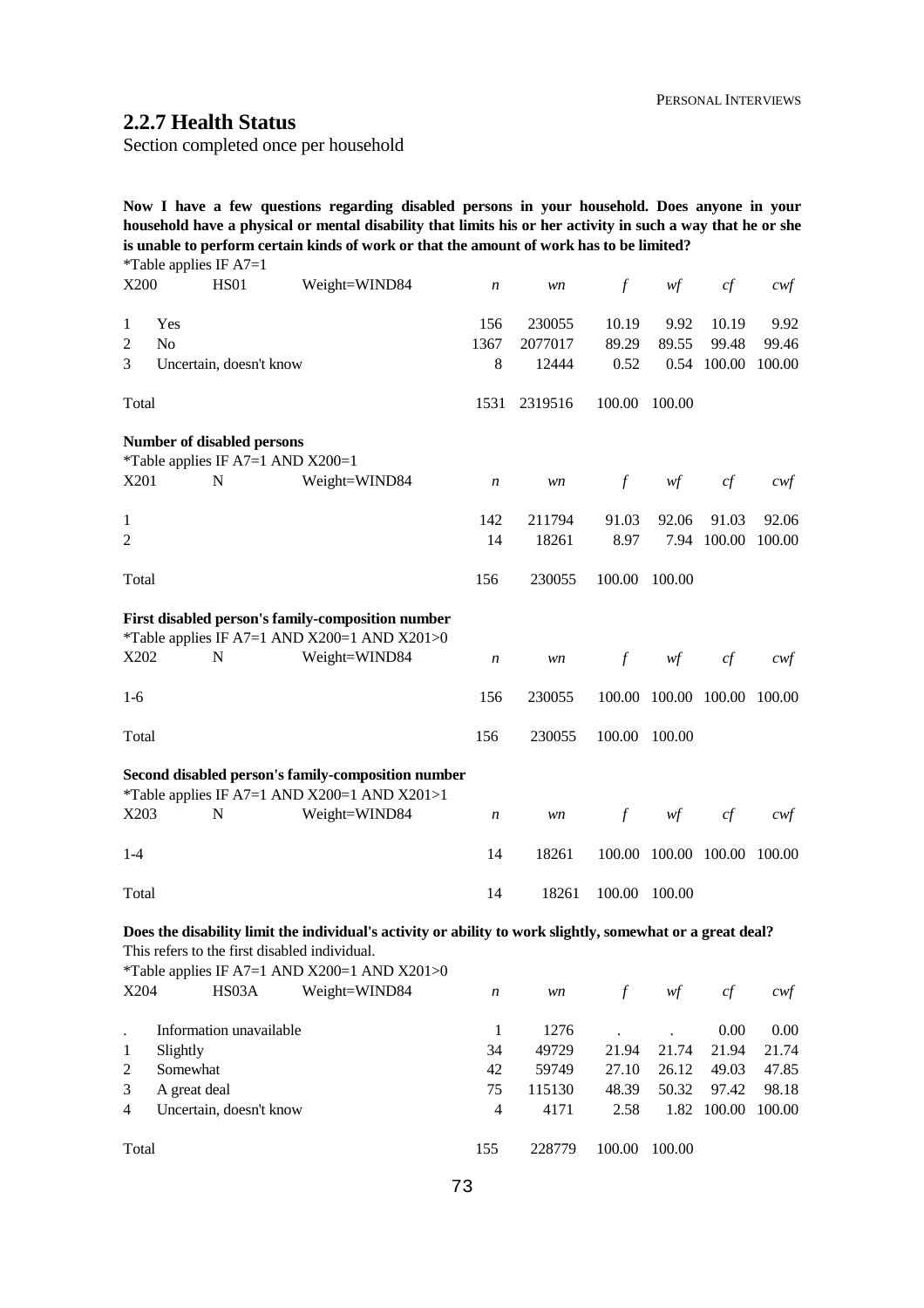|                |              | This refers to the second disabled individual. |       | Does the disability limit the individual's activity or ability to work slightly, somewhat or a great deal? |                  |        |                  |        |             |                   |
|----------------|--------------|------------------------------------------------|-------|------------------------------------------------------------------------------------------------------------|------------------|--------|------------------|--------|-------------|-------------------|
| X205           |              | HS03B                                          |       | *Table applies IF A7=1 AND X200=1 AND X201>1                                                               |                  |        |                  |        |             |                   |
|                |              |                                                |       | Weight=WIND84                                                                                              | n                | wn     | $\boldsymbol{f}$ | wf     | cf          | $c \mathcal{w}$ f |
| 1              | Slightly     |                                                |       |                                                                                                            | $\overline{c}$   | 2539   | 14.29            | 13.90  | 14.29       | 13.90             |
| $\overline{c}$ | Somewhat     |                                                |       |                                                                                                            | $\mathfrak{Z}$   | 3843   | 21.43            | 21.04  | 35.71       | 34.95             |
| 3              | A great deal |                                                |       |                                                                                                            | 9                | 11879  | 64.29            | 65.05  | 100.00      | 100.00            |
| Total          |              |                                                |       |                                                                                                            | 14               | 18261  | 100.00           | 100.00 |             |                   |
|                |              |                                                |       | How many years has he/she had this disability?                                                             |                  |        |                  |        |             |                   |
|                |              | This refers to the first disabled individual.  |       |                                                                                                            |                  |        |                  |        |             |                   |
|                |              |                                                |       | *Table applies IF A7=1 AND X200=1 AND X201>0                                                               |                  |        |                  |        |             |                   |
| X206           |              | HS04A                                          |       | Weight=WIND84                                                                                              | $\boldsymbol{n}$ | wn     | $\mathcal{f}$    | wf     | cf          | $c \mathcal{w}$ f |
| S              |              | Uncertain, doesn't know                        |       |                                                                                                            | $\overline{4}$   | 13128  |                  |        | 0.00        | 0.00              |
| $00 - 09$      |              |                                                |       |                                                                                                            | 64               | 89408  | 42.11            | 41.22  | 42.11       | 41.22             |
| $10-19$        |              |                                                |       |                                                                                                            | 39               | 57454  | 25.66            | 26.49  | 67.76       | 67.70             |
| 20-29          |              |                                                |       |                                                                                                            | 18               | 24859  | 11.84            | 11.46  | 79.61       | 79.16             |
| 30-39          |              |                                                |       |                                                                                                            | 7                | 9645   | 4.61             | 4.45   | 84.21       | 83.61             |
| 40-49          |              |                                                |       |                                                                                                            | 6                | 8906   | 3.95             | 4.11   | 88.16       | 87.71             |
| 50-59          |              |                                                |       |                                                                                                            | 9                | 11698  | 5.92             | 5.39   | 94.08       | 93.11             |
| 60-69          |              |                                                |       |                                                                                                            | 5                | 8551   | 3.29             | 3.94   | 97.37       | 97.05             |
| 70-79          |              |                                                |       |                                                                                                            | 1                | 2588   | 0.66             | 1.19   | 98.03       | 98.24             |
| $80-$          |              |                                                |       |                                                                                                            | 3                | 3818   | 1.97             |        | 1.76 100.00 | 100.00            |
| Total          |              |                                                |       |                                                                                                            | 152              | 216927 | 100.00           | 100.00 |             |                   |
| Mean           |              |                                                | 19.29 | Std deviation                                                                                              | $\ddot{\cdot}$   |        | 19.88            |        |             |                   |
|                | Maximum      |                                                | 82.00 | Upper quartile                                                                                             | $\ddot{\cdot}$   |        | 25.00            |        |             |                   |
| Median         |              |                                                | 11.50 | Lower quartile                                                                                             | $\ddot{\cdot}$   |        | 5.00             |        |             |                   |
|                | Minimum      | $\ddot{\cdot}$                                 | 0.00  |                                                                                                            |                  |        |                  |        |             |                   |
|                |              | This refers to the second disabled individual. |       | How many years has he/she had this disability?                                                             |                  |        |                  |        |             |                   |
|                |              |                                                |       | *Table applies IF A7=1 AND X200=1 AND X201>1                                                               |                  |        |                  |        |             |                   |
| X207           |              | HS04B                                          |       | Weight=WIND84                                                                                              | n                | wn     | $\boldsymbol{f}$ | wf     | cf          | $c \mathcal{w} f$ |
| $00 - 09$      |              |                                                |       |                                                                                                            | $\mathfrak s$    | 6243   | 35.71            | 34.19  | 35.71       | 34.19             |
| $10-19$        |              |                                                |       |                                                                                                            | 6                | 8609   | 42.86            | 47.14  | 78.57       | 81.33             |
| 20-29          |              |                                                |       |                                                                                                            | 1                | 1343   | 7.14             | 7.35   | 85.71       | 88.69             |
| 30-39          |              |                                                |       |                                                                                                            | 1                | 813    | 7.14             | 4.45   | 92.86       | 93.14             |
| 60-69          |              |                                                |       |                                                                                                            | $\mathbf{1}$     | 1253   | 7.14             | 6.86   | 100.00      | 100.00            |
| Total          |              |                                                |       |                                                                                                            | 14               | 18261  | 100.00           | 100.00 |             |                   |
| Mean           |              |                                                | 15.48 | Std deviation                                                                                              | :                |        | 16.37            |        |             |                   |
|                | Maximum      |                                                | 67.00 | Upper quartile                                                                                             |                  |        | 18.50            |        |             |                   |
| Median         |              |                                                | 12.50 | Lower quartile                                                                                             |                  |        | 3.00             |        |             |                   |
|                | Minimum      |                                                | 2.00  |                                                                                                            |                  |        |                  |        |             |                   |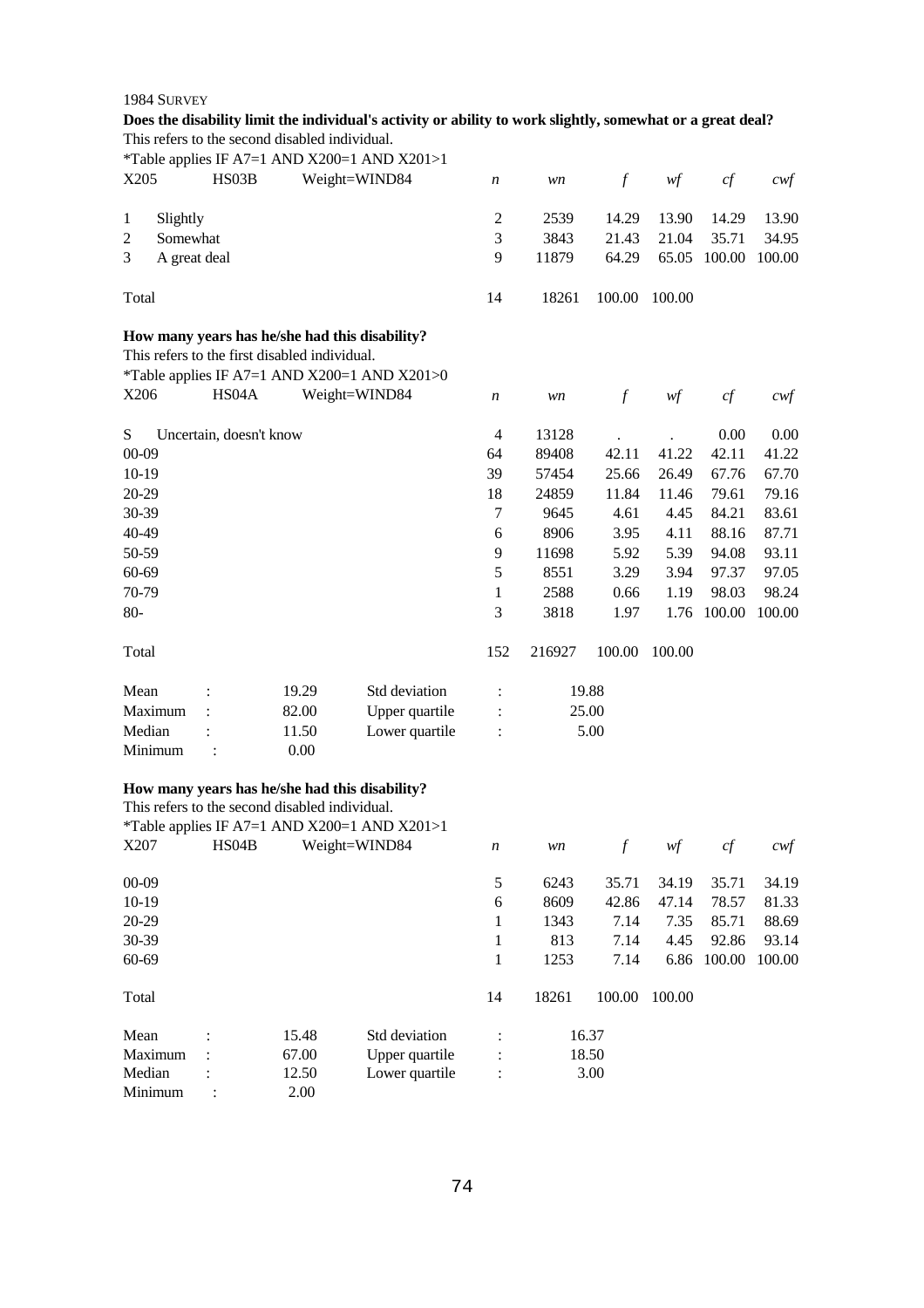# **2.2.8 Labor Market Experience**

Section completed for all respondents

**Now we would like to ask a few questions about your employment history. Altogether, how many years have you worked since the age of 16?Include years in which you worked part-time or only part of the year. Include also work as an unpaid assistant and vacation jobs. However, work lasting less than one month should not be included.**<br>**ATABLE ATABLE CATABLE** 

|           |                               |                         | *Table applies IF $(A7=1 \text{ OR } A9=1)$ |                |                  |         |               |        |        |                   |
|-----------|-------------------------------|-------------------------|---------------------------------------------|----------------|------------------|---------|---------------|--------|--------|-------------------|
|           | X210<br>AM01<br>Weight=WIND84 |                         |                                             |                | $\boldsymbol{n}$ | wn      | $\mathcal{f}$ | wf     | cf     | $c \mathcal{w}$ f |
|           |                               |                         |                                             |                |                  |         |               |        |        |                   |
|           |                               | Information unavailable |                                             |                | 4                | 4560    |               |        | 0.00   | 0.00              |
| S         |                               | Uncertain, doesn't know |                                             |                | 12               | 18141   |               |        | 0.00   | 0.00              |
|           | $00 - 04$                     |                         |                                             |                |                  | 394529  | 8.22          | 10.49  | 8.22   | 10.49             |
| $05-09$   |                               |                         |                                             |                | 346              | 528095  | 13.29         | 14.04  | 21.51  | 24.53             |
| $10-14$   |                               |                         |                                             |                | 380              | 558133  | 14.60         | 14.84  | 36.11  | 39.37             |
| $15-19$   |                               |                         |                                             |                | 333              | 459958  | 12.79         | 12.23  | 48.91  | 51.60             |
| 20-24     |                               |                         |                                             |                | 348              | 453380  | 13.37         | 12.05  | 62.27  | 63.65             |
| 25-29     |                               |                         |                                             |                | 203              | 270898  | 7.80          | 7.20   | 70.07  | 70.85             |
| 30-34     |                               |                         |                                             |                | 222              | 285641  | 8.53          | 7.59   | 78.60  | 78.45             |
| 35-39     |                               |                         |                                             |                | 152              | 204410  | 5.84          | 5.43   | 84.44  | 83.88             |
| $40 - 44$ |                               |                         |                                             |                | 176              | 240532  | 6.76          | 6.39   | 91.20  | 90.28             |
| 45-49     |                               |                         |                                             |                | 159              | 252423  | 6.11          | 6.71   | 97.31  | 96.99             |
| 50-54     |                               |                         |                                             |                | 52               | 82311   | 2.00          | 2.19   | 99.31  | 99.18             |
| 55-59     |                               |                         |                                             |                | 13               | 20581   | 0.50          | 0.55   | 99.81  | 99.72             |
| 60-64     |                               |                         |                                             |                | 5                | 10420   | 0.19          | 0.28   | 100.00 | 100.00            |
| Total     |                               |                         |                                             |                | 2603             | 3761311 | 100.00        | 100.00 |        |                   |
| Mean      |                               |                         | 21.47                                       | Std deviation  |                  |         | 14.55         |        |        |                   |
|           | Maximum                       |                         | 63.00                                       | Upper quartile |                  |         | 32.00         |        |        |                   |
| Median    |                               |                         | 20.00                                       | Lower quartile |                  |         | 10.00         |        |        |                   |
|           | Minimum                       |                         | 0.00                                        |                |                  |         |               |        |        |                   |

# **Have you sometimes worked part-time or only part of the year?**

|               | Part-time normally means less than 35 hours per week.    |                  |           |               |        |               |       |
|---------------|----------------------------------------------------------|------------------|-----------|---------------|--------|---------------|-------|
|               | *Table applies IF (A7=1 OR A9=1) AND (X210>0 OR X210=.S) |                  |           |               |        |               |       |
| X211          | Weight=WIND84<br>AM02                                    | $\boldsymbol{n}$ | <i>wn</i> | $\mathcal{F}$ | wf     | cf            | cwt   |
|               | Yes                                                      | 1284             | 1837721   | 49.79         | 49.51  | 49.79         | 49.51 |
| $\mathcal{L}$ | N <sub>0</sub>                                           | 1291             | 1866629   | 50.06         | 50.29  | 99.84         | 99.80 |
| $\mathcal{E}$ | Uncertain, doesn't know                                  | $\overline{4}$   | 7452      | 0.16          | 0.20   | 100.00 100.00 |       |
| Total         |                                                          | 2579             | 3711802   | 100.00        | 100.00 |               |       |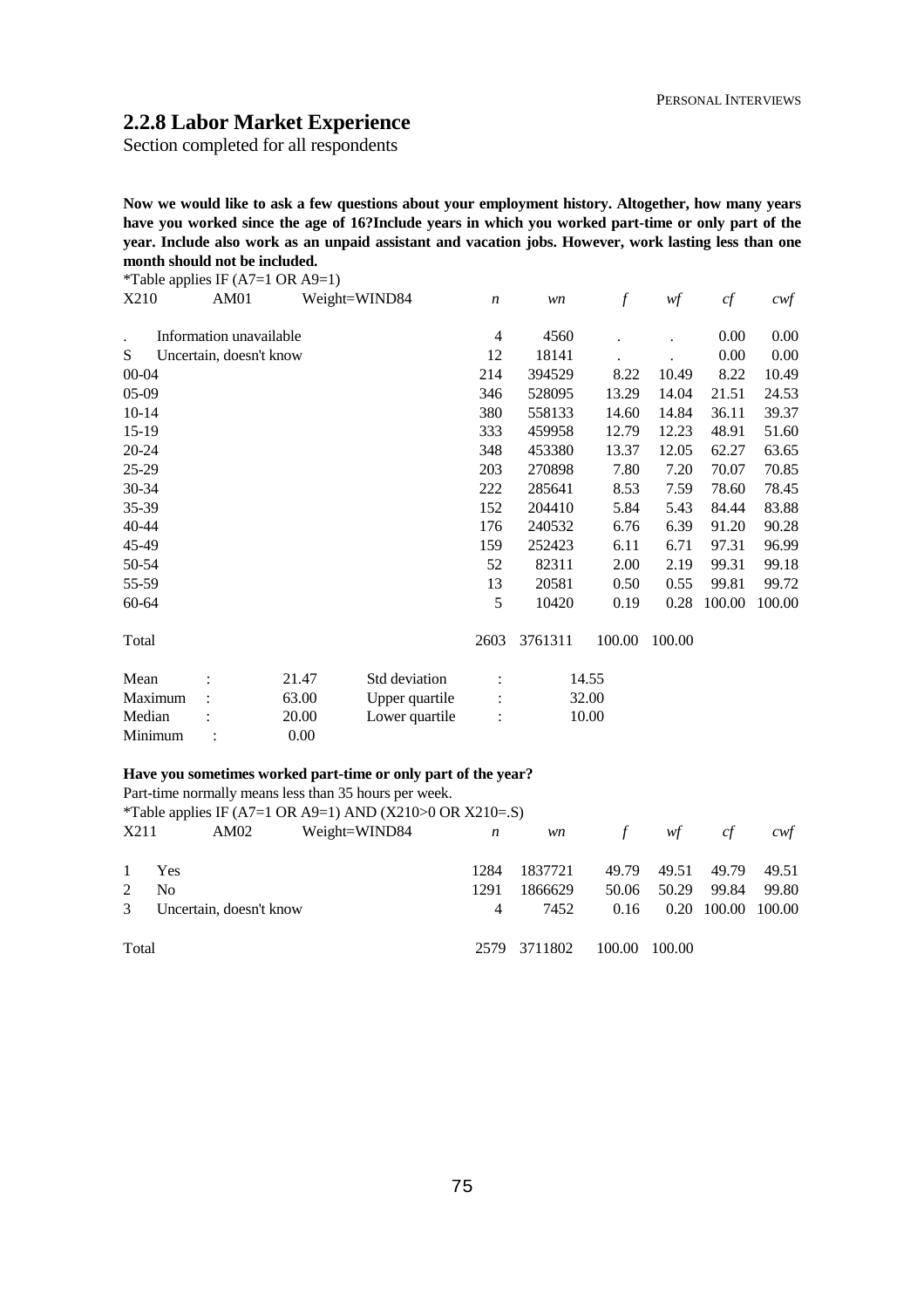# **Approximately how many years have you worked part-time or only part of the year?**

|       | <i>*Table applies IF (A7=1 OR A9=1) AND (X210&gt;0 OR X210=.S) AND X211=1</i> |  |
|-------|-------------------------------------------------------------------------------|--|
| _____ |                                                                               |  |

| X212      | AM03                    |       | Weight=WIND84  | $\boldsymbol{n}$ | wn      | $\boldsymbol{f}$ | wf     | cf     | $c \mathcal{w} f$ |
|-----------|-------------------------|-------|----------------|------------------|---------|------------------|--------|--------|-------------------|
|           | Information unavailable |       |                | $\overline{2}$   | 2680    |                  |        | 0.00   | 0.00              |
| S         | Uncertain, doesn't know |       |                | 17               | 28016   |                  |        | 0.00   | 0.00              |
| $00 - 04$ |                         |       |                | 611              | 933207  | 48.30            | 51.64  | 48.30  | 51.64             |
| $05-09$   |                         |       |                | 335              | 450497  | 26.48            | 24.93  | 74.78  | 76.57             |
| $10-14$   |                         |       |                | 166              | 218566  | 13.12            | 12.10  | 87.91  | 88.67             |
| $15-19$   |                         |       |                | 91               | 118542  | 7.19             | 6.56   | 95.10  | 95.23             |
| $20 - 24$ |                         |       |                | 35               | 47229   | 2.77             | 2.61   | 97.87  | 97.84             |
| 25-29     |                         |       |                | 8                | 8751    | 0.63             | 0.48   | 98.50  | 98.33             |
| 30-34     |                         |       |                | 7                | 12899   | 0.55             | 0.71   | 99.05  | 99.04             |
| 35-39     |                         |       |                | 9                | 13195   | 0.71             | 0.73   | 99.76  | 99.77             |
| 40-44     |                         |       |                | $\overline{2}$   | 2828    | 0.16             | 0.16   | 99.92  | 99.93             |
| 45-49     |                         |       |                | 1                | 1311    | 0.08             | 0.07   | 100.00 | 100.00            |
| Total     |                         |       |                | 1265             | 1807025 | 100.00           | 100.00 |        |                   |
| Mean      |                         | 6.48  | Std deviation  |                  |         | 6.42             |        |        |                   |
| Maximum   |                         | 45.00 | Upper quartile |                  |         | 10.00            |        |        |                   |
| Median    |                         | 5.00  | Lower quartile | $\ddot{\cdot}$   |         | 2.00             |        |        |                   |
| Minimum   |                         | 1.00  |                |                  |         |                  |        |        |                   |

# **Approximately how many hours per week did you usually work during those years?**

\*Table applies IF (A7=1 OR A9=1) AND (X210>0 OR X210=.S) AND X211=1

| X213           | AM04                    | Weight=WIND84 | n   | wn      |        | wt     | сt     | cwt               |
|----------------|-------------------------|---------------|-----|---------|--------|--------|--------|-------------------|
|                | Information unavailable |               | 6   | 7017    |        |        | 0.00   | 0.00 <sub>1</sub> |
| $\mathbf{1}$   | Fewer than 20 hours     |               | 244 | 347698  | 19.09  | 18.99  | 19.09  | 18.99             |
| $\mathcal{L}$  | Between 20 and 30 hours |               | 672 | 909082  | 52.58  | 49.66  | 71.67  | 68.65             |
| 3              | More than 30 hours      |               | 333 | 531610  | 26.06  | 29.04  | 97.73  | 97.69             |
| $\overline{4}$ | Uncertain, doesn't know |               | 29  | 42314   | 2.27   | 2.31   | 100.00 | 100.00            |
|                | Total                   |               |     | 1830704 | 100.00 | 100.00 |        |                   |

# **Approximately how many months did you work per year?**

# \*Table applies IF (A7=1 OR A9=1) AND (X210>0 OR X210=.S) AND X211=1

| X214                        | AM05                         | Weight=WIND84 | n       | wn      |        | wf     | ct     | cwt    |
|-----------------------------|------------------------------|---------------|---------|---------|--------|--------|--------|--------|
|                             | Information unavailable      |               | 21      | 28580   |        |        | 0.00   | 0.00   |
|                             | Fewer than three months      |               | 158     | 253173  | 12.51  | 13.99  | 12.51  | 13.99  |
| $\mathcal{D}_{\mathcal{L}}$ | Between three and six months |               | 161     | 243178  | 12.75  | 13.44  | 25.26  | 27.44  |
| 3                           | Between six and nine months  |               | 178     | 273283  | 14.09  | 15.11  | 39.35  | 42.54  |
| $\overline{4}$              | More than nine months        |               | 743     | 1001770 | 58.83  | 55.37  | 98.18  | 97.91  |
|                             | Uncertain, doesn't know      |               | 23      | 37737   | 1.82   | 2.09   | 100.00 | 100.00 |
| Total                       |                              |               | $126^3$ | 1809141 | 100.00 | 100.00 |        |        |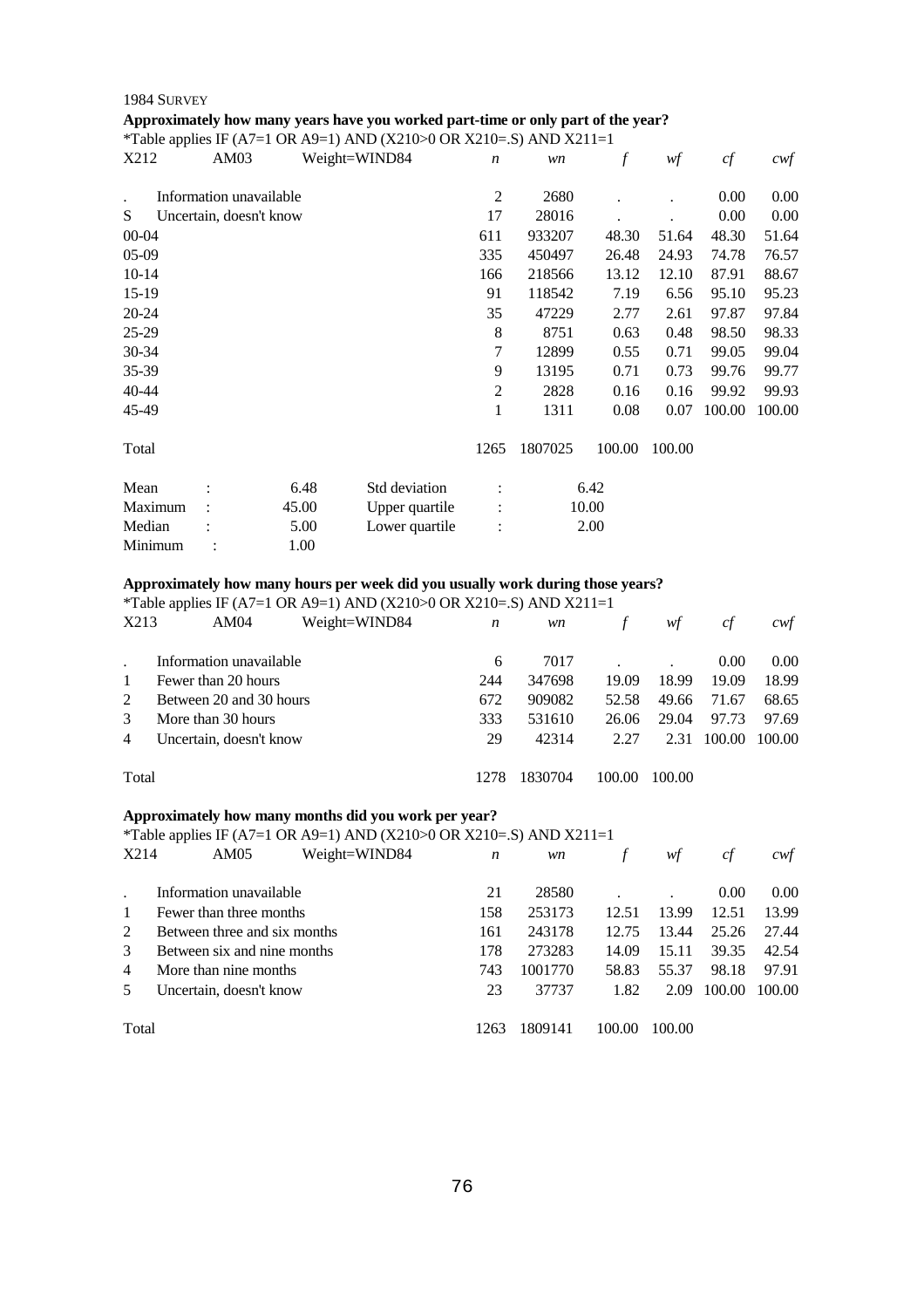**Now we have a few questions about your work last year, i.e., 1983. A number of activities are listed on this card. I would like to go through them one by one and ask you how many weeks you spent on these various activities. The time spend on all of them should add up to 52 weeks. In 1983, did you ever take paid sick leave because you were ill?** 

\*Table applies IF (A7=1 OR A9=1)

| X215  | AM06A1                    | Weight=WIND84 $n$ |      |              | $wn$ f $wf$ |                   | cf                 | cwt         |
|-------|---------------------------|-------------------|------|--------------|-------------|-------------------|--------------------|-------------|
|       | 1 Yes                     |                   | 1143 | 1633533      |             | 43.64 43.17       |                    | 43.64 43.17 |
| 2     | N <sub>0</sub>            |                   | 1474 | 2146658      |             | 56.28 56.73 99.92 |                    | 99.90       |
|       | 3 Uncertain, doesn't know |                   | 2    | 3821         | 0.08        |                   | 0.10 100.00 100.00 |             |
| Total |                           |                   |      | 2619 3784012 | 100.00      | 100.00            |                    |             |

#### **For how many weeks (altogether)?**

This refers to paid sick leave in 1983 for respondent's own illness.

\*Table applies IF  $(A7=1 \text{ OR } A9=1)$  AND  $X215=1$ 

| X216             |         | AM06A2                  |       | Weight=WIND84  | $\boldsymbol{n}$ | wn      | f      | wf     | cf     | $c \mathcal{w}$ f |
|------------------|---------|-------------------------|-------|----------------|------------------|---------|--------|--------|--------|-------------------|
| S                |         | Uncertain, doesn't know |       |                | 2                | 3065    |        |        | 0.00   | 0.00              |
| $\boldsymbol{0}$ |         |                         |       |                | 38               | 55318   | 3.33   | 3.39   | 3.33   | 3.39              |
| $\mathbf{1}$     |         |                         |       |                | 444              | 623693  | 38.91  | 38.25  | 42.24  | 41.65             |
| $\mathfrak{2}$   |         |                         |       |                | 199              | 287143  | 17.44  | 17.61  | 59.68  | 59.26             |
| 3                |         |                         |       |                | 108              | 159671  | 9.47   | 9.79   | 69.15  | 69.05             |
| $\overline{4}$   |         |                         |       |                | 79               | 119763  | 6.92   | 7.35   | 76.07  | 76.39             |
| 5                |         |                         |       |                | 40               | 56787   | 3.51   | 3.48   | 79.58  | 79.88             |
| 6                |         |                         |       |                | 34               | 51814   | 2.98   | 3.18   | 82.56  | 83.06             |
| 7                |         |                         |       |                | 22               | 27634   | 1.93   | 1.69   | 84.49  | 84.75             |
| 8                |         |                         |       |                | 41               | 59666   | 3.59   | 3.66   | 88.08  | 88.41             |
| 9                |         |                         |       |                | 14               | 18809   | 1.23   | 1.15   | 89.31  | 89.56             |
| 10-29            |         |                         |       |                | 86               | 118734  | 7.54   | 7.28   | 96.84  | 96.85             |
| $30 - 51$        |         |                         |       |                | 17               | 25428   | 1.49   | 1.56   | 98.33  | 98.40             |
| 52               |         |                         |       |                | 19               | 26008   | 1.67   | 1.60   | 100.00 | 100.00            |
| Total            |         |                         |       |                | 1141             | 1630468 | 100.00 | 100.00 |        |                   |
| Mean             |         |                         | 4.93  | Std deviation  |                  |         | 8.85   |        |        |                   |
|                  | Maximum |                         | 52.00 | Upper quartile |                  |         | 4.00   |        |        |                   |
| Median           |         |                         | 2.00  | Lower quartile |                  |         | 1.00   |        |        |                   |
| Minimum          |         |                         | 0.00  |                |                  |         |        |        |        |                   |

# **Were you ever ill without taking paid sick leave?**

|             | *Table applies IF $(A7=1 \text{ OR } A9=1)$ |               |                  |         |         |       |                    |       |
|-------------|---------------------------------------------|---------------|------------------|---------|---------|-------|--------------------|-------|
| X217        | AM06B1                                      | Weight=WIND84 | $\boldsymbol{n}$ |         | wn f wf |       | cf                 | cwt   |
|             | 1 Yes                                       |               | 177              | 266821  | 6.76    | 7.05  | 6.76               | 7.05  |
| 2           | N <sub>0</sub>                              |               | 2440             | 3511771 | 93.17   | 92.81 | 99.92              | 99.86 |
| $3^{\circ}$ | Uncertain, doesn't know                     |               | 2                | 5420    | 0.08    |       | 0.14 100.00 100.00 |       |
| Total       |                                             |               | 2619 3784012     | 100.00  | 100.00  |       |                    |       |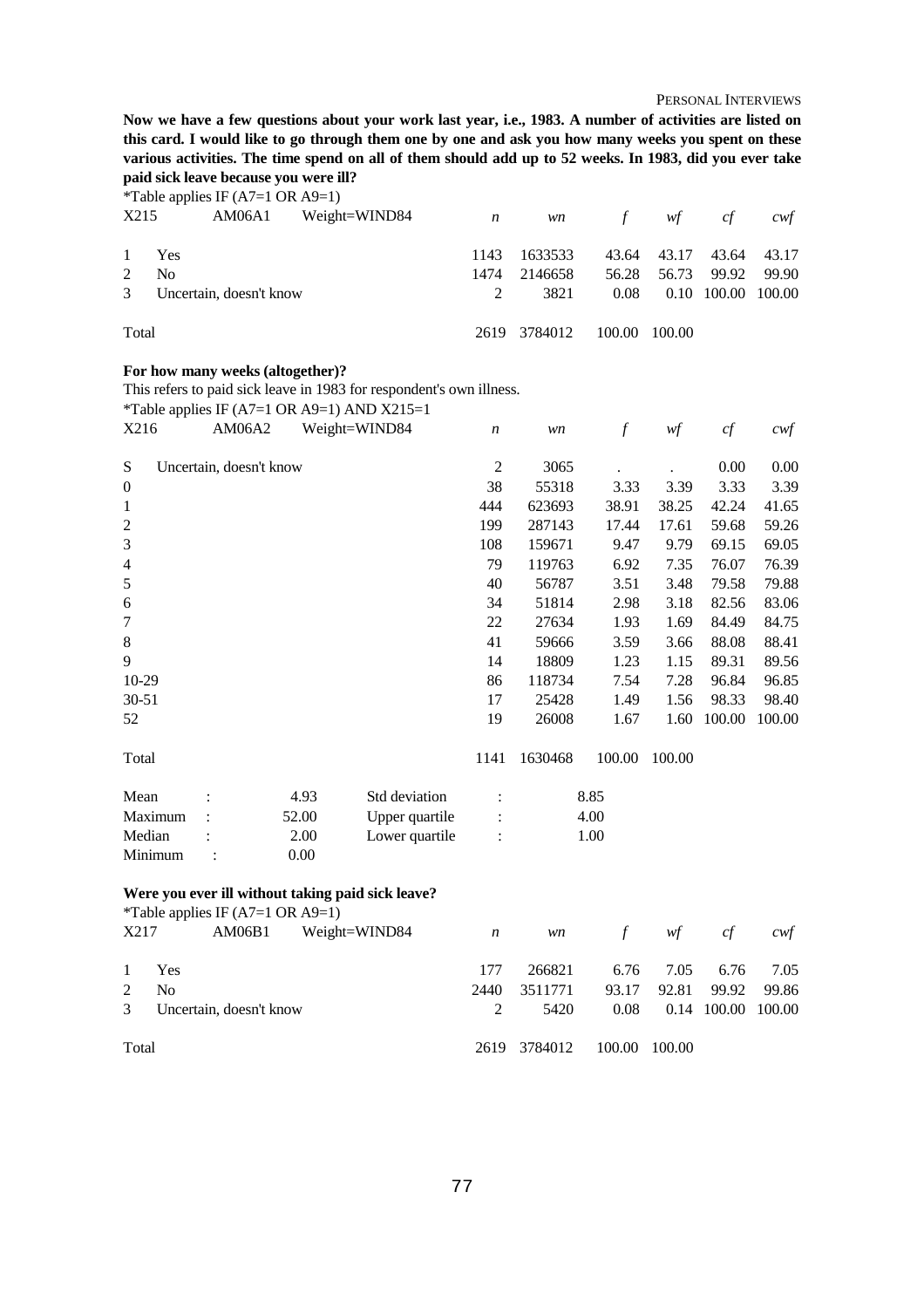# **For how many weeks (altogether)?**<br>This refers to unpoid sick leave in 109

|                  | This refers to unpaid sick leave in 1983. |       | *Table applies IF (A7=1 OR A9=1) AND $X217=1$ |                  |        |        |        |        |        |
|------------------|-------------------------------------------|-------|-----------------------------------------------|------------------|--------|--------|--------|--------|--------|
| X218             | AM06B2                                    |       | Weight=WIND84                                 | $\boldsymbol{n}$ | wn     | $\int$ | wf     | cf     | cwt    |
| $\boldsymbol{0}$ |                                           |       |                                               | 26               | 37365  | 14.69  | 14.00  | 14.69  | 14.00  |
| 1                |                                           |       |                                               | 89               | 129774 | 50.28  | 48.64  | 64.97  | 62.64  |
| $\overline{2}$   |                                           |       |                                               | 35               | 59277  | 19.77  | 22.22  | 84.75  | 84.86  |
| 3                |                                           |       |                                               | 13               | 22870  | 7.34   | 8.57   | 92.09  | 93.43  |
| $\overline{4}$   |                                           |       |                                               | 5                | 6960   | 2.82   | 2.61   | 94.92  | 96.04  |
| $5-29$           |                                           |       |                                               | 9                | 10575  | 5.08   | 3.96   | 100.00 | 100.00 |
| Total            |                                           |       |                                               | 177              | 266821 | 100.00 | 100.00 |        |        |
| Mean             |                                           | 1.63  | Std deviation                                 |                  |        | 1.83   |        |        |        |
| Maximum          | $\ddot{\phantom{a}}$                      | 18.00 | Upper quartile                                | $\ddot{\cdot}$   |        | 2.00   |        |        |        |
| Median           |                                           | 1.00  | Lower quartile                                | $\vdots$         |        | 1.00   |        |        |        |
| Minimum          |                                           | 0.00  |                                               |                  |        |        |        |        |        |

#### **Did you ever take paid leave to care for another family member?**

|       |                | *Table applies IF $(A7=1 \text{ OR } A9=1)$ |                            |     |                                        |               |                         |     |
|-------|----------------|---------------------------------------------|----------------------------|-----|----------------------------------------|---------------|-------------------------|-----|
|       | X219           |                                             | $AM06C1$ Weight=WIND84 $n$ |     |                                        | wn f wf cf    |                         | cwt |
|       |                |                                             |                            |     |                                        |               |                         |     |
|       | 1 Yes          |                                             |                            | 394 | 542394                                 |               | 15.04 14.33 15.04 14.33 |     |
| 2     | N <sub>0</sub> |                                             |                            |     | 2225 3241618 84.96 85.67 100.00 100.00 |               |                         |     |
|       |                |                                             |                            |     |                                        |               |                         |     |
| Total |                |                                             |                            |     | 2619 3784012                           | 100.00 100.00 |                         |     |
|       |                |                                             |                            |     |                                        |               |                         |     |

# **For how many weeks (altogether)?**

This refers to paid leave to care for another family member.Include absence in connection with a child's birth. \*Table applies IF  $(A7=1 \text{ OR } A9=1)$  AND  $X219=1$ 

| X220             | ruote uppnes $\mathbf{r}$ (11) $\mathbf{r}$ of the $\mathbf{r}$ $\mathbf{r}$<br>AM06C2 | Weight=WIND84 |                | $\boldsymbol{n}$ |        | $\mathcal{f}$ | wf     | cf     | $c \mathcal{w} f$ |
|------------------|----------------------------------------------------------------------------------------|---------------|----------------|------------------|--------|---------------|--------|--------|-------------------|
|                  |                                                                                        |               |                |                  | wn     |               |        |        |                   |
| ${\bf S}$        | Uncertain, doesn't know                                                                |               |                | $\mathfrak{2}$   | 3795   |               |        | 0.00   | 0.00              |
| $\boldsymbol{0}$ |                                                                                        |               |                | 15               | 22748  | 3.83          | 4.22   | 3.83   | 4.22              |
| $\mathbf{1}$     |                                                                                        |               |                | 179              | 246776 | 45.66         | 45.82  | 49.49  | 50.04             |
| $\overline{2}$   |                                                                                        |               |                | 59               | 85138  | 15.05         | 15.81  | 64.54  | 65.85             |
| 3                |                                                                                        |               |                | 33               | 41721  | 8.42          | 7.75   | 72.96  | 73.60             |
| $\overline{4}$   |                                                                                        |               |                | 15               | 21815  | 3.83          | 4.05   | 76.79  | 77.65             |
| $\mathfrak s$    |                                                                                        |               |                | 6                | 7652   | 1.53          | 1.42   | 78.32  | 79.07             |
| 6                |                                                                                        |               |                | 9                | 15019  | 2.30          | 2.79   | 80.61  | 81.85             |
| $\tau$           |                                                                                        |               |                | $\mathfrak{2}$   | 2558   | 0.51          | 0.47   | 81.12  | 82.33             |
| $\,8\,$          |                                                                                        |               |                | 5                | 5770   | 1.28          | 1.07   | 82.40  | 83.40             |
| 9                |                                                                                        |               |                | 3                | 3974   | 0.77          | 0.74   | 83.16  | 84.14             |
| $10-29$          |                                                                                        |               |                | 43               | 54333  | 10.97         | 10.09  | 94.13  | 94.23             |
| $30 - 51$        |                                                                                        |               |                | 21               | 28583  | 5.36          | 5.31   | 99.49  | 99.53             |
| 52               |                                                                                        |               |                | $\mathfrak{2}$   | 2512   | 0.51          | 0.47   | 100.00 | 100.00            |
| Total            |                                                                                        |               |                | 392              | 538599 | 100.00        | 100.00 |        |                   |
| Mean             |                                                                                        | 5.61          | Std deviation  |                  |        | 9.76          |        |        |                   |
| Maximum          |                                                                                        | 52.00         | Upper quartile |                  |        | 4.00          |        |        |                   |
| Median           |                                                                                        | 2.00          | Lower quartile | $\ddot{\cdot}$   |        | 1.00          |        |        |                   |
| Minimum          |                                                                                        | 0.00          |                |                  |        |               |        |        |                   |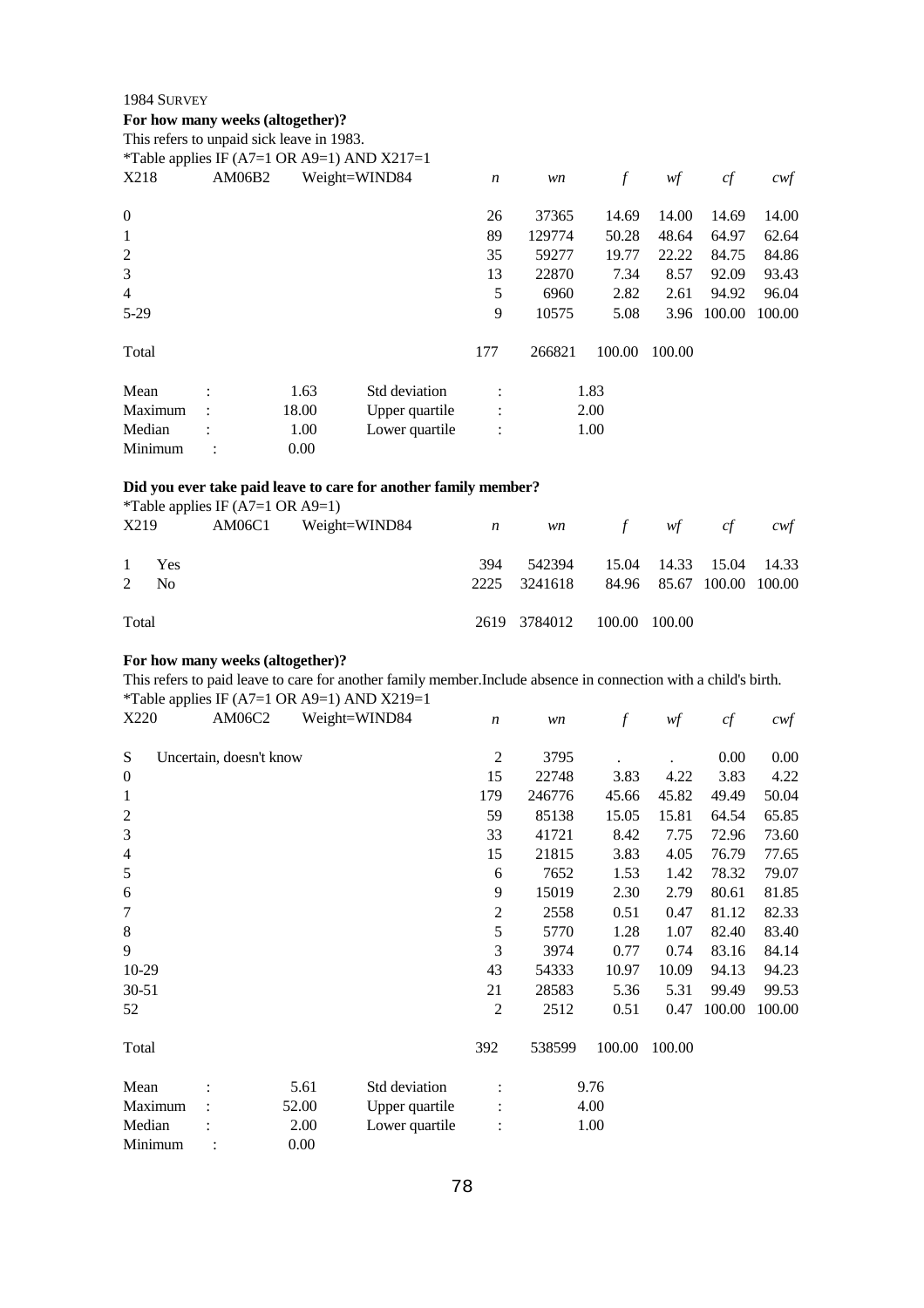|                |                | *Table applies IF $(A7=1 \text{ OR } A9=1)$                     |       | Did you ever take paid a leave of absence or compensatory leave?                                                         |                  |         |                  |        |        |        |
|----------------|----------------|-----------------------------------------------------------------|-------|--------------------------------------------------------------------------------------------------------------------------|------------------|---------|------------------|--------|--------|--------|
| X221           |                | AM06D1                                                          |       | Weight=WIND84                                                                                                            | $\boldsymbol{n}$ | wn      | $\int$           | wf     | cf     | $c$ wf |
| 1              | Yes            |                                                                 |       |                                                                                                                          | 384              | 549451  | 14.66            | 14.52  | 14.66  | 14.52  |
| $\overline{2}$ | No             |                                                                 |       |                                                                                                                          | 2234             | 3231528 | 85.30            | 85.40  | 99.96  | 99.92  |
| 3              |                | Uncertain, doesn't know                                         |       |                                                                                                                          | 1                | 3033    | 0.04             | 0.08   | 100.00 | 100.00 |
| Total          |                |                                                                 |       |                                                                                                                          | 2619             | 3784012 | 100.00           | 100.00 |        |        |
| X222           |                | For how many weeks (altogether)?<br>AM06D2                      |       | This refers to a leave of absence or compensatory leave.<br>*Table applies IF (A7=1 OR A9=1) AND X221=1<br>Weight=WIND84 | $\boldsymbol{n}$ | wn      | $\mathcal{f}$    | wf     | cf     | cwt    |
|                |                |                                                                 |       |                                                                                                                          |                  |         |                  |        |        |        |
| ${\bf S}$      |                | Uncertain, doesn't know                                         |       |                                                                                                                          | $\mathbf{1}$     | 564     |                  |        | 0.00   | 0.00   |
| $\mathbf{0}$   |                |                                                                 |       |                                                                                                                          | 12               | 14722   | 3.13             | 2.68   | 3.13   | 2.68   |
| 1              |                |                                                                 |       |                                                                                                                          | 214              | 312230  | 55.87            | 56.88  | 59.01  | 59.57  |
| $\overline{c}$ |                |                                                                 |       |                                                                                                                          | 63               | 84359   | 16.45            | 15.37  | 75.46  | 74.94  |
| 3              |                |                                                                 |       |                                                                                                                          | 35               | 49470   | 9.14             | 9.01   | 84.60  | 83.95  |
| $\overline{4}$ |                |                                                                 |       |                                                                                                                          | 15               | 25519   | 3.92             | 4.65   | 88.51  | 88.60  |
| $5 - 29$       |                |                                                                 |       |                                                                                                                          | 37               | 52736   | 9.66             | 9.61   | 98.17  | 98.21  |
| $30 - 51$      |                |                                                                 |       |                                                                                                                          | 6                | 8652    | 1.57             | 1.58   | 99.74  | 99.78  |
| 52             |                |                                                                 |       |                                                                                                                          | 1                | 1199    | 0.26             | 0.22   | 100.00 | 100.00 |
| Total          |                |                                                                 |       |                                                                                                                          | 383              | 548887  | 100.00           | 100.00 |        |        |
| Mean           |                |                                                                 | 2.96  | Std deviation                                                                                                            | $\vdots$         |         | 6.24             |        |        |        |
|                | Maximum        |                                                                 | 52.00 | Upper quartile                                                                                                           |                  |         | 2.00             |        |        |        |
| Median         |                |                                                                 | 1.00  | Lower quartile                                                                                                           |                  |         | 1.00             |        |        |        |
|                | Minimum        |                                                                 | 0.00  |                                                                                                                          |                  |         |                  |        |        |        |
|                |                | Did you take any vacations?<br>*Table applies IF (A7=1 OR A9=1) |       |                                                                                                                          |                  |         |                  |        |        |        |
| X223           |                | AM06E1                                                          |       | Weight=WIND84                                                                                                            | $\boldsymbol{n}$ | wn      | $\boldsymbol{f}$ | wf     | cf     | cwt    |
| 1              | Yes            |                                                                 |       |                                                                                                                          | 1874             | 2589096 | 71.55            | 68.42  | 71.55  | 68.42  |
| $\overline{2}$ | N <sub>o</sub> |                                                                 |       |                                                                                                                          | 745              | 1194916 | 28.45            | 31.58  | 100.00 | 100.00 |
| Total          |                |                                                                 |       |                                                                                                                          | 2619             | 3784012 | 100.00           | 100.00 |        |        |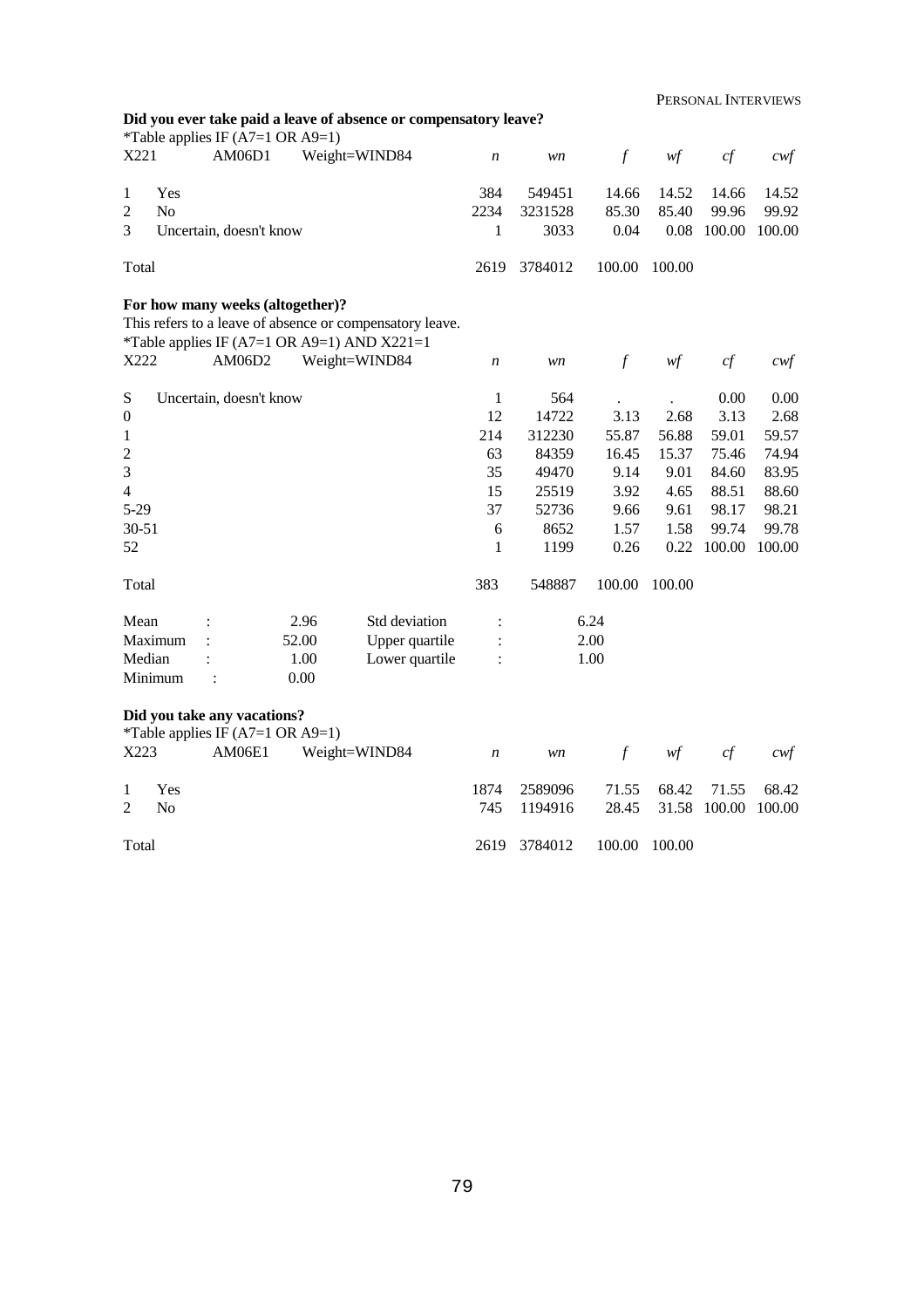#### **How many weeks (altogether)?**

|                | This refers to vacation time. |                                             |                |                  |         |        |        |        |        |
|----------------|-------------------------------|---------------------------------------------|----------------|------------------|---------|--------|--------|--------|--------|
|                |                               | *Table applies IF (A7=1 OR A9=1) AND X223+1 |                |                  |         |        |        |        |        |
| X224           | <b>AM06E2</b>                 |                                             | Weight=WIND84  | $\boldsymbol{n}$ | wn      | f      | wf     | cf     | cwt    |
| 1              |                               |                                             |                | 77               | 96641   | 4.11   | 3.73   | 4.11   | 3.73   |
| $\overline{c}$ |                               |                                             |                | 93               | 129818  | 4.96   | 5.01   | 9.07   | 8.75   |
| 3              |                               |                                             |                | 130              | 186868  | 6.94   | 7.22   | 16.01  | 15.96  |
| 4              |                               |                                             |                | 449              | 626332  | 23.96  | 24.19  | 39.97  | 40.16  |
| 5              |                               |                                             |                | 836              | 1154759 | 44.61  | 44.60  | 84.58  | 84.76  |
| 6              |                               |                                             |                | 149              | 201399  | 7.95   | 7.78   | 92.53  | 92.53  |
| 7              |                               |                                             |                | 42               | 50435   | 2.24   | 1.95   | 94.77  | 94.48  |
| 8              |                               |                                             |                | 24               | 34103   | 1.28   | 1.32   | 96.05  | 95.80  |
| 9              |                               |                                             |                | 12               | 15436   | 0.64   | 0.60   | 96.69  | 96.40  |
| 10-29          |                               |                                             |                | 62               | 93305   | 3.31   | 3.60   | 100.00 | 100.00 |
| Total          |                               |                                             |                | 1874             | 2589096 | 100.00 | 100.00 |        |        |
| Mean           |                               | 4.73                                        | Std deviation  |                  |         | 1.89   |        |        |        |
| Maximum        |                               | 20.00                                       | Upper quartile |                  |         | 5.00   |        |        |        |
| Median         |                               | 5.00                                        | Lower quartile | $\ddot{\cdot}$   |         | 4.00   |        |        |        |
| Minimum        |                               | 1.00                                        |                |                  |         |        |        |        |        |

# **Were you ever looking for work, unemployed, laid off or waiting for work?**

|       |                           | *Table applies IF $(A7=1 \text{ OR } A9=1)$ |                                   |             |                                   |                            |  |              |
|-------|---------------------------|---------------------------------------------|-----------------------------------|-------------|-----------------------------------|----------------------------|--|--------------|
|       | X225                      |                                             | AM06F1 Weight=WIND84 n wn f wf cf |             |                                   |                            |  | $\alpha$ cwf |
|       | 1 Yes<br>2 N <sub>0</sub> |                                             |                                   | 189<br>2430 | 3483703 92.78 92.06 100.00 100.00 | 300309 7.22 7.94 7.22 7.94 |  |              |
| Total |                           |                                             |                                   |             | 2619 3784012 100.00 100.00        |                            |  |              |

# **For how many weeks (altogether)?**

This refers to unemployment etc.

|                | $\ldots$<br>*Table applies IF (A7=1 OR A9=1) AND X225=1 |       |                |                  |        |                  |        |        |        |
|----------------|---------------------------------------------------------|-------|----------------|------------------|--------|------------------|--------|--------|--------|
| X226           | <b>AM06F2</b>                                           |       | Weight=WIND84  | $\boldsymbol{n}$ | wn     | $\boldsymbol{f}$ | wf     | cf     | cwf    |
| $\theta$       |                                                         |       |                | 3                | 4134   | 1.59             | 1.38   | 1.59   | 1.38   |
| 1              |                                                         |       |                | 13               | 20102  | 6.88             | 6.69   | 8.47   | 8.07   |
| $\overline{2}$ |                                                         |       |                | 15               | 26876  | 7.94             | 8.95   | 16.40  | 17.02  |
| 3              |                                                         |       |                | 12               | 19614  | 6.35             | 6.53   | 22.75  | 23.55  |
| $\overline{4}$ |                                                         |       |                | 19               | 34073  | 10.05            | 11.35  | 32.80  | 34.90  |
| $5-29$         |                                                         |       |                | 98               | 154593 | 51.85            | 51.48  | 84.66  | 86.38  |
| $30 - 51$      |                                                         |       |                | 19               | 28642  | 10.05            | 9.54   | 94.71  | 95.91  |
| 52             |                                                         |       |                | 10               | 12275  | 5.29             | 4.09   | 100.00 | 100.00 |
| Total          |                                                         |       |                | 189              | 300309 | 100.00           | 100.00 |        |        |
| Mean           |                                                         | 14.00 | Std deviation  | $\bullet$        |        | 13.63            |        |        |        |
| Maximum        |                                                         | 52.00 | Upper quartile | :                |        | 21.00            |        |        |        |
| Median         |                                                         | 8.00  | Lower quartile | $\vdots$         |        | 4.00             |        |        |        |
| Minimum        |                                                         | 0.00  |                |                  |        |                  |        |        |        |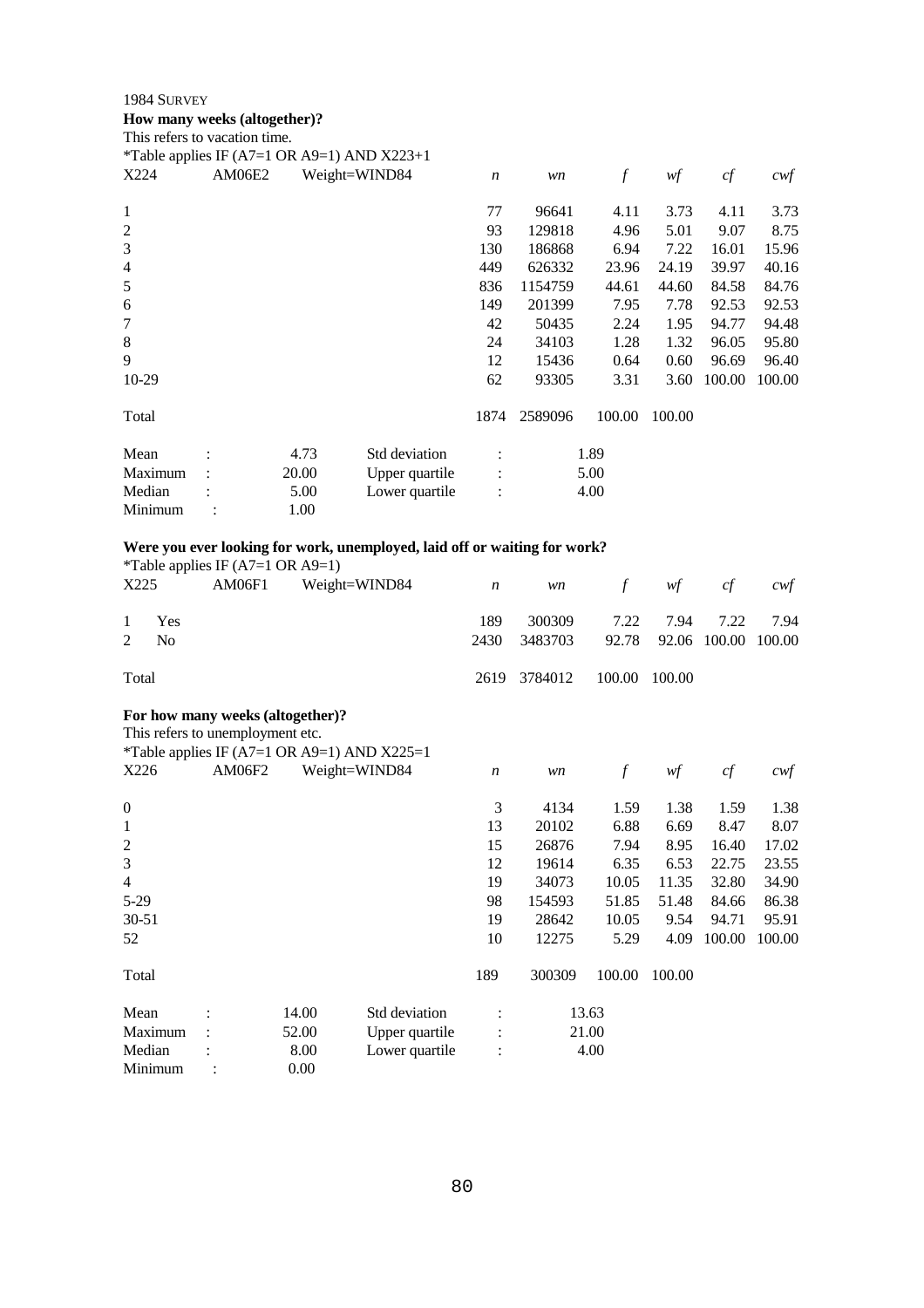PERSONAL INTERVIEWS

|                  |                | *Table applies IF $(A=1 \text{ OR } A9=1)$ |              | Have you performed military service or civil-defense training?                                                             |                  |         |               |        |        |                  |
|------------------|----------------|--------------------------------------------|--------------|----------------------------------------------------------------------------------------------------------------------------|------------------|---------|---------------|--------|--------|------------------|
| X227             |                | AM06G1                                     |              | Weight=WIND84                                                                                                              | $\boldsymbol{n}$ | wn      | $\mathcal{f}$ | wf     | cf     | $c \mathsf{w} f$ |
| 1                | Yes            |                                            |              |                                                                                                                            | 93               | 159000  | 3.55          | 4.20   | 3.55   | 4.20             |
| 2                | N <sub>o</sub> |                                            |              |                                                                                                                            | 2518             | 3611696 | 96.14         | 95.45  | 99.69  | 99.65            |
| 3                |                | Uncertain, doesn't know                    |              |                                                                                                                            | 8                | 13316   | 0.31          | 0.35   | 100.00 | 100.00           |
| Total            |                |                                            |              |                                                                                                                            | 2619             | 3784012 | 100.00        | 100.00 |        |                  |
| X228             |                | For how many weeks (altogether)?<br>AM06G2 |              | This refers to military service or civil-defense training.<br>*Table applies IF (A7=1 OR A9=1) AND X227=1<br>Weight=WIND84 | $\boldsymbol{n}$ | wn      | $\mathcal{f}$ | w f    | cf     | $c$ wf           |
| $\boldsymbol{0}$ |                |                                            |              |                                                                                                                            | $\overline{4}$   | 4642    | 4.30          | 2.92   | 4.30   | 2.92             |
| 1                |                |                                            |              |                                                                                                                            | 14               | 19359   | 15.05         | 12.18  | 19.35  | 15.09            |
| 2                |                |                                            |              |                                                                                                                            | 25               | 39665   | 26.88         | 24.95  | 46.24  | 40.04            |
| 3                |                |                                            |              |                                                                                                                            | 15               | 21175   | 16.13         | 13.32  | 62.37  | 53.36            |
| $\overline{4}$   |                |                                            |              |                                                                                                                            | $\overline{7}$   | 11425   | 7.53          | 7.19   | 69.89  | 60.54            |
| $5 - 29$         |                |                                            |              |                                                                                                                            | 22               | 48723   | 23.66         | 30.64  | 93.55  | 91.19            |
| $30 - 51$        |                |                                            |              |                                                                                                                            | 6                | 14011   | 6.45          | 8.81   | 100.00 | 100.00           |
| Total            |                |                                            |              |                                                                                                                            | 93               | 159000  | 100.00        | 100.00 |        |                  |
| Mean             |                |                                            | 10.01        | Std deviation                                                                                                              |                  |         | 11.19         |        |        |                  |
|                  | Maximum        |                                            | 37.00        | Upper quartile                                                                                                             |                  |         | 12.50         |        |        |                  |
| Median           | Minimum        |                                            | 3.00<br>0.00 | Lower quartile                                                                                                             |                  |         | 2.00          |        |        |                  |

# **Were you a student for any part of 1983?Do not include training that was part of your job.**

\*Table applies IF  $(A7=1 \text{ OR } A9=1)$ 

| X229           | T T<br>AM06H1                                                                 | Weight=WIND84                               | $\boldsymbol{n}$ | wn      | f                | wf     | cf     | $c \mathcal{w}$ f |
|----------------|-------------------------------------------------------------------------------|---------------------------------------------|------------------|---------|------------------|--------|--------|-------------------|
| 1              | Yes                                                                           |                                             | 156              | 275360  | 5.96             | 7.28   | 5.96   | 7.28              |
| $\overline{2}$ | N <sub>0</sub>                                                                |                                             | 2462             | 3507757 | 94.01            | 92.70  | 99.96  | 99.98             |
| 3              | Uncertain, doesn't know                                                       |                                             | 1                | 895     | 0.04             | 0.02   | 100.00 | 100.00            |
| Total          |                                                                               |                                             | 2619             | 3784012 | 100.00           | 100.00 |        |                   |
|                | For how many weeks (altogether)?<br>This refers to time as a student in 1983. | *Table applies IF (A7=1 OR A9=1) AND X229=1 |                  |         |                  |        |        |                   |
| X230           | AM06H2                                                                        | Weight=WIND84                               | $\boldsymbol{n}$ | wn      | $\boldsymbol{f}$ | wf     | cf     | $\alpha$          |
| 1              |                                                                               |                                             | 10               | 14348   | 6.41             | 5.21   | 6.41   | 5.21              |
| $\overline{2}$ |                                                                               |                                             | 7                | 9362    | 4.49             | 3.40   | 10.90  | 8.61              |
| $\mathfrak{Z}$ |                                                                               |                                             | 6                | 7092    | 3.85             | 2.58   | 14.74  | 11.19             |
| $\overline{4}$ |                                                                               |                                             | 4                | 5501    | 2.56             | 2.00   | 17.31  | 13.18             |
| 5              |                                                                               |                                             | 1                | 1212    | 0.64             | 0.44   | 17.95  | 13.62             |
| 6              |                                                                               |                                             | 2                | 2458    | 1.28             | 0.89   | 19.23  | 14.52             |
| $10-29$        |                                                                               |                                             | 72               | 128253  | 46.15            | 46.58  | 65.38  | 61.09             |
| $30 - 51$      |                                                                               |                                             | 49               | 97117   | 31.41            | 35.27  | 96.79  | 96.36             |
| 52             |                                                                               |                                             | 5                | 10017   | 3.21             | 3.64   | 100.00 | 100.00            |
| Total          |                                                                               |                                             | 156              | 275360  | 100.00           | 100.00 |        |                   |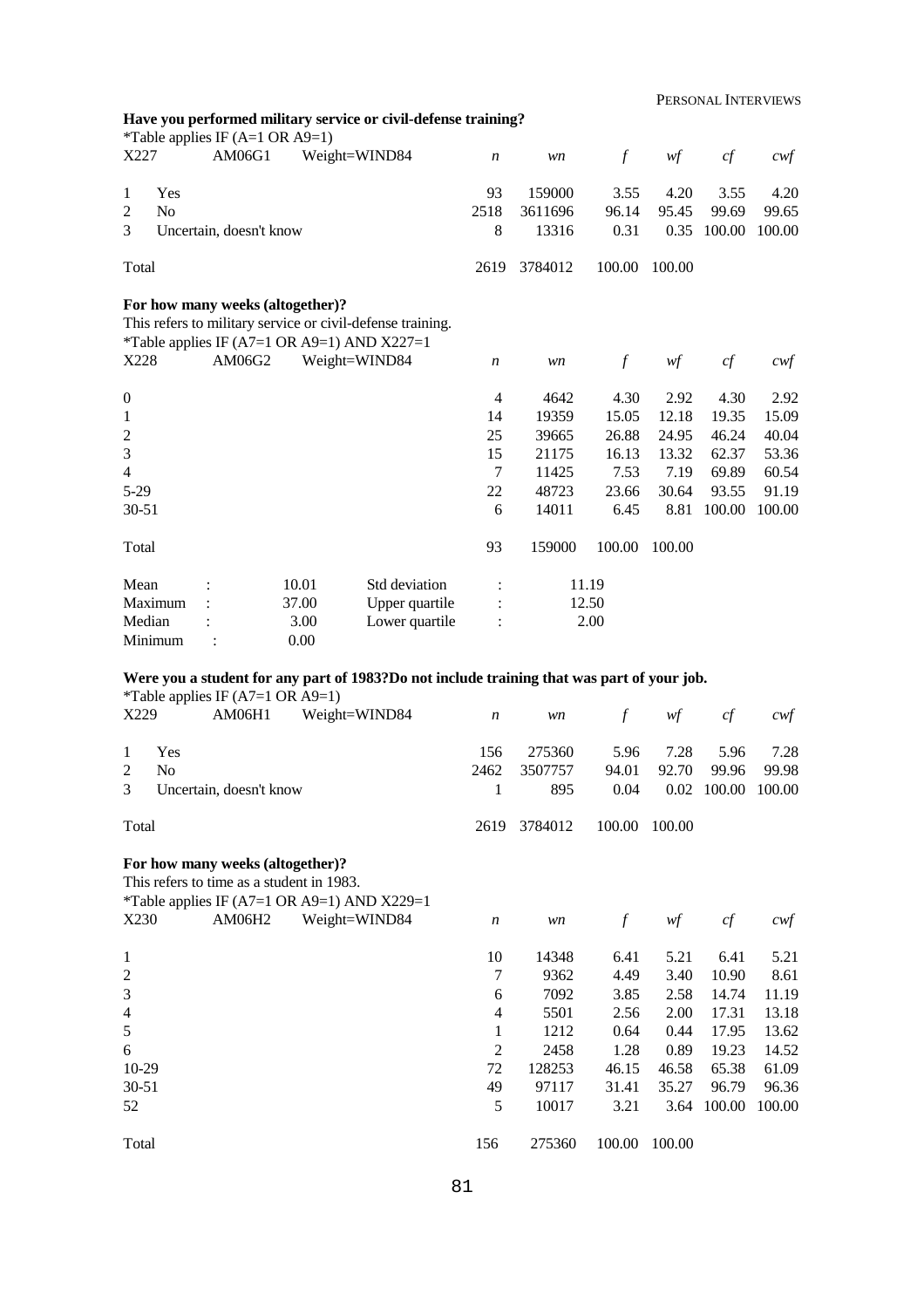| 1984 SURVEY |   |       |                |   |       |
|-------------|---|-------|----------------|---|-------|
| Mean        |   | 24.97 | Std deviation  |   | 14.09 |
| Maximum     |   | 52.00 | Upper quartile | ÷ | 38.75 |
| Median      |   | 21.00 | Lower quartile | ٠ | 12.00 |
| Minimum     | ٠ | .00   |                |   |       |

#### **Were you retired or did you have semi-retirement leave?**

| *Table applies IF $(A7=1 \text{ OR } A9=1)$ |
|---------------------------------------------|
|---------------------------------------------|

| X231                             | $\sim$ $\sim$ $\sim$<br>AM06I1   |       | Weight=WIND84                                       | $\boldsymbol{n}$ | wn      | $\boldsymbol{f}$ | wf     | cf     | $c \mathsf{w} f$ |
|----------------------------------|----------------------------------|-------|-----------------------------------------------------|------------------|---------|------------------|--------|--------|------------------|
| Yes<br>1                         |                                  |       |                                                     | 405              | 676132  | 15.46            | 17.87  | 15.46  | 17.87            |
| $\overline{c}$<br>N <sub>0</sub> |                                  |       |                                                     | 1697             | 2395917 | 64.80            | 63.32  | 80.26  | 81.18            |
| 3                                | Uncertain, doesn't know          |       |                                                     | 18               | 27192   | 0.69             | 0.72   | 80.95  | 81.90            |
| $\overline{4}$                   |                                  |       |                                                     | 499              | 684771  | 19.05            | 18.10  | 100.00 | 100.00           |
| Total                            |                                  |       |                                                     | 2619             | 3784012 | 100.00           | 100.00 |        |                  |
|                                  | For how many weeks (altogether)? |       |                                                     |                  |         |                  |        |        |                  |
|                                  |                                  |       | This refers to retirement or semi-retirement leave. |                  |         |                  |        |        |                  |
|                                  |                                  |       | *Table applies IF (A7=1 OR A9=1) AND X231=1         |                  |         |                  |        |        |                  |
| X232                             | AM06I2                           |       | Weight=WIND84                                       | $\boldsymbol{n}$ | wn      | $\boldsymbol{f}$ | wf     | cf     | cwt              |
| $00\,$                           |                                  |       |                                                     | $\overline{c}$   | 5656    | 0.49             | 0.84   | 0.49   | 0.84             |
| $01-09$                          |                                  |       |                                                     | 7                | 11450   | 1.73             | 1.69   | 2.22   | 2.53             |
| $10-19$                          |                                  |       |                                                     | 8                | 11798   | 1.98             | 1.74   | 4.20   | 4.27             |
| 20-29                            |                                  |       |                                                     | 22               | 31706   | 5.43             | 4.69   | 9.63   | 8.96             |
| 30-39                            |                                  |       |                                                     | 5                | 5680    | 1.23             | 0.84   | 10.86  | 9.80             |
| 40-49                            |                                  |       |                                                     | 20               | 27211   | 4.94             | 4.02   | 15.80  | 13.83            |
| $50 - 51$                        |                                  |       |                                                     | 11               | 17291   | 2.72             | 2.56   | 18.52  | 16.39            |
| 52                               |                                  |       |                                                     | 330              | 565340  | 81.48            | 83.61  | 100.00 | 100.00           |
| Total                            |                                  |       |                                                     | 405              | 676132  | 100.00           | 100.00 |        |                  |
| Mean                             |                                  | 48.42 | Std deviation                                       |                  |         | 10.43            |        |        |                  |
| Maximum                          |                                  | 52.00 | Upper quartile                                      |                  |         | 52.00            |        |        |                  |
| Median                           |                                  | 52.00 | Lower quartile                                      |                  |         | 52.00            |        |        |                  |

Minimum : 0.00

# **Were you, for any period, keeping house full-time, i.e., taking care of your own household (housewife, house husband)?**

Housework for pay is not included.

| *Table applies IF $(A7=1 \text{ OR } A9=1)$ |  |  |
|---------------------------------------------|--|--|
|---------------------------------------------|--|--|

|       | $\frac{1}{2}$<br>X233<br>AM06K1<br>Weight=WIND84 | $\overline{n}$ | <i>wn</i>    |      | f $wf$            | cf | cwt                |
|-------|--------------------------------------------------|----------------|--------------|------|-------------------|----|--------------------|
|       | 1 Yes                                            | 194            | 248904       |      | 7.41 6.58 7.41    |    | 6.58               |
| 2     | N <sub>0</sub>                                   | 2423           | 3533044      |      | 92.52 93.37 99.92 |    | 99.95              |
|       | 3 Uncertain, doesn't know                        |                | 2064         | 0.08 |                   |    | 0.05 100.00 100.00 |
| Total |                                                  |                | 2619 3784012 |      | 100.00 100.00     |    |                    |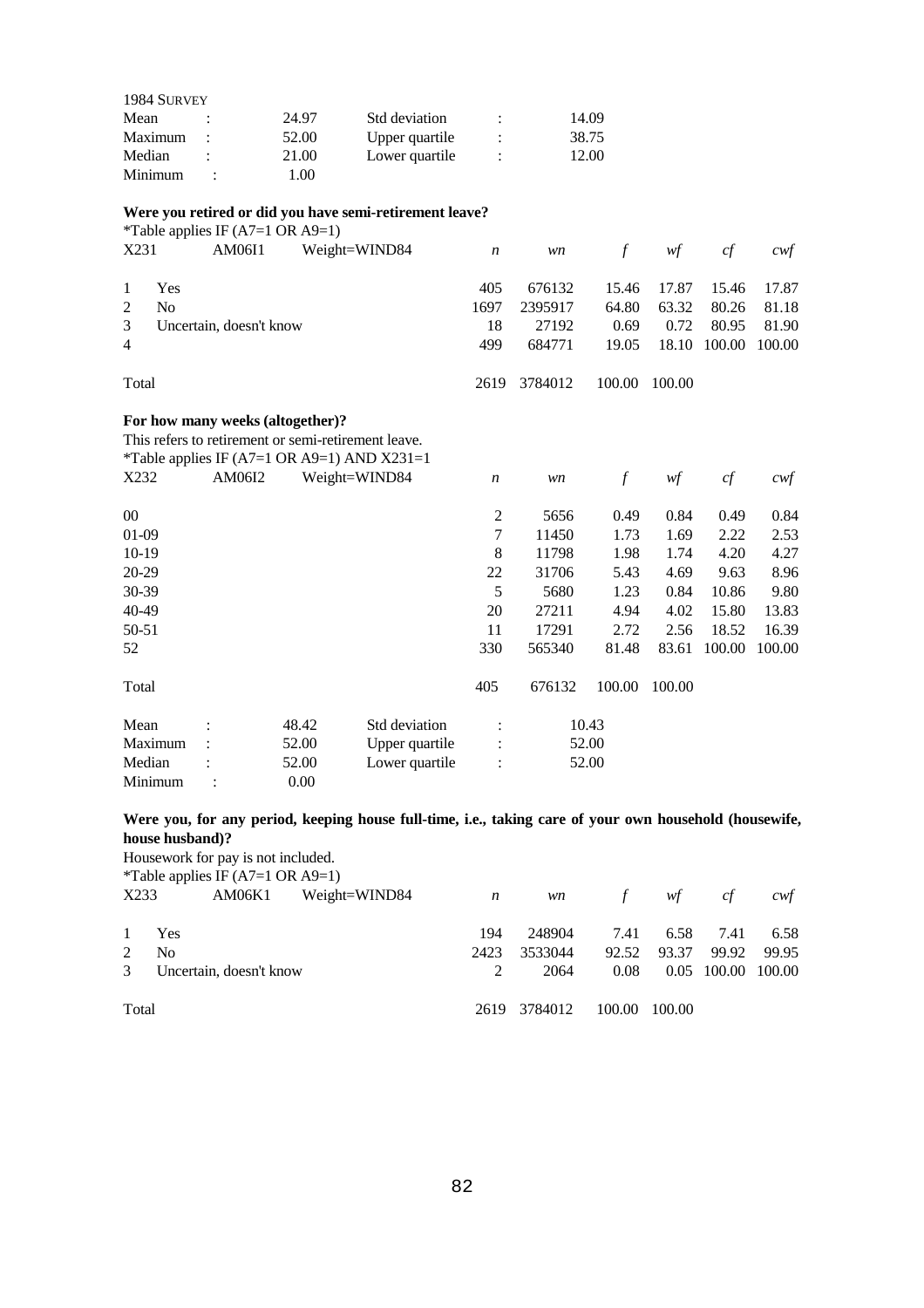# **For how many weeks (altogether)?**

|                                  | This refers to full-time work in the home.<br>*Table applies IF (A7=1 OR A9=1) AND X233=1 |       |                                                                                   |                  |         |                  |        |        |        |
|----------------------------------|-------------------------------------------------------------------------------------------|-------|-----------------------------------------------------------------------------------|------------------|---------|------------------|--------|--------|--------|
| X234                             | AM06K2                                                                                    |       | Weight=WIND84                                                                     | $\boldsymbol{n}$ | wn      | $\boldsymbol{f}$ | wf     | cf     | $c$ wf |
| $00\,$                           |                                                                                           |       |                                                                                   | 1                | 1311    | 0.52             | 0.53   | 0.52   | 0.53   |
| $01-09$                          |                                                                                           |       |                                                                                   | 23               | 34410   | 11.86            | 13.82  | 12.37  | 14.35  |
| $10-19$                          |                                                                                           |       |                                                                                   | 21               | 26921   | 10.82            | 10.82  | 23.20  | 25.17  |
| 20-29                            |                                                                                           |       |                                                                                   | 26               | 29669   | 13.40            | 11.92  | 36.60  | 37.09  |
| 30-39                            |                                                                                           |       |                                                                                   | 13               | 17498   | 6.70             | 7.03   | 43.30  | 44.12  |
| 40-49                            |                                                                                           |       |                                                                                   | 24               | 27886   | 12.37            | 11.20  | 55.67  | 55.32  |
| 50-51                            |                                                                                           |       |                                                                                   | 20               | 24702   | 10.31            | 9.92   | 65.98  | 65.24  |
| 52                               |                                                                                           |       |                                                                                   | 66               | 86507   | 34.02            | 34.76  | 100.00 | 100.00 |
| Total                            |                                                                                           |       |                                                                                   | 194              | 248904  | 100.00           | 100.00 |        |        |
| Mean                             |                                                                                           | 35.19 | Std deviation                                                                     |                  |         | 18.51            |        |        |        |
| Maximum                          |                                                                                           | 52.00 | Upper quartile                                                                    |                  |         | 52.00            |        |        |        |
| Median                           |                                                                                           | 44.50 | Lower quartile                                                                    |                  |         | 20.00            |        |        |        |
| Minimum                          |                                                                                           | 0.00  |                                                                                   |                  |         |                  |        |        |        |
|                                  |                                                                                           |       | Were you employed full-time? Do not include vacations, sick leave or other leave. |                  |         |                  |        |        |        |
|                                  | *Table applies IF $(A7=1 \text{ OR } A9=1)$                                               |       |                                                                                   |                  |         |                  |        |        |        |
| X235                             | AM06L1                                                                                    |       | Weight=WIND84                                                                     | $\boldsymbol{n}$ | wn      | $\boldsymbol{f}$ | wf     | cf     | $c$ wf |
| Yes<br>1                         |                                                                                           |       |                                                                                   | 1540             | 2227081 | 58.80            | 58.86  | 58.80  | 58.86  |
| $\overline{c}$<br>N <sub>o</sub> |                                                                                           |       |                                                                                   | 1078             | 1555623 | 41.16            | 41.11  | 99.96  | 99.97  |
| 3                                | Uncertain, doesn't know                                                                   |       |                                                                                   | 1                | 1308    | 0.04             | 0.03   | 100.00 | 100.00 |
| Total                            |                                                                                           |       |                                                                                   | 2619             | 3784012 | 100.00           | 100.00 |        |        |
|                                  | For how many weeks (altogether)?                                                          |       |                                                                                   |                  |         |                  |        |        |        |
|                                  | This refers to full-time employment.                                                      |       |                                                                                   |                  |         |                  |        |        |        |
| X236                             | *Table applies IF (A7=1 OR A9=1) AND X235=1<br>AM06L2                                     |       | Weight=WIND84                                                                     |                  |         |                  |        |        |        |
|                                  |                                                                                           |       |                                                                                   | $\boldsymbol{n}$ | wn      | $\boldsymbol{f}$ | wf     | cf     | cwf    |
| $00 - 09$                        |                                                                                           |       |                                                                                   | 55               | 90628   | 3.57             | 4.07   | 3.57   | 4.07   |
| 10-19                            |                                                                                           |       |                                                                                   | 75               | 118337  | 4.87             | 5.31   | 8.44   | 9.38   |
| 20-29                            |                                                                                           |       |                                                                                   | 103              | 170800  | 6.69             | 7.67   | 15.13  | 17.05  |
| 30-39                            |                                                                                           |       |                                                                                   | 164              | 240452  | 10.65            | 10.80  | 25.78  | 27.85  |
| 40-49                            |                                                                                           |       |                                                                                   | 1060             | 1502826 | 68.83            | 67.48  | 94.61  | 95.33  |
| 50-52                            |                                                                                           |       |                                                                                   | 83               | 104038  | 5.39             | 4.67   | 100.00 | 100.00 |
| Total                            |                                                                                           |       |                                                                                   | 1540             | 2227081 | 100.00           | 100.00 |        |        |
| Mean                             |                                                                                           | 39.58 | Std deviation                                                                     |                  |         | 11.58            |        |        |        |
| Maximum                          |                                                                                           | 52.00 | Upper quartile                                                                    |                  |         | 47.00            |        |        |        |
| Median                           |                                                                                           | 45.00 | Lower quartile                                                                    |                  |         | 39.00            |        |        |        |
| Minimum                          |                                                                                           | 1.00  |                                                                                   |                  |         |                  |        |        |        |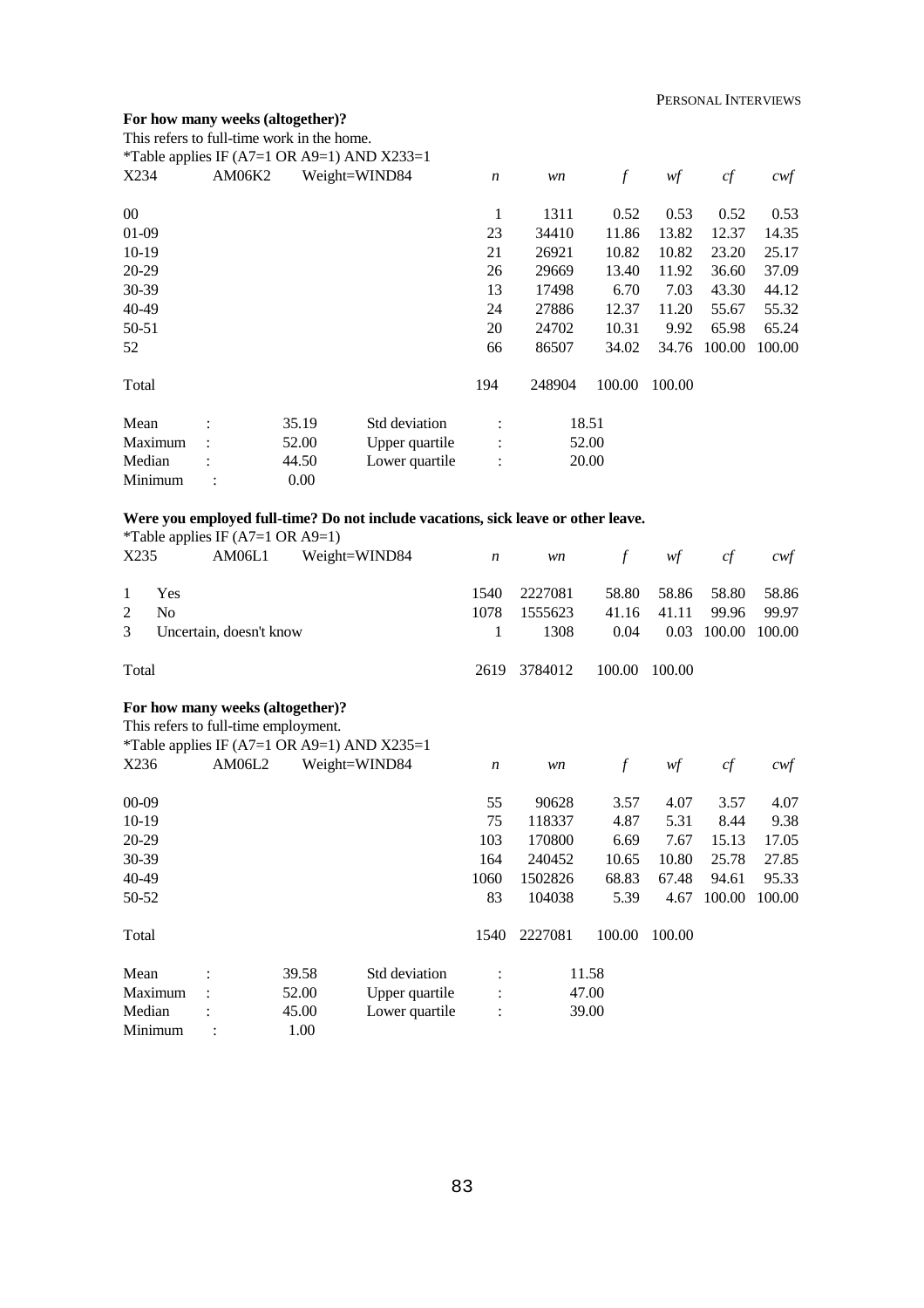|                         | 1984 SURVEY    |                                             |                                             |                                                                                                  |                  |         |                  |        |             |                   |
|-------------------------|----------------|---------------------------------------------|---------------------------------------------|--------------------------------------------------------------------------------------------------|------------------|---------|------------------|--------|-------------|-------------------|
|                         |                | *Table applies IF $(A7=1 \text{ OR } A9=1)$ |                                             | Were you employed part-time for any period? Do not include vacations, sick leave or other leave. |                  |         |                  |        |             |                   |
| X237                    |                | AM06M1                                      |                                             | Weight=WIND84                                                                                    | $\boldsymbol{n}$ | wn      | $\mathcal{f}$    | wf     | cf          | cwf               |
| 1                       | Yes            |                                             |                                             |                                                                                                  | 627              | 828665  | 23.94            | 21.90  | 23.94       | 21.90             |
| $\overline{2}$          | N <sub>o</sub> |                                             |                                             |                                                                                                  | 1992             | 2955347 | 76.06            | 78.10  | 100.00      | 100.00            |
|                         |                |                                             |                                             |                                                                                                  |                  |         |                  |        |             |                   |
| Total                   |                |                                             |                                             |                                                                                                  | 2619             | 3784012 | 100.00           | 100.00 |             |                   |
|                         |                | For how many weeks (altogether)?            |                                             |                                                                                                  |                  |         |                  |        |             |                   |
|                         |                | This refers to part-time employment.        |                                             |                                                                                                  |                  |         |                  |        |             |                   |
|                         |                |                                             | *Table applies IF (A7=1 OR A9=1) AND X237=1 |                                                                                                  |                  |         |                  |        |             |                   |
| X238                    |                | AM06M2                                      | Weight=WIND84                               |                                                                                                  | n                | wn      | $\boldsymbol{f}$ | wf     | cf          | $c$ wf            |
| $00 - 09$               |                |                                             |                                             |                                                                                                  | 49               | 72943   | 7.81             | 8.80   | 7.81        | 8.80              |
| $10-19$                 |                |                                             |                                             |                                                                                                  | 62               | 88974   | 9.89             | 10.74  | 17.70       | 19.54             |
| 20-29                   |                |                                             |                                             |                                                                                                  | 93               | 133850  | 14.83            | 16.15  | 32.54       | 35.69             |
| 30-39                   |                |                                             |                                             |                                                                                                  | 70               | 93831   | 11.16            | 11.32  | 43.70       | 47.02             |
| 40-49                   |                |                                             |                                             |                                                                                                  | 340              | 419104  | 54.23            | 50.58  | 97.93       | 97.59             |
| 50-52                   |                |                                             |                                             |                                                                                                  | 13               | 19963   | 2.07             | 2.41   | 100.00      | 100.00            |
| Total                   |                |                                             |                                             |                                                                                                  | 627              | 828665  | 100.00           | 100.00 |             |                   |
| Mean                    |                |                                             | 33.96                                       | Std deviation                                                                                    |                  |         | 14.56            |        |             |                   |
|                         | Maximum        |                                             | 52.00                                       | Upper quartile                                                                                   |                  |         | 46.00            |        |             |                   |
| Median                  |                |                                             | 42.00                                       | Lower quartile                                                                                   |                  |         | 24.00            |        |             |                   |
|                         | Minimum        |                                             | 0.00                                        |                                                                                                  |                  |         |                  |        |             |                   |
|                         |                |                                             |                                             |                                                                                                  |                  |         |                  |        |             |                   |
|                         |                |                                             |                                             | Were you engaged in any other activity in 1983?                                                  |                  |         |                  |        |             |                   |
|                         |                | *Table applies IF $(A7=1 \text{ OR } A9=1)$ |                                             |                                                                                                  |                  |         |                  |        |             |                   |
| X239                    |                | AM06N1                                      |                                             | Weight=WIND84                                                                                    | $\boldsymbol{n}$ | wn      | $\boldsymbol{f}$ | wf     | cf          | $c \mathcal{w} f$ |
| 1                       | Yes            |                                             |                                             |                                                                                                  | 103              | 153872  | 3.93             | 4.07   | 3.93        | 4.07              |
| 2                       | N <sub>o</sub> |                                             |                                             |                                                                                                  | 2515             | 3628779 | 96.03            | 95.90  | 99.96       | 99.96             |
| 3                       |                | Uncertain, doesn't know                     |                                             |                                                                                                  | 1                | 1361    | 0.04             | 0.04   | 100.00      | 100.00            |
| Total                   |                |                                             |                                             |                                                                                                  | 2619             | 3784012 | 100.00           | 100.00 |             |                   |
|                         |                | For how many weeks (altogether)?            |                                             |                                                                                                  |                  |         |                  |        |             |                   |
|                         |                | This refers to other activities in 1983.    |                                             |                                                                                                  |                  |         |                  |        |             |                   |
|                         |                |                                             | *Table applies IF (A7=1 OR A9=1) AND X239=1 |                                                                                                  |                  |         |                  |        |             |                   |
| X240                    |                | AM06N2                                      | Weight=WIND84                               |                                                                                                  | n                | wn      | $\mathcal{f}$    | wf     | cf          | cwf               |
|                         |                |                                             |                                             |                                                                                                  |                  |         |                  |        |             |                   |
| S                       |                | Uncertain, doesn't know                     |                                             |                                                                                                  | 1                | 835     |                  |        | 0.00        | 0.00              |
| $\boldsymbol{0}$        |                |                                             |                                             |                                                                                                  | $\overline{4}$   | 4625    | 3.92             | 3.02   | 3.92        | 3.02              |
| 1                       |                |                                             |                                             |                                                                                                  | 28               | 35720   | 27.45            | 23.34  | 31.37       | 26.36             |
| $\overline{\mathbf{c}}$ |                |                                             |                                             |                                                                                                  | 16               | 24726   | 15.69            | 16.16  | 47.06       | 42.52             |
| 3                       |                |                                             |                                             |                                                                                                  | 11               | 18655   | 10.78            | 12.19  | 57.84       | 54.71             |
| $\overline{4}$          |                |                                             |                                             |                                                                                                  | 6                | 7141    | 5.88             | 4.67   | 63.73       | 59.38             |
| $5 - 29$                |                |                                             |                                             |                                                                                                  | 36               | 60892   | 35.29            | 39.79  | 99.02       | 99.16             |
| 52                      |                |                                             |                                             |                                                                                                  | 1                | 1278    | 0.98             |        | 0.84 100.00 | 100.00            |
| Total                   |                |                                             |                                             |                                                                                                  | 102              | 153037  | 100.00           | 100.00 |             |                   |

# 84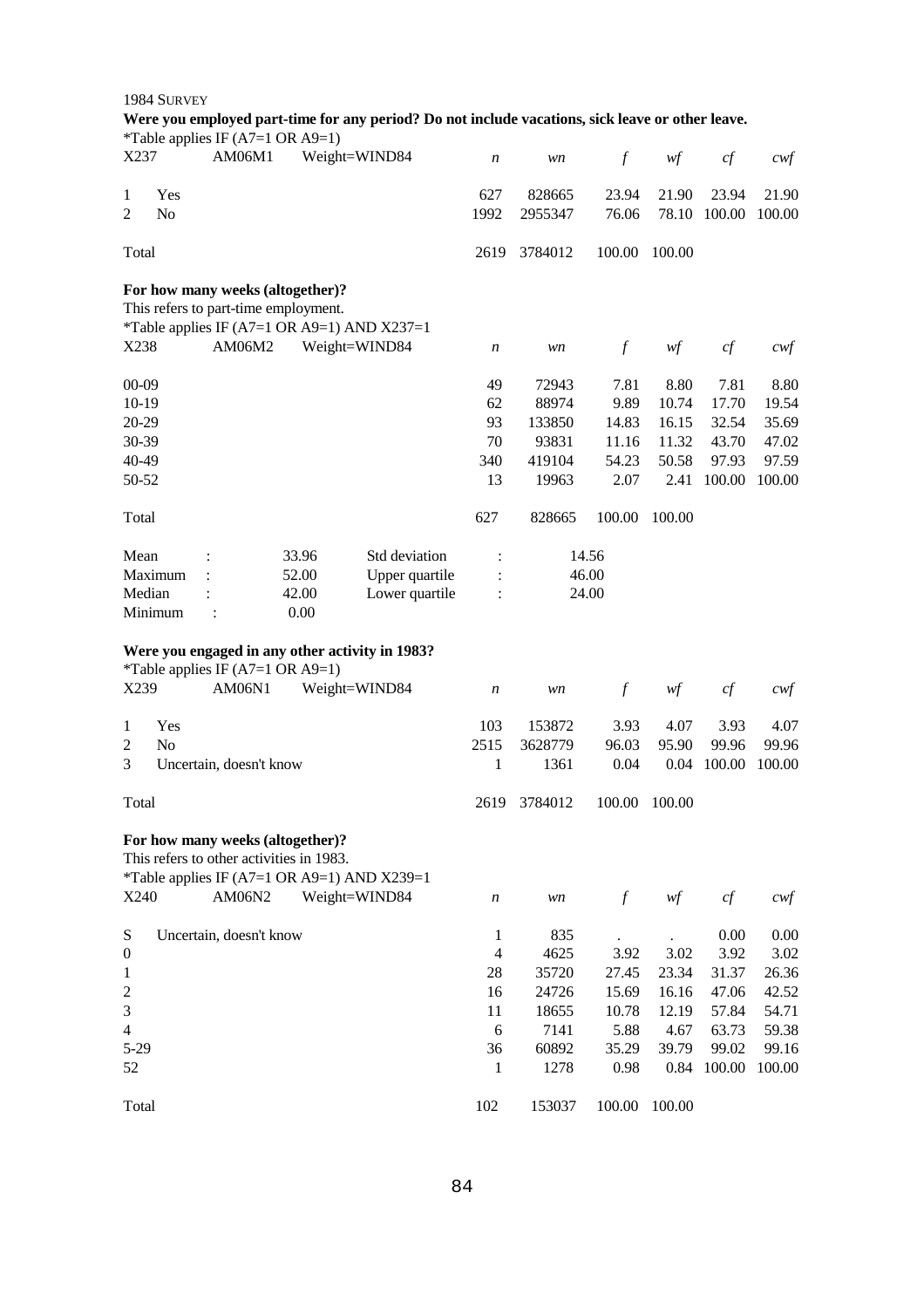#### PERSONAL INTERVIEWS

| Mean    | 6.22  | Std deviation  |   | 7.59 |
|---------|-------|----------------|---|------|
| Maximum | 52.00 | Upper quartile | ٠ | 8.00 |
| Median  | 3.00  | Lower quartile | ٠ | 1.00 |
| Minimum | 0.OO  |                |   |      |

#### **On average, how many hours per week did you work during the weeks you were working full-time?**  This includes both paid and unpaid overtime.

\*Table applies IF (A7=1 OR A9=1) AND X235=1

|                                        |                         |       | Table applies $\mathbf{H}$ (11) = 1 OK (19 = 1) TH (D 21233 = 1 |                  |         |        |        |          |        |
|----------------------------------------|-------------------------|-------|-----------------------------------------------------------------|------------------|---------|--------|--------|----------|--------|
| X241                                   | AM08                    |       | Weight=WIND84                                                   | $\boldsymbol{n}$ | wn      | $\int$ | wf     | cf       | cwf    |
|                                        | Information unavailable |       |                                                                 | $\overline{4}$   | 5103    |        |        | $0.00\,$ | 0.00   |
| S                                      | Uncertain, doesn't know |       |                                                                 | 17               | 22435   |        |        | 0.00     | 0.00   |
| $10-19$                                |                         |       |                                                                 | 3                | 5041    | 0.20   | 0.23   | 0.20     | 0.23   |
| 20-29                                  |                         |       |                                                                 | 20               | 25077   | 1.32   | 1.14   | 1.51     | 1.37   |
| 30-39                                  |                         |       |                                                                 | 210              | 323929  | 13.82  | 14.73  | 15.34    | 16.10  |
| 40                                     |                         |       |                                                                 | 869              | 1274500 | 57.21  | 57.94  | 72.55    | 74.04  |
| 41-49                                  |                         |       |                                                                 | 247              | 344231  | 16.26  | 15.65  | 88.81    | 89.69  |
| 50-59                                  |                         |       |                                                                 | 109              | 152079  | 7.18   | 6.91   | 95.98    | 96.60  |
| 60-69                                  |                         |       |                                                                 | 42               | 49622   | 2.76   | 2.26   | 98.75    | 98.86  |
| $70-$                                  |                         |       |                                                                 | 19               | 25064   | 1.25   | 1.14   | 100.00   | 100.00 |
| Total                                  |                         |       |                                                                 | 1519             | 2199543 | 100.00 | 100.00 |          |        |
| Mean                                   |                         | 41.48 | Std deviation                                                   |                  |         | 6.42   |        |          |        |
| Maximum                                |                         | 84.00 | Upper quartile                                                  |                  |         | 41.00  |        |          |        |
| Median                                 |                         | 40.00 | Lower quartile                                                  |                  |         | 40.00  |        |          |        |
| Minimum                                |                         | 16.00 |                                                                 |                  |         |        |        |          |        |
| Were any of those hours paid overtime? |                         |       |                                                                 |                  |         |        |        |          |        |
|                                        |                         |       | *Table applies IF (A7=1 OR A9=1) AND X235=1                     |                  |         |        |        |          |        |
| X242                                   | N                       |       | Weight=WIND84                                                   | $\boldsymbol{n}$ | wn      | f      | wf     | cf       | cwt    |

|               | Information unavailable   | 23   | 36208   |        |             | 0.00 <sub>1</sub> | 0.00   |
|---------------|---------------------------|------|---------|--------|-------------|-------------------|--------|
|               | Yes                       | 207  | 299599  |        | 13.65 13.67 | 13.65             | 13.67  |
| $\mathcal{L}$ | N <sub>0</sub>            | 1285 | 1852446 | 84.71  | 84.55       | 98.35             | 98.23  |
|               | 3 Uncertain, doesn't know | 25   | 38828   | 1.65   | 1.77        | 100.00            | 100.00 |
| Total         |                           | 1517 | 2190873 | 100.00 | 100.00      |                   |        |

# **Number of work hours per week of full-time work**

\*Table applies IF  $(A7=1 \text{ OR } A9=1)$  AND X235=1 AND X242=1

| X243           | N              |       | Weight=WIND84  | $\boldsymbol{n}$     | wn     | f      | wf     | cf     | $c \mathsf{w} f$ |
|----------------|----------------|-------|----------------|----------------------|--------|--------|--------|--------|------------------|
|                |                |       |                |                      |        |        |        |        |                  |
| 1              |                |       |                | 33                   | 50418  | 15.94  | 16.83  | 15.94  | 16.83            |
| $\overline{2}$ |                |       |                | 61                   | 86993  | 29.47  | 29.04  | 45.41  | 45.86            |
| 3              |                |       |                | 27                   | 36821  | 13.04  | 12.29  | 58.45  | 58.16            |
| $\overline{4}$ |                |       |                | 15                   | 21253  | 7.25   | 7.09   | 65.70  | 65.25            |
| $05-29$        |                |       |                | 68                   | 98444  | 32.85  | 32.86  | 98.55  | 98.11            |
| $30 - 51$      |                |       |                | 3                    | 5670   | 1.45   | 1.89   | 100.00 | 100.00           |
| Total          |                |       |                | 207                  | 299599 | 100.00 | 100.00 |        |                  |
| Mean           | $\ddot{\cdot}$ | 5.07  | Std deviation  | $\ddot{\cdot}$       |        | 6.17   |        |        |                  |
| Maximum        |                | 40.00 | Upper quartile |                      |        | 5.00   |        |        |                  |
| Median         |                | 3.00  | Lower quartile | $\ddot{\phantom{a}}$ |        | 2.00   |        |        |                  |
| Minimum        |                | 1.00  |                |                      |        |        |        |        |                  |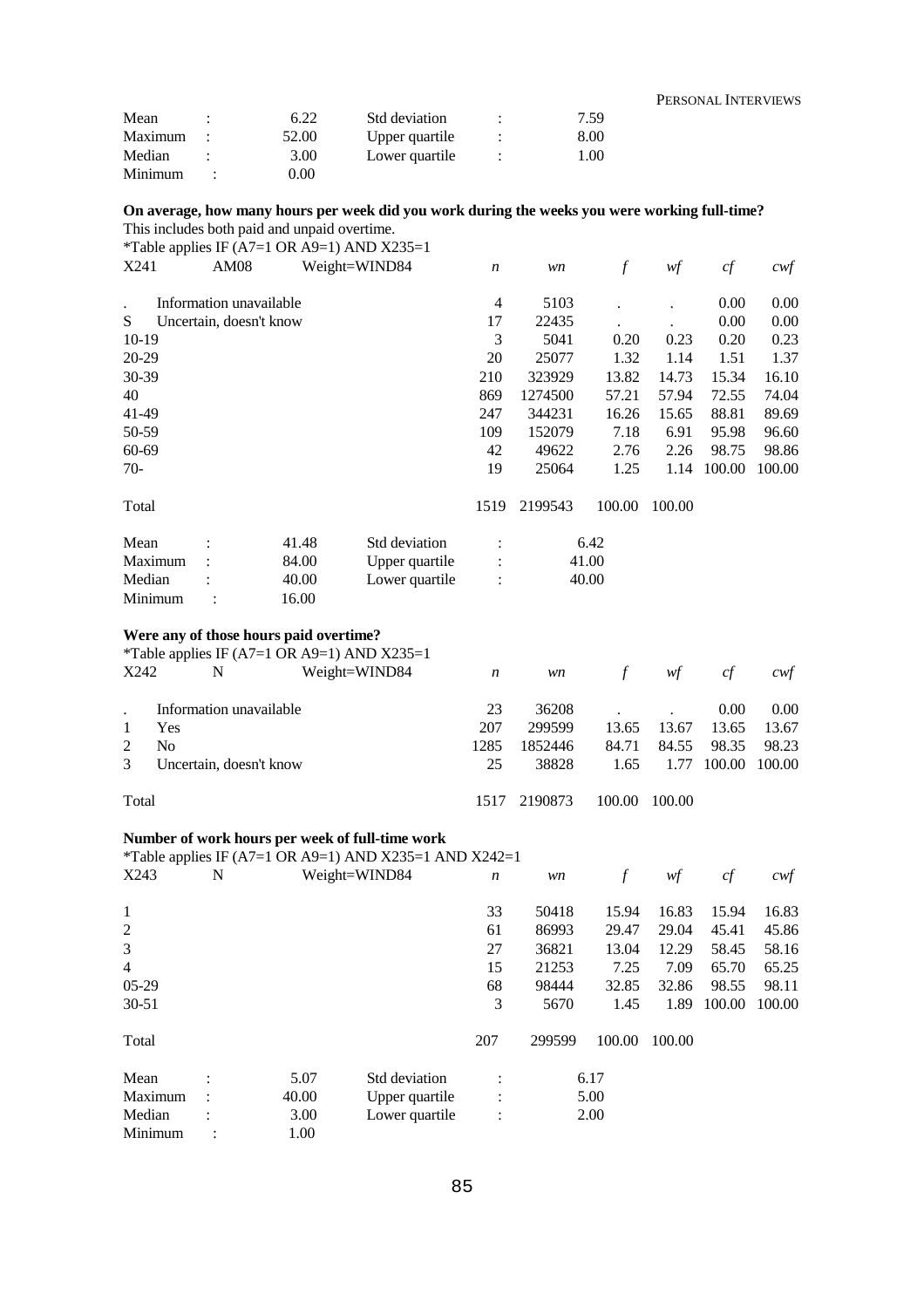#### **On average, how many hours per week did you work during the weeks you worked part-time?**

|         |                         |       | *Table applies IF (A7=1 OR A9=1) AND X237=1 |                      |        |        |        |        |        |
|---------|-------------------------|-------|---------------------------------------------|----------------------|--------|--------|--------|--------|--------|
| X244    | AM10                    |       | Weight=WIND84                               | $\boldsymbol{n}$     | wn     | f      | wf     | cf     | cwf    |
|         | Information unavailable |       |                                             | 10                   | 12098  |        |        | 0.00   | 0.00   |
| S       | Uncertain, doesn't know |       |                                             | 12                   | 18981  |        |        | 0.00   | 0.00   |
| $00-09$ |                         |       |                                             | 22                   | 34959  | 3.64   | 4.38   | 3.64   | 4.38   |
| $10-19$ |                         |       |                                             | 77                   | 103230 | 12.73  | 12.94  | 16.36  | 17.33  |
| 20      |                         |       |                                             | 194                  | 249167 | 32.07  | 31.24  | 48.43  | 48.57  |
| 21-29   |                         |       |                                             | 166                  | 208484 | 27.44  | 26.14  | 75.87  | 74.71  |
| 30-39   |                         |       |                                             | 141                  | 195810 | 23.31  | 24.55  | 99.17  | 99.26  |
| 40-49   |                         |       |                                             | $\overline{4}$       | 4653   | 0.66   | 0.58   | 99.83  | 99.84  |
| 50-60   |                         |       |                                             | 1                    | 1283   | 0.17   | 0.16   | 100.00 | 100.00 |
| Total   |                         |       |                                             | 605                  | 797586 | 100.00 | 100.00 |        |        |
| Mean    | $\ddot{\cdot}$          | 23.07 | Std deviation                               | $\ddot{\cdot}$       |        | 6.82   |        |        |        |
| Maximum |                         | 56.00 | Upper quartile                              | :                    |        | 29.00  |        |        |        |
| Median  |                         | 22.00 | Lower quartile                              | $\ddot{\phantom{a}}$ |        | 20.00  |        |        |        |
| Minimum |                         | 3.00  |                                             |                      |        |        |        |        |        |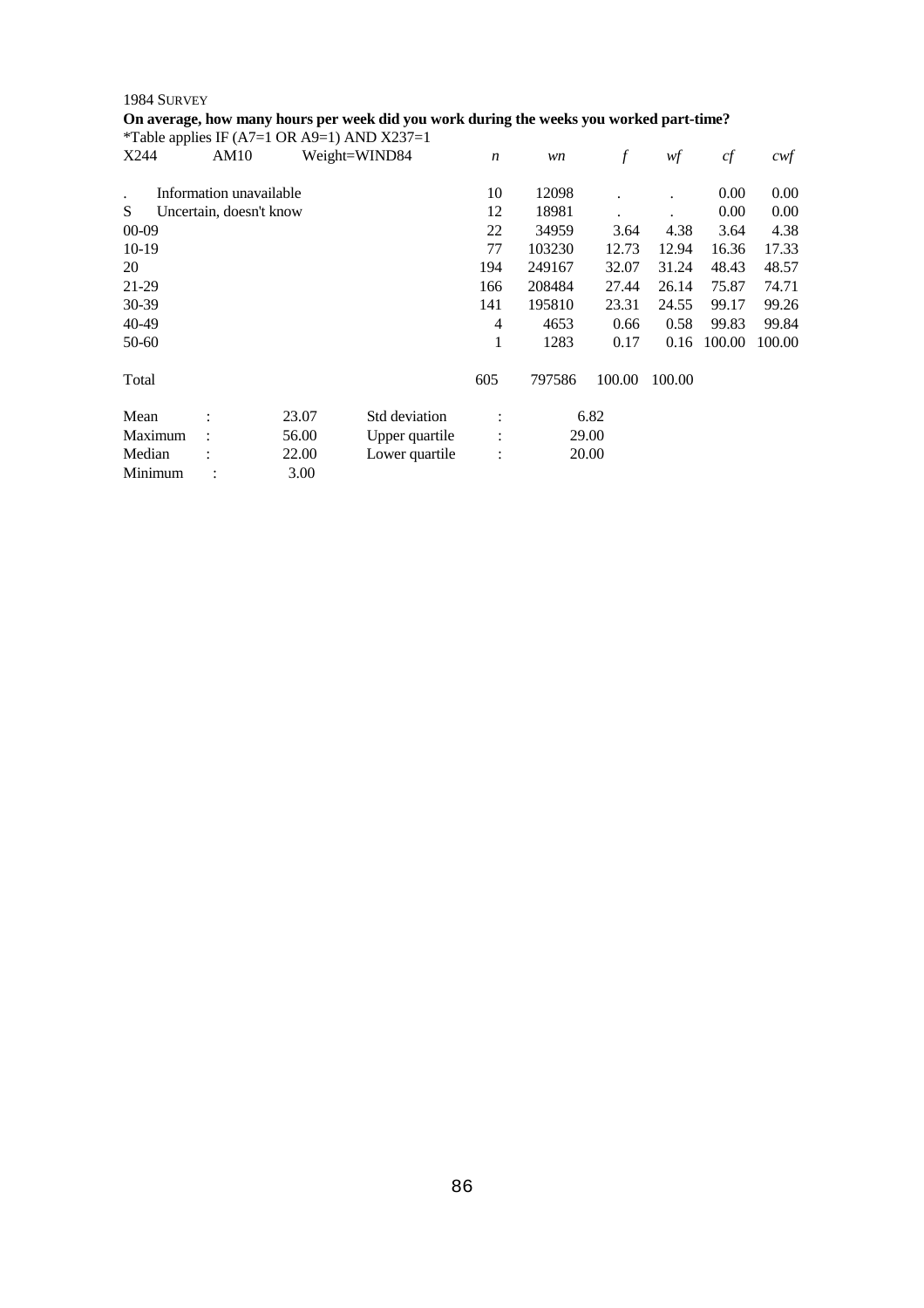# **2.2.9 Employment**

Section completed for all respondents

**Now we have a few questions about your current employment. Did you do any paid work last week, that is, from Monday the . . . through Sunday the . . .?** 

Self-employment is also included.Do not count military service.<br>
\*Teble employe IE ( $\Delta T = 1$  OB  $\Delta 0 = 1$ )  $^{1}$ Projector as also acceptants applies IF ( $\Delta$ 7–1 OR  $\Delta$ 9–1)

|               |                | Table applies IF $(A)=1$ OK $(A)=1$ ) |               |                  |              |        |             |       |                    |
|---------------|----------------|---------------------------------------|---------------|------------------|--------------|--------|-------------|-------|--------------------|
| X250          |                | SY01                                  | Weight=WIND84 | $\boldsymbol{n}$ | <i>wn</i>    | f      | wf          | cf    | cwt                |
| $\mathbf{1}$  | Yes            |                                       |               | 1727             | 2383294      |        | 65.94 62.98 | 65.94 | 62.98              |
| 2             | N <sub>0</sub> |                                       |               | 890              | 1396703      | 33.98  | 36.91       | 99.92 | 99.89              |
| $\mathcal{E}$ |                | Uncertain, doesn't know               |               |                  | 4015         | 0.08   |             |       | 0.11 100.00 100.00 |
| Total         |                |                                       |               |                  | 2619 3784012 | 100.00 | 100.00      |       |                    |

**Did you have time off, were you absent because of illness or were you on leave from your work last week?**  "Time off" also includes vacations."On leave" includes paid leave to care for a child as well as military reserve training.

|                             |                         | *Table applies IF (A7=1 OR A9=1) AND (2<=X250<=3) |         |         |        |       |        |        |
|-----------------------------|-------------------------|---------------------------------------------------|---------|---------|--------|-------|--------|--------|
| X251                        | SY02                    | Weight=WIND84                                     | n       | wn      |        | wf    | сf     | cwt    |
| 1                           | Time off                |                                                   | 79      | 110408  | 8.86   | 7.88  | 8.86   | 7.88   |
| $\mathcal{D}_{\mathcal{L}}$ | TĦ                      |                                                   | 132     | 200196  | 14.80  | 14.29 | 23.65  | 22.17  |
| $\mathcal{R}$               | On leave                |                                                   | 54      | 74625   | 6.05   | 5.33  | 29.71  | 27.50  |
| $\overline{4}$              | No, none of the above   |                                                   | 624     | 1010206 | 69.96  | 72.12 | 99.66  | 99.62  |
| 5                           | Uncertain, doesn't know |                                                   | 3       | 5283    | 0.34   | 0.38  | 100.00 | 100.00 |
| Total                       |                         | 892                                               | 1400718 | 100.00  | 100.00 |       |        |        |

#### **For how long?**

|           |   |                         | *Table applies IF (A7=1 OR A9=1) AND (2<=X250<=3) AND (1<=X251<=3) |                  |        |                  |        |        |        |
|-----------|---|-------------------------|--------------------------------------------------------------------|------------------|--------|------------------|--------|--------|--------|
| X252      | N |                         | Weight=WIND84                                                      | $\boldsymbol{n}$ | wn     | $\boldsymbol{f}$ | wf     | cf     | $c$ wf |
|           |   |                         |                                                                    |                  |        |                  |        |        |        |
|           |   | Information unavailable |                                                                    | 1                | 2424   |                  |        | 0.00   | 0.00   |
| 00-04     |   |                         |                                                                    | 141              | 197466 | 53.41            | 51.58  | 53.41  | 51.58  |
| $05-09$   |   |                         |                                                                    | 27               | 49951  | 10.23            | 13.05  | 63.64  | 64.63  |
| $10 - 14$ |   |                         |                                                                    | 23               | 29780  | 8.71             | 7.78   | 72.35  | 72.41  |
| $15-19$   |   |                         |                                                                    | 10               | 12229  | 3.79             | 3.19   | 76.14  | 75.61  |
| 20-24     |   |                         |                                                                    | 14               | 21438  | 5.30             | 5.60   | 81.44  | 81.21  |
| $25-29$   |   |                         |                                                                    | 8                | 10607  | 3.03             | 2.77   | 84.47  | 83.98  |
| $30 - 34$ |   |                         |                                                                    | 4                | 8034   | 1.52             | 2.10   | 85.98  | 86.08  |
| 35-39     |   |                         |                                                                    | 4                | 5039   | 1.52             | 1.32   | 87.50  | 87.39  |
| 40-44     |   |                         |                                                                    | 3                | 3615   | 1.14             | 0.94   | 88.64  | 88.34  |
| 45-49     |   |                         |                                                                    | 3                | 6337   | 1.14             | 1.66   | 89.77  | 89.99  |
| $50-$     |   |                         |                                                                    | 27               | 38309  | 10.23            | 10.01  | 100.00 | 100.00 |
| Total     |   |                         |                                                                    | 264              | 382805 | 100.00           | 100.00 |        |        |
| Mean      |   | 21.92                   | Std deviation                                                      |                  |        | 52.48            |        |        |        |
| Maximum   |   | 396.00                  | Upper quartile                                                     |                  |        | 16.00            |        |        |        |
| Median    |   | 4.00                    | Lower quartile                                                     |                  |        | 1.00             |        |        |        |
| Minimum   |   | 1.00                    |                                                                    |                  |        |                  |        |        |        |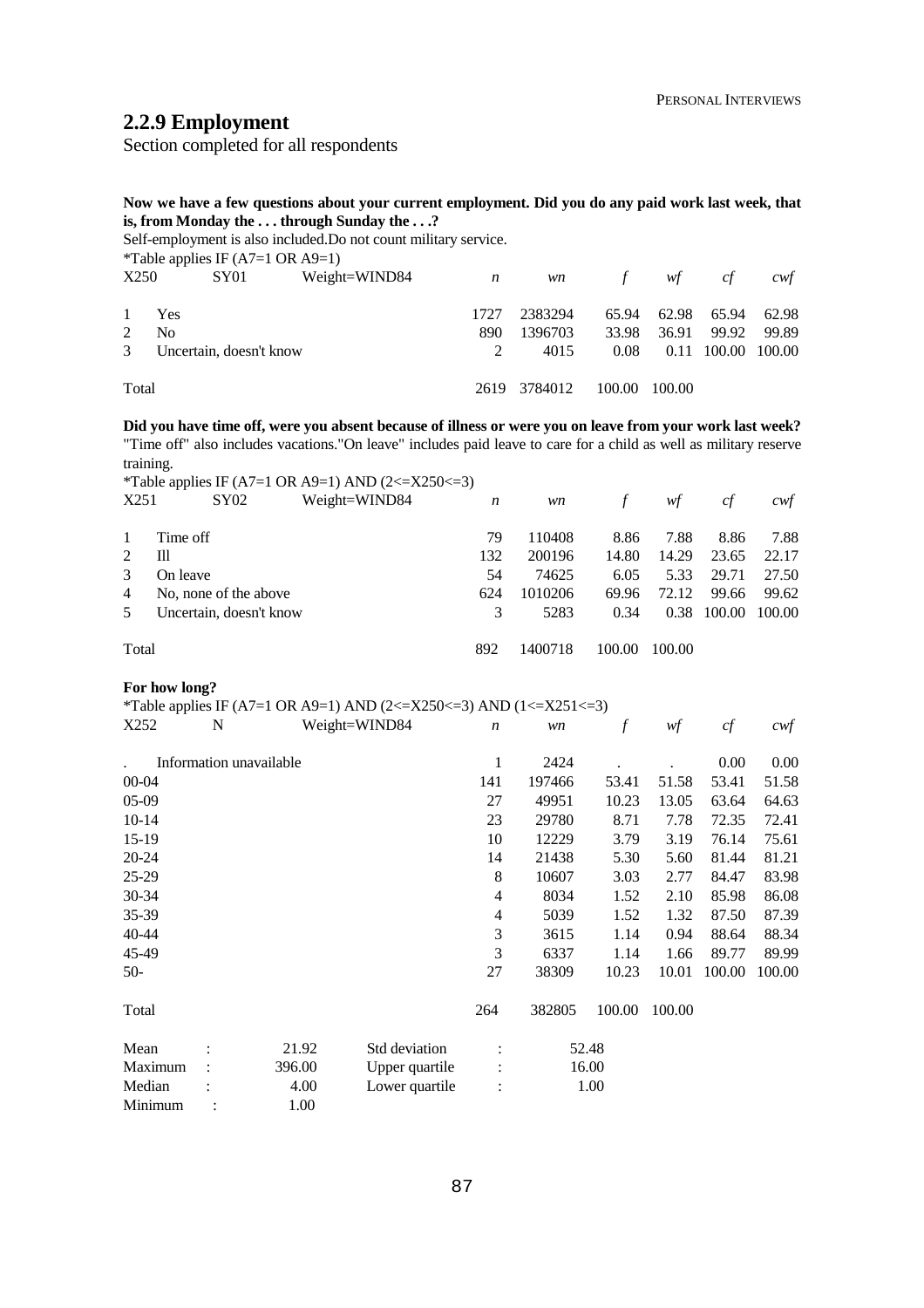#### **Were you laid off, unemployed, retired, unable to work, working at home, a student or doing something else last week?**

Only retired persons without work are included in the category "retired".

\*Table applies IF (A7=1 OR A9=1) AND (2 <= X250 <= 3) AND (4 <= X251 <= 5)

| X253           | SY <sub>04</sub>        | Weight=WIND84 | $\boldsymbol{n}$ | wn      |        | wf     | cf     | cwf    |
|----------------|-------------------------|---------------|------------------|---------|--------|--------|--------|--------|
|                | Information unavailable |               | 4                | 4938    |        |        | 0.00   | 0.00   |
| 1              | Laid off                |               | 7                | 9533    | 1.12   | 0.94   | 1.12   | 0.94   |
| 2              | Unemployed              |               | 58               | 89227   | 9.31   | 8.83   | 10.43  | 9.77   |
| 3              | Retired                 |               | 375              | 633241  | 60.19  | 62.66  | 70.63  | 72.44  |
| $\overline{4}$ | Unable to work          |               | 5                | 6198    | 0.80   | 0.61   | 71.43  | 73.05  |
| 5              | Keeping house           |               | 108              | 136800  | 17.34  | 13.54  | 88.76  | 86.59  |
| 6              | Student                 |               | 61               | 118518  | 9.79   | 11.73  | 98.56  | 98.31  |
| 7              | Other                   |               | 8                | 16221   | 1.28   | 1.61   | 99.84  | 99.92  |
| 8              | Uncertain, doesn't know |               |                  | 813     | 0.16   | 0.08   | 100.00 | 100.00 |
| Total          |                         |               | 623              | 1010551 | 100.00 | 100.00 |        |        |

#### **Have you returned to work or do you expect to return to work within one week from today?**

\*Table applies IF (A7=1 OR A9=1) AND (2<=X250<=3) AND (4<=X251<=5) AND X253=1

| X254             | SY05 | Weight=WIND84<br>$\mathbf n$ |   | wn f wf cf                       |  | cwt |
|------------------|------|------------------------------|---|----------------------------------|--|-----|
| 2 N <sub>0</sub> |      |                              |   | 9533 100.00 100.00 100.00 100.00 |  |     |
| Total            |      |                              | 7 | 9533 100.00 100.00               |  |     |

#### **Have you looked for work during the last two months?**

\*Table applies IF (A7=1 OR A9=1) AND (2<=X250<=3) AND (4<=X251<=5) AND (2<=X253<=8)

| X255         | SY06                    | Weight=WIND84 | $\boldsymbol{n}$ | <i>wn</i> | f             | wf                        | cf       | cwt   |
|--------------|-------------------------|---------------|------------------|-----------|---------------|---------------------------|----------|-------|
|              | Information unavailable |               |                  |           | $2149$ .      |                           | $0.00\,$ | 0.00  |
| $\mathbf{1}$ | Yes                     |               | 77               | 119125    |               | 12.54 11.93               | 12.54    | 11.93 |
| 2            | - No                    |               | 537              | 879744    |               | 87.46 88.07 100.00 100.00 |          |       |
| Total        |                         |               | 614              | 998869    | 100.00 100.00 |                           |          |       |

#### **Code for employment status**

EMPLOYED means that the respondent performed paid work during the last week or that he/she had time off, was ill or was on leave for less than 8 weeks or that he/she was laid off but expected to return to work within one week. LOOKING FOR WORK means that the respondent was looking for work or was laid off and did not expect to return to work within one week. RESPONDENT NOT IN LABOR FORCE means that he/she was either unemployed, retired, disabled, keeping house or a student and was not looking for work, or he/she had time off or was ill or on leave, and this had been the case for more than 8 weeks.

|              | *Table applies IF $(A7=1 \text{ OR } A9=1)$ |               |                  |              |              |        |        |       |
|--------------|---------------------------------------------|---------------|------------------|--------------|--------------|--------|--------|-------|
| X256         | N                                           | Weight=WIND84 | $\boldsymbol{n}$ | <i>wn</i>    | f            | wf     | cf     | cwt   |
| $\mathbf{1}$ | Employed                                    |               | 1890             | 2621773      | 72.16        | 69.29  | 72.16  | 69.29 |
| 2            | Looking for work                            |               | 84               | 129025       | 3.21         | 3.41   | 75.37  | 72.70 |
| 3            | Not in labor force.                         | 645           | 1033214          | 24.63        | 27.30 100.00 |        | 100.00 |       |
| Total        |                                             |               |                  | 2619 3784012 | 100.00       | 100.00 |        |       |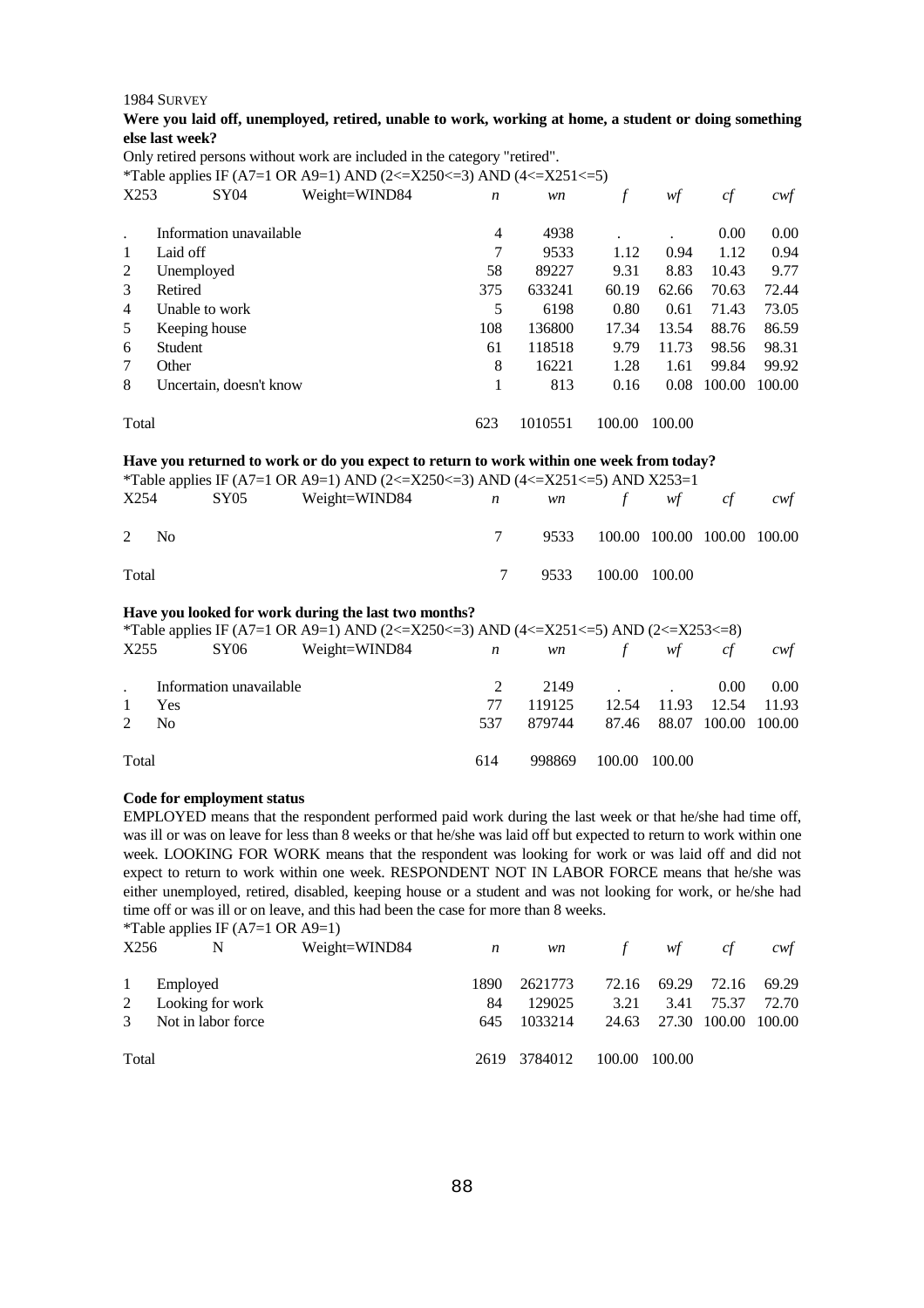PERSONAL INTERVIEWS

#### **On average, how many hours per week are you currently working at your primary job, including both paid and unpaid overtime?**

For persons who have been laid off, this refers to expected work time when work is resumed. \*Table applies IF (A7=1 OR A9=1) AND X256=1

| X257      | <b>SY08</b>             |       | Weight=WIND84  | $\boldsymbol{n}$ | wn      | f      | wf     | cf     | $c$ wf |
|-----------|-------------------------|-------|----------------|------------------|---------|--------|--------|--------|--------|
| $\bullet$ | Information unavailable |       |                | 9                | 11943   |        |        | 0.00   | 0.00   |
| S         | Uncertain, doesn't know |       |                | 15               | 17478   |        |        | 0.00   | 0.00   |
| $00 - 04$ |                         |       |                | 5                | 9046    | 0.27   | 0.35   | 0.27   | 0.35   |
| $05-09$   |                         |       |                | 12               | 15209   | 0.64   | 0.59   | 0.91   | 0.94   |
| $10 - 14$ |                         |       |                | 25               | 35580   | 1.34   | 1.37   | 2.25   | 2.31   |
| $15-19$   |                         |       |                | 41               | 52968   | 2.20   | 2.04   | 4.45   | 4.35   |
| 20-24     |                         |       |                | 211              | 264278  | 11.31  | 10.19  | 15.76  | 14.55  |
| 25-29     |                         |       |                | 118              | 150940  | 6.32   | 5.82   | 22.08  | 20.37  |
| 30-34     |                         |       |                | 149              | 192422  | 7.98   | 7.42   | 30.06  | 27.79  |
| 35-39     |                         |       |                | 167              | 258270  | 8.95   | 9.96   | 39.01  | 37.75  |
| 40-44     |                         |       |                | 872              | 1255597 | 46.73  | 48.43  | 85.74  | 86.19  |
| 45-49     |                         |       |                | 101              | 143843  | 5.41   | 5.55   | 91.16  | 91.74  |
| $50-$     |                         |       |                | 165              | 214199  | 8.84   | 8.26   | 100.00 | 100.00 |
| Total     |                         |       |                | 1866             | 2592352 | 100.00 | 100.00 |        |        |
| Mean      |                         | 36.76 | Std deviation  |                  |         | 10.29  |        |        |        |
| Maximum   |                         | 99.00 | Upper quartile |                  |         | 40.00  |        |        |        |
| Median    |                         | 40.00 | Lower quartile |                  |         | 30.00  |        |        |        |
| Minimum   |                         | 3.00  |                |                  |         |        |        |        |        |

# **Are you a salaried employee, self-employed, or both?**

A respondent who is employed in a company belonging to him/her determines for him/herself whether he/she is a salaried employee, self-employed or both.If the respondent is employed but also runs his/her own business, mark 2 (both salaried employee and self-employed).

\*Table applies IF (A7=1 OR A9=1) AND  $\overline{X256}$ =1

| X258  | <b>SY09</b>                | Weight=WIND84                             | n    | wn      |        | wt     | Сt     | cwt    |
|-------|----------------------------|-------------------------------------------|------|---------|--------|--------|--------|--------|
|       | Salaried employee          |                                           | 1643 | 2292134 | 86.93  | 87.43  | 86.93  | 87.43  |
|       |                            | Both salaried employee and self-employeed | 53   | 75918   | 2.80   | 2.90   | 89.74  | 90.32  |
| 3     | Self-employed/professional |                                           | 190  | 248978  | 10.05  | 9.50   | 99.79  | 99.82  |
| 4     | Other                      |                                           |      | 927     | 0.05   | 0.04   | 99.84  | 99.85  |
|       | Uncertain, doesn't know    |                                           | 3    | 3816    | 0.16   | 0.15   | 100.00 | 100.00 |
| Total |                            |                                           | 1890 | 2621773 | 100.00 | 100.00 |        |        |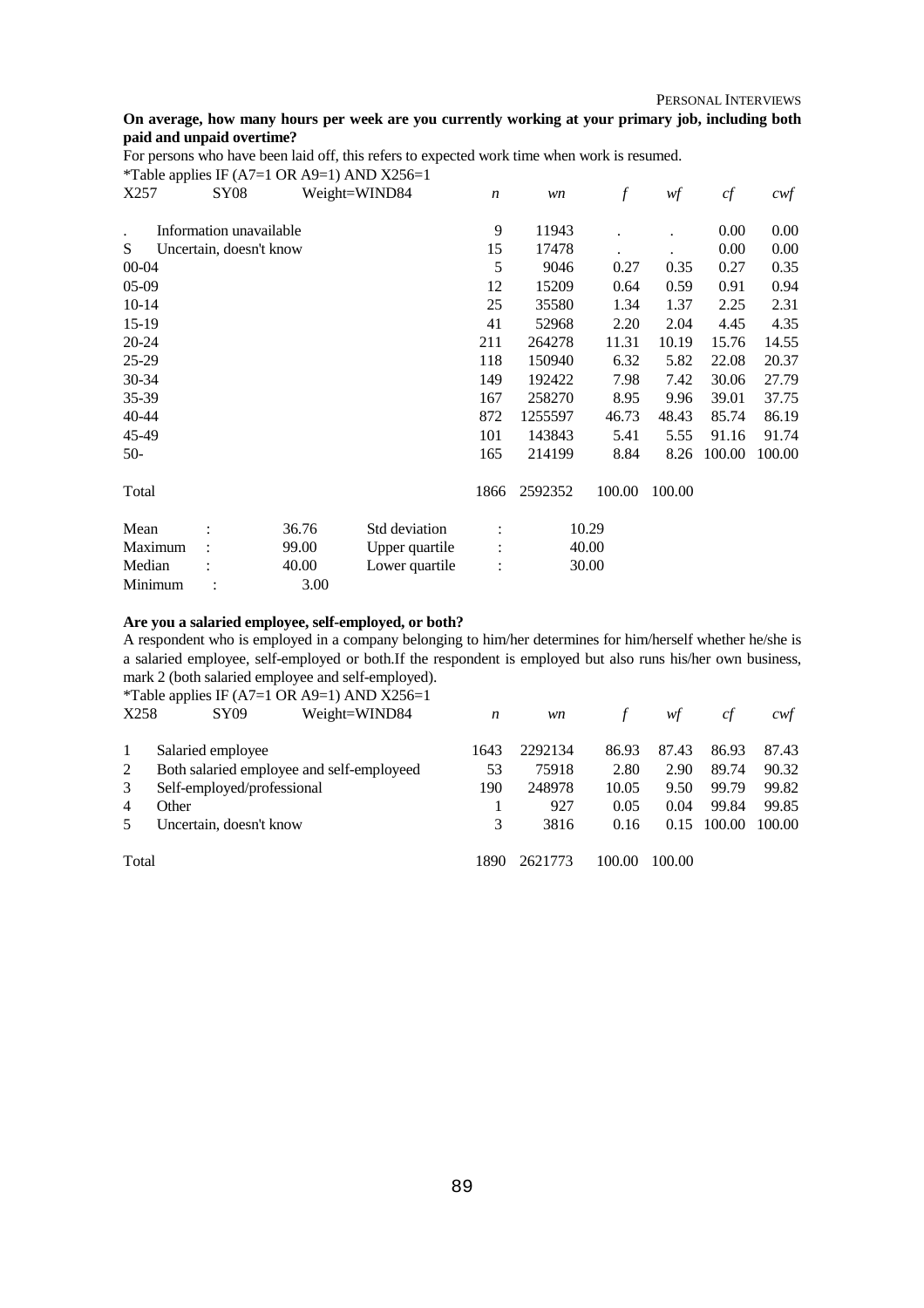# 1984 SURVEY **What kind of production/activity takes place where you work?**

Activities are classified according to the SNI code.

\*Table applies IF (A7=1 OR A9=1) AND X256=1

| vaso | $\mathbf{C} \mathbf{V}$ 10 | Wojcht-WIND94 |  |
|------|----------------------------|---------------|--|

| X259      | . .<br>Weight=WIND84<br><b>SY10</b>             | n              | wn      | $\boldsymbol{f}$ | w f    | cf     | $c \mathsf{w} f$ |
|-----------|-------------------------------------------------|----------------|---------|------------------|--------|--------|------------------|
| ${\bf S}$ | Uncertain, doesn't know                         | $\mathbf{1}$   | 1174    |                  |        | 0.00   | 0.00             |
| 11        | Farming, hunting                                | 53             | 66160   | 2.81             | 2.52   | 2.81   | 2.52             |
| 12        | Forestry                                        | 21             | 28103   | 1.11             | 1.07   | 3.92   | 3.60             |
| 13        | Fishing                                         | $\mathbf{1}$   | 1319    | 0.05             | 0.05   | 3.97   | 3.65             |
| 22        | Petroleum/natural gas extraction                | $\overline{2}$ | 2738    | 0.11             | 0.10   | 4.08   | 3.75             |
| 23        | Ore mining                                      | 12             | 13300   | 0.64             | 0.51   | 4.71   | 4.26             |
| 31        | Food, beverages and tobacco                     | 35             | 45462   | 1.85             | 1.73   | 6.56   | 5.99             |
| 32        | Textile, clothing, leather manufacturing        | 25             | 33526   | 1.32             | 1.28   | 7.89   | 7.27             |
| 33        | Lumber production                               | 30             | 45982   | 1.59             | 1.75   | 9.48   | 9.03             |
| 34        | Pulp, paper, graphic production                 | 62             | 86478   | 3.28             | 3.30   | 12.76  | 12.33            |
| 35        | Chemical products, rubber and plastics          | 36             | 48363   | 1.91             | 1.85   | 14.66  | 14.17            |
| 36        | Mineral materials except metals                 | 17             | 22930   | 0.90             | 0.87   | 15.56  | 15.05            |
| 37        | Metal production                                | 23             | 28960   | 1.22             | 1.11   | 16.78  | 16.15            |
| 38        | Engineering                                     | 152            | 217189  | 8.05             | 8.29   | 24.83  | 24.44            |
| 39        | Other manufacturing                             | $\overline{4}$ | 5663    | 0.21             | 0.22   | 25.04  | 24.66            |
| 41        | Electrical, gas and heat supply                 | 27             | 37325   | 1.43             | 1.42   | 26.47  | 26.08            |
| 42        | Water supply                                    | $\overline{2}$ | 1735    | 0.11             | 0.07   | 26.57  | 26.15            |
| 50        | Construction                                    | 104            | 142698  | 5.51             | 5.45   | 32.08  | 31.59            |
| 61        | Wholesale and supply of goods                   | 63             | 83865   | 3.34             | 3.20   | 35.42  | 34.79            |
| 62        | Retail                                          | 157            | 210357  | 8.31             | 8.03   | 43.73  | 42.82            |
| 63        | Restaurant and hotel business                   | 28             | 40475   | 1.48             | 1.54   | 45.21  | 44.36            |
| 71        | Traffic                                         | 86             | 122482  | 4.55             | 4.67   | 49.76  | 49.04            |
| 72        | Postal and telecommunications                   | 50             | 75859   | 2.65             | 2.89   | 52.41  | 51.93            |
| 81        | Banking and other financial business            | 31             | 42559   | 1.64             | 1.62   | 54.05  | 53.56            |
| 82        | Insurance                                       | 33             | 48725   | 1.75             | 1.86   | 55.80  | 55.42            |
| 83        | Real<br>brokerage,<br>management,<br>estate     | 87             | 126543  | 4.61             | 4.83   | 60.40  | 60.25            |
|           | commissions                                     |                |         |                  |        |        |                  |
| 91        | Public administration, defense, police,<br>fire | 100            | 141239  | 5.29             | 5.39   | 65.70  | 65.64            |
|           | department                                      |                |         |                  |        |        |                  |
| 92        | Cleaning, garbage collection                    | 17             | 23840   | 0.90             | 0.91   | 66.60  | 66.54            |
| 93        | Education, research, health care                | 520            | 712888  | 27.53            | 27.20  | 94.12  | 93.75            |
| 94        | Recreation, cultural services                   | 33             | 52982   | 1.75             | 2.02   | 95.87  | 95.77            |
| 95        | Repair work, laundry and other services         | 77             | 109576  | 4.08             | 4.18   | 99.95  | 99.95            |
| 96        | International organizations, foreign embassies  | 1              | 1278    | 0.05             | 0.05   | 100.00 | 100.00           |
| Total     |                                                 | 1889           | 2620599 | 100.00           | 100.00 |        |                  |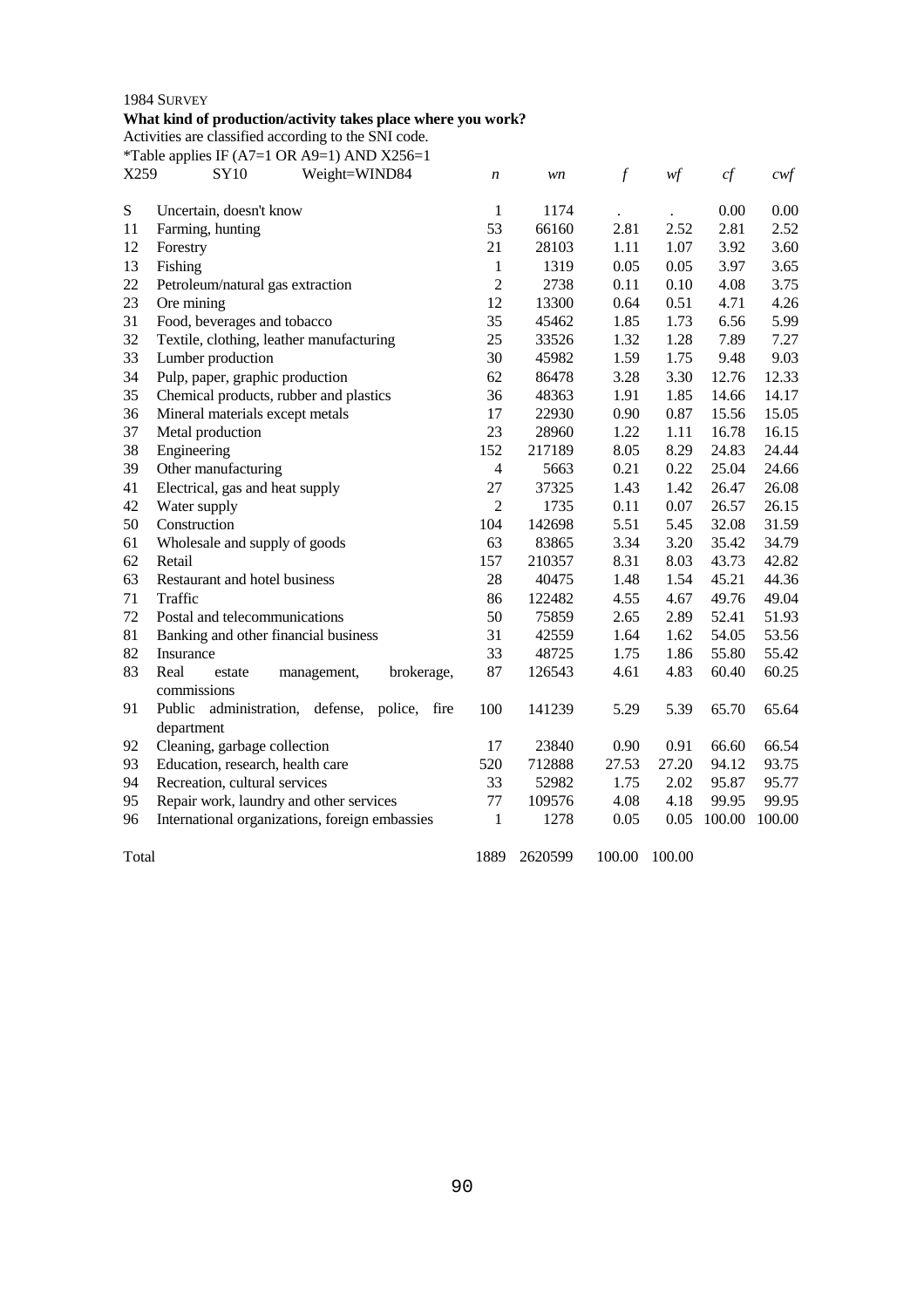# **Type of activity at work place**

Jobs are classified according to the NYK code.

\*Table applies IF (A7=1 OR A9=1) AND X256=1

| X260                     | SY 13                                             | Weight=WIND84 | n              | wn      | $\boldsymbol{f}$ | wf     | cf     | $c$ wf |
|--------------------------|---------------------------------------------------|---------------|----------------|---------|------------------|--------|--------|--------|
|                          |                                                   |               |                |         |                  |        |        |        |
| ${\bf S}$                | Uncertain, doesn't know                           |               | $\mathbf{1}$   | 1174    |                  |        | 0.00   | 0.00   |
| $\boldsymbol{0}$         | Technical                                         |               | 130            | 187189  | 6.88             | 7.14   | 6.88   | 7.14   |
| 1                        | Chemistry and physics                             |               | 20             | 29982   | 1.06             | 1.14   | 7.94   | 8.29   |
| $\overline{c}$           | <b>Biology</b>                                    |               | 5              | 5840    | 0.26             | 0.22   | 8.21   | 8.51   |
| 3                        | Medicine                                          |               | $\overline{4}$ | 4901    | 0.21             | 0.19   | 8.42   | 8.70   |
| $\overline{\mathcal{L}}$ | Health and nursing care etc.                      |               | 197            | 273638  | 10.43            | 10.44  | 18.85  | 19.14  |
| 5                        | Education                                         |               | 167            | 227509  | 8.84             | 8.68   | 27.69  | 27.82  |
| 6                        | Religion                                          |               | 3              | 3921    | 0.16             | 0.15   | 27.85  | 27.97  |
| 7                        | Law                                               |               | $\tau$         | 10207   | 0.37             | 0.39   | 28.22  | 28.36  |
| 8                        | Literature and art                                |               | 13             | 20003   | 0.69             | 0.76   | 28.90  | 29.12  |
| 9                        | Other work in technical or natural-science fields |               | 66             | 91553   | 3.49             | 3.49   | 32.40  | 32.62  |
| 10                       | General public administration                     |               | 29             | 40004   | 1.54             | 1.53   | 33.93  | 34.14  |
| 11                       | Business/technical/economic administration        |               | 78             | 97621   | 4.13             | 3.73   | 38.06  | 37.87  |
| 20                       | Bookkeeping and cashier activities                |               | 53             | 73884   | 2.81             | 2.82   | 40.87  | 40.69  |
| 29                       | Secretarial and other office work                 |               | 173            | 243745  | 9.16             | 9.30   | 50.13  | 50.09  |
| 30                       | Wholesale and retail business                     |               | 35             | 51172   | 1.85             | 1.95   | 50.93  | 50.99  |
| 31                       | Property sales                                    |               | 13             | 17332   | 0.69             | 0.66   | 52.57  | 52.60  |
| 33                       | Other commercial activities                       |               | 86             | 114889  | 4.55             | 4.38   | 57.12  | 56.99  |
| 40                       | Agricultural, forestry, gardening management      |               | 18             | 25940   | 0.95             | 0.99   | 58.08  | 57.98  |
| 41                       | Agricultural and gardening work, animal care      |               | 47             | 57501   | 2.49             | 2.19   | 60.56  | 60.17  |
| 42                       | Care of wild animals, hunting                     |               | $\mathbf{1}$   | 1243    | 0.05             | 0.05   | 60.62  | 60.22  |
| 43                       | Fisheries                                         |               | $\mathbf{1}$   | 1319    | 0.05             | 0.05   | 60.67  | 60.27  |
| 44                       | Forestry work                                     |               | 10             | 13208   | 0.53             | 0.50   | 61.20  | 60.77  |
| 50                       | Mining and quarry work                            |               | 3              | 3549    | 0.16             | 0.13   | 61.36  | 60.91  |
| 60                       | Nautical work                                     |               | $\mathfrak{2}$ | 4126    | 0.11             | 0.16   | 61.46  | 61.07  |
| 61                       | Deck and machine personnel                        |               | $\overline{c}$ | 4200    | 0.11             | 0.16   | 61.57  | 61.23  |
| 62                       | Aviation                                          |               | $\mathbf{1}$   | 1372    | 0.05             | 0.05   | 61.62  | 61.28  |
| 63                       | Railways etc., highway work                       |               | 39             | 50683   | 2.06             | 1.93   | 63.68  | 63.21  |
| 64                       | Traffic and management of traffic work            |               | 13             | 15547   | 0.69             | 0.59   | 64.37  | 63.81  |
| 65                       | Postal and telecommunications work                |               | 23             | 35466   | 1.22             | 1.35   | 65.59  | 65.16  |
| 66                       | Postal and other message transmission             |               | 11             | 13187   | 0.58             | 0.50   | 66.17  | 65.66  |
| 67                       | Other transportation and communications           |               | 11             | 15489   | 0.58             | 0.59   | 66.75  | 66.25  |
| 69                       | Unspecified transport                             |               | $\overline{4}$ | 4611    | 0.21             | 0.18   | 66.97  | 66.43  |
| 70                       | Textile work                                      |               | 8              | 8174    | 0.42             | 0.31   | 67.39  | 66.74  |
| 71                       | Sewing                                            |               | 16             | 25262   | 0.85             | 0.96   | 68.24  | 67.70  |
| 72                       | Shoemaking and leather work                       |               | $\mathbf{1}$   | 1289    | 0.05             | 0.05   | 68.29  | 67.75  |
| 73                       | Ironworks, metalworking, foundry works etc.       |               | 8              | 11554   | 0.42             | 0.44   | 68.71  | 68.19  |
| 74                       | Precision-tool work                               |               | 8              | 11791   | 0.42             | 0.45   | 69.14  | 68.64  |
| 75                       | Workshop and construction metalworking            |               | 128            | 177593  | 6.78             | 6.78   | 75.91  | 75.42  |
| 76                       | Electric work                                     |               | 41             | 61329   | 2.17             | 2.34   | 78.08  | 77.76  |
| 77                       | Woodworking                                       |               | 40             | 56390   | 2.12             | 2.15   | 80.20  | 79.91  |
| 78                       | Painting and varnishing                           |               | 12             | 19130   | 0.64             | 0.73   | 80.84  | 80.64  |
| 79                       | Other construction and building activities        |               | 22             | 31494   | 1.16             | 1.20   | 82.00  | 81.85  |
| 80                       | Graphics                                          |               | 16             | 24060   | 0.85             | 0.92   | 82.85  | 82.76  |
| 81                       | Glass, porcelain and brickwork                    |               | 6              | 7899    | 0.32             | 0.30   | 83.17  | 83.06  |
| 82                       | Food                                              |               | 15             | 20176   | 0.79             | 0.77   | 83.96  | 83.83  |
| 83                       | Chemical and cellulose technical work             |               | 16             | 22589   | 0.85             | 0.86   | 84.81  | 84.70  |
| 85                       | Other manufacturing                               |               | 14             | 21470   | 0.74             | 0.82   | 85.55  | 85.52  |
| 86                       | Unskilled and miscellaneous work                  |               | 10             | 17338   |                  |        |        |        |
| 87                       | Operations supervision and machine operation      |               | 20             |         | 0.53             | 0.66   | 86.08  | 86.18  |
|                          |                                                   |               |                | 24336   | 1.06             | 0.93   | 87.14  | 87.11  |
| 88                       | Packaging, storage etc.                           |               | 24             | 37284   | 1.27             | 1.42   | 88.41  | 88.53  |
| 90                       | Civilian guard and protection work                |               | 20             | 29912   | 1.06             | 1.14   | 89.47  | 89.67  |
| 91                       | Household work etc.                               |               | 62             | 84192   | 3.28             | 3.21   | 92.75  | 92.88  |
| 92                       | Serving                                           |               | 12             | 15228   | 0.64             | 0.58   | 93.38  | 93.46  |
| 93                       | Property maintenance, cleaning                    |               | 94             | 127307  | 4.98             | 4.86   | 98.36  | 98.32  |
| 94                       | Other service jobs                                |               | 27             | 38851   | 1.43             | 1.48   | 99.79  | 99.80  |
| 98                       | Military work                                     |               | 4              | 5120    | 0.21             | 0.20   | 100.00 | 100.00 |
| Total                    |                                                   |               | 1889           | 2620599 | 100.00           | 100.00 |        |        |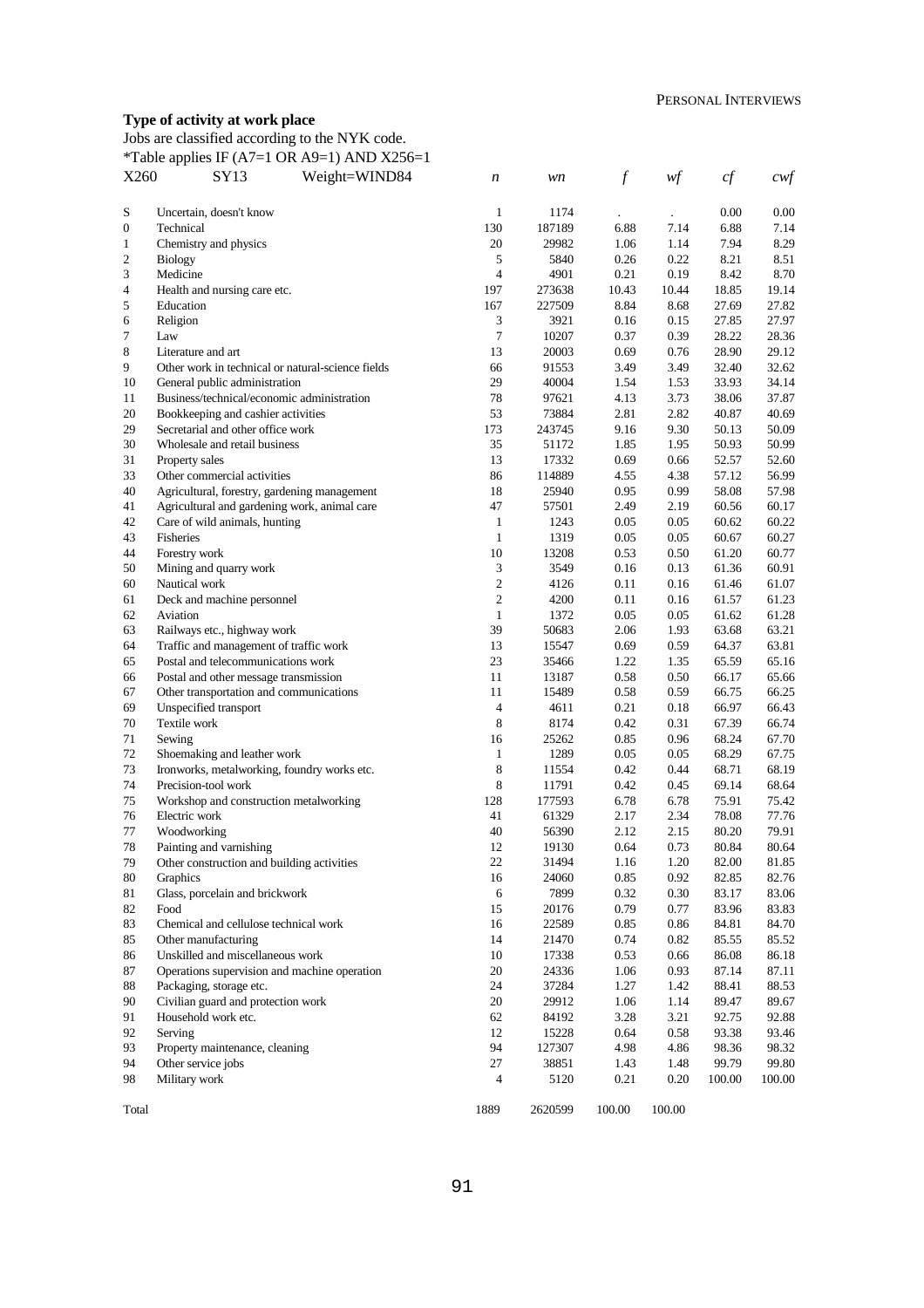# 1984 SURVEY **When did you begin to work at this kind of job (self-employment)?**

This refers to the year.

|         |                         |       | *Table applies IF (A7=1 OR A9=1) AND X256=1 AND (2<=X258<=5) |                  |        |                  |        |        |        |
|---------|-------------------------|-------|--------------------------------------------------------------|------------------|--------|------------------|--------|--------|--------|
| X261    | SY14A                   |       | Weight=WIND84                                                | $\boldsymbol{n}$ | wn     | $\boldsymbol{f}$ | wf     | cf     | $c$ wf |
|         | Information unavailable |       |                                                              | 6                | 7403   |                  |        | 0.00   | 0.00   |
| S       | Uncertain, doesn't know |       |                                                              | 1                | 2448   |                  |        | 0.00   | 0.00   |
| 35-39   |                         |       |                                                              | 1                | 804    | 0.42             | 0.25   | 0.42   | 0.25   |
| 40-44   |                         |       |                                                              | 3                | 5423   | 1.25             | 1.70   | 1.67   | 1.95   |
| 45-49   |                         |       |                                                              | 5                | 6338   | 2.08             | 1.98   | 3.75   | 3.93   |
| 50-54   |                         |       |                                                              | 13               | 14753  | 5.42             | 4.61   | 9.17   | 8.54   |
| 55-59   |                         |       |                                                              | 15               | 16160  | 6.25             | 5.05   | 15.42  | 13.60  |
| 60-64   |                         |       |                                                              | 25               | 32844  | 10.42            | 10.27  | 25.83  | 23.87  |
| 65-69   |                         |       |                                                              | 18               | 26223  | 7.50             | 8.20   | 33.33  | 32.07  |
| 70-74   |                         |       |                                                              | 44               | 53736  | 18.33            | 16.80  | 51.67  | 48.87  |
| 75-79   |                         |       |                                                              | 48               | 62936  | 20.00            | 19.68  | 71.67  | 68.55  |
| 80-84   |                         |       |                                                              | 68               | 100571 | 28.33            | 31.45  | 100.00 | 100.00 |
| Total   |                         |       |                                                              | 240              | 319788 | 100.00           | 100.00 |        |        |
| Mean    |                         | 72.11 | Std deviation                                                |                  |        | 10.49            |        |        |        |
| Maximum |                         | 84.00 | Upper quartile                                               |                  |        | 80.00            |        |        |        |
| Median  |                         | 74.00 | Lower quartile                                               |                  |        | 64.00            |        |        |        |
| Minimum |                         | 39.00 |                                                              |                  |        |                  |        |        |        |

#### **When did you begin to work at this kind of job (self-employment)?**

This refers to the month (only if the year is 83 or later).

\*Table applies IF (A7=1 OR A9=1) AND X256=1 AND (2<=X258<=5)

| X262     | SY14B                   | Weight=WIND84 | $\boldsymbol{n}$ | <i>wn</i>       | $\int f$      | wf                          | ct                | cwt  |
|----------|-------------------------|---------------|------------------|-----------------|---------------|-----------------------------|-------------------|------|
| $1 - 12$ | Information unavailable |               | 211<br>36        | 273207<br>56432 |               | 100.00 100.00 100.00 100.00 | 0.00 <sub>1</sub> | 0.00 |
| Total    |                         |               | 36               | 56432           | 100.00 100.00 |                             |                   |      |

Employees are persons for whom the respondent holds responsibility as employer.

\*Table applies IF (A7=1 OR A9=1) AND X256=1 AND  $(2\leq X258\leq 5)$ 

| X263                 | N                       |       | Weight=WIND84  | $\boldsymbol{n}$ | wn     | $\int f$ | wf     | cf     | $c \mathsf{w} f$ |
|----------------------|-------------------------|-------|----------------|------------------|--------|----------|--------|--------|------------------|
| $\ddot{\phantom{a}}$ | Information unavailable |       |                | 2                | 2592   |          |        | 0.00   | 0.00             |
| $00\,$               |                         |       |                | 162              | 221865 | 66.12    | 67.84  | 66.12  | 67.84            |
| 01-04                |                         |       |                | 57               | 69263  | 23.27    | 21.18  | 89.39  | 89.02            |
| $05-09$              |                         |       |                | 13               | 16927  | 5.31     | 5.18   | 94.69  | 94.19            |
| $10-14$              |                         |       |                | 5                | 6789   | 2.04     | 2.08   | 96.73  | 96.27            |
| $15-19$              |                         |       |                | 5                | 7543   | 2.04     | 2.31   | 98.78  | 98.58            |
| 20-24                |                         |       |                | 1                | 2448   | 0.41     | 0.75   | 99.18  | 99.32            |
| 25-29                |                         |       |                | 1                | 866    | 0.41     | 0.26   | 99.59  | 99.59            |
| $30-$                |                         |       |                | 1                | 1346   | 0.41     | 0.41   | 100.00 | 100.00           |
| Total                |                         |       |                | 245              | 327047 | 100.00   | 100.00 |        |                  |
| Mean                 |                         | 1.72  | Std deviation  |                  |        | 4.40     |        |        |                  |
| Maximum              |                         | 30.00 | Upper quartile |                  |        | 1.00     |        |        |                  |
| Median               |                         | 0.00  | Lower quartile | $\ddot{\cdot}$   |        | 0.00     |        |        |                  |
| Minimum              |                         | 0.00  |                |                  |        |          |        |        |                  |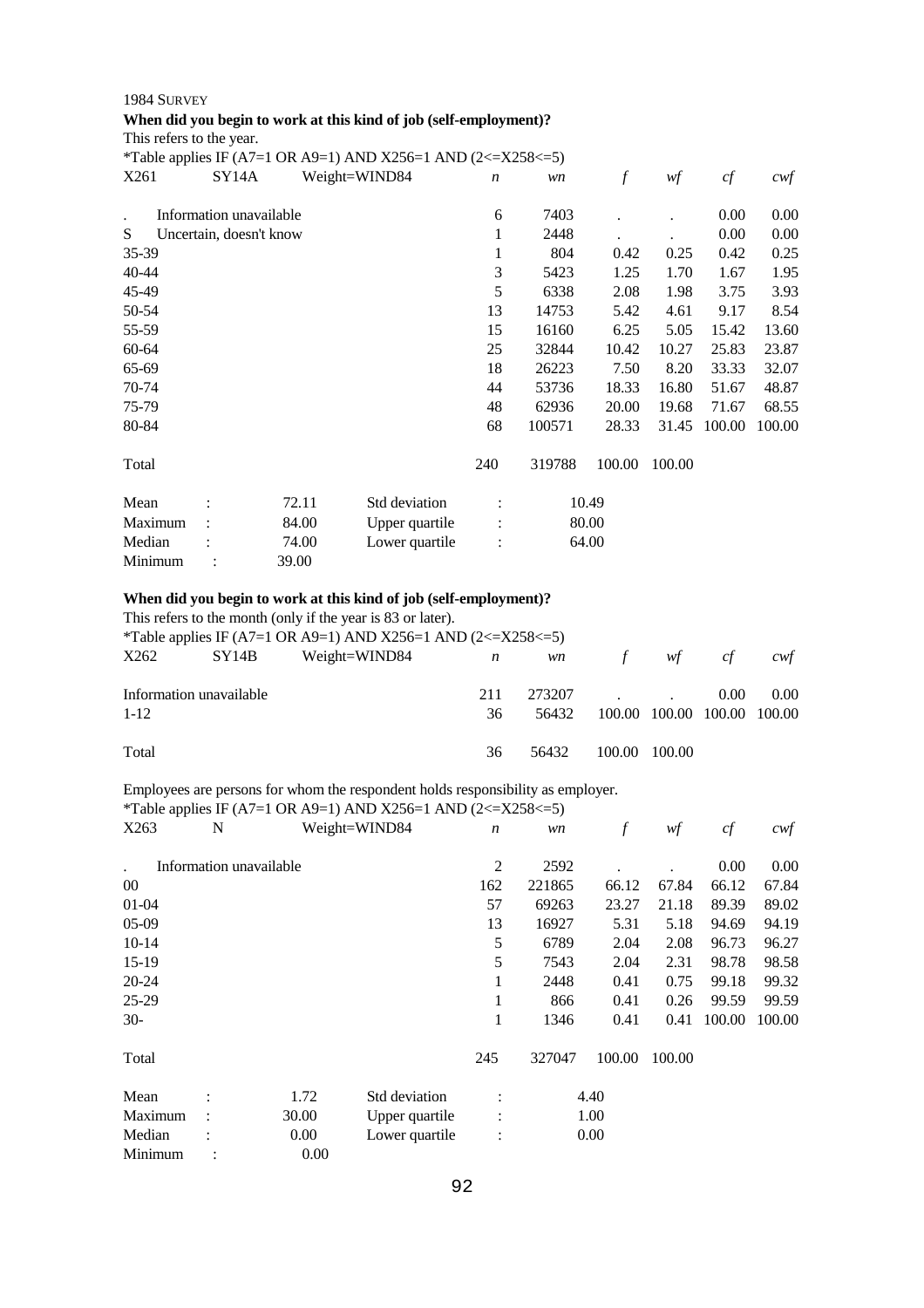#### **How large is the farm? Give hectares of cultivated land.**

This questions is asked only of farmers.

\*Table applies IF (A7=1 OR A9=1) AND (X259=11 OR X260=41) X264 SY16 Weight=WIND84 *n wn f wf cf cwf* . Information unavailable 00 05-09 10-14 15-19 20-24 25-29 30-34 35-39 40-44 45-49 50-54 55-59 60-64 70-74 75-79 90- Total 6 8744 . . 0.00 0.00 7 10836 13.73 17.04 13.73 17.04 6 7988 11.76 12.56 25.49 29.60 4 5559 7.84 8.74 33.33 38.34 2 2195 3.92 3.45 37.25 41.79 2 2543 3.92 4.00 41.18 45.79 4 5651 7.84 8.88 49.02 54.67 4 4763 7.84 7.49 56.86 62.16 1 859 1.96 1.35 58.82 63.51 2 2680 3.92 4.21 62.75 67.72 2 2448 3.92 3.85 66.67 71.57 3 3609 5.88 5.67 72.55 77.25 2 2489 3.92 3.91 76.47 81.16 1 1314 1.96 2.07 78.43 83.23 1 1314 1.96 2.07 80.39 85.29 6 4696 11.76 7.38 92.16 92.67 4 4659 7.84 7.33 100.00 100.00 51 63603 100.00 100.00 Mean : 39.45 Std deviation : 49.75 Maximum :  $250.00$  Upper quartile : 58.00 Median : 30.00 Lower quartile : 8.00 Minimum : 0.00

#### **Do you own forest land? If so, about how many hectares?**

This question is asked only of farmers and foresters.

|           |                         | *Table applies IF (A7=1 OR A9=1) AND (11<=X259<=12 OR 40<=X260<=41 OR X260=44) |                  |       |        |        |        |        |
|-----------|-------------------------|--------------------------------------------------------------------------------|------------------|-------|--------|--------|--------|--------|
| X265      | N                       | Weight=WIND84                                                                  | $\boldsymbol{n}$ | wn    | f      | wf     | cf     | $c$ wf |
|           |                         |                                                                                |                  |       |        |        |        |        |
|           | Information unavailable |                                                                                | 10               | 13665 |        |        | 0.00   | 0.00   |
| $00\,$    |                         |                                                                                | 32               | 43905 | 46.38  | 49.90  | 46.38  | 49.90  |
| $01 - 04$ |                         |                                                                                | 5                | 4364  | 7.25   | 4.96   | 53.62  | 54.86  |
| $05-09$   |                         |                                                                                | 3                | 5321  | 4.35   | 6.05   | 57.97  | 60.91  |
| $10 - 14$ |                         |                                                                                | 1                | 669   | 1.45   | 0.76   | 59.42  | 61.67  |
| $15-19$   |                         |                                                                                | $\overline{2}$   | 2683  | 2.90   | 3.05   | 62.32  | 64.72  |
| $20 - 24$ |                         |                                                                                | 1                | 850   | 1.45   | 0.97   | 63.77  | 65.69  |
| $25-29$   |                         |                                                                                | 1                | 859   | 1.45   | 0.98   | 65.22  | 66.66  |
| 30-34     |                         |                                                                                | 1                | 816   | 1.45   | 0.93   | 66.67  | 67.59  |
| 35-39     |                         |                                                                                | 1                | 1236  | 1.45   | 1.40   | 68.12  | 69.00  |
| 50-54     |                         |                                                                                | 6                | 9263  | 8.70   | 10.53  | 76.81  | 79.53  |
| 55-59     |                         |                                                                                | 2                | 2692  | 2.90   | 3.06   | 79.71  | 82.59  |
| 70-74     |                         |                                                                                | 1                | 1184  | 1.45   | 1.35   | 81.16  | 83.93  |
| 75-79     |                         |                                                                                | 1                | 1462  | 1.45   | 1.66   | 82.61  | 85.59  |
| 80-84     |                         |                                                                                | 1                | 1219  | 1.45   | 1.39   | 84.06  | 86.98  |
| $90-$     |                         |                                                                                | 11               | 11456 | 15.94  | 13.02  | 100.00 | 100.00 |
|           |                         |                                                                                |                  |       |        |        |        |        |
| Total     |                         |                                                                                | 69               | 87979 | 100.00 | 100.00 |        |        |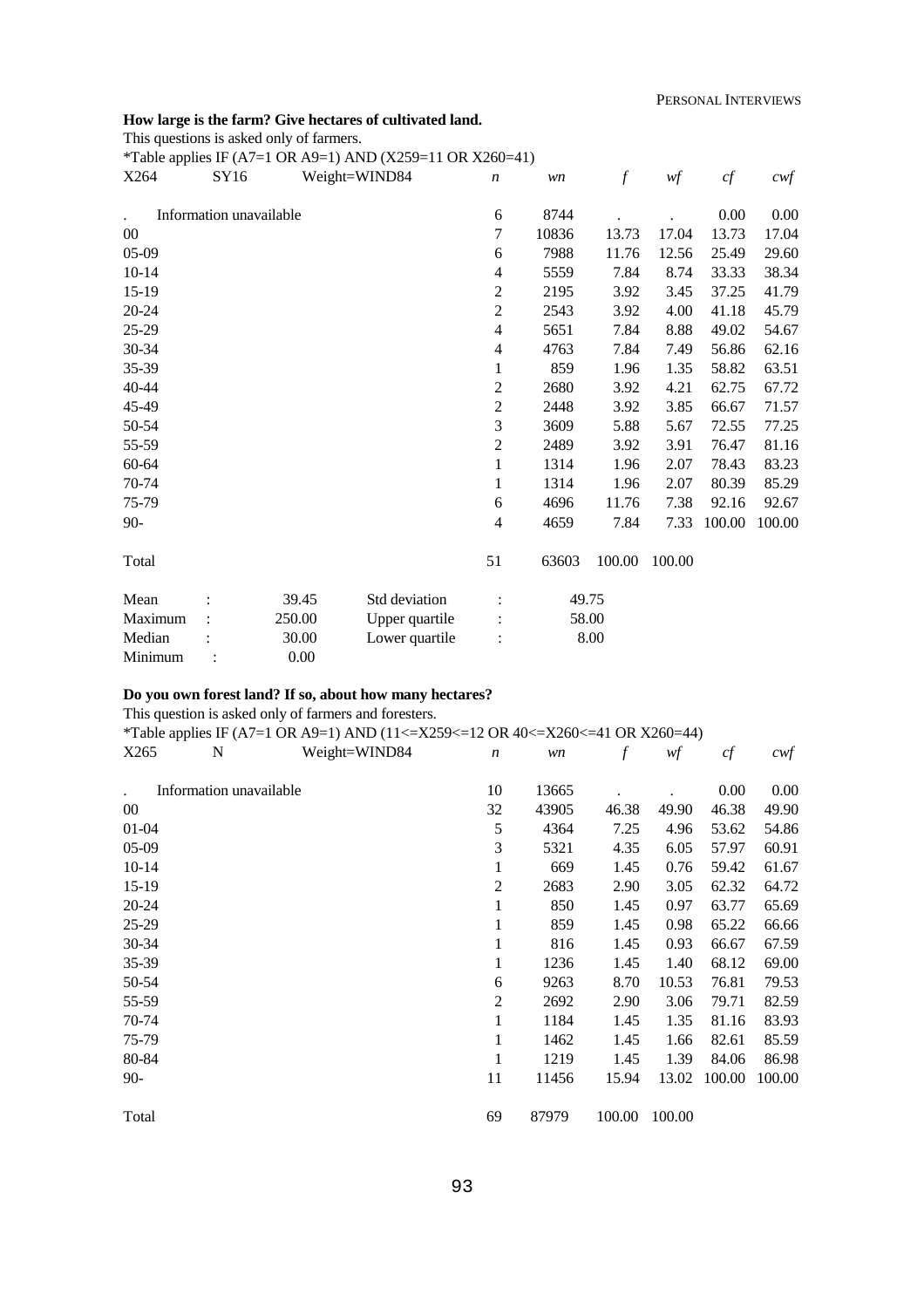| 1984 SURVEY |   |          |                |   |       |
|-------------|---|----------|----------------|---|-------|
| Mean        |   | 36.71    | Std deviation  | ٠ | 71.72 |
| Maximum     | ÷ | 363.00   | Upper quartile | ٠ | 50.00 |
| Median      |   | 3.00     | Lower quartile | ٠ | 0.00  |
| Minimum     |   | $0.00\,$ |                |   |       |

# **What year were you hired by your current employer?**

\*Table applies IF (A7=1 OR A9=1) AND (1<=X258<=2 OR 4<=X258<=5)

| X266    | SY <sub>18</sub> A      |       | Weight=WIND84  | $\boldsymbol{n}$ | wn      | $\boldsymbol{f}$ | wf     | cf     | $c \mathsf{w} f$ |
|---------|-------------------------|-------|----------------|------------------|---------|------------------|--------|--------|------------------|
|         | Information unavailable |       |                | 7                | 11504   |                  |        | 0.00   | 0.00             |
| 30-39   |                         |       |                | $\overline{4}$   | 4841    | 0.24             | 0.21   | 0.24   | 0.21             |
| 40-49   |                         |       |                | 30               | 41494   | 1.77             | 1.76   | 2.01   | 1.96             |
| 50-59   |                         |       |                | 106              | 131604  | 6.26             | 5.57   | 8.27   | 7.54             |
| 60-69   |                         |       |                | 346              | 454591  | 20.44            | 19.25  | 28.71  | 26.79            |
| 70-79   |                         |       |                | 817              | 1122468 | 48.26            | 47.54  | 76.96  | 74.32            |
| 80      |                         |       |                | 103              | 153343  | 6.08             | 6.49   | 83.05  | 80.82            |
| 81      |                         |       |                | 100              | 153816  | 5.91             | 6.51   | 88.95  | 87.33            |
| 82      |                         |       |                | 135              | 213062  | 7.97             | 9.02   | 96.93  | 96.35            |
| 83      |                         |       |                | 52               | 86072   | 3.07             | 3.65   | 100.00 | 100.00           |
| Total   |                         |       |                | 1693             | 2361291 | 100.00           | 100.00 |        |                  |
| Mean    |                         | 73.75 | Std deviation  |                  |         | 8.80             |        |        |                  |
| Maximum |                         | 84.00 | Upper quartile | $\ddot{\cdot}$   |         | 80.00            |        |        |                  |
| Median  |                         | 75.00 | Lower quartile | $\ddot{\cdot}$   |         | 68.00            |        |        |                  |
| Minimum | $\ddot{\cdot}$          | 34.00 |                |                  |         |                  |        |        |                  |

# **What month were you hired by your current employer?**

\*Table applies IF (A7=1 OR A9=1) AND (1 <= X258 <= 2 OR 4 <= X258 <= 5)

| X267                                | SY18B | Weight=WIND84 | $\overline{n}$ |                      | $w\mathbf{n}$ f |                             | $wf$ cf  | cwt  |
|-------------------------------------|-------|---------------|----------------|----------------------|-----------------|-----------------------------|----------|------|
| Information unavailable<br>$1 - 12$ |       |               | 15<br>172      | 274281               | 24853           | 100.00 100.00 100.00 100.00 | $0.00\,$ | 0.00 |
| Total                               |       |               | 172            | 274281 100.00 100.00 |                 |                             |          |      |

# **Is your current job counter-cyclical relief work that you found through the employment office?**

\*Table applies IF (A7=1 OR A9=1) AND (1<=X258<=2 OR 4<=X258<=5) AND X266>78

| X268  | SY <sub>19</sub>        | Weight=WIND84 | n   | wn     | f      | wf     | cf          | cwf    |
|-------|-------------------------|---------------|-----|--------|--------|--------|-------------|--------|
|       | Information unavailable |               | 9   | 10575  |        |        | 0.00        | 0.00   |
|       | Yes                     |               | 33  | 58498  | 5.55   | 6.57   | 5.55        | 6.57   |
|       | N <sub>0</sub>          |               | 559 | 827744 | 93.95  | 93.00  | 99.50       | 99.57  |
| 3     | Uncertain, doesn't know |               | 3   | 3802   | 0.50   |        | 0.43 100.00 | 100.00 |
| Total |                         |               | 595 | 890044 | 100.00 | 100.00 |             |        |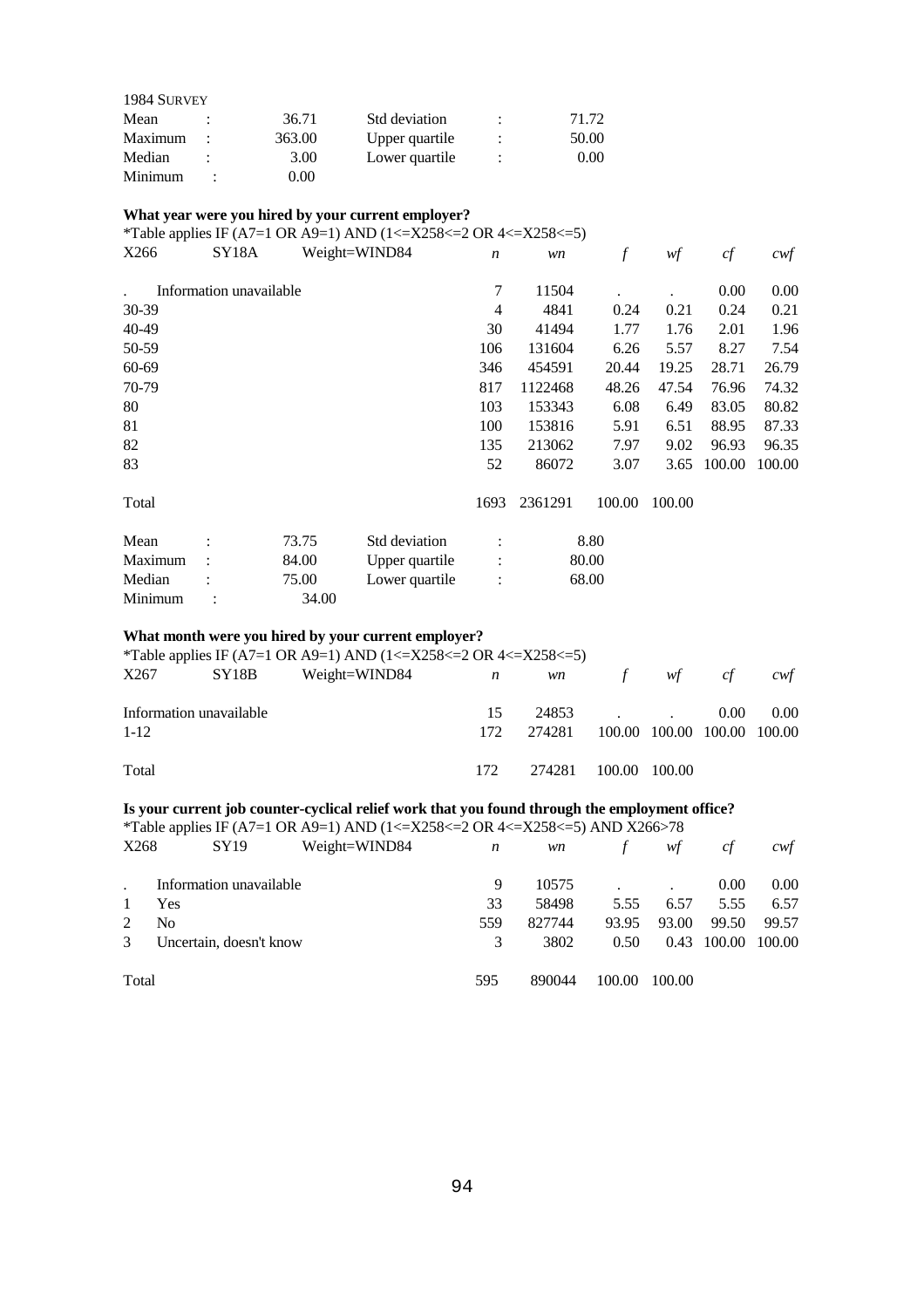# **What year did you receive your current job assignment (your current position)?**

|       |                         | *Table applies IF (A7=1 OR A9=1) AND (1<= $X258 \le 2$ OR 4 $\le 258 \le 5$ ) |    |           |               |      |                   |      |
|-------|-------------------------|-------------------------------------------------------------------------------|----|-----------|---------------|------|-------------------|------|
| X269  |                         | $SY20A$ Weight=WIND84 <i>n</i>                                                |    | <i>wn</i> | $\mathcal{L}$ | wf   | ct                | cwf  |
|       | Information unavailable |                                                                               | 48 | 63911     |               |      | 0.00 <sub>1</sub> | 0.00 |
| 40-49 |                         |                                                                               |    | 7599      | 0.36          | 0.33 | 0.36              | 0.33 |
| 50-59 |                         |                                                                               | 37 | 45921     | 2.24          | 1.99 | 2.60              | 2.32 |

| 60-69   |           |       |                | 174                  | 229353  | 10.53  | 9.93   | 13.14  | 12.25  |
|---------|-----------|-------|----------------|----------------------|---------|--------|--------|--------|--------|
| 70-79   |           |       |                | 842                  | 1142258 | 50.97  | 49.47  | 64.10  | 61.72  |
| 80      |           |       |                | 143                  | 206758  | 8.66   | 8.95   | 72.76  | 70.68  |
| 81      |           |       |                | 153                  | 223219  | 9.26   | 9.67   | 82.02  | 80.35  |
| 82      |           |       |                | 212                  | 320457  | 12.83  | 13.88  | 94.85  | 94.23  |
| 83      |           |       |                | 85                   | 133319  | 5.15   | 5.77   | 100.00 | 100.00 |
|         |           |       |                |                      |         |        |        |        |        |
| Total   |           |       |                | 1652                 | 2308884 | 100.00 | 100.00 |        |        |
|         |           |       |                |                      |         |        |        |        |        |
| Mean    | $\bullet$ | 77.16 | Std deviation  | $\ddot{\phantom{a}}$ |         | 6.53   |        |        |        |
| Maximum |           | 84.00 | Upper quartile | $\ddot{\cdot}$       |         | 82.00  |        |        |        |
| Median  |           | 79.00 | Lower quartile | $\ddot{\cdot}$       |         | 74.00  |        |        |        |

# **What month did you receive your current job assignment (your current position)?**

Minimum : 42.00

|          |                         | This is only to be answered if the year is 83 or later.                     |              |           |        |                             |          |                   |
|----------|-------------------------|-----------------------------------------------------------------------------|--------------|-----------|--------|-----------------------------|----------|-------------------|
|          |                         | *Table applies IF (A7=1 OR A9=1) AND (1<=X258<=2 OR 4<=X258<=5) AND X269>82 |              |           |        |                             |          |                   |
| X270     | SY20B                   | Weight=WIND84                                                               | $\mathbf{n}$ | <i>wn</i> | f      | wf                          | cf       | cwt               |
|          | Information unavailable |                                                                             | 35           | 53095     |        |                             | $0.00 -$ | 0.00 <sub>1</sub> |
| $1 - 12$ |                         |                                                                             | 262          | 400681    |        | 100.00 100.00 100.00 100.00 |          |                   |
| Total    |                         |                                                                             | 262          | 400681    | 100.00 | 100.00                      |          |                   |

# **Is there any danger that you might lose your job within a year because of . . .**

|                          | *Table applies IF (A7=1 OR A9=1) AND (1<=X258<=2 OR 4<=X258<=5) |      |         |        |        |        |        |
|--------------------------|-----------------------------------------------------------------|------|---------|--------|--------|--------|--------|
| X271                     | SY21<br>Weight=WIND84                                           | n    | wn      |        | wf     | cf     | cwf    |
| 1                        | being let go                                                    | 37   | 44844   | 2.18   | 1.89   | 2.18   | 1.89   |
| 2                        | the temporary nature of the job                                 | 69   | 113636  | 4.06   | 4.79   | 6.24   | 6.68   |
| 3                        | other reasons                                                   | 62   | 83418   | 3.65   | 3.52   | 9.88   | 10.19  |
| 4                        | There is no such danger                                         | 1486 | 2062803 | 87.41  | 86.94  | 97.29  | 97.13  |
| $\overline{\phantom{1}}$ | Uncertain, doesn't know                                         | 46   | 68094   | 2.71   | 2.87   | 100.00 | 100.00 |
| Total                    |                                                                 | 1700 | 2372795 | 100.00 | 100.00 |        |        |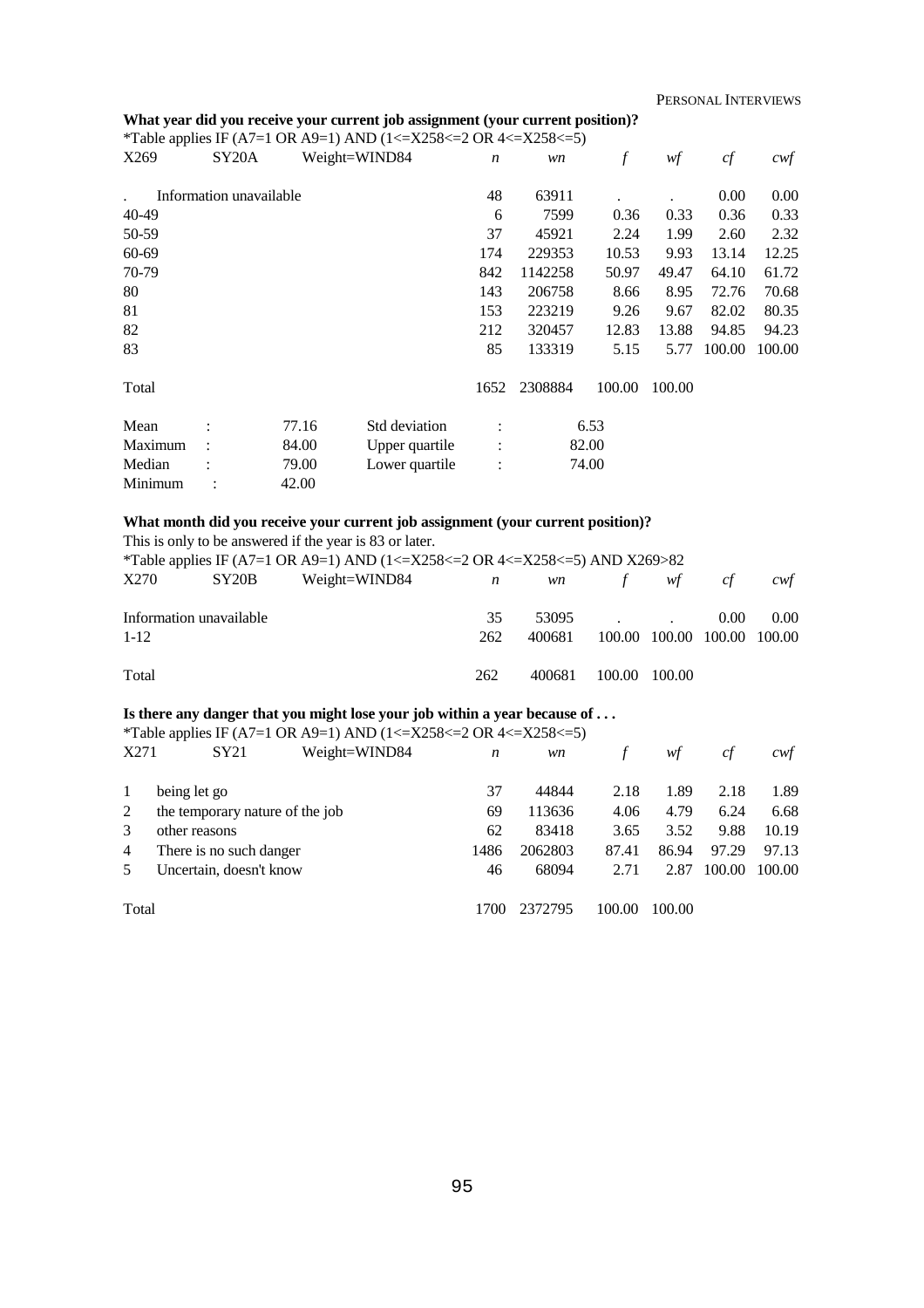**How likely is it that you will keep your current job? Answer the question using the card. 100 means that it is absolutely certain that you will keep your job; 0 means that it is inconceivable, and 50 that both alternatives are equally likely.** 

|             |      |                         | *Table applies IF (A7=1 OR A9=1) AND (1<=X258<=2 OR 4<=X258<=5) AND (1<=X271<=3 OR X271=5) |                  |        |        |        |        |        |
|-------------|------|-------------------------|--------------------------------------------------------------------------------------------|------------------|--------|--------|--------|--------|--------|
| X272        | SY22 |                         | Weight=WIND84                                                                              | $\boldsymbol{n}$ | wn     | f      | wf     | cf     | $c$ wf |
|             |      |                         |                                                                                            |                  |        |        |        |        |        |
|             |      | Information unavailable |                                                                                            | 1                | 2135   |        |        | 0.00   | 0.00   |
| S           |      | Uncertain, doesn't know |                                                                                            | 4                | 5107   |        |        | 0.00   | 0.00   |
| 0 percent   |      |                         |                                                                                            | 33               | 56064  | 15.79  | 18.52  | 15.79  | 18.52  |
| 10 percent  |      |                         |                                                                                            | 8                | 14229  | 3.83   | 4.70   | 19.62  | 23.22  |
| 20 percent  |      |                         |                                                                                            | 3                | 4412   | 1.44   | 1.46   | 21.05  | 24.68  |
| 30 percent  |      |                         |                                                                                            | 3                | 3437   | 1.44   | 1.14   | 22.49  | 25.81  |
| 40 percent  |      |                         |                                                                                            | 14               | 17275  | 6.70   | 5.71   | 29.19  | 31.52  |
| 50 percent  |      |                         |                                                                                            | 60               | 88999  | 28.71  | 29.40  | 57.89  | 60.91  |
| 60 percent  |      |                         |                                                                                            | 11               | 14686  | 5.26   | 4.85   | 63.16  | 65.76  |
| 70 percent  |      |                         |                                                                                            | 14               | 20583  | 6.70   | 6.80   | 69.86  | 72.56  |
| 80 percent  |      |                         |                                                                                            | 14               | 20995  | 6.70   | 6.93   | 76.56  | 79.50  |
| 90 percent  |      |                         |                                                                                            | 30               | 37657  | 14.35  | 12.44  | 90.91  | 91.94  |
| 100 percent |      |                         |                                                                                            | 19               | 24413  | 9.09   | 8.06   | 100.00 | 100.00 |
|             |      |                         |                                                                                            |                  |        |        |        |        |        |
| Total       |      |                         |                                                                                            | 209              | 302750 | 100.00 | 100.00 |        |        |
|             |      |                         |                                                                                            |                  |        |        |        |        |        |
| Mean        |      | 50.56                   | Std deviation                                                                              |                  |        | 32.50  |        |        |        |
| Maximum     |      | 100.00                  | Upper quartile                                                                             |                  |        | 80.00  |        |        |        |
| Median      |      | 50.00                   | Lower quartile                                                                             |                  |        | 40.00  |        |        |        |
| Minimum     |      | 0.00                    |                                                                                            |                  |        |        |        |        |        |

**How likely is it that you will be working for your current employer in one year? Answer using the card. 100 means that it is absolutely certain that you will have the same employer, 0 means that it is inconceivable, and 50 means that both alternatives are equally likely.** 

|             |                         |        | *Table applies IF (A7=1 OR A9=1) AND (1<=X258<=2 OR 4<=X258<=5) AND X271=4 |                  |         |          |        |        |        |
|-------------|-------------------------|--------|----------------------------------------------------------------------------|------------------|---------|----------|--------|--------|--------|
| X273        | SY23                    |        | Weight=WIND84                                                              | $\boldsymbol{n}$ | wn      | $\int f$ | wf     | cf     | $c$ wf |
| S           | Uncertain, doesn't know |        |                                                                            | 5                | 6500    |          |        | 0.00   | 0.00   |
|             |                         |        |                                                                            |                  |         |          |        |        |        |
| 0 percent   |                         |        |                                                                            | 21               | 32897   | 1.42     | 1.60   | 1.42   | 1.60   |
| 10 percent  |                         |        |                                                                            | 6                | 10408   | 0.41     | 0.51   | 1.82   | 2.11   |
| 20 percent  |                         |        |                                                                            | 4                | 6486    | 0.27     | 0.32   | 2.09   | 2.42   |
| 30 percent  |                         |        |                                                                            | 4                | 7945    | 0.27     | 0.39   | 2.36   | 2.81   |
| 40 percent  |                         |        |                                                                            | $\overline{4}$   | 8076    | 0.27     | 0.39   | 2.63   | 3.20   |
| 50 percent  |                         |        |                                                                            | 79               | 117448  | 5.33     | 5.71   | 7.97   | 8.91   |
| 60 percent  |                         |        |                                                                            | 11               | 21925   | 0.74     | 1.07   | 8.71   | 9.98   |
| 70 percent  |                         |        |                                                                            | 39               | 63792   | 2.63     | 3.10   | 11.34  | 13.08  |
| 80 percent  |                         |        |                                                                            | 37               | 56314   | 2.50     | 2.74   | 13.84  | 15.82  |
| 90 percent  |                         |        |                                                                            | 108              | 149237  | 7.29     | 7.26   | 21.13  | 23.08  |
| 100 percent |                         |        |                                                                            | 1168             | 1581775 | 78.87    | 76.92  | 100.00 | 100.00 |
| Total       |                         |        |                                                                            | 1481             | 2056303 | 100.00   | 100.00 |        |        |
| Mean        |                         | 91.70  | Std deviation                                                              | $\ddot{\cdot}$   |         | 19.78    |        |        |        |
| Maximum     |                         | 100.00 | Upper quartile                                                             | $\ddot{\cdot}$   |         | 100.00   |        |        |        |
| Median      |                         | 100.00 | Lower quartile                                                             |                  |         | 100.00   |        |        |        |
| Minimum     |                         | 0.00   |                                                                            |                  |         |          |        |        |        |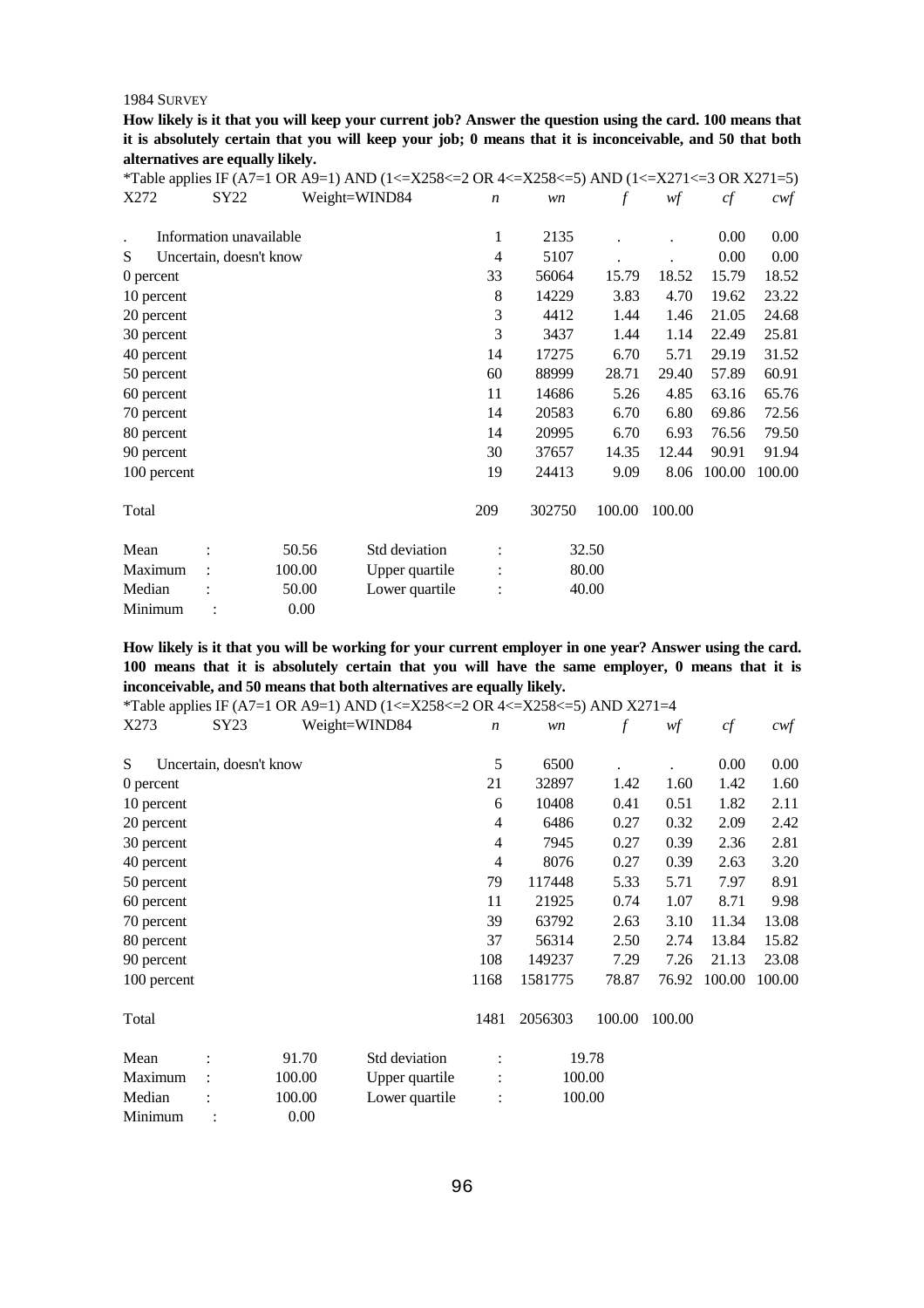# **Approximately how many employees, including yourself, are there at your workplace?**

\*Table applies IF (A7=1 OR A9=1) AND (1<=X258<=2 OR 4<=X258<=5)

| X274     | SY24           |                         | Weight=WIND84  | $\boldsymbol{n}$ | wn      | f      | wf     | cf     | $c \mathsf{w} f$ |
|----------|----------------|-------------------------|----------------|------------------|---------|--------|--------|--------|------------------|
| S        |                | Uncertain, doesn't know |                | 110              | 161389  |        | ٠      | 0.00   | 0.00             |
| $1-100$  |                |                         |                | 1092             | 1519268 | 68.68  | 68.70  | 68.68  | 68.70            |
| 101-500  |                |                         |                | 307              | 419817  | 19.31  | 18.98  | 87.99  | 87.69            |
| 501-1000 |                |                         |                | 82               | 113040  | 5.16   | 5.11   | 93.14  | 92.80            |
| $1001 -$ |                |                         |                | 109              | 159281  | 6.86   | 7.20   | 100.00 | 100.00           |
| Total    |                |                         |                | 1590             | 2211406 | 100.00 | 100.00 |        |                  |
| Mean     | $\ddot{\cdot}$ | 330.40                  | Std deviation  | $\ddot{\cdot}$   | 1080.65 |        |        |        |                  |
| Maximum  | $\ddot{\cdot}$ | 20000.00                | Upper quartile | $\ddot{\cdot}$   |         | 192.50 |        |        |                  |
| Median   | $\bullet$      | 40.00                   | Lower quartile | $\ddot{\cdot}$   |         | 12.00  |        |        |                  |
| Minimum  |                |                         | 1.00           |                  |         |        |        |        |                  |

#### **Is experience necessary to get a job like yours?**

\*Table applies IF (A7=1 OR A9=1) AND (1 <= X258 <= 2 OR 4 <= X258 <= 5)

| X275  | SY25                      | Weight=WIND84 | $\overline{n}$ |              | wn f wf cf |                         |                    | cwt   |
|-------|---------------------------|---------------|----------------|--------------|------------|-------------------------|--------------------|-------|
|       | 1 Yes                     |               | 1075           | 1486353      |            | 63.24 62.64 63.24 62.64 |                    |       |
| 2     | N <sub>0</sub>            |               | 593            | 842938       |            | 34.88 35.53 98.12       |                    | 98.17 |
|       | 3 Uncertain, doesn't know |               | 32             | 43504        | 1.88       |                         | 1.83 100.00 100.00 |       |
| Total |                           |               |                | 1700 2372795 | 100.00     | 100.00                  |                    |       |

#### **Approximately how many years of experience are required?**

\*Table applies IF (A7=1 OR A9=1) AND (1<=X258<=2 OR 4<=X258<=5) AND X275=1<br>x276 SY26 Weight=WIND84 n wn f wf

| X276           | SY26                    | Weight=WIND84 | $\boldsymbol{n}$ | wn      | $\boldsymbol{f}$ | wf     | cf     | cwf    |
|----------------|-------------------------|---------------|------------------|---------|------------------|--------|--------|--------|
| S              | Uncertain, doesn't know |               | 174              | 253744  |                  |        | 0.00   | 0.00   |
| $\mathbf{0}$   |                         |               | 18               | 28507   | 2.00             | 2.31   | 2.00   | 2.31   |
| $\mathbf{1}$   |                         |               | 161              | 220428  | 17.87            | 17.88  | 19.87  | 20.20  |
| $\sqrt{2}$     |                         |               | 160              | 220817  | 17.76            | 17.91  | 37.62  | 38.11  |
| $\mathfrak{Z}$ |                         |               | 128              | 170448  | 14.21            | 13.83  | 51.83  | 51.94  |
| $\overline{4}$ |                         |               | 65               | 88936   | 7.21             | 7.22   | 59.05  | 59.15  |
| $\sqrt{5}$     |                         |               | 151              | 207237  | 16.76            | 16.81  | 75.80  | 75.97  |
| 6              |                         |               | 33               | 46384   | 3.66             | 3.76   | 79.47  | 79.73  |
| $\tau$         |                         |               | 28               | 36769   | 3.11             | 2.98   | 82.57  | 82.71  |
| $\,8\,$        |                         |               | 14               | 22254   | 1.55             | 1.81   | 84.13  | 84.52  |
| 9              |                         |               | $\mathfrak{2}$   | 2562    | 0.22             | 0.21   | 84.35  | 84.73  |
| 10             |                         |               | 102              | 134682  | 11.32            | 10.93  | 95.67  | 95.65  |
| 12             |                         |               | $\mathbf{1}$     | 1233    | 0.11             | 0.10   | 95.78  | 95.75  |
| 13             |                         |               | 1                | 1352    | 0.11             | 0.11   | 95.89  | 95.86  |
| 14             |                         |               | $\mathbf{1}$     | 2460    | 0.11             | 0.20   | 96.00  | 96.06  |
| 15             |                         |               | 20               | 28118   | 2.22             | 2.28   | 98.22  | 98.34  |
| 20             |                         |               | 10               | 11542   | 1.11             | 0.94   | 99.33  | 99.28  |
| 22             |                         |               | $\mathbf{1}$     | 1223    | 0.11             | 0.10   | 99.45  | 99.38  |
| 25             |                         |               | 3                | 3877    | 0.33             | 0.31   | 99.78  | 99.69  |
| 29             |                         |               | $\mathbf{1}$     | 2925    | 0.11             | 0.24   | 99.89  | 99.93  |
| 30             |                         |               | $\mathbf{1}$     | 855     | 0.11             | 0.07   | 100.00 | 100.00 |
| Total          |                         |               | 901              | 1232609 | 100.00           | 100.00 |        |        |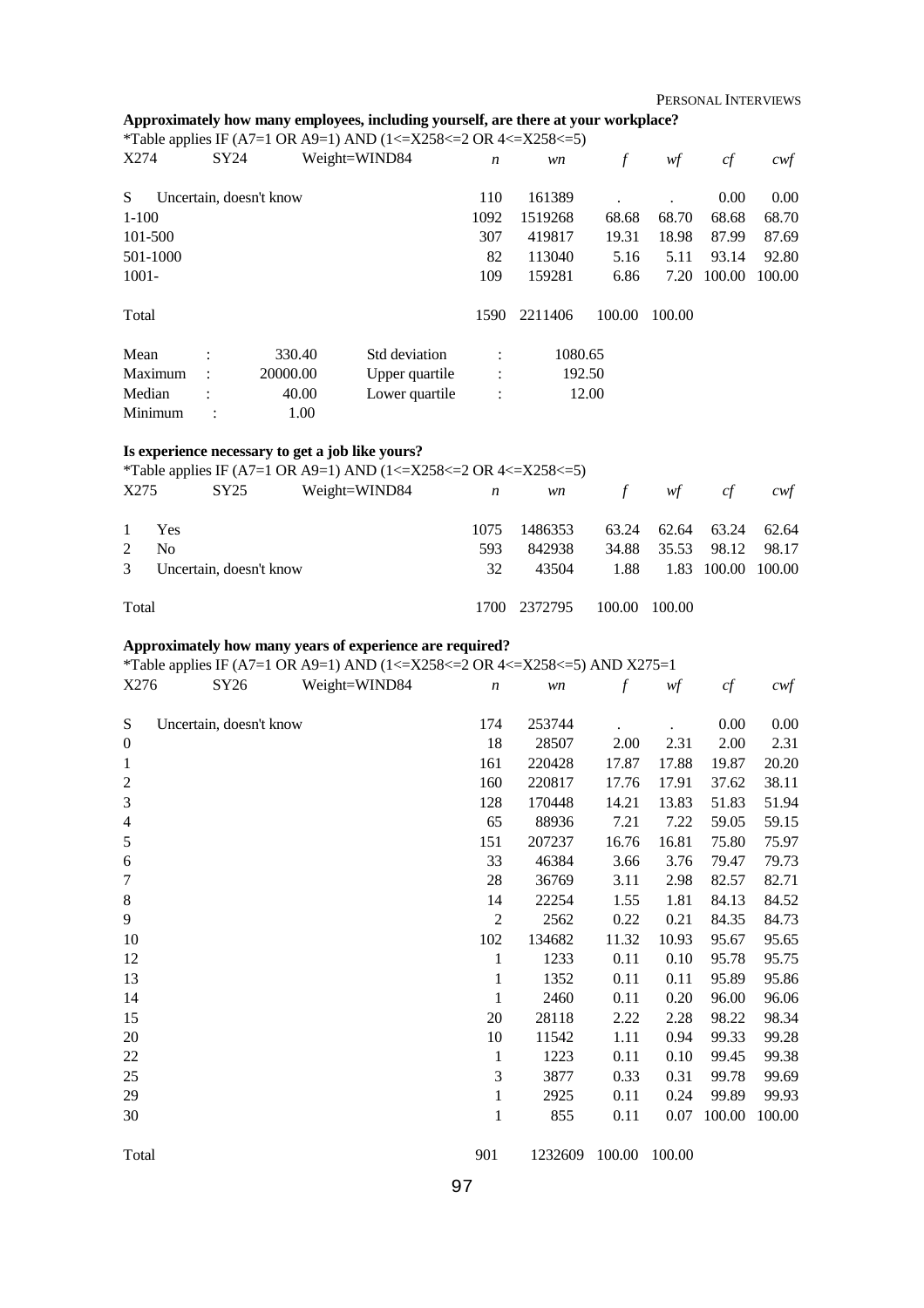| 1984 SURVEY |          |                |   |      |
|-------------|----------|----------------|---|------|
| Mean        | 4.55     | Std deviation  | ٠ | 4.07 |
| Maximum     | 30.00    | Upper quartile | ٠ | 5.00 |
| Median      | 3.00     | Lower quartile | ٠ | 2.00 |
| Minimum     | $0.00\,$ |                |   |      |

#### **About how long do you think it would take, on average, for a person who has just been hired to master the tasks that make up your job? (months)**

If less than two weeks, mark zero months.

\*Table applies IF (A7=1 OR A9=1) AND (1<=X258<=2 OR 4<=X258<=5)

| X277           | N              |                         | Weight=WIND84  | $\boldsymbol{n}$ | wn      | f      | wf     | cf     | cwf    |
|----------------|----------------|-------------------------|----------------|------------------|---------|--------|--------|--------|--------|
| $\cdot$        |                | Information unavailable |                |                  | 1348    |        |        | 0.00   | 0.00   |
| S              |                | Uncertain, doesn't know |                | 150              | 206368  |        |        | 0.00   | 0.00   |
| $\overline{0}$ |                |                         |                | 126              | 177428  | 8.13   | 8.19   | 8.13   | 8.19   |
| $1-10$         |                |                         |                | 559              | 792662  | 36.09  | 36.61  | 44.22  | 44.81  |
| $11-$          |                |                         |                | 864              | 1194989 | 55.78  | 55.19  | 100.00 | 100.00 |
| Total          |                |                         |                | 1549             | 2165079 | 100.00 | 100.00 |        |        |
| Mean           | $\bullet$      | 22.65                   | Std deviation  | $\bullet$        | 31.87   |        |        |        |        |
| Maximum        | $\ddot{\cdot}$ | 360.00                  | Upper quartile | $\ddot{\cdot}$   | 36.00   |        |        |        |        |
| Median         |                | 12.00                   | Lower quartile | $\ddot{\cdot}$   |         | 2.00   |        |        |        |
| Minimum        |                | 0.00                    |                |                  |         |        |        |        |        |

#### **The following questions have to do with your work hours. Do you usually start and stop work at the same time each day?**

\*Table applies IF (A7=1 OR A9=1) AND (1<=X258<=2 OR 4<=X258<=5) X278 SY28 Weight=WIND84 *n wn f wf cf cwf* 1 Yes 2 No 3 Uncertain, doesn't know Total 1096 1523353 64.47 64.20 64.47 64.20 601 845449 35.35 35.63 99.82 99.83 3 3993 0.18 0.17 100.00 100.00 1700 2372795 100.00 100.00 **What hours or shift do you usually work?**  \*Table applies IF (A7=1 OR A9=1) AND (1 <= X258 <= 2 OR 4 <= X258 <= 5) X279 SY30 Weight=WIND84 *n wn f wf cf cwf* 1 Daytime, Monday-Friday 2 Daytime, Saturday, Sunday, holidays 3 Evenings or nights 4 2-shift work 5 3-shift work, continual rotation 6 3-shift work, intermittent rotation 7 Irregular distribution across days and weeks 8 Other work-hour schedule 9 Uncertain, doesn't know 1245 1732026 73.24 73.00 73.24 73.00 23 34764 1.35 1.47 74.59 74.46 55 64288 3.24 2.71 77.82 77.17 76 108898 4.47 4.59 82.29 81.76 26 36926 1.53 1.56 83.82 83.32 5 5903 0.29 0.25 84.12 83.56 176 265026 10.35 11.17 94.47 94.73 93 123691 5.47 5.21 99.94 99.95 1 1273 0.06 0.05 100.00 100.00

Total

1700 2372795 100.00 100.00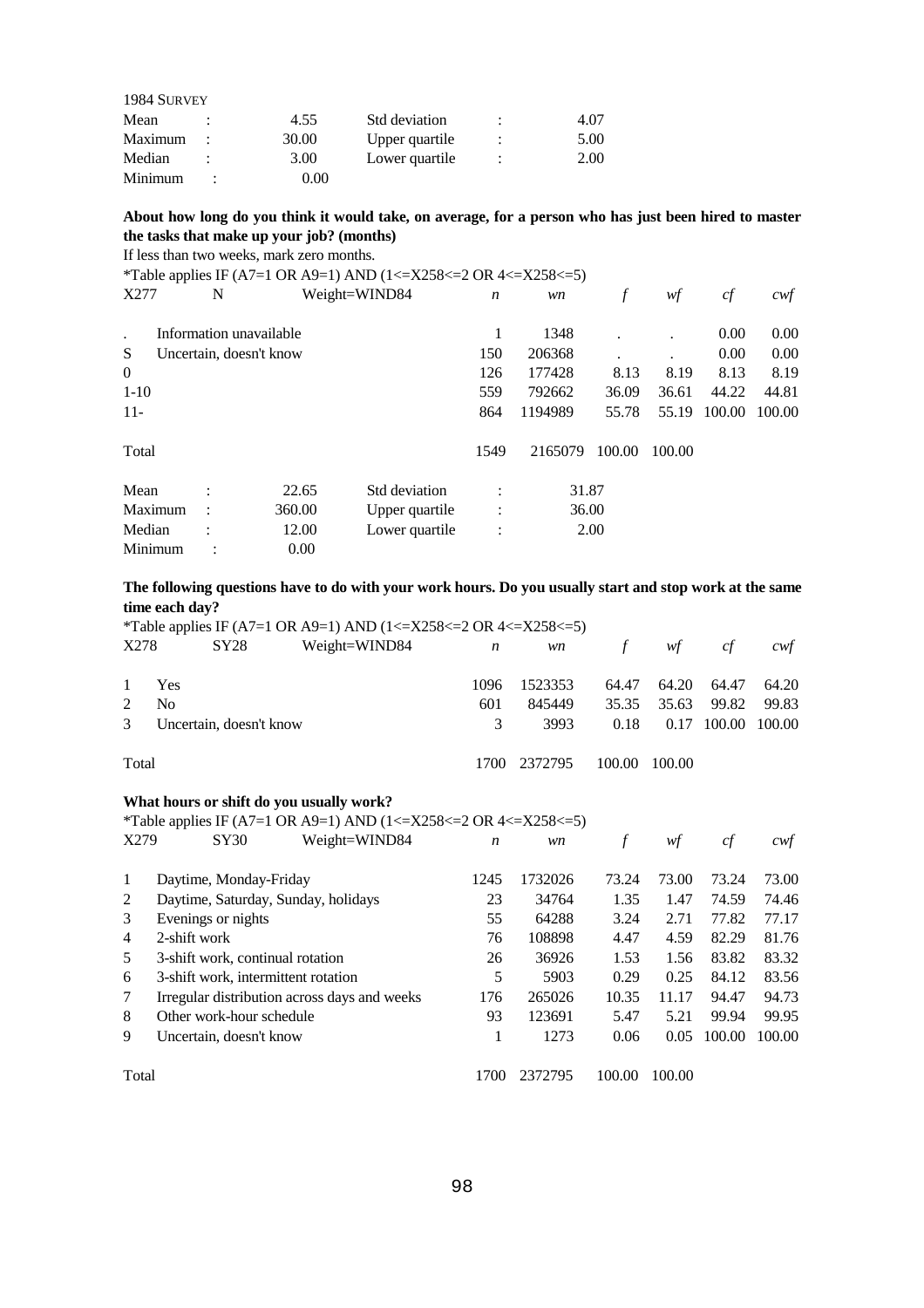# **What time did you start work yesterday (your most recent work day)?**

\*Table applies IF (A7=1 OR A9=1) AND (1<=X258<=2 OR 4<=X258<=5)

| X280        | SY31A                   |         | Weight=WIND84  | $\boldsymbol{n}$ | wn      | $\boldsymbol{f}$ | wf     | cf     | $c \mathcal{w} f$ |
|-------------|-------------------------|---------|----------------|------------------|---------|------------------|--------|--------|-------------------|
|             | Information unavailable |         |                | 3                | 3293    |                  |        | 0.00   | 0.00              |
| S           | Uncertain, doesn't know |         |                | 11               | 15302   |                  |        | 0.00   | 0.00              |
| 00:00-00:59 |                         |         |                | 18               | 25543   | 1.07             | 1.08   | 1.07   | 1.08              |
| 01:00-01:59 |                         |         |                | 1                | 3165    | 0.06             | 0.13   | 1.13   | 1.22              |
| 03:00-03:59 |                         |         |                | $\mathfrak{Z}$   | 3711    | 0.18             | 0.16   | 1.30   | 1.38              |
| 04:00-04:59 |                         |         |                | 3                | 3142    | 0.18             | 0.13   | 1.48   | 1.51              |
| 05:00-05:59 |                         |         |                | 34               | 45057   | 2.02             | 1.91   | 3.50   | 3.42              |
| 06:00-06:59 |                         |         |                | 202              | 282790  | 11.98            | 12.01  | 15.48  | 15.44             |
| 07:00-07:59 |                         |         |                | 669              | 949918  | 39.68            | 40.35  | 55.16  | 55.79             |
| 08:00-08:59 |                         |         |                | 437              | 613648  | 25.92            | 26.07  | 81.08  | 81.85             |
| 09:00-09:59 |                         |         |                | 88               | 121781  | 5.22             | 5.17   | 86.30  | 87.03             |
| 10:00-10:59 |                         |         |                | 38               | 50201   | 2.25             | 2.13   | 88.55  | 89.16             |
| 11:00-11:59 |                         |         |                | 18               | 23202   | 1.07             | 0.99   | 89.62  | 90.14             |
| 12:00-12:59 |                         |         |                | 25               | 36338   | 1.48             | 1.54   | 91.10  | 91.69             |
| 13:00-13:59 |                         |         |                | 24               | 29100   | 1.42             | 1.24   | 92.53  | 92.92             |
| 14:00-14:59 |                         |         |                | 29               | 43500   | 1.72             | 1.85   | 94.25  | 94.77             |
| 15:00-15:59 |                         |         |                | 20               | 25959   | 1.19             | 1.10   | 95.43  | 95.87             |
| 16:00-16:59 |                         |         |                | 13               | 16740   | 0.77             | 0.71   | 96.20  | 96.58             |
| 17:00-17:59 |                         |         |                | $\overline{4}$   | 7781    | 0.24             | 0.33   | 96.44  | 96.92             |
| 18:00-18:59 |                         |         |                | 5                | 4921    | 0.30             | 0.21   | 96.74  | 97.12             |
| 19:00-19:59 |                         |         |                | $\overline{2}$   | 1566    | 0.12             | 0.07   | 96.86  | 97.19             |
| 20:00-20:59 |                         |         |                | 11               | 15266   | 0.65             | 0.65   | 97.51  | 97.84             |
| 21:00-21:59 |                         |         |                | 29               | 34673   | 1.72             | 1.47   | 99.23  | 99.31             |
| 22:00-22:59 |                         |         |                | 13               | 16198   | 0.77             | 0.69   | 100.00 | 100.00            |
| Total       |                         |         |                | 1686             | 2354200 | 100.00           | 100.00 |        |                   |
| Mean        |                         | 830.66  | Std deviation  |                  | 315.88  |                  |        |        |                   |
| Maximum     |                         | 2400.00 | Upper quartile |                  | 830.00  |                  |        |        |                   |
| Median      |                         | 730.00  | Lower quartile |                  | 700.00  |                  |        |        |                   |
| Minimum     |                         | 0.00    |                |                  |         |                  |        |        |                   |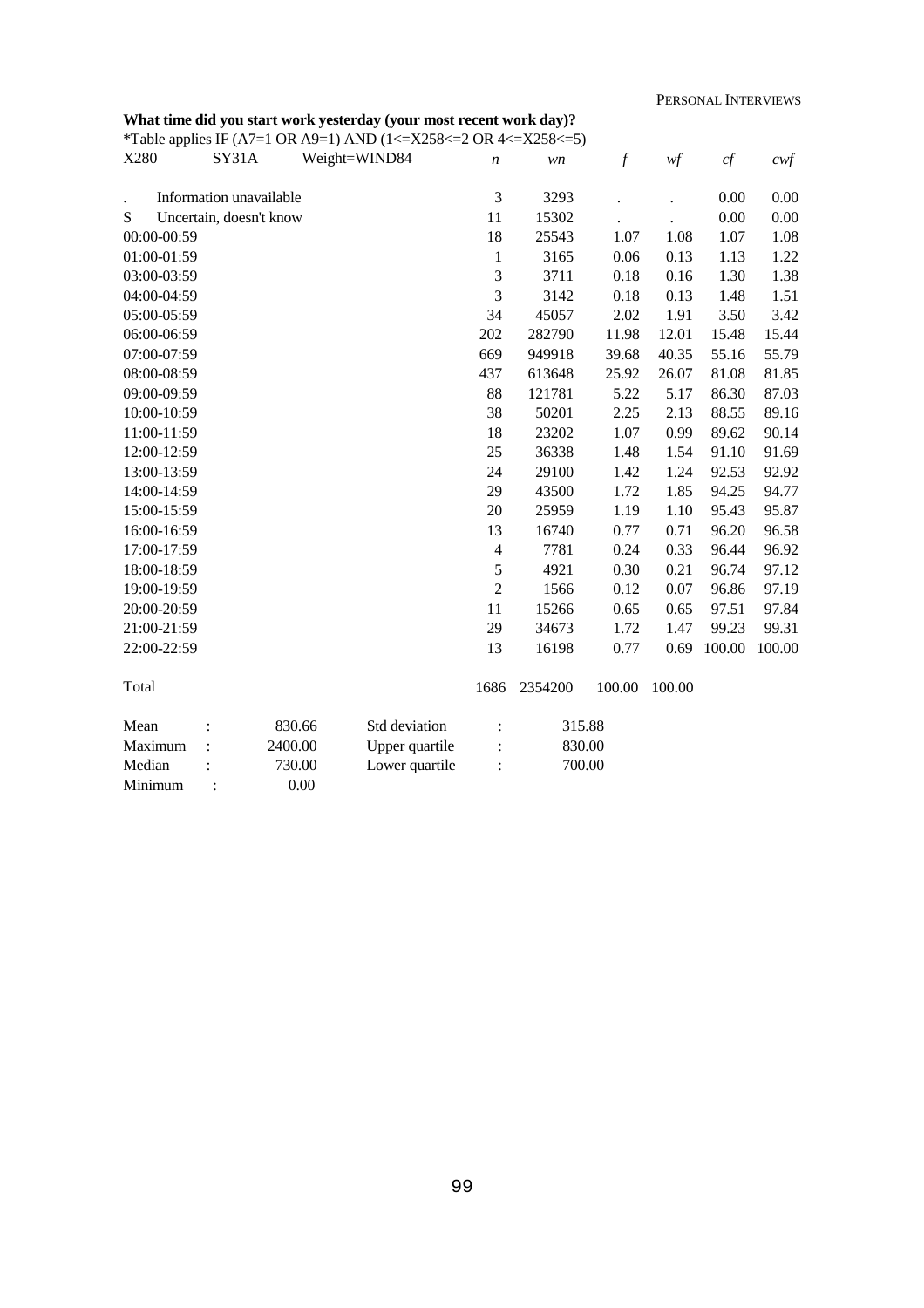|             |                         |               | What time did you stop work yesterday (your most recent work day)?<br>*Table applies IF (A7=1 OR A9=1) AND (1<=X258<=2 OR 4<=X258<=5) |                |         |                  |        |          |                  |
|-------------|-------------------------|---------------|---------------------------------------------------------------------------------------------------------------------------------------|----------------|---------|------------------|--------|----------|------------------|
| X281        | SY31B                   | Weight=WIND84 |                                                                                                                                       | n              | wn      | $\boldsymbol{f}$ | wf     | cf       | $c \mathsf{w} f$ |
|             | Information unavailable |               |                                                                                                                                       | $\mathfrak{Z}$ | 3293    |                  |        | 0.00     | 0.00             |
| ${\bf S}$   | Uncertain, doesn't know |               |                                                                                                                                       | 13             | 19047   |                  |        | $0.00\,$ | 0.00             |
| 00:00-00:59 |                         |               |                                                                                                                                       | $8\,$          | 11903   | 0.48             | 0.51   | 0.48     | 0.51             |
| 01:00-01:59 |                         |               |                                                                                                                                       | $\overline{2}$ | 1933    | 0.12             | 0.08   | 0.59     | 0.59             |
| 02:00-02:59 |                         |               |                                                                                                                                       | $\overline{c}$ | 2478    | 0.12             | 0.11   | 0.71     | 0.69             |
| 03:00-03:59 |                         |               |                                                                                                                                       | $\overline{3}$ | 4884    | 0.18             | 0.21   | 0.89     | 0.90             |
| 04:00-04:59 |                         |               |                                                                                                                                       | $\overline{c}$ | 2501    | 0.12             | 0.11   | 1.01     | 1.01             |
| 05:00-05:59 |                         |               |                                                                                                                                       | $\mathbf{1}$   | 1273    | 0.06             | 0.05   | 1.07     | 1.06             |
| 06:00-06:59 |                         |               |                                                                                                                                       | 16             | 20225   | 0.95             | 0.86   | 2.02     | 1.92             |
| 07:00-07:59 |                         |               |                                                                                                                                       | 40             | 50929   | 2.38             | 2.17   | 4.39     | 4.09             |
| 08:00-08:59 |                         |               |                                                                                                                                       | 5              | 7153    | 0.30             | 0.30   | 4.69     | 4.39             |
| 09:00-09:59 |                         |               |                                                                                                                                       | $\overline{4}$ | 5656    | 0.24             | 0.24   | 4.93     | 4.63             |
| 10:00-10:59 |                         |               |                                                                                                                                       | $\overline{7}$ | 8700    | 0.42             | 0.37   | 5.34     | 5.00             |
| 11:00-11:59 |                         |               |                                                                                                                                       | 36             | 43224   | 2.14             | 1.84   | 7.48     | 6.84             |
| 12:00-12:59 |                         |               |                                                                                                                                       | 70             | 93136   | 4.16             | 3.96   | 11.64    | 10.81            |
| 13:00-13:59 |                         |               |                                                                                                                                       | 69             | 85701   | 4.10             | 3.65   | 15.74    | 14.45            |
| 14:00-14:59 |                         |               |                                                                                                                                       | 132            | 184009  | 7.84             | 7.83   | 23.57    | 22.28            |
| 15:00-15:59 |                         |               |                                                                                                                                       | 210            | 288470  | 12.47            | 12.27  | 36.05    | 34.55            |
| 16:00-16:59 |                         |               |                                                                                                                                       | 580            | 852668  | 34.44            | 36.28  | 70.49    | 70.83            |
| 17:00-17:59 |                         |               |                                                                                                                                       | 257            | 354513  | 15.26            | 15.08  | 85.75    | 85.91            |
| 18:00-18:59 |                         |               |                                                                                                                                       | 114            | 158467  | 6.77             | 6.74   | 92.52    | 92.66            |
| 19:00-19:59 |                         |               |                                                                                                                                       | 27             | 34259   | 1.60             | 1.46   | 94.12    | 94.11            |
| 20:00-20:59 |                         |               |                                                                                                                                       | 25             | 32355   | 1.48             | 1.38   | 95.61    | 95.49            |
| 21:00-21:59 |                         |               |                                                                                                                                       | 37             | 53555   | 2.20             | 2.28   | 97.80    | 97.77            |
| 22:00-22:59 |                         |               |                                                                                                                                       | 32             | 45721   | 1.90             | 1.95   | 99.70    | 99.71            |
| 23:00-23:59 |                         |               |                                                                                                                                       | 5              | 6742    | 0.30             | 0.29   | 100.00   | 100.00           |
| Total       |                         |               |                                                                                                                                       | 1684           | 2350455 | 100.00           | 100.00 |          |                  |
| Mean        |                         | 1570.62       | Std deviation                                                                                                                         |                | 292.97  |                  |        |          |                  |
| Maximum     |                         | 2400.00       | Upper quartile                                                                                                                        |                | 1700.00 |                  |        |          |                  |
| Median      |                         | 1600.00       | Lower quartile                                                                                                                        |                | 1500.00 |                  |        |          |                  |
| Minimum     |                         | 7.00          |                                                                                                                                       |                |         |                  |        |          |                  |

**During a normal work day, how much time, not counted as work time, do you spend on breaks for meals?** 

| *Table applies IF (A7=1 OR A9=1) AND (1<=X258<=2 OR 4<=X258<=5) |      |         |        |        |        |        |  |  |  |
|-----------------------------------------------------------------|------|---------|--------|--------|--------|--------|--|--|--|
| X282<br>SY32<br>Weight=WIND84                                   | n    | wn      | f      | wf     | cf     | cwt    |  |  |  |
|                                                                 |      |         |        |        |        |        |  |  |  |
| Information unavailable                                         | 2    | 2188    |        |        | 0.00   | 0.00   |  |  |  |
| S<br>Uncertain, doesn't know                                    | 27   | 41060   |        |        | 0.00   | 0.00   |  |  |  |
| $00\,$                                                          | 234  | 317687  | 14.00  | 13.64  | 14.00  | 13.64  |  |  |  |
| $01-19$                                                         | 55   | 73847   | 3.29   | 3.17   | 17.30  | 16.81  |  |  |  |
| 20-39                                                           | 479  | 692306  | 28.67  | 29.72  | 45.96  | 46.53  |  |  |  |
| 40-59                                                           | 316  | 435031  | 18.91  | 18.67  | 64.87  | 65.20  |  |  |  |
| 60-79                                                           | 535  | 741039  | 32.02  | 31.81  | 96.89  | 97.01  |  |  |  |
| $80-$                                                           | 52   | 69637   | 3.11   | 2.99   | 100.00 | 100.00 |  |  |  |
|                                                                 |      |         |        |        |        |        |  |  |  |
| Total                                                           | 1671 | 2329547 | 100.00 | 100.00 |        |        |  |  |  |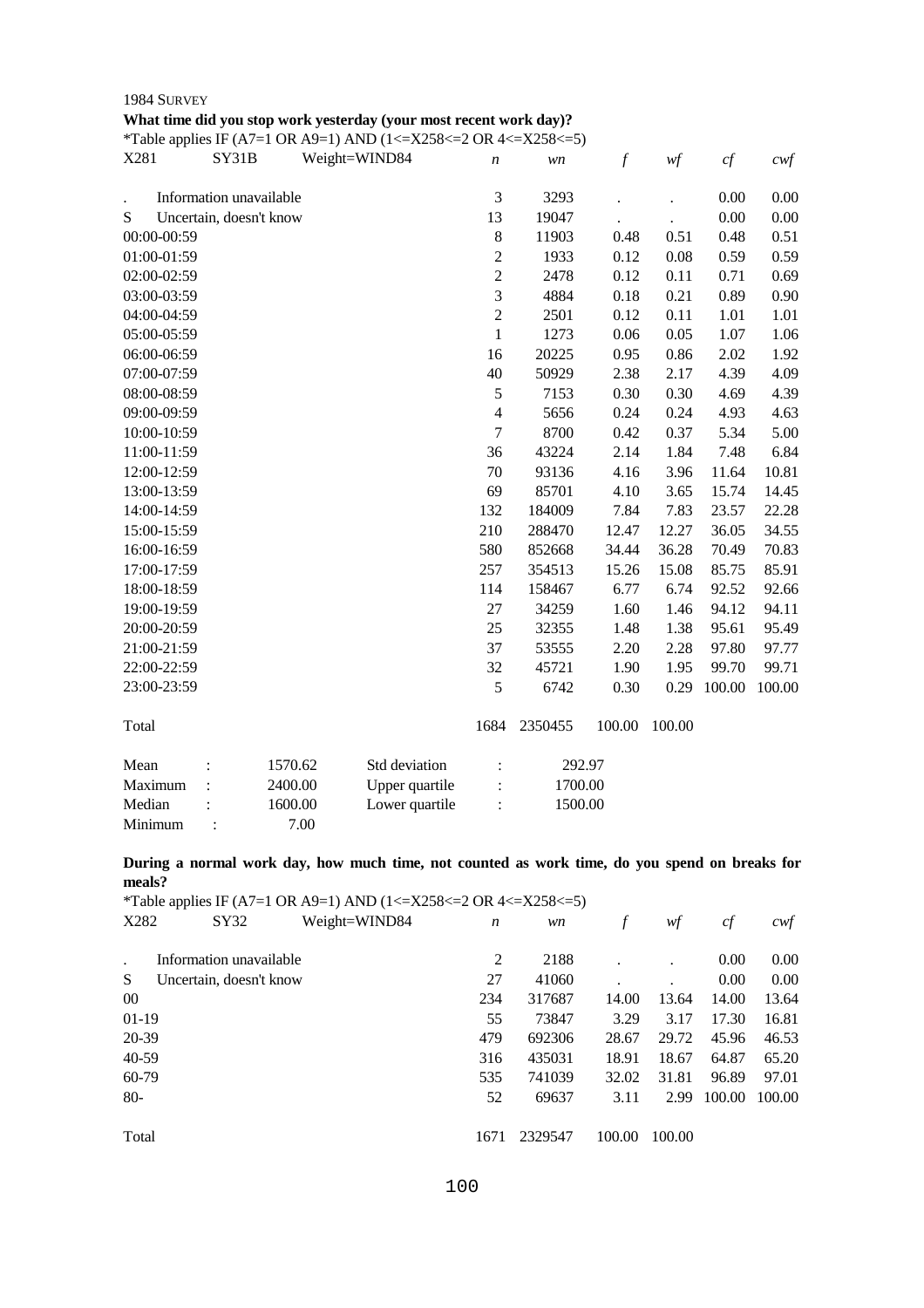|         |        |                |       | PERSONAL INTERVIEWS |
|---------|--------|----------------|-------|---------------------|
| Mean    | 40.14  | Std deviation  | 24.17 |                     |
| Maximum | 270.00 | Upper quartile | 60.00 |                     |
| Median  | 42.00  | Lower quartile | 30.00 |                     |
| Minimum | 0.00   |                |       |                     |

# **Not including breaks for meals, how much time do you spend on coffee breaks, smoking breaks etc. during your regular work time?**

|         |                         |        | *Table applies IF (A7=1 OR A9=1) AND (1<=X258<=2 OR 4<=X258<=5) |                  |         |        |        |        |        |
|---------|-------------------------|--------|-----------------------------------------------------------------|------------------|---------|--------|--------|--------|--------|
| X283    | SY33                    |        | Weight=WIND84                                                   | $\boldsymbol{n}$ | wn      | f      | wf     | cf     | cwf    |
|         | Information unavailable |        |                                                                 | $\overline{c}$   | 2188    |        |        | 0.00   | 0.00   |
| S       | Uncertain, doesn't know |        |                                                                 | 33               | 46907   |        |        | 0.00   | 0.00   |
| $00\,$  |                         |        |                                                                 | 347              | 461270  | 20.84  | 19.85  | 20.84  | 19.85  |
| 01-19   |                         |        |                                                                 | 484              | 680413  | 29.07  | 29.28  | 49.91  | 49.13  |
| 20-39   |                         |        |                                                                 | 682              | 962466  | 40.96  | 41.42  | 90.87  | 90.55  |
| 40-59   |                         |        |                                                                 | 70               | 106021  | 4.20   | 4.56   | 95.08  | 95.11  |
| 60-79   |                         |        |                                                                 | 60               | 80203   | 3.60   | 3.45   | 98.68  | 98.57  |
| $80-$   |                         |        |                                                                 | 22               | 33327   | 1.32   | 1.43   | 100.00 | 100.00 |
| Total   |                         |        |                                                                 | 1665             | 2323700 | 100.00 | 100.00 |        |        |
| Mean    |                         | 20.43  | Std deviation                                                   | $\ddot{\cdot}$   |         | 17.66  |        |        |        |
| Maximum |                         | 150.00 | Upper quartile                                                  |                  |         | 30.00  |        |        |        |
| Median  |                         | 20.00  | Lower quartile                                                  |                  |         | 10.00  |        |        |        |
| Minimum |                         | 0.00   |                                                                 |                  |         |        |        |        |        |

**Looking at the rest of your work time, how much time besides breaks do you spend doing things that are not directly related to your work, such as talking with friends or dealing with personal matters?** 

\*Table applies IF (A7=1 OR A9=1) AND (1<=X258<=2 OR 4<=X258<=5)<br> $X$ 284  $X$ <br> $X$ 924  $W$ eight=WIND84  $n$ 

| * *       |                         |        |                |                      |         |        |        |        |                  |
|-----------|-------------------------|--------|----------------|----------------------|---------|--------|--------|--------|------------------|
| X284      | SY34                    |        | Weight=WIND84  | $\boldsymbol{n}$     | wn      | f      | wf     | cf     | $c \mathsf{w} f$ |
| $\cdot$   | Information unavailable |        |                | $\overline{4}$       | 5957    |        |        | 0.00   | 0.00             |
| S         | Uncertain, doesn't know |        |                | 96                   | 151922  |        |        | 0.00   | 0.00             |
| $00\,$    |                         |        |                | 798                  | 1095657 | 49.88  | 49.47  | 49.88  | 49.47            |
| $01-19$   |                         |        |                | 482                  | 666647  | 30.13  | 30.10  | 80.00  | 79.57            |
| 20-39     |                         |        |                | 253                  | 360945  | 15.81  | 16.30  | 95.81  | 95.86            |
| $40 - 59$ |                         |        |                | 18                   | 21233   | 1.13   | 0.96   | 96.94  | 96.82            |
| 60-79     |                         |        |                | 42                   | 61615   | 2.63   | 2.78   | 99.56  | 99.60            |
| $80-$     |                         |        |                | 7                    | 8819    | 0.44   | 0.40   | 100.00 | 100.00           |
| Total     |                         |        |                | 1600                 | 2214916 | 100.00 | 100.00 |        |                  |
| Mean      | $\ddot{\cdot}$          | 10.44  | Std deviation  | $\ddot{\cdot}$       |         | 15.28  |        |        |                  |
| Maximum   | $\ddot{\cdot}$          | 150.00 | Upper quartile | $\ddot{\phantom{a}}$ |         | 15.00  |        |        |                  |
| Median    |                         | 1.00   | Lower quartile | $\vdots$             |         | 0.00   |        |        |                  |
| Minimum   |                         | 0.00   |                |                      |         |        |        |        |                  |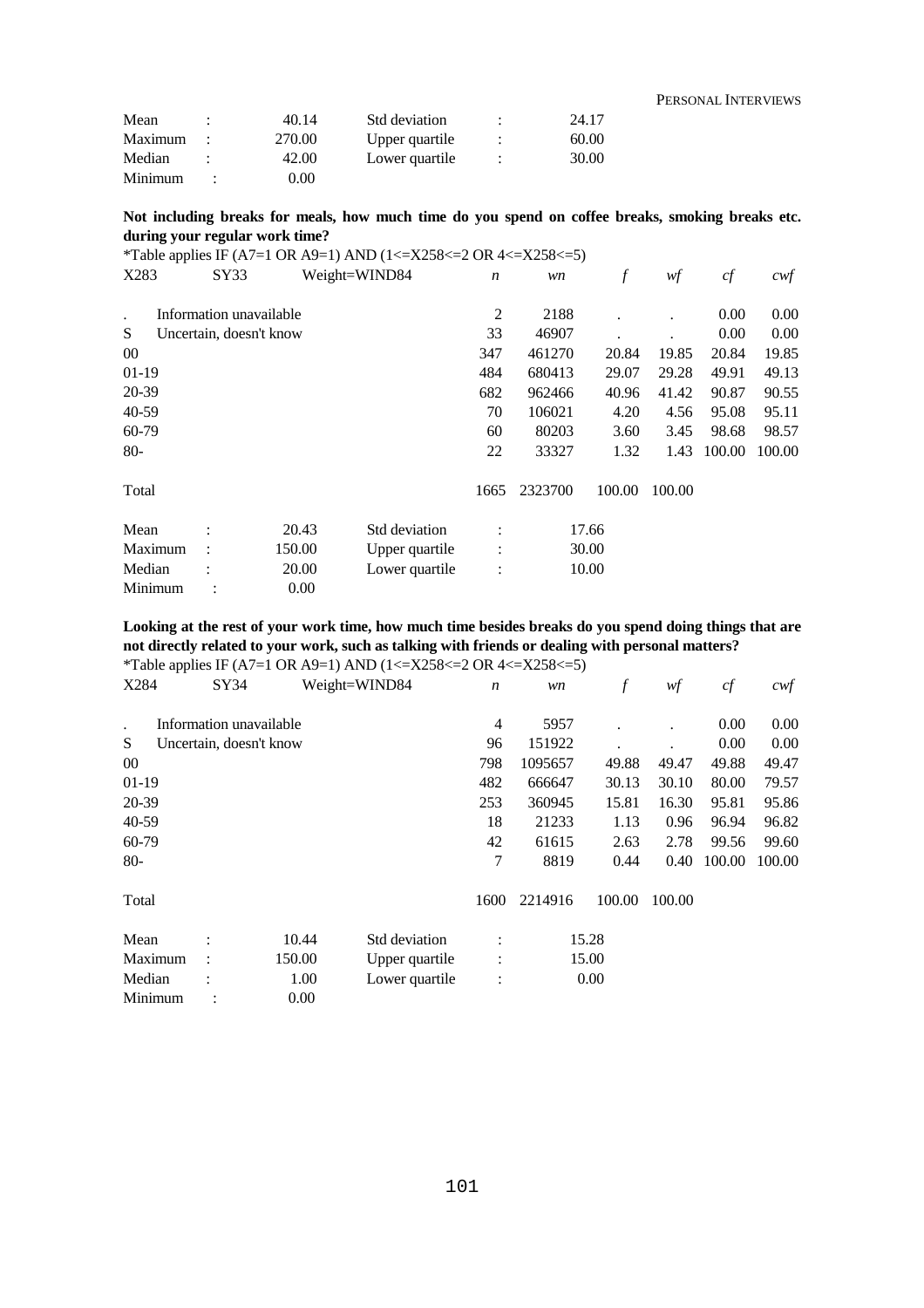# **The following questions have to do with your earnings. What kind of earnings do you receive?**

\*Table applies IF (A7=1 OR A9=1) AND (1<=X258<=2 OR 4<=X258<=5)

| X285           |                 | SY35                          | Weight=WIND84 | n    | wn      | f      | wf     | cf     | cwt    |
|----------------|-----------------|-------------------------------|---------------|------|---------|--------|--------|--------|--------|
| 1              |                 | Fixed weekly earnings         |               | 32   | 41140   | 1.88   | 1.73   | 1.88   | 1.73   |
| 2              |                 | Fixed monthly earnings        |               | 1233 | 1727684 | 72.53  | 72.81  | 74.41  | 74.55  |
| 3              |                 | Fixed yearly earnings         |               | 13   | 15347   | 0.76   | 0.65   | 75.18  | 75.19  |
| $\overline{4}$ |                 | Fixed hourly earnings         |               | 229  | 323864  | 13.47  | 13.65  | 88.65  | 88.84  |
| 5              | Piece rate      |                               |               | 41   | 57072   | 2.41   | 2.41   | 91.06  | 91.25  |
| 6              | Team piece rate |                               |               | 18   | 21809   | 1.06   | 0.92   | 92.12  | 92.17  |
| 7              |                 | Fixed earnings $+$ piece rate |               | 50   | 71583   | 2.94   | 3.02   | 95.06  | 95.18  |
| 8              | Other           |                               |               | 82   | 111622  | 4.82   | 4.70   | 99.88  | 99.89  |
| 9              |                 | Uncertain, doesn't know       |               | 2    | 2674    | 0.12   | 0.11   | 100.00 | 100.00 |
|                | Total           |                               |               |      | 2372795 | 100.00 | 100.00 |        |        |

# **How much do you (normally) earn before taxes?**

This refers to earnings per week.

|           |                         |         | *Table applies IF (A7=1 OR A9=1) AND (1<=X258<=2 OR 4<=X258<=5) AND X285=1 |                  |         |        |        |        |        |
|-----------|-------------------------|---------|----------------------------------------------------------------------------|------------------|---------|--------|--------|--------|--------|
| X286      | SY36A                   |         | Weight=WIND84                                                              | $\boldsymbol{n}$ | wn      | f      | wf     | cf     | cwf    |
| S         | Uncertain, doesn't know |         |                                                                            | 1                | 2525    |        |        | 0.00   | 0.00   |
| 0000-0499 |                         |         |                                                                            | $\overline{2}$   | 3751    | 6.45   | 9.71   | 6.45   | 9.71   |
| 0500-0749 |                         |         |                                                                            | 1                | 1317    | 3.23   | 3.41   | 9.68   | 13.12  |
| 0750-0999 |                         |         |                                                                            | 3                | 3042    | 9.68   | 7.88   | 19.35  | 21.00  |
| 1000-1249 |                         |         |                                                                            | 1                | 1265    | 3.23   | 3.28   | 22.58  | 24.28  |
| 1250-1499 |                         |         |                                                                            | 4                | 6240    | 12.90  | 16.16  | 35.48  | 40.44  |
| 1500-1749 |                         |         |                                                                            | 11               | 12238   | 35.48  | 31.69  | 70.97  | 72.13  |
| 1750-1999 |                         |         |                                                                            | 6                | 7314    | 19.35  | 18.94  | 90.32  | 91.07  |
| 2000-2249 |                         |         |                                                                            | 3                | 3448    | 9.68   | 8.93   | 100.00 | 100.00 |
| Total     |                         |         |                                                                            | 31               | 38615   | 100.00 | 100.00 |        |        |
| Mean      |                         | 1419.15 | Std deviation                                                              |                  | 493.86  |        |        |        |        |
| Maximum   |                         | 2091.00 | Upper quartile                                                             |                  | 1800.00 |        |        |        |        |
| Median    |                         | 1600.00 | Lower quartile                                                             |                  | 1300.00 |        |        |        |        |
| Minimum   |                         | 240.00  |                                                                            |                  |         |        |        |        |        |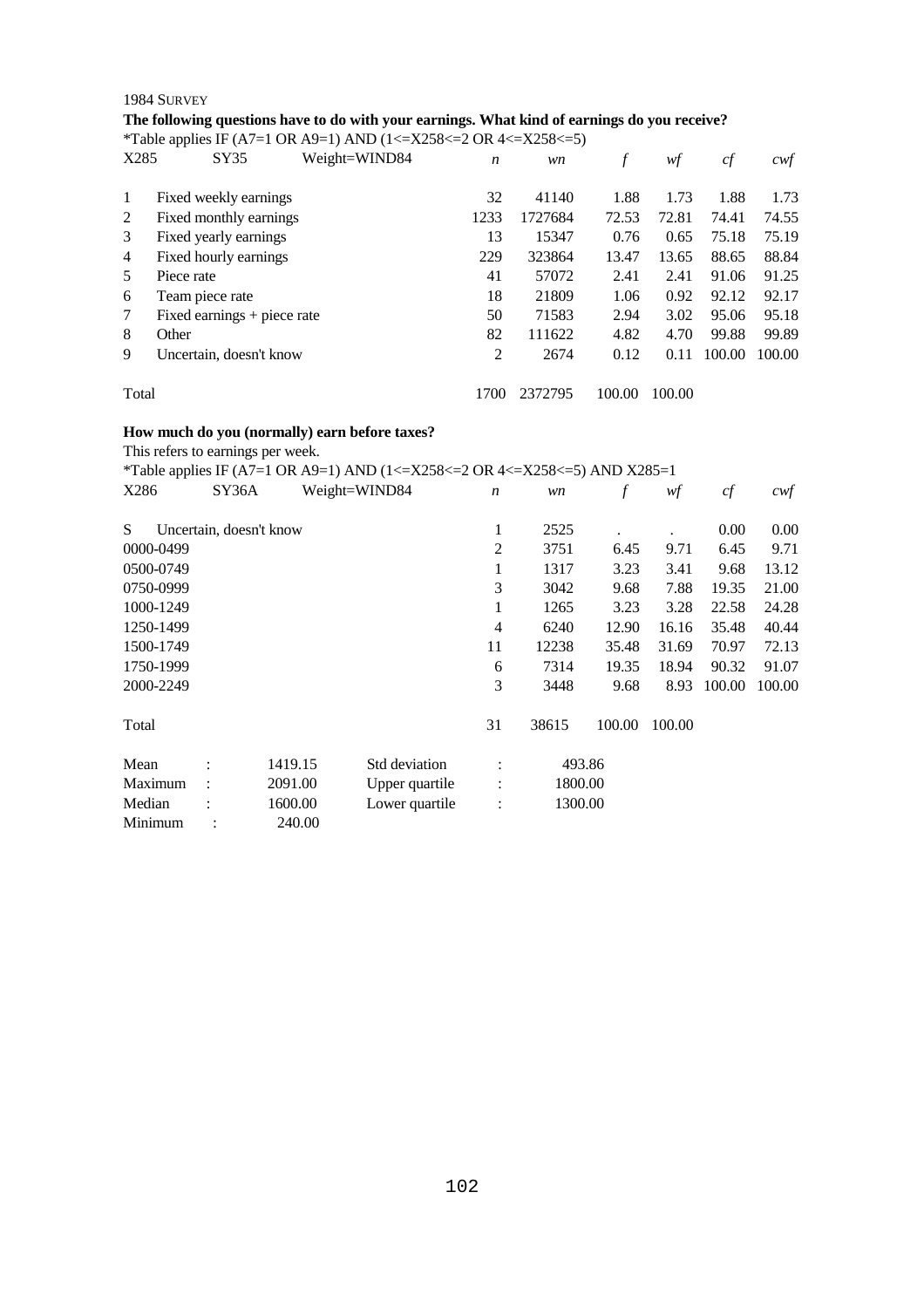# **How much do you (normally) earn before taxes?**

This refers to earnings per month.

|             |       |                         | *Table applies IF (A7=1 OR A9=1) AND (1<=X258<=2 OR 4<=X258<=5) AND (X285=2 OR 5<=X258<=8) |                      |         |        |        |        |        |
|-------------|-------|-------------------------|--------------------------------------------------------------------------------------------|----------------------|---------|--------|--------|--------|--------|
| X287        | SY36B |                         | Weight=WIND84                                                                              | $\boldsymbol{n}$     | wn      | f      | wf     | cf     | $c$ wf |
|             |       | Information unavailable |                                                                                            | 1                    | 1224    |        |        | 0.00   | 0.00   |
| S           |       | Uncertain, doesn't know |                                                                                            | 21                   | 26262   |        |        | 0.00   | 0.00   |
| 00000-01999 |       |                         |                                                                                            | 14                   | 19646   | 1.15   | 1.15   | 1.15   | 1.15   |
| 02000-03999 |       |                         |                                                                                            | 150                  | 192148  | 12.36  | 11.28  | 13.51  | 12.43  |
| 04000-05999 |       |                         |                                                                                            | 219                  | 305865  | 18.04  | 17.95  | 31.55  | 30.38  |
| 06000-07999 |       |                         |                                                                                            | 416                  | 624022  | 34.27  | 36.62  | 65.82  | 67.00  |
| 08000-09999 |       |                         |                                                                                            | 220                  | 307277  | 18.12  | 18.03  | 83.94  | 85.03  |
| 10000-11999 |       |                         |                                                                                            | 105                  | 142262  | 8.65   | 8.35   | 92.59  | 93.38  |
| 12000-13999 |       |                         |                                                                                            | 40                   | 50831   | 3.29   | 2.98   | 95.88  | 96.36  |
| 14000-15999 |       |                         |                                                                                            | 27                   | 34602   | 2.22   | 2.03   | 98.11  | 98.39  |
| 16000-17999 |       |                         |                                                                                            | 8                    | 10013   | 0.66   | 0.59   | 98.76  | 98.98  |
| 18000-19999 |       |                         |                                                                                            | 4                    | 4592    | 0.33   | 0.27   | 99.09  | 99.25  |
| 20000-      |       |                         |                                                                                            | 11                   | 12756   | 0.91   | 0.75   | 100.00 | 100.00 |
| Total       |       |                         |                                                                                            | 1214                 | 1704014 | 100.00 | 100.00 |        |        |
| Mean        |       | 7300.90                 | Std deviation                                                                              |                      | 3067.80 |        |        |        |        |
| Maximum     |       | 27500.00                | Upper quartile                                                                             |                      | 8700.00 |        |        |        |        |
| Median      |       | 7000.00                 | Lower quartile                                                                             | $\ddot{\phantom{a}}$ | 5213.50 |        |        |        |        |
| Minimum     |       | 53.00                   |                                                                                            |                      |         |        |        |        |        |

# **How much do you (normally) earn before taxes?**

This refers to earnings per year.

\*Table applies IF (A7=1 OR A9=1) AND (1<=X258<=2 OR 4<=X258<=5) AND X285=3<br>  $\frac{8 \times 36C}{W}$  Weight=WIND84 n wn f wf

|               |       |                         | $\frac{1}{2}$ applies if $\frac{1}{2}$ if $\frac{1}{2}$ of $\frac{1}{2}$ if $\frac{1}{2}$ if $\frac{1}{2}$ if $\frac{1}{2}$ if $\frac{1}{2}$ if $\frac{1}{2}$ if $\frac{1}{2}$ if $\frac{1}{2}$ if $\frac{1}{2}$ if $\frac{1}{2}$ if $\frac{1}{2}$ if $\frac{1}{2}$ if $\frac{1}{2}$ if $\frac{1$ |                  |        |        |        |        |        |
|---------------|-------|-------------------------|---------------------------------------------------------------------------------------------------------------------------------------------------------------------------------------------------------------------------------------------------------------------------------------------------|------------------|--------|--------|--------|--------|--------|
| X288          | SY36C |                         | Weight=WIND84                                                                                                                                                                                                                                                                                     | $\boldsymbol{n}$ | wn     |        | wf     | cf     | cwf    |
| S             |       | Uncertain, doesn't know |                                                                                                                                                                                                                                                                                                   | $\overline{2}$   | 1939   |        |        | 0.00   | 0.00   |
| 000000-023999 |       |                         |                                                                                                                                                                                                                                                                                                   | $\overline{2}$   | 1845   | 18.18  | 13.76  | 18.18  | 13.76  |
| 048000-071999 |       |                         |                                                                                                                                                                                                                                                                                                   | 1                | 1247   | 9.09   | 9.30   | 27.27  | 23.06  |
| 072000-095999 |       |                         |                                                                                                                                                                                                                                                                                                   | 3                | 4694   | 27.27  | 35.01  | 54.55  | 58.07  |
| 096000-119999 |       |                         |                                                                                                                                                                                                                                                                                                   | 1                | 1262   | 9.09   | 9.41   | 63.64  | 67.48  |
| 120000-143999 |       |                         |                                                                                                                                                                                                                                                                                                   | 1                | 1272   | 9.09   | 9.49   | 72.73  | 76.97  |
| 192000-215999 |       |                         |                                                                                                                                                                                                                                                                                                   | 1                | 1292   | 9.09   | 9.64   | 81.82  | 86.61  |
| 240000-       |       |                         |                                                                                                                                                                                                                                                                                                   | $\overline{2}$   | 1796   | 18.18  | 13.39  | 100.00 | 100.00 |
| Total         |       |                         |                                                                                                                                                                                                                                                                                                   | 11               | 13408  | 100.00 | 100.00 |        |        |
| Mean          |       | 136013                  | Std deviation                                                                                                                                                                                                                                                                                     | $\ddot{\cdot}$   | 131008 |        |        |        |        |
| Maximum       |       | 500000                  | Upper quartile                                                                                                                                                                                                                                                                                    | $\ddot{\cdot}$   | 200000 |        |        |        |        |
| Median        |       | 88740                   | Lower quartile                                                                                                                                                                                                                                                                                    | $\ddot{\cdot}$   | 62000  |        |        |        |        |
| Minimum       |       | 8500                    |                                                                                                                                                                                                                                                                                                   |                  |        |        |        |        |        |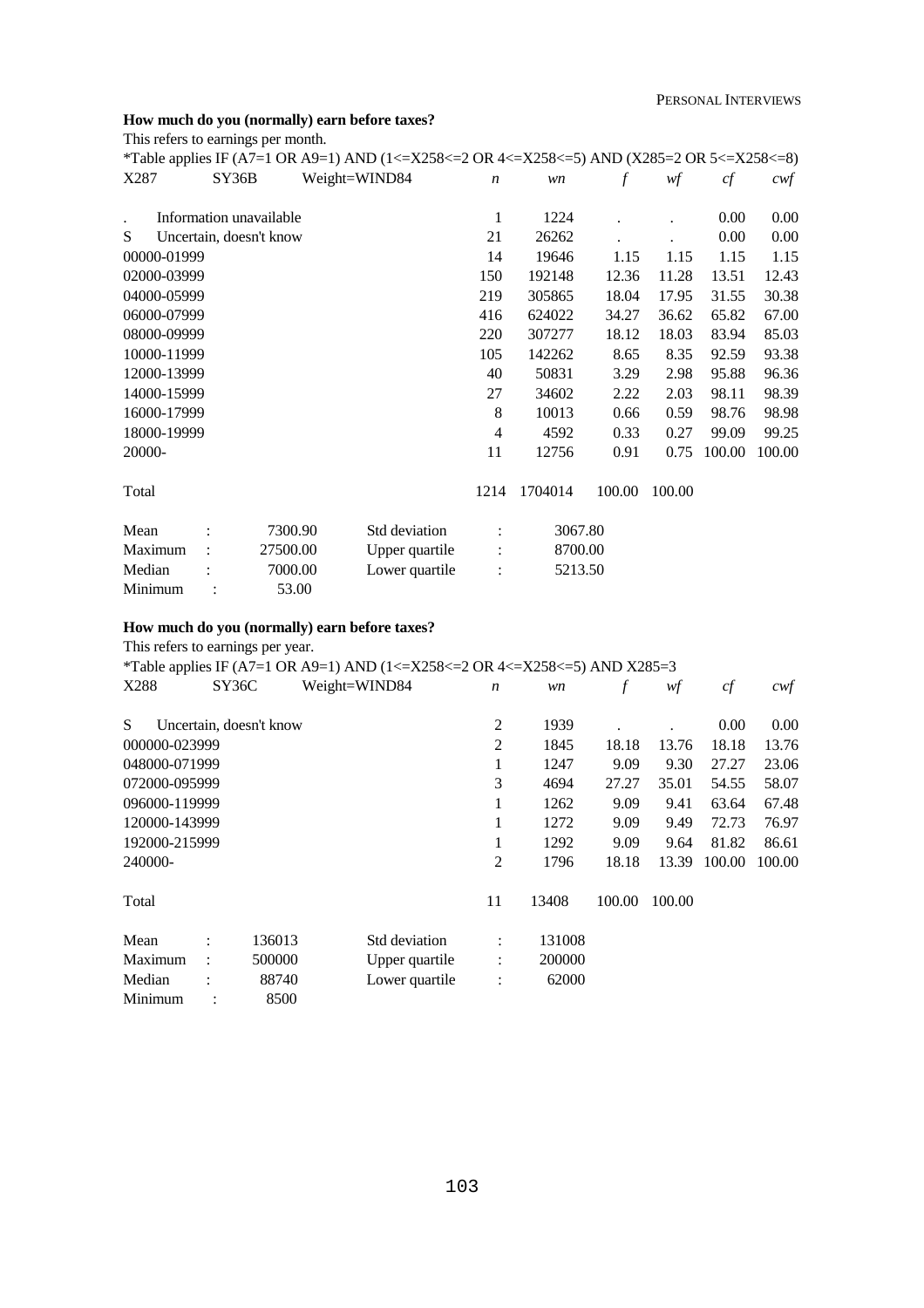# **How much do you (normally) earn before taxes?**

This refers to earnings per hour.

|           |                         | *Table applies IF (A7=1 OR A9=1) AND (1<=X258<=2 OR 4<=X258<=5) AND X285=4 |                  |        |        |        |        |        |
|-----------|-------------------------|----------------------------------------------------------------------------|------------------|--------|--------|--------|--------|--------|
| X289      | SY41                    | Weight=WIND84                                                              | $\boldsymbol{n}$ | wn     | f      | wf     | cf     | cwf    |
| S         | Uncertain, doesn't know |                                                                            | 5                | 7373   |        |        | 0.00   | 0.00   |
| $10-14$   |                         |                                                                            | 4                | 5009   | 1.79   | 1.58   | 1.79   | 1.58   |
| $20 - 24$ |                         |                                                                            | 3                | 3472   | 1.34   | 1.10   | 3.13   | 2.68   |
| $25-29$   |                         |                                                                            | 9                | 14298  | 4.02   | 4.52   | 7.14   | 7.20   |
| $30 - 34$ |                         |                                                                            | 46               | 73989  | 20.54  | 23.38  | 27.68  | 30.58  |
| 35-39     |                         |                                                                            | 86               | 115507 | 38.39  | 36.50  | 66.07  | 67.07  |
| 40-44     |                         |                                                                            | 48               | 65482  | 21.43  | 20.69  | 87.50  | 87.76  |
| 45-49     |                         |                                                                            | 18               | 27518  | 8.04   | 8.69   | 95.54  | 96.46  |
| 50-54     |                         |                                                                            | 5                | 6240   | 2.23   | 1.97   | 97.77  | 98.43  |
| 55-59     |                         |                                                                            | 2                | 1966   | 0.89   | 0.62   | 98.66  | 99.05  |
| 60-64     |                         |                                                                            | 1                | 927    | 0.45   | 0.29   | 99.11  | 99.34  |
| 65-69     |                         |                                                                            | 1                | 1249   | 0.45   | 0.39   | 99.55  | 99.74  |
| 70-74     |                         |                                                                            | 1                | 834    | 0.45   | 0.26   | 100.00 | 100.00 |
| Total     |                         |                                                                            | 224              | 316491 | 100.00 | 100.00 |        |        |
| Mean      | 37.14                   | Std deviation                                                              |                  |        | 7.22   |        |        |        |
| Maximum   | 72.00                   | Upper quartile                                                             |                  |        | 41.00  |        |        |        |
| Median    | 36.50                   | Lower quartile                                                             |                  |        | 34.00  |        |        |        |
| Minimum   | 7.00                    |                                                                            |                  |        |        |        |        |        |

**If you work more hours than usual during a given week, are you compensated in money or time off for the extra hours?** 

|               |                                | *Table applies IF (A7=1 OR A9=1) AND (1<=X258<=2 OR 4<=X258<=5) AND NOT (4<=X258<=8) |                  |           |        |        |        |        |
|---------------|--------------------------------|--------------------------------------------------------------------------------------|------------------|-----------|--------|--------|--------|--------|
| X290          | N                              | Weight=WIND84                                                                        | $\boldsymbol{n}$ | <i>wn</i> | f      | wf     | cf     | cwt    |
| $\mathbf{1}$  | Yes, money or time off         |                                                                                      | 1074             | 1509890   | 83.91  | 84.50  | 83.91  | 84.50  |
| 2             | No, neither money nor time off |                                                                                      | 184              | 244758    | 14.38  | 13.70  | 98.28  | 98.20  |
| $\mathcal{E}$ | Uncertain, doesn't know        |                                                                                      | 22               | 32197     | 1.72   | 1.80   | 100.00 | 100.00 |
| Total         |                                |                                                                                      | 1280             | 1786845   | 100.00 | 100.00 |        |        |

# **(If you are compensated in money), are you paid more for overtime?**

\*Table applies IF (A7=1 OR A9=1) AND (1<=X258<=2 OR 4<=X258<=5) AND X290=1

| X291  | N                       | Weight=WIND84 | n    | wn      | $\mathcal{F}$ | wf     | cf     | cwf               |
|-------|-------------------------|---------------|------|---------|---------------|--------|--------|-------------------|
|       | Information unavailable |               | 4    | 11725   |               |        | 0.00   | 0.00 <sub>1</sub> |
|       | Yes                     |               | 879  | 1227472 | 60.58         | 60.62  | 60.58  | 60.62             |
|       | N <sub>0</sub>          |               | 471  | 636591  | 32.46         | 31.44  | 93.04  | 92.06             |
| 3     | Uncertain, doesn't know |               | 101  | 160846  | 6.96          | 7.94   | 100.00 | 100.00            |
| Total |                         |               | 1451 | 2024909 | 100.00        | 100.00 |        |                   |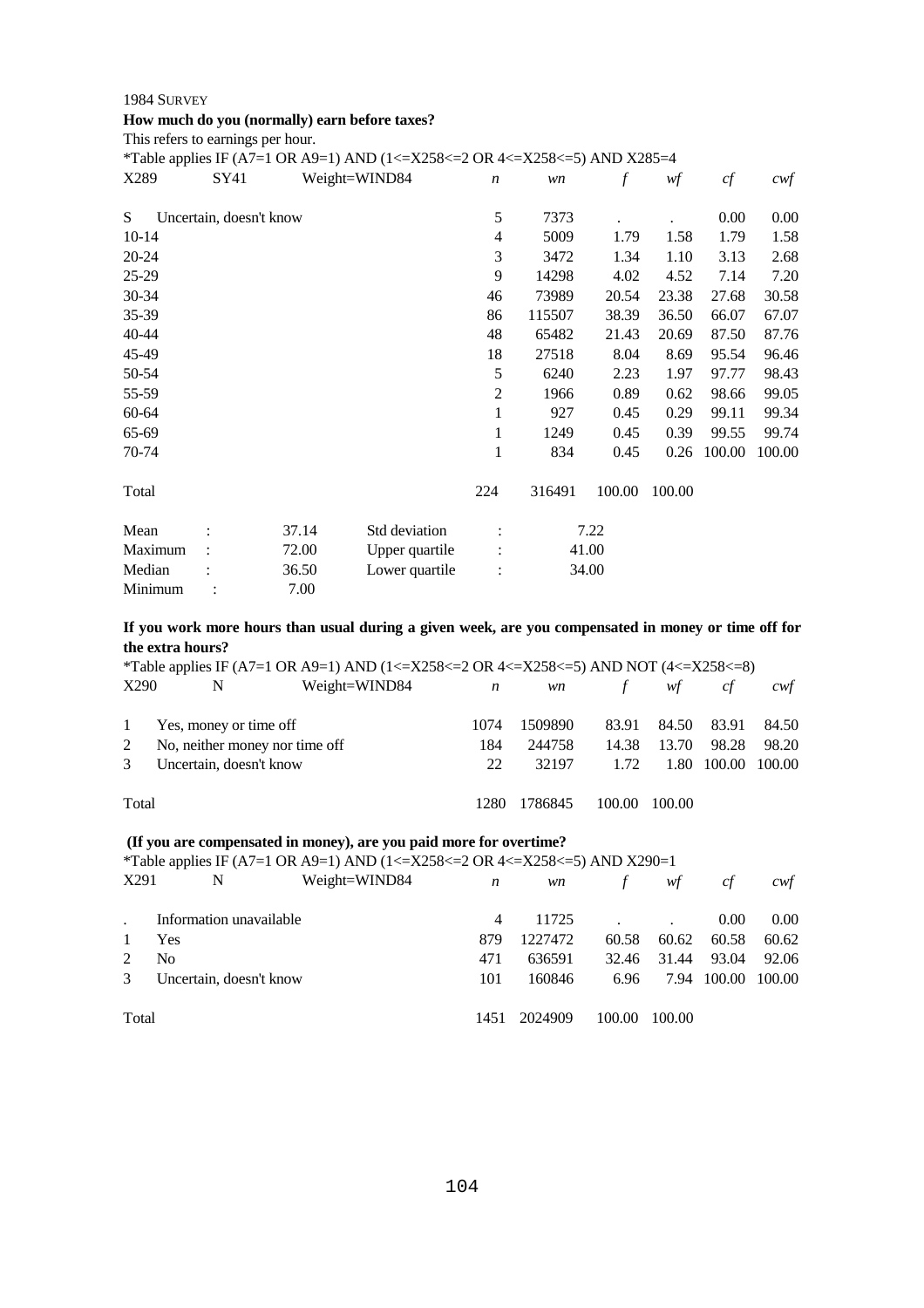PERSONAL INTERVIEWS

| Approximately how much more - 50 percent more, 100 percent more or another percentage? |  |  |
|----------------------------------------------------------------------------------------|--|--|
|                                                                                        |  |  |

|         |   |                         | *Table applies IF (A7=1 OR A9=1) AND (1<=X258<=2 OR 4<=X258<=5) AND X290=1 AND X291=1 |                  |         |        |        |        |        |
|---------|---|-------------------------|---------------------------------------------------------------------------------------|------------------|---------|--------|--------|--------|--------|
| X292    | N |                         | Weight=WIND84                                                                         | $\boldsymbol{n}$ | wn      |        | wf     | cf     | cwf    |
| S       |   | Uncertain, doesn't know |                                                                                       | 126              | 174912  |        |        | 0.00   | 0.00   |
| $01-49$ |   |                         |                                                                                       | 79               | 111586  | 10.49  | 10.60  | 10.49  | 10.60  |
| 50      |   |                         |                                                                                       | 467              | 640983  | 62.02  | 60.90  | 72.51  | 71.50  |
| 51-99   |   |                         |                                                                                       | 43               | 58720   | 5.71   | 5.58   | 78.22  | 77.08  |
| 100     |   |                         |                                                                                       | 147              | 212807  | 19.52  | 20.22  | 97.74  | 97.30  |
| $101 -$ |   |                         |                                                                                       | 17               | 28464   | 2.26   | 2.70   | 100.00 | 100.00 |
| Total   |   |                         |                                                                                       | 753              | 1052560 | 100.00 | 100.00 |        |        |
| Mean    |   | 62.07                   | Std deviation                                                                         |                  |         | 28.03  |        |        |        |
| Maximum |   | 240.00                  | Upper quartile                                                                        | $\ddot{\cdot}$   |         | 70.00  |        |        |        |
| Median  |   | 50.00                   | Lower quartile                                                                        | $\ddot{\cdot}$   |         | 50.00  |        |        |        |
| Minimum |   | 6.00                    |                                                                                       |                  |         |        |        |        |        |

#### **Do you usually take your overtime compensation as money or time off, or does it vary?**

|                | *Table applies IF (A7=1 OR A9=1) AND (1<=X258<=2 OR 4<=X258<=5) AND NOT (4<=X285<=8) |      |         |        |        |        |        |  |  |
|----------------|--------------------------------------------------------------------------------------|------|---------|--------|--------|--------|--------|--|--|
| X293           | N<br>Weight=WIND84                                                                   | n    | wn      |        | wf     | cf     | cwt    |  |  |
|                | Information unavailable                                                              | 206  | 276955  |        |        | 0.00   | 0.00   |  |  |
| -1             | Money                                                                                | 272  | 378630  | 25.33  | 25.08  | 25.33  | 25.08  |  |  |
| 2              | Time off                                                                             | 576  | 815328  | 53.63  | 54.00  | 78.96  | 79.08  |  |  |
| $\mathcal{E}$  | Varies                                                                               | 119  | 164802  | 11.08  | 10.91  | 90.04  | 89.99  |  |  |
| $\overline{4}$ | No overtime                                                                          | 100  | 141959  | 9.31   | 9.40   | 99.35  | 99.39  |  |  |
| 5              | Uncertain, doesn't know                                                              |      | 9171    | 0.65   | 0.61   | 100.00 | 100.00 |  |  |
| Total          |                                                                                      | 1074 | 1509890 | 100.00 | 100.00 |        |        |  |  |

# **Would your employer permit you, on a permanent basis, to work more hours for pay at your primary job if you wanted to do so?**

\*Table applies IF (A7=1 OR A9=1) AND (1 <= X258 <= 2 OR 4 <= X258 <= 5) X294 SY51 Weight=WIND84 *n wn f wf cf cwf*

|             | 1 Yes                     | 554  | 758612       |               | 32.59 31.97 32.59 31.97 |  |
|-------------|---------------------------|------|--------------|---------------|-------------------------|--|
| $2^{\circ}$ | N <sub>0</sub>            | 1037 | 1456677      |               | 61.00 61.39 93.59 93.36 |  |
|             | 3 Uncertain, doesn't know | 109. | 157506       |               | 6.41 6.64 100.00 100.00 |  |
|             |                           |      |              |               |                         |  |
| Total       |                           |      | 1700 2372795 | 100.00 100.00 |                         |  |

# **If you were able to do so, would you like to work more hours at the same hourly wage in order to earn more money?**

|                             |                         | *Table applies IF (A7=1 OR A9=1) AND (1<=X258<=2 OR 4<=X258<=5) AND (2<=X294<=3) |                  |         |        |        |                   |        |
|-----------------------------|-------------------------|----------------------------------------------------------------------------------|------------------|---------|--------|--------|-------------------|--------|
| X295                        | SY52                    | Weight=WIND84                                                                    | $\boldsymbol{n}$ | wn      | f      | wf     | сf                | cwt    |
|                             | Information unavailable |                                                                                  | 3                | 3288    |        |        | 0.00 <sub>1</sub> | 0.00   |
|                             | <b>Yes</b>              |                                                                                  | 122              | 175102  | 10.67  | 10.87  | 10.67             | 10.87  |
| $\mathcal{D}_{\mathcal{L}}$ | No                      |                                                                                  | 1005             | 1413122 | 87.93  | 87.72  | 98.60             | 98.59  |
| $\mathcal{E}$               | Uncertain, doesn't know |                                                                                  | 16               | 22671   | 1.40   |        | 1.41 100.00       | 100.00 |
| Total                       |                         |                                                                                  | 1143             | 1610895 | 100.00 | 100.00 |                   |        |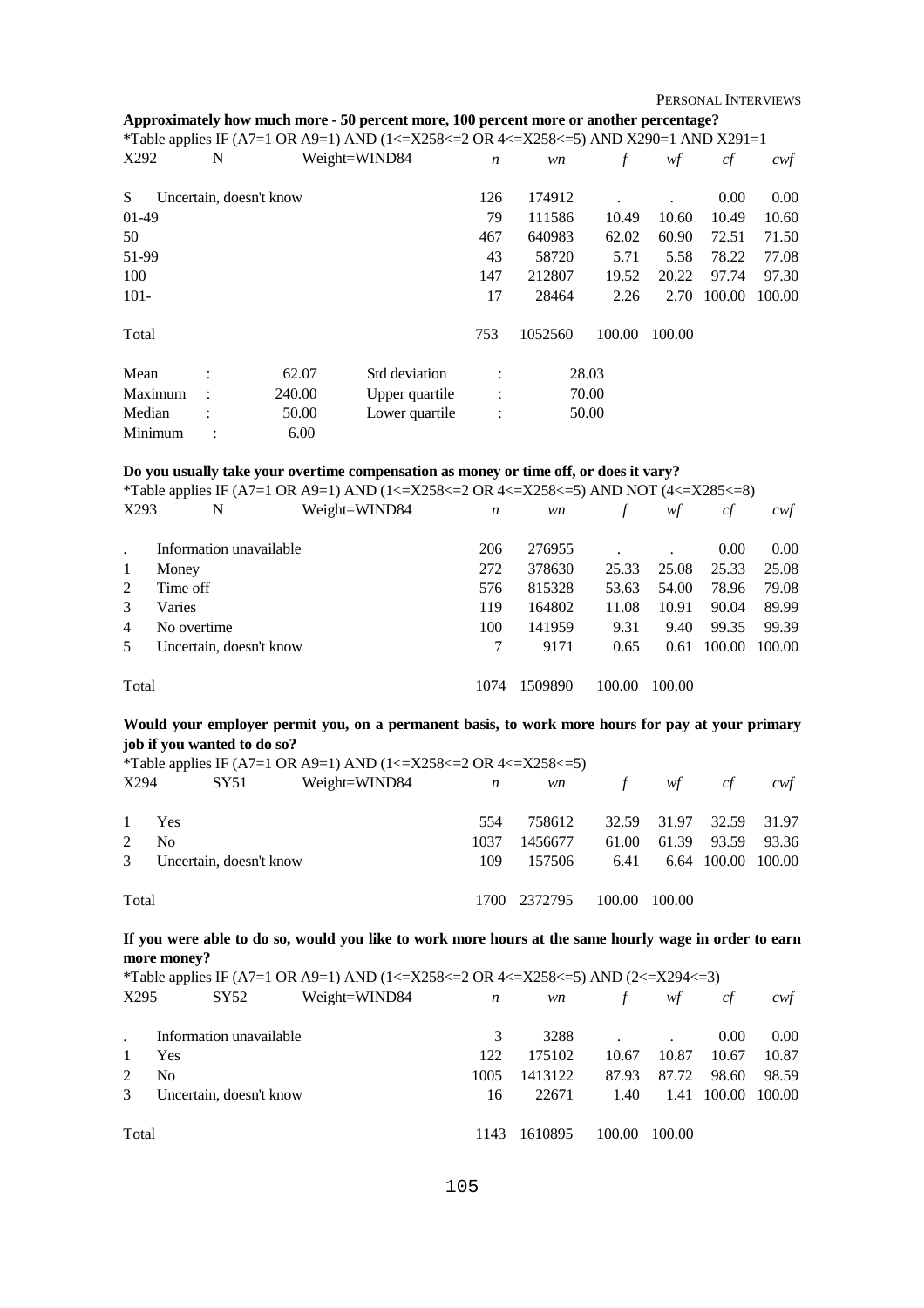# **How many more hours per week would you like to work?**

\*Table applies IF (A7=1 OR A9=1) AND (1<=X258<=2 OR 4<=X258<=5) AND X295=1

| X296      | SY53A                   |       | Weight=WIND84  | $\boldsymbol{n}$ | wn     | $\boldsymbol{f}$ | wf     | cf     | $c \mathsf{w} f$ |
|-----------|-------------------------|-------|----------------|------------------|--------|------------------|--------|--------|------------------|
| S         | Uncertain, doesn't know |       |                | 4                | 4784   |                  |        | 0.00   | 0.00             |
| $01 - 04$ |                         |       |                | 14               | 20204  | 11.11            | 11.16  | 11.11  | 11.16            |
| 05        |                         |       |                | 23               | 31437  | 18.25            | 17.37  | 29.37  | 28.53            |
| 06-09     |                         |       |                | 15               | 22231  | 11.90            | 12.28  | 41.27  | 40.81            |
| 10        |                         |       |                | 50               | 72347  | 39.68            | 39.97  | 80.95  | 80.78            |
| $11 - 14$ |                         |       |                | 4                | 5990   | 3.17             | 3.31   | 84.13  | 84.09            |
| $15-19$   |                         |       |                | 8                | 10748  | 6.35             | 5.94   | 90.48  | 90.03            |
| $20-$     |                         |       |                | 12               | 18056  | 9.52             | 9.97   | 100.00 | 100.00           |
| Total     |                         |       |                | 126              | 181013 | 100.00           | 100.00 |        |                  |
| Mean      |                         | 9.66  | Std deviation  | $\ddot{\cdot}$   |        | 5.52             |        |        |                  |
| Maximum   | ÷                       | 30.00 | Upper quartile | :                |        | 10.00            |        |        |                  |
| Median    |                         | 10.00 | Lower quartile | $\ddot{\cdot}$   |        | 5.00             |        |        |                  |
| Minimum   |                         | 0.00  |                |                  |        |                  |        |        |                  |

#### **How many more weeks per year would you like to work?**

\*Table applies IF (A7=1 OR A9=1) AND (1<=X258<=2 OR 4<=X258<=5) AND X295=1

| X297    | SY54B                   |       | Weight=WIND84  | $\boldsymbol{n}$       | wn     | f      | wf     | cf     | $c \mathsf{w} f$ |
|---------|-------------------------|-------|----------------|------------------------|--------|--------|--------|--------|------------------|
| S       | Uncertain, doesn't know |       |                | 16                     | 27241  |        |        | 0.00   | 0.00             |
| $00\,$  |                         |       |                | 89                     | 120337 | 78.07  | 75.90  | 78.07  | 75.90            |
| $01-09$ |                         |       |                | 6                      | 9659   | 5.26   | 6.09   | 83.33  | 81.99            |
| $10-19$ |                         |       |                | $\overline{4}$         | 4519   | 3.51   | 2.85   | 86.84  | 84.84            |
| 20-29   |                         |       |                | 10                     | 16745  | 8.77   | 10.56  | 95.61  | 95.40            |
| 30-39   |                         |       |                | 4                      | 6265   | 3.51   | 3.95   | 99.12  | 99.35            |
| 40-49   |                         |       |                | 1                      | 1031   | 0.88   | 0.65   | 100.00 | 100.00           |
| Total   |                         |       |                | 114                    | 158556 | 100.00 | 100.00 |        |                  |
| Mean    | $\bullet$               | 4.54  | Std deviation  | $\bullet$              |        | 9.61   |        |        |                  |
| Maximum | $\bullet$               | 42.00 | Upper quartile | $\bullet$<br>$\bullet$ |        | 0.00   |        |        |                  |
| Median  |                         | 0.00  | Lower quartile | $\ddot{\cdot}$         |        | 0.00   |        |        |                  |
| Minimum |                         | 0.00  |                |                        |        |        |        |        |                  |

# **Would your employer permit you, on a permanent basis, to work fewer hours per week at your primary job if you wanted to do so?**

|  | *Table applies IF (A7=1 OR A9=1) AND (1<=X258<=2 OR 4<=X258<=5) |
|--|-----------------------------------------------------------------|
|  |                                                                 |

| X298  | SY54                    | Weight=WIND84 | n     | wn      | $\sqrt{f}$ | wf     | cf     | cwf    |
|-------|-------------------------|---------------|-------|---------|------------|--------|--------|--------|
|       | Information unavailable |               |       | 1262    |            |        | 0.00   | 0.00   |
|       | Yes                     |               | 406   | 573296  | 23.90      | 24.17  | 23.90  | 24.17  |
|       | No                      |               | 1186  | 1638207 | 69.81      | 69.08  | 93.70  | 93.25  |
| 3     | Uncertain, doesn't know |               | 107   | 160030  | 6.30       | 6.75   | 100.00 | 100.00 |
| Total |                         |               | 1699. | 2371533 | 100.00     | 100.00 |        |        |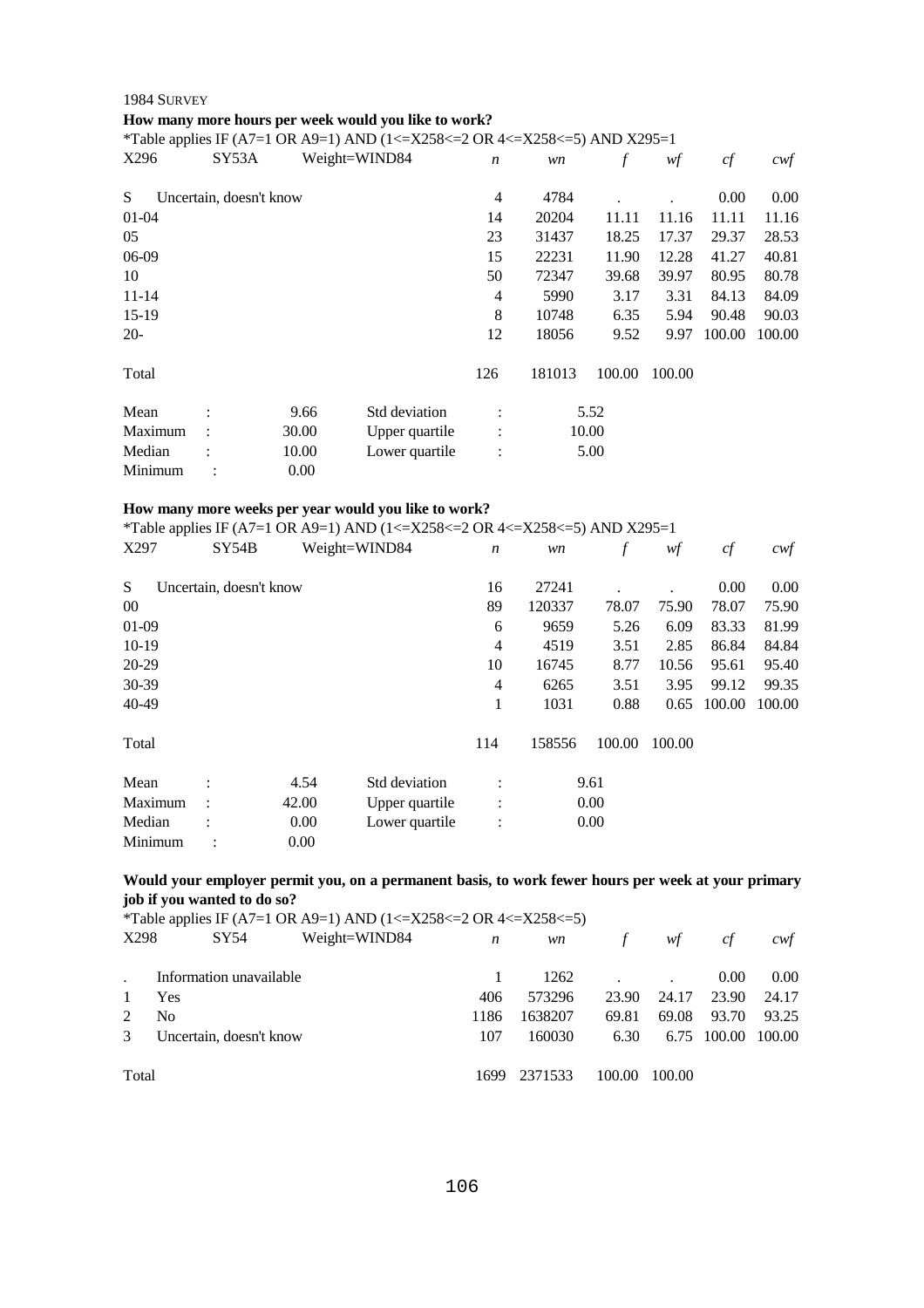PERSONAL INTERVIEWS

**Would you like to work fewer hours at the same hourly wage, even if that would mean earning less overall?** 

|               |                         |                         | *Table applies IF (A7=1 OR A9=1) AND (1<=X258<=2 OR 4<=X258<=5) AND (2<=X298<=3) |                  |         |        |        |        |       |
|---------------|-------------------------|-------------------------|----------------------------------------------------------------------------------|------------------|---------|--------|--------|--------|-------|
| X299          |                         | SY55                    | Weight=WIND84                                                                    | $\boldsymbol{n}$ | wn      |        | wf     | cf     | cwt   |
|               |                         | Information unavailable |                                                                                  | 4                | 4605    |        |        | 0.00   | 0.00  |
|               | Yes                     |                         |                                                                                  | 164              | 216874  | 12.72  | 12.09  | 12.72  | 12.09 |
|               | N <sub>0</sub>          |                         |                                                                                  | 1084             | 1519948 | 84.10  | 84.74  | 96.82  | 96.83 |
| $\mathcal{E}$ | Uncertain, doesn't know |                         | 41                                                                               | 56810            | 3.18    | 3.17   | 100.00 | 100.00 |       |
|               |                         |                         |                                                                                  | 1289             | 1793632 | 100.00 | 100.00 |        |       |

Total

#### **How many fewer hours would you like to work per week?**

\*Table applies IF (A7=1 OR A9=1) AND (1<=X258<=2 OR 4<=X258<=5) AND X299=1<br>X300 SY56A Weight=WIND84  $n \text{ w n}$  f  $\text{ w f}$ 

| X300                 | SY56A                   |       | Weight=WIND84  | $\boldsymbol{n}$ | wn     |        | wf     | cf       | cwf      |
|----------------------|-------------------------|-------|----------------|------------------|--------|--------|--------|----------|----------|
| $\ddot{\phantom{0}}$ | Information unavailable |       |                | 3                | 4651   |        |        | $0.00\,$ | $0.00\,$ |
| S                    | Uncertain, doesn't know |       |                | 6                | 8433   |        |        | $0.00\,$ | 0.00     |
| $01-04$              |                         |       |                | 16               | 20737  | 10.32  | 10.18  | 10.32    | 10.18    |
| 05                   |                         |       |                | 20               | 24278  | 12.90  | 11.91  | 23.23    | 22.09    |
| 06-09                |                         |       |                | 33               | 42946  | 21.29  | 21.07  | 44.52    | 43.16    |
| 10                   |                         |       |                | 61               | 84423  | 39.35  | 41.43  | 83.87    | 84.59    |
| $11 - 14$            |                         |       |                | 2                | 2677   | 1.29   | 1.31   | 85.16    | 85.90    |
| $15-19$              |                         |       |                | 2                | 2184   | 1.29   | 1.07   | 86.45    | 86.97    |
| $20-$                |                         |       |                | 21               | 26545  | 13.55  | 13.03  | 100.00   | 100.00   |
| Total                |                         |       |                | 155              | 203790 | 100.00 | 100.00 |          |          |
| Mean                 |                         | 10.41 | Std deviation  | $\ddot{\cdot}$   |        | 7.53   |        |          |          |
| Maximum              |                         | 56.00 | Upper quartile | $\ddot{\cdot}$   |        | 10.00  |        |          |          |
| Median               |                         | 10.00 | Lower quartile | $\ddot{\cdot}$   |        | 7.00   |        |          |          |
| Minimum              |                         | 0.00  |                |                  |        |        |        |          |          |

# **How many fewer weeks would you like to work per year?**

\*Table applies IF (A7=1 OR A9=1) AND (1<=X258<=2 OR 4<=X258<=5) AND X299=1

| X301    |                      | SY56B                   |       | Weight=WIND84  | $\boldsymbol{n}$ | wn     | f      | wf     | cf     | cwf    |
|---------|----------------------|-------------------------|-------|----------------|------------------|--------|--------|--------|--------|--------|
| $\cdot$ |                      | Information unavailable |       |                | 5                | 7212   |        |        | 0.00   | 0.00   |
| S       |                      | Uncertain, doesn't know |       |                | 11               | 12199  |        |        | 0.00   | 0.00   |
| $00\,$  |                      |                         |       |                | 100              | 129183 | 67.57  | 65.42  | 67.57  | 65.42  |
| $01-09$ |                      |                         |       |                | 36               | 52599  | 24.32  | 26.64  | 91.89  | 92.06  |
| $10-19$ |                      |                         |       |                | 8                | 10222  | 5.41   | 5.18   | 97.30  | 97.24  |
| 20-29   |                      |                         |       |                | 4                | 5459   | 2.70   | 2.76   | 100.00 | 100.00 |
| Total   |                      |                         |       |                | 148              | 197463 | 100.00 | 100.00 |        |        |
| Mean    | $\ddot{\cdot}$       |                         | 2.31  | Std deviation  | $\ddot{\cdot}$   |        | 4.73   |        |        |        |
| Maximum | $\ddot{\phantom{a}}$ |                         | 26.00 | Upper quartile | $\ddot{\cdot}$   |        | 3.00   |        |        |        |
| Median  |                      |                         | 0.00  | Lower quartile | $\ddot{\cdot}$   |        | 0.00   |        |        |        |
| Minimum |                      | $\ddot{\phantom{a}}$    | 0.00  |                |                  |        |        |        |        |        |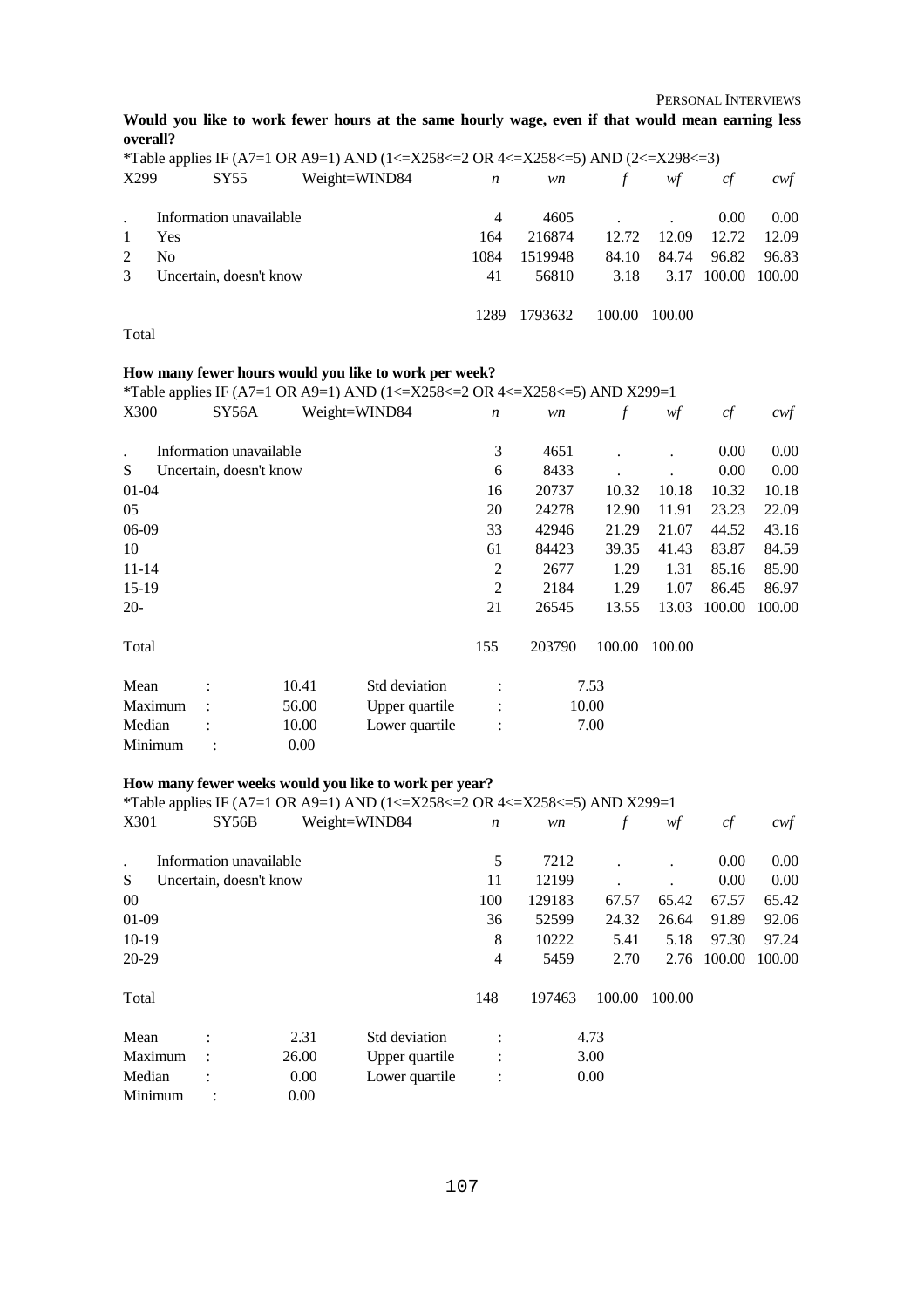|                                                                                                     | 1984 SURVEY    |                         |                                                          |                  |         |        |        |        |        |
|-----------------------------------------------------------------------------------------------------|----------------|-------------------------|----------------------------------------------------------|------------------|---------|--------|--------|--------|--------|
|                                                                                                     |                |                         | Do you have another job in addition to your primary job? |                  |         |        |        |        |        |
|                                                                                                     |                |                         | *Table applies IF (A7=1 OR A9=1) AND $X256=1$            |                  |         |        |        |        |        |
| X302                                                                                                |                | SY57                    | Weight=WIND84                                            | $\boldsymbol{n}$ | wn      | $\int$ | wf     | cf     | cwt    |
|                                                                                                     |                |                         |                                                          |                  |         |        |        |        |        |
| 1                                                                                                   | Yes            |                         |                                                          | 231              | 337310  | 12.22  | 12.87  | 12.22  | 12.87  |
| 2                                                                                                   | N <sub>0</sub> |                         |                                                          | 1658             | 2283190 | 87.72  | 87.09  | 99.95  | 99.95  |
| 3                                                                                                   |                | Uncertain, doesn't know |                                                          | 1                | 1273    | 0.05   | 0.05   | 100.00 | 100.00 |
| Total                                                                                               |                |                         |                                                          |                  | 2621773 | 100.00 | 100.00 |        |        |
| Indicator giving the respondent's choice of time unit for information regarding earnings from other |                |                         |                                                          |                  |         |        |        |        |        |
|                                                                                                     |                |                         |                                                          |                  |         |        |        |        |        |
| job(s)                                                                                              |                |                         |                                                          |                  |         |        |        |        |        |
|                                                                                                     |                |                         | *Table applies IF (A7=1 OR A9=1) AND X256=1              |                  |         |        |        |        |        |
| X303                                                                                                |                | N                       | Weight=WIND84                                            | $\boldsymbol{n}$ | wn      | $\int$ | wf     | cf     | cwt    |
|                                                                                                     |                |                         |                                                          |                  |         |        |        |        |        |
|                                                                                                     |                | Information unavailable |                                                          | 1658             | 2283137 |        |        | 0.00   | 0.00   |
| 1                                                                                                   |                |                         | Information on hourly earnings                           | 53               | 73370   | 22.84  | 21.67  | 22.84  | 21.67  |
| 2                                                                                                   |                |                         | Information on weekly earnings                           | 3                | 4020    | 1.29   | 1.19   | 24.14  | 22.85  |
| 3                                                                                                   |                |                         | Information on monthly earnings                          | 52               | 77977   | 22.41  | 23.03  | 46.55  | 45.88  |
| 4                                                                                                   |                |                         | Information on annual earnings                           | 124              | 183269  | 53.45  | 54.12  | 100.00 | 100.00 |

Total 232 338636 100.00 100.00

# **Approximately how much (before taxes) do you earn from your other job(s)?**

This refers to hourly earnings.

\*Table applies IF (A7=1 OR A9=1) AND X256=1 AND X302=1 AND X303=1

| X304      | SY58A                   |        | Weight=WIND84  | $\boldsymbol{n}$         | wn    | $\boldsymbol{f}$ | wf     | cf     | $c \mathcal{w} f$ |
|-----------|-------------------------|--------|----------------|--------------------------|-------|------------------|--------|--------|-------------------|
| S         | Uncertain, doesn't know |        |                | $\mathbf{1}$             | 581   |                  |        | 0.00   | 0.00              |
| $10-14$   |                         |        |                | 10                       | 16006 | 19.23            | 21.99  | 19.23  | 21.99             |
| $20 - 24$ |                         |        |                | $\overline{2}$           | 2081  | 3.85             | 2.86   | 23.08  | 24.85             |
| 25-29     |                         |        |                | 1                        | 1292  | 1.92             | 1.77   | 25.00  | 26.62             |
| 30-34     |                         |        |                | 4                        | 7077  | 7.69             | 9.72   | 32.69  | 36.35             |
| 35-39     |                         |        |                | 7                        | 8848  | 13.46            | 12.16  | 46.15  | 48.50             |
| 40-44     |                         |        |                | 6                        | 7776  | 11.54            | 10.68  | 57.69  | 59.18             |
| 45-49     |                         |        |                | 1                        | 859   | 1.92             | 1.18   | 59.62  | 60.36             |
| 50-54     |                         |        |                | 3                        | 3345  | 5.77             | 4.60   | 65.38  | 64.96             |
| 55-59     |                         |        |                | 2                        | 3851  | 3.85             | 5.29   | 69.23  | 70.25             |
| 60-64     |                         |        |                | 4                        | 7728  | 7.69             | 10.62  | 76.92  | 80.87             |
| 65-69     |                         |        |                | 1                        | 1195  | 1.92             | 1.64   | 78.85  | 82.51             |
| 85-89     |                         |        |                | $\mathbf{1}$             | 816   | 1.92             | 1.12   | 80.77  | 83.63             |
| 100-124   |                         |        |                | $\overline{2}$           | 2567  | 3.85             | 3.53   | 84.62  | 87.16             |
| 125-149   |                         |        |                | 1                        | 1305  | 1.92             | 1.79   | 86.54  | 88.95             |
| 150-174   |                         |        |                | 3                        | 3945  | 5.77             | 5.42   | 92.31  | 94.37             |
| $200 -$   |                         |        |                | $\overline{\mathcal{L}}$ | 4098  | 7.69             | 5.63   | 100.00 | 100.00            |
| Total     |                         |        |                | 52                       | 72789 | 100.00           | 100.00 |        |                   |
| Mean      |                         | 55.39  | Std deviation  |                          |       | 59.66            |        |        |                   |
| Maximum   |                         | 300.00 | Upper quartile |                          |       | 60.00            |        |        |                   |
| Median    |                         | 40.00  | Lower quartile |                          |       | 29.25            |        |        |                   |
| Minimum   |                         | 0.00   |                |                          |       |                  |        |        |                   |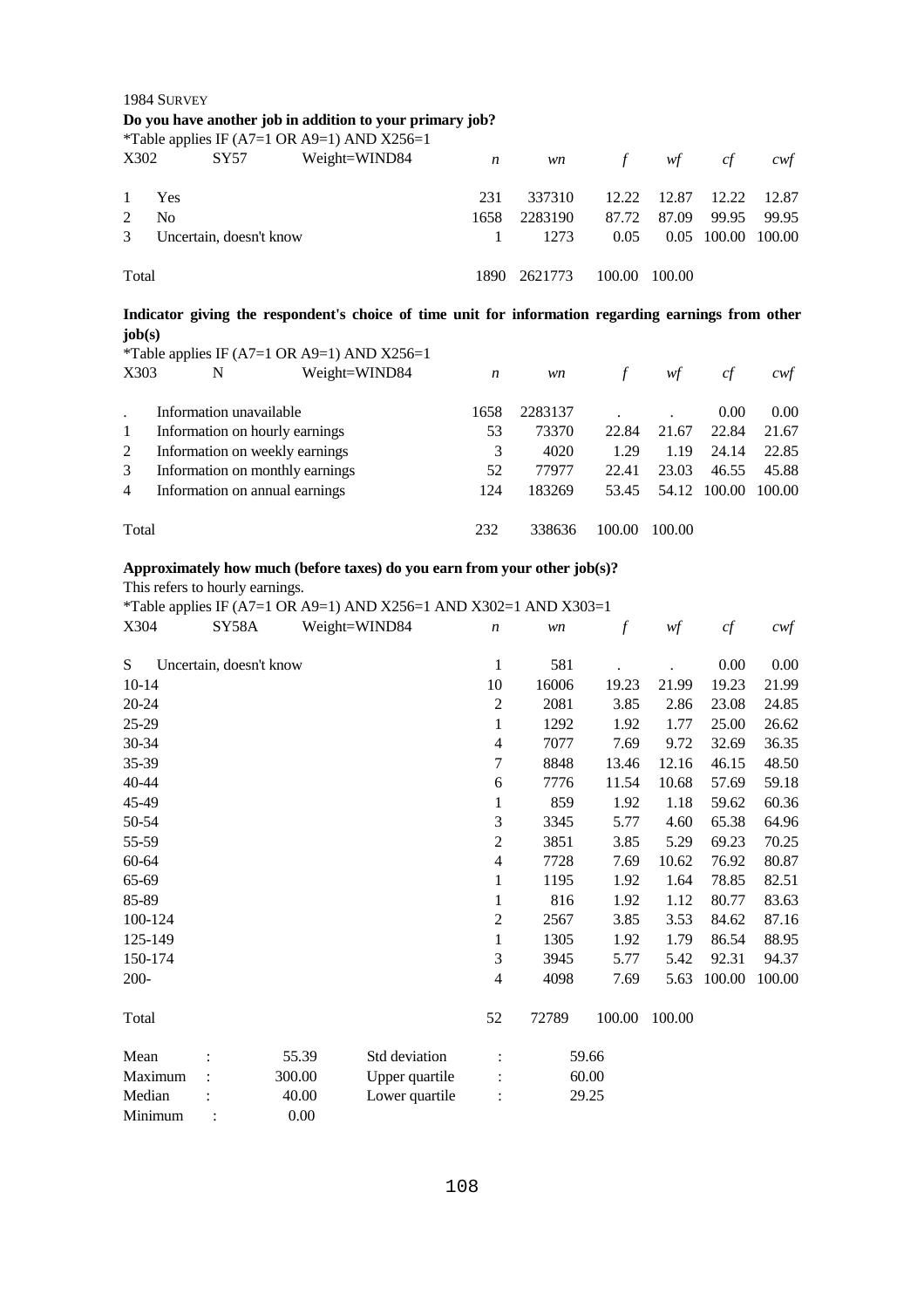## **Approximately how much (before taxes) do you earn from your other job(s)?**

This refers to weekly earnings.

|           |                      |         | *Table applies IF (A7=1 OR A9=1) AND X256=1 AND X302=1 AND X303=2 |                |         |        |        |        |        |
|-----------|----------------------|---------|-------------------------------------------------------------------|----------------|---------|--------|--------|--------|--------|
| X305      | SY58B                |         | Weight=WIND84                                                     | n              | wn      |        | wf     | cf     | cwf    |
| 0000-0499 |                      |         |                                                                   |                | 1367    | 33.33  | 34.00  | 33.33  | 34.00  |
| 3000-3249 |                      |         |                                                                   |                | 1173    | 33.33  | 29.18  | 66.67  | 63.18  |
| 3500-     |                      |         |                                                                   |                | 1480    | 33.33  | 36.82  | 100.00 | 100.00 |
| Total     |                      |         |                                                                   | 3              | 4020    | 100.00 | 100.00 |        |        |
| Mean      | ٠                    | 2811.38 | Std deviation                                                     | ٠              | 1988.43 |        |        |        |        |
| Maximum   | $\ddot{\phantom{a}}$ | 5000.00 | Upper quartile                                                    | $\ddot{\cdot}$ | 5000.00 |        |        |        |        |
| Median    | ٠                    | 3000.00 | Lower quartile                                                    | $\ddot{\cdot}$ | 280.00  |        |        |        |        |
| Minimum   |                      | 280.00  |                                                                   |                |         |        |        |        |        |

### **Approximately how much (before taxes) do you earn from your other job(s)?**  This refers to monthly earnings.

\*Table applies IF (A7=1 OR A9=1) AND X256=1 AND X302=1 AND X303=3

| X306      | SY58C |         | Weight=WIND84  | $\boldsymbol{n}$ | wn      |        | wf     | cf     | $c$ wf |
|-----------|-------|---------|----------------|------------------|---------|--------|--------|--------|--------|
| 0000-0499 |       |         |                | 10               | 14942   | 19.23  | 19.16  | 19.23  | 19.16  |
| 0500-0749 |       |         |                | 5                | 8209    | 9.62   | 10.53  | 28.85  | 29.69  |
| 0750-0999 |       |         |                | 6                | 7675    | 11.54  | 9.84   | 40.38  | 39.53  |
| 1000-1249 |       |         |                | 9                | 15412   | 17.31  | 19.76  | 57.69  | 59.30  |
| 1500-1749 |       |         |                | 4                | 8503    | 7.69   | 10.90  | 65.38  | 70.20  |
| 1750-1999 |       |         |                | 1                | 2593    | 1.92   | 3.33   | 67.31  | 73.53  |
| 2000-2249 |       |         |                | 2                | 2644    | 3.85   | 3.39   | 71.15  | 76.92  |
| 2250-2499 |       |         |                | 1                | 1244    | 1.92   | 1.60   | 73.08  | 78.51  |
| 2500-2749 |       |         |                | 5                | 6480    | 9.62   | 8.31   | 82.69  | 86.82  |
| 3000-3249 |       |         |                | 3                | 3334    | 5.77   | 4.28   | 88.46  | 91.10  |
| 3500-     |       |         |                | 6                | 6941    | 11.54  | 8.90   | 100.00 | 100.00 |
| Total     |       |         |                | 52               | 77977   | 100.00 | 100.00 |        |        |
| Mean      |       | 1586.10 | Std deviation  | $\ddot{\cdot}$   | 1557.09 |        |        |        |        |
| Maximum   |       | 8000.00 | Upper quartile | $\vdots$         | 2500.00 |        |        |        |        |
| Median    |       | 1000.00 | Lower quartile | $\ddot{\cdot}$   | 525.00  |        |        |        |        |
| Minimum   |       | 100.00  |                |                  |         |        |        |        |        |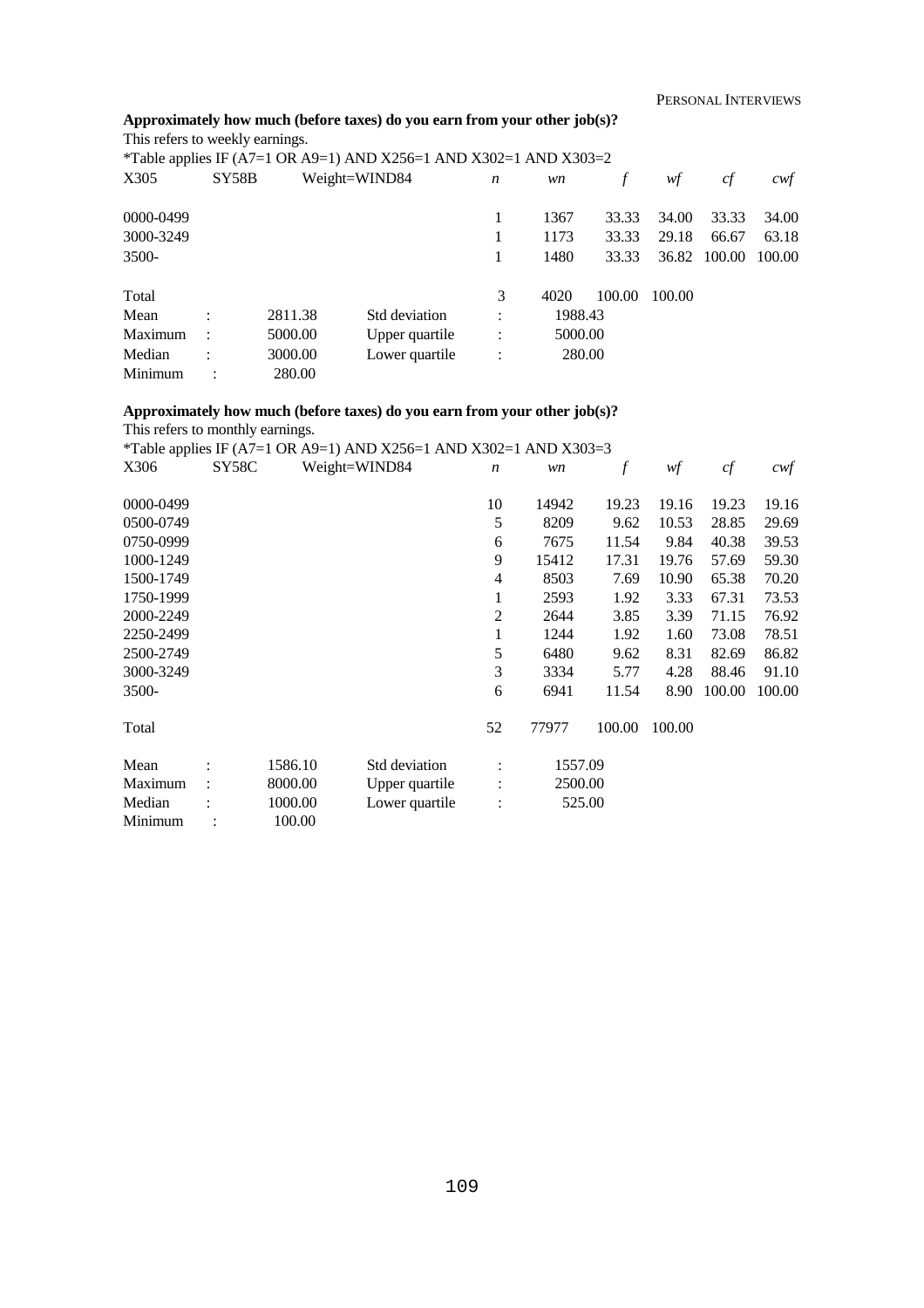## 1984 SURVEY **Approximately how much (before taxes) do you earn from your other job(s)?**

This refers to annual earnings.

| *Table applies IF (A7=1 OR A9=1) AND X256=1 AND X302=1 AND X303=4 |
|-------------------------------------------------------------------|
|                                                                   |

| $1.0015$ mpp<br>X307 | SY58D |                         | Weight=WIND84  | $\boldsymbol{n}$ | wn       | f      | wf     | cf     | cwt    |
|----------------------|-------|-------------------------|----------------|------------------|----------|--------|--------|--------|--------|
| S                    |       | Uncertain, doesn't know |                | 24               | 43887    |        |        | 0.00   | 0.00   |
| 0000-1999            |       |                         |                | 16               | 22859    | 16.16  | 16.56  | 16.16  | 16.56  |
| 2000-3999            |       |                         |                | 14               | 25242    | 14.14  | 18.28  | 30.30  | 34.84  |
| 4000-5999            |       |                         |                | 11               | 13488    | 11.11  | 9.77   | 41.41  | 44.61  |
| 6000-7999            |       |                         |                | 9                | 12359    | 9.09   | 8.95   | 50.51  | 53.56  |
| 8000-9999            |       |                         |                | 4                | 6265     | 4.04   | 4.54   | 54.55  | 58.10  |
| 10000-11999          |       |                         |                | 10               | 13971    | 10.10  | 10.12  | 64.65  | 68.22  |
| 12000-13999          |       |                         |                | 4                | 5097     | 4.04   | 3.69   | 68.69  | 71.91  |
| 14000-15999          |       |                         |                | 7                | 9784     | 7.07   | 7.09   | 75.76  | 79.00  |
| 16000-17999          |       |                         |                | 2                | 2170     | 2.02   | 1.57   | 77.78  | 80.57  |
| 18000-19999          |       |                         |                | $\overline{2}$   | 2082     | 2.02   | 1.51   | 79.80  | 82.08  |
| 20000-               |       |                         |                | 20               | 24739    | 20.20  | 17.92  | 100.00 | 100.00 |
| Total                |       |                         |                | 99               | 138056   | 100.00 | 100.00 |        |        |
| Mean                 |       | 12860.09                | Std deviation  |                  | 19911.34 |        |        |        |        |
| Maximum              |       | 150000.00               | Upper quartile | $\ddot{\cdot}$   | 15000.00 |        |        |        |        |
| Median               |       | 7626.00                 | Lower quartile |                  | 2400.00  |        |        |        |        |
| Minimum              |       | 0.00                    |                |                  |          |        |        |        |        |

## **Indicator giving respondent's choice of time unit for information on number of hours at other job(s)**

|           |         |                                                  |      | *Table applies IF (A7=1 OR A9=1) AND X256=1                                                                                             |                  |         |               |        |          |        |
|-----------|---------|--------------------------------------------------|------|-----------------------------------------------------------------------------------------------------------------------------------------|------------------|---------|---------------|--------|----------|--------|
| X308      |         | N                                                |      | Weight=WIND84                                                                                                                           | $\boldsymbol{n}$ | wn      | $\int$        | wf     | cf       | cwf    |
|           |         | Information unavailable                          |      |                                                                                                                                         | 1658             | 2283137 |               |        | $0.00\,$ | 0.00   |
| $\bullet$ |         |                                                  |      |                                                                                                                                         |                  | 12896   | 4.31          | 3.81   | 4.31     |        |
| 1         |         | Information on number of hours per day           |      |                                                                                                                                         | 10               |         |               |        |          | 3.81   |
| 2         |         | Information on number of hours per week          |      |                                                                                                                                         | 77               | 111523  | 33.19         | 32.93  | 37.50    | 36.74  |
| 3         |         |                                                  |      | Information on number of hours per month                                                                                                | 40               | 57482   | 17.24         | 16.97  | 54.74    | 53.72  |
| 4         |         | Information on number of hours per year          |      |                                                                                                                                         | 105              | 156735  | 45.26         | 46.28  | 100.00   | 100.00 |
| Total     |         |                                                  |      |                                                                                                                                         | 232              | 338636  | 100.00        | 100.00 |          |        |
| X309      |         | This refers to number of hours per day.<br>SY59A |      | How many hours do you spend on your other job(s)?<br>*Table applies IF (A7=1 OR A9=1) AND X256=1 AND X302=1 AND X308=1<br>Weight=WIND84 | $\boldsymbol{n}$ | wn      | $\mathcal{f}$ | wf     | cf       | cwt    |
| $0 - 4$   |         |                                                  |      |                                                                                                                                         | 7                | 8138    | 70.00         | 63.10  | 70.00    | 63.10  |
| $5-9$     |         |                                                  |      |                                                                                                                                         | 3                | 4758    | 30.00         | 36.90  | 100.00   | 100.00 |
| Total     |         |                                                  |      |                                                                                                                                         | 10               | 12896   | 100.00        | 100.00 |          |        |
| Mean      |         |                                                  | 3.66 | Std deviation                                                                                                                           |                  |         | 1.50          |        |          |        |
|           | Maximum |                                                  | 5.00 | Upper quartile                                                                                                                          |                  |         | 5.00          |        |          |        |
| Median    |         |                                                  | 4.00 | Lower quartile                                                                                                                          |                  |         | 2.50          |        |          |        |
| Minimum   |         |                                                  | 1.00 |                                                                                                                                         |                  |         |               |        |          |        |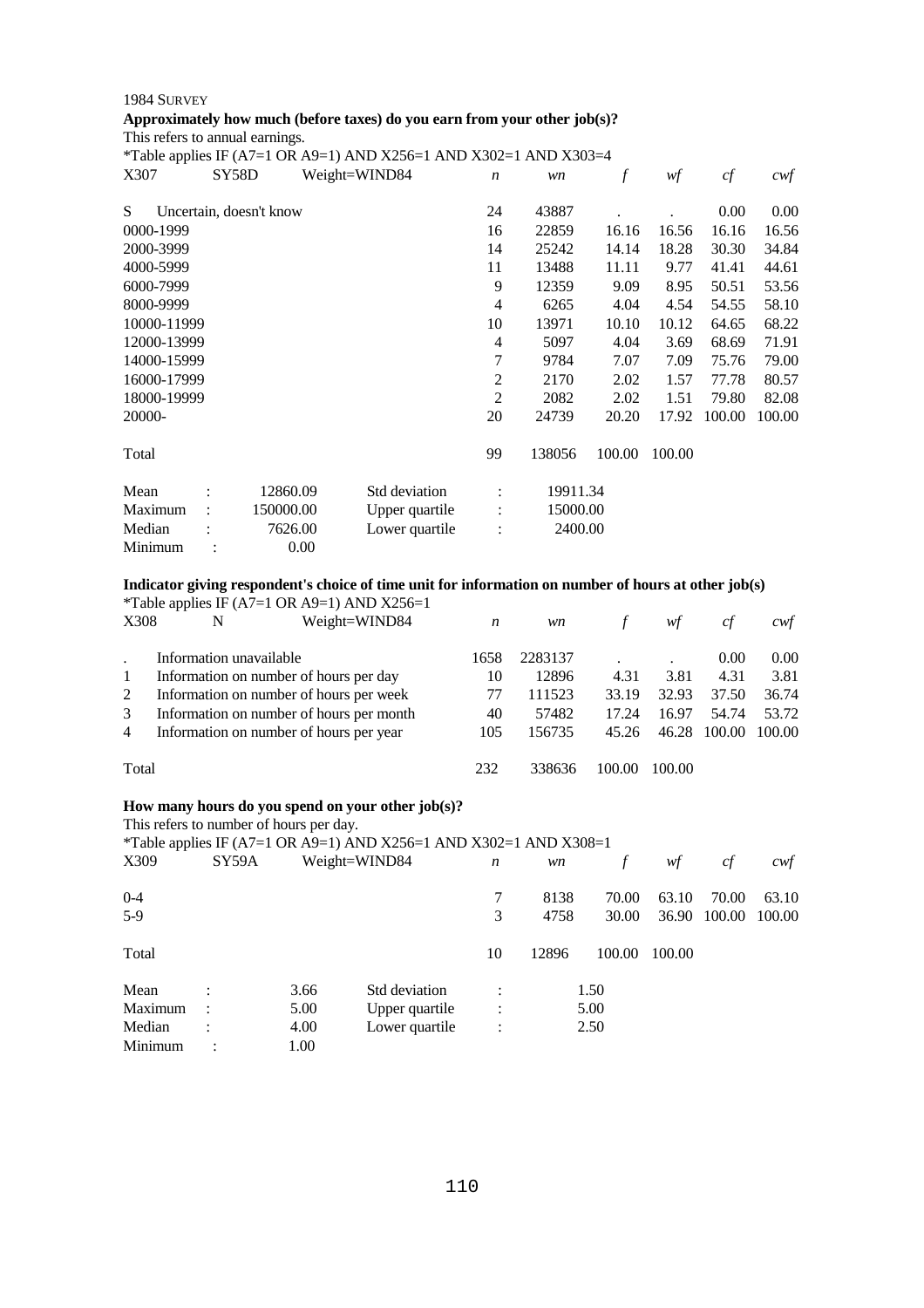#### **How many hours do you spend on your other job(s)?**  This refers to number of hours per week.

| This refers to humber of hours per week. |       |       |                                                                   |                  |        |        |        |        |        |
|------------------------------------------|-------|-------|-------------------------------------------------------------------|------------------|--------|--------|--------|--------|--------|
|                                          |       |       | *Table applies IF (A7=1 OR A9=1) AND X256=1 AND X302=1 AND X308=2 |                  |        |        |        |        |        |
| X310                                     | SY59B |       | Weight=WIND84                                                     | $\boldsymbol{n}$ | wn     | f      | wf     | cf     | cwf    |
| $00-04$                                  |       |       |                                                                   | 18               | 23388  | 23.38  | 20.97  | 23.38  | 20.97  |
| $05-09$                                  |       |       |                                                                   | 23               | 32553  | 29.87  | 29.19  | 53.25  | 50.16  |
| $10-14$                                  |       |       |                                                                   | 23               | 34802  | 29.87  | 31.21  | 83.12  | 81.37  |
| $15-19$                                  |       |       |                                                                   | 8                | 12880  | 10.39  | 11.55  | 93.51  | 92.92  |
| $20-$                                    |       |       |                                                                   | 5                | 7900   | 6.49   | 7.08   | 100.00 | 100.00 |
| Total                                    |       |       |                                                                   | 77               | 111523 | 100.00 | 100.00 |        |        |
| Mean                                     |       | 11.04 | Std deviation                                                     |                  |        | 11.63  |        |        |        |
| Maximum                                  |       | 60.00 | Upper quartile                                                    | $\ddot{\cdot}$   |        | 10.00  |        |        |        |
| Median                                   |       | 9.00  | Lower quartile                                                    | $\ddot{\cdot}$   |        | 5.00   |        |        |        |
| Minimum                                  |       | 1.00  |                                                                   |                  |        |        |        |        |        |

### **How many hours do you spend on your other job(s)?**

This refers to number of hours per month.

|         |       |       | *Table applies IF (A7=1 OR A9=1) AND X256=1 AND X302=1 AND X308=3 |                |       |        |        |        |        |
|---------|-------|-------|-------------------------------------------------------------------|----------------|-------|--------|--------|--------|--------|
| X311    | SY59C |       | Weight=WIND84                                                     | n              | wn    | f      | wf     | cf     | cwt    |
| $00-09$ |       |       |                                                                   | 13             | 18493 | 32.50  | 32.17  | 32.50  | 32.17  |
| $10-19$ |       |       |                                                                   | 6              | 8114  | 15.00  | 14.12  | 47.50  | 46.29  |
| 20-29   |       |       |                                                                   | 9              | 15009 | 22.50  | 26.11  | 70.00  | 72.40  |
| 30-39   |       |       |                                                                   | 3              | 3497  | 7.50   | 6.08   | 77.50  | 78.48  |
| $40-$   |       |       |                                                                   | 9              | 12369 | 22.50  | 21.52  | 100.00 | 100.00 |
| Total   |       |       |                                                                   | 40             | 57482 | 100.00 | 100.00 |        |        |
| Mean    |       | 23.99 | Std deviation                                                     | $\bullet$      |       | 22.63  |        |        |        |
| Maximum |       | 93.00 | Upper quartile                                                    | $\ddot{\cdot}$ |       | 30.00  |        |        |        |
| Median  |       | 20.00 | Lower quartile                                                    | $\ddot{\cdot}$ |       | 6.00   |        |        |        |
| Minimum |       | 1.00  |                                                                   |                |       |        |        |        |        |

## **How many hours do you spend on your other job(s)?**

This refers to number of hours per year.

\*Table applies IF (A7=1 OR A9=1) AND X256=1 AND X302=1 AND X308=4

| X312      | SY59D                   | Weight=WIND84 | n              | wn     |        | wf     | cf     | cwf    |
|-----------|-------------------------|---------------|----------------|--------|--------|--------|--------|--------|
| S.        | Uncertain, doesn't know |               | 23             | 37092  |        |        | 0.00   | 0.00   |
| $00-19$   |                         |               | 7              | 11940  | 8.64   | 10.09  | 8.64   | 10.09  |
| 20-39     |                         |               | 8              | 9419   | 9.88   | 7.96   | 18.52  | 18.05  |
| $40 - 59$ |                         |               | 15             | 17397  | 18.52  | 14.70  | 37.04  | 32.76  |
| 60-79     |                         |               | 3              | 4908   | 3.70   | 4.15   | 40.74  | 36.90  |
| 80-99     |                         |               | 4              | 6775   | 4.94   | 5.73   | 45.68  | 42.63  |
| 100-119   |                         |               | 7              | 9681   | 8.64   | 8.18   | 54.32  | 50.81  |
| 120-139   |                         |               | 3              | 3898   | 3.70   | 3.29   | 58.02  | 54.11  |
| 140-159   |                         |               | $\overline{2}$ | 1694   | 2.47   | 1.43   | 60.49  | 55.54  |
| 160-179   |                         |               | 4              | 7875   | 4.94   | 6.66   | 65.43  | 62.19  |
| $200-$    |                         |               | 28             | 44730  | 34.57  | 37.81  | 100.00 | 100.00 |
| Total     |                         |               | 81             | 118317 | 100.00 | 100.00 |        |        |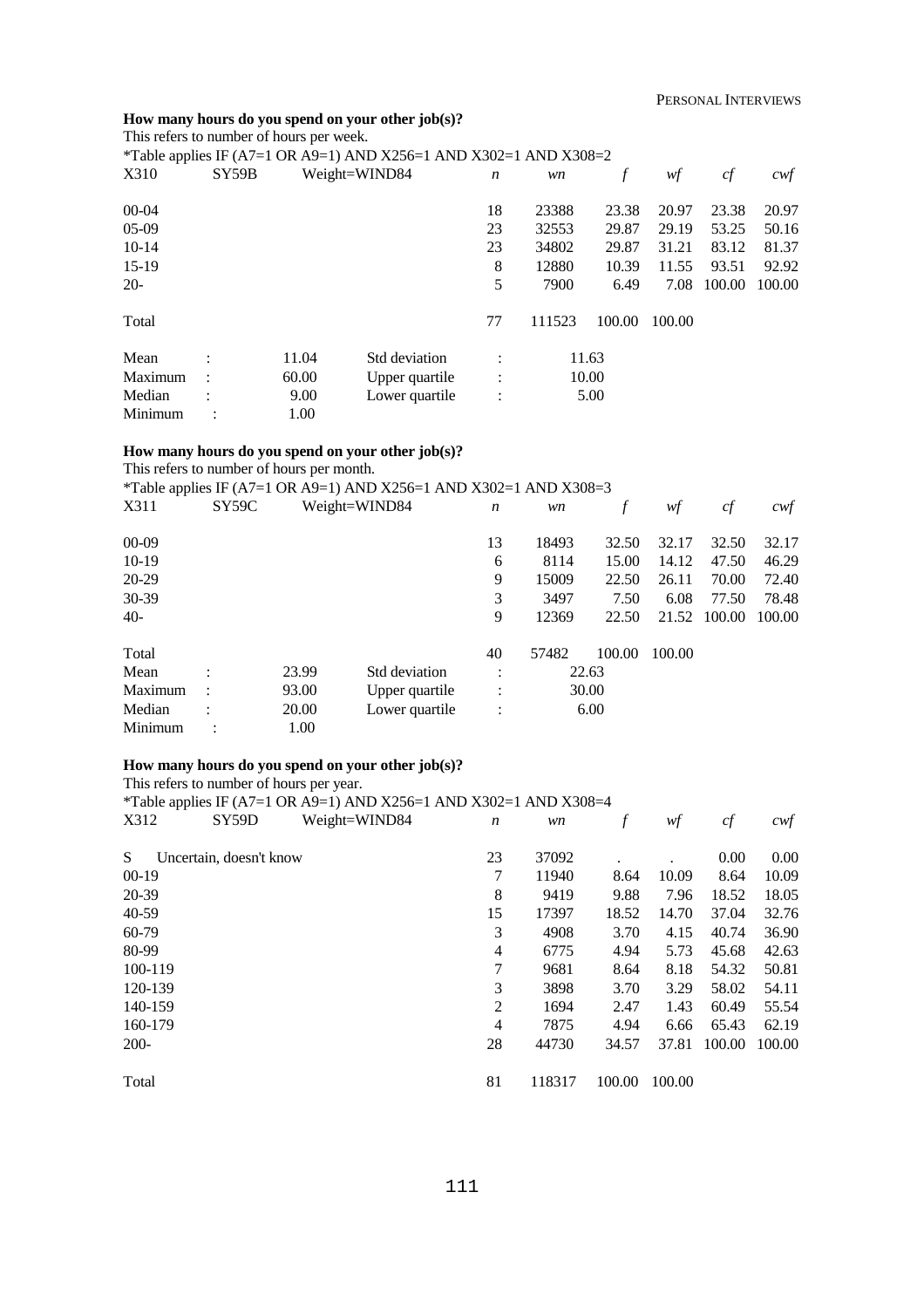| 1984 SURVEY |   |        |                |   |        |
|-------------|---|--------|----------------|---|--------|
| Mean        |   | 182.51 | Std deviation  |   | 180.08 |
| Maximum     |   | 800.00 | Upper quartile | ÷ | 235.00 |
| Median      |   | 100.00 | Lower quartile | ٠ | 50.00  |
| Minimum     | ٠ | 5.00   |                |   |        |

*The questions X313-X321 are asked only of respondents who are between 50 and 65 years old, i.e. born between 1919 and 1934.*

|                |                |                               | Is there any set retirement age or age range for your job?                |                  |        |                  |        |        |        |
|----------------|----------------|-------------------------------|---------------------------------------------------------------------------|------------------|--------|------------------|--------|--------|--------|
|                |                |                               | *Table applies IF (A7=1 OR A9=1) AND X256=1 AND (19<=FAAR<=34)            |                  |        |                  |        |        |        |
| X313           |                | SY <sub>60</sub>              | Weight=WIND84                                                             | $\boldsymbol{n}$ | wn     | $\boldsymbol{f}$ | wf     | cf     | cwf    |
|                |                | Information unavailable       |                                                                           | 1                | 2782   |                  |        | 0.00   | 0.00   |
| 1              | Yes            |                               |                                                                           | 324              | 401476 | 68.21            | 67.82  | 68.21  | 67.82  |
| $\overline{2}$ | N <sub>0</sub> |                               |                                                                           | 144              | 183183 | 30.32            | 30.94  | 98.53  | 98.76  |
| 3              |                | Uncertain, doesn't know       |                                                                           | 7                | 7318   | 1.47             | 1.24   | 100.00 | 100.00 |
| Total          |                |                               |                                                                           | 475              | 591977 | 100.00           | 100.00 |        |        |
|                |                | What age (age range) is that? |                                                                           |                  |        |                  |        |        |        |
|                |                |                               | *Table applies IF (A7=1 OR A9=1) AND X256=1 AND (19<=FAAR<=34) AND X313=1 |                  |        |                  |        |        |        |
| X314           |                | N                             | Weight=WIND84                                                             | $\boldsymbol{n}$ | wn     | $\int$           | wf     | cf     | cwt    |
|                |                | Information unavailable       |                                                                           | 1                | 1266   |                  |        | 0.00   | 0.00   |
| 5050           |                |                               |                                                                           | $\mathbf{1}$     | 1278   | 0.31             | 0.32   | 0.31   | 0.32   |
| 5265           |                |                               |                                                                           | 1                | 1193   | 0.31             | 0.30   | 0.62   | 0.62   |
| 6060           |                |                               |                                                                           | 17               | 19290  | 5.26             | 4.82   | 5.88   | 5.44   |
| 6063           |                |                               |                                                                           | 8                | 9173   | 2.48             | 2.29   | 8.36   | 7.73   |
| 6065           |                |                               |                                                                           | 8                | 9919   | 2.48             | 2.48   | 10.84  | 10.21  |
| 6262           |                |                               |                                                                           | 3                | 3336   | 0.93             | 0.83   | 11.76  | 11.04  |
| 6265           |                |                               |                                                                           | 1                | 1012   | 0.31             | 0.25   | 12.07  | 11.29  |
| 6363           |                |                               |                                                                           | 67               | 81053  | 20.74            | 20.25  | 32.82  | 31.55  |
| 6365           |                |                               |                                                                           | 9                | 10651  | 2.79             | 2.66   | 35.60  | 34.21  |
| 6565           |                |                               |                                                                           | 203              | 257468 | 62.85            | 64.33  | 98.45  | 98.54  |
| 6566           |                |                               |                                                                           | 3                | 3752   | 0.93             | 0.94   | 99.38  | 99.48  |
| 6567           |                |                               |                                                                           | 1                | 1289   | 0.31             | 0.32   | 99.69  | 99.80  |
| 6767           |                |                               |                                                                           | $\mathbf{1}$     | 796    | 0.31             | 0.20   | 100.00 | 100.00 |
| Total          |                |                               |                                                                           | 323              | 400210 | 100.00           | 100.00 |        |        |

**Would you like to stop working completely or work less before retirement age, even if that would mean a lower pension, or do you want to continue with the same number of work hours until you reach retirement age?** 

|                | *Table applies IF (A7=1 OR A9=1) AND X256=1 AND (19<=FAAR<=34) AND X313=1 |               |                  |        |               |        |             |        |  |
|----------------|---------------------------------------------------------------------------|---------------|------------------|--------|---------------|--------|-------------|--------|--|
| X315           | SY62                                                                      | Weight=WIND84 | $\boldsymbol{n}$ | wn     | $\mathcal{F}$ | wf     | сf          | cwt    |  |
| $\mathbf{1}$   | Yes, stop completely                                                      |               | 36               | 43000  | 11.11         | 10.71  | 11.11       | 10.71  |  |
| 2              | Yes, work less                                                            |               | 99               | 120271 | 30.56         | 29.96  | 41.67       | 40.67  |  |
| 3              | No, continue                                                              |               | 172              | 219486 | 53.09         | 54.67  | 94.75       | 95.34  |  |
| $\overline{4}$ | Uncertain, doesn't know                                                   |               |                  | 18719  | 5.25          |        | 4.66 100.00 | 100.00 |  |
| Total          |                                                                           |               | 324              | 401476 | 100.00        | 100.00 |             |        |  |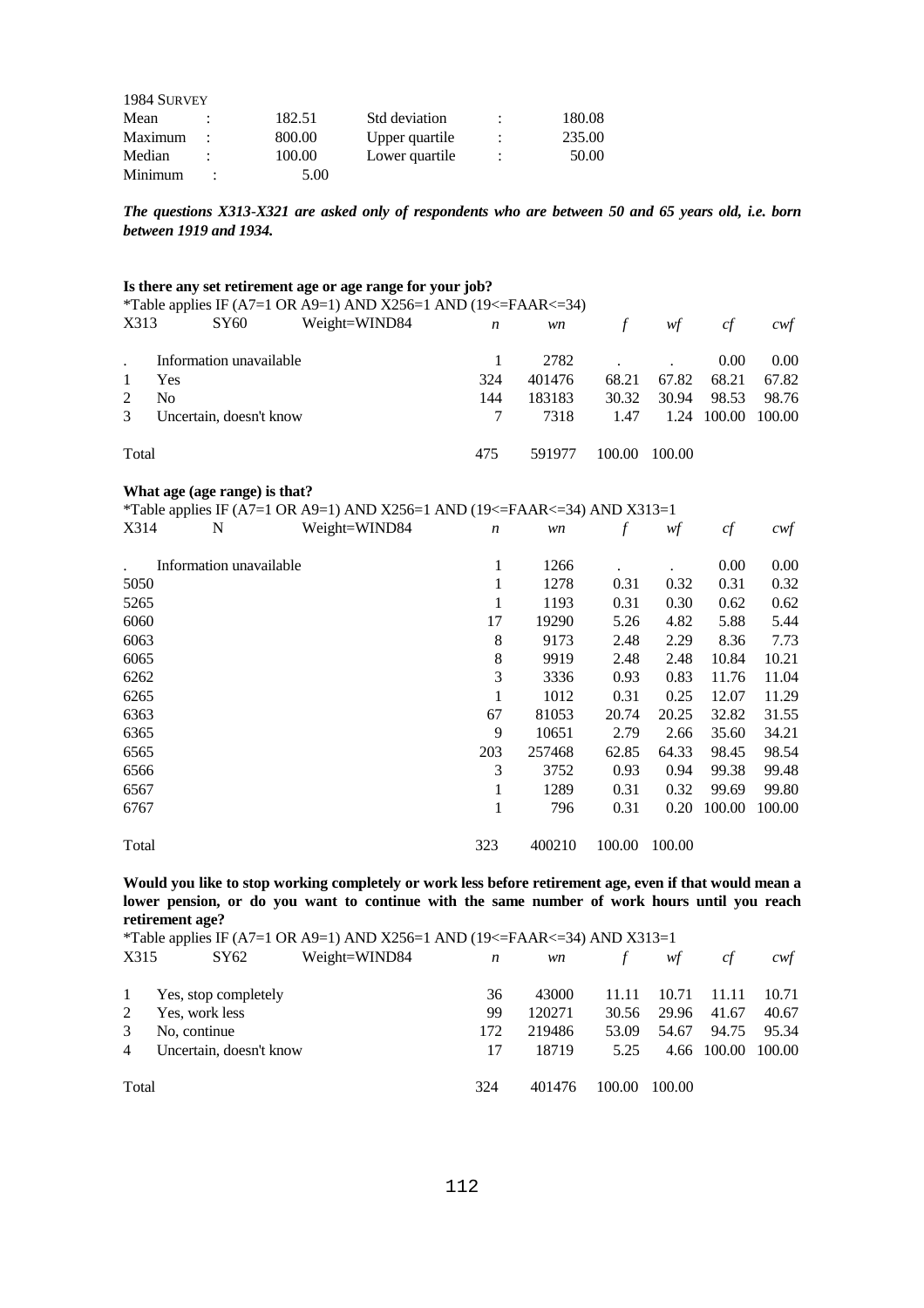|                      |                |                                | Would you like to work even more hours if that would mean a higher pension?<br>*Table applies IF (A7=1 OR A9=1) AND X256=1 AND (19<=FAAR<=34) AND X313=1 |                |        |               |        |                    |        |
|----------------------|----------------|--------------------------------|----------------------------------------------------------------------------------------------------------------------------------------------------------|----------------|--------|---------------|--------|--------------------|--------|
| X316                 |                | SY63                           | Weight=WIND84                                                                                                                                            | n              | wn     | $\mathcal{f}$ | wf     | cf                 | $c$ wf |
|                      |                | Information unavailable        |                                                                                                                                                          | 34             | 39895  |               |        | 0.00               | 0.00   |
| $\ddot{\phantom{0}}$ | Yes            |                                |                                                                                                                                                          | 14             | 21989  |               | 6.08   |                    |        |
| 1                    |                |                                |                                                                                                                                                          |                |        | 4.83          |        | 4.83               | 6.08   |
| $\overline{c}$       | N <sub>o</sub> |                                |                                                                                                                                                          | 260            | 321846 | 89.66         | 89.01  | 94.48              | 95.09  |
| 3                    |                | Uncertain, doesn't know        |                                                                                                                                                          | 16             | 17746  | 5.52          | 4.91   | 100.00             | 100.00 |
| Total                |                |                                |                                                                                                                                                          | 290            | 361581 | 100.00        | 100.00 |                    |        |
|                      |                | If so, full-time or part-time? |                                                                                                                                                          |                |        |               |        |                    |        |
|                      |                |                                | *Table applies IF (A7=1 OR A9=1) AND X256=1 AND (19<=FAAR<=34) AND X316=1                                                                                |                |        |               |        |                    |        |
| X317                 |                | SY64                           | Weight=WIND84                                                                                                                                            | n              | wn     | $\int$        | wf     | cf                 | cwf    |
| $\mathbf{1}$         | Full-time      |                                |                                                                                                                                                          | $\overline{4}$ | 7199   | 28.57         | 32.74  | 28.57              | 32.74  |
| $\overline{2}$       | Part-time      |                                |                                                                                                                                                          | 9              | 12110  | 64.29         | 55.07  | 92.86              | 87.81  |
| 3                    |                | Uncertain, doesn't know        |                                                                                                                                                          | 1              | 2680   | 7.14          |        | 12.19 100.00       | 100.00 |
|                      |                |                                |                                                                                                                                                          |                |        |               |        |                    |        |
| Total                |                |                                |                                                                                                                                                          | 14             | 21989  | 100.00        | 100.00 |                    |        |
| X318                 |                | SY65                           | Will you be entitled to a job pension?<br>*Table applies IF (A7=1 OR A9=1) AND X256=1 AND (19<=FAAR<=34)<br>Weight=WIND84                                | n              | wn     | $\mathcal{f}$ | wf     | cf                 | $c$ wf |
|                      |                | Information unavailable        |                                                                                                                                                          | $\mathbf{1}$   | 2782   |               |        | 0.00               | 0.00   |
| $\mathbf{1}$         | Yes            |                                |                                                                                                                                                          | 352            | 442505 | 74.11         | 74.75  | 74.11              | 74.75  |
| $\overline{c}$       | N <sub>o</sub> |                                |                                                                                                                                                          | 109            | 132293 | 22.95         | 22.35  | 97.05              | 97.10  |
| 3                    |                | Uncertain, doesn't know        |                                                                                                                                                          | 14             | 17179  | 2.95          | 2.90   | 100.00             | 100.00 |
| Total                |                |                                |                                                                                                                                                          | 475            | 591977 | 100.00        | 100.00 |                    |        |
|                      |                |                                | At what age will you be entitled to receive such a pension (in full)?                                                                                    |                |        |               |        |                    |        |
|                      |                |                                | *Table applies IF (A7=1 OR A9=1) AND X256=1 AND (19<=FAAR<=34) AND X318=1                                                                                |                |        |               |        |                    |        |
| X319                 |                | SY66                           | Weight=WIND84                                                                                                                                            | n              | wn     | $\mathcal{f}$ | wf     | cf                 | cwt    |
| ${\bf S}$            |                | Uncertain, doesn't know        |                                                                                                                                                          | 7              | 8541   |               |        | 0.00               | 0.00   |
| 50                   |                |                                |                                                                                                                                                          | 1              | 1278   | 0.29          | 0.29   | 0.29               | 0.29   |
| 55                   |                |                                |                                                                                                                                                          | -1             | 1253   | 0.29          | 0.29   | 0.58               | 0.58   |
| 60                   |                |                                |                                                                                                                                                          | 23             | 29712  | 6.67          | 6.85   | 7.25               | 7.43   |
| 62                   |                |                                |                                                                                                                                                          | $\overline{3}$ | 3336   | 0.87          | 0.77   | 8.12               | 8.20   |
| 63                   |                |                                |                                                                                                                                                          |                |        |               |        |                    |        |
| 65                   |                |                                |                                                                                                                                                          | 65             | 81657  | 18.84         | 18.82  | 26.96<br>99.71     | 27.02  |
|                      |                |                                |                                                                                                                                                          | 251            | 315544 | 72.75         | 72.71  |                    | 99.73  |
| 66                   |                |                                |                                                                                                                                                          | -1             | 1184   | 0.29          |        | 0.27 100.00 100.00 |        |
| Total                |                |                                |                                                                                                                                                          | 345            | 433964 | 100.00 100.00 |        |                    |        |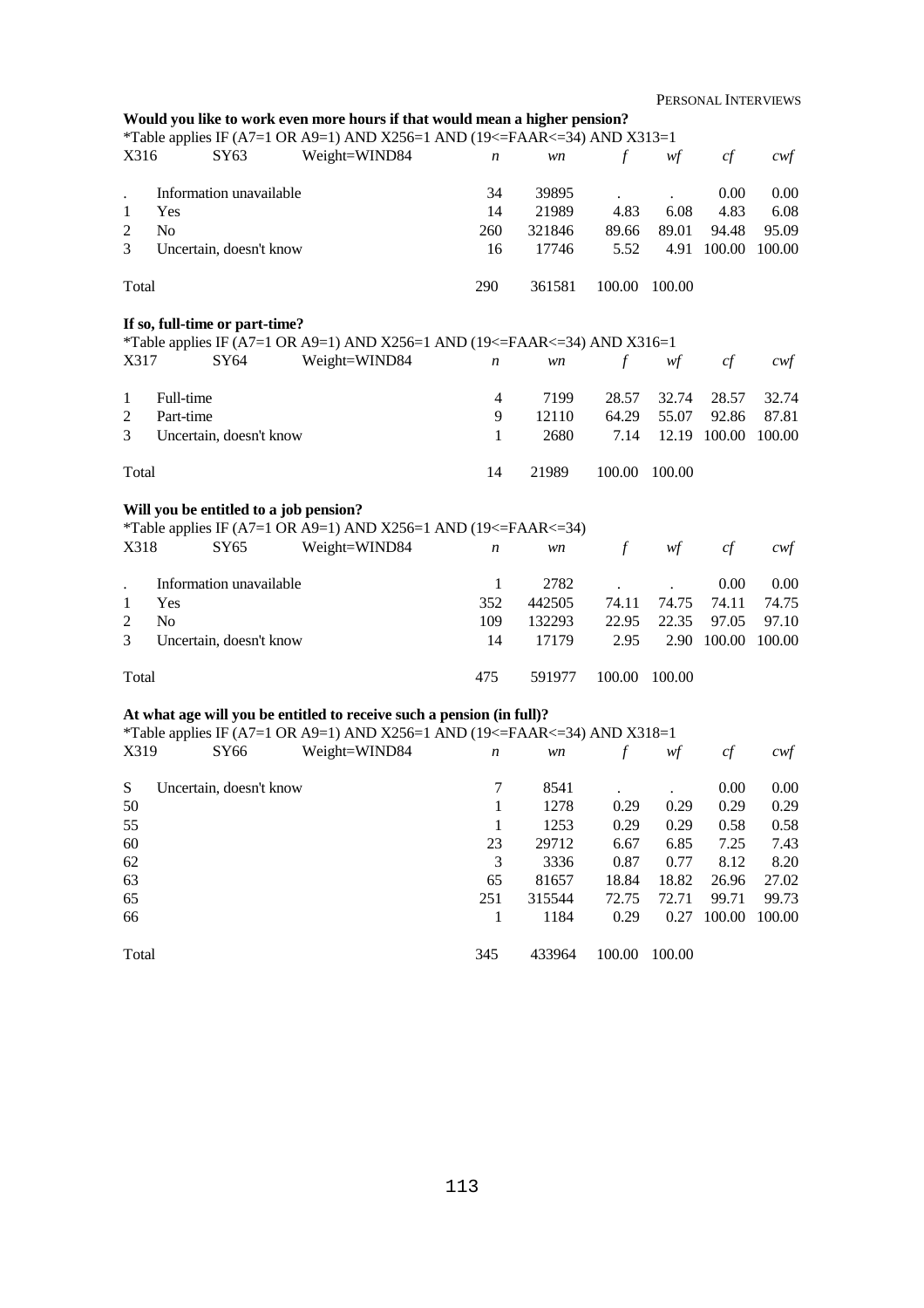## 1984 SURVEY **At what age do you plan to stop working completely?**

\*Table applies IF (A7=1 OR A9=1) AND X256=1 AND (19 $\leq$ =FAAR $\leq$ =34)

|           | .                       |               |                  |        |        |        |        |                  |
|-----------|-------------------------|---------------|------------------|--------|--------|--------|--------|------------------|
| X320      | SY67                    | Weight=WIND84 | $\boldsymbol{n}$ | wn     | f      | wf     | cf     | $c \mathsf{w} f$ |
| $\bullet$ | Information unavailable |               | 3                | 5240   |        |        | 0.00   | 0.00             |
| S         | Uncertain, doesn't know |               | 105              | 126134 |        |        | 0.00   | 0.00             |
| 52        |                         |               |                  | 1193   | 0.27   | 0.26   | 0.27   | 0.26             |
| 55        |                         |               | 1                | 1282   | 0.27   | 0.28   | 0.54   | 0.53             |
| 57        |                         |               | 1                | 862    | 0.27   | 0.19   | 0.82   | 0.72             |
| 58        |                         |               | 1                | 892    | 0.27   | 0.19   | 1.09   | 0.91             |
| 60        |                         |               | 48               | 55217  | 13.04  | 11.92  | 14.13  | 12.83            |
| 61        |                         |               | $\overline{2}$   | 5086   | 0.54   | 1.10   | 14.67  | 13.93            |
| 62        |                         |               | 8                | 9200   | 2.17   | 1.99   | 16.85  | 15.91            |
| 63        |                         |               | 68               | 78712  | 18.48  | 16.99  | 35.33  | 32.90            |
| 65        |                         |               | 235              | 308083 | 63.86  | 66.49  | 99.18  | 99.38            |
| 70        |                         |               | 2                | 2049   | 0.54   | 0.44   | 99.73  | 99.83            |
| 75        |                         |               | 1                | 809    | 0.27   | 0.17   | 100.00 | 100.00           |
| Total     |                         |               | 368              | 463385 | 100.00 | 100.00 |        |                  |

## **Do you plan to work part-time for any of the years before you reach retirement?**

\*Table applies IF (A7=1 OR A9=1) AND X256=1 AND (19<=FAAR<=34)

| X321  | <b>SY68</b>             | Weight=WIND84 | n   | wn     | $\mathbf{f}$ | wf     | <sub>ct</sub> | cwt               |
|-------|-------------------------|---------------|-----|--------|--------------|--------|---------------|-------------------|
|       | Information unavailable |               | 8   | 12467  |              |        | 0.00          | 0.00 <sub>1</sub> |
|       | Yes                     |               | 198 | 233683 | 42.31        | 40.13  | 42.31         | 40.13             |
| 2     | No                      |               | 206 | 266934 | 44.02        | 45.84  | 86.32         | 85.97             |
| 3     | Uncertain, doesn't know |               | 64  | 81675  | 13.68        | 14.03  | 100.00        | 100.00            |
| Total |                         |               | 468 | 582292 | 100.00       | 100.00 |               |                   |

### **Code for imputation method used to calculate hourly earnings**

Imputation methods are described in Part A, chapter 6.

|                | *Table applies IF $(A7=1 \text{ OR } A9=1)$ |               |      |              |               |        |              |        |
|----------------|---------------------------------------------|---------------|------|--------------|---------------|--------|--------------|--------|
| X322           | N                                           | Weight=WIND84 | n    | wn           | $\mathcal{F}$ | wf     | cf           | cwt    |
| $\overline{0}$ | Original value                              |               | 1774 | 2495242      | 67.74         | 65.94  | 67.74        | 65.94  |
| $\mathbf{1}$   | First imputing method                       |               | 152  | 212125       | 5.80          | 5.61   | 73.54        | 71.55  |
| 2              | Second imputing method                      |               | 693  | 1076645      | 26.46         |        | 28.45 100.00 | 100.00 |
| Total          |                                             |               |      | 2619 3784012 | 100.00        | 100.00 |              |        |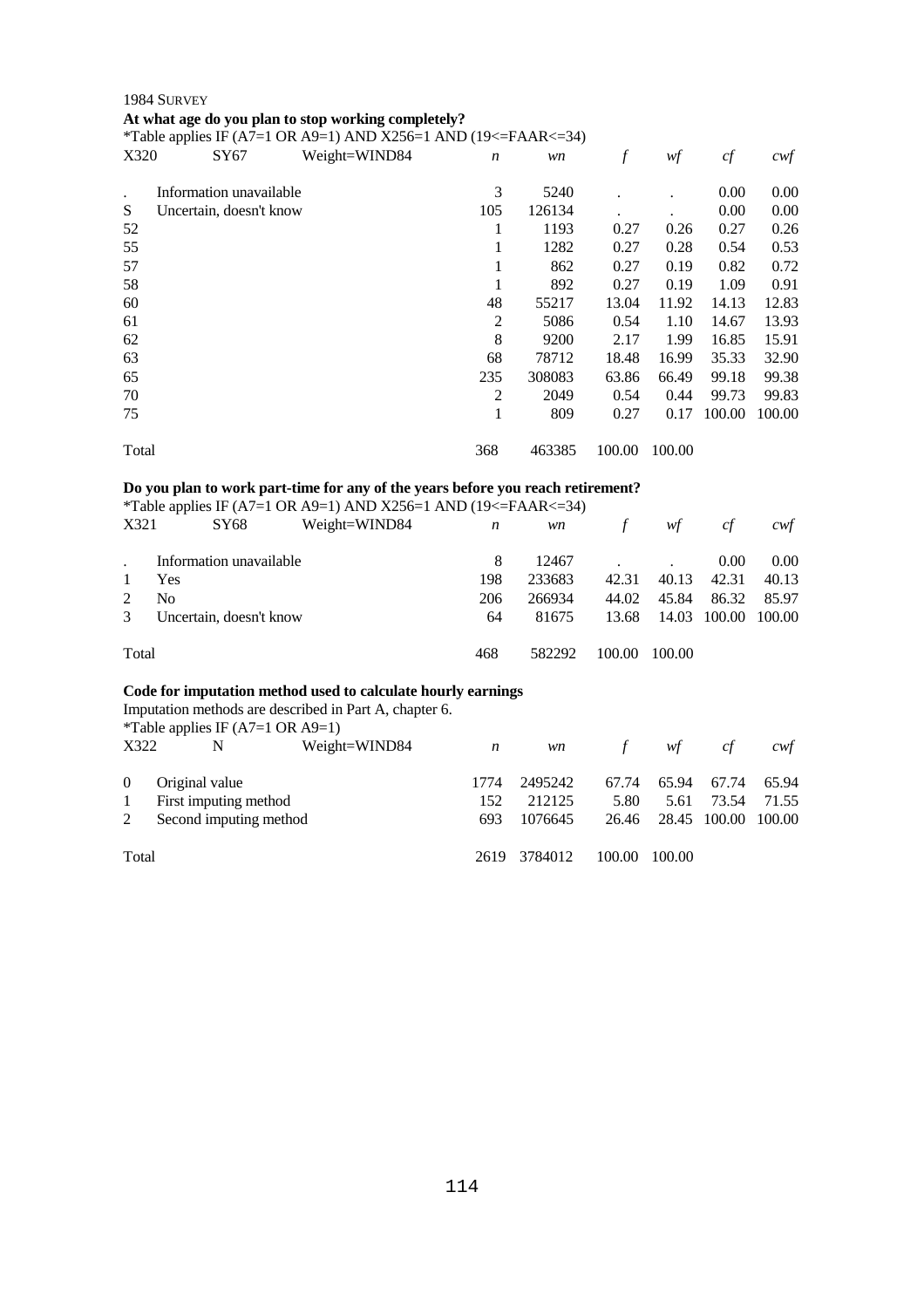## **Calculated hourly earnings using two imputation methods**

The imputation methods are described in Part A, chapter 6. \*Table applies IF  $(47-1 \text{ OR } 49-1)$ 

|           |                | Table applies IF ( $A$ /=1 OK $A$ 9=1) |                |                  |         |                  |               |        |                   |
|-----------|----------------|----------------------------------------|----------------|------------------|---------|------------------|---------------|--------|-------------------|
| X323      | N              |                                        | Weight=WIND84  | $\boldsymbol{n}$ | wn      | $\boldsymbol{f}$ | $\mathit{wf}$ | cf     | $c \mathcal{w} f$ |
|           |                | Information unavailable                |                | 21               | 35074   |                  |               | 0.00   | 0.00              |
| $10 - 14$ |                |                                        |                | 31               | 45994   | 1.19             | 1.23          | 1.19   | 1.23              |
| 15-19     |                |                                        |                | 33               | 52029   | 1.27             | 1.39          | 2.46   | 2.61              |
| 20-24     |                |                                        |                | 46               | 66684   | 1.77             | 1.78          | 4.23   | 4.39              |
| 25-29     |                |                                        |                | 82               | 126412  | 3.16             | 3.37          | 7.39   | 7.77              |
| 30-34     |                |                                        |                | 211              | 328200  | 8.12             | 8.75          | 15.51  | 16.52             |
| 35-39     |                |                                        |                | 673              | 1018503 | 25.90            | 27.17         | 41.42  | 43.69             |
| 40-44     |                |                                        |                | 609              | 879455  | 23.44            | 23.46         | 64.86  | 67.15             |
| 45-49     |                |                                        |                | 313              | 454495  | 12.05            | 12.12         | 76.91  | 79.27             |
| 50-54     |                |                                        |                | 184              | 244509  | 7.08             | 6.52          | 83.99  | 85.79             |
| 55-59     |                |                                        |                | 119              | 162156  | 4.58             | 4.33          | 88.57  | 90.12             |
| 60-64     |                |                                        |                | 80               | 106391  | 3.08             | 2.84          | 91.65  | 92.96             |
| 65-69     |                |                                        |                | 52               | 60428   | 2.00             | 1.61          | 93.65  | 94.57             |
| 70-74     |                |                                        |                | 47               | 54566   | 1.81             | 1.46          | 95.46  | 96.02             |
| 75-79     |                |                                        |                | 23               | 30398   | 0.89             | 0.81          | 96.34  | 96.83             |
| 80-84     |                |                                        |                | 17               | 20636   | 0.65             | 0.55          | 97.00  | 97.38             |
| 85-89     |                |                                        |                | 16               | 19794   | 0.62             | 0.53          | 97.61  | 97.91             |
| 90-94     |                |                                        |                | 9                | 11854   | 0.35             | 0.32          | 97.96  | 98.23             |
| 95-99     |                |                                        |                | 10               | 11950   | 0.38             | 0.32          | 98.34  | 98.55             |
| 100-124   |                |                                        |                | 18               | 22376   | 0.69             | 0.60          | 99.04  | 99.14             |
| 125-149   |                |                                        |                | $\boldsymbol{7}$ | 7254    | 0.27             | 0.19          | 99.31  | 99.34             |
| 150-174   |                |                                        |                | 5                | 7120    | 0.19             | 0.19          | 99.50  | 99.53             |
| 175-199   |                |                                        |                | $\overline{c}$   | 2643    | 0.08             | 0.07          | 99.58  | 99.60             |
| $200 -$   |                |                                        |                | 11               | 15091   | 0.42             | 0.40          | 100.00 | 100.00            |
| Total     |                |                                        |                | 2598             | 3748938 | 100.00           | 100.00        |        |                   |
| Mean      |                | 44.46                                  | Std deviation  |                  |         | 22.59            |               |        |                   |
| Maximum   |                | 448.00                                 | Upper quartile |                  |         | 49.00            |               |        |                   |
| Median    |                | 41.00                                  | Lower quartile |                  |         | 37.00            |               |        |                   |
| Minimum   | $\ddot{\cdot}$ | 6.00                                   |                |                  |         |                  |               |        |                   |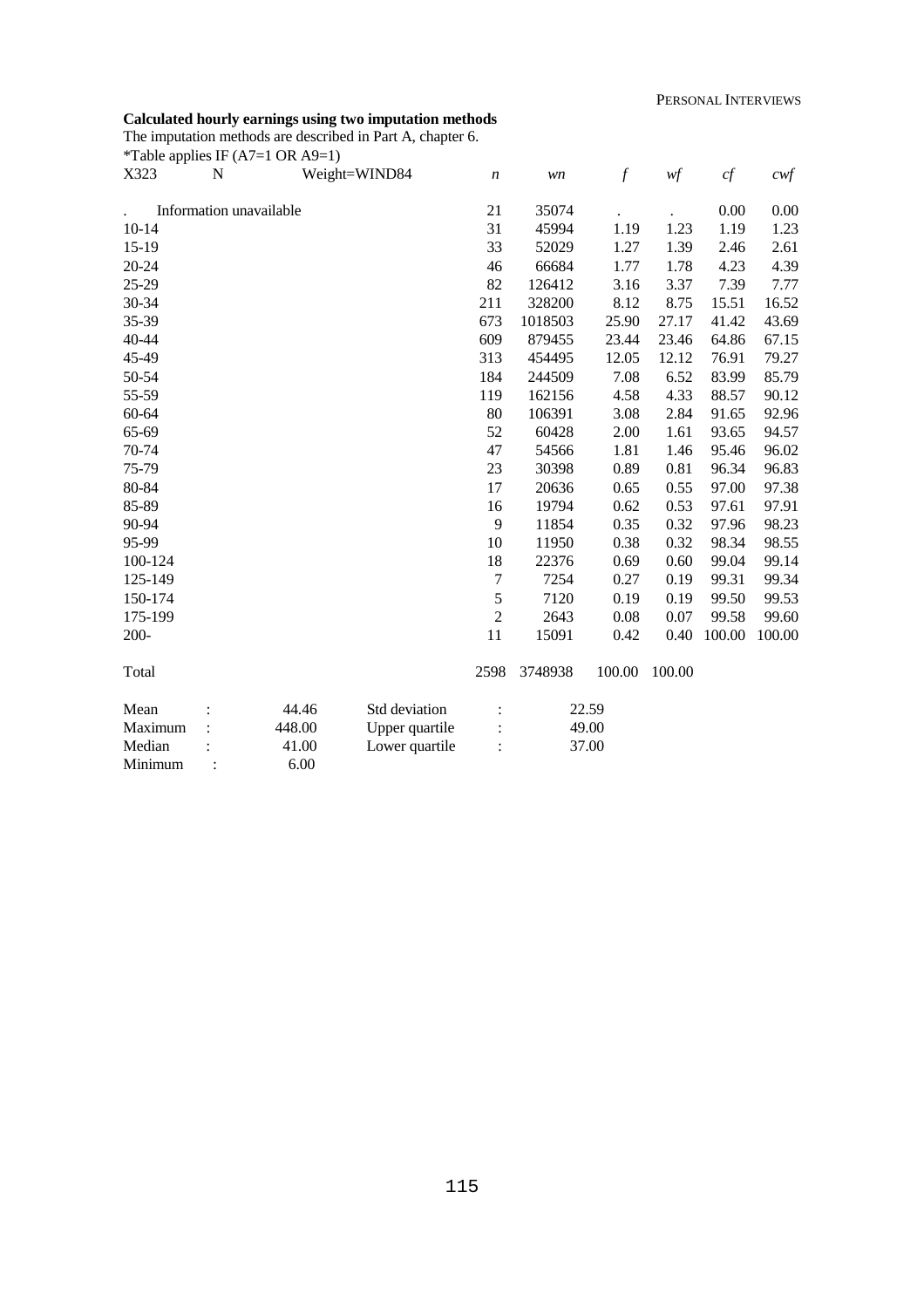## 1984 SURVEY **2.2.10 Job Seekers**

This section filled out for respondents who fulfill certain conditions

## **How many weeks have you been looking for and been without work?**

|      |                                                            | $\boldsymbol{n}$                          | wn                                                |        | wf                     | cf     | cwf                                                                                |
|------|------------------------------------------------------------|-------------------------------------------|---------------------------------------------------|--------|------------------------|--------|------------------------------------------------------------------------------------|
|      |                                                            | 6                                         | 8589                                              |        |                        | 0.00   | $0.00\,$                                                                           |
|      |                                                            | 3                                         | 4009                                              |        |                        | 0.00   | 0.00                                                                               |
|      |                                                            | 18                                        | 29870                                             | 29.03  | 31.58                  | 29.03  | 31.58                                                                              |
|      |                                                            | 20                                        | 28864                                             | 32.26  | 30.52                  | 61.29  | 62.10                                                                              |
|      |                                                            | 5                                         | 8657                                              | 8.06   | 9.15                   | 69.35  | 71.25                                                                              |
|      |                                                            | 4                                         | 7242                                              | 6.45   | 7.66                   | 75.81  | 78.91                                                                              |
|      |                                                            | 3                                         | 5818                                              | 4.84   | 6.15                   | 80.65  | 85.06                                                                              |
|      |                                                            | 12                                        | 14130                                             | 19.35  | 14.94                  | 100.00 | 100.00                                                                             |
|      |                                                            | 62                                        | 94581                                             | 100.00 | 100.00                 |        |                                                                                    |
|      |                                                            |                                           |                                                   |        |                        |        |                                                                                    |
|      |                                                            |                                           |                                                   |        |                        |        |                                                                                    |
|      |                                                            | $\ddot{\cdot}$                            |                                                   |        |                        |        |                                                                                    |
| 1.00 |                                                            |                                           |                                                   |        |                        |        |                                                                                    |
|      | AR02<br>Information unavailable<br>Uncertain, doesn't know | Weight=WIND84<br>25.67<br>320.00<br>12.00 | Std deviation<br>Upper quartile<br>Lower quartile |        | 40.69<br>37.75<br>9.00 |        | *Table applies IF (A7=1 OR A9=1) AND X256=2 AND (X254=1 OR NOT (X253=6 AND X255=1) |

## **What did you do before? Working, going to school, performing military service or something else?**

|       | *Table applies IF (A7=1 OR A9=1) AND X256=2 AND (X254=1 OR NOT (X253=6 AND X255=1) |               |    |       |        |        |        |        |  |
|-------|------------------------------------------------------------------------------------|---------------|----|-------|--------|--------|--------|--------|--|
| X331  | AR03                                                                               | Weight=WIND84 | n  | wn    |        | wf     | сf     | cwt    |  |
|       | Information unavailable                                                            |               | 6  | 8589  |        |        | 0.00   | 0.00   |  |
| -1    | Working                                                                            |               | 45 | 66324 | 69.23  | 67.27  | 69.23  | 67.27  |  |
| 2     | Going to school                                                                    |               | 6  | 11837 | 9.23   | 12.01  | 78.46  | 79.28  |  |
| 3     | Military service                                                                   |               |    | 2589  | 1.54   | 2.63   | 80.00  | 81.90  |  |
| 4     | Other                                                                              |               | 13 | 17840 | 20.00  | 18.10  | 100.00 | 100.00 |  |
| Total |                                                                                    |               | 65 | 98590 | 100.00 | 100.00 |        |        |  |

## **Have you had a job under a counter-cyclical relief work program, another temporary job or a nontenured position?**

|       |                         |               |    |       | *Table applies IF (A7=1 OR A9=1) AND X256=2 AND X331=1 |        |        |        |  |  |  |  |  |  |
|-------|-------------------------|---------------|----|-------|--------------------------------------------------------|--------|--------|--------|--|--|--|--|--|--|
| X332  | AR <sub>04</sub>        | Weight=WIND84 | n  | wn    |                                                        | wf     | ct     | cwt    |  |  |  |  |  |  |
|       | Information unavailable |               |    | 2587  |                                                        |        | 0.00   | 0.00   |  |  |  |  |  |  |
| 1     | Relief work             |               | 6  | 12205 | 13.95                                                  | 19.15  | 13.95  | 19.15  |  |  |  |  |  |  |
| 2     | Other temporary job     |               | 14 | 20975 | 32.56                                                  | 32.91  | 46.51  | 52.06  |  |  |  |  |  |  |
| 3     | Non-tenured position    |               | 20 | 27306 | 46.51                                                  | 42.84  | 93.02  | 94.90  |  |  |  |  |  |  |
| 4     | Uncertain, doesn't know |               |    | 3251  | 6.98                                                   | 5.10   | 100.00 | 100.00 |  |  |  |  |  |  |
| Total |                         |               | 43 | 63737 | 100.00                                                 | 100.00 |        |        |  |  |  |  |  |  |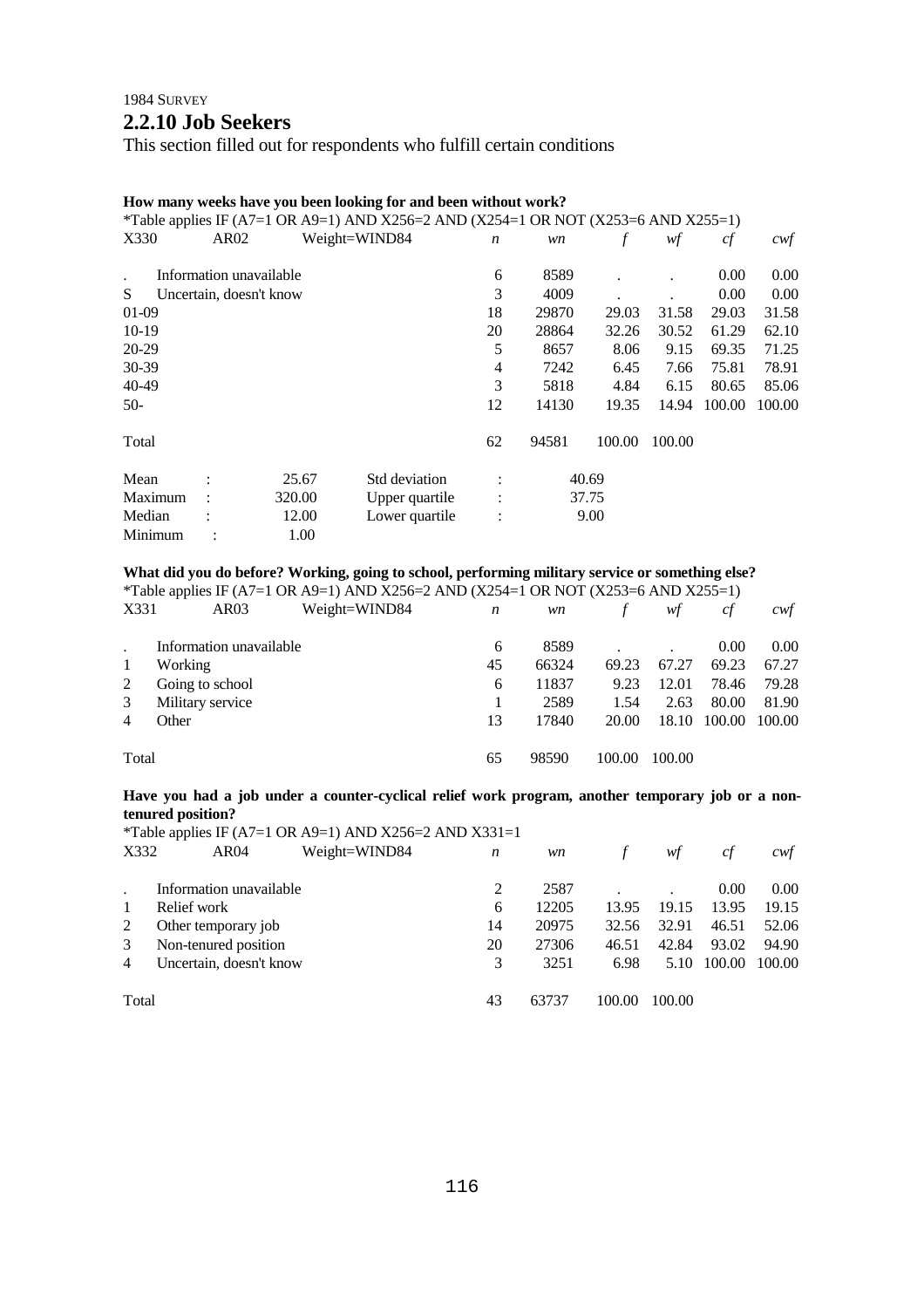|                |                | Were you let go from your previous job? |       | *Table applies IF (A7=1 OR A9=1) AND X256=2 AND X331=1 AND (3<=X332<=4)                                                                                               |                          |               |        |        |        |        |
|----------------|----------------|-----------------------------------------|-------|-----------------------------------------------------------------------------------------------------------------------------------------------------------------------|--------------------------|---------------|--------|--------|--------|--------|
| X333           |                | AR05                                    |       | Weight=WIND84                                                                                                                                                         | n                        | wn            | $\int$ | wf     | cf     | cwf    |
|                |                | Information unavailable                 |       |                                                                                                                                                                       | 1                        | 1398          |        |        | 0.00   | 0.00   |
| 1              | Yes            |                                         |       |                                                                                                                                                                       | 13                       | 16741         | 59.09  | 57.41  | 59.09  | 57.41  |
| $\overline{2}$ | N <sub>o</sub> |                                         |       |                                                                                                                                                                       | 8                        | 9831          | 36.36  | 33.72  | 95.45  | 91.13  |
| 3              |                | Uncertain, doesn't know                 |       |                                                                                                                                                                       | 1                        | 2587          | 4.55   | 8.87   | 100.00 | 100.00 |
| Total          |                |                                         |       |                                                                                                                                                                       | 22                       | 29159         | 100.00 | 100.00 |        |        |
|                |                |                                         |       | Code indicating whether duration of previous job is given in months or years                                                                                          |                          |               |        |        |        |        |
|                |                |                                         |       | *Table applies IF (A7=1 OR A9=1) AND X256=2 AND (X331=1 OR 2 <= X254 <= 3)                                                                                            |                          |               |        |        |        |        |
| X334           |                | N                                       |       | Weight=WIND84                                                                                                                                                         | n                        | wn            | $\int$ | wf     | cf     | $c$ wf |
|                |                | Information unavailable                 |       |                                                                                                                                                                       | 5                        | 7454          |        |        | 0.00   | 0.00   |
| 1              |                | Information on number of months         |       |                                                                                                                                                                       | 22                       | 36529         | 47.83  | 54.15  | 47.83  | 54.15  |
| 2              |                | Information on number of years          |       |                                                                                                                                                                       | 24                       | 30930         | 52.17  | 45.85  | 100.00 | 100.00 |
| Total          |                |                                         |       |                                                                                                                                                                       | 46                       | 67459         | 100.00 | 100.00 |        |        |
|                |                |                                         |       | How long had you had your (most recent) job before you were laid off or let go or quit?                                                                               |                          |               |        |        |        |        |
|                |                |                                         |       | *Table applies IF (A7=1 OR A9=1) AND X256=2 AND (X331=1 OR 2 <= X254 <= 3)                                                                                            |                          |               |        |        |        |        |
| X335           |                | AR06A                                   |       | Weight=WIND84                                                                                                                                                         | $\boldsymbol{n}$         | wn            | $\int$ | wf     | cf     | $c$ wf |
|                |                | Information unavailable                 |       |                                                                                                                                                                       | 29                       | 38384         |        |        | 0.00   | 0.00   |
| $1-6$          |                |                                         |       |                                                                                                                                                                       | 17                       | 30286         | 77.27  | 82.91  | 77.27  | 82.91  |
| $121 -$        |                |                                         |       |                                                                                                                                                                       | 5                        | 6243          | 22.73  | 17.09  | 100.00 | 100.00 |
| Total          |                |                                         |       |                                                                                                                                                                       | 22                       | 36529         | 100.00 | 100.00 |        |        |
| Mean           |                |                                         | 6.57  | Std deviation                                                                                                                                                         |                          |               | 5.45   |        |        |        |
|                | Maximum        |                                         | 30.00 | Upper quartile                                                                                                                                                        | $\ddot{\cdot}$           |               | 9.50   |        |        |        |
| Median         |                |                                         | 6.00  | Lower quartile                                                                                                                                                        |                          |               | 4.00   |        |        |        |
|                | Minimum        |                                         | 1.00  |                                                                                                                                                                       |                          |               |        |        |        |        |
|                |                |                                         |       |                                                                                                                                                                       |                          |               |        |        |        |        |
|                |                |                                         |       | How long had you had your (most recent) job before you were laid off or let go or quit?<br>*Table applies IF (A7=1 OR A9=1) AND X256=2 AND (X331=1 OR 2 <= X254 <= 3) |                          |               |        |        |        |        |
| X336           |                | AR06B                                   |       | Weight=WIND84                                                                                                                                                         | $\boldsymbol{n}$         | $\mathit{wn}$ | f      | wf     | cf     | cwf    |
|                |                |                                         |       |                                                                                                                                                                       |                          |               |        |        |        |        |
|                |                | Information unavailable                 |       |                                                                                                                                                                       | 27                       | 43983         |        |        | 0.00   | 0.00   |
| $00 - 04$      |                |                                         |       |                                                                                                                                                                       | $\mathfrak s$            | 7180          | 20.83  | 23.21  | 20.83  | 23.21  |
| 05-09          |                |                                         |       |                                                                                                                                                                       | $\overline{\mathcal{A}}$ | 4961          | 16.67  | 16.04  | 37.50  | 39.25  |
| $10 - 14$      |                |                                         |       |                                                                                                                                                                       | 6                        | 6965          | 25.00  | 22.52  | 62.50  | 61.77  |
| 15-19          |                |                                         |       |                                                                                                                                                                       | $\sqrt{2}$               | 2533          | 8.33   | 8.19   | 70.83  | 69.96  |
| $20 - 24$      |                |                                         |       |                                                                                                                                                                       | 3                        | 3232          | 12.50  | 10.45  | 83.33  | 80.41  |
| 25-29          |                |                                         |       |                                                                                                                                                                       | $\mathfrak{2}$           | 2941          | 8.33   | 9.51   | 91.67  | 89.92  |

Total

30-34 35-39

| Mean    | 13.53 | Std deviation  | ٠ | 9.94  |
|---------|-------|----------------|---|-------|
| Maximum | 35.00 | Upper quartile |   | 22.25 |
| Median  | 12.00 | Lower quartile |   | 6.00  |
| Minimum | .00   |                |   |       |

 1 2425 4.17 7.84 95.83 97.76 1 693 4.17 2.24 100.00 100.00

24 30930 100.00 100.00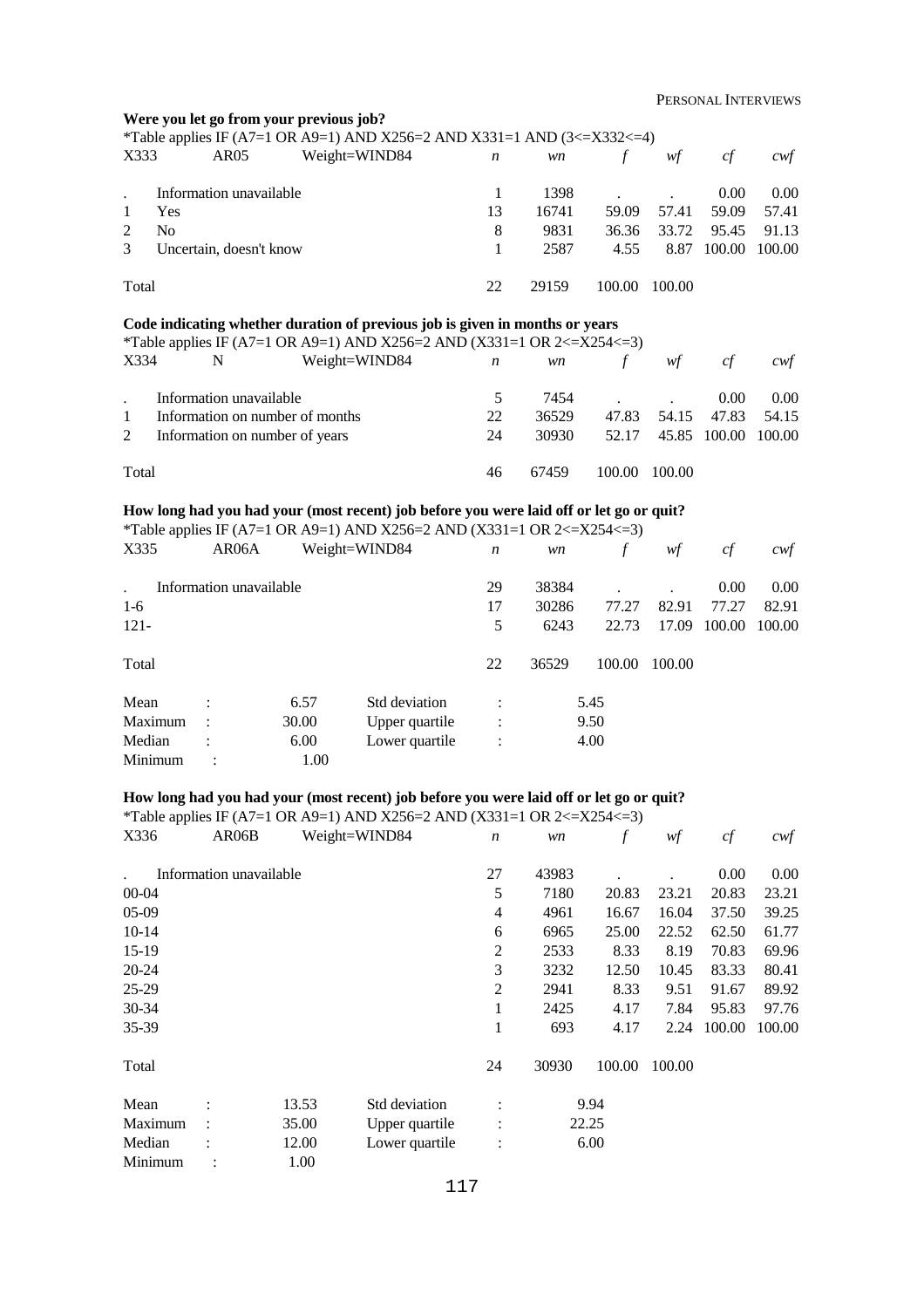## **What kind of education have you had?**

|                |                       | *Table applies IF (A7=1 OR A9=1) AND X256=2 AND X331=2 |   |       |        |                           |       |       |
|----------------|-----------------------|--------------------------------------------------------|---|-------|--------|---------------------------|-------|-------|
| X337           | AR07                  | Weight=WIND84                                          | n | wn    | $\int$ | wf                        | c f   | cwt   |
| 2              | Gymnasium             |                                                        | 3 | 7095  |        | 50.00 59.94               | 50.00 | 59.94 |
| 3              | University            |                                                        |   | 2174  | 16.67  | 18.37                     | 66.67 | 78.31 |
| $\overline{4}$ | Labor market training |                                                        |   | 2568  |        | 33.33 21.69 100.00 100.00 |       |       |
| Total          |                       |                                                        | 6 | 11837 | 100.00 | 100.00                    |       |       |

# **During the past two months, have you looked for a job in any of the ways listed on the card?**<br> **Example 10** (A7, 1.0D, A0, 1), AND Y256, 2.

|       | *Table applies IF (A7=1 OR A9=1) AND X256=2      |                  |        |        |        |        |        |
|-------|--------------------------------------------------|------------------|--------|--------|--------|--------|--------|
| X338  | Weight=WIND84<br>N                               | $\boldsymbol{n}$ | wn     | $\int$ | wf     | cf     | cwf    |
| 1     | Employment office                                | 43               | 60109  | 51.19  | 46.59  | 51.19  | 46.59  |
| 2     | Want ads                                         | 2                | 7044   | 2.38   | 5.46   | 53.57  | 52.05  |
| 3     | Employment office and want ads                   | 15               | 20665  | 17.86  | 16.02  | 71.43  | 68.06  |
| 4     | Direct contact with employer                     | 4                | 5452   | 4.76   | 4.23   | 76.19  | 72.29  |
| 5     | Employment office and direct contact with        | $\overline{2}$   | 3669   | 2.38   | 2.84   | 78.57  | 75.13  |
|       | employer                                         |                  |        |        |        |        |        |
| 6     | Want ads and direct contact with employer        | 3                | 5484   | 3.57   | 4.25   | 82.14  | 79.38  |
| 7     | Employment office, want ads and direct contact   | 5                | 8650   | 5.95   | 6.70   | 88.10  | 86.09  |
|       | with employer                                    |                  |        |        |        |        |        |
| 9     | Employment office, friends and relatives         | 4                | 7093   | 4.76   | 5.50   | 92.86  | 91.58  |
| 10    | Want ads, friends and relatives                  |                  | 1283   | 1.19   | 0.99   | 94.05  | 92.58  |
| 15    | Employment office, want ads, direct contact with | 2                | 5001   | 2.38   | 3.88   | 96.43  | 96.45  |
|       | employer, friends and relatives                  |                  |        |        |        |        |        |
| 16    | Other ways                                       | 3                | 4575   | 3.57   | 3.55   | 100.00 | 100.00 |
| Total |                                                  | 84               | 129025 | 100.00 | 100.00 |        |        |

## **Approximately how many hours have you spent during the past week looking for a job?**

|          |                         |       | *Table applies IF (A7=1 OR A9=1) ANd $X256=2$ |                  |        |        |        |        |        |
|----------|-------------------------|-------|-----------------------------------------------|------------------|--------|--------|--------|--------|--------|
| X339     | AR <sub>09</sub>        |       | Weight=WIND84                                 | $\boldsymbol{n}$ | wn     | f      | wf     | cf     | cwf    |
|          | Information unavailable |       |                                               | 1                | 813    |        |        | 0.00   | 0.00   |
| S        | Uncertain, doesn't know |       |                                               | 2                | 2484   |        |        | 0.00   | 0.00   |
| $\theta$ |                         |       |                                               | 37               | 51324  | 45.68  | 40.82  | 45.68  | 40.82  |
| 1        |                         |       |                                               | 22               | 30154  | 27.16  | 23.98  | 72.84  | 64.80  |
| 2        |                         |       |                                               | 10               | 20022  | 12.35  | 15.92  | 85.19  | 80.73  |
| $3 -$    |                         |       |                                               | 12               | 24228  | 14.81  | 19.27  | 100.00 | 100.00 |
| Total    |                         |       |                                               | 81               | 125728 | 100.00 | 100.00 |        |        |
| Mean     | $\bullet$               | 2.21  | Std deviation                                 | $\ddot{\cdot}$   |        | 4.23   |        |        |        |
| Maximum  |                         | 20.00 | Upper quartile                                | $\ddot{\cdot}$   |        | 2.00   |        |        |        |
| Median   |                         | 1.00  | Lower quartile                                | $\ddot{\cdot}$   |        | 0.00   |        |        |        |
| Minimum  |                         | 0.00  |                                               |                  |        |        |        |        |        |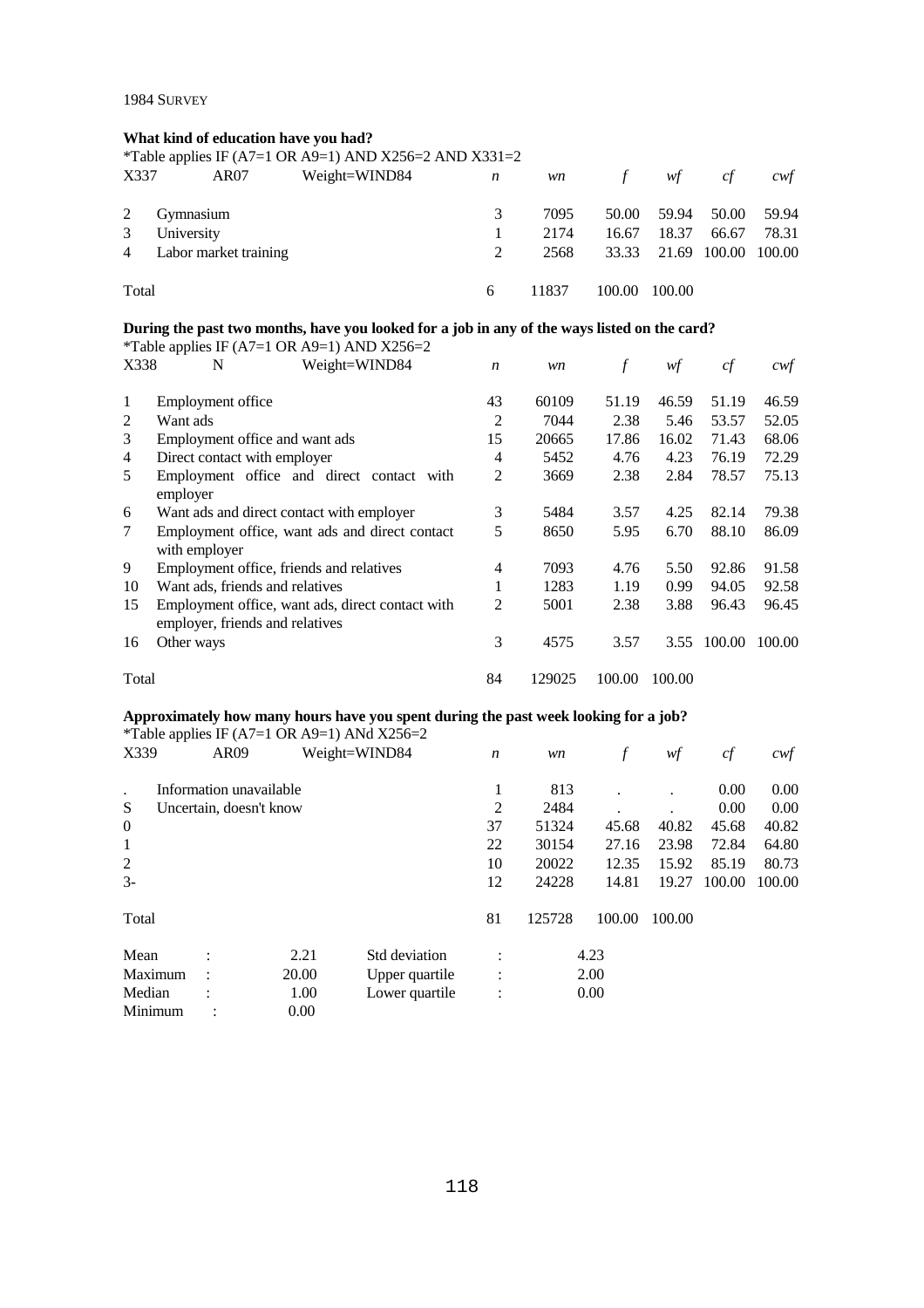## **Approximately how many jobs have you applied for during the past two months?**

|                  | *Table applies IF (A7=1 OR A9=1) AND X256=2 |               |                  |        |        |        |        |        |
|------------------|---------------------------------------------|---------------|------------------|--------|--------|--------|--------|--------|
| X340             | AR <sub>10</sub>                            | Weight=WIND84 | $\boldsymbol{n}$ | wn     | $\int$ | wf     | cf     | cwf    |
|                  |                                             |               |                  |        |        |        |        |        |
|                  | Information unavailable                     |               | 1                | 1219   |        |        | 0.00   | 0.00   |
| S                | Uncertain, doesn't know                     |               | 8                | 10943  |        |        | 0.00   | 0.00   |
| $\boldsymbol{0}$ |                                             |               | 24               | 34461  | 32.00  | 29.49  | 32.00  | 29.49  |
| 1                |                                             |               | 21               | 28416  | 28.00  | 24.32  | 60.00  | 53.80  |
| $\overline{2}$   |                                             |               | 5                | 6404   | 6.67   | 5.48   | 66.67  | 59.28  |
| 3                |                                             |               | 6                | 11043  | 8.00   | 9.45   | 74.67  | 68.73  |
| $\overline{4}$   |                                             |               | 3                | 3830   | 4.00   | 3.28   | 78.67  | 72.01  |
| 5                |                                             |               | 8                | 17989  | 10.67  | 15.39  | 89.33  | 87.40  |
| 7                |                                             |               | 3                | 4986   | 4.00   | 4.27   | 93.33  | 91.67  |
| 10               |                                             |               | 2                | 3663   | 2.67   | 3.13   | 96.00  | 94.81  |
| 15               |                                             |               | 1                | 2412   | 1.33   | 2.06   | 97.33  | 96.87  |
| 20               |                                             |               | $\overline{2}$   | 3659   | 2.67   | 3.13   | 100.00 | 100.00 |
|                  |                                             |               |                  |        |        |        |        |        |
| Total            |                                             |               | 75               | 116863 | 100.00 | 100.00 |        |        |

#### **Have you turned down any job offers during the past two months?**

| *Table applies IF (A7=1 OR A9=1) AND X256=2 |                    |  |                         |                |        |               |                           |  |      |
|---------------------------------------------|--------------------|--|-------------------------|----------------|--------|---------------|---------------------------|--|------|
|                                             |                    |  | X341 AR11 Weight=WIND84 | $\overline{n}$ |        | wn f wf cf    |                           |  | cwt  |
|                                             |                    |  |                         |                |        |               |                           |  |      |
|                                             | 1 Yes              |  |                         |                | 8827   |               | 8.33 6.84 8.33            |  | 6.84 |
| 2                                           | $\overline{N_{0}}$ |  |                         | 77             | 120198 |               | 91.67 93.16 100.00 100.00 |  |      |
|                                             |                    |  |                         |                |        |               |                           |  |      |
| Total                                       |                    |  |                         | 84             | 129025 | 100.00 100.00 |                           |  |      |
|                                             |                    |  |                         |                |        |               |                           |  |      |

#### **How many?**

|                |                |                  | *Table applies IF (A7=1 OR A9=1) AND X256=2 AND X341=1                                 |                  |        |        |        |        |        |
|----------------|----------------|------------------|----------------------------------------------------------------------------------------|------------------|--------|--------|--------|--------|--------|
| X342           |                | AR <sub>12</sub> | Weight=WIND84                                                                          | $\boldsymbol{n}$ | wn     | f      | wf     | cf     | cwf    |
| 1              |                |                  |                                                                                        | 6                | 7549   | 85.71  | 85.52  | 85.71  | 85.52  |
| $\overline{4}$ |                |                  |                                                                                        | 1                | 1278   | 14.29  | 14.48  | 100.00 | 100.00 |
| Total          |                |                  |                                                                                        | 7                | 8827   | 100.00 | 100.00 |        |        |
|                |                |                  | Have you had a job during 1983 or 1984?<br>*Table applies IF (A7=1 OR A9=1) AND X256=2 |                  |        |        |        |        |        |
| X343           |                | AR <sub>13</sub> | Weight=WIND84                                                                          | $\boldsymbol{n}$ | wn     | f      | wf     | cf     | cwf    |
| 1              | Yes            |                  |                                                                                        | 56               | 90533  | 66.67  | 70.17  | 66.67  | 70.17  |
| $\mathfrak{D}$ | N <sub>0</sub> |                  |                                                                                        | 28               | 38492  | 33.33  | 29.83  | 100.00 | 100.00 |
| Total          |                |                  |                                                                                        | 84               | 129025 | 100.00 | 100.00 |        |        |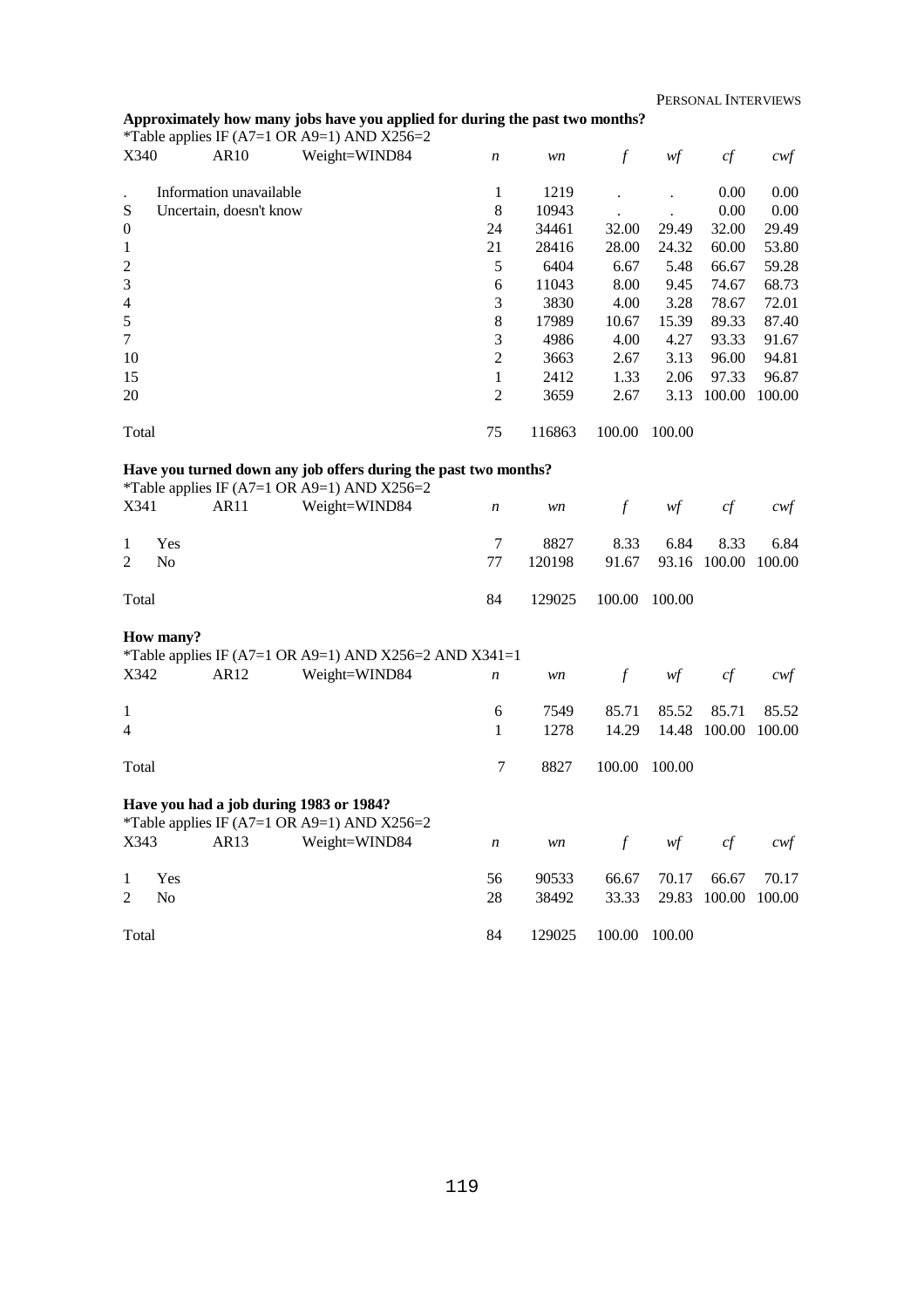## **What kind of work was it?**

Occupations are classified using the NYK code.

*\**Table applies IF (A7=1 OR A9=1) AND X256=2 AND X343=1

| X344             | Table applies II $(A) = 1$ ON $(A) = 1$ Also $A250 = 2$ Also $A35 = 1$<br>Weight=WIND84<br>AR14 | n              | wn    | $\mathcal{f}$ | wf     | cf     | $c \mathsf{w} f$ |
|------------------|-------------------------------------------------------------------------------------------------|----------------|-------|---------------|--------|--------|------------------|
|                  |                                                                                                 |                |       |               |        |        |                  |
| $\boldsymbol{0}$ | Technical                                                                                       | 1              | 1272  | 1.79          | 1.41   | 1.79   | 1.41             |
| 4                | Health and nursing care etc.                                                                    | $\overline{4}$ | 5070  | 7.14          | 5.60   | 8.93   | 7.01             |
| 5                | Education                                                                                       | 5              | 9053  | 8.93          | 10.00  | 17.86  | 17.00            |
| 20               | Bookkeeping and cashier activities                                                              | 1              | 1245  | 1.79          | 1.38   | 19.64  | 18.38            |
| 29               | Secretarial and other office work                                                               | 11             | 17304 | 19.64         | 19.11  | 39.29  | 37.49            |
| 33               | Other commercial jobs                                                                           | 1              | 2472  | 1.79          | 2.73   | 41.07  | 40.22            |
| 40               | Agriculture, forestry, gardening management                                                     | 1              | 259   | 1.79          | 0.29   | 42.86  | 40.51            |
| 41               | Agricultural and gardening work, animal care                                                    | 1              | 813   | 1.79          | 0.90   | 44.64  | 41.41            |
| 44               | Forestry work                                                                                   | 1              | 1278  | 1.79          | 1.41   | 46.43  | 42.82            |
| 61               | Deck and machine personnel                                                                      | 1              | 1379  | 1.79          | 1.52   | 48.21  | 44.34            |
| 63               | Railway engineer etc., highway work                                                             | 3              | 3724  | 5.36          | 4.11   | 53.57  | 48.46            |
| 66               | Postal and other message transmission                                                           | 1              | 2718  | 1.79          | 3.00   | 55.36  | 51.46            |
| 71               | Sewing                                                                                          | 1              | 1212  | 1.79          | 1.34   | 57.14  | 52.80            |
| 73               | Ironworks, metalworking, foundry work etc.                                                      | 1              | 2472  | 1.79          | 2.73   | 58.93  | 55.53            |
| 75               | Workshop and construction metalworking                                                          | 6              | 9746  | 10.71         | 10.77  | 69.64  | 66.29            |
| 76               | Electrics                                                                                       | 1              | 2418  | 1.79          | 2.67   | 71.43  | 68.96            |
| 77               | Woodworking                                                                                     | 3              | 4955  | 5.36          | 5.47   | 76.79  | 74.44            |
| 79               | Other construction and building activities                                                      | 2              | 2744  | 3.57          | 3.03   | 80.36  | 77.47            |
| 82               | Food                                                                                            | 1              | 1315  | 1.79          | 1.45   | 82.14  | 78.92            |
| 83               | Chemical and cellulose technical work                                                           | 1              | 1236  | 1.79          | 1.37   | 83.93  | 80.29            |
| 85               | Other manufacturing                                                                             | $\mathbf{2}$   | 1688  | 3.57          | 1.86   | 87.50  | 82.15            |
| 86               | Unskilled and miscellaneous work                                                                | 1              | 2387  | 1.79          | 2.64   | 89.29  | 84.79            |
| 88               | Packaging, storage etc.                                                                         | 1              | 693   | 1.79          | 0.77   | 91.07  | 85.55            |
| 91               | Household work etc.                                                                             | 1              | 1257  | 1.79          | 1.39   | 92.86  | 86.94            |
| 92               | Serving                                                                                         | 1              | 5564  | 1.79          | 6.15   | 94.64  | 93.09            |
| 93               | Property maintenance, cleaning                                                                  | 3              | 6259  | 5.36          | 6.91   | 100.00 | 100.00           |
| Total            |                                                                                                 | 56             | 90533 | 100.00        | 100.00 |        |                  |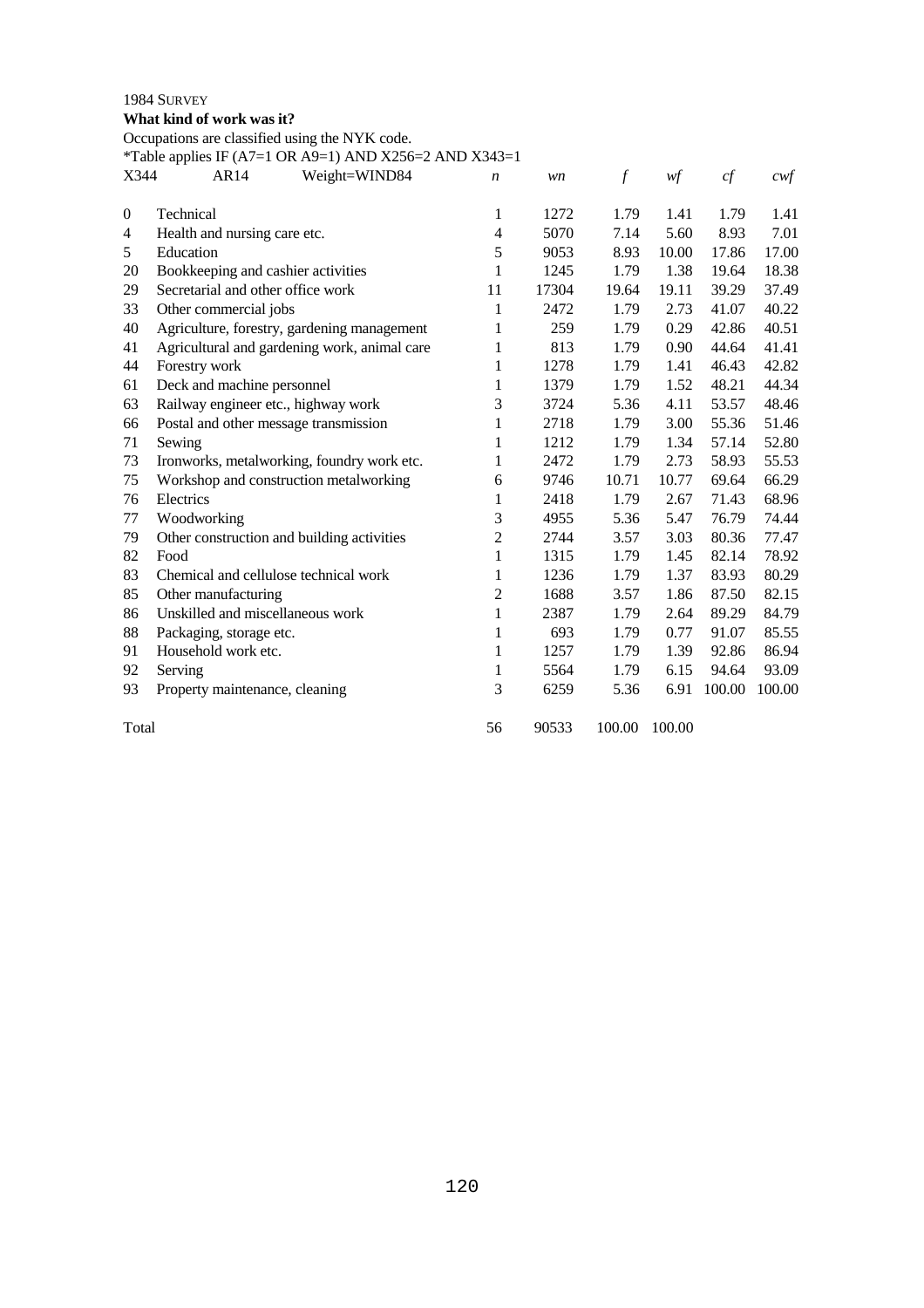## **What activities (kinds of production) are carried out at that work place?**

Activities are classified according to the SNI code.

Total

*\**Table applies IF (A7=1 OR A9=1) AND X256=2 AND X343=1

|                       |          | Table applies If $(A/-1$ ON $A/-1$ Also $A200-Z$ Also $A3+3-1$                                                                                                                                                                                                                                                                     |
|-----------------------|----------|------------------------------------------------------------------------------------------------------------------------------------------------------------------------------------------------------------------------------------------------------------------------------------------------------------------------------------|
| <b>TTA</b> <i>i</i> = | $\cdots$ | $\mathbf{v}$ $\mathbf{v}$ $\mathbf{v}$ $\mathbf{v}$ $\mathbf{v}$ $\mathbf{v}$ $\mathbf{v}$ $\mathbf{v}$ $\mathbf{v}$ $\mathbf{v}$ $\mathbf{v}$ $\mathbf{v}$ $\mathbf{v}$ $\mathbf{v}$ $\mathbf{v}$ $\mathbf{v}$ $\mathbf{v}$ $\mathbf{v}$ $\mathbf{v}$ $\mathbf{v}$ $\mathbf{v}$ $\mathbf{v}$ $\mathbf{v}$ $\mathbf{v}$ $\mathbf{$ |

| X345     | Weight=WIND84<br>AR <sub>15</sub>                                                                                                              | n                              | wn           | $\boldsymbol{f}$ | wf                                     | cf           | $c \mathcal{w} f$ |
|----------|------------------------------------------------------------------------------------------------------------------------------------------------|--------------------------------|--------------|------------------|----------------------------------------|--------------|-------------------|
|          |                                                                                                                                                |                                |              |                  |                                        |              |                   |
| 11<br>12 | Farming, hunting                                                                                                                               | $\mathfrak{2}$<br>$\mathbf{1}$ | 1072<br>1278 | 3.57<br>1.79     | 1.18<br>1.41                           | 3.57<br>5.36 | 1.18              |
| 22       | Forestry<br>Petroleum/natural gas extraction                                                                                                   | 1                              | 2718         | 1.79             | 3.00                                   | 7.14         | 2.60<br>5.60      |
| 31       | Food, beverages and tobacco                                                                                                                    | 1                              | 1315         | 1.79             | 1.45                                   | 8.93         | 7.05              |
| 33       | Lumber production                                                                                                                              | 1                              | 1291         | 1.79             | 1.43                                   | 10.71        | 8.48              |
| 35       | Chemical products, rubber and plastics                                                                                                         | 4                              | 4613         | 7.14             | 5.10                                   | 17.86        | 13.57             |
| 38       | Engineering                                                                                                                                    | 6                              | 11026        | 10.71            | 12.18                                  | 28.57        | 25.75             |
| 39       | Other manufacturing                                                                                                                            | $\overline{c}$                 | 1696         | 3.57             | 1.87                                   | 32.14        | 27.62             |
| 41       | Electrical, gas and heat supply                                                                                                                | $\overline{c}$                 | 3707         | 3.57             | 4.09                                   | 35.71        | 31.72             |
| 50       | Construction                                                                                                                                   | 5                              | 8795         | 8.93             | 9.71                                   | 44.64        | 41.43             |
| 62       | Retail                                                                                                                                         | $\mathfrak{2}$                 | 3717         | 3.57             | 4.11                                   | 48.21        | 45.54             |
| 63       | Restaurant and hotel business                                                                                                                  | 3                              | 9245         | 5.36             | 10.21                                  | 53.57        | 55.75             |
| 71       | Traffic                                                                                                                                        | 7                              | 8336         | 12.50            | 9.21                                   | 66.07        | 64.96             |
| 81       | Banking and other financial business                                                                                                           | 1                              | 1249         | 1.79             | 1.38                                   | 67.86        | 66.34             |
| 83       | Real<br>brokerage,<br>estate<br>management,                                                                                                    | 1                              | 542          | 1.79             | 0.60                                   | 69.64        | 66.94             |
|          | commissions                                                                                                                                    |                                |              |                  |                                        |              |                   |
| 91       | Public<br>administration, defense, police,<br>fire                                                                                             | 2                              | 4908         | 3.57             | 5.42                                   | 73.21        | 72.36             |
|          | department                                                                                                                                     |                                |              |                  |                                        |              |                   |
| 92       | Cleaning, garbage collection                                                                                                                   | 1                              | 2589         | 1.79             | 2.86                                   | 75.00        | 75.22             |
| 93       | Education, research, health care                                                                                                               | 11                             | 17942        | 19.64            | 19.82                                  | 94.64        | 95.04             |
| 94       | Recreation, cultural services                                                                                                                  | $\mathfrak{2}$                 | 3670         | 3.57             | 4.05                                   | 98.21        | 99.09             |
| 95       | Repair work, laundry and other services                                                                                                        | 1                              | 824          | 1.79             | 0.91                                   | 100.00       | 100.00            |
|          |                                                                                                                                                |                                |              |                  |                                        |              |                   |
| Total    |                                                                                                                                                | 56                             | 90533        | 100.00           | 100.00                                 |              |                   |
|          |                                                                                                                                                |                                |              |                  |                                        |              |                   |
|          | Code indicating time unit referred to in the following questions                                                                               |                                |              |                  |                                        |              |                   |
|          | *Table applies IF (A7=1 OR A9=1) AND X256=2 AND X343=1                                                                                         |                                |              |                  |                                        |              |                   |
| X346     | N<br>Weight=WIND84                                                                                                                             | n                              | wn           | $\mathcal{f}$    | $\mathcal{W}\hspace{-0.5mm}\textit{f}$ | cf           | cwf               |
| 1        | Information on hourly earnings                                                                                                                 | 26                             | 41728        | 46.43            | 46.09                                  | 46.43        | 46.09             |
| 2        | Information on monthly earnings                                                                                                                | 29                             | 48546        | 51.79            | 53.62                                  | 98.21        | 99.71             |
| 3        | Uncertain, doesn't know                                                                                                                        | 1                              | 259          | 1.79             | 0.29                                   | 100.00       | 100.00            |
|          |                                                                                                                                                |                                |              |                  |                                        |              |                   |
| Total    |                                                                                                                                                | 56                             | 90533        | 100.00           | 100.00                                 |              |                   |
|          |                                                                                                                                                |                                |              |                  |                                        |              |                   |
|          | How much did you earn (before taxes) when you were working most recently?<br>*Table applies IF (A7=1 OR A9=1) AND X256=2 AND X343=1 AND X346=1 |                                |              |                  |                                        |              |                   |
| X347     | AR16A<br>Weight=WIND84                                                                                                                         |                                |              |                  |                                        |              |                   |
|          |                                                                                                                                                | n                              | wn           | $\int$           | wf                                     | cf           | $c \mathsf{w} f$  |
| 25-29    |                                                                                                                                                | 3                              | 7758         | 11.54            | 18.59                                  | 11.54        | 18.59             |
| 30-34    |                                                                                                                                                | 6                              | 8800         | 23.08            | 21.09                                  | 34.62        | 39.68             |
| 35-39    |                                                                                                                                                | 8                              | 12804        | 30.77            | 30.68                                  | 65.38        | 70.37             |
| 40-44    |                                                                                                                                                | 5                              | 5958         | 19.23            | 14.28                                  | 84.62        | 84.64             |
| 45-49    |                                                                                                                                                | 1                              | 2412         | 3.85             | 5.78                                   | 88.46        | 90.42             |
| 50-54    |                                                                                                                                                | 1                              | 1319         | 3.85             | 3.16                                   | 92.31        | 93.58             |
| 55-59    |                                                                                                                                                | $\overline{c}$                 | 2677         | 7.69             |                                        | 6.42 100.00  | 100.00            |
|          |                                                                                                                                                |                                |              |                  |                                        |              |                   |

26 41728 100.00 100.00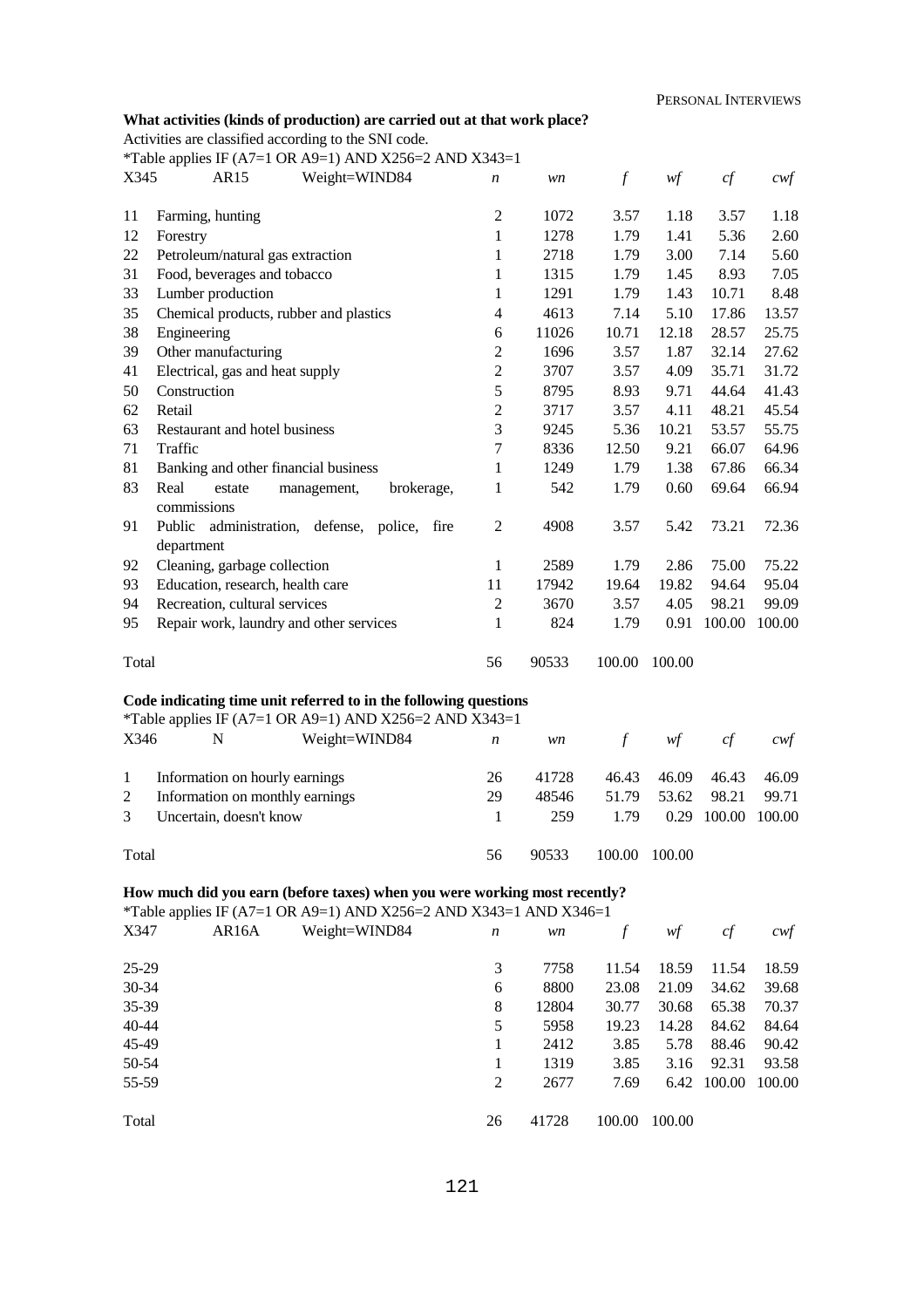| 1984 SURVEY |       |                |   |       |
|-------------|-------|----------------|---|-------|
| Mean        | 36.71 | Std deviation  | ٠ | 7.95  |
| Maximum     | 58.00 | Upper quartile | ÷ | 41.25 |
| Median      | 35.50 | Lower quartile | ٠ | 33.25 |
| Minimum     | 25.00 |                |   |       |

## **How much did you earn (before taxes) when you were working most recently?**

\*Table applies IF (A7=1 OR A9=1) AND X256=2 AND X343=1 AND X346=2

| X348        | AR <sub>16</sub> C |          | Weight=WIND84  | $\boldsymbol{n}$ | wn    | f       | wf     | cf     | cwf    |
|-------------|--------------------|----------|----------------|------------------|-------|---------|--------|--------|--------|
| 2000-3999   |                    |          |                | 6                | 14271 | 20.69   | 29.40  | 20.69  | 29.40  |
| 4000-5999   |                    |          |                | 8                | 13937 | 27.59   | 28.71  | 48.28  | 58.11  |
| 6000-7999   |                    |          |                | 12               | 17044 | 41.38   | 35.11  | 89.66  | 93.21  |
| 8000-9999   |                    |          |                | 2                | 2022  | 6.90    | 4.17   | 96.55  | 97.38  |
| 10000-11999 |                    |          |                | 1                | 1272  | 3.45    | 2.62   | 100.00 | 100.00 |
| Total       |                    |          |                | 29               | 48546 | 100.00  | 100.00 |        |        |
| Mean        | $\bullet$          | 5411.66  | Std deviation  | ٠                |       | 1763.23 |        |        |        |
| Maximum     | $\ddot{\cdot}$     | 10400.00 | Upper quartile | $\ddot{\cdot}$   |       | 6550.00 |        |        |        |
| Median      |                    | 6000.00  | Lower quartile | $\ddot{\cdot}$   |       | 4350.00 |        |        |        |
| Minimum     |                    | 2800.00  |                |                  |       |         |        |        |        |

## **Approximately how many hours per week did you work at your previous job?**

\*Table applies IF (A7=1 OR A9=1) AND X256=2 AND X343=1

| X349    | AR17 |       | Weight=WIND84  | $\boldsymbol{n}$ | wn    | $\boldsymbol{f}$ | wf     | cf     | $c \mathsf{w} f$ |
|---------|------|-------|----------------|------------------|-------|------------------|--------|--------|------------------|
| 6       |      |       |                | 1                | 1283  | 1.79             | 1.42   | 1.79   | 1.42             |
| 20      |      |       |                | 6                | 10796 | 10.71            | 11.92  | 12.50  | 13.34            |
| 30      |      |       |                | 5                | 8002  | 8.93             | 8.84   | 21.43  | 22.18            |
| 35      |      |       |                | $\overline{2}$   | 3643  | 3.57             | 4.02   | 25.00  | 26.20            |
| 40      |      |       |                | 36               | 59521 | 64.29            | 65.75  | 89.29  | 91.95            |
| 41      |      |       |                | $\overline{2}$   | 2145  | 3.57             | 2.37   | 92.86  | 94.32            |
| 48      |      |       |                | 1                | 1272  | 1.79             | 1.41   | 94.64  | 95.72            |
| 52      |      |       |                | 1                | 1257  | 1.79             | 1.39   | 96.43  | 97.11            |
| 55      |      |       |                | 1                | 1235  | 1.79             | 1.36   | 98.21  | 98.48            |
| 75      |      |       |                | 1                | 1379  | 1.79             | 1.52   | 100.00 | 100.00           |
| Total   |      |       |                | 56               | 90533 | 100.00           | 100.00 |        |                  |
| Mean    |      | 37.09 | Std deviation  | $\ddot{\cdot}$   |       | 9.49             |        |        |                  |
| Maximum |      | 75.00 | Upper quartile |                  | 40.00 |                  |        |        |                  |
| Median  |      | 40.00 | Lower quartile | $\ddot{\cdot}$   | 36.25 |                  |        |        |                  |
| Minimum |      | 6.00  |                |                  |       |                  |        |        |                  |

## **Code indicating time unit referred to in the following questions regarding acceptable earnings**

|                   |                                                                   | <i>*Table applies IF (A7=1 OR A9=1) AND X256=2 AND X343=1</i> |                |                |             |                                          |       |                                       |
|-------------------|-------------------------------------------------------------------|---------------------------------------------------------------|----------------|----------------|-------------|------------------------------------------|-------|---------------------------------------|
| X350              | N                                                                 | Weight=WIND84                                                 | $\overline{n}$ |                | $wn$ f $wf$ |                                          | ct    | $\mathcal{C} \mathcal{W} \mathcal{F}$ |
| $\mathbf{1}$<br>2 | Information on hourly earnings<br>Information on monthly earnings |                                                               | 26<br>30       | 43831<br>46702 |             | 46.43 48.41<br>53.57 51.59 100.00 100.00 | 46.43 | 48.41                                 |
| Total             |                                                                   |                                                               | 56             | 90533          |             | 100.00 100.00                            |       |                                       |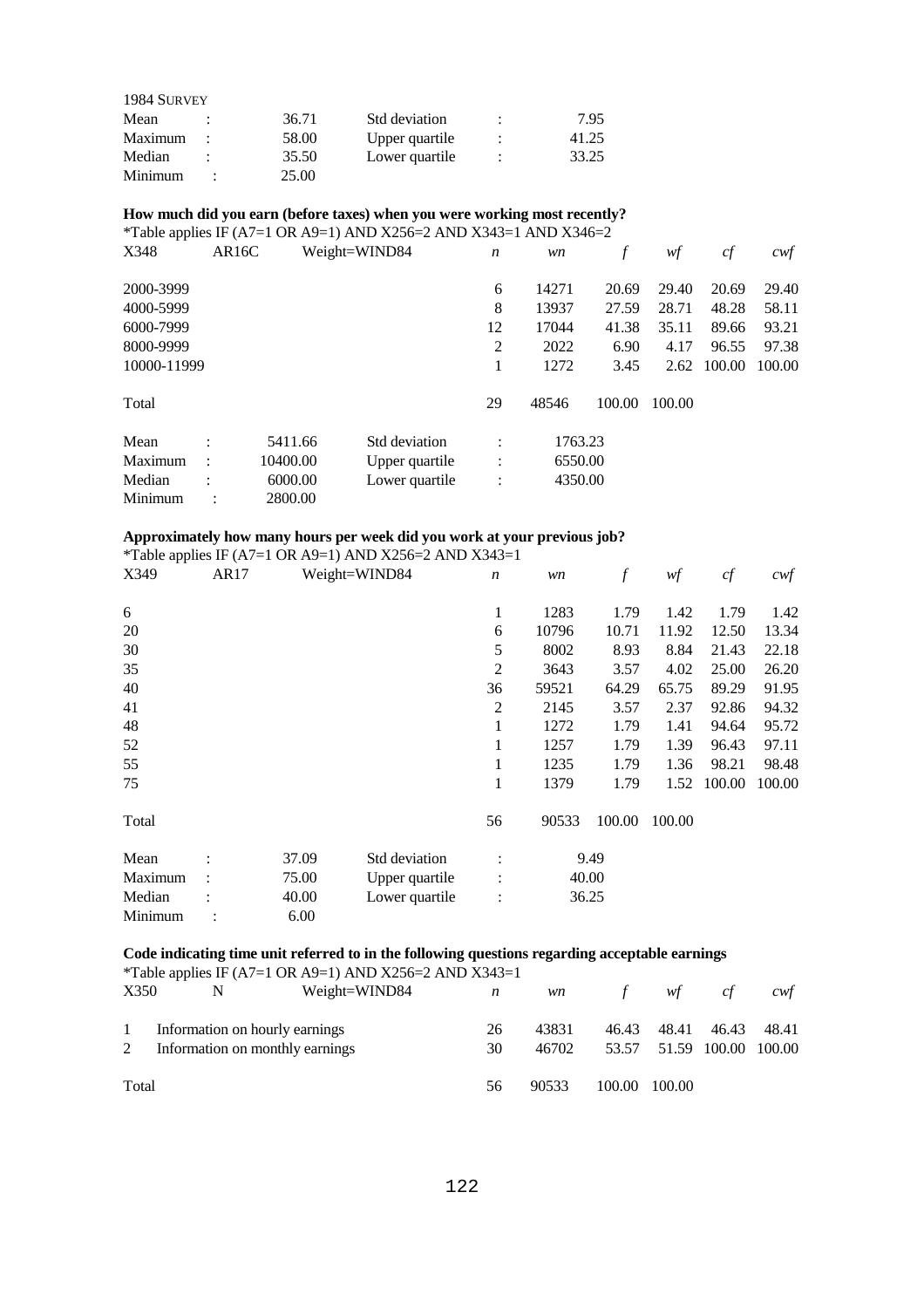PERSONAL INTERVIEWS

## **If you found a job in this area, what would be the lowest hourly or monthly earnings you would accept?**  This refers to hourly earnings.

|           |                    |       | *Table applies IF (A7=1 OR A9=1) AND X256=2 AND X343=1 AND X350=1 |                  |       |        |        |        |        |
|-----------|--------------------|-------|-------------------------------------------------------------------|------------------|-------|--------|--------|--------|--------|
| X351      | AR <sub>18</sub> A |       | Weight=WIND84                                                     | $\boldsymbol{n}$ | wn    | f      | wf     | cf     | cwf    |
| 20-24     |                    |       |                                                                   | $\overline{c}$   | 6847  | 7.69   | 15.62  | 7.69   | 15.62  |
| 25-29     |                    |       |                                                                   | 1                | 2718  | 3.85   | 6.20   | 11.54  | 21.82  |
| 30-34     |                    |       |                                                                   | 3                | 5106  | 11.54  | 11.65  | 23.08  | 33.47  |
| $35-39$   |                    |       |                                                                   | 9                | 14201 | 34.62  | 32.40  | 57.69  | 65.87  |
| $40 - 44$ |                    |       |                                                                   | 7                | 9727  | 26.92  | 22.19  | 84.62  | 88.06  |
| 45-49     |                    |       |                                                                   | 3                | 3980  | 11.54  | 9.08   | 96.15  | 97.14  |
| 55-59     |                    |       |                                                                   | 1                | 1252  | 3.85   | 2.86   | 100.00 | 100.00 |
| Total     |                    |       |                                                                   | 26               | 43831 | 100.00 | 100.00 |        |        |
| Mean      |                    | 34.57 | Std deviation                                                     | $\ddot{\cdot}$   |       | 8.45   |        |        |        |
| Maximum   |                    | 55.00 | Upper quartile                                                    |                  |       | 41.25  |        |        |        |
| Median    |                    | 36.50 | Lower quartile                                                    | $\bullet$        |       | 34.75  |        |        |        |
| Minimum   |                    | 20.00 |                                                                   |                  |       |        |        |        |        |

## **If you found a job in this area, what would be the lowest hourly or monthly earnings you would accept?**  This refers to monthly earnings.

|             |             |                         |               | *Table applies IF (A7=1OR A9=1) AND X256=2 AND X343=1 AND X350=2 |                  |         |        |        |        |        |
|-------------|-------------|-------------------------|---------------|------------------------------------------------------------------|------------------|---------|--------|--------|--------|--------|
| X352        |             | AR <sub>18</sub> B      | Weight=WIND84 |                                                                  | $\boldsymbol{n}$ | wn      | f      | wf     | cf     | cwf    |
| S           |             | Uncertain, doesn't know |               |                                                                  | 6                | 8325    |        |        | 0.00   | 0.00   |
| 2000-3999   |             |                         |               |                                                                  | 5                | 8552    | 20.83  | 22.28  | 20.83  | 22.28  |
| 4000-5999   |             |                         |               |                                                                  | 5                | 7593    | 20.83  | 19.79  | 41.67  | 42.07  |
| 6000-7999   |             |                         |               |                                                                  | 9                | 15273   | 37.50  | 39.80  | 79.17  | 81.87  |
| 8000-9999   |             |                         |               |                                                                  | 3                | 4207    | 12.50  | 10.96  | 91.67  | 92.83  |
|             | 10000-11999 |                         |               |                                                                  |                  | 1480    | 4.17   | 3.86   | 95.83  | 96.69  |
| 12000-13999 |             |                         |               |                                                                  | 1                | 1272    | 4.17   | 3.31   | 100.00 | 100.00 |
| Total       |             |                         |               |                                                                  | 24               | 38377   | 100.00 | 100.00 |        |        |
| Mean        | $\bullet$   | 5966.00                 |               | Std deviation                                                    | $\ddot{\cdot}$   | 2101.50 |        |        |        |        |
| Maximum     |             | 12000.00                |               | Upper quartile                                                   | $\ddot{\cdot}$   | 6750.00 |        |        |        |        |
| Median      |             | 6000.00                 |               | Lower quartile                                                   | ٠                | 5000.00 |        |        |        |        |
| Minimum     |             | 3000.00                 |               |                                                                  |                  |         |        |        |        |        |

## **Are you looking for a full-time job, three-quarter-time, half-time or other?**

|       | *Table applies IF (A7=1 OR A9=1) AND X256=2 |                |        |        |        |        |        |
|-------|---------------------------------------------|----------------|--------|--------|--------|--------|--------|
| X353  | Weight=WIND84<br>AR <sub>19</sub>           | n              | wn     |        | wf     | сf     | cwt    |
|       | Information unavailable                     |                | 1249   |        |        | 0.00   | 0.00   |
| 1     | Full-time                                   | 60             | 96585  | 72.29  | 75.59  | 72.29  | 75.59  |
| 2     | Three-quarter-time                          | 7              | 9189   | 8.43   | 7.19   | 80.72  | 82.78  |
| 3     | Half-time                                   | 13             | 18811  | 15.66  | 14.72  | 96.39  | 97.50  |
| 4     | Other                                       |                | 1292   | 1.20   | 1.01   | 97.59  | 98.51  |
| 5     | Uncertain, doesn't know                     | $\overline{2}$ | 1899   | 2.41   | 1.49   | 100.00 | 100.00 |
| Total |                                             | 83             | 27776ء | 100.00 | 100.00 |        |        |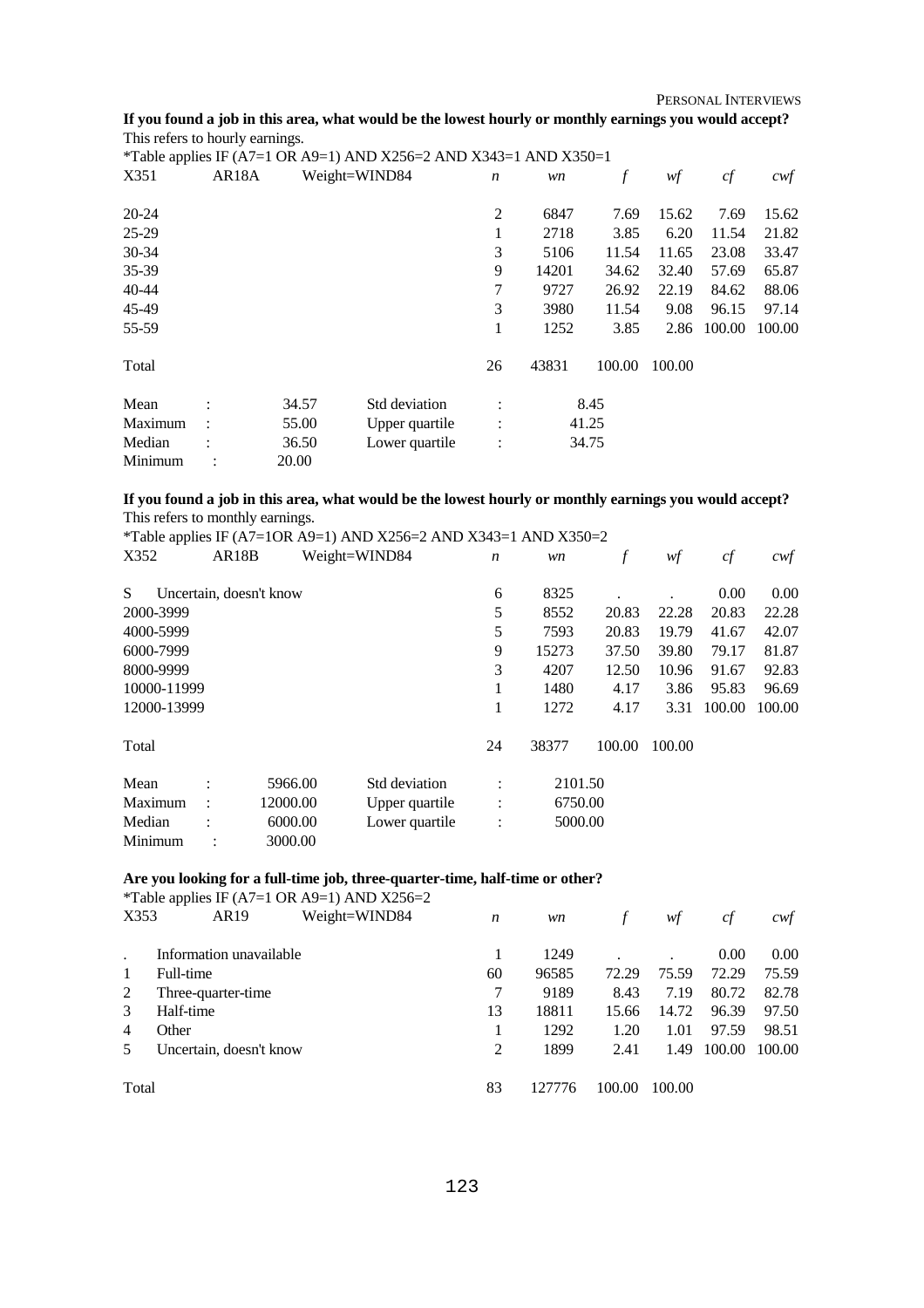| 1984 SURVEY          |                         |      |                                                                |                  |        |               |        |             |        |
|----------------------|-------------------------|------|----------------------------------------------------------------|------------------|--------|---------------|--------|-------------|--------|
|                      |                         |      | Do you want a job for the whole year or only part of the year? |                  |        |               |        |             |        |
|                      |                         |      | *Table applies IF (A7=1 OR A9=1) AND X256=2                    |                  |        |               |        |             |        |
| X354                 | AR <sub>20</sub>        |      | Weight=WIND84                                                  | $\boldsymbol{n}$ | wn     | $\mathcal{f}$ | wf     | cf          | cwf    |
| 1<br>Whole year      |                         |      |                                                                | 70               | 108980 | 83.33         | 84.46  | 83.33       | 84.46  |
| Part of year<br>2    |                         |      |                                                                | 13               | 19352  | 15.48         | 15.00  | 98.81       | 99.46  |
| 3                    | Uncertain, doesn't know |      |                                                                | 1                | 693    | 1.19          |        | 0.54 100.00 | 100.00 |
| Total                |                         |      |                                                                | 84               | 129025 | 100.00        | 100.00 |             |        |
| For how many months? |                         |      |                                                                |                  |        |               |        |             |        |
|                      |                         |      | *Table applies IF (A7=1 OR A9=1) AND X256=2 AND X354=2         |                  |        |               |        |             |        |
| X355                 | AR21                    |      | Weight=WIND84                                                  | $\boldsymbol{n}$ | wn     | $\mathcal{f}$ | wf     | cf          | cwf    |
| $\overline{2}$       |                         |      |                                                                | 5                | 8904   | 38.46         | 46.01  | 38.46       | 46.01  |
| 3                    |                         |      |                                                                | 3                | 3916   | 23.08         | 20.24  | 61.54       | 66.25  |
| $\overline{4}$       |                         |      |                                                                | 1                | 1425   | 7.69          | 7.36   | 69.23       | 73.61  |
| 6                    |                         |      |                                                                | $\overline{2}$   | 2527   | 15.38         | 13.06  | 84.62       | 86.67  |
| 7                    |                         |      |                                                                | 1                | 1219   | 7.69          | 6.30   | 92.31       | 92.97  |
| 8                    |                         |      |                                                                | 1                | 1361   | 7.69          | 7.03   | 100.00      | 100.00 |
| Total                |                         |      |                                                                | 13               | 19352  | 100.00        | 100.00 |             |        |
| Mean                 |                         | 3.61 | Std deviation                                                  | $\ddot{\cdot}$   |        | 2.03          |        |             |        |
| Maximum              |                         | 8.00 | Upper quartile                                                 |                  |        | 6.00          |        |             |        |
| Median               |                         | 3.00 | Lower quartile                                                 |                  |        | 2.00          |        |             |        |
| Minimum              |                         | 2.00 |                                                                |                  |        |               |        |             |        |

# Code indicating the time unit referred to in the following questions on expected earnings  $K_{\text{Table 2D}}(A7-1 \text{ OP } A0-1)$ . AND  $X256-2$

|                     |                                                                   | *Table applies IF (A7=1 OR A9=1) AND X256=2 |          |                |                                                      |     |     |
|---------------------|-------------------------------------------------------------------|---------------------------------------------|----------|----------------|------------------------------------------------------|-----|-----|
| X356                | N                                                                 | Weight=WIND84                               | n        | <i>wn</i>      | f $wt$                                               | c f | cwt |
| $\overline{1}$<br>2 | Information on hourly earnings<br>Information on monthly earnings |                                             | 36<br>48 | 58904<br>70121 | 42.86 45.65 42.86 45.65<br>57.14 54.35 100.00 100.00 |     |     |
| Total               |                                                                   |                                             | 84       | 129025         | 100.00 100.00                                        |     |     |

# **If you find a job in the next few weeks, how much do you think you will be able to earn?**

This refers to hourly earnings.

\*Table applies IF (A7=1 OR A9=1) AND X256=2 AND X356=1

| X357      | AR <sub>22</sub> A      | Weight=WIND84 | $\boldsymbol{n}$ | wn    |        | wf     | cf     | cwf    |
|-----------|-------------------------|---------------|------------------|-------|--------|--------|--------|--------|
| S.        | Uncertain, doesn't know |               | 4                | 6271  |        |        | 0.00   | 0.00   |
| 20-24     |                         |               |                  | 2209  | 3.13   | 4.20   | 3.13   | 4.20   |
| 25-29     |                         |               | 1                | 5564  | 3.13   | 10.57  | 6.25   | 14.77  |
| $30 - 34$ |                         |               | 6                | 10124 | 18.75  | 19.24  | 25.00  | 34.00  |
| $35-39$   |                         |               | 16               | 23893 | 50.00  | 45.40  | 75.00  | 79.40  |
| $40 - 44$ |                         |               | 5                | 5907  | 15.63  | 11.22  | 90.63  | 90.62  |
| 45-49     |                         |               |                  | 1272  | 3.13   | 2.42   | 93.75  | 93.04  |
| 55-59     |                         |               |                  | 1252  | 3.13   | 2.38   | 96.88  | 95.42  |
| 60-64     |                         |               |                  | 2412  | 3.13   | 4.58   | 100.00 | 100.00 |
| Total     |                         |               | 32               | 52633 | 100.00 | 100.00 |        |        |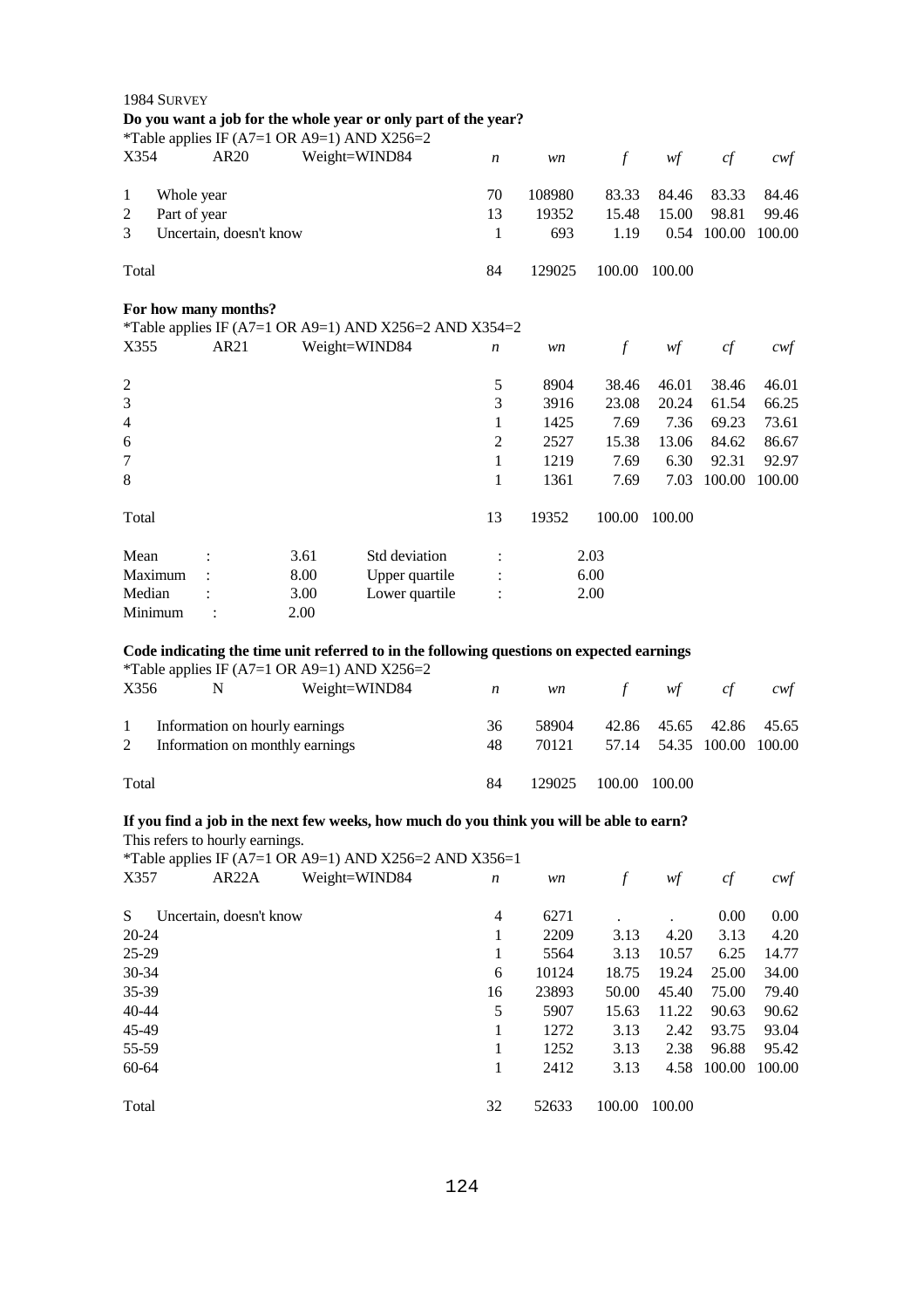PERSONAL INTERVIEWS

| Mean    | 36.26 | Std deviation  |   | 7.87  |
|---------|-------|----------------|---|-------|
| Maximum | 60.00 | Upper quartile |   | 39.75 |
| Median  | 35.00 | Lower quartile | ٠ | 34.25 |
| Minimum | 24.00 |                |   |       |

## **If you find a job in the next few weeks, how much do you think you will be able to earn?**  This refers to monthly earnings.

\*Table applies IF  $(A7=1 \text{ OR } A9=1)$  AND X256=2 AND X356=2

| X358        |                         | AR <sub>22</sub> C |          | Weight=WIND84  | $\boldsymbol{n}$ | wn      |        | wf     | cf     | $c \mathsf{w} f$ |
|-------------|-------------------------|--------------------|----------|----------------|------------------|---------|--------|--------|--------|------------------|
| S           | Uncertain, doesn't know |                    |          |                | 24               | 37195   |        |        | 0.00   | 0.00             |
| 2000-3999   |                         |                    |          |                | 2                | 3649    | 8.33   | 11.08  | 8.33   | 11.08            |
| 4000-5999   |                         |                    |          |                | 3                | 3723    | 12.50  | 11.31  | 20.83  | 22.39            |
| 6000-7999   |                         |                    |          |                | 14               | 19464   | 58.33  | 59.11  | 79.17  | 81.50            |
| 8000-9999   |                         |                    |          |                | 4                | 4818    | 16.67  | 14.63  | 95.83  | 96.14            |
| 12000-13999 |                         |                    |          |                | 1                | 1272    | 4.17   | 3.86   | 100.00 | 100.00           |
| Total       |                         |                    |          |                | 24               | 32926   | 100.00 | 100.00 |        |                  |
| Mean        | ٠                       |                    | 6540.48  | Std deviation  | ٠                | 2003.06 |        |        |        |                  |
| Maximum     | $\ddot{\phantom{a}}$    |                    | 13000.00 | Upper quartile | $\vdots$         | 7000.00 |        |        |        |                  |
| Median      | ٠                       |                    | 6550.00  | Lower quartile | $\ddot{\cdot}$   | 6000.00 |        |        |        |                  |
| Minimum     |                         |                    | 3000.00  |                |                  |         |        |        |        |                  |

## **Are you also applying for jobs for which you have no specific training or experience?**

|                             |                |                         | *Table applies IF (A7=1 OR A9=1) AND X256=2 |    |           |               |       |                    |       |
|-----------------------------|----------------|-------------------------|---------------------------------------------|----|-----------|---------------|-------|--------------------|-------|
| X359                        |                | AR23                    | Weight=WIND84                               | n  | <i>wn</i> | $f$ and $f$   | wf    | cf                 | cwt   |
| $\mathbf{1}$                | Yes            |                         |                                             | 45 | 78157     | 53.57         |       | 60.58 53.57        | 60.58 |
| $\mathcal{D}_{\mathcal{L}}$ | N <sub>0</sub> |                         |                                             | 38 | 50175     | 45.24         | 38.89 | 98.81              | 99.46 |
| 3                           |                | Uncertain, doesn't know |                                             |    | 693       | 1.19          |       | 0.54 100.00 100.00 |       |
| Total                       |                |                         |                                             | 84 | 129025    | 100.00 100.00 |       |                    |       |

## **Are you also applying for jobs as an industrial worker?**

|               |                |                         | *Table applies IF (A7=1 OR A9=1) AND X256=2 |                |           |             |        |                    |       |
|---------------|----------------|-------------------------|---------------------------------------------|----------------|-----------|-------------|--------|--------------------|-------|
| X360          |                | AR24                    | Weight=WIND84                               | n              | <i>wn</i> | $f$ and $f$ | wf     | cf                 | cwt   |
| $\mathbf{1}$  | Yes            |                         |                                             | 25             | 38749     | 29.76       | 30.03  | 29.76              | 30.03 |
| $\mathcal{L}$ | N <sub>0</sub> |                         |                                             | 55             | 84182     | 65.48       | 65.24  | 95.24              | 95.28 |
| 3             |                | Uncertain, doesn't know |                                             | $\overline{4}$ | 6094      | 4.76        |        | 4.72 100.00 100.00 |       |
| Total         |                |                         |                                             | 84             | 129025    | 100.00      | 100.00 |                    |       |

#### **Would you consider moving somewhere else in order to get a job?**

|       |       |      | *Table applies IF (A7=1 OR A9=1) AND X256=2 AND X360=2 |    |       |               |                           |     |
|-------|-------|------|--------------------------------------------------------|----|-------|---------------|---------------------------|-----|
|       | X361  | AR25 | Weight=WIND84 $n$                                      |    |       | wn f wf cf    |                           | cwt |
|       | 1 Yes |      |                                                        | 16 | 29529 |               | 29.09 35.08 29.09 35.08   |     |
| 2     | - No  |      |                                                        | 39 | 54653 |               | 70.91 64.92 100.00 100.00 |     |
| Total |       |      |                                                        | 55 | 84182 | 100.00 100.00 |                           |     |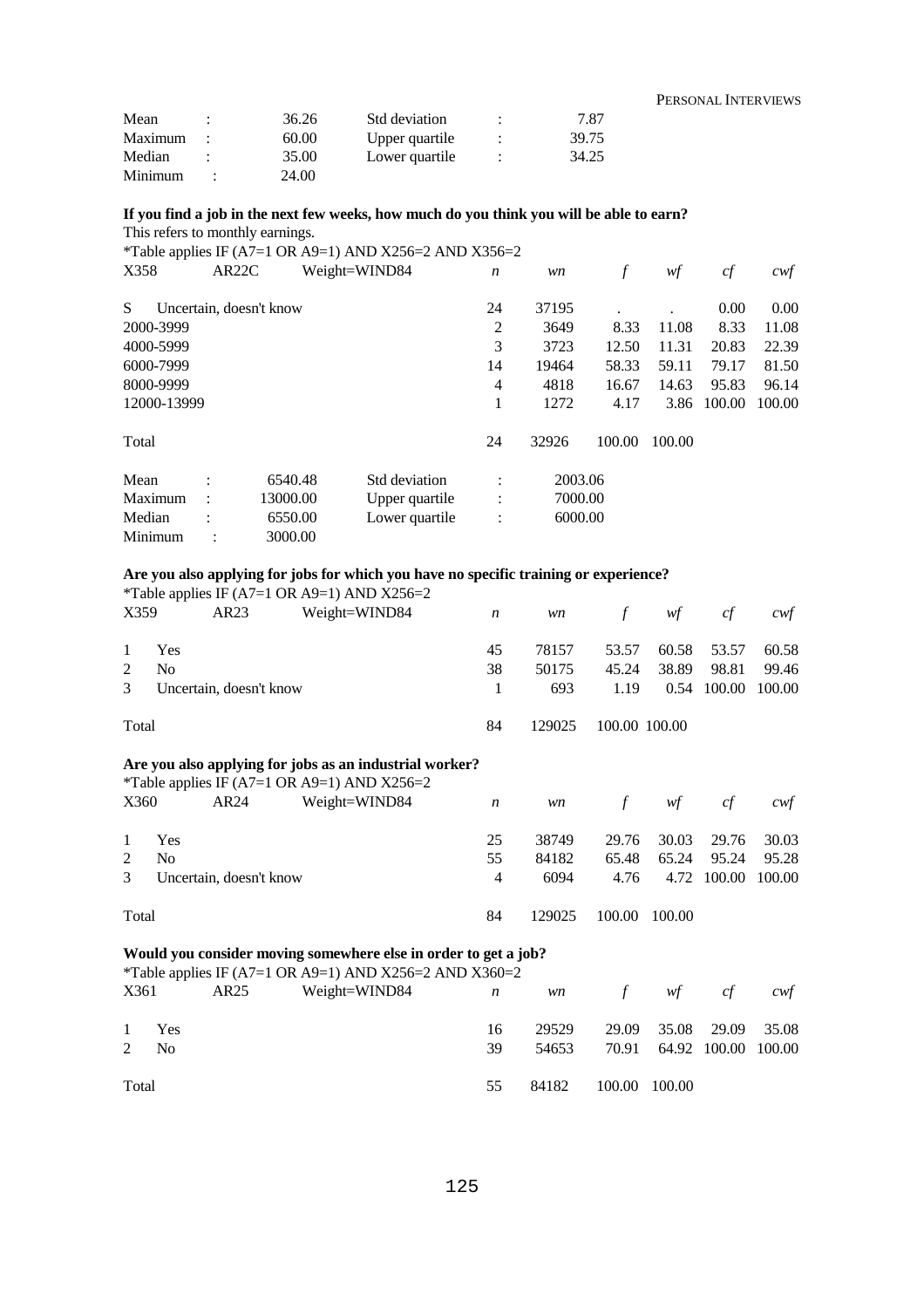|                           | 1984 SURVEY    |                         | If you do not find a job in the next month, would you consider training for a job as an industrial worker? |                  |        |                 |                              |              |                   |
|---------------------------|----------------|-------------------------|------------------------------------------------------------------------------------------------------------|------------------|--------|-----------------|------------------------------|--------------|-------------------|
|                           |                |                         | *Table applies IF (A7=1 OR A9=1) AND X256=2 AND X360=2                                                     |                  |        |                 |                              |              |                   |
| X362                      |                | AR26                    | Weight=WIND84                                                                                              | n                | wn     | $\int$          | wf                           | cf           | $c$ wf            |
|                           |                | Information unavailable |                                                                                                            | $\mathbf{1}$     | 1272   |                 |                              | 0.00         | 0.00              |
| $\ddot{\phantom{0}}$<br>1 | Yes            |                         |                                                                                                            | 4                | 7576   | $\cdot$<br>7.41 | $\ddot{\phantom{a}}$<br>9.14 | 7.41         | 9.14              |
| $\overline{2}$            | N <sub>o</sub> |                         |                                                                                                            | 49               | 74006  | 90.74           | 89.26                        | 98.15        | 98.40             |
| 3                         |                | Uncertain, doesn't know |                                                                                                            | $\mathbf{1}$     | 1328   | 1.85            |                              | 1.60 100.00  | 100.00            |
|                           |                |                         |                                                                                                            |                  |        |                 |                              |              |                   |
| Total                     |                |                         |                                                                                                            | 54               | 82910  | 100.00          | 100.00                       |              |                   |
|                           |                |                         | Are you currently receiving any unemployment compensation?<br>*Table applies IF (A7=1 OR A9=1) AND X256=2  |                  |        |                 |                              |              |                   |
| X363                      |                | AR27                    | Weight=WIND84                                                                                              | $\boldsymbol{n}$ | wn     | $\int$          | wf                           | cf           | cwt               |
| $\mathbf{1}$              | Yes            |                         |                                                                                                            | 51               | 75912  | 60.71           | 58.84                        | 60.71        | 58.84             |
| $\overline{2}$            | <b>No</b>      |                         |                                                                                                            | 32               | 51868  | 38.10           | 40.20                        | 98.81        | 99.04             |
| 3                         |                | Uncertain, doesn't know |                                                                                                            | $\mathbf{1}$     | 1245   | 1.19            |                              | 0.96 100.00  | 100.00            |
|                           |                |                         |                                                                                                            |                  |        |                 |                              |              |                   |
| Total                     |                |                         |                                                                                                            | 84               | 129025 | 100.00          | 100.00                       |              |                   |
|                           |                |                         | Is it in the form of cash grants (KAS) or regular unemployment compensation?                               |                  |        |                 |                              |              |                   |
|                           |                |                         | *Table applies IF (A7=1 OR A9=1) AND X256=2 AND X363=1                                                     |                  |        |                 |                              |              |                   |
| X364                      |                | AR28                    | Weight=WIND84                                                                                              | n                | wn     | $\mathcal{f}$   | wf                           | cf           | cwt               |
| $\mathbf{1}$              | <b>KAS</b>     |                         |                                                                                                            | 11               | 17639  | 21.57           | 23.24                        | 21.57        | 23.24             |
| 2                         | Regular        |                         |                                                                                                            | 40               | 58273  | 78.43           |                              | 76.76 100.00 | 100.00            |
|                           |                |                         |                                                                                                            |                  |        |                 |                              |              |                   |
| Total                     |                |                         |                                                                                                            | 51               | 75912  | 100.00          | 100.00                       |              |                   |
|                           |                |                         | Code indicating the period of time referred to in the following questions regarding unemployment           |                  |        |                 |                              |              |                   |
|                           | compensation   |                         |                                                                                                            |                  |        |                 |                              |              |                   |
|                           |                |                         | *Table applies IF (A7=1 OR A9=1) AND X256=2 AND X363=1 AND (2<=X364<=3)                                    |                  |        |                 |                              |              |                   |
| X365                      | $\mathbf N$    |                         | Weight=WIND84                                                                                              | n                | wn     | $\int$          | wf                           | cf           | cwt               |
| $\mathbf{1}$              |                |                         | Information on compensation per day                                                                        | 27               | 38071  | 67.50           | 65.33                        | 67.50        | 65.33             |
| $\mathfrak{2}$            |                |                         | Information on compensation per week                                                                       | 13               | 20202  | 32.50           | 34.67                        | 100.00       | 100.00            |
|                           |                |                         |                                                                                                            |                  |        |                 |                              |              |                   |
| Total                     |                |                         |                                                                                                            | 40               | 58273  | 100.00          | 100.00                       |              |                   |
|                           |                |                         | How much unemployment compensation do you receive (before taxes)?                                          |                  |        |                 |                              |              |                   |
|                           |                |                         | This refers to unemployment compensation per day.                                                          |                  |        |                 |                              |              |                   |
|                           |                |                         | *Table applies IF (A7=1 OR A9=1) AND X256=2 AND X363=1 AND (2<=X364<=3) AND X365=1                         |                  |        |                 |                              |              |                   |
| X366                      |                | AR <sub>29</sub> A      | Weight=WIND84                                                                                              | n                | wn     | f               | wf                           | cf           | $c \mathcal{w} f$ |
| 50-99                     |                |                         |                                                                                                            | 3                | 4935   | 11.11           | 12.96                        | 11.11        | 12.96             |
| 100-149                   |                |                         |                                                                                                            | 3                | 4406   | 11.11           | 11.57                        | 22.22        | 24.54             |
| 150-199                   |                |                         |                                                                                                            | 4                | 5040   | 14.81           | 13.24                        | 37.04        | 37.77             |
| 250-299                   |                |                         |                                                                                                            | 17               | 23690  | 62.96           |                              | 62.23 100.00 | 100.00            |

Total

27 38071 100.00 100.00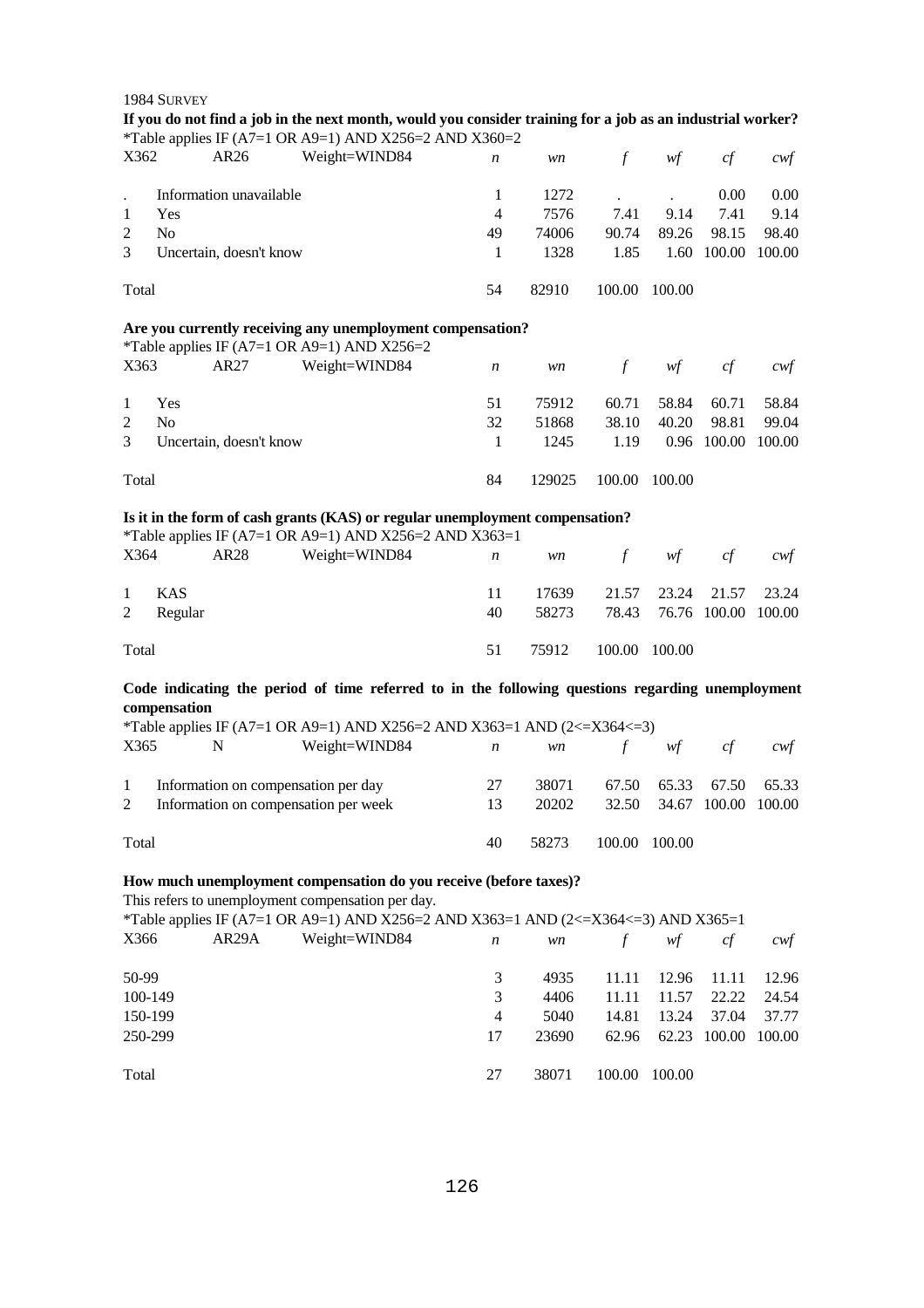| Mean    | ٠ | 219.33 | Std deviation  |   | 79.36  |
|---------|---|--------|----------------|---|--------|
| Maximum |   | 280.00 | Upper quartile | ٠ | 280.00 |
| Median  |   | 280.00 | Lower quartile | ٠ | 171.00 |
| Minimum |   | 60.00  |                |   |        |

## **How much unemployment compensation do you receive (before taxes)?**

This refers to unemployment compensation per week.

|           |                |                         | *Table applies IF (A7=1 OR A9=1) AND X256=2 AND X363=1 AND (2<=X364<=3) AND X365=2 |                  |         |        |        |        |        |
|-----------|----------------|-------------------------|------------------------------------------------------------------------------------|------------------|---------|--------|--------|--------|--------|
| X367      |                | AR29B                   | Weight=WIND84                                                                      | $\boldsymbol{n}$ | wn      |        | wf     | cf     | cwf    |
| S.        |                | Uncertain, doesn't know |                                                                                    | 1                | 1278    |        |        | 0.00   | 0.00   |
| -499      |                |                         |                                                                                    | $\overline{2}$   | 2490    | 16.67  | 13.16  | 16.67  | 13.16  |
| 500-749   |                |                         |                                                                                    | 1                | 1227    | 8.33   | 6.48   | 25.00  | 19.64  |
| 750-999   |                |                         |                                                                                    | 1                | 2458    | 8.33   | 12.99  | 33.33  | 32.63  |
| 1000-1249 |                |                         |                                                                                    | 1                | 2523    | 8.33   | 13.33  | 41.67  | 45.96  |
| 1250-1499 |                |                         |                                                                                    | 6                | 8935    | 50.00  | 47.22  | 91.67  | 93.18  |
| 1500-1749 |                |                         |                                                                                    | 1                | 1291    | 8.33   | 6.82   | 100.00 | 100.00 |
| Total     |                |                         |                                                                                    | 12               | 18924   | 100.00 | 100.00 |        |        |
| Mean      | $\ddot{\cdot}$ | 1134.54                 | Std deviation                                                                      | $\ddot{\cdot}$   |         | 373.79 |        |        |        |
| Maximum   |                | 1700.00                 | Upper quartile                                                                     |                  | 1400.00 |        |        |        |        |
| Median    |                | 1332.50                 | Lower quartile                                                                     | $\ddot{\cdot}$   |         | 701.25 |        |        |        |
| Minimum   |                | 386.00                  |                                                                                    |                  |         |        |        |        |        |

## **Are you currently receiving any (other) social benefits?**

Housing allowances and similar "indirect" benefits are not included here.

\*Table applies IF (A7=1 OR A9=1) AND X256=2

| X368  | AR30                    | Weight=WIND84 | $\boldsymbol{n}$ | <i>wn</i> |        | f wf               | c f   | cwt   |
|-------|-------------------------|---------------|------------------|-----------|--------|--------------------|-------|-------|
|       | 1 Yes                   |               |                  | 10996     |        | 8.33 8.52 8.33     |       | 8.52  |
| 2     | N <sub>0</sub>          |               | 76               | 115311    |        | 90.48 89.37        | 98.81 | 97.89 |
| 3     | Uncertain, doesn't know |               | $1 -$            | 2718      | 1.19   | 2.11 100.00 100.00 |       |       |
| Total |                         |               | 84               | 129025    | 100.00 | 100.00             |       |       |

#### **How much do they amount to?**

\*Table applies IF (A7=1 OR A9=1) AND X256=2 AND X368=1

| X369    | AR31B                   |        | Weight=WIND84  | $\boldsymbol{n}$     | wn     | f      | wf     | cf     | cwf    |
|---------|-------------------------|--------|----------------|----------------------|--------|--------|--------|--------|--------|
| S       | Uncertain, doesn't know |        |                | 1                    | 1245   |        |        | 0.00   | 0.00   |
| $-499$  |                         |        |                | 5                    | 8516   | 83.33  | 87.33  | 83.33  | 87.33  |
| 500-749 |                         |        |                | 1                    | 1235   | 16.67  | 12.67  | 100.00 | 100.00 |
| Total   |                         |        |                | 6                    | 9751   | 100.00 | 100.00 |        |        |
| Mean    | $\bullet$               | 292.72 | Std deviation  | $\bullet$            | 130.49 |        |        |        |        |
| Maximum | ÷                       | 500.00 | Upper quartile | $\ddot{\cdot}$       | 451.25 |        |        |        |        |
| Median  | $\bullet$               | 235.50 | Lower quartile | $\ddot{\phantom{a}}$ | 151.25 |        |        |        |        |
| Minimum | ٠                       | 125.00 |                |                      |        |        |        |        |        |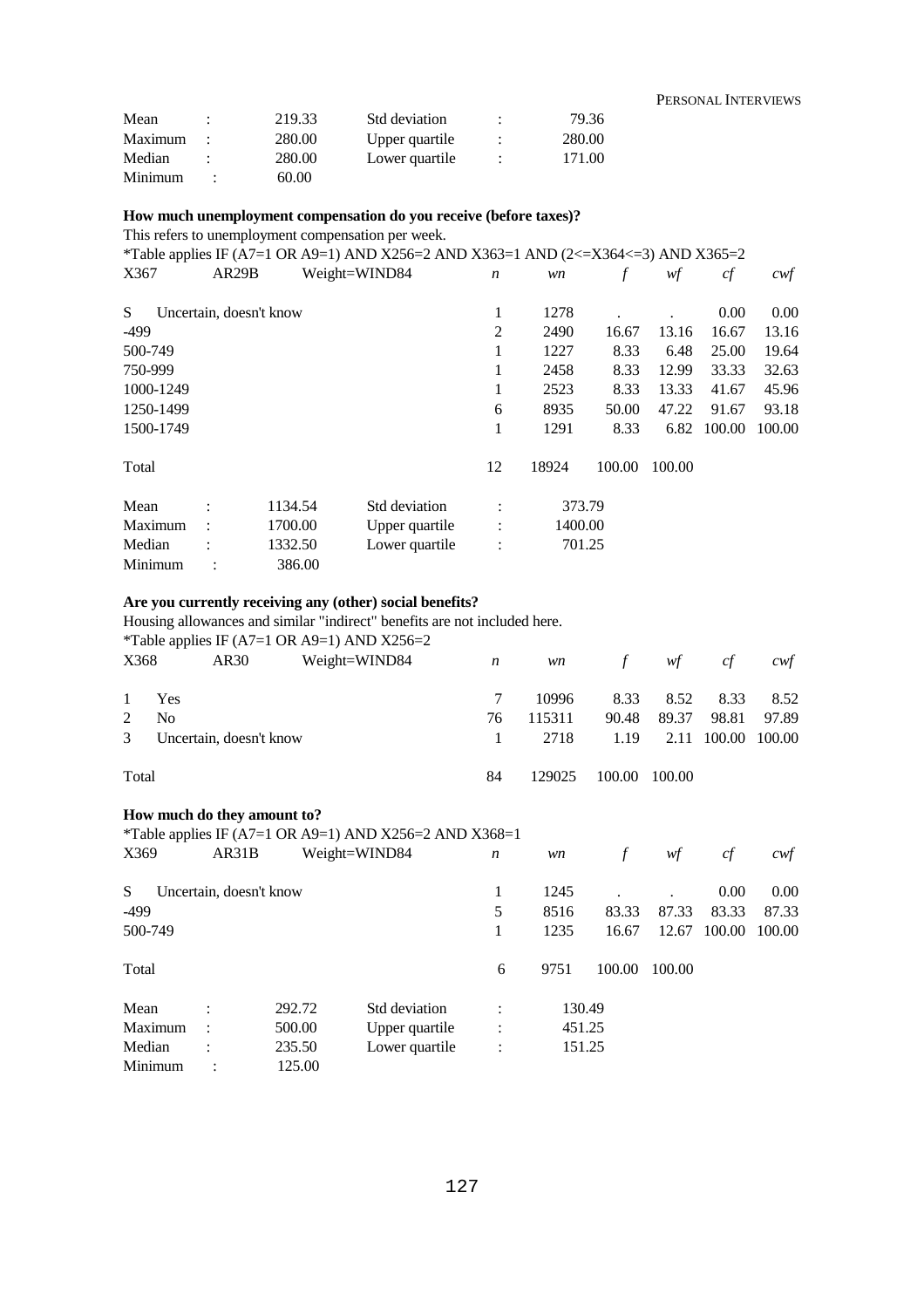# **2.2.11 Not in Labor Force**

This section completed for respondents who fulfill certain conditions

## **Code indicating whether or not this section is completed**

| X380                           |                | EA01                        |                                        | *Table applies IF (A7=1 OR A9=1) AND X256=3<br>Weight=WIND84 | $\boldsymbol{n}$ | wn      | $\boldsymbol{f}$ | wf     | cf     | cwf               |
|--------------------------------|----------------|-----------------------------|----------------------------------------|--------------------------------------------------------------|------------------|---------|------------------|--------|--------|-------------------|
| 1                              |                | Section completed           |                                        |                                                              | 634              | 1017005 | 98.29            | 98.43  | 98.29  | 98.43             |
| 2                              |                | Refuses to complete section |                                        |                                                              | 11               | 16209   | 1.71             | 1.57   | 100.00 | 100.00            |
|                                |                |                             |                                        |                                                              |                  |         |                  |        |        |                   |
| Total                          |                |                             |                                        |                                                              | 645              | 1033214 | 100.00           | 100.00 |        |                   |
|                                |                |                             | Have you ever been gainfully employed? |                                                              |                  |         |                  |        |        |                   |
|                                |                |                             |                                        | *Table applies IF (A7=1 OR A9=1) AND X380=1                  |                  |         |                  |        |        |                   |
| X381                           |                | EA02                        |                                        | Weight=WIND84                                                | $\boldsymbol{n}$ | wn      | $\mathcal{f}$    | wf     | cf     | cwf               |
|                                | Yes            |                             |                                        |                                                              | 594              | 954957  | 93.69            | 93.90  | 93.69  | 93.90             |
| $\mathbf{1}$<br>$\overline{c}$ | N <sub>o</sub> |                             |                                        |                                                              | 39               | 60755   | 6.15             | 5.97   | 99.84  | 99.87             |
|                                |                |                             |                                        |                                                              |                  |         |                  |        |        |                   |
| 3                              |                | Uncertain, doesn't know     |                                        |                                                              | 1                | 1293    | 0.16             | 0.13   | 100.00 | 100.00            |
| Total                          |                |                             |                                        |                                                              | 634              | 1017005 | 100.00           | 100.00 |        |                   |
|                                |                |                             | What year were you last working?       |                                                              |                  |         |                  |        |        |                   |
|                                |                |                             |                                        | *Table applies IF (A7=1 OR A9=1) AND X380=1 AND X381=1       |                  |         |                  |        |        |                   |
| X382                           |                | EA03                        |                                        | Weight=WIND84                                                | $\boldsymbol{n}$ | wn      | $\mathcal{f}$    | wf     | cf     | $c \mathcal{w} f$ |
| ${\bf S}$                      |                | Uncertain, doesn't know     |                                        |                                                              | $\overline{2}$   | 2439    |                  |        | 0.00   | $0.00\,$          |
| 25-29                          |                |                             |                                        |                                                              | $\mathbf{1}$     | 2502    | 0.17             | 0.26   | 0.17   | 0.26              |
| 30-34                          |                |                             |                                        |                                                              | 5                | 10070   | 0.84             | 1.06   | 1.01   | 1.32              |
| 35-39                          |                |                             |                                        |                                                              | $\mathbf{1}$     | 1118    | 0.17             | 0.12   | 1.18   | 1.44              |
| 40-44                          |                |                             |                                        |                                                              | 11               | 16335   | 1.86             | 1.71   | 3.04   | 3.15              |
| 45-49                          |                |                             |                                        |                                                              | 16               | 21087   | 2.70             | 2.21   | 5.74   | 5.37              |
| 50-54                          |                |                             |                                        |                                                              | $\overline{9}$   | 15282   | 1.52             | 1.60   | 7.26   | 6.97              |
| 55-59                          |                |                             |                                        |                                                              | 13               | 22275   | 2.20             | 2.34   | 9.46   | 9.31              |
| 60-64                          |                |                             |                                        |                                                              | 12               | 14935   | 2.03             | 1.57   | 11.49  | 10.88             |
| 65-69                          |                |                             |                                        |                                                              | 31               | 55718   | 5.24             | 5.85   | 16.72  | 16.73             |
| 70-74                          |                |                             |                                        |                                                              | 77               | 143489  | 13.01            | 15.06  | 29.73  | 31.79             |
| 75-79                          |                |                             |                                        |                                                              | 144              | 229613  | 24.32            | 24.11  | 54.05  | 55.90             |
| 80-84                          |                |                             |                                        |                                                              | 272              | 420094  | 45.95            | 44.10  | 100.00 | 100.00            |
| Total                          |                |                             |                                        |                                                              | 592              | 952518  | 100.00           | 100.00 |        |                   |
| Mean                           |                |                             | 75.11                                  | Std deviation                                                | $\ddot{\cdot}$   |         | 10.54            |        |        |                   |
| Maximum                        |                |                             | 84.00                                  | Upper quartile                                               |                  |         | 82.00            |        |        |                   |
| Median                         |                |                             | 79.00                                  | Lower quartile                                               | $\ddot{\cdot}$   |         | 73.00            |        |        |                   |
| Minimum                        |                |                             | 29.00                                  |                                                              |                  |         |                  |        |        |                   |
|                                |                |                             |                                        |                                                              |                  |         |                  |        |        |                   |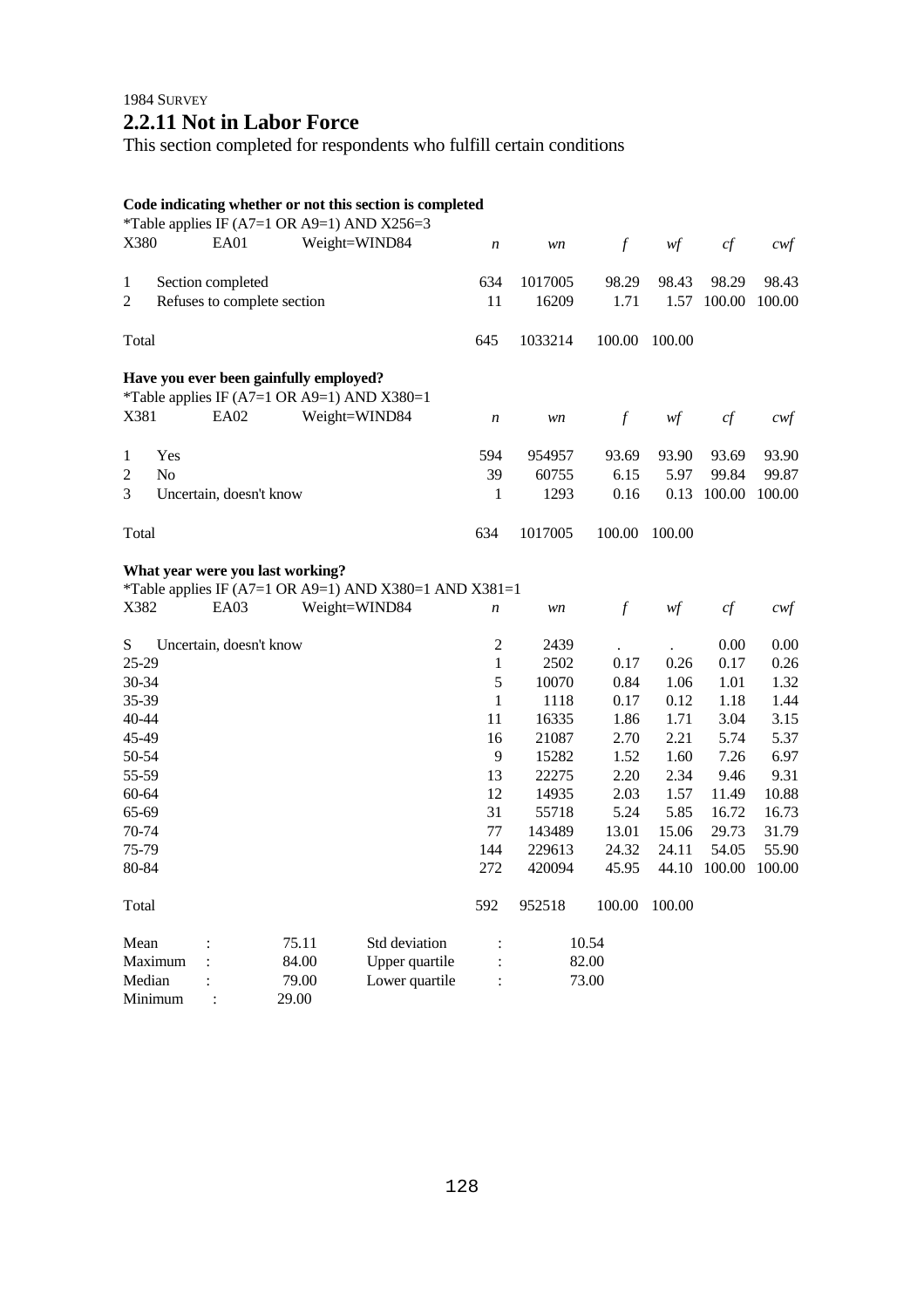### **What occupation or position did you have?**

Occupations are classified according to the NYK code.

\*Table applies IF (A7=1 Or A9=1) AND X380=1 AND X381=1 AND X382>74

| X383             | <b>EA04</b>                                | Weight=WIND84                                     | $\boldsymbol{n}$ | wn     | $\boldsymbol{f}$ | wf     | cf     | $c$ wf |
|------------------|--------------------------------------------|---------------------------------------------------|------------------|--------|------------------|--------|--------|--------|
| $\boldsymbol{0}$ | Technical                                  |                                                   | 14               | 20698  | 3.37             | 3.19   | 3.37   | 3.19   |
| $\mathbf{1}$     | Chemistry and physics                      |                                                   | 3                | 4239   | 0.72             | 0.65   | 4.09   | 3.84   |
| $\overline{4}$   | Health and nursing care etc.               |                                                   | 40               | 65050  | 9.62             | 10.01  | 13.70  | 13.85  |
| 5                | Education                                  |                                                   | 17               | 25204  | 4.09             | 3.88   | 17.79  | 17.73  |
| 6                | Religion                                   |                                                   | $\mathbf{2}$     | 2730   | 0.48             | 0.42   | 18.27  | 18.15  |
| $\tau$           | Law                                        |                                                   | $\mathbf{2}$     | 2093   | 0.48             | 0.32   | 18.75  | 18.47  |
| $8\,$            | Literature and art                         |                                                   | 3                | 5437   | 0.72             | 0.84   | 19.47  | 19.31  |
| 9                |                                            | Other work in technical or natural-science fields | 9                | 13092  | 2.16             | 2.02   | 21.63  | 21.32  |
| 10               | General public administration              |                                                   |                  |        |                  |        |        |        |
| 11               |                                            | Business/technical/economic administration        | $\tau$           | 9676   | 1.68             | 1.49   | 23.32  | 22.81  |
| 20               | Bookkeeping and cashier activities         |                                                   | 9                | 11714  | 2.16             | 1.80   | 25.48  | 24.62  |
| 29               | Secretarial and other office work          |                                                   | 11               | 17458  | 2.64             | 2.69   | 28.12  | 27.30  |
| 30               | Wholesale and retail business              |                                                   | 34               | 55040  | 8.17             | 8.47   | 36.30  | 35.77  |
| 31               | Property sales etc.                        |                                                   | $\tau$           | 9724   | 1.68             | 1.50   | 37.98  | 37.27  |
| 33               | Other commercial activities                |                                                   | $\mathbf{1}$     | 1256   | 0.24             | 0.19   | 38.22  | 37.46  |
| 40               |                                            | Agricultural, forestry, gardening management      | 19               | 26582  | 4.57             | 4.09   | 42.79  | 41.56  |
| 41               |                                            | Agricultural and gardening work, animal care      | 15               | 25672  | 3.61             | 3.95   | 46.39  | 45.51  |
| 44               | Forestry work                              |                                                   | $\tau$           | 10545  | 1.68             | 1.62   | 48.08  | 47.13  |
| 50               | Mining and quarry work                     |                                                   | $\boldsymbol{2}$ | 3720   | 0.48             | 0.57   | 48.56  | 47.70  |
| 60               | Nautical work                              |                                                   | $\mathbf{1}$     | 831    | 0.24             | 0.13   | 48.80  | 47.83  |
| 61               | Deck and machine personnel                 |                                                   | $\mathbf{1}$     | 1340   | 0.24             | 0.21   | 49.04  | 48.04  |
| 63               | Railways etc., highway work                |                                                   | 1                | 2583   | 0.24             | 0.40   | 49.28  | 48.43  |
| 64               | Traffic and management of traffic work     |                                                   | 14               | 21703  | 3.37             | 3.34   | 52.64  | 51.78  |
| 65               | Postal and telecommunications work         |                                                   | 7                | 8322   | 1.68             | 1.28   | 54.33  | 53.06  |
| 66               | Postal and other message transmission      |                                                   | 6                | 10036  | 1.44             | 1.54   | 55.77  | 54.60  |
| 69               | Unspecified transport                      |                                                   | 5                | 6616   | 1.20             | 1.02   | 56.97  | 55.62  |
| 71               | Sewing                                     |                                                   | $\boldsymbol{2}$ | 2165   | 0.48             | 0.33   | 57.45  | 55.95  |
| 72               | Shoemaking and leather work                |                                                   | 3                | 6181   | 0.72             | 0.95   | 58.17  | 56.90  |
| 73               |                                            | Ironworks, metalworking, foundry work etc.        | $\mathbf{1}$     | 1319   | 0.24             | 0.20   | 58.41  | 57.11  |
| 74               | Precision-tool work                        |                                                   | 5                | 8925   | 1.20             | 1.37   | 59.62  | 58.48  |
| 75               | Workshop and construction metalworking     |                                                   | 3                | 3798   | 0.72             | 0.58   | 60.34  | 59.06  |
| 76               | Electric work                              |                                                   | 20               | 31328  | 4.81             | 4.82   | 65.14  | 63.89  |
| 77               | Woodworking                                |                                                   | 6                | 10408  | 1.44             | 1.60   | 66.59  | 65.49  |
| 78               | Painting and varnishing                    |                                                   | 20               | 32083  | 4.81             | 4.94   | 71.39  | 70.43  |
| 79               | Other construction and building activities |                                                   | 5                | 7620   | 1.20             | 1.17   | 72.60  | 71.60  |
| $80\,$           | Graphics                                   |                                                   | $\sqrt{6}$       | 9139   | 1.44             | 1.41   | 74.04  | 73.01  |
| 81               | Glass, porcelain and brickwork             |                                                   | 5                | 8493   | 1.20             | 1.31   | 75.24  | 74.31  |
| 82               | Food                                       |                                                   | 3                | 3988   | 0.72             | 0.61   | 75.96  | 74.93  |
| 83               | Chemical and cellulose technical work      |                                                   | $\boldsymbol{7}$ | 11627  | 1.68             | 1.79   | 77.64  | 76.72  |
| 85               | Other manufacturing                        |                                                   | $\tau$           | 13237  | 1.68             | 2.04   | 79.33  | 78.75  |
| 86               | Unskilled and miscellaneous work           |                                                   | $\sqrt{2}$       | 3882   | 0.48             | 0.60   | 79.81  | 79.35  |
| 87               |                                            | Operations supervision and machine operation      | $\mathfrak{Z}$   | 5181   | 0.72             | 0.80   | 80.53  | 80.15  |
| 88               | Packaging, storage etc.                    |                                                   | 3                | 4053   | 0.72             | 0.62   | 81.25  | 80.77  |
| 90               | Civilian guard and protection work         |                                                   | 5                | 7238   | 1.20             | 1.11   | 82.45  | 81.89  |
| 91               | Household work etc.                        |                                                   | 3                | 3900   | 0.72             | 0.60   | 83.17  | 82.49  |
| 92               | Serving                                    |                                                   | 24               | 37253  | 5.77             | 5.73   | 88.94  | 88.22  |
| 93               | Property maintenance, cleaning             |                                                   | 3                | 5142   | 0.72             | 0.79   | 89.66  | 89.01  |
| 94               | Other service jobs                         |                                                   | 35               | 57318  | 8.41             | 8.82   | 98.08  | 97.83  |
| 98               | Military work                              |                                                   | 5                | 10336  | 1.20             | 1.59   | 99.28  | 99.43  |
|                  |                                            |                                                   | 3                | 3732   | 0.72             | 0.57   | 100.00 | 100.00 |
| Total            |                                            |                                                   |                  |        |                  |        |        |        |
|                  |                                            |                                                   | 416              | 649707 | 100.00           | 100.00 |        |        |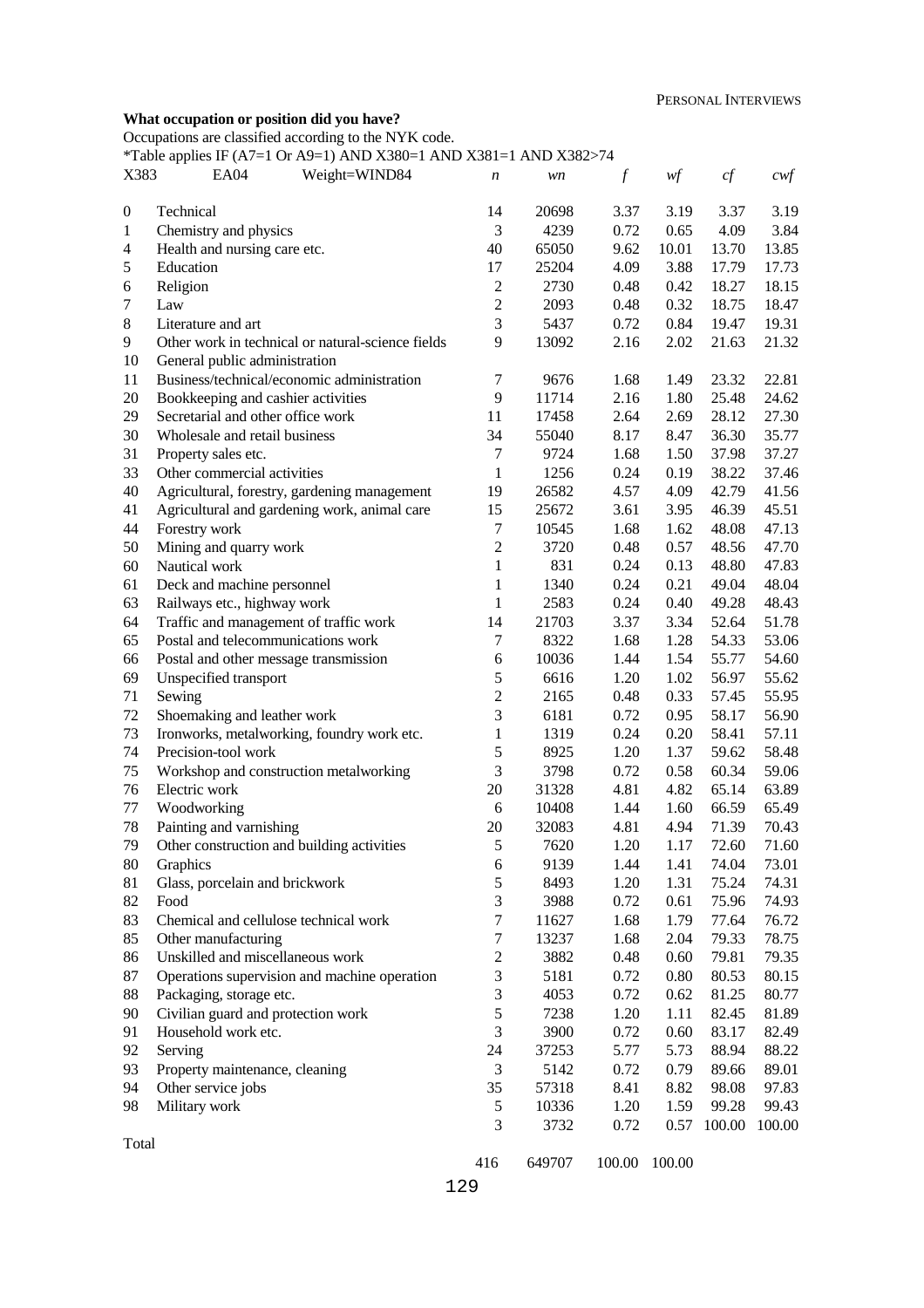## **What line of business was it? What kind of activity or production was performed at your workplace?**  Activities are classified using the SNI code.

|                      | *Table applies IF (A7=1 OR A9=1) AND X380=1 AND X381=1 AND X382>74                                                                                               |                |        |        |        |        |        |
|----------------------|------------------------------------------------------------------------------------------------------------------------------------------------------------------|----------------|--------|--------|--------|--------|--------|
| X384                 | EA05<br>Weight=WIND84                                                                                                                                            | n              | wn     | $\int$ | wf     | cf     | $c$ wf |
|                      |                                                                                                                                                                  |                |        |        |        |        |        |
| $\ddot{\phantom{a}}$ | Information unavailable                                                                                                                                          | $\mathbf{1}$   | 1305   |        |        | 0.00   | 0.00   |
| 11                   | Farming, hunting                                                                                                                                                 | 19             | 29296  | 4.58   | 4.52   | 4.58   | 4.52   |
| 12                   | Forestry                                                                                                                                                         | 5              | 9150   | 1.20   | 1.41   | 5.78   | 5.93   |
| 22                   | Petroleum/natural gas extraction                                                                                                                                 | $\overline{2}$ | 2562   | 0.48   | 0.40   | 6.27   | 6.32   |
| 23                   | Ore mining                                                                                                                                                       | 5              | 5644   | 1.20   | 0.87   | 7.47   | 7.19   |
| 31                   | Food, beverages and tobacco                                                                                                                                      | 11             | 17322  | 2.65   | 2.67   | 10.12  | 9.87   |
| 32                   | Textile, clothing, leather manufacturing                                                                                                                         | 5              | 10291  | 1.20   | 1.59   | 11.33  | 11.45  |
| 33                   | Lumber production                                                                                                                                                | 9              | 12212  | 2.17   | 1.88   | 13.49  | 13.34  |
| 34                   | Pulp, paper, graphic production                                                                                                                                  | 12             | 19840  | 2.89   | 3.06   | 16.39  | 16.40  |
| 35                   | Chemical products, rubber and plastics                                                                                                                           | 12             | 19583  | 2.89   | 3.02   | 19.28  | 19.42  |
| 36                   | Mineral materials except metal                                                                                                                                   | 5              | 7919   | 1.20   | 1.22   | 20.48  | 20.64  |
| 37                   | Metal production                                                                                                                                                 | $\overline{7}$ | 10984  | 1.69   | 1.69   | 22.17  | 22.33  |
| 38                   | Engineering                                                                                                                                                      | 34             | 56869  | 8.19   | 8.77   | 30.36  | 31.10  |
| 41                   | Electrical, gas and heat supply                                                                                                                                  | $\overline{4}$ | 6434   | 0.96   | 0.99   | 31.33  | 32.10  |
| 50                   | Construction                                                                                                                                                     | 35             | 57817  | 8.43   | 8.92   | 39.76  | 41.01  |
| 61                   | Wholesale and supply of goods                                                                                                                                    | $\overline{9}$ | 14684  | 2.17   | 2.26   | 41.93  | 43.28  |
| 62                   | Retail                                                                                                                                                           | 34             | 50333  | 8.19   | 7.76   | 50.12  | 51.04  |
| 63                   | Restaurant and hotel business                                                                                                                                    | 13             | 18227  | 3.13   | 2.81   | 53.25  | 53.85  |
| 71                   | Traffic                                                                                                                                                          | 27             | 38846  | 6.51   | 5.99   | 59.76  | 59.84  |
| 72                   | Postal and telecommunications                                                                                                                                    | 12             | 17760  | 2.89   | 2.74   | 62.65  | 62.58  |
| 81                   | Banking and other financial business                                                                                                                             | 5              | 7591   | 1.20   | 1.17   | 63.86  | 63.75  |
| 82                   | Insurance                                                                                                                                                        | 3              | 3747   | 0.72   | 0.58   | 64.58  | 64.33  |
| 83                   | Real<br>brokerage,<br>estate<br>management,                                                                                                                      | 11             | 16773  | 2.65   | 2.59   | 67.23  | 66.92  |
|                      | commissions                                                                                                                                                      |                |        |        |        |        |        |
| 91                   | Public administration, defense, police, fire                                                                                                                     | 25             | 37902  | 6.02   | 5.85   | 73.25  | 72.76  |
| 92                   | department<br>Cleaning, garbage collection                                                                                                                       | 5              | 6144   | 1.20   | 0.95   | 74.46  | 73.71  |
| 93                   | Education, research, health care                                                                                                                                 | 88             | 142513 | 21.20  | 21.98  | 95.66  | 95.69  |
| 94                   | Recreation, cultural services                                                                                                                                    | $\tau$         | 13057  | 1.69   | 2.01   | 97.35  | 97.70  |
| 95                   | Repair work, laundry and other services                                                                                                                          | 10             | 13624  | 2.41   | 2.10   | 99.76  | 99.80  |
|                      |                                                                                                                                                                  | 1              |        |        |        | 100.00 | 100.00 |
| 96                   | International organizations, foreign embassies                                                                                                                   |                | 1278   | 0.24   | 0.20   |        |        |
| Total                |                                                                                                                                                                  | 415            | 648402 | 100.00 | 100.00 |        |        |
|                      | Code indicating time unit referred to in the following questions<br>$*$ Toble enning IE ( $\Delta$ 7-1 OP $\Delta$ 0-1) AND V280-1 ANJ V281-1 AND (82<-V282<-82) |                |        |        |        |        |        |

#### Table applies IF (A7=1 OR A9=1) AND X380=1 ANd X381=1 AND (82<=X382<=83)<br>  $x^{385}$  N Weight=WIND84 n wn f X385 N Weight=WIND84 *n wn f wf cf cwf* 1 Information on earnings per hour 2 Information on earnings per week 3 Information on earnings per month Total 46 81366 25.99 29.41 25.99 29.41 9 16059 5.08 5.80 31.07 35.21 122 179275 68.93 64.79 100.00 100.00 177 276700 100.00 100.00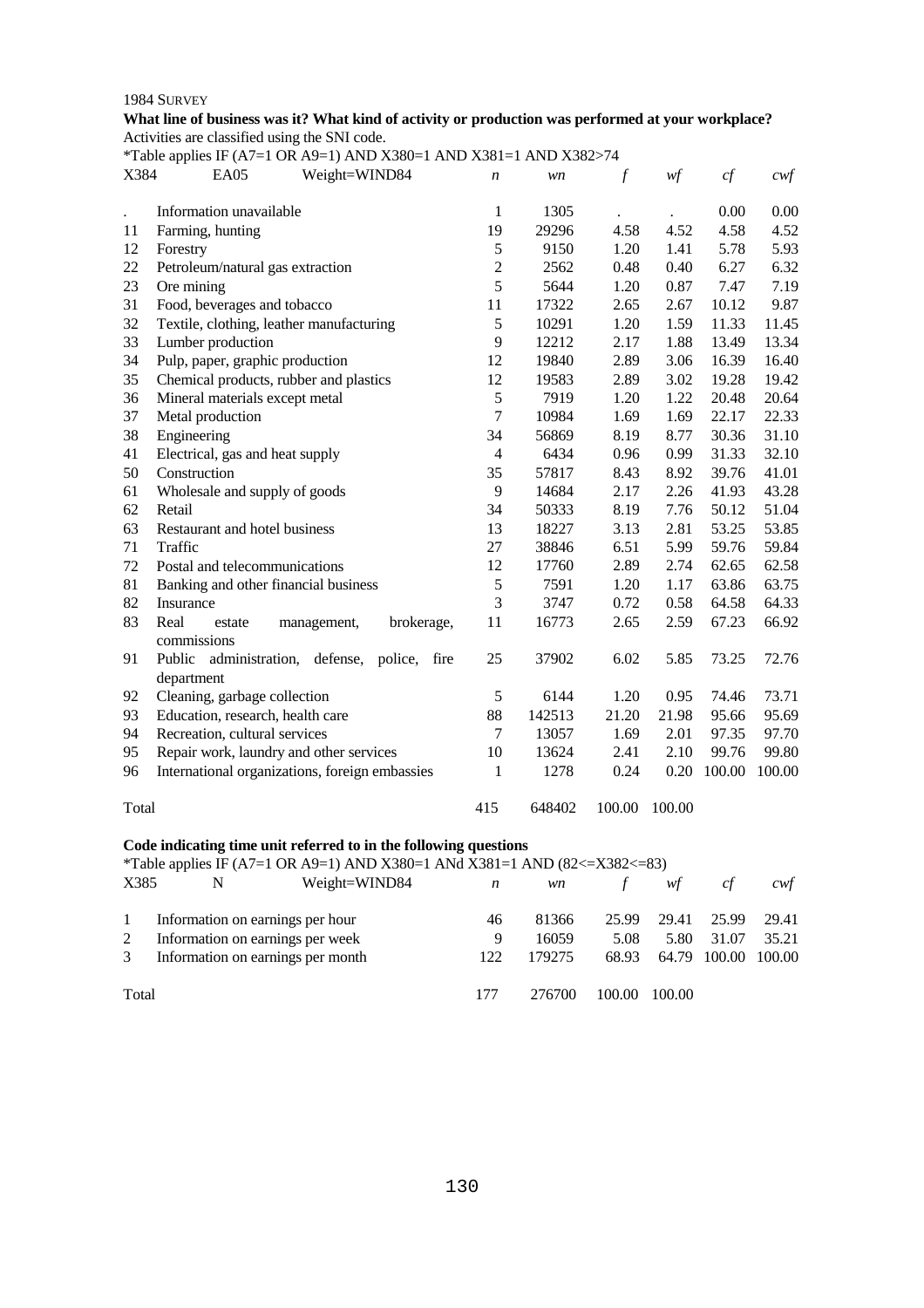## **How much did you earn (before taxes)?**

| This refers to earnings per hour. |                         |       | *Table applies IF (A7=1 OR A9=1) AND X380=1 AND (82<=X382<=83) AND X385=1 |                  |       |        |        |          |        |
|-----------------------------------|-------------------------|-------|---------------------------------------------------------------------------|------------------|-------|--------|--------|----------|--------|
| X386                              | EA06A                   |       | Weight=WIND84                                                             | $\boldsymbol{n}$ | wn    | f      | wf     | cf       | cwt    |
| S                                 | Uncertain, doesn't know |       |                                                                           | 1                | 842   |        |        | $0.00\,$ | 0.00   |
| $10-14$                           |                         |       |                                                                           | 1                | 2589  | 2.22   | 3.22   | 2.22     | 3.22   |
| 20-24                             |                         |       |                                                                           | 1                | 2373  | 2.22   | 2.95   | 4.44     | 6.16   |
| $25-29$                           |                         |       |                                                                           | 4                | 6701  | 8.89   | 8.32   | 13.33    | 14.48  |
| 30-34                             |                         |       |                                                                           | 17               | 31624 | 37.78  | 39.27  | 51.11    | 53.76  |
| 35-39                             |                         |       |                                                                           | 11               | 18691 | 24.44  | 23.21  | 75.56    | 76.97  |
| 40-44                             |                         |       |                                                                           | 5                | 10459 | 11.11  | 12.99  | 86.67    | 89.96  |
| 45-49                             |                         |       |                                                                           | 1                | 849   | 2.22   | 1.05   | 88.89    | 91.01  |
| 50-54                             |                         |       |                                                                           | 5                | 7238  | 11.11  | 8.99   | 100.00   | 100.00 |
| Total                             |                         |       |                                                                           | 45               | 80524 | 100.00 | 100.00 |          |        |
| Mean                              |                         | 34.58 | Std deviation                                                             |                  |       | 7.68   |        |          |        |
| Maximum                           |                         | 54.00 | Upper quartile                                                            | $\ddot{\cdot}$   |       | 39.50  |        |          |        |
| Median                            |                         | 34.00 | Lower quartile                                                            | $\ddot{\cdot}$   |       | 31.50  |        |          |        |
| Minimum                           |                         | 13.00 |                                                                           |                  |       |        |        |          |        |

#### **How much did you earn (before taxes)?**

This refers to earnings per week.

|           | *Table applies IF (A7=1 OR A9=1) AND X380=1 AND (82<=X382<=83) AND X385=2 |         |                |                      |         |        |        |        |        |  |  |  |  |
|-----------|---------------------------------------------------------------------------|---------|----------------|----------------------|---------|--------|--------|--------|--------|--|--|--|--|
| X387      | EA06B                                                                     |         | Weight=WIND84  | $\boldsymbol{n}$     | wn      | f      | wf     | cf     | cwf    |  |  |  |  |
| -499      |                                                                           |         |                | 2                    | 2734    | 22.22  | 17.02  | 22.22  | 17.02  |  |  |  |  |
| 500-749   |                                                                           |         |                | 2                    | 5257    | 22.22  | 32.74  | 44.44  | 49.76  |  |  |  |  |
| 1000-1249 |                                                                           |         |                |                      | 2342    | 11.11  | 14.58  | 55.56  | 64.34  |  |  |  |  |
| 1500-1749 |                                                                           |         |                |                      | 2426    | 11.11  | 15.11  | 66.67  | 79.45  |  |  |  |  |
| $3500-$   |                                                                           |         |                | 3                    | 3300    | 33.33  | 20.55  | 100.00 | 100.00 |  |  |  |  |
| Total     |                                                                           |         |                | 9                    | 16059   | 100.00 | 100.00 |        |        |  |  |  |  |
| Mean      | $\bullet$                                                                 | 1928.57 | Std deviation  | $\bullet$            | 2407.08 |        |        |        |        |  |  |  |  |
| Maximum   | $\bullet$                                                                 | 7680.00 | Upper quartile | $\ddot{\cdot}$       | 5858.00 |        |        |        |        |  |  |  |  |
| Median    |                                                                           | 1200.00 | Lower quartile | $\ddot{\phantom{a}}$ |         | 375.00 |        |        |        |  |  |  |  |
| Minimum   |                                                                           | 0.00    |                |                      |         |        |        |        |        |  |  |  |  |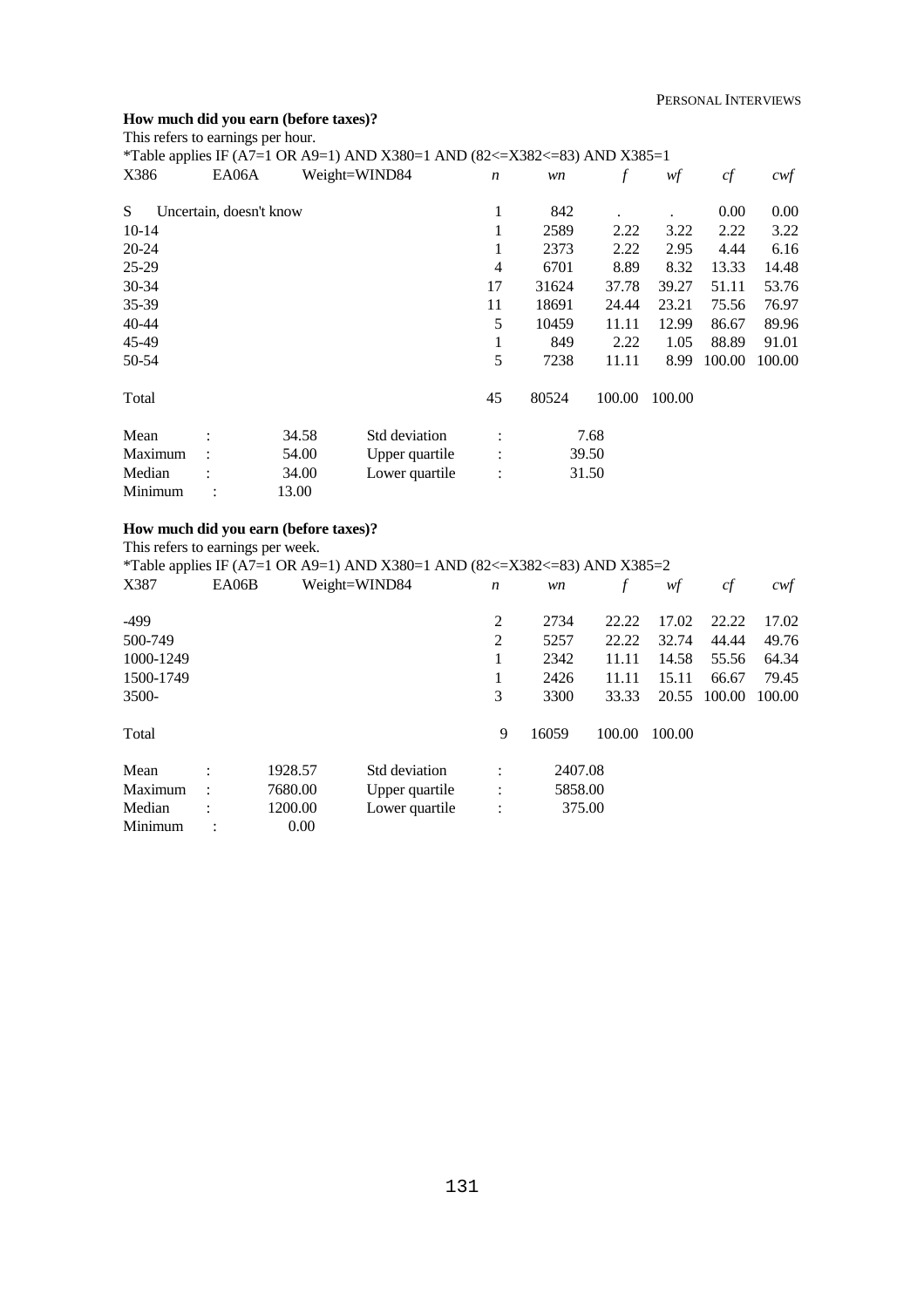## **How much did you earn (before taxes)?**  This refers to earnings per month.

|             |       |                         |               | *Table applies IF (A7=1 OR A9=1) AND X380=1 AND (82<=X382<=83) AND X385=3 |                  |         |        |        |          |        |
|-------------|-------|-------------------------|---------------|---------------------------------------------------------------------------|------------------|---------|--------|--------|----------|--------|
| X388        | EA06C |                         | Weight=WIND84 |                                                                           | $\boldsymbol{n}$ | wn      | f      | wf     | cf       | cwf    |
| S           |       | Uncertain, doesn't know |               |                                                                           | 15               | 24280   |        |        | $0.00\,$ | 0.00   |
| -1999       |       |                         |               |                                                                           | 4                | 6483    | 3.74   | 4.18   | 3.74     | 4.18   |
| 2000-3999   |       |                         |               |                                                                           | 13               | 17240   | 12.15  | 11.12  | 15.89    | 15.31  |
| 4000-5999   |       |                         |               |                                                                           | 29               | 46541   | 27.10  | 30.03  | 42.99    | 45.33  |
| 6000-7999   |       |                         |               |                                                                           | 38               | 56828   | 35.51  | 36.66  | 78.50    | 82.00  |
| 8000-9999   |       |                         |               |                                                                           | 13               | 15704   | 12.15  | 10.13  | 90.65    | 92.13  |
| 10000-11999 |       |                         |               |                                                                           | 6                | 7812    | 5.61   | 5.04   | 96.26    | 97.17  |
| 12000-13999 |       |                         |               |                                                                           | 1                | 842     | 0.93   | 0.54   | 97.20    | 97.71  |
| 16000-17999 |       |                         |               |                                                                           | 1                | 1258    | 0.93   | 0.81   | 98.13    | 98.52  |
| 18000-19999 |       |                         |               |                                                                           | 1                | 1343    | 0.93   | 0.87   | 99.07    | 99.39  |
| 20000-      |       |                         |               |                                                                           | 1                | 944     | 0.93   | 0.61   | 100.00   | 100.00 |
| Total       |       |                         |               |                                                                           | 107              | 154995  | 100.00 | 100.00 |          |        |
| Mean        |       | 6471.26                 |               | Std deviation                                                             |                  | 4360.18 |        |        |          |        |
| Maximum     |       | 50600.00                |               | Upper quartile                                                            |                  | 7700.00 |        |        |          |        |
| Median      |       | 6500.00                 |               | Lower quartile                                                            | $\ddot{\cdot}$   | 4800.00 |        |        |          |        |
| Minimum     |       | 90.00                   |               |                                                                           |                  |         |        |        |          |        |

## **Was your most recent work an odd job, temporary or a permanent position?**

| *Table applies IF (A7=1 OR A9=1) AND X380=1 AND X381=1 AND X382>74 AND NOT (X252>7) |                         |               |                  |        |        |        |                   |        |  |  |
|-------------------------------------------------------------------------------------|-------------------------|---------------|------------------|--------|--------|--------|-------------------|--------|--|--|
| X389                                                                                | EA07                    | Weight=WIND84 | $\boldsymbol{n}$ | wn     | f      | wf     | сf                | cwt    |  |  |
|                                                                                     | Information unavailable |               | 3                | 5035   |        |        | 0.00 <sub>1</sub> | 0.00   |  |  |
|                                                                                     | Odd job/temporary       |               | 70               | 124648 | 22.15  | 24.68  | 22.15             | 24.68  |  |  |
| 2                                                                                   | Permanent position      |               | 244              | 378741 | 77.22  | 75.00  | 99.37             | 99.69  |  |  |
| $\mathcal{R}$                                                                       | Uncertain, doesn't know |               | 2                | 1568   | 0.63   | 0.31   | 100.00            | 100.00 |  |  |
| Total                                                                               |                         |               | 316              | 504957 | 100.00 | 100.00 |                   |        |  |  |

## **Were you let go from that job?**

|                |       |      | *Table applies IF (A7=1 OR A9=1) AND X380=1 AND X381=1 AND (2<=X389<=3) |     |        |               |                           |                                       |
|----------------|-------|------|-------------------------------------------------------------------------|-----|--------|---------------|---------------------------|---------------------------------------|
| X390           |       | EA08 | Weight=WIND84 $n$ wn $f$ wf                                             |     |        |               | cf                        | $\mathcal{C} \mathcal{W} \mathcal{F}$ |
|                | 1 Yes |      |                                                                         | 13  | 20007  |               | 5.28 5.26 5.28 5.26       |                                       |
| $2 \text{ No}$ |       |      |                                                                         | 233 | 360302 |               | 94.72 94.74 100.00 100.00 |                                       |
| Total          |       |      |                                                                         | 246 | 380309 | 100.00 100.00 |                           |                                       |

## **Did you look for a new job after quitting that (previous) one?**

|       | *Table applies IF (A7=1 OR A9=1) AND X380=1 AND (2<=X389<=3) AND (X390=1 OR X390=3) |  |                                               |    |       |                              |                           |  |     |  |  |  |
|-------|-------------------------------------------------------------------------------------|--|-----------------------------------------------|----|-------|------------------------------|---------------------------|--|-----|--|--|--|
|       |                                                                                     |  | $X391$ EA09 Weight=WIND84 <i>n</i> wn f wf cf |    |       |                              |                           |  | cwt |  |  |  |
|       | 1 Yes                                                                               |  |                                               | 3  |       | 4618 23.08 23.08 23.08 23.08 |                           |  |     |  |  |  |
|       | $2 \text{ No}$                                                                      |  |                                               | 10 | 15389 |                              | 76.92 76.92 100.00 100.00 |  |     |  |  |  |
| Total |                                                                                     |  |                                               | 13 | 20007 | 100.00 100.00                |                           |  |     |  |  |  |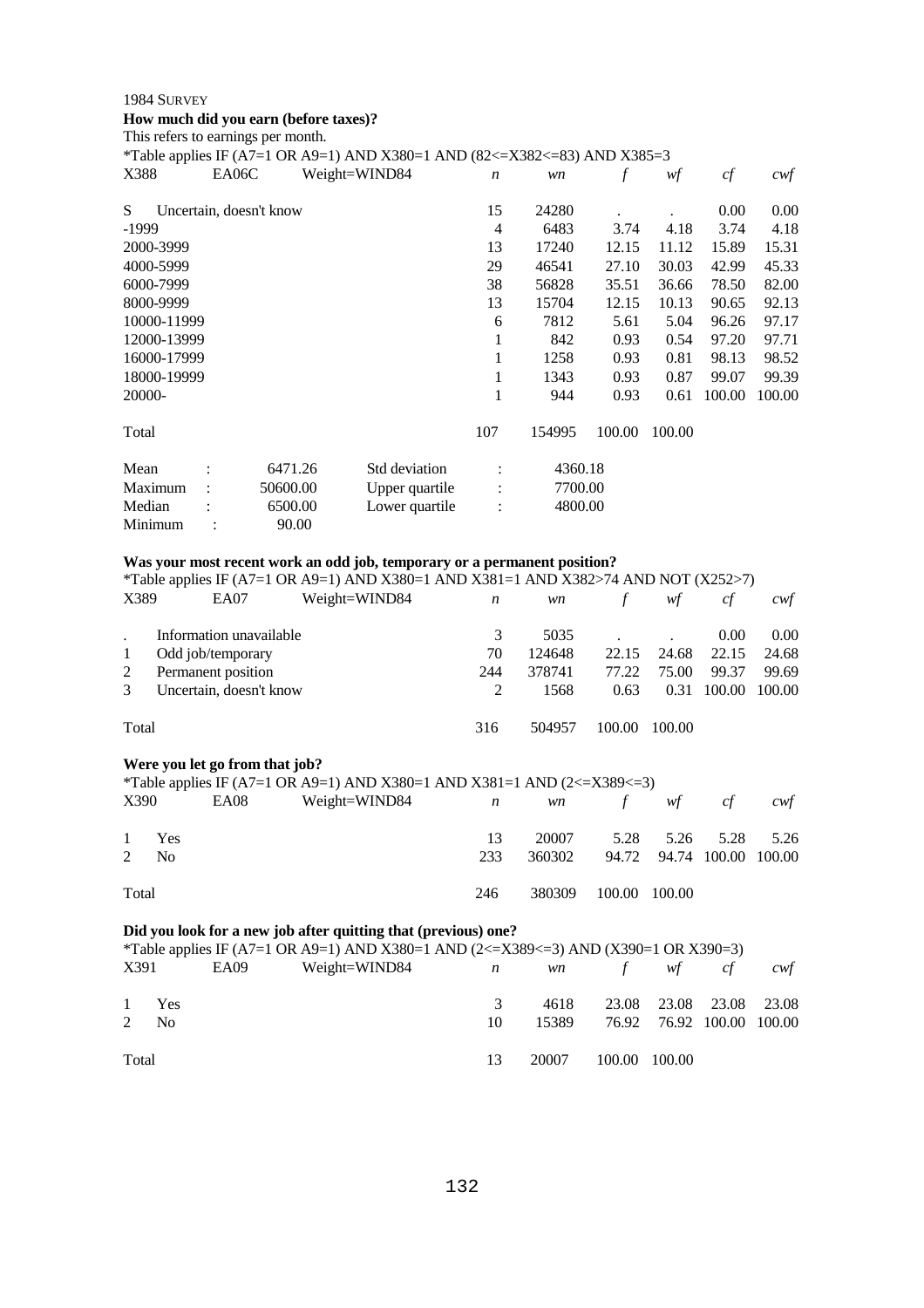|                |                |                          | Would you like to have a job now? |                                                                                                         |                  |        |               |        |        |                  |
|----------------|----------------|--------------------------|-----------------------------------|---------------------------------------------------------------------------------------------------------|------------------|--------|---------------|--------|--------|------------------|
| X392           |                |                          |                                   | *Table applies IF (A7=1 OR A9=1) AND X380=1 AND X381=1 AND NOT (X252>7)                                 |                  |        |               |        |        |                  |
|                |                | <b>EA10</b>              |                                   | Weight=WIND84                                                                                           | n                | wn     | $\int$        | wf     | cf     | cwf              |
|                |                | Information unavailable  |                                   |                                                                                                         | $\overline{4}$   | 6131   |               |        | 0.00   | 0.00             |
| 1              | Yes            |                          |                                   |                                                                                                         | 61               | 95651  | 12.42         | 11.86  | 12.42  | 11.86            |
| $\overline{2}$ | N <sub>o</sub> |                          |                                   |                                                                                                         | 418              | 692331 | 85.13         | 85.82  | 97.56  | 97.68            |
| 3              |                | Uncertain, doesn't know  |                                   |                                                                                                         | 12               | 18720  | 2.44          | 2.32   | 100.00 | 100.00           |
|                |                |                          |                                   |                                                                                                         |                  |        |               |        |        |                  |
| Total          |                |                          |                                   |                                                                                                         | 491              | 806702 | 100.00        | 100.00 |        |                  |
|                |                |                          |                                   | Why didn't you look for a job? Is there a shortage of jobs where you live or are there other reasons?   |                  |        |               |        |        |                  |
|                |                |                          |                                   | *Table applies IF (A7=1 OR A9=1) AND X380=1 AND X381=1 AND X392=1                                       |                  |        |               |        |        |                  |
| X393           |                | EA11                     |                                   | Weight=WIND84                                                                                           | $\boldsymbol{n}$ | wn     | $\mathcal{f}$ | wf     | cf     | cwf              |
| $\mathbf{1}$   |                | Shortage of jobs in area |                                   |                                                                                                         | 23               | 34756  | 37.70         | 36.34  | 37.70  | 36.34            |
| $\overline{2}$ | Other reasons  |                          |                                   |                                                                                                         | 38               | 60895  | 62.30         | 63.66  | 100.00 | 100.00           |
|                |                |                          |                                   |                                                                                                         |                  |        |               |        |        |                  |
| Total          |                |                          |                                   |                                                                                                         | 61               | 95651  | 100.00        | 100.00 |        |                  |
|                |                |                          |                                   | Code indicating time unit referred to in the following questions regarding lowest acceptable earnings   |                  |        |               |        |        |                  |
|                |                |                          |                                   | *Table applies IF (A7=1 OR A9=1) AND X380=1 AND X381=1 AND X392=1                                       |                  |        |               |        |        |                  |
| X394           |                | N                        |                                   | Weight=WIND84                                                                                           | n                | wn     | $\int$        | wf     | cf     | $c \mathsf{w} f$ |
|                |                |                          |                                   |                                                                                                         |                  |        |               |        |        |                  |
| $\mathbf{1}$   |                |                          | Information on hourly earnings    |                                                                                                         | 28               | 46840  | 45.90         | 48.97  | 45.90  | 48.97            |
| 2              |                |                          | Information on monthly earnings   |                                                                                                         | 33               | 48811  | 54.10         | 51.03  | 100.00 | 100.00           |
|                |                |                          |                                   |                                                                                                         |                  |        |               |        |        |                  |
| Total          |                |                          |                                   |                                                                                                         | 61               | 95651  | 100.00        | 100.00 |        |                  |
|                |                |                          |                                   | If you are able to find a job here in the area, what would be the lowest hourly or monthly earnings you |                  |        |               |        |        |                  |
|                | could accept?  |                          |                                   |                                                                                                         |                  |        |               |        |        |                  |
|                |                |                          |                                   | This refers to the lowest acceptable hourly earnings.                                                   |                  |        |               |        |        |                  |
|                |                |                          |                                   | *Table applies IF (A7=1 OR A9=1) AND X380=1 AND X381=1 AND X392=1 AND X394=1                            |                  |        |               |        |        |                  |
| X395           |                | EA12A                    |                                   | Weight=WIND84                                                                                           | n                | wn     | $\int$        | wf     | cf     | cwt              |
|                |                |                          |                                   |                                                                                                         |                  |        |               |        |        |                  |
| S              |                | Uncertain, doesn't know  |                                   |                                                                                                         | 1                | 2458   |               |        | 0.00   | 0.00             |
| 20-24          |                |                          |                                   |                                                                                                         | 3                | 5690   | 11.11         | 12.82  | 11.11  | 12.82            |
| 25-29          |                |                          |                                   |                                                                                                         | 5                | 9095   | 18.52         | 20.49  | 29.63  | 33.31            |
| 30-34          |                |                          |                                   |                                                                                                         | 6                | 9192   | 22.22         | 20.71  | 51.85  | 54.02            |
| 35-39          |                |                          |                                   |                                                                                                         | 8                | 14647  | 29.63         | 33.00  | 81.48  | 87.03            |
| 40-44          |                |                          |                                   |                                                                                                         | 3                | 3293   | 11.11         | 7.42   | 92.59  | 94.45            |
| 70-74          |                |                          |                                   |                                                                                                         | 1                | 1230   | 3.70          | 2.77   | 96.30  | 97.22            |
| 100-124        |                |                          |                                   |                                                                                                         | 1                | 1235   | 3.70          | 2.78   | 100.00 | 100.00           |
|                |                |                          |                                   |                                                                                                         |                  |        |               |        |        |                  |
| Total          |                |                          |                                   |                                                                                                         | 27               | 44382  | 100.00        | 100.00 |        |                  |
| Mean           |                |                          | 33.54                             | Std deviation                                                                                           |                  |        | 14.15         |        |        |                  |
|                | Maximum        |                          | 100.00                            | Upper quartile                                                                                          |                  |        | 35.00         |        |        |                  |
| Median         |                |                          | 34.00                             | Lower quartile                                                                                          |                  |        | 27.00         |        |        |                  |
|                | Minimum        |                          | 20.00                             |                                                                                                         |                  |        |               |        |        |                  |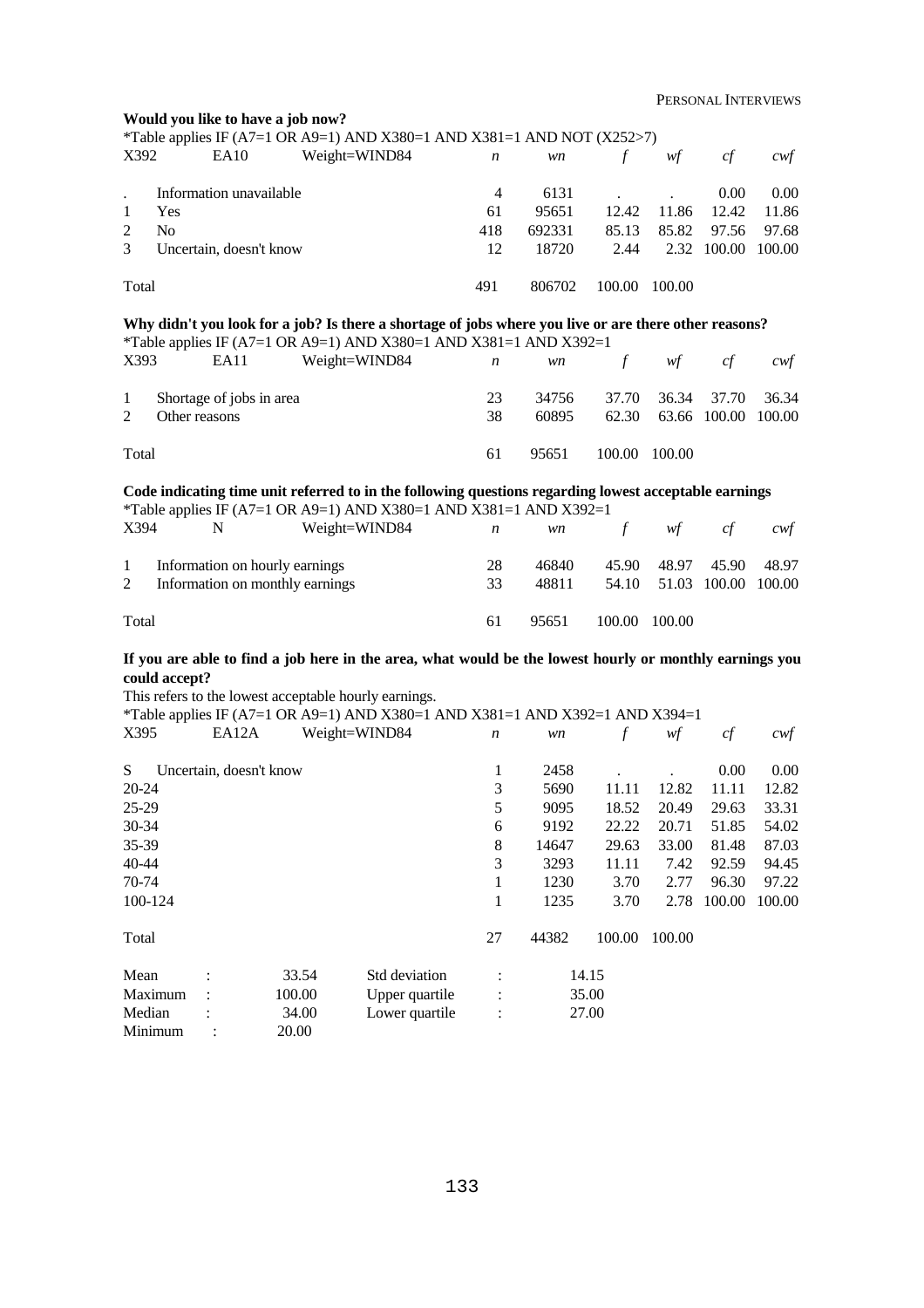## **If you are able to find a job here in the area, what would be the lowest hourly or monthly earnings you could accept?**

This refers to the lowest acceptable monthly earnings.

|             |           |                         |               | *Table applies IF (A7=1 OR A9=1) AND X380=1 AND X381=1 AND X392=1 AND X394=2 |                  |         |        |        |        |                  |
|-------------|-----------|-------------------------|---------------|------------------------------------------------------------------------------|------------------|---------|--------|--------|--------|------------------|
| X396        |           | EA12B                   | Weight=WIND84 |                                                                              | $\boldsymbol{n}$ | wn      |        | wţ     | cf     | $c \mathsf{w} f$ |
| S           |           | Uncertain, doesn't know |               |                                                                              | 24               | 36729   |        |        | 0.00   | 0.00             |
| 4000-5999   |           |                         |               |                                                                              | 4                | 4608    | 44.44  | 38.14  | 44.44  | 38.14            |
| 6000-7999   |           |                         |               |                                                                              | 3                | 3707    | 33.33  | 30.68  | 77.78  | 68.82            |
| 8000-9999   |           |                         |               |                                                                              |                  | 2471    | 11.11  | 20.45  | 88.89  | 89.27            |
| 10000-11999 |           |                         |               |                                                                              | -1               | 1296    | 11.11  | 10.73  | 100.00 | 100.00           |
| Total       |           |                         |               |                                                                              | 9                | 12082   | 100.00 | 100.00 |        |                  |
| Mean        | $\bullet$ | 6638.02                 |               | Std deviation                                                                |                  | 1635.19 |        |        |        |                  |
| Maximum     |           | 10000.00                |               | Upper quartile                                                               | $\ddot{\cdot}$   | 7750.00 |        |        |        |                  |
| Median      |           | 6000.00                 |               | Lower quartile                                                               | $\ddot{\cdot}$   | 5000.00 |        |        |        |                  |
| Minimum     |           | 5000.00                 |               |                                                                              |                  |         |        |        |        |                  |

## **Are you considering getting a job in the future?**

|               |                           |      | *Table applies IF (A7=1 OR A9=1) AND X380=1 AND X381=1 AND (2 $\lt$ =X392 $\lt$ =3) |     |        |        |                    |    |         |
|---------------|---------------------------|------|-------------------------------------------------------------------------------------|-----|--------|--------|--------------------|----|---------|
| X397          |                           | EA13 | Weight=WIND84 $n$ wn $f$                                                            |     |        |        | wf                 | cf | cwt     |
|               | 1 Yes                     |      |                                                                                     | 56  | 95672  |        | 13.02 13.46 13.02  |    | - 13.46 |
| $\mathcal{L}$ | N <sub>0</sub>            |      |                                                                                     | 365 | 604839 | 84.88  | 85.06 97.91        |    | 98.52   |
|               | 3 Uncertain, doesn't know |      |                                                                                     | 9   | 10540  | 2.09   | 1.48 100.00 100.00 |    |         |
| Total         |                           |      |                                                                                     | 430 | 711051 | 100.00 | 100.00             |    |         |

#### **When?**

This refers to the year.

| *Table applies IF (A7=1 OR A9=1) AND X380=1 AND X381=1 AND (2<=X392<=3) AND X397=1 |                                   |       |        |        |        |        |
|------------------------------------------------------------------------------------|-----------------------------------|-------|--------|--------|--------|--------|
| X398<br>EA14A                                                                      | Weight=WIND84<br>$\boldsymbol{n}$ | wn    |        | wf     | сţ     | cwf    |
| Information unavailable                                                            | 18                                | 30287 |        |        | 0.00   | 0.00   |
| 84                                                                                 | 10                                | 19379 | 26.32  | 29.64  | 26.32  | 29.64  |
| 85                                                                                 | 7                                 | 13174 | 18.42  | 20.15  | 44.74  | 49.79  |
| 86                                                                                 | 5                                 | 7414  | 13.16  | 11.34  | 57.89  | 61.13  |
| 87                                                                                 | 5                                 | 8613  | 13.16  | 13.17  | 71.05  | 74.30  |
| 88                                                                                 | 5                                 | 9147  | 13.16  | 13.99  | 84.21  | 88.29  |
| 89                                                                                 |                                   | 1354  | 2.63   | 2.07   | 86.84  | 90.36  |
| 90                                                                                 | 4                                 | 5072  | 10.53  | 7.76   | 97.37  | 98.12  |
| 94                                                                                 |                                   | 1232  | 2.63   | 1.88   | 100.00 | 100.00 |
| Total                                                                              | 38                                | 65385 | 100.00 | 100.00 |        |        |

#### **When?**

This refers to the month.

| X398 > 83 |                         | *Table applies IF (A7=1 OR A9=1) AND X380=1 AND X381=1 AND (2<=X392<=3) AND X397=1 AND |    |       |        |                             |      |  |
|-----------|-------------------------|----------------------------------------------------------------------------------------|----|-------|--------|-----------------------------|------|--|
| X399      | EA14B                   | Weight=WIND84 $n$ wn f wf cf cwf                                                       |    |       |        |                             |      |  |
|           | Information unavailable | 22                                                                                     |    | 36786 |        | 0.00 <sub>1</sub>           | 0.00 |  |
| $1 - 12$  |                         |                                                                                        | 16 | 28599 |        | 100.00 100.00 100.00 100.00 |      |  |
| Total     |                         |                                                                                        | 16 | 28599 | 100.00 | 100.00                      |      |  |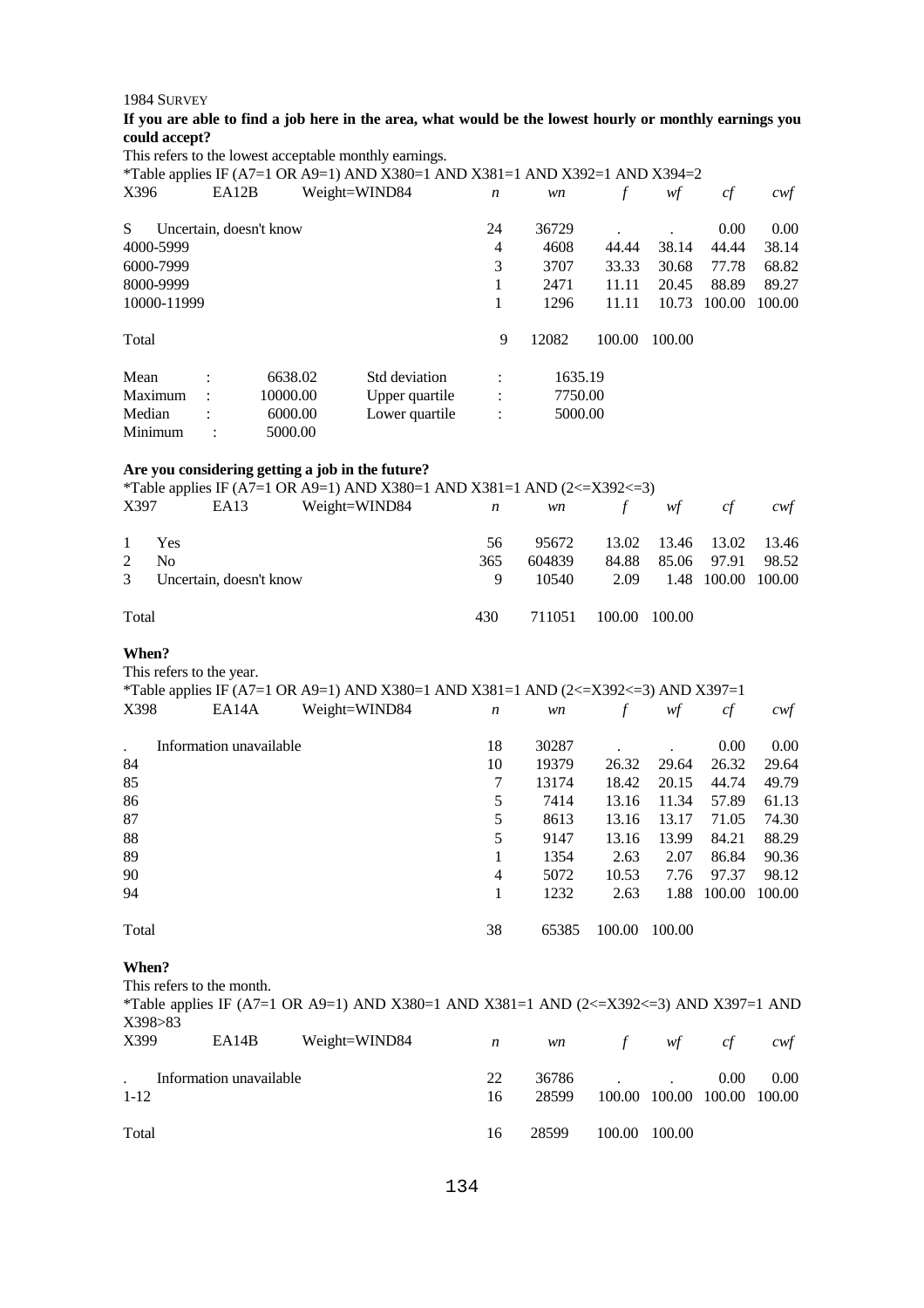#### **How much would you expect to earn?**

This refers to expected earnings per month.

|             |                |                         | *Table applies IF (A7=1 OR A9=1) AND X380=1 AND X381=1 AND (2<=X392<=3) AND X397=1 |                      |         |        |        |        |        |
|-------------|----------------|-------------------------|------------------------------------------------------------------------------------|----------------------|---------|--------|--------|--------|--------|
| X400        | EA15C          |                         | Weight=WIND84                                                                      | $\boldsymbol{n}$     | wn      | f      | wf     | cf     | cwf    |
|             |                | Information unavailable |                                                                                    | 2                    | 4533    |        |        | 0.00   | 0.00   |
| S.          |                | Uncertain, doesn't know |                                                                                    | 32                   | 50018   |        |        | 0.00   | 0.00   |
| 4000-5999   |                |                         |                                                                                    | 5                    | 10529   | 22.73  | 25.60  | 22.73  | 25.60  |
| 6000-7999   |                |                         |                                                                                    | 4                    | 8747    | 18.18  | 21.27  | 40.91  | 46.88  |
| 8000-9999   |                |                         |                                                                                    | 8                    | 15324   | 36.36  | 37.27  | 77.27  | 84.14  |
| 10000-11999 |                |                         |                                                                                    | 3                    | 3878    | 13.64  | 9.43   | 90.91  | 93.57  |
| 12000-13999 |                |                         |                                                                                    | 2                    | 2643    | 9.09   | 6.43   | 100.00 | 100.00 |
| Total       |                |                         |                                                                                    | 22                   | 41121   | 100.00 | 100.00 |        |        |
| Mean        |                | 7504.27                 | Std deviation                                                                      | $\bullet$            | 1986.72 |        |        |        |        |
| Maximum     |                | 12000.00                | Upper quartile                                                                     | $\ddot{\phantom{a}}$ | 9250.00 |        |        |        |        |
| Median      |                | 8000.00                 | Lower quartile                                                                     | $\ddot{\phantom{a}}$ | 5900.00 |        |        |        |        |
| Minimum     | $\ddot{\cdot}$ | 4000.00                 |                                                                                    |                      |         |        |        |        |        |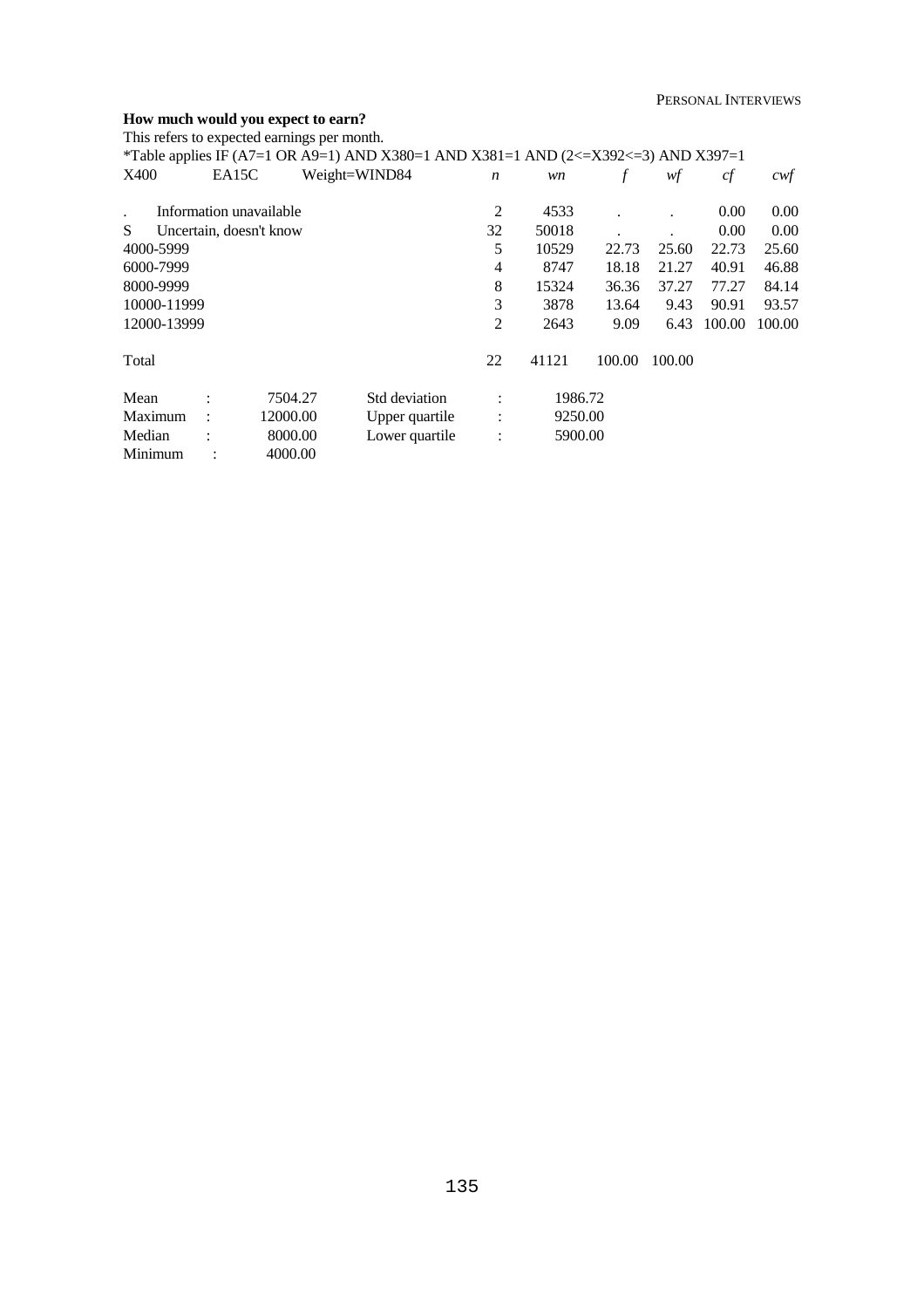# **2.2.12 Housing**

Section completed once per household

## **In what type of housing listed on the card do you currently live?**

Farm property is normally assigned code 1 or 2.

|                | *Table applies IF $A7=1$                  |               |                  |         |        |        |        |        |
|----------------|-------------------------------------------|---------------|------------------|---------|--------|--------|--------|--------|
| X410           | <b>BO01</b>                               | Weight=WHUS84 | $\boldsymbol{n}$ | wn      |        | wf     | cf     | cwt    |
| $\mathbf{1}$   | Freestanding one-family home              |               | 732              | 983138  | 47.81  | 42.61  | 47.81  | 42.61  |
| 2              | Freestanding duplex                       |               | 68               | 103471  | 4.44   | 4.48   | 52.25  | 47.10  |
| 3              | Row house, townhouse                      |               | 161              | 225573  | 10.52  | 9.78   | 62.77  | 56.87  |
| $\overline{4}$ | Multi-family dwelling                     |               | 555              | 964062  | 36.25  | 41.79  | 99.02  | 98.66  |
| 5              | Retirement hotel, residence hotel         |               | 4                | 10402   | 0.26   | 0.45   | 99.28  | 99.11  |
| 6              | Other collective residence or institution |               | 6                | 14042   | 0.39   | 0.61   | 99.67  | 99.72  |
| 7              | Other                                     |               | 4                | 5203    | 0.26   | 0.23   | 99.93  | 99.94  |
| 8              | Uncertain, doesn't know                   |               |                  | 1273    | 0.07   | 0.06   | 100.00 | 100.00 |
| Total          |                                           |               | 1531             | 2307164 | 100.00 | 100.00 |        |        |

## **How many rooms are there in this residence? Do not include kitchens and bathrooms. Rooms should be at least 6 square meters in size and have windows.**

Rooms that are rented out are not included. For respondents who rent furnished accommodations, only the rented room or rooms are included. \*Table applies IF  $\Delta$ 7-1

|                | r avic applies $\mathbf{H}$ $\mathbf{H}$ |       |                |                  |         |        |        |        |        |
|----------------|------------------------------------------|-------|----------------|------------------|---------|--------|--------|--------|--------|
| X411           | <b>BO02</b>                              |       | Weight=WHUS84  | $\boldsymbol{n}$ | wn      | f      | wf     | cf     | cwt    |
| 1              |                                          |       |                | 76               | 187327  | 4.96   | 8.12   | 4.96   | 8.12   |
| $\overline{c}$ |                                          |       |                | 186              | 371100  | 12.15  | 16.08  | 17.11  | 24.20  |
| 3              |                                          |       |                | 372              | 585706  | 24.30  | 25.39  | 41.41  | 49.59  |
| $\overline{4}$ |                                          |       |                | 357              | 468235  | 23.32  | 20.29  | 64.73  | 69.89  |
| $\sqrt{5}$     |                                          |       |                | 297              | 382139  | 19.40  | 16.56  | 84.13  | 86.45  |
| 6              |                                          |       |                | 168              | 217579  | 10.97  | 9.43   | 95.10  | 95.88  |
| 7              |                                          |       |                | 51               | 65519   | 3.33   | 2.84   | 98.43  | 98.72  |
| $\,8\,$        |                                          |       |                | 12               | 13943   | 0.78   | 0.60   | 99.22  | 99.32  |
| 9              |                                          |       |                | 5                | 6487    | 0.33   | 0.28   | 99.54  | 99.60  |
| 10             |                                          |       |                | 5                | 6572    | 0.33   | 0.28   | 99.87  | 99.89  |
| 11             |                                          |       |                | 2                | 2557    | 0.13   | 0.11   | 100.00 | 100.00 |
| Total          |                                          |       |                | 1531             | 2307164 | 100.00 | 100.00 |        |        |
| Mean           |                                          | 3.68  | Std deviation  |                  |         | 1.63   |        |        |        |
| Maximum        |                                          | 11.00 | Upper quartile |                  |         | 5.00   |        |        |        |
| Median         |                                          | 4.00  | Lower quartile |                  |         | 3.00   |        |        |        |

Minimum : 1.00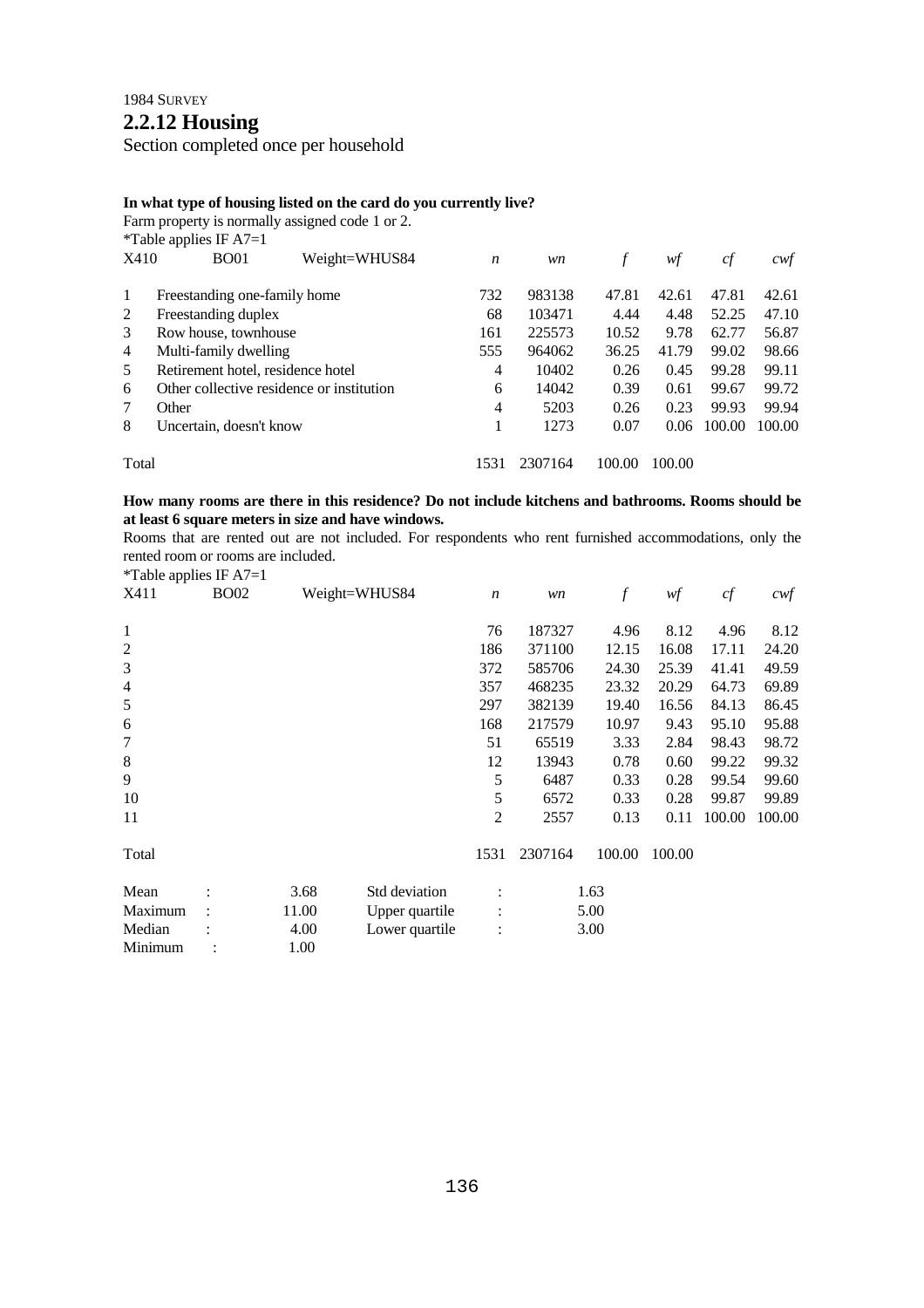## **How many square meters of floor space does your residence comprise?**

| *Table applies IF $A7=1$ |                         |        |                |                  |         |                  |        |        |                  |
|--------------------------|-------------------------|--------|----------------|------------------|---------|------------------|--------|--------|------------------|
| X412                     | <b>BO03</b>             |        | Weight=WHUS84  | $\boldsymbol{n}$ | wn      | $\boldsymbol{f}$ | wf     | cf     | $c \mathsf{w} f$ |
| S                        | Uncertain, doesn't know |        |                | 38               | 61348   |                  |        | 0.00   | 0.00             |
| $-19$                    |                         |        |                | 3                | 7659    | 0.20             | 0.34   | 0.20   | 0.34             |
| 20-39                    |                         |        |                | 45               | 113066  | 3.01             | 5.03   | 3.22   | 5.38             |
| 40-59                    |                         |        |                | 112              | 234989  | 7.50             | 10.46  | 10.72  | 15.84            |
| 60-79                    |                         |        |                | 276              | 472664  | 18.49            | 21.05  | 29.20  | 36.89            |
| 80-99                    |                         |        |                | 310              | 454368  | 20.76            | 20.23  | 49.97  | 57.12            |
| 100-119                  |                         |        |                | 250              | 332597  | 16.74            | 14.81  | 66.71  | 71.93            |
| 120-139                  |                         |        |                | 204              | 263636  | 13.66            | 11.74  | 80.38  | 83.67            |
| 140-159                  |                         |        |                | 134              | 161882  | 8.98             | 7.21   | 89.35  | 90.87            |
| 160-179                  |                         |        |                | 78               | 104572  | 5.22             | 4.66   | 94.57  | 95.53            |
| 180-199                  |                         |        |                | 35               | 46348   | 2.34             | 2.06   | 96.92  | 97.59            |
| $200 -$                  |                         |        |                | 46               | 54035   | 3.08             | 2.41   | 100.00 | 100.00           |
| Total                    |                         |        |                | 1493             | 2245816 | 100.00           | 100.00 |        |                  |
| Mean                     |                         | 98.58  | Std deviation  |                  |         | 44.82            |        |        |                  |
| Maximum                  |                         | 450.00 | Upper quartile | $\ddot{\cdot}$   |         | 130.00           |        |        |                  |
| Median                   |                         | 100.00 | Lower quartile | $\ddot{\cdot}$   |         | 75.00            |        |        |                  |
| Minimum                  |                         | 12.00  |                |                  |         |                  |        |        |                  |

#### **Do you have a separate kitchen, or just a kitchenette or other limited cooking facilities?**

"Kitchen" refers to a room for preparing meals that is larger than 4 square meters and has a window. \*Table applies IF A7=1

| X413   | . .<br><b>BO04</b>                               | Weight=WHUS84 | n                            | <i>wn</i>                 | $\frac{1}{2}$         | wf                    | cf                              | cwt            |
|--------|--------------------------------------------------|---------------|------------------------------|---------------------------|-----------------------|-----------------------|---------------------------------|----------------|
| 2<br>3 | Kitchen<br>Kitchenette etc. for cooking<br>Other |               | 1499<br>28<br>$\overline{4}$ | 2230721<br>66228<br>10215 | 97.91<br>1.83<br>0.26 | 96.69<br>2.87<br>0.44 | 97.91<br>99.74<br>100.00 100.00 | 96.69<br>99.56 |
| Total  |                                                  |               |                              | 1531 2307164              | 100.00                | 100.00                |                                 |                |

## **Does your family have enough room to eat in the kitchen?**

|       |                |      | *Table applies IF A7=1 AND $X413=1$ |    |              |            |                         |                    |     |
|-------|----------------|------|-------------------------------------|----|--------------|------------|-------------------------|--------------------|-----|
| X414  |                | BO05 | Weight=WHUS84 $n$                   |    |              | wn f wf cf |                         |                    | cwt |
|       |                |      |                                     |    |              |            |                         |                    |     |
|       | 1 Yes          |      |                                     |    | 1429 2129988 |            | 95.33 95.48 95.33 95.48 |                    |     |
|       | $2 \text{ No}$ |      |                                     | 70 | 100733       | 4.67       |                         | 4.52 100.00 100.00 |     |
|       |                |      |                                     |    |              |            |                         |                    |     |
| Total |                |      |                                     |    | 1499 2230721 |            | 100.00 100.00           |                    |     |

## **Approximately when was the house built where you are currently living?**

\*Table applies IF  $A7=1$ 

| X415           | <b>BO06</b>             | Weight=WHUS84 | n    | wn      |        | wf     | cf     | cwt    |
|----------------|-------------------------|---------------|------|---------|--------|--------|--------|--------|
| $\perp$        | Before 1950             |               | 485  | 777066  | 31.68  | 33.68  | 31.68  | 33.68  |
| 2              | 1950s                   |               | 187  | 295894  | 12.21  | 12.83  | 43.89  | 46.51  |
| 3              | 1960s                   |               | 328  | 471535  | 21.42  | 20.44  | 65.32  | 66.94  |
| $\overline{4}$ | 1970s                   |               | 432  | 598948  | 28.22  | 25.96  | 93.53  | 92.90  |
| 5              | 1980s                   |               | 74   | 114812  | 4.83   | 4.98   | 98.37  | 97.88  |
| 6              | Uncertain, doesn't know |               | 25   | 48909   | 1.63   | 2.12   | 100.00 | 100.00 |
| Total          |                         |               | 1531 | 2307164 | 100.00 | 100.00 |        |        |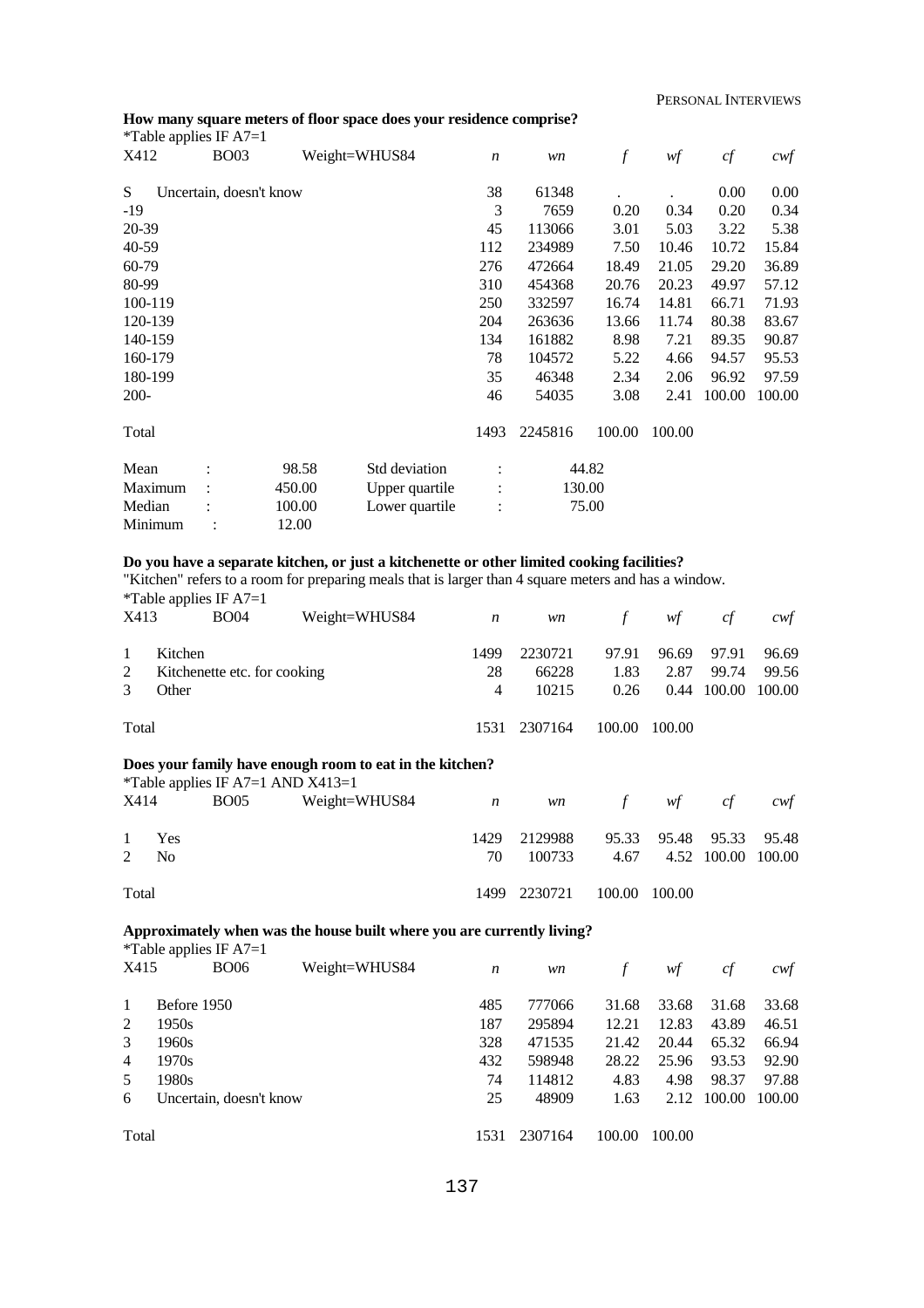#### **Has the house been completed renovated since it was built?**

Complete renovation refers to a thorough modernization of the (entire) house, for example a change in bathroom or kitchen fixtures, installation of an elevator, etc.

|                |                         | *Table applies IF A7=1 AND $(1\leq$ X415 $\leq$ 3)                                                                           |                  |         |        |        |        |        |
|----------------|-------------------------|------------------------------------------------------------------------------------------------------------------------------|------------------|---------|--------|--------|--------|--------|
| X416           | <b>BO07</b>             | Weight=WHUS84                                                                                                                | $\boldsymbol{n}$ | wn      | $\int$ | wf     | cf     | cwf    |
|                |                         |                                                                                                                              | 1                | 1247    |        |        | 0.00   | 0.00   |
|                | Information unavailable |                                                                                                                              |                  |         |        |        |        |        |
| 1              | Yes                     |                                                                                                                              | 507              | 771197  | 50.75  | 49.97  | 50.75  | 49.97  |
| 2              | No.                     |                                                                                                                              | 440              | 671141  | 44.04  | 43.49  | 94.79  | 93.46  |
| 3              | Uncertain, doesn't know |                                                                                                                              | 52               | 100910  | 5.21   | 6.54   | 100.00 | 100.00 |
| Total          |                         |                                                                                                                              | 999              | 1543248 | 100.00 | 100.00 |        |        |
|                |                         | Approximately when was the (most recent) renovation done?<br><i>*Table applies IF A7=1 AND (1&lt;=X415&lt;=3) AND X416=1</i> |                  |         |        |        |        |        |
| X417           | <b>BO08</b>             | Weight=WHUS84                                                                                                                | $\boldsymbol{n}$ | wn      | $\int$ | wf     | cf     | cwt    |
|                | Information unavailable |                                                                                                                              | 1                | 1273    |        |        | 0.00   | 0.00   |
| 1              | Before 1950             |                                                                                                                              | 15               | 26815   | 2.96   | 3.48   | 2.96   | 3.48   |
| 2              | 1950s                   |                                                                                                                              | 29               | 40114   | 5.73   | 5.21   | 8.70   | 8.69   |
| 3              | 1960s                   |                                                                                                                              | 71               | 97770   | 14.03  | 12.70  | 22.73  | 21.39  |
| $\overline{4}$ | 1970s                   |                                                                                                                              | 212              | 318511  | 41.90  | 41.37  | 64.62  | 62.76  |
| 5              | 1980s                   |                                                                                                                              | 164              | 257794  | 32.41  | 33.48  | 97.04  | 96.24  |

Total 506 769924 100.00 100.00

**Do you expect to remain in your current housing for the next 12 months? Please respond with the help of this card, where 100 means that you are completely certain that you will go on living here and 0 means that you are completely certain that you will move. 50 means that you view both possibilities as equally likely.** 

15 28920 2.96 3.76 100.00 100.00

\*Table applies IF A7=1

6 Uncertain, doesn't know

| X418             | <b>BO09</b>             |        | Weight=WHUS84  | $\boldsymbol{n}$ | wn      | $\boldsymbol{f}$ | wf     | cf     | $c \mathcal{w}$ f |
|------------------|-------------------------|--------|----------------|------------------|---------|------------------|--------|--------|-------------------|
| S                | Uncertain, doesn't know |        |                | 6                | 10042   |                  |        | 0.00   | 0.00              |
| $\boldsymbol{0}$ |                         |        |                | 67               | 115233  | 4.39             | 5.02   | 4.39   | 5.02              |
| 10               |                         |        |                | 7                | 13113   | 0.46             | 0.57   | 4.85   | 5.59              |
| 20               |                         |        |                | 15               | 30149   | 0.98             | 1.31   | 5.84   | 6.90              |
| 30               |                         |        |                | 10               | 16637   | 0.66             | 0.72   | 6.49   | 7.62              |
| 40               |                         |        |                | 8                | 16210   | 0.52             | 0.71   | 7.02   | 8.33              |
| 50               |                         |        |                | 78               | 137204  | 5.11             | 5.97   | 12.13  | 14.30             |
| 60               |                         |        |                | 11               | 18729   | 0.72             | 0.82   | 12.85  | 15.12             |
| 70               |                         |        |                | 25               | 35733   | 1.64             | 1.56   | 14.49  | 16.67             |
| 80               |                         |        |                | 22               | 34856   | 1.44             | 1.52   | 15.93  | 18.19             |
| 90               |                         |        |                | 106              | 170714  | 6.95             | 7.43   | 22.89  | 25.62             |
| 100              |                         |        |                | 1176             | 1708544 | 77.11            | 74.38  | 100.00 | 100.00            |
| Total            |                         |        |                | 1525             | 2297122 | 100.00           | 100.00 |        |                   |
| Mean             |                         | 87.66  | Std deviation  |                  |         | 27.03            |        |        |                   |
| Maximum          |                         | 100.00 | Upper quartile |                  | 100.00  |                  |        |        |                   |
| Median           |                         | 100.00 | Lower quartile | $\ddot{\cdot}$   | 100.00  |                  |        |        |                   |
| Minimum          |                         | 0.00   |                |                  |         |                  |        |        |                   |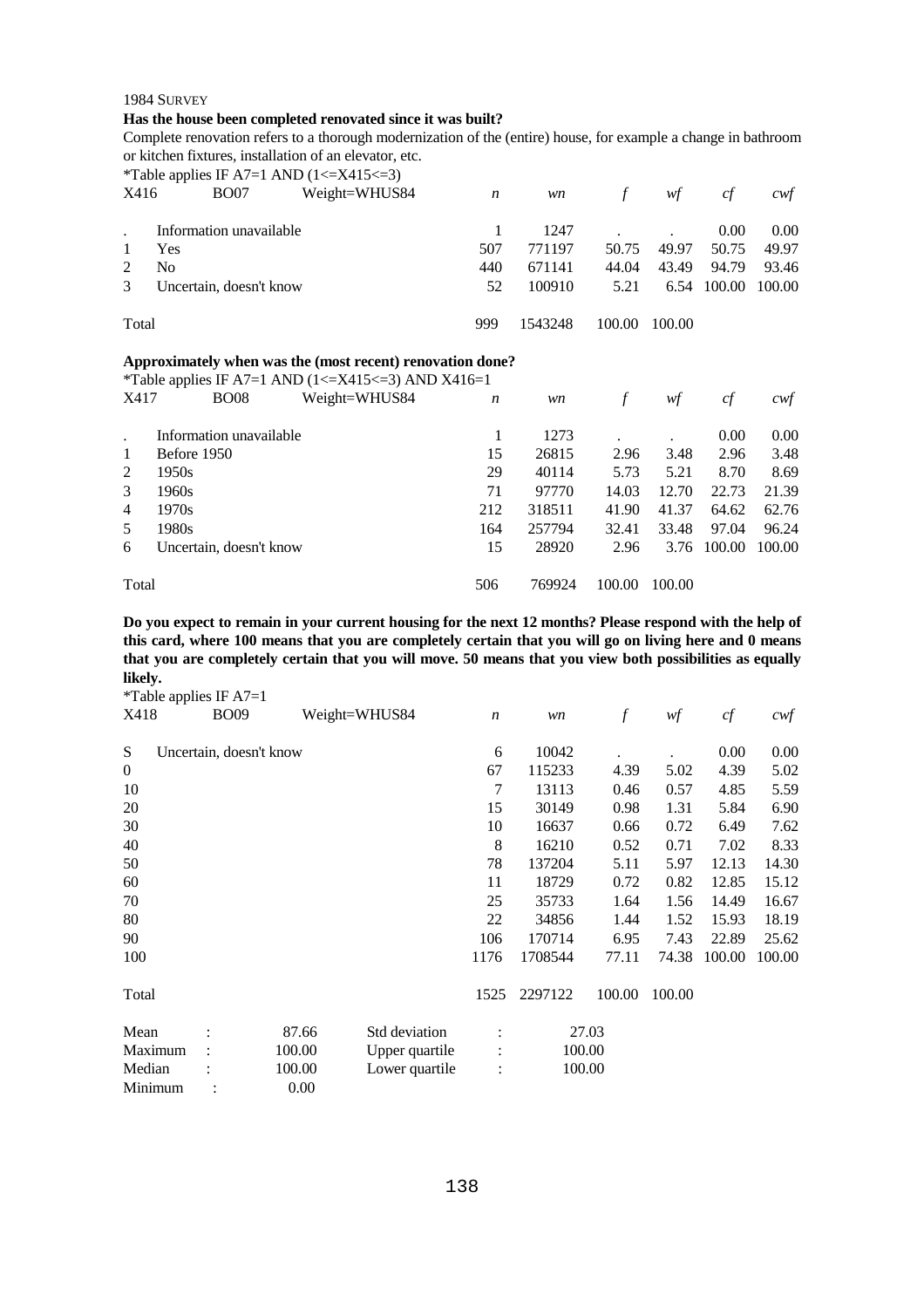## **What kind of housing did you (and your household) have before you moved here?**

If household members had different kinds of housing, indicate the type of housing the respondent had.  $*$ Table applies IF A7=1

| X419  | $1000$ up phob in 11.<br><b>BO10</b><br>Weight=WHUS84  | n    | wn      |        | wţ     | ct     | cwt    |
|-------|--------------------------------------------------------|------|---------|--------|--------|--------|--------|
| 1     | Rented housing, including employer-supplied<br>housing | 980  | 1449364 | 64.01  | 62.82  | 64.01  | 62.82  |
| 2     | Owned housing, e.g. a house                            | 324  | 495727  | 21.16  | 21.49  | 85.17  | 84.31  |
| 3     | Share in tenant-owners' association                    | 147  | 227434  | 9.60   | 9.86   | 94.77  | 94.16  |
| 4     | Other types of cooperative ownership                   | 4    | 6933    | 0.26   | 0.30   | 95.04  | 94.46  |
| 5     | Other                                                  | 32   | 60417   | 2.09   | 2.62   | 97.13  | 97.08  |
| 6     | Born in this residence                                 | 41   | 61735   | 2.68   | 2.68   | 99.80  | 99.76  |
| 7     | Uncertain, doesn't know                                | 3    | 5554    | 0.20   | 0.24   | 100.00 | 100.00 |
| Total |                                                        | 1531 | 2307164 | 100.00 | 100.00 |        |        |

#### **What year did you move to your current home?**

\*Table applies IF A7=1 AND  $(1 \leq X419 \leq 5 \text{ OR } X419 = 7)$ <br> $X420$  BO11 Weight-WHIS 84

| 1 U     |                         |       |                |                  |         |                  |        |        |                  |
|---------|-------------------------|-------|----------------|------------------|---------|------------------|--------|--------|------------------|
| X420    | <b>BO11</b>             |       | Weight=WHUS84  | $\boldsymbol{n}$ | wn      | $\boldsymbol{f}$ | wf     | cf     | $c \mathsf{w} f$ |
|         | Information unavailable |       |                | 4                | 7277    |                  |        | 0.00   | 0.00             |
| 20-29   |                         |       |                | 1                | 859     | 0.07             | 0.04   | 0.07   | 0.04             |
| 30-39   |                         |       |                | 6                | 13447   | 0.40             | 0.60   | 0.47   | 0.64             |
| 40-49   |                         |       |                | 51               | 80475   | 3.43             | 3.60   | 3.90   | 4.23             |
| 50-59   |                         |       |                | 95               | 139033  | 6.39             | 6.21   | 10.30  | 10.45            |
| 60-69   |                         |       |                | 236              | 317123  | 15.88            | 14.17  | 26.18  | 24.62            |
| 70-79   |                         |       |                | 686              | 1004329 | 46.16            | 44.87  | 72.34  | 69.49            |
| 80      |                         |       |                | 114              | 194055  | 7.67             | 8.67   | 80.01  | 78.16            |
| 81      |                         |       |                | 139              | 223894  | 9.35             | 10.00  | 89.37  | 88.16            |
| 82      |                         |       |                | 129              | 210758  | 8.68             | 9.42   | 98.05  | 97.58            |
| 83      |                         |       |                | 29               | 54179   | 1.95             | 2.42   | 100.00 | 100.00           |
| Total   |                         |       |                | 1486             | 2238152 | 100.00           | 100.00 |        |                  |
| Mean    |                         | 73.67 | Std deviation  |                  |         | 10.08            |        |        |                  |
| Maximum |                         | 84.00 | Upper quartile | $\ddot{\cdot}$   |         | 81.00            |        |        |                  |
| Median  |                         | 76.00 | Lower quartile | $\vdots$         |         | 69.00            |        |        |                  |
| Minimum |                         | 26.00 |                |                  |         |                  |        |        |                  |
|         |                         |       |                |                  |         |                  |        |        |                  |

**Do you (or does anyone else in your household) rent or own your current home, or do you have other arrangements? Use this card in answering.**  \*Table applies IF  $A7=1$ 

|               | $1 \text{ and } \text{up}$ applies $\text{II}$ $1 \text{I}$ |      |         |        |        |        |        |
|---------------|-------------------------------------------------------------|------|---------|--------|--------|--------|--------|
| X421          | Weight=WHUS84<br><b>BO12</b>                                | n    | wn      |        | wt     | ct     | cwt    |
| -1            | Rent, including employer-supplied housing                   | 522  | 924890  | 34.10  | 40.09  | 34.10  | 40.09  |
| 2             | Own home                                                    | 853  | 1116799 | 55.72  | 48.41  | 89.81  | 88.49  |
| $\mathcal{R}$ | Own share in tenant-owners' association                     | 137  | 238749  | 8.95   | 10.35  | 98.76  | 98.84  |
| 4             | Other type of cooperative ownership                         | 11   | 15073   | 0.72   | 0.65   | 99.48  | 99.49  |
| 5             | Other                                                       |      | 9611    | 0.46   | 0.42   | 99.93  | 99.91  |
| 6             | Uncertain, doesn't know                                     |      | 2042    | 0.07   | 0.09   | 100.00 | 100.00 |
| Total         |                                                             | 1531 | 2307164 | 100.00 | 100.00 |        |        |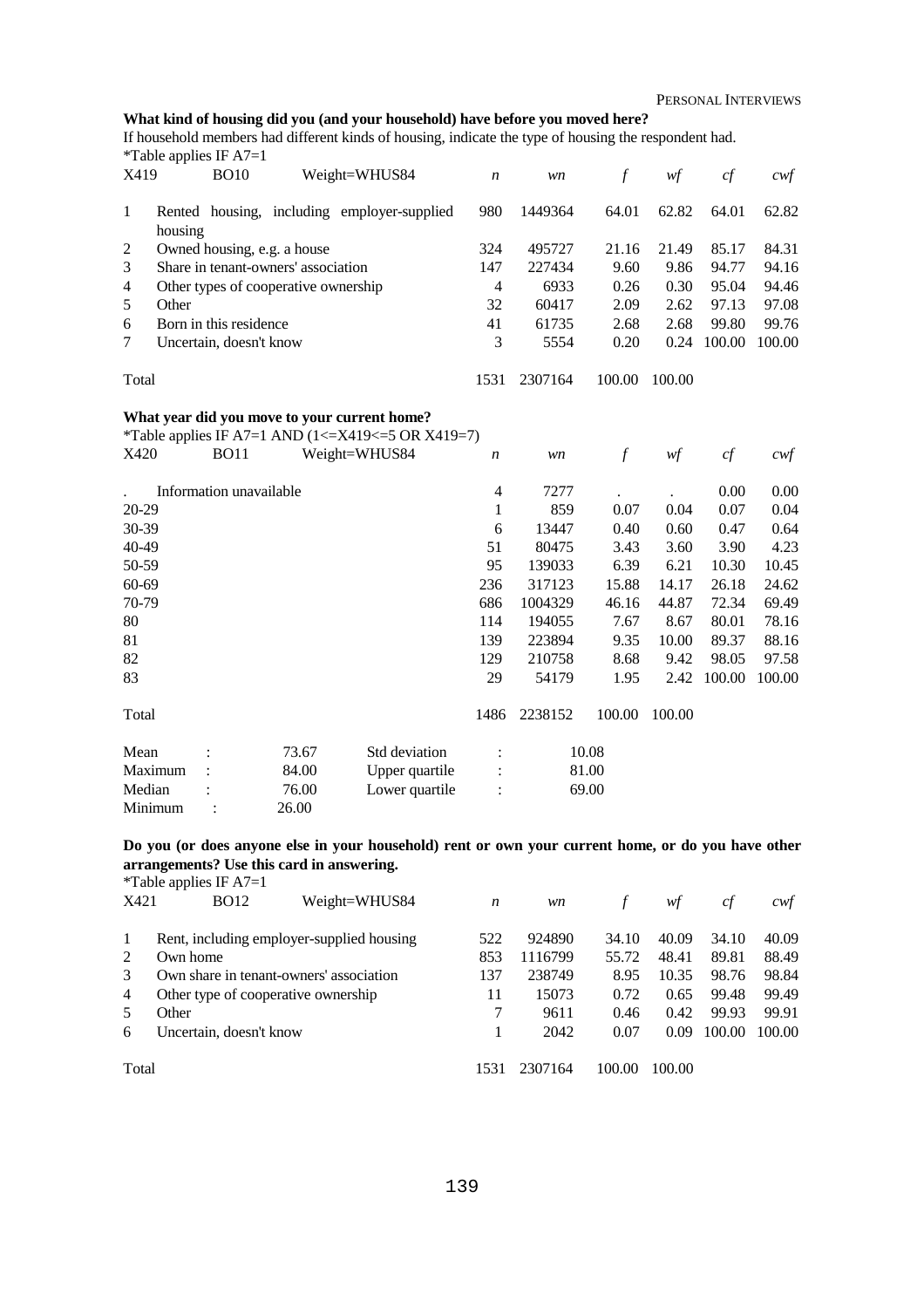|                                      | Is the tenant-owners' association affiliated with HSB or Riksbyggen?<br>*Table applies IF A7=1 AND $X421=3$ |     |        |               |        |        |        |  |  |  |  |
|--------------------------------------|-------------------------------------------------------------------------------------------------------------|-----|--------|---------------|--------|--------|--------|--|--|--|--|
| Weight=WHUS84<br>X422<br><b>BO13</b> |                                                                                                             | n   | wn     | $\mathcal{F}$ | wf     | cf     | cwt    |  |  |  |  |
|                                      | Information unavailable                                                                                     |     | 1272   |               |        | 0.00   | 0.00   |  |  |  |  |
| $\mathbf{1}$                         | HSB or Riksbyggen                                                                                           | 106 | 191055 | 77.94         | 80.45  | 77.94  | 80.45  |  |  |  |  |
|                                      | No                                                                                                          | 29  | 45527  | 21.32         | 19.17  | 99.26  | 99.62  |  |  |  |  |
| 3                                    | Uncertain, doesn't know                                                                                     |     | 895    | 0.74          | 0.38   | 100.00 | 100.00 |  |  |  |  |
| Total                                |                                                                                                             | 136 | 237477 | 100.00        | 100.00 |        |        |  |  |  |  |

## **Do you know approximately when the association or company through which you own your home was established?**

|               | *Table applies IF A7=1 AND $(3\leq$ X421 $\leq$ 4) |                  |        |        |        |        |        |
|---------------|----------------------------------------------------|------------------|--------|--------|--------|--------|--------|
| X423          | <b>BO14</b><br>Weight=WHUS84                       | $\boldsymbol{n}$ | wn     | f      | wf     | cf     | cwf    |
|               |                                                    |                  |        |        |        |        |        |
|               | Information unavailable                            | 5                | 7384   |        |        | 0.00   | 0.00   |
| 1             | Before 1950                                        | 29               | 51781  | 20.28  | 21.01  | 20.28  | 21.01  |
| 2             | 1950-1959                                          | 25               | 45934  | 17.48  | 18.64  | 37.76  | 39.65  |
| $\mathcal{F}$ | 1960-1969                                          | 21               | 33255  | 14.69  | 13.49  | 52.45  | 53.15  |
| 4             | 1970-1974                                          | 7                | 9730   | 4.90   | 3.95   | 57.34  | 57.09  |
| .5            | 1975-1979                                          | 17               | 21835  | 11.89  | 8.86   | 69.23  | 65.95  |
| 6             | 1980-                                              | 9                | 14331  | 6.29   | 5.82   | 75.52  | 71.77  |
| $\tau$        | Uncertain, doesn't know                            | 35               | 69572  | 24.48  | 28.23  | 100.00 | 100.00 |
|               |                                                    |                  |        |        |        |        |        |
| Total         |                                                    | 143              | 246438 | 100.00 | 100.00 |        |        |

## **How much do you pay in fees, including additional investment capital, to your tenant-owners' association or cooperative?**

|           |           | *Table applies IF A7=1 AND $(3\leq$ X421 $\leq$ 4) |                |                  |         |        |        |        |        |
|-----------|-----------|----------------------------------------------------|----------------|------------------|---------|--------|--------|--------|--------|
| X424      | N         |                                                    | Weight=WHUS84  | $\boldsymbol{n}$ | wn      | $\int$ | wf     | cf     | cwf    |
|           |           | Information unavailable                            |                | 3                | 3995    |        |        | 0.00   | 0.00   |
| S         |           | Uncertain, doesn't know                            |                | 19               | 32493   |        |        | 0.00   | 0.00   |
| $-499$    |           |                                                    |                | 10               | 14290   | 7.94   | 6.58   | 7.94   | 6.58   |
| 500-999   |           |                                                    |                | 36               | 62928   | 28.57  | 28.95  | 36.51  | 35.53  |
| 1000-1499 |           |                                                    |                | 44               | 78001   | 34.92  | 35.89  | 71.43  | 71.42  |
| 1500-1999 |           |                                                    |                | 21               | 33065   | 16.67  | 15.21  | 88.10  | 86.63  |
| 2000-2499 |           |                                                    |                | 6                | 12546   | 4.76   | 5.77   | 92.86  | 92.41  |
| 2500-2999 |           |                                                    |                | 9                | 16504   | 7.14   | 7.59   | 100.00 | 100.00 |
| Total     |           |                                                    |                | 126              | 217334  | 100.00 | 100.00 |        |        |
| Mean      |           | 1240.37                                            | Std deviation  | ٠                | 643.39  |        |        |        |        |
| Maximum   |           | 2900.00                                            | Upper quartile | $\bullet$        | 1602.50 |        |        |        |        |
| Median    |           | 1100.00                                            | Lower quartile | ٠                | 839.25  |        |        |        |        |
| Minimum   | $\bullet$ | 0.00                                               |                |                  |         |        |        |        |        |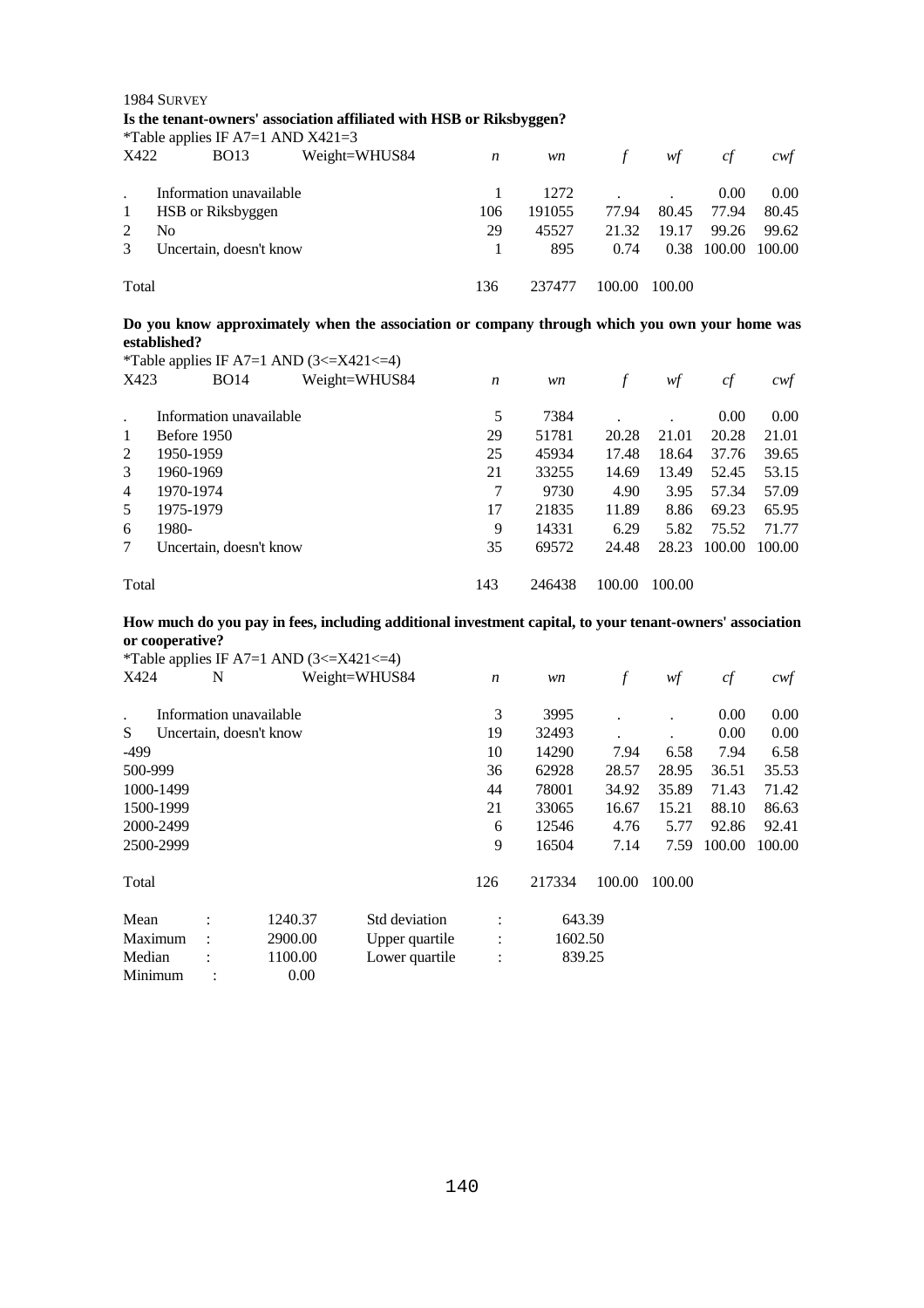#### **How is your home primarily heated? Select the most appropriate alternative.**

|                | *Table applies IF A7=1 AND $(2\leq$ X421 $\leq$ =6) |                  |         |        |        |        |        |
|----------------|-----------------------------------------------------|------------------|---------|--------|--------|--------|--------|
| X425           | Weight=WHUS84<br>N                                  | $\boldsymbol{n}$ | wn      |        | wf     | cf     | cwf    |
|                |                                                     |                  |         |        |        |        |        |
| 1              | Oil heat                                            | 271              | 359391  | 26.86  | 26.00  | 26.86  | 26.00  |
| 2              | Electricity                                         | 392              | 530730  | 38.85  | 38.40  | 65.71  | 64.40  |
| 3              | District heating                                    | 178              | 266351  | 17.64  | 19.27  | 83.35  | 83.66  |
| $\overline{4}$ | Wood                                                | 120              | 154104  | 11.89  | 11.15  | 95.24  | 94.81  |
| 5              | Heat pump                                           | 6                | 7293    | 0.59   | 0.53   | 95.84  | 95.34  |
| 6              | Town gas                                            | 6                | 7341    | 0.59   | 0.53   | 96.43  | 95.87  |
| 7              | Other                                               | 24               | 31384   | 2.38   | 2.27   | 98.81  | 98.14  |
| 8              | Uncertain, doesn't know                             | 12               | 25680   | 1.19   | 1.86   | 100.00 | 100.00 |
|                |                                                     |                  |         |        |        |        |        |
| Total          |                                                     | 1009             | 1382274 | 100.00 | 100.00 |        |        |

#### **Now we have a few questions about your running housing expenses. Did you in your household pay the cost of or fees for any of the items listed on this card? Expenses for oil in 1983?**

"No" in this section on running housing expenses also covers cases in which the expenses referred to were included in fees paid to a tenant-owners' association, a cooperative, a homeowners' association or company etc. \*Table applies IF A7=1 AND  $(2 \le X421 \le 6)$ 

| X426           | <b>BO171A</b>           | Weight=WHUS84 | $\boldsymbol{n}$ | <i>wn</i> | $\mathcal{F}$ | wf          | cf    | cwt                |
|----------------|-------------------------|---------------|------------------|-----------|---------------|-------------|-------|--------------------|
| $\mathbf{1}$   | Yes                     |               | 302              | 391068    |               | 29.93 28.29 | 29.93 | 28.29              |
| $\mathfrak{D}$ | N <sub>0</sub>          |               | 701              | 984836    | 69.47         | 71.25       | 99.41 | 99.54              |
| 3 <sup>1</sup> | Uncertain, doesn't know |               | 6                | 6370      | 0.59          |             |       | 0.46 100.00 100.00 |
| Total          |                         |               | 1009             | 1382274   | 100.00        | 100.00      |       |                    |

#### **Approximately how much did you pay for oil in 1983?**

\*Table applies IF A7=1 AND  $(2 \le X421 \le 6)$  AND X426=1

| X427                 |             | N              |                         | Weight=WHUS84 | $\boldsymbol{n}$ | wn      | f      | wf     | cf     | $c$ wf |
|----------------------|-------------|----------------|-------------------------|---------------|------------------|---------|--------|--------|--------|--------|
| $\ddot{\phantom{0}}$ |             |                | Information unavailable |               | 1                | 1230    |        |        | 0.00   | 0.00   |
| S                    |             |                | Uncertain, doesn't know |               | 12               | 14876   |        |        | 0.00   | 0.00   |
| $-1199$              |             |                |                         |               | 9                | 11271   | 3.11   | 3.01   | 3.11   | 3.01   |
|                      | 1200-2399   |                |                         |               |                  | 20328   | 4.50   | 5.42   | 7.61   | 8.43   |
|                      | 2400-3599   |                |                         |               |                  | 23558   | 6.92   | 6.28   | 14.53  | 14.71  |
|                      | 3600-4799   |                |                         |               | 25               | 35279   | 8.65   | 9.41   | 23.18  | 24.12  |
|                      | 4800-5999   |                |                         |               | 28               | 37332   | 9.69   | 9.96   | 32.87  | 34.07  |
|                      | 6000-7199   |                |                         |               | 61               | 79369   | 21.11  | 21.17  | 53.98  | 55.24  |
|                      | 7200-8399   |                |                         |               | 49               | 67839   | 16.96  | 18.09  | 70.93  | 73.33  |
|                      | 8400-9599   |                |                         |               | 28               | 33068   | 9.69   | 8.82   | 80.62  | 82.15  |
|                      | 9600-10799  |                |                         |               | 24               | 29903   | 8.30   | 7.97   | 88.93  | 90.13  |
|                      | 10800-11999 |                |                         |               | 7                | 9934    | 2.42   | 2.65   | 91.35  | 92.78  |
| 12000-               |             |                |                         |               | 25               | 27081   | 8.65   | 7.22   | 100.00 | 100.00 |
| Total                |             |                |                         |               | 289              | 374962  | 100.00 | 100.00 |        |        |
| Mean                 |             |                | 6833.14                 | Std deviation |                  | 3112.64 |        |        |        |        |
| 20000.00<br>Maximum  |             | Upper quartile |                         | 8775.00       |                  |         |        |        |        |        |
| 7000.00<br>Median    |             |                | Lower quartile          |               | 5000.00          |         |        |        |        |        |
| 150.00<br>Minimum    |             |                |                         |               |                  |         |        |        |        |        |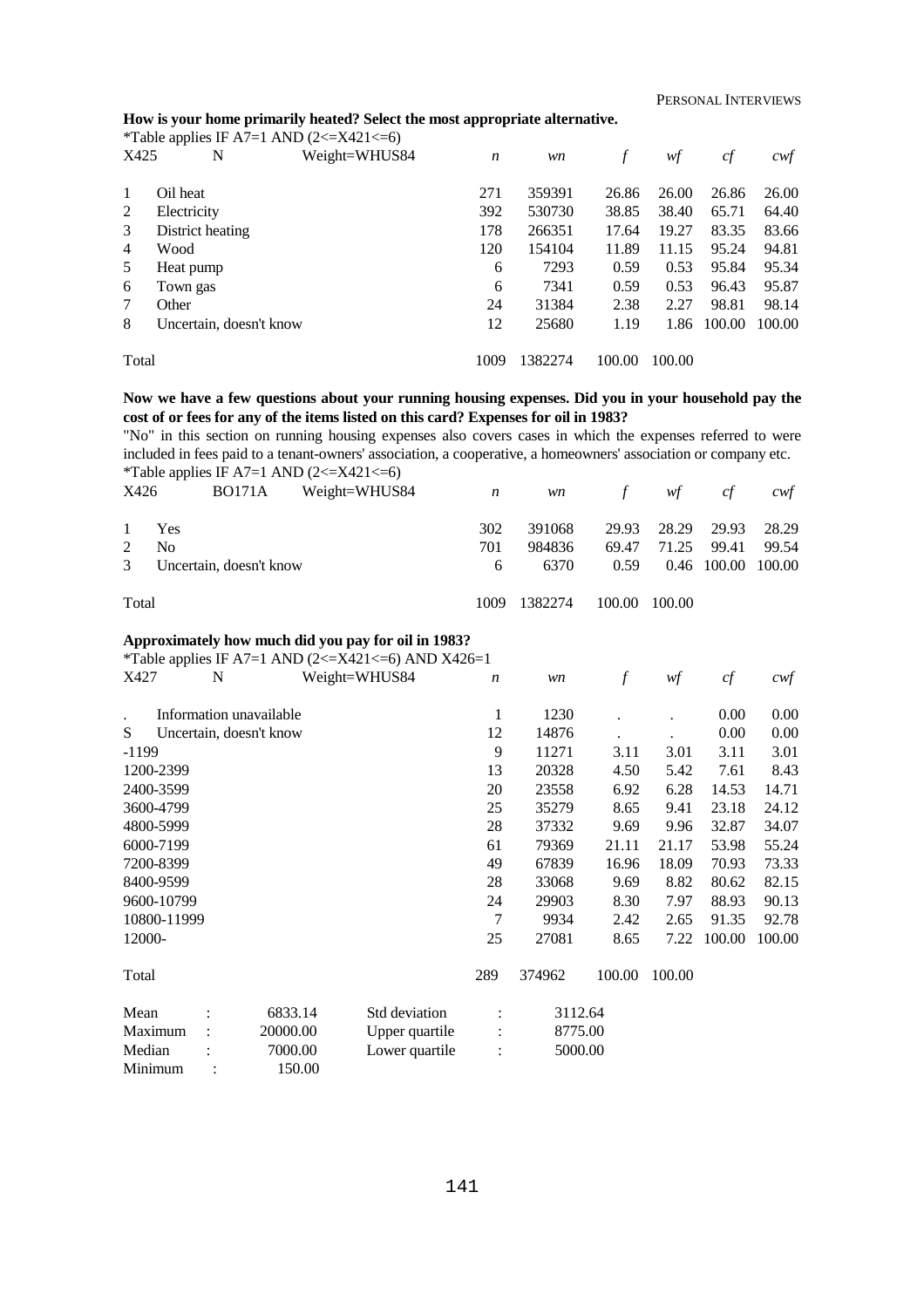|                | 1984 SURVEY                                                                                         |          |                                                                                                                              |                  |         |               |        |        |                   |
|----------------|-----------------------------------------------------------------------------------------------------|----------|------------------------------------------------------------------------------------------------------------------------------|------------------|---------|---------------|--------|--------|-------------------|
|                | <b>Expenses for electricity in 1983?</b><br>*Table applies IF A7=1 AND $(2\leq$ X421 $\leq$ =6)     |          |                                                                                                                              |                  |         |               |        |        |                   |
| X428           | <b>BO172A</b>                                                                                       |          | Weight=WHUS84                                                                                                                | $\boldsymbol{n}$ | wn      | $\int$        | wf     | cf     | $c \mathcal{w} f$ |
| $\mathbf{1}$   | Yes                                                                                                 |          |                                                                                                                              | 977              | 1338025 | 96.83         | 96.80  | 96.83  | 96.80             |
| $\overline{c}$ | N <sub>o</sub>                                                                                      |          |                                                                                                                              | 23               | 31621   | 2.28          | 2.29   | 99.11  | 99.09             |
| 3              | Uncertain, doesn't know                                                                             |          |                                                                                                                              | 9                | 12628   | 0.89          | 0.91   | 100.00 | 100.00            |
| Total          |                                                                                                     |          |                                                                                                                              | 1009             | 1382274 | 100.00        | 100.00 |        |                   |
|                |                                                                                                     |          |                                                                                                                              |                  |         |               |        |        |                   |
|                |                                                                                                     |          | Approximately how much did you pay for electricity in 1983?<br>*Table applies IF A7=1 AND $(2\leq$ X421 $\leq$ 6) AND X428=1 |                  |         |               |        |        |                   |
| X429           | N                                                                                                   |          | Weight=WHUS84                                                                                                                | n                | wn      | $\mathcal{f}$ | wf     | cf     | $c$ wf            |
| S              | Uncertain, doesn't know                                                                             |          |                                                                                                                              | 54               | 75484   |               |        | 0.00   | 0.00              |
| $-1199$        |                                                                                                     |          |                                                                                                                              | 149              | 241361  | 16.14         | 19.12  | 16.14  | 19.12             |
| 1200-2399      |                                                                                                     |          | 283                                                                                                                          | 374904           | 30.66   | 29.69         | 46.80  | 48.81  |                   |
| 2400-3599      |                                                                                                     |          | 112                                                                                                                          | 149697           | 12.13   | 11.86         | 58.94  | 60.67  |                   |
| 3600-4799      |                                                                                                     |          |                                                                                                                              | 56               | 72654   | 6.07          | 5.75   | 65.01  | 66.42             |
| 4800-5999      |                                                                                                     |          |                                                                                                                              | 81               | 105105  | 8.78          | 8.32   | 73.78  | 74.75             |
| 6000-7199      |                                                                                                     |          |                                                                                                                              | 131              | 175534  | 14.19         | 13.90  | 87.97  | 88.65             |
| 7200-8399      |                                                                                                     |          |                                                                                                                              | 48               | 66487   | 5.20          | 5.27   | 93.17  | 93.92             |
| 8400-9599      |                                                                                                     |          |                                                                                                                              | 17               | 19967   | 1.84          | 1.58   | 95.02  | 95.50             |
| 9600-10799     |                                                                                                     |          |                                                                                                                              | 25               | 32314   | 2.71          | 2.56   | 97.72  | 98.06             |
|                | 10800-11999                                                                                         |          |                                                                                                                              | 3                | 3683    | 0.33          | 0.29   | 98.05  | 98.35             |
| 12000-         |                                                                                                     |          |                                                                                                                              | 18               | 20835   | 1.95          | 1.65   | 100.00 | 100.00            |
| Total          |                                                                                                     |          |                                                                                                                              |                  | 1262541 | 100.00        | 100.00 |        |                   |
| Mean           | :                                                                                                   | 3667.25  | Std deviation                                                                                                                | $\ddot{\cdot}$   | 3232.08 |               |        |        |                   |
| Maximum        | $\ddot{\cdot}$                                                                                      | 48000.00 | Upper quartile                                                                                                               |                  | 6000.00 |               |        |        |                   |
| Median         | $\ddot{\phantom{a}}$                                                                                | 2500.00  | Lower quartile                                                                                                               | $\ddot{\cdot}$   | 1500.00 |               |        |        |                   |
| Minimum        | $\ddot{\cdot}$                                                                                      | 50.00    |                                                                                                                              |                  |         |               |        |        |                   |
|                |                                                                                                     |          |                                                                                                                              |                  |         |               |        |        |                   |
|                | Expenses for town gas and/or LP gas in 1983?<br>*Table applies IF A7=1 AND $(2\leq$ X421 $\leq$ =6) |          |                                                                                                                              |                  |         |               |        |        |                   |
|                | X430 BO173A Weight=WHUS84                                                                           |          |                                                                                                                              | $\boldsymbol{n}$ | wn      | $f_{-}$       | wf     | cf     | $c \mathsf{w} f$  |
| 1              | Yes                                                                                                 |          |                                                                                                                              | 17               | 27049   | 1.68          | 1.96   | 1.68   | 1.96              |
| $\overline{2}$ | N <sub>o</sub>                                                                                      |          |                                                                                                                              | 986              | 1347166 | 97.72         | 97.46  | 99.41  | 99.42             |
| 3              | Uncertain, doesn't know                                                                             |          |                                                                                                                              | 6                | 8059    | 0.59          | 0.58   | 100.00 | 100.00            |
| Total          |                                                                                                     |          |                                                                                                                              | 1009             | 1382274 | 100.00        | 100.00 |        |                   |
|                |                                                                                                     |          | Approximately how much did you pay for town gas and/or LP gas in 1983?                                                       |                  |         |               |        |        |                   |
|                |                                                                                                     |          | *Table applies IF A7=1 AND $(2\leq$ X421 $\leq$ 6) AND X430=1                                                                |                  |         |               |        |        |                   |
| X431           | N                                                                                                   |          | Weight=WHUS84                                                                                                                | $\boldsymbol{n}$ | wn      | $\int$        | wf     | cf     | $c$ wf            |
| S              | Uncertain, doesn't know                                                                             |          |                                                                                                                              | 3                | 3833    |               |        | 0.00   | 0.00              |
| $-1199$        |                                                                                                     |          | 9                                                                                                                            | 17113            | 64.29   | 73.71         | 64.29  | 73.71  |                   |
| 1200-2399      |                                                                                                     | 1        | 1305                                                                                                                         | 7.14             | 5.62    | 71.43         | 79.33  |        |                   |
| 4800-5999      |                                                                                                     |          |                                                                                                                              | 1                | 1330    | 7.14          | 5.73   | 78.57  | 85.06             |
| 6000-7199      |                                                                                                     |          |                                                                                                                              | 1                | 855     | 7.14          | 3.68   | 85.71  | 88.74             |
|                | 8400-9599                                                                                           |          |                                                                                                                              |                  | 1283    | 7.14          | 5.53   | 92.86  | 94.27             |
| 12000-         |                                                                                                     |          |                                                                                                                              |                  | 1330    | 7.14          | 5.73   | 100.00 | 100.00            |
| Total          |                                                                                                     |          |                                                                                                                              |                  | 23216   | 100.00        | 100.00 |        |                   |
|                |                                                                                                     |          | 142                                                                                                                          | 14               |         |               |        |        |                   |
|                |                                                                                                     |          |                                                                                                                              |                  |         |               |        |        |                   |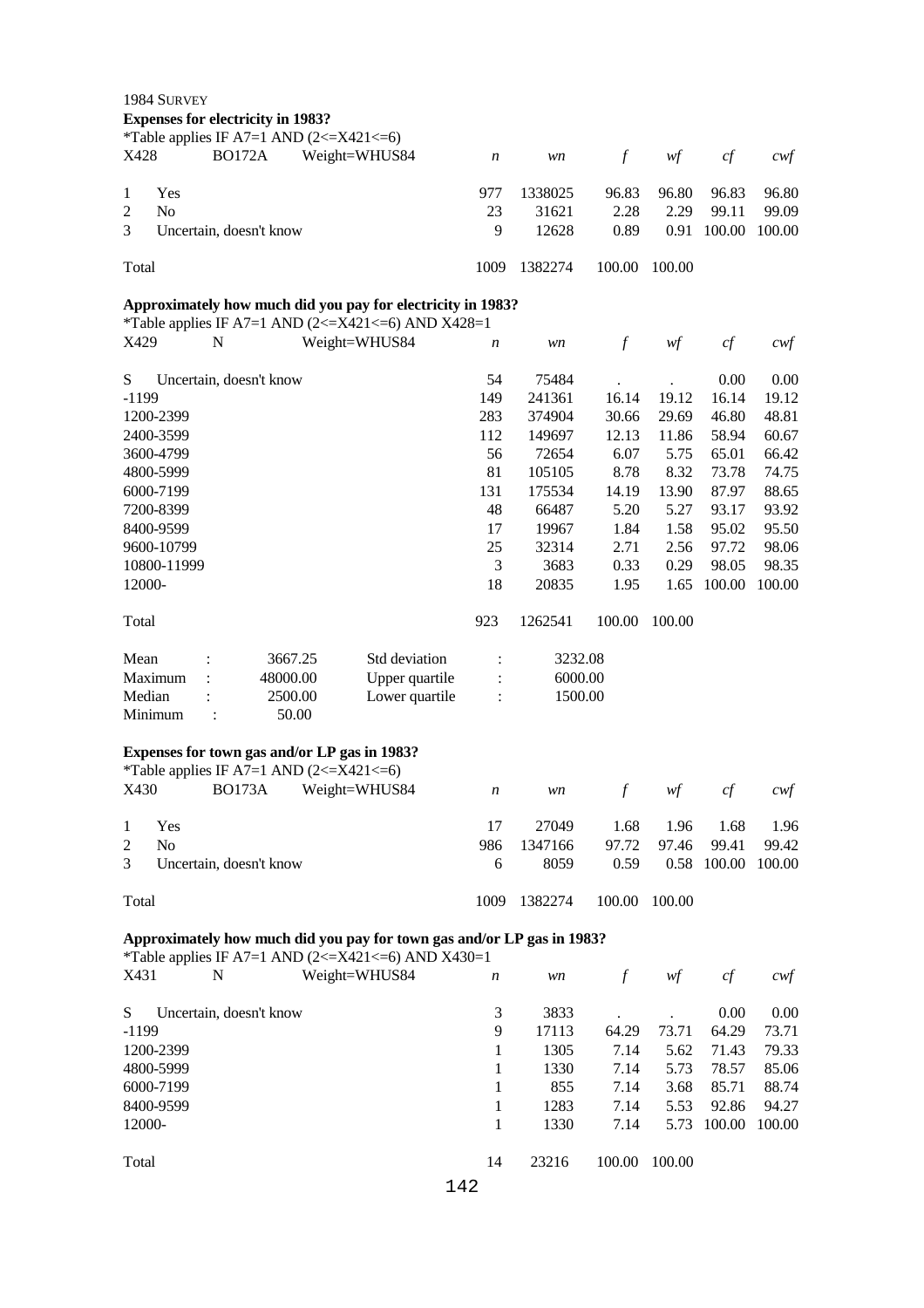|                |                |   |                                                                                                      |                                                                                                                        |                  |         |        |        | PERSONAL INTERVIEWS |        |
|----------------|----------------|---|------------------------------------------------------------------------------------------------------|------------------------------------------------------------------------------------------------------------------------|------------------|---------|--------|--------|---------------------|--------|
| Mean           |                |   | 1978.08                                                                                              | Std deviation                                                                                                          |                  | 3539.15 |        |        |                     |        |
| Maximum        |                |   | 12000.00                                                                                             | Upper quartile                                                                                                         |                  | 5912.50 |        |        |                     |        |
| Median         |                |   | 400.00                                                                                               | Lower quartile                                                                                                         |                  | 50.00   |        |        |                     |        |
| Minimum        |                |   | 50.00                                                                                                |                                                                                                                        |                  |         |        |        |                     |        |
|                |                |   | <b>Expenses for water and sewage in 1983?</b><br>*Table applies IF A7=1 AND $(2\leq$ X421 $\leq$ =6) |                                                                                                                        |                  |         |        |        |                     |        |
| X432           |                |   | <b>BO174A</b>                                                                                        | Weight=WHUS84                                                                                                          | $\boldsymbol{n}$ | wn      | $\int$ | wf     | cf                  | cwt    |
| 1              | Yes            |   |                                                                                                      |                                                                                                                        | 688              | 889764  | 68.19  | 64.37  | 68.19               | 64.37  |
| $\overline{2}$ | N <sub>o</sub> |   |                                                                                                      |                                                                                                                        | 307              | 470592  | 30.43  | 34.04  | 98.61               | 98.41  |
| 3              |                |   | Uncertain, doesn't know                                                                              |                                                                                                                        | 14               | 21918   | 1.39   | 1.59   | 100.00              | 100.00 |
| Total          |                |   |                                                                                                      |                                                                                                                        | 1009             | 1382274 | 100.00 | 100.00 |                     |        |
|                |                |   |                                                                                                      | Approximately how much did you pay for water and sewage in 1983?<br>*Table applies IF A7=1 AND (2<=X421<=6) AND X432=1 |                  |         |        |        |                     |        |
| X433           |                | N |                                                                                                      | Weight=WHUS84                                                                                                          | $\boldsymbol{n}$ | wn      | $\int$ | wf     | cf                  | cwt    |
|                |                |   | Information unavailable                                                                              |                                                                                                                        | 2                | 1708    |        |        | 0.00                | 0.00   |
| S              |                |   | Uncertain, doesn't know                                                                              |                                                                                                                        | 40               | 54035   |        |        | 0.00                | 0.00   |
| $-1199$        |                |   |                                                                                                      | 314                                                                                                                    | 416775           | 48.61   | 49.97  | 48.61  | 49.97               |        |
| 1200-2399      |                |   |                                                                                                      |                                                                                                                        | 286              | 362386  | 44.27  | 43.45  | 92.88               | 93.42  |
| 2400-3599      |                |   |                                                                                                      | 32                                                                                                                     | 39076            | 4.95    | 4.69   | 97.83  | 98.11               |        |
| 3600-4799      |                |   |                                                                                                      | 5                                                                                                                      | 7259             | 0.77    | 0.87   | 98.61  | 98.98               |        |

 1 819 0.15 0.10 98.76 99.08 2 1596 0.31 0.19 99.07 99.27 2 1236 0.31 0.15 99.38 99.42 2 2309 0.31 0.28 99.69 99.69 1 1250 0.15 0.15 99.85 99.84 1 1315 0.15 0.16 100.00 100.00

646 834021 100.00 100.00

Median : 1200.00 Lower quartile : 800.00 Minimum : 50.00

6000-7199 7200-8399 8400-9599 9600-10799 10800-11999 12000-

Total

**Other housing-related fees, such as garbage collection, leaseholding fees, chimney sweeping, road maintenance etc. in 1983?** 

Mean : 1315.57 Std deviation : 1242.08 Maximum : 19500.00 Upper quartile : 1600.00

\*Table applies IF A7=1 AND  $(2\leq$  X421 $\leq$ =6)

| X434        | BO175A                    | $Weight = WHUSS4$ $n$ |     |              | wn f wf cf    |                         | cwt   |
|-------------|---------------------------|-----------------------|-----|--------------|---------------|-------------------------|-------|
|             | 1 Yes                     |                       | 803 | 1045667      |               | 79.58 75.65 79.58 75.65 |       |
| $2^{\circ}$ | - No                      |                       | 195 | 320124       |               | 19.33 23.16 98.91       | 98.81 |
|             | 3 Uncertain, doesn't know |                       |     | 16483        |               | 1.09 1.19 100.00 100.00 |       |
| Total       |                           |                       |     | 1009 1382274 | 100.00 100.00 |                         |       |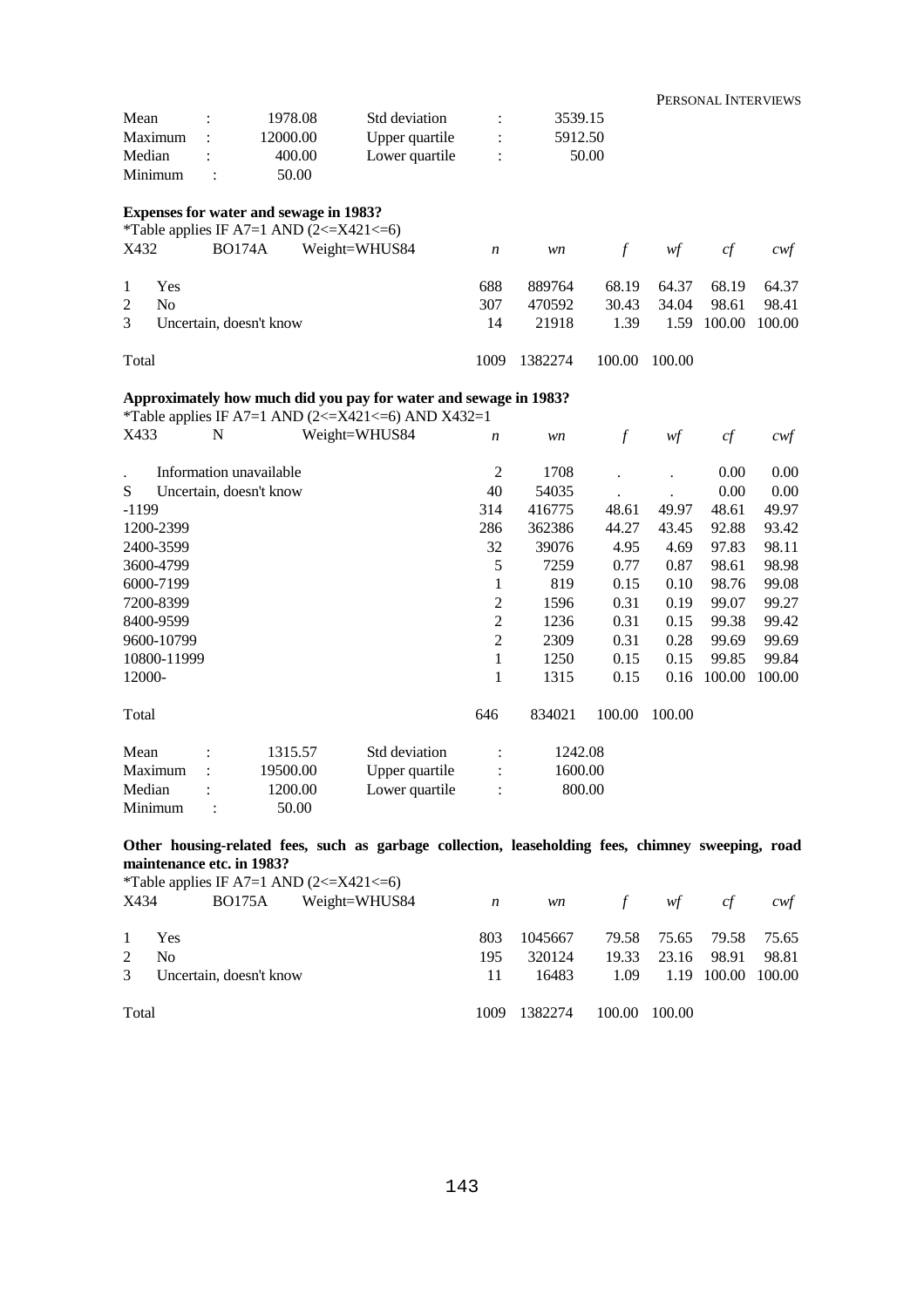**Approximately how much did you pay for other housing-related fees, such as garbage collection, leaseholding fees, chimney sweeping, road maintenance etc. in 1983?** 

\*Table applies IF A7=1 AND  $(2 \le X421 \le 6)$  AND X434=1 X435 N Weight=WHUS84 *n wn f wf cf cwf* . Information unavailable S Uncertain, doesn't know -1199 1200-2399 2400-3599 3600-4799 6000-7199 7200-8399 8400-9599 9600-10799 10800-11999 12000- Total 2 2630 . . 0.00 0.00 40 58716 . . 0.00 0.00 671 877259 88.17 89.12 88.17 89.12 52 63872 6.83 6.49 95.01 95.61 16 14705 2.10 1.49 97.11 97.11 8 7238 1.05 0.74 98.16 97.84 1 1311 0.13 0.13 98.29 97.97 6 9098 0.79 0.92 99.08 98.90 1 2782 0.13 0.28 99.21 99.18 4 2492 0.53 0.25 99.74 99.43 1 2782 0.13 0.28 99.87 99.72 1 2782 0.13 0.28 100.00 100.00 761 984321 100.00 100.00 Mean : 844.24 Std deviation : 1366.24 Maximum : 12500.00 Upper quartile : 770.00 Median : 500.00 Lower quartile : 400.00 Minimum : 50.00

#### **Other regular fees to homeowners' association, cooperative etc. in 1983?**

|               |                         |        | *Table applies IF A7=1 AND $(2\leq$ X421 $\leq$ =6) |                  |           |        |        |                    |       |
|---------------|-------------------------|--------|-----------------------------------------------------|------------------|-----------|--------|--------|--------------------|-------|
| X436          |                         | BO176A | Weight=WHUS84                                       | $\boldsymbol{n}$ | <i>wn</i> |        | f $wf$ | cf                 | cwt   |
| $\mathbf{1}$  | Yes                     |        |                                                     | 143              | 188468    | 14.17  | 13.63  | 14.17              | 13.63 |
| 2             | N <sub>0</sub>          |        |                                                     | 850              | 1169115   | 84.24  | 84.58  | 98.41              | 98.21 |
| $\mathcal{E}$ | Uncertain, doesn't know |        |                                                     | 16               | 24691     | 1.59   |        | 1.79 100.00 100.00 |       |
| Total         |                         |        |                                                     | 1009             | 1382274   | 100.00 | 100.00 |                    |       |

#### **Approximately how much did you pay in other regular fees to homeowners' association, cooperative etc. in 1983?**

|         |                         | *Table applies IF A7=1 AND (2<=X421<=6) AND X436=1 |                  |        |        |        |        |        |
|---------|-------------------------|----------------------------------------------------|------------------|--------|--------|--------|--------|--------|
| X437    | N                       | Weight=WHUS84                                      | $\boldsymbol{n}$ | wn     | f      | wf     | cf     | cwf    |
| $\cdot$ | Information unavailable |                                                    | 4                | 4575   |        |        | 0.00   | 0.00   |
| S       | Uncertain, doesn't know |                                                    | 8                | 14890  |        |        | 0.00   | 0.00   |
| $-1199$ |                         |                                                    | 92               | 126242 | 70.23  | 74.70  | 70.23  | 74.70  |
|         | 1200-2399               |                                                    | 13               | 15556  | 9.92   | 9.20   | 80.15  | 83.90  |
|         | 2400-3599               |                                                    | 5                | 5183   | 3.82   | 3.07   | 83.97  | 86.97  |
|         | 4800-5999               |                                                    | $\overline{2}$   | 1055   | 1.53   | 0.62   | 85.50  | 87.59  |
|         | 6000-7199               |                                                    | 6                | 4986   | 4.58   | 2.95   | 90.08  | 90.54  |
|         | 7200-8399               |                                                    | 9                | 10994  | 6.87   | 6.51   | 96.95  | 97.05  |
|         | 8400-9599               |                                                    | 1                | 463    | 0.76   | 0.27   | 97.71  | 97.32  |
|         | 9600-10799              |                                                    | $\overline{2}$   | 3882   | 1.53   | 2.30   | 99.24  | 99.62  |
| 12000-  |                         |                                                    | 1                | 642    | 0.76   | 0.38   | 100.00 | 100.00 |
| Total   |                         |                                                    | 131              | 169003 | 100.00 | 100.00 |        |        |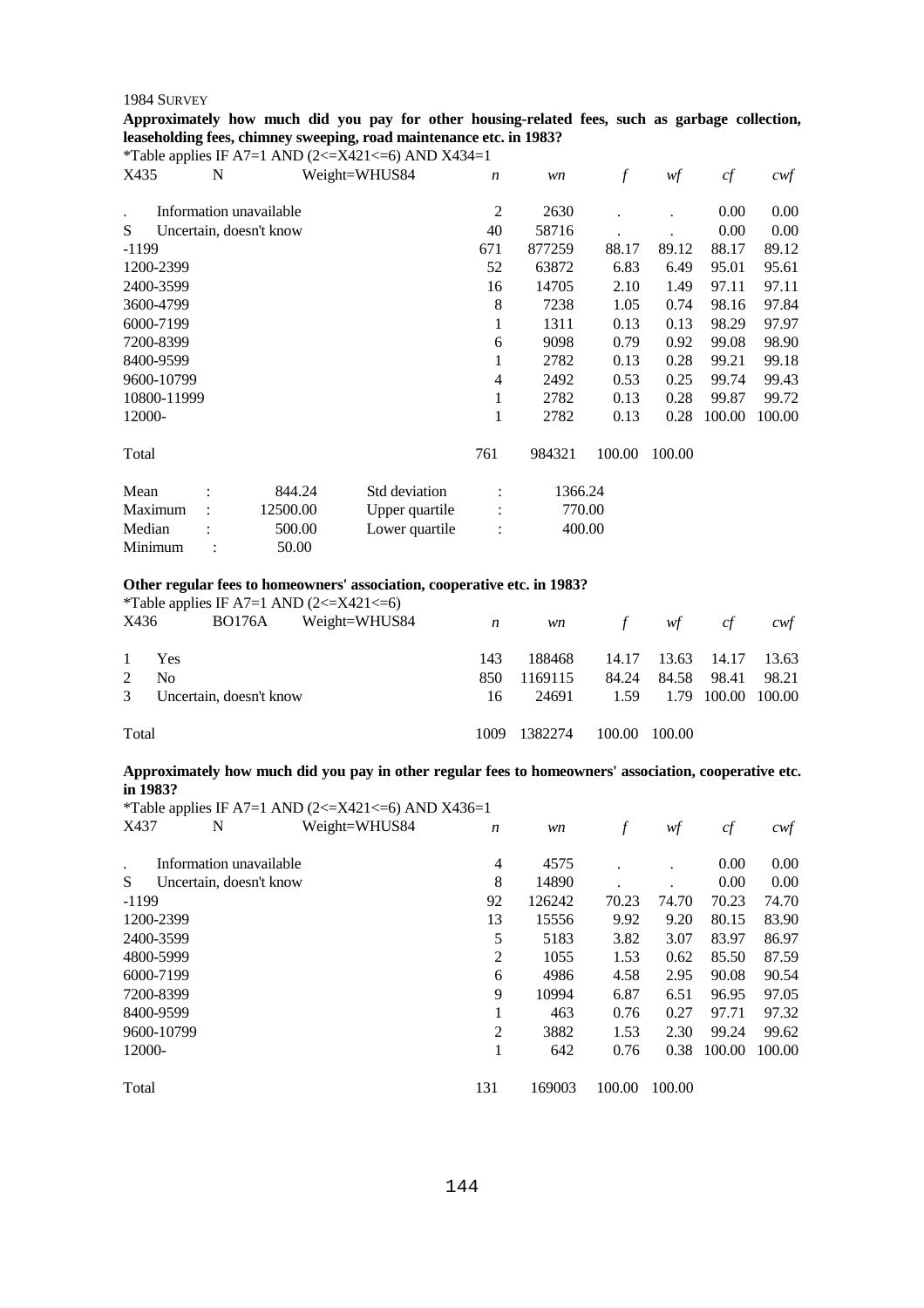|         |         |          |                |           |         | PERSONAL INTERVIEWS |
|---------|---------|----------|----------------|-----------|---------|---------------------|
| Mean    |         | 1564.36  | Std deviation  |           | 3000.27 |                     |
| Maximum |         | 27000.00 | Upper quartile |           | 2000.00 |                     |
| Median  | $\cdot$ | 350.00   | Lower quartile | $\bullet$ | 100.00  |                     |
| Minimum |         | 10.00    |                |           |         |                     |

**Did you have homeowners' insurance, household insurance or combination insurance in 1983?** 

|               |                         | *Table applies IF A7=1 AND $(2\leq$ X421 $\leq$ =6) |      |         |        |        |        |                   |
|---------------|-------------------------|-----------------------------------------------------|------|---------|--------|--------|--------|-------------------|
| X438          | <b>BO18</b>             | Weight=WHUS84                                       | n    | wn      | f      | wf     | cf     | cwt               |
|               | Information unavailable |                                                     | 6    | 7079    |        |        | 0.00   | 0.00 <sub>1</sub> |
|               | Yes                     |                                                     | 986  | 1347875 | 98.31  | 98.01  | 98.31  | 98.01             |
|               | No                      |                                                     | 14   | 20736   | 1.40   | 1.51   | 99.70  | 99.52             |
| $\mathcal{E}$ | Uncertain, doesn't know | 3                                                   | 6584 | 0.30    | 0.48   | 100.00 | 100.00 |                   |
| Total         |                         |                                                     | 1003 | 1375195 | 100.00 | 100.00 |        |                   |

## **How much did you pay in premiums for such insurance in 1983?**

\*Table applies IF A7=1 AND (2<=X421<=6) AND X438=1<br>X439 BO19 Weight=WHUS84  $\prime$ X439 BO19 Weight=WHUS84 *n wn f wf cf cwf*

| <u> 121 J A</u> |           | <b>DV</b> 12            |         | $11 \times 1 = 11 \times 100$ | $\cdot$ | ,,,,    | J      | $^{\prime}$ . | $\mathcal{L}$ | $\mathbf{v}$ |
|-----------------|-----------|-------------------------|---------|-------------------------------|---------|---------|--------|---------------|---------------|--------------|
| $\bullet$       |           | Information unavailable |         |                               | 3       | 3810    |        |               | 0.00          | 0.00         |
| S               |           | Uncertain, doesn't know |         |                               | 77      | 118225  |        |               | 0.00          | 0.00         |
| $-239$          |           |                         |         |                               | 71      | 122662  | 7.84   | 10.01         | 7.84          | 10.01        |
| 240-479         |           |                         |         |                               | 98      | 159854  | 10.82  | 13.04         | 18.65         | 23.05        |
| 480-729         |           |                         |         |                               | 294     | 394303  | 32.45  | 32.17         | 51.10         | 55.21        |
| 720-959         |           |                         |         |                               | 210     | 260933  | 23.18  | 21.29         | 74.28         | 76.50        |
| 960-1199        |           |                         |         |                               | 105     | 133232  | 11.59  | 10.87         | 85.87         | 87.37        |
|                 | 1200-1439 |                         |         |                               | 63      | 75063   | 6.95   | 6.12          | 92.83         | 93.49        |
|                 | 1440-1679 |                         |         |                               | 25      | 29150   | 2.76   | 2.38          | 95.58         | 95.87        |
|                 | 1680-1919 |                         |         |                               | 11      | 15567   | 1.21   | 1.27          | 96.80         | 97.14        |
|                 | 1920-2159 |                         |         |                               | 9       | 11622   | 0.99   | 0.95          | 97.79         | 98.09        |
|                 | 2160-2399 |                         |         |                               | 3       | 3914    | 0.33   | 0.32          | 98.12         | 98.41        |
| 2400-           |           |                         |         |                               | 17      | 19540   | 1.88   | 1.59          | 100.00        | 100.00       |
| Total           |           |                         |         |                               | 906     | 1225840 | 100.00 | 100.00        |               |              |
| Mean            |           |                         | 770.63  | Std deviation                 |         |         | 554.17 |               |               |              |
| Maximum         |           |                         | 7900.00 | Upper quartile                |         |         | 970.00 |               |               |              |
| Median          |           |                         | 700.50  | Lower quartile                |         |         | 535.00 |               |               |              |
| Minimum         |           |                         | 50.00   |                               |         |         |        |               |               |              |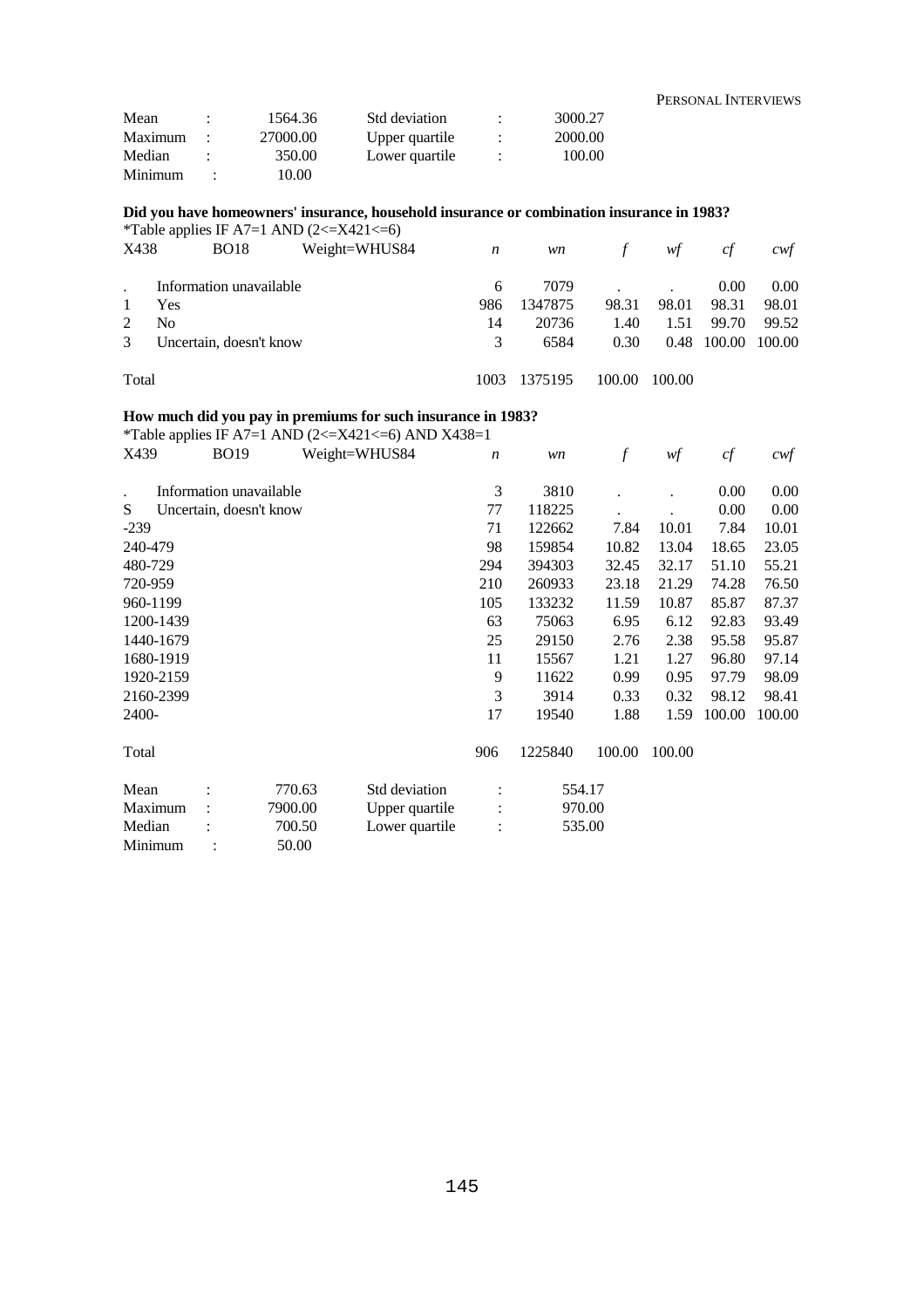## **2.2.13 Tenants**

Section completed by households who rent their current home

#### **Do you rent your home furnished?**

| X450                 |                | <b>HY01</b>             | *Table applies IF A7=1 AND X421=1      | Weight=WHUS84                                          | $\boldsymbol{n}$ | wn      | $\int$        | wf     | cf     | $c$ wf |
|----------------------|----------------|-------------------------|----------------------------------------|--------------------------------------------------------|------------------|---------|---------------|--------|--------|--------|
| 1                    | Yes            |                         |                                        |                                                        | 23               | 42523   | 4.41          | 4.60   | 4.41   | 4.60   |
| 2                    | N <sub>o</sub> |                         |                                        |                                                        | 498              | 881275  | 95.40         | 95.28  | 99.81  | 99.88  |
| 3                    |                | Uncertain, doesn't know |                                        |                                                        | 1                | 1092    | 0.19          | 0.12   | 100.00 | 100.00 |
| Total                |                |                         |                                        |                                                        | 522              | 924890  | 100.00        | 100.00 |        |        |
|                      |                |                         |                                        |                                                        |                  |         |               |        |        |        |
|                      | Do you sublet? |                         | *Table applies IF A7=1 AND X421=1      |                                                        |                  |         |               |        |        |        |
| X451                 |                | HY02                    |                                        | Weight=WHUS84                                          | $\boldsymbol{n}$ | wn      | $\mathcal{f}$ | wf     | cf     | $c$ wf |
|                      |                |                         |                                        |                                                        |                  |         |               |        |        |        |
| $\ddot{\phantom{0}}$ |                | Information unavailable |                                        |                                                        | 6                | 8445    |               |        | 0.00   | 0.00   |
| 1                    | Yes            |                         |                                        |                                                        | 20               | 36442   | 3.88          | 3.98   | 3.88   | 3.98   |
| 2                    | N <sub>o</sub> |                         |                                        |                                                        | 495              | 878530  | 95.93         | 95.86  | 99.81  | 99.84  |
| 3                    |                | Uncertain, doesn't know |                                        |                                                        | 1                | 1473    | 0.19          | 0.16   | 100.00 | 100.00 |
| Total                |                |                         |                                        |                                                        | 516              | 916445  | 100.00        | 100.00 |        |        |
|                      |                |                         |                                        | Do you have tenancy protection with your sublet lease? |                  |         |               |        |        |        |
|                      |                |                         |                                        | *Table applies IF A7=1 AND X421=1 AND X451=1           |                  |         |               |        |        |        |
| X452                 |                | <b>HY03</b>             |                                        | Weight=WHUS84                                          | $\boldsymbol{n}$ | wn      | $\int$        | wf     | cf     | $c$ wf |
| $\ddot{\phantom{0}}$ |                | Information unavailable |                                        |                                                        | 6                | 9239    |               |        | 0.00   | 0.00   |
| 1                    | Yes            |                         |                                        |                                                        | 5                | 7444    | 35.71         | 27.36  | 35.71  | 27.36  |
| 2                    | N <sub>o</sub> |                         |                                        |                                                        | 5                | 10213   | 35.71         | 37.54  | 71.43  | 64.91  |
| 3                    |                | Uncertain, doesn't know |                                        |                                                        | $\overline{4}$   | 9546    | 28.57         | 35.09  | 100.00 | 100.00 |
|                      |                |                         |                                        |                                                        |                  |         |               |        |        |        |
| Total                |                |                         |                                        |                                                        | 14               | 27203   | 100.00        | 100.00 |        |        |
|                      |                |                         | How much do you currently pay in rent? |                                                        |                  |         |               |        |        |        |
|                      |                |                         | *Table applies IF A7=1 AND $X421=1$    |                                                        |                  |         |               |        |        |        |
| X453                 |                | N                       |                                        | Weight=WHUS84                                          | $\boldsymbol{n}$ | wn      | $\int$        | wf     | cf     | cwt    |
|                      |                | Information unavailable |                                        |                                                        | 1                | 2573    |               |        | 0.00   | 0.00   |
| S                    |                | Uncertain, doesn't know |                                        |                                                        | 8                | 12565   |               |        | 0.00   | 0.00   |
| -499                 |                |                         |                                        |                                                        | 14               | 28670   | 2.73          | 3.15   | 2.73   | 3.15   |
| 500-999              |                |                         |                                        |                                                        | 79               | 180224  | 15.40         | 19.81  | 18.13  | 22.96  |
|                      | 1000-1499      |                         |                                        |                                                        | 165              | 309773  | 32.16         | 34.05  | 50.29  | 57.01  |
|                      | 1500-1999      |                         |                                        |                                                        | 175              | 275302  | 34.11         | 30.26  | 84.41  | 87.27  |
|                      | 2000-2499      |                         |                                        |                                                        | 57               | 82157   | 11.11         | 9.03   | 95.52  | 96.30  |
|                      | 2500-2999      |                         |                                        |                                                        | 21               | 31296   | 4.09          | 3.44   | 99.61  | 99.74  |
| 3000-                |                |                         |                                        |                                                        | $\mathfrak{2}$   | 2330    | 0.39          | 0.26   | 100.00 | 100.00 |
|                      |                |                         |                                        |                                                        |                  |         |               |        |        |        |
| Total                |                |                         |                                        |                                                        | 513              | 909752  | 100.00        | 100.00 |        |        |
| Mean                 |                |                         | 1395.40                                | Std deviation                                          |                  | 537.09  |               |        |        |        |
|                      | Maximum        |                         | 3200.00                                | Upper quartile                                         | $\ddot{\cdot}$   | 1832.50 |               |        |        |        |
| Median               |                |                         | 1485.00                                | Lower quartile                                         | $\ddot{\cdot}$   | 1100.00 |               |        |        |        |
|                      | Minimum        |                         | 0.00                                   |                                                        |                  |         |               |        |        |        |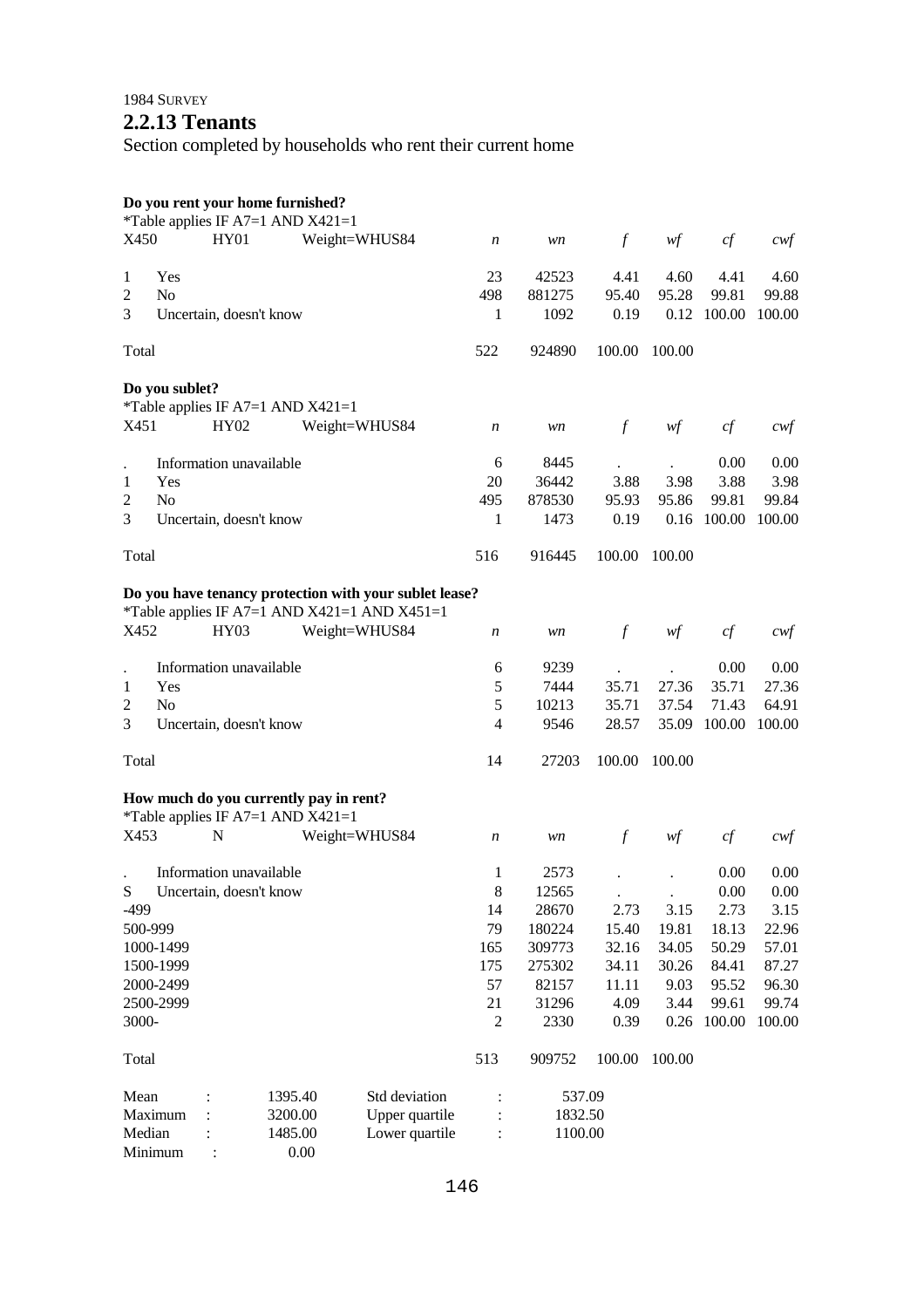## **Are fees for garage, parking space etc. included?**

|                                          | *Table applies IF A7=1 AND $X421=1$ |               |     |        |            |        |        |        |
|------------------------------------------|-------------------------------------|---------------|-----|--------|------------|--------|--------|--------|
| X454                                     | HY05                                | Weight=WHUS84 | n   | wn     | $\sqrt{f}$ | wf     | cf     | cwt    |
|                                          | Information unavailable             |               |     | 813    |            |        | 0.00   | 0.00   |
|                                          | <b>Yes</b>                          |               | 161 | 251676 | 30.90      | 27.24  | 30.90  | 27.24  |
|                                          | N <sub>0</sub>                      |               | 357 | 667105 | 68.52      | 72.19  | 99.42  | 99.43  |
| $\mathcal{E}$<br>Uncertain, doesn't know |                                     |               | 3   | 5296   | 0.58       | 0.57   | 100.00 | 100.00 |
| Total                                    |                                     |               | 521 | 924077 | 100.00     | 100.00 |        |        |

#### **How much of the rent goes toward fees for garage, parking space etc.?**

|           |   | *Table applies IF A7=1 AND X421=1 AND X454=1 |                |                  |        |        |        |        |        |
|-----------|---|----------------------------------------------|----------------|------------------|--------|--------|--------|--------|--------|
| X455      | N |                                              | Weight=WHUS84  | $\boldsymbol{n}$ | wn     | f      | wf     | cf     | cwf    |
| $\bullet$ |   | Information unavailable                      |                | $\overline{c}$   | 5120   |        |        | 0.00   | 0.00   |
| S         |   | Uncertain, doesn't know                      |                | 35               | 70085  |        |        | 0.00   | 0.00   |
| $-49$     |   |                                              |                | 42               | 62376  | 33.87  | 35.35  | 33.87  | 35.35  |
| 50-99     |   |                                              |                | 39               | 58666  | 31.45  | 33.24  | 65.32  | 68.59  |
| 100-149   |   |                                              |                | 27               | 36418  | 21.77  | 20.64  | 87.10  | 89.23  |
| 150-199   |   |                                              |                | 13               | 15124  | 10.48  | 8.57   | 97.58  | 97.80  |
| 200-249   |   |                                              |                | $\overline{2}$   | 2674   | 1.61   | 1.52   | 99.19  | 99.31  |
| $250-$    |   |                                              |                | 1                | 1213   | 0.81   | 0.69   | 100.00 | 100.00 |
| Total     |   |                                              |                | 124              | 176471 | 100.00 | 100.00 |        |        |
| Mean      |   | 72.90                                        | Std deviation  | $\ddot{\cdot}$   |        | 52.36  |        |        |        |
| Maximum   |   | 270.00                                       | Upper quartile | $\bullet$        | 110.00 |        |        |        |        |
| Median    |   | 75.00                                        | Lower quartile | $\ddot{\cdot}$   |        | 30.50  |        |        |        |
| Minimum   |   | 0.00                                         |                |                  |        |        |        |        |        |

#### **Does the rent include all of your expenses for heat, electricity, gas, water and sewage?**

|       |                  |      | <i>*</i> Table applies IF A7=1 AND $X421=1$ |     |        |               |                           |     |
|-------|------------------|------|---------------------------------------------|-----|--------|---------------|---------------------------|-----|
| X456  |                  | HY07 | Weight=WHUS84 $n$                           |     |        | wn f wf cf    |                           | cwt |
|       |                  |      |                                             |     |        |               |                           |     |
|       | 1 Yes            |      |                                             | 122 | 212569 |               | 23.37 22.98 23.37 22.98   |     |
|       | 2 N <sub>0</sub> |      |                                             | 400 | 712321 |               | 76.63 77.02 100.00 100.00 |     |
|       |                  |      |                                             |     |        |               |                           |     |
| Total |                  |      |                                             | 522 | 924890 | 100.00 100.00 |                           |     |
|       |                  |      |                                             |     |        |               |                           |     |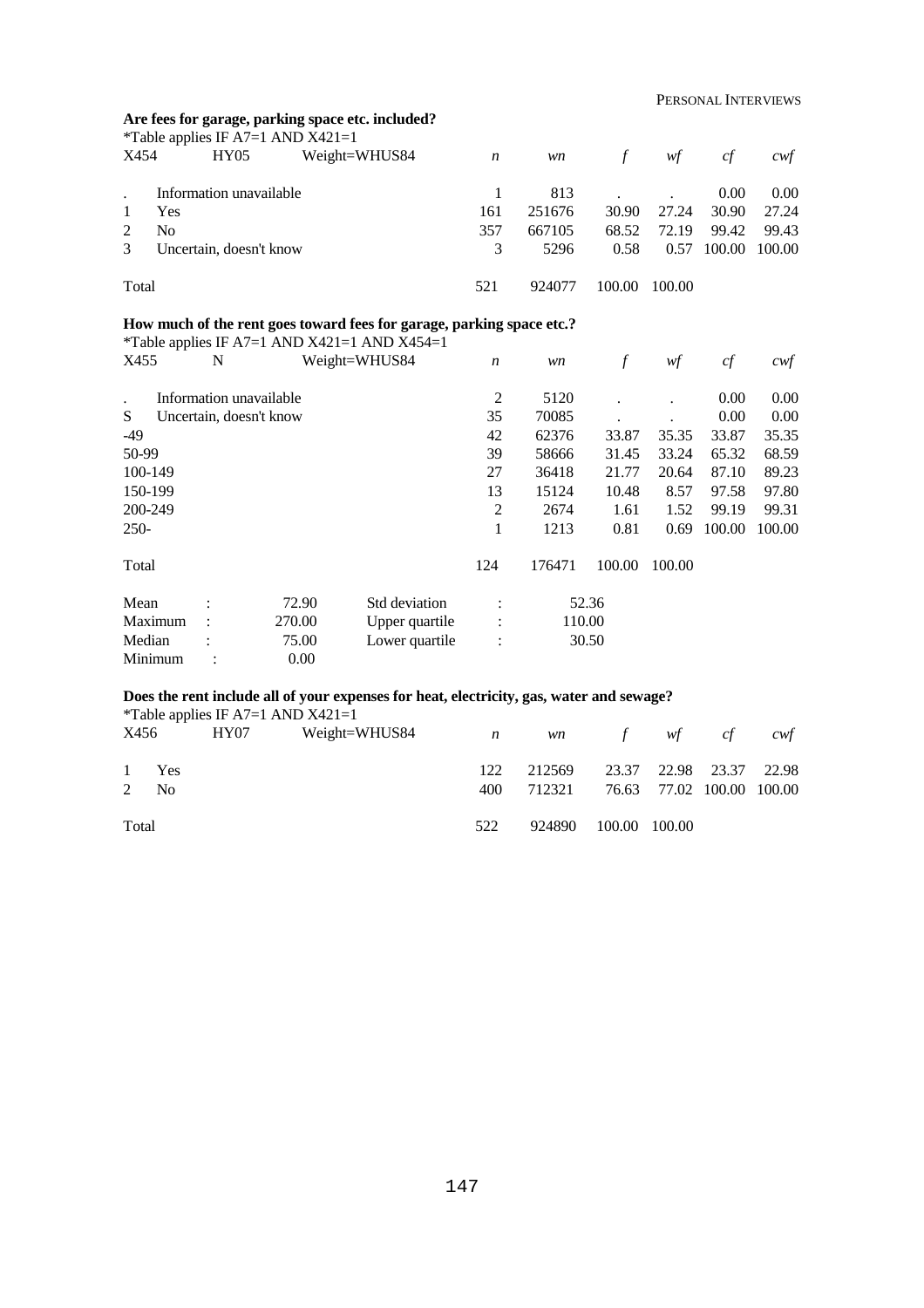## 1984 SURVEY **Let's look at these items one by one. How much did you pay for electricity in 1983?**

\*Table applies IF A7=1 AND X421=1 AND 2 $\lt$ =X456 $\lt$ =3

| -тг<br>X457 | <b>HY08</b>             |         | Weight=WHUS84  | $\boldsymbol{n}$ | wn      | f      | wf     | cf     | $c \mathsf{w} f$ |
|-------------|-------------------------|---------|----------------|------------------|---------|--------|--------|--------|------------------|
|             | Information unavailable |         |                | $\overline{2}$   | 2623    |        |        | 0.00   | 0.00             |
| S           | Uncertain, doesn't know |         |                | 45               | 89081   |        |        | 0.00   | 0.00             |
| -599        |                         |         |                | 66               | 143064  | 18.70  | 23.05  | 18.70  | 23.05            |
| 600-1199    |                         |         |                | 171              | 284447  | 48.44  | 45.83  | 67.14  | 68.88            |
| 1200-1799   |                         |         |                | 76               | 118576  | 21.53  | 19.11  | 88.67  | 87.99            |
| 1800-2399   |                         |         |                | 13               | 17236   | 3.68   | 2.78   | 92.35  | 90.77            |
| 2400-2999   |                         |         |                | 6                | 21756   | 1.70   | 3.51   | 94.05  | 94.27            |
| 3000-3599   |                         |         |                | 7                | 11993   | 1.98   | 1.93   | 96.03  | 96.21            |
| 3600-4199   |                         |         |                | 6                | 9346    | 1.70   | 1.51   | 97.73  | 97.71            |
| 4200-4799   |                         |         |                | 2                | 3921    | 0.57   | 0.63   | 98.30  | 98.34            |
| 4800-5399   |                         |         |                | 1                | 1278    | 0.28   | 0.21   | 98.58  | 98.55            |
| 5400-5999   |                         |         |                | 1                | 1480    | 0.28   | 0.24   | 98.87  | 98.79            |
| 6000-       |                         |         |                | 4                | 7520    | 1.13   | 1.21   | 100.00 | 100.00           |
| Total       |                         |         |                | 353              | 620617  | 100.00 | 100.00 |        |                  |
| Mean        |                         | 1125.11 | Std deviation  |                  | 1057.50 |        |        |        |                  |
| Maximum     |                         | 9000.00 | Upper quartile |                  | 1200.00 |        |        |        |                  |
| Median      |                         | 960.00  | Lower quartile |                  | 600.00  |        |        |        |                  |
| Minimum     |                         | 0.00    |                |                  |         |        |        |        |                  |

## **Did you also pay for town gas or LP gas for heating or cooking in 1983?**

\*Table applies IF A7=1 AND X421=1 AND 2 $\leq$  X456 $\leq$ =3

| X458  | HY09                    | Weight=WHUS84 | $\boldsymbol{n}$ | wn     | f      | wf     | cf     | cwt    |
|-------|-------------------------|---------------|------------------|--------|--------|--------|--------|--------|
|       | Information unavailable |               | 8                | 13354  |        |        | 0.00   | 0.00   |
|       | Yes                     |               | 31               | 61758  | 7.91   | 8.84   | 7.91   | 8.84   |
| 2     | N <sub>0</sub>          |               | 357              | 630678 | 91.07  | 90.23  | 98.98  | 99.07  |
| 3     | Uncertain, doesn't know |               | 4                | 6531   | 1.02   | 0.93   | 100.00 | 100.00 |
| Total |                         |               | 392              | 698967 | 100.00 | 100.00 |        |        |

## **How much?**

\*Table applies IF A7=1 AND X421=1 AND 2<=X456<=3 AND X458=1

| X459    | HY10                    |         | Weight=WHUS84  | $\boldsymbol{n}$ | wn     | f      | wf     | cf     | cwf    |
|---------|-------------------------|---------|----------------|------------------|--------|--------|--------|--------|--------|
| S       | Uncertain, doesn't know |         |                | 11               | 24025  |        |        | 0.00   | 0.00   |
| $-119$  |                         |         |                | 1                | 2773   | 5.00   | 7.35   | 5.00   | 7.35   |
| 120-239 |                         |         |                | 3                | 5609   | 15.00  | 14.86  | 20.00  | 22.21  |
| 240-359 |                         |         |                | 6                | 9238   | 30.00  | 24.48  | 50.00  | 46.70  |
| 360-479 |                         |         |                | 7                | 16234  | 35.00  | 43.02  | 85.00  | 89.72  |
| 480-599 |                         |         |                | $\overline{2}$   | 2632   | 10.00  | 6.98   | 95.00  | 96.70  |
| $600 -$ |                         |         |                | 1                | 1247   | 5.00   | 3.30   | 100.00 | 100.00 |
| Total   |                         |         |                | 20               | 37733  | 100.00 | 100.00 |        |        |
| Mean    | $\bullet$               | 462.14  | Std deviation  | $\bullet$        | 766.34 |        |        |        |        |
| Maximum |                         | 4560.00 | Upper quartile | $\ddot{\cdot}$   | 407.50 |        |        |        |        |
| Median  | $\ddot{\phantom{a}}$    | 345.00  | Lower quartile | $\ddot{\cdot}$   | 258.50 |        |        |        |        |
| Minimum |                         | 50.00   |                |                  |        |        |        |        |        |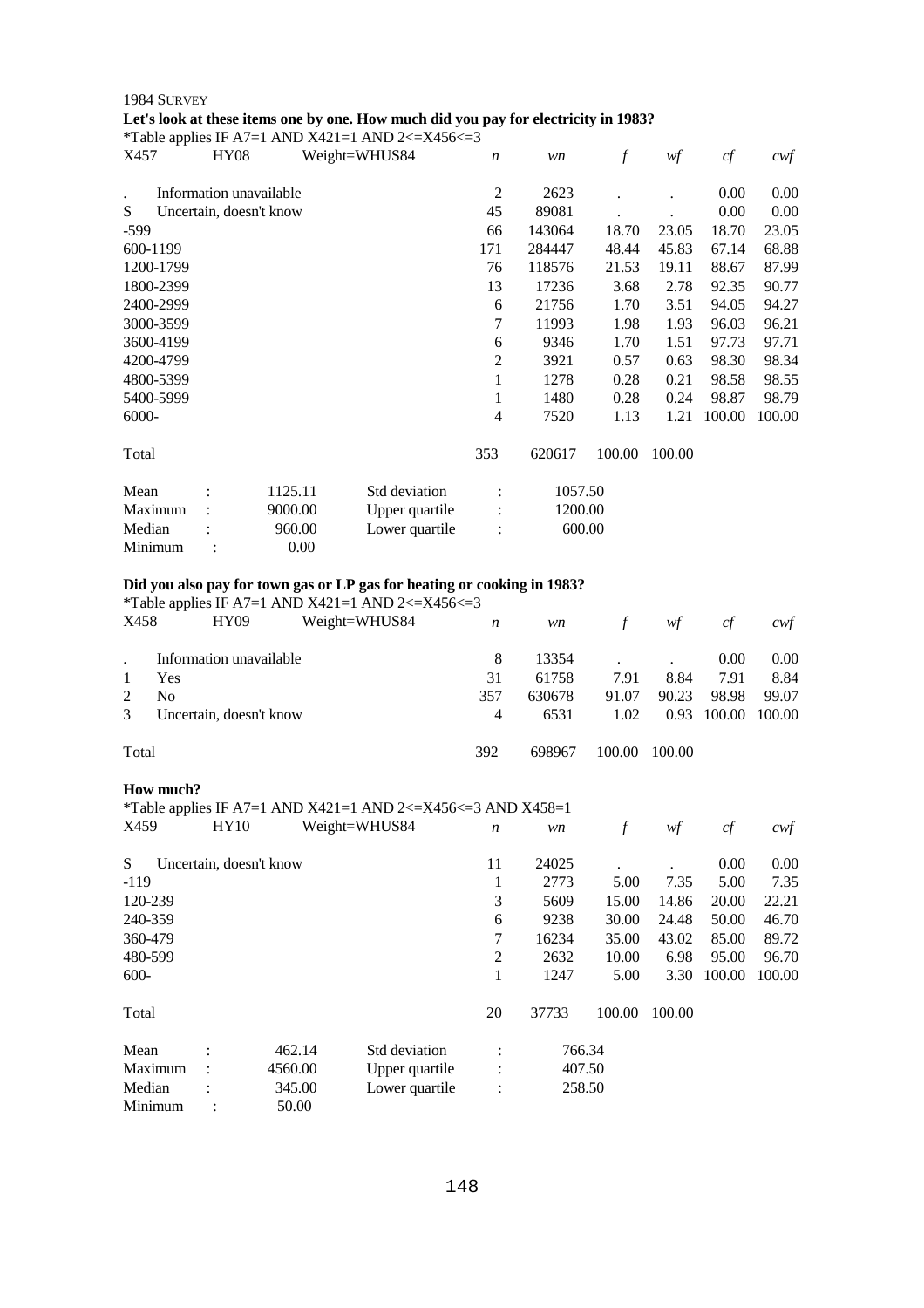**Did you have any additional expenses for heating (other than electricity and gas), water and sewage, garbage collection, road maintenance, chimney sweeping etc.?** 

|                                  |                         |                                            | *Table applies IF A7=1 AND X421=1 AND 2 $\lt$ =X456 $\lt$ =3 |                  |         |               |        |                     |        |
|----------------------------------|-------------------------|--------------------------------------------|--------------------------------------------------------------|------------------|---------|---------------|--------|---------------------|--------|
| X460                             | <b>HY11</b>             |                                            | Weight=WHUS84                                                | $\boldsymbol{n}$ | wn      | $\int$        | wf     | $c f$               | $c$ wf |
| $\bullet$                        | Information unavailable |                                            |                                                              | $\tau$           | 13341   |               |        | 0.00                | 0.00   |
| $\mathbf{1}$<br>Yes              |                         |                                            |                                                              | 29               | 46279   | 7.38          | 6.62   | 7.38                | 6.62   |
| N <sub>o</sub><br>$\overline{c}$ |                         |                                            |                                                              | 361              | 635543  | 91.86         | 90.92  | 99.24               | 97.55  |
| 3                                | Uncertain, doesn't know |                                            |                                                              | 3                | 17158   | 0.76          | 2.45   | 100.00              | 100.00 |
| Total                            |                         |                                            |                                                              | 393              | 698980  | 100.00        | 100.00 |                     |        |
|                                  |                         | How much did you pay for heating?          |                                                              |                  |         |               |        |                     |        |
|                                  |                         |                                            | *Table applies IF A7=1 AND X421=1 AND 2<=X456<=3 AND X460=1  |                  |         |               |        |                     |        |
| X461                             | <b>HY12A</b>            |                                            | Weight=WHUS84                                                | $\boldsymbol{n}$ | wn      | $\mathcal{f}$ | wf     | cf                  | cwf    |
|                                  | Information unavailable |                                            |                                                              | 1                | 1278    |               |        | 0.00                | 0.00   |
| S                                | Uncertain, doesn't know |                                            |                                                              | $\overline{c}$   | 3742    |               |        | 0.00                | 0.00   |
| $-599$                           |                         |                                            |                                                              | 15               | 26924   | 57.69         | 65.26  | 57.69               | 65.26  |
| 600-1199                         |                         |                                            |                                                              | 1                | 1311    | 3.85          | 3.18   | 61.54               | 68.43  |
| 1800-2399                        |                         |                                            |                                                              | 1                | 1311    | 3.85          | 3.18   | 65.38               | 71.61  |
| 2400-2999                        |                         |                                            |                                                              | 1                | 1319    | 3.85          | 3.20   | 69.23               | 74.81  |
| 3600-4199                        |                         |                                            |                                                              | 1                | 850     | 3.85          | 2.06   | 73.08               | 76.87  |
| 4800-5399                        |                         |                                            |                                                              | $\mathbf{2}$     | 2261    | 7.69          | 5.48   | 80.77               | 82.35  |
| 6000-                            |                         |                                            |                                                              | 5                | 7283    | 19.23         | 17.65  | 100.00              | 100.00 |
| Total                            |                         |                                            |                                                              | 26               | 41259   | 100.00        | 100.00 |                     |        |
| Mean                             |                         | 2545.93                                    | Std deviation                                                | $\ddot{\cdot}$   | 5064.56 |               |        |                     |        |
| Maximum                          | $\ddot{\cdot}$          | 25000.00                                   | Upper quartile                                               | $\ddot{\cdot}$   | 5000.00 |               |        |                     |        |
| Median                           | $\ddot{\cdot}$          | 0.00                                       | Lower quartile                                               | $\ddot{\cdot}$   |         | 0.00          |        |                     |        |
| Minimum                          | $\ddot{\cdot}$          | 0.00                                       |                                                              |                  |         |               |        |                     |        |
|                                  |                         | How much did you pay for water and sewage? |                                                              |                  |         |               |        |                     |        |
| X462                             | HY12B                   |                                            | Weight=WHUS84                                                | $\boldsymbol{n}$ | wn      | $\mathcal{f}$ | wf     | cf                  | $c$ wf |
| S                                | Uncertain, doesn't know |                                            |                                                              | $\overline{c}$   | 3742    |               |        | 0.00                | 0.00   |
| $-119$                           |                         |                                            |                                                              | 18               | 30014   | 66.67         | 70.56  | 66.67               | 70.56  |
| 240-359                          |                         |                                            |                                                              | $\mathbf{1}$     | 859     | 3.70          | 2.02   | 70.37               | 72.58  |
| $600 -$                          |                         |                                            |                                                              | 8                | 11664   | 29.63         |        | 27.42 100.00 100.00 |        |
| Total                            |                         |                                            |                                                              | 27               | 42537   | 100.00        | 100.00 |                     |        |
| Mean                             |                         | 284.28                                     | Std deviation                                                |                  | 447.62  |               |        |                     |        |
| Maximum                          |                         | 1400.00                                    | Upper quartile                                               |                  | 700.00  |               |        |                     |        |
| Median<br>Minimum                |                         | 0.00<br>0.00                               | Lower quartile                                               | $\ddot{\cdot}$   |         | 0.00          |        |                     |        |
|                                  |                         |                                            |                                                              |                  |         |               |        |                     |        |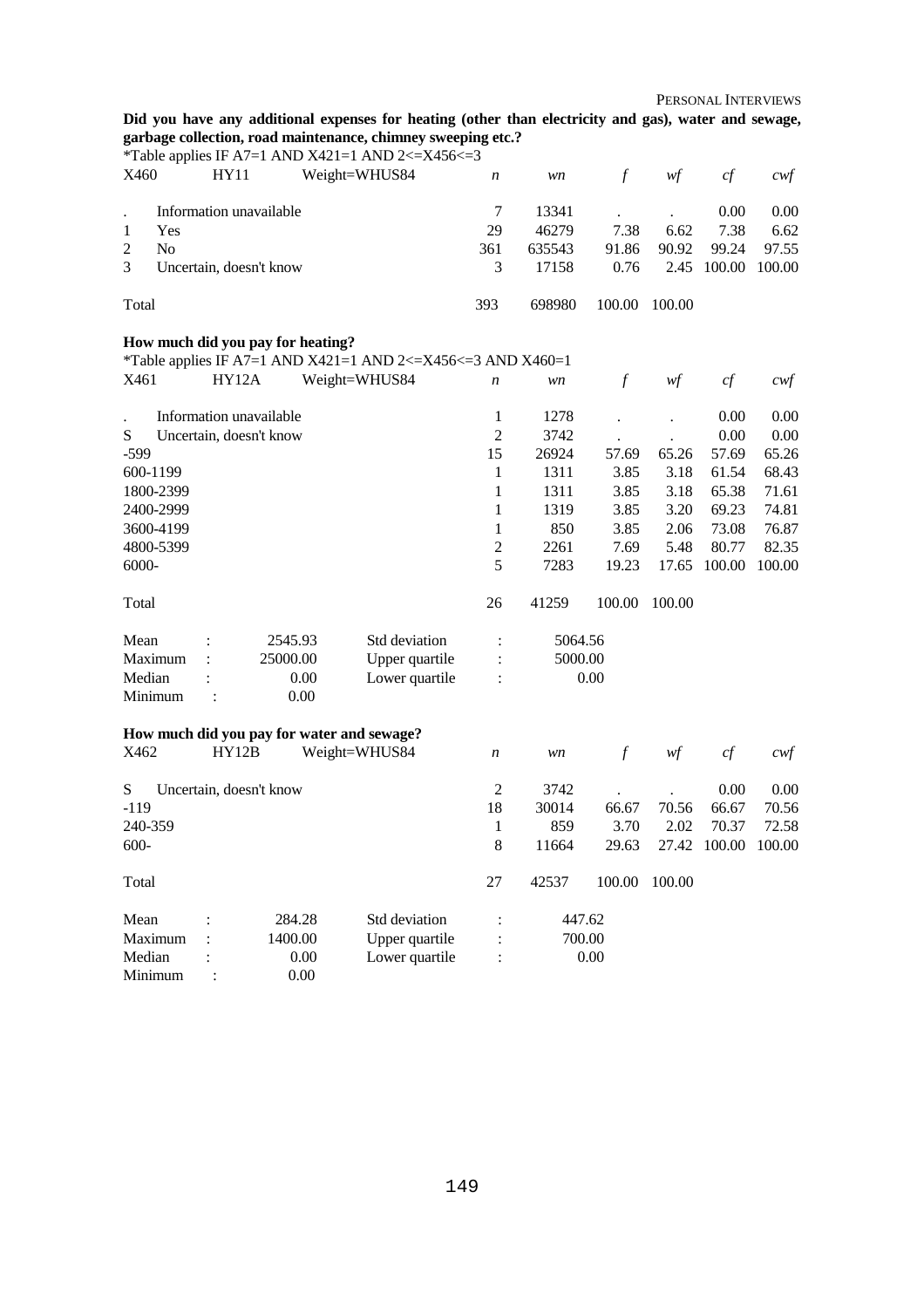|                                      | 1984 SURVEY                                                  |                         |         |                                                             |                  |        |               |        |        |          |
|--------------------------------------|--------------------------------------------------------------|-------------------------|---------|-------------------------------------------------------------|------------------|--------|---------------|--------|--------|----------|
|                                      |                                                              |                         |         | How much did you pay for the other things listed above?     |                  |        |               |        |        |          |
|                                      |                                                              |                         |         | *Table applies IF A7=1 AND X421=1 AND 2<=X456<=3 AND X460=1 |                  |        |               |        |        |          |
| X463                                 |                                                              | HY12C                   |         | Weight=WHUS84                                               | n                | wn     | $\mathcal{f}$ | wf     | cf     | $\alpha$ |
|                                      |                                                              | Information unavailable |         |                                                             | 1                | 1278   |               |        | 0.00   | 0.00     |
| S                                    |                                                              | Uncertain, doesn't know |         |                                                             | 3                | 6191   |               |        | 0.00   | 0.00     |
| $-119$                               |                                                              |                         |         |                                                             | 14               | 22602  | 56.00         | 58.24  | 56.00  | 58.24    |
| 120-239                              |                                                              |                         |         |                                                             | 1                | 2734   | 4.00          | 7.04   | 60.00  | 65.28    |
| 240-359                              |                                                              |                         |         |                                                             | $\overline{c}$   | 2630   | 8.00          | 6.78   | 68.00  | 72.06    |
| 360-479                              |                                                              |                         |         |                                                             | $\overline{2}$   | 2161   | 8.00          | 5.57   | 76.00  | 77.63    |
| 480-599                              |                                                              |                         |         |                                                             | 1                | 1367   | 4.00          | 3.52   | 80.00  | 81.15    |
| $600 -$                              |                                                              |                         |         |                                                             | 5                | 7316   | 20.00         | 18.85  | 100.00 | 100.00   |
| Total                                |                                                              |                         |         |                                                             | 25               | 38810  | 100.00        | 100.00 |        |          |
| Mean                                 |                                                              |                         | 236.31  | Std deviation                                               | $\ddot{\cdot}$   | 322.64 |               |        |        |          |
|                                      | Maximum                                                      |                         | 1200.00 | Upper quartile                                              |                  | 487.50 |               |        |        |          |
| Median                               |                                                              |                         | 70.00   | Lower quartile                                              | $\ddot{\cdot}$   |        | 0.00          |        |        |          |
|                                      | Minimum                                                      |                         | 0.00    |                                                             |                  |        |               |        |        |          |
|                                      |                                                              |                         |         | Did you have any household insurance in 1983?               |                  |        |               |        |        |          |
| X464                                 | *Table applies IF A7=1 AND $X421=1$<br>HY13<br>Weight=WHUS84 |                         |         |                                                             | $\boldsymbol{n}$ | wn     | $\mathcal{f}$ | wf     | cf     | $c$ wf   |
| $\mathbf{1}$                         | Yes                                                          |                         |         |                                                             | 459              | 804174 | 87.93         | 86.95  | 87.93  | 86.95    |
| $\overline{c}$                       | N <sub>o</sub>                                               |                         |         |                                                             | 60               | 115724 | 11.49         | 12.51  | 99.43  | 99.46    |
| 3                                    |                                                              | Uncertain, doesn't know |         |                                                             | 3                | 4992   | 0.57          | 0.54   | 100.00 | 100.00   |
| Total                                |                                                              |                         |         |                                                             | 522              | 924890 | 100.00        | 100.00 |        |          |
|                                      |                                                              |                         |         | How much did you pay for household insurance in 1983?       |                  |        |               |        |        |          |
|                                      |                                                              |                         |         | *Table applies IF A7=1 AND X421=1 AND X464=1                |                  |        |               |        |        |          |
| X465                                 |                                                              | HY14                    |         | Weight=WHUS84                                               | $\boldsymbol{n}$ | wn     | $\mathcal{f}$ | wf     | cf     | cwt      |
| S                                    |                                                              | Uncertain, doesn't know |         |                                                             | 40               | 71806  |               |        | 0.00   | 0.00     |
| $-119$                               |                                                              |                         |         |                                                             | 41               | 91113  | 9.79          | 12.44  | 9.79   | 12.44    |
| 120-239                              |                                                              |                         |         |                                                             | 170              | 307799 | 40.57         | 42.03  | 50.36  | 54.47    |
| 240-359                              |                                                              |                         |         |                                                             | 113              | 185183 | 26.97         | 25.29  | 77.33  | 79.75    |
| 360-479                              |                                                              |                         |         |                                                             | 51               | 90610  | 12.17         | 12.37  | 89.50  | 92.13    |
| 480-599                              |                                                              |                         |         |                                                             | 24               | 31346  | 5.73          | 4.28   | 95.23  | 96.41    |
| $600 -$                              |                                                              |                         |         |                                                             | 20               | 26317  | 4.77          | 3.59   | 100.00 | 100.00   |
| Total                                |                                                              |                         |         |                                                             | 419              | 732368 | 100.00        | 100.00 |        |          |
| Mean                                 |                                                              |                         | 259.03  | Std deviation                                               |                  | 161.75 |               |        |        |          |
| Maximum<br>1680.00<br>Upper quartile |                                                              |                         |         |                                                             | 350.00           |        |               |        |        |          |
|                                      | Lower quartile<br>Median<br>235.00                           |                         |         |                                                             |                  | 160.00 |               |        |        |          |

Minimum : 0.00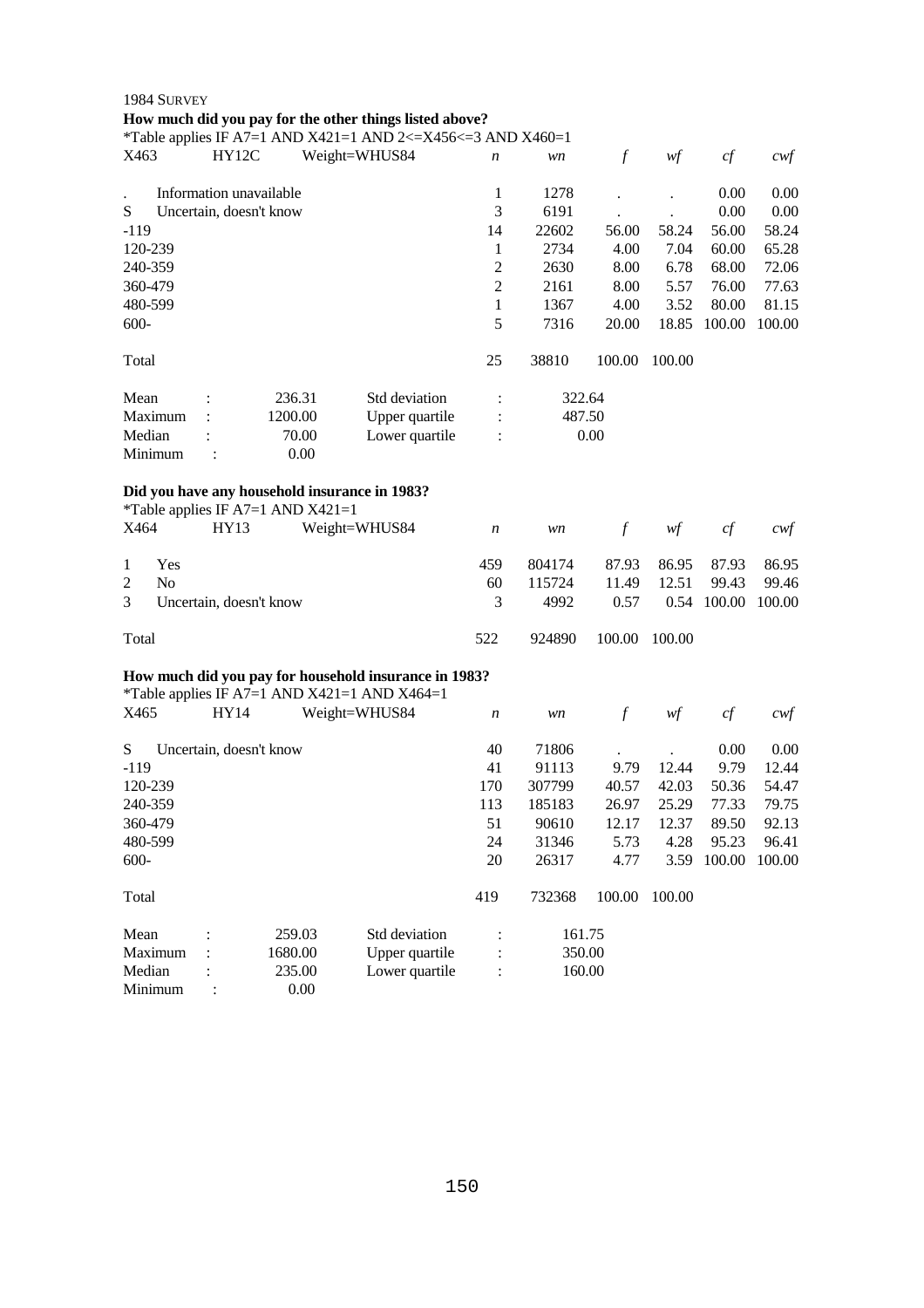## **2.2.14 Owners of Vacation Homes**

Section completed once per household

## **Do you or does anyone else in your household own vacation property?**

This also includes vacant lots entered into the land register as well as shares in a vacation home.

|             |                | *Table applies IF $A7=1$ | This also includes vacant lots entered lino the failu register as well as shares in a vacation home. |                |              |        |        |                    |       |
|-------------|----------------|--------------------------|------------------------------------------------------------------------------------------------------|----------------|--------------|--------|--------|--------------------|-------|
| X470        |                | FÄ01                     | Weight=WHUS84                                                                                        | $\overline{n}$ | <i>wn</i>    | f      | wf     | c f                | cwt   |
|             | Yes            |                          |                                                                                                      | 343            | 456771       | 22.40  | 19.80  | 22.40              | 19.80 |
| $2^{\circ}$ | N <sub>0</sub> |                          |                                                                                                      | 1185           | 1846842      | 77.40  | 80.05  | 99.80              | 99.85 |
| 3           |                | Uncertain, doesn't know  |                                                                                                      |                | 3551         | 0.20   |        | 0.15 100.00 100.00 |       |
| Total       |                |                          |                                                                                                      |                | 1531 2307164 | 100.00 | 100.00 |                    |       |

## **Do you own more than one piece of vacation property?**

This refers to property with its own property number. A piece of property can include zero, one or more than one building.

| X471                | *Table applies IF A7=1 AND $X470=1$<br>FÄ02 |      | Weight=WHUS84                                | $\boldsymbol{n}$ | wn     | $\mathcal{f}$ | wf     | cf     | cwf    |
|---------------------|---------------------------------------------|------|----------------------------------------------|------------------|--------|---------------|--------|--------|--------|
| Yes<br>1            |                                             |      |                                              | 40               | 51171  | 11.66         | 11.20  | 11.66  | 11.20  |
| 2<br>N <sub>0</sub> |                                             |      |                                              | 303              | 405600 | 88.34         | 88.80  | 100.00 | 100.00 |
| Total               |                                             |      |                                              | 343              | 456771 | 100.00        | 100.00 |        |        |
| How many?           |                                             |      | *Table applies IF A7=1 AND X470=1 AND X471=1 |                  |        |               |        |        |        |
| X472                | FÄ03                                        |      | Weight=WHUS84                                | $\boldsymbol{n}$ | wn     | $\int$        | wf     | cf     | $c$ wf |
| $\mathbf{1}$        |                                             |      |                                              | 1                | 1257   | 2.50          | 2.46   | 2.50   | 2.46   |
| $\overline{c}$      |                                             |      |                                              | 29               | 39031  | 72.50         | 76.28  | 75.00  | 78.73  |
| 3                   |                                             |      |                                              | 7                | 7948   | 17.50         | 15.53  | 92.50  | 94.26  |
| $\overline{4}$      |                                             |      |                                              | 1                | 812    | 2.50          | 1.59   | 95.00  | 95.85  |
| 5                   |                                             |      |                                              | 2                | 2123   | 5.00          | 4.15   | 100.00 | 100.00 |
| Total               |                                             |      |                                              | 40               | 51171  | 100.00        | 100.00 |        |        |
| Mean                |                                             | 2.29 | Std deviation                                |                  |        | 0.73          |        |        |        |
| Maximum             |                                             | 5.00 | Upper quartile                               |                  |        | 2.75          |        |        |        |
| Median              |                                             | 2.00 | Lower quartile                               | $\ddot{\cdot}$   |        | 2.00          |        |        |        |
| Minimum             |                                             | 1.00 |                                              |                  |        |               |        |        |        |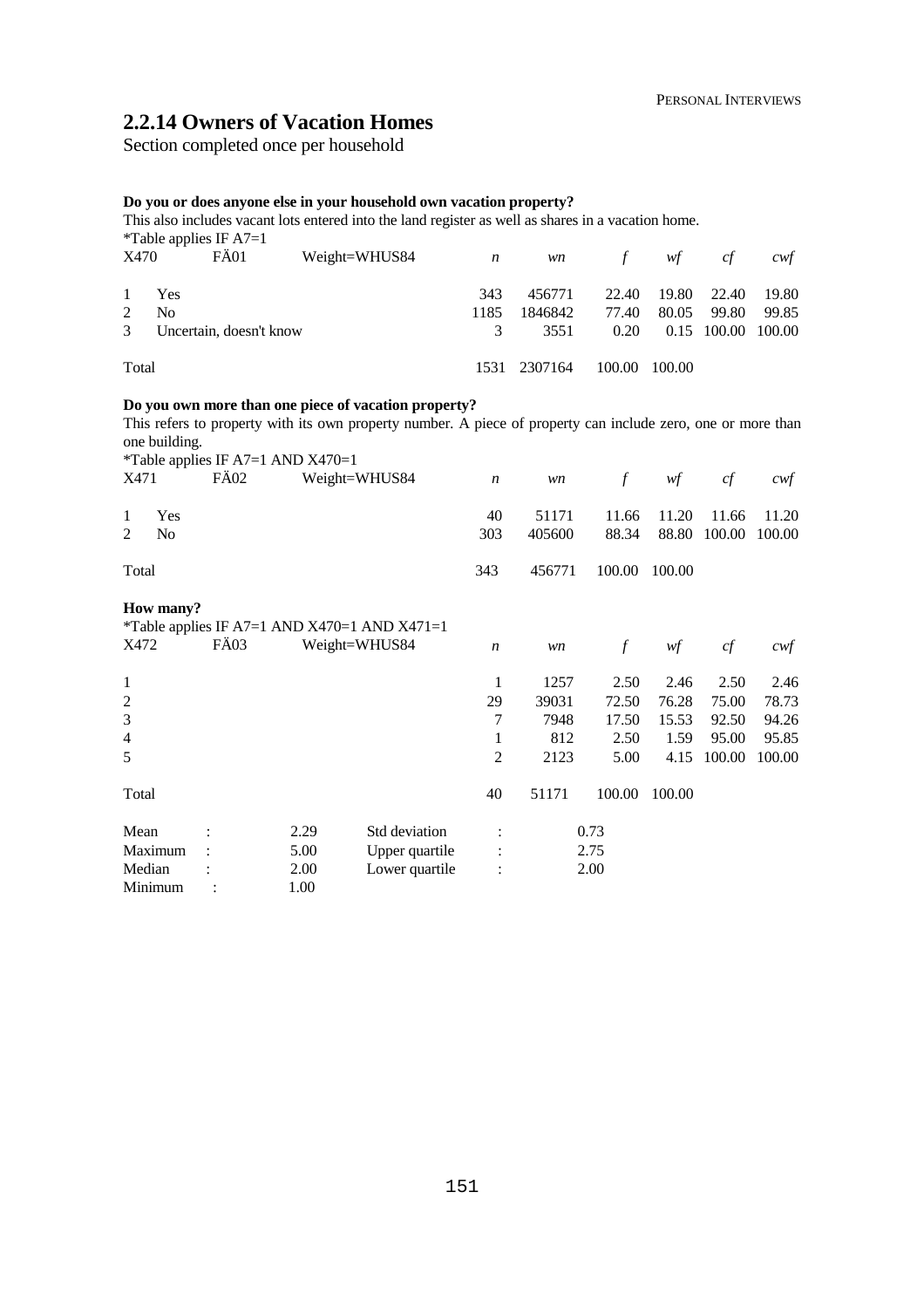#### **Can you estimate the total market value of the property (or share(s)), i.e., about how much do you think you would get for it (them) if you were selling today?**   $*$ Table applies IF A7=1 AND X470=1

|                      |               |                | rable applies in $A/-1$ Arr $D/4+1$ |                |                  |        |                  |        |        |        |
|----------------------|---------------|----------------|-------------------------------------|----------------|------------------|--------|------------------|--------|--------|--------|
| X473                 |               | FÄ04           |                                     | Weight=WHUS84  | $\boldsymbol{n}$ | wn     | $\boldsymbol{f}$ | wf     | cf     | $c$ wf |
| $\ddot{\phantom{a}}$ |               |                | Information unavailable             |                | 1                | 1294   |                  |        | 0.00   | 0.00   |
| S                    |               |                | Uncertain, doesn't know             |                | 32               | 38810  |                  |        | 0.00   | 0.00   |
| -99999               |               |                |                                     |                | 98               | 125287 | 31.61            | 30.07  | 31.61  | 30.07  |
|                      | 100000-199999 |                |                                     |                | 94               | 130810 | 30.32            | 31.39  | 61.94  | 61.46  |
|                      | 200000-299999 |                |                                     |                | 69               | 94952  | 22.26            | 22.79  | 84.19  | 84.25  |
|                      | 300000-399999 |                |                                     |                | 24               | 32771  | 7.74             | 7.87   | 91.94  | 92.12  |
|                      | 400000-499999 |                |                                     |                | 8                | 10148  | 2.58             | 2.44   | 94.52  | 94.55  |
|                      | 500000-599999 |                |                                     |                | 8                | 11199  | 2.58             | 2.69   | 97.10  | 97.24  |
|                      | 600000-699999 |                |                                     |                | 4                | 4612   | 1.29             | 1.11   | 98.39  | 98.35  |
|                      | 700000-799999 |                |                                     |                | 1                | 812    | 0.32             | 0.19   | 98.71  | 98.54  |
| 1000000-             |               |                |                                     |                | 4                | 6076   | 1.29             | 1.46   | 100.00 | 100.00 |
| Total                |               |                |                                     |                | 310              | 416667 | 100.00           | 100.00 |        |        |
| Mean                 |               | $\ddot{\cdot}$ | 178951                              | Std deviation  | $\ddot{\cdot}$   | 163858 |                  |        |        |        |
| Maximum              |               | $\ddot{\cdot}$ | 1500000                             | Upper quartile |                  | 200000 |                  |        |        |        |
| Median               |               |                | 150000                              | Lower quartile | $\vdots$         | 75000  |                  |        |        |        |
| Minimum              |               |                | 10000                               |                |                  |        |                  |        |        |        |

#### **What is the total assessed value of your vacation property?**

\*Table applies IF A7=1 AND X470=1

| . .<br>X474   | FÄ05                                       |                         | Weight=WHUS84  | $\boldsymbol{n}$ | wn        | f      | wf     | cf     | cwf    |
|---------------|--------------------------------------------|-------------------------|----------------|------------------|-----------|--------|--------|--------|--------|
|               |                                            | Information unavailable |                | 4                | 8031      |        |        | 0.00   | 0.00   |
| S             |                                            | Uncertain, doesn't know |                | 33               | 41538     |        |        | 0.00   | 0.00   |
| -99999        |                                            |                         |                | 195              | 259732    | 63.73  | 63.78  | 63.73  | 63.78  |
| 100000-199999 |                                            |                         |                | 81               | 108480    | 26.47  | 26.64  | 90.20  | 90.42  |
| 200000-299999 |                                            |                         |                | 14               | 19769     | 4.58   | 4.85   | 94.77  | 95.28  |
| 300000-399999 |                                            |                         |                | 9                | 11712     | 2.94   | 2.88   | 97.71  | 98.16  |
|               | 3<br>400000-499999<br>3524<br>0.87<br>0.98 |                         |                |                  |           |        | 98.69  | 99.02  |        |
| 500000-599999 |                                            |                         |                | 3                | 3443      | 0.98   | 0.85   | 99.67  | 99.87  |
| 1000000-      |                                            |                         |                | 1                | 542       | 0.33   | 0.13   | 100.00 | 100.00 |
| Total         |                                            |                         |                | 306              | 407202    | 100.00 | 100.00 |        |        |
| Mean          | $\bullet$                                  | 99546.51                | Std deviation  | ÷                | 94658.49  |        |        |        |        |
| Maximum       | ٠                                          | 1050000.00              | Upper quartile | $\vdots$         | 134250.00 |        |        |        |        |
| Median        |                                            | 70000.00                | Lower quartile | $\ddot{\cdot}$   | 37500.00  |        |        |        |        |
| Minimum       |                                            | 0.00                    |                |                  |           |        |        |        |        |

**Do you or does anyone else in your household have a mortgage loan that you took out when you bought the property (or share(s)) or afterwards, for example in connection with repair or construction work?**  \*Table applies IF A7=1 AND X470=1

| X475           | $F\ddot{A}06$           | Weight=WHUS84 | $\boldsymbol{n}$ | <i>wn</i> | $f$ and $f$ | wf                | ct            | cwt   |
|----------------|-------------------------|---------------|------------------|-----------|-------------|-------------------|---------------|-------|
| $\mathbf{1}$   | Yes                     |               | 108              | 138204    |             | 31.49 30.26 31.49 |               | 30.26 |
| 2              | N <sub>0</sub>          |               | 231              | 313696    | 67.35       | 68.68             | 98.83         | 98.93 |
| 3 <sup>7</sup> | Uncertain, doesn't know |               | 4                | 4871      | 1.17        | 1.07              | 100.00 100.00 |       |
| Total          |                         |               | 343              | 456771    | 100.00      | 100.00            |               |       |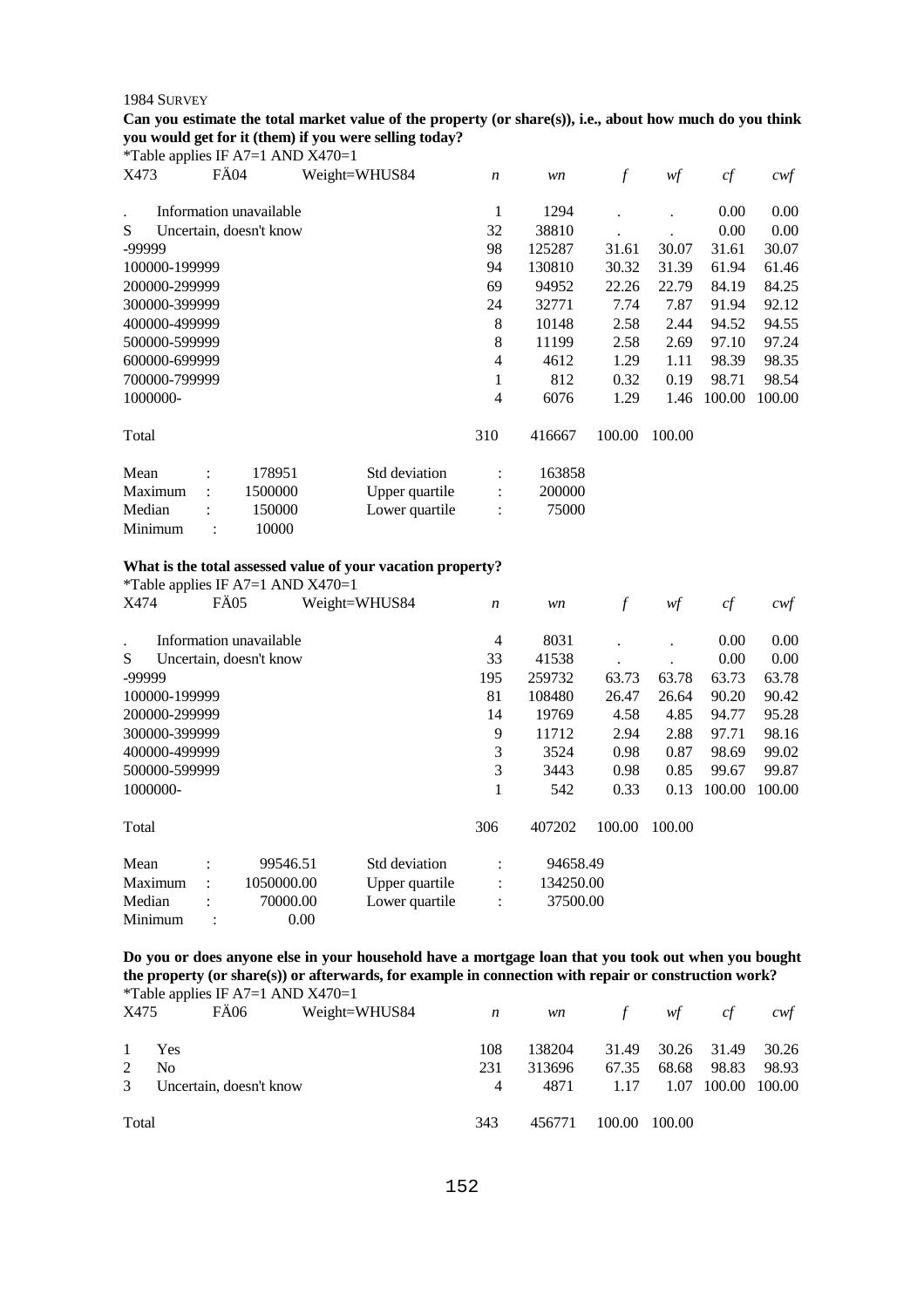## **How much do such loans currently amount to altogether?**

|               |      |                                             | *Table applies IF A7=1 AND X470=1 AND X475=1             |                  |           |                  |        |        |                   |
|---------------|------|---------------------------------------------|----------------------------------------------------------|------------------|-----------|------------------|--------|--------|-------------------|
| X476          | FÄ07 |                                             | Weight=WHUS84                                            | $\boldsymbol{n}$ | wn        | $\boldsymbol{f}$ | wf     | cf     | $c \mathcal{w} f$ |
| S             |      | Uncertain, doesn't know                     |                                                          | $8\,$            | 10001     |                  |        | 0.00   | 0.00              |
| -19999        |      |                                             |                                                          | 18               | 26204     | 18.00            | 20.44  | 18.00  | 20.44             |
| 20000-39999   |      |                                             |                                                          | 18               | 20158     | 18.00            | 15.72  | 36.00  | 36.16             |
| 40000-59999   |      |                                             |                                                          | 12               | 19804     | 12.00            | 15.45  | 48.00  | 51.61             |
| 60000-79999   |      |                                             |                                                          | 10               | 12572     | 10.00            | 9.81   | 58.00  | 61.42             |
| 80000-99999   |      |                                             |                                                          | 9                | 12131     | 9.00             | 9.46   | 67.00  | 70.88             |
| 100000-119999 |      |                                             |                                                          | 6                | 5831      | 6.00             | 4.55   | 73.00  | 75.43             |
| 120000-139999 |      |                                             |                                                          | $\epsilon$       | 6208      | 6.00             | 4.84   | 79.00  | 80.27             |
| 140000-159999 |      |                                             |                                                          | 7                | 8423      | 7.00             | 6.57   | 86.00  | 86.84             |
| 160000-       |      |                                             |                                                          | 14               | 16872     | 14.00            | 13.16  | 100.00 | 100.00            |
| Total         |      |                                             |                                                          | 100              | 128203    | 100.00           | 100.00 |        |                   |
| Mean          |      | 85760.20                                    | Std deviation                                            | :                | 91525.67  |                  |        |        |                   |
| Maximum       |      | 500000.00                                   | Upper quartile                                           | $\ddot{\cdot}$   | 125000.00 |                  |        |        |                   |
| Median        |      | 60000.00                                    | Lower quartile                                           | $\ddot{\cdot}$   | 25000.00  |                  |        |        |                   |
| Minimum       |      | 650.00                                      |                                                          |                  |           |                  |        |        |                   |
|               |      |                                             | How much did you pay in interest on these loans in 1983? |                  |           |                  |        |        |                   |
|               |      |                                             | *Table applies IF A7=1 AND X470=1 AND X475=1             |                  |           |                  |        |        |                   |
| X477          | FÄ08 |                                             | Weight=WHUS84                                            | $\boldsymbol{n}$ | wn        | $\mathcal{f}$    | w f    | cf     | $c \mathcal{w}$ f |
|               |      | Information unavailable                     |                                                          | $\boldsymbol{2}$ | 2074      |                  |        | 0.00   | 0.00              |
| S             |      | Uncertain, doesn't know                     |                                                          | 15               | 18988     |                  |        | 0.00   | 0.00              |
| $-11999$      |      |                                             |                                                          | 60               | 80359     | 65.93            | 68.60  | 65.93  | 68.60             |
| 12000-23999   |      |                                             |                                                          | 20               | 23341     | 21.98            | 19.93  | 87.91  | 88.53             |
| 24000-35999   |      |                                             |                                                          | $\boldsymbol{6}$ | 6287      | 6.59             | 5.37   | 94.51  | 93.89             |
| 36000-47999   |      |                                             |                                                          | 3                | 4709      | 3.30             | 4.02   | 97.80  | 97.91             |
| 48000-59999   |      |                                             |                                                          | $\overline{2}$   | 2446      | 2.20             | 2.09   | 100.00 | 100.00            |
| Total         |      |                                             |                                                          | 91               | 117142    | 100.00           | 100.00 |        |                   |
| Mean          |      | 10848.90                                    | Std deviation                                            | $\vdots$         | 11343.89  |                  |        |        |                   |
| Maximum       |      | 55000.00<br>Upper quartile<br>14500.00<br>: |                                                          |                  |           |                  |        |        |                   |
| Median        |      | 7500.00                                     | Lower quartile                                           | $\ddot{\cdot}$   | 3400.00   |                  |        |        |                   |
| Minimum       |      | 105.00                                      |                                                          |                  |           |                  |        |        |                   |

## **(Aside from your home and vacation home) do you or does anyone else in your household own any of the following: One- or two-family house?**

|       |                | <i>*</i> Table applies IF $A7=1$ |                                    |      |              |        |                           |    |      |
|-------|----------------|----------------------------------|------------------------------------|------|--------------|--------|---------------------------|----|------|
|       | X478           |                                  | FÄ091A Weight=WHUS84 $n$ wn $f$ wf |      |              |        |                           | cf | cwt  |
|       | 1 Yes          |                                  |                                    | 48   | 57232        |        | 3.14 2.48 3.14            |    | 2.48 |
| 2     | N <sub>0</sub> |                                  |                                    | 1483 | 2249932      |        | 96.86 97.52 100.00 100.00 |    |      |
| Total |                |                                  |                                    |      | 1531 2307164 | 100.00 | 100.00                    |    |      |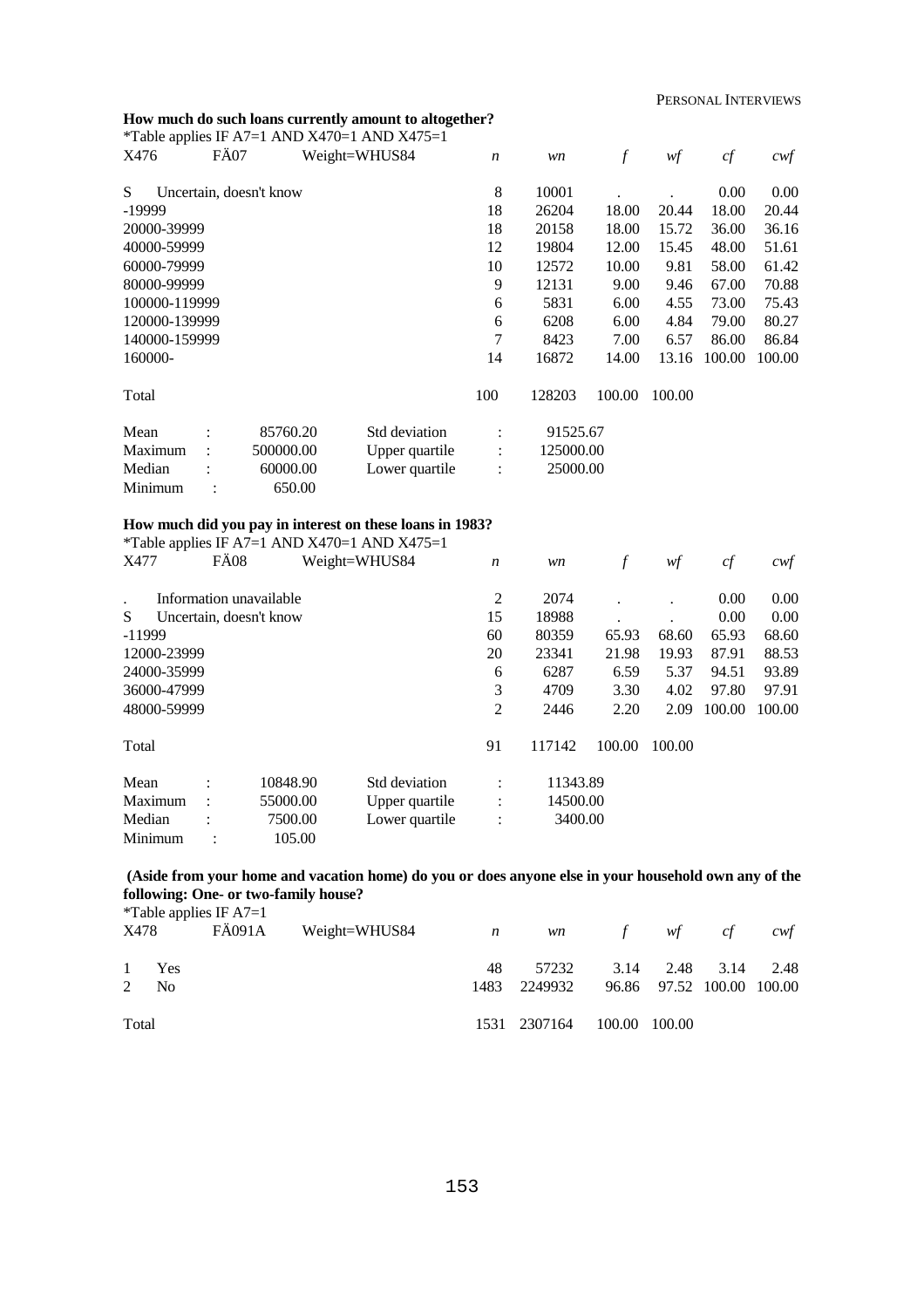| Can you estimate the (total) market value of that property, i.e., about how much do you think you would |  |  |  |
|---------------------------------------------------------------------------------------------------------|--|--|--|
| get if you sold it today?                                                                               |  |  |  |

|                                  | *Table applies IF A7=1 AND X478=1         |                |                      |         |                  |        |        |                   |
|----------------------------------|-------------------------------------------|----------------|----------------------|---------|------------------|--------|--------|-------------------|
| X479                             | FÄ091B                                    | Weight=WHUS84  | $\boldsymbol{n}$     | wn      | $\boldsymbol{f}$ | wf     | cf     | $c \mathcal{w} f$ |
| S                                | Uncertain, doesn't know                   |                | 4                    | 3352    |                  |        | 0.00   | 0.00              |
| -99999                           |                                           |                | 10                   | 13209   | 22.73            | 24.52  | 22.73  | 24.52             |
| 100000-199999                    |                                           |                | 8                    | 9376    | 18.18            | 17.40  | 40.91  | 41.92             |
| 200000-299999                    |                                           |                | 10                   | 11192   | 22.73            | 20.77  | 63.64  | 62.69             |
| 300000-399999                    |                                           |                | 3                    | 2075    | 6.82             | 3.85   | 70.45  | 66.54             |
| 400000-499999                    |                                           |                | 3                    | 3969    | 6.82             | 7.37   | 77.27  | 73.91             |
| 500000-599999                    |                                           |                | 3                    | 4635    | 6.82             | 8.60   | 84.09  | 82.51             |
| 600000-699999                    |                                           |                | 1                    | 1314    | 2.27             | 2.44   | 86.36  | 84.95             |
| 700000-799999                    |                                           |                | $\mathbf{1}$         | 2572    | 2.27             | 4.77   | 88.64  | 89.72             |
| 800000-899999                    |                                           |                | 2                    | 2163    | 4.55             | 4.01   | 93.18  | 93.74             |
| 1000000-                         |                                           |                | 3                    | 3375    | 6.81             | 6.27   | 100.00 | 100.00            |
| Total                            |                                           |                | 44                   | 53880   | 100.00           | 100.00 |        |                   |
| Mean                             | 334965                                    | Std deviation  |                      | 345850  |                  |        |        |                   |
| Maximum                          | 1500000                                   | Upper quartile | $\ddot{\phantom{a}}$ | 450000  |                  |        |        |                   |
| Median                           | 235000                                    | Lower quartile |                      | 100000  |                  |        |        |                   |
| Minimum                          | 10000<br>:                                |                |                      |         |                  |        |        |                   |
| *Table applies IF $A7=1$<br>X480 | (Other) rental property?<br><b>FÄ092A</b> | Weight=WHUS84  | $\boldsymbol{n}$     | wn      | $\boldsymbol{f}$ | wf     | cf     | cwf               |
|                                  |                                           |                |                      |         |                  |        |        |                   |
| Yes<br>1                         |                                           |                | 14                   | 17750   | 0.91             | 0.77   | 0.91   | 0.77              |
| 2<br>No                          |                                           |                | 1517                 | 2289414 | 99.09            | 99.23  | 100.00 | 100.00            |
| Total                            |                                           |                | 1531                 | 2307164 | 100.00 100.00    |        |        |                   |

## **Can you estimate the (total) market value of that property, i.e. about how much do you think you would get if you sold it today?**

\*Table applies IF A7=1 AND X480=1

| X481          | <b>FA092B</b>           |         | Weight=WHUS84  | $\boldsymbol{n}$     | wn     | $\boldsymbol{f}$ | wf     | cf     | $c \mathsf{w} f$ |
|---------------|-------------------------|---------|----------------|----------------------|--------|------------------|--------|--------|------------------|
| S             | Uncertain, doesn't know |         |                | 4                    | 5496   |                  |        | 0.00   | 0.00             |
| -99999        |                         |         |                | 1                    | 1213   | 10.00            | 9.90   | 10.00  | 9.90             |
| 100000-199999 |                         |         |                | 2                    | 2678   | 20.00            | 21.85  | 30.00  | 31.75            |
| 200000-299999 |                         |         |                | 1                    | 1236   | 10.00            | 10.09  | 40.00  | 41.84            |
| 300000-399999 |                         |         |                | 2                    | 2594   | 20.00            | 21.17  | 60.00  | 63.01            |
| 500000-599999 |                         |         |                | 1                    | 1311   | 10.00            | 10.70  | 70.00  | 73.71            |
| 800000-899999 |                         |         |                | 1                    | 1283   | 10.00            | 10.47  | 80.00  | 84.18            |
| 900000-999999 |                         |         |                | 1                    | 647    | 10.00            | 5.28   | 90.00  | 89.46            |
| 1000000-      |                         |         |                | 1                    | 1292   | 10.00            | 10.54  | 100.00 | 100.00           |
| Total         |                         |         |                | 10                   | 12254  | 100.00           | 100.00 |        |                  |
| Mean          | $\bullet$               | 416970  | Std deviation  | $\ddot{\phantom{a}}$ | 328921 |                  |        |        |                  |
| Maximum       | $\ddot{\phantom{a}}$    | 1050000 | Upper quartile | ÷                    | 825000 |                  |        |        |                  |
| Median        |                         | 300000  | Lower quartile | ÷                    | 137500 |                  |        |        |                  |
| Minimum       | $\ddot{\cdot}$          | 50000   |                |                      |        |                  |        |        |                  |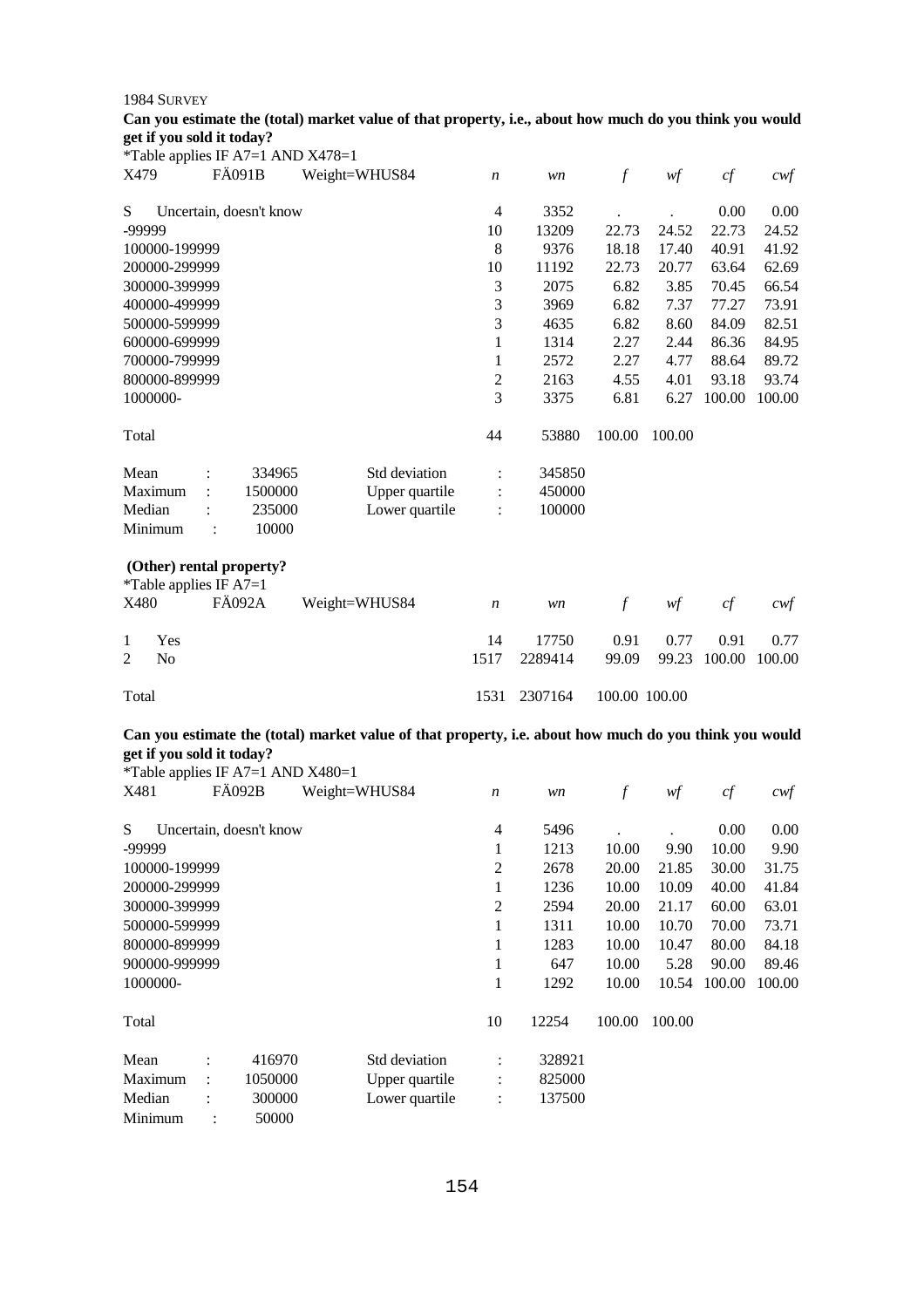PERSONAL INTERVIEWS

|                                        | Share in tenant-owners' association or time-share apartment? |  |                                        |      |                                   |  |           |      |      |  |  |  |  |
|----------------------------------------|--------------------------------------------------------------|--|----------------------------------------|------|-----------------------------------|--|-----------|------|------|--|--|--|--|
|                                        | <i>*</i> Table applies IF $A7=1$                             |  |                                        |      |                                   |  |           |      |      |  |  |  |  |
|                                        |                                                              |  | X482 FÄ093A Weight=WHUS84 n wn f wf cf |      |                                   |  |           |      | cwt  |  |  |  |  |
| $\overline{1}$                         | Yes                                                          |  |                                        | 29   | 51723                             |  | 1.89 2.24 | 1.89 | 2.24 |  |  |  |  |
|                                        | $2 \text{ No}$                                               |  |                                        | 1502 | 2255441 98.11 97.76 100.00 100.00 |  |           |      |      |  |  |  |  |
| Total<br>100.00 100.00<br>1531 2307164 |                                                              |  |                                        |      |                                   |  |           |      |      |  |  |  |  |

## **Can you estimate the (total) market value of these shares, i.e., how much do you think you would get if you sold them today?**

|               |                         | *Table applies IF A7=1 AND $X482=1$ |                |                  |          |        |        |        |        |
|---------------|-------------------------|-------------------------------------|----------------|------------------|----------|--------|--------|--------|--------|
| X483          | <b>FÄ093B</b>           |                                     | Weight=WHUS84  | $\boldsymbol{n}$ | wn       | f      | wf     | cf     | cwf    |
| S             | Uncertain, doesn't know |                                     |                | 4                | 6258     |        |        | 0.00   | 0.00   |
| -19999        |                         |                                     |                | 8                | 14697    | 32.00  | 32.33  | 32.00  | 32.33  |
| 20000-39999   |                         |                                     |                | 4                | 5956     | 16.00  | 13.10  | 48.00  | 45.43  |
| 40000-59999   |                         |                                     |                | 4                | 6200     | 16.00  | 13.64  | 64.00  | 59.06  |
| 60000-79999   |                         |                                     |                | 2                | 3227     | 8.00   | 7.10   | 72.00  | 66.16  |
| 80000-99999   |                         |                                     |                | 1                | 1236     | 4.00   | 2.72   | 76.00  | 68.88  |
| 100000-119999 |                         |                                     |                | 2                | 3328     | 8.00   | 7.32   | 84.00  | 76.20  |
| 120000-139999 |                         |                                     |                | 1                | 4419     | 4.00   | 9.72   | 88.00  | 85.92  |
| 160000-       |                         |                                     |                | 3                | 6402     | 12.00  | 14.08  | 100.00 | 100.00 |
| Total         |                         |                                     |                | 25               | 45465    | 100.00 | 100.00 |        |        |
| Mean          |                         | 76813.98                            | Std deviation  | $\ddot{\cdot}$   | 89719.07 |        |        |        |        |
| Maximum       |                         | 375000.00                           | Upper quartile | $\vdots$         | 97500.00 |        |        |        |        |
| Median        |                         | 40000.00                            | Lower quartile | $\ddot{\cdot}$   | 15000.00 |        |        |        |        |
| Minimum       |                         | 6000.00                             |                |                  |          |        |        |        |        |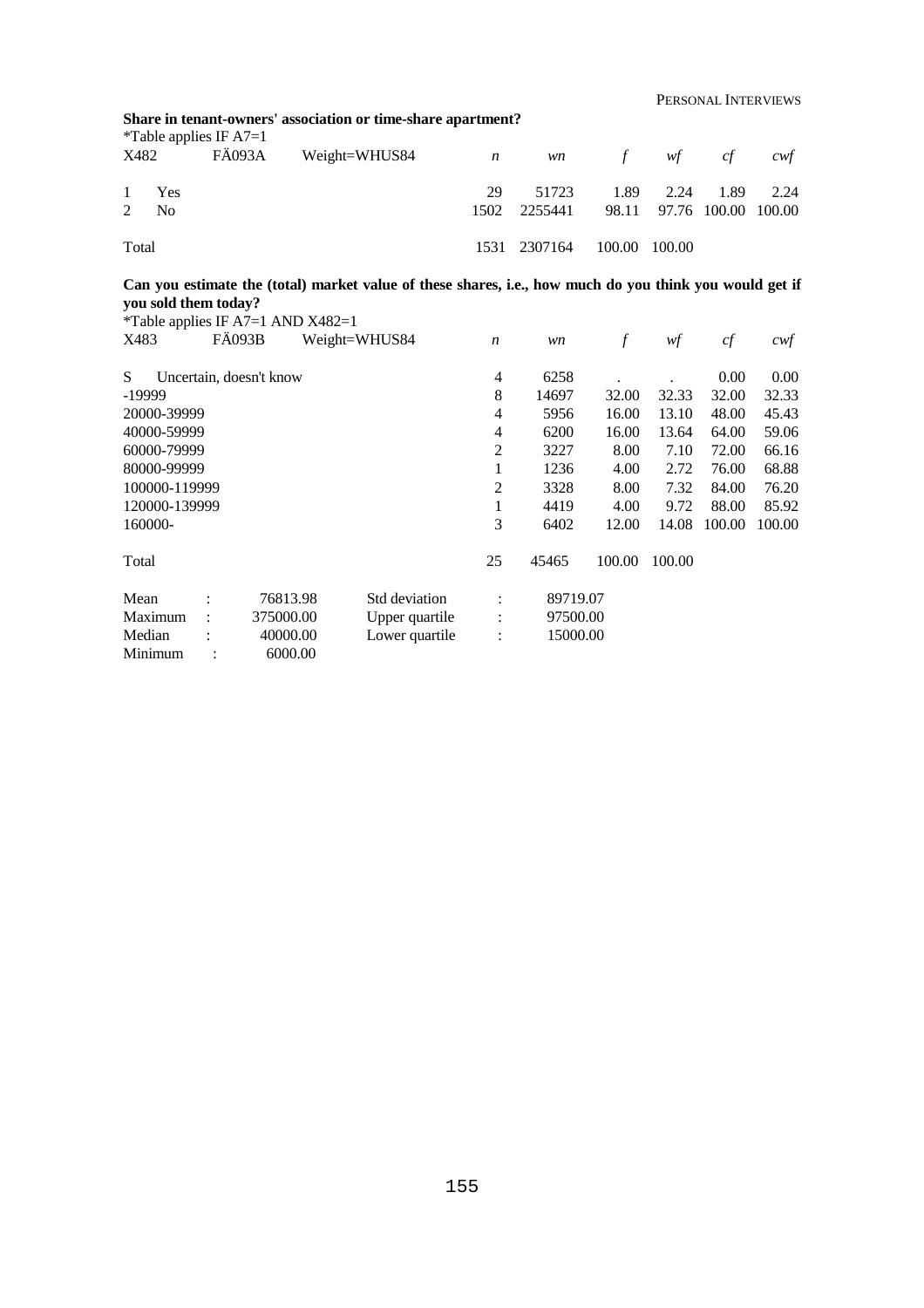## **2.2.15 Cars**

Section completed once per household

#### **We now have a few questions about cars. Does anyone in your household own a car?**

\*Table applies IF A7=1 X490 BI01 Weight=WHUS84 *n wn f wf cf cwf* . Information unavailable 1 Yes 2 No 3 Uncertain, doesn't know Total 1 923 . 0.00 0.00 1222 1712590 79.87 74.26 79.87 74.26 304 586109 19.87 25.41 99.74 99.67 4 7542 0.26 0.33 100.00 100.00 1530 2306241 100.00 100.00 **How many cars does your household own altogether?**  \*Table applies IF A7=1 AND X490=1 X491 BI02 Weight=WHUS84 *n wn f wf cf cwf* . Information unavailable 1 2 3 4- Total 12 18614 . . 0.00 0.00 917 1349510 75.79 79.67 75.79 79.67 256 307154 21.16 18.13 96.94 97.80 27 26096 2.23 1.54 99.17 99.34 10 11216 0.83 0.66 100.00 100.00 1210 1693976 100.00 100.00 Mean : 1.24 Std deviation : 0.59 Maximum : 11.00 Upper quartile : 1.00 Median : 1.00 Lower quartile : 1.00 Minimum : 1.00 **What model year?**  This refers to the first car. \*Table applies IF A7=1 AND X490=1 X492 BI031B Weight=WHUS84 *n wn f wf cf cwf* . Information unavailable S Uncertain, doesn't know 55-59 60-64 65-69 70-74 75-79 80-84 Total 11 18732 . . 0.00 0.00 8 8779 . . 0.00 0.00 2 7042 0.17 0.42 0.17 0.42 15 20460 1.25 1.21 1.41 1.63 88 130332 7.32 7.73 8.73 9.37 230 331174 19.12 19.65 27.85 29.02 513 726406 42.64 43.11 70.49 72.13 355 469665 29.51 27.87 100.00 100.00 1203 1685079 100.00 100.00 Mean : 76.33 Std deviation : 4.72 Maximum : 84.00 Upper quartile : 80.00 Median : 77.00 Lower quartile : 74.00 Minimum : 57.00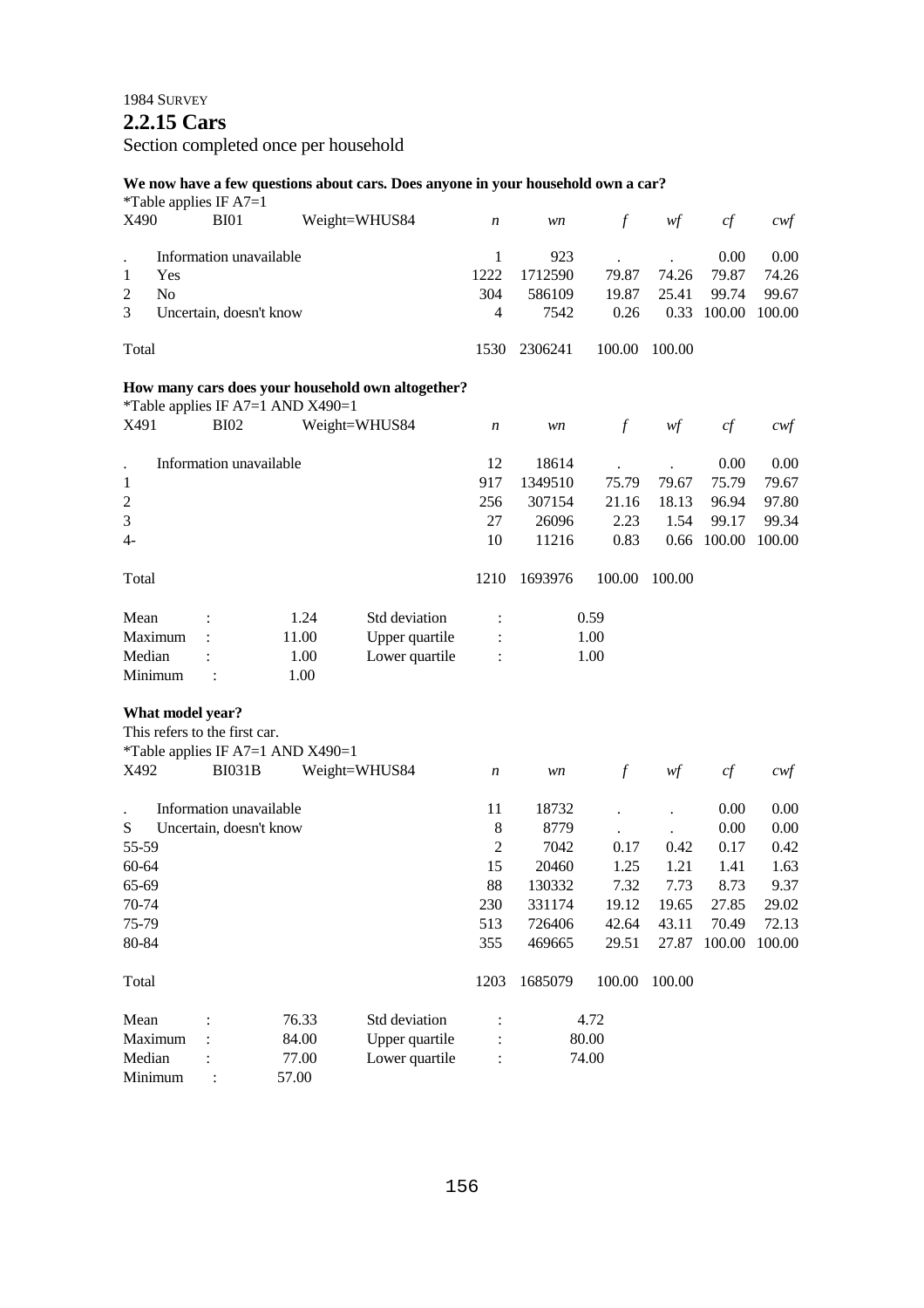## **What model year?**

| This refers to the second car.                    |                         |       |                                                               |                  |        |                  |        |        |                   |
|---------------------------------------------------|-------------------------|-------|---------------------------------------------------------------|------------------|--------|------------------|--------|--------|-------------------|
| X493                                              | <b>BI032B</b>           |       | *Table applies IF A7=1 AND X490=1 AND X491>1<br>Weight=WHUS84 | n                | wn     | $\mathcal{f}$    | w f    | cf     | $c \mathcal{w} f$ |
|                                                   |                         |       |                                                               |                  |        |                  |        |        |                   |
|                                                   | Information unavailable |       |                                                               | 5                | 4667   |                  |        | 0.00   | 0.00              |
| S                                                 | Uncertain, doesn't know |       |                                                               | 1                | 558    |                  |        | 0.00   | 0.00              |
| 25-29                                             |                         |       |                                                               | $\mathbf{1}$     | 1235   | 0.35             | 0.36   | 0.35   | 0.36              |
| 55-59                                             |                         |       |                                                               | $\mathbf{1}$     | 1249   | 0.35             | 0.37   | 0.70   | 0.73              |
| 60-64                                             |                         |       |                                                               | 10               | 16478  | 3.48             | 4.86   | 4.18   | 5.59              |
| 65-69                                             |                         |       |                                                               | 54               | 69806  | 18.82            | 20.58  | 23.00  | 26.17             |
| 70-74                                             |                         |       |                                                               | 87               | 97608  | 30.31            | 28.77  | 53.31  | 54.94             |
| 75-79                                             |                         |       |                                                               | 88               | 96563  | 30.66            | 28.46  | 83.97  | 83.40             |
| 80-84                                             |                         |       |                                                               | 46               | 56302  | 16.03            | 16.60  | 100.00 | 100.00            |
| Total                                             |                         |       |                                                               | 287              | 339241 | 100.00           | 100.00 |        |                   |
| Mean                                              |                         | 73.36 | Std deviation                                                 | $\ddot{\cdot}$   |        | 6.28             |        |        |                   |
| Maximum                                           |                         | 84.00 | Upper quartile                                                | $\ddot{\cdot}$   |        | 77.00            |        |        |                   |
| Median                                            |                         | 74.00 | Lower quartile                                                | $\ddot{\cdot}$   |        | 70.00            |        |        |                   |
| Minimum                                           |                         | 26.00 |                                                               |                  |        |                  |        |        |                   |
| What model year?<br>This refers to the third car. |                         |       |                                                               |                  |        |                  |        |        |                   |
|                                                   |                         |       | *Table applies IF A7=1 AND X490=1 AND X491>2                  |                  |        |                  |        |        |                   |
| X494                                              | <b>BI033B</b>           |       | Weight=WHUS84                                                 | $\boldsymbol{n}$ | wn     | $\boldsymbol{f}$ | wf     | cf     | $c \mathcal{w}$ f |
| 50-54                                             |                         |       |                                                               | 1                | 812    | 2.70             | 2.18   | 2.70   | 2.18              |
| 60-64                                             |                         |       |                                                               | 3                | 3827   | 8.11             | 10.26  | 10.81  | 12.43             |
| 65-69                                             |                         |       |                                                               | $\overline{7}$   | 9539   | 18.92            | 25.57  | 29.73  | 38.00             |
| 70-74                                             |                         |       |                                                               | 11               | 10385  | 29.73            | 27.83  | 59.46  | 65.83             |
| 75-79                                             |                         |       |                                                               | 11               | 9811   | 29.73            | 26.29  | 89.19  | 92.13             |
| 80-84                                             |                         |       |                                                               | $\overline{4}$   | 2938   | 10.81            | 7.87   | 100.00 | 100.00            |
| Total                                             |                         |       |                                                               | 37               | 37312  | 100.00           | 100.00 |        |                   |
| Mean                                              |                         | 71.39 | Std deviation                                                 | $\ddot{\cdot}$   |        | 6.09             |        |        |                   |
| Maximum                                           |                         | 83.00 | Upper quartile                                                |                  |        | 75.50            |        |        |                   |
| Median                                            |                         | 73.00 | Lower quartile                                                |                  |        | 68.50            |        |        |                   |
| Minimum                                           |                         | 51.00 |                                                               |                  |        |                  |        |        |                   |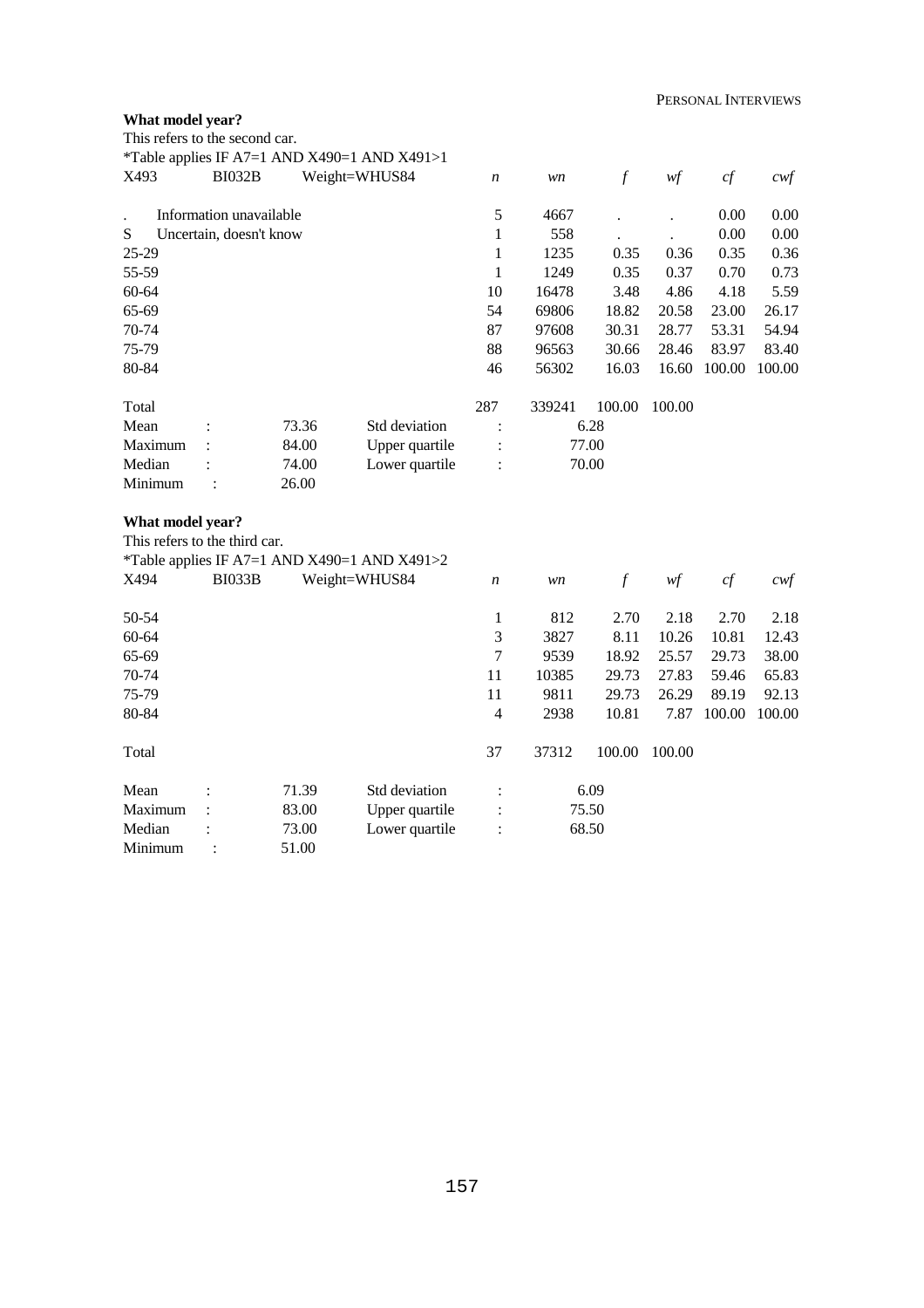#### **Market value of the household's car(s)**

Market values have been calculated using the forecast price lists for used cars 1/84, published by Motorbranschens Riksförbund. Extrapolation procedure using information on make of car and model year and assuming an average of 1500 Swedish miles (1 Swedish mile = 10 kilometers) driven per year.

\*Table applies IF A7=1 AND X490=1

| X495        | N                    |           | Weight=WHUS84  | $\boldsymbol{n}$ | wn       | $\boldsymbol{f}$ | wf     | cf     | $c$ wf |
|-------------|----------------------|-----------|----------------|------------------|----------|------------------|--------|--------|--------|
| -9999       |                      |           |                | 299              | 478475   | 24.47            | 27.94  | 24.47  | 27.94  |
| 10000-19999 |                      |           |                | 273              | 385398   | 22.34            | 22.50  | 46.81  | 50.44  |
| 20000-29999 |                      |           |                | 158              | 219743   | 12.93            | 12.83  | 59.74  | 63.27  |
| 30000-39999 |                      |           |                | 126              | 163045   | 10.31            | 9.52   | 70.05  | 72.79  |
| 40000-49999 |                      |           |                | 146              | 193055   | 11.95            | 11.27  | 82.00  | 84.07  |
| 50000-59999 |                      |           |                | 87               | 109191   | 7.12             | 6.38   | 89.12  | 90.44  |
| 60000-69999 |                      |           |                | 56               | 70075    | 4.58             | 4.09   | 93.70  | 94.53  |
| 70000-79999 |                      |           |                | 44               | 58239    | 3.60             | 3.40   | 97.30  | 97.93  |
| 80000-89999 |                      |           |                | 13               | 14084    | 1.06             | 0.82   | 98.36  | 98.76  |
| 90000-99999 |                      |           |                | 9                | 10347    | 0.74             | 0.60   | 99.10  | 99.36  |
| 100000-     |                      |           |                | 11               | 10938    | 0.90             | 0.64   | 100.00 | 100.00 |
| Total       |                      |           |                | 1222             | 1712590  | 100.00           | 100.00 |        |        |
| Mean        | $\ddot{\cdot}$       | 26463.56  | Std deviation  | $\ddot{\cdot}$   | 22117.59 |                  |        |        |        |
| Maximum     | $\ddot{\phantom{a}}$ | 129500.00 | Upper quartile | $\ddot{\cdot}$   | 41900.00 |                  |        |        |        |
| Median      |                      | 21400.00  | Lower quartile | $\ddot{\cdot}$   | 10000.00 |                  |        |        |        |
| Minimum     |                      | 800.00    |                |                  |          |                  |        |        |        |

#### **About how many Swedish miles do you and the other members of your household drive per year for personal reasons (using the household's cars)?**

\*Table applies IF A7=1 AND X490=1

| . .<br>X496 | <b>BI04</b>             |         | Weight=WHUS84  | $\boldsymbol{n}$ | wn      | f      | wf     | cf     | cwf    |
|-------------|-------------------------|---------|----------------|------------------|---------|--------|--------|--------|--------|
|             | Information unavailable |         |                | 49               | 76808   |        |        | 0.00   | 0.00   |
| S           | Uncertain, doesn't know |         |                | 32               | 49078   |        |        | 0.00   | 0.00   |
| $-1199$     |                         |         |                | 455              | 689616  | 39.88  | 43.46  | 39.88  | 43.46  |
| 1200-2399   |                         |         |                | 516              | 686923  | 45.22  | 43.29  | 85.10  | 86.75  |
| 2400-3599   |                         |         |                | 133              | 164569  | 11.66  | 10.37  | 96.76  | 97.13  |
| 3600-4799   |                         |         |                | 27               | 35681   | 2.37   | 2.25   | 99.12  | 99.38  |
| 4800-       |                         |         |                | 10               | 9915    | 0.88   | 0.62   | 100.00 | 100.00 |
| Total       |                         |         |                | 1141             | 1586704 | 100.00 | 100.00 |        |        |
| Mean        |                         | 1475.92 | Std deviation  |                  | 845.27  |        |        |        |        |
| Maximum     | ÷                       | 8000.00 | Upper quartile | $\ddot{\cdot}$   | 2000.00 |        |        |        |        |
| Median      |                         | 1500.00 | Lower quartile | $\ddot{\cdot}$   | 1000.00 |        |        |        |        |
| Minimum     | ٠                       | 0.00    |                |                  |         |        |        |        |        |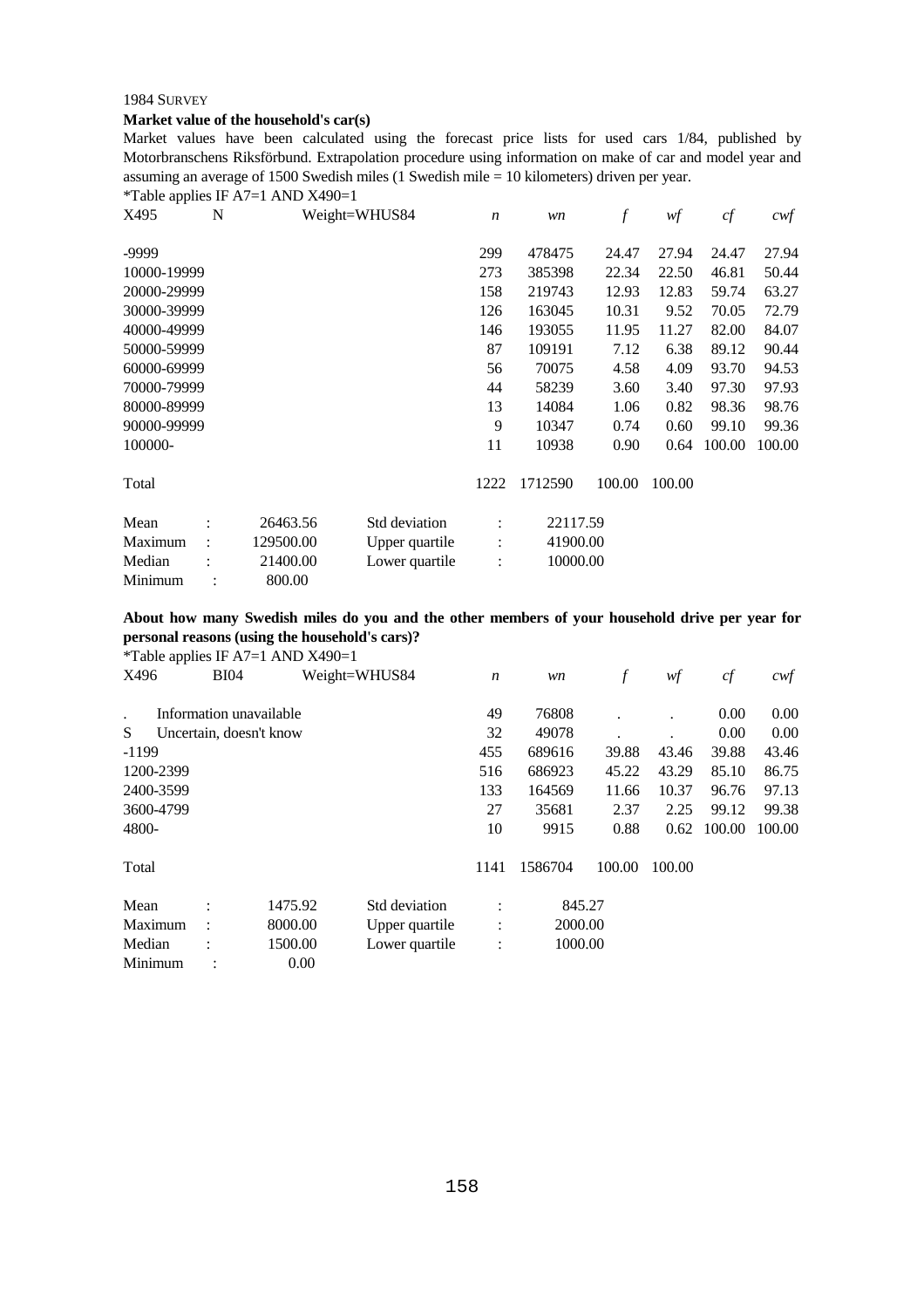PERSONAL INTERVIEWS

|                   |                  | *Table applies IF $A7=1$                                                                    |                | Does anyone in your household own a trailer or RV? |                  |         |                  |        | LINDOI VI ILI II LEIN VILLIVID |                   |
|-------------------|------------------|---------------------------------------------------------------------------------------------|----------------|----------------------------------------------------|------------------|---------|------------------|--------|--------------------------------|-------------------|
| X497              |                  | <b>BI05</b>                                                                                 |                | Weight=WHUS84                                      | n                | wn      | $\boldsymbol{f}$ | wf     | cf                             | $\alpha$          |
|                   |                  | Information unavailable                                                                     |                |                                                    | 2                | 3367    |                  |        | 0.00                           | 0.00              |
| 1                 |                  | Yes, one trailer/RV                                                                         |                |                                                    | 129              | 158327  | 8.44             | 6.87   | 8.44                           | 6.87              |
| 2                 |                  | Yes, two trailers/RVs                                                                       |                |                                                    | 12               | 16573   | 0.78             | 0.72   | 9.22                           | 7.59              |
| 3                 | N <sub>o</sub>   |                                                                                             |                |                                                    | 1387             | 2126245 | 90.71            | 92.29  | 99.93                          | 99.88             |
| $\overline{4}$    |                  | Uncertain, doesn't know                                                                     |                |                                                    | 1                | 2652    | 0.07             | 0.12   | 100.00                         | 100.00            |
| Total             |                  |                                                                                             |                |                                                    | 1529             | 2303797 | 100.00           | 100.00 |                                |                   |
|                   | What model year? | This refers to the first trailer/RV.<br>*Table applies IF A7=1 AND $1 \le X497 \le 2$       |                |                                                    |                  |         |                  |        |                                |                   |
| X498              |                  | <b>BI061B</b>                                                                               |                | Weight=WHUS84                                      | $\boldsymbol{n}$ | wn      | $\mathcal{f}$    | w f    | cf                             | $c \mathcal{w}$ f |
|                   |                  | Information unavailable                                                                     |                |                                                    | 12               | 16306   |                  |        | 0.00                           | 0.00              |
| 55-59             |                  |                                                                                             |                |                                                    | $\mathbf{1}$     | 911     | 0.78             | 0.57   | 0.78                           | 0.57              |
| $60 - 64$         |                  |                                                                                             |                |                                                    | 5                | 5652    | 3.88             | 3.56   | 4.65                           | 4.14              |
| 65-69             |                  |                                                                                             |                |                                                    | 17               | 19650   | 13.18            | 12.39  | 17.83                          | 16.53             |
| 70-74             |                  |                                                                                             |                |                                                    | 28               | 32211   | 21.71            | 20.31  | 39.53                          | 36.84             |
| 75-79             |                  |                                                                                             |                |                                                    | 48               | 63006   | 37.21            | 39.73  | 76.74                          | 76.57             |
| 80-84             |                  |                                                                                             |                |                                                    | 30               | 37164   | 23.26            | 23.43  | 100.00                         | 100.00            |
| Total             |                  |                                                                                             |                |                                                    | 129              | 158594  | 100.00           | 100.00 |                                |                   |
| Mean              |                  |                                                                                             | 75.18          | Std deviation                                      | $\ddot{\cdot}$   |         | 5.26             |        |                                |                   |
| Maximum           |                  |                                                                                             | 84.00          | Upper quartile                                     |                  |         | 79.00            |        |                                |                   |
| Median            |                  |                                                                                             | 76.00          | Lower quartile                                     |                  |         | 70.50            |        |                                |                   |
| Minimum           |                  | $\ddot{\cdot}$                                                                              | 59.00          |                                                    |                  |         |                  |        |                                |                   |
| X499              | What model year? | This refers to the second trailer/RV.<br>*Table applies IF A7=1 AND X497=2<br><b>BI062B</b> |                | Weight=WHUS84                                      | n                | wn      | $\boldsymbol{f}$ | wf     | cf                             | $c$ wf            |
|                   |                  | Information unavailable                                                                     |                |                                                    | 9                | 13094   |                  |        | 0.00                           | 0.00              |
| 70-74             |                  |                                                                                             |                |                                                    | 1                | 1326    | 33.33            | 38.11  | 33.33                          | 38.11             |
| 80-84             |                  |                                                                                             |                |                                                    | $\mathfrak{2}$   | 2153    | 66.67            |        | 61.89 100.00                   | 100.00            |
| Total             |                  |                                                                                             |                |                                                    | 3                | 3479    | 100.00           | 100.00 |                                |                   |
| Mean              |                  |                                                                                             | 76.55          | Std deviation                                      |                  |         | 5.15             |        |                                |                   |
| Maximum           |                  |                                                                                             | 81.00          | Upper quartile                                     |                  |         | 81.00            |        |                                |                   |
| Median<br>Minimum |                  |                                                                                             | 80.00<br>70.00 | Lower quartile                                     |                  |         | 70.00            |        |                                |                   |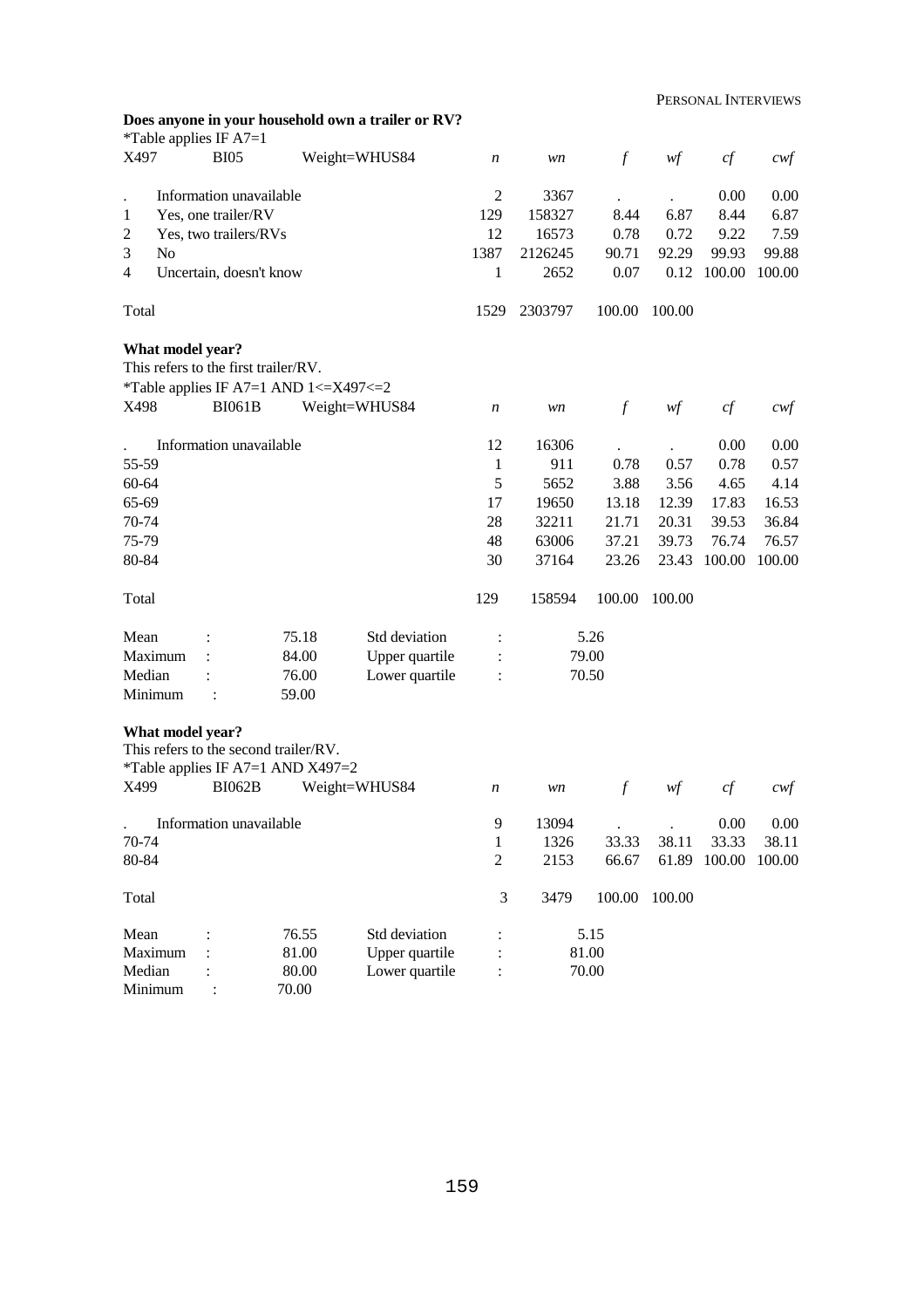## **Market value of household's trailer(s)**

Market value is based on a price list produced using information from various organizations/businesses that deal in trailers/RVs.

|             |           | *Table applies IF A7=1 AND $1 \leq$ X497 $\leq$ 2 |                |                      |          |        |        |        |        |
|-------------|-----------|---------------------------------------------------|----------------|----------------------|----------|--------|--------|--------|--------|
| X500        | N         |                                                   | Weight=WHUS84  | $\boldsymbol{n}$     | wn       | f      | wf     | cf     | cwf    |
| -9999       |           |                                                   |                | 36                   | 41270    | 25.53  | 23.60  | 25.53  | 23.60  |
| 10000-19999 |           |                                                   |                | 40                   | 51185    | 28.37  | 29.27  | 53.90  | 52.86  |
| 20000-29999 |           |                                                   |                | 27                   | 33011    | 19.15  | 18.87  | 73.05  | 71.74  |
| 30000-39999 |           |                                                   |                | 16                   | 20179    | 11.35  | 11.54  | 84.40  | 83.27  |
| 40000-49999 |           |                                                   |                | 20                   | 26926    | 14.18  | 15.40  | 98.58  | 98.67  |
| 50000-59999 |           |                                                   |                | 2                    | 2329     | 1.42   | 1.33   | 100.00 | 100.00 |
| Total       |           |                                                   |                | 141                  | 174900   | 100.00 | 100.00 |        |        |
| Mean        | $\bullet$ | 22090.47                                          | Std deviation  | $\ddot{\phantom{a}}$ | 13867.74 |        |        |        |        |
| Maximum     |           | 55550.00                                          | Upper quartile | $\ddot{\phantom{a}}$ | 32235.00 |        |        |        |        |
| Median      | $\bullet$ | 18700.00                                          | Lower quartile | $\ddot{\cdot}$       | 9075.00  |        |        |        |        |
| Minimum     | ٠         | 2750.00                                           |                |                      |          |        |        |        |        |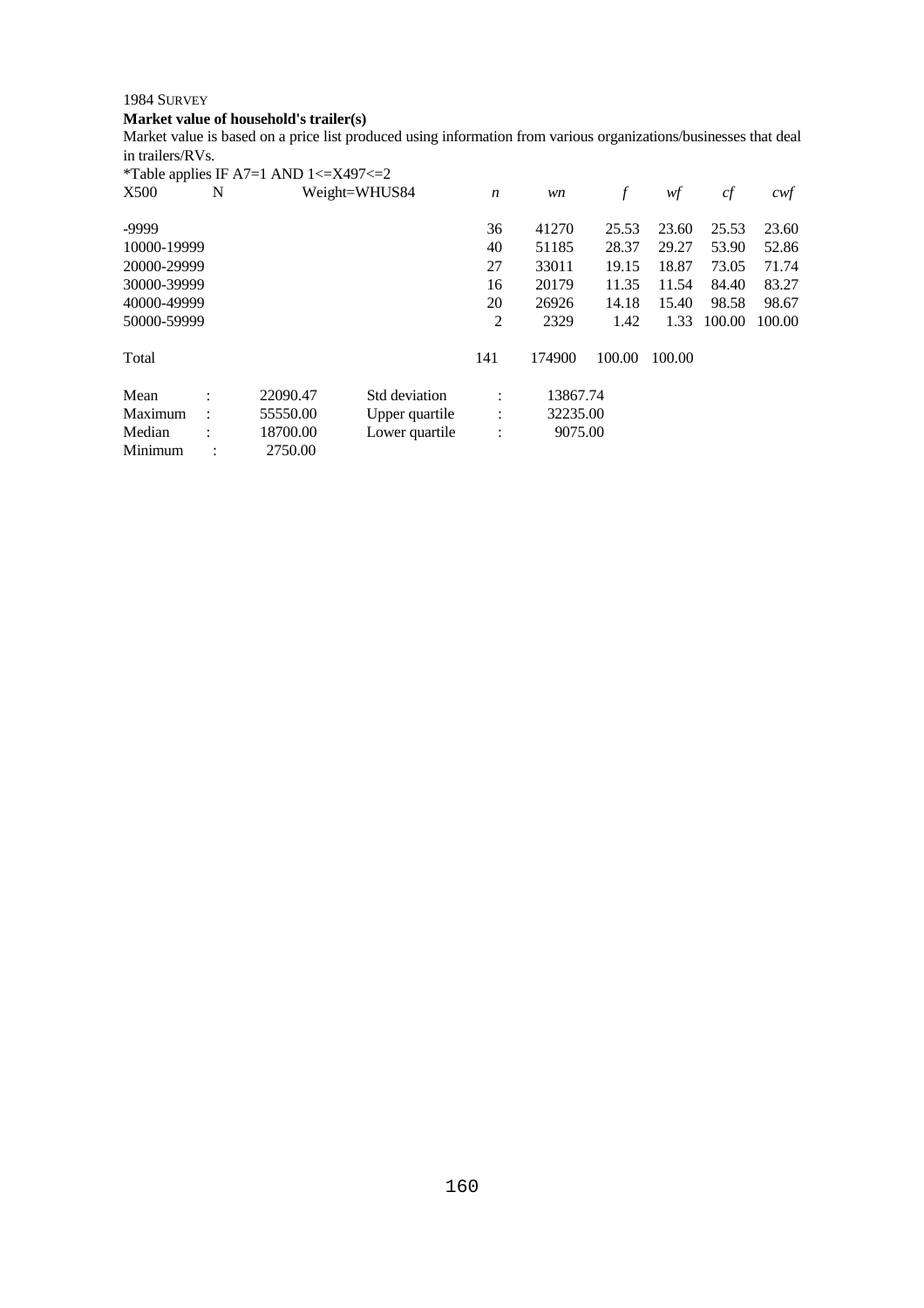## **2.2.16 Boats**

Section completed once per household

### **Now we have a few questions regarding pleasure boats. Do you and your household own one or more pleasure boats?**

Shares in the ownership of a boat should also be listed here.  $*$ Table applies IF  $\Lambda$ 7-1

|                | $1$ avic applies $\mathbf{H}^{\dagger}$ $\mathbf{H}$ / $\mathbf{H}$ = 1 |                                               |                  |         |               |        |             |                  |
|----------------|-------------------------------------------------------------------------|-----------------------------------------------|------------------|---------|---------------|--------|-------------|------------------|
| X510           | $B\AA01$                                                                | Weight=WHUS84                                 | $\boldsymbol{n}$ | wn      | $\mathcal{f}$ | wf     | cf          | $c \mathsf{w} f$ |
|                | Information unavailable                                                 |                                               | 2                | 2249    |               |        | 0.00        | 0.00             |
| 1              | Yes, one boat                                                           |                                               | 318              | 425983  | 20.80         | 18.48  | 20.80       | 18.48            |
| 2              | Yes, more than one boat                                                 |                                               | 60               | 80079   | 3.92          | 3.47   | 24.72       | 21.96            |
| 3              | N <sub>0</sub>                                                          |                                               | 1151             | 1798853 | 75.28         | 78.04  | 100.00      | 100.00           |
| Total          |                                                                         |                                               | 1529             | 2304915 | 100.00        | 100.00 |             |                  |
|                |                                                                         | What kind of boat(s) does your household own? |                  |         |               |        |             |                  |
| X511           | *Table applies IF A7=1 AND $1 \le X510 \le 2$<br>N                      | Weight=WHUS84                                 | $\boldsymbol{n}$ | wn      | $\int$        | wf     | cf          | cwt              |
|                | Information unavailable                                                 |                                               | $\overline{4}$   | 6481    |               |        | 0.00        | 0.00             |
| 1              | Sailboat                                                                |                                               | 34               | 46914   | 9.09          | 9.39   | 9.09        | 9.39             |
| $\overline{c}$ | Motorboat                                                               |                                               | 104              | 136209  | 27.81         | 27.26  | 36.90       | 36.66            |
| 3              | Sailboat + motorboat                                                    |                                               | 4                | 4665    | 1.07          | 0.93   | 37.97       | 37.59            |
| $\overline{4}$ | Rowboat/sailing dinghy/canoe                                            |                                               | 193              | 264757  | 51.60         | 53.00  | 89.57       | 90.58            |
| 5              | Sailboat + rowboat/sailing dinghy/canoe                                 |                                               | 9                | 11490   | 2.41          | 2.30   | 91.98       | 92.88            |
| 6              | Motorboat + rowboat/sailing dinghy/canoe                                |                                               | 17               | 19357   | 4.55          | 3.87   | 96.52       | 96.76            |
| 7              | Sailboat<br>motorboat<br>$+$<br>dinghy/canoe                            | rowboat/sailing<br>$+$                        | 1                | 812     | 0.27          | 0.16   | 96.79       | 96.92            |
| 8              | Other type of boat                                                      |                                               | 7                | 8603    | 1.87          | 1.72   | 98.66       | 98.64            |
| 10             | $Motorboat + other type of boat$                                        |                                               | $\overline{2}$   | 2583    | 0.53          | 0.52   | 99.20       | 99.16            |
| 12             | boat                                                                    | Rowboat/sailing dinghy/canoe + other type of  | $\overline{2}$   | 2677    | 0.53          | 0.54   | 99.73       | 99.70            |
| 16             | Uncertain, doesn't know                                                 |                                               | 1                | 1514    | 0.27          |        | 0.30 100.00 | 100.00           |
| Total          |                                                                         |                                               | 374              | 499581  | 100.00        | 100.00 |             |                  |

**Would you estimate the market value of your household's boat (the sum of the market value of your household's boats) to be more than 5000 Swedish crowns, i.e., if you sold it (them), do you think you would get more than 5000 Swedish crowns?** 

|                             | *Table applies IF A7=1 AND $1 \le X510 \le 2$ |                |        |            |        |        |        |
|-----------------------------|-----------------------------------------------|----------------|--------|------------|--------|--------|--------|
| X512                        | $B\AA 03$<br>Weight=WHUS84                    | n              | wn     | $\sqrt{f}$ | wf     | сf     | cwt    |
|                             | Information unavailable                       | 9              | 11777  |            |        | 0.00   | 0.00   |
|                             | Yes                                           | 138            | 183093 | 37.40      | 37.04  | 37.40  | 37.04  |
| $\mathcal{D}_{\mathcal{L}}$ | N <sub>0</sub>                                | 227            | 306719 | 61.52      | 62.05  | 98.92  | 99.10  |
| $\mathcal{E}$               | Uncertain, doesn't know                       | $\overline{4}$ | 4473   | 1.08       | 0.90   | 100.00 | 100.00 |
| Total                       |                                               | 369            | 494285 | 100.00     | 100.00 |        |        |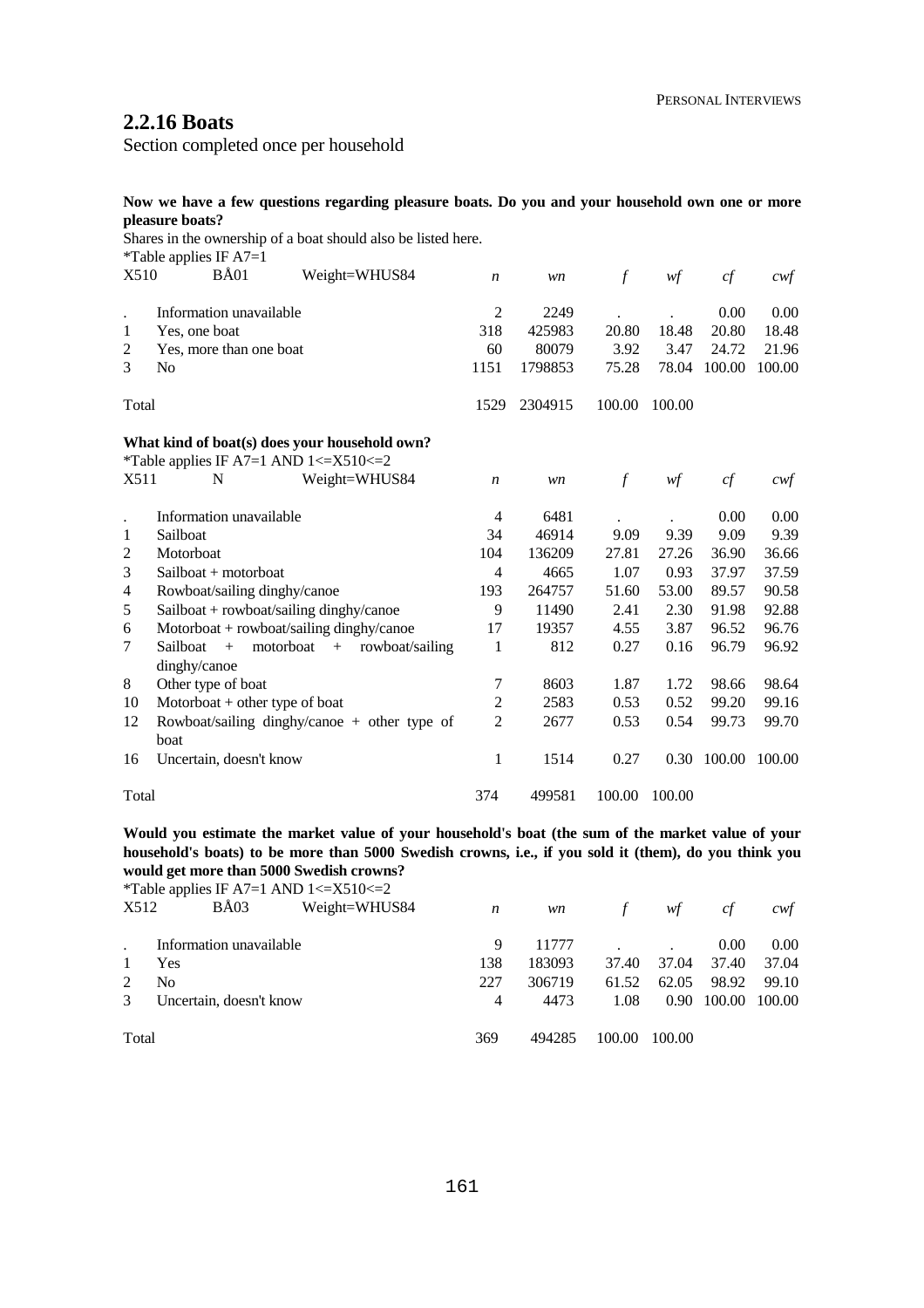| Would you mind giving us an estimate of the value of your boat (how much your boats are worth |  |  |                                                                                                               |  |  |  |  |  |  |
|-----------------------------------------------------------------------------------------------|--|--|---------------------------------------------------------------------------------------------------------------|--|--|--|--|--|--|
| altogether)?                                                                                  |  |  |                                                                                                               |  |  |  |  |  |  |
|                                                                                               |  |  | i wa katika kutoka wa kutoka kutoka wa wakazi wa 1999 na wakazi wa 1999 na wakazi wa kutoka wa 1999 na kutoka |  |  |  |  |  |  |

|         |             |                         |           | <i>*Table applies IF A7=1 AND 1&lt;=<math>X510 \le 2</math> AND (X512=1 OR X512=3)</i> |                  |          |                  |        |        |                   |
|---------|-------------|-------------------------|-----------|----------------------------------------------------------------------------------------|------------------|----------|------------------|--------|--------|-------------------|
| X513    |             | <b>BÅ04</b>             |           | Weight=WHUS84                                                                          | $\boldsymbol{n}$ | wn       | $\boldsymbol{f}$ | wf     | cf     | $c \mathcal{w} f$ |
|         |             | Information unavailable |           |                                                                                        | 1                | 1250     |                  |        | 0.00   | 0.00              |
|         | Refusal     |                         |           |                                                                                        | 3                | 2900     |                  |        | 0.00   | 0.00              |
| S       |             |                         |           |                                                                                        | 3                | 4292     |                  |        | 0.00   | 0.00              |
| -9999   |             | Uncertain, doesn't know |           |                                                                                        | 28               | 36994    | 20.74            | 20.65  | 20.74  | 20.65             |
|         | 10000-19999 |                         |           |                                                                                        | 33               | 42802    | 24.44            | 23.90  | 45.19  | 44.55             |
|         | 20000-29999 |                         |           |                                                                                        | 25               | 32334    | 18.52            | 18.05  | 63.70  | 62.60             |
|         | 30000-39999 |                         |           |                                                                                        | 4                | 4193     | 2.96             | 2.34   | 66.67  | 64.94             |
|         | 40000-49999 |                         |           |                                                                                        | 4                | 5622     | 2.96             | 3.14   | 69.63  | 68.08             |
|         | 50000-59999 |                         |           |                                                                                        | 8                |          |                  |        |        |                   |
|         | 60000-69999 |                         |           |                                                                                        |                  | 11188    | 5.93             | 6.25   | 75.56  | 74.32             |
|         |             |                         |           |                                                                                        | 1                | 3494     | 0.74             | 1.95   | 76.30  | 76.28             |
|         | 70000-79999 |                         |           |                                                                                        | 10               | 12424    | 7.41             | 6.94   | 83.70  | 83.21             |
|         | 80000-89999 |                         |           |                                                                                        | 3                | 3963     | 2.22             | 2.21   | 85.93  | 85.42             |
|         | 90000-99999 |                         |           |                                                                                        | 1                | 1216     | 0.74             | 0.68   | 86.67  | 86.10             |
| 100000- |             |                         |           |                                                                                        | 18               | 24894    | 13.33            | 13.90  | 100.00 | 100.00            |
| Total   |             |                         |           |                                                                                        | 135              | 179124   | 100.00           | 100.00 |        |                   |
| Mean    |             |                         | 44732.49  | Std deviation                                                                          |                  | 62190.05 |                  |        |        |                   |
| Maximum |             |                         | 400000.00 | Upper quartile                                                                         |                  | 50000.00 |                  |        |        |                   |
| Median  |             |                         | 20000.00  | Lower quartile                                                                         |                  | 10000.00 |                  |        |        |                   |
| Minimum |             |                         | 5000.00   |                                                                                        |                  |          |                  |        |        |                   |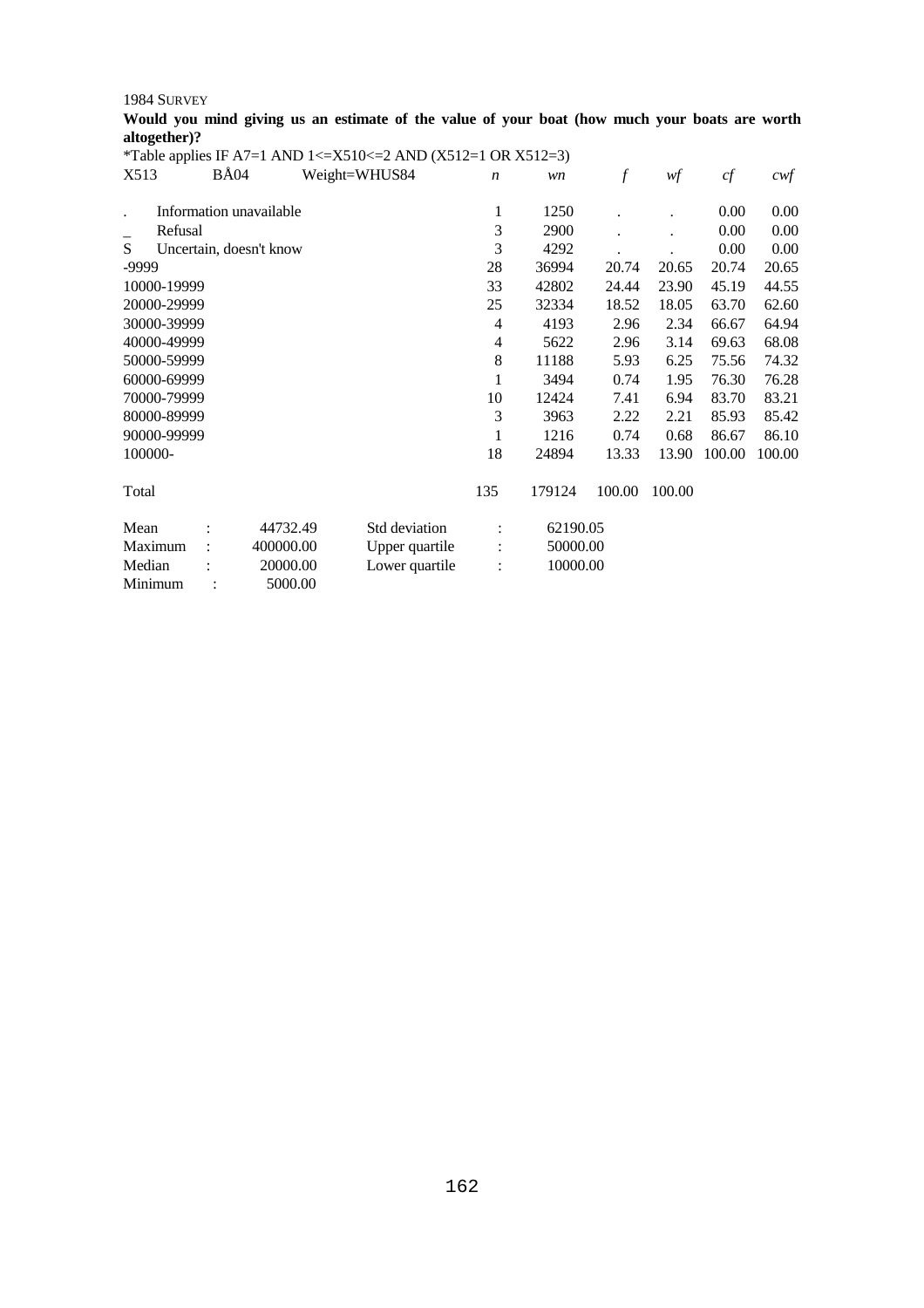# **2.2.17 Other Consumer Durables**

Section completed once per household

|                      | *Table applies IF $A7=1$ |                                     | Now I have some questions about other consumer durables that someone in your household may own or<br>have access to in some other way. -Does anyone in your household own a washing machine? |                  |         |               |                                        |              |                  |
|----------------------|--------------------------|-------------------------------------|----------------------------------------------------------------------------------------------------------------------------------------------------------------------------------------------|------------------|---------|---------------|----------------------------------------|--------------|------------------|
| X520                 |                          | VV01AA                              | Weight=WHUS84                                                                                                                                                                                | $\boldsymbol{n}$ | wn      | $\int$        | wf                                     | cf           | $c \mathsf{w} f$ |
|                      |                          | Information unavailable             |                                                                                                                                                                                              | $\mathfrak{2}$   | 2276    |               |                                        | 0.00         | 0.00             |
| 1                    | Yes                      |                                     |                                                                                                                                                                                              | 1149             | 1567443 | 75.15         | 68.01                                  | 75.15        | 68.01            |
| $\overline{2}$       | No                       |                                     |                                                                                                                                                                                              | 380              | 737445  | 24.85         | 31.99                                  | 100.00       | 100.00           |
| Total                |                          |                                     |                                                                                                                                                                                              | 1529             | 2304888 | 100.00        | 100.00                                 |              |                  |
|                      |                          | *Table applies IF A7=1 AND X520=2   | Do you have access to a washing machine?                                                                                                                                                     |                  |         |               |                                        |              |                  |
| X521                 |                          | VV01AB                              | Weight=WHUS84                                                                                                                                                                                | n                | wn      | $\mathcal{f}$ | wf                                     | cf           | cwt              |
| $\ddot{\phantom{0}}$ |                          | Information unavailable             |                                                                                                                                                                                              | 3                | 4919    |               |                                        | 0.00         | 0.00             |
| 1                    | Yes                      |                                     |                                                                                                                                                                                              | 357              | 677402  | 94.69         | 92.47                                  | 94.69        | 92.47            |
| $\overline{2}$       | No                       |                                     |                                                                                                                                                                                              | 20               | 55124   | 5.31          | 7.53                                   | 100.00       | 100.00           |
| Total                |                          |                                     |                                                                                                                                                                                              | 377              | 732526  | 100.00        | 100.00                                 |              |                  |
|                      |                          |                                     | Does anyone in your household own a dryer or drying cabinet/room?                                                                                                                            |                  |         |               |                                        |              |                  |
|                      | *Table applies IF A7=1   |                                     |                                                                                                                                                                                              |                  |         |               |                                        |              |                  |
| X522                 |                          | VV01BA                              | Weight=WHUS84                                                                                                                                                                                | n                | wn      | $\mathcal{f}$ | wf                                     | cf           | cwf              |
| $\bullet$            |                          | Information unavailable             |                                                                                                                                                                                              | 5                | 6179    |               |                                        | 0.00         | 0.00             |
| 1                    | Yes                      |                                     |                                                                                                                                                                                              | 572              | 747802  | 37.48         | 32.50                                  | 37.48        | 32.50            |
| $\overline{c}$       | N <sub>o</sub>           |                                     |                                                                                                                                                                                              | 953              | 1551918 | 62.45         | 67.45                                  | 99.93        | 99.95            |
| 3                    |                          | Uncertain, doesn't know             |                                                                                                                                                                                              | 1                | 1265    | 0.07          | 0.05                                   | 100.00       | 100.00           |
| Total                |                          |                                     |                                                                                                                                                                                              | 1526             | 2300985 | 100.00        | 100.00                                 |              |                  |
|                      |                          |                                     |                                                                                                                                                                                              |                  |         |               |                                        |              |                  |
|                      |                          | *Table applies IF A7=1 AND $X522=2$ | Do you have access to a dryer or drying cabinet/room?                                                                                                                                        |                  |         |               |                                        |              |                  |
| X523                 |                          | VV01BB                              | Weight=WHUS84                                                                                                                                                                                | $\boldsymbol{n}$ | wn      | $\mathcal{f}$ | wf                                     | cf           | cwt              |
|                      |                          | Information unavailable             |                                                                                                                                                                                              | 25               | 36234   |               |                                        | 0.00         | 0.00             |
| 1                    | Yes                      |                                     |                                                                                                                                                                                              | 518              | 921988  | 55.82         | 60.83                                  | 55.82        | 60.83            |
| $\overline{c}$       | No                       |                                     |                                                                                                                                                                                              | 404              | 581903  | 43.53         | 38.39                                  | 99.35        | 99.22            |
| 3                    |                          | Uncertain, doesn't know             |                                                                                                                                                                                              | 6                | 11793   | 0.65          |                                        | 0.78 100.00  | 100.00           |
| Total                |                          |                                     |                                                                                                                                                                                              | 928              | 1515684 | 100.00        | 100.00                                 |              |                  |
|                      |                          |                                     | Does anyone in your household own a mangle/ironing machine?                                                                                                                                  |                  |         |               |                                        |              |                  |
| X524                 | *Table applies IF $A7=1$ | VV01CA                              | Weight=WHUS84                                                                                                                                                                                | n                | wn      | $\int$        | $\mathcal{W}\hspace{-0.5mm}\textit{f}$ | cf           | cwf              |
|                      |                          | Information unavailable             |                                                                                                                                                                                              | 6                | 9737    |               |                                        | 0.00         | 0.00             |
| $\mathbf{1}$         | Yes                      |                                     |                                                                                                                                                                                              | 544              | 725897  | 35.67         | 31.60                                  | 35.67        | 31.60            |
| $\overline{c}$       | No                       |                                     |                                                                                                                                                                                              | 981              | 1571530 | 64.33         |                                        | 68.40 100.00 | 100.00           |
| Total                |                          |                                     |                                                                                                                                                                                              | 1525             | 2297427 | 100.00        | 100.00                                 |              |                  |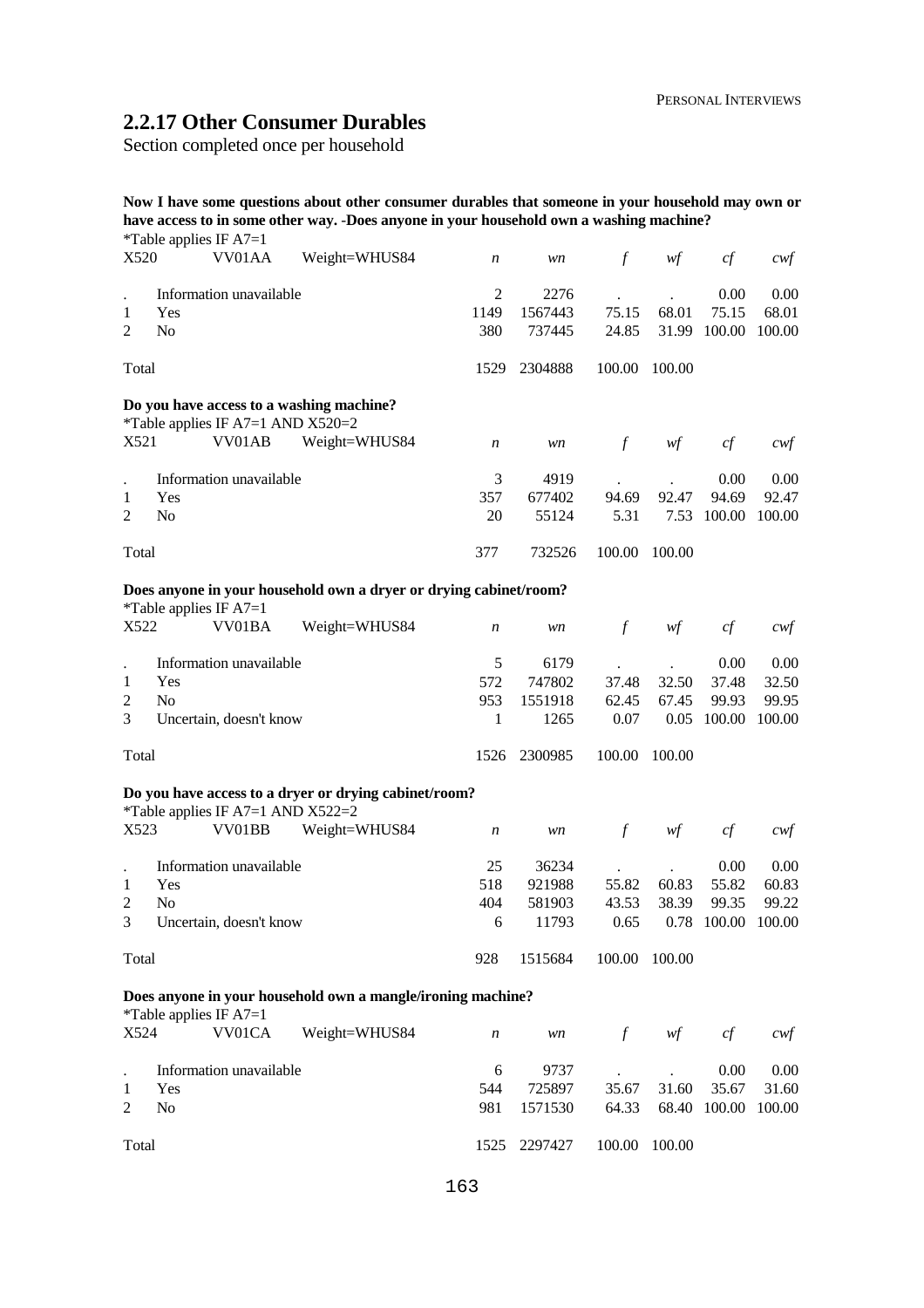|                | 1984 SURVEY<br>Do you have access to a mangle/ironing machine?                                |               |                  |                  |                      |                |                |                   |
|----------------|-----------------------------------------------------------------------------------------------|---------------|------------------|------------------|----------------------|----------------|----------------|-------------------|
| X525           | *Table applies IF A7=1 AND X524=2<br>VV01CB                                                   | Weight=WHUS84 | $\boldsymbol{n}$ | wn               | $\mathcal{f}$        | wf             | cf             | $\alpha$          |
|                | Information unavailable                                                                       |               | 32               | 44764            |                      |                | 0.00           | 0.00              |
| ${\bf S}$      |                                                                                               |               | 1                | 1398             |                      |                | 0.00           | 0.00              |
| 1<br>2         | Yes<br>N <sub>o</sub>                                                                         |               | 554<br>390       | 952555<br>565030 | 58.44<br>41.14       | 62.45<br>37.04 | 58.44<br>99.58 | 62.45<br>99.49    |
| 3              | Uncertain, doesn't know                                                                       |               | 4                | 7783             | 0.42                 | 0.51           | 100.00         | 100.00            |
| Total          |                                                                                               |               | 948              | 1525368          | 100.00               | 100.00         |                |                   |
|                | Does anyone in your household own a sewing machine?                                           |               |                  |                  |                      |                |                |                   |
|                | *Table applies IF $A7=1$                                                                      |               |                  |                  |                      |                |                |                   |
| X526           | VV01DA                                                                                        | Weight=WHUS84 | $\boldsymbol{n}$ | wn               | $\mathcal{f}$        | wf             | cf             | $c$ wf            |
|                | Information unavailable                                                                       |               | 1                | 923              |                      |                | 0.00           | 0.00              |
| 1              | Yes                                                                                           |               | 1156             | 1608700          | 75.56                | 69.75          | 75.56          | 69.75             |
| $\overline{2}$ | No                                                                                            |               | 372              | 693845           | 24.31                | 30.09          | 99.87          | 99.84             |
| 3              | Uncertain, doesn't know                                                                       |               | $\overline{2}$   | 3696             | 0.13                 |                | 0.16 100.00    | 100.00            |
| Total          |                                                                                               |               | 1530             | 2306241          | 100.00               | 100.00         |                |                   |
|                | Do you have access to a sewing machine?<br>*Table applies IF A7=1 AND X526=2                  |               |                  |                  |                      |                |                |                   |
| X527           | VV01DB                                                                                        | Weight=WHUS84 | $\boldsymbol{n}$ | wn               | $\mathcal{f}$        | wf             | cf             | cwt               |
|                | Information unavailable                                                                       |               | 17               | 27272            |                      |                | 0.00           | 0.00              |
| 1              | Yes                                                                                           |               | 127              | 232612           | 35.77                | 34.90          | 35.77          | 34.90             |
| 2              | No                                                                                            |               | 224              | 427554           | 63.10                | 64.14          | 98.87          | 99.04             |
| 3              | Uncertain, doesn't know                                                                       |               | 4                | 6407             | 1.13                 |                | 0.96 100.00    | 100.00            |
| Total          |                                                                                               |               | 355              | 666573           | 100.00               | 100.00         |                |                   |
|                | Does anyone in your household own a loom (larger than a table loom)?                          |               |                  |                  |                      |                |                |                   |
|                | *Table applies IF $A7=1$<br>X528 VV01EA                                                       | Weight=WHUS84 | n                | wn               | f                    | wf             | cf             | $\mathit{cwf}$    |
|                | Information unavailable                                                                       |               | $\overline{4}$   | 4448             |                      |                | 0.00           | 0.00              |
| 1              | Yes                                                                                           |               | 235              | 311690           | 15.39                | 13.54          | 15.39          | 13.54             |
| 2              | No                                                                                            |               | 1292             | 1991026          | 84.61                |                | 86.46 100.00   | 100.00            |
| Total          |                                                                                               |               | 1527             | 2302716          | 100.00               | 100.00         |                |                   |
|                |                                                                                               |               |                  |                  |                      |                |                |                   |
|                | Do you have access to a loom (larger than a table loom)?<br>*Table applies IF A7=1 AND X528=2 |               |                  |                  |                      |                |                |                   |
| X529           | VV01EB                                                                                        | Weight=WHUS84 | $\boldsymbol{n}$ | $\mathit{wn}$    | $\boldsymbol{f}$     | wf             | cf             | $c \mathcal{w} f$ |
|                | Information unavailable                                                                       |               | 69               | 104816           | $\ddot{\phantom{0}}$ |                | 0.00           | 0.00              |
| 1              | Yes                                                                                           |               | 134              | 195400           | 10.96                | 10.36          | 10.96          | 10.36             |
| 2              | No                                                                                            |               | 1086             | 1685889          | 88.80                | 89.38          | 99.75          | 99.74             |
| 3              | Uncertain, doesn't know                                                                       |               | 3                | 4921             | 0.25                 |                | 0.26 100.00    | 100.00            |
| Total          |                                                                                               |               | 1223             | 1886210          | 100.00               | 100.00         |                |                   |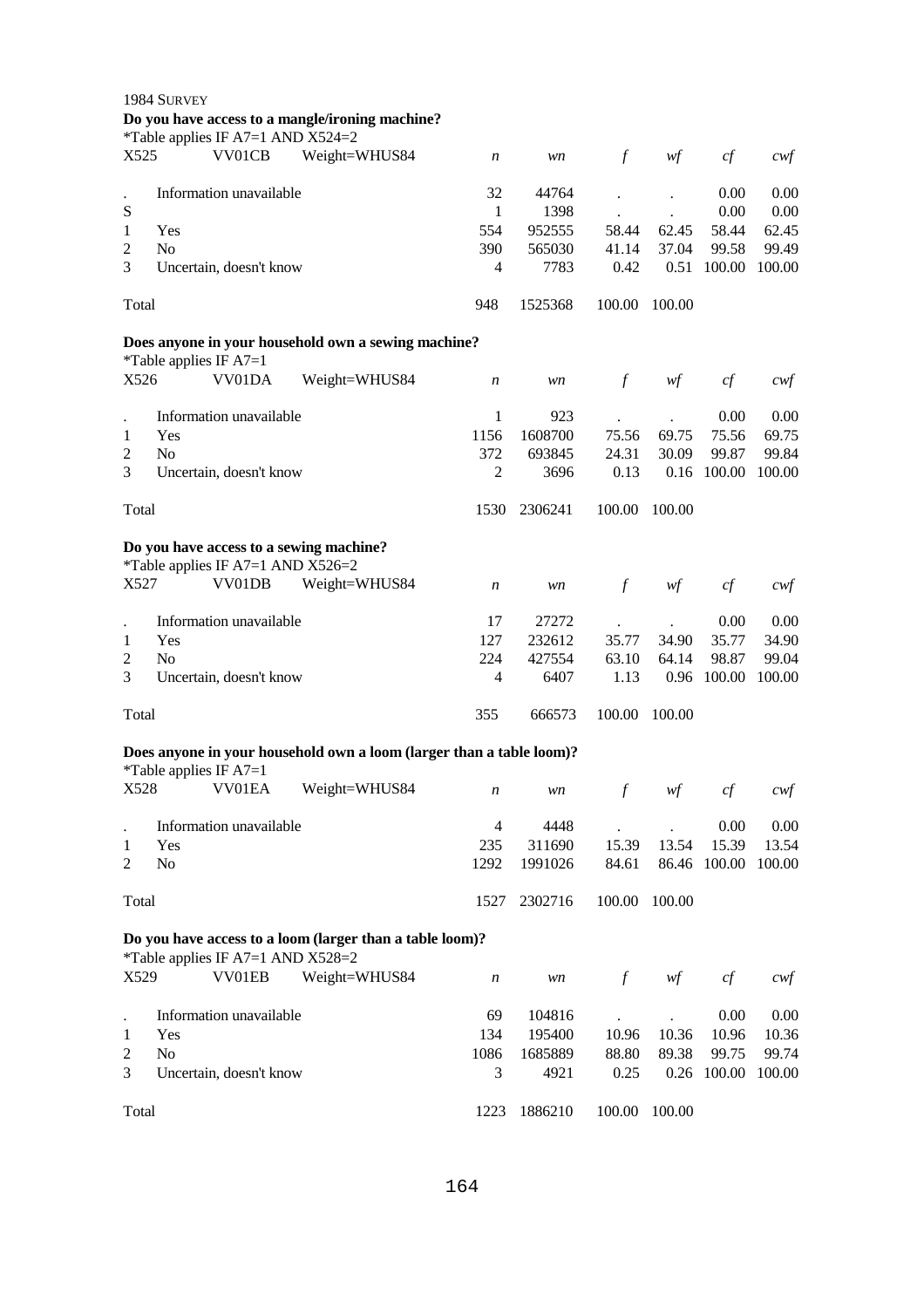PERSONAL INTERVIEWS

|             |                       | *Table applies IF $A7=1$                           | Does anyone in your household own a freezer (larger than the freezer compartment of a refrigerator)? |                                 |                                    |                        |                |                                       |                                  |
|-------------|-----------------------|----------------------------------------------------|------------------------------------------------------------------------------------------------------|---------------------------------|------------------------------------|------------------------|----------------|---------------------------------------|----------------------------------|
| X530        |                       | VV01FA                                             | Weight=WHUS84                                                                                        | $\boldsymbol{n}$                | wn                                 | $\int$                 | wf             | cf                                    | cwf                              |
| 1<br>2      | Yes<br>No             | Information unavailable                            |                                                                                                      | 1<br>1345<br>185                | 923<br>1927512<br>378729           | 87.91<br>12.09         | 83.58          | 0.00<br>87.91<br>16.42 100.00         | 0.00<br>83.58<br>100.00          |
| Total       |                       |                                                    |                                                                                                      | 1530                            | 2306241                            | 100.00                 | 100.00         |                                       |                                  |
|             |                       |                                                    | Do you have access to a freezer (larger than the freezer compartment of a refrigerator)?             |                                 |                                    |                        |                |                                       |                                  |
| X531        |                       | *Table applies IF A7=1 AND X530=2<br>VV01FB        | Weight=WHUS84                                                                                        | $\boldsymbol{n}$                | wn                                 | $\int$                 | wf             | cf                                    | $c$ wf                           |
| 1<br>2      | Yes<br>N <sub>0</sub> | Information unavailable                            |                                                                                                      | 9<br>62<br>114                  | 18792<br>112537<br>247400          | 35.23<br>64.77         | 31.27          | 0.00<br>35.23<br>68.73 100.00         | 0.00<br>31.27<br>100.00          |
| Total       |                       |                                                    |                                                                                                      | 176                             | 359937                             | 100.00                 | 100.00         |                                       |                                  |
|             |                       | *Table applies IF $A7=1$                           | Does anyone in your household own a dishwasher?                                                      |                                 |                                    |                        |                |                                       |                                  |
| X532        |                       | VV01G                                              | Weight=WHUS84                                                                                        | $\boldsymbol{n}$                | wn                                 | $\int$                 | wf             | cf                                    | cwf                              |
| 1<br>2      | Yes<br>N <sub>0</sub> | Information unavailable                            |                                                                                                      | $\mathfrak{2}$<br>587<br>942    | 3431<br>749896<br>1553837          | 38.39<br>61.61         | 32.55          | 0.00<br>38.39<br>67.45 100.00         | 0.00<br>32.55<br>100.00          |
| Total       |                       |                                                    |                                                                                                      | 1529                            | 2303733                            | 100.00                 | 100.00         |                                       |                                  |
|             |                       | *Table applies IF $A7=1$                           | Does anyone in your household own a microwave oven?                                                  |                                 |                                    |                        |                |                                       |                                  |
| X533        |                       | VV01H                                              | Weight=WHUS84                                                                                        | $\boldsymbol{n}$                | wn                                 | $\mathcal{f}$          | wf             | cf                                    | cwt                              |
| 1<br>2      | Yes<br>No             | Information unavailable                            |                                                                                                      | 3<br>26<br>1502                 | 4784<br>32403<br>2269977           | 1.70<br>98.30          | 1.41           | 0.00<br>1.70<br>98.59 100.00 100.00   | 0.00<br>1.41                     |
| Total       |                       |                                                    |                                                                                                      |                                 | 1528 2302380                       |                        | 100.00 100.00  |                                       |                                  |
|             |                       | *Table applies IF $A7=1$                           | Does anyone in your household own a food processor?                                                  |                                 |                                    |                        |                |                                       |                                  |
| X534        |                       | VV01I                                              | Weight=WHUS84                                                                                        | $\boldsymbol{n}$                | wn                                 | $\int$                 | wf             | cf                                    | cwf                              |
| 1<br>2<br>3 | Yes<br>No             | Information unavailable<br>Uncertain, doesn't know |                                                                                                      | 3<br>855<br>672<br>$\mathbf{1}$ | 4678<br>1148108<br>1153148<br>1230 | 55.96<br>43.98<br>0.07 | 49.86<br>50.08 | 0.00<br>55.96<br>99.93<br>0.05 100.00 | 0.00<br>49.86<br>99.95<br>100.00 |
| Total       |                       |                                                    |                                                                                                      | 1528                            | 2302486                            | 100.00                 | 100.00         |                                       |                                  |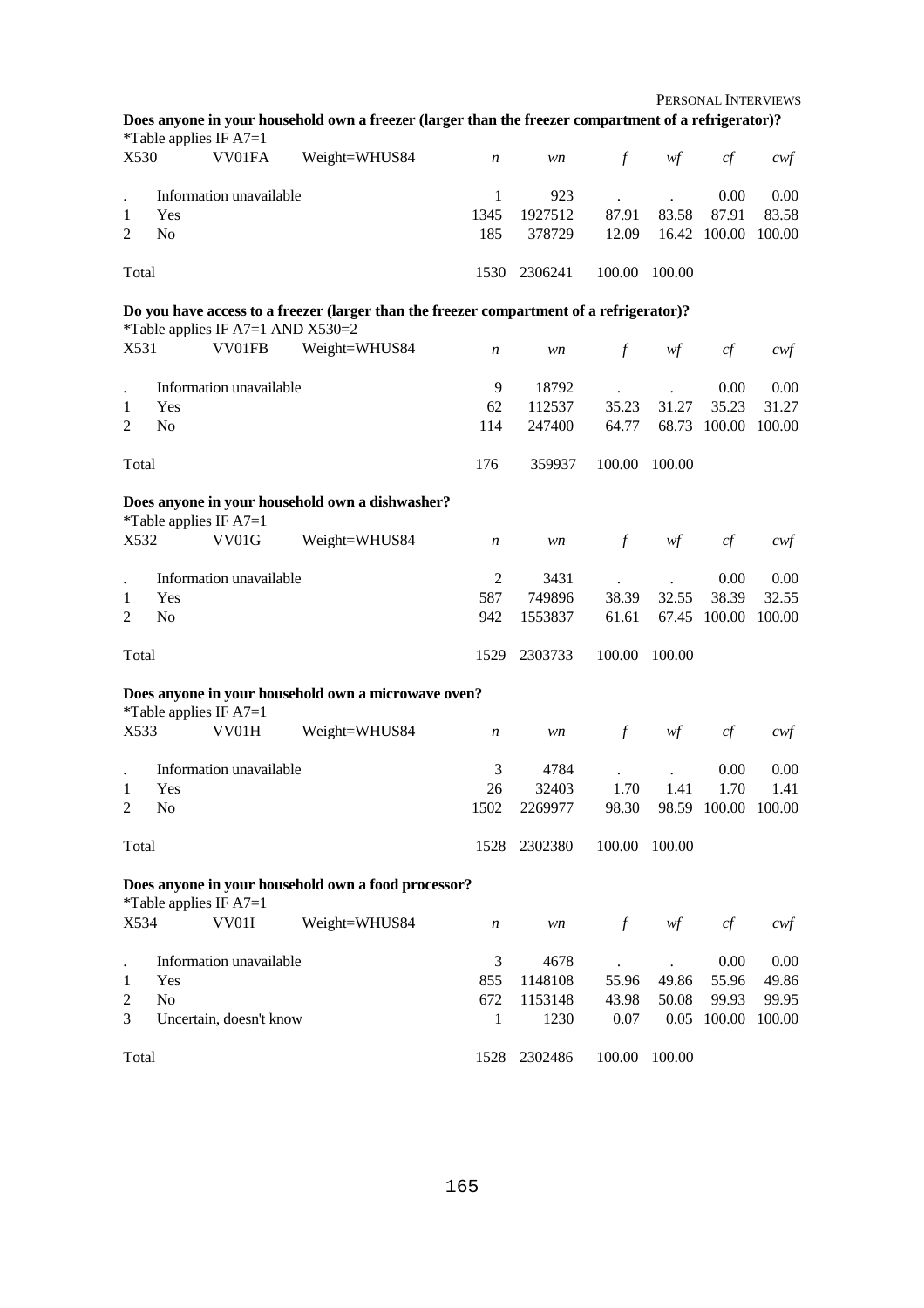|                | 1984 SURVEY    |                          |                                                                      |                  |         |               |               |                     |                   |
|----------------|----------------|--------------------------|----------------------------------------------------------------------|------------------|---------|---------------|---------------|---------------------|-------------------|
|                |                |                          | Does anyone in your household own a color TV?                        |                  |         |               |               |                     |                   |
|                |                | *Table applies IF A7=1   |                                                                      |                  |         |               |               |                     |                   |
| X535           |                | VV01K                    | Weight=WHUS84                                                        | $\boldsymbol{n}$ | wn      | $\int$        | wf            | cf                  | $c$ wf            |
|                |                | Information unavailable  |                                                                      | 4                | 6110    |               |               | 0.00                | 0.00              |
| 1              | Yes            |                          |                                                                      | 1398             | 2037024 | 91.55         | 88.53         | 91.55               | 88.53             |
| 2              | N <sub>o</sub> |                          |                                                                      | 129              | 264030  | 8.45          | 11.47         | 100.00              | 100.00            |
| Total          |                |                          |                                                                      | 1527             | 2301054 | 100.00        | 100.00        |                     |                   |
|                |                |                          | Does anyone in your household own video equipment?                   |                  |         |               |               |                     |                   |
|                |                | *Table applies IF $A7=1$ |                                                                      |                  |         |               |               |                     |                   |
| X536           |                | <b>VV011</b>             | Weight=WHUS84                                                        | $\boldsymbol{n}$ | wn      | $\mathcal{f}$ | wf            | cf                  | cwf               |
|                |                | Information unavailable  |                                                                      | 3                | 4278    |               |               | 0.00                | 0.00              |
| 1              | Yes            |                          |                                                                      | 277              | 382565  | 18.13         | 16.61         | 18.13               | 16.61             |
| 2              | No             |                          |                                                                      | 1251             | 1920321 | 81.87         | 83.39         | 100.00              | 100.00            |
| Total          |                |                          |                                                                      | 1528             | 2302886 |               | 100.00 100.00 |                     |                   |
|                |                | *Table applies IF $A7=1$ | Does anyone in your household own a stereo?                          |                  |         |               |               |                     |                   |
| X537           |                | VV01M                    | Weight=WHUS84                                                        | $\boldsymbol{n}$ | wn      | $\int$        | wf            | cf                  | $c \mathcal{w}$ f |
|                |                | Information unavailable  |                                                                      | 2                | 3479    |               |               | 0.00                | 0.00              |
| 1              | Yes            |                          |                                                                      | 1157             | 1649720 | 75.67         | 71.61         | 75.67               | 71.61             |
| $\overline{2}$ | No             |                          |                                                                      | 372              | 653965  | 24.33         | 28.39         | 100.00              | 100.00            |
| Total          |                |                          |                                                                      | 1529             | 2303685 | 100.00        | 100.00        |                     |                   |
|                |                |                          | Does anyone in your household own a personal computer/home computer? |                  |         |               |               |                     |                   |
|                |                | *Table applies IF $A7=1$ |                                                                      |                  |         |               |               |                     |                   |
| X538           |                | VV01N                    | Weight=WHUS84                                                        | $\boldsymbol{n}$ | wn      | $\int f$      | wf            | cf                  | cwt               |
|                |                | Information unavailable  |                                                                      | 4                | 6025    |               |               | 0.00                | 0.00              |
| 1              | Yes            |                          |                                                                      | 42               | 61177   | 2.75          | 2.66          | 2.75                | 2.66              |
| $\overline{c}$ | No             |                          |                                                                      | 1485             | 2239962 | 97.25         |               | 97.34 100.00 100.00 |                   |
| Total          |                |                          |                                                                      | 1527             | 2301139 | 100.00        | 100.00        |                     |                   |
|                |                | *Table applies IF $A7=1$ | Does anyone in your household own a snowmobile?                      |                  |         |               |               |                     |                   |
| X539           |                | VV01P                    | Weight=WHUS84                                                        | $\boldsymbol{n}$ | wn      | $\int$        | wf            | cf                  | $c$ wf            |
|                |                | Information unavailable  |                                                                      | 3                | 4699    |               |               | 0.00                | 0.00              |
| 1              | Yes            |                          |                                                                      | 60               | 75870   | 3.93          | 3.30          | 3.93                | 3.30              |
| 2              | N <sub>o</sub> |                          |                                                                      | 1468             | 2226595 | 96.07         | 96.70         | 100.00              | 100.00            |
| Total          |                |                          |                                                                      | 1528             | 2302465 | 100.00        | 100.00        |                     |                   |

Total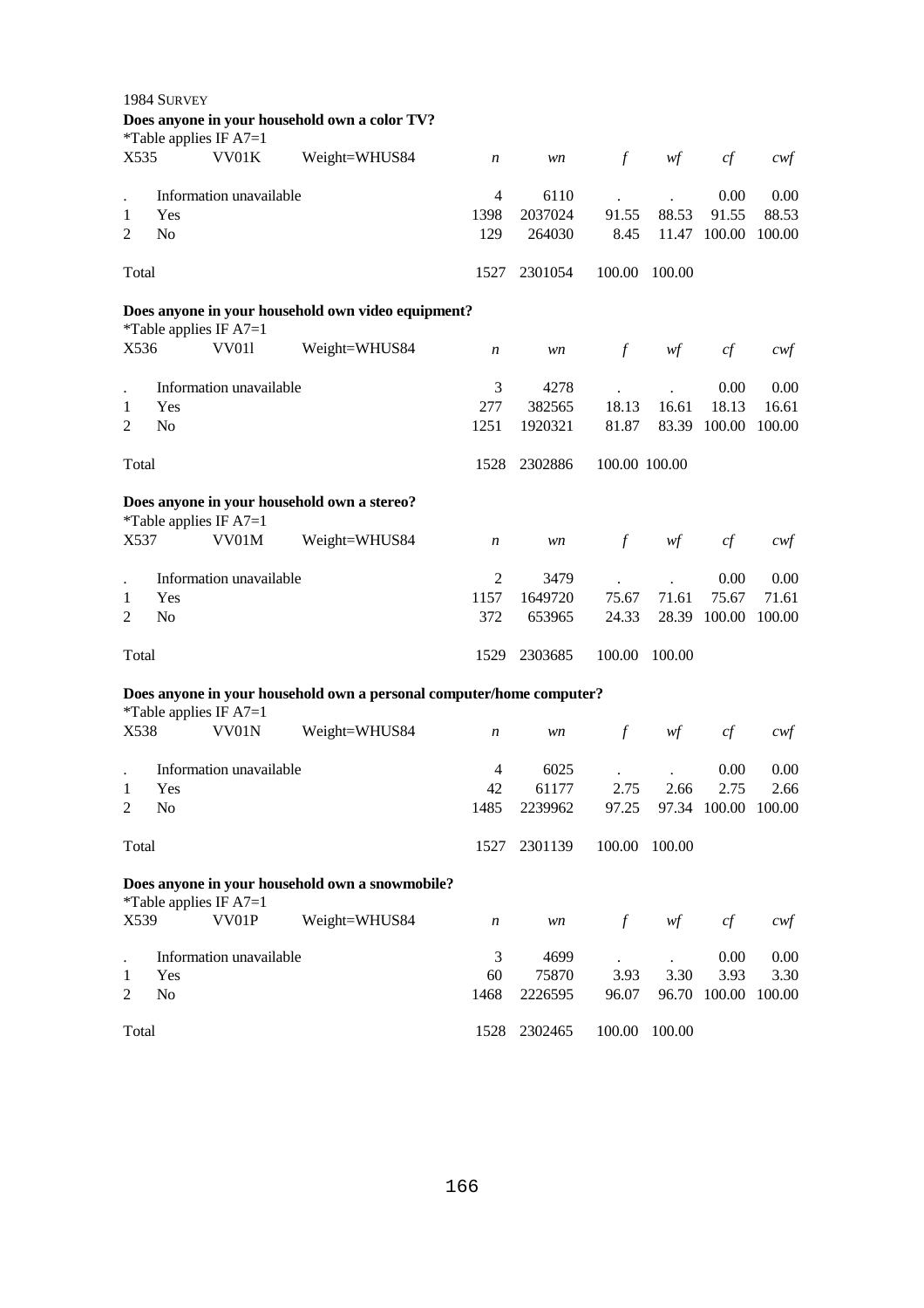PERSONAL INTERVIEWS

|                                | *Table applies IF $A7=1$               | Does anyone in your household own a motorcycle/moped?                                             |                  |                    |               |                |                    |                                       |
|--------------------------------|----------------------------------------|---------------------------------------------------------------------------------------------------|------------------|--------------------|---------------|----------------|--------------------|---------------------------------------|
| X540                           | VV <sub>01</sub> Q                     | Weight=WHUS84                                                                                     | $\boldsymbol{n}$ | wn                 | $\int$        | wf             | cf                 | cwt                                   |
|                                | Information unavailable                |                                                                                                   | 6                | 9912               |               |                | 0.00               | 0.00                                  |
| 1                              | Yes                                    |                                                                                                   | 214              | 282862             | 14.03         | 12.31          | 14.03              | 12.31                                 |
| 2                              | N <sub>o</sub>                         |                                                                                                   | 1311             | 2014390            | 85.97         |                | 87.69 100.00       | 100.00                                |
| Total                          |                                        |                                                                                                   | 1525             | 2297252            | 100.00        | 100.00         |                    |                                       |
|                                | <b>Swedish crowns?</b>                 | Does anyone in your household own a musical instrument with a purchase value of more than 500     |                  |                    |               |                |                    |                                       |
|                                | *Table applies IF $A7=1$               |                                                                                                   |                  |                    |               |                |                    |                                       |
| X541                           | VV01R                                  | Weight=WHUS84                                                                                     | $\boldsymbol{n}$ | wn                 | $\int$        | wf             | cf                 | cwt                                   |
|                                | Information unavailable                |                                                                                                   | 2                | 3394               |               |                | 0.00               | 0.00                                  |
| 1                              | Yes                                    |                                                                                                   | 557              | 784567             | 36.43         | 34.06          | 36.43              | 34.06                                 |
| $\overline{2}$                 | N <sub>o</sub>                         |                                                                                                   | 969              | 1515314            | 63.37         | 65.78          | 99.80              | 99.83                                 |
| 3                              | Uncertain, doesn't know                |                                                                                                   | 3                | 3889               | 0.20          |                | 0.17 100.00        | 100.00                                |
| Total                          |                                        |                                                                                                   | 1529             | 2303770            | 100.00        | 100.00         |                    |                                       |
|                                |                                        |                                                                                                   |                  |                    |               |                |                    |                                       |
|                                |                                        | Does anyone in your household own a camera/film camera with a purchase value of more than 500     |                  |                    |               |                |                    |                                       |
|                                | <b>Swedish crowns?</b>                 |                                                                                                   |                  |                    |               |                |                    |                                       |
|                                | *Table applies IF $A7=1$               |                                                                                                   |                  |                    |               |                |                    |                                       |
| X542                           | VV01S                                  | Weight=WHUS84                                                                                     | $\boldsymbol{n}$ | wn                 | $\int$        | wf             | cf                 | cwf                                   |
|                                | Information unavailable                |                                                                                                   | 1                | 923                |               |                | 0.00               | 0.00                                  |
| 1                              | Yes                                    |                                                                                                   | 747              | 1043347            | 48.82         | 45.24          | 48.82              | 45.24                                 |
| $\overline{2}$                 | N <sub>o</sub>                         |                                                                                                   | 779              | 1256588            | 50.92         | 54.49          | 99.74              | 99.73                                 |
| 3                              | Uncertain, doesn't know                |                                                                                                   | $\overline{4}$   | 6306               | 0.26          |                | 0.27 100.00 100.00 |                                       |
| Total                          |                                        |                                                                                                   | 1530             | 2306241            | 100.00 100.00 |                |                    |                                       |
|                                |                                        | Does anyone in your household own sports equipment with a purchase value of more than 500 Swedish |                  |                    |               |                |                    |                                       |
|                                | crowns?                                |                                                                                                   |                  |                    |               |                |                    |                                       |
|                                | *Table applies IF $A7=1$<br>X543 VV01T | Weight=WHUS84                                                                                     | $\boldsymbol{n}$ | wn                 |               | f $wf$ cf      |                    | $\mathcal{C} \mathcal{W} \mathcal{F}$ |
| $\ddot{\phantom{a}}$           | Information unavailable                |                                                                                                   | $\mathbf{1}$     |                    |               |                |                    |                                       |
|                                |                                        |                                                                                                   |                  | 923                | 48.24         |                | 0.00               | 0.00                                  |
| $\mathbf{1}$<br>$\overline{2}$ | Yes<br>No                              |                                                                                                   | 738<br>790       | 1026034<br>1277752 | 51.63         | 44.49<br>55.40 | 48.24<br>99.87     | 44.49<br>99.89                        |

167

1530 2306241 100.00 100.00

3 Uncertain, doesn't know

Total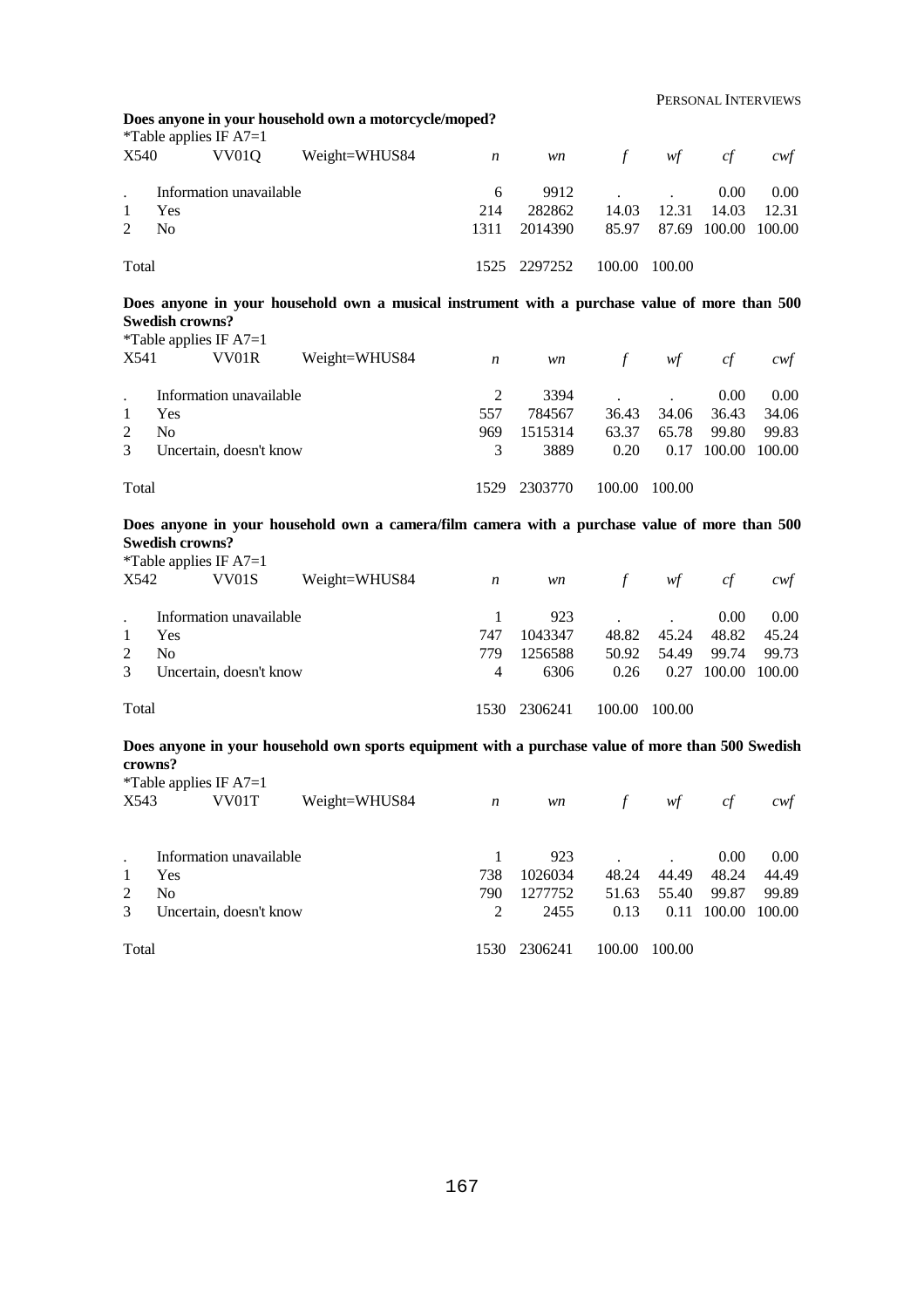**Does anyone in your household own hobby equipment with a purchase value of more than 1000 Swedish crowns?** 

 $*$ Table applies IF  $\Lambda$ 7-1

|       | $\pm$ 1 ave applies in $A/-1$ |               |      |         |               |             |        |                   |
|-------|-------------------------------|---------------|------|---------|---------------|-------------|--------|-------------------|
| X544  | VV01U                         | Weight=WHUS84 | n    | wn      | $\mathcal{L}$ | wf          | сf     | cwt               |
|       | Information unavailable       |               |      | 2142    |               |             | 0.00   | 0.00 <sub>1</sub> |
|       | Yes                           |               | 506  | 703049  | 33.09         | 30.50       | 33.09  | 30.50             |
| 2     | No                            |               | 1020 | 1598192 | 66.71         | 69.34       | 99.80  | 99.84             |
| 3     | Uncertain, doesn't know       |               | 3781 | 0.20    |               | 0.16 100.00 | 100.00 |                   |
| Total |                               |               | 1529 | 2305022 | 100.00        | 100.00      |        |                   |

**Does anyone in your household own gardening machinery with a purchase price of more than 1000 Swedish crowns?** 

| X545          |                         | *Table applies IF $A7=1$<br>VV01V | Weight=WHUS84 |      |         | $\sqrt{f}$ |        | сf     | cwt    |
|---------------|-------------------------|-----------------------------------|---------------|------|---------|------------|--------|--------|--------|
|               |                         |                                   |               | n    | wn      |            | wf     |        |        |
|               |                         | Information unavailable           |               | 2    | 3394    |            |        | 0.00   | 0.00   |
|               | Yes                     |                                   |               | 435  | 566849  | 28.45      | 24.61  | 28.45  | 24.61  |
| 2             | No                      |                                   |               | 1092 | 1734406 | 71.42      | 75.29  | 99.87  | 99.89  |
| $\mathcal{E}$ | Uncertain, doesn't know |                                   |               | 2    | 2515    | 0.13       | 0.11   | 100.00 | 100.00 |
| Total         |                         |                                   |               | 1529 | 2303770 | 100.00     | 100.00 |        |        |

**Does anyone in your household own antique furniture, other antiques or art objects with a market value of more than 10000 Swedish crowns?** 

\*Table applies IF  $A7=1$ 

| X546                        | $1 \text{ and } \text{up}$ applies $\text{II}$ $1 \text{I}$<br>VV01X | Weight=WHUS84 | n    | wn      | $\mathcal{F}$ | wf     | cf     | cwt    |
|-----------------------------|----------------------------------------------------------------------|---------------|------|---------|---------------|--------|--------|--------|
|                             | Information unavailable                                              |               | 2    | 3394    |               |        | 0.00   | 0.00   |
|                             | Yes                                                                  |               | 243  | 337098  | 15.89         | 14.63  | 15.89  | 14.63  |
| $\mathcal{D}_{\mathcal{L}}$ | N <sub>0</sub>                                                       |               | 1259 | 1925238 | 82.34         | 83.57  | 98.23  | 98.20  |
| $\mathcal{E}$               | Uncertain, doesn't know                                              |               | 27   | 41434   | 1.77          | 1.80   | 100.00 | 100.00 |
| Total                       |                                                                      |               | 1529 | 2303770 | 100.00        | 100.00 |        |        |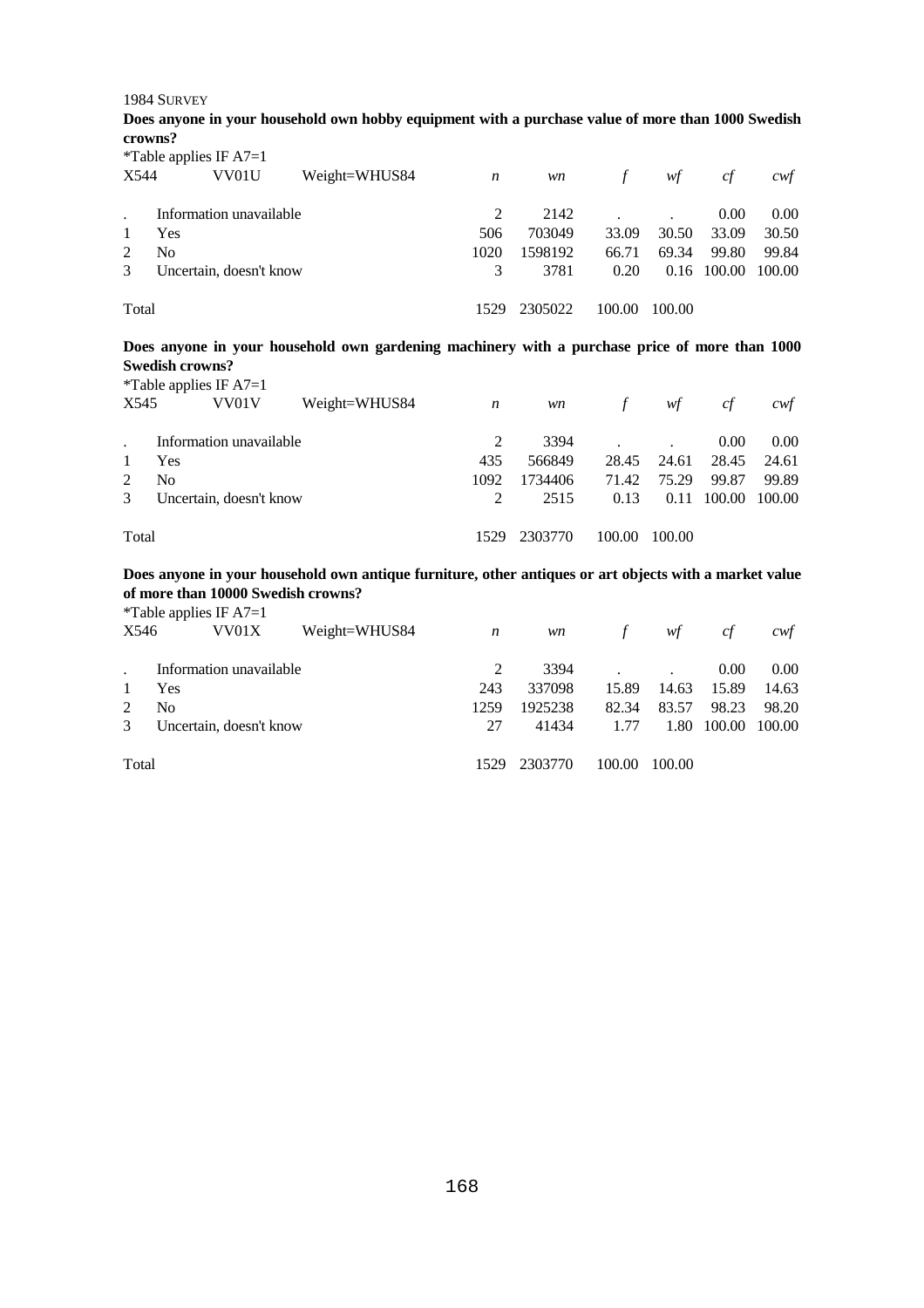PERSONAL INTERVIEWS

**Finally, we would like to ask you about where you and your household do your shopping for everyday commodities. Where does your household do its shopping for groceries and other everyday needs?**  The table refers to the NUMBER of different stores where the household shops for its everyday needs. \*Table applies IF A7=1

| X547             |         | N                                                                   |       | Weight=WHUS84                                | n                | wn                | $\boldsymbol{f}$ | wf                                     | cf     | $c \mathcal{w} f$ |
|------------------|---------|---------------------------------------------------------------------|-------|----------------------------------------------|------------------|-------------------|------------------|----------------------------------------|--------|-------------------|
| $\boldsymbol{0}$ |         |                                                                     |       |                                              | $\mathfrak{2}$   | 2160              | 0.13             | 0.09                                   | 0.13   | 0.09              |
| 1                |         |                                                                     |       |                                              | 408              | 621321            | 26.65            | 26.93                                  | 26.78  | 27.02             |
| $\overline{c}$   |         |                                                                     |       |                                              | 468              | 710946            | 30.57            | 30.81                                  | 57.35  | 57.84             |
| 3                |         |                                                                     |       |                                              | 270              | 398426            | 17.64            | 17.27                                  | 74.98  | 75.11             |
| $\overline{4}$   |         |                                                                     |       |                                              | 179              | 278767            | 11.69            | 12.08                                  | 86.68  | 87.19             |
| $\mathfrak s$    |         |                                                                     |       |                                              | 86               | 127809            | 5.62             | 5.54                                   | 92.29  | 92.73             |
| 6                |         |                                                                     |       |                                              | 48               | 68050             | 3.14             | 2.95                                   | 95.43  | 95.68             |
| 7                |         |                                                                     |       |                                              | 36               | 47697             | 2.35             | 2.07                                   | 97.78  | 97.75             |
| $8\,$            |         |                                                                     |       |                                              | 11               | 16249             | 0.72             | 0.70                                   | 98.50  | 98.45             |
| 9                |         |                                                                     |       |                                              | 11               | 18227             | 0.72             | 0.79                                   | 99.22  | 99.24             |
| 10               |         |                                                                     |       |                                              | 6                | 10876             | 0.39             | 0.47                                   | 99.61  | 99.71             |
| 12               |         |                                                                     |       |                                              | 3                | 2767              | 0.20             | 0.12                                   | 99.80  | 99.83             |
| 13               |         |                                                                     |       |                                              | 1                | 1216              | 0.07             | 0.05                                   | 99.87  | 99.89             |
| 14               |         |                                                                     |       |                                              | 1                | 1343              | 0.07             | 0.06                                   | 99.93  | 99.94             |
| 17               |         |                                                                     |       |                                              | $\mathbf{1}$     | 1310              | 0.07             | 0.06                                   | 100.00 | 100.00            |
|                  |         |                                                                     |       |                                              |                  |                   |                  |                                        |        |                   |
| Total            |         |                                                                     |       |                                              | 1531             | 2307164           | 100.00           | 100.00                                 |        |                   |
| Mean             |         |                                                                     | 2.70  | Std deviation                                |                  |                   | 1.81             |                                        |        |                   |
|                  | Maximum |                                                                     | 17.00 | Upper quartile                               |                  |                   | 4.00             |                                        |        |                   |
| Median           |         |                                                                     | 2.00  | Lower quartile                               |                  |                   | 1.00             |                                        |        |                   |
|                  | Minimum |                                                                     | 0.00  |                                              |                  |                   |                  |                                        |        |                   |
| X548             |         | <b>DOMUS</b> department store<br>*Table applies IF $A7=1$<br>VV0201 |       | Weight=WHUS84                                | $\boldsymbol{n}$ | wn                | $\boldsymbol{f}$ | $\mathcal{W}\hspace{-0.5mm}\textit{f}$ | cf     | $c$ wf            |
|                  |         |                                                                     |       | Not one of the places where respondent shops | 988              | 1521227           |                  |                                        | 0.00   | 0.00              |
| 1                |         | DOMUS department store                                              |       |                                              | 543              | 785937            | 100.00           | 100.00                                 | 100.00 | 100.00            |
| Total            |         |                                                                     |       |                                              | 543              | 785937            | 100.00           | 100.00                                 |        |                   |
|                  |         | <b>TEMPO</b> department store<br>*Table applies IF $A7=1$           |       |                                              |                  |                   |                  |                                        |        |                   |
| X549             |         | VV0202                                                              |       | Weight=WHUS84                                | n                | wn                |                  | wf                                     | cf     | cwt               |
| 2                |         | TEMPO department store                                              |       | Not one of the places where respondent shops | 1181<br>350      | 1778135<br>529029 |                  | 100.00 100.00 100.00                   | 0.00   | 0.00<br>100.00    |
| Total            |         |                                                                     |       |                                              | 350              | 529029            | 100.00           | 100.00                                 |        |                   |
| X550             |         | NK department store<br>*Table applies IF $A7=1$<br>VV0203           |       | Weight=WHUS84                                | n                | wn                | $\int$           | $\mathcal{W}\hspace{-0.5mm}\mathit{f}$ | cf     | cwf               |
|                  |         |                                                                     |       |                                              |                  |                   |                  |                                        |        |                   |
| 3                |         | NK department store                                                 |       | Not one of the places where respondent shops | 1497<br>34       | 2256075<br>51089  |                  | 100.00 100.00 100.00                   | 0.00   | 0.00<br>100.00    |
| Total            |         |                                                                     |       |                                              | 34               | 51089             | 100.00           | 100.00                                 |        |                   |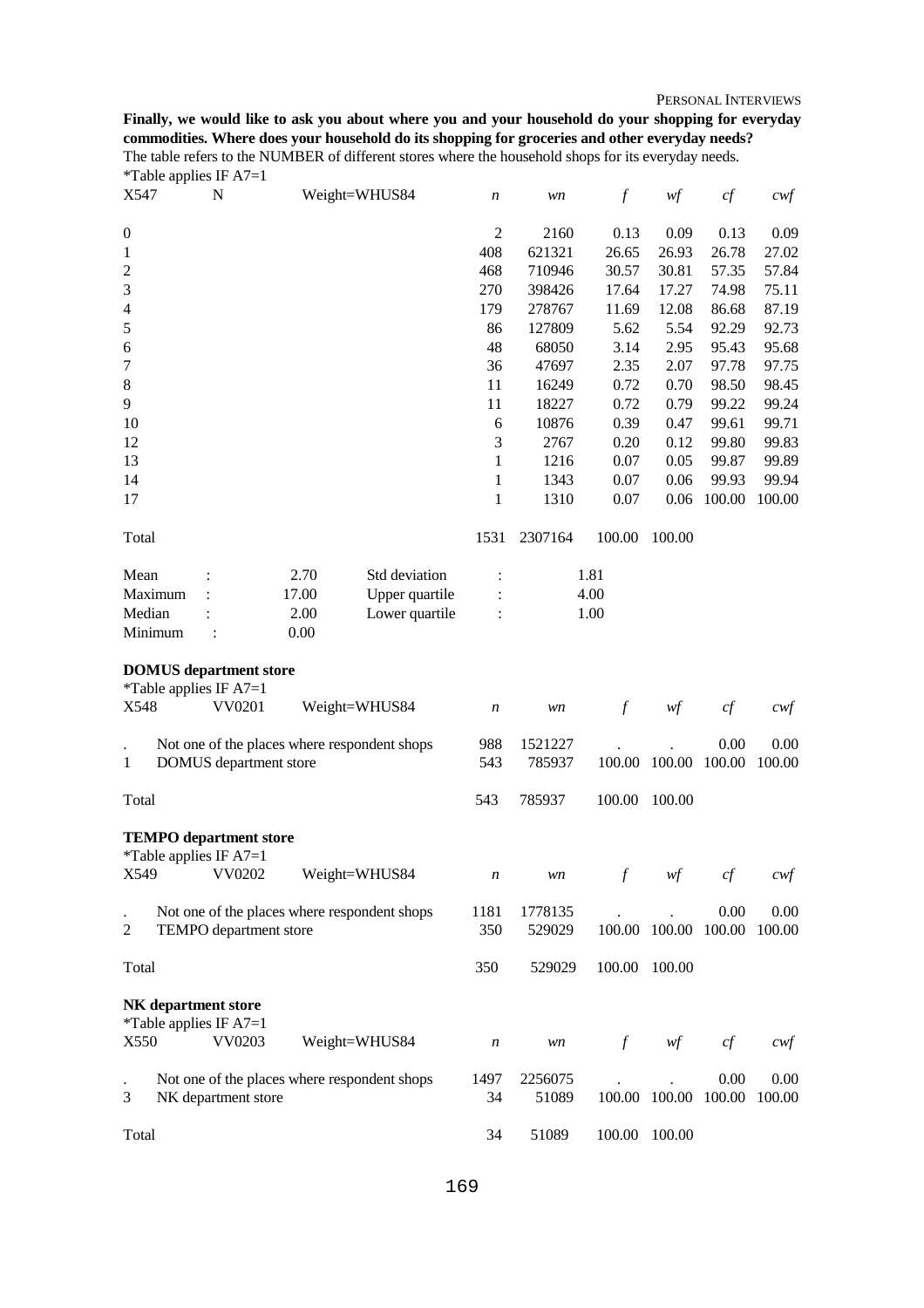| 1984 SURVEY<br>Åhlens department store<br>*Table applies IF $A7=1$                        |                  |                   |               |               |                |                |
|-------------------------------------------------------------------------------------------|------------------|-------------------|---------------|---------------|----------------|----------------|
| X551<br>VV0204<br>Weight=WHUS84                                                           | n                | wn                | $\mathcal{f}$ | wf            | cf             | cwf            |
| Not one of the places where respondent shops<br>Åhlens department store<br>$\overline{4}$ | 1429<br>102      | 2134676<br>172488 | 100.00        | 100.00        | 0.00<br>100.00 | 0.00<br>100.00 |
| Total                                                                                     | 102              | 172488            | 100.00        | 100.00        |                |                |
| <b>OBS!</b> superstore<br>*Table applies IF $A7=1$                                        |                  |                   |               |               |                |                |
| VV0205<br>X552<br>Weight=WHUS84                                                           | $\boldsymbol{n}$ | wn                | $\int$        | wf            | cf             | $c$ wf         |
| Not one of the places where respondent shops<br>5<br>Obs! superstore                      | 1277<br>254      | 1950200<br>356964 | 100.00        | 100.00        | 0.00<br>100.00 | 0.00<br>100.00 |
| Total                                                                                     | 254              | 356964            | 100.00        | 100.00        |                |                |
| <b>B&amp;W</b> superstore<br>*Table applies IF $A7=1$                                     |                  |                   |               |               |                |                |
| VV0206<br>X553<br>Weight=WHUS84                                                           | $\boldsymbol{n}$ | wn                | $\int$        | wf            | cf             | cwt            |
| Not one of the places where respondent shops<br>B&W superstore<br>6                       | 1378<br>153      | 2089194<br>217970 | 100.00        | 100.00        | 0.00<br>100.00 | 0.00<br>100.00 |
| Total                                                                                     | 153              | 217970            | 100.00        | 100.00        |                |                |
| Other department store or superstore                                                      |                  |                   |               |               |                |                |
| *Table applies IF A7=1<br>X554<br>VV0207<br>Weight=WHUS84                                 | $\boldsymbol{n}$ | wn                | $\int$        | wf            | cf             | cwt            |
| Not one of the places where respondent shops<br>7<br>Other department store or superstore | 1399<br>132      | 2125684<br>181480 | 100.00        | 100.00        | 0.00<br>100.00 | 0.00<br>100.00 |
| Total                                                                                     | 132              | 181480            | 100.00        | 100.00        |                |                |
| Konsum (co-operative) store                                                               |                  |                   |               |               |                |                |
| *Table applies IF $A7=1$<br>X555<br><b>VV0208</b><br>Weight=WHUS84                        | $\boldsymbol{n}$ | wn                | $\mathcal{f}$ | wf            | cf             | $c$ wf         |
| Not one of the places where respondent shops<br>8<br>Konsum store                         | 1092<br>439      | 1623870<br>683294 |               | 100.00 100.00 | 0.00<br>100.00 | 0.00<br>100.00 |
| Total                                                                                     | 439              | 683294            | 100.00        | 100.00        |                |                |
| Konsum Servus (co-operative) store                                                        |                  |                   |               |               |                |                |
| *Table applies IF $A7=1$<br>VV0209<br>X556<br>Weight=WHUS84                               | $\boldsymbol{n}$ | wn                | $\int$        | wf            | cf             | $c$ wf         |
| Not one of the places where respondent shops<br>9<br>Konsum Servus store                  | 1374<br>157      | 2056962<br>250202 |               | 100.00 100.00 | 0.00<br>100.00 | 0.00<br>100.00 |
| Total                                                                                     | 157              | 250202            | 100.00        | 100.00        |                |                |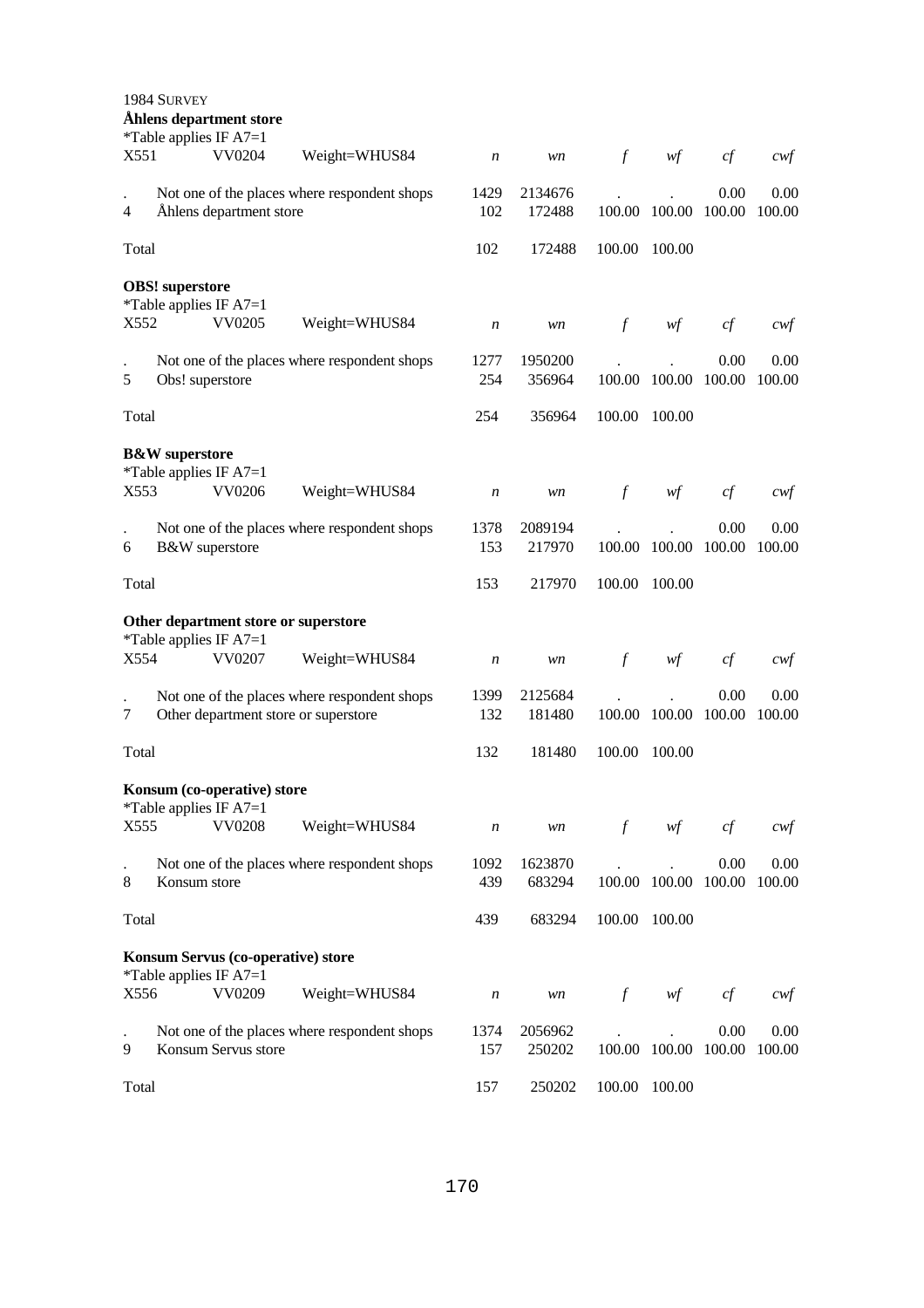|       | <b>ICA</b> store                                                 |                                         |                                |                        |        |                            |            |                                     |
|-------|------------------------------------------------------------------|-----------------------------------------|--------------------------------|------------------------|--------|----------------------------|------------|-------------------------------------|
| X557  | *Table applies IF $A7=1$<br>VV0210                               | Weight=WHUS84                           | n                              | wn                     | $\int$ | wf                         | cf         | $c$ wf                              |
| 10    | Not one of the places where respondent shops<br><b>ICA</b> store |                                         | 429<br>1102                    | 680035<br>1627129      |        | 100.00 100.00 100.00       | 0.00       | 0.00<br>100.00                      |
| Total |                                                                  |                                         | 1102                           | 1627129                | 100.00 | 100.00                     |            |                                     |
| X558  | <b>ICA</b> jour<br>*Table applies IF $A7=1$<br>VV0211            | Weight=WHUS84                           | n                              | wn                     | $\int$ | wf                         | cf         | $c$ wf                              |
| 11    | Not one of the places where respondent shops<br>ICA jour         |                                         | 1452<br>79                     | 2177831<br>129333      |        | 100.00 100.00 100.00       | 0.00       | 0.00<br>100.00                      |
| Total |                                                                  |                                         | 79                             | 129333                 | 100.00 | 100.00                     |            |                                     |
| X559  | Vivo/Favör store<br>*Table applies IF $A7=1$<br>VV0212           | Weight=WHUS84                           | $\boldsymbol{n}$               | wn                     | $\int$ | wf                         | cf         | cwt                                 |
| 12    | Not one of the places where respondent shops<br>Vivo/Favör store |                                         | 1217<br>314                    | 1824633<br>482531      |        | 100.00 100.00 100.00       | 0.00       | 0.00<br>100.00                      |
| Total |                                                                  |                                         | 314                            | 482531                 | 100.00 | 100.00                     |            |                                     |
|       | Vivo Jour, Minilivs, NÄRÖPPET, MATÖPPET                          |                                         |                                |                        |        |                            |            |                                     |
| X560  | *Table applies IF $A7=1$<br>VV0213                               | Weight=WHUS84                           | $\boldsymbol{n}$               | wn                     | $\int$ | wf                         | cf         | cwt                                 |
| 13    | Not one of the places where respondent shops                     | Vivo Jour, Minilivs, NÄRÖPPET, MATÖPPET | 1457<br>74                     | 2184857<br>122307      |        | 100.00 100.00 100.00       | 0.00       | 0.00<br>100.00                      |
| Total |                                                                  |                                         | 74                             | 122307                 | 100.00 | 100.00                     |            |                                     |
| X561  | Pia Närköp<br>*Table applies IF $A7=1$<br>VV0214                 | Weight=WHUS84                           |                                |                        |        |                            |            |                                     |
| 14    | Not one of the places where respondent shops<br>Pia Närköp       |                                         | $\boldsymbol{n}$<br>1495<br>36 | wn<br>2254005<br>53159 | $\int$ | wf<br>100.00 100.00 100.00 | cf<br>0.00 | $c \mathcal{w}$ f<br>0.00<br>100.00 |
| Total |                                                                  |                                         | 36                             | 53159                  | 100.00 | 100.00                     |            |                                     |
|       | Metro store                                                      |                                         |                                |                        |        |                            |            |                                     |
| X562  | *Table applies IF $A7=1$<br>VV0215                               | Weight=WHUS84                           | $\boldsymbol{n}$               | wn                     | $\int$ | wf                         | cf         | $c$ wf                              |
| 15    | Not one of the places where respondent shops<br>Metro store      |                                         | 1457<br>74                     | 2195653<br>111511      |        | 100.00 100.00 100.00       | 0.00       | 0.00<br>100.00                      |
| Total |                                                                  |                                         | 74                             | 111511                 | 100.00 | 100.00                     |            |                                     |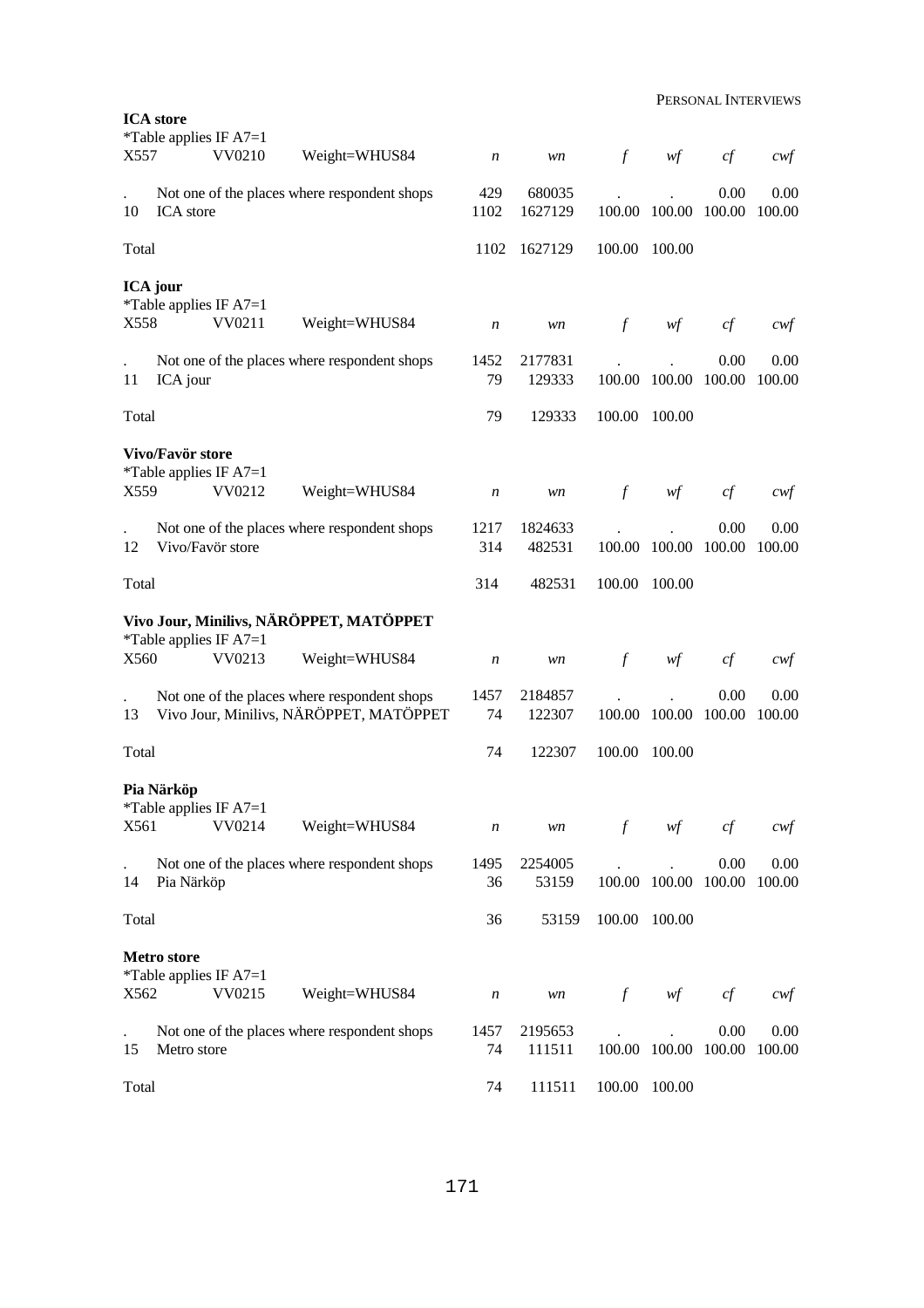| X563  | 1984 SURVEY<br>NU-HEMKÖP<br>*Table applies IF $A7=1$ | VV0216 | Weight=WHUS84                                                                                                                                                   | $\boldsymbol{n}$ | wn                | $\int$        | wf     | cf             | cwt            |
|-------|------------------------------------------------------|--------|-----------------------------------------------------------------------------------------------------------------------------------------------------------------|------------------|-------------------|---------------|--------|----------------|----------------|
| 16    | NU-HEMKÖP                                            |        | Not one of the places where respondent shops                                                                                                                    | 1459<br>72       | 2206088<br>101076 | 100.00        | 100.00 | 0.00<br>100.00 | 0.00<br>100.00 |
| Total |                                                      |        |                                                                                                                                                                 | 72               | 101076            | 100.00        | 100.00 |                |                |
| X564  | <b>Gas stations</b><br>*Table applies IF A7=1        | VV0217 | Weight=WHUS84                                                                                                                                                   | $\boldsymbol{n}$ | wn                | $\mathcal{f}$ | wf     | cf             | cwt            |
| 17    | Gas stations                                         |        | Not one of the places where respondent shops                                                                                                                    | 1428<br>103      | 2161794<br>145370 | 100.00        | 100.00 | 0.00<br>100.00 | 0.00<br>100.00 |
| Total |                                                      |        |                                                                                                                                                                 | 103              | 145370            | 100.00        | 100.00 |                |                |
| X565  | <b>Other store</b><br>*Table applies IF $A7=1$       | VV0218 | Weight=WHUS84                                                                                                                                                   | $\boldsymbol{n}$ | wn                | $\int$        | wf     | cf             | cwt            |
| 18    | Other store                                          |        | Not one of the places where respondent shops                                                                                                                    | 1382<br>149      | 2080371<br>226793 | 100.00        | 100.00 | 0.00<br>100.00 | 0.00<br>100.00 |
| Total |                                                      |        |                                                                                                                                                                 | 149              | 226793            | 100.00        | 100.00 |                |                |
|       |                                                      |        | Do you do most of your shopping for everyday needs in one store, or do you go shopping at several<br>different places rather than at a particular "main store"? |                  |                   |               |        |                |                |

|       |                          |                         | *Table applies IF A7=1 AND $X547>1$ |      |         |               |              |       |        |
|-------|--------------------------|-------------------------|-------------------------------------|------|---------|---------------|--------------|-------|--------|
| X566  |                          | VV <sub>03</sub>        | Weight=WHUS84                       | n    | wn      | $\mathcal{F}$ | wf           | cf    | cwt    |
|       |                          | Information unavailable |                                     |      | 1326    |               |              | 0.00  | 0.00   |
|       |                          | Mostly in one store     |                                     | 750  | 1110436 | 66.96         | 66.00        | 66.96 | 66.00  |
| 2     | Several different stores |                         |                                     | 370  | 571921  | 33.04         | 34.00 100.00 |       | 100.00 |
| Total |                          |                         |                                     | 1120 | 1682357 | 100.00        | 100.00       |       |        |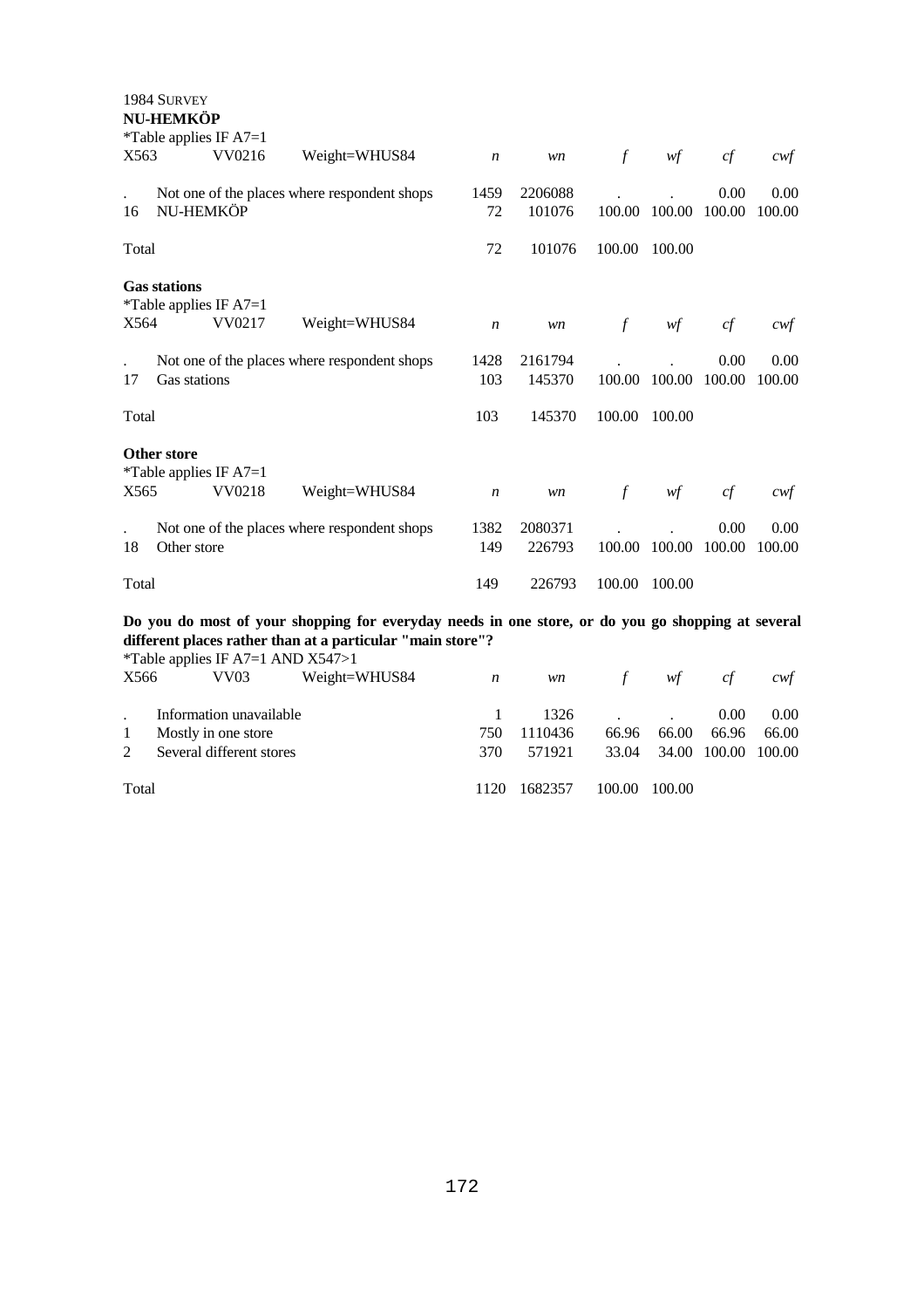PERSONAL INTERVIEWS

## **Where does your household do most of its shopping for everyday needs in terms of money spent?**

|                | *Table applies IF A7=1 AND $X566=1$          |                  |         |                  |        |        |        |
|----------------|----------------------------------------------|------------------|---------|------------------|--------|--------|--------|
| X567           | <b>HUVBUT</b><br>Weight=WHUS84               | $\boldsymbol{n}$ | wn      | $\boldsymbol{f}$ | wf     | cf     | $c$ wf |
|                |                                              |                  |         |                  |        |        |        |
|                | Not one of the places where respondent shops | 22               | 29768   |                  |        | 0.00   | 0.00   |
| 1              | DOMUS department store                       | 50               | 70848   | 6.87             | 6.56   | 6.87   | 6.56   |
| 2              | TEMPO department store                       | 21               | 33713   | 2.88             | 3.12   | 9.75   | 9.68   |
| $\overline{4}$ | Åhlens department store                      | 8                | 18034   | 1.10             | 1.67   | 10.85  | 11.34  |
| 5              | OBS! superstore                              | 39               | 49326   | 5.36             | 4.56   | 16.21  | 15.91  |
| 6              | B&W superstore                               | 15               | 21337   | 2.06             | 1.97   | 18.27  | 17.88  |
| 7              | Other department store or superstore         | 22               | 27000   | 3.02             | 2.50   | 21.29  | 20.38  |
| 8              | Konsum store                                 | 94               | 144581  | 12.91            | 13.38  | 34.20  | 33.76  |
| 9              | Konsum Servus store                          | 21               | 31772   | 2.88             | 2.94   | 37.09  | 36.70  |
| 10             | <b>ICA</b> store                             | 328              | 475181  | 45.05            | 43.97  | 82.14  | 80.67  |
| 11             | ICA-jour                                     | 5                | 8221    | 0.69             | 0.76   | 82.83  | 81.43  |
| 12             | Vivo/Favör store                             | 73               | 120901  | 10.03            | 11.19  | 92.86  | 92.62  |
| 13             | Vivo Jour, Minilivs, NÄRÖPPET,               | 4                | 8897    | 0.55             | 0.82   | 93.41  | 93.44  |
|                | <b>MATÖPPET</b>                              |                  |         |                  |        |        |        |
| 14             | Pia Närköp                                   | 1                | 694     | 0.14             | 0.06   | 93.54  | 93.51  |
| 15             | Metro store                                  | 10               | 16746   | 1.37             | 1.55   | 94.92  | 95.06  |
| 16             | NU-HEMKÖP                                    | 12               | 19357   | 1.65             | 1.79   | 96.57  | 96.85  |
| 17             | Gas stations                                 | 1                | 1319    | 0.14             | 0.12   | 96.70  | 96.97  |
| 18             | Other store                                  | 24               | 32741   | 3.30             | 3.03   | 100.00 | 100.00 |
|                |                                              |                  |         |                  |        |        |        |
| Total          |                                              | 728              | 1080668 | 100.00           | 100.00 |        |        |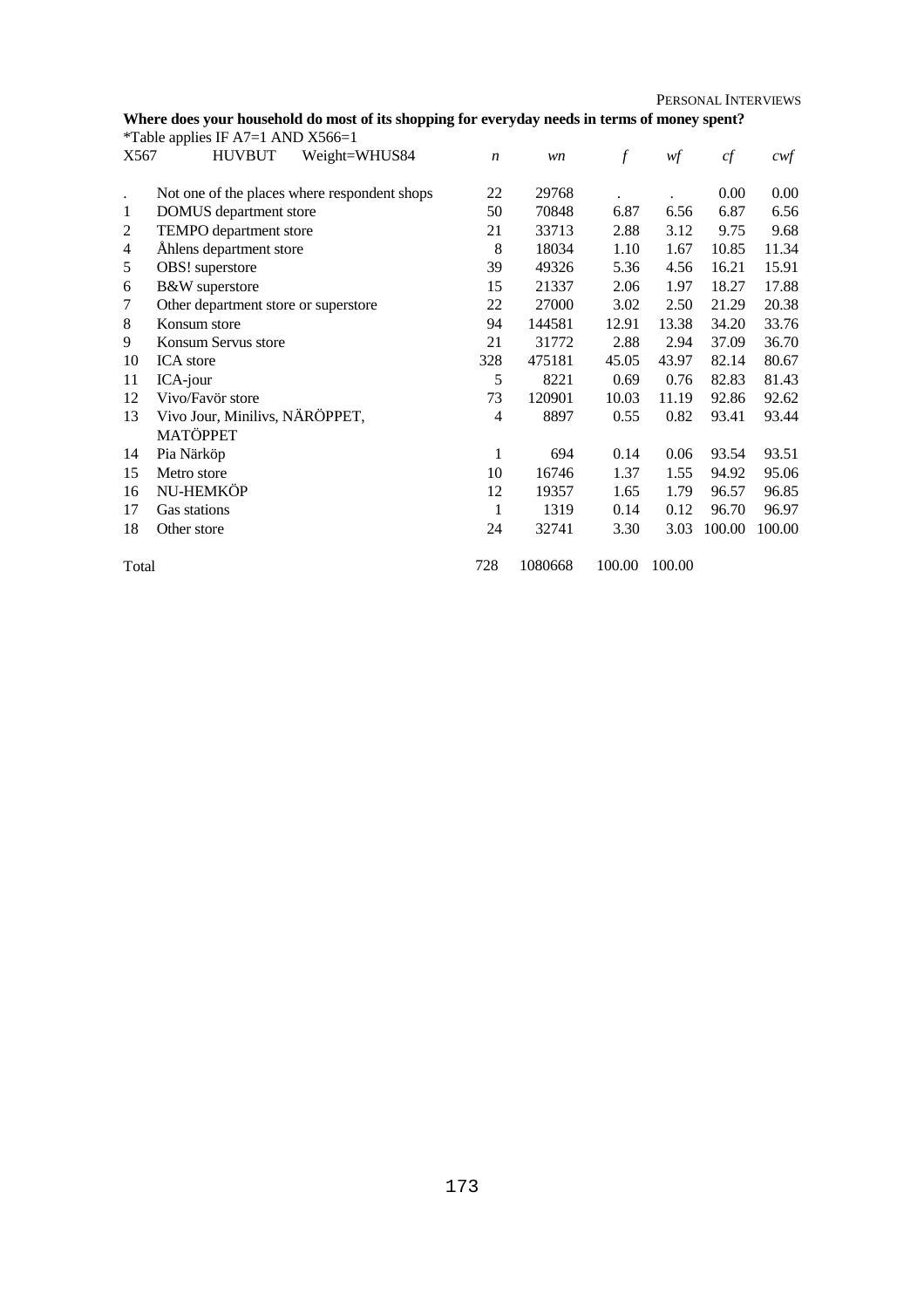# **2.3 Questionnaires - 1984**

Questionnaire completed once per household except for section dealing with income and assets.

## **2.3.1 Financing of current home**

Section completed for households owning their home or share in tenant-owners' association.

## **How did your household obtain your current home?**

|         |                 |                         | *Table applies IF A7=1 AND 2 $\lt$ =X421 $\lt$ =5 |                                               |                  |         |               |        |        |                   |
|---------|-----------------|-------------------------|---------------------------------------------------|-----------------------------------------------|------------------|---------|---------------|--------|--------|-------------------|
| X570    |                 | QU01                    |                                                   | Weight=WHUS84                                 | $\boldsymbol{n}$ | wn      | $\mathcal{f}$ | wf     | cf     | $c \mathsf{w} f$  |
|         |                 | Information unavailable |                                                   |                                               | 102              | 150145  |               |        | 0.00   | 0.00              |
| 1       | Purchase        |                         |                                                   |                                               | 692              | 951899  | 76.38         | 77.38  | 76.38  | 77.38             |
| 2       |                 | Inheritance, gift etc.  |                                                   |                                               | 27               | 43709   | 2.98          | 3.55   | 79.36  | 80.94             |
| 3       | <b>Building</b> |                         |                                                   |                                               | 187              | 234479  | 20.64         | 19.06  | 100.00 | 100.00            |
| Total   |                 |                         |                                                   |                                               | 906              | 1230087 | 100.00        | 100.00 |        |                   |
|         |                 |                         |                                                   | What year did you purchase your current home? |                  |         |               |        |        |                   |
|         |                 |                         | *Table applies IF A8=1 AND X570=1                 |                                               |                  |         |               |        |        |                   |
| X571    |                 | QU <sub>02</sub>        |                                                   | Weight=WHUS84                                 | $\boldsymbol{n}$ | wn      | $\mathcal{f}$ | wf     | cf     | $c \mathcal{w} f$ |
|         |                 | Information unavailable |                                                   |                                               | $\tau$           | 9009    |               |        | 0.00   | 0.00              |
| 25-29   |                 |                         |                                                   |                                               | $\mathbf{1}$     | 1211    | 0.15          | 0.13   | 0.15   | 0.13              |
| 30-34   |                 |                         |                                                   |                                               | 1                | 1206    | 0.15          | 0.13   | 0.29   | 0.26              |
| 35-39   |                 |                         |                                                   |                                               | 3                | 5636    | 0.44          | 0.60   | 0.73   | 0.85              |
| 40-44   |                 |                         |                                                   |                                               | 8                | 9453    | 1.17          | 1.00   | 1.90   | 1.86              |
| 45-49   |                 |                         |                                                   |                                               | 15               | 25770   | 2.19          | 2.73   | 4.09   | 4.59              |
| 50-54   |                 |                         |                                                   |                                               | 16               | 23073   | 2.34          | 2.45   | 6.42   | 7.04              |
| 55-59   |                 |                         |                                                   |                                               | 25               | 32750   | 3.65          | 3.47   | 10.07  | 10.51             |
| 60-64   |                 |                         |                                                   |                                               | 52               | 60140   | 7.59          | 6.38   | 17.66  | 16.89             |
| 65-69   |                 |                         |                                                   |                                               | 70               | 87943   | 10.22         | 9.33   | 27.88  | 26.22             |
| 70-74   |                 |                         |                                                   |                                               | 136              | 171114  | 19.85         | 18.15  | 47.74  | 44.36             |
| 75-79   |                 |                         |                                                   |                                               | 180              | 252497  | 26.28         | 26.78  | 74.01  | 71.14             |
| 80-84   |                 |                         |                                                   |                                               | 178              | 272097  | 25.99         | 28.86  | 100.00 | 100.00            |
| Total   |                 |                         |                                                   |                                               | 685              | 942890  | 100.00        | 100.00 |        |                   |
| Mean    |                 |                         | 72.87                                             | Std deviation                                 |                  |         | 9.94          |        |        |                   |
| Maximum |                 |                         | 84.00                                             | Upper quartile                                |                  |         | 80.00         |        |        |                   |
| Median  |                 |                         | 75.00                                             | Lower quartile                                |                  |         | 69.00         |        |        |                   |
| Minimum |                 |                         | 27.00                                             |                                               |                  |         |               |        |        |                   |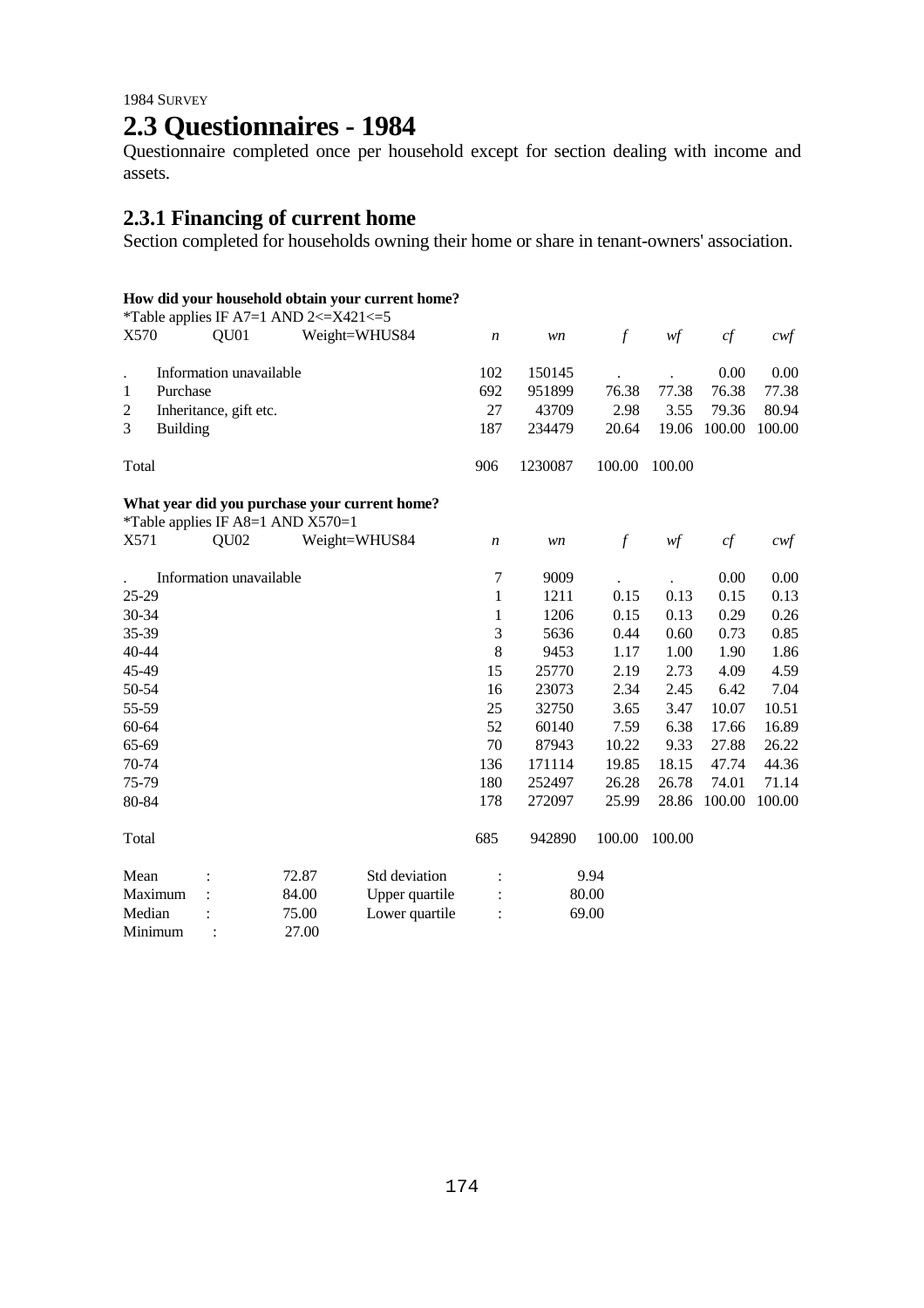## **What was the total price you paid when you purchased your current home?**

| <i>*</i> Table applies IF A8=1 AND $X570=1$ |                      |                         |               |                |                  |        |                  |        |        |        |
|---------------------------------------------|----------------------|-------------------------|---------------|----------------|------------------|--------|------------------|--------|--------|--------|
| X572                                        | QU <sub>03</sub>     |                         | Weight=WHUS84 |                | $\boldsymbol{n}$ | wn     | $\boldsymbol{f}$ | wf     | cf     | cwt    |
|                                             |                      | Information unavailable |               |                | 20               | 26043  |                  |        | 0.00   | 0.00   |
| -99999                                      |                      |                         |               |                | 277              | 413106 | 41.22            | 44.62  | 41.22  | 44.62  |
| 100000-199999                               |                      |                         |               |                | 153              | 195911 | 22.77            | 21.16  | 63.99  | 65.78  |
| 200000-299999                               |                      |                         |               |                | 95               | 124978 | 14.14            | 13.50  | 78.13  | 79.28  |
| 300000-399999                               |                      |                         |               |                | 84               | 107748 | 12.50            | 11.64  | 90.62  | 90.92  |
| 400000-499999                               |                      |                         |               |                | 44               | 59646  | 6.55             | 6.44   | 97.17  | 97.36  |
| 500000-599999                               |                      |                         |               |                | 9                | 11464  | 1.34             | 1.24   | 98.51  | 98.60  |
| 600000-699999                               |                      |                         |               |                | 8                | 10503  | 1.19             | 1.13   | 99.70  | 99.73  |
| 700000-799999                               |                      |                         |               |                | 1                | 1253   | 0.15             | 0.14   | 99.85  | 99.87  |
| 800000-899999                               |                      |                         |               |                | 1                | 1247   | 0.15             | 0.13   | 100.00 | 100.00 |
| Total                                       |                      |                         |               |                | 672              | 925856 | 100.00           | 100.00 |        |        |
| Mean                                        | $\ddot{\cdot}$       | 162065                  |               | Std deviation  | $\ddot{\cdot}$   | 151399 |                  |        |        |        |
| Maximum                                     | $\ddot{\phantom{a}}$ | 800000                  |               | Upper quartile | $\vdots$         | 270000 |                  |        |        |        |
| Median                                      |                      | 135000                  |               | Lower quartile | $\vdots$         | 40000  |                  |        |        |        |
| Minimum                                     |                      | 1000                    |               |                |                  |        |                  |        |        |        |

**A purchase can be financed in various ways** - **through one's own funds, a bank loan, etc. How much of the total price of your current home was financed through** - **YOUR OWN CASH FUNDS?** 

| *Table applies IF A8=1 AND $X570=1$ |       |                         |                |                      |          |                  |        |        |        |
|-------------------------------------|-------|-------------------------|----------------|----------------------|----------|------------------|--------|--------|--------|
| X573                                | QU04A |                         | Weight=WHUS84  | $\boldsymbol{n}$     | wn       | $\boldsymbol{f}$ | wf     | cf     | $c$ wf |
|                                     |       |                         |                |                      |          |                  |        |        |        |
|                                     |       | Information unavailable |                | 32                   | 45753    |                  |        | 0.00   | 0.00   |
| 1-19999                             |       |                         |                | 324                  | 446538   | 49.09            | 49.28  | 49.09  | 49.28  |
| 20000-39999                         |       |                         |                | 151                  | 214039   | 22.88            | 23.62  | 71.97  | 72.90  |
| 40000-59999                         |       |                         |                | 75                   | 99670    | 11.36            | 11.00  | 83.33  | 83.90  |
| 60000-79999                         |       |                         |                | 47                   | 59544    | 7.12             | 6.57   | 90.45  | 90.47  |
| 80000-99999                         |       |                         |                | 10                   | 12532    | 1.52             | 1.38   | 91.97  | 91.85  |
| 100000-119999                       |       |                         |                | 19                   | 27710    | 2.88             | 3.06   | 94.85  | 94.91  |
| 120000-139999                       |       |                         |                | 11                   | 16396    | 1.67             | 1.81   | 96.52  | 96.72  |
| 140000-159999                       |       |                         |                | 8                    | 8576     | 1.21             | 0.95   | 97.73  | 97.67  |
| 160000-                             |       |                         |                | 15                   | 21141    | 2.27             | 2.33   | 100.00 | 100.00 |
| Total                               |       |                         |                | 660                  | 906146   | 100.00           | 100.00 |        |        |
| Mean                                |       | 31546.32                | Std deviation  | $\ddot{\phantom{a}}$ | 42742.84 |                  |        |        |        |
| Maximum                             |       | 315000.00               | Upper quartile | ÷                    | 40000.00 |                  |        |        |        |
| Median                              |       | 20000.00                | Lower quartile |                      | 5000.00  |                  |        |        |        |
| Minimum                             |       | 0.00                    |                |                      |          |                  |        |        |        |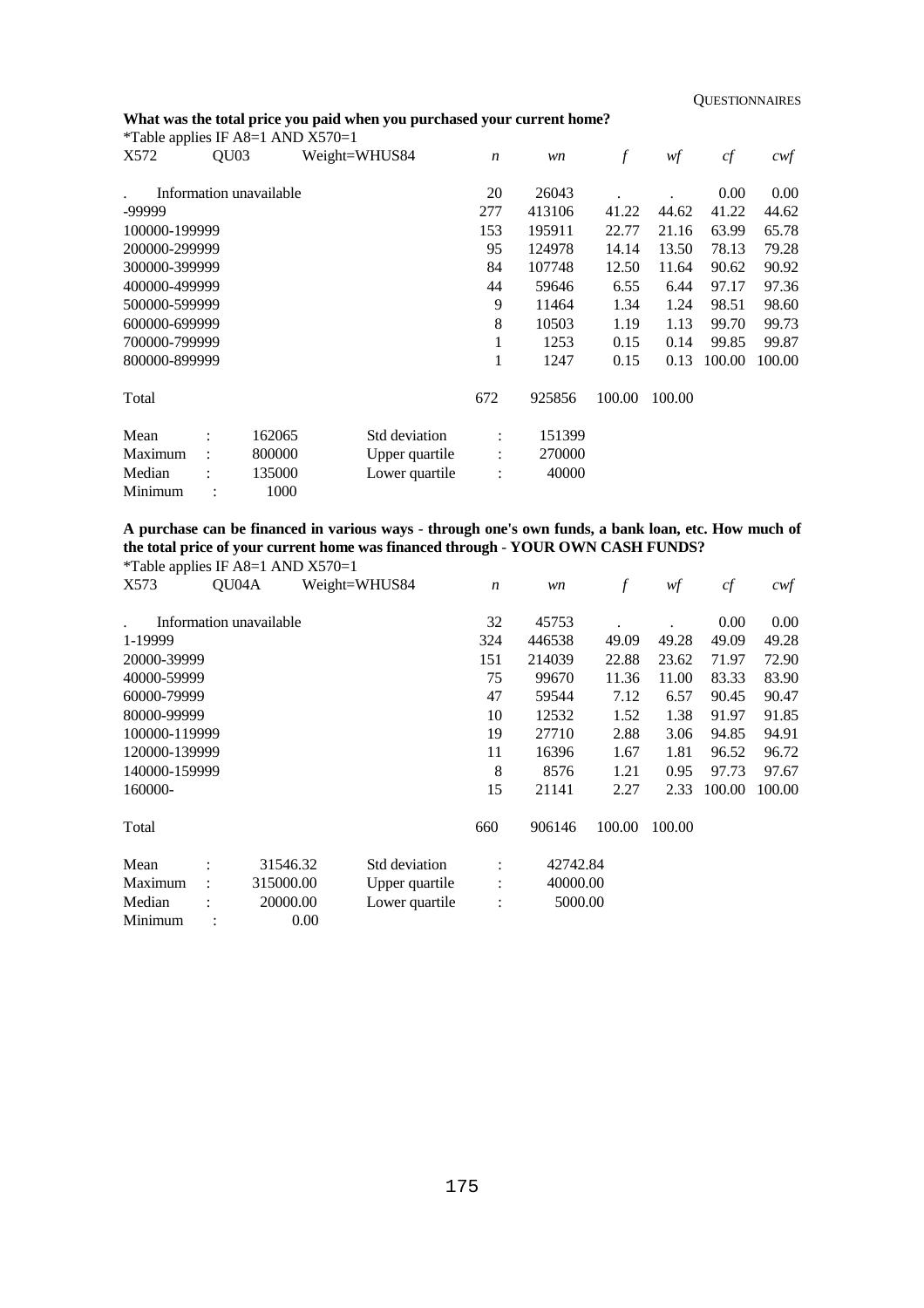**How much of the total price of your current home was financed through a MORTGAGE LOAN? (Include only loans taken out when the purchase was made. Government loans or governmentguaranteed loans are included.)** 

\*Table applies IF A8=1 AND X570=1

| X574          | OU04B                   |           | Weight=WHUS84  | $\boldsymbol{n}$     | wn        | f      | wf     | cf     | $c$ wf |
|---------------|-------------------------|-----------|----------------|----------------------|-----------|--------|--------|--------|--------|
|               | Information unavailable |           |                | 32                   | 45753     |        |        | 0.00   | 0.00   |
| 1-19999       |                         |           |                | 279                  | 419508    | 42.27  | 46.30  | 42.27  | 46.30  |
| 20000-39999   |                         |           |                | 41                   | 55411     | 6.21   | 6.12   | 48.48  | 52.41  |
| 40000-59999   |                         |           |                | 31                   | 39716     | 4.70   | 4.38   | 53.18  | 56.79  |
| 60000-79999   |                         |           |                | 20                   | 25190     | 3.03   | 2.78   | 56.21  | 59.57  |
| 80000-99999   |                         |           |                | 28                   | 36226     | 4.24   | 4.00   | 60.45  | 63.57  |
| 100000-119999 |                         |           |                | 38                   | 46889     | 5.76   | 5.17   | 66.21  | 68.75  |
| 120000-139999 |                         |           |                | 40                   | 40657     | 6.06   | 4.49   | 72.27  | 73.23  |
| 140000-159999 |                         |           |                | 19                   | 25545     | 2.88   | 2.82   | 75.15  | 76.05  |
| 160000-       |                         |           |                | 164                  | 217004    | 24.85  | 23.95  | 100.00 | 100.00 |
| Total         |                         |           |                | 660                  | 906146    | 100.00 | 100.00 |        |        |
| Mean          | $\ddot{\cdot}$          | 90861.92  | Std deviation  | $\ddot{\phantom{a}}$ | 119487.00 |        |        |        |        |
| Maximum       |                         | 550000.00 | Upper quartile | $\ddot{\cdot}$       | 157000.00 |        |        |        |        |
| Median        |                         | 45750.00  | Lower quartile |                      |           | 0.00   |        |        |        |
| Minimum       |                         | 0.00      |                |                      |           |        |        |        |        |

## **How much of the total price of your current home was financed through OTHER BANK LOANS?**

\*Table applies IF A8=1 AND X570=1

| X575          | QU04C |                         | Weight=WHUS84  | $\boldsymbol{n}$     | wn       | f      | wf     | cf     | $c$ wf   |
|---------------|-------|-------------------------|----------------|----------------------|----------|--------|--------|--------|----------|
|               |       | Information unavailable |                | 32                   | 45753    |        |        | 0.00   | $0.00\,$ |
| 1-19999       |       |                         |                | 432                  | 609494   | 65.45  | 67.26  | 65.45  | 67.26    |
| 20000-39999   |       |                         |                | 69                   | 92180    | 10.45  | 10.17  | 75.91  | 77.43    |
| 40000-59999   |       |                         |                | 40                   | 54469    | 6.06   | 6.01   | 81.97  | 83.45    |
| 60000-79999   |       |                         |                | 22                   | 27316    | 3.33   | 3.01   | 85.30  | 86.46    |
| 80000-99999   |       |                         |                | 10                   | 11055    | 1.52   | 1.22   | 86.82  | 87.68    |
| 100000-119999 |       |                         |                | 19                   | 24301    | 2.88   | 2.68   | 89.70  | 90.36    |
| 120000-139999 |       |                         |                | 15                   | 17605    | 2.27   | 1.94   | 91.97  | 92.31    |
| 140000-159999 |       |                         |                | 9                    | 9804     | 1.36   | 1.08   | 93.33  | 93.39    |
| 160000-       |       |                         |                | 44                   | 59922    | 6.67   | 6.61   | 100.00 | 100.00   |
| Total         |       |                         |                | 660                  | 906146   | 100.00 | 100.00 |        |          |
| Mean          |       | 34573.15                | Std deviation  | $\ddot{\phantom{a}}$ | 91175.91 |        |        |        |          |
| Maximum       |       | 1630000.00              | Upper quartile | $\ddot{\cdot}$       | 35000.00 |        |        |        |          |
| Median        |       | 0.00                    | Lower quartile | $\ddot{\cdot}$       |          | 0.00   |        |        |          |
| Minimum       |       | 0.00                    |                |                      |          |        |        |        |          |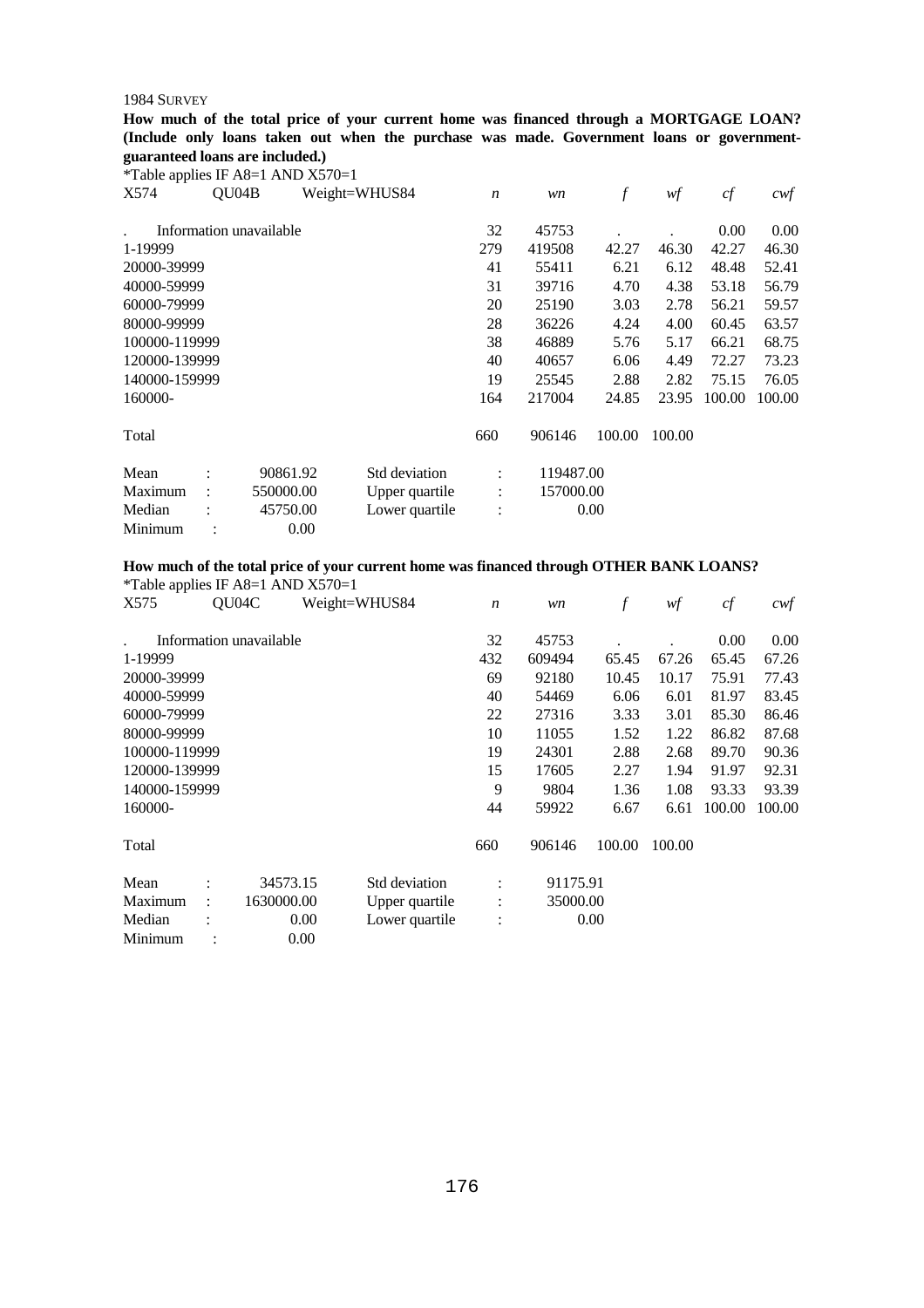**QUESTIONNAIRES** 

#### **How much of the total price of your current home was financed through a LOAN FROM THE SELLER?**

| *Table applies IF A8=1 AND $X570=1$ |                      |                         |               |                |                  |          |        |        |        |        |
|-------------------------------------|----------------------|-------------------------|---------------|----------------|------------------|----------|--------|--------|--------|--------|
| X576                                |                      | QU <sub>04</sub> D      | Weight=WHUS84 |                | $\boldsymbol{n}$ | wn       |        | wf     | cf     | cwf    |
|                                     |                      | Information unavailable |               |                | 32               | 45753    |        |        | 0.00   | 0.00   |
| 1-19999                             |                      |                         |               |                | 629              | 866453   | 95.30  | 95.62  | 95.30  | 95.62  |
| 20000-39999                         |                      |                         |               |                | 7                | 9598     | 1.06   | 1.06   | 96.36  | 96.68  |
| 40000-59999                         |                      |                         |               |                | 10               | 13309    | 1.52   | 1.47   | 97.88  | 98.15  |
| 60000-79999                         |                      |                         |               |                | 6                | 6624     | 0.91   | 0.73   | 98.79  | 98.88  |
| 80000-99999                         |                      |                         |               |                | 3                | 5477     | 0.45   | 0.60   | 99.24  | 99.48  |
| 160000-                             |                      |                         |               |                | 5                | 4685     | 0.76   | 0.52   | 100.00 | 100.00 |
| Total                               |                      |                         |               |                | 660              | 906146   | 100.00 | 100.00 |        |        |
| Mean                                | $\bullet$            | 3342.40                 |               | Std deviation  | $\ddot{\cdot}$   | 21374.11 |        |        |        |        |
| Maximum                             | $\ddot{\phantom{a}}$ | 450000.00               |               | Upper quartile | $\vdots$         |          | 0.00   |        |        |        |
| Median                              |                      |                         | 0.00          | Lower quartile | $\vdots$         |          | 0.00   |        |        |        |
| Minimum                             |                      |                         | 0.00          |                |                  |          |        |        |        |        |

## **How much of the total price of your current home was financed through a LOAN FROM RELATIVES OR FRIENDS?**

|               |                      | <i>*</i> Table applies IF A8=1 AND $X570=1$ |                |                  |          |        |        |        |        |
|---------------|----------------------|---------------------------------------------|----------------|------------------|----------|--------|--------|--------|--------|
| X577          | QU04E                |                                             | Weight=WHUS84  | $\boldsymbol{n}$ | wn       | f      | wf     | cf     | cwf    |
|               |                      | Information unavailable                     |                | 32               | 45753    |        |        | 0.00   | 0.00   |
| 1-19999       |                      |                                             |                | 637              | 874043   | 96.52  | 96.46  | 96.52  | 96.46  |
| 20000-39999   |                      |                                             |                | 14               | 18546    | 2.12   | 2.05   | 98.64  | 98.50  |
| 40000-59999   |                      |                                             |                | 2                | 3813     | 0.30   | 0.42   | 98.94  | 98.92  |
| 60000-79999   |                      |                                             |                | 4                | 4718     | 0.61   | 0.52   | 99.55  | 99.45  |
| 80000-99999   |                      |                                             |                | 1                | 855      | 0.15   | 0.09   | 99.70  | 99.54  |
| 120000-139999 |                      |                                             |                | 1                | 2909     | 0.15   | 0.32   | 99.85  | 99.86  |
| 160000-       |                      |                                             |                | 1                | 1262     | 0.15   | 0.14   | 100.00 | 100.00 |
| Total         |                      |                                             |                | 660              | 906146   | 100.00 | 100.00 |        |        |
| Mean          | $\bullet$            | 2227.66                                     | Std deviation  | ٠                | 12498.79 |        |        |        |        |
| Maximum       | $\ddot{\phantom{a}}$ | 182000.00                                   | Upper quartile | $\bullet$        |          | 0.00   |        |        |        |
| Median        |                      | 0.00                                        | Lower quartile | $\ddot{\cdot}$   |          | 0.00   |        |        |        |
| Minimum       |                      | 0.00                                        |                |                  |          |        |        |        |        |

## **How much of the total price of your current home was financed IN SOME OTHER WAY?**

| <i>*</i> Table applies IF A8=1 AND $X570=1$ |                         |               |                  |        |        |        |        |        |  |
|---------------------------------------------|-------------------------|---------------|------------------|--------|--------|--------|--------|--------|--|
| X578                                        | QU04F                   | Weight=WHUS84 | $\boldsymbol{n}$ | wn     |        | wf     | сf     | cwt    |  |
|                                             | Information unavailable |               | 32               | 45753  |        |        | 0.00   | 0.00   |  |
| 1-19999                                     |                         |               | 646              | 886675 | 97.88  | 97.85  | 97.88  | 97.85  |  |
| 20000-39999                                 |                         |               | 3                | 3508   | 0.45   | 0.39   | 98.33  | 98.24  |  |
| 40000-59999                                 |                         |               | 4                | 6272   | 0.61   | 0.69   | 98.94  | 98.93  |  |
| 60000-79999                                 |                         |               | $\overline{c}$   | 2776   | 0.30   | 0.31   | 99.24  | 99.24  |  |
| 80000-99999                                 |                         |               |                  | 1272   | 0.15   | 0.14   | 99.39  | 99.38  |  |
| 140000-159999                               |                         |               | 3                | 4828   | 0.45   | 0.53   | 99.85  | 99.91  |  |
| 160000-                                     |                         |               |                  | 815    | 0.15   | 0.09   | 100.00 | 100.00 |  |
| Total                                       |                         |               | 660              | 906146 | 100.00 | 100.00 |        |        |  |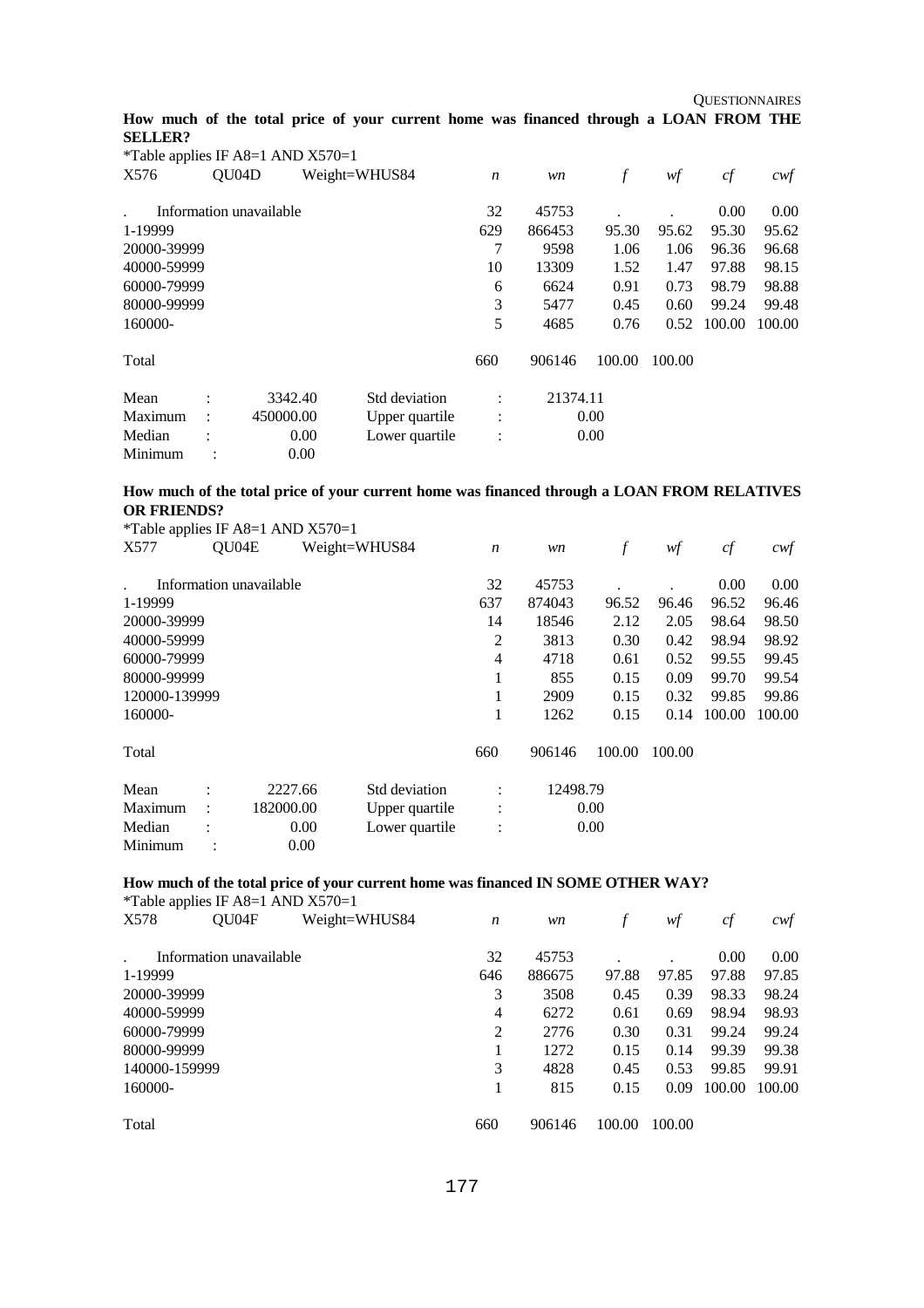| 1984 SURVEY |           |                |                      |          |
|-------------|-----------|----------------|----------------------|----------|
| Mean        | 2017.98   | Std deviation  |                      | 17077.32 |
| Maximum     | 375000.00 | Upper quartile | ٠                    | 0.00     |
| Median      | 0.00      | Lower quartile | $\ddot{\phantom{a}}$ | 0.00     |
| Minimum     | 0.00      |                |                      |          |
|             |           |                |                      |          |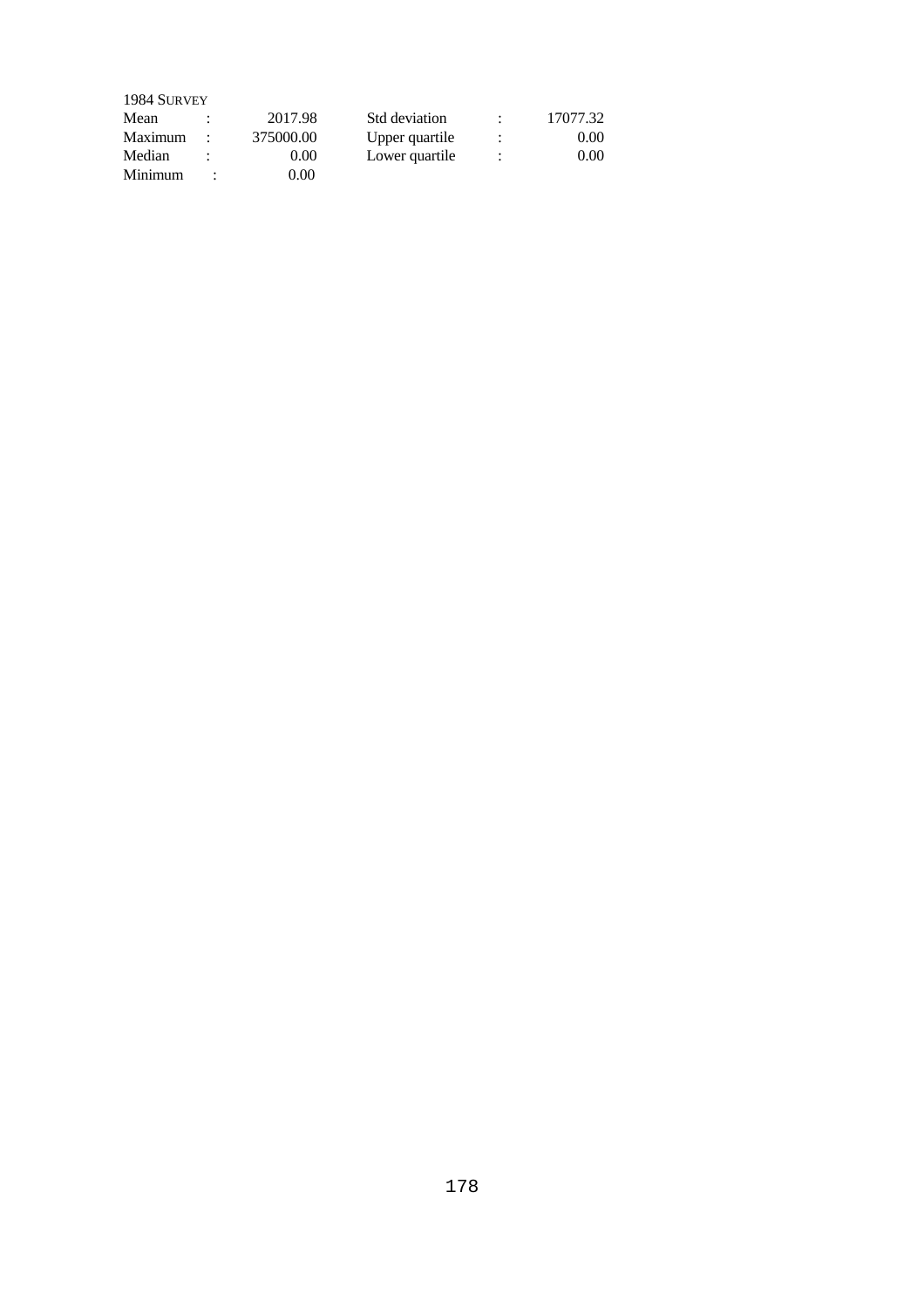# **2.3.2 Construction Costs for Building a House**

Section completed for all households who built a house or had one built

## **What year did construction work begin?**

| *Table applies IF A8=1 AND $X570=3$ |                         |       |                |                  |        |        |        |        |                  |
|-------------------------------------|-------------------------|-------|----------------|------------------|--------|--------|--------|--------|------------------|
| X579                                | OU05                    |       | Weight=WHUS84  | $\boldsymbol{n}$ | wn     | $\int$ | wf     | cf     | $c \mathsf{w} f$ |
|                                     | Information unavailable |       |                | 10               | 11875  |        |        | 0.00   | 0.00             |
| 35-39                               |                         |       |                | $\overline{2}$   | 5041   | 1.13   | 2.26   | 1.13   | 2.26             |
| 40-44                               |                         |       |                | 2                | 3821   | 1.13   | 1.72   | 2.26   | 3.98             |
| 45-49                               |                         |       |                | 5                | 7567   | 2.82   | 3.40   | 5.08   | 7.38             |
| 50-54                               |                         |       |                | 9                | 10292  | 5.08   | 4.62   | 10.17  | 12.00            |
| 55-59                               |                         |       |                | 9                | 9683   | 5.08   | 4.35   | 15.25  | 16.35            |
| 60-64                               |                         |       |                | 23               | 28484  | 12.99  | 12.80  | 28.25  | 29.15            |
| 65-69                               |                         |       |                | 25               | 29503  | 14.12  | 13.25  | 42.37  | 42.40            |
| 70-74                               |                         |       |                | 41               | 44889  | 23.16  | 20.17  | 65.54  | 62.57            |
| 75-79                               |                         |       |                | 41               | 54795  | 23.16  | 24.62  | 88.70  | 87.18            |
| 80-84                               |                         |       |                | 20               | 28529  | 11.30  | 12.82  | 100.00 | 100.00           |
| Total                               |                         |       |                | 177              | 222604 | 100.00 | 100.00 |        |                  |
| Mean                                |                         | 69.08 | Std deviation  |                  |        | 10.83  |        |        |                  |
| Maximum                             |                         | 83.00 | Upper quartile |                  |        | 77.00  |        |        |                  |
| Median                              |                         | 72.00 | Lower quartile |                  |        | 63.00  |        |        |                  |
| Minimum                             |                         | 38.00 |                |                  |        |        |        |        |                  |

#### **What year was the house completely finished and ready for you to move in?**

| *Table applies IF A8=1 AND $X570=3$ |                         |       |                |                  |        |                  |        |        |                   |
|-------------------------------------|-------------------------|-------|----------------|------------------|--------|------------------|--------|--------|-------------------|
| X580                                | QU <sub>06</sub>        |       | Weight=WHUS84  | $\boldsymbol{n}$ | wn     | $\boldsymbol{f}$ | wf     | cf     | $c \mathcal{w}$ f |
|                                     | Information unavailable |       |                | 9                | 10582  |                  |        | 0.00   | 0.00              |
| 35-39                               |                         |       |                | $\overline{2}$   | 5041   | 1.12             | 2.25   | 1.12   | 2.25              |
| $40 - 44$                           |                         |       |                | 1                | 2513   | 0.56             | 1.12   | 1.69   | 3.37              |
| 45-49                               |                         |       |                | 6                | 8875   | 3.37             | 3.96   | 5.06   | 7.34              |
| 50-54                               |                         |       |                | 6                | 7883   | 3.37             | 3.52   | 8.43   | 10.86             |
| 55-59                               |                         |       |                | 10               | 10759  | 5.62             | 4.81   | 14.04  | 15.66             |
| 60-64                               |                         |       |                | 21               | 23894  | 11.80            | 10.67  | 25.84  | 26.34             |
| 65-69                               |                         |       |                | 20               | 23873  | 11.24            | 10.66  | 37.08  | 37.00             |
| 70-74                               |                         |       |                | 43               | 47822  | 24.16            | 21.36  | 61.24  | 58.36             |
| 75-79                               |                         |       |                | 47               | 62145  | 26.40            | 27.76  | 87.64  | 86.11             |
| 80-84                               |                         |       |                | 22               | 31092  | 12.36            | 13.89  | 100.00 | 100.00            |
| Total                               |                         |       |                | 178              | 223897 | 100.00           | 100.00 |        |                   |
| Mean                                |                         | 69.73 | Std deviation  |                  |        | 10.77            |        |        |                   |
| Maximum                             |                         | 83.00 | Upper quartile |                  |        | 78.00            |        |        |                   |
| Median                              |                         | 73.00 | Lower quartile |                  |        | 64.00            |        |        |                   |
| Minimum                             |                         | 38.00 |                |                  |        |                  |        |        |                   |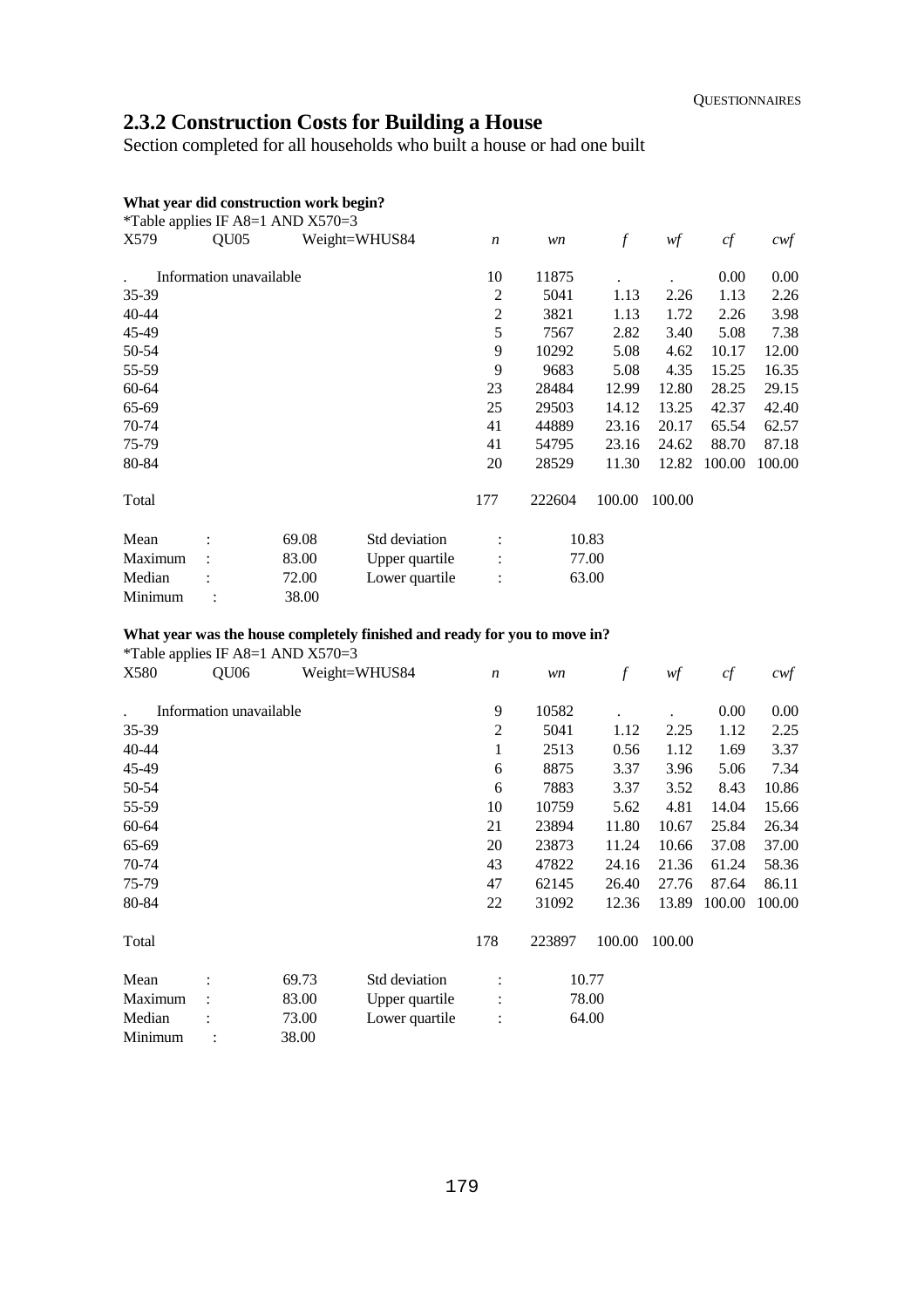## **How much did you pay for the building site for your current home?**

\*Table applies IF A8=1 AND X570=3

| X581           |                | QU07  |                                     | Weight=WHUS84                                                                                    | $\boldsymbol{n}$ | wn       | $\int$ | w f    | cf     | $c \mathsf{w} f$ |
|----------------|----------------|-------|-------------------------------------|--------------------------------------------------------------------------------------------------|------------------|----------|--------|--------|--------|------------------|
|                |                |       | Information unavailable             |                                                                                                  | 37               | 46124    |        |        | 0.00   | 0.00             |
| -19999         |                |       |                                     |                                                                                                  | 101              | 124365   | 67.33  | 66.03  | 67.33  | 66.03            |
|                | 20000-39999    |       |                                     |                                                                                                  | 19               | 24577    | 12.67  | 13.05  | 80.00  | 79.08            |
|                | 40000-59999    |       |                                     |                                                                                                  | 9                | 11961    | 6.00   | 6.35   | 86.00  | 85.43            |
|                | 60000-79999    |       |                                     |                                                                                                  | 10               | 14196    | 6.67   | 7.54   | 92.67  | 92.96            |
|                | 80000-99999    |       |                                     |                                                                                                  | 5                | 6321     | 3.33   | 3.36   | 96.00  | 96.32            |
|                | 100000-119999  |       |                                     |                                                                                                  | $\overline{2}$   | 2738     | 1.33   | 1.45   | 97.33  | 97.77            |
|                | 120000-139999  |       |                                     |                                                                                                  | 3                | 2974     | 2.00   | 1.58   | 99.33  | 99.35            |
| 160000-        |                |       |                                     |                                                                                                  | 1                | 1223     | 0.67   | 0.65   | 100.00 | 100.00           |
| Total          |                |       |                                     |                                                                                                  | 150              | 188355   | 100.00 | 100.00 |        |                  |
| Mean           |                |       | 23504.79                            | Std deviation                                                                                    |                  | 30923.53 |        |        |        |                  |
|                | Maximum        |       | 185000.00                           | Upper quartile                                                                                   |                  | 27750.00 |        |        |        |                  |
| Median         |                |       | 10000.00                            | Lower quartile                                                                                   |                  | 3000.00  |        |        |        |                  |
|                | Minimum        |       | 0.00                                |                                                                                                  |                  |          |        |        |        |                  |
|                |                |       | *Table applies IF A8=1 AND $X570=3$ | Did you pay any material or labor costs for construction work done for you by craftsmen FOR PAY? |                  |          |        |        |        |                  |
| X582           |                | QU08A |                                     | Weight=WHUS84                                                                                    | $\boldsymbol{n}$ | wn       | $\int$ | wf     | cf     | cwf              |
|                |                |       |                                     |                                                                                                  |                  |          |        |        |        |                  |
|                |                |       | Information unavailable             |                                                                                                  | 28               | 30755    |        |        | 0.00   | 0.00             |
| 1              | Yes            |       |                                     |                                                                                                  | 123              | 161597   | 77.36  | 79.32  | 77.36  | 79.32            |
| $\overline{2}$ | N <sub>0</sub> |       |                                     |                                                                                                  | 36               | 42127    | 22.64  | 20.68  | 100.00 | 100.00           |
| Total          |                |       |                                     |                                                                                                  | 159              | 203724   | 100.00 | 100.00 |        |                  |
| X583           | How much?      | QU08B |                                     | *Table applies IF A8=1 AND X570=3 AND X582=1<br>Weight=WHUS84                                    | $\boldsymbol{n}$ | wn       | $\int$ | wf     | cf     | cwt              |

|             |                | Information unavailable |                | 17             | 24252    |        |        | 0.00   | 0.00   |
|-------------|----------------|-------------------------|----------------|----------------|----------|--------|--------|--------|--------|
| -9999       |                |                         |                | 19             | 25877    | 17.92  | 18.84  | 17.92  | 18.84  |
| 10000-19999 |                |                         |                | 17             | 19886    | 16.04  | 14.48  | 33.96  | 33.32  |
| 20000-29999 |                |                         |                | 13             | 16760    | 12.26  | 12.20  | 46.23  | 45.52  |
| 30000-39999 |                |                         |                | 8              | 10376    | 7.55   | 7.55   | 53.77  | 53.08  |
| 40000-49999 |                |                         |                | 9              | 13149    | 8.49   | 9.57   | 62.26  | 62.65  |
| 50000-59999 |                |                         |                | 7              | 8973     | 6.60   | 6.53   | 68.87  | 69.18  |
| 60000-69999 |                |                         |                | 4              | 5444     | 3.77   | 3.96   | 72.64  | 73.15  |
| 70000-79999 |                |                         |                | 7              | 8378     | 6.60   | 6.10   | 79.25  | 79.25  |
| 80000-89999 |                |                         |                | 4              | 5456     | 3.77   | 3.97   | 83.02  | 83.22  |
| 90000-99999 |                |                         |                | 18             | 23046    | 16.98  | 16.78  | 100.00 | 100.00 |
| Total       |                |                         |                | 106            | 137345   | 100.00 | 100.00 |        |        |
| Mean        |                | 40912.70                | Std deviation  | ÷              | 33645.39 |        |        |        |        |
| Maximum     |                | 99999.00                | Upper quartile | $\ddot{\cdot}$ | 71000.00 |        |        |        |        |
| Median      |                | 30000.00                | Lower quartile | $\ddot{\cdot}$ | 11775.00 |        |        |        |        |
| Minimum     | $\ddot{\cdot}$ | 0.00                    |                |                |          |        |        |        |        |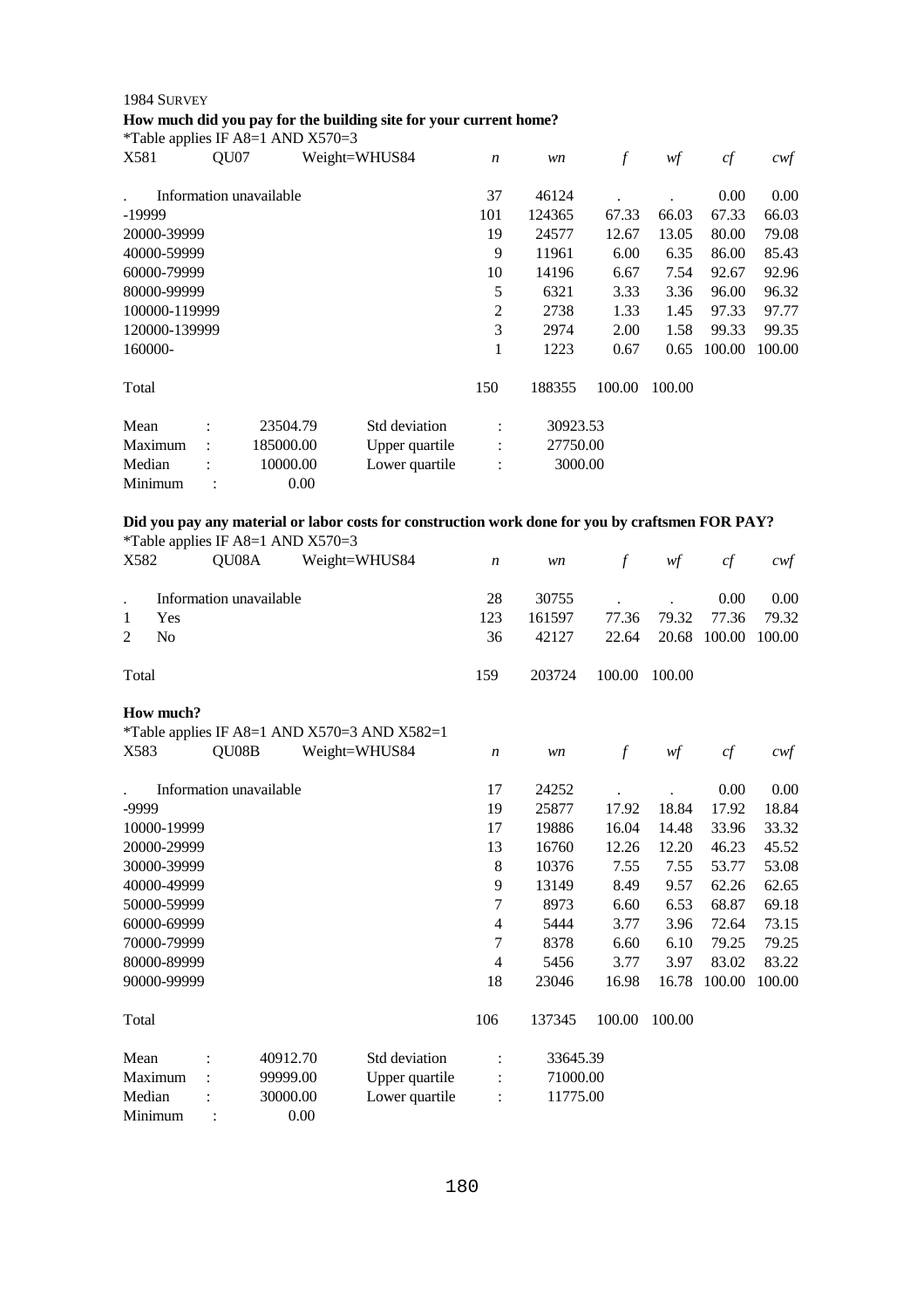## **Did you pay any material costs for construction work done by you, someone else in your household or relatives or friends WITHOUT PAY FOR YOUR/THEIR WORK?**

|                      |                | *Table applies IF A8=1 AND $X570=3$ |          |                                              |                  |          |               |        |        |                   |
|----------------------|----------------|-------------------------------------|----------|----------------------------------------------|------------------|----------|---------------|--------|--------|-------------------|
| X584                 |                | QU09A                               |          | Weight=WHUS84                                | $\boldsymbol{n}$ | wn       | $\int$        | wf     | cf     | $c \mathcal{w} f$ |
| $\ddot{\phantom{0}}$ |                | Information unavailable             |          |                                              | 43               | 51329    |               |        | 0.00   | 0.00              |
| 1                    | Yes            |                                     |          |                                              | 65               | 83680    | 45.14         | 45.69  | 45.14  | 45.69             |
| $\overline{2}$       | N <sub>o</sub> |                                     |          |                                              | 79               | 99470    | 54.86         | 54.31  | 100.00 | 100.00            |
| Total                |                |                                     |          |                                              | 144              | 183150   | 100.00        | 100.00 |        |                   |
|                      | How much?      |                                     |          |                                              |                  |          |               |        |        |                   |
|                      |                |                                     |          | *Table applies IF A8=1 AND X570=3 AND X584=1 |                  |          |               |        |        |                   |
| X585                 |                | QU09B                               |          | Weight=WHUS84                                | $\boldsymbol{n}$ | wn       | $\mathcal{f}$ | w f    | cf     | cwf               |
|                      |                | Information unavailable             |          |                                              | 8                | 8797     |               |        | 0.00   | 0.00              |
| -9999                |                |                                     |          |                                              | 17               | 22201    | 29.82         | 29.65  | 29.82  | 29.65             |
|                      | 10000-19999    |                                     |          |                                              | 11               | 14015    | 19.30         | 18.72  | 49.12  | 48.36             |
|                      | 20000-29999    |                                     |          |                                              | 5                | 5750     | 8.77          | 7.68   | 57.89  | 56.04             |
|                      | 30000-39999    |                                     |          |                                              | 4                | 5182     | 7.02          | 6.92   | 64.91  | 62.96             |
|                      | 40000-49999    |                                     |          |                                              | 3                | 3833     | 5.26          | 5.12   | 70.18  | 68.08             |
|                      | 50000-59999    |                                     |          |                                              | $\overline{4}$   | 5187     | 7.02          | 6.93   | 77.19  | 75.01             |
|                      | 60000-69999    |                                     |          |                                              | 1                | 1286     | 1.75          | 1.72   | 78.95  | 76.73             |
|                      | 70000-79999    |                                     |          |                                              | $\overline{4}$   | 4974     | 7.02          | 6.64   | 85.96  | 83.37             |
|                      | 80000-89999    |                                     |          |                                              | 1                | 1286     | 1.75          | 1.72   | 87.72  | 85.08             |
|                      | 90000-99999    |                                     |          |                                              | 7                | 11169    | 12.28         | 14.92  | 100.00 | 100.00            |
| Total                |                |                                     |          |                                              | 57               | 74883    | 100.00        | 100.00 |        |                   |
| Mean                 |                |                                     | 34677.20 | Std deviation                                | $\ddot{\cdot}$   | 34063.42 |               |        |        |                   |
| Maximum              |                |                                     | 99999.00 | Upper quartile                               |                  | 52500.00 |               |        |        |                   |
| Median               |                |                                     | 20000.00 | Lower quartile                               |                  | 6000.00  |               |        |        |                   |
| Minimum              |                |                                     | 400.00   |                                              |                  |          |               |        |        |                   |

**Can you estimate the value of your home after construction was completed, i.e., how much would you**  have gotten for it if you had sold it at that time?<br>
<sup>\*</sup>Table and is If A<sup>9</sup> 1.4ND Y570.2

|             |                | *Table applies IF A8=1 AND $X570=3$ |               |     |           |             |                           |       |       |
|-------------|----------------|-------------------------------------|---------------|-----|-----------|-------------|---------------------------|-------|-------|
| X586        |                | OU10A                               | Weight=WHUS84 | n   | <i>wn</i> | $f$ and $f$ | wf                        | c f   | cwt   |
|             |                |                                     |               |     |           |             |                           |       |       |
|             |                | Information unavailable             |               | 22  | 26499     |             |                           | 0.00  | 0.00  |
|             | Yes            |                                     |               | 138 | 173295    | 83.64       | 83.32                     | 83.64 | 83.32 |
| $2^{\circ}$ | N <sub>0</sub> |                                     |               | 27  | 34685     |             | 16.36 16.68 100.00 100.00 |       |       |
|             |                |                                     |               |     |           |             |                           |       |       |
| Total       |                |                                     |               | 165 | 207980    | 100.00      | 100.00                    |       |       |
|             |                |                                     |               |     |           |             |                           |       |       |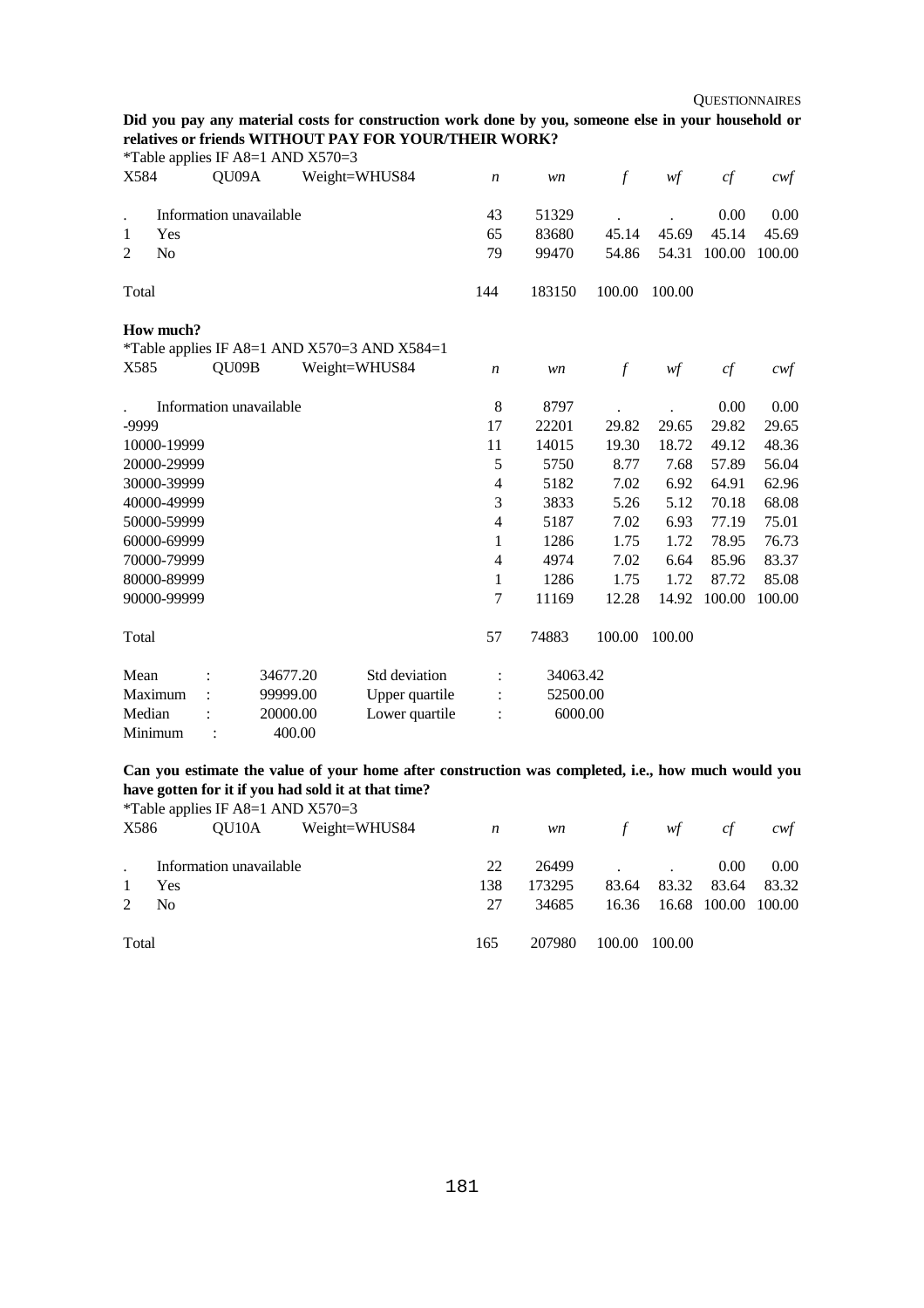| 1984 SURVEY   |                      |        |                                                  |                      |        |                  |        |        |        |
|---------------|----------------------|--------|--------------------------------------------------|----------------------|--------|------------------|--------|--------|--------|
| How much?     |                      |        |                                                  |                      |        |                  |        |        |        |
|               |                      |        | *Table applies IF A8=1 AND $X570=3$ AND $X586=1$ |                      |        |                  |        |        |        |
| X587          | QU10B                |        | Weight=WHUS84                                    | $\boldsymbol{n}$     | wn     | $\boldsymbol{f}$ | wf     | cf     | $c$ wf |
| -99999        |                      |        |                                                  | 25                   | 30842  | 18.12            | 17.80  | 18.12  | 17.80  |
| 100000-199999 |                      |        |                                                  | 36                   | 46740  | 26.09            | 26.97  | 44.20  | 44.77  |
| 200000-299999 |                      |        |                                                  | 20                   | 23290  | 14.49            | 13.44  | 58.70  | 58.21  |
| 300000-399999 |                      |        |                                                  | 17                   | 19616  | 12.32            | 11.32  | 71.01  | 69.53  |
| 400000-499999 |                      |        |                                                  | 18                   | 21504  | 13.04            | 12.41  | 84.06  | 81.94  |
| 500000-599999 |                      |        |                                                  | 15                   | 21790  | 10.87            | 12.57  | 94.93  | 94.51  |
| 600000-699999 |                      |        |                                                  | 5                    | 6642   | 3.62             | 3.83   | 98.55  | 98.34  |
| 800000-899999 |                      |        |                                                  | 1                    | 1480   | 0.72             | 0.85   | 99.28  | 99.20  |
| 900000-999999 |                      |        |                                                  | 1                    | 1391   | 0.72             | 0.80   | 100.00 | 100.00 |
| Total         |                      |        |                                                  | 138                  | 173295 | 100.00           | 100.00 |        |        |
| Mean          |                      | 270512 | Std deviation                                    | $\ddot{\phantom{a}}$ | 188485 |                  |        |        |        |
| Maximum       | $\ddot{\phantom{a}}$ | 900000 | Upper quartile                                   | $\vdots$             | 400000 |                  |        |        |        |
| Median        |                      | 210000 | Lower quartile                                   | $\ddot{\cdot}$       | 120000 |                  |        |        |        |
| Minimum       |                      | 3500   |                                                  |                      |        |                  |        |        |        |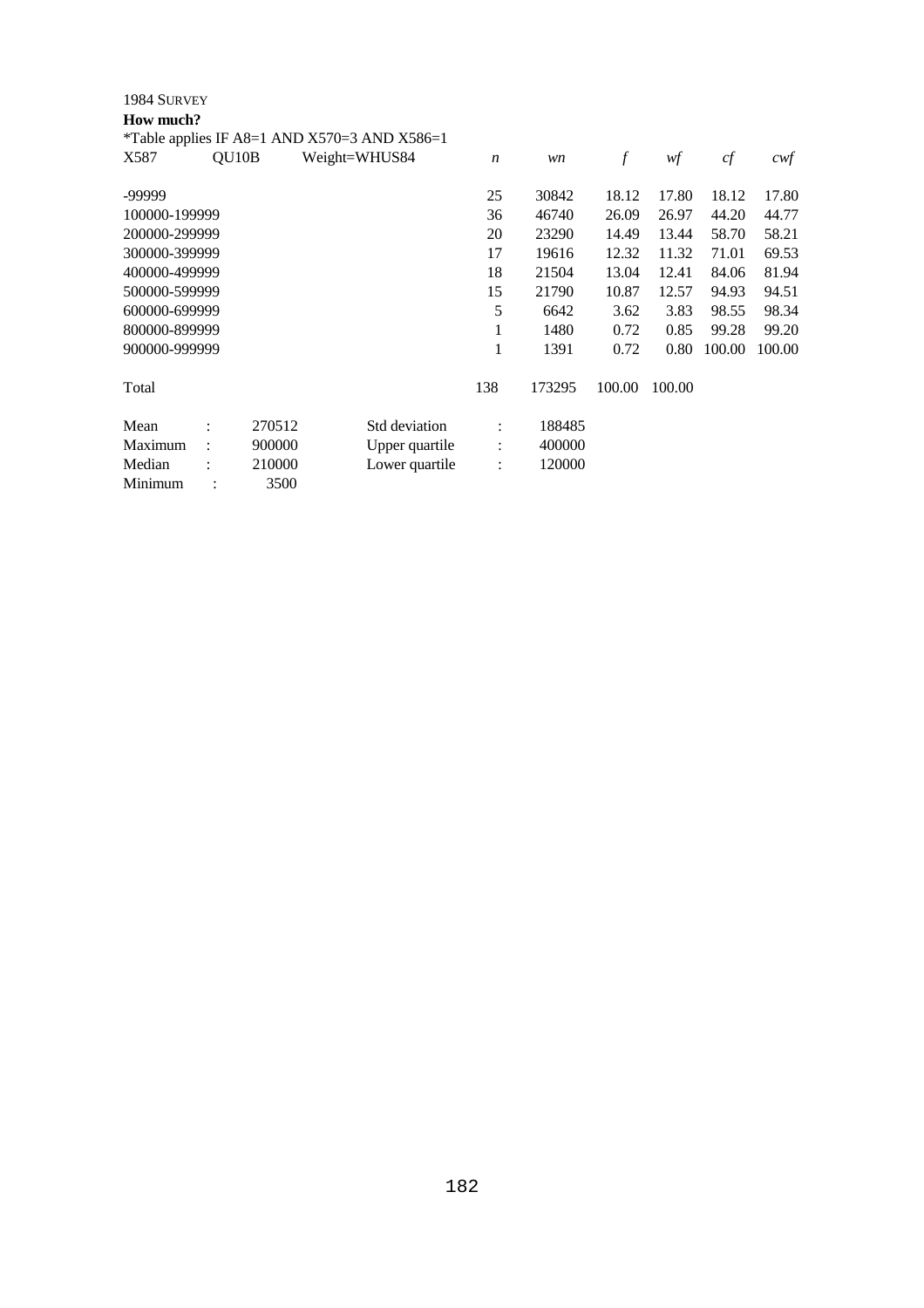# **2.3.3 House Value and Loans**

Section completed for households owning their own home or share in tenant-owners' association

| QU11A<br>Weight=WHUS84<br>X588<br>$\mathcal{f}$<br>w f<br>cf<br>$\boldsymbol{n}$<br>wn<br>Information unavailable<br>74<br>111326<br>0.00<br>80.57<br>80.76<br>80.57<br>709<br>964923<br>Yes<br>1<br>N <sub>o</sub><br>19.24 100.00<br>2<br>171<br>229908<br>19.43<br>880<br>1194831<br>100.00<br>100.00<br>Total<br>How much?<br>*Table applies IF A8=1 AND 2<=X421<=5 AND X588=1<br>QU11B<br>$\boldsymbol{f}$<br>cf<br>X589<br>Weight=WHUS84<br>w f<br>$\boldsymbol{n}$<br>wn |        |
|---------------------------------------------------------------------------------------------------------------------------------------------------------------------------------------------------------------------------------------------------------------------------------------------------------------------------------------------------------------------------------------------------------------------------------------------------------------------------------|--------|
|                                                                                                                                                                                                                                                                                                                                                                                                                                                                                 | cwf    |
|                                                                                                                                                                                                                                                                                                                                                                                                                                                                                 | 0.00   |
|                                                                                                                                                                                                                                                                                                                                                                                                                                                                                 | 80.76  |
|                                                                                                                                                                                                                                                                                                                                                                                                                                                                                 | 100.00 |
|                                                                                                                                                                                                                                                                                                                                                                                                                                                                                 |        |
|                                                                                                                                                                                                                                                                                                                                                                                                                                                                                 |        |
|                                                                                                                                                                                                                                                                                                                                                                                                                                                                                 | $c$ wf |
| -99999<br>93<br>13.12<br>17.04<br>13.12<br>164429                                                                                                                                                                                                                                                                                                                                                                                                                               | 17.04  |
| 100000-199999<br>66<br>99681<br>9.31<br>10.33<br>22.43                                                                                                                                                                                                                                                                                                                                                                                                                          | 27.37  |
| 200000-299999<br>135<br>179897<br>19.04<br>18.64<br>41.47                                                                                                                                                                                                                                                                                                                                                                                                                       | 46.01  |
| 300000-399999<br>174<br>218812<br>22.68<br>66.01<br>24.54                                                                                                                                                                                                                                                                                                                                                                                                                       | 68.69  |
| 400000-499999<br>124<br>159309<br>17.49<br>16.51<br>83.50                                                                                                                                                                                                                                                                                                                                                                                                                       | 85.20  |
| 500000-599999<br>67<br>84172<br>8.72<br>92.95<br>9.45                                                                                                                                                                                                                                                                                                                                                                                                                           | 93.92  |
| 600000-699999<br>30<br>3.86<br>37200<br>4.23<br>97.18                                                                                                                                                                                                                                                                                                                                                                                                                           | 97.78  |
| 700000-799999<br>9<br>1.06<br>98.45<br>10246<br>1.27                                                                                                                                                                                                                                                                                                                                                                                                                            | 98.84  |
| $\overline{7}$<br>800000-899999<br>7985<br>0.99<br>0.83<br>99.44                                                                                                                                                                                                                                                                                                                                                                                                                | 99.67  |
| 1000000-<br>$\overline{4}$<br>3192<br>0.56<br>0.33<br>100.00                                                                                                                                                                                                                                                                                                                                                                                                                    | 100.00 |
| 709<br>964923<br>100.00<br>100.00<br>Total                                                                                                                                                                                                                                                                                                                                                                                                                                      |        |
| 301030<br>Std deviation<br>191175<br>Mean<br>$\ddot{\cdot}$<br>$\ddot{\cdot}$                                                                                                                                                                                                                                                                                                                                                                                                   |        |
| Maximum<br>3000000<br>Upper quartile<br>422500<br>$\ddot{\phantom{a}}$<br>$\ddot{\cdot}$                                                                                                                                                                                                                                                                                                                                                                                        |        |
| Lower quartile<br>200000<br>Median<br>325000<br>Minimum<br>325<br>$\ddot{\cdot}$                                                                                                                                                                                                                                                                                                                                                                                                |        |

**On what do you base your estimate?**

\*Table applies IF A8=1 AND 2<=X421<=5 AND X588=1

| X590           | N                                | Weight=WHUS84 | n   | wn     |        | wt     | сt     | cwt    |
|----------------|----------------------------------|---------------|-----|--------|--------|--------|--------|--------|
|                | Information unavailable          |               | 12  | 17335  |        |        | 0.00   | 0.00   |
| 1              | Assessment by an assessor        |               | 119 | 168669 | 17.07  | 17.80  | 17.07  | 17.80  |
| 2              | Price you paid                   |               | 76  | 109110 | 10.90  | 11.51  | 27.98  | 29.31  |
| 3              | Price of neighbors' houses/homes |               | 333 | 454245 | 47.78  | 47.94  | 75.75  | 77.25  |
| $\overline{4}$ | Tax assessment                   |               | 113 | 136479 | 16.21  | 14.40  | 91.97  | 91.65  |
|                | Other                            |               | 56  | 79085  | 8.03   | 8.35   | 100.00 | 100.00 |
| Total          |                                  |               | 697 | 947588 | 100.00 | 100.00 |        |        |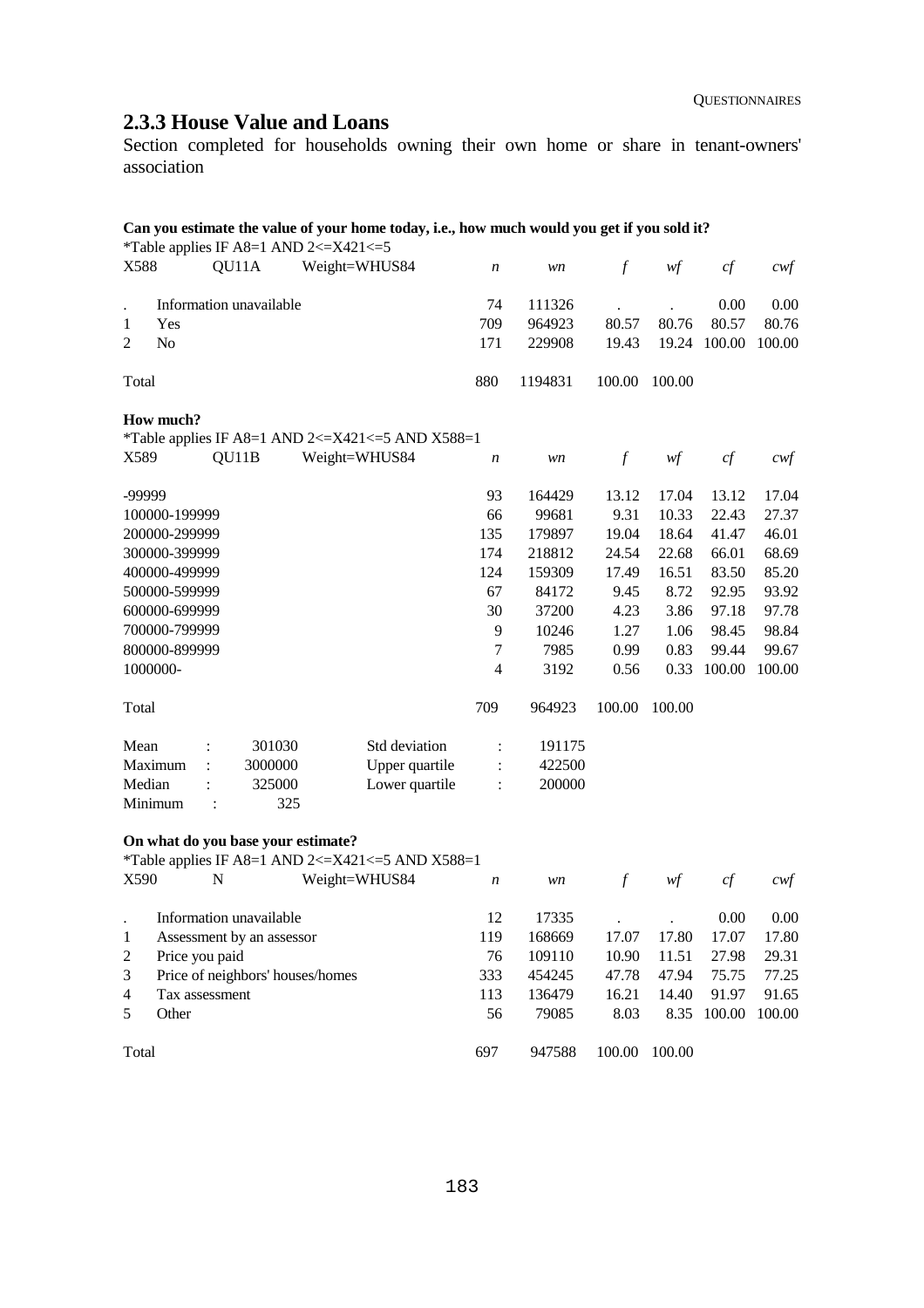#### 1984 SURVEY

#### **What is the tax value of your home/capital value of your share in tenant-owners' association?**

|               |                      |                         | *Table applies IF A8=1 AND 2 $\lt$ =X421 $\lt$ =5 |                  |         |        |        |        |        |
|---------------|----------------------|-------------------------|---------------------------------------------------|------------------|---------|--------|--------|--------|--------|
| X591          | QU <sub>13</sub>     |                         | Weight=WHUS84                                     | $\boldsymbol{n}$ | wn      | $\int$ | wf     | cf     | cwt    |
|               |                      | Information unavailable |                                                   | 164              | 255670  |        |        | 0.00   | 0.00   |
| -99999        |                      |                         |                                                   | 128              | 203567  | 16.20  | 19.38  | 16.20  | 19.38  |
| 100000-199999 |                      |                         |                                                   | 198              | 256903  | 25.06  | 24.46  | 41.27  | 43.83  |
| 200000-299999 |                      |                         |                                                   | 296              | 380316  | 37.47  | 36.20  | 78.73  | 80.04  |
| 300000-399999 |                      |                         |                                                   | 135              | 171091  | 17.09  | 16.29  | 95.82  | 96.32  |
| 400000-499999 |                      |                         |                                                   | 28               | 33067   | 3.54   | 3.15   | 99.37  | 99.47  |
| 500000-599999 |                      |                         |                                                   | 4                | 4271    | 0.51   | 0.41   | 99.87  | 99.88  |
| 900000-999999 |                      |                         |                                                   | 1                | 1272    | 0.13   | 0.12   | 100.00 | 100.00 |
| Total         |                      |                         |                                                   | 790              | 1050487 | 100.00 | 100.00 |        |        |
| Mean          | $\ddot{\cdot}$       | 204786                  | Std deviation                                     | $\ddot{\cdot}$   | 115926  |        |        |        |        |
| Maximum       | $\ddot{\phantom{a}}$ | 925000                  | Upper quartile                                    | $\vdots$         | 289250  |        |        |        |        |
| Median        |                      | 225000                  | Lower quartile                                    | $\ddot{\cdot}$   | 140000  |        |        |        |        |
| Minimum       |                      | 0                       |                                                   |                  |         |        |        |        |        |

**Prices often vary from one year to the next. About how much do you think your home was worth five years ago, i.e., what was the market price at that time (with the value of money what it was five years ago)?** 

|               |      |                         | *Table applies IF A8=1 AND 2 $\le$ X421 $\le$ =5 |                |                  |        |                  |        |        |        |
|---------------|------|-------------------------|--------------------------------------------------|----------------|------------------|--------|------------------|--------|--------|--------|
| X592          | QU14 |                         | Weight=WHUS84                                    |                | $\boldsymbol{n}$ | wn     | $\boldsymbol{f}$ | wf     | cf     | $c$ wf |
|               |      | Information unavailable |                                                  |                | 288              | 431421 |                  |        | 0.00   | 0.00   |
| -99999        |      |                         |                                                  |                | 105              | 162215 | 15.77            | 18.54  | 15.77  | 18.54  |
| 100000-199999 |      |                         |                                                  |                | 90               | 122215 | 13.51            | 13.97  | 29.28  | 32.52  |
| 200000-299999 |      |                         |                                                  |                | 143              | 184485 | 21.47            | 21.09  | 50.75  | 53.61  |
| 300000-399999 |      |                         |                                                  |                | 167              | 215972 | 25.08            | 24.69  | 75.83  | 78.30  |
| 400000-499999 |      |                         |                                                  |                | 95               | 108010 | 14.26            | 12.35  | 90.09  | 90.64  |
| 500000-599999 |      |                         |                                                  |                | 33               | 39727  | 4.95             | 4.54   | 95.05  | 95.19  |
| 600000-699999 |      |                         |                                                  |                | 21               | 28773  | 3.15             | 3.29   | 98.20  | 98.48  |
| 700000-799999 |      |                         |                                                  |                | 3                | 3350   | 0.45             | 0.38   | 98.65  | 98.86  |
| 800000-899999 |      |                         |                                                  |                | 6                | 6857   | 0.90             | 0.78   | 99.55  | 99.64  |
| 1000000-      |      |                         |                                                  |                | 3                | 3132   | 0.45             | 0.36   | 100.00 | 100.00 |
| Total         |      |                         |                                                  |                | 666              | 874736 | 100.00           | 100.00 |        |        |
| Mean          |      | 268766                  |                                                  | Std deviation  |                  | 170087 |                  |        |        |        |
| Maximum       |      | 1200000                 |                                                  | Upper quartile | ÷                | 380000 |                  |        |        |        |
| Median        |      | 290000                  |                                                  | Lower quartile | ÷                | 160000 |                  |        |        |        |
| Minimum       |      | 0                       |                                                  |                |                  |        |                  |        |        |        |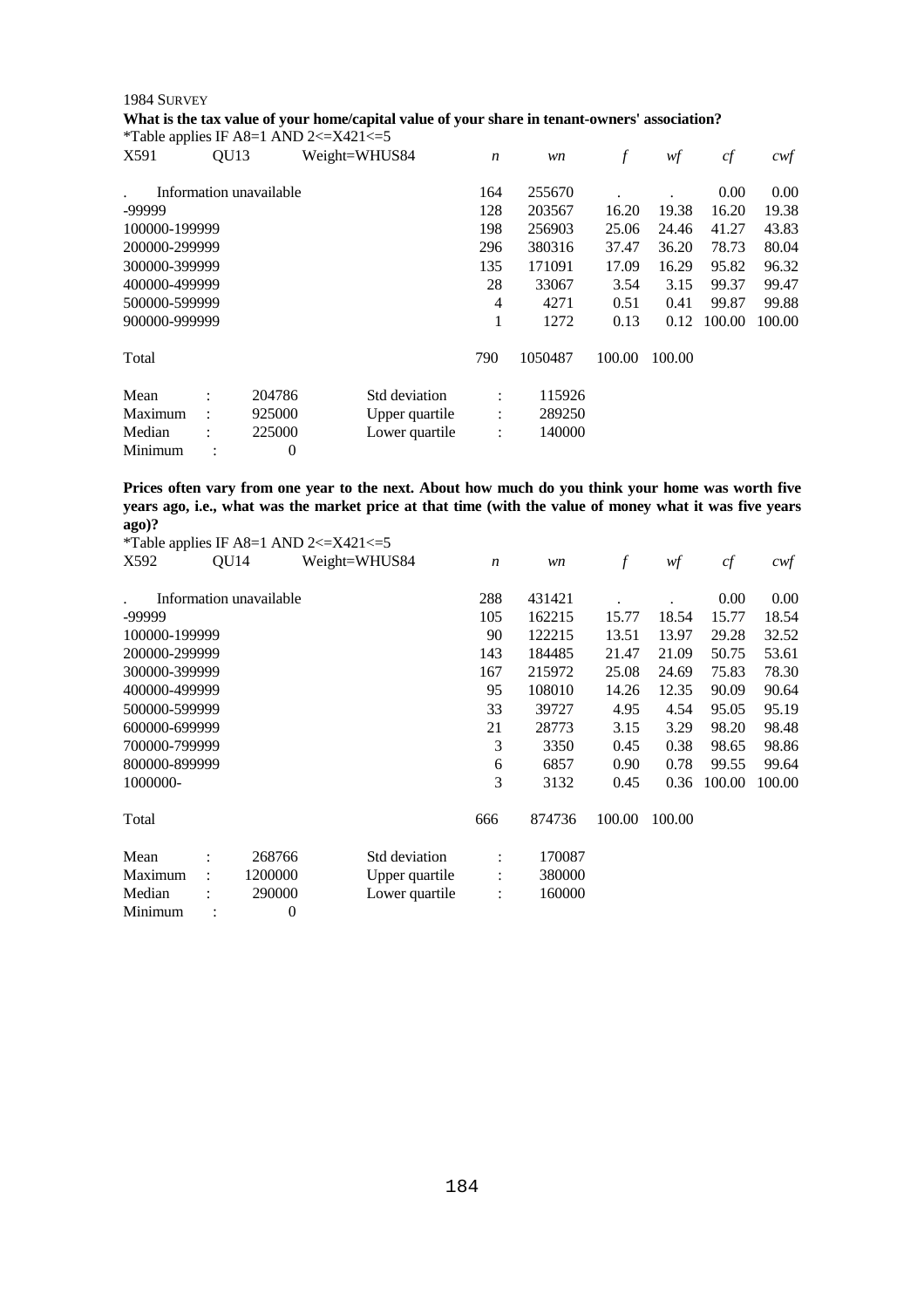### **How much do you think your home will be worth in five years, i.e., what do you think will be its market price with the value of money what it will be in five years?**

| *Table applies IF A8=1 AND 2 $\lt$ =X421 $\lt$ =5 |                      |                         |               |                |                  |        |                  |        |        |        |
|---------------------------------------------------|----------------------|-------------------------|---------------|----------------|------------------|--------|------------------|--------|--------|--------|
| X593                                              | QU <sub>15</sub>     |                         | Weight=WHUS84 |                | $\boldsymbol{n}$ | wn     | $\boldsymbol{f}$ | wf     | cf     | cwf    |
|                                                   |                      | Information unavailable |               |                | 280              | 413198 |                  |        | 0.00   | 0.00   |
| -99999                                            |                      |                         |               |                | 66               | 109297 | 9.79             | 12.24  | 9.79   | 12.24  |
| 100000-199999                                     |                      |                         |               |                | 55               | 83572  | 8.16             | 9.36   | 17.95  | 21.60  |
| 200000-299999                                     |                      |                         |               |                | 105              | 139290 | 15.58            | 15.60  | 33.53  | 37.20  |
| 300000-399999                                     |                      |                         |               |                | 146              | 186476 | 21.66            | 20.88  | 55.19  | 58.08  |
| 400000-499999                                     |                      |                         |               |                | 124              | 152831 | 18.40            | 17.12  | 73.59  | 75.20  |
| 500000-599999                                     |                      |                         |               |                | 82               | 102270 | 12.17            | 11.45  | 85.76  | 86.65  |
| 600000-699999                                     |                      |                         |               |                | 48               | 61520  | 7.12             | 6.89   | 92.88  | 93.54  |
| 700000-799999                                     |                      |                         |               |                | 24               | 30826  | 3.56             | 3.45   | 96.44  | 96.99  |
| 800000-899999                                     |                      |                         |               |                | 16               | 18970  | 2.37             | 2.12   | 98.81  | 99.11  |
| 900000-999999                                     |                      |                         |               |                | 5                | 5331   | 0.74             | 0.60   | 99.55  | 99.71  |
| 1000000-                                          |                      |                         |               |                | 3                | 2576   | 0.45             | 0.28   | 100.00 | 100.00 |
| Total                                             |                      |                         |               |                | 674              | 892959 | 100.00           | 100.00 |        |        |
| Mean                                              |                      | 350972                  |               | Std deviation  | $\ddot{\cdot}$   | 208315 |                  |        |        |        |
| Maximum                                           | $\ddot{\phantom{a}}$ | 2000000                 |               | Upper quartile | $\ddot{\cdot}$   | 500000 |                  |        |        |        |
| Median                                            |                      | 350000                  |               | Lower quartile | $\ddot{\cdot}$   | 230000 |                  |        |        |        |
| Minimum                                           |                      | $\theta$                |               |                |                  |        |                  |        |        |        |

#### **How do you think the price of your home will increase in the next few years compared with the prices of consumer goods in general?**

|       | *Table applies IF A8=1 AND 2 $\le$ X421 $\le$ =5 |     |         |        |        |        |        |
|-------|--------------------------------------------------|-----|---------|--------|--------|--------|--------|
| X594  | Weight=WHUS84<br>OU16                            | n   | wn      |        | wt     | сf     | cwt    |
|       | Information unavailable                          | 126 | 189157  |        |        | 0.00   | 0.00   |
|       | Much faster than consumer goods                  | 13  | 21727   | 1.57   | 1.95   | 1.57   | 1.95   |
| 2     | Somewhat faster than consumer goods              | 50  | 78979   | 6.04   | 7.07   | 7.61   | 9.02   |
| 3     | About the same as consumer goods                 | 167 | 225480  | 20.17  | 20.19  | 27.78  | 29.20  |
| 4     | Somewhat more slowly than consumer goods         | 358 | 468679  | 43.24  | 41.96  | 71.01  | 71.16  |
| 5     | Much more slowly than consumer goods             | 240 | 322135  | 28.99  | 28.84  | 100.00 | 100.00 |
| Total |                                                  | 828 | 1117000 | 100.00 | 100.00 |        |        |

**Do you or does anyone else in your household currently have any loans on your home? Include loans taken out when your home was purchased as well as loans taken out later for repair work, renovation/alterations etc.** 

|       |                         |      | *Table applies IF A8=1 AND 2 $\lt$ =X421 $\lt$ =5 |         |           |               |                           |       |       |
|-------|-------------------------|------|---------------------------------------------------|---------|-----------|---------------|---------------------------|-------|-------|
| X595  |                         | OU17 | Weight=WHUS84                                     | n       | <i>wn</i> | $\mathcal{F}$ | wf                        | cf    | cwt   |
|       |                         |      |                                                   | 85      | 129862    |               |                           | 0.00  |       |
|       | Information unavailable |      |                                                   |         |           |               |                           |       | 0.00  |
|       | Yes                     |      |                                                   | 690     | 888727    | 79.40         | 75.55                     | 79.40 | 75.55 |
|       | N <sub>0</sub>          |      |                                                   | 179     | 287568    |               | 20.60 24.45 100.00 100.00 |       |       |
|       |                         |      |                                                   |         |           |               |                           |       |       |
| Total |                         |      | 869                                               | 1176295 | 100.00    | 100.00        |                           |       |       |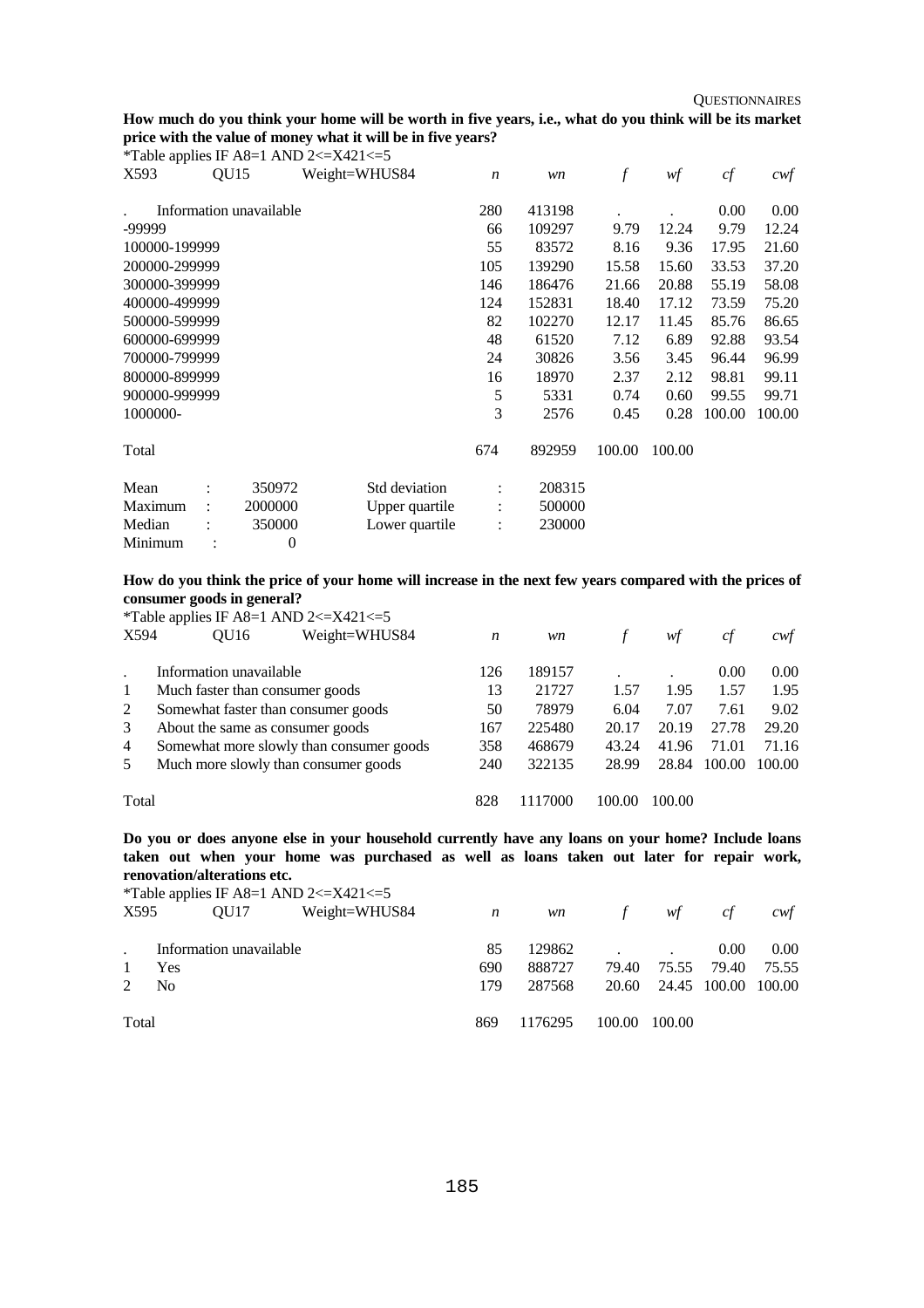## 1984 SURVEY **How much do these loans amount to altogether?**

\*Table applies IF A8=1 AND 2<= $X421 \le 5$  AND  $X595=1$ 

| r ao io applico |                  |                         |                |                  |        |        |        |        |        |
|-----------------|------------------|-------------------------|----------------|------------------|--------|--------|--------|--------|--------|
| X596            | QU <sub>18</sub> |                         | Weight=WHUS84  | $\boldsymbol{n}$ | wn     | f      | wf     | cf     | cwf    |
|                 |                  | Information unavailable |                | 22               | 25398  |        |        | 0.00   | 0.00   |
| -99999          |                  |                         |                | 212              | 288219 | 31.74  | 33.38  | 31.74  | 33.38  |
| 100000-199999   |                  |                         |                | 195              | 230735 | 29.19  | 26.73  | 60.93  | 60.11  |
| 200000-299999   |                  |                         |                | 114              | 151484 | 17.07  | 17.55  | 77.99  | 77.66  |
| 300000-399999   |                  |                         |                | 85               | 110783 | 12.72  | 12.83  | 90.72  | 90.49  |
| 400000-499999   |                  |                         |                | 47               | 63952  | 7.04   | 7.41   | 97.75  | 97.90  |
| 500000-599999   |                  |                         |                | 10               | 12186  | 1.50   | 1.41   | 99.25  | 99.31  |
| 600000-699999   |                  |                         |                | 4                | 4764   | 0.60   | 0.55   | 99.85  | 99.86  |
| 800000-899999   |                  |                         |                | 1                | 1206   | 0.15   | 0.14   | 100.00 | 100.00 |
| Total           |                  |                         |                | 668              | 863329 | 100.00 | 100.00 |        |        |
| Mean            |                  | 183675                  | Std deviation  | ÷                | 138561 |        |        |        |        |
| Maximum         |                  | 850000                  | Upper quartile | $\vdots$         | 274000 |        |        |        |        |
| Median          |                  | 156080                  | Lower quartile | $\ddot{\cdot}$   | 74000  |        |        |        |        |
| Minimum         |                  | 42                      |                |                  |        |        |        |        |        |

#### **How much of that amount is government loans or loans with government interest subsidies?**

|             |                  |                         | Table applies if $T_{10}$ = 1 Table $2\sqrt{-T_{12}}$ = $\sqrt{T_{11}}$ + $\sqrt{T_{22}}$ |                  |           |                  |        |        |        |
|-------------|------------------|-------------------------|-------------------------------------------------------------------------------------------|------------------|-----------|------------------|--------|--------|--------|
| X597        | QU <sub>19</sub> |                         | Weight=WHUS84                                                                             | $\boldsymbol{n}$ | wn        | $\boldsymbol{f}$ | wf     | cf     | $c$ wf |
|             |                  | Information unavailable |                                                                                           | 257              | 340893    |                  |        | 0.00   | 0.00   |
| -9999       |                  |                         |                                                                                           | 91               | 120608    | 21.02            | 22.02  | 21.02  | 22.02  |
| 10000-19999 |                  |                         |                                                                                           | 53               | 65913     | 12.24            | 12.03  | 33.26  | 34.05  |
| 20000-29999 |                  |                         |                                                                                           | 51               | 59774     | 11.78            | 10.91  | 45.03  | 44.96  |
| 30000-39999 |                  |                         |                                                                                           | 29               | 38855     | 6.70             | 7.09   | 51.73  | 52.05  |
| 40000-49999 |                  |                         |                                                                                           | 23               | 27269     | 5.31             | 4.98   | 57.04  | 57.03  |
| 50000-59999 |                  |                         |                                                                                           | 8                | 10944     | 1.85             | 2.00   | 58.89  | 59.03  |
| 60000-69999 |                  |                         |                                                                                           | 11               | 15979     | 2.54             | 2.92   | 61.43  | 61.94  |
| 70000-79999 |                  |                         |                                                                                           | 8                | 10981     | 1.85             | 2.00   | 63.28  | 63.95  |
| 80000-89999 |                  |                         |                                                                                           | 11               | 13210     | 2.54             | 2.41   | 65.82  | 66.36  |
| 90000-99999 |                  |                         |                                                                                           | 6                | 7586      | 1.39             | 1.38   | 67.21  | 67.74  |
| 100000-     |                  |                         |                                                                                           | 142              | 176715    | 32.79            | 32.26  | 100.00 | 100.00 |
| Total       |                  |                         |                                                                                           | 433              | 547834    | 100.00           | 100.00 |        |        |
| Mean        |                  | 97418.84                | Std deviation                                                                             | $\ddot{\cdot}$   | 123810.00 |                  |        |        |        |
| Maximum     |                  | 480000.00               | Upper quartile                                                                            | ÷                | 130000.00 |                  |        |        |        |
| Median      |                  | 35000.00                | Lower quartile                                                                            | $\ddot{\cdot}$   | 11000.00  |                  |        |        |        |
| Minimum     |                  | 0.00                    |                                                                                           |                  |           |                  |        |        |        |

\*Table applies IF A8=1 AND 2 $\lt$ =X421 $\lt$ =5 AND X595=1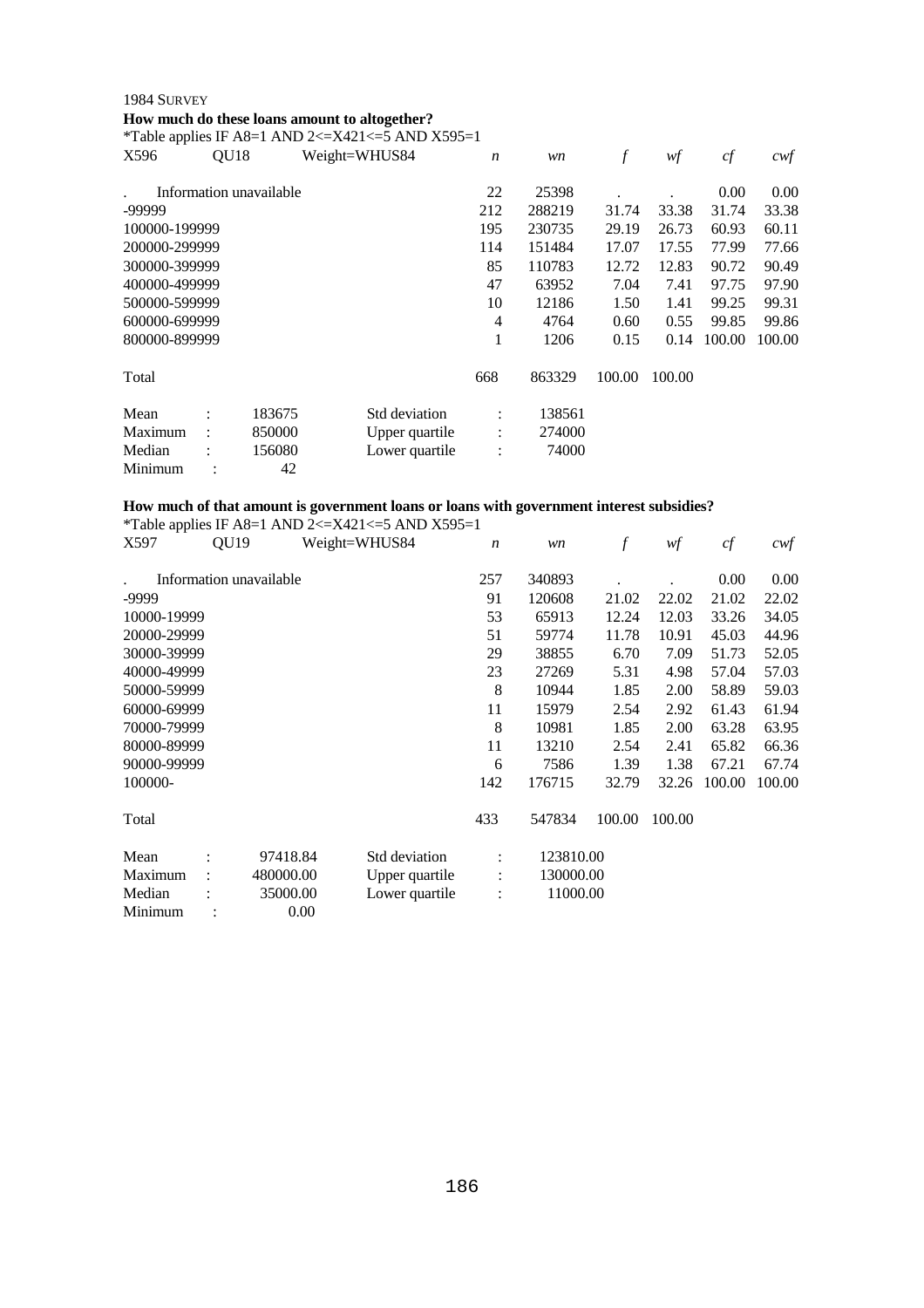**QUESTIONNAIRES** 

## **How much did your household pay in interest in 1983 on these government loans (after government subsidies)?**

|             |                  |                         | *Table applies IF A8=1 AND 2<=X421<=5 AND X595=1 |                      |          |                  |        |        |        |
|-------------|------------------|-------------------------|--------------------------------------------------|----------------------|----------|------------------|--------|--------|--------|
| X598        | QU <sub>20</sub> |                         | Weight=WHUS84                                    | $\boldsymbol{n}$     | wn       | $\boldsymbol{f}$ | wf     | cf     | $c$ wf |
|             |                  | Information unavailable |                                                  | 257                  | 334196   |                  |        | 0.00   | 0.00   |
| $-1199$     |                  |                         |                                                  | 67                   | 90299    | 15.47            | 16.28  | 15.47  | 16.28  |
| 1200-2399   |                  |                         |                                                  | 52                   | 67818    | 12.01            | 12.23  | 27.48  | 28.51  |
| 2400-3599   |                  |                         |                                                  | 43                   | 54083    | 9.93             | 9.75   | 37.41  | 38.27  |
| 3600-4799   |                  |                         |                                                  | 38                   | 49180    | 8.78             | 8.87   | 46.19  | 47.14  |
| 4800-5999   |                  |                         |                                                  | 19                   | 25649    | 4.39             | 4.63   | 50.58  | 51.76  |
| 6000-7199   |                  |                         |                                                  | 16                   | 18631    | 3.70             | 3.36   | 54.27  | 55.12  |
| 7200-8399   |                  |                         |                                                  | 11                   | 12916    | 2.54             | 2.33   | 56.81  | 57.45  |
| 8400-9599   |                  |                         |                                                  | 12                   | 15176    | 2.77             | 2.74   | 59.58  | 60.19  |
| 9600-10799  |                  |                         |                                                  | 9                    | 10579    | 2.08             | 1.91   | 61.66  | 62.09  |
| 10800-11999 |                  |                         |                                                  | 13                   | 15489    | 3.00             | 2.79   | 64.67  | 64.89  |
| 12000-      |                  |                         |                                                  | 153                  | 194711   | 35.33            | 35.11  | 100.00 | 100.00 |
| Total       |                  |                         |                                                  | 433                  | 554531   | 100.00           | 100.00 |        |        |
| Mean        |                  | 10922.61                | Std deviation                                    |                      | 12534.02 |                  |        |        |        |
| Maximum     |                  | 92000.00                | Upper quartile                                   | $\ddot{\phantom{a}}$ | 17576.00 |                  |        |        |        |
| Median      |                  | 5500.00                 | Lower quartile                                   | $\vdots$             | 2000.00  |                  |        |        |        |
| Minimum     |                  | 0.00                    |                                                  |                      |          |                  |        |        |        |

## **How much did your household pay in interest in 1983 on other loans on your home?**

|             |                  |                         | *Table applies IF A8=1 AND 2<=X421<=5 AND X595=1 |                  |          |                  |        |        |        |
|-------------|------------------|-------------------------|--------------------------------------------------|------------------|----------|------------------|--------|--------|--------|
| X599        | QU <sub>21</sub> |                         | Weight=WHUS84                                    | $\boldsymbol{n}$ | wn       | $\boldsymbol{f}$ | w f    | cf     | cwt    |
|             |                  | Information unavailable |                                                  | 152              | 201666   |                  |        | 0.00   | 0.00   |
| $-1199$     |                  |                         |                                                  | 29               | 36758    | 5.39             | 5.35   | 5.39   | 5.35   |
| 1200-2399   |                  |                         |                                                  | 33               | 46016    | 6.13             | 6.70   | 11.52  | 12.05  |
| 2400-3599   |                  |                         |                                                  | 32               | 45176    | 5.95             | 6.58   | 17.47  | 18.62  |
| 3600-4799   |                  |                         |                                                  | 20               | 28990    | 3.72             | 4.22   | 21.19  | 22.84  |
| 4800-5999   |                  |                         |                                                  | 27               | 32077    | 5.02             | 4.67   | 26.21  | 27.51  |
| 6000-7199   |                  |                         |                                                  | 35               | 44626    | 6.51             | 6.50   | 32.71  | 34.01  |
| 7200-8399   |                  |                         |                                                  | 22               | 25678    | 4.09             | 3.74   | 36.80  | 37.74  |
| 8400-9599   |                  |                         |                                                  | 22               | 24685    | 4.09             | 3.59   | 40.89  | 41.34  |
| 9600-10799  |                  |                         |                                                  | 28               | 35894    | 5.20             | 5.22   | 46.10  | 46.56  |
| 10800-11999 |                  |                         |                                                  | 12               | 14831    | 2.23             | 2.16   | 48.33  | 48.72  |
| 12000-      |                  |                         |                                                  | 278              | 352330   | 51.67            | 51.28  | 100.00 | 100.00 |
| Total       |                  |                         |                                                  | 538              | 687061   | 100.00           | 100.00 |        |        |
| Mean        |                  | 17387.11                | Std deviation                                    |                  | 21497.02 |                  |        |        |        |
| Maximum     |                  | 273000.00               | Upper quartile                                   | $\ddot{\cdot}$   | 23166.50 |                  |        |        |        |
| Median      |                  | 12000.00                | Lower quartile                                   | ÷                | 5005.25  |                  |        |        |        |
| Minimum     |                  | 0.00                    |                                                  |                  |          |                  |        |        |        |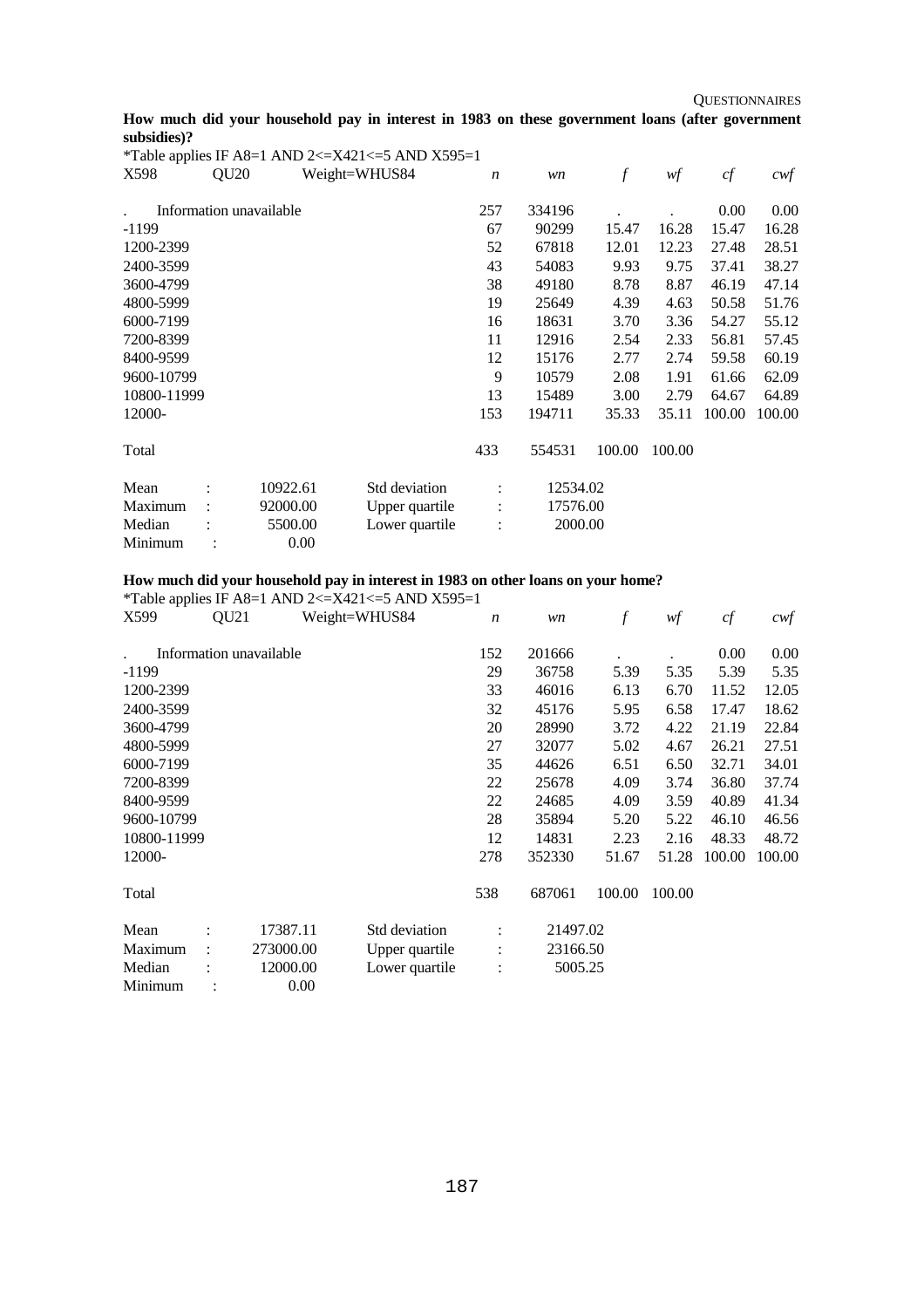# 1984 SURVEY **2.3.4 Imputation of property values and loans**

Imputations have been calculated using the methods described in Part A, chapter 6.

## **Code for imputation procedure for property value**

|                  |                |   |                                          | *Table applies IF A7=1 AND 2 $\lt$ =X421 $\lt$ =5  |                  |                  |               |        |        |                   |
|------------------|----------------|---|------------------------------------------|----------------------------------------------------|------------------|------------------|---------------|--------|--------|-------------------|
| X600             |                | N |                                          | Weight=WHUS84                                      | $\boldsymbol{n}$ | wn               | $\mathcal{f}$ | w f    | cf     | $c \mathcal{w} f$ |
|                  |                |   | Information unavailable                  |                                                    | 20               | 27289            |               |        | 0.00   | 0.00              |
|                  |                |   |                                          |                                                    | 709              |                  | 71.76         | 71.32  | 71.76  | 71.32             |
| $\boldsymbol{0}$ | Original value |   |                                          |                                                    | 279              | 964923<br>388020 | 28.24         | 28.68  | 100.00 | 100.00            |
| 1                | Imputed value  |   |                                          |                                                    |                  |                  |               |        |        |                   |
| Total            |                |   |                                          |                                                    | 988              | 1352943          | 100.00        | 100.00 |        |                   |
|                  |                |   | <b>Estimate of property market value</b> |                                                    |                  |                  |               |        |        |                   |
|                  |                |   |                                          | *Table applies IF A7=1 AND 2<=X421<=5 AND X600=1   |                  |                  |               |        |        |                   |
| X601             |                | N |                                          | Weight=WHUS84                                      | $\boldsymbol{n}$ | wn               | $\mathcal{f}$ | w f    | cf     | $c$ wf            |
| -99999           |                |   |                                          |                                                    | 26               | 51537            | 9.32          | 13.28  | 9.32   | 13.28             |
|                  | 100000-199999  |   |                                          |                                                    | 25               | 36618            | 8.96          | 9.44   | 18.28  | 22.72             |
|                  | 200000-299999  |   |                                          |                                                    | 54               | 77455            | 19.35         | 19.96  | 37.63  | 42.68             |
|                  | 300000-399999  |   |                                          |                                                    | 82               | 104324           | 29.39         | 26.89  | 67.03  | 69.57             |
|                  | 400000-499999  |   |                                          |                                                    | 46               | 55643            | 16.49         | 14.34  | 83.51  | 83.91             |
|                  | 500000-599999  |   |                                          |                                                    | 23               | 34025            | 8.24          | 8.77   | 91.76  | 92.68             |
|                  | 600000-699999  |   |                                          |                                                    | 8                | 11137            | 2.87          | 2.87   | 94.62  | 95.55             |
|                  | 700000-799999  |   |                                          |                                                    | 4                | 4962             | 1.43          | 1.28   | 96.06  | 96.83             |
|                  | 800000-899999  |   |                                          |                                                    | 1                | 321              | 0.36          | 0.08   | 96.42  | 96.91             |
|                  | 900000-999999  |   |                                          |                                                    | 1                | 1364             | 0.36          | 0.35   | 96.77  | 97.26             |
| 1000000-         |                |   |                                          |                                                    | 9                | 10634            | 3.23          | 2.74   | 100.00 | 100.00            |
| Total            |                |   |                                          |                                                    | 279              | 388020           | 100.00        | 100.00 |        |                   |
| Mean             |                |   | 346036                                   | Std deviation                                      | $\ddot{\cdot}$   | 320520           |               |        |        |                   |
|                  | Maximum        |   | 3319645                                  | Upper quartile                                     |                  | 425000           |               |        |        |                   |
| Median           |                |   | 350000                                   | Lower quartile                                     |                  | 210000           |               |        |        |                   |
|                  | Minimum        |   | 10000                                    |                                                    |                  |                  |               |        |        |                   |
|                  |                |   |                                          | Code for imputation procedure for loan on property |                  |                  |               |        |        |                   |

|          | Code for imputation procedure for joan on property<br>*Table applies IF A7=1 AND 2 $\lt$ =X421 $\lt$ =5 |               |             |                   |                 |        |               |                            |
|----------|---------------------------------------------------------------------------------------------------------|---------------|-------------|-------------------|-----------------|--------|---------------|----------------------------|
| X602     | N                                                                                                       | Weight=WHUS84 | n           | wn                | $\tau$          | wf     | cf            | cwt                        |
| $\left($ | Information unavailable<br>Original value                                                               |               | 6<br>892    | 7569<br>1212784   | 89.02           | 88.35  | 0.00<br>89.02 | 0.00 <sub>1</sub><br>88.35 |
| Total    | Imputed value                                                                                           |               | 110<br>1002 | 159879<br>1372663 | 10.98<br>100.00 | 100.00 | 11.65 100.00  | 100.00                     |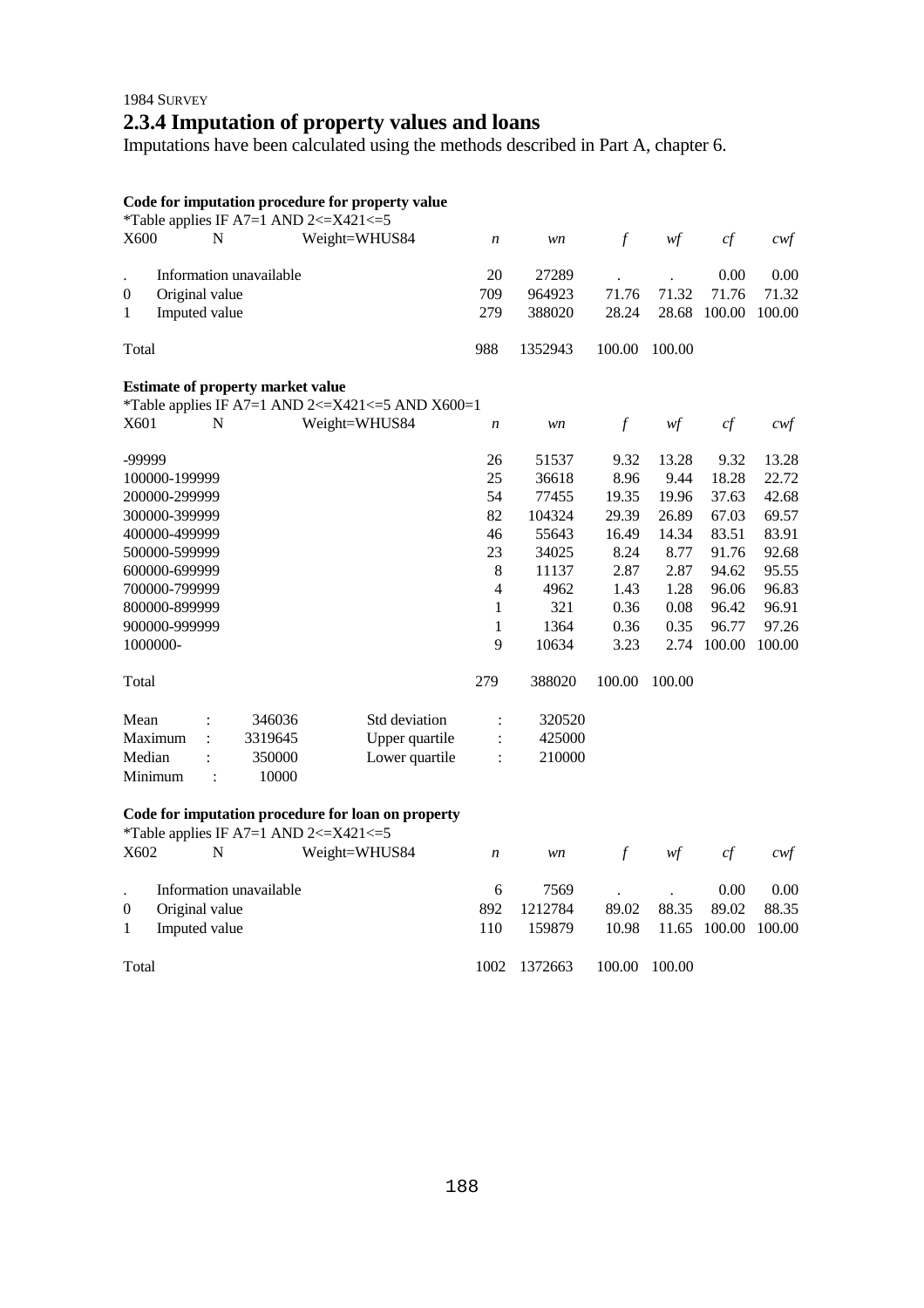**QUESTIONNAIRES** 

## **Estimate of total amount of loans on property**

\*Table applies IF A7=1 AND 2<= $X421$ <=5 AND  $X602=1$ 

| X603        | N                    |           | Weight=WHUS84  | $\boldsymbol{n}$ | wn        | f      | wf     | cf     | cwf    |
|-------------|----------------------|-----------|----------------|------------------|-----------|--------|--------|--------|--------|
| $-11999$    |                      |           |                | 12               | 22320     | 10.91  | 13.96  | 10.91  | 13.96  |
| 12000-23999 |                      |           |                | 6                | 11268     | 5.45   | 7.05   | 16.36  | 21.01  |
| 24000-35999 |                      |           |                | 5                | 8927      | 4.55   | 5.58   | 20.91  | 26.59  |
| 36000-47999 |                      |           |                | 3                | 4657      | 2.73   | 2.91   | 23.64  | 29.50  |
| 48000-59999 |                      |           |                | 8                | 10373     | 7.27   | 6.49   | 30.91  | 35.99  |
| 60000-      |                      |           |                | 76               | 102334    | 69.09  | 64.01  | 100.00 | 100.00 |
| Total       |                      |           |                | 110              | 159879    | 100.00 | 100.00 |        |        |
| Mean        | ٠                    | 126976.00 | Std deviation  | ٠                | 112064.00 |        |        |        |        |
| Maximum     | $\ddot{\phantom{a}}$ | 472235.00 | Upper quartile | $\vdots$         | 213556.00 |        |        |        |        |
| Median      |                      | 109586.00 | Lower quartile | $\vdots$         | 51744.41  |        |        |        |        |
| Minimum     |                      | 200.00    |                |                  |           |        |        |        |        |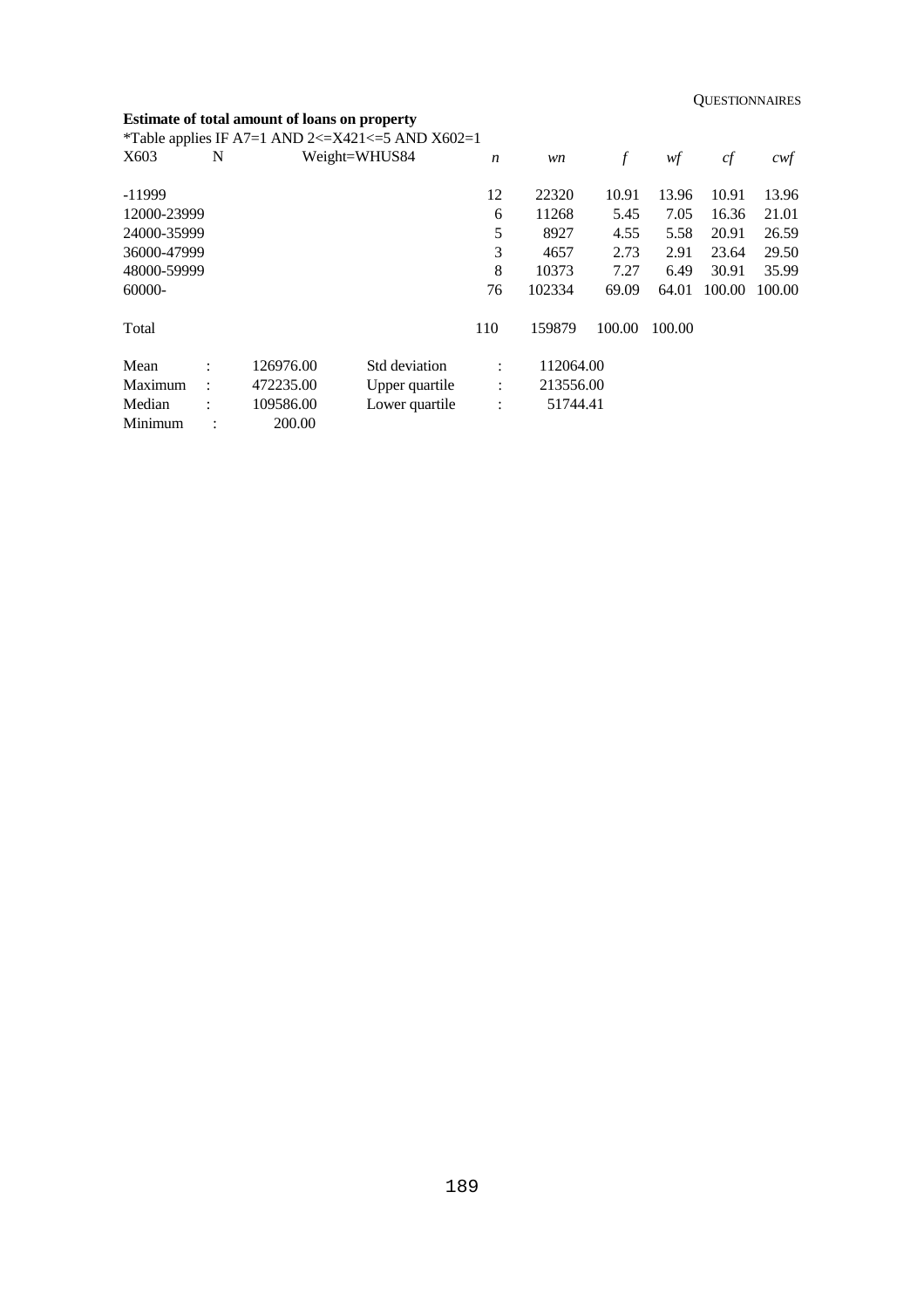## 1984 SURVEY **2.3.5 Additions/renovations 1983**

Section completed for households owning their own home or share in tenant-owners' association

### **Did you build any additions in 1983, i.e., any construction that increased the area of your home?**

|             |                |                         | *Table applies IF A8=1 AND 2 $\lt$ =X421 $\lt$ =5 |     |           |        |                                 |      |          |
|-------------|----------------|-------------------------|---------------------------------------------------|-----|-----------|--------|---------------------------------|------|----------|
| X604        |                | OU22                    | Weight=WHUS84                                     | n   | <i>wn</i> | f      | wf                              | cf   | cwt      |
|             |                | Information unavailable |                                                   | 78  | 116105    |        | the contract of the contract of | 0.00 | $0.00\,$ |
|             | Yes            |                         |                                                   | 36  | 50976     | 4.11   | 4.28                            | 4.11 | 4.28     |
| $2^{\circ}$ | N <sub>0</sub> |                         |                                                   | 840 | 1139076   |        | 95.89 95.72 100.00 100.00       |      |          |
| Total       |                |                         |                                                   | 876 | 1190052   | 100.00 | 100.00                          |      |          |

### **Did you pay any material costs for additions built by you, someone else in your household or relatives or friends WITHOUT ANY COMPENSATION FOR YOUR/THEIR WORK?**

wf cf cwf

|      |       | *Table applies IF A8=1 AND 2<=X421<=5 AND X604=1 |    |  |
|------|-------|--------------------------------------------------|----|--|
| X605 | OU23A | Weight=WHUS84                                    | wn |  |
|      |       |                                                  |    |  |

|       | Information unavailable<br>1 Yes<br>$2 \text{ No}$ | 14<br>18. | 5703<br>21136 43.75 46.69 43.75 46.69<br>24137 56.25 53.31 100.00 100.00 |  | $0.00\  \, \phantom{0}0.00$ |
|-------|----------------------------------------------------|-----------|--------------------------------------------------------------------------|--|-----------------------------|
| Total |                                                    | 32        | 45273 100.00 100.00                                                      |  |                             |

#### **How much?**

\*Table applies IF A8=1 AND 2<=X421<=5 AND X604=1 AND X605=1

| X606        | QU23B          |          | Weight=WHUS84  | $\boldsymbol{n}$ | wn       |        | wf     | cf     | cwf    |
|-------------|----------------|----------|----------------|------------------|----------|--------|--------|--------|--------|
| -4999       |                |          |                | 5                | 8470     | 35.71  | 40.07  | 35.71  | 40.07  |
| 20000-29999 |                |          |                |                  | 1289     | 7.14   | 6.10   | 42.86  | 46.17  |
| 60000-69999 |                |          |                |                  | 1209     | 7.14   | 5.72   | 50.00  | 51.89  |
| 80000-89999 |                |          |                | 2                | 2656     | 14.29  | 12.57  | 64.29  | 64.46  |
| 100000-     |                |          |                | 5                | 7512     | 35.71  | 35.54  | 100.00 | 100.00 |
| Total       |                |          |                | 14               | 21136    | 100.00 | 100.00 |        |        |
| Mean        | ٠              | 21129.36 | Std deviation  | $\ddot{\cdot}$   | 21521.19 |        |        |        |        |
| Maximum     | $\ddot{\cdot}$ | 60000.00 | Upper quartile | $\ddot{\cdot}$   | 35000.00 |        |        |        |        |
| Median      | ٠              | 17500.00 | Lower quartile | $\ddot{\cdot}$   | 2625.00  |        |        |        |        |
| Minimum     |                | 200.00   |                |                  |          |        |        |        |        |

## **Did you pay any material or labor costs for additions build by craftsmen FOR PAY?**

|       |                         | *Table applies IF A8=1 AND 2<=X421<=5 AND X604=1 |    |       |         |                   |                     |          |
|-------|-------------------------|--------------------------------------------------|----|-------|---------|-------------------|---------------------|----------|
| X607  |                         | $QU24A$ Weight=WHUS84 $n$                        |    |       | wn f wf |                   | cf                  | cwt      |
|       | Information unavailable |                                                  | 8  |       | 13453   |                   | 0.00 <sub>1</sub>   | $0.00\,$ |
|       | <b>Yes</b>              |                                                  | 11 | 16498 |         | 39.29 43.97 39.29 |                     | 43.97    |
| 2     | N <sub>0</sub>          |                                                  | 17 | 21025 | 60.71   |                   | 56.03 100.00 100.00 |          |
| Total |                         |                                                  | 28 | 37523 | 100.00  | 100.00            |                     |          |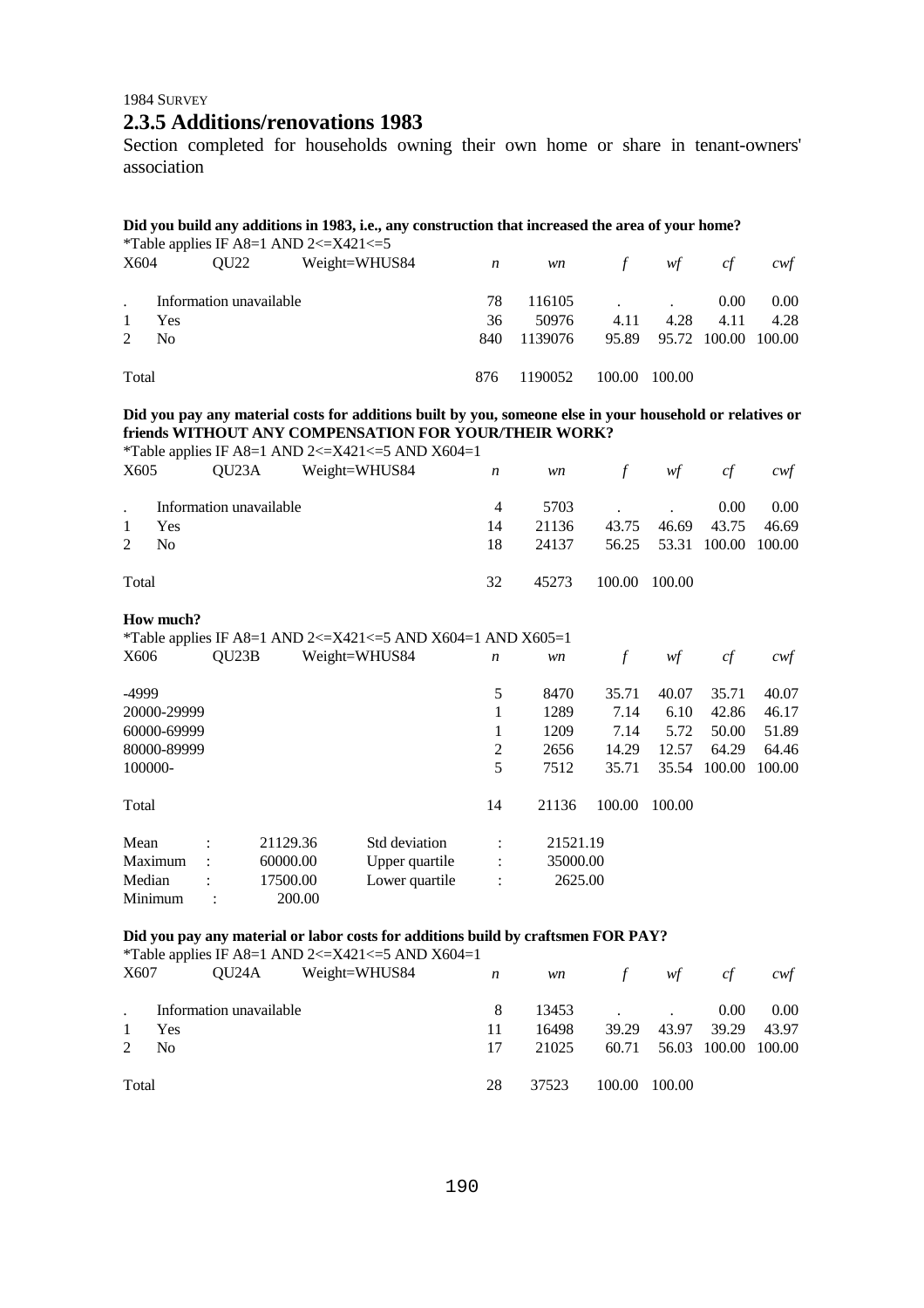|             |                      |                         |        | *Table applies IF A8=1 AND 2<=X421<=5 AND X604=1 AND X607=1 |                  |           |        |        |        |        |
|-------------|----------------------|-------------------------|--------|-------------------------------------------------------------|------------------|-----------|--------|--------|--------|--------|
| X608        |                      | QU24B                   |        | Weight=WHUS84                                               | $\boldsymbol{n}$ | wn        |        | wf     | cf     | cwt    |
|             |                      | Information unavailable |        |                                                             | $\overline{2}$   | 4680      |        |        | 0.00   | 0.00   |
| -4999       |                      |                         |        |                                                             | 3                | 5028      | 33.33  | 42.55  | 33.33  | 42.55  |
| 20000-29999 |                      |                         |        |                                                             |                  | 1283      | 11.11  | 10.86  | 44.44  | 53.40  |
| 80000-89999 |                      |                         |        |                                                             |                  | 1391      | 11.11  | 11.77  | 55.56  | 65.17  |
| 100000-     |                      |                         |        |                                                             | 4                | 4116      | 44.44  | 34.83  | 100.00 | 100.00 |
| Total       |                      |                         |        |                                                             | 9                | 11818     | 100.00 | 100.00 |        |        |
| Mean        | ٠                    | 83014.44                |        | Std deviation                                               | $\ddot{\cdot}$   | 138753.00 |        |        |        |        |
| Maximum     | $\ddot{\phantom{a}}$ | 410000.00               |        | Upper quartile                                              | $\ddot{\cdot}$   | 210000.00 |        |        |        |        |
| Median      | ٠                    | 20000.00                |        | Lower quartile                                              | $\ddot{\cdot}$   | 2400.00   |        |        |        |        |
| Minimum     |                      |                         | 800.00 |                                                             |                  |           |        |        |        |        |

## **Did you do any renovation during 1983? By renovation we mean major projects such as repainting the outside of the house, modernizing the kitchen etc.**

\*Table applies IF A8=1 AND 2<=X421<=5

| X609         | OU25                    | Weight=WHUS84 $n$ |     | <i>wn</i> | f             | wf                                | cf                | cwf   |
|--------------|-------------------------|-------------------|-----|-----------|---------------|-----------------------------------|-------------------|-------|
|              | Information unavailable |                   | 100 | 150886    |               | and the company of the company of | 0.00 <sub>1</sub> | 0.00  |
| $\mathbf{1}$ | Yes                     |                   | 180 | 241324    |               | 21.08 20.89                       | 21.08             | 20.89 |
| 2            | N <sub>0</sub>          |                   | 674 | 913947    |               | 78.92 79.11 100.00 100.00         |                   |       |
| Total        |                         |                   | 854 | 1155271   | 100.00 100.00 |                                   |                   |       |

## **Did you pay any material costs for renovation work done by you, someone else in your household or relatives or friends WITHOUT RECEIVING COMPENSATION FOR YOUR/THEIR WORK?**

\*Table applies IF A8=1 AND 2<=X421<=5 AND X609=1

| X610         |                         | $QU26A$ Weight=WHUS84 $n$ |     | <i>wn</i> |               | f $wf$                    | cf       | cwt  |
|--------------|-------------------------|---------------------------|-----|-----------|---------------|---------------------------|----------|------|
|              | Information unavailable |                           | 15  |           | 17831         |                           | $0.00\,$ | 0.00 |
| $\mathbf{1}$ | Yes                     |                           | 88  | 117788    |               | 53.33 52.70 53.33 52.70   |          |      |
|              | $2 \text{ No}$          |                           | 77  | 105705    |               | 46.67 47.30 100.00 100.00 |          |      |
| Total        |                         |                           | 165 | 223493    | 100.00 100.00 |                           |          |      |

# **How much?**

**How much?** 

|                            | <i>*Table applies IF A8=1 AND 2&lt;=X421&lt;=5 AND X609=1 AND X610=1</i> |    |        |        |        |        |        |
|----------------------------|--------------------------------------------------------------------------|----|--------|--------|--------|--------|--------|
| QU <sub>26</sub> B<br>X611 | Weight=WHUS84                                                            | n  | wn     |        | wf     | cf     | cwt    |
| Information unavailable    |                                                                          | 3  | 5166   |        |        | 0.00   | 0.00   |
| -4999                      |                                                                          | 43 | 60432  | 50.59  | 53.66  | 50.59  | 53.66  |
| 20000-29999                |                                                                          | 14 | 17160  | 16.47  | 15.24  | 67.06  | 68.90  |
| 30000-39999                |                                                                          | 3  | 2345   | 3.53   | 2.08   | 70.59  | 70.98  |
| 40000-49999                |                                                                          | 12 | 17142  | 14.12  | 15.22  | 84.71  | 86.20  |
| 60000-69999                |                                                                          | 3  | 3845   | 3.53   | 3.41   | 88.24  | 89.61  |
| 80000-89999                |                                                                          | 3  | 4043   | 3.53   | 3.59   | 91.76  | 93.20  |
| 100000-                    |                                                                          | 7  | 7655   | 8.24   | 6.80   | 100.00 | 100.00 |
| Total                      |                                                                          | 85 | 112622 | 100.00 | 100.00 |        |        |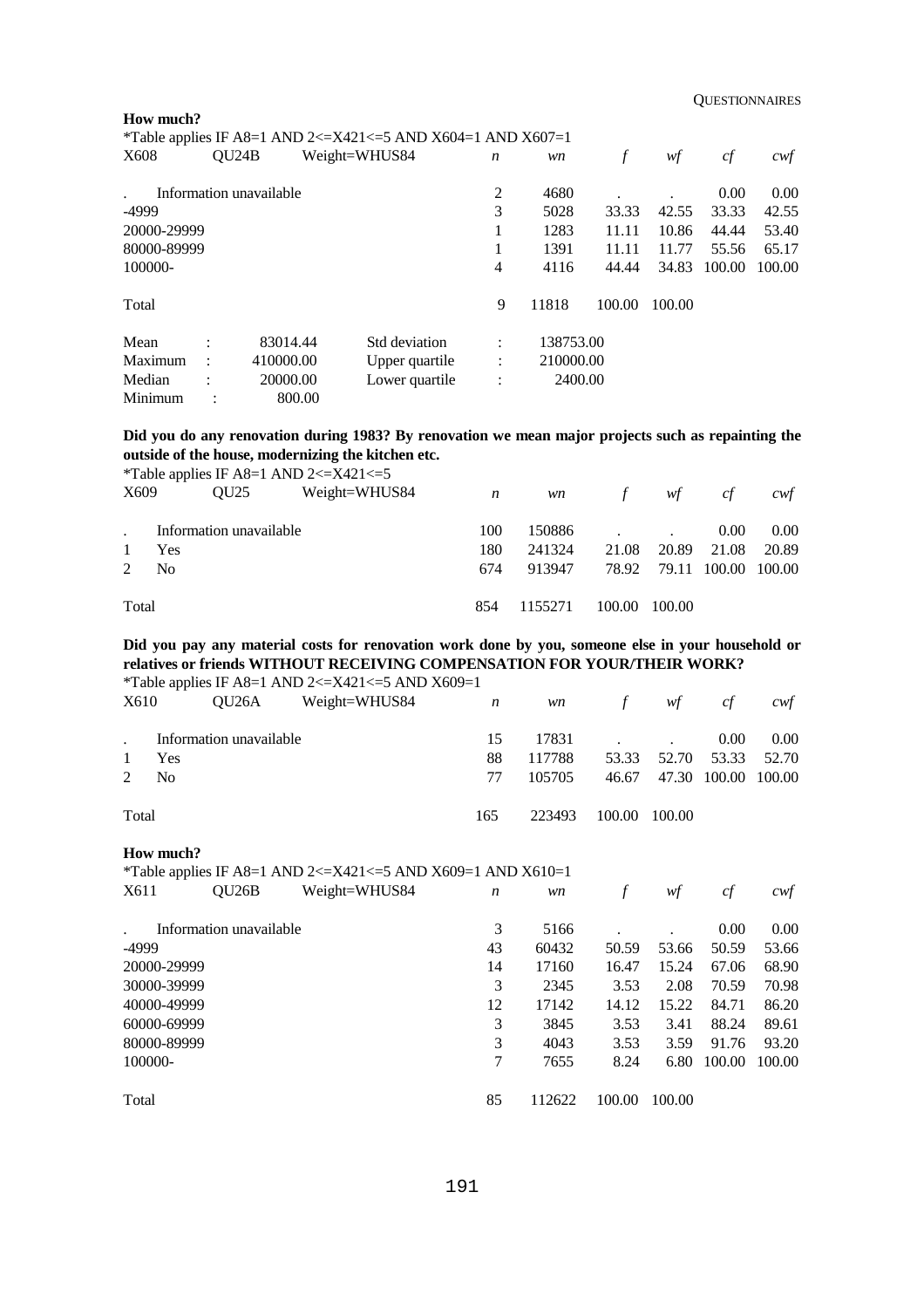| 1984 SURVEY |                      |          |                |          |
|-------------|----------------------|----------|----------------|----------|
| Mean        |                      | 7317.44  | Std deviation  | 9944.74  |
| Maximum     | $\ddot{\phantom{a}}$ | 60000.00 | Upper quartile | 10000.00 |
| Median      |                      | 4000.00  | Lower quartile | 2000.00  |
| Minimum     | $\ddot{\cdot}$       | 375.00   |                |          |

## **Did you pay any material or labor costs for renovation work done by craftsmen FOR PAY?**

\*Table applies IF A8=1 AND 2<= $X421 \le$ =5 AND  $X609=1$ 

| X612  | OU27A                   | Weight=WHUS84 | $\overline{n}$ | <i>wn</i> | f             | wf                        | cf                | cwt      |
|-------|-------------------------|---------------|----------------|-----------|---------------|---------------------------|-------------------|----------|
|       | Information unavailable |               | 34             |           | 42341         |                           | 0.00 <sub>1</sub> | $0.00\,$ |
|       | Yes                     |               | 53             | 68829     |               | 36.30 34.59 36.30         |                   | 34.59    |
| 2     | N <sub>0</sub>          |               | 93             | 130154    |               | 63.70 65.41 100.00 100.00 |                   |          |
| Total |                         |               | 146            | 198983    | 100.00 100.00 |                           |                   |          |

## **How much?**

\*Table applies IF A8=1 AND 2<=X421<=5 AND X609=1 AND X612=1

| X613        | QU27B                   |           | Weight=WHUS84  | $\boldsymbol{n}$ | wn       | f      | wf     | cf     | $c$ wf |
|-------------|-------------------------|-----------|----------------|------------------|----------|--------|--------|--------|--------|
|             | Information unavailable |           |                | 5                | 5742     |        |        | 0.00   | 0.00   |
| -4999       |                         |           |                | 15               | 20603    | 31.25  | 32.66  | 31.25  | 32.66  |
| 20000-29999 |                         |           |                | 6                | 9249     | 12.50  | 14.66  | 43.75  | 47.32  |
| 30000-39999 |                         |           |                | $\overline{2}$   | 1853     | 4.17   | 2.94   | 47.92  | 50.26  |
| 40000-49999 |                         |           |                | 6                | 6932     | 12.50  | 10.99  | 60.42  | 61.24  |
| 50000-59999 |                         |           |                | 1                | 1286     | 2.08   | 2.04   | 62.50  | 63.28  |
| 60000-69999 |                         |           |                | $\mathbf{1}$     | 1305     | 2.08   | 2.07   | 64.58  | 65.35  |
| 80000-89999 |                         |           |                | 2                | 2590     | 4.17   | 4.11   | 68.75  | 69.46  |
| 90000-99999 |                         |           |                | $\mathbf{1}$     | 1408     | 2.08   | 2.23   | 70.83  | 71.69  |
| 100000-     |                         |           |                | 14               | 17861    | 29.17  | 28.31  | 100.00 | 100.00 |
| Total       |                         |           |                | 48               | 63087    | 100.00 | 100.00 |        |        |
| Mean        |                         | 27395.76  | Std deviation  | ÷                | 90154.86 |        |        |        |        |
| Maximum     |                         | 670000.00 | Upper quartile |                  | 28750.00 |        |        |        |        |
| Median      |                         | 10000.00  | Lower quartile |                  | 3125.00  |        |        |        |        |
| Minimum     |                         | 20.00     |                |                  |          |        |        |        |        |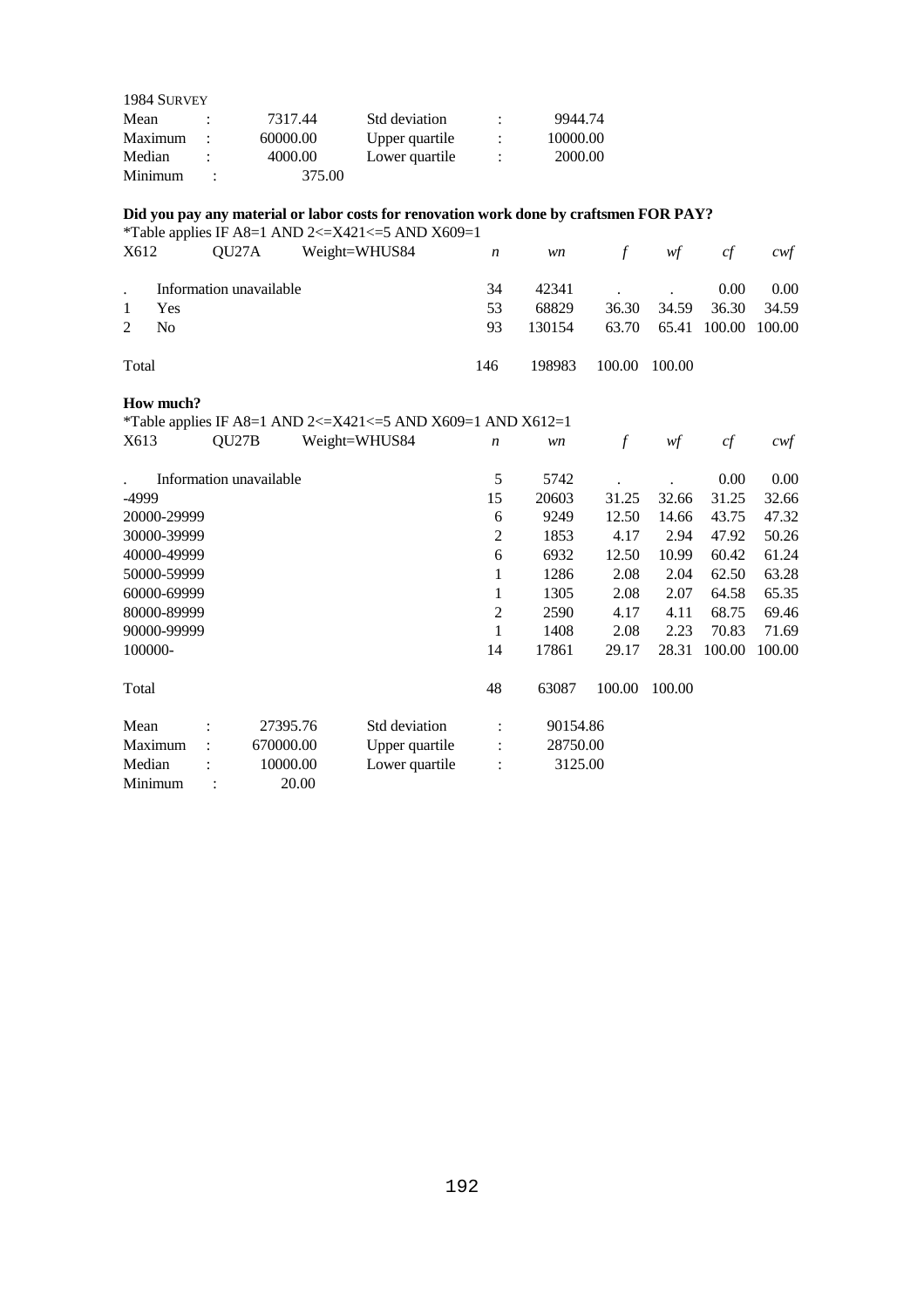# **2.3.6 Maintenance and repairs, leasing**

Section completed for all households

**Did you incur any costs in 1983 for regular maintenance or repairs, for example minor painting or plumbing work or repair of household appliances such as your dishwasher or vacuum cleaner? Repairs on radios, television sets etc. are not included here.** 

|       |                | *Table applies IF $A8=1$ |               |                  |         |        |       |        |        |
|-------|----------------|--------------------------|---------------|------------------|---------|--------|-------|--------|--------|
| X614  |                | OU28                     | Weight=WHUS84 | $\boldsymbol{n}$ | wn      | f      | wf    | cf     | cwt    |
|       |                |                          |               |                  | 157696  |        |       |        |        |
|       |                | Information unavailable  |               | 103              |         |        |       | 0.00   | 0.00   |
|       | Yes            |                          |               | 403              | 558543  | 30.05  | 27.63 | 30.05  | 27.63  |
| 2     | N <sub>0</sub> |                          |               | 938              | 1463194 | 69.95  | 72.37 | 100.00 | 100.00 |
|       |                |                          |               |                  |         |        |       |        |        |
| Total |                |                          | 1341          | 2021737          | 100.00  | 100.00 |       |        |        |

**Did you pay any material costs for maintenance or repair work performed by you, someone else in your household or relatives or friends WITHOUT COMPENSATION FOR YOUR/THEIR WORK?**  \*Table applies IF  $\Delta 8=1$  AND  $\text{X}614=1$ 

| X615                 |                | $14010$ applies $\mu$ $110-1$ $1\mu$ $1\sigma$ $1101$ $-1$<br>QU <sub>29</sub> A |          | Weight=WHUS84                                |                | $\boldsymbol{n}$ | wn      | $\boldsymbol{f}$ | w f            | cf     | $c \mathsf{w} f$ |
|----------------------|----------------|----------------------------------------------------------------------------------|----------|----------------------------------------------|----------------|------------------|---------|------------------|----------------|--------|------------------|
| $\ddot{\phantom{0}}$ |                | Information unavailable                                                          |          |                                              |                | 24               | 30015   |                  |                | 0.00   | 0.00             |
| 1                    | Yes            |                                                                                  |          |                                              |                | 205              | 284694  | 54.09            | 53.87          | 54.09  | 53.87            |
| 2                    | N <sub>o</sub> |                                                                                  |          |                                              |                | 174              | 243834  | 45.91            | 46.13          | 100.00 | 100.00           |
| Total                |                |                                                                                  |          |                                              |                | 379              | 528528  | 100.00           | 100.00         |        |                  |
|                      | How much?      |                                                                                  |          |                                              |                |                  |         |                  |                |        |                  |
|                      |                |                                                                                  |          | *Table applies IF A8=1 AND X614=1 AND X615=1 |                |                  |         |                  |                |        |                  |
| X616                 |                | QU <sub>29</sub> B                                                               |          | Weight=WHUS84                                |                | $\boldsymbol{n}$ | wn      | $\mathcal{f}$    | $\mathcal{W}f$ | cf     | $c$ wf           |
|                      |                | Information unavailable                                                          |          |                                              |                | $\overline{4}$   | 8212    |                  |                | 0.00   | 0.00             |
| $-599$               |                |                                                                                  |          |                                              |                | 26               | 41518   | 12.94            | 15.02          | 12.94  | 15.02            |
| 600-1199             |                |                                                                                  |          |                                              |                | 75               | 104346  | 37.31            | 37.74          | 50.25  | 52.76            |
|                      | 1200-1799      |                                                                                  |          |                                              |                | 7                | 7533    | 3.48             | 2.72           | 53.73  | 55.48            |
|                      | 1800-2399      |                                                                                  |          |                                              |                | 33               | 44085   | 16.42            | 15.94          | 70.15  | 71.43            |
|                      | 2400-2999      |                                                                                  |          |                                              |                | 3                | 4893    | 1.49             | 1.77           | 71.64  | 73.20            |
|                      | 3000-3599      |                                                                                  |          |                                              |                | 17               | 23256   | 8.46             | 8.41           | 80.10  | 81.61            |
|                      | 3600-4199      |                                                                                  |          |                                              |                | 7                | 7063    | 3.48             | 2.55           | 83.58  | 84.16            |
|                      | 4200-4799      |                                                                                  |          |                                              |                | 1                | 1235    | 0.50             | 0.45           | 84.08  | 84.61            |
|                      | 4800-5399      |                                                                                  |          |                                              |                | 17               | 22779   | 8.46             | 8.24           | 92.54  | 92.85            |
| 6000-                |                |                                                                                  |          |                                              |                | 15               | 19774   | 7.46             | 7.15           | 100.00 | 100.00           |
| Total                |                |                                                                                  |          |                                              |                | 201              | 276482  | 100.00           | 100.00         |        |                  |
| Mean                 |                |                                                                                  | 2184.84  |                                              | Std deviation  | $\ddot{\cdot}$   | 2270.34 |                  |                |        |                  |
| Maximum              |                |                                                                                  | 25000.00 |                                              | Upper quartile |                  | 3000.00 |                  |                |        |                  |
| Median               |                |                                                                                  | 1000.00  |                                              | Lower quartile |                  | 1000.00 |                  |                |        |                  |
| Minimum              |                |                                                                                  | 0.00     |                                              |                |                  |         |                  |                |        |                  |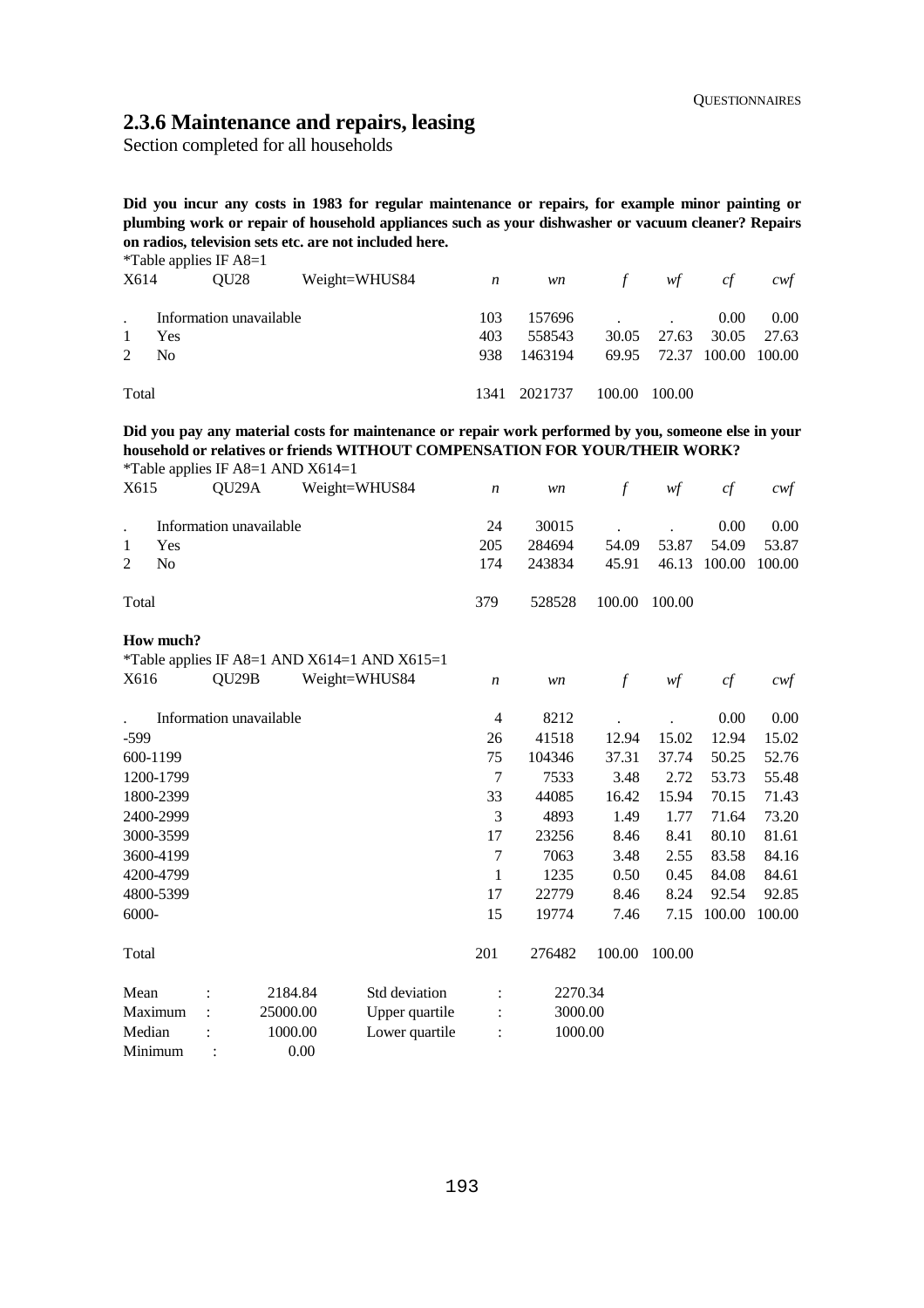1984 SURVEY

| Did you pay any material or labor costs for maintenance or repair work performed by craftsmen FOR |  |
|---------------------------------------------------------------------------------------------------|--|
| PAY?                                                                                              |  |

|                |                |       | *Table applies IF A8=1 AND $X614=1$ |                                              |                  |         |               |        |        |                   |
|----------------|----------------|-------|-------------------------------------|----------------------------------------------|------------------|---------|---------------|--------|--------|-------------------|
| X617           |                | QU30A |                                     | Weight=WHUS84                                | $\boldsymbol{n}$ | wn      | $\mathcal{f}$ | wf     | cf     | $c$ wf            |
| $\cdot$        |                |       | Information unavailable             |                                              | 50               | 71785   |               |        | 0.00   | 0.00              |
| 1              | Yes            |       |                                     |                                              | 141              | 178422  | 39.94         | 36.66  | 39.94  | 36.66             |
| $\overline{2}$ | N <sub>0</sub> |       |                                     |                                              | 212              | 308336  | 60.06         | 63.34  | 100.00 | 100.00            |
| Total          |                |       |                                     |                                              | 353              | 486758  | 100.00        | 100.00 |        |                   |
|                | How much?      |       |                                     |                                              |                  |         |               |        |        |                   |
|                |                |       |                                     | *Table applies IF A8=1 AND X614=1 AND X617=1 |                  |         |               |        |        |                   |
| X618           |                | QU30B |                                     | Weight=WHUS84                                | $\boldsymbol{n}$ | wn      | $\mathcal{f}$ | wf     | cf     | $c \mathcal{w} f$ |
|                |                |       | Information unavailable             |                                              | 4                | 4767    |               |        | 0.00   | 0.00              |
| $-599$         |                |       |                                     |                                              | 27               | 35145   | 19.71         | 20.24  | 19.71  | 20.24             |
|                | 600-1199       |       |                                     |                                              | 42               | 53318   | 30.66         | 30.70  | 50.36  | 50.94             |
|                | 1200-1799      |       |                                     |                                              | 9                | 11853   | 6.57          | 6.83   | 56.93  | 57.77             |
|                | 1800-2399      |       |                                     |                                              | 15               | 20278   | 10.95         | 11.68  | 67.88  | 69.44             |
|                | 2400-2999      |       |                                     |                                              | 5                | 6327    | 3.65          | 3.64   | 71.53  | 73.09             |
|                | 3000-3599      |       |                                     |                                              | 12               | 14553   | 8.76          | 8.38   | 80.29  | 81.47             |
|                | 3600-4199      |       |                                     |                                              | 4                | 5125    | 2.92          | 2.95   | 83.21  | 84.42             |
|                | 4200-4799      |       |                                     |                                              | $\overline{c}$   | 2495    | 1.46          | 1.44   | 84.67  | 85.86             |
|                | 4800-5399      |       |                                     |                                              | $\overline{2}$   | 2099    | 1.46          | 1.21   | 86.13  | 87.07             |
| 6000-          |                |       |                                     |                                              | 19               | 22462   | 13.87         | 12.93  | 100.00 | 100.00            |
| Total          |                |       |                                     |                                              | 137              | 173655  | 100.00        | 100.00 |        |                   |
| Mean           |                |       | 3805.38                             | Std deviation                                | $\ddot{\cdot}$   | 8021.71 |               |        |        |                   |
|                | Maximum        |       | 60000.00                            | Upper quartile                               | $\ddot{\cdot}$   | 3000.00 |               |        |        |                   |
| Median         |                |       | 1000.00                             | Lower quartile                               |                  | 1000.00 |               |        |        |                   |
|                | Minimum        |       | 150.00                              |                                              |                  |         |               |        |        |                   |

**Some people say that more and more work is being done "off the books". Have any of the additions, renovations or repair work referred to in the last few questions been performed without going through the required procedures and paperwork?** 

|                |     | <i>*</i> Table applies IF $A8=1$ |                                    |                |                  |         |        |        |        |        |
|----------------|-----|----------------------------------|------------------------------------|----------------|------------------|---------|--------|--------|--------|--------|
| X619           |     | <b>OU31</b>                      |                                    | Weight=WHUS84  | $\boldsymbol{n}$ | wn      | f      | wf     | cf     | cwf    |
|                |     | Information unavailable          |                                    |                | 135              | 203244  |        | ٠      | 0.00   | 0.00   |
| 1              | Yes |                                  |                                    |                | 38               | 56116   | 2.90   | 2.84   | 2.90   | 2.84   |
| 2              | No  |                                  |                                    |                | 805              | 1209363 | 61.50  | 61.20  | 64.40  | 64.04  |
| 3              |     |                                  | No additions, renovations, repairs |                | 466              | 710710  | 35.60  | 35.96  | 100.00 | 100.00 |
| Total          |     |                                  |                                    |                | 1309             | 1976189 | 100.00 | 100.00 |        |        |
| Mean           |     | $\bullet$                        | 2.33                               | Std deviation  | $\bullet$        |         | 0.53   |        |        |        |
| Maximum        |     | $\ddot{\phantom{a}}$             | 3.00                               | Upper quartile | $\ddot{\cdot}$   |         | 3.00   |        |        |        |
| 2.00<br>Median |     | Lower quartile                   | $\ddot{\cdot}$                     |                | 2.00             |         |        |        |        |        |
| Minimum        |     |                                  | 1.00                               |                |                  |         |        |        |        |        |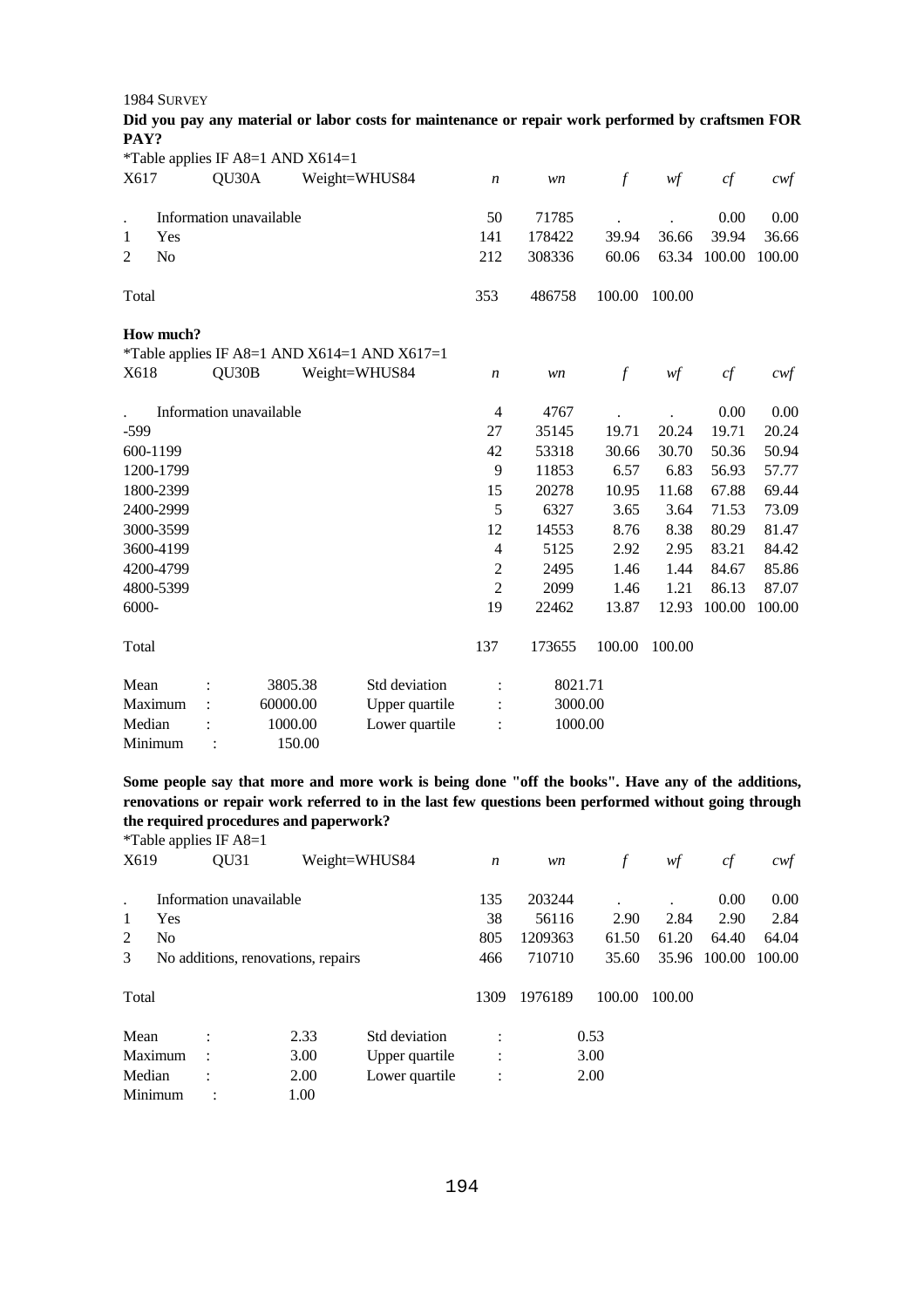| Have you rented out your OWN home or a part of your home at any time during 1983? |  |  |  |  |
|-----------------------------------------------------------------------------------|--|--|--|--|
|-----------------------------------------------------------------------------------|--|--|--|--|

| X620              | *Table applies IF A8=1<br>QU <sub>32</sub> |                                     | Weight=WHUS84                                     | n              | wn      | $\mathcal{f}$    | wf     | cf                  | $c \mathcal{w} f$ |
|-------------------|--------------------------------------------|-------------------------------------|---------------------------------------------------|----------------|---------|------------------|--------|---------------------|-------------------|
|                   |                                            |                                     |                                                   |                |         |                  |        |                     |                   |
|                   | Information unavailable                    |                                     |                                                   | 96             | 153218  |                  |        | 0.00                | 0.00              |
| Yes<br>1          |                                            |                                     |                                                   | 30             | 52202   | 2.23             | 2.58   | 2.23                | 2.58              |
| 2<br>No           |                                            |                                     |                                                   | 1318           | 1974013 | 97.77            | 97.42  | 100.00              | 100.00            |
| Total             |                                            |                                     |                                                   | 1348           | 2026215 | 100.00           | 100.00 |                     |                   |
|                   | How long was it rented?                    | *Table applies IF A8=1 AND X620=1   |                                                   |                |         |                  |        |                     |                   |
|                   | ${\bf N}$                                  |                                     |                                                   |                |         |                  |        |                     |                   |
| X621              |                                            |                                     | Weight=WHUS84                                     | n              | wn      | $\mathcal{f}$    | wf     | cf                  | $c$ wf            |
|                   | Information unavailable                    |                                     |                                                   | $\overline{4}$ | 10692   |                  |        | 0.00                | 0.00              |
| $4 - 5$           |                                            |                                     |                                                   | 1              | 2529    | 3.85             | 6.09   | 3.85                | 6.09              |
| $6 - 7$           |                                            |                                     |                                                   | 1              | 2209    | 3.85             | 5.32   | 7.69                | 11.41             |
| $8-9$             |                                            |                                     |                                                   | 17             | 27073   | 65.38            | 65.22  | 73.08               | 76.63             |
| $10 - 11$         |                                            |                                     |                                                   | 1              | 2809    | 3.85             | 6.77   | 76.92               | 83.40             |
| $12 - 13$         |                                            |                                     |                                                   | 1              | 1260    | 3.85             | 3.04   | 80.77               | 86.44             |
| $16-$             |                                            |                                     |                                                   | 5              | 5630    | 19.23            | 13.56  | 100.00              | 100.00            |
| Total             |                                            |                                     |                                                   | 26             | 41510   | 100.00           | 100.00 |                     |                   |
| Mean              |                                            | 12.96                               | Std deviation                                     | $\ddot{\cdot}$ |         | 11.32            |        |                     |                   |
| Maximum           |                                            | 52.00                               | Upper quartile                                    |                |         | 10.75            |        |                     |                   |
| Median            |                                            | 9.00                                | Lower quartile                                    |                |         | 9.00             |        |                     |                   |
| Minimum           |                                            | 5.00                                |                                                   |                |         |                  |        |                     |                   |
|                   |                                            |                                     | How much rent did you receive altogether in 1983? |                |         |                  |        |                     |                   |
|                   |                                            | *Table applies IF A8=1 AND $X620=1$ |                                                   |                |         |                  |        |                     |                   |
| X622              | QU <sub>34</sub>                           |                                     | Weight=WHUS84                                     | n              | wn      | $\boldsymbol{f}$ | wf     | cf                  | $c$ wf            |
|                   | Information unavailable                    |                                     |                                                   | 17             | 25699   |                  |        | 0.00                | 0.00              |
| $-599$            |                                            |                                     |                                                   | 3              | 8120    | 23.08            | 30.64  | 23.08               | 30.64             |
| 1200-1799         |                                            |                                     |                                                   | 3              | 9251    | 23.08            | 34.91  | 46.15               | 65.54             |
| 3600-4199         |                                            |                                     |                                                   | $\overline{2}$ | 2636    | 15.38            | 9.95   | 61.54               | 75.49             |
| 6000-             |                                            |                                     |                                                   | 5              | 6496    | 38.46            |        | 24.51 100.00 100.00 |                   |
| Total             |                                            |                                     |                                                   | 13             | 26503   | 100.00           | 100.00 |                     |                   |
| Mean              |                                            | 3220.00                             | Std deviation                                     | :              | 3829.62 |                  |        |                     |                   |
| Maximum           |                                            | 14000.00                            | Upper quartile                                    |                | 7600.00 |                  |        |                     |                   |
| Median<br>Minimum |                                            | 4000.00<br>0.00                     | Lower quartile                                    | $\ddot{\cdot}$ | 850.00  |                  |        |                     |                   |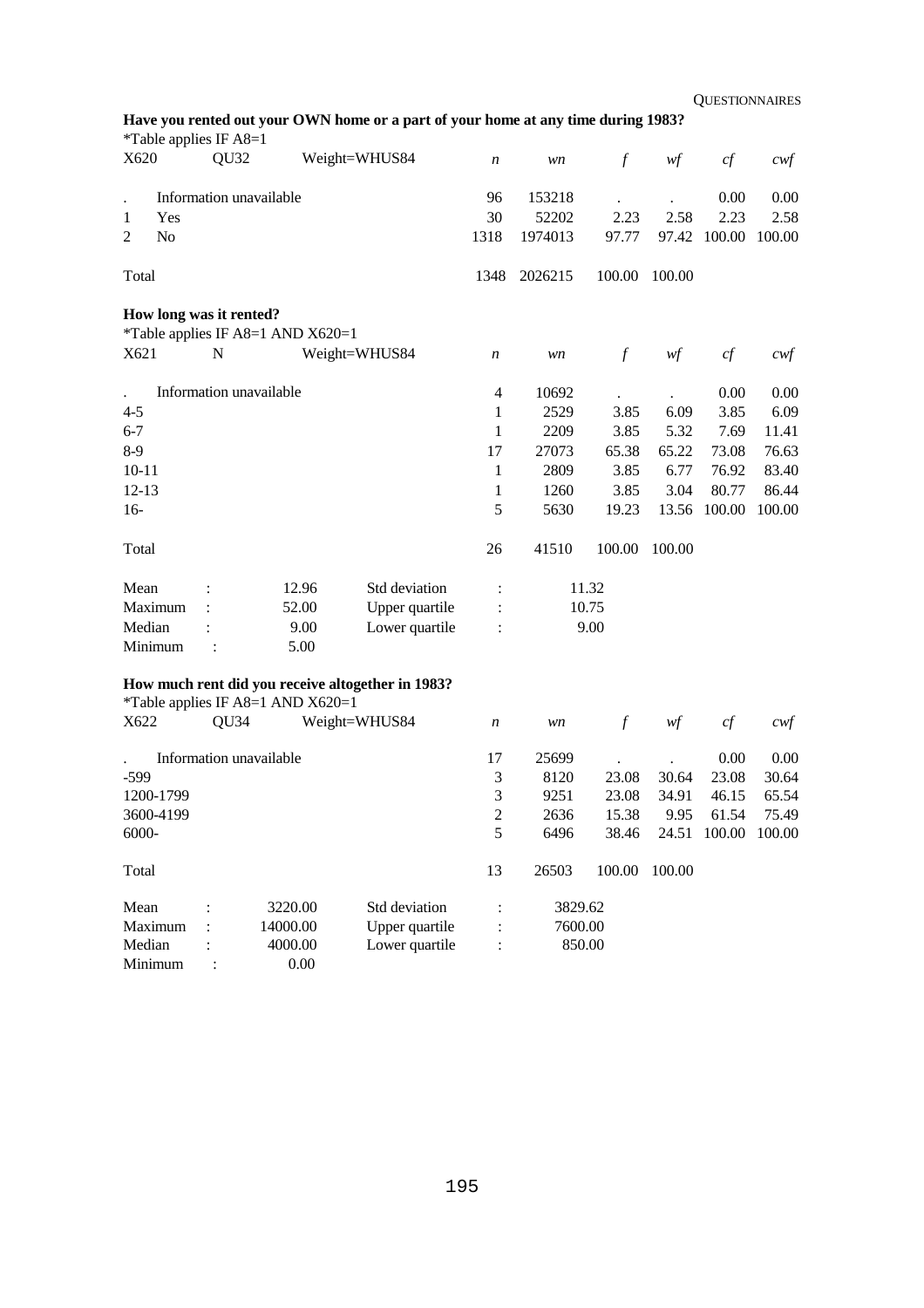1984 SURVEY

## **2.3.7 Sale of previous home**

Section completed for all households who previously had another home

|  |  | Did you sell your previous home? |  |
|--|--|----------------------------------|--|
|  |  |                                  |  |

| X623   |                                                   | QU <sub>35</sub> |                         | *Table applies IF A8=1 AND $1 \le X419 \le 5$<br>Weight=WHUS84                                                                                                                      |      |         |               |        |        |        |
|--------|---------------------------------------------------|------------------|-------------------------|-------------------------------------------------------------------------------------------------------------------------------------------------------------------------------------|------|---------|---------------|--------|--------|--------|
|        |                                                   |                  |                         |                                                                                                                                                                                     | n    | wn      | $\mathcal{f}$ | wf     | cf     | $c$ wf |
|        |                                                   |                  | Information unavailable |                                                                                                                                                                                     | 254  | 394075  |               |        | 0.00   | 0.00   |
| 1      | Yes                                               |                  |                         |                                                                                                                                                                                     | 271  | 390651  | 23.59         | 22.68  | 23.59  | 22.68  |
| 2      | N <sub>o</sub>                                    |                  |                         |                                                                                                                                                                                     | 878  | 1332022 | 76.41         | 77.32  | 100.00 | 100.00 |
| Total  |                                                   |                  |                         |                                                                                                                                                                                     | 1149 | 1722673 | 100.00        | 100.00 |        |        |
|        | What was the selling price of your previous home? |                  |                         |                                                                                                                                                                                     |      |         |               |        |        |        |
|        |                                                   |                  |                         | *Table applies IF A8=1 AND 1 <= $X419$ <= 5 AND $X623=1$                                                                                                                            |      |         |               |        |        |        |
| X624   |                                                   | QU <sub>36</sub> |                         | Weight=WHUS84                                                                                                                                                                       | n    | wn      | $\mathcal{f}$ | w f    | cf     | $c$ wf |
|        |                                                   |                  | Information unavailable |                                                                                                                                                                                     | 21   | 38256   |               |        | 0.00   | 0.00   |
| -99999 |                                                   |                  |                         |                                                                                                                                                                                     | 128  | 179659  | 51.20         | 50.98  | 51.20  | 50.98  |
|        | 100000-199999                                     |                  |                         |                                                                                                                                                                                     | 29   | 35451   | 11.60         | 10.06  | 62.80  | 61.04  |
|        | 200000-299999                                     |                  |                         |                                                                                                                                                                                     | 31   | 47563   | 12.40         | 13.50  | 75.20  | 74.54  |
|        | 300000-399999                                     |                  |                         |                                                                                                                                                                                     | 28   | 42676   | 11.20         | 12.11  | 86.40  | 86.65  |
|        | 400000-499999                                     |                  |                         |                                                                                                                                                                                     | 21   | 30530   | 8.40          | 8.66   | 94.80  | 95.31  |
|        | 500000-599999                                     |                  |                         |                                                                                                                                                                                     | 8    | 11523   | 3.20          | 3.27   | 98.00  | 98.58  |
|        | 800000-899999                                     |                  |                         |                                                                                                                                                                                     | 3    | 2447    | 1.20          | 0.69   | 99.20  | 99.28  |
|        | 900000-999999                                     |                  |                         |                                                                                                                                                                                     | 1    | 1253    | 0.40          | 0.36   | 99.60  | 99.63  |
|        | 1000000-                                          |                  |                         |                                                                                                                                                                                     | 1    | 1293    | 0.40          | 0.37   | 100.00 | 100.00 |
| Total  |                                                   |                  |                         |                                                                                                                                                                                     | 250  | 352395  | 100.00        | 100.00 |        |        |
| Mean   |                                                   |                  | 170004                  | Std deviation                                                                                                                                                                       |      | 184579  |               |        |        |        |
|        | Maximum                                           |                  | 1020000                 | Upper quartile                                                                                                                                                                      |      | 292500  |               |        |        |        |
| Median |                                                   |                  | 87500                   | Lower quartile                                                                                                                                                                      |      | 15000   |               |        |        |        |
|        | Minimum                                           |                  | 1700                    |                                                                                                                                                                                     |      |         |               |        |        |        |
|        |                                                   |                  |                         | How much of that sum did you receive in cash?<br>$\mathbf{F}$ in $\mathbf{F}$ and $\mathbf{F}$ and $\mathbf{F}$ and $\mathbf{F}$ and $\mathbf{F}$ and $\mathbf{F}$ and $\mathbf{F}$ |      |         |               |        |        |        |

|                   |                         | *Table applies IF A8=1 AND $1 \le$ X419 $\le$ 5 AND X623=1 |                  |        |        |        |        |        |
|-------------------|-------------------------|------------------------------------------------------------|------------------|--------|--------|--------|--------|--------|
| X <sub>6</sub> 25 | OU <sub>37</sub>        | Weight=WHUS84                                              | $\boldsymbol{n}$ | wn     |        | wf     | cf     | cwt    |
|                   | Information unavailable |                                                            | 30               | 53667  |        |        | 0.00   | 0.00   |
| -19999            |                         |                                                            | 78               | 107421 | 32.37  | 31.88  | 32.37  | 31.88  |
| 20000-39999       |                         |                                                            | 48               | 68343  | 19.92  | 20.28  | 52.28  | 52.16  |
| 40000-59999       |                         |                                                            | 25               | 31493  | 10.37  | 9.35   | 62.66  | 61.50  |
| 60000-79999       |                         |                                                            | 15               | 22271  | 6.22   | 6.61   | 68.88  | 68.11  |
| 80000-99999       |                         |                                                            | 10               | 14217  | 4.15   | 4.22   | 73.03  | 72.33  |
| 100000-119999     |                         |                                                            | 10               | 14208  | 4.15   | 4.22   | 77.18  | 76.55  |
| 120000-139999     |                         |                                                            | 8                | 13336  | 3.32   | 3.96   | 80.50  | 80.51  |
| 140000-159999     |                         |                                                            | 10               | 12816  | 4.15   | 3.80   | 84.65  | 84.31  |
| 160000-           |                         |                                                            | 37               | 52879  | 15.35  | 15.69  | 100.00 | 100.00 |
| Total             |                         |                                                            | 241              | 336984 | 100.00 | 100.00 |        |        |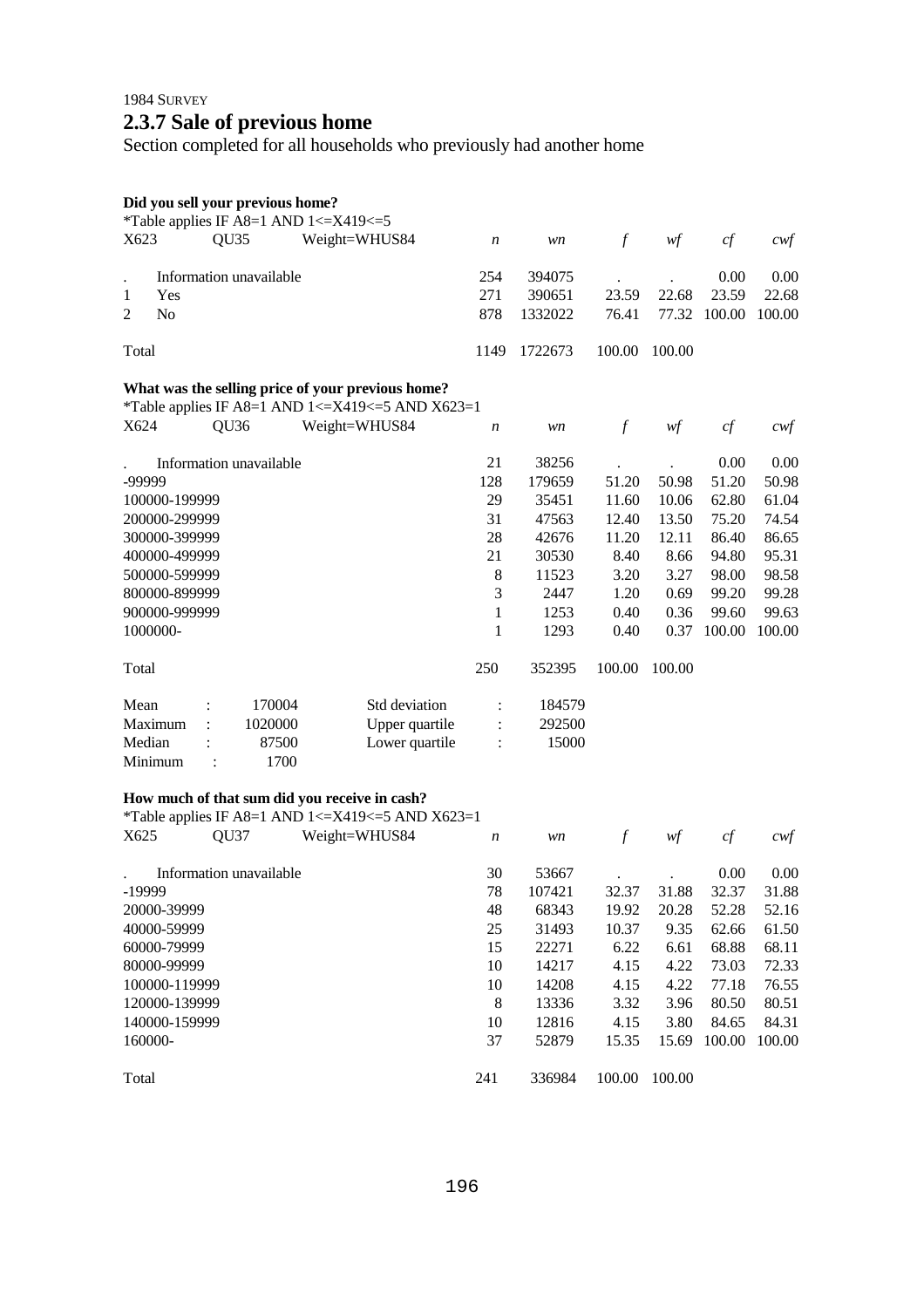| Mean    | $\cdot$ | 71892.73  | Std deviation  |                | 83768.72  |
|---------|---------|-----------|----------------|----------------|-----------|
| Maximum |         | 500000.00 | Upper quartile | $\mathbb{R}^2$ | 100000.00 |
| Median  | ٠.      | 35000.00  | Lower quartile | $\mathcal{L}$  | 13250.00  |
| Minimum |         | 0.00      |                |                |           |

## **Did you help the buyer finance his purchase by accepting a private debt contract?**

\*Table applies IF A8=1 AND 1 <=  $X$ 419 <= 5 AND  $X$ 623=1

| X626         | OU38                    | Weight=WHUS84 $n$ |     |        | $w\mathbf{n}$ f | wf                        | cf                | cwf   |
|--------------|-------------------------|-------------------|-----|--------|-----------------|---------------------------|-------------------|-------|
|              | Information unavailable |                   | 14  |        | 25508           |                           | 0.00 <sub>1</sub> | 0.00  |
| $\mathbf{1}$ | Yes                     |                   | 27  | 42829  |                 | 10.51 11.73               | 10.51             | 11.73 |
| 2            | N <sub>0</sub>          |                   | 230 | 322314 |                 | 89.49 88.27 100.00 100.00 |                   |       |
| Total        |                         |                   | 257 | 365143 | 100.00 100.00   |                           |                   |       |

## **How much money did it amount to?**

\*Table applies IF A8=1 AND 1<=X419<=5 AND X623=1 AND X626=1

| X627          | QU <sub>39</sub>     |                         | Weight=WHUS84  | $\boldsymbol{n}$ | wn        | f      | wf     | cf     | cwf    |
|---------------|----------------------|-------------------------|----------------|------------------|-----------|--------|--------|--------|--------|
|               |                      | Information unavailable |                | 3                | 6322      |        |        | 0.00   | 0.00   |
| -19999        |                      |                         |                | 3                | 3996      | 12.50  | 10.95  | 12.50  | 10.95  |
| 20000-39999   |                      |                         |                | 3                | 4278      | 12.50  | 11.72  | 25.00  | 22.66  |
| 40000-59999   |                      |                         |                | 5                | 7411      | 20.83  | 20.30  | 45.83  | 42.96  |
| 60000-79999   |                      |                         |                | 4                | 6460      | 16.67  | 17.70  | 62.50  | 60.66  |
| 80000-99999   |                      |                         |                | 1                | 1390      | 4.17   | 3.81   | 66.67  | 64.47  |
|               | 100000-119999        |                         |                | 6                | 9094      | 25.00  | 24.91  | 91.67  | 89.38  |
| 140000-159999 |                      |                         |                | 1                | 2669      | 4.17   | 7.31   | 95.83  | 96.69  |
| 160000-       |                      |                         |                | 1                | 1209      | 4.17   | 3.31   | 100.00 | 100.00 |
| Total         |                      |                         |                | 24               | 36507     | 100.00 | 100.00 |        |        |
| Mean          |                      | 71461.91                | Std deviation  | $\ddot{\cdot}$   | 41363.89  |        |        |        |        |
| Maximum       | $\ddot{\phantom{a}}$ | 190000.00               | Upper quartile | $\ddot{\cdot}$   | 100000.00 |        |        |        |        |
| Median        |                      | 60000.00                | Lower quartile | $\ddot{\cdot}$   | 38750.00  |        |        |        |        |
| Minimum       |                      | 15000.00                |                |                  |           |        |        |        |        |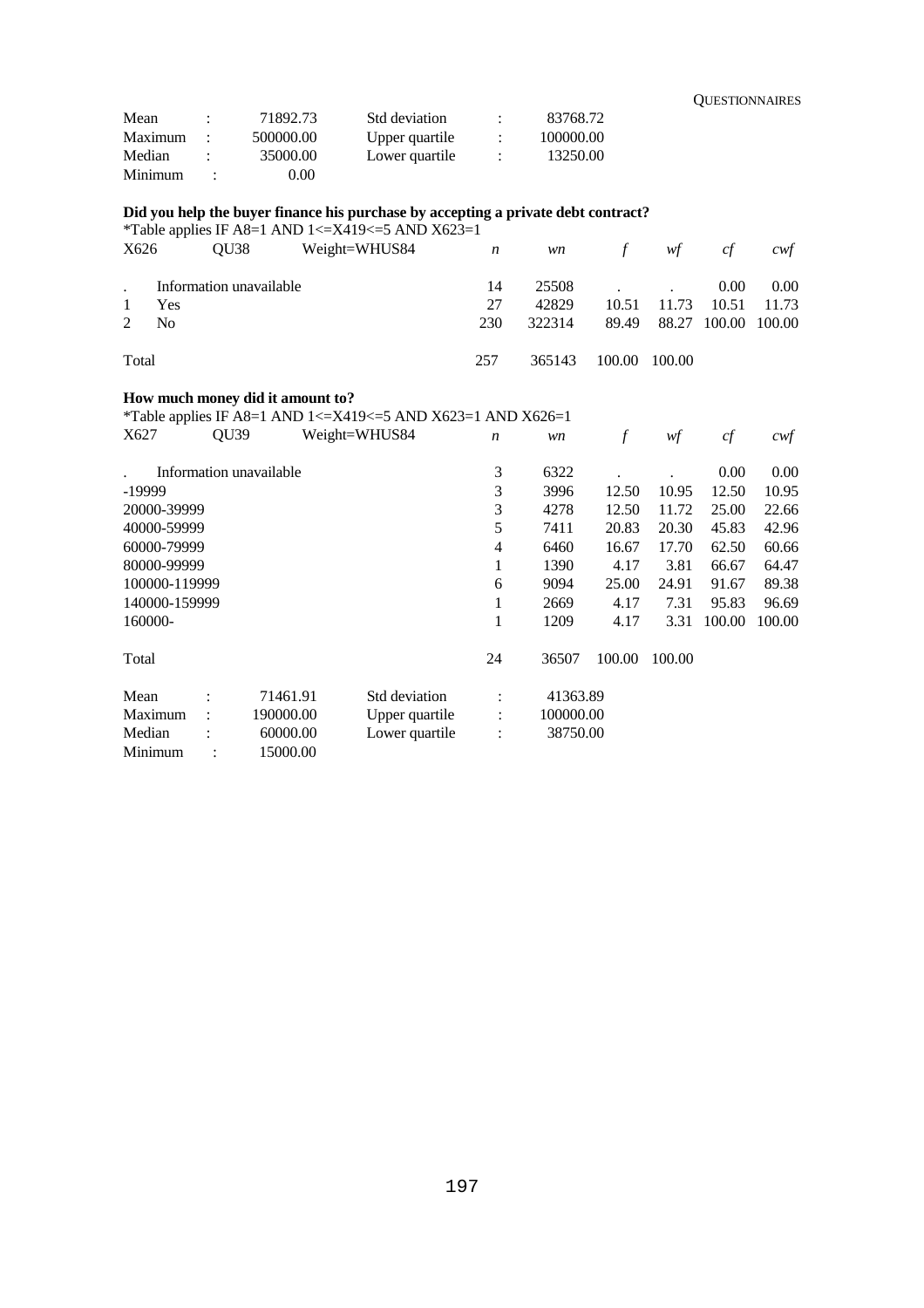1984 SURVEY

## **2.3.8 Assets and liabilities**

Section completed for all households

**If, for some reason, you needed money at short notice, what would be the largest amount you and your household could come up with at a week's notice, including your own and borrowed money?**  \*Table applies  $IF A8-1$ 

|                | $1 \text{ and } \text{approx } \text{if } \text{row} = 1$ |               |                  |         |        |        |        |        |
|----------------|-----------------------------------------------------------|---------------|------------------|---------|--------|--------|--------|--------|
| X628           | <b>OU40</b>                                               | Weight=WHUS84 | $\boldsymbol{n}$ | wn      |        | wt     | сf     | cwt    |
|                | Information unavailable                                   |               | 109              | 177847  |        |        | 0.00   | 0.00   |
| 1              | Less than 10000 Swedish crowns                            |               | 483              | 782724  | 36.18  | 39.11  | 36.18  | 39.11  |
| 2              | 10000-24999 Swedish crowns                                | 247           | 356678           | 18.50   | 17.82  | 54.68  | 56.92  |        |
| 3              | 25000-49000 Swedish crowns                                |               | 231              | 344032  | 17.30  | 17.19  | 71.99  | 74.11  |
| $\overline{4}$ | 50000-99999 Swedish crowns                                |               | 194              | 267462  | 14.53  | 13.36  | 86.52  | 87.48  |
| 5              | 100000-199999 Swedish crowns                              |               | 96               | 130869  | 7.19   | 6.54   | 93.71  | 94.01  |
| 6              | 200000 Swedish crowns or more                             |               | 84               | 119821  | 6.29   | 5.99   | 100.00 | 100.00 |
| Total          |                                                           |               | 1335             | 2001586 | 100.00 | 100.00 |        |        |

### **How much of that would be borrowed money, i.e., money not found in your household? Give the amount in Swedish crowns or in a percentage of the response given to the previous question.**

Answers given in crowns have been converted to percentages.<br> $*$ Teble englise IE A 8–1  $\frac{1}{2}$  is a IF A8=1

| $\degree$ Lable applies IF A8=1 |                 |                         |                |                  |         |        |        |        |        |
|---------------------------------|-----------------|-------------------------|----------------|------------------|---------|--------|--------|--------|--------|
| X629                            | N               |                         | Weight=WHUS84  | $\boldsymbol{n}$ | wn      | f      | wf     | cf     | cwf    |
|                                 |                 | Information unavailable |                | 214              | 326010  |        |        | 0.00   | 0.00   |
| 0 percent                       |                 |                         |                | 599              | 924705  | 48.70  | 49.89  | 48.70  | 49.89  |
| 1-19 percent                    |                 |                         |                | 24               | 36846   | 1.95   | 1.99   | 50.65  | 51.88  |
| $20-39$ percent                 |                 |                         |                | 92               | 129213  | 7.48   | 6.97   | 58.13  | 58.85  |
| 40-59 percent                   |                 |                         |                | 199              | 284662  | 16.18  | 15.36  | 74.31  | 74.21  |
|                                 | $60-79$ percent |                         |                |                  | 124309  | 7.07   | 6.71   | 81.38  | 80.92  |
| 80-99 percent                   |                 |                         |                | 110              | 172166  | 8.94   | 9.29   | 90.33  | 90.21  |
| 100 percent                     |                 |                         |                | 119              | 181522  | 9.67   | 9.79   | 100.00 | 100.00 |
| Total                           |                 |                         |                | 1230             | 1853423 | 100.00 | 100.00 |        |        |
| Mean                            |                 | 32.24                   | Std deviation  | $\bullet$        |         | 37.82  |        |        |        |
| Maximum                         |                 | 100.00                  | Upper quartile | $\ddot{\cdot}$   |         | 60.00  |        |        |        |
| Median                          |                 | 10.00                   | Lower quartile | $\ddot{\cdot}$   |         | 0.00   |        |        |        |
| Minimum                         |                 | 0.00                    |                |                  |         |        |        |        |        |
|                                 |                 |                         |                |                  |         |        |        |        |        |

#### **Where would most of that money come from?**

|                | *Table applies IF A8=1 AND X629>0 |               |     |        |        |        |        |        |
|----------------|-----------------------------------|---------------|-----|--------|--------|--------|--------|--------|
| X630           | OU42                              | Weight=WHUS84 | n   | wn     |        | wf     | сf     | cwt    |
|                | Information unavailable           |               | 28  | 44366  |        |        | 0.00   | 0.00   |
| 1              | <b>Relatives</b>                  |               | 148 | 246487 | 24.54  | 27.87  | 24.54  | 27.87  |
| 2              | Friends                           |               | 25  | 44882  | 4.15   | 5.08   | 28.69  | 32.95  |
| 3              | Bank etc.                         |               | 411 | 563011 | 68.16  | 63.66  | 96.85  | 96.61  |
| $\overline{4}$ | Other source                      |               | 19  | 29972  | 3.15   | 3.39   | 100.00 | 100.00 |
| Total          |                                   |               | 603 | 884352 | 100.00 | 100.00 |        |        |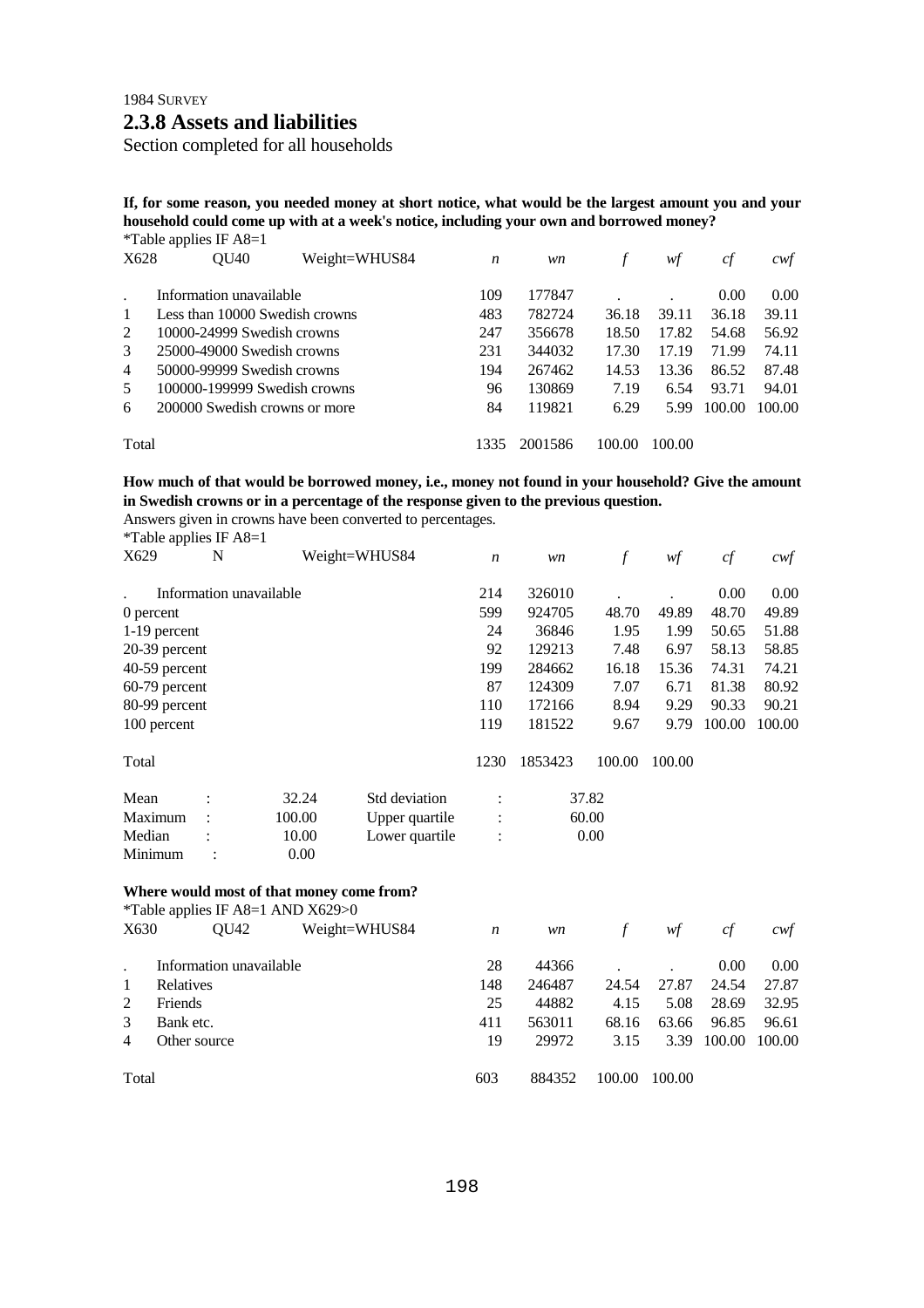**OUESTIONNAIRES** 

**How much money do you and your household have altogether in bank accounts of various kinds?** 

|                | *Table applies IF $A8=1$      |               |     |        |               |       |        |        |
|----------------|-------------------------------|---------------|-----|--------|---------------|-------|--------|--------|
| X631           | OU43                          | Weight=WHUS84 | n   | wn     |               | wf    | cf     | cwt    |
|                | Information unavailable       |               | 145 | 227120 |               |       | 0.00   | 0.00   |
| $\mathbf{1}$   | 0-9999 Swedish crowns         |               | 509 | 820728 | 39.18         | 42.04 | 39.18  | 42.04  |
| 2              | 10000-24999 Swedish crowns    |               | 337 | 503671 | 25.94         | 25.80 | 65.13  | 67.84  |
| 3              | 25000-99999 Swedish crowns    |               | 365 | 508820 | 28.10         | 26.06 | 93.23  | 93.90  |
| $\overline{4}$ | 100000-499999 Swedish crowns  |               | 85  | 115000 | 6.54          | 5.89  | 99.77  | 99.79  |
| 5              | 500000 Swedish crowns or more |               | 3   | 4094   | 0.23          | 0.21  | 100.00 | 100.00 |
| Total          |                               |               |     | 1299   | 1952313100.00 |       |        |        |

#### **What is the total value of your other financial assets, such as stocks and bonds?**

|                | *Table applies IF $A8=1$       |               |      |         |        |        |        |        |
|----------------|--------------------------------|---------------|------|---------|--------|--------|--------|--------|
| X632           | OU44                           | Weight=WHUS84 | n    | wn      |        | wt     | сf     | cwt    |
|                | Information unavailable        |               | 219  | 329591  |        |        | 0.00   | 0.00   |
| -1             | 0-9999 Swedish crowns          |               | 893  | 1380834 | 72.90  | 74.65  | 72.90  | 74.65  |
| 2              | $10000 - 24999$ Swedish crowns |               | 127  | 178057  | 10.37  | 9.63   | 83.27  | 84.27  |
| $\mathcal{E}$  | 25000-99999 Swedish crowns     |               | 129  | 188760  | 10.53  | 10.20  | 93.80  | 94.48  |
| $\overline{4}$ | 100000-499999 Swedish crowns   |               | 62   | 84769   | 5.06   | 4.58   | 98.86  | 99.06  |
| 5              | 500000 Swedish crowns or more  |               | 14   | 17422   | 1.14   | 0.94   | 100.00 | 100.00 |
| Total          |                                |               | 1225 | 1849842 | 100.00 | 100.00 |        |        |

**What is the total value of your other assets, such as furniture, clothing, paintings, books and other items? Include any collections of stamps, coins, antiques etc., but not the value of your home, vacation home, car or boat, since we have already asked you about those things. A rough estimate is sufficient.** 

\*Table applies IF A8=1

| X633           | Weight=WHUS84<br>OU45         |  | n    | wn      |        | wt     | ct     | cwt    |
|----------------|-------------------------------|--|------|---------|--------|--------|--------|--------|
|                | Information unavailable       |  | 123  | 199949  |        |        | 0.00   | 0.00   |
| $\mathbf{1}$   | 0-9999 Swedish crowns         |  | 253  | 421793  | 19.15  | 21.31  | 19.15  | 21.31  |
| 2              | 10000-24999 Swedish crowns    |  | 250  | 418118  | 18.93  | 21.12  | 38.08  | 42.43  |
| 3              | 25000-99999 Swedish crowns    |  | 468  | 662217  | 35.43  | 33.45  | 73.50  | 75.88  |
| $\overline{4}$ | 100000-499999 Swedish crowns  |  | 340  | 465305  | 25.74  | 23.51  | 99.24  | 99.39  |
| 5              | 500000 Swedish crowns or more |  | 10   | 12051   | 0.76   | 0.61   | 100.00 | 100.00 |
| Total          |                               |  | 1321 | 1979484 | 100.00 | 100.00 |        |        |

## **Do you or does anyone else in your household have any (other) loan or debt aside from any loans or debts on your home or vacation home?**<br> $*{\text{Table:}}$  **onling IE**  $*9-1$

| X634           | Weight=WHUS84 |                                                                     |         |                | wf                                  | c f                       | cwt                 |
|----------------|---------------|---------------------------------------------------------------------|---------|----------------|-------------------------------------|---------------------------|---------------------|
|                |               | 109                                                                 | 174036  |                |                                     | 0.00                      | 0.00                |
| Yes            |               | 507                                                                 | 734576  | 37.98          | 36.63                               | 37.98                     | 36.63               |
| N <sub>0</sub> |               | 828                                                                 | 1270821 |                |                                     |                           |                     |
|                |               |                                                                     |         |                |                                     |                           |                     |
|                | Total         | <i>*</i> Table applies IF $A8=1$<br>OU46<br>Information unavailable |         | $\overline{n}$ | <i>wn</i><br>1335 2005397<br>100.00 | $\int$<br>62.02<br>100.00 | 63.37 100.00 100.00 |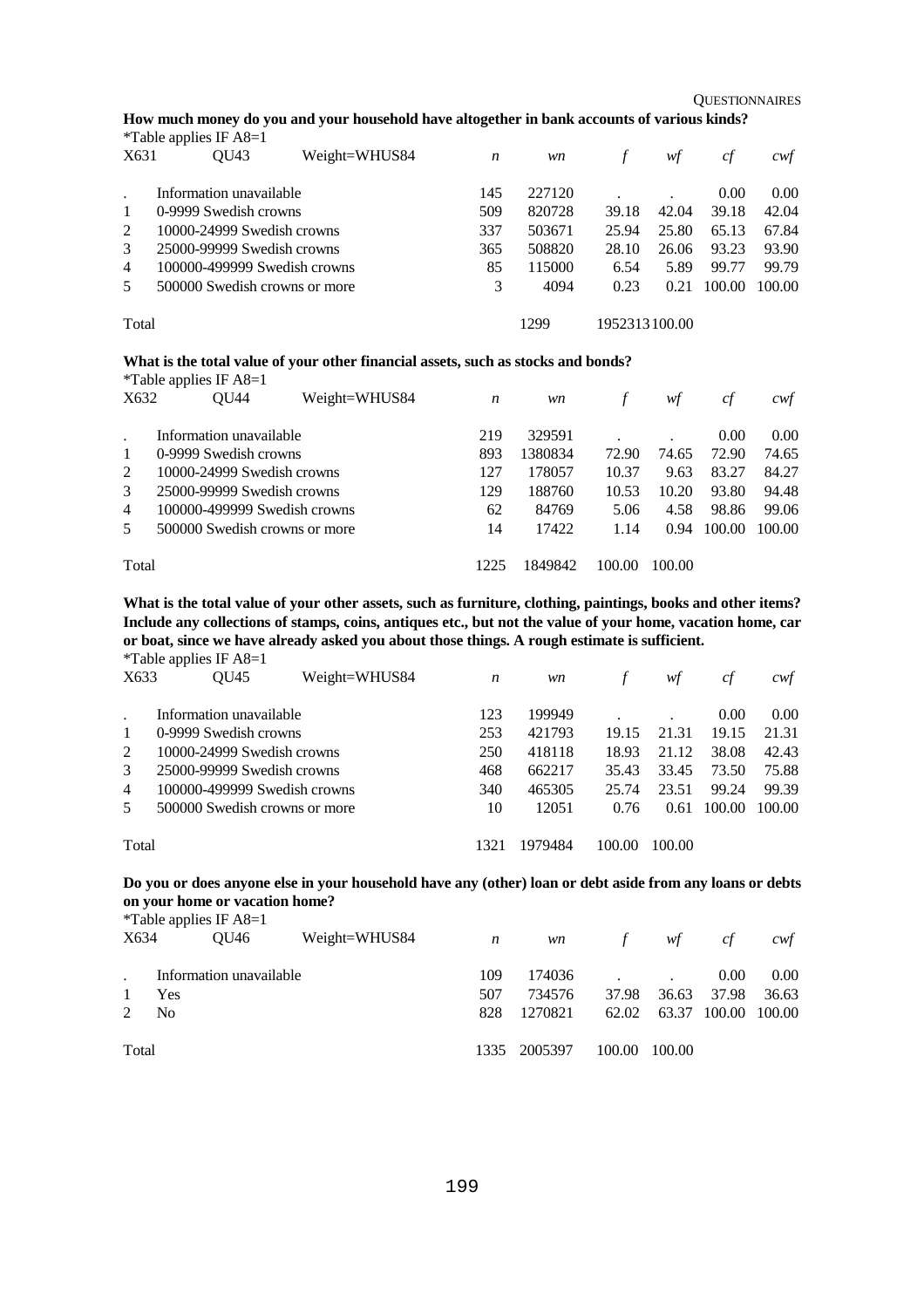#### 1984 SURVEY

**How much do these debts amount to altogether for your entire household? A rough estimate is sufficient. Do not include any debts on your home or vacation home.** 

\*Table applies IF A8=1 AND X634=1 X635 QU47 Weight=WHUS84 *n wn f wf cf cwf* . Information unavailable 1 0-24999 Swedish crowns 2 25000-99999 Swedish crowns 3 100000-249999 Swedish crowns 4 250000-999999 Swedish crowns Total 10 15725 . . 0.00 0.00 286 413687 57.55 57.55 57.55 57.55 168 246957 33.80 34.35 91.35 91.90 32 42832 6.44 5.96 97.79 97.86 11 15375 2.21 2.14 100.00 100.00 497 718851 100.00 100.00 **How much did your household pay in interest on these loans in 1983?**  \*Table applies IF A8=1 AND X634=1

| X636           | $\frac{1}{2}$ and $\frac{1}{2}$ applies in the $\frac{1}{2}$ and $\frac{1}{2}$ and $\frac{1}{2}$ and $\frac{1}{2}$<br>OU48 | Weight=WHUS84 | n   | wn     | f      | wf     | ct          | cwf    |
|----------------|----------------------------------------------------------------------------------------------------------------------------|---------------|-----|--------|--------|--------|-------------|--------|
|                | Information unavailable                                                                                                    |               | 19  | 26291  |        |        | 0.00        | 0.00   |
| $\mathbf{1}$   | $0-2499$                                                                                                                   |               | 269 | 407279 | 55.12  | 57.50  | 55.12       | 57.50  |
| 2              | 2500-9999                                                                                                                  |               | 170 | 238794 | 34.84  | 33.71  | 89.96       | 91.22  |
| 3              | 10000-24999                                                                                                                |               | 30  | 37181  | 6.15   | 5.25   | 96.11       | 96.47  |
| $\overline{4}$ | 25000-99999                                                                                                                |               | 19  | 25031  | 3.89   |        | 3.53 100.00 | 100.00 |
| Total          |                                                                                                                            |               | 488 | 708285 | 100.00 | 100.00 |             |        |

### **Code indicating whether answers to the following questions are taken from SCB's register data or from self-enumerated questionnaire**

|                |                         |   | *Table applies IF $(A8=1 \text{ OR } A10=1)$ |      |         |            |        |              |        |
|----------------|-------------------------|---|----------------------------------------------|------|---------|------------|--------|--------------|--------|
| X637           |                         | N | Weight=WIND84                                | n    | wn      | $\sqrt{f}$ | wf     | cf           | cwt    |
|                | Information unavailable |   |                                              | 27   | 39454   |            |        | 0.00         | 0.00   |
| $\overline{0}$ | Data from question aire |   |                                              | 807  | 1162238 | 32.63      | 32.51  | 32.63        | 32.51  |
|                | Data from SCB           |   |                                              | 1666 | 2412801 | 67.37      |        | 67.49 100.00 | 100.00 |
| Total          |                         |   |                                              | 2473 | 3575039 | 100.00     | 100.00 |              |        |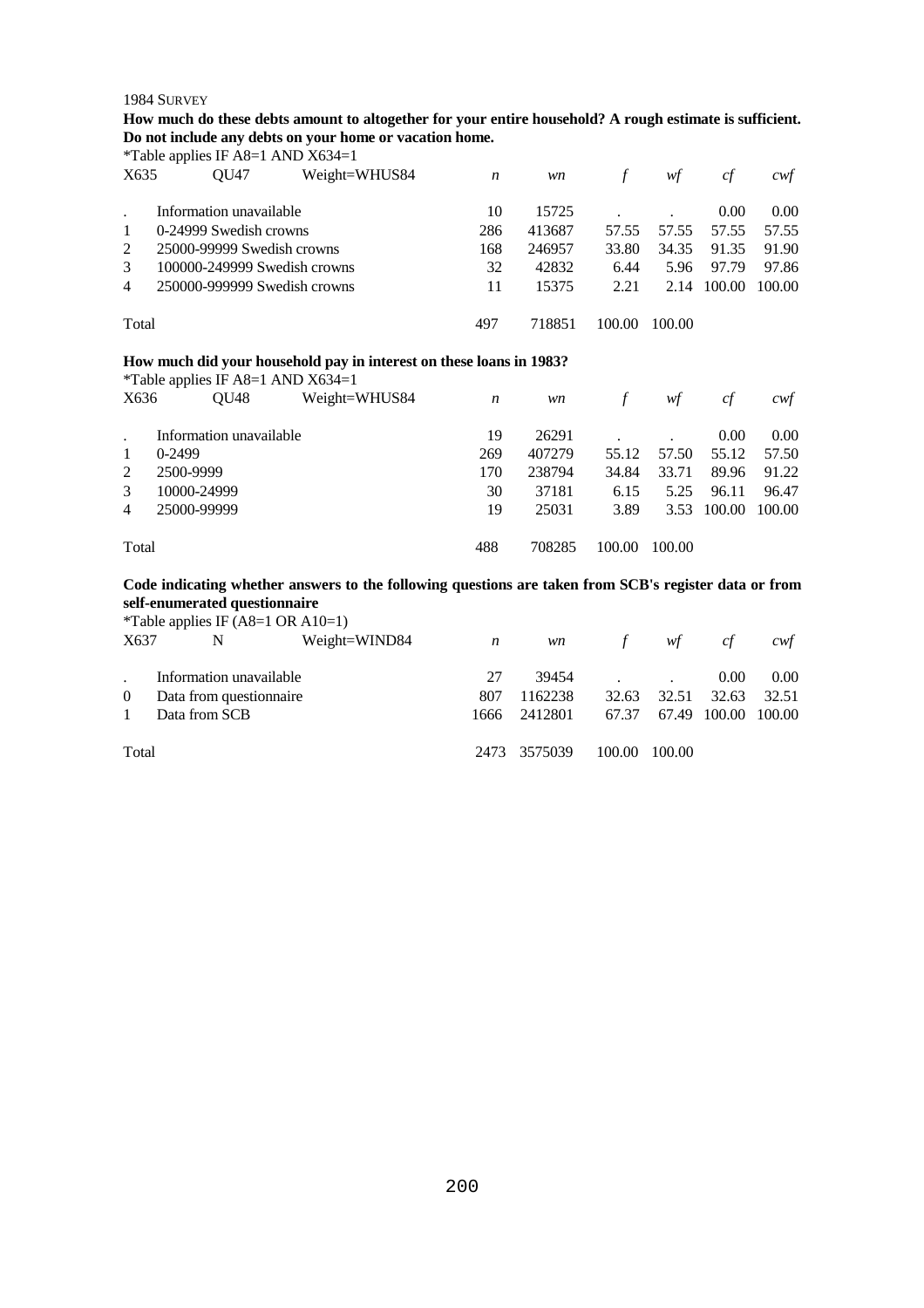# **2.3.9 Tax-Return Information 1983**

Section completed for all respondents

## **Indicator of quality of tax-return information**

| *Table applies IF (A8=1 OR A10=1) AND X637 GE 0<br>X638<br>N<br>Weight=WIND84                      | $\boldsymbol{n}$ | wn       | $\mathcal{f}$ | wf     | cf     | $c \mathsf{w} f$  |
|----------------------------------------------------------------------------------------------------|------------------|----------|---------------|--------|--------|-------------------|
| 1<br>Impeccable, SCB data                                                                          | 1666             | 2412801  | 67.37         | 67.49  | 67.37  | 67.49             |
| Interview data, no reservations<br>$\overline{c}$                                                  | 339              | 490264   | 13.71         | 13.71  | 81.08  | 81.20             |
| 3<br>Interview data, adjusted, not doubtful                                                        | 393              | 575577   | 15.89         | 16.10  | 96.97  | 97.30             |
| $\overline{4}$<br>Interview data, adjusted, doubtful                                               | 41               | 55428    | 1.66          | 1.55   | 98.63  | 98.85             |
| 5<br>Inconsistent values                                                                           | 34               | 40969    | 1.37          | 1.15   | 100.00 | 100.00            |
|                                                                                                    |                  |          |               |        |        |                   |
| Total                                                                                              | 2473             | 3575039  | 100.00        | 100.00 |        |                   |
| Did you have any employment income (01) in 1983?<br>*Table applies IF (A8=1 OR A10=1) AND X638>0   |                  |          |               |        |        |                   |
| QU51A<br>X639<br>Weight=WIND84                                                                     | $\boldsymbol{n}$ | wn       | $\mathcal{f}$ | wf     | cf     | $c \mathsf{w} f$  |
| Yes<br>1                                                                                           | 2256             | 3267241  | 91.23         | 91.39  | 91.23  | 91.39             |
| N <sub>o</sub><br>2                                                                                | 217              | 307798   | 8.77          | 8.61   | 100.00 | 100.00            |
| Total                                                                                              | 2473             | 3575039  | 100.00        | 100.00 |        |                   |
| How much did your employment income amount to?                                                     |                  |          |               |        |        |                   |
| *Table applies IF (A8=1 OR A10=1) AND X638>0 AND X639=1                                            |                  |          |               |        |        |                   |
| QU51B<br>Weight=WIND84<br>X640                                                                     | n                | wn       | $\mathcal{f}$ | wf     | cf     | $c \mathcal{w} f$ |
| -23999                                                                                             | 176              | 278562   | 7.80          | 8.53   | 7.80   | 8.53              |
| 24000-47999                                                                                        | 405              | 619425   | 17.95         | 18.96  | 25.75  | 27.48             |
| 48000-71999                                                                                        | 521              | 759560   | 23.09         | 23.25  | 48.85  | 50.73             |
| 72000-95999                                                                                        | 602              | 872422   | 26.68         | 26.70  | 75.53  | 77.43             |
| 96000-119999                                                                                       | 314              | 431087   | 13.92         | 13.19  | 89.45  | 90.63             |
| 120000-143999                                                                                      | 121              | 159523   | 5.36          | 4.88   | 94.81  | 95.51             |
| 144000-167999                                                                                      | 51               | 62284    | 2.26          | 1.91   | 97.07  | 97.42             |
| 168000-191999                                                                                      | 32               | 41905    | 1.42          | 1.28   | 98.49  | 98.70             |
| 192000-215999                                                                                      | 13               | 17130    | 0.58          | 0.52   | 99.07  | 99.22             |
| 216000-239999                                                                                      | 10               | 13110    | 0.44          | 0.40   | 99.51  | 99.63             |
| 240000-                                                                                            | 11               | 12233    | 0.49          | 0.37   | 100.00 | 100.00            |
| Total                                                                                              | 2256             | 3267241  | 100.00        | 100.00 |        |                   |
|                                                                                                    |                  |          |               |        |        |                   |
| Mean<br>Std deviation<br>72840.32                                                                  |                  | 42449.98 |               |        |        |                   |
| Maximum<br>Upper quartile<br>755000.00                                                             |                  | 95000.00 |               |        |        |                   |
| Lower quartile<br>Median<br>72000.00                                                               |                  | 47000.00 |               |        |        |                   |
| Minimum<br>0.00<br>$\ddot{\cdot}$                                                                  |                  |          |               |        |        |                   |
| Did you have any income from capital (03) in 1983?<br>*Table applies IF (A8=1 OR A10=1) AND X638>0 |                  |          |               |        |        |                   |
| QU52A<br>Weight=WIND84<br>X641                                                                     | $\boldsymbol{n}$ | wn       | $\int$        | wf     | cf     | $c$ wf            |
| Yes<br>1                                                                                           | 852              | 1236933  | 34.45         | 34.60  | 34.45  | 34.60             |
| No<br>2                                                                                            | 1621             | 2338106  | 65.55         | 65.40  | 100.00 | 100.00            |
| Total                                                                                              | 2473             | 3575039  | 100.00        | 100.00 |        |                   |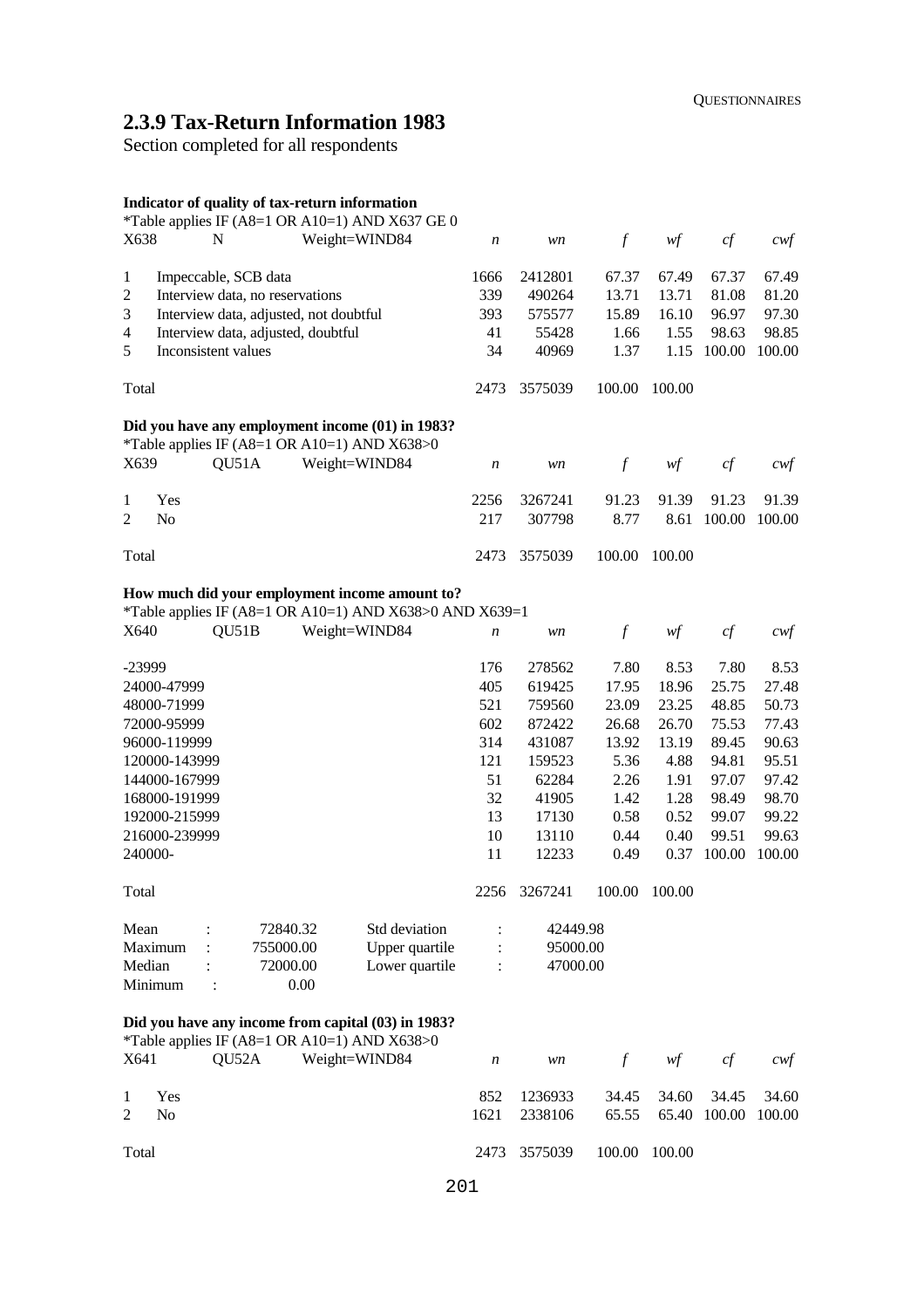## 1984 SURVEY **How much did your income from capital amount to?**

\*Table applies IF (A8=1 OR A10=1) AND X638>0 AND X641=1

| .<br>X642   | QU52B                |           | Weight=WIND84  | $\boldsymbol{n}$ | wn      | f      | wf     | cf     | cwf    |
|-------------|----------------------|-----------|----------------|------------------|---------|--------|--------|--------|--------|
| $-2399$     |                      |           |                | 448              | 632406  | 52.58  | 51.13  | 52.58  | 51.13  |
| 2400-4799   |                      |           |                | 141              | 206543  | 16.55  | 16.70  | 69.13  | 67.82  |
| 4800-7199   |                      |           |                | 104              | 159481  | 12.21  | 12.89  | 81.34  | 80.72  |
| 7200-9599   |                      |           |                | 46               | 77011   | 5.40   | 6.23   | 86.74  | 86.94  |
| 9600-11999  |                      |           |                | 26               | 36191   | 3.05   | 2.93   | 89.79  | 89.87  |
| 12000-14399 |                      |           |                | 33               | 46921   | 3.87   | 3.79   | 93.66  | 93.66  |
| 14400-16799 |                      |           |                | 17               | 20521   | 2.00   | 1.66   | 95.66  | 95.32  |
| 16800-      |                      |           |                | 37               | 57859   | 4.34   | 4.68   | 100.00 | 100.00 |
| Total       |                      |           |                | 852              | 1236933 | 100.00 | 100.00 |        |        |
| Mean        | $\ddot{\phantom{a}}$ | 4798.94   | Std deviation  | $\ddot{\cdot}$   | 8645.79 |        |        |        |        |
| Maximum     |                      | 201000.00 | Upper quartile | $\ddot{\cdot}$   | 5000.00 |        |        |        |        |
| Median      |                      | 2000.00   | Lower quartile | $\ddot{\cdot}$   | 1000.00 |        |        |        |        |
| Minimum     |                      | 0.00      |                |                  |         |        |        |        |        |

## **Did you have any income from property other than farm property (04) in 1983?**

|             |                         | *Table applies IF (A8=1 OR A10=1) AND $X638>0$ |                  |              |        |                           |       |       |
|-------------|-------------------------|------------------------------------------------|------------------|--------------|--------|---------------------------|-------|-------|
| X643        |                         | OU53A Weight=WIND84                            | $\boldsymbol{n}$ | <i>wn</i>    | f      | wf                        | cf    | cwt   |
|             | Information unavailable |                                                |                  |              | 2455   |                           | 0.00  | 0.00  |
|             | <b>Yes</b>              |                                                | 388              | 517655       |        | 15.70 14.49               | 15.70 | 14.49 |
| $2^{\circ}$ | N <sub>0</sub>          |                                                | 2083             | 3054929      |        | 84.30 85.51 100.00 100.00 |       |       |
| Total       |                         |                                                |                  | 2471 3572584 | 100.00 | 100.00                    |       |       |

#### **How much did your income from property other than farm property amount to?**

\*Table applies IF (A8=1 OR A10=1) AND X638>0 AND X643=1

| X644       | QU53B     |          | Weight=WIND84 |                | $\boldsymbol{n}$     | wn      | f      | wf     | cf     | cwf    |
|------------|-----------|----------|---------------|----------------|----------------------|---------|--------|--------|--------|--------|
| $-2399$    |           |          |               |                | 292                  | 392347  | 75.26  | 75.79  | 75.26  | 75.79  |
| 2400-4799  |           |          |               |                | 70                   | 89814   | 18.04  | 17.35  | 93.30  | 93.14  |
| 4800-7199  |           |          |               |                | 15                   | 22391   | 3.87   | 4.33   | 97.16  | 97.47  |
| 7200-9599  |           |          |               |                | 2                    | 2368    | 0.52   | 0.46   | 97.68  | 97.93  |
| 9600-11999 |           |          |               |                | 3                    | 3305    | 0.77   | 0.64   | 98.45  | 98.56  |
| 16800-     |           |          |               |                | 6                    | 7430    | 1.55   | 1.44   | 100.00 | 100.00 |
| Total      |           |          |               |                | 388                  | 517655  | 100.00 | 100.00 |        |        |
| Mean       | $\bullet$ | 2336.36  |               | Std deviation  | $\bullet$            | 4264.46 |        |        |        |        |
| Maximum    | $\bullet$ | 45000.00 |               | Upper quartile | $\bullet$            | 2000.00 |        |        |        |        |
| Median     | $\bullet$ | 2000.00  |               | Lower quartile | $\ddot{\phantom{a}}$ | 1000.00 |        |        |        |        |
| Minimum    | ٠         | 0.00     |               |                |                      |         |        |        |        |        |

#### **Did you have any income from incidental sources in 1983?**

|             |                |                         | *Table applies IF (A8=1 OR A10=1) AND $X638>0$ |                  |              |        |                           |      |      |
|-------------|----------------|-------------------------|------------------------------------------------|------------------|--------------|--------|---------------------------|------|------|
| X645        |                | OU54A                   | Weight=WIND84                                  | $\boldsymbol{n}$ | <i>wn</i>    | f      | wf                        | cf   | cwt  |
|             |                | Information unavailable |                                                |                  | 1874         |        |                           | 0.00 | 0.00 |
|             | <b>Yes</b>     |                         |                                                | 88               | 119085       | 3.56   | 3.33                      | 3.56 | 3.33 |
| $2^{\circ}$ | N <sub>0</sub> |                         |                                                | 2383             | 3454080      |        | 96.44 96.67 100.00 100.00 |      |      |
| Total       |                |                         |                                                |                  | 2471 3573165 | 100.00 | 100.00                    |      |      |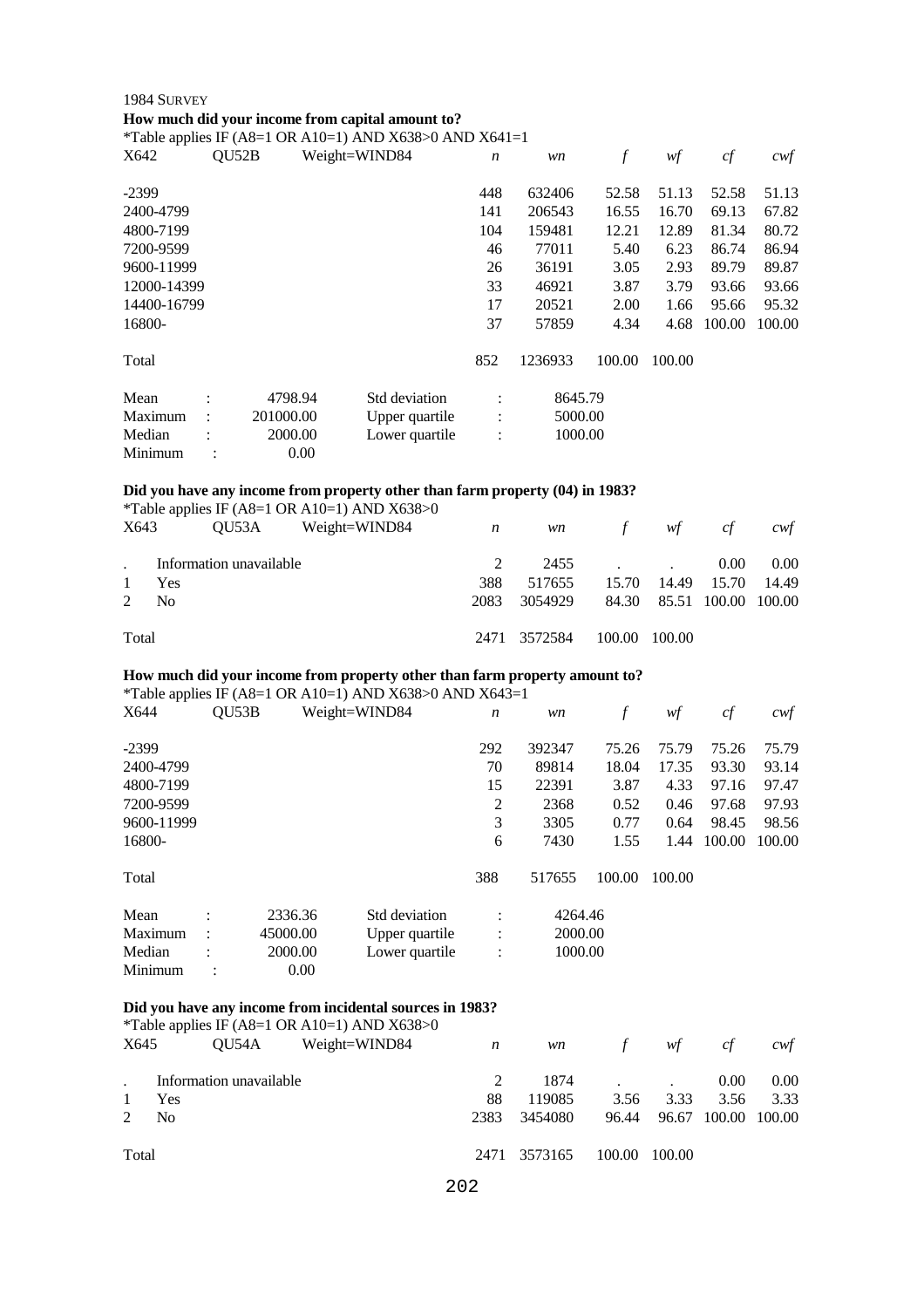#### **How much did your income from incidental sources amount to?**

\*Table applies IF (A8=1 OR A10=1) AND X638>0 AND X645=1

| -- F F<br>X646 | QU54B          |           | Weight=WIND84  | $\boldsymbol{n}$ | wn       | f      | wf     | cf     | cwf    |
|----------------|----------------|-----------|----------------|------------------|----------|--------|--------|--------|--------|
| $-2399$        |                |           |                | 33               | 45281    | 37.50  | 38.02  | 37.50  | 38.02  |
| 2400-4799      |                |           |                | 13               | 18024    | 14.77  | 15.14  | 52.27  | 53.16  |
| 4800-7199      |                |           |                | 8                | 10672    | 9.09   | 8.96   | 61.36  | 62.12  |
| 7200-9599      |                |           |                | 5                | 7131     | 5.68   | 5.99   | 67.05  | 68.11  |
| 9600-11999     |                |           |                | 6                | 7525     | 6.82   | 6.32   | 73.86  | 74.43  |
| 12000-14399    |                |           |                | 6                | 7737     | 6.82   | 6.50   | 80.68  | 80.93  |
| 14400-16799    |                |           |                |                  | 1219     | 1.14   | 1.02   | 81.82  | 81.95  |
| 16800-         |                |           |                | 16               | 21496    | 18.18  | 18.05  | 100.00 | 100.00 |
| Total          |                |           |                | 88               | 119085   | 100.00 | 100.00 |        |        |
| Mean           |                | 14109.81  | Std deviation  | $\ddot{\cdot}$   | 41818.46 |        |        |        |        |
| Maximum        | $\ddot{\cdot}$ | 472000.00 | Upper quartile | $\ddot{\cdot}$   | 12000.00 |        |        |        |        |
| Median         |                | 4000.00   | Lower quartile |                  | 1000.00  |        |        |        |        |
| Minimum        |                | 0.00      |                |                  |          |        |        |        |        |

## **Did you have any "A" income (individually taxed) from farm property (06) in 1983?**

|                               |                         | *Table applies IF (A8=1 OR A10=1) AND $X638>0$ |                  |              |                 |                           |          |      |
|-------------------------------|-------------------------|------------------------------------------------|------------------|--------------|-----------------|---------------------------|----------|------|
| X647                          |                         | OU55A Weight=WIND84                            | $\boldsymbol{n}$ |              | $w\mathbf{n}$ f | wf                        | cf       | cwt  |
|                               | Information unavailable |                                                |                  | $1193$       |                 | 0.00                      | $0.00\,$ |      |
|                               | Yes                     |                                                | 83               | 105380       | 3.36            | 2.95                      | 3.36     | 2.95 |
| N <sub>0</sub><br>$2^{\circ}$ |                         |                                                | 2389             | 3468466      |                 | 96.64 97.05 100.00 100.00 |          |      |
| Total                         |                         |                                                |                  | 2472 3573846 | 100.00          | 100.00                    |          |      |

## **How much did your "A" income from farm property amount to?**

\*Table applies IF (A8=1 OR A10=1) AND X638>0 AND X647=1

| X648        | QU55B                   |           | Weight=WIND84  | $\boldsymbol{n}$ | wn       | f      | wf     | cf     | $c$ wf   |
|-------------|-------------------------|-----------|----------------|------------------|----------|--------|--------|--------|----------|
|             | Information unavailable |           |                | 1                | 1308     |        |        | 0.00   | $0.00\,$ |
| $-2399$     |                         |           |                | 13               | 16691    | 15.85  | 16.04  | 15.85  | 16.04    |
| 2400-4799   |                         |           |                | 7                | 9392     | 8.54   | 9.02   | 24.39  | 25.06    |
| 4800-7199   |                         |           |                | 10               | 16459    | 12.20  | 15.82  | 36.59  | 40.88    |
| 7200-9599   |                         |           |                | 4                | 4537     | 4.88   | 4.36   | 41.46  | 45.24    |
| 9600-11999  |                         |           |                | 5                | 5008     | 6.10   | 4.81   | 47.56  | 50.05    |
| 12000-14399 |                         |           |                | 3                | 3720     | 3.66   | 3.57   | 51.22  | 53.62    |
| 14400-16799 |                         |           |                | 4                | 5051     | 4.88   | 4.85   | 56.10  | 58.48    |
| 16800-      |                         |           |                | 36               | 43214    | 43.90  | 41.52  | 100.00 | 100.00   |
| Total       |                         |           |                | 82               | 104072   | 100.00 | 100.00 |        |          |
| Mean        |                         | 21547.01  | Std deviation  | ٠                | 28102.13 |        |        |        |          |
| Maximum     | $\ddot{\phantom{a}}$    | 143000.00 | Upper quartile | $\ddot{\cdot}$   | 29500.00 |        |        |        |          |
| Median      |                         | 13500.00  | Lower quartile | $\ddot{\cdot}$   | 4750.00  |        |        |        |          |
| Minimum     |                         | 0.00      |                |                  |          |        |        |        |          |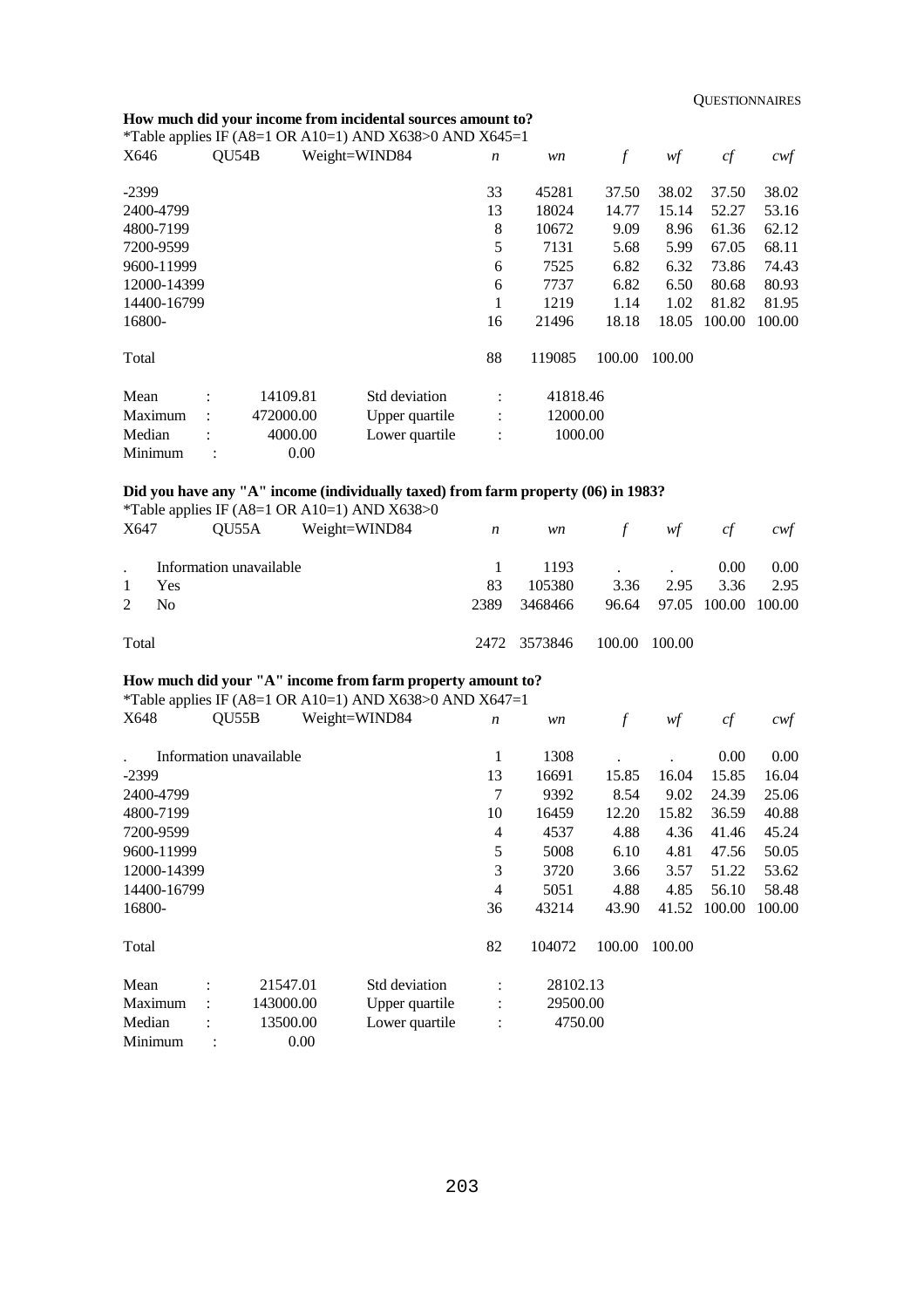|                      | 1984 SURVEY             |                |          |               | Did you have any "B" income (jointly taxed) from farm property (07) in 1983?<br>*Table applies IF (A8=1 OR A10=1) AND X638>0 |                  |          |                  |                           |              |                   |
|----------------------|-------------------------|----------------|----------|---------------|------------------------------------------------------------------------------------------------------------------------------|------------------|----------|------------------|---------------------------|--------------|-------------------|
| X649                 |                         | QU56A          |          | Weight=WIND84 |                                                                                                                              | $\boldsymbol{n}$ | wn       | $\mathcal{f}$    | wf                        | cf           | $c$ wf            |
| $\ddot{\phantom{0}}$ | Information unavailable |                |          |               |                                                                                                                              | 1                | 1193     |                  |                           | 0.00         | 0.00              |
| 1                    | Yes                     |                |          |               |                                                                                                                              | 38               | 52718    | 1.54             | 1.48                      | 1.54         | 1.48              |
| 2                    | N <sub>o</sub>          |                |          |               |                                                                                                                              | 2434             | 3521128  | 98.46            |                           | 98.52 100.00 | 100.00            |
| Total                |                         |                |          |               |                                                                                                                              | 2472             | 3573846  | 100.00           | 100.00                    |              |                   |
|                      |                         |                |          |               | How much did your "B" income from farm property amount to?                                                                   |                  |          |                  |                           |              |                   |
|                      |                         |                |          |               | *Table applies IF (A8=1 OR A10=1) AND X638>0 AND X649=1                                                                      |                  |          |                  |                           |              |                   |
| X650                 |                         | QU56B          |          | Weight=WIND84 |                                                                                                                              | $\boldsymbol{n}$ | wn       | $\mathcal{f}$    | wf                        | cf           | cwf               |
| $-2399$              |                         |                |          |               |                                                                                                                              | 18               | 27849    | 47.37            | 52.83                     | 47.37        | 52.83             |
|                      | 2400-4799               |                |          |               |                                                                                                                              | 5                | 5369     | 13.16            | 10.18                     | 60.53        | 63.01             |
|                      | 4800-7199               |                |          |               |                                                                                                                              | $\mathfrak 2$    | 1729     | 5.26             | 3.28                      | 65.79        | 66.29             |
|                      | 7200-9599               |                |          |               |                                                                                                                              | 3                | 5104     | 7.89             | 9.68                      | 73.68        | 75.97             |
|                      | 9600-11999              |                |          |               |                                                                                                                              | 2                | 2692     | 5.26             | 5.11                      | 78.95        | 81.08             |
|                      |                         |                |          |               |                                                                                                                              |                  |          |                  |                           |              |                   |
|                      | 12000-14399             |                |          |               |                                                                                                                              | 1                | 1317     | 2.63             | 2.50                      | 81.58        | 83.58             |
|                      | 14400-16799             |                |          |               |                                                                                                                              | 1                | 1286     | 2.63             | 2.44                      | 84.21        | 86.02             |
| 16800-               |                         |                |          |               |                                                                                                                              | 6                | 7372     | 15.79            | 13.98                     | 100.00       | 100.00            |
| Total                |                         |                |          |               |                                                                                                                              | 38               | 52718    | 100.00           | 100.00                    |              |                   |
| Mean                 |                         |                | 9838.75  |               | Std deviation                                                                                                                | $\ddot{\cdot}$   | 17368.88 |                  |                           |              |                   |
| Maximum              |                         |                | 80000.00 |               | Upper quartile                                                                                                               | $\ddot{\cdot}$   | 10000.00 |                  |                           |              |                   |
| Median               |                         |                | 3000.00  |               | Lower quartile                                                                                                               | $\ddot{\cdot}$   | 1000.00  |                  |                           |              |                   |
| Minimum              |                         | $\ddot{\cdot}$ |          | 0.00          |                                                                                                                              |                  |          |                  |                           |              |                   |
|                      |                         |                |          |               |                                                                                                                              |                  |          |                  |                           |              |                   |
|                      |                         |                |          |               | Did you have any "A" income from business (08) in 1983?<br>*Table applies IF (A8=1 OR A10=1) AND X638>0                      |                  |          |                  |                           |              |                   |
| X651                 |                         | QU57A          |          | Weight=WIND84 |                                                                                                                              | $\boldsymbol{n}$ | wn       | $\int$           | wf                        | cf           | cwt               |
|                      |                         |                |          |               |                                                                                                                              |                  |          |                  |                           |              |                   |
| 1                    | Yes                     |                |          |               |                                                                                                                              | 102              | 137028   | 4.12             | 3.83                      | 4.12         | 3.83              |
| $\overline{2}$       | No                      |                |          |               |                                                                                                                              | 2371             | 3438011  |                  | 95.88 96.17 100.00 100.00 |              |                   |
| Total                |                         |                |          |               |                                                                                                                              | 2473             | 3575039  | 100.00           | 100.00                    |              |                   |
|                      |                         |                |          |               | How much did your "A" income from business amount to?                                                                        |                  |          |                  |                           |              |                   |
|                      |                         |                |          |               | *Table applies IF (A8=1 OR A10=1) AND X638>0 AND X651=1                                                                      |                  |          |                  |                           |              |                   |
| X652                 |                         | QU57B          |          | Weight=WIND84 |                                                                                                                              | n                | wn       | $\boldsymbol{f}$ | wf                        | cf           | $c \mathcal{w} f$ |
| -23999               |                         |                |          |               |                                                                                                                              | 39               | 58938    | 38.24            | 43.01                     | 38.24        | 43.01             |
|                      | 24000-47999             |                |          |               |                                                                                                                              | 21               | 24626    | 20.59            | 17.97                     | 58.82        | 60.98             |
|                      | 48000-72999             |                |          |               |                                                                                                                              | 20               | 25782    | 19.61            | 18.82                     | 78.43        | 79.80             |
|                      | 72000-95999             |                |          |               |                                                                                                                              | 7                | 9618     | 6.86             | 7.02                      | 85.29        | 86.82             |
|                      |                         |                |          |               |                                                                                                                              |                  |          |                  |                           |              |                   |
|                      | 96000-119999            |                |          |               |                                                                                                                              | 8                | 10122    | 7.84             | 7.39                      | 93.14        | 94.20             |
|                      | 120000-143999           |                |          |               |                                                                                                                              | 2                | 2121     | 1.96             | 1.55                      | 95.10        | 95.75             |
|                      | 144000-167999           |                |          |               |                                                                                                                              | $\overline{2}$   | 2055     | 1.96             | 1.50                      | 97.06        | 97.25             |
|                      | 168000-191999           |                |          |               |                                                                                                                              | 1                | 1224     | 0.98             | 0.89                      | 98.04        | 98.14             |
|                      | 216000-239999           |                |          |               |                                                                                                                              | $\overline{2}$   | 2542     | 1.96             | 1.86                      | 100.00       | 100.00            |
| Total                |                         |                |          |               |                                                                                                                              | 102              | 137028   | 100.00           | 100.00                    |              |                   |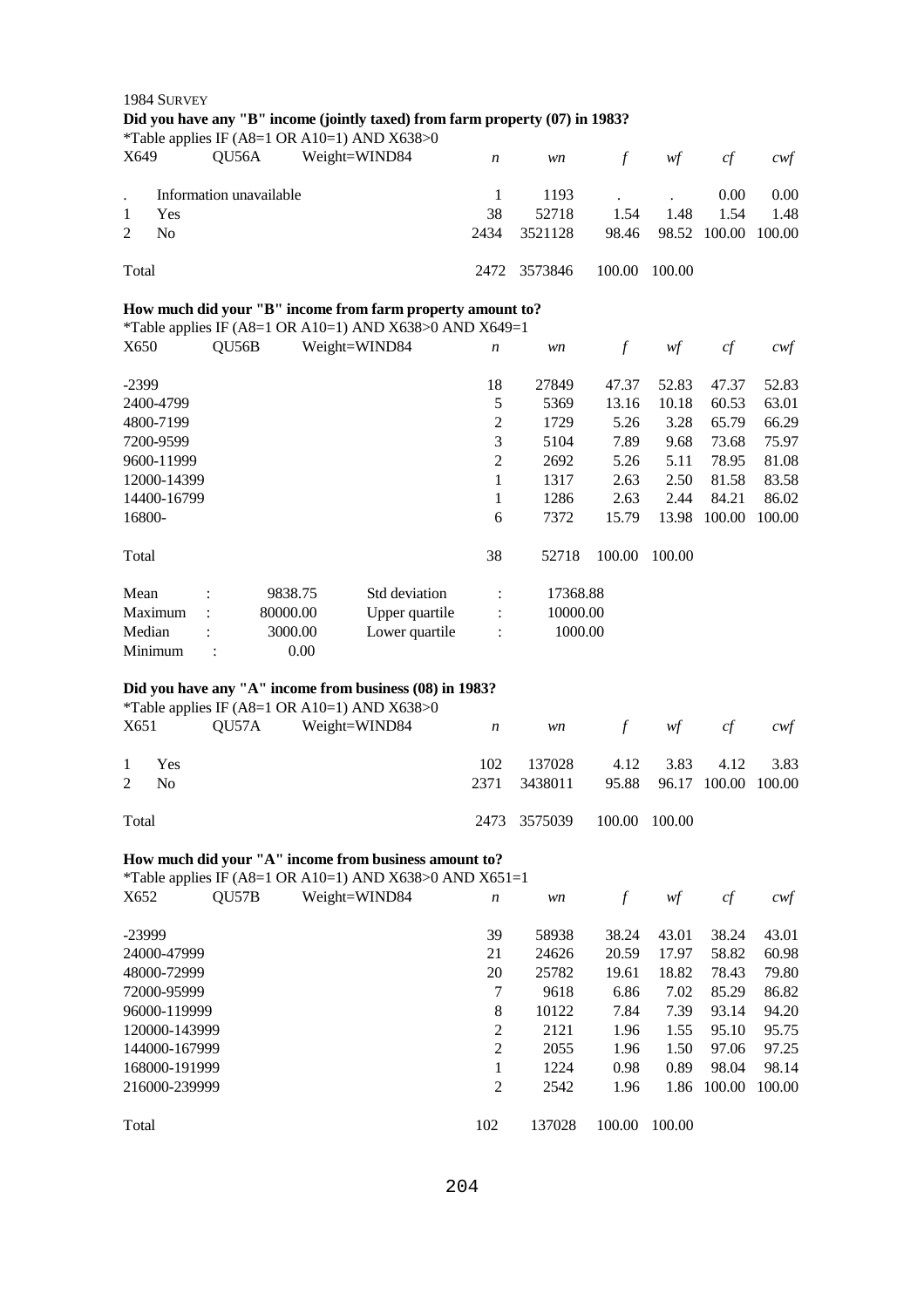|                      |                |                         |                                                                                                                             |                  |           |               |        | <b>QUESTIONNAIRES</b> |                   |
|----------------------|----------------|-------------------------|-----------------------------------------------------------------------------------------------------------------------------|------------------|-----------|---------------|--------|-----------------------|-------------------|
| Mean                 |                | 45175.57                | Std deviation                                                                                                               | :                | 45564.28  |               |        |                       |                   |
| Maximum              |                | 218000.00               | Upper quartile                                                                                                              |                  | 69250.00  |               |        |                       |                   |
| Median               |                | 40000.00                | Lower quartile                                                                                                              |                  | 13250.00  |               |        |                       |                   |
| Minimum              | :              | 0.00                    |                                                                                                                             |                  |           |               |        |                       |                   |
|                      |                |                         |                                                                                                                             |                  |           |               |        |                       |                   |
|                      |                |                         | Did you have any "B" income from business (09) in 1983?<br>*Table applies IF (A8=1 OR A10=1) AND X638>0                     |                  |           |               |        |                       |                   |
| X653                 | QU58A          |                         | Weight=WIND84                                                                                                               | $\boldsymbol{n}$ | wn        | $\int$        | wf     | cf                    | $c$ wf            |
|                      |                | Information unavailable |                                                                                                                             | 1                | 1193      |               |        | 0.00                  | 0.00              |
| 1<br>Yes             |                |                         |                                                                                                                             | 13               | 20238     | 0.53          | 0.57   | 0.53                  | 0.57              |
| 2<br>No              |                |                         |                                                                                                                             | 2459             | 3553608   | 99.47         | 99.43  | 100.00                | 100.00            |
| Total                |                |                         |                                                                                                                             | 2472             | 3573846   | 100.00        | 100.00 |                       |                   |
|                      |                |                         | How much did your "B" income from business amount to?                                                                       |                  |           |               |        |                       |                   |
|                      |                |                         | *Table applies IF (A8=1 OR A10=1) AND X638>0 AND X653=1                                                                     |                  |           |               |        |                       |                   |
| X654                 | QU58B          |                         | Weight=WIND84                                                                                                               | n                | wn        | $\mathcal{f}$ | wf     | cf                    | cwt               |
| -23999               |                |                         |                                                                                                                             | 2                | 1465      | 15.38         | 7.24   | 15.38                 | 7.24              |
| 24000-47999          |                |                         |                                                                                                                             | $\overline{4}$   | 9092      | 30.77         | 44.93  | 46.15                 | 52.16             |
| 48000-71999          |                |                         |                                                                                                                             | 1                | 1268      | 7.69          | 6.27   | 53.85                 | 58.43             |
| 96000-119999         |                |                         |                                                                                                                             | 4                | 4657      | 30.77         | 23.01  | 84.62                 | 81.44             |
| 120000-143999        |                |                         |                                                                                                                             | 1                | 2437      | 7.69          | 12.04  | 92.31                 | 93.48             |
| 144000-167999        |                |                         |                                                                                                                             | 1                | 1319      | 7.69          | 6.52   | 100.00                | 100.00            |
| Total                |                |                         |                                                                                                                             | 13               | 20238     | 100.00        | 100.00 |                       |                   |
| Mean                 |                | 70404.93                | Std deviation                                                                                                               |                  | 44263.27  |               |        |                       |                   |
| Maximum              |                | 150000.00               | Upper quartile                                                                                                              |                  | 111000.00 |               |        |                       |                   |
| Median               |                | 55000.00                | Lower quartile                                                                                                              |                  | 32500.00  |               |        |                       |                   |
| Minimum              | $\ddot{\cdot}$ | 0.00                    |                                                                                                                             |                  |           |               |        |                       |                   |
|                      |                |                         | Did you sustain any loss on one- or two-family property (10) in 1983?                                                       |                  |           |               |        |                       |                   |
|                      |                |                         | *Table applies IF (A8=1 OR A10=1) AND $X638>0$                                                                              |                  |           |               |        |                       |                   |
| X655                 | QU59A          |                         | Weight=WIND84                                                                                                               | $\boldsymbol{n}$ | wn        | $\mathcal{f}$ | wf     | cf                    | cwt               |
| $\mathbf{1}$<br>Yes  |                |                         |                                                                                                                             | 653              | 839506    | 26.41         | 23.48  | 26.41                 | 23.48             |
| No<br>$\overline{2}$ |                |                         |                                                                                                                             | 1820             | 2735533   | 73.59         | 76.52  | 100.00                | 100.00            |
| Total                |                |                         |                                                                                                                             | 2473             | 3575039   | 100.00        | 100.00 |                       |                   |
|                      |                |                         | How much did your loss on one- or two-family property amount to?<br>*Table applies IF (A8=1 OR A10=1) AND X638>0 AND X655=1 |                  |           |               |        |                       |                   |
| X656                 | QU59B          |                         | Weight=WIND84                                                                                                               | $\boldsymbol{n}$ | wn        | $\int$        | wf     | cf                    | $c \mathcal{w} f$ |
| $-11999$             |                |                         |                                                                                                                             | 267              | 337296    | 40.89         | 40.18  | 40.89                 | 40.18             |
| 12000-23999          |                |                         |                                                                                                                             | 220              | 283268    | 33.69         | 33.74  | 74.58                 | 73.92             |
| 24000-35999          |                |                         |                                                                                                                             | 115              | 152336    | 17.61         | 18.15  | 92.19                 | 92.07             |
| 36000-47999          |                |                         |                                                                                                                             | 30               | 38867     | 4.59          | 4.63   | 96.78                 | 96.70             |
| 48000-59999          |                |                         |                                                                                                                             | 15               | 20253     | 2.30          | 2.41   | 99.08                 | 99.11             |
| 60000-               |                |                         |                                                                                                                             | 6                | 7486      | 0.92          | 0.89   | 100.00                | 100.00            |
|                      |                |                         |                                                                                                                             |                  |           |               |        |                       |                   |
| Total                |                |                         |                                                                                                                             | 653              | 839506    | 100.00        | 100.00 |                       |                   |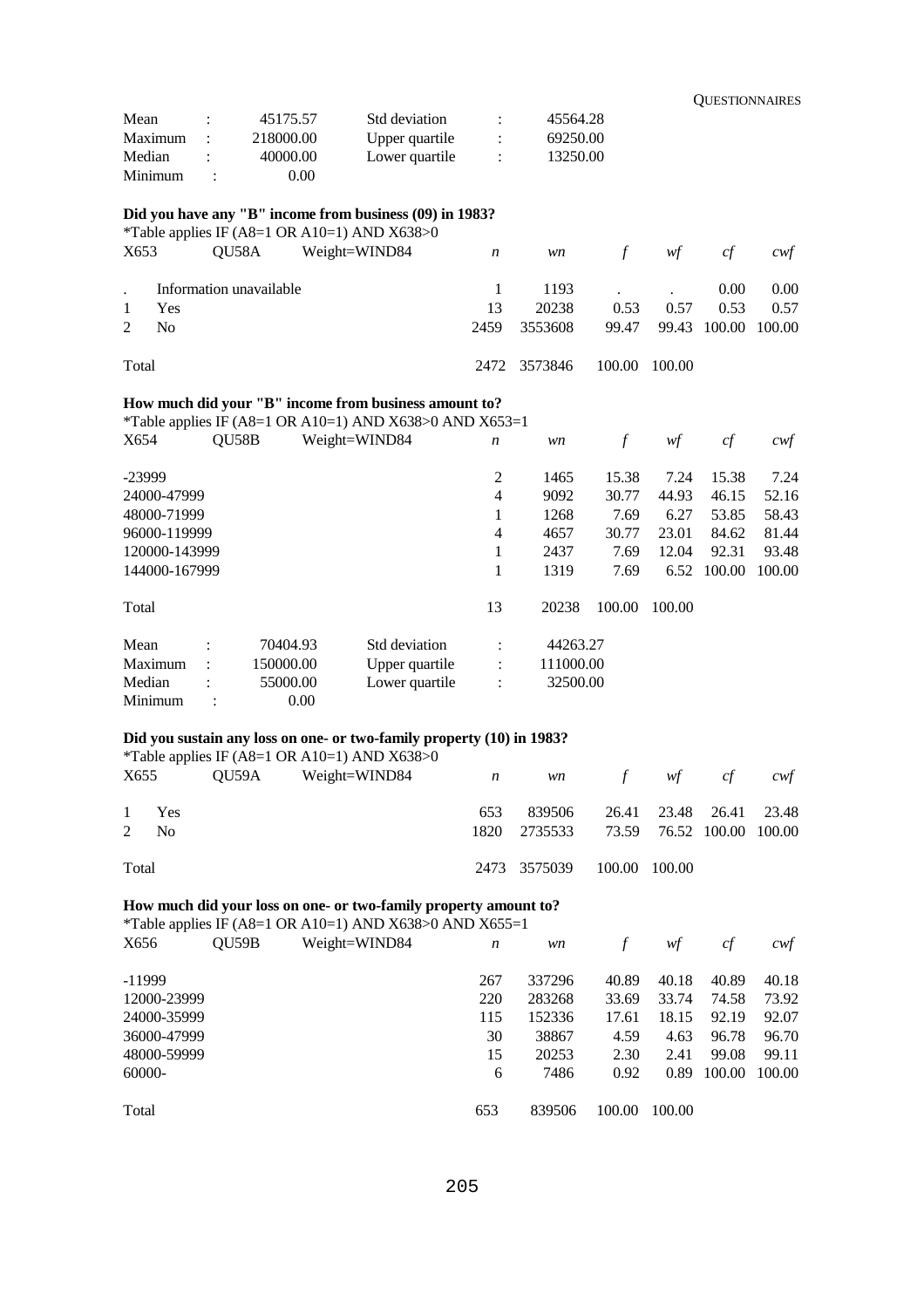| 1984 SURVEY |                      |           |                |   |          |
|-------------|----------------------|-----------|----------------|---|----------|
| Mean        |                      | 17727.81  | Std deviation  | ٠ | 20995.16 |
| Maximum     | $\ddot{\phantom{a}}$ | 380000.00 | Upper quartile | ÷ | 24000.00 |
| Median      |                      | 14000.00  | Lower quartile | ÷ | 7000.00  |
| Minimum     | ٠                    | 0.00      |                |   |          |

## **Did you sustain any other loss in a source of income (11) in 1983?**

\*Table applies IF ( $\overline{AS}$ =1 OR A10=1) AND X638>0<br>X657 OU60A Weight-WIND84

| X657             | $\frac{1}{2}$ and $\frac{1}{2}$ applied in (1.10) is different in the state of $\frac{1}{2}$<br>$QU60A$ Weight=WIND84 $n$ |     |                                        | wn f wf cf |                         |          | cwt  |
|------------------|---------------------------------------------------------------------------------------------------------------------------|-----|----------------------------------------|------------|-------------------------|----------|------|
|                  | Information unavailable                                                                                                   |     |                                        | 2537       |                         | $0.00\,$ | 0.00 |
| $\mathbf{1}$     | Yes                                                                                                                       | 645 | 895279                                 |            | 26.10 25.06 26.10 25.06 |          |      |
| $2 \overline{N}$ |                                                                                                                           |     | 1826 2677223 73.90 74.94 100.00 100.00 |            |                         |          |      |
| Total            |                                                                                                                           |     | 2471 3572502 100.00 100.00             |            |                         |          |      |

## **How much was that loss?**

\*Table applies IF (A8=1 OR A10=1) AND X638>0 AND X657=1

| X658        | QU60B          |          | Weight=WIND84  | $\boldsymbol{n}$ | wn      | f      | wf     | cf     | cwf    |
|-------------|----------------|----------|----------------|------------------|---------|--------|--------|--------|--------|
| $-2399$     |                |          |                | 376              | 545257  | 58.29  | 60.90  | 58.29  | 60.90  |
| 2400-4799   |                |          |                | 89               | 121782  | 13.80  | 13.60  | 72.09  | 74.51  |
| 4800-7199   |                |          |                | 73               | 98987   | 11.32  | 11.06  | 83.41  | 85.56  |
| 7200-9599   |                |          |                | 15               | 17727   | 2.33   | 1.98   | 85.74  | 87.54  |
| 9600-11999  |                |          |                | 21               | 26465   | 3.26   | 2.96   | 88.99  | 90.50  |
| 12000-14399 |                |          |                | 15               | 20652   | 2.33   | 2.31   | 91.32  | 92.81  |
| 14400-16799 |                |          |                | 9                | 10516   | 1.40   | 1.17   | 92.71  | 93.98  |
| 16800-      |                |          |                | 47               | 53893   | 7.29   | 6.02   | 100.00 | 100.00 |
| Total       |                |          |                | 645              | 895279  | 100.00 | 100.00 |        |        |
| Mean        |                | 4615.56  | Std deviation  | $\bullet$        | 8669.61 |        |        |        |        |
| Maximum     | $\ddot{\cdot}$ | 99000.00 | Upper quartile | $\ddot{\cdot}$   | 5000.00 |        |        |        |        |
| Median      |                | 2000.00  | Lower quartile | $\ddot{\cdot}$   | 1000.00 |        |        |        |        |
| Minimum     |                | 0.00     |                |                  |         |        |        |        |        |

## **Did you have any other general deductions (12) in 1983?**

|                |       | *Table applies IF (A8=1 OR A10=1) AND $X638>0$ |     |              |               |                           |     |
|----------------|-------|------------------------------------------------|-----|--------------|---------------|---------------------------|-----|
| X659           |       | $QU61A$ Weight=WIND84 $n$                      |     |              | wn f wf cf    |                           | cwt |
|                |       |                                                |     |              |               |                           |     |
|                | 1 Yes |                                                | 740 | 1002569      |               | 29.92 28.04 29.92 28.04   |     |
| $2 \text{ No}$ |       |                                                |     | 1733 2572470 |               | 70.08 71.96 100.00 100.00 |     |
|                |       |                                                |     |              |               |                           |     |
| Total          |       |                                                |     | 2473 3575039 | 100.00 100.00 |                           |     |
|                |       |                                                |     |              |               |                           |     |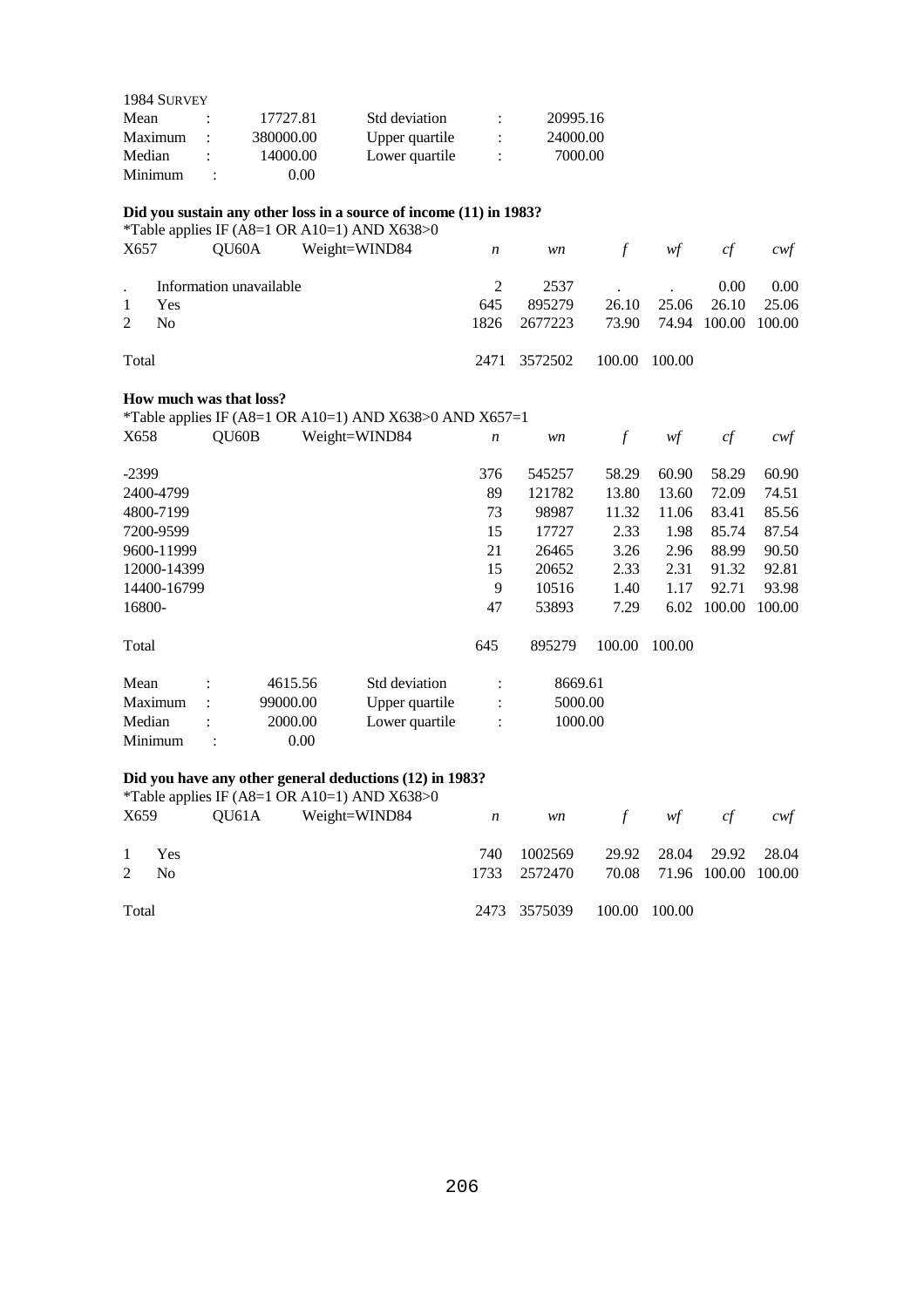|                                             | How much did they amount to?                 |               | *Table applies IF (A8=1 OR A10=1) AND X638>0 AND X659=1                        |                  |          |                  |        |              |                   |
|---------------------------------------------|----------------------------------------------|---------------|--------------------------------------------------------------------------------|------------------|----------|------------------|--------|--------------|-------------------|
| X660                                        | QU61B                                        | Weight=WIND84 |                                                                                | n                | wn       | $\boldsymbol{f}$ | wf     | cf           | $c \mathcal{w}$ f |
| $-2399$                                     |                                              |               |                                                                                | 545              | 736429   | 73.65            | 73.45  | 73.65        | 73.45             |
| 2400-4799                                   |                                              |               |                                                                                | 65               | 92495    | 8.78             | 9.23   | 82.43        | 82.68             |
| 4800-7199                                   |                                              |               |                                                                                | 46               | 66879    | 6.22             | 6.67   | 88.65        | 89.35             |
| 7200-9599                                   |                                              |               |                                                                                | 11               | 13996    | 1.49             | 1.40   | 90.14        | 90.75             |
| 9600-11999                                  |                                              |               |                                                                                | 12               | 13356    | 1.62             | 1.33   | 91.76        | 92.08             |
| 12000-14399                                 |                                              |               |                                                                                | 12               | 13678    | 1.62             | 1.36   | 93.38        | 93.44             |
| 14400-16799                                 |                                              |               |                                                                                | 8                | 12872    | 1.08             | 1.28   | 94.46        | 94.73             |
| 16800-                                      |                                              |               |                                                                                | 41               | 52864    | 5.54             | 5.27   | 100.00       | 100.00            |
| Total                                       |                                              |               |                                                                                | 740              | 1002569  | 100.00           | 100.00 |              |                   |
| Std deviation<br>6579.53<br>Mean<br>4011.61 |                                              |               |                                                                                |                  |          |                  |        |              |                   |
| Maximum                                     | 69000.00                                     |               | Upper quartile                                                                 |                  | 3000.00  |                  |        |              |                   |
| Median<br>Minimum                           | 2000.00<br>:                                 | 0.00          | Lower quartile                                                                 |                  | 2000.00  |                  |        |              |                   |
|                                             |                                              |               | Did you have any loss-related deductions (13) in 1983?                         |                  |          |                  |        |              |                   |
|                                             | *Table applies IF (A8=1 OR A10=1) AND X638>0 |               |                                                                                |                  |          |                  |        |              |                   |
| X661                                        | QU62A                                        | Weight=WIND84 |                                                                                | $\boldsymbol{n}$ | wn       | $\boldsymbol{f}$ | wf     | $c\!f$       | $c \mathcal{w}$ f |
| Information unavailable                     |                                              |               |                                                                                |                  | 8882     |                  |        | 0.00         | 0.00              |
| Yes<br>1                                    |                                              |               |                                                                                | 14               | 17150    | 0.57             | 0.48   | 0.57         | 0.48              |
| $\overline{2}$<br>N <sub>o</sub>            |                                              |               |                                                                                | 2453             | 3549007  | 99.43            | 99.52  | 100.00       | 100.00            |
| Total                                       |                                              |               |                                                                                | 2467             | 3566157  | 100.00           | 100.00 |              |                   |
|                                             |                                              |               | How much did such loss-related deductions amount to?                           |                  |          |                  |        |              |                   |
| X662                                        | QU62B                                        | Weight=WIND84 | *Table applies IF (A8=1 OR A10=1) AND X638>0 AND X661=1                        |                  |          | $\boldsymbol{f}$ | wf     | cf           | $c$ wf            |
|                                             |                                              |               |                                                                                | n                | wn       |                  |        |              |                   |
| $-2399$                                     |                                              |               |                                                                                | 3                | 4005     | 21.43            | 23.35  | 21.43        | 23.35             |
| 4800-7199                                   |                                              |               |                                                                                | $\overline{2}$   | 2046     | 14.29            | 11.93  | 35.71        | 35.28             |
| 7200-9599                                   |                                              |               |                                                                                | 1                | 1514     | 7.14             | 8.83   | 42.86        | 44.11             |
| 9600-11999                                  |                                              |               |                                                                                | 1                | 1245     | 7.14             | 7.26   | 50.00        | 51.37             |
| 14400-16799                                 |                                              |               |                                                                                | 1                | 1087     | 7.14             | 6.34   | 57.14        | 57.71             |
| 16800-                                      |                                              |               |                                                                                | 6                | 7253     | 42.86            |        | 42.29 100.00 | 100.00            |
| Total                                       |                                              |               |                                                                                | 14               | 17150    | 100.00           | 100.00 |              |                   |
| Mean                                        | 24786.94                                     |               | Std deviation                                                                  |                  | 26215.71 |                  |        |              |                   |
| Maximum                                     | 86000.00                                     |               | Upper quartile                                                                 |                  | 39000.00 |                  |        |              |                   |
| Median                                      | 13000.00                                     |               | Lower quartile                                                                 |                  | 4250.00  |                  |        |              |                   |
| Minimum                                     | $\ddot{\cdot}$                               | 0.00          |                                                                                |                  |          |                  |        |              |                   |
|                                             | *Table applies IF (A8=1 OR A10=1) AND X638>0 |               | Did you have any taxable income for national income tax purposes (14) in 1983? |                  |          |                  |        |              |                   |

| X663  |                  | QU63A | $14000$ applies if $(140 - 1)$ on $(110 - 1)$ and $(110000)$<br>Weight=WIND84 $n$ |      |              | $wn$ f $wf$   |                         | cf                 | cwt |
|-------|------------------|-------|-----------------------------------------------------------------------------------|------|--------------|---------------|-------------------------|--------------------|-----|
|       | 1 Yes            |       |                                                                                   | 2361 | 3407714      |               | 95.47 95.32 95.47 95.32 |                    |     |
|       | 2 N <sub>0</sub> |       |                                                                                   | 112  | 167325       | 4.53          |                         | 4.68 100.00 100.00 |     |
| Total |                  |       |                                                                                   |      | 2473 3575039 | 100.00 100.00 |                         |                    |     |
|       |                  |       |                                                                                   | 207  |              |               |                         |                    |     |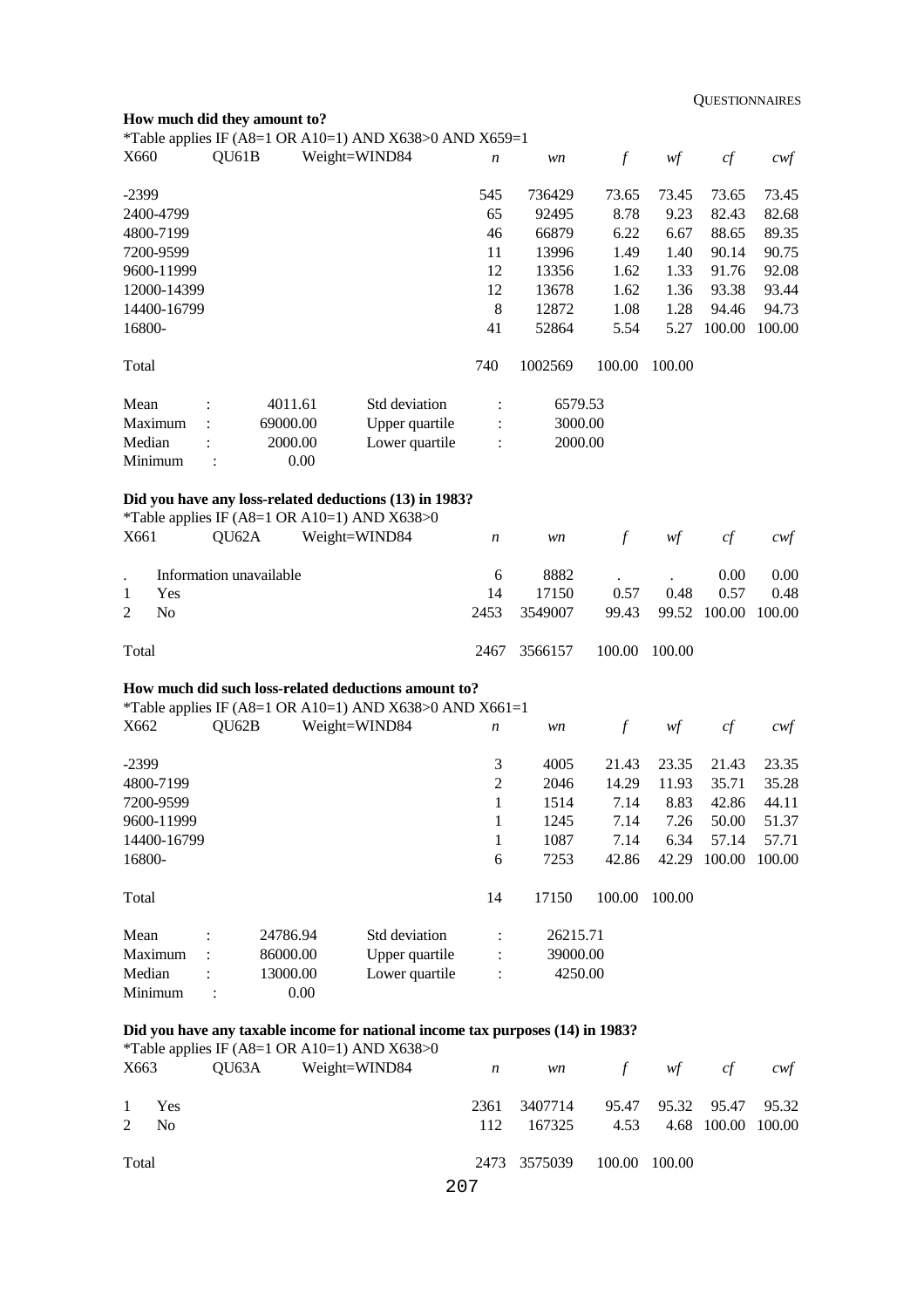| 1984 SURVEY                                                                  |                  |           |               |        |        |                  |
|------------------------------------------------------------------------------|------------------|-----------|---------------|--------|--------|------------------|
| How much did that taxable income for national income tax purposes amount to? |                  |           |               |        |        |                  |
| *Table applies IF (A8=1 OR A10=1) AND X638>0 AND X663=1                      |                  |           |               |        |        |                  |
| X664<br>QU63B<br>Weight=WIND84                                               | $\boldsymbol{n}$ | wn        | $\mathcal{f}$ | wf     | $c\!f$ | cwf              |
|                                                                              |                  |           |               |        |        |                  |
| -23999                                                                       | 180              | 287536    | 7.62          | 8.44   | 7.62   | 8.44             |
| 24000-47999                                                                  | 449              | 673547    | 19.02         | 19.77  | 26.64  | 28.20            |
| 48000-71999                                                                  | 673              | 967182    | 28.50         | 28.38  | 55.15  | 56.59            |
| 72000-95999                                                                  | 623              | 897672    | 26.39         | 26.34  | 81.53  | 82.93            |
| 96000-119999                                                                 | 251              | 339963    | 10.63         | 9.98   | 92.16  | 92.90            |
| 120000-143999                                                                | 113              | 149327    | 4.79          | 4.38   | 96.95  | 97.29            |
| 144000-167999                                                                | 24               | 30004     | 1.02          | 0.88   | 97.97  | 98.17            |
| 168000-191999                                                                | 26               | 35518     | 1.10          | 1.04   | 99.07  | 99.21            |
| 192000-215999                                                                | 10               | 13936     | 0.42          | 0.41   | 99.49  | 99.62            |
|                                                                              |                  |           |               |        |        |                  |
| 216000-239999                                                                | $\overline{4}$   | 4764      | 0.17          | 0.14   | 99.66  | 99.76            |
| 240000-                                                                      | 8                | 8265      | 0.34          | 0.24   | 100.00 | 100.00           |
| Total                                                                        | 2361             | 3407714   | 100.00        | 100.00 |        |                  |
| Mean<br>68748.61<br>Std deviation<br>$\ddot{\cdot}$                          | :                | 38861.25  |               |        |        |                  |
|                                                                              |                  |           |               |        |        |                  |
| Upper quartile<br>Maximum<br>695000.00<br>$\ddot{\cdot}$                     | $\ddot{\cdot}$   | 89000.00  |               |        |        |                  |
| Lower quartile<br>Median<br>67000.00                                         | $\ddot{\cdot}$   | 45000.00  |               |        |        |                  |
| Minimum<br>0.00<br>$\ddot{\cdot}$                                            |                  |           |               |        |        |                  |
|                                                                              |                  |           |               |        |        |                  |
| Did you have any taxable property (28) in 1983?                              |                  |           |               |        |        |                  |
| *Table applies IF (A8=1 OR A10=1) AND X638>0                                 |                  |           |               |        |        |                  |
| X665<br>QU64A<br>Weight=WIND84                                               | $\boldsymbol{n}$ | wn        | $\mathcal{f}$ | wf     | cf     | $c \mathsf{w} f$ |
|                                                                              |                  |           |               |        |        |                  |
| Information unavailable                                                      | 40               | 63948     |               |        | 0.00   | 0.00             |
| Yes<br>1                                                                     | 1170             | 1679922   | 48.09         | 47.85  | 48.09  | 47.85            |
| $\overline{2}$<br>No                                                         | 1263             | 1831169   | 51.91         | 52.15  | 100.00 | 100.00           |
| Total                                                                        | 2433             | 3511091   | 100.00        | 100.00 |        |                  |
|                                                                              |                  |           |               |        |        |                  |
| How much did that taxable property amount to?                                |                  |           |               |        |        |                  |
| *Table applies IF (A8=1 OR A10=1) AND X638>0 AND X665=1                      |                  |           |               |        |        |                  |
| X666<br>QU64B<br>Weight=WIND84                                               | $\boldsymbol{n}$ | wn        | $\int f$      | wf     | cf     | cwt              |
|                                                                              |                  |           |               |        |        |                  |
| Information unavailable                                                      | $\overline{4}$   | 4912      |               |        | 0.00   | 0.00             |
| -99999                                                                       | 672              | 1010243   | 57.63         | 60.31  | 57.63  | 60.31            |
| 100000-199999                                                                | 273              | 379009    | 23.41         | 22.63  | 81.05  | 82.94            |
| 200000-299999                                                                | 118              | 150314    | 10.12         | 8.97   | 91.17  | 91.91            |
| 300000-399999                                                                | 45               | 52188     | 3.86          | 3.12   | 95.03  | 95.03            |
| 400000-499999                                                                | 31               | 45030     | 2.66          | 2.69   | 97.68  | 97.72            |
|                                                                              |                  |           |               |        |        |                  |
| 500000-599999                                                                | 13               | 20933     | 1.11          | 1.25   | 98.80  | 98.97            |
| 600000-699999                                                                | 6                | 7873      | 0.51          | 0.47   | 99.31  | 99.44            |
| 700000-799999                                                                | $\boldsymbol{2}$ | 2505      | 0.17          | 0.15   | 99.49  | 99.59            |
| 800000-899999                                                                | $\sqrt{2}$       | 2730      | 0.17          | 0.16   | 99.66  | 99.75            |
| 900000-999999                                                                | $\overline{2}$   | 2160      | 0.17          | 0.13   | 99.83  | 99.88            |
| 1000000-                                                                     | $\overline{2}$   | 2025      | 0.18          | 0.12   | 100.00 | 100.00           |
|                                                                              |                  |           |               |        |        |                  |
| Total                                                                        | 1166             | 1675010   | 100.00        | 100.00 |        |                  |
| 131862.00<br>Std deviation<br>Mean<br>$\ddot{\cdot}$                         | $\ddot{\cdot}$   | 802493.00 |               |        |        |                  |
| 35873000.00<br>Upper quartile<br>Maximum<br>$\ddot{\cdot}$                   |                  | 165000.00 |               |        |        |                  |
| Median<br>78500.00<br>Lower quartile                                         |                  | 25000.00  |               |        |        |                  |
|                                                                              | $\ddot{\cdot}$   |           |               |        |        |                  |
| Minimum<br>0.00                                                              |                  |           |               |        |        |                  |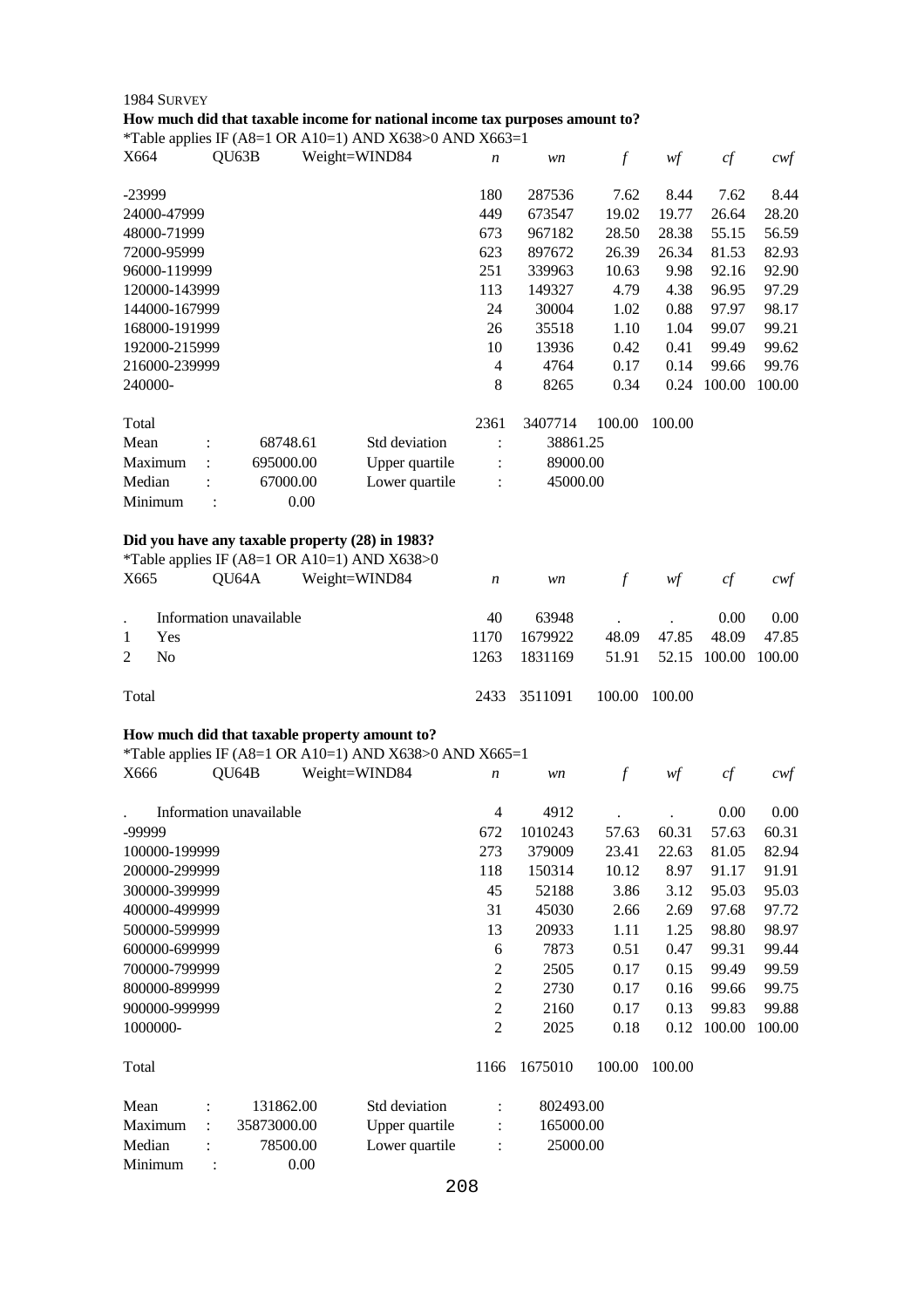| Did you have any imputed interest on an interest-free or low-interest loan in 1983 (26)? |  |
|------------------------------------------------------------------------------------------|--|
| *Table applies IF (A8=1 OR A10=1) AND X638>0                                             |  |

| X667           |                | QU65A                      |          | Weight=WIND84                                           | $\boldsymbol{n}$ | wn      | $\mathcal{f}$ | w f                                    | cf     | $c \mathcal{w} f$ |
|----------------|----------------|----------------------------|----------|---------------------------------------------------------|------------------|---------|---------------|----------------------------------------|--------|-------------------|
| $\cdot$        |                | Information unavailable    |          |                                                         | 61               | 93688   |               |                                        | 0.00   | 0.00              |
| 1              | Yes            |                            |          |                                                         | 80               | 109502  | 3.32          | 3.15                                   | 3.32   | 3.15              |
| $\overline{2}$ | N <sub>o</sub> |                            |          |                                                         | 2332             | 3371849 | 96.68         | 96.85                                  | 100.00 | 100.00            |
| Total          |                |                            |          |                                                         | 2412             | 3481351 | 100.00        | 100.00                                 |        |                   |
|                |                | How much did it amount to? |          |                                                         |                  |         |               |                                        |        |                   |
|                |                |                            |          | *Table applies IF (A8=1 OR A10=1) AND X638>0 AND X667=1 |                  |         |               |                                        |        |                   |
| X668           |                | QU65B                      |          | Weight=WIND84                                           | n                | wn      | $\mathcal{f}$ | wf                                     | cf     | $c \mathsf{w} f$  |
|                |                | Information unavailable    |          |                                                         | $\overline{4}$   | 4660    |               |                                        | 0.00   | 0.00              |
| $-2399$        |                |                            |          |                                                         | 56               | 76758   | 73.68         | 73.21                                  | 73.68  | 73.21             |
|                | 2400-4799      |                            |          |                                                         | 5                | 6435    | 6.58          | 6.14                                   | 80.26  | 79.35             |
|                | 4800-7199      |                            |          |                                                         | 6                | 7198    | 7.89          | 6.87                                   | 88.16  | 86.22             |
|                | 7200-9599      |                            |          |                                                         | 4                | 5406    | 5.26          | 5.16                                   | 93.42  | 91.37             |
|                | 9600-11999     |                            |          |                                                         | 3                | 4953    | 3.95          | 4.72                                   | 97.37  | 96.10             |
|                | 12000-14399    |                            |          |                                                         | 1                | 2578    | 1.32          | 2.46                                   | 98.68  | 98.56             |
| 16800-         |                |                            |          |                                                         | 1                | 1514    | 1.32          | 1.44                                   | 100.00 | 100.00            |
| Total          |                |                            |          |                                                         | 76               | 104842  | 100.00        | 100.00                                 |        |                   |
| Mean           |                |                            | 2981.75  | Std deviation                                           | $\ddot{\cdot}$   | 6503.07 |               |                                        |        |                   |
|                | Maximum        |                            | 50000.00 | Upper quartile                                          | $\vdots$         | 3000.00 |               |                                        |        |                   |
| Median         |                |                            | 1000.00  | Lower quartile                                          | $\ddot{\cdot}$   |         | 0.00          |                                        |        |                   |
|                | Minimum        | $\ddot{\cdot}$             | 0.00     |                                                         |                  |         |               |                                        |        |                   |
|                |                |                            |          | Did you have a base for additional tax (27) in 1983?    |                  |         |               |                                        |        |                   |
|                |                |                            |          | *Table applies IF (A8=1 OR A10=1) AND X638>0            |                  |         |               |                                        |        |                   |
| X669           |                | QU66A                      |          | Weight=WIND84                                           | $\boldsymbol{n}$ | wn      | $\mathcal{f}$ | $\mathcal{W}\hspace{-0.5mm}\textit{f}$ | cf     | $c \mathcal{w} f$ |
|                |                | Information unavailable    |          |                                                         | 81               | 117632  |               |                                        | 0.00   | 0.00              |
| 1              | Yes            |                            |          |                                                         | 1665             | 2402305 | 69.61         | 69.48                                  | 69.61  | 69.48             |
| $\overline{2}$ | N <sub>o</sub> |                            |          |                                                         | 727              | 1055102 | 30.39         | 30.52                                  | 100.00 | 100.00            |
| Total          |                |                            |          |                                                         | 2392             | 3457407 | 100.00        | 100.00                                 |        |                   |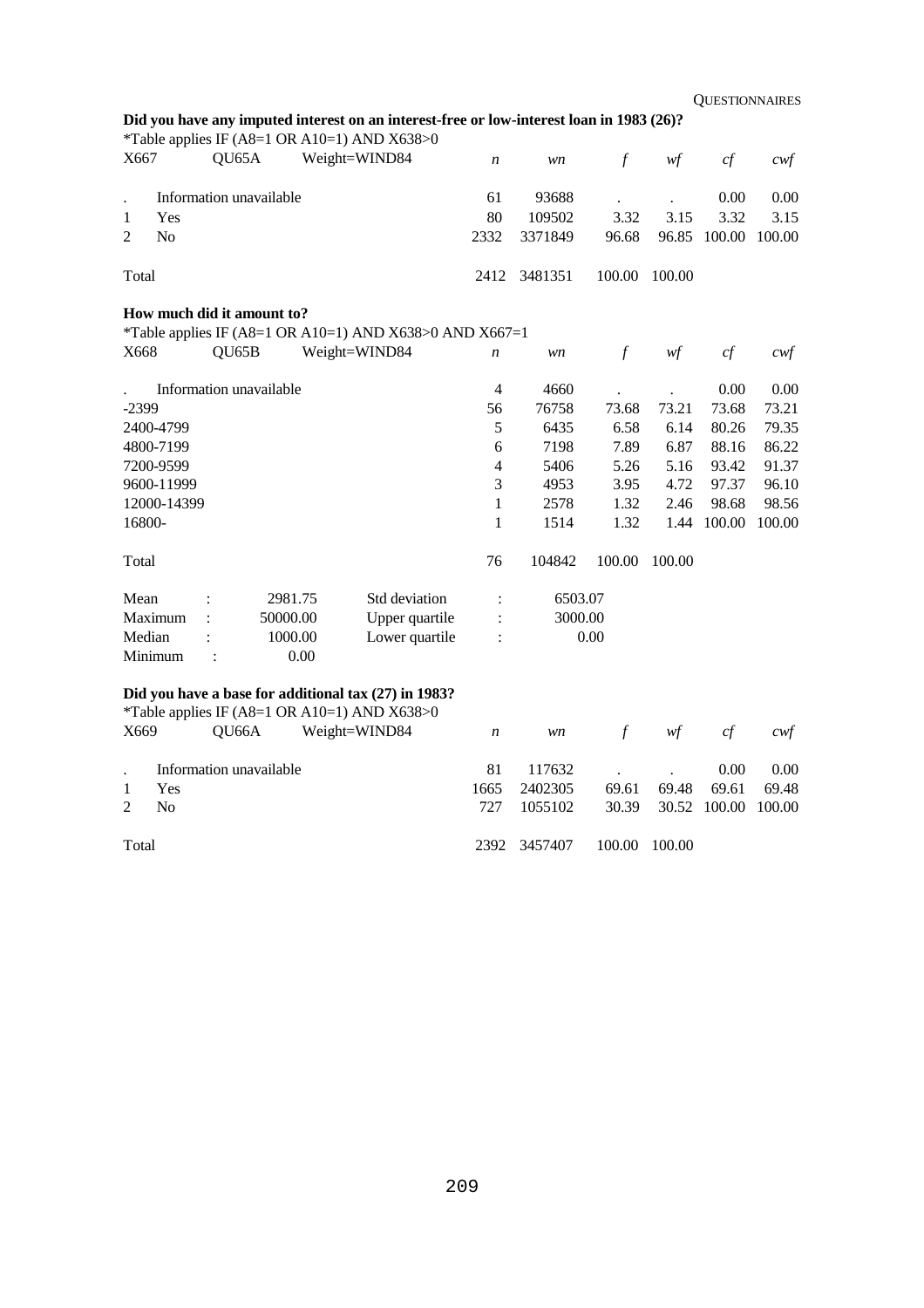| 1984 SURVEY                |                         |           |                                                         |                  |          |                  |        |        |                   |
|----------------------------|-------------------------|-----------|---------------------------------------------------------|------------------|----------|------------------|--------|--------|-------------------|
| How much did it amount to? |                         |           |                                                         |                  |          |                  |        |        |                   |
|                            |                         |           | *Table applies IF (A8=1 OR A10=1) AND X638>0 AND X669=1 |                  |          |                  |        |        |                   |
| X670                       | QU66B                   |           | Weight=WIND84                                           | $\boldsymbol{n}$ | wn       | $\boldsymbol{f}$ | wf     | cf     | $c \mathcal{w} f$ |
|                            | Information unavailable |           |                                                         | 5                | 6029     |                  |        | 0.00   | 0.00              |
| $-23999$                   |                         |           |                                                         | 173              | 272395   | 10.42            | 11.37  | 10.42  | 11.37             |
| 24000-47999                |                         |           |                                                         | 272              | 394484   | 16.39            | 16.46  | 26.81  | 27.83             |
| 48000-71999                |                         |           |                                                         | 377              | 558655   | 22.71            | 23.31  | 49.52  | 51.14             |
| 72000-95999                |                         |           |                                                         | 443              | 650388   | 26.69            | 27.14  | 76.20  | 78.28             |
| 96000-119999               |                         |           |                                                         | 214              | 282947   | 12.89            | 11.81  | 89.10  | 90.09             |
| 120000-143999              |                         |           |                                                         | 97               | 132756   | 5.84             | 5.54   | 94.94  | 95.63             |
| 144000-167999              |                         |           |                                                         | 37               | 45181    | 2.23             | 1.89   | 97.17  | 97.52             |
| 168000-191999              |                         |           |                                                         | 25               | 30777    | 1.51             | 1.28   | 98.67  | 98.80             |
| 192000-215999              |                         |           |                                                         | 9                | 13252    | 0.54             | 0.55   | 99.22  | 99.36             |
| 216000-239999              |                         |           |                                                         | 5                | 6759     | 0.30             | 0.28   | 99.52  | 99.64             |
| 240000-                    |                         |           |                                                         | 8                | 8682     | 0.48             | 0.36   | 100.00 | 100.00            |
| Total                      |                         |           |                                                         | 1660             | 2396276  | 100.00           | 100.00 |        |                   |
| Mean                       |                         | 72196.88  | Std deviation                                           | ÷                | 44185.08 |                  |        |        |                   |
| Maximum                    |                         | 744000.00 | Upper quartile                                          | $\ddot{\cdot}$   | 94000.00 |                  |        |        |                   |
| Median                     |                         | 72000.00  | Lower quartile                                          | $\ddot{\cdot}$   | 46000.00 |                  |        |        |                   |
| Minimum                    |                         | 0.00      |                                                         |                  |          |                  |        |        |                   |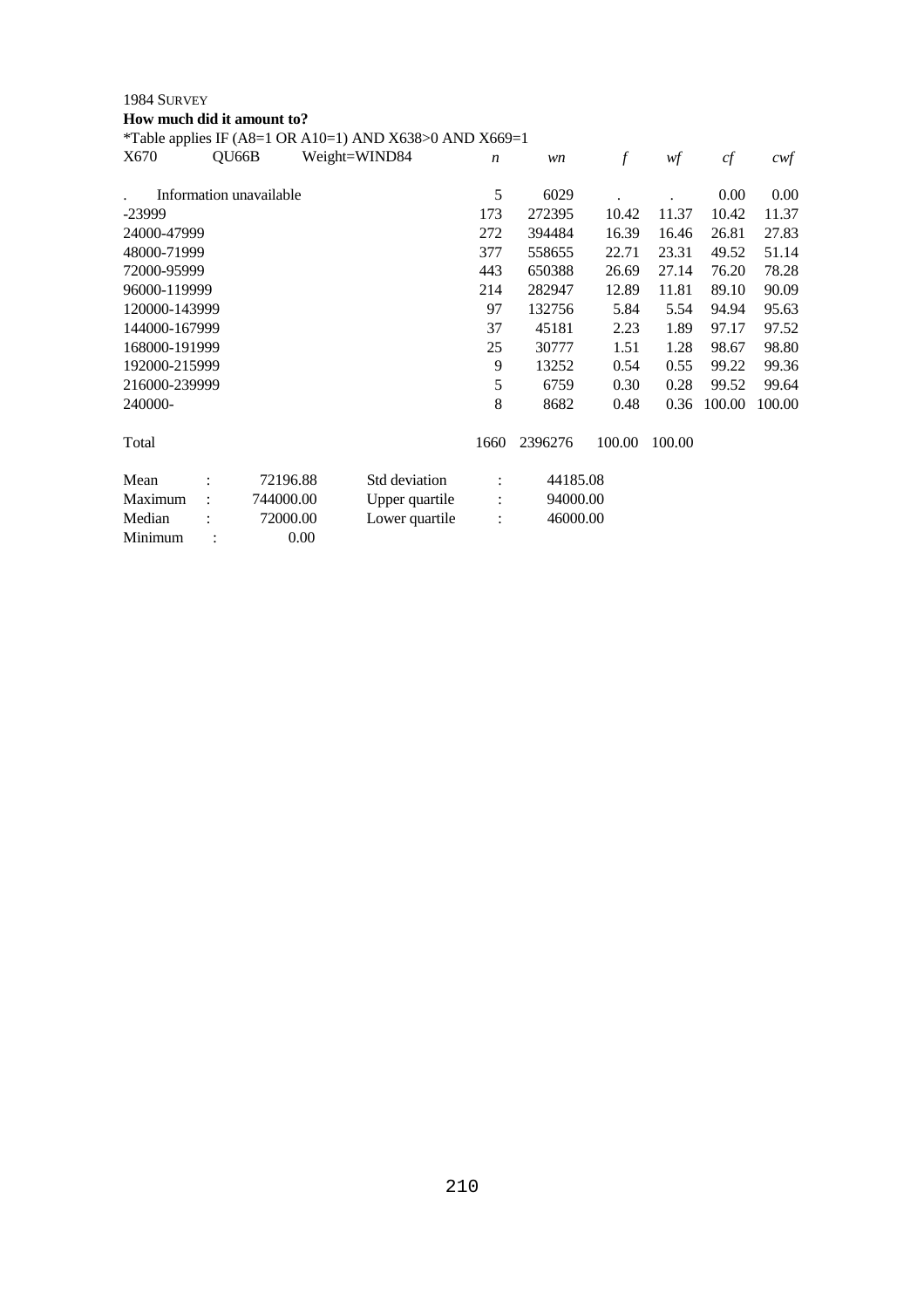# **2.3.10 Employment income**

Section completed for all respondents with employment income during 1983

**Please classify your employment income using the following categories. Compare with page 2 of your taxreturn form:** 

|                |                |       | Did you receive any cash earnings? |               |                                                                    |                  |          |               |        |        |        |
|----------------|----------------|-------|------------------------------------|---------------|--------------------------------------------------------------------|------------------|----------|---------------|--------|--------|--------|
|                |                |       |                                    |               | *Table applies IF (A8=1 OR A10=1) AND X638>0 AND X639=1            |                  |          |               |        |        |        |
| X671           |                | QU67A |                                    | Weight=WIND84 |                                                                    | $\boldsymbol{n}$ | wn       | $\mathcal{f}$ | w f    | cf     | $c$ wf |
|                |                |       |                                    |               |                                                                    |                  |          |               |        |        |        |
|                |                |       | Information unavailable            |               |                                                                    | 66               | 97278    |               |        | 0.00   | 0.00   |
| 1              | Yes            |       |                                    |               |                                                                    | 1883             | 2659963  | 85.98         | 83.91  | 85.98  | 83.91  |
| $\overline{2}$ | N <sub>o</sub> |       |                                    |               |                                                                    | 307              | 510000   | 14.02         | 16.09  | 100.00 | 100.00 |
| Total          |                |       |                                    |               |                                                                    | 2190             | 3169963  | 100.00        | 100.00 |        |        |
|                |                |       | How much did they amount to?       |               |                                                                    |                  |          |               |        |        |        |
|                |                |       |                                    |               | *Table applies IF (A8=1 OR A10=1) AND X638>0 AND X639=1 AND X671=1 |                  |          |               |        |        |        |
| X672           |                | QU67B |                                    | Weight=WIND84 |                                                                    | $\boldsymbol{n}$ | wn       | $\mathcal{f}$ | wf     | cf     | $c$ wf |
|                |                |       | Information unavailable            |               |                                                                    | 10               | 11398    |               |        | 0.00   | 0.00   |
| $-23999$       |                |       |                                    |               |                                                                    | 211              | 333116   | 11.27         | 12.58  | 11.27  | 12.58  |
|                | 24000-47999    |       |                                    |               |                                                                    | 276              | 383023   | 14.74         | 14.46  | 26.00  | 27.04  |
|                | 48000-71999    |       |                                    |               |                                                                    | 371              | 524548   | 19.81         | 19.80  | 45.81  | 46.84  |
|                | 72000-95999    |       |                                    |               |                                                                    | 527              | 756656   | 28.14         | 28.57  | 73.95  | 75.41  |
|                | 96000-119999   |       |                                    |               |                                                                    | 262              | 360908   | 13.99         | 13.63  | 87.93  | 89.04  |
|                | 120000-143999  |       |                                    |               |                                                                    | 120              | 154741   | 6.41          | 5.84   | 94.34  | 94.88  |
|                | 144000-167999  |       |                                    |               |                                                                    | 47               | 61637    | 2.51          | 2.33   | 96.85  | 97.21  |
|                | 168000-191999  |       |                                    |               |                                                                    | 32               | 40247    | 1.71          | 1.52   | 98.56  | 98.73  |
|                | 192000-215999  |       |                                    |               |                                                                    | 11               | 14316    | 0.59          | 0.54   | 99.15  | 99.27  |
|                | 216000-239999  |       |                                    |               |                                                                    | 6                | 8376     | 0.32          | 0.32   | 99.47  | 99.58  |
| 240000-        |                |       |                                    |               |                                                                    | 10               | 10997    | 0.53          | 0.42   | 100.00 | 100.00 |
| Total          |                |       |                                    |               |                                                                    | 1873             | 2648565  | 100.00        | 100.00 |        |        |
| Mean           |                |       | 73937.77                           |               | Std deviation                                                      | $\ddot{\cdot}$   | 45079.58 |               |        |        |        |
|                | Maximum        |       | 744000.00                          |               | Upper quartile                                                     | $\ddot{\cdot}$   | 97000.00 |               |        |        |        |
| Median         |                |       | 76000.00                           |               | Lower quartile                                                     | $\ddot{\cdot}$   | 46500.00 |               |        |        |        |
|                | Minimum        |       |                                    | 0.00          |                                                                    |                  |          |               |        |        |        |
|                |                |       |                                    |               |                                                                    |                  |          |               |        |        |        |

## **Did you receive any compensation from the social insurance office, for example illness benefits, parent's allowances, compensation for military training? Do NOT include child disability parental subsidies.**

| X673         |                         | QU68A Weight=WIND84 | $\boldsymbol{n}$ |              | wn f wf       |                           | cf   | cwt  |
|--------------|-------------------------|---------------------|------------------|--------------|---------------|---------------------------|------|------|
|              | Information unavailable |                     | 48               |              | 74497         |                           | 0.00 | 0.00 |
| $\mathbf{1}$ | Yes                     |                     | 1257             | 1774881      |               | 56.93 55.59 56.93 55.59   |      |      |
| 2            | N <sub>0</sub>          |                     | 951              | 1417863      |               | 43.07 44.41 100.00 100.00 |      |      |
| Total        |                         |                     |                  | 2208 3192744 | 100.00 100.00 |                           |      |      |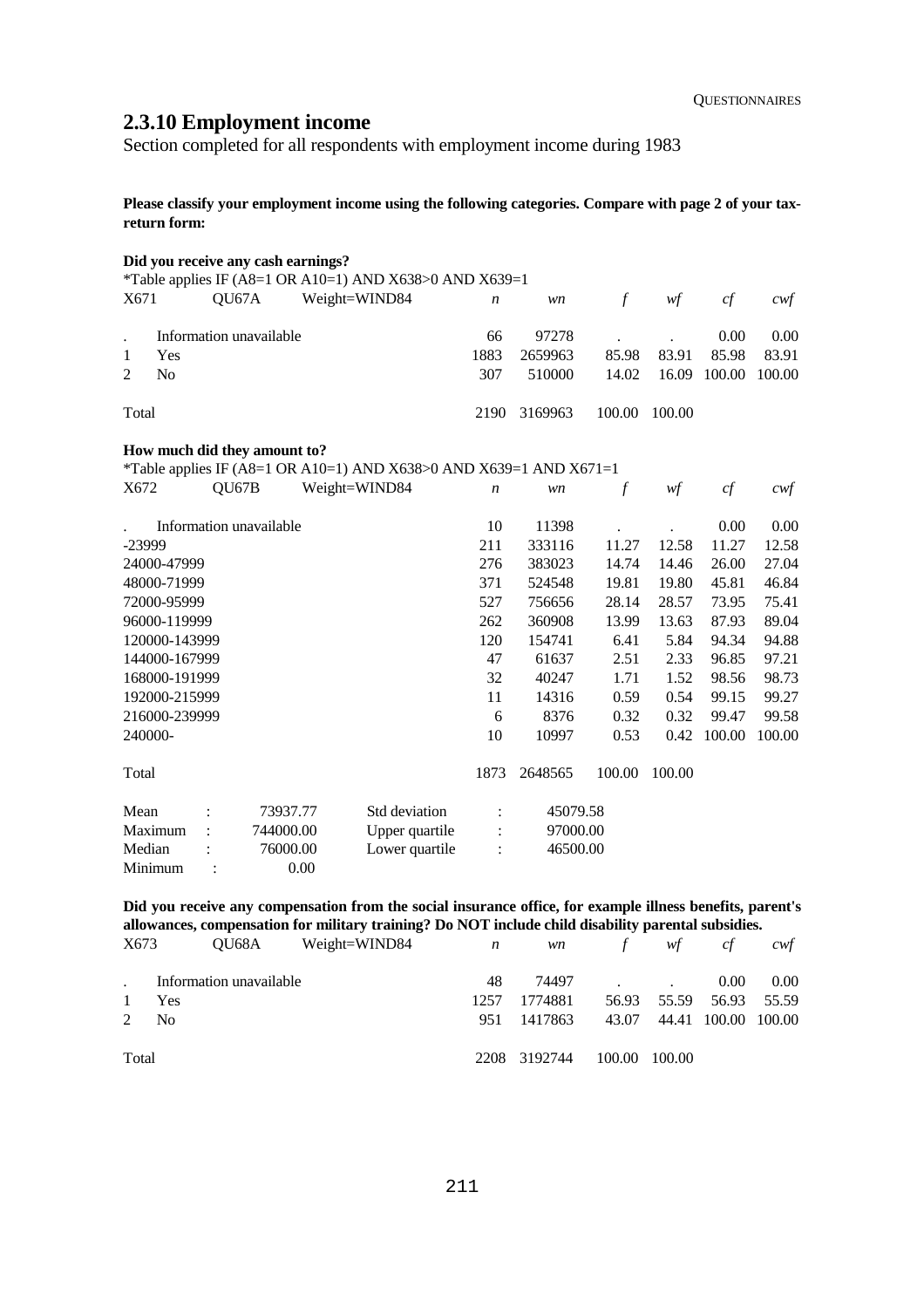#### 1984 SURVEY

## **How much compensation did you receive from the social insurance office?**

\*Table applies IF (A8=1 OR A10=1) AND X638>0 AND X639=1 AND X673=1

| X674        | QU68B                |                         | Weight=WIND84  | $\boldsymbol{n}$ | wn       | f      | wf     | cf     | $c \mathsf{w} f$ |
|-------------|----------------------|-------------------------|----------------|------------------|----------|--------|--------|--------|------------------|
|             |                      | Information unavailable |                | 8                | 11474    |        |        | 0.00   | 0.00             |
| $-2399$     |                      |                         |                | 673              | 955364   | 53.88  | 54.18  | 53.88  | 54.18            |
| 2400-4799   |                      |                         |                | 192              | 266269   | 15.37  | 15.10  | 69.26  | 69.28            |
| 4800-7199   |                      |                         |                | 76               | 105158   | 6.08   | 5.96   | 75.34  | 75.24            |
| 7200-9599   |                      |                         |                | 48               | 75037    | 3.84   | 4.26   | 79.18  | 79.50            |
| 9600-11999  |                      |                         |                | 37               | 58076    | 2.96   | 3.29   | 82.15  | 82.79            |
| 12000-14399 |                      |                         |                | 31               | 42875    | 2.48   | 2.43   | 84.63  | 85.22            |
| 14400-16799 |                      |                         |                | 24               | 32404    | 1.92   | 1.84   | 86.55  | 87.06            |
| 16800-      |                      |                         |                | 168              | 228224   | 13.45  | 12.94  | 100.00 | 100.00           |
| Total       |                      |                         |                | 1249             | 1763407  | 100.00 | 100.00 |        |                  |
| Mean        | ٠                    | 7098.23                 | Std deviation  | $\ddot{\cdot}$   | 12485.01 |        |        |        |                  |
| Maximum     | $\ddot{\phantom{a}}$ | 105645.00               | Upper quartile | $\ddot{\cdot}$   | 7000.00  |        |        |        |                  |
| Median      |                      | 2000.00                 | Lower quartile | $\vdots$         |          | 778.50 |        |        |                  |
| Minimum     |                      | 49.00                   |                |                  |          |        |        |        |                  |

#### **Did you receive any compensation from the unemployment fund or a similar source, for example a daily stipend, AMS study benefits, cash unemployment benefits etc.?**  \*Table applies IF (A8=1 OR A10=1) AND X638>0 AND X639=1

| X675         | $\frac{1}{2}$ and $\frac{1}{2}$ and $\frac{1}{2}$ and $\frac{1}{2}$ and $\frac{1}{2}$ and $\frac{1}{2}$ and $\frac{1}{2}$ and $\frac{1}{2}$ and $\frac{1}{2}$ and $\frac{1}{2}$ and $\frac{1}{2}$ and $\frac{1}{2}$ and $\frac{1}{2}$ and $\frac{1}{2}$ and $\frac{1}{2}$ and $\frac{1}{2}$ a<br>$QU69A$ Weight=WIND84 $n$ |     |                                        | wn f wf | cf       | cwt  |
|--------------|----------------------------------------------------------------------------------------------------------------------------------------------------------------------------------------------------------------------------------------------------------------------------------------------------------------------------|-----|----------------------------------------|---------|----------|------|
|              | Information unavailable                                                                                                                                                                                                                                                                                                    | 40  |                                        | 62096   | $0.00\,$ | 0.00 |
| $\mathbf{1}$ | Yes                                                                                                                                                                                                                                                                                                                        | 161 | 241247 7.27 7.53 7.27 7.53             |         |          |      |
|              | 2 N <sub>0</sub>                                                                                                                                                                                                                                                                                                           |     | 2055 2963898 92.73 92.47 100.00 100.00 |         |          |      |
| Total        |                                                                                                                                                                                                                                                                                                                            |     | 2216 3205145 100.00 100.00             |         |          |      |

#### **How much did the above amount to?**

|             |                      |          | *Table applies IF (A8=1 OR A10=1) AND X638>0 AND X639=1 AND X675=1 |                      |          |        |        |        |        |
|-------------|----------------------|----------|--------------------------------------------------------------------|----------------------|----------|--------|--------|--------|--------|
| X676        |                      | OU69B    | Weight=WIND84                                                      | $\boldsymbol{n}$     | wn       | f      | wf     | cf     | cwf    |
| $-2399$     |                      |          |                                                                    | 26                   | 37331    | 16.15  | 15.47  | 16.15  | 15.47  |
| 2400-4799   |                      |          |                                                                    | 33                   | 53742    | 20.50  | 22.28  | 36.65  | 37.75  |
| 4800-7199   |                      |          |                                                                    | 25                   | 36508    | 15.53  | 15.13  | 52.17  | 52.88  |
| 7200-9599   |                      |          |                                                                    | 9                    | 11893    | 5.59   | 4.93   | 57.76  | 57.81  |
| 9600-11999  |                      |          |                                                                    | 8                    | 11306    | 4.97   | 4.69   | 62.73  | 62.50  |
| 12000-14399 |                      |          |                                                                    | 8                    | 13283    | 4.97   | 5.51   | 67.70  | 68.01  |
| 14400-16799 |                      |          |                                                                    | 6                    | 8492     | 3.73   | 3.52   | 71.43  | 71.53  |
| 16800-      |                      |          |                                                                    | 46                   | 68692    | 28.57  | 28.47  | 100.00 | 100.00 |
| Total       |                      |          |                                                                    | 161                  | 241247   | 100.00 | 100.00 |        |        |
| Mean        | $\ddot{\phantom{a}}$ | 12705.81 | Std deviation                                                      | $\ddot{\phantom{a}}$ | 13299.11 |        |        |        |        |
| Maximum     |                      | 83400.00 | Upper quartile                                                     | $\ddot{\cdot}$       | 20236.00 |        |        |        |        |
| Median      |                      | 6785.00  | Lower quartile                                                     | $\ddot{\cdot}$       | 3131.50  |        |        |        |        |
| Minimum     |                      | 346.00   |                                                                    |                      |          |        |        |        |        |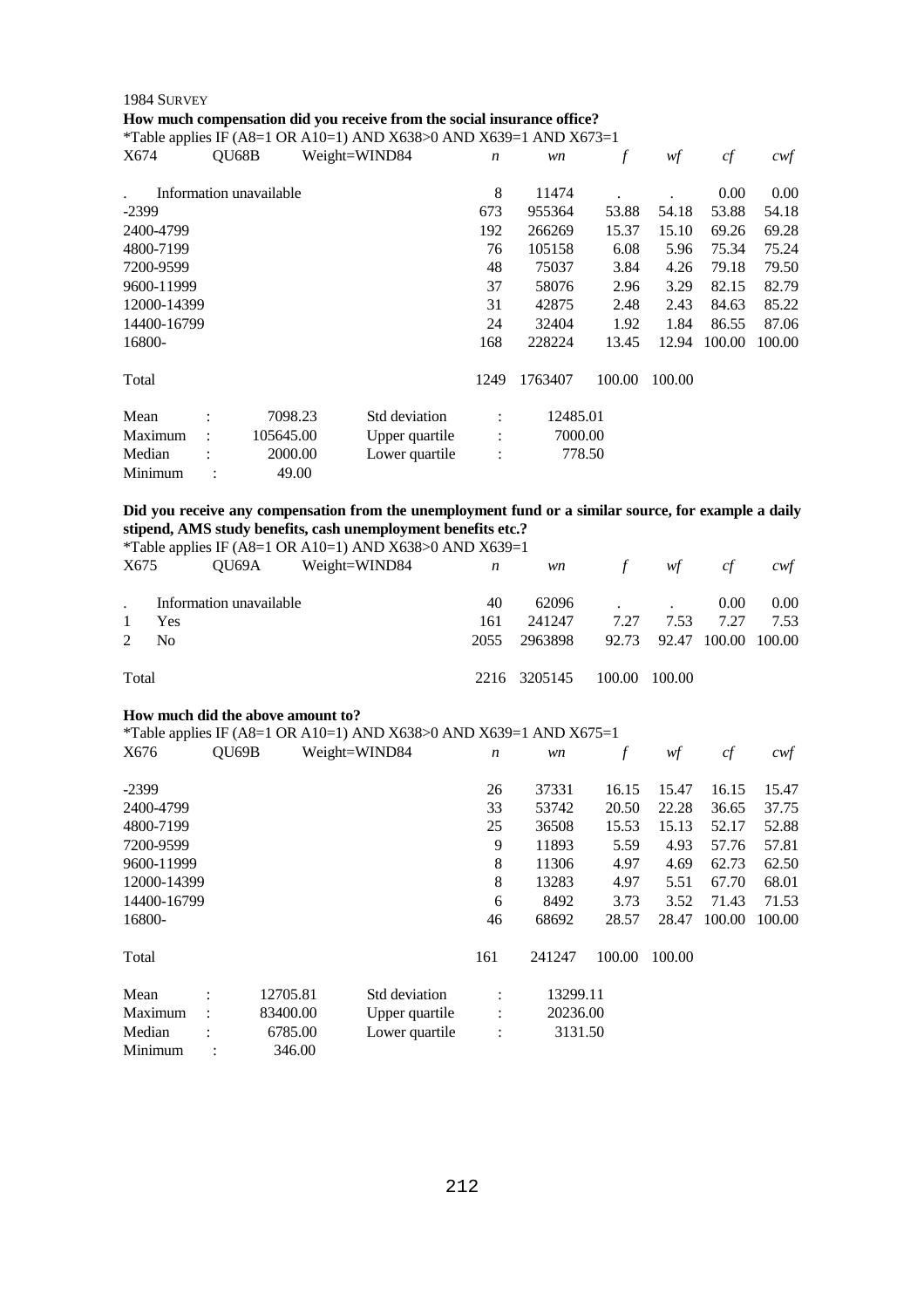|                                                       |                         |                                  | Did you have a partial pension or receive a child disability parental subsidy?<br>*Table applies IF (A8=1 OR A10=1) AND X638>0 AND X639=1 |                     |                                 |                                 |                                 |                                   |                                   |
|-------------------------------------------------------|-------------------------|----------------------------------|-------------------------------------------------------------------------------------------------------------------------------------------|---------------------|---------------------------------|---------------------------------|---------------------------------|-----------------------------------|-----------------------------------|
| X677                                                  | OU70A                   |                                  | Weight=WIND84                                                                                                                             | $\boldsymbol{n}$    | wn                              | $\boldsymbol{f}$                | wf                              | cf                                | cwt                               |
| Yes<br>1<br>2<br>N <sub>0</sub>                       | Information unavailable |                                  |                                                                                                                                           | 42<br>51<br>2163    | 65516<br>72100<br>3129625       | 2.30<br>97.70                   | 2.25<br>97.75                   | 0.00<br>2.30<br>100.00            | 0.00<br>2.25<br>100.00            |
| Total                                                 |                         |                                  |                                                                                                                                           | 2214                | 3201725                         | 100.00                          | 100.00                          |                                   |                                   |
| How much did it amount to?<br>X678                    | QU70B                   |                                  | *Table applies IF (A8=1 OR A10=1) AND X638>0 AND X639=1 AND X677=1<br>Weight=WIND84                                                       | $\boldsymbol{n}$    | wn                              | $\boldsymbol{f}$                | wf                              | cf                                | cwt                               |
| $-11999$<br>12000-23999<br>24000-35999<br>36000-47999 |                         |                                  |                                                                                                                                           | 19<br>10<br>17<br>5 | 26767<br>14790<br>24236<br>6307 | 37.25<br>19.61<br>33.33<br>9.80 | 37.12<br>20.51<br>33.61<br>8.75 | 37.25<br>56.86<br>90.20<br>100.00 | 37.12<br>57.64<br>91.25<br>100.00 |
| Total                                                 |                         |                                  |                                                                                                                                           | 51                  | 72100                           | 100.00                          | 100.00                          |                                   |                                   |
| Mean<br>Maximum<br>Median                             |                         | 18612.13<br>45000.00<br>18100.00 | Std deviation<br>Upper quartile<br>Lower quartile                                                                                         |                     | 11566.69<br>28932.00<br>9536.00 |                                 |                                 |                                   |                                   |

Minimum : 300.00

## **Did you have any income in the form of the use of a car, free meals or lodging, etc.?**

\*Table applies IF (A8=1 OR A10=1) AND X638>0 AND X639=1

| X679  |                         | QU71A Weight=WIND84 | $\boldsymbol{n}$ | <i>wn</i>    | $\int$ | wf                        | cf   | cwt  |
|-------|-------------------------|---------------------|------------------|--------------|--------|---------------------------|------|------|
|       | Information unavailable |                     | 44               |              | 68105  |                           | 0.00 | 0.00 |
|       | Yes                     |                     | 68               | 85150        | 3.07   | 2.66                      | 3.07 | 2.66 |
| 2     | - No                    |                     | 2144             | 3113986      |        | 96.93 97.34 100.00 100.00 |      |      |
| Total |                         |                     |                  | 2212 3199136 |        | 100.00 100.00             |      |      |

## **How much did that amount to?**

\*Table applies IF (A8=1 OR A10=1) AND X638>0 AND X639=1 AND X679=1

| -- F F<br>X680 | OU71B                   | Weight=WIND84                                | $\boldsymbol{n}$ | wn    |        | wţ     | cf     | cwf    |
|----------------|-------------------------|----------------------------------------------|------------------|-------|--------|--------|--------|--------|
|                | Information unavailable |                                              |                  | 1092  |        |        | 0.00   | 0.00   |
| $-2399$        |                         |                                              | 5                | 6958  | 7.46   | 8.28   | 7.46   | 8.28   |
| 2400-4799      |                         |                                              | 3                | 3781  | 4.48   | 4.50   | 11.94  | 12.78  |
| 4800-7199      |                         |                                              | 3                | 2587  | 4.48   | 3.08   | 16.42  | 15.85  |
| 7200-9599      |                         |                                              | 2                | 2742  | 2.99   | 3.26   | 19.40  | 19.12  |
| 9600-11999     |                         |                                              | 5                | 6092  | 7.46   | 7.25   | 26.87  | 26.36  |
| 12000-14399    |                         |                                              | 4                | 4711  | 5.97   | 5.60   | 32.84  | 31.97  |
| 14400-16799    |                         |                                              |                  | 898   | 1.49   | 1.07   | 34.33  | 33.04  |
| 16800-         |                         |                                              | 7                | 8010  | 10.45  | 9.53   | 44.78  | 42.56  |
|                |                         | 9999999 Code for use of car according to SCB | 37               | 48279 | 55.22  | 57.44  | 100.00 | 100.00 |
| Total          |                         |                                              | 67               | 84058 | 100.00 | 100.00 |        |        |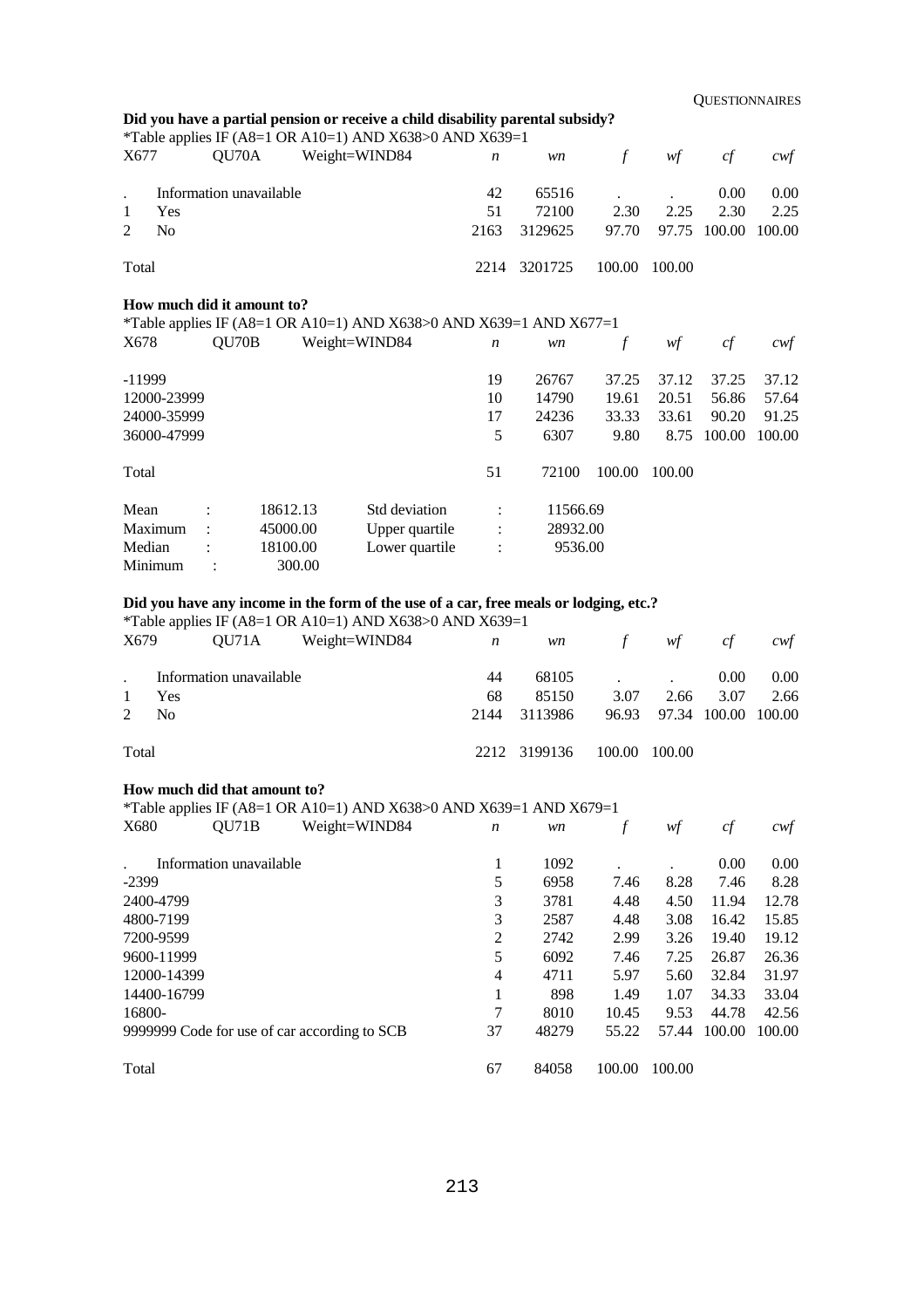|                | 1984 SURVEY    |                   |                              |               |                                                                                                         |                  |          |               |        |        |                   |
|----------------|----------------|-------------------|------------------------------|---------------|---------------------------------------------------------------------------------------------------------|------------------|----------|---------------|--------|--------|-------------------|
|                |                |                   |                              |               | Did you receive any travel or expense allowance or other compensation for costs?                        |                  |          |               |        |        |                   |
| X681           |                | QU72A             |                              |               | *Table applies IF (A8=1 OR A10=1) AND X638>0 AND X639=1                                                 |                  |          |               |        |        |                   |
|                |                |                   |                              | Weight=WIND84 |                                                                                                         | $\boldsymbol{n}$ | wn       | $\mathcal{f}$ | wf     | cf     | $c \mathcal{w} f$ |
|                |                |                   | Information unavailable      |               |                                                                                                         | 46               | 70495    |               |        | 0.00   | 0.00              |
| $\mathbf{1}$   | Yes            |                   |                              |               |                                                                                                         | 439              | 598729   | 19.86         | 18.73  | 19.86  | 18.73             |
| $\overline{2}$ | N <sub>o</sub> |                   |                              |               |                                                                                                         | 1771             | 2598017  | 80.14         | 81.27  | 100.00 | 100.00            |
| Total          |                |                   |                              |               |                                                                                                         | 2210             | 3196746  | 100.00        | 100.00 |        |                   |
|                |                |                   | How much did that amount to? |               |                                                                                                         |                  |          |               |        |        |                   |
|                |                |                   |                              |               | *Table applies IF (A8=1 OR A10=1) AND X638>0 AND X639=1 AND X681=1                                      |                  |          |               |        |        |                   |
| X682           |                | QU72B             |                              | Weight=WIND84 |                                                                                                         | $\boldsymbol{n}$ | wn       | $\mathcal{f}$ | wf     | cf     | cwt               |
|                |                |                   | Information unavailable      |               |                                                                                                         | 8                | 10557    |               |        | 0.00   | 0.00              |
| $-2399$        |                |                   |                              |               |                                                                                                         | 170              | 251672   | 39.44         | 42.79  | 39.44  | 42.79             |
|                | 2400-4799      |                   |                              |               |                                                                                                         | 74               | 99941    | 17.17         | 16.99  | 56.61  | 59.78             |
|                | 4800-7199      |                   |                              |               |                                                                                                         | 45               | 60876    | 10.44         | 10.35  | 67.05  | 70.13             |
|                | 7200-9599      |                   |                              |               |                                                                                                         | 25               | 31723    | 5.80          | 5.39   | 72.85  | 75.52             |
|                | 9600-11999     |                   |                              |               |                                                                                                         | 17               | 17887    | 3.94          | 3.04   | 76.80  | 78.57             |
|                | 12000-14399    |                   |                              |               |                                                                                                         | 14               | 17868    | 3.25          | 3.04   | 80.05  | 81.60             |
|                | 14400-16799    |                   |                              |               |                                                                                                         | 17               | 19428    | 3.94          | 3.30   | 83.99  | 84.91             |
| 16800-         |                |                   |                              |               |                                                                                                         | 69               | 88777    | 16.01         | 15.09  | 100.00 | 100.00            |
| Total          |                |                   |                              |               |                                                                                                         | 431              | 588172   | 100.00        | 100.00 |        |                   |
| Mean           |                | $\vdots$          | 7607.43                      |               | Std deviation                                                                                           | $\ddot{\cdot}$   | 10993.39 |               |        |        |                   |
|                | Maximum        |                   | 89700.00                     |               | Upper quartile                                                                                          | $\vdots$         | 10700.00 |               |        |        |                   |
| Median         | Minimum        | $\ddot{\cdot}$    | 3500.00<br>15.00             |               | Lower quartile                                                                                          | $\ddot{\cdot}$   | 1000.00  |               |        |        |                   |
|                |                |                   |                              |               | Did you receive any pension, annuity or other benefits, including periodical assistance? Do NOT include |                  |          |               |        |        |                   |
|                |                | support payments! |                              |               |                                                                                                         |                  |          |               |        |        |                   |
|                |                |                   |                              |               | *Table applies IF (A8=1 OR A10=1) AND X638>0 AND X639=1                                                 |                  |          |               |        |        |                   |
| X683           |                | QU73A             |                              | Weight=WIND84 |                                                                                                         | $\boldsymbol{n}$ | wn       | $\mathcal{f}$ | wf     | cf     | cwt               |
|                |                |                   | Information unavailable      |               |                                                                                                         | 42               | 65822    |               |        | 0.00   | 0.00              |
| 1              | Yes            |                   |                              |               |                                                                                                         | 434              | 692382   | 19.60         | 21.63  | 19.60  | 21.63             |
| 2              | No             |                   |                              |               |                                                                                                         | 1780             | 2509037  | 80.40         | 78.37  | 100.00 | 100.00            |
| Total          |                |                   |                              |               |                                                                                                         | 2214             | 3201419  | 100.00        | 100.00 |        |                   |

#### **How much did they amount to?**

\*Table applies IF (A8=1 OR A10=1) AND X638>0 AND X639=1 AND X683=1

| X684          | QU73B                   | Weight=WIND84 | $\boldsymbol{n}$ | wn     |        | wf     | cf     | cwt    |
|---------------|-------------------------|---------------|------------------|--------|--------|--------|--------|--------|
|               | Information unavailable |               |                  | 791    |        |        | 0.00   | 0.00   |
| $-23999$      |                         |               | 118              | 168357 | 27.25  | 24.34  | 27.25  | 24.34  |
| 24000-47999   |                         |               | 159              | 272619 | 36.72  | 39.42  | 63.97  | 63.76  |
| 48000-71999   |                         |               | 81               | 133903 | 18.71  | 19.36  | 82.68  | 83.12  |
| 72000-95999   |                         |               | 47               | 77049  | 10.85  | 11.14  | 93.53  | 94.26  |
| 96000-119999  |                         |               | 13               | 20831  | 3.00   | 3.01   | 96.54  | 97.28  |
| 120000-143999 |                         |               | 11               | 14039  | 2.54   | 2.03   | 99.08  | 99.31  |
| 144000-167999 |                         |               | 3                | 3958   | 0.69   | 0.57   | 99.77  | 99.88  |
| 240000-       |                         |               |                  | 835    | 0.23   | 0.12   | 100.00 | 100.00 |
| Total         |                         |               | 433              | 691591 | 100.00 | 100.00 |        |        |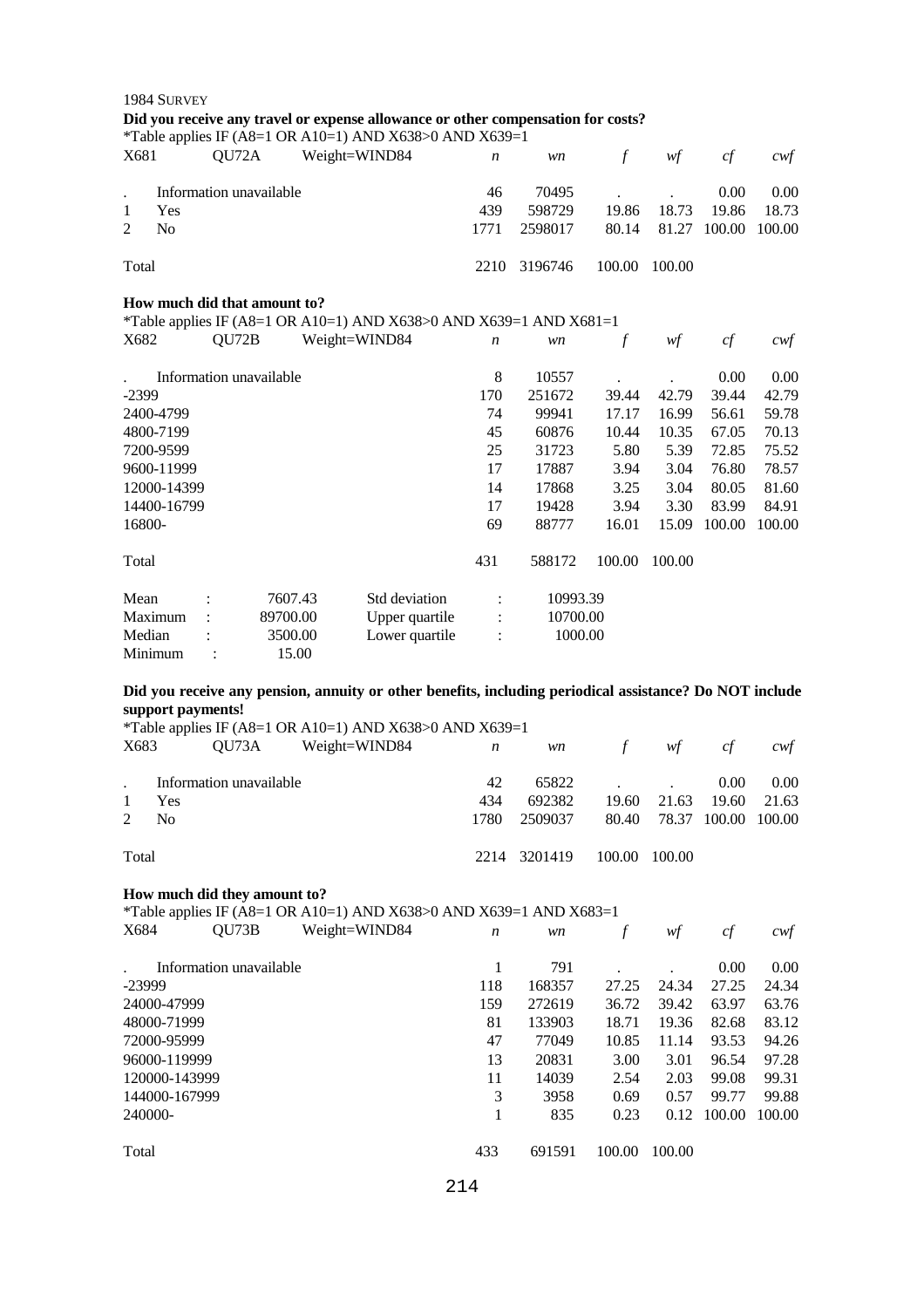| Mean    | $\cdot$ | 42840.54  | Std deviation  | $\mathbb{R}^n$ | 31344.63 |  |
|---------|---------|-----------|----------------|----------------|----------|--|
| Maximum |         | 292000.00 | Upper quartile |                | 63000.00 |  |
| Median  |         | 35000.00  | Lower quartile |                | 22000.00 |  |
| Minimum |         | 0.00      |                |                |          |  |

**QUESTIONNAIRES** 

## 215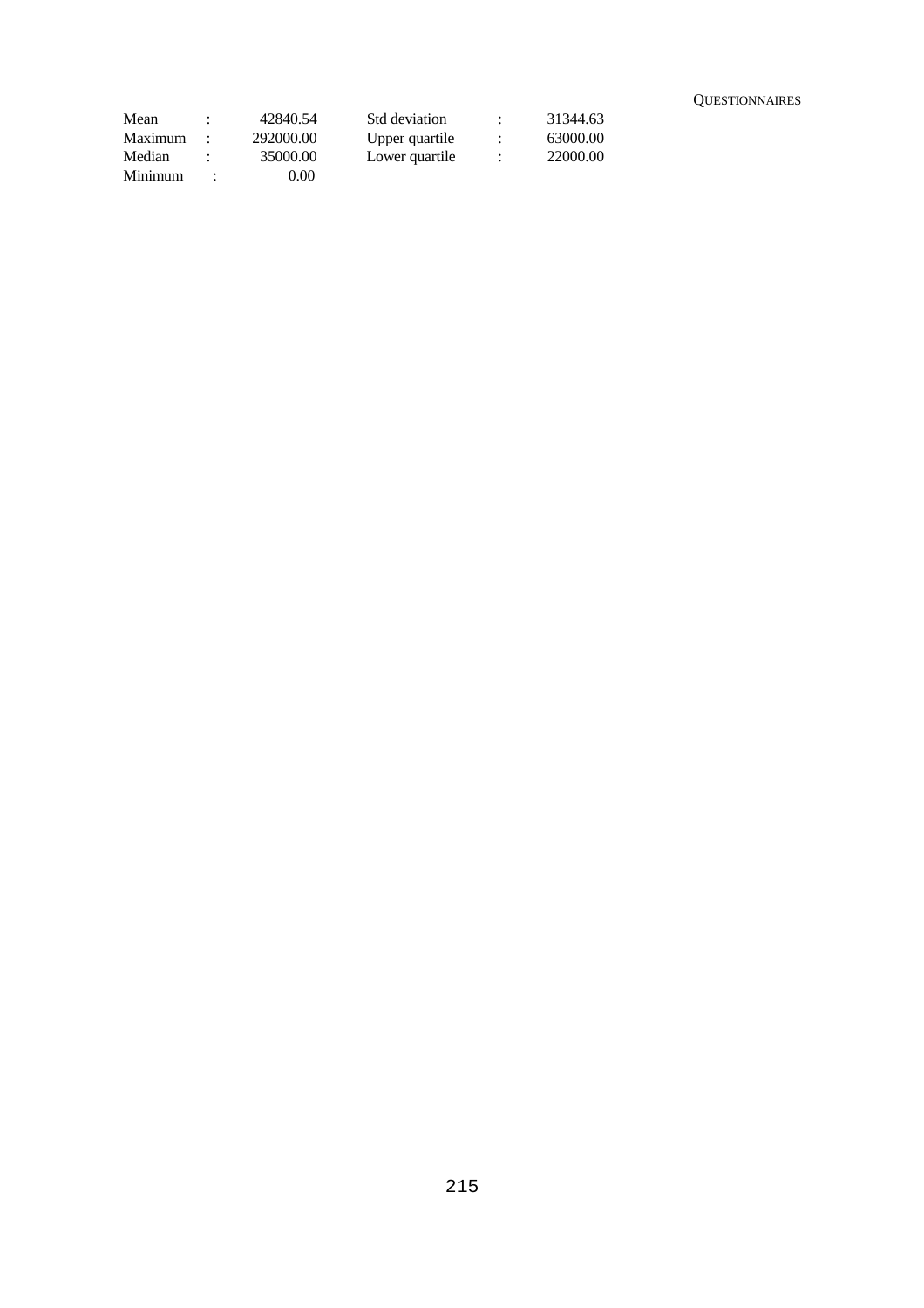## 1984 SURVEY **2.3.11 Taxes and support payments**

Section completed by all respondents who completed section on tax returns

## **Did you pay any preliminary tax for 1983 during 1983?**

|          |                |       |                              |               | *Table applies IF (A8=1 OR A10=1) AND X638>0            |                  |          |               |        |        |        |
|----------|----------------|-------|------------------------------|---------------|---------------------------------------------------------|------------------|----------|---------------|--------|--------|--------|
| X685     |                | QU74A |                              | Weight=WIND84 |                                                         | $\boldsymbol{n}$ | wn       | $\mathcal{f}$ | wf     | cf     | $c$ wf |
|          |                |       |                              |               |                                                         |                  |          |               |        |        |        |
|          |                |       | Information unavailable      |               |                                                         | 54               | 87901    |               |        | 0.00   | 0.00   |
| 1        | Yes            |       |                              |               |                                                         | 2256             | 3240488  | 93.26         | 92.93  | 93.26  | 92.93  |
| 2        | N <sub>0</sub> |       |                              |               |                                                         | 163              | 246650   | 6.74          | 7.07   | 100.00 | 100.00 |
| Total    |                |       |                              |               |                                                         | 2419             | 3487138  | 100.00        | 100.00 |        |        |
|          |                |       | How much did that amount to? |               | *Table applies IF (A8=1 OR A10=1) AND X638>0 AND X685=1 |                  |          |               |        |        |        |
| X686     |                | QU74B |                              | Weight=WIND84 |                                                         | $\boldsymbol{n}$ | wn       | $\mathcal{f}$ | wf     | cf     | cwf    |
|          |                |       |                              |               |                                                         |                  |          |               |        |        |        |
|          |                |       | Information unavailable      |               |                                                         | 22               | 33238    |               |        | 0.00   | 0.00   |
| $-11999$ |                |       |                              |               |                                                         | 369              | 586459   | 16.52         | 18.29  | 16.52  | 18.29  |
|          | 12000-23999    |       |                              |               |                                                         | 725              | 1039367  | 32.45         | 32.41  | 48.97  | 50.69  |
|          | 24000-35999    |       |                              |               |                                                         | 616              | 883756   | 27.57         | 27.55  | 76.54  | 78.25  |
|          | 36000-47999    |       |                              |               |                                                         | 265              | 348992   | 11.86         | 10.88  | 88.41  | 89.13  |
|          | 48000-59999    |       |                              |               |                                                         | 107              | 153109   | 4.79          | 4.77   | 93.20  | 93.90  |
| 60000-   |                |       |                              |               |                                                         | 152              | 195567   | 6.80          | 6.10   | 100.00 | 100.00 |
| Total    |                |       |                              |               |                                                         | 2234             | 3207250  | 100.00        | 100.00 |        |        |
| Mean     |                |       | 27361.27                     |               | Std deviation                                           |                  | 26736.39 |               |        |        |        |
| Maximum  |                |       | 898000.00                    |               | Upper quartile                                          |                  | 35000.00 |               |        |        |        |
| Median   |                |       | 24000.00                     |               | Lower quartile                                          |                  | 15000.00 |               |        |        |        |
| Minimum  |                |       |                              | 0.00          |                                                         |                  |          |               |        |        |        |
|          |                |       |                              |               |                                                         |                  |          |               |        |        |        |

## **Do you expect to have to pay any of the following: income or property tax, general payroll taxes or social charges for 1983?**

|             |                         | *Table applies IF (A8=1 OR A10=1) AND $X638>0$ |                  |              |          |                           |                   |       |
|-------------|-------------------------|------------------------------------------------|------------------|--------------|----------|---------------------------|-------------------|-------|
| X687        | OU75A                   | Weight=WIND84                                  | $\boldsymbol{n}$ | <i>wn</i>    |          | f $wf$                    | cf                | cwt   |
|             | Information unavailable |                                                | 71               |              | $104451$ |                           | 0.00 <sub>1</sub> | 0.00  |
| -1          | Yes                     |                                                | 1817             | 2621014      |          | 75.65 75.52 75.65         |                   | 75.52 |
| $2^{\circ}$ | N <sub>0</sub>          |                                                | 585              | 849574       |          | 24.35 24.48 100.00 100.00 |                   |       |
| Total       |                         |                                                |                  | 2402 3470588 | 100.00   | 100.00                    |                   |       |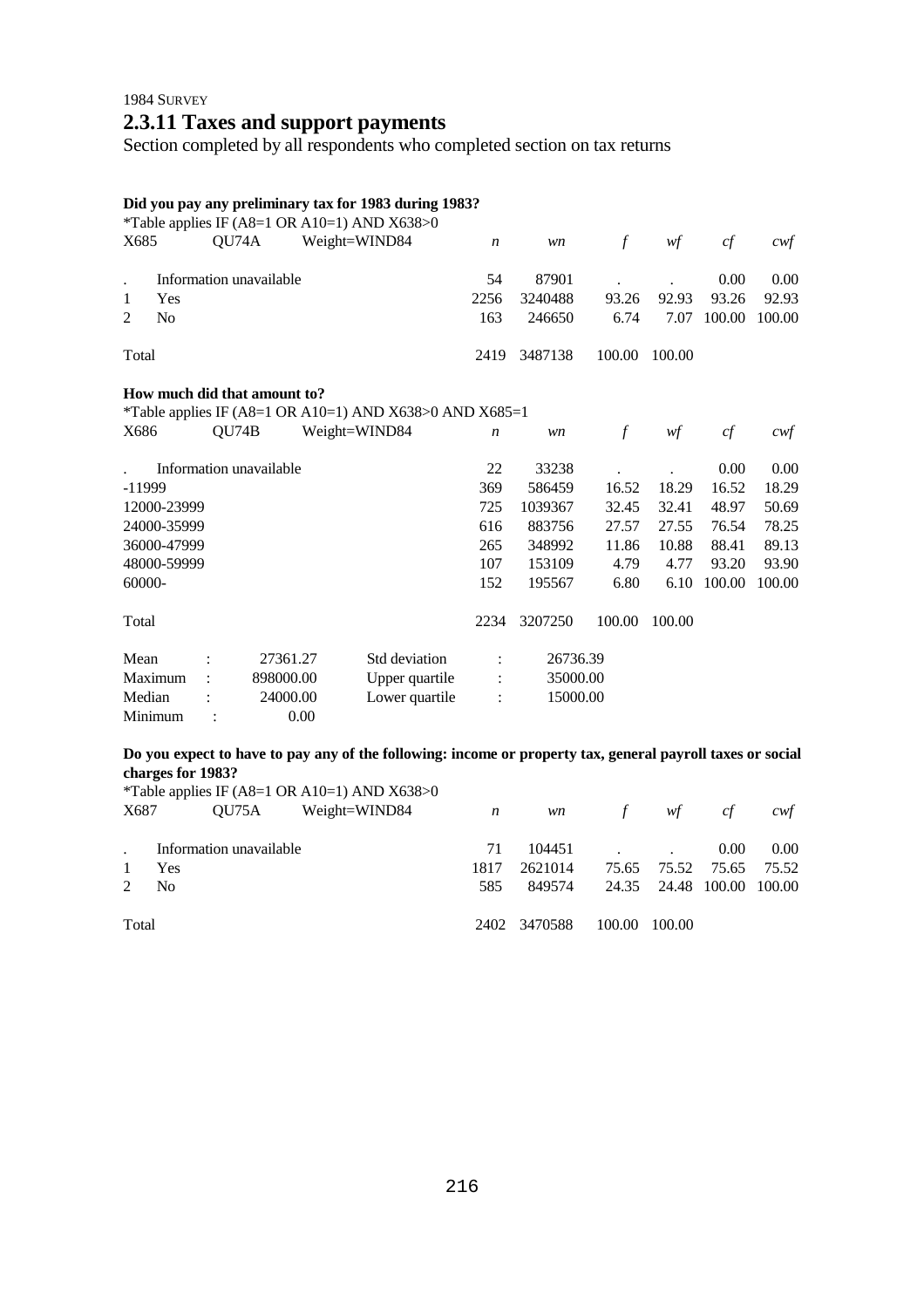**QUESTIONNAIRES** 

|                                                                                |                | How much would the above amount to?        |               | *Table applies IF (A8=1 OR A10=1) AND X638>0 AND X687=1                                 |                  |          |                  |                                        |                    |                   |
|--------------------------------------------------------------------------------|----------------|--------------------------------------------|---------------|-----------------------------------------------------------------------------------------|------------------|----------|------------------|----------------------------------------|--------------------|-------------------|
| X688                                                                           |                | QU75B                                      | Weight=WIND84 |                                                                                         | $\boldsymbol{n}$ | wn       | $\boldsymbol{f}$ | $\mathcal{W}\hspace{-0.5mm}\textit{f}$ | cf                 | $c$ wf            |
|                                                                                |                | Information unavailable                    |               |                                                                                         | 32               | 45948    |                  |                                        | 0.00               | 0.00              |
| $-11999$                                                                       |                |                                            |               |                                                                                         | 333              | 513122   | 18.66            | 19.93                                  | 18.66              | 19.93             |
|                                                                                | 12000-23999    |                                            |               |                                                                                         | 598              | 864862   | 33.50            | 33.59                                  | 52.16              | 53.51             |
|                                                                                | 24000-35999    |                                            |               |                                                                                         | 469              | 682183   | 26.27            | 26.49                                  | 78.43              | 80.00             |
|                                                                                | 36000-47999    |                                            |               |                                                                                         | 190              | 256019   | 10.64            | 9.94                                   | 89.08              | 89.95             |
|                                                                                | 48000-59999    |                                            |               |                                                                                         | 84               | 115169   | 4.71             | 4.47                                   | 93.78              | 94.42             |
| 60000-                                                                         |                |                                            |               |                                                                                         | 111              | 143711   | 6.22             | 5.58                                   | 100.00             | 100.00            |
| Total                                                                          |                |                                            |               |                                                                                         | 1785             | 2575066  | 100.00           | 100.00                                 |                    |                   |
| Mean                                                                           |                |                                            | 26237.26      | Std deviation                                                                           | $\ddot{\cdot}$   | 27300.87 |                  |                                        |                    |                   |
|                                                                                | Maximum        |                                            | 893000.00     | Upper quartile                                                                          | $\ddot{\cdot}$   | 34000.00 |                  |                                        |                    |                   |
| Median                                                                         |                |                                            | 23000.00      | Lower quartile                                                                          | $\ddot{\cdot}$   | 14000.00 |                  |                                        |                    |                   |
|                                                                                | Minimum        | $\ddot{\cdot}$                             | 0.00          |                                                                                         |                  |          |                  |                                        |                    |                   |
|                                                                                |                | Did you make any support payments in 1983? |               | *Table applies IF (A8=1 OR A10=1) AND X638>0                                            |                  |          |                  |                                        |                    |                   |
| X689                                                                           |                | QU76A                                      | Weight=WIND84 |                                                                                         | $\boldsymbol{n}$ | wn       | $\mathcal{f}$    | wf                                     | cf                 | cwf               |
|                                                                                |                | Information unavailable                    |               |                                                                                         | 1711             | 2483552  |                  |                                        | 0.00               | 0.00              |
| 1                                                                              | Yes            |                                            |               |                                                                                         | 22               | 41875    | 2.89             | 3.84                                   | 2.89               | 3.84              |
| $\overline{2}$                                                                 | N <sub>0</sub> |                                            |               |                                                                                         | 740              | 1049612  | 97.11            |                                        | 96.16 100.00       | 100.00            |
| Total                                                                          |                |                                            |               |                                                                                         | 762              | 1091487  | 100.00           | 100.00                                 |                    |                   |
|                                                                                |                | How much did they amount to?               |               |                                                                                         |                  |          |                  |                                        |                    |                   |
|                                                                                |                |                                            |               | *Table applies IF (A8=1 OR A10=1) AND X638>0 AND X689=1                                 |                  |          |                  |                                        |                    |                   |
| X690                                                                           |                | QU76B                                      | Weight=WIND84 |                                                                                         | $\boldsymbol{n}$ | wn       | $\mathcal{f}$    | wf                                     | cf                 | $c \mathcal{w}$ f |
|                                                                                |                | Information unavailable                    |               |                                                                                         | 1                | 1436     |                  |                                        | 0.00               | 0.00              |
| 1                                                                              |                | 1-4999 Swedish crowns                      |               |                                                                                         | 7                | 13049    | 33.33            | 32.27                                  | 33.33              | 32.27             |
| $\overline{c}$                                                                 |                | 5000-9999 Swedish crowns                   |               |                                                                                         | 11               | 20633    | 52.38            | 51.02                                  | 85.71              | 83.29             |
| 3                                                                              |                | 10000-14999 Swedish crowns                 |               |                                                                                         | 1                | 2773     | 4.76             | 6.86                                   | 90.48              | 90.15             |
| 4                                                                              |                | 15000-19999 Swedish crowns                 |               |                                                                                         | $\overline{c}$   | 3984     | 9.52             |                                        | 9.85 100.00 100.00 |                   |
| Total                                                                          |                |                                            |               |                                                                                         | 21               | 40439    | 100.00 100.00    |                                        |                    |                   |
|                                                                                |                |                                            |               | Did you receive any support payments in 1983? Do NOT include advances on such payments! |                  |          |                  |                                        |                    |                   |
| *Table applies IF (A8=1 OR A10=1) AND X638>0<br>QU77A<br>Weight=WIND84<br>X691 |                |                                            |               |                                                                                         |                  | wn       | $\int$           | wf                                     | cf                 | $c$ wf            |
|                                                                                |                | Information unavailable                    |               |                                                                                         | 1717             | 2490510  |                  |                                        | 0.00               | 0.00              |
| 18996<br>Yes<br>11<br>1.46<br>1.75<br>1.46<br>1                                |                |                                            |               |                                                                                         |                  |          |                  | 1.75                                   |                    |                   |
| $\overline{2}$                                                                 | N <sub>o</sub> |                                            |               |                                                                                         | 745              | 1065533  | 98.54            | 98.25                                  | 100.00             | 100.00            |
| Total                                                                          |                |                                            |               |                                                                                         | 756              | 1084529  | 100.00           | 100.00                                 |                    |                   |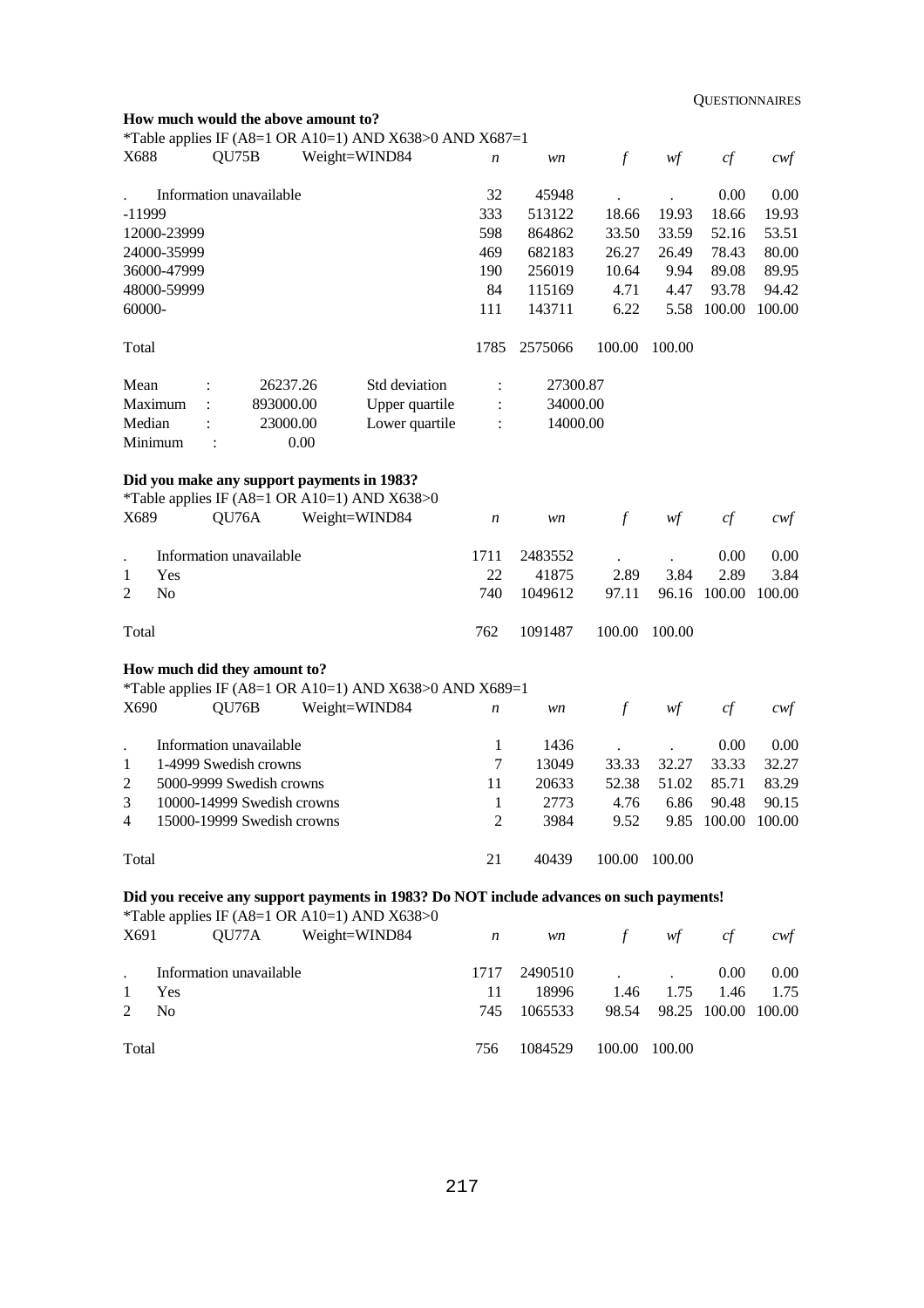### 1984 SURVEY

**How much did they amount to?** 

\*Table applies IF (A8=1 OR A10=1) AND X638>0 AND X691=1

| X692           | Weight=WIND84<br>OU77B     | n | wn    |        | wt     | ct     | cwt    |
|----------------|----------------------------|---|-------|--------|--------|--------|--------|
|                | 1-4999 Swedish crowns      | 2 | 3875  | 18.18  | 20.40  | 18.18  | 20.40  |
| 2              | 5000-9999 Swedish crowns   | 5 | 8289  | 45.45  | 43.64  | 63.64  | 64.03  |
| $\mathcal{E}$  | 10000-14999 Swedish crowns |   | 812   | 9.09   | 4.27   | 72.73  | 68.31  |
| $\overline{4}$ | 15000-19999 Swedish crowns | 2 | 3773  | 18.18  | 19.86  | 90.91  | 88.17  |
| 5              | 20000-29999 Swedish crowns |   | 2247  | 9.09   | 11.83  | 100.00 | 100.00 |
| Total          |                            |   | 18996 | 100.00 | 100.00 |        |        |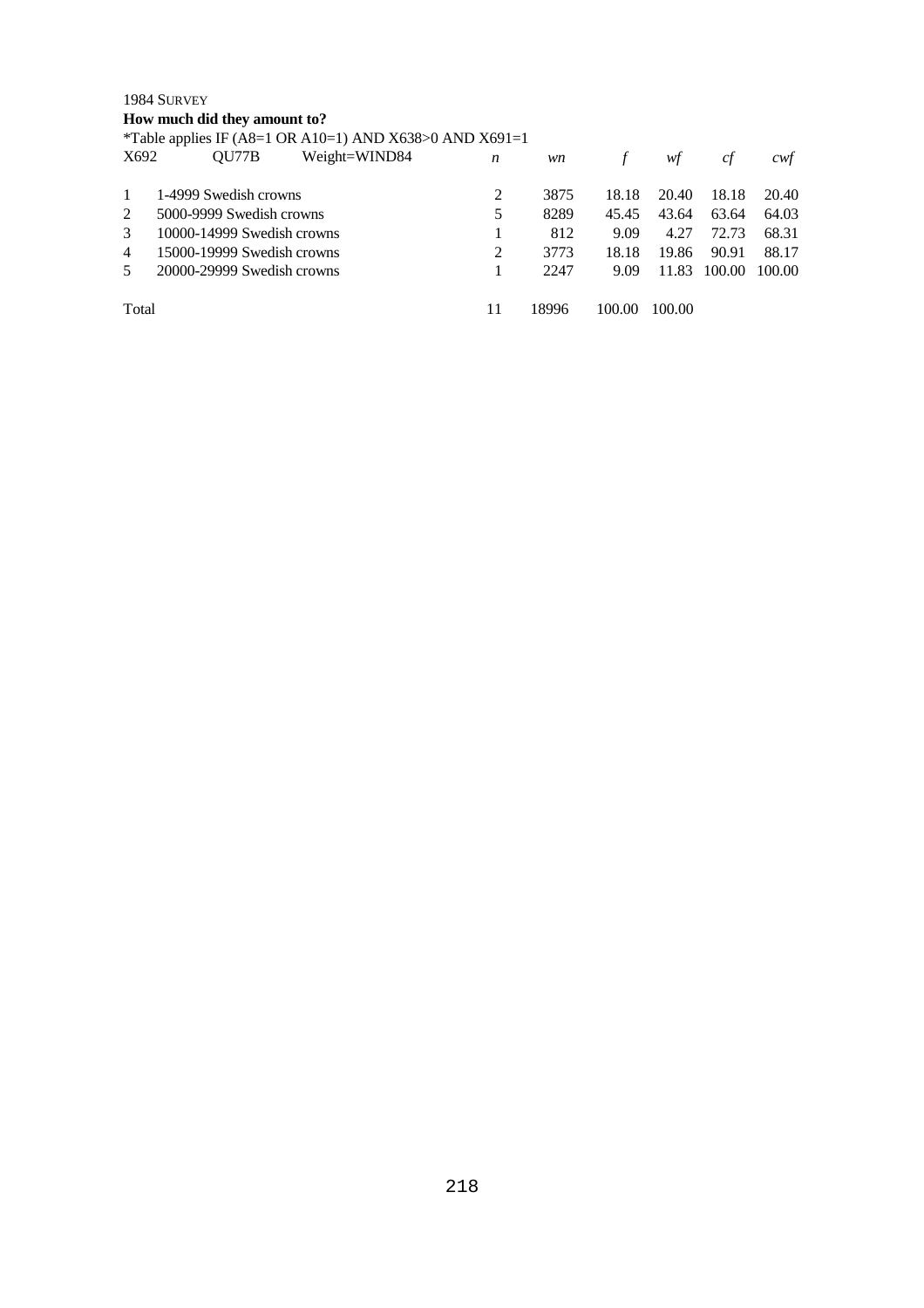## **2.3.12 Non**-**taxable benefits**

Section completed once per household

## **Did you or anyone in your family receive a housing allowance in 1983?**

|                      |                | *Table applies IF $A8=1$                                                                                                                                                                                                                                                                                                                        |                                   |                                                                  |                  |         |               |               |            |          |
|----------------------|----------------|-------------------------------------------------------------------------------------------------------------------------------------------------------------------------------------------------------------------------------------------------------------------------------------------------------------------------------------------------|-----------------------------------|------------------------------------------------------------------|------------------|---------|---------------|---------------|------------|----------|
| X693                 |                | QU78A                                                                                                                                                                                                                                                                                                                                           |                                   | Weight=WHUS84                                                    | n                | wn      | $\int$        | wf            | cf         | cwf      |
| $\ddot{\phantom{0}}$ |                | Information unavailable                                                                                                                                                                                                                                                                                                                         |                                   |                                                                  | 22               | 34255   |               |               | 0.00       | 0.00     |
| 1                    | Yes            |                                                                                                                                                                                                                                                                                                                                                 |                                   |                                                                  | 347              | 564242  | 24.40         | 26.30         | 24.40      | 26.30    |
| 2                    | N <sub>0</sub> |                                                                                                                                                                                                                                                                                                                                                 |                                   |                                                                  | 1075             | 1580936 | 75.60         | 73.70         | 100.00     | 100.00   |
| Total                |                |                                                                                                                                                                                                                                                                                                                                                 |                                   |                                                                  | 1422             | 2145178 | 100.00        | 100.00        |            |          |
|                      |                |                                                                                                                                                                                                                                                                                                                                                 | How much did that amount to?      |                                                                  |                  |         |               |               |            |          |
| X694                 |                | QU78B                                                                                                                                                                                                                                                                                                                                           | *Table applies IF A8=1 AND X693=1 | Weight=WHUS84                                                    | $\boldsymbol{n}$ | wn      | $\mathcal{f}$ | w f           | cf         | cwf      |
| $-2399$              |                |                                                                                                                                                                                                                                                                                                                                                 |                                   |                                                                  | 209              | 336813  | 60.23         | 59.69         | 60.23      | 59.69    |
|                      | 2400-4799      |                                                                                                                                                                                                                                                                                                                                                 |                                   |                                                                  | 56               | 82885   | 16.14         | 14.69         | 76.37      | 74.38    |
|                      | 4800-7199      |                                                                                                                                                                                                                                                                                                                                                 |                                   |                                                                  | 35               | 56503   | 10.09         | 10.01         | 86.46      | 84.40    |
|                      | 7200-9599      |                                                                                                                                                                                                                                                                                                                                                 |                                   |                                                                  | 18               | 35820   | 5.19          | 6.35          | 91.64      | 90.74    |
|                      | 9600-11999     |                                                                                                                                                                                                                                                                                                                                                 |                                   |                                                                  | 9                | 19807   | 2.59          | 3.51          | 94.24      | 94.26    |
|                      | 12000-14399    |                                                                                                                                                                                                                                                                                                                                                 |                                   |                                                                  | 13               | 23376   | 3.75          | 4.14          | 97.98      | 98.40    |
|                      | 14400-16799    |                                                                                                                                                                                                                                                                                                                                                 |                                   |                                                                  | $\sqrt{2}$       | 2451    | 0.58          | 0.43          | 98.56      | 98.83    |
| 16800-               |                |                                                                                                                                                                                                                                                                                                                                                 |                                   |                                                                  | 5                | 6587    | 1.44          | 1.17          | 100.00     | 100.00   |
| Total                |                |                                                                                                                                                                                                                                                                                                                                                 |                                   |                                                                  | 347              | 564242  | 100.00        | 100.00        |            |          |
| Mean                 |                |                                                                                                                                                                                                                                                                                                                                                 | 3802.62                           | Std deviation                                                    | $\ddot{\cdot}$   | 3869.60 |               |               |            |          |
|                      | Maximum        |                                                                                                                                                                                                                                                                                                                                                 | 24000.00                          | Upper quartile                                                   |                  | 4205.00 |               |               |            |          |
| Median               |                |                                                                                                                                                                                                                                                                                                                                                 | 1872.00                           | Lower quartile                                                   |                  | 1527.00 |               |               |            |          |
|                      | Minimum        |                                                                                                                                                                                                                                                                                                                                                 | 30.00                             |                                                                  |                  |         |               |               |            |          |
|                      |                | *Table applies IF A8=1                                                                                                                                                                                                                                                                                                                          |                                   | Did you or anyone in your family receive study benefits in 1983? |                  |         |               |               |            |          |
|                      |                | $Y695$ $\qquad \qquad$ $\qquad \qquad$ $\qquad$ $\qquad$ $\qquad$ $\qquad$ $\qquad$ $\qquad$ $\qquad$ $\qquad$ $\qquad$ $\qquad$ $\qquad$ $\qquad$ $\qquad$ $\qquad$ $\qquad$ $\qquad$ $\qquad$ $\qquad$ $\qquad$ $\qquad$ $\qquad$ $\qquad$ $\qquad$ $\qquad$ $\qquad$ $\qquad$ $\qquad$ $\qquad$ $\qquad$ $\qquad$ $\qquad$ $\qquad$ $\qquad$ |                                   | Weight-WHIIS24                                                   | $\boldsymbol{n}$ | 14.222  | $\mathcal{L}$ | $\mathcal{L}$ | $\alpha f$ | $\alpha$ |

| X695         |                  |                         | $QU79A$ Weight=WHUS84 $n$ |      |              | wn f wf cf    |                           |                | cwf  |
|--------------|------------------|-------------------------|---------------------------|------|--------------|---------------|---------------------------|----------------|------|
|              |                  | Information unavailable |                           | 25   |              |               |                           | $0.00\,$       | 0.00 |
| $\mathbf{1}$ | Yes              |                         |                           | 76   | 107141       | 5.36          |                           | 5.00 5.36 5.00 |      |
|              | 2 N <sub>0</sub> |                         |                           | 1343 | 2033851      |               | 94.64 95.00 100.00 100.00 |                |      |
| Total        |                  |                         |                           |      | 1419 2140992 | 100.00 100.00 |                           |                |      |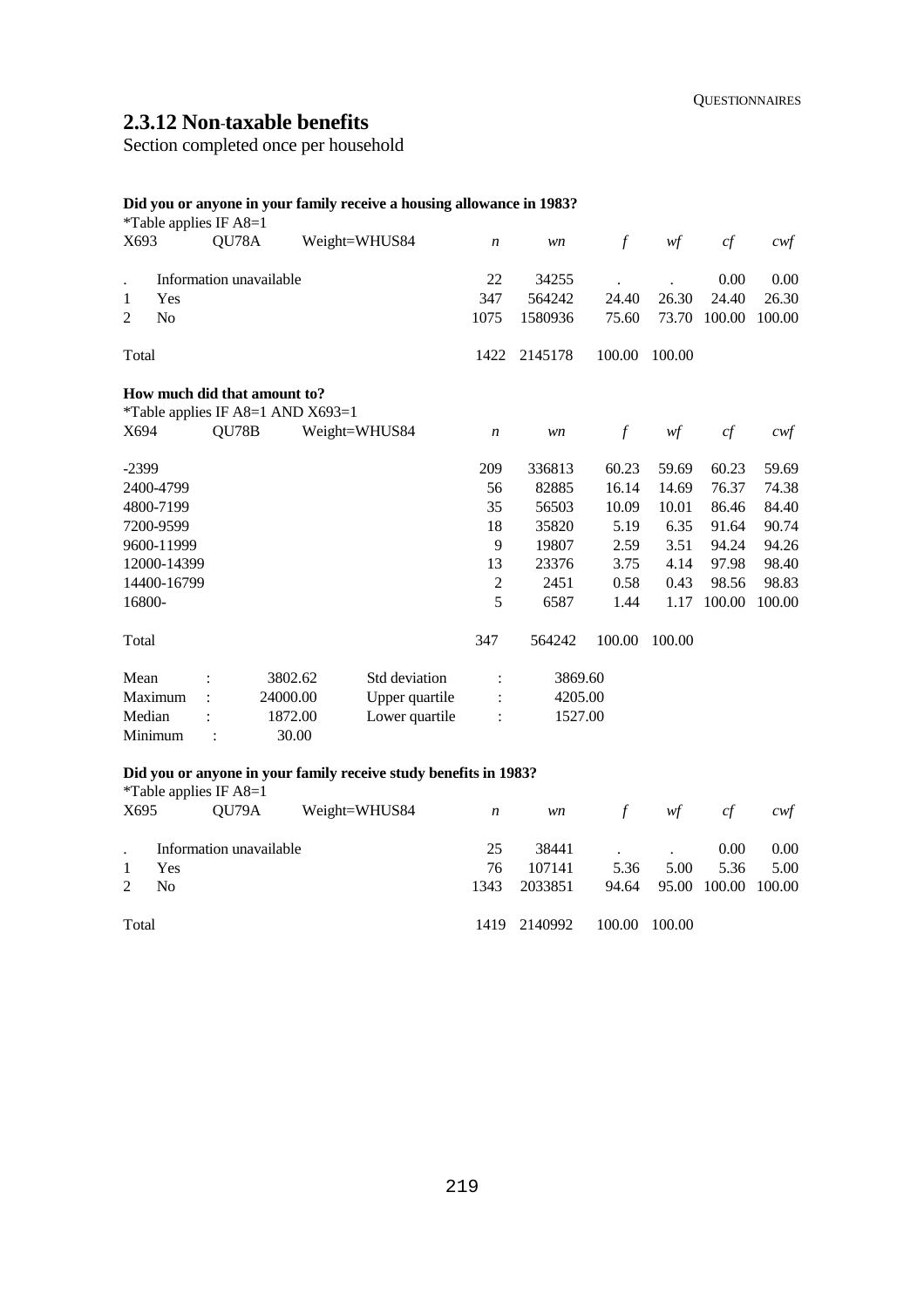#### 1984 SURVEY

**How much did they amount to?** 

| *Table applies IF A8=1 AND $X695=1$ |                |                         |         |                |                  |         |                  |        |        |        |
|-------------------------------------|----------------|-------------------------|---------|----------------|------------------|---------|------------------|--------|--------|--------|
| X696                                |                | QU79B                   |         | Weight=WHUS84  | $\boldsymbol{n}$ | wn      | $\boldsymbol{f}$ | wf     | cf     | cwf    |
|                                     |                | Information unavailable |         |                | 2                | 1728    |                  |        | 0.00   | 0.00   |
| $-1199$                             |                |                         |         |                | 25               | 38640   | 33.78            | 36.66  | 33.78  | 36.66  |
| 1200-2399                           |                |                         |         |                | 25               | 37187   | 33.78            | 35.28  | 67.57  | 71.93  |
| 2400-3599                           |                |                         |         |                | 13               | 13477   | 17.57            | 12.78  | 85.14  | 84.72  |
| 3600-4799                           |                |                         |         |                | 5                | 7011    | 6.76             | 6.65   | 91.89  | 91.37  |
| 4800-5999                           |                |                         |         |                | 3                | 4682    | 4.05             | 4.44   | 95.95  | 95.81  |
| 9600-10799                          |                |                         |         |                | 1                | 874     | 1.35             | 0.83   | 97.30  | 96.64  |
| 12000-                              |                |                         |         |                | 2                | 3542    | 2.70             | 3.36   | 100.00 | 100.00 |
| Total                               |                |                         |         |                | 74               | 105413  | 100.00           | 100.00 |        |        |
| Mean                                | $\bullet$      |                         | 2549.19 | Std deviation  | $\ddot{\cdot}$   | 3651.25 |                  |        |        |        |
| Maximum                             | $\ddot{\cdot}$ | 30000.00                |         | Upper quartile | $\ddot{\cdot}$   | 2481.25 |                  |        |        |        |
| Median                              |                |                         | 2000.00 | Lower quartile | $\ddot{\cdot}$   | 1000.00 |                  |        |        |        |
| Minimum                             |                |                         | 140.00  |                |                  |         |                  |        |        |        |

# **Did you or anyone in your family receive a student loan in 1983?**

|                      | *Table applies IF $A8=1$ |       |                            |                                     |                |                  |          |               |        |        |        |
|----------------------|--------------------------|-------|----------------------------|-------------------------------------|----------------|------------------|----------|---------------|--------|--------|--------|
| X697                 |                          | QU80A |                            |                                     | Weight=WHUS84  | $\boldsymbol{n}$ | wn       | $\int$        | wf     | cf     | cwf    |
| $\ddot{\phantom{a}}$ |                          |       | Information unavailable    |                                     |                | 28               | 44811    |               |        | 0.00   | 0.00   |
| 1                    | Yes                      |       |                            |                                     |                | 50               | 74984    | 3.53          | 3.51   | 3.53   | 3.51   |
| 2                    | N <sub>0</sub>           |       |                            |                                     |                | 1366             | 2059638  | 96.47         | 96.49  | 100.00 | 100.00 |
| Total                |                          |       |                            |                                     |                | 1416             | 2134622  | 100.00        | 100.00 |        |        |
|                      |                          |       | How much did it amount to? |                                     |                |                  |          |               |        |        |        |
|                      |                          |       |                            | *Table applies IF A8=1 AND $X697=1$ |                |                  |          |               |        |        |        |
| X698                 |                          | QU80B |                            |                                     | Weight=WHUS84  | $\boldsymbol{n}$ | wn       | $\mathcal{f}$ | wf     | cf     | cwt    |
| $-11999$             |                          |       |                            |                                     |                | 14               | 17096    | 28.00         | 22.80  | 28.00  | 22.80  |
|                      | 12000-23999              |       |                            |                                     |                | 12               | 13667    | 24.00         | 18.23  | 52.00  | 41.03  |
|                      | 24000-35999              |       |                            |                                     |                | 5                | 6132     | 10.00         | 8.18   | 62.00  | 49.20  |
|                      | 36000-47999              |       |                            |                                     |                | 3                | 5101     | 6.00          | 6.80   | 68.00  | 56.01  |
|                      | 48000-59999              |       |                            |                                     |                | 2                | 2015     | 4.00          | 2.69   | 72.00  | 58.69  |
| 60000-               |                          |       |                            |                                     |                | 14               | 30973    | 28.00         | 41.31  | 100.00 | 100.00 |
| Total                |                          |       |                            |                                     |                | 50               | 74984    | 100.00        | 100.00 |        |        |
| Mean                 |                          |       | 42292.88                   |                                     | Std deviation  |                  | 30852.12 |               |        |        |        |
|                      | Maximum                  |       | 89001.00                   |                                     | Upper quartile |                  | 69001.00 |               |        |        |        |
| Median               |                          |       | 21450.00                   |                                     | Lower quartile |                  | 11000.00 |               |        |        |        |
| Minimum              |                          |       |                            | 1.00                                |                |                  |          |               |        |        |        |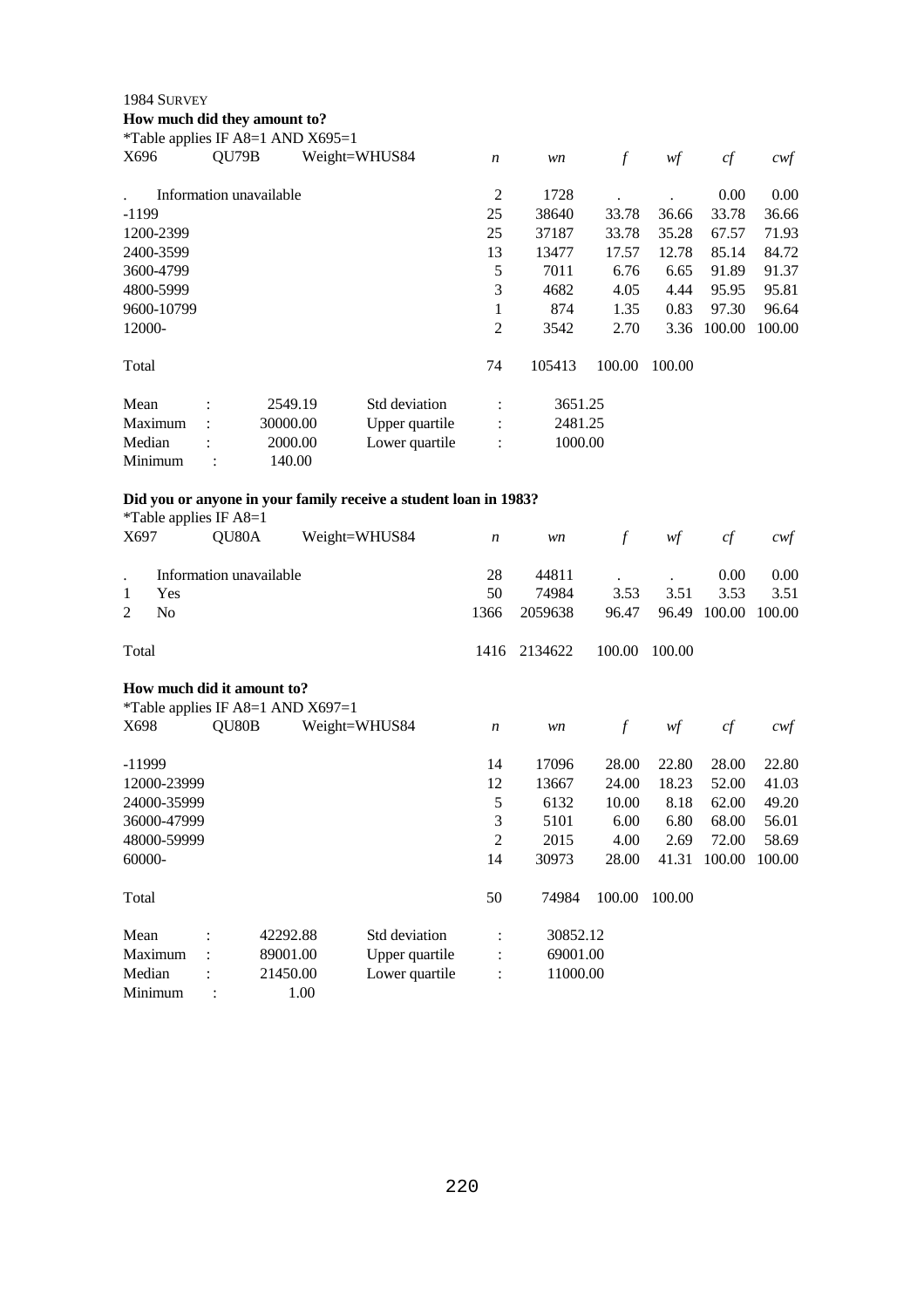**Other non-taxable benefits, such as a daily stipend, discharge assistance for draftees, advances on benefits, compensation for disabled persons, social assistance?** 

|             |                | *Table applies IF A8=1 |                              |                                   |                |                  |         |                |        |        |                   |
|-------------|----------------|------------------------|------------------------------|-----------------------------------|----------------|------------------|---------|----------------|--------|--------|-------------------|
| X699        |                | QU81A                  |                              |                                   | Weight=WHUS84  | $\boldsymbol{n}$ | wn      | $\overline{f}$ | wf     | cf     | $c \mathcal{w} f$ |
|             |                |                        | Information unavailable      |                                   |                | 27               | 42742   |                |        | 0.00   | 0.00              |
| 1           | Yes            |                        |                              |                                   |                | 137              | 239280  | 9.67           | 11.20  | 9.67   | 11.20             |
| 2           | N <sub>o</sub> |                        |                              |                                   |                | 1280             | 1897411 | 90.33          | 88.80  | 100.00 | 100.00            |
| Total       |                |                        |                              |                                   |                | 1417             | 2136691 | 100.00         | 100.00 |        |                   |
|             |                |                        | How much did they amount to? | *Table applies IF A8=1 AND X699=1 |                |                  |         |                |        |        |                   |
| X700        |                | QU81B                  |                              |                                   | Weight=WHUS84  | $\boldsymbol{n}$ | wn      | $\mathcal{f}$  | w f    | cf     | $c$ wf            |
|             |                |                        | Information unavailable      |                                   |                | $\mathfrak{2}$   | 2220    |                |        | 0.00   | 0.00              |
| $-1199$     |                |                        |                              |                                   |                | 30               | 60787   | 22.22          | 25.64  | 22.22  | 25.64             |
| 1200-2399   |                |                        |                              |                                   |                | 16               | 23098   | 11.85          | 9.74   | 34.07  | 35.39             |
| 2400-3599   |                |                        |                              |                                   |                | 16               | 25673   | 11.85          | 10.83  | 45.93  | 46.22             |
| 3600-4799   |                |                        |                              |                                   |                | 11               | 16847   | 8.15           | 7.11   | 54.07  | 53.32             |
| 4800-5999   |                |                        |                              |                                   |                | 1                | 2587    | 0.74           | 1.09   | 54.81  | 54.41             |
| 6000-7199   |                |                        |                              |                                   |                | 9                | 15302   | 6.67           | 6.45   | 61.48  | 60.87             |
| 7200-8399   |                |                        |                              |                                   |                | 19               | 35245   | 14.07          | 14.87  | 75.56  | 75.74             |
| 8400-9599   |                |                        |                              |                                   |                | 3                | 4518    | 2.22           | 1.91   | 77.78  | 77.64             |
| 9600-10799  |                |                        |                              |                                   |                | 6                | 10490   | 4.44           | 4.43   | 82.22  | 82.07             |
| 10800-11999 |                |                        |                              |                                   |                | 1                | 2589    | 0.74           | 1.09   | 82.96  | 83.16             |
| 12000-      |                |                        |                              |                                   |                | 23               | 39924   | 17.04          | 16.84  | 100.00 | 100.00            |
| Total       |                |                        |                              |                                   |                | 135              | 237060  | 100.00         | 100.00 |        |                   |
| Mean        |                |                        | 6614.55                      |                                   | Std deviation  | $\ddot{\cdot}$   | 7291.48 |                |        |        |                   |
| Maximum     |                |                        | 63315.00                     |                                   | Upper quartile |                  | 8332.00 |                |        |        |                   |
| Median      |                |                        | 3940.00                      |                                   | Lower quartile |                  | 1476.00 |                |        |        |                   |
| Minimum     |                |                        |                              | 48.00                             |                |                  |         |                |        |        |                   |

**Finally, we would like to ask whether you had any income in 1983 of the following non-recurring kinds: lottery winnings, profit on premium bonds, etc.?** 

|       | *Table applies IF A8=1 |                                              |               |                  |         |          |        |        |        |
|-------|------------------------|----------------------------------------------|---------------|------------------|---------|----------|--------|--------|--------|
| X701  |                        | QU82A                                        | Weight=WHUS84 | $\boldsymbol{n}$ | wn      | $\int f$ | wf     | cf     | cwf    |
|       |                        | Information unavailable                      |               | 115              | 188077  |          |        | 0.00   | 0.00   |
| 1     | Yes                    |                                              |               | 269              | 381215  | 20.24    | 19.14  | 20.24  | 19.14  |
| 2     | N <sub>0</sub>         |                                              |               | 1060             | 1610141 | 79.76    | 80.86  | 100.00 | 100.00 |
| Total |                        |                                              |               | 1329             | 1991356 | 100.00   | 100.00 |        |        |
| X702  | How much?              | *Table applies IF A8=1 AND $X701=1$<br>QU82B | Weight=WHUS84 | $\boldsymbol{n}$ | wn      | $\int$   | wf     | cf     | cwt    |
|       |                        | Information unavailable                      |               | 11               | 17435   |          |        | 0.00   | 0.00   |
| 1     |                        | 1-9999 Swedish crowns                        |               | 241              | 343020  | 93.41    | 94.29  | 93.41  | 94.29  |
| 2     |                        | 10000-49999 Swedish crowns                   |               | 16               | 19393   | 6.20     | 5.33   | 99.61  | 99.62  |
| 3     |                        | 50000-99999 Swedish crowns                   |               | 1                | 1367    | 0.39     | 0.38   | 100.00 | 100.00 |
| Total |                        |                                              |               | 258              | 363780  | 100.00   | 100.00 |        |        |
|       |                        |                                              |               | 221              |         |          |        |        |        |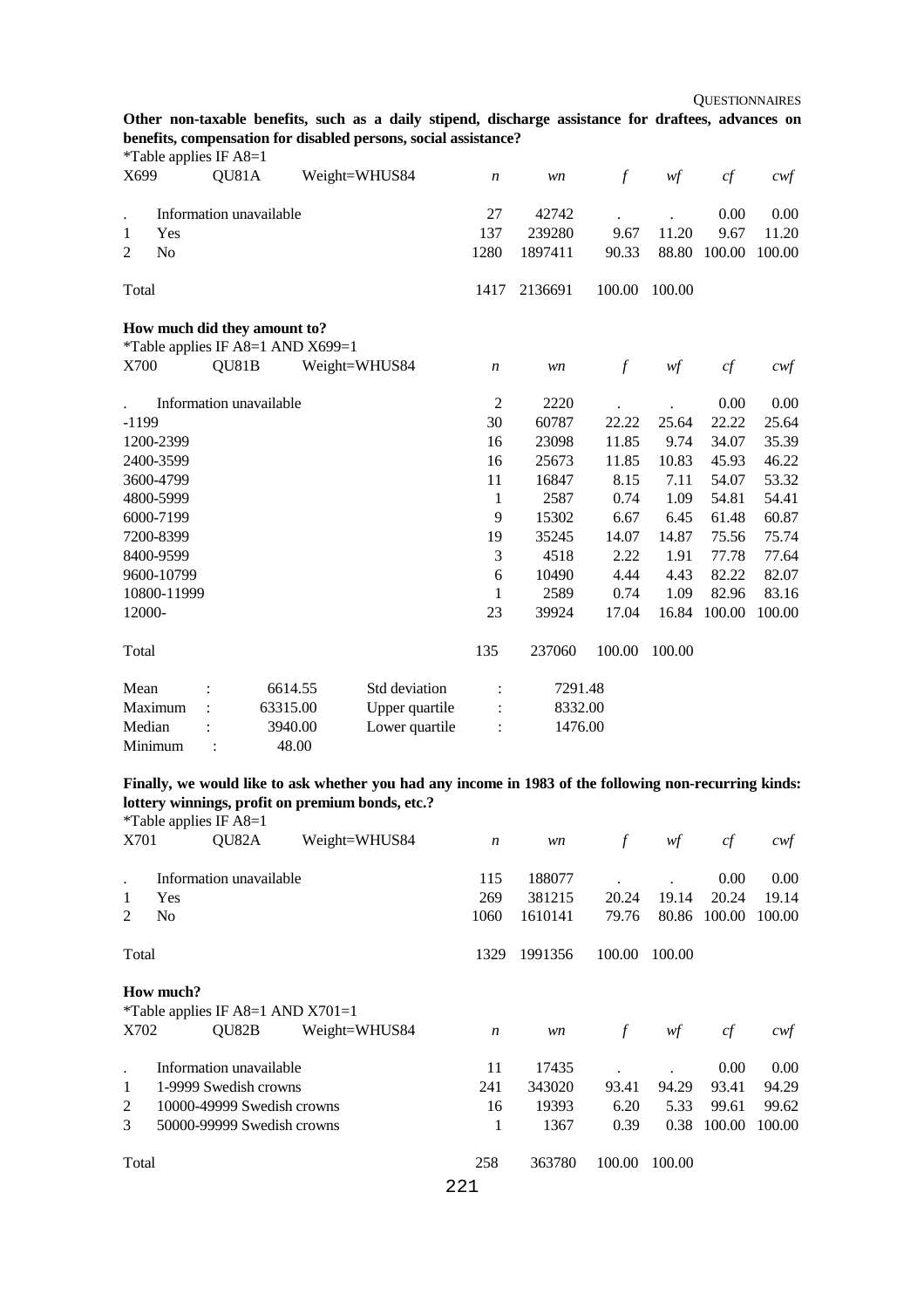## 1984 SURVEY **2.3.13 Disposable income etc., tax rates**

#### **Computed income from employment**

|               |   | *Table applies IF $($ A8=1 OR A10=1 $)$ |                |                      |           |        |        |        |        |
|---------------|---|-----------------------------------------|----------------|----------------------|-----------|--------|--------|--------|--------|
| X703          | N |                                         | Weight=WIND84  | $\boldsymbol{n}$     | wn        | $\int$ | wf     | cf     | cwf    |
|               |   | Information unavailable                 |                | 383                  | 559145    |        |        | 0.00   | 0.00   |
| -23999        |   |                                         |                | 155                  | 241023    | 7.32   | 7.89   | 7.32   | 7.89   |
| 24000-47999   |   |                                         |                | 306                  | 477897    | 14.45  | 15.64  | 21.78  | 23.53  |
| 48000-71999   |   |                                         |                | 432                  | 629104    | 20.41  | 20.59  | 42.18  | 44.12  |
| 72000-95999   |   |                                         |                | 527                  | 764217    | 24.89  | 25.01  | 67.08  | 69.13  |
| 96000-119999  |   |                                         |                | 355                  | 499042    | 16.77  | 16.33  | 83.85  | 85.47  |
| 120000-143999 |   |                                         |                | 172                  | 227408    | 8.12   | 7.44   | 91.97  | 92.91  |
| 144000-167999 |   |                                         |                | 77                   | 100608    | 3.64   | 3.29   | 95.61  | 96.20  |
| 168000-191999 |   |                                         |                | 42                   | 52253     | 1.98   | 1.71   | 97.59  | 97.91  |
| 192000-215999 |   |                                         |                | 26                   | 33342     | 1.23   | 1.09   | 98.82  | 99.00  |
| 216000-239999 |   |                                         |                | 6                    | 7249      | 0.28   | 0.24   | 99.10  | 99.24  |
| 240000-       |   |                                         |                | 19                   | 23205     | 0.90   | 0.76   | 100.00 | 100.00 |
| Total         |   |                                         |                | 2117                 | 3055348   | 100.00 | 100.00 |        |        |
| Mean          |   | 80109.00                                | Std deviation  | $\ddot{\cdot}$       | 46985.09  |        |        |        |        |
| Maximum       |   | 761300.00                               | Upper quartile | $\ddot{\phantom{a}}$ | 104165.00 |        |        |        |        |
| Median        |   | 80750.00                                | Lower quartile |                      | 52000.00  |        |        |        |        |
| Minimum       |   | 0.00                                    |                |                      |           |        |        |        |        |

#### **Computed income from work**

\*Table applies IF (A8=1 OR A10=1) AND X638>0<br>X704 N Weight=WIND84

|               |                | Information unavailable |                | 244            | 368941   |        |        | 0.00   | 0.00   |
|---------------|----------------|-------------------------|----------------|----------------|----------|--------|--------|--------|--------|
| $-23999$      |                |                         |                | 474            | 767201   | 21.27  | 23.93  | 21.27  | 23.93  |
| 24000-47999   |                |                         |                | 283            | 397723   | 12.70  | 12.41  | 33.96  | 36.33  |
| 48000-71999   |                |                         |                | 409            | 571418   | 18.35  | 17.82  | 52.31  | 54.16  |
| 72000-95999   |                |                         |                | 513            | 744725   | 23.01  | 23.23  | 75.33  | 77.39  |
| 96000-119999  |                |                         |                | 277            | 381723   | 12.43  | 11.91  | 87.75  | 89.29  |
| 120000-143999 |                |                         |                | 136            | 169923   | 6.10   | 5.30   | 93.85  | 94.59  |
| 144000-167999 |                |                         |                | 57             | 71155    | 2.56   | 2.22   | 96.41  | 96.81  |
| 168000-191999 |                |                         |                | 40             | 50311    | 1.79   | 1.57   | 98.21  | 98.38  |
| 192000-215999 |                |                         |                | 19             | 24923    | 0.85   | 0.78   | 99.06  | 99.16  |
| 216000-239999 |                |                         |                | 8              | 11000    | 0.36   | 0.34   | 99.42  | 99.50  |
| 240000-       |                |                         |                | 13             | 15996    | 0.58   | 0.50   | 100.00 | 100.00 |
| Total         |                |                         |                | 2229           | 3206098  | 100.00 | 100.00 |        |        |
| Mean          | $\ddot{\cdot}$ | 65646.99                | Std deviation  | $\ddot{\cdot}$ | 51097.85 |        |        |        |        |
| Maximum       | $\ddot{\cdot}$ | 749300.00               | Upper quartile | $\ddot{\cdot}$ | 95000.00 |        |        |        |        |
| Median        |                | 68000.00                | Lower quartile | $\ddot{\cdot}$ | 34000.00 |        |        |        |        |
| Minimum       | ÷              | 0.00                    |                |                |          |        |        |        |        |

*n* wn f wf cf cwf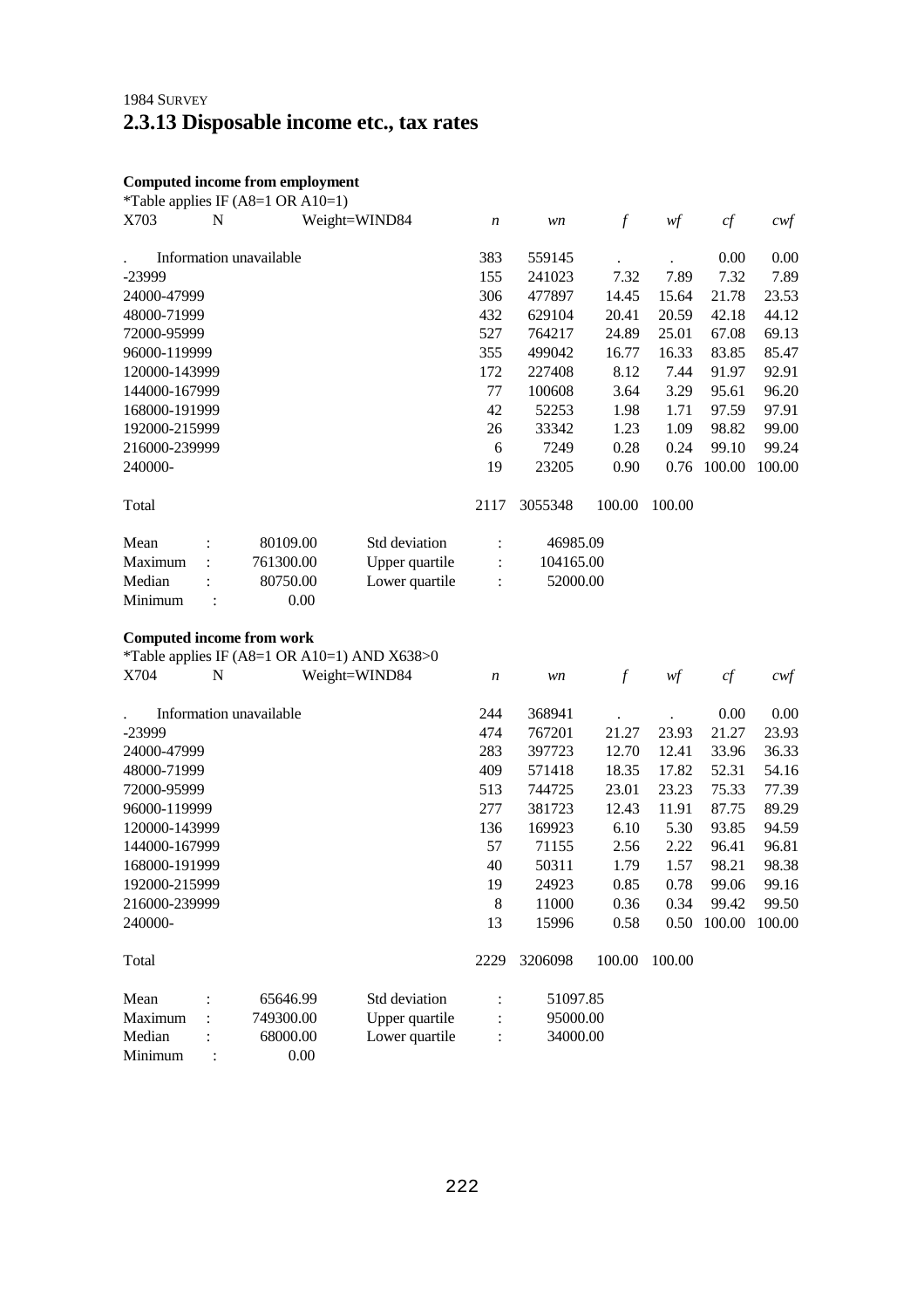### **Computed income from employment, business and capital**

Minimum : 712.00

|               |                | *Table applies IF (A8=1 OR A10=1) AND X638>0 | сотрасса теоте и от етро упене, осотев ала сариа |                  |          |                  |        |        |                   |
|---------------|----------------|----------------------------------------------|--------------------------------------------------|------------------|----------|------------------|--------|--------|-------------------|
| X705          | N              |                                              | Weight=WIND84                                    | $\boldsymbol{n}$ | wn       | $\boldsymbol{f}$ | wf     | cf     | $c \mathcal{w}$ f |
|               |                |                                              |                                                  |                  |          |                  |        |        |                   |
|               |                | Information unavailable                      |                                                  | 244              | 368941   |                  |        | 0.00   | 0.00              |
| -23999        |                |                                              |                                                  | 445              | 716202   | 19.96            | 22.34  | 19.96  | 22.34             |
| 24000-47999   |                |                                              |                                                  | 295              | 422012   | 13.23            | 13.16  | 33.20  | 35.50             |
| 48000-71999   |                |                                              |                                                  | 400              | 561064   | 17.95            | 17.50  | 51.14  | 53.00             |
| 72000-95999   |                |                                              |                                                  | 512              | 749040   | 22.97            | 23.36  | 74.11  | 76.36             |
| 96000-119999  |                |                                              |                                                  | 283              | 386450   | 12.70            | 12.05  | 86.81  | 88.42             |
| 120000-143999 |                |                                              |                                                  | 148              | 189393   | 6.64             | 5.91   | 93.45  | 94.33             |
| 144000-167999 |                |                                              |                                                  | 62               | 75119    | 2.78             | 2.34   | 96.23  | 96.67             |
| 168000-191999 |                |                                              |                                                  | 39               | 48037    | 1.75             | 1.50   | 97.98  | 98.17             |
| 192000-215999 |                |                                              |                                                  | 23               | 30976    | 1.03             | 0.97   | 99.01  | 99.13             |
| 216000-239999 |                |                                              |                                                  | $\tau$           | 8513     | 0.31             | 0.27   | 99.33  | 99.40             |
| 240000-       |                |                                              |                                                  | 15               | 19292    | 0.67             | 0.60   | 100.00 | 100.00            |
| Total         |                |                                              |                                                  | 2229             | 3206098  | 100.00           | 100.00 |        |                   |
| Mean          |                | 67966.34                                     | Std deviation                                    | $\ddot{\cdot}$   | 52282.79 |                  |        |        |                   |
| Maximum       |                | 762300.00                                    | Upper quartile                                   | $\vdots$         | 97625.00 |                  |        |        |                   |
| Median        |                | 70300.00                                     | Lower quartile                                   | $\ddot{\cdot}$   | 35800.00 |                  |        |        |                   |
| Minimum       | $\ddot{\cdot}$ | 0.00                                         |                                                  |                  |          |                  |        |        |                   |
|               |                |                                              |                                                  |                  |          |                  |        |        |                   |
|               |                | <b>Computed disposable income</b>            |                                                  |                  |          |                  |        |        |                   |
|               |                | *Table applies IF (A8=1 OR A10=1) AND X638>0 |                                                  |                  |          |                  |        |        |                   |
| X706          | N              |                                              | Weight=WIND84                                    | $\boldsymbol{n}$ | wn       | $\mathcal{f}$    | wf     | cf     | $c \mathcal{w}$ f |
|               |                |                                              |                                                  |                  |          |                  |        |        |                   |
|               |                | Information unavailable                      |                                                  | 295              | 443299   |                  |        | 0.00   | 0.00              |
| -23999        |                |                                              |                                                  | 151              | 229665   | 6.93             | 7.33   | 6.93   | 7.33              |
| 24000-47999   |                |                                              |                                                  | 466              | 692253   | 21.40            | 22.10  | 28.33  | 29.44             |
| 48000-71999   |                |                                              |                                                  | 838              | 1224793  | 38.48            | 39.11  | 66.80  | 68.55             |
| 72000-95999   |                |                                              |                                                  | 454              | 631471   | 20.84            | 20.16  | 87.65  | 88.71             |
| 96000-119999  |                |                                              |                                                  | 163              | 224426   | 7.48             | 7.17   | 95.13  | 95.88             |
| 120000-143999 |                |                                              |                                                  | 64               | 75865    | 2.94             | 2.42   | 98.07  | 98.30             |
| 144000-167999 |                |                                              |                                                  | 26               | 34103    | 1.19             | 1.09   | 99.27  | 99.39             |
| 168000-191999 |                |                                              |                                                  | 5                | 5406     | 0.23             | 0.17   | 99.49  | 99.56             |
| 192000-215999 |                |                                              |                                                  | 6                | 6195     | 0.28             | 0.20   | 99.77  | 99.76             |
| 216000-239999 |                |                                              |                                                  | 3                | 5117     | 0.14             | 0.16   | 99.91  | 99.92             |
| 240000-       |                |                                              |                                                  | $\overline{c}$   | 2446     | 0.09             | 0.08   | 100.00 | 100.00            |
|               |                |                                              |                                                  |                  |          |                  |        |        |                   |
| Total         |                |                                              |                                                  | 2178             | 3131740  | 100.00           | 100.00 |        |                   |
| Mean          |                | 62791.47                                     | Std deviation                                    |                  | 29970.05 |                  |        |        |                   |
| Maximum       |                | 256730.00                                    | Upper quartile                                   |                  | 78523.50 |                  |        |        |                   |
| Median        |                | 61004.50                                     | Lower quartile                                   |                  | 45348.75 |                  |        |        |                   |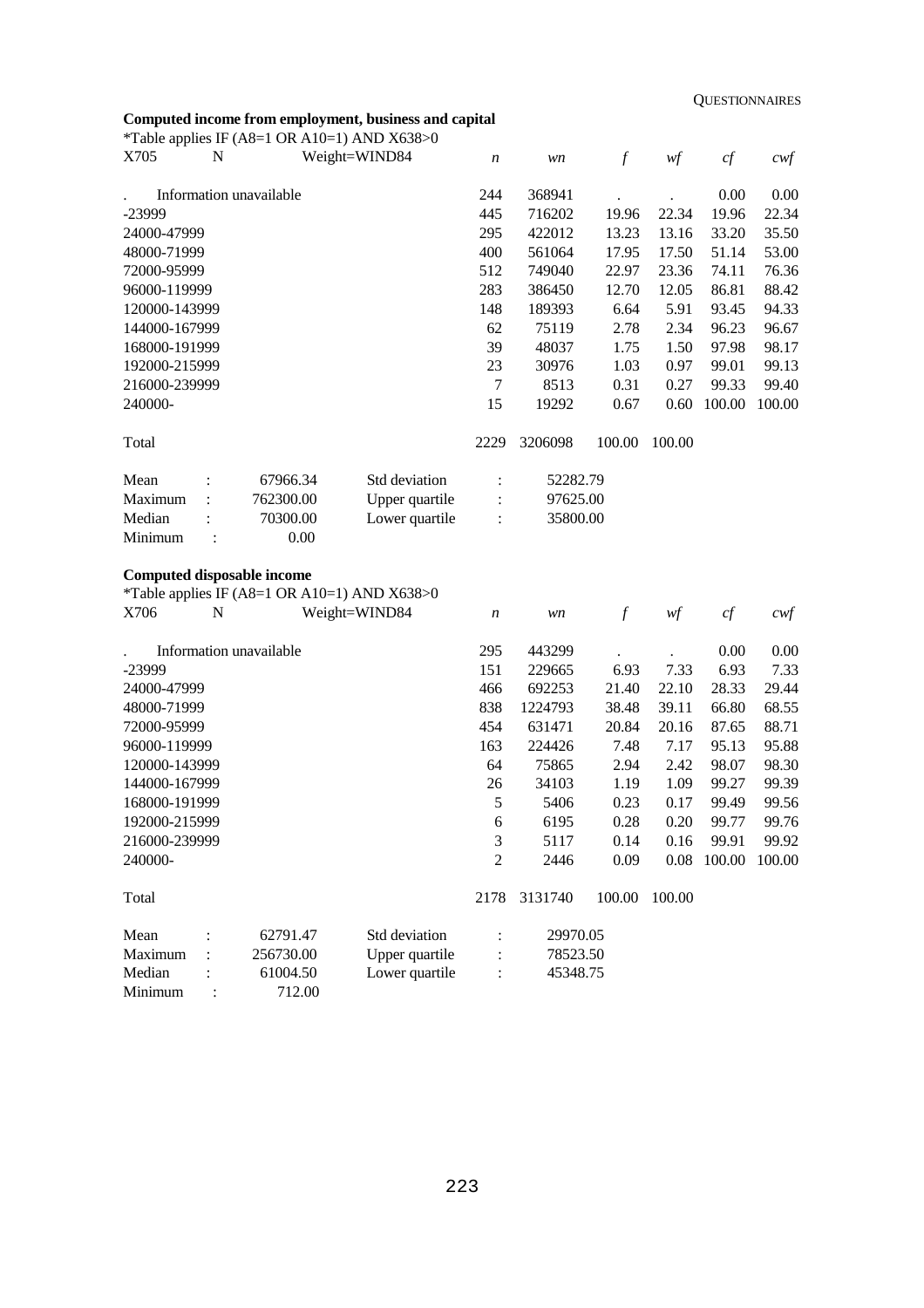| 1984 SURVEY<br>*Table applies IF $A7=1$ |                             |               | Sum of computed income for those not interviewed |                  |           |               |        |        |                   |
|-----------------------------------------|-----------------------------|---------------|--------------------------------------------------|------------------|-----------|---------------|--------|--------|-------------------|
| X707                                    | $\mathbf N$                 | Weight=WHUS84 |                                                  | n                | wn        | $\int$        | wf     | cf     | $c$ wf            |
|                                         | Information unavailable     |               |                                                  | 1379             | 2153870   |               |        | 0.00   | 0.00              |
| -23999                                  |                             |               |                                                  | 28               | 30550     | 18.42         | 19.93  | 18.42  | 19.93             |
| 24000-47999                             |                             |               |                                                  | 25               | 29074     | 16.45         | 18.97  | 34.87  | 38.90             |
| 48000-71999                             |                             |               |                                                  | 21               | 18913     | 13.82         | 12.34  | 48.68  | 51.23             |
| 72000-95999                             |                             |               |                                                  | 33               | 33830     | 21.71         | 22.07  | 70.39  | 73.30             |
| 96000-119999                            |                             |               |                                                  | 20               | 20509     | 13.16         | 13.38  | 83.55  | 86.68             |
| 120000-143999                           |                             |               |                                                  | 11               | 10166     | 7.24          | 6.63   | 90.79  | 93.31             |
| 144000-167999                           |                             |               |                                                  | $\overline{c}$   | 1924      | 1.32          | 1.26   | 92.11  | 94.57             |
| 168000-191999                           |                             |               |                                                  | 5                | 2925      | 3.29          | 1.91   | 95.39  | 96.48             |
| 192000-215999                           |                             |               |                                                  | $\overline{4}$   | 2912      | 2.63          | 1.90   | 98.03  | 98.38             |
| 216000-239999                           |                             |               |                                                  | 3                | 2491      | 1.97          | 1.62   | 100.00 | 100.00            |
| Total                                   |                             |               |                                                  | 152              | 153294    | 100.00        | 100.00 |        |                   |
| Mean                                    | 73744.40                    |               | Std deviation                                    | $\ddot{\cdot}$   | 47648.06  |               |        |        |                   |
| Maximum                                 | 238236.00<br>$\ddot{\cdot}$ |               | Upper quartile                                   | $\ddot{\cdot}$   | 105497.00 |               |        |        |                   |
| Median                                  | 73511.00                    |               | Lower quartile                                   | $\ddot{\cdot}$   | 39200.00  |               |        |        |                   |
| Minimum                                 | :                           | 0.00          |                                                  |                  |           |               |        |        |                   |
| Average tax rate in percent             |                             |               |                                                  |                  |           |               |        |        |                   |
| X708                                    | N                           | Weight=WIND84 |                                                  | n                | wn        | $\mathcal{f}$ | wf     | cf     | $c$ wf            |
|                                         | Information unavailable     |               |                                                  | 1184             | 200191    |               |        | 0.00   | 0.00              |
| 0 percent                               |                             |               |                                                  | 202              | 311696    | 8.14          | 8.70   | 8.14   | 8.70              |
| 1-19 percent                            |                             |               |                                                  | 157              | 245083    | 6.33          | 6.84   | 14.47  | 15.54             |
| 20-39 percent                           |                             |               |                                                  | 1842             | 2655065   | 74.24         | 74.08  | 88.71  | 89.62             |
| 40-59 percent                           |                             |               |                                                  | 272              | 363712    | 10.96         | 10.15  | 99.68  | 99.77             |
| 60-79 percent                           |                             |               |                                                  | 8                | 8265      | 0.32          | 0.23   | 100.00 | 100.00            |
|                                         |                             |               |                                                  |                  |           |               |        |        |                   |
| Total                                   |                             |               |                                                  | 2481             | 3583821   | 100.00        | 100.00 |        |                   |
| Mean                                    | $\ddot{\phantom{a}}$        | 27.61         | Std deviation                                    | $\ddot{\cdot}$   |           | 11.65         |        |        |                   |
| Maximum                                 |                             | 75.00         | Upper quartile                                   |                  |           | 35.00         |        |        |                   |
| Median<br>Minimum                       |                             | 29.00<br>0.00 | Lower quartile                                   |                  |           | 24.00         |        |        |                   |
|                                         |                             |               |                                                  |                  |           |               |        |        |                   |
| Marginal tax rate in percent<br>X709    | N                           | Weight=WIND84 |                                                  | $\boldsymbol{n}$ | wn        | $\int$        | wf     | $c\!f$ | $c \mathcal{w}$ f |
|                                         |                             |               |                                                  |                  |           |               |        |        |                   |
|                                         | Information unavailable     |               |                                                  | 1184             | 200191    |               |        | 0.00   | 0.00              |
| 0 percent                               |                             |               |                                                  | 202              | 311750    | 8.14          | 8.70   | 8.14   | 8.70              |
| 20-39 percent                           |                             |               |                                                  | 867              | 1271645   | 34.95         | 35.48  | 43.09  | 44.18             |
| 40-59 percent                           |                             |               |                                                  | 1020             | 1481896   | 41.11         | 41.35  | 84.20  | 85.53             |
| 60-79 percent                           |                             |               |                                                  | 377              | 500414    | 15.20         | 13.96  | 99.40  | 99.49             |
| 80-99 percent                           |                             |               |                                                  | 15               | 18116     | 0.60          | 0.51   | 100.00 | 100.00            |
| Total                                   |                             |               |                                                  | 2481             | 3583821   | 100.00        | 100.00 |        |                   |
| Mean                                    |                             | 43.42         | Std deviation                                    |                  |           | 17 84         |        |        |                   |

| a vidi  |          |                | $2 + 01$ | JJ0J041 | TUU.UU |
|---------|----------|----------------|----------|---------|--------|
| Mean    | 43.42    | Std deviation  |          | 17.84   |        |
| Maximum | 84.00    | Upper quartile | ٠        | 55.00   |        |
| Median  | 47.00    | Lower quartile |          |         | 35.00  |
| Minimum | $0.00\,$ |                |          |         |        |